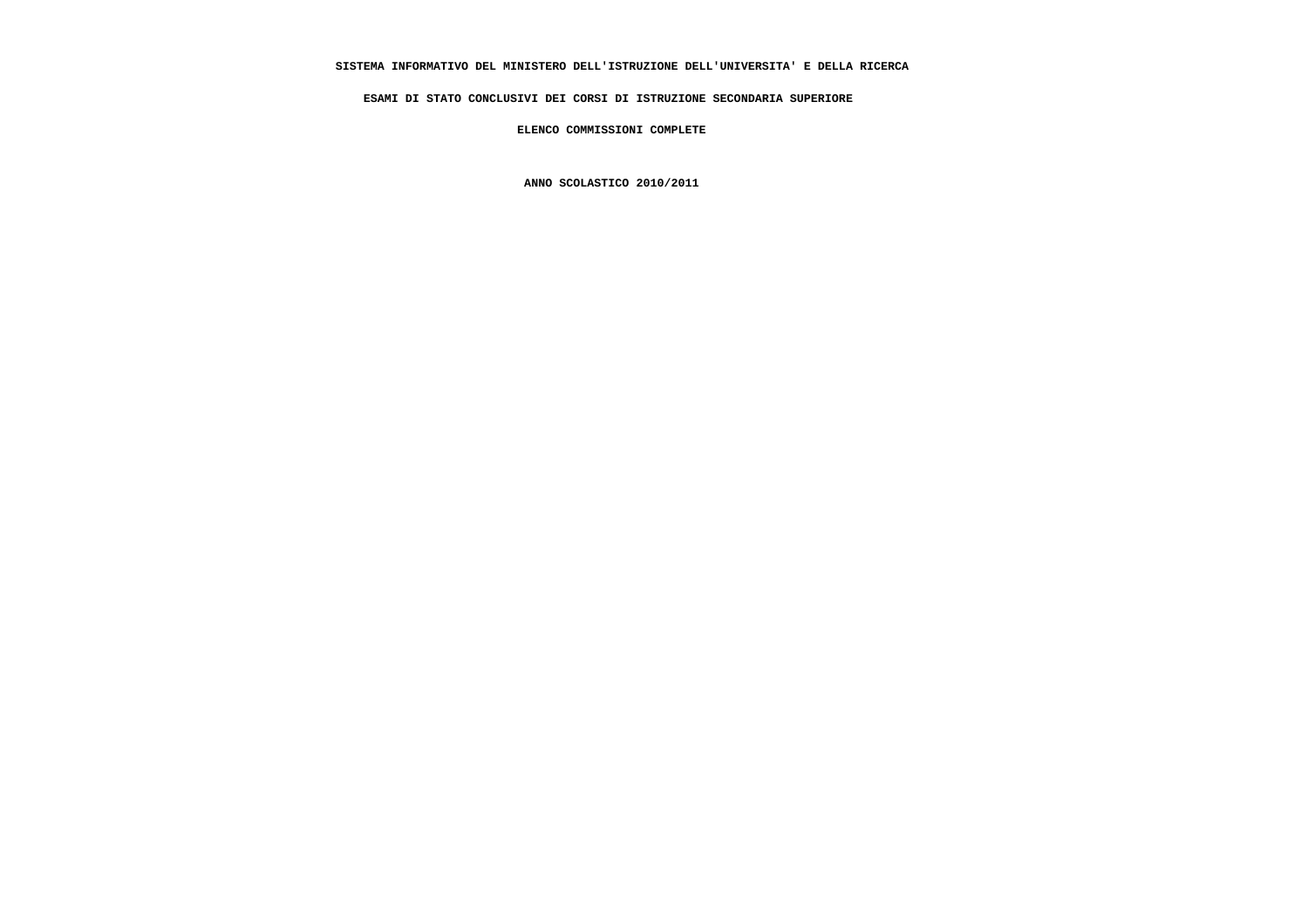**BGIA44001 - I COMMISSIONE SPERIMENTALE**

#### **\*\* DATI RELATIVI ALLE CLASSI DELLA CONFIGURAZIONE \*\***

 **ISTITUTO PRIMA SEDE: BERGAMO - ISTITUTO MAGISTRALE "GIOVANNI FALCONE", VIA DUNANT, 1 (BG)**

|  |         | * CLASSE * ISTITUTO |       | * SEZIONE * INDIRIZZO                                | $*P.N.T.*$ |  |                     |                            | CANDIDATI        |           |                          |     | LINGUE           |
|--|---------|---------------------|-------|------------------------------------------------------|------------|--|---------------------|----------------------------|------------------|-----------|--------------------------|-----|------------------|
|  |         |                     |       |                                                      |            |  |                     | *INT.*EST.*BRA.*IPO.*MER.* |                  |           |                          |     | <b>STRANIERE</b> |
|  |         | * BGPM02000L * 5X   |       | * IA44 - SCIENZE SOCIALI                             |            |  | $* 15 *$            |                            | $\star$ .        | * * * I/F |                          |     |                  |
|  | $\cdot$ | BGPM02000L * 5Z     | * 5Z1 | * IA44 - SCIENZE SOCIALI<br>* IA44 - SCIENZE SOCIALI |            |  | * 16 *<br>$*$ 6 $*$ |                            | * * *<br>$\star$ | * * * T/F | $\overline{\phantom{a}}$ | T/T |                  |
|  |         |                     |       | TOTALI                                               |            |  | $* 37 *$            | *----*----*----*----*----* |                  |           | $\star$                  |     |                  |

 **PROGR. PAG. 1 PAG. 1/I (SPERIMENTALE /BG)**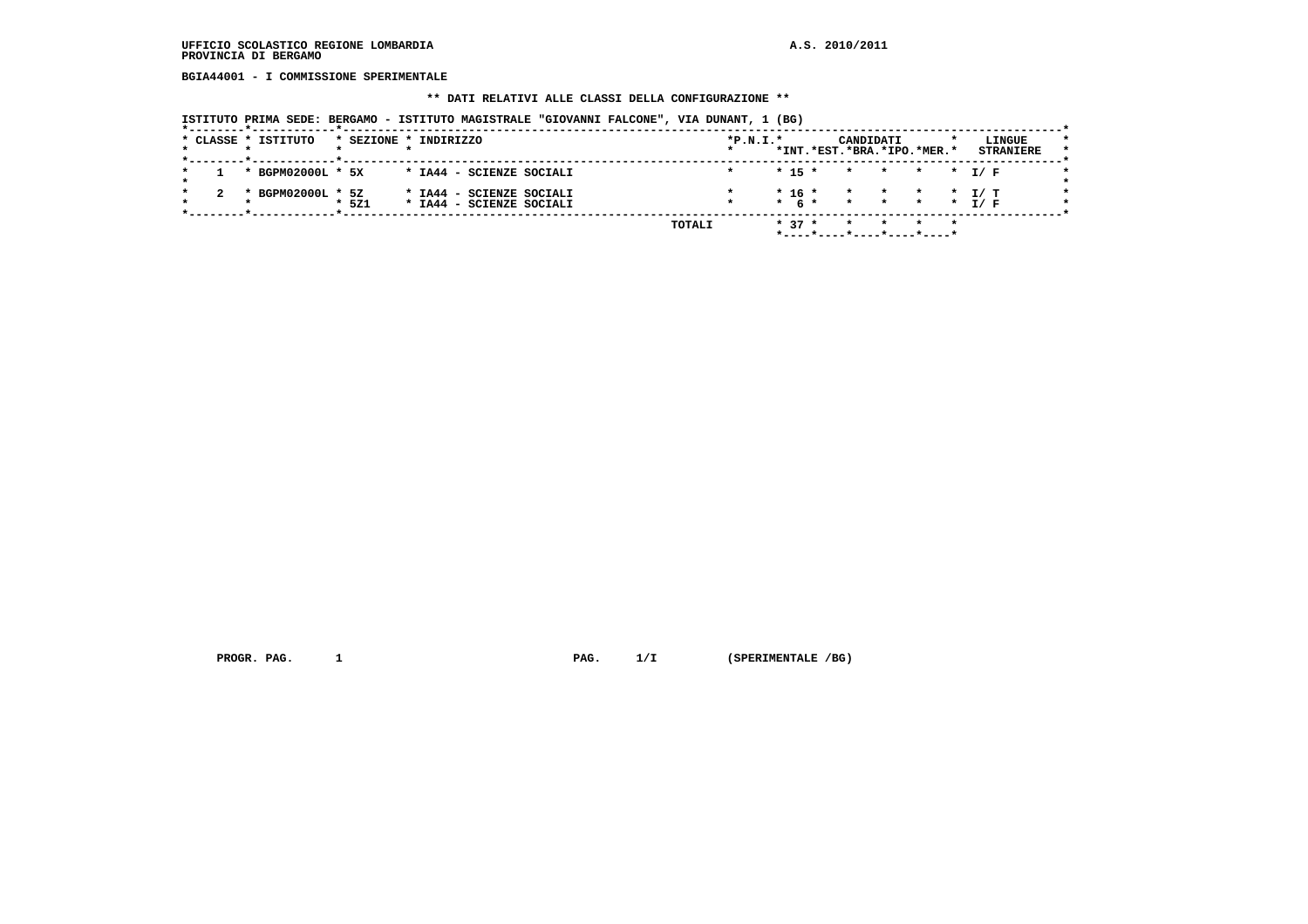**BGIA44001 - I COMMISSIONE SPERIMENTALE**

| SERIATE - ISTITUTO TECNICO INDUSTRIALE "ETTORE MAJORANA", VIA PARTIGIANI 1 (BG)<br>INDIRIZZO: IA44 - SCIENZE SOCIALI                                                                                                      |
|---------------------------------------------------------------------------------------------------------------------------------------------------------------------------------------------------------------------------|
| 1 - S029: SCIENZE SOCIALI<br>(A036:FILOSOFIA, PSICOL. E SC. DELL'EDUC)<br>RONDELLI GIUSEPPINA N. IL 17/07/1956 (BG)<br>PROVENIENTE DA: ROMANO DI LOMBARDIA - ISTITUTO MAGISTRALE "DON LORENZO MILANI", VIA BELVEDERE (BG) |
| 2 - SG82:FILOSOFIA<br>(A037:FILOSOFIA E STORIA)<br>FALSANISI CRISTINA N. IL 19/09/1974 (LE)<br>PROVENIENTE DA: LECCO - LICEO SCIENTIFICO LS G. B. GRASSI, L.GO MONTENERO 3 (LC)                                           |
| 3 - SL32: MATEMATICA<br>(A047:MATEMATICA; A049:MATEMATICA E FISICA)<br>DI MARZO ANGELINA N. IL 03/02/1963 (CB)<br>PROVENIENTE DA: GAZZANIGA - IST PROF INDUSTRIA E ARTIGIANATO "VALLE SERIANA", VIA MARCONI, 45 (BG)      |

 **PROGR. PAG.** 2 **PAG.** 1/II (SPERIMENTALE /BG)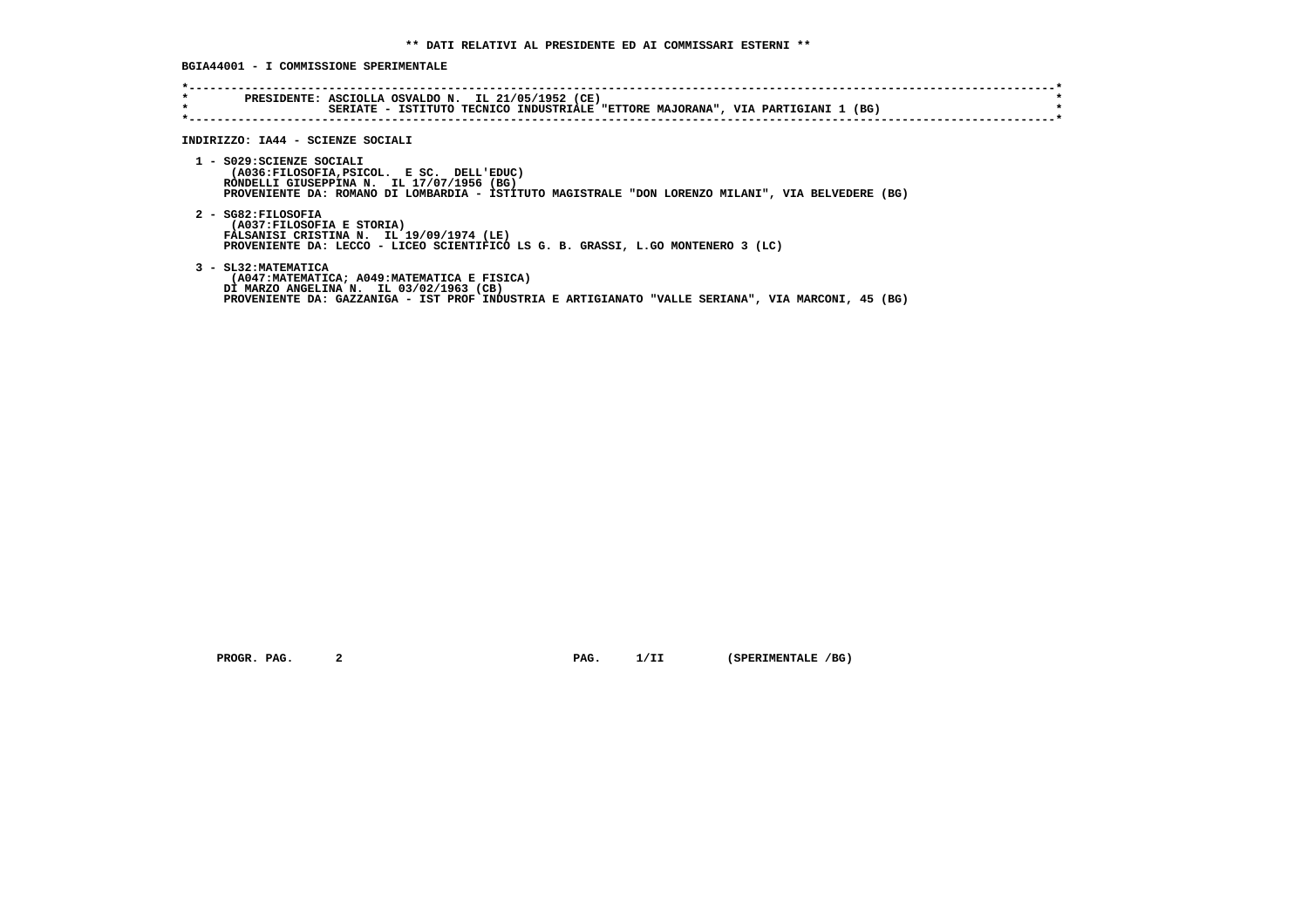**BGIA44002 - II COMMISSIONE SPERIMENTALE**

#### **\*\* DATI RELATIVI ALLE CLASSI DELLA CONFIGURAZIONE \*\***

 **ISTITUTO PRIMA SEDE: BERGAMO - ISTITUTO MAGISTRALE "GIOVANNI FALCONE", VIA DUNANT, 1 (BG)**

| * CLASSE * ISTITUTO |  | * SEZIONE * INDIRIZZO    | $*P.N.I.*$ |  | *INT.*EST.*BRA.*IPO.*MER.* | CANDIDATI |             |         | LINGUE<br><b>STRANIERE</b> |
|---------------------|--|--------------------------|------------|--|----------------------------|-----------|-------------|---------|----------------------------|
|                     |  |                          |            |  |                            |           |             |         |                            |
| * BGPM02000L * 5V   |  | * IA44 - SCIENZE SOCIALI |            |  | $* 15 * * * 1 * * I/F$     |           |             |         |                            |
| * BGPM02000L * 5W   |  | * IA44 - SCIENZE SOCIALI |            |  | $* 21 *$                   |           | * * * * T/F |         |                            |
|                     |  | TOTALI                   |            |  | $*36*$                     | $\star$   |             | $\star$ |                            |

 **PROGR. PAG.** 3 **PAG.** 2/I (SPERIMENTALE /BG)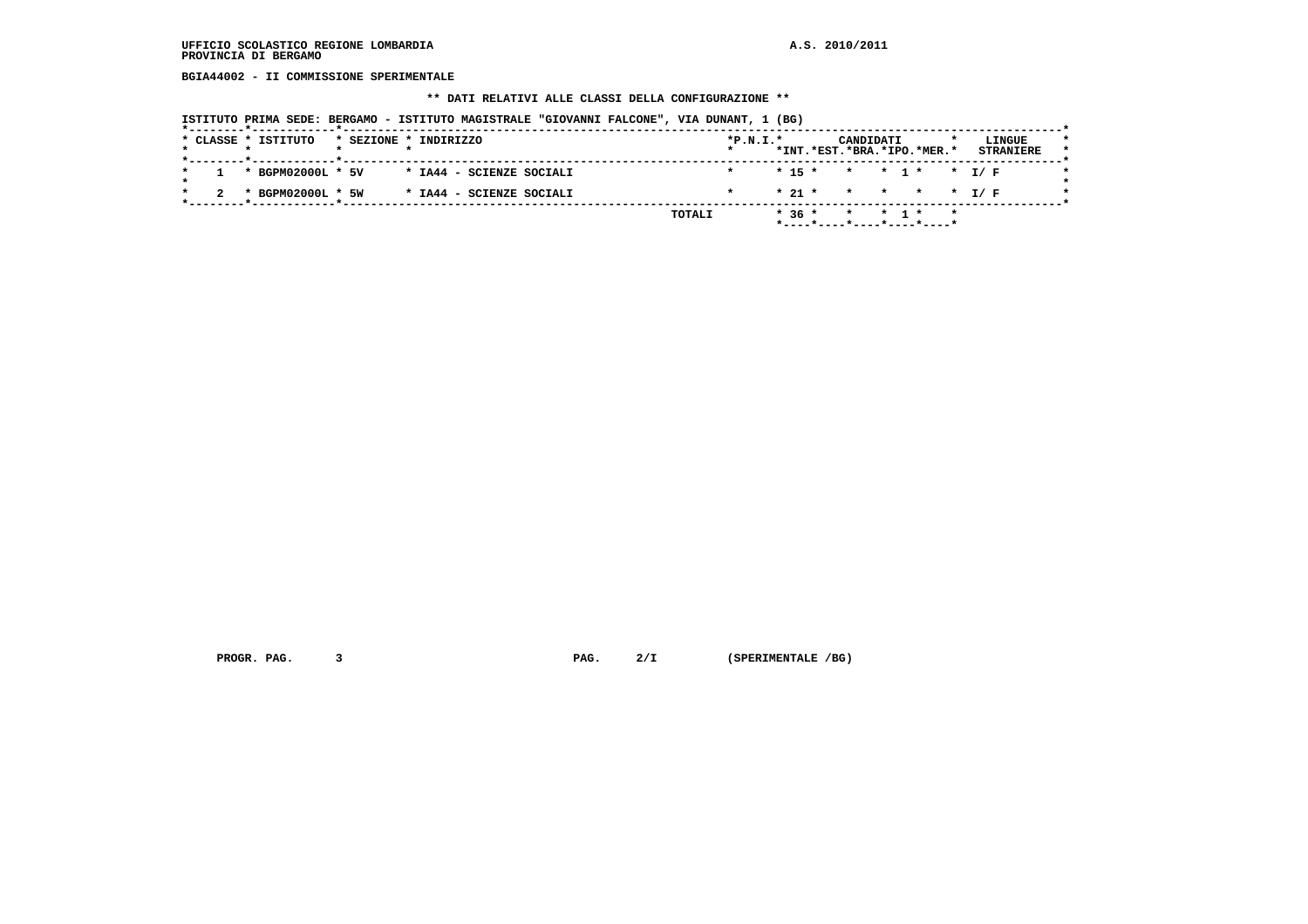# **BGIA44002 - II COMMISSIONE SPERIMENTALE**

| * | PRESIDENTE: RIZZA MARIA SILVANA N. IL 03/12/1952 (SR)<br>TREVIGLIO - IST PROF PER I SERVIZI COMMERCIALI E TURISTICI "ZENALE E BUTINONE", VIA GALVANI, 7 (BG)                                                     |
|---|------------------------------------------------------------------------------------------------------------------------------------------------------------------------------------------------------------------|
|   | INDIRIZZO: IA44 - SCIENZE SOCIALI                                                                                                                                                                                |
|   | 1 - S029: SCIENZE SOCIALI<br>(A036:FILOSOFIA, PSICOL. E SC. DELL'EDUC)<br>MONTANARI GLORIANA N. IL 14/05/1954 (SO)<br>PROVENIENTE DA: PRESEZZO - ISTITUTO MAGISTRALE "BETTY AMBIVERI", VIA C.BERIZZI, 1 (BG)     |
|   | 2 - SG82:FILOSOFIA<br>(A037: FILOSOFIA E STORIA)<br>VIGANO' LINDA N. IL 26/01/1982 (CO)<br>PROVENIENTE DA: LECCO - LICEO ARTISTICO "MEDARDO ROSSO", VIA CALATAFIMI, 5 (LC)                                       |
|   | 3 - SL32: MATEMATICA<br>(A047:MATEMATICA; A049:MATEMATICA E FISICA)<br>SADDEMI GABRIELLA N. IL 16/11/1978 (RG)<br>PROVENIENTE DA: TREVIGLIO - ISTITUTO TECNICO AGRARIO "GAETANO CANTONI", VIA MERISIO, 17/C (BG) |

 **PROGR. PAG.** 4 **PAG.** 2/II (SPERIMENTALE /BG)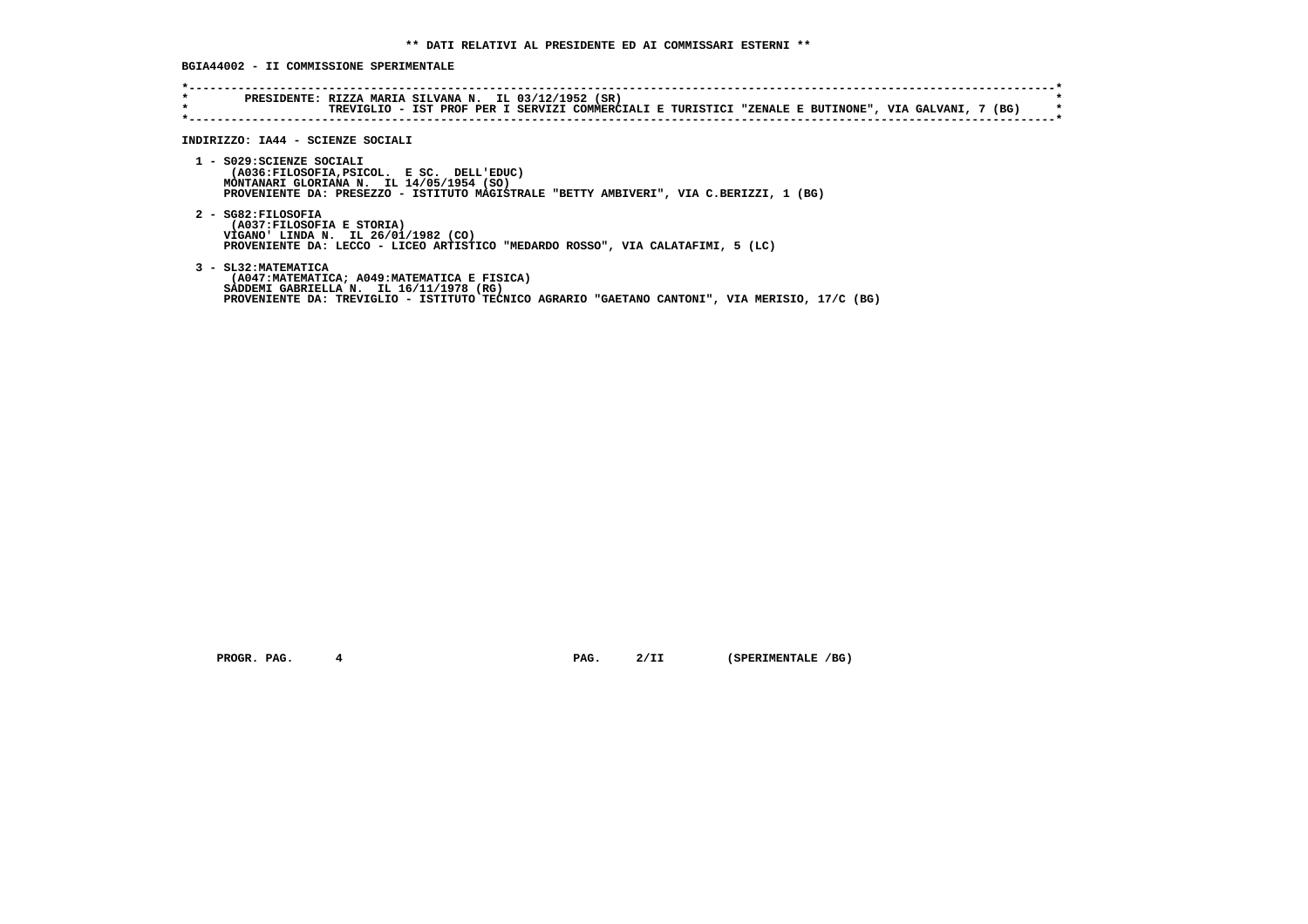**BGIA44003 - III COMMISSIONE SPERIMENTALE**

#### **\*\* DATI RELATIVI ALLE CLASSI DELLA CONFIGURAZIONE \*\***

| * CLASSE * ISTITUTO | * SEZIONE * INDIRIZZO |                                                          |  | $*P.N.T.*$ |  | CANDIDATI                  |  | LINGUE           |
|---------------------|-----------------------|----------------------------------------------------------|--|------------|--|----------------------------|--|------------------|
|                     |                       |                                                          |  |            |  | *INT.*EST.*BRA.*IPO.*MER.* |  | <b>STRANTERE</b> |
|                     |                       |                                                          |  |            |  |                            |  |                  |
|                     |                       | $1 \times$ BGPM010002 $*$ 5CS $*$ IA44 - SCIENZE SOCIALI |  |            |  | * 22 * * * * * * I/F       |  |                  |

 **ISTITUTO SECONDA SEDE: SARNICO - LICEO SCIENTIFICO "SERAFINO RIVA", VIA CORTIVO 32 (BG)**

|                     |  |                                                                     |        |            |  | * 42 * * * * * *                             |  |                            |
|---------------------|--|---------------------------------------------------------------------|--------|------------|--|----------------------------------------------|--|----------------------------|
|                     |  |                                                                     | TOTALI |            |  |                                              |  |                            |
|                     |  | $\star$ 2 $\star$ BGPS023014 $\star$ 5AL $\star$ PS00 - SCIENTIFICO |        |            |  | * x * 20 * * * * * * T                       |  |                            |
| * CLASSE * ISTITUTO |  | * SEZIONE * INDIRIZZO                                               |        | $*P.N.T.*$ |  | CANDIDATI<br>*INT. *EST. *BRA. *IPO. *MER. * |  | LINGUE<br><b>STRANTERE</b> |

 **PROGR. PAG.** 5 5 **PAG. PAG.** 3/I (SPERIMENTALE /BG)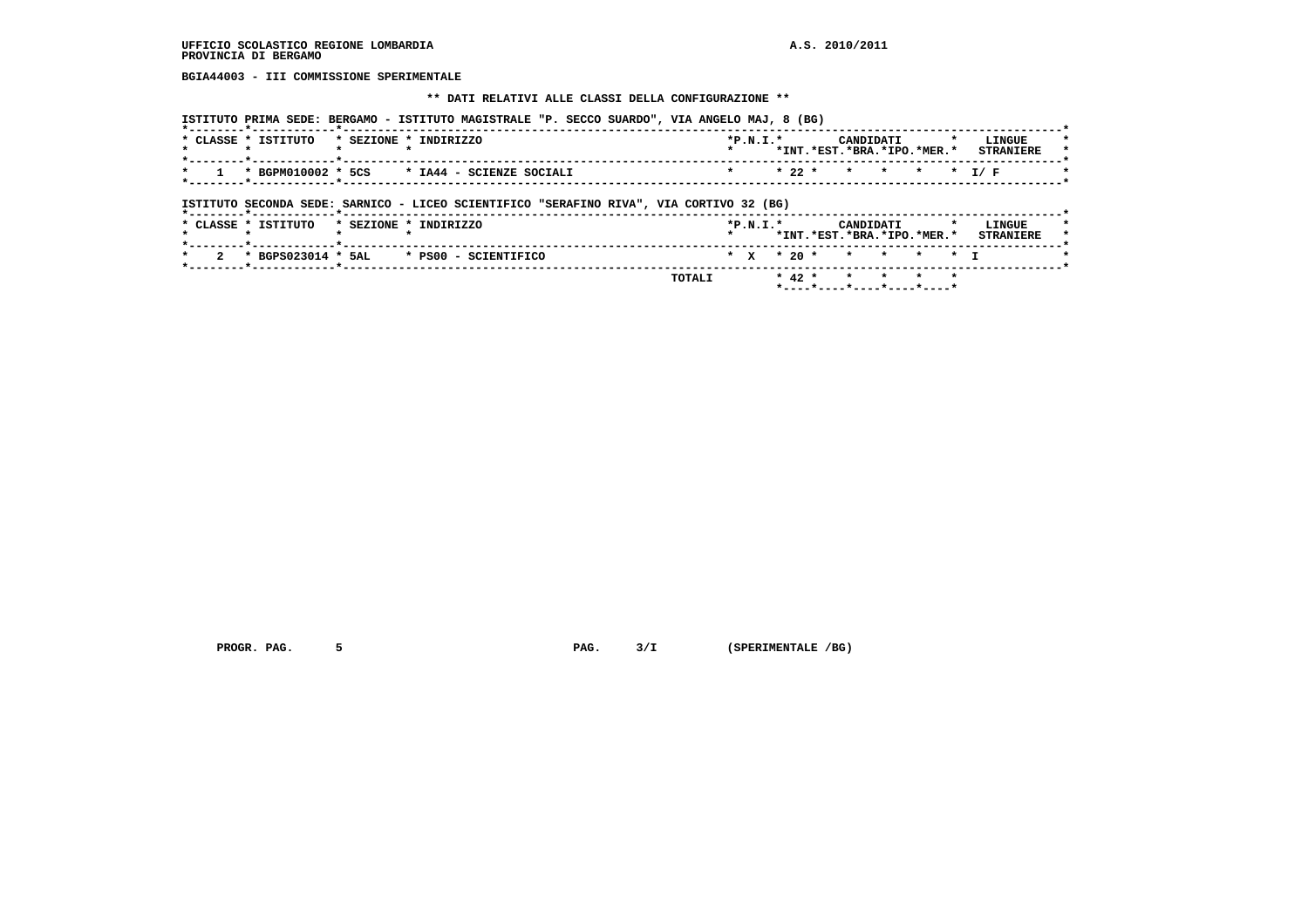**BGIA44003 - III COMMISSIONE SPERIMENTALE**

| $\star$ | PRESIDENTE: MONACO FRANCESCO N. IL 14/04/1959 (NA)<br>TREVIGLIO - ISTITUTO TECNICO COMMERCIALE GUGLIELMO OBERDAN, VIALE MERISIO, 14 (BG)                                                                                         |
|---------|----------------------------------------------------------------------------------------------------------------------------------------------------------------------------------------------------------------------------------|
|         | INDIRIZZO: IA44 - SCIENZE SOCIALI                                                                                                                                                                                                |
|         | 1 - S029: SCIENZE SOCIALI<br>(A036:FILOSOFIA, PSICOL, E SC. DELL'EDUC)<br>BORLA MARIA GRAZIA N. IL 22/06/1954 (MI)<br>PROVENIENTE DA: LODI - ISTITUTO MAGISTRALE MAFFEO VEGIO, VIA CARDUCCI 3 (LO)                               |
|         | 2 - SG82:FILOSOFIA<br>(A037: FILOSOFIA E STORIA)<br>VASSALLI NADINE N. IL 13/06/1979 (EE)<br>DOCENTE NON DI RUOLO MIN. UN ANNO SERV. SU II GR.                                                                                   |
|         | 3 - SL32: MATEMATICA<br>(A047: MATEMATICA; A049: MATEMATICA E FISICA)<br>ANTOGNOZZI FRANCESCA ROMANA N. IL 27/11/1970 (MC)<br>PROVENIENTE DA: ROMANO DI LOMBARDIA - ISTITUTO MAGISTRALE "DON LORENZO MILANI", VIA BELVEDERE (BG) |
|         | INDIRIZZO: PS00 - SCIENTIFICO                                                                                                                                                                                                    |
|         | 1 - SL32: MATEMATICA<br>(A049: MATEMATICA E FISICA)<br>ANTOGNOZZI FRANCESCA ROMANA N. IL 27/11/1970 (MC)<br>PROVENIENTE DA: ROMANO DI LOMBARDIA - ISTITUTO MAGISTRALE "DON LORENZO MILANI", VIA BELVEDERE (BG)                   |
|         | 2 - M770: SCIENZE NATURALI<br>( A060:SC. NA. , CH. , GEOG. , MIC. )<br>PASSALACQUA GIOVANNI N. IL 04/04/1972 (RG)<br>PROVENIENTE DA: ROMANO DI LOMBARDIA - ISTITUTO MAGISTRALE "DON LORENZO MILANI", VIA BELVEDERE (BG)          |
|         | 3 - M215:DISEGNO E STORIA DELL'ARTE<br>(A025:DISEGNO E STORIA DELL'ARTE)<br>TORNETTA SALVATORE N. IL 10/04/1956 (AG)<br>PROVENIENTE DA: TRESCORE BALNEARIO - LICEO SCIENTIFICO "LORENZO FEDERICI", VIA DELL'ALBAROTTO (BG)       |

 **PROGR. PAG.** 6 6 **PAG. PAG.** 3/II (SPERIMENTALE /BG)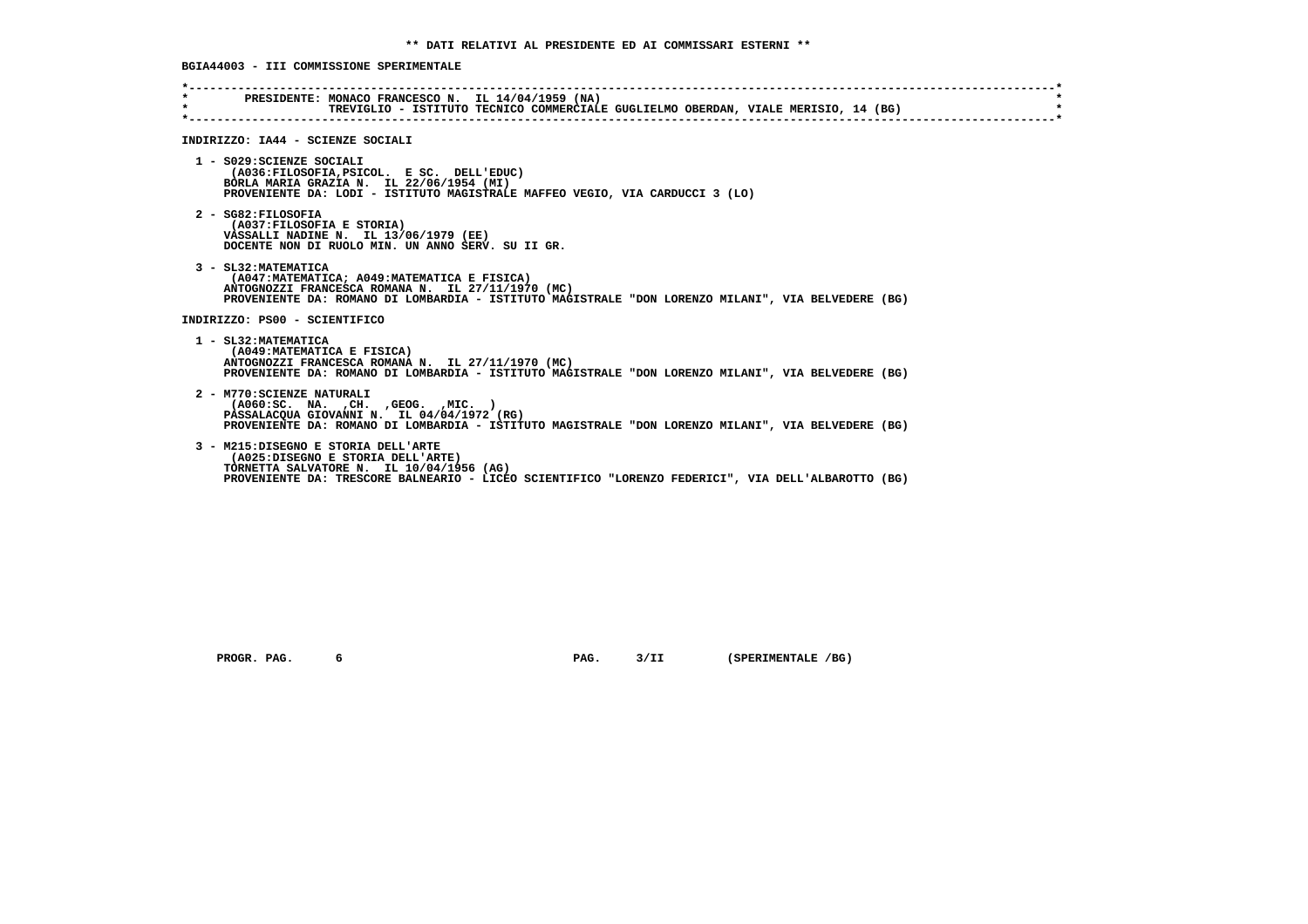**BGIA44004 - IV COMMISSIONE SPERIMENTALE**

#### **\*\* DATI RELATIVI ALLE CLASSI DELLA CONFIGURAZIONE \*\***

 **ISTITUTO PRIMA SEDE: BERGAMO - ISTITUTO MAGISTRALE "P. SECCO SUARDO", VIA ANGELO MAJ, 8 (BG)**

|  | * CLASSE * ISTITUTO  |  | * SEZIONE * INDIRIZZO    |        | $*P.N.I.*$ |  |  | CANDIDATI |                               |  | LINGUE           |
|--|----------------------|--|--------------------------|--------|------------|--|--|-----------|-------------------------------|--|------------------|
|  |                      |  |                          |        |            |  |  |           | *INT.*EST.*BRA.*IPO.*MER.*    |  | <b>STRANIERE</b> |
|  | 1 * BGPM010002 * 5AS |  | * IA44 - SCIENZE SOCIALI |        |            |  |  |           | * 22 * * * * * * I/F          |  |                  |
|  | * BGPM010002 * 5DS   |  | * IA44 - SCIENZE SOCIALI |        |            |  |  |           | $* 16 * 5 * * * * * I/F$      |  |                  |
|  |                      |  |                          | TOTALI |            |  |  |           | $* 38 * 5 * * * * * * *$      |  |                  |
|  |                      |  |                          |        |            |  |  |           | $*$ ----*----*----*----*----* |  |                  |

 **PROGR. PAG.** 7 **PAG.** 4/I (SPERIMENTALE /BG)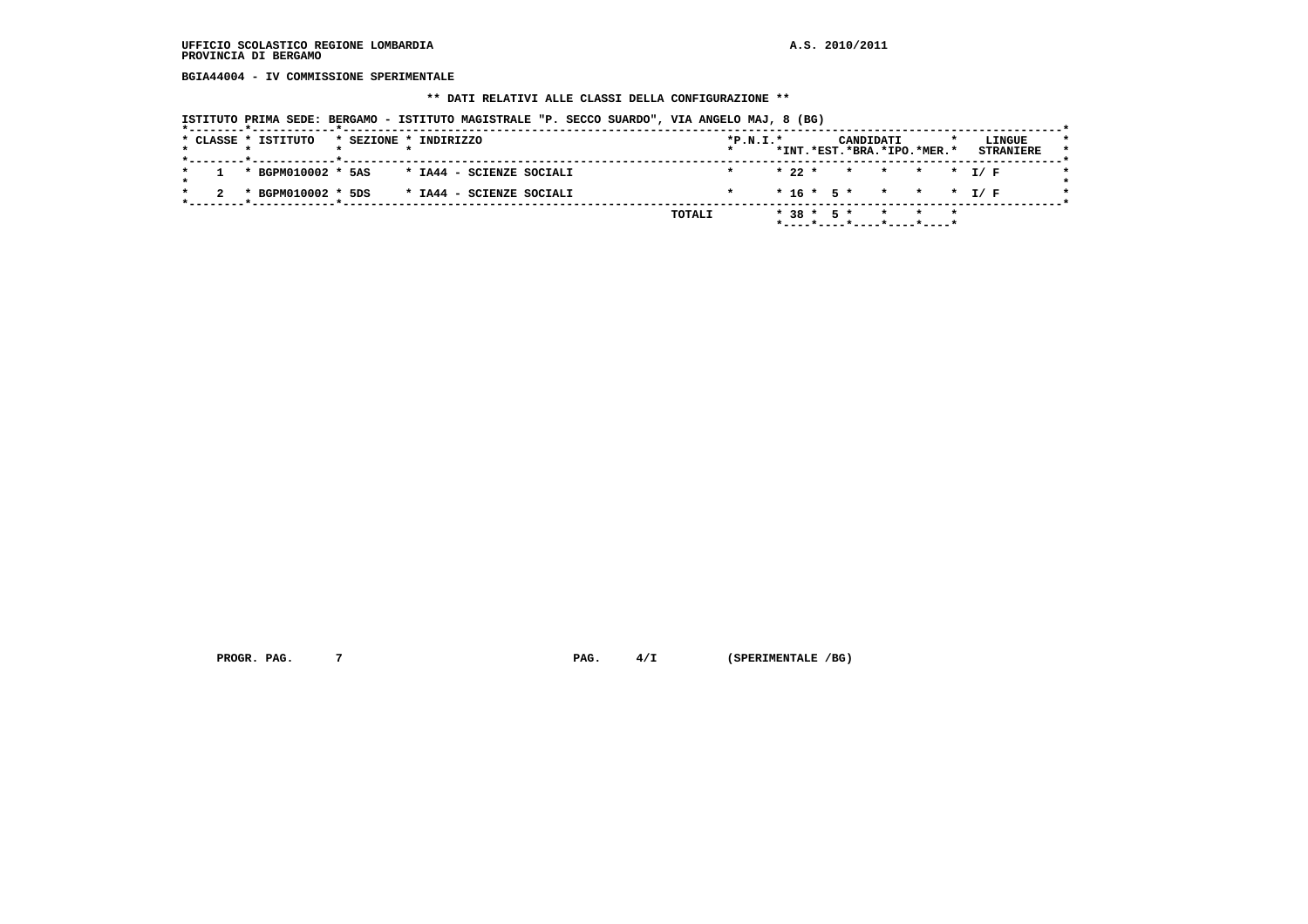# **BGIA44004 - IV COMMISSIONE SPERIMENTALE**

| $\star$ | ROMANO DI LOMBARDIA - IST TEC COMMERCIALE E PER GEOMETRI "GIAMBATTISTA RUBINI", VIA BELVEDERE (BG)<br>INDIRIZZO: IA44 - SCIENZE SOCIALI                                                                                                     |
|---------|---------------------------------------------------------------------------------------------------------------------------------------------------------------------------------------------------------------------------------------------|
|         | 1 - S029: SCIENZE SOCIALI<br>(A036:FILOSOFIA, PSICOL. E SC. DELL'EDUC)<br>GAMBA ELENA N. IL 20/03/1975 (BG)<br>PROVENIENTE DA: TRESCORE BALNEARIO - IST PROF PER I SERVIZI COMMERCIALI "LORENZO LOTTO", VIA DELL'ALBAROTTO (BG)             |
|         | 2 - SG82: FILOSOFIA<br>(A037:FILOSOFIA E STORIA)<br>BETTINAGLIO VANDA N. IL 23/01/1975 (BG)<br>DOCENTE NON DI RUOLO MIN. UN ANNO SERV. SU II GR.                                                                                            |
|         | 3 - SL32: MATEMATICA<br>(A047:MATEMATICA; A049:MATEMATICA E FISICA)<br>TRESOLDI DANIELE ENRICO N. IL 07/02/1961 (MI)<br>PROVENIENTE DA: TREVIGLIO - IST PROF PER I SERVIZI COMMERCIALI E TURISTICI "ZENALE E BUTINONE", VIA GALVANI, 7 (BG) |

 **PROGR. PAG. 8 PAG. 4/II (SPERIMENTALE /BG)**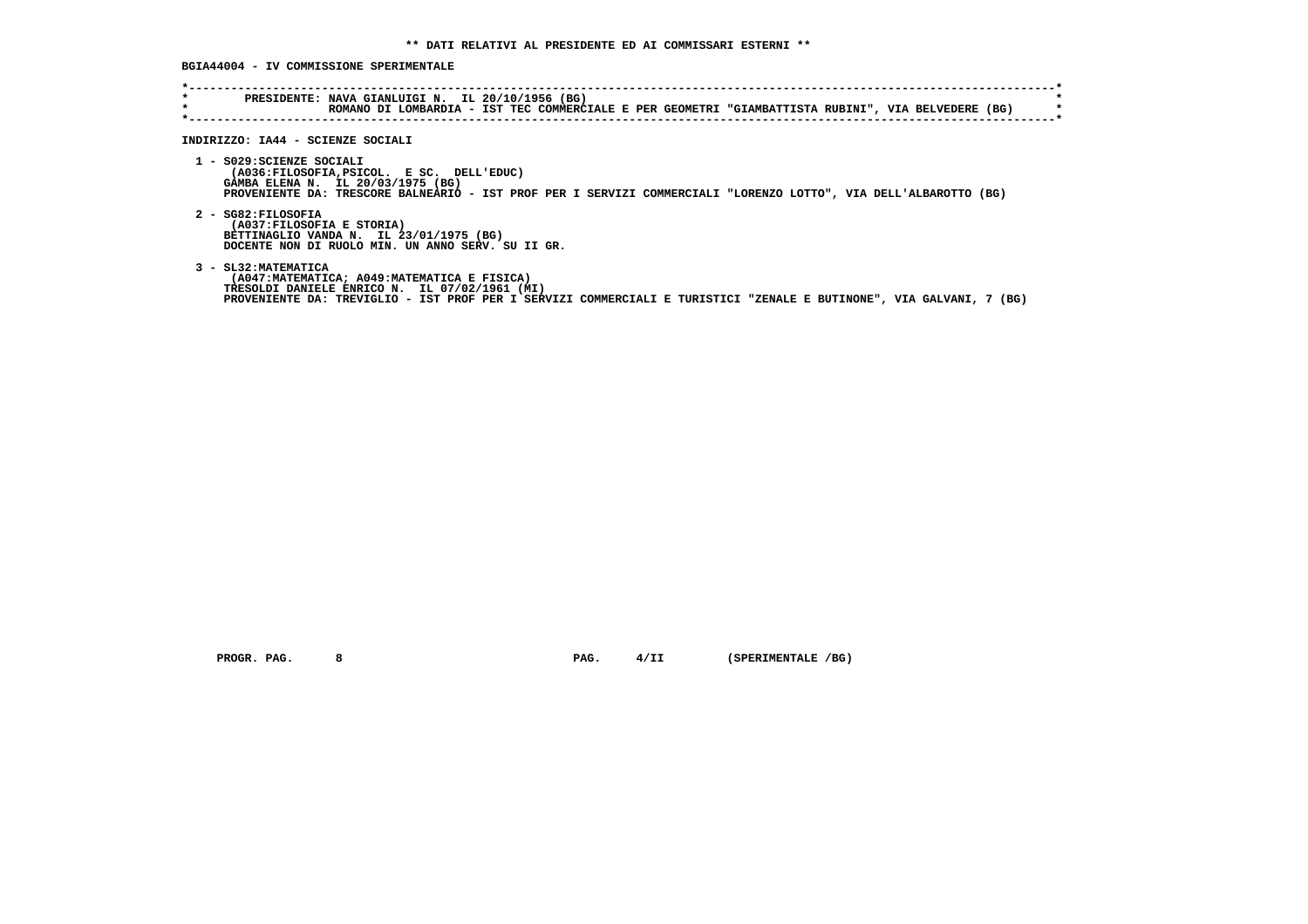**BGIA44005 - V COMMISSIONE SPERIMENTALE**

#### **\*\* DATI RELATIVI ALLE CLASSI DELLA CONFIGURAZIONE \*\***

 **ISTITUTO PRIMA SEDE: BERGAMO - ISTITUTO MAGISTRALE "P. SECCO SUARDO", VIA ANGELO MAJ, 8 (BG)**

|  | * CLASSE * ISTITUTO |  | * SEZIONE * INDIRIZZO    |  |        | $*P.N.T.*$ |  |            | CANDIDATI<br>*INT.*EST.*BRA.*IPO.*MER.* |       |  | LINGUE<br><b>STRANIERE</b> |  |
|--|---------------------|--|--------------------------|--|--------|------------|--|------------|-----------------------------------------|-------|--|----------------------------|--|
|  |                     |  |                          |  |        |            |  |            |                                         |       |  |                            |  |
|  | * BGPM010002 * 5BS  |  | * IA44 - SCIENZE SOCIALI |  |        |            |  | $* 19 *$   | * * * * F/I                             |       |  |                            |  |
|  | * BGPM010002 * 5ES  |  | * IA44 - SCIENZE SOCIALI |  |        |            |  |            | * 21 * * * * * * T/F                    |       |  |                            |  |
|  |                     |  |                          |  | TOTALI |            |  | $*$ 40 $*$ |                                         | * * * |  |                            |  |
|  |                     |  |                          |  |        |            |  |            | *----*----*----*----*----*              |       |  |                            |  |

 **PROGR. PAG. 9 PAG. 5/I (SPERIMENTALE /BG)**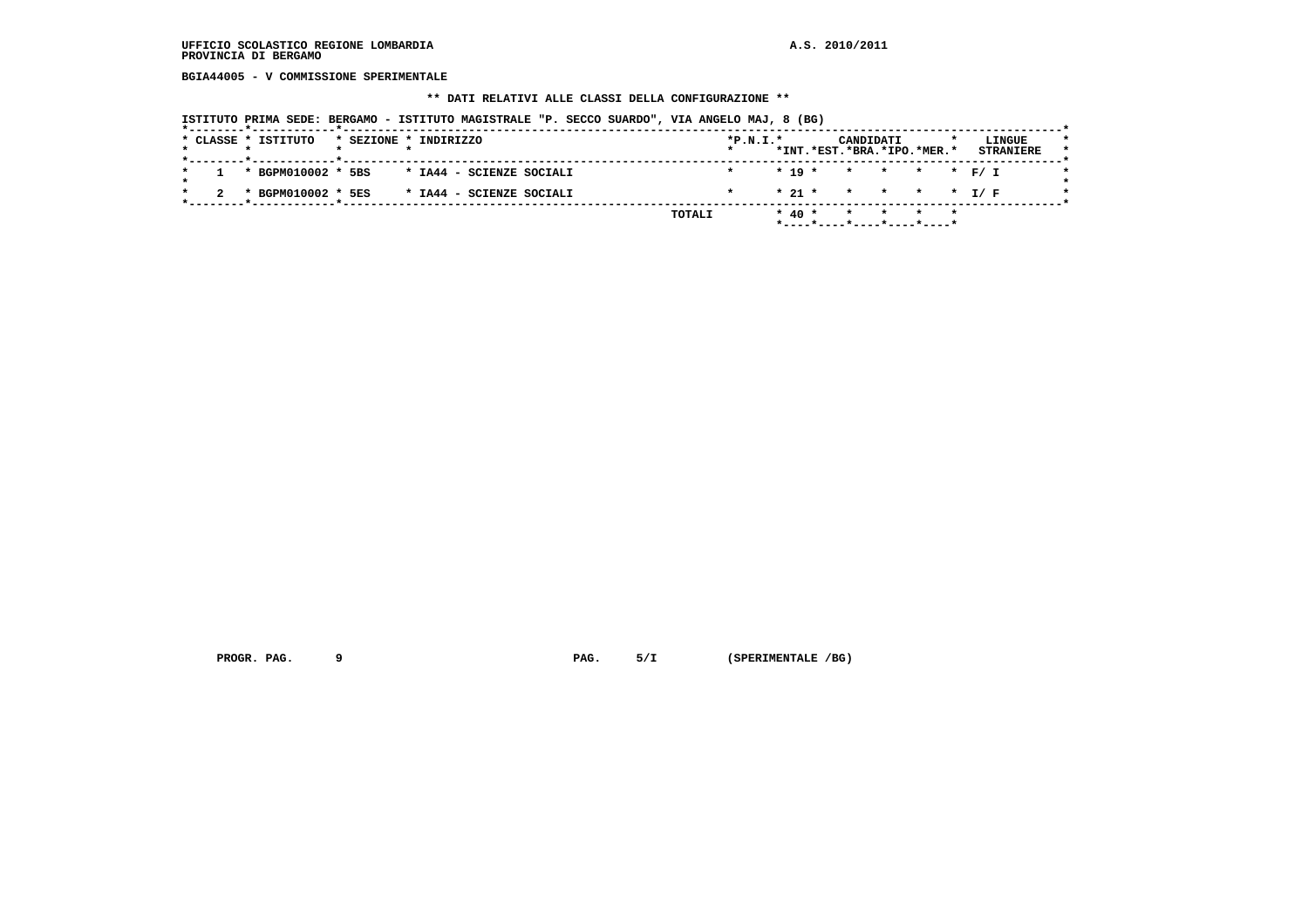**BGIA44005 - V COMMISSIONE SPERIMENTALE**

| INDIRIZZO: IA44 - SCIENZE SOCIALI                                                                                                                                                                                                           |
|---------------------------------------------------------------------------------------------------------------------------------------------------------------------------------------------------------------------------------------------|
| 1 - S029: SCIENZE SOCIALI<br>(A036:FILOSOFIA, PSICOL. E SC. DELL'EDUC)<br>MONTINARO GIUSEPPE CIRO N. IL 30/01/1952 (LE)<br>PROVENIENTE DA: TRESCORE BALNEARIO - IST PROF PER I SERVIZI COMMERCIALI "LORENZO LOTTO", VIA DELL'ALBAROTTO (BG) |
| 2 - SG82:FILOSOFIA<br>(A037: FILOSOFIA E STORIA)<br>BUFFA ANTONINA LILIANA N. IL 01/05/1948 (TP)<br>DOCENTE DI RUOLO A RIPOSO - MAX 3 ANNI                                                                                                  |
| 3 - SL32: MATEMATICA<br>(A047:MATEMATICA; A049:MATEMATICA E FISICA)<br>RIZZO ANGELO N. IL 21/05/1967 (ME)<br>PROVENIENTE DA: ZOGNO - IST PROF INDUSTRIA E ARTIGIANATO "DAVID MARIA TUROLDO", VIA RONCO, 11 (BG)                             |

 **PROGR. PAG.** 10 **PAG.** 5/II (SPERIMENTALE /BG)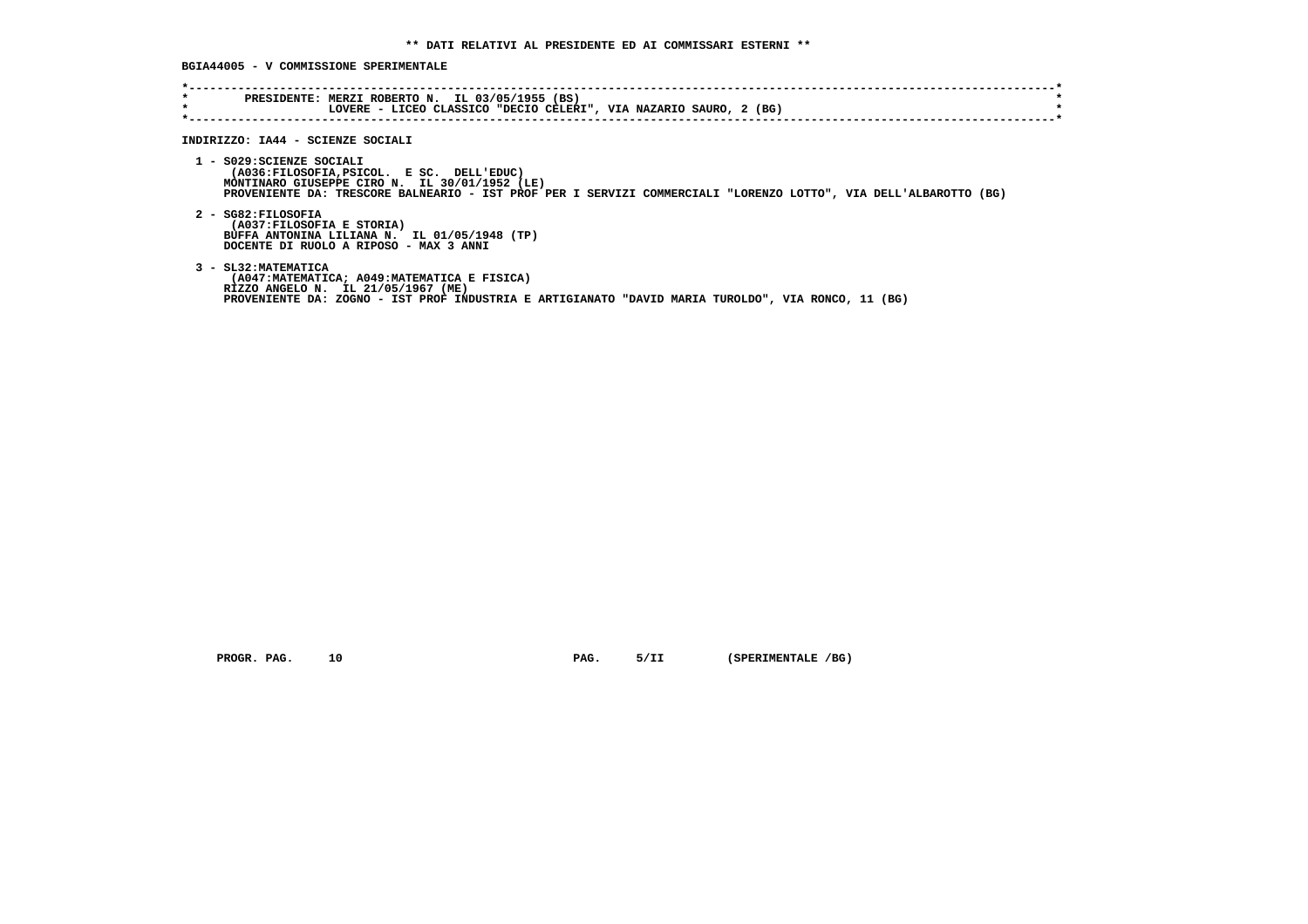**BGIB70001 - I COMMISSIONE SPERIMENTALE**

#### **\*\* DATI RELATIVI ALLE CLASSI DELLA CONFIGURAZIONE \*\***

 **ISTITUTO PRIMA SEDE: BERGAMO - L.R. PAR. SCUOLA MAGISTRALE LICEO DELLA COMUNICAZIONE "GIO, VIA GHISLANDI, N. 57 (BG)**

|  | CLASSE * ISTITUTO | $*$ SEZIONE $*$ | TNDTRTZZO |  |  |                                        | $*P.N.I.*$ |  |                 | <b>CANDIDATI</b> |                                 | LINGUE           |  |
|--|-------------------|-----------------|-----------|--|--|----------------------------------------|------------|--|-----------------|------------------|---------------------------------|------------------|--|
|  |                   |                 |           |  |  |                                        |            |  |                 |                  | *INT. *EST. *BRA. *IPO. *MER. * | <b>STRANTERE</b> |  |
|  |                   |                 |           |  |  |                                        |            |  |                 |                  |                                 |                  |  |
|  | * BGPO235008      | * 5A            |           |  |  | * IB70 - LICEO COM.COMUNIC.TECNOLOGICA |            |  | $*$ 8 $*$ 5 $*$ |                  |                                 |                  |  |
|  |                   | $*$ 5A1         |           |  |  | * IB71 - LICEO DELLA COMUN.SPETTACOLO  |            |  |                 |                  |                                 |                  |  |
|  |                   | $*$ 5A2         |           |  |  | * IB72 - LICEO DELLA COMUN.SPORTIVO    |            |  | * 7 * 2 *       |                  |                                 |                  |  |
|  |                   |                 |           |  |  |                                        |            |  |                 |                  |                                 |                  |  |

# **ISTITUTO SECONDA SEDE: BERGAMO - L.R. PAR. LICEO CLASSICO LICEO CLASSICO "GIOVANNI XXIII, VIA ARENA, N. 11 (BG)**

| * CLASSE * ISTITUTO | * SEZIONE * INDIRIZZO                            | $*P.N.I.*$   |     | CANDIDATI                  | LINGUE           |
|---------------------|--------------------------------------------------|--------------|-----|----------------------------|------------------|
|                     |                                                  |              |     | *INT.*EST.*BRA.*IPO.*MER.* | <b>STRANIERE</b> |
| * BGPC015001 *      | * IYO1 - CLASSICO<br>5A1                         |              |     |                            |                  |
|                     | $*$ 5A2<br>* IS2R - SOCIO PSICO PED.GIO XXIII BG | $\mathbf{r}$ | 6 * |                            |                  |

 **\*----\*----\*----\*----\*----\***

 **PROGR. PAG.** 11 **PAG.** 6/I (SPERIMENTALE /BG)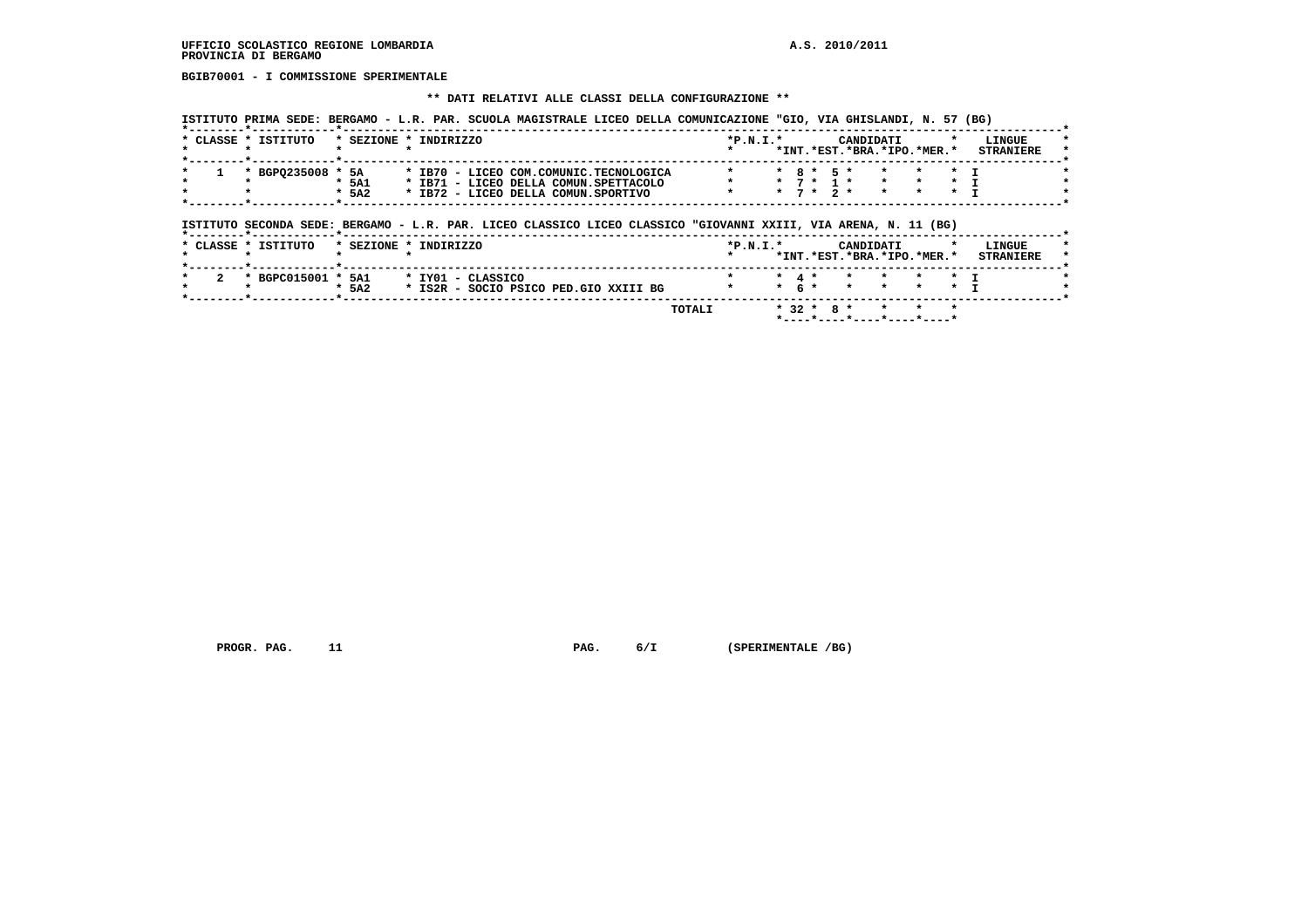**\*----------------------------------------------------------------------------------------------------------------------------\* \* PRESIDENTE: RIVA GABRIELLA N. IL 19/12/1955 (BG) \*E. ATTI CHEATEREM IN THE CONSUMING CELERI", VIA NAZARIO SAURO, 2 (BG) \*----------------------------------------------------------------------------------------------------------------------------\* INDIRIZZO: IB70 - LICEO COM.COMUNIC.TECNOLOGICA 1 - SL32:MATEMATICA (A047:MATEMATICA; A049:MATEMATICA E FISICA) SANSO' MARCELLA N. IL 10/04/1971 (LE) PROVENIENTE DA: ROMANO DI LOMBARDIA - ISTITUTO MAGISTRALE "DON LORENZO MILANI", VIA BELVEDERE (BG) 2 - SE11:DISEGNO E STORIA DELL'ARTE (A025:DISEGNO E STORIA DELL'ARTE) LOMBARDI MARIA MICHELA N. IL 23/05/1955 (SA) PROVENIENTE DA: PRESEZZO - LICEO SCIENTIFICO "MAIRONI DA PONTE", VIA BERIZZI, 1 (BG) 3 - SG82:FILOSOFIA (A037:FILOSOFIA E STORIA) ................................................................. INDIRIZZO: IB71 - LICEO DELLA COMUN.SPETTACOLO 1 - SL32:MATEMATICA (A047:MATEMATICA; A049:MATEMATICA E FISICA) SANSO' MARCELLA N. IL 10/04/1971 (LE) PROVENIENTE DA: ROMANO DI LOMBARDIA - ISTITUTO MAGISTRALE "DON LORENZO MILANI", VIA BELVEDERE (BG) 2 - SE11:DISEGNO E STORIA DELL'ARTE (A025:DISEGNO E STORIA DELL'ARTE) LOMBARDI MARIA MICHELA N. IL 23/05/1955 (SA) PROVENIENTE DA: PRESEZZO - LICEO SCIENTIFICO "MAIRONI DA PONTE", VIA BERIZZI, 1 (BG) 3 - SG82:FILOSOFIA (A037:FILOSOFIA E STORIA) ................................................................. INDIRIZZO: IB72 - LICEO DELLA COMUN.SPORTIVO 1 - SL32:MATEMATICA (A047:MATEMATICA; A049:MATEMATICA E FISICA) SANSO' MARCELLA N. IL 10/04/1971 (LE) PROVENIENTE DA: ROMANO DI LOMBARDIA - ISTITUTO MAGISTRALE "DON LORENZO MILANI", VIA BELVEDERE (BG) 2 - SE11:DISEGNO E STORIA DELL'ARTE (A025:DISEGNO E STORIA DELL'ARTE) LOMBARDI MARIA MICHELA N. IL 23/05/1955 (SA) PROVENIENTE DA: PRESEZZO - LICEO SCIENTIFICO "MAIRONI DA PONTE", VIA BERIZZI, 1 (BG) (SEGUONO DATI RELATIVI AI COMMISSARI ESTERNI)**

 **BGIB70001 - I COMMISSIONE SPERIMENTALE**

 **PROGR. PAG.** 12 **PAG. PAG. 6/II (SPERIMENTALE /BG)**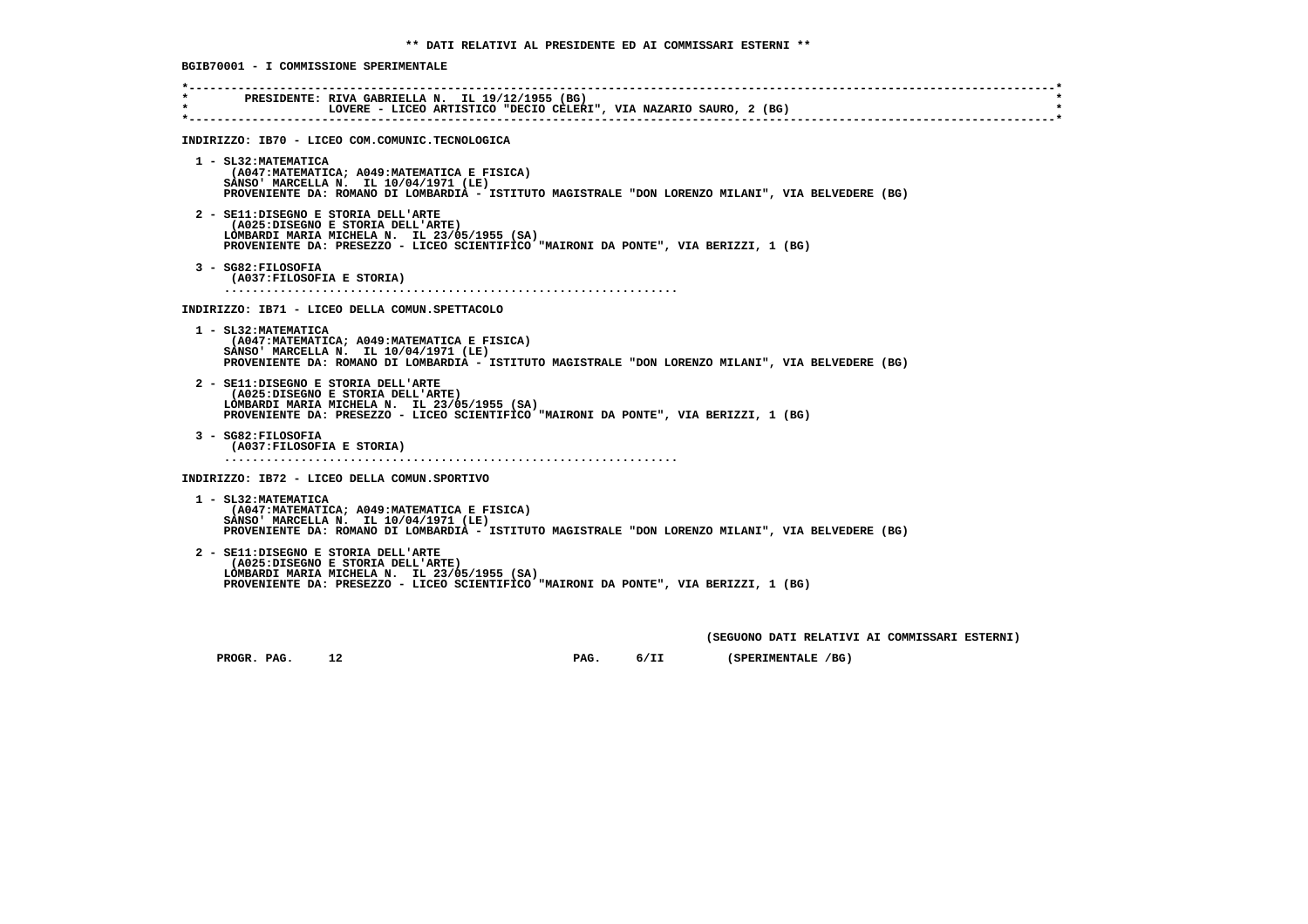**3 - SG82:FILOSOFIA (A037:FILOSOFIA E STORIA) ................................................................. INDIRIZZO: IY01 - CLASSICO 1 - SI63:LATINO (A052:LETTERE,LATINO,GRECO LICEO CLASS) BARBESINO CHIARA N. IL 09/01/1972 (MI) PROVENIENTE DA: SONDRIO - LICEO CLASSICO G. PIAZZI, VIA TONALE (SO) 2 - SL32:MATEMATICA (A049:MATEMATICA E FISICA) SANSO' MARCELLA N. IL 10/04/1971 (LE) PROVENIENTE DA: ROMANO DI LOMBARDIA - ISTITUTO MAGISTRALE "DON LORENZO MILANI", VIA BELVEDERE (BG) 3 - SG82:FILOSOFIA (A037:FILOSOFIA E STORIA) ................................................................. INDIRIZZO: IS2R - SOCIO PSICO PED.GIO XXIII BG 1 - SM57:PEDAGOGIA (A036:FILOSOFIA,PSICOL. E SC. DELL'EDUC) DORIGO LUCIA N. IL 29/09/1966 (PV) PROVENIENTE DA: PAVIA - ISTITUTO MAGISTRALE ADELAIDE CAIROLI, CORSO MAZZINI 7 (PV) 2 - SN66:SCIENZE (A060:SC. NA. ,CH. ,GEOG. ,MIC. ) SPINA ADELE N. IL 19/09/1971 (CS) PROVENIENTE DA: CARAVAGGIO - LICEO SCIENTIFICO "GALILEO GALILEI", VIA SAN FRANCESCO, 63 (BG) 3 - M460:INGLESE (A346:LINGUA E CIV. STRANIERA (INGLESE) BRENA MONICA N. IL 19/10/1965 (BG) PROVENIENTE DA: ZOGNO - IST PROF INDUSTRIA E ARTIGIANATO "DAVID MARIA TUROLDO", VIA RONCO, 11 (BG)**

PROGR. PAG. 13 **PAG.** PAG. 6/III (SPERIMENTALE /BG)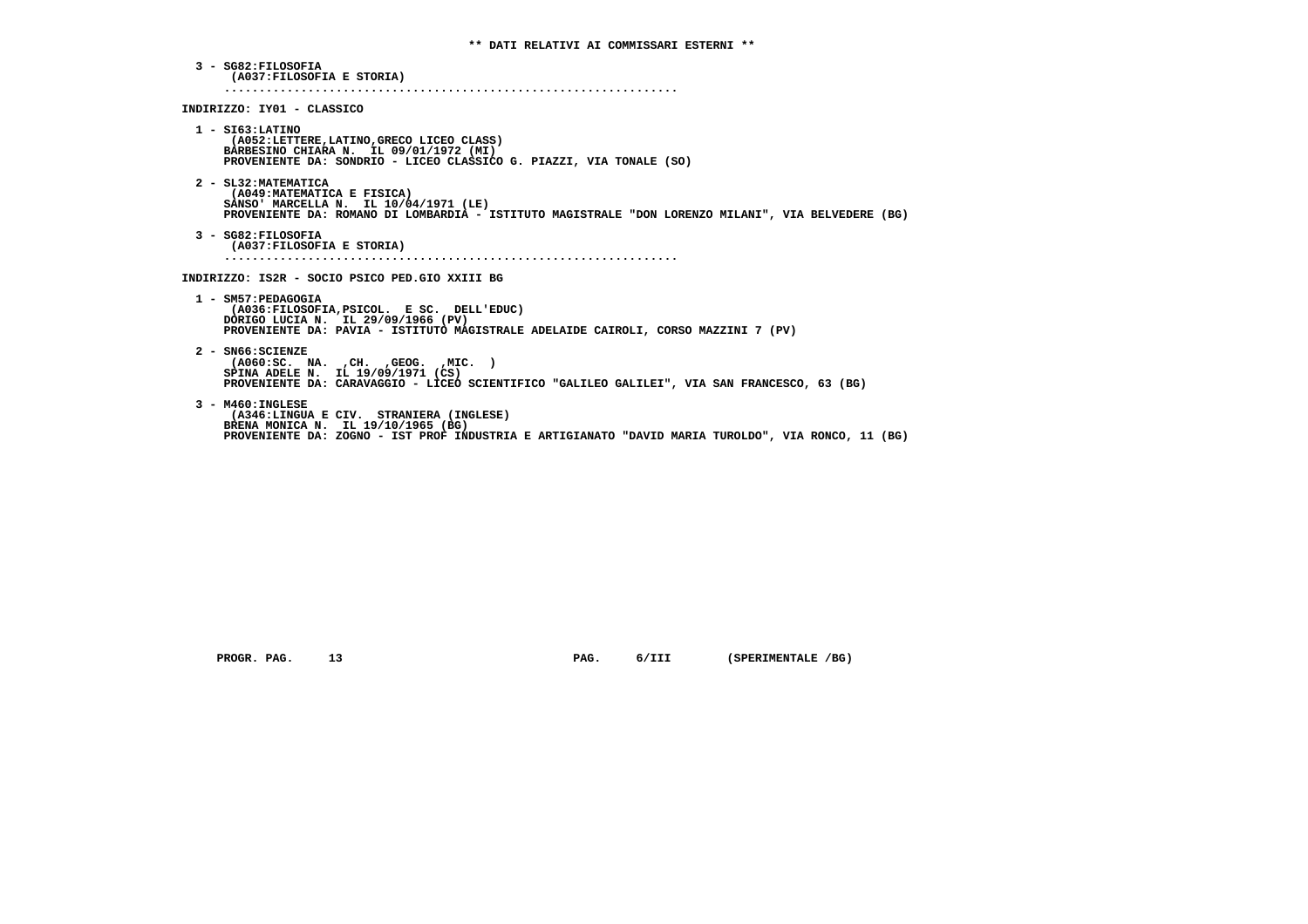**BGIB92001 - I COMMISSIONE SPERIMENTALE**

#### **\*\* DATI RELATIVI ALLE CLASSI DELLA CONFIGURAZIONE \*\***

 **ISTITUTO PRIMA SEDE: BERGAMO - ISTITUTO MAGISTRALE "P. SECCO SUARDO", VIA ANGELO MAJ, 8 (BG)**

|  |                      |                       |  |  |                                 | TOTALI |            | $* 48 *$ |                            |  |                  |  |
|--|----------------------|-----------------------|--|--|---------------------------------|--------|------------|----------|----------------------------|--|------------------|--|
|  | * BGPM010002 * 5FP   |                       |  |  | * IB92 - SOCIO PSICO PEDAGOGICO |        |            |          | * 27 * * * * * T           |  |                  |  |
|  |                      |                       |  |  |                                 |        |            |          |                            |  |                  |  |
|  | 1 * BGPM010002 * 5AP |                       |  |  | * IB92 - SOCIO PSICO PEDAGOGICO |        |            | $* 21 *$ | * * * * T                  |  |                  |  |
|  |                      |                       |  |  |                                 |        |            |          | *INT.*EST.*BRA.*IPO.*MER.* |  | <b>STRANIERE</b> |  |
|  | * CLASSE * ISTITUTO  | * SEZIONE * INDIRIZZO |  |  |                                 |        | $*P.N.I.*$ |          | CANDIDATI                  |  | LINGUE           |  |
|  |                      |                       |  |  |                                 |        |            |          |                            |  |                  |  |

 **PROGR. PAG.** 14 **PAG.** 7/I (SPERIMENTALE /BG)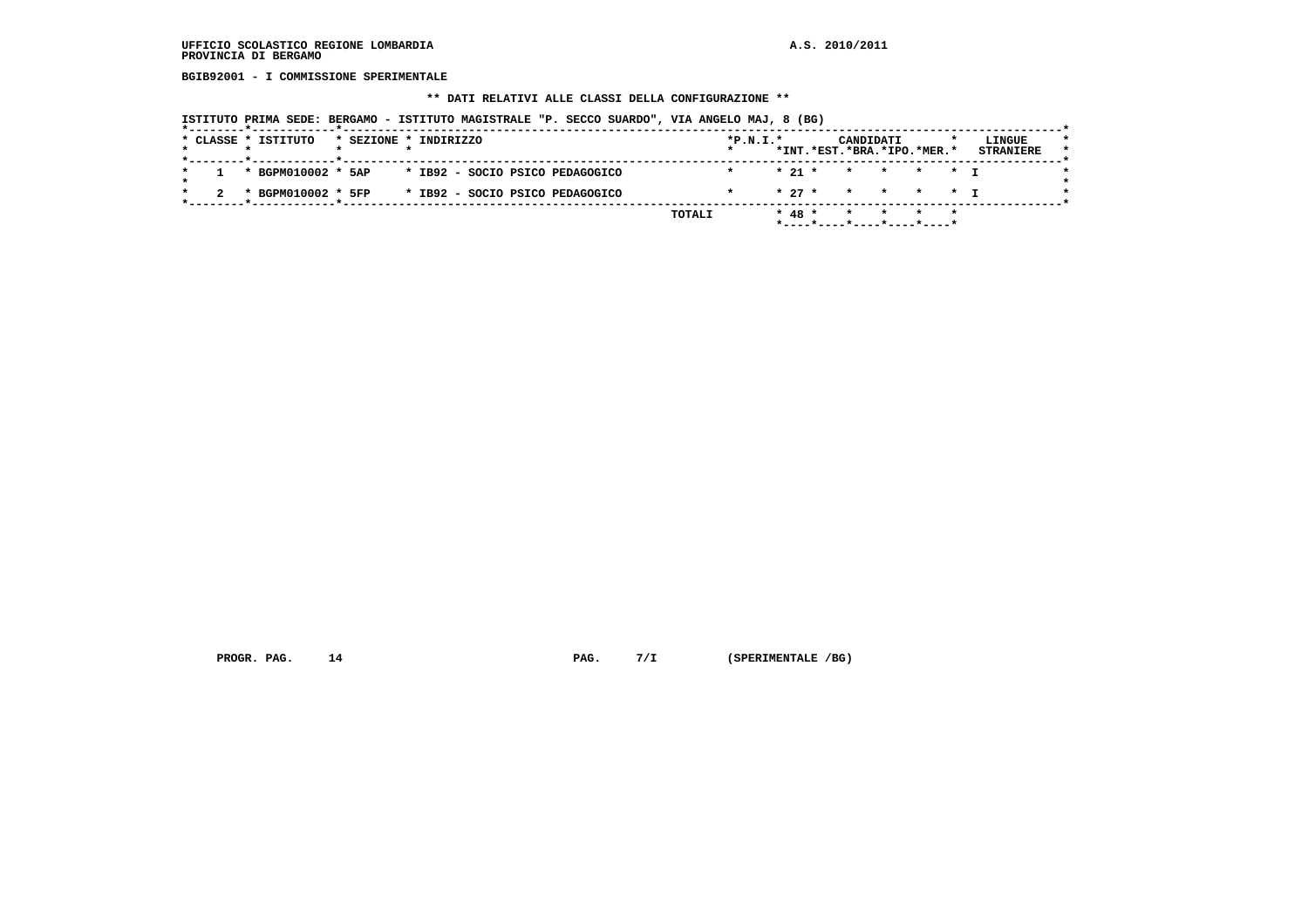**BGIB92001 - I COMMISSIONE SPERIMENTALE**

| $\star$ | PRESIDENTE: PIANTONI ALDO N. IL 17/12/1959 (BG)<br>CLUSONE - IST TEC COMMERCIALE E PER GEOMETRI "ANDREA FANTONI", VIA BARBARIGO, 27 (BG)                                                                                                     |
|---------|----------------------------------------------------------------------------------------------------------------------------------------------------------------------------------------------------------------------------------------------|
|         | INDIRIZZO: IB92 - SOCIO PSICO PEDAGOGICO                                                                                                                                                                                                     |
|         | 1 - SN77: SCIENZE DELL'EDUCAZIONE<br>(A036:FILOSOFIA, PSICOL. E SC. DELL'EDUC)<br>BONOMI MONIA N. IL 10/03/1978 (BG)<br>PROVENIENTE DA: ROVATO - LICEO SCIENTIFICO ROVATO (SEZ.ASS.I.S."GIGLI"), VIALE EUROPA (BS)                           |
|         | 2 - M557: MATEMATICA E FISICA<br>(A049: MATEMATICA E FISICA)<br>MIORELLI MARILENA N. IL 30/12/1959 (TN)<br>PROVENIENTE DA: ALZANO LOMBARDO - LICEO SCIENTIFICO "EDOARDO AMALDI", VIA LOCATELLI, 16 (BG)                                      |
|         | 3 - M781: FILOSOFIA<br>(A036:FILOSOFIA, PSICOL. E SC. DELL'EDUC; A037:FILOSOFIA E STORIA)<br>DEHO' DANIELA MARIA N. IL 30/04/1966 (BG)<br>PROVENIENTE DA: ROMANO DI LOMBARDIA - ISTITUTO MAGISTRALE "DON LORENZO MILANI", VIA BELVEDERE (BG) |

 **PROGR. PAG.** 15 **PAG.** 7/II (SPERIMENTALE /BG)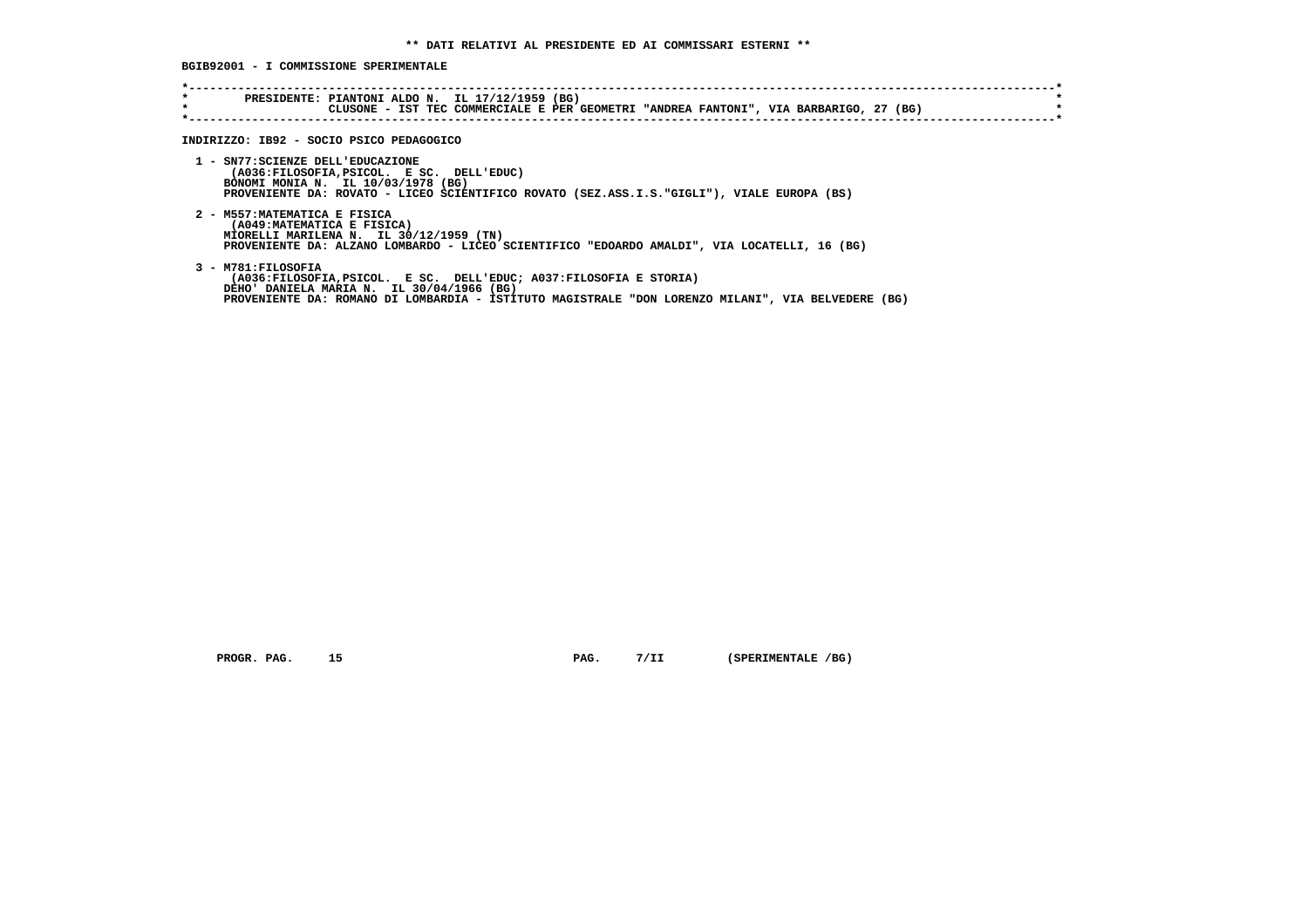**BGIB92002 - II COMMISSIONE SPERIMENTALE**

#### **\*\* DATI RELATIVI ALLE CLASSI DELLA CONFIGURAZIONE \*\***

 **ISTITUTO PRIMA SEDE: BERGAMO - ISTITUTO MAGISTRALE "P. SECCO SUARDO", VIA ANGELO MAJ, 8 (BG)**

| $* 23 *$<br>1 * BGPM010002 * 5BP<br>* IB92 - SOCIO PSICO PEDAGOGICO<br>* * * * * T |                   |                                 |         |  |  | *INT.*EST.*BRA.*IPO.*MER.* | <b>STRANIERE</b> |
|------------------------------------------------------------------------------------|-------------------|---------------------------------|---------|--|--|----------------------------|------------------|
|                                                                                    |                   |                                 |         |  |  |                            |                  |
| * 25 * 2 * * * * I                                                                 | * BGPM010002 * 5Y | * IB92 - SOCIO PSICO PEDAGOGICO | $\star$ |  |  |                            |                  |

 **PROGR. PAG.** 16 **PAG. 8/I** (SPERIMENTALE /BG)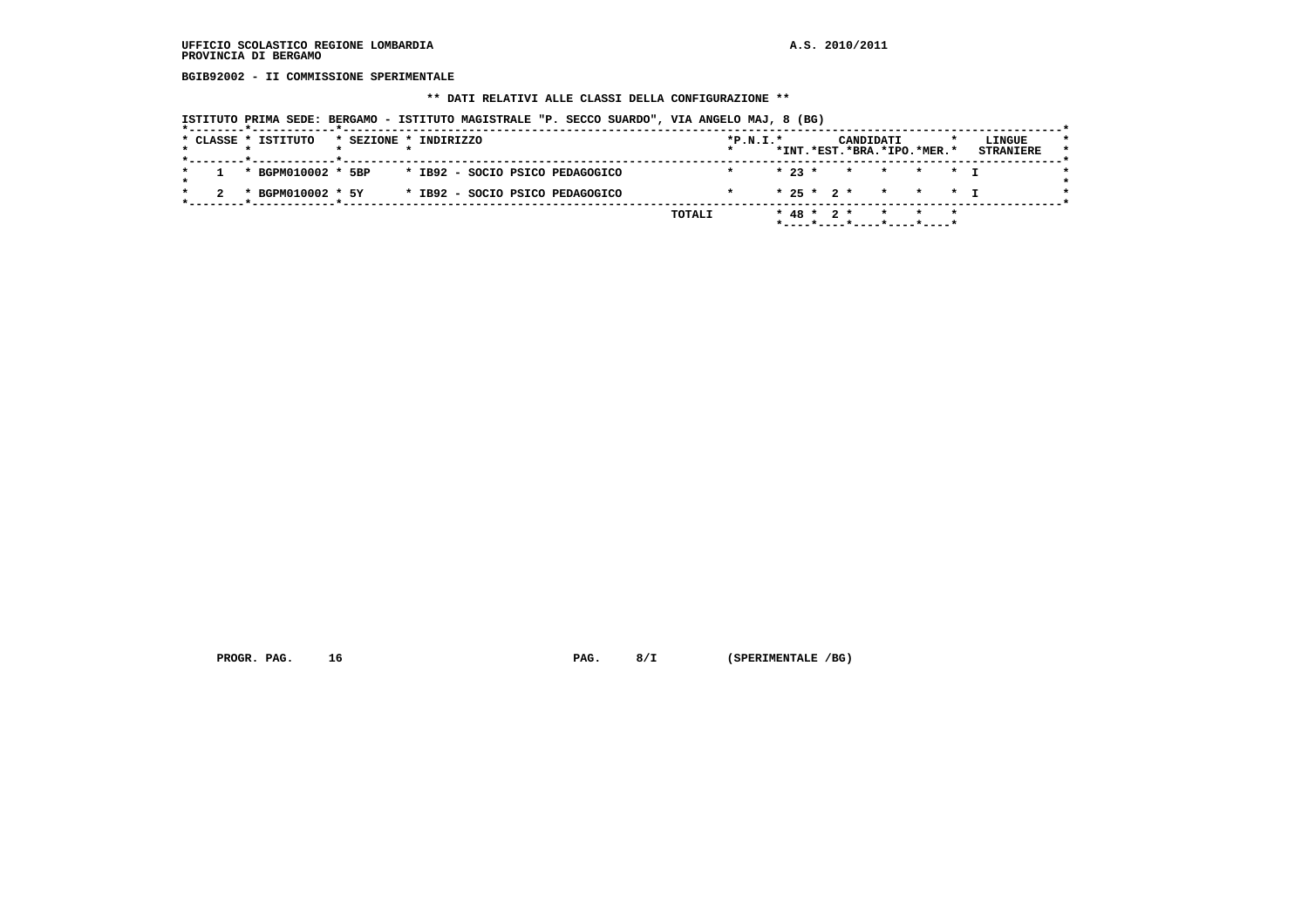**BGIB92002 - II COMMISSIONE SPERIMENTALE**

| $\star$ | PRESIDENTE: MAZZEI DONATO N. IL 25/06/1956 (CS)<br>TREVIGLIO - ISTITUTO TECNICO INDUSTRIALE "AUGUSTO RIGHI", VIA CARAVAGGIO, 50/52 (BG)                                                                                                             |
|---------|-----------------------------------------------------------------------------------------------------------------------------------------------------------------------------------------------------------------------------------------------------|
|         | INDIRIZZO: IB92 - SOCIO PSICO PEDAGOGICO<br>1 - SN77: SCIENZE DELL'EDUCAZIONE<br>(A036:FILOSOFIA, PSICOL. E SC. DELL'EDUC)<br>TOFFI GIANMARIA N. IL 20/03/1961 (SP)<br>PROVENIENTE DA: SONDRIO - ISTITUTO MAGISTRALE LENA PERPENTI, VIA TONALE (SO) |
|         | 2 - M557: MATEMATICA E FISICA<br>(A049: MATEMATICA E FISICA)<br>COLOMBO GIANMARIO N. IL 15/03/1962 (BG)<br>PROVENIENTE DA: PRESEZZO - LICEO SCIENTIFICO "MAIRONI DA PONTE", VIA BERIZZI, 1 (BG)                                                     |
|         | 3 - M781: FILOSOFIA<br>(A036:FILOSOFIA, PSICOL. E SC. DELL'EDUC; A037:FILOSOFIA E STORIA)<br>RIGOLDI MARIA LETIZIA N. IL 20/06/1973 (BG)<br>PROVENIENTE DA: ZOGNO - ISTITUTO MAGISTRALE "DAVID MARIA TUROLDO", VIA RONCO, 11 (BG)                   |

 **PROGR. PAG.** 17 **PAG.** 8/II (SPERIMENTALE /BG)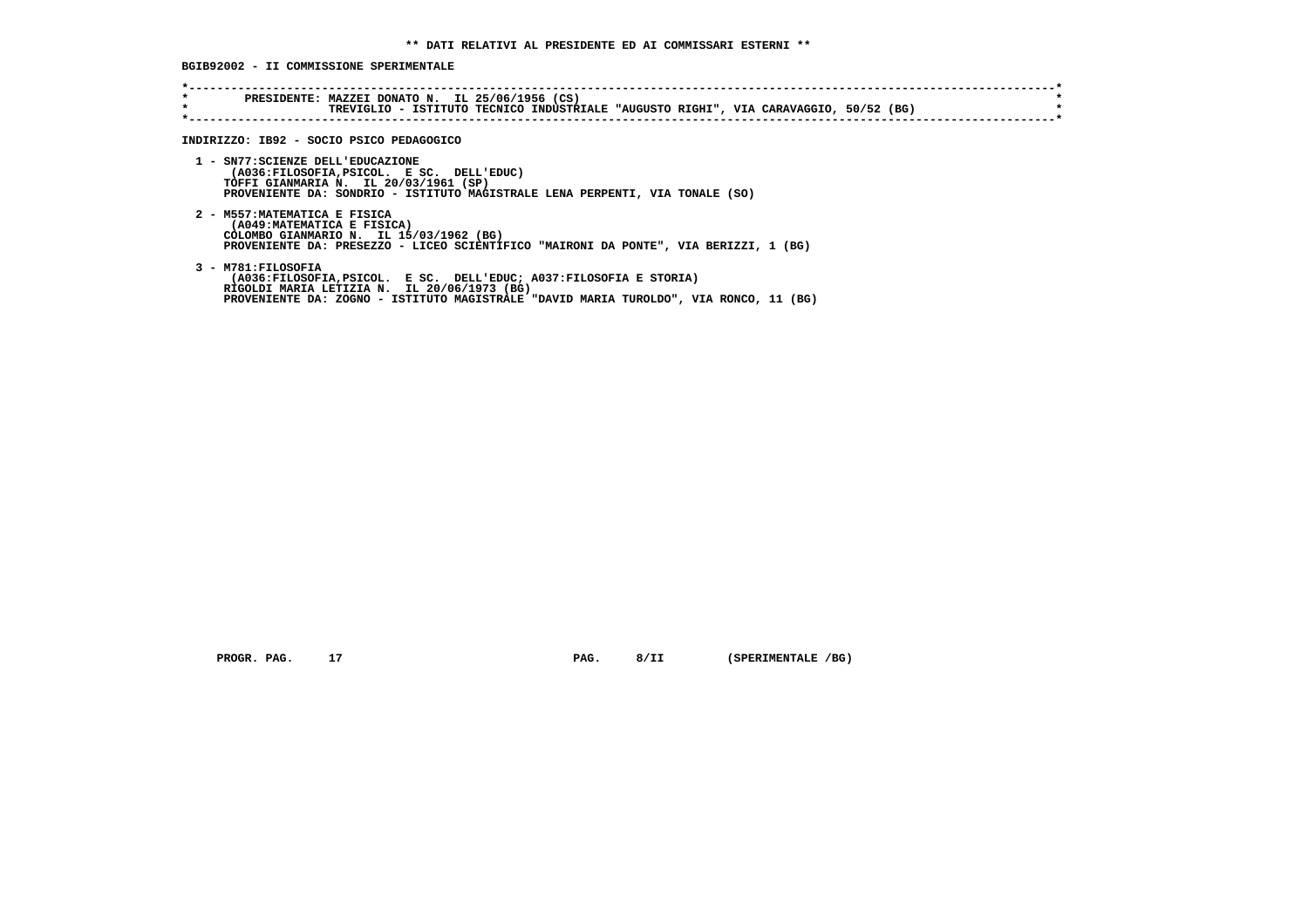**BGIB92003 - III COMMISSIONE SPERIMENTALE**

#### **\*\* DATI RELATIVI ALLE CLASSI DELLA CONFIGURAZIONE \*\***

 **ISTITUTO PRIMA SEDE: BERGAMO - ISTITUTO MAGISTRALE "P. SECCO SUARDO", VIA ANGELO MAJ, 8 (BG)**

| 1 * BGPM010002 * 5CP<br>* IB92 - SOCIO PSICO PEDAGOGICO | $* 25 * * * * * * * T$<br>$\star$ |
|---------------------------------------------------------|-----------------------------------|
| * IB92 - SOCIO PSICO PEDAGOGICO<br>* BGPM010002 * 5GP   | * 22 * 4 * * * * T                |

 **PROGR. PAG.** 18 **PAG.** 9/I (SPERIMENTALE /BG)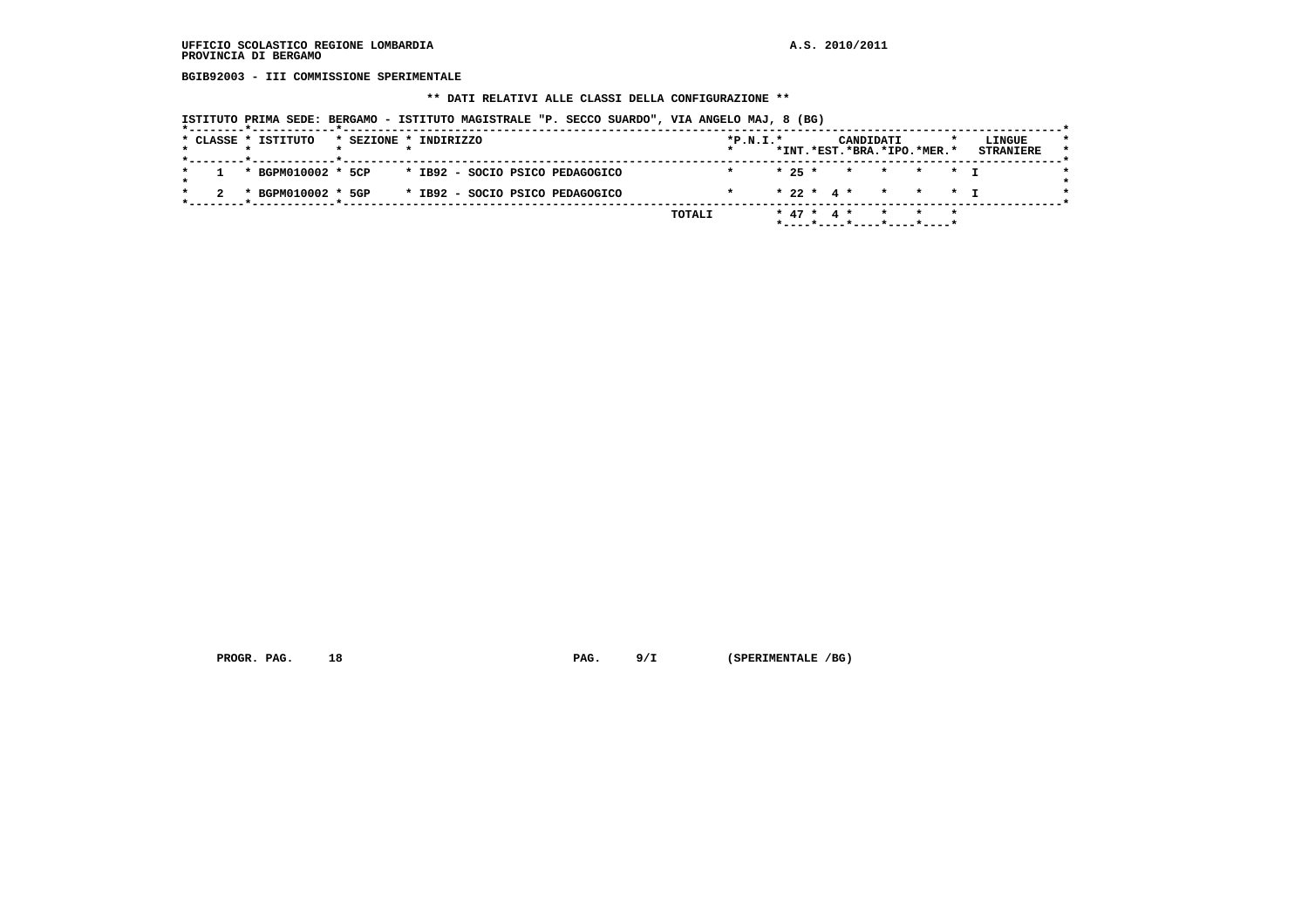**BGIB92003 - III COMMISSIONE SPERIMENTALE**

| INDIRIZZO: IB92 - SOCIO PSICO PEDAGOGICO                                                                                                                                                                                |
|-------------------------------------------------------------------------------------------------------------------------------------------------------------------------------------------------------------------------|
| 1 - SN77: SCIENZE DELL'EDUCAZIONE<br>(A036:FILOSOFIA, PSICOL. E SC. DELL'EDUC)<br>ISACCHI MAURO N. IL 05/07/1972 (LC)<br>PROVENIENTE DA: LECCO - IST PROF PER I SERVIZI SOCIALI I.P., VIA XI FEBBRAIO, 6 (LC)           |
| 2 - M557: MATEMATICA E FISICA<br>(A049: MATEMATICA E FISICA)<br>DI PAOLA FABRIZIO N. IL 26/02/1964 (TE)<br>PROVENIENTE DA: ZOGNO - LICEO SCIENTIFICO "DAVID MARIA TUROLDO", VIA RONCO, 11 (BG)                          |
| 3 - M781:FILOSOFIA<br>(A036:FILOSOFIA, PSICOL. E SC. DELL'EDUC; A037:FILOSOFIA E STORIA)<br>ROSSI GIULIANA N. IL 25/02/1953 (CR)<br>PROVENIENTE DA: CREMONA - ISTITUTO MAGISTRALE "S. ANGUISSOLA", VIA PALESTRO 30 (CR) |

 **PROGR. PAG.** 19 **PAG.** 9/II (SPERIMENTALE /BG)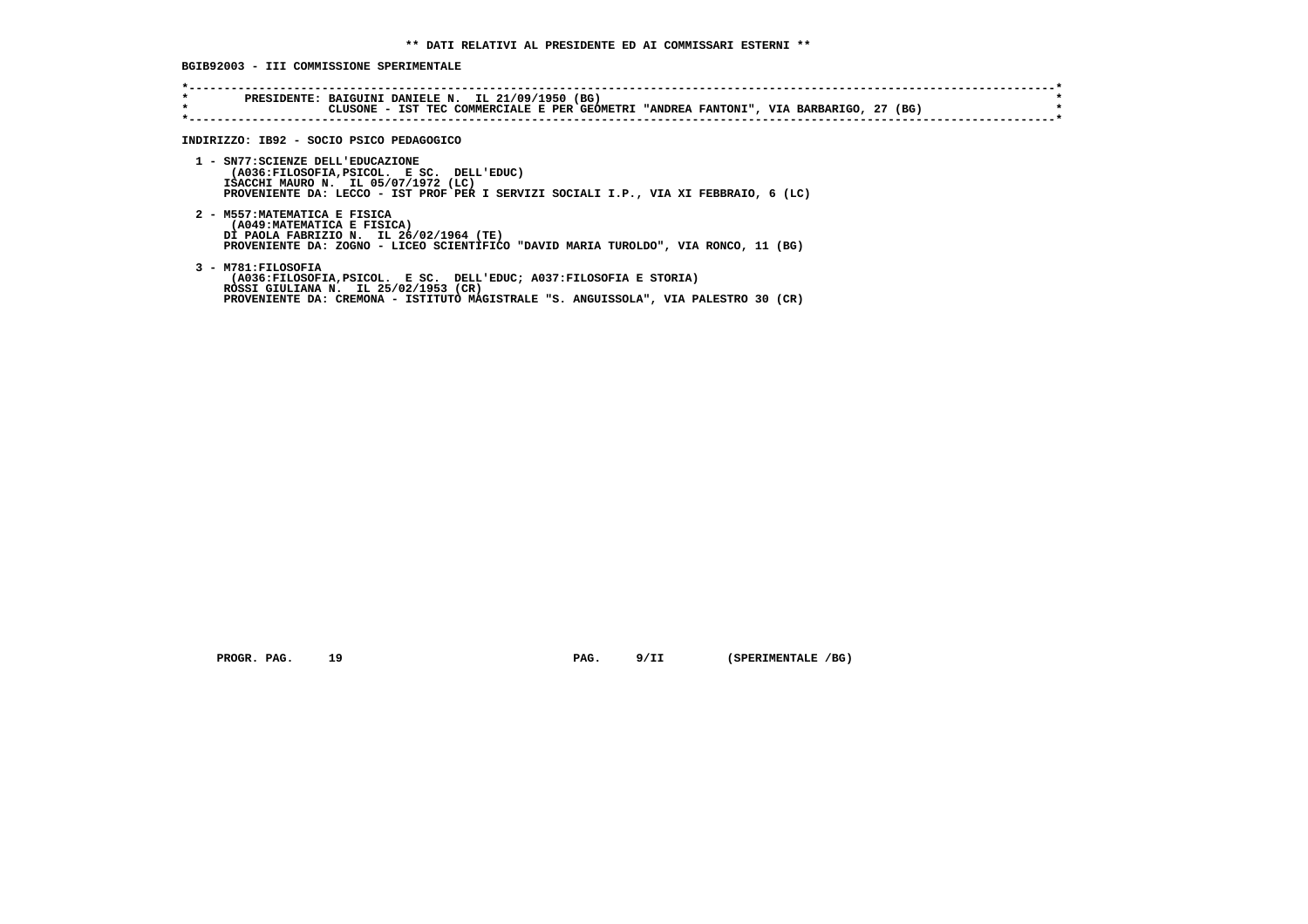**BGIB92004 - IV COMMISSIONE SPERIMENTALE**

#### **\*\* DATI RELATIVI ALLE CLASSI DELLA CONFIGURAZIONE \*\***

 **ISTITUTO PRIMA SEDE: BERGAMO - ISTITUTO MAGISTRALE "P. SECCO SUARDO", VIA ANGELO MAJ, 8 (BG)**

|                     | 1 * BGPM010002 * 5DP<br>* BGPM010002 * 5EP |  | * IB92 - SOCIO PSICO PEDAGOGICO<br>* IB92 - SOCIO PSICO PEDAGOGICO<br>TOTALI |            | $* 48 *$ | $*26*$ | * * * * * T<br>$* 22 * * * * * * + T$<br>$\mathbf{x}$ |  |                  |
|---------------------|--------------------------------------------|--|------------------------------------------------------------------------------|------------|----------|--------|-------------------------------------------------------|--|------------------|
|                     |                                            |  |                                                                              |            |          |        |                                                       |  |                  |
|                     |                                            |  |                                                                              |            |          |        |                                                       |  |                  |
|                     |                                            |  |                                                                              |            |          |        |                                                       |  |                  |
|                     |                                            |  |                                                                              |            |          |        | *INT.*EST.*BRA.*IPO.*MER.*                            |  | <b>STRANIERE</b> |
| * CLASSE * ISTITUTO |                                            |  | * SEZIONE * INDIRIZZO                                                        | $*P.N.I.*$ |          |        | CANDIDATI                                             |  | LINGUE           |

 **PROGR. PAG.** 20 **PAG.** 10/I (SPERIMENTALE /BG)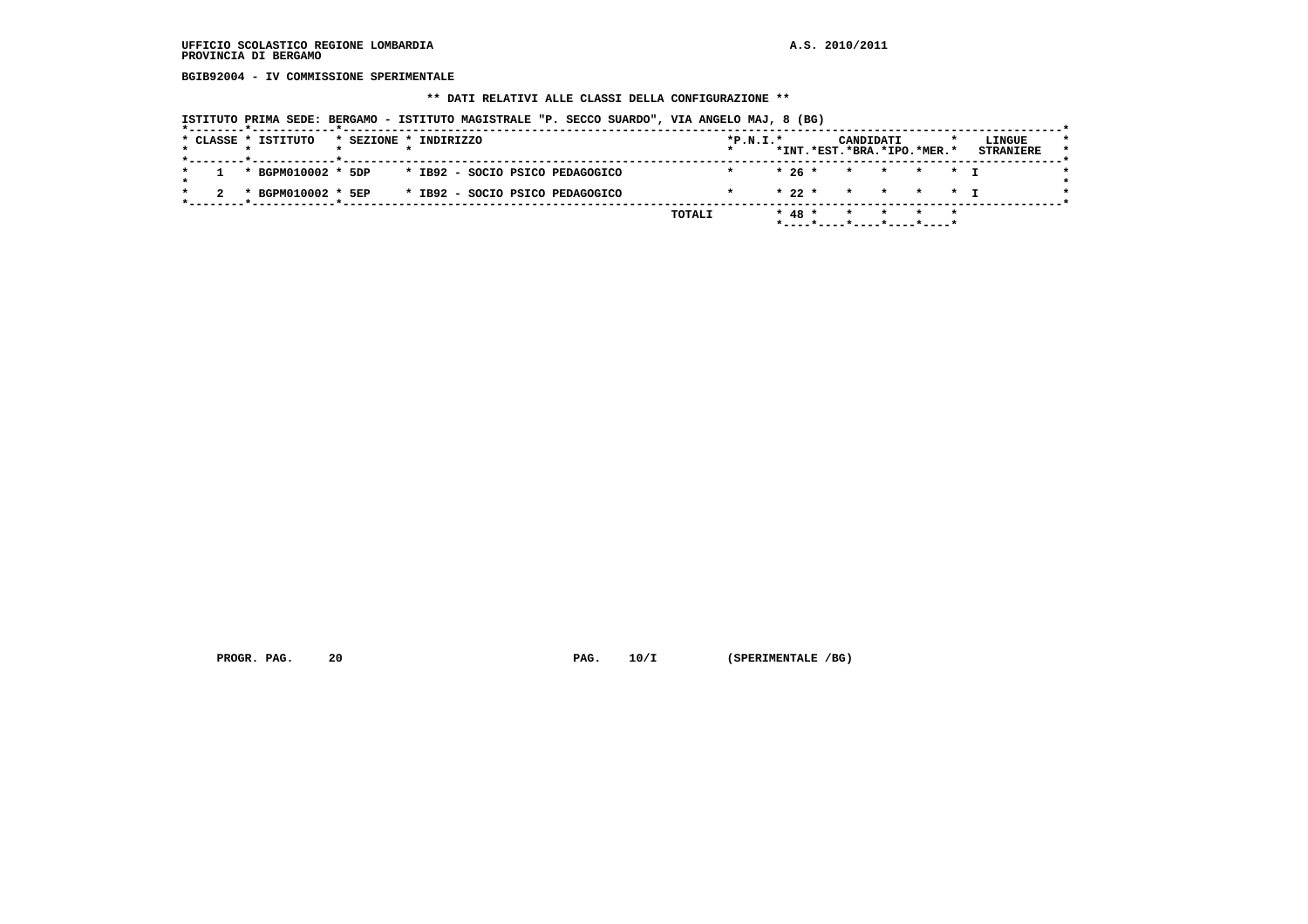**BGIB92004 - IV COMMISSIONE SPERIMENTALE**

| *<br>$\star$ | PRESIDENTE: PERUZZINI ANITA N. IL 06/07/1961 (SA)<br>TRESCORE BALNEARIO - ISTITUTO TECNICO COMMERCIALE "LORENZO LOTTO", VIA DELL'ALBAROTTO (BG)                                                                                 |
|--------------|---------------------------------------------------------------------------------------------------------------------------------------------------------------------------------------------------------------------------------|
|              | INDIRIZZO: IB92 - SOCIO PSICO PEDAGOGICO                                                                                                                                                                                        |
|              | 1 - SN77: SCIENZE DELL'EDUCAZIONE<br>(A036: FILOSOFIA, PSICOL. E SC. DELL'EDUC)<br>BOCCIA GERARDO N. IL 20/04/1966 (NA)<br>PROVENIENTE DA: LECCO - ISTITUTO TECNICO INDUSTRIALE S.TEN.VASC. A.BADONI, VIA RIVOLTA 10 (LC)       |
|              | 2 - M557: MATEMATICA E FISICA<br>(A049: MATEMATICA E FISICA)<br>FERRARI MARIA ANGELA N. IL 10/09/1961 (PC)<br>PROVENIENTE DA: ALZANO LOMBARDO - LICEO SCIENTIFICO "EDOARDO AMALDI", VIA LOCATELLI, 16 (BG)                      |
|              | 3 - M781:FILOSOFIA<br>(A036:FILOSOFIA, PSICOL. E SC. DELL'EDUC; A037:FILOSOFIA E STORIA)<br>FRIGERIO MARIA ROSA N. IL 04/10/1952 (LC)<br>PROVENIENTE DA: LECCO - ISTITUTO MAGISTRALE GIOVANNI BERTACCHI, VIA XI FEBBRAIO 6 (LC) |

 **PROGR. PAG.** 21 **PAG.** 10/II (SPERIMENTALE /BG)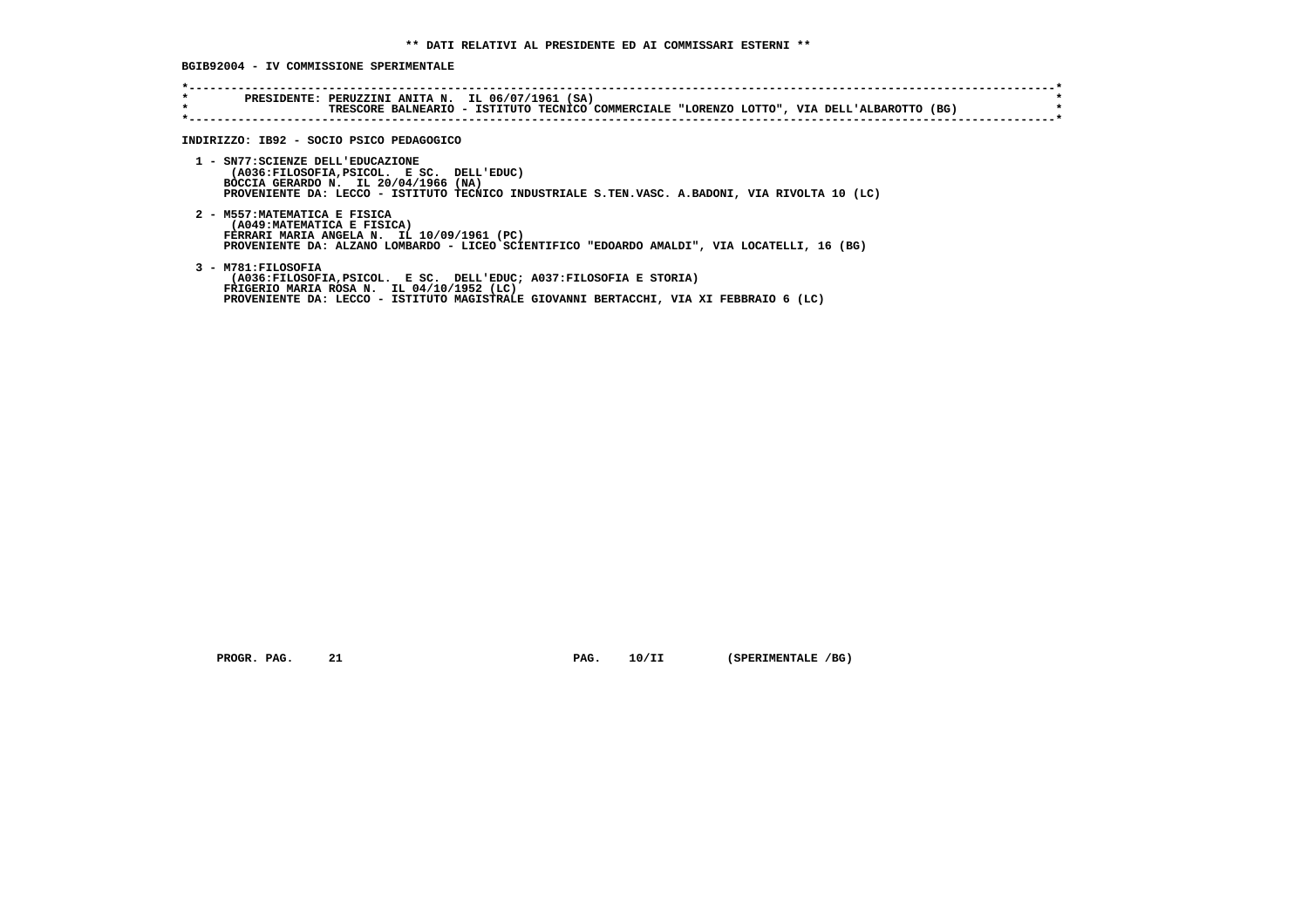**BGIM07001 - I COMMISSIONE SPERIMENTALE**

# **\*\* DATI RELATIVI ALLE CLASSI DELLA CONFIGURAZIONE \*\***

| * CLASSE * ISTITUTO                                                                                                                                                                                                                                                             | * SEZIONE * INDIRIZZO            |  |  |  |  | $*P.N.I.*$ |                                |         | CANDIDATI<br>*INT.*EST.*BRA.*IPO.*MER.* |         |                                   | LINGUE<br><b>STRANIERE</b> |
|---------------------------------------------------------------------------------------------------------------------------------------------------------------------------------------------------------------------------------------------------------------------------------|----------------------------------|--|--|--|--|------------|--------------------------------|---------|-----------------------------------------|---------|-----------------------------------|----------------------------|
| * BGTD006016 * 5AGEOM * IM07 - GEOMETRI (PLS)<br>그 사람들은 그 사람들은 그 사람들은 그 사람들을 지르며 그 사람들을 지르며 그 사람들을 지르며 그 사람들을 지르며 그 사람들을 지르며 그 사람들을 지르며 그 사람들을 지르며 그 사람들을 지르며 그 사람들을 지르며 그 사람들을 지르며 그 사람들을 지르며 그 사람들을 지르며 그 사람들을 지르며 그 사람들을 지르며 그 사람들을 지르며 그 사람들을 지르며 그 사람들을 지르며 그 사람들을 지르며 그 사 | * 5A1 GE * IM07 - GEOMETRI (PLS) |  |  |  |  |            | $*$ 9 $*$<br>$\star$ 9 $\star$ | $\star$ | $\star$                                 | $\star$ | $\star$ $\blacksquare$<br>$\star$ |                            |
|                                                                                                                                                                                                                                                                                 |                                  |  |  |  |  |            |                                |         |                                         |         |                                   |                            |
| ISTITUTO SECONDA SEDE: TREVIGLIO - L.R. PAR. ISTITUTO TECNICO PER GEOMETRI I.T.G. "DON BOSCO", VIA ZANOVELLO, N. 1 (BG)                                                                                                                                                         |                                  |  |  |  |  |            |                                |         |                                         |         |                                   |                            |
| * CLASSE * ISTITUTO                                                                                                                                                                                                                                                             | * SEZIONE * INDIRIZZO            |  |  |  |  | $*P.N.T.*$ |                                |         | CANDIDATI<br>*INT.*EST.*BRA.*IPO.*MER.* |         |                                   | LINGUE<br><b>STRANIERE</b> |

 **PROGR. PAG.** 22 **PAG.** 11/I (SPERIMENTALE /BG)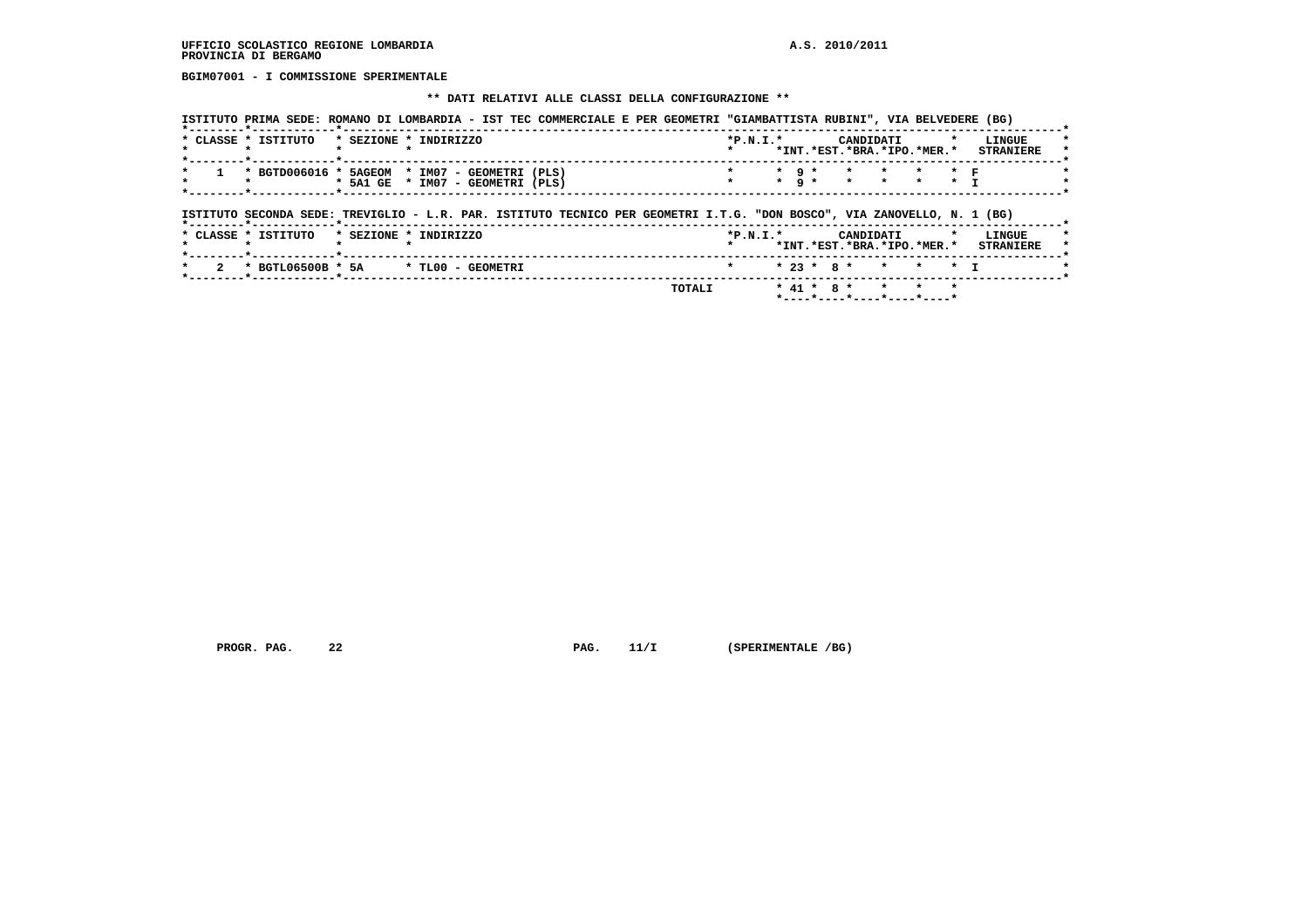**\*----------------------------------------------------------------------------------------------------------------------------\* \* PRESIDENTE: VENTURA TONINO ROSARIO N. IL 12/10/1959 (CS) \* BERGAMO - IST PROF INDUSTRIA E ARTIGIANATO "CESARE PESENTI", VIA OZANAM, 27 (BG) \*----------------------------------------------------------------------------------------------------------------------------\* INDIRIZZO: IM07 - GEOMETRI (PLS) 1 - SC91:COSTRUZIONI (A016:COSTR. ,TECNOL. DELLE COST. E DIS. T) TARTAGLIA RITA N. IL 27/02/1948 (PE) PROVENIENTE DA: BERGAMO - ISTITUTO TECNICO PER GEOMETRI "GIACOMO QUARENGHI", VIA EUROPA, 27 (BG) 2 - M970:TOPOGRAFIA (A072:TOPOG. GEN. , COSTR. RUR. E DISEGN) DI BACCO ROBERTO N. IL 12/08/1956 (VA) PROVENIENTE DA: BERGAMO - ISTITUTO TECNICO PER GEOMETRI "GIACOMO QUARENGHI", VIA EUROPA, 27 (BG) 3 - M260:ELEMENTI DI DIRITTO (A019:DISCIPLINE GIURIDICHE ED ECONOMI) BREMBILLA DANILO N. IL 06/05/1959 (BG) PROVENIENTE DA: PRESEZZO - ISTITUTO TECNICO COMMERCIALE "MAIRONI DA PONTE", VIA BERIZZI,1 (BG) INDIRIZZO: TL00 - GEOMETRI 1 - SC91:COSTRUZIONI (A016:COSTR. ,TECNOL. DELLE COST. E DIS. T) TARTAGLIA RITA N. IL 27/02/1948 (PE) PROVENIENTE DA: BERGAMO - ISTITUTO TECNICO PER GEOMETRI "GIACOMO QUARENGHI", VIA EUROPA, 27 (BG) 2 - M260:ELEMENTI DI DIRITTO (A019:DISCIPLINE GIURIDICHE ED ECONOMI) BREMBILLA DANILO N. IL 06/05/1959 (BG) PROVENIENTE DA: PRESEZZO - ISTITUTO TECNICO COMMERCIALE "MAIRONI DA PONTE", VIA BERIZZI,1 (BG) 3 - M970:TOPOGRAFIA (A072:TOPOG. GEN. , COSTR. RUR. E DISEGN) DI BACCO ROBERTO N. IL 12/08/1956 (VA) PROVENIENTE DA: BERGAMO - ISTITUTO TECNICO PER GEOMETRI "GIACOMO QUARENGHI", VIA EUROPA, 27 (BG)**

**PROGR. PAG.** 23 **PAG. PAG. 11/II** (SPERIMENTALE /BG)

 **BGIM07001 - I COMMISSIONE SPERIMENTALE**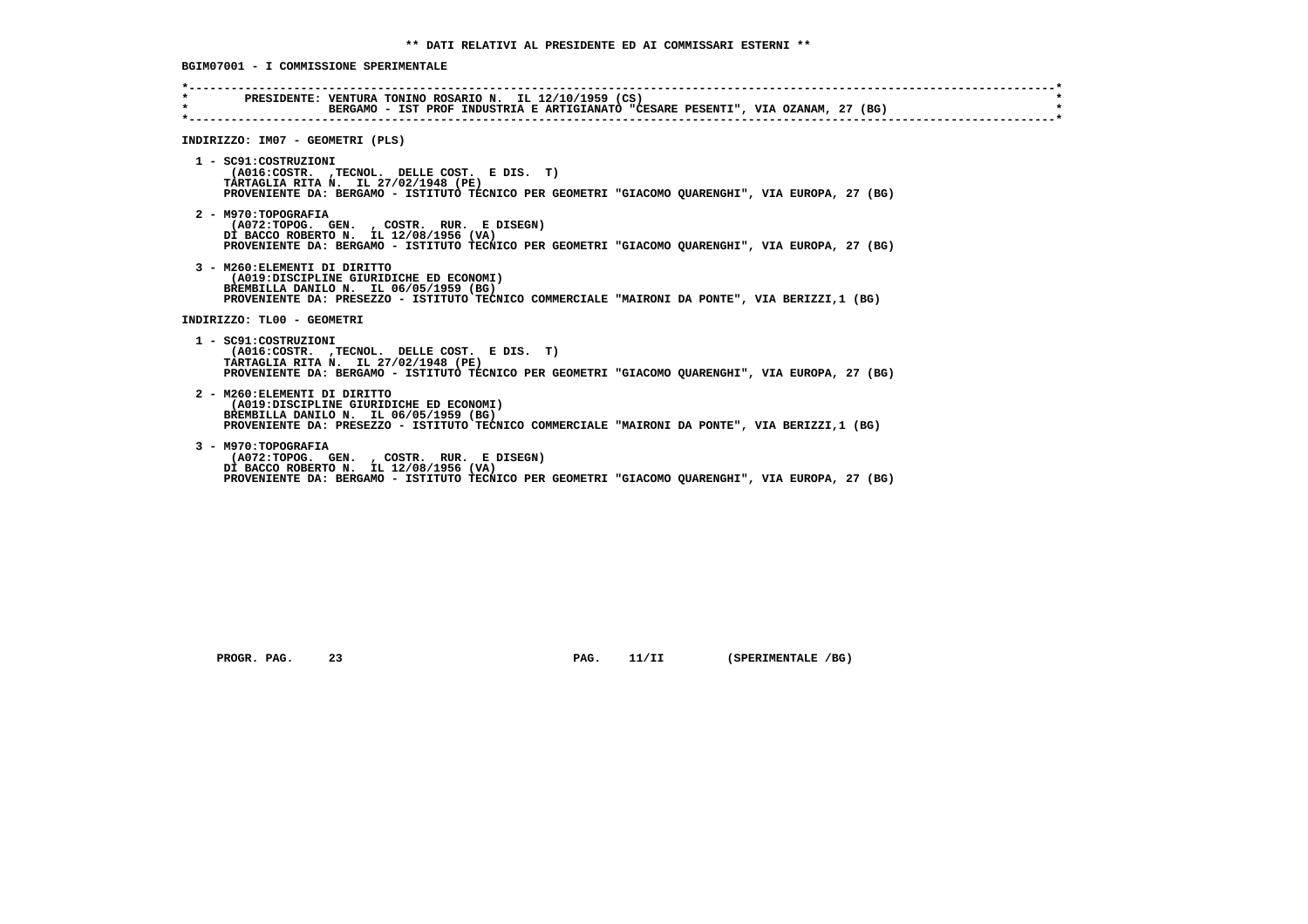**BGISCM001 - I COMMISSIONE SPERIMENTALE**

# **\*\* DATI RELATIVI ALLE CLASSI DELLA CONFIGURAZIONE \*\***

|  | * CLASSE * ISTITUTO   | * SEZIONE * INDIRIZZO |  |  |                                           |  |              | $*P.N.T.*$   |          | CANDIDATI<br>*INT.*EST.*BRA.*IPO.*MER.* |         |  | LINGUE<br><b>STRANIERE</b> |
|--|-----------------------|-----------------------|--|--|-------------------------------------------|--|--------------|--------------|----------|-----------------------------------------|---------|--|----------------------------|
|  | $1 * BGPC05500B * 5A$ |                       |  |  | * ISCM - MAT.NATURALISTICO "DON BOSCO" BG |  |              | $\mathbf{r}$ | $*22$ *  | $\star$                                 | * * * T |  |                            |
|  | * BGPC05500B * 5B     |                       |  |  | * ISCM - MAT.NATURALISTICO "DON BOSCO" BG |  | $\mathbf{r}$ |              | $* 24 *$ | * * * * * T                             |         |  |                            |

 **PROGR. PAG.** 24 **PAG.** 12/I (SPERIMENTALE /BG)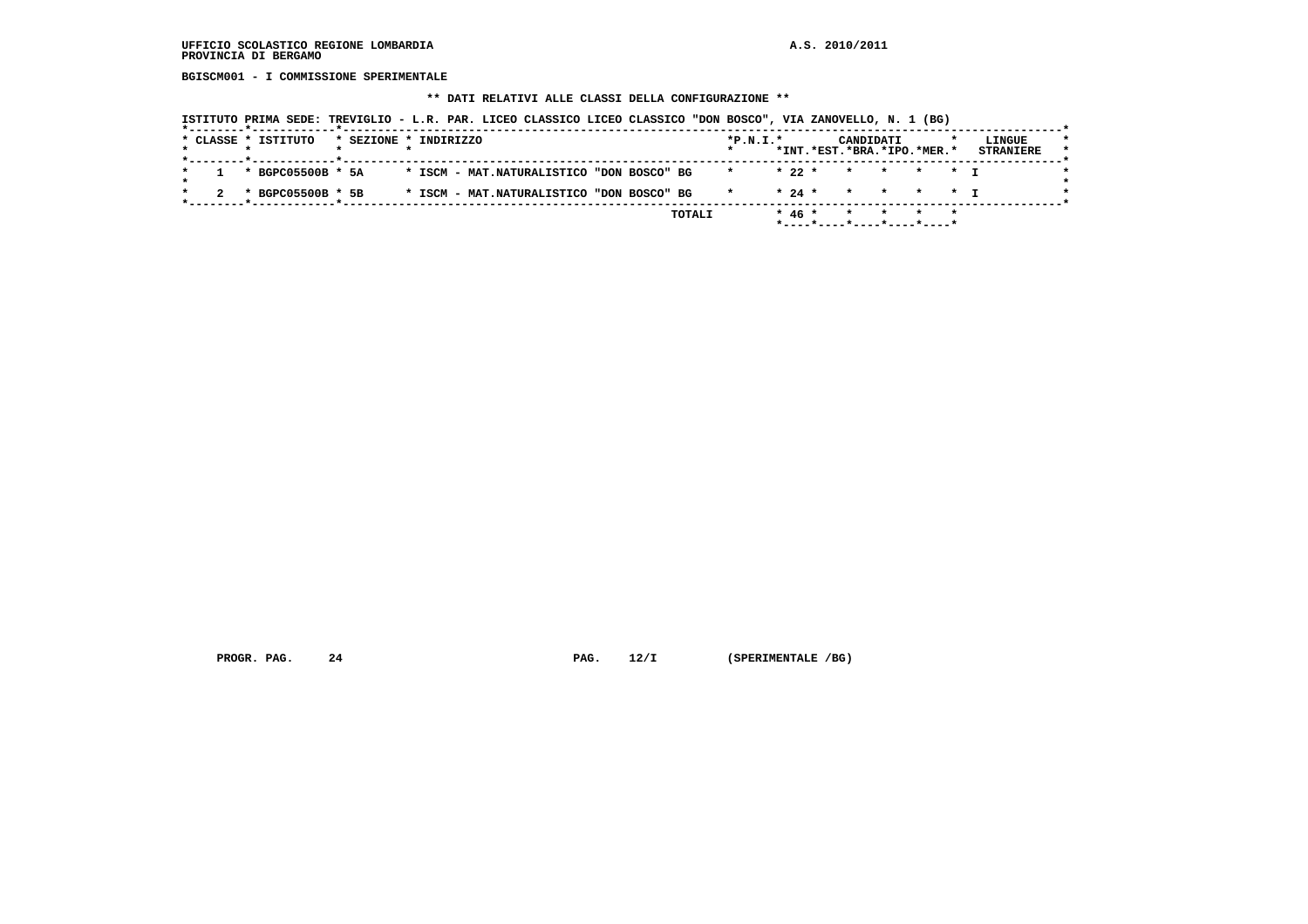**BGISCM001 - I COMMISSIONE SPERIMENTALE**

| * | PRESIDENTE: FRECENTESE ROBERTO N. IL 07/06/1954 (AR)<br>BERGAMO - ISTITUTO MAGISTRALE "P. SECCO SUARDO", VIA ANGELO MAJ, 8 (BG)                                                                                                            |
|---|--------------------------------------------------------------------------------------------------------------------------------------------------------------------------------------------------------------------------------------------|
|   | INDIRIZZO: ISCM - MAT.NATURALISTICO "DON BOSCO" BG                                                                                                                                                                                         |
|   | 1 - M247: MATEMATICA E INFORMATICA<br>(A049: MATEMATICA E FISICA)<br>DI MARCO LORENZA N. IL 25/10/1976 (TE)<br>PROVENIENTE DA: BERGAMO - LICEO CLASSICO "PAOLO SARPI", PIAZZA ROSATE, 4 (BG)                                               |
|   | 2 - Z274:LINGUA E LETTERATURA STRANIERA (INGLESE)<br>(A346:LINGUA E CIV. STRANIERA (INGLESE)<br>VERRENGIA GIUSEPPE N. IL 05/01/1955 (CE)<br>PROVENIENTE DA: PRESEZZO - ISTITUTO TECNICO COMMERCIALE "MAIRONI DA PONTE", VIA BERIZZI,1 (BG) |
|   | 3 - SN95: SCIENZE NATURALI - CHIMICA<br>( A060:SC. NA. , CH. , GEOG. , MIC.<br>DI RAIMONDO ADRIANA N. IL 01/08/1951 (RG)<br>PROVENIENTE DA: ROMANO DI LOMBARDIA - ISTITUTO MAGISTRALE "DON LORENZO MILANI", VIA BELVEDERE (BG)             |

 **PROGR. PAG.** 25 **PAG.** 12/II (SPERIMENTALE /BG)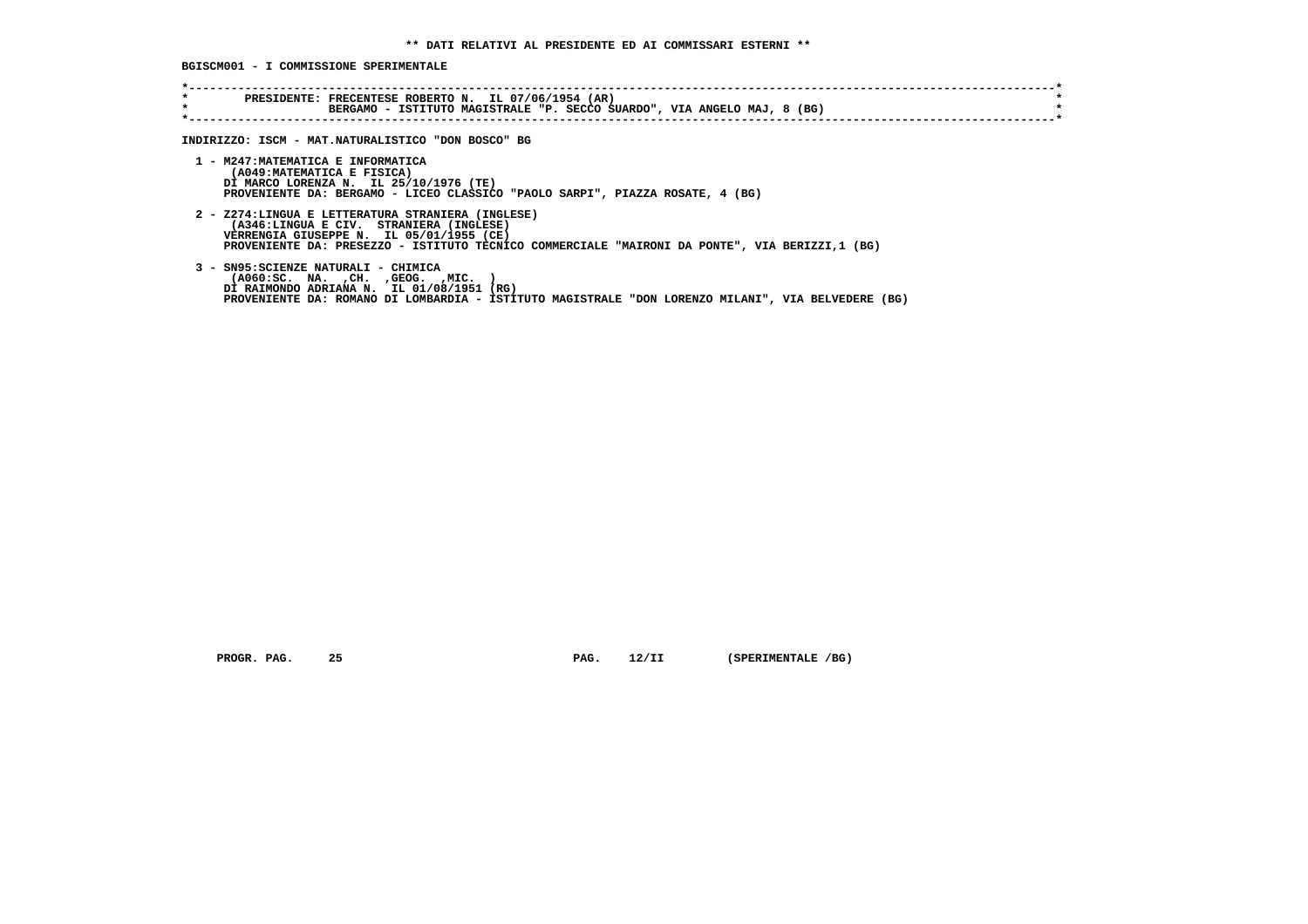**BGISEX001 - I COMMISSIONE SPERIMENTALE**

#### **\*\* DATI RELATIVI ALLE CLASSI DELLA CONFIGURAZIONE \*\***

 **ISTITUTO PRIMA SEDE: TREVIGLIO - LICEO CLASSICO "SIMONE WEIL", VIA GALVANI, 7 (BG)**

|  |                     |                                        |                       |        |                                                                                  |            |                                  |         |           |                                       | LINGUE                                             |
|--|---------------------|----------------------------------------|-----------------------|--------|----------------------------------------------------------------------------------|------------|----------------------------------|---------|-----------|---------------------------------------|----------------------------------------------------|
|  |                     |                                        |                       |        |                                                                                  |            |                                  |         |           |                                       |                                                    |
|  |                     |                                        |                       |        |                                                                                  |            |                                  |         |           |                                       |                                                    |
|  |                     |                                        |                       |        |                                                                                  |            |                                  |         |           |                                       |                                                    |
|  |                     |                                        |                       | TOTALI |                                                                                  |            |                                  |         |           |                                       |                                                    |
|  | * CLASSE * ISTITUTO | * BGPC00201X * 5L<br>* BGPC00201X * 5M | * SEZIONE * INDIRIZZO |        | * ISEX - LINGUISTICO PROGETTO "BROCCA"<br>* ISEX - LINGUISTICO PROGETTO "BROCCA" | $*P.N.T.*$ | $* 17 *$<br>$* 14 *$<br>$* 31 *$ | $\star$ | CANDIDATI | *INT.*EST.*BRA.*IPO.*MER.*<br>$\star$ | <b>STRANIERE</b><br>* * * * T/T/F<br>* * * * I/F/S |

 **PROGR. PAG.** 26 **PROGR. 26 PAG.** 13/I (SPERIMENTALE /BG)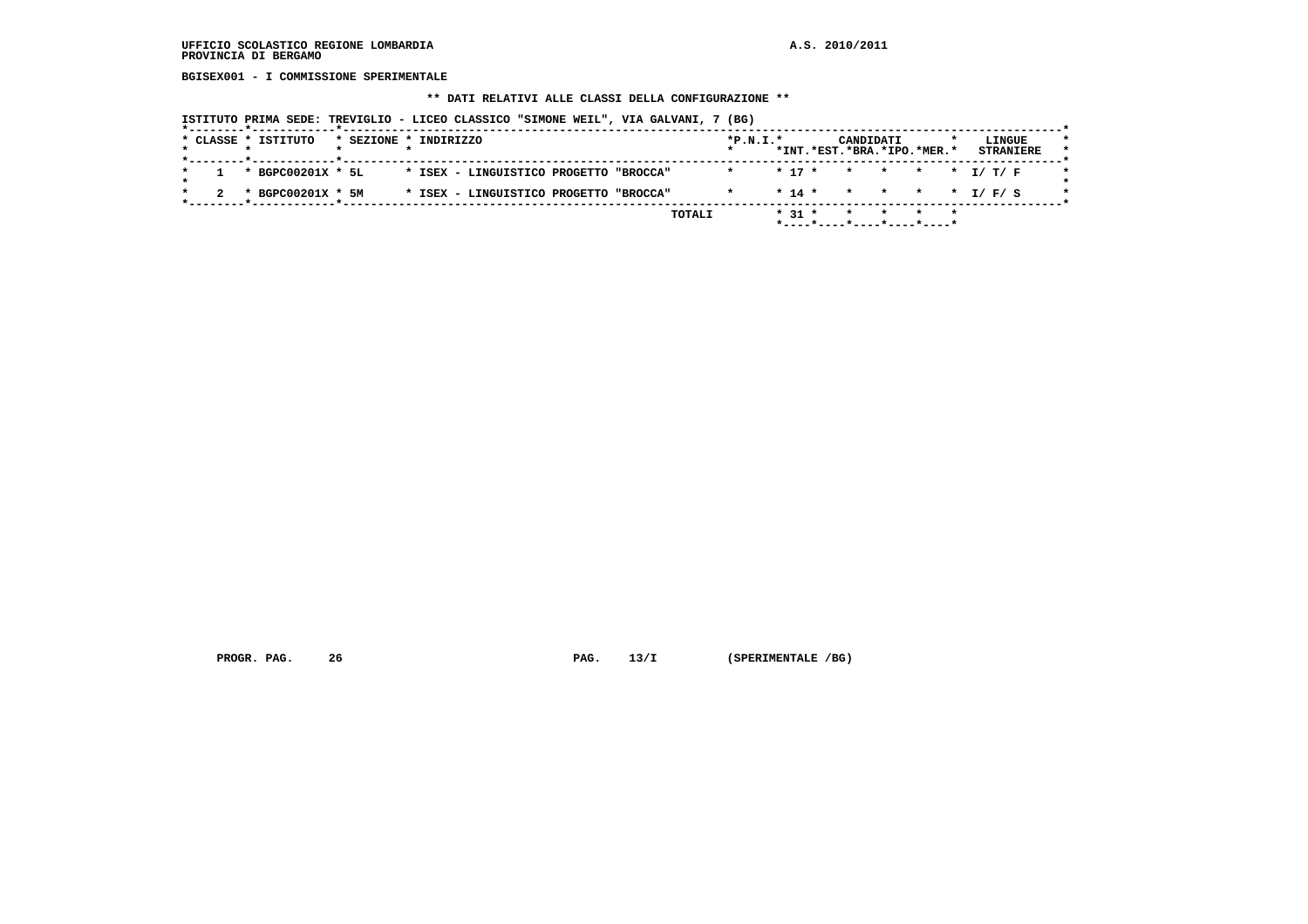**\*----------------------------------------------------------------------------------------------------------------------------\* \* PRESIDENTE: ROTA ROSARITA N. IL 10/01/1955 (BG) \*** $\star$  **PORLAMINE - ISTITUTO TECNICO INDUSTRIALE "GUGLIELMO MARCONI", VIA VERDI, 60 (BG) \*----------------------------------------------------------------------------------------------------------------------------\* INDIRIZZO: ISEX - LINGUISTICO PROGETTO "BROCCA" 1 - M390:FRANCESE (A246:LINGUA E CIV. STRANIERA (FRANCESE)) PANZERI GIOSUE' N. IL 11/04/1965 (BG) PROVENIENTE DA: CREMA - LICEO CLASSICO "A. RACCHETTI", VIA U.PALMIERI 4 (CR) 2 - M460:INGLESE (A346:LINGUA E CIV. STRANIERA (INGLESE)) MARLETTA VINCENZA MARIA N. IL 31/08/1955 (CL) PROVENIENTE DA: INZAGO - IST PROF PER I SERVIZI COMMERCIALI "MARISA BELLISARIO", VIA PADANA SUPERIORE, 20 (MI) 3 - M940:TEDESCO (A546:LINGUA E CIV. STRANIERA (TEDESCO)) SEMPERBONI ENRICA N. IL 06/04/1959 (BG) PROVENIENTE DA: SAN PELLEGRINO TERME - IST PROF PER I SERVIZI ALBERGHIERI E RISTORAZIONE DI SAN PELLEGRINO TERME, VIALE 4 - M790:SPAGNOLO (A446:LINGUA E CIV. STRANIERA (SPAGNOLO)) BALDUZZI DANIELA N. IL 13/08/1965 (MI) PROVENIENTE DA: BERGAMO - ISTITUTO TECNICO COMMERCIALE "BORTOLO BELOTTI", VIA PER AZZANO,5 (BG)**

**PROGR. PAG.** 27 **PAG.** 27 **PAG.** 13/II (SPERIMENTALE /BG)

 **BGISEX001 - I COMMISSIONE SPERIMENTALE**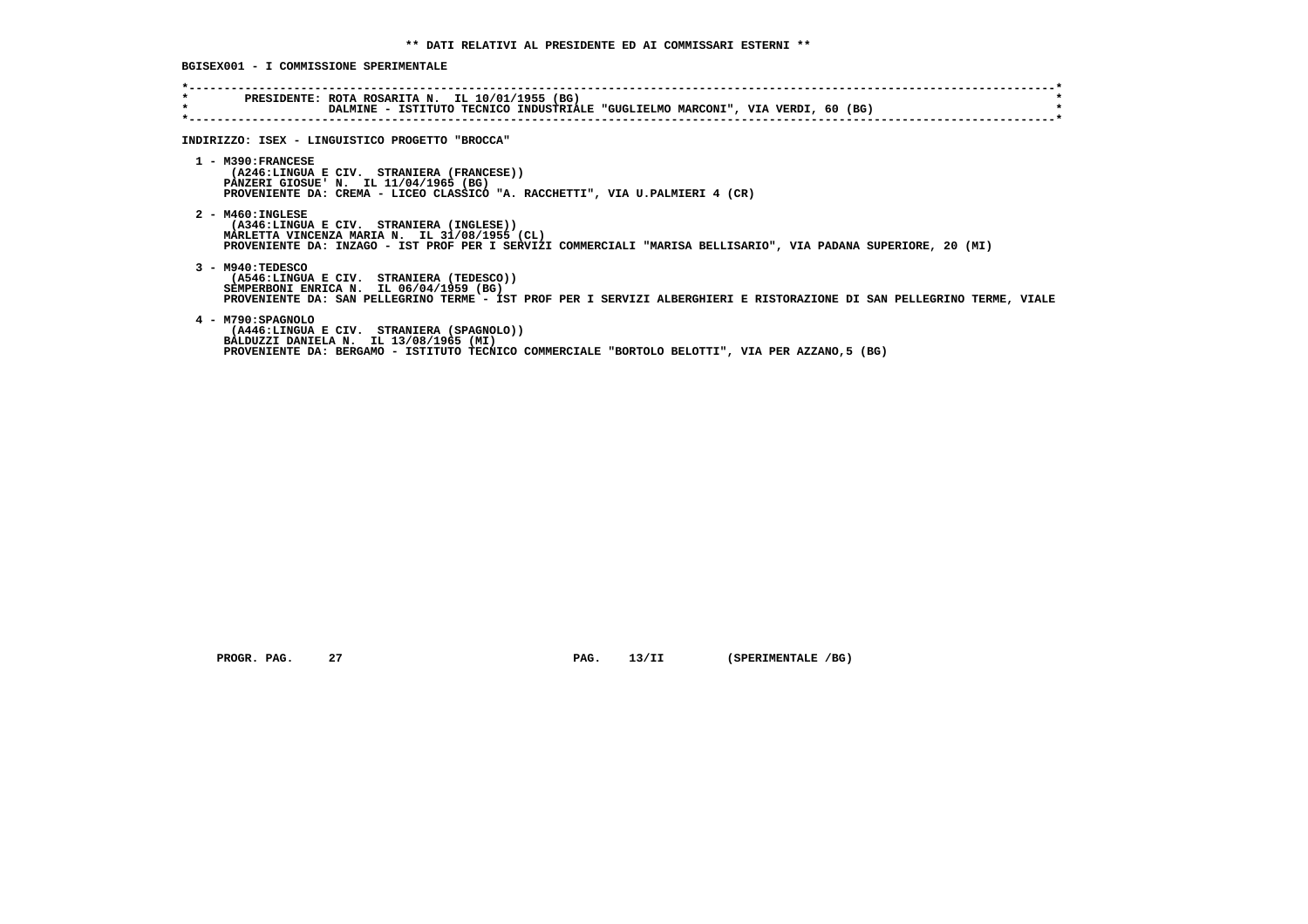**BGISFA001 - I COMMISSIONE SPERIMENTALE**

#### **\*\* DATI RELATIVI ALLE CLASSI DELLA CONFIGURAZIONE \*\***

|         | * CLASSE * ISTITUTO                                                                                                                | * SEZIONE * INDIRIZZO |  |  |  | $*P.N.T.*$ |  |  | CANDIDATI<br>*INT.*EST.*BRA.*IPO.*MER.* |  | LINGUE<br><b>STRANIERE</b> |
|---------|------------------------------------------------------------------------------------------------------------------------------------|-----------------------|--|--|--|------------|--|--|-----------------------------------------|--|----------------------------|
| $\star$ | * BGTF032011 * 5C/LST * ISFA - SCIENT. TECNOL. PROGETTO "BROCCA * * * 2 * * * * * I                                                |                       |  |  |  |            |  |  |                                         |  |                            |
|         |                                                                                                                                    |                       |  |  |  |            |  |  |                                         |  |                            |
|         | ISTITUTO SECONDA SEDE: BERGAMO - LICEO SCIENTIFICO "LORENZO MASCHERONI", VIA ALBERICO DA ROSCIATE, 21A (BG)<br>* CLASSE * ISTITUTO | * SEZIONE * INDIRIZZO |  |  |  | $*P.N.I.*$ |  |  | CANDIDATI                               |  |                            |
|         |                                                                                                                                    |                       |  |  |  |            |  |  | *INT.*EST.*BRA.*IPO.*MER.*              |  | LINGUE<br><b>STRANIERE</b> |

 **PROGR. PAG.** 28 **PROGR. 28 PAG.** 14/I (SPERIMENTALE /BG)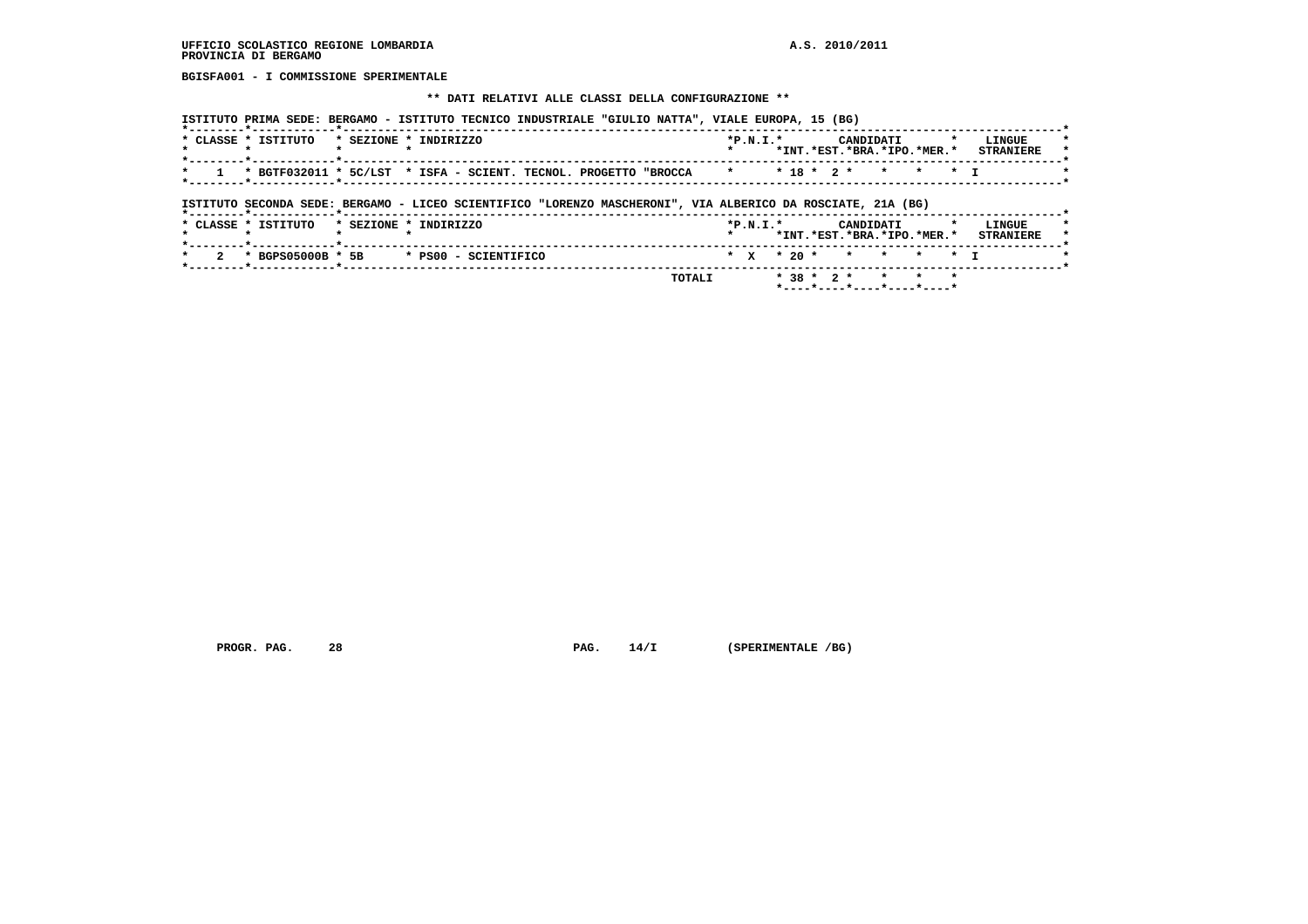| $\star$<br>$\star$ | PRESIDENTE: SODANO VITA N. IL 23/03/1951 (AG)<br>DOCENTE DI RUOLO A RIPOSO - MAX 3 ANNI                                                                                                                                                         |
|--------------------|-------------------------------------------------------------------------------------------------------------------------------------------------------------------------------------------------------------------------------------------------|
|                    | INDIRIZZO: ISFA - SCIENT. TECNOL. PROGETTO "BROCCA                                                                                                                                                                                              |
|                    | 1 - SL32: MATEMATICA<br>(A049: MATEMATICA E FISICA)<br>GRAZIUSO VINCENZO N. IL 10/02/1971 (BG)<br>PROVENIENTE DA: ZOGNO - ISTITUTO MAGISTRALE "DAVID MARIA TUROLDO", VIA RONCO, 11 (BG)                                                         |
|                    | 2 - SG82:FILOSOFIA<br>(A037: FILOSOFIA E STORIA)                                                                                                                                                                                                |
|                    | 3 - SB10: BIOLOGIA E LABORATORIO<br>$( A060 : SC. NA. , CH. , GEOG. , MIC. )$<br>BRIZIO MARINA N. IL 18/07/1954 (BG)<br>PROVENIENTE DA: SAN PELLEGRINO TERME - IST PROF PER I SERVIZI ALBERGHIERI E RISTORAZIONE DI SAN PELLEGRINO TERME, VIALE |
|                    | INDIRIZZO: PS00 - SCIENTIFICO                                                                                                                                                                                                                   |
|                    | 1 - SL32: MATEMATICA<br>(A049: MATEMATICA E FISICA)<br>GRAZIUSO VINCENZO N. IL 10/02/1971 (BG)<br>PROVENIENTE DA: ZOGNO - ISTITUTO MAGISTRALE "DAVID MARIA TUROLDO", VIA RONCO, 11 (BG)                                                         |
|                    | 2 - M770: SCIENZE NATURALI<br>( A060:SC. NA. , CH. , GEOG. , MIC. )<br>BRIZIO MARINA N. IL 18/07/1954 (BG)<br>PROVENIENTE DA: SAN PELLEGRINO TERME - IST PROF PER I SERVIZI ALBERGHIERI E RISTORAZIONE DI SAN PELLEGRINO TERME, VIALE           |
|                    | 3 - M215:DISEGNO E STORIA DELL'ARTE<br>(A025:DISEGNO E STORIA DELL'ARTE)                                                                                                                                                                        |
|                    |                                                                                                                                                                                                                                                 |

 **PROGR. PAG.** 29 **PAG.** 14/II (SPERIMENTALE /BG)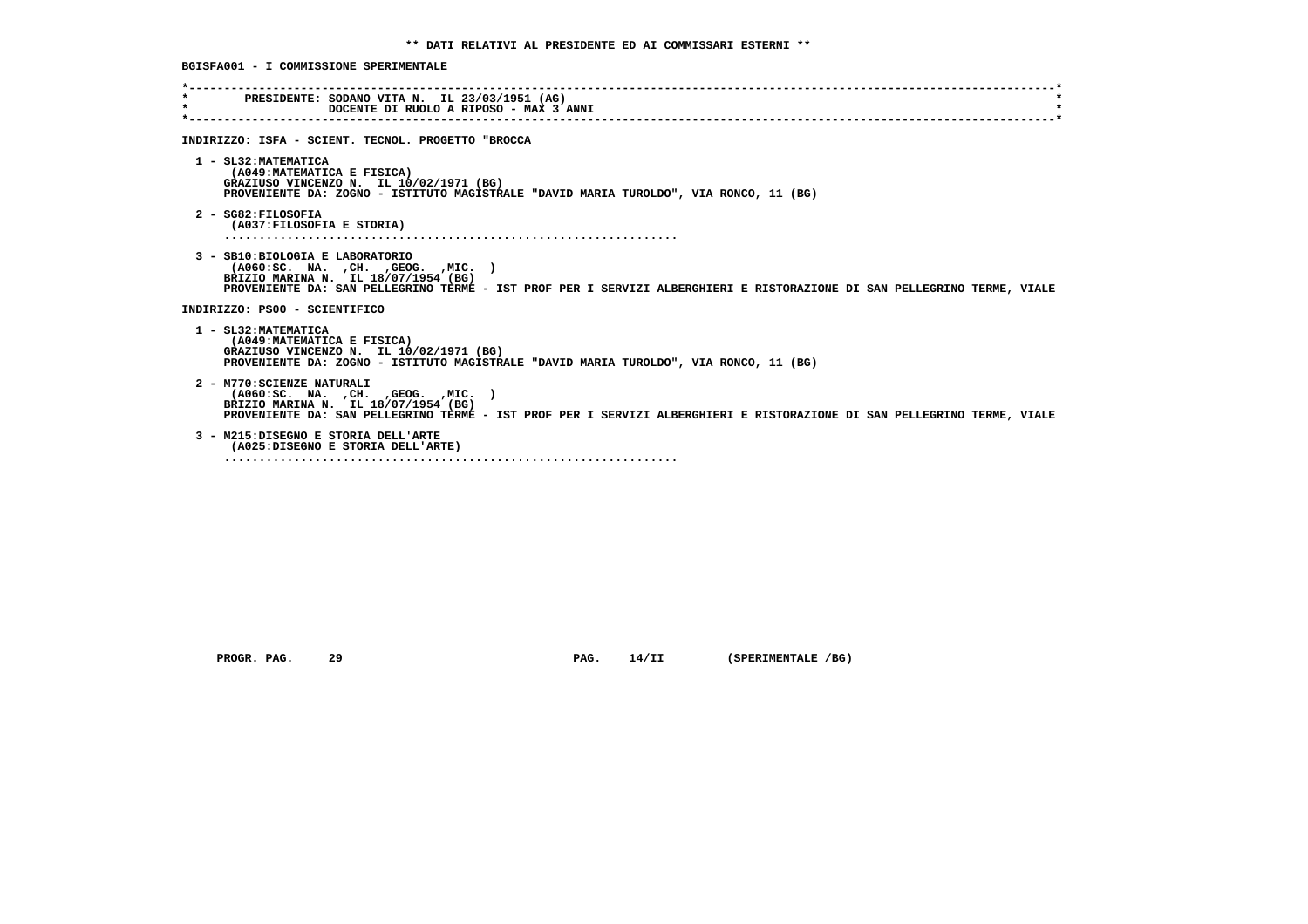**BGISFA002 - II COMMISSIONE SPERIMENTALE**

#### **\*\* DATI RELATIVI ALLE CLASSI DELLA CONFIGURAZIONE \*\***

 **ISTITUTO PRIMA SEDE: BERGAMO - ISTITUTO TECNICO INDUSTRIALE "GIULIO NATTA", VIALE EUROPA, 15 (BG)**

| *INT.*EST.*BRA.*IPO.*MER.*<br>1 * BGTF032011 * 5B/LST * ISFA - SCIENT. TECNOL. PROGETTO "BROCCA<br>* 17 * * * * * T<br>$\mathbf{r}$<br>$* 20 * * * * * * T$<br>2 * BGTF032011 * 5D/LST * ISFA - SCIENT. TECNOL. PROGETTO "BROCCA<br>$\star$ | . _ _ _ * _ _ _ _ _ _ _ _ _ _ _ _ * _ _ _ _ _ _ _ _ _ _ _ _ _<br>$* 37 *$<br>TOTALI<br>* * * |  | * CLASSE * ISTITUTO | * SEZIONE * INDIRIZZO |  |  |  | $*P.N.T.*$ |  | CANDIDATI |  | LINGUE           |
|---------------------------------------------------------------------------------------------------------------------------------------------------------------------------------------------------------------------------------------------|----------------------------------------------------------------------------------------------|--|---------------------|-----------------------|--|--|--|------------|--|-----------|--|------------------|
|                                                                                                                                                                                                                                             |                                                                                              |  |                     |                       |  |  |  |            |  |           |  | <b>STRANIERE</b> |
|                                                                                                                                                                                                                                             |                                                                                              |  |                     |                       |  |  |  |            |  |           |  |                  |
|                                                                                                                                                                                                                                             |                                                                                              |  |                     |                       |  |  |  |            |  |           |  |                  |

 **PROGR. PAG.** 30 **PAG.** 15/I (SPERIMENTALE /BG)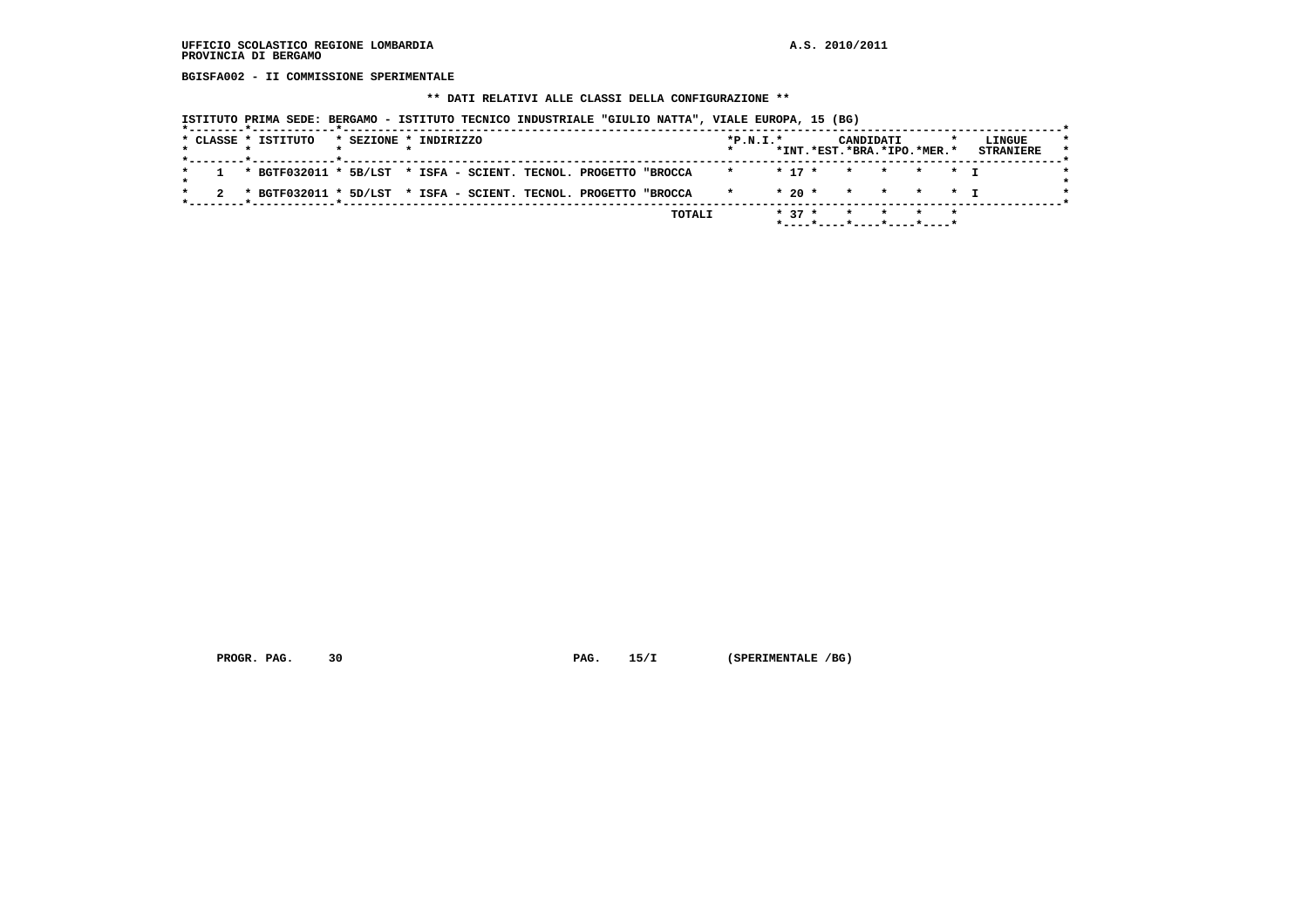# **BGISFA002 - II COMMISSIONE SPERIMENTALE**

| $\star$<br>$\star$ | PRESIDENTE: SALVO VINCENZO N. IL 01/11/1949 (TP)<br>DOCENTE DI RUOLO A RIPOSO - MAX 3 ANNI                                                                                             |
|--------------------|----------------------------------------------------------------------------------------------------------------------------------------------------------------------------------------|
|                    | INDIRIZZO: ISFA - SCIENT. TECNOL. PROGETTO "BROCCA                                                                                                                                     |
|                    |                                                                                                                                                                                        |
|                    | 1 - SL32: MATEMATICA<br>(A049: MATEMATICA E FISICA)<br>TRANCHIDA ELEUTERIA N. IL 12/03/1967 (EE)<br>PROVENIENTE DA: LOVERE - LICEO ARTISTICO "DECIO CELERI", VIA NAZARIO SAURO, 2 (BG) |
|                    | 2 - SG82:FILOSOFIA<br>(A037: FILOSOFIA E STORIA)                                                                                                                                       |
|                    |                                                                                                                                                                                        |
|                    | 3 - SB10: BIOLOGIA E LABORATORIO<br>( A060 : SC. NA. , CH. , GEOG. , MIC.<br>LOCATELLI SILVIA N. IL 18/05/1960 (BG)                                                                    |

 **PROGR. PAG.** 31 **PAG.** 15/II (SPERIMENTALE /BG)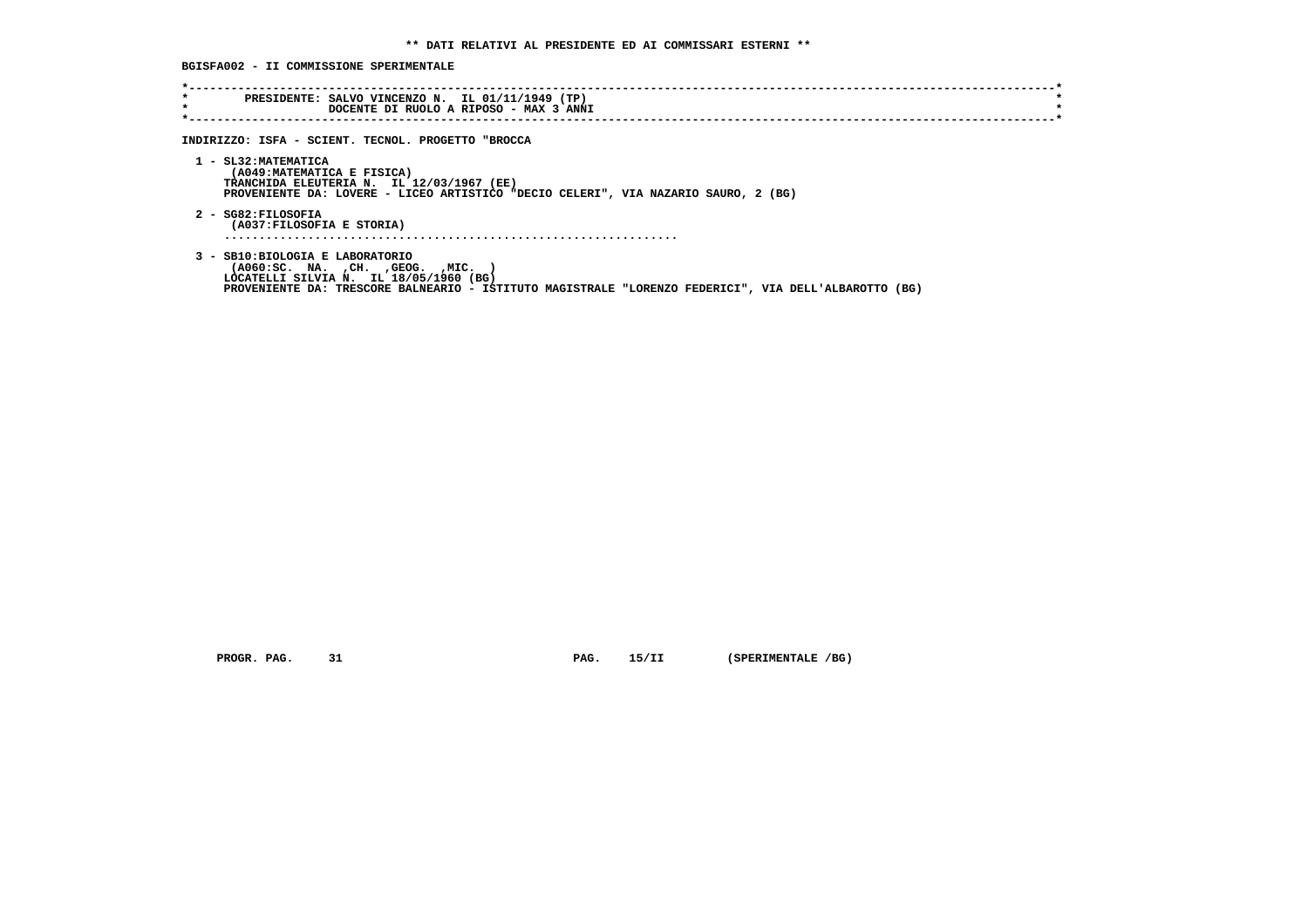**BGISFN001 - I COMMISSIONE SPERIMENTALE**

#### **\*\* DATI RELATIVI ALLE CLASSI DELLA CONFIGURAZIONE \*\***

| CLASSE * ISTITUTO | * SEZIONE * INDIRIZZO |                                        | $*P.N.T.*$         |                                 | CANDIDATI |  | LINGUE           |  |
|-------------------|-----------------------|----------------------------------------|--------------------|---------------------------------|-----------|--|------------------|--|
|                   |                       |                                        |                    | *INT. *EST. *BRA. *IPO. *MER. * |           |  | <b>STRANTERE</b> |  |
| * BGPM03401G * 5A |                       | * ISFN - SCIENTIFICO PROGETTO "BROCCA" | * * 27 * * * * * * |                                 |           |  |                  |  |

 **ISTITUTO SECONDA SEDE: CARAVAGGIO - LICEO SCIENTIFICO "GALILEO GALILEI", VIA SAN FRANCESCO, 63 (BG)**

|                     |  | $\star$ 2 $\star$ BGPS04000R $\star$ 5B $\star$ PS00 - SCIENTIFICO<br>TOTALI |            |  | * x * 18 * * * * * * T                  |  |                            |
|---------------------|--|------------------------------------------------------------------------------|------------|--|-----------------------------------------|--|----------------------------|
|                     |  |                                                                              |            |  |                                         |  |                            |
|                     |  |                                                                              |            |  |                                         |  |                            |
| * CLASSE * ISTITUTO |  | * SEZIONE * INDIRIZZO                                                        | $*P.N.T.*$ |  | CANDIDATI<br>*INT.*EST.*BRA.*IPO.*MER.* |  | LINGUE<br><b>STRANIERE</b> |

 **PROGR. PAG.** 32 **PAG.** 16/I (SPERIMENTALE /BG)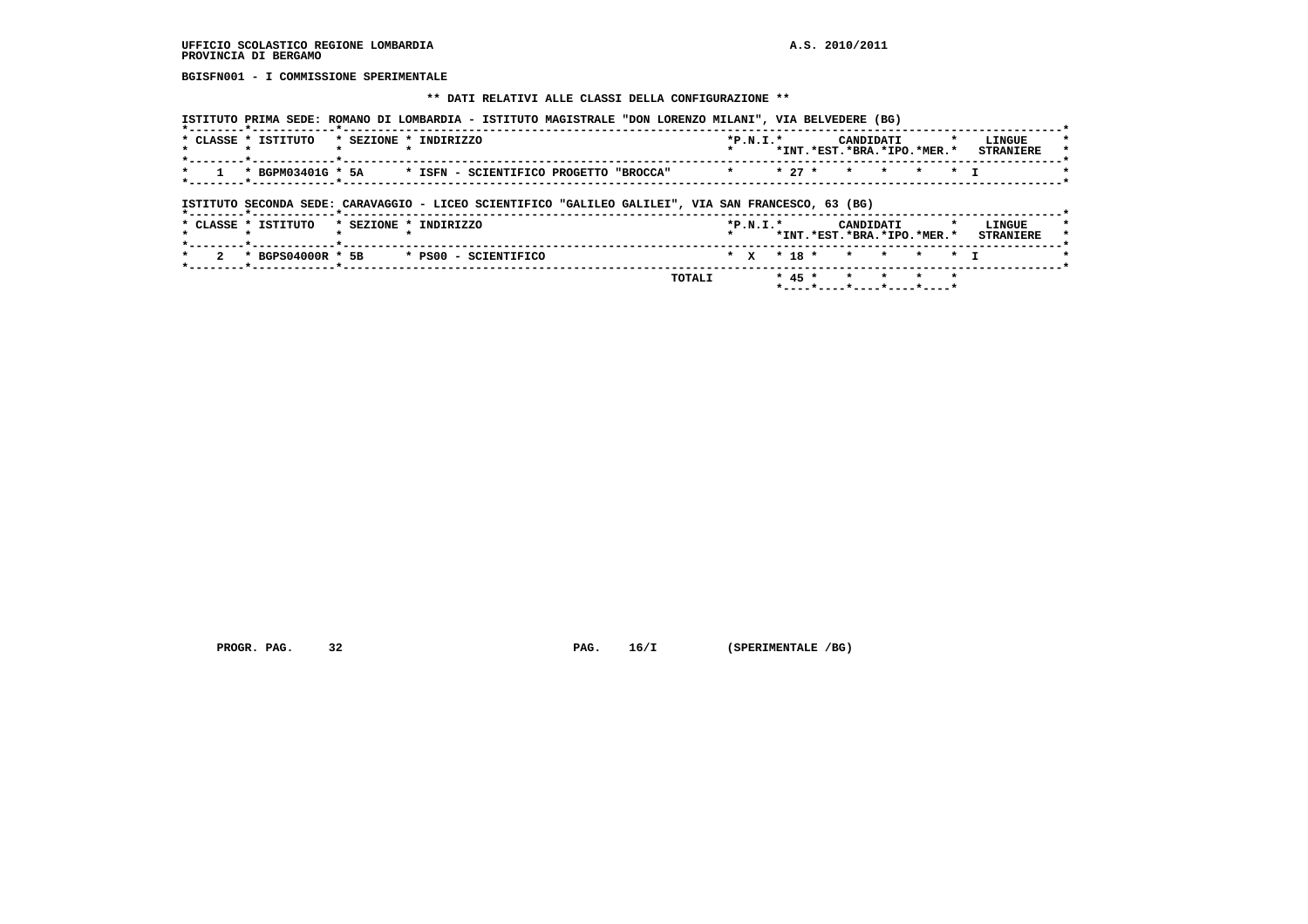| $\star$ . The set of $\star$<br>$\star$ | PRESIDENTE: DISTEFANO ANTONINO N. IL 24/05/1952 (ME)<br>BERGAMO - ISTITUTO TECNICO PER GEOMETRI "GIACOMO OUARENGHI", VIA EUROPA, 27 (BG)                                                                                        |  |
|-----------------------------------------|---------------------------------------------------------------------------------------------------------------------------------------------------------------------------------------------------------------------------------|--|
|                                         | INDIRIZZO: ISFN - SCIENTIFICO PROGETTO "BROCCA"                                                                                                                                                                                 |  |
|                                         | 1 - SL32: MATEMATICA<br>(A049: MATEMATICA E FISICA)<br>BUSCEMI DOMENICA N. IL 30/01/1954 (CL)<br>PROVENIENTE DA: BERGAMO - ISTITUTO MAGISTRALE "P. SECCO SUARDO", VIA ANGELO MAJ, 8 (BG)                                        |  |
|                                         | 2 - ST93:ARTE (STORIA)<br>(A025:DISEGNO E STORIA DELL'ARTE)<br>MALARA SANTA N. IL 01/08/1951 (RC)<br>PROVENIENTE DA: BERGAMO - IST PROF PER I SERVIZI COMMERCIALI "CATERINA CANIANA", VIA DEL POLARESCO, 19 (BG)                |  |
|                                         | $3 - SB01:BIOLOGIA$<br>$( A060 : SC. NA. , CH. , GEOG. , MIC. )$<br>DI VITA ANGELO N. IL 15/07/1974 (EN)<br>PROVENIENTE DA: DALMINE - IST PROF PER I SERVIZI COMMERCIALI E TURISTICI "LUIGI EINAUDI", VIA VERDI, 48 (BG)        |  |
|                                         | INDIRIZZO: PS00 - SCIENTIFICO                                                                                                                                                                                                   |  |
|                                         | 1 - SL32: MATEMATICA<br>(A049: MATEMATICA E FISICA)<br>BUSCEMI DOMENICA N. IL 30/01/1954 (CL)<br>PROVENIENTE DA: BERGAMO - ISTITUTO MAGISTRALE "P. SECCO SUARDO", VIA ANGELO MAJ, 8 (BG)                                        |  |
|                                         | 2 - M770: SCIENZE NATURALI<br>$( A060 : SC. NA. , CH. , GEOG. , MIC. )$<br>DI VITA ANGELO N. IL 15/07/1974 (EN)<br>PROVENIENTE DA: DALMINE - IST PROF PER I SERVIZI COMMERCIALI E TURISTICI "LUIGI EINAUDI", VIA VERDI, 48 (BG) |  |
|                                         | 3 - M215:DISEGNO E STORIA DELL'ARTE<br>(A025:DISEGNO E STORIA DELL'ARTE)<br>MALARA SANTA N. IL 01/08/1951 (RC)<br>PROVENIENTE DA: BERGAMO - IST PROF PER I SERVIZI COMMERCIALI "CATERINA CANIANA", VIA DEL POLARESCO, 19 (BG)   |  |

 **PROGR. PAG.** 33 **PAG. 16/II** (SPERIMENTALE /BG)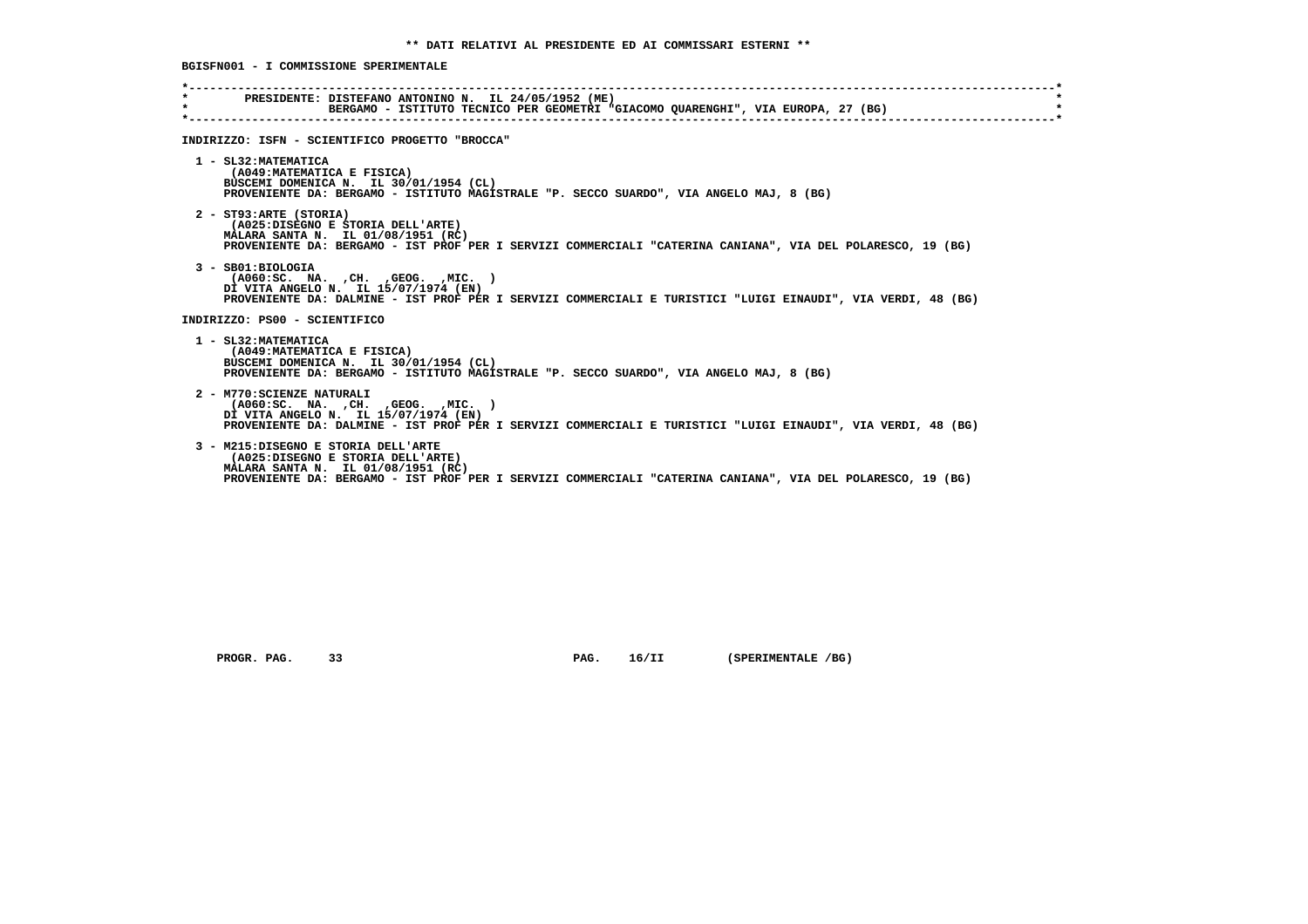**BGISFN002 - II COMMISSIONE SPERIMENTALE**

# **\*\* DATI RELATIVI ALLE CLASSI DELLA CONFIGURAZIONE \*\***

|  | * CLASSE * ISTITUTO | * SEZIONE * INDIRIZZO |  |                                        |  | $*P.N.T.*$ |          |          | CANDIDATI |                            |  | LINGUE           |
|--|---------------------|-----------------------|--|----------------------------------------|--|------------|----------|----------|-----------|----------------------------|--|------------------|
|  |                     |                       |  |                                        |  |            |          |          |           | *INT.*EST.*BRA.*IPO.*MER.* |  | <b>STRANIERE</b> |
|  | * BGPM03401G * 5B1  |                       |  | * ISFN - SCIENTIFICO PROGETTO "BROCCA" |  |            | $* 25 *$ |          | $\star$   | * * * T                    |  |                  |
|  | * BGPM03401G * 5C   |                       |  | * ISFN - SCIENTIFICO PROGETTO "BROCCA" |  | $\star$    |          | $* 27 *$ |           | * * * * T                  |  |                  |

 **PROGR. PAG.** 34 **PAG.** 17/I (SPERIMENTALE /BG)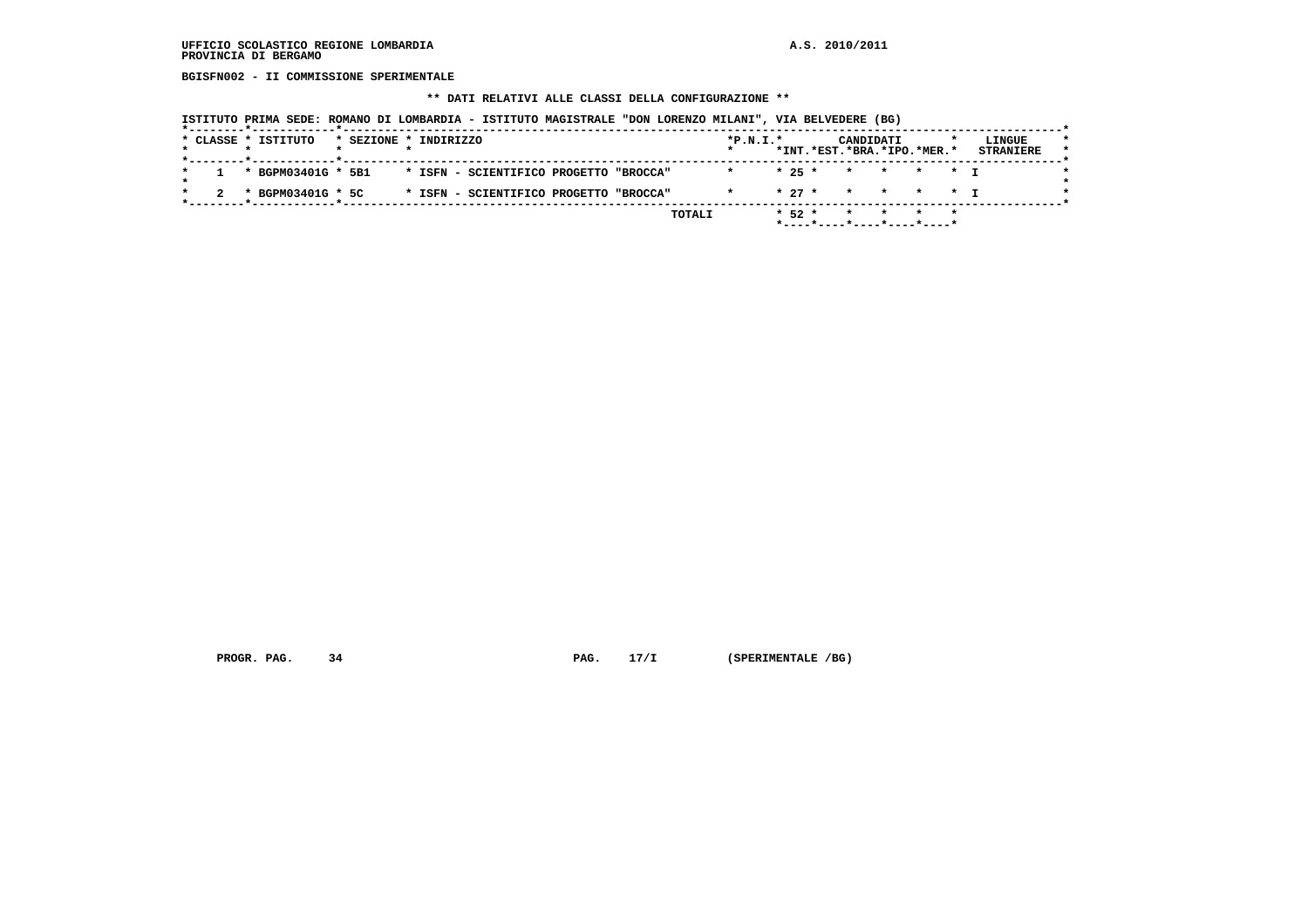**BGISFN002 - II COMMISSIONE SPERIMENTALE**

| $\star$ | PRESIDENTE: CATTANEO BENVENUTO N. IL 08/11/1948 (BG)<br>BERGAMO - ISTITUTO SUPERIORE DI BERGAMO, VIA BORGO PALAZZO, 128 (BG)                                                                     |
|---------|--------------------------------------------------------------------------------------------------------------------------------------------------------------------------------------------------|
|         | INDIRIZZO: ISFN - SCIENTIFICO PROGETTO "BROCCA"                                                                                                                                                  |
|         | 1 - SL32: MATEMATICA<br>(A049: MATEMATICA E FISICA)<br>CAVENAGHI CARLO N. IL 30/06/1962 (BG)<br>PROVENIENTE DA: CARAVAGGIO - LICEO SCIENTIFICO "GALILEO GALILEI", VIA SAN FRANCESCO, 63 (BG)     |
|         | 2 - ST93:ARTE (STORIA)<br>(A025:DISEGNO E STORIA DELL'ARTE)<br>SIMONETTI MARIA ANTONIA N. IL 11/12/1972 (BG)<br>PROVENIENTE DA: SARNICO - LICEO SCIENTIFICO "SERAFINO RIVA", VIA CORTIVO 32 (BG) |
|         | 3 - SB01:BIOLOGIA<br>( A060 : SC. NA. , CH. , GEOG. , MIC.<br>GAMBA ANTONELLA N. IL 18/02/1958 (BG)<br>PROVENIENTE DA: BERGAMO - LICEO SCIENTIFICO "GIULIO NATTA" (BG)                           |

 **PROGR. PAG.** 35 **PAG.** 17/II (SPERIMENTALE /BG)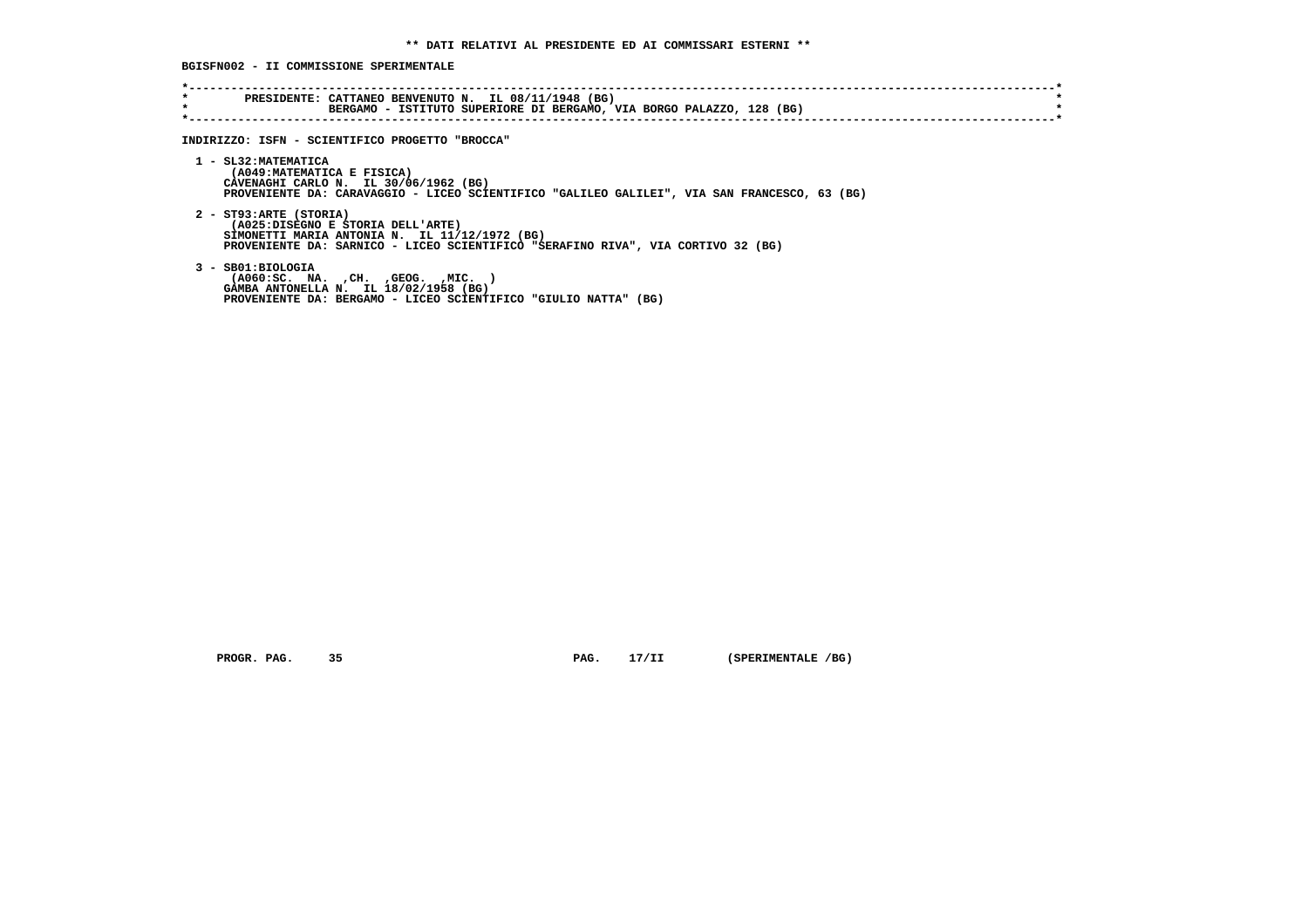**BGISFP001 - I COMMISSIONE SPERIMENTALE**

#### **\*\* DATI RELATIVI ALLE CLASSI DELLA CONFIGURAZIONE \*\***

 **ISTITUTO PRIMA SEDE: ALBINO - ISTITUTO MAGISTRALE "OSCAR ARNULFO ROMERO", VIALE ALDO MORO, 51 (BG)**

|  | * CLASSE * ISTITUTO | * SEZIONE * INDIRIZZO |  |  |                                            |  |        | $*P.N.T.*$ |          | CANDIDATI | *INT.*EST.*BRA.*IPO.*MER.* |         | LINGUE<br><b>STRANIERE</b> |
|--|---------------------|-----------------------|--|--|--------------------------------------------|--|--------|------------|----------|-----------|----------------------------|---------|----------------------------|
|  | * BGPM00901V * 5M   |                       |  |  | * ISFP - SOCIO PSICOPEDAG. (PR. "BROCCA")  |  |        |            | $*26*$   | $\star$   | * * * T                    |         |                            |
|  | * BGPM00901V * 5L   |                       |  |  | * IE10 - SOCIO PSICOPEDAG. (BROCCA-MUSICA) |  |        |            | $* 29 *$ |           | * * * * T                  |         |                            |
|  |                     |                       |  |  |                                            |  | TOTALI |            | $* 55 *$ |           | *----*----*----*----*----* | $\star$ |                            |

 **PROGR. PAG.** 36 **PROGR. 28/I (SPERIMENTALE /BG)**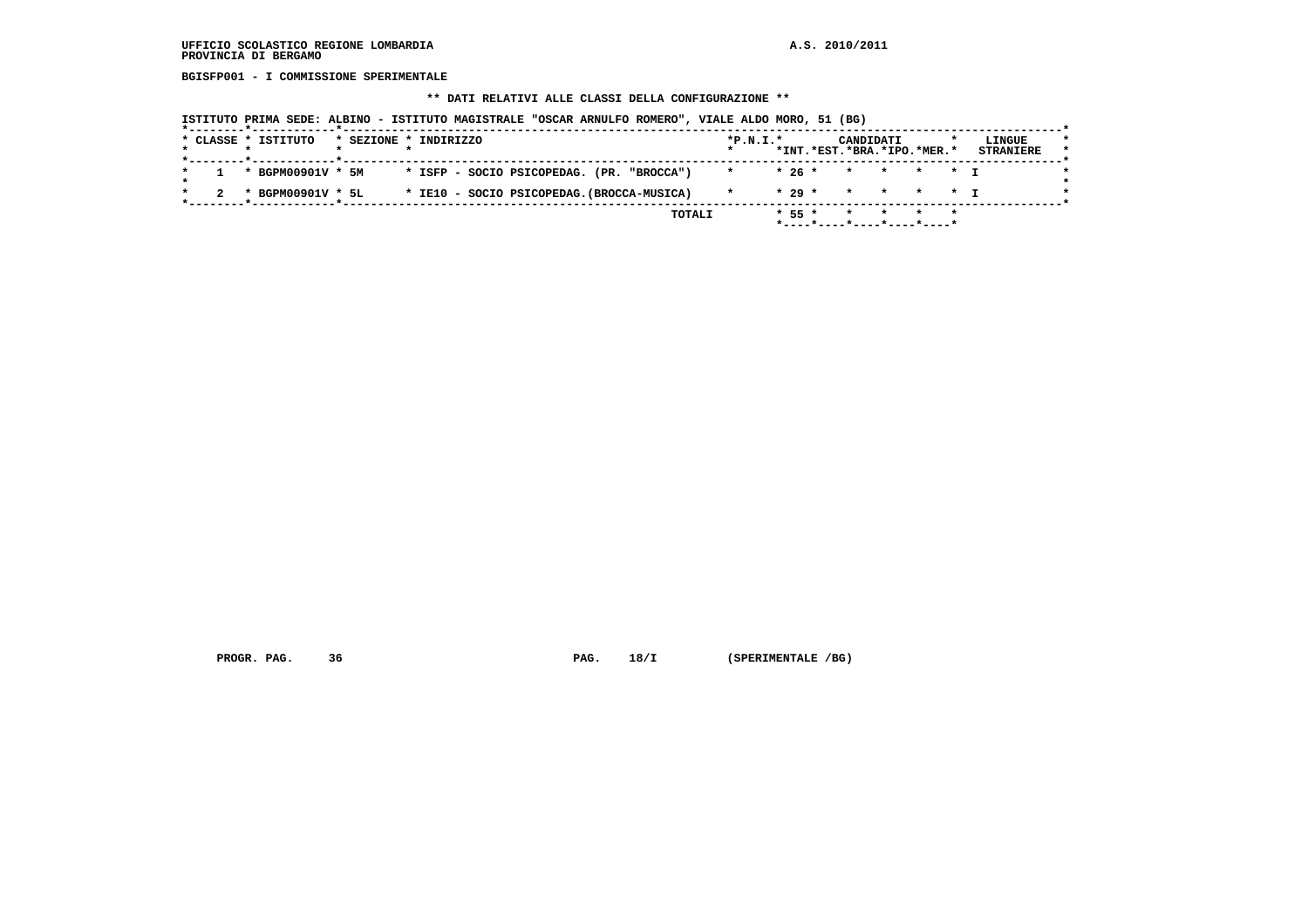**BGISFP001 - I COMMISSIONE SPERIMENTALE**

| $\star$ | * PRESIDENTE: MAESTRINI STEFANIA N. IL 19/08/1958 (PS)<br>DALMINE - ISTITUTO SUPERIORE "LUIGI EINAUDI", VIA VERDI, 48 (BG)                                                                                       |
|---------|------------------------------------------------------------------------------------------------------------------------------------------------------------------------------------------------------------------|
|         | INDIRIZZO: ISFP - SOCIO PSICOPEDAG. (PR. "BROCCA")                                                                                                                                                               |
|         | 1 - M670: PEDAGOGIA<br>(A036:FILOSOFIA, PSICOL. E SC. DELL'EDUC)<br>VALENARI CARMELA N. IL 29/03/1963 (BG)<br>PROVENIENTE DA: BERGAMO - ISTITUTO MAGISTRALE "P. SECCO SUARDO", VIA ANGELO MAJ, 8 (BG)            |
|         | 2 - SG82:FILOSOFIA<br>(A037:FILOSOFIA E STORIA)<br>GIACONIA GIUSEPPE N. IL 30/04/1960 (AP)<br>PROVENIENTE DA: BERGAMO - LICEO CLASSICO "PAOLO SARPI", PIAZZA ROSATE, 4 (BG)                                      |
|         | 3 - SB01:BIOLOGIA<br>$( A060 : SC. NA. , CH. , GEOG. , MIC. )$<br>GRASSI DONATELLA N. IL 23/01/1954 (LC)<br>PROVENIENTE DA: BERGAMO - LICEO SCIENTIFICO "LORENZO MASCHERONI", VIA ALBERICO DA ROSCIATE, 21A (BG) |
|         | INDIRIZZO: IE10 - SOCIO PSICOPEDAG. (BROCCA-MUSICA)                                                                                                                                                              |
|         | 1 - M670: PEDAGOGIA<br>(A036:FILOSOFIA, PSICOL, E SC. DELL'EDUC)<br>VALENARI CARMELA N. IL 29/03/1963 (BG)<br>PROVENIENTE DA: BERGAMO - ISTITUTO MAGISTRALE "P. SECCO SUARDO", VIA ANGELO MAJ, 8 (BG)            |
|         | 2 - SG82:FILOSOFIA<br>(A037:FILOSOFIA E STORIA)<br>GIACONIA GIUSEPPE N. IL 30/04/1960 (AP)<br>PROVENIENTE DA: BERGAMO - LICEO CLASSICO "PAOLO SARPI", PIAZZA ROSATE, 4 (BG)                                      |
|         | 3 - SB01:BIOLOGIA<br>( A060:SC. NA. , CH. , GEOG. , MIC. )<br>GRASSI DONATELLA N. IL 23/01/1954 (LC)<br>PROVENIENTE DA: BERGAMO - LICEO SCIENTIFICO "LORENZO MASCHERONI", VIA ALBERICO DA ROSCIATE, 21A (BG)     |

 **PROGR. PAG.** 37 **PAG.** 18/II (SPERIMENTALE /BG)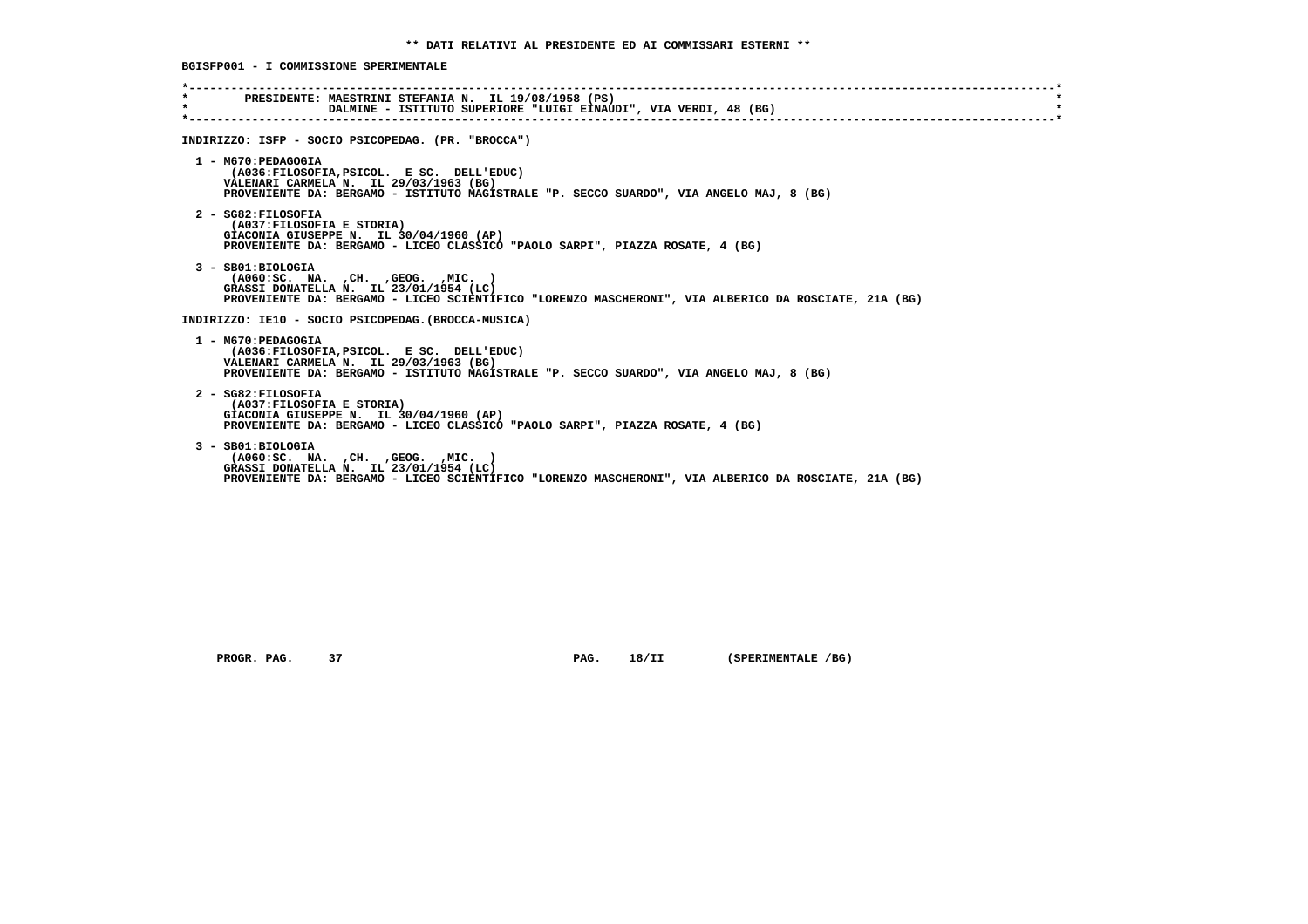**BGISFP002 - II COMMISSIONE SPERIMENTALE**

#### **\*\* DATI RELATIVI ALLE CLASSI DELLA CONFIGURAZIONE \*\***

 **ISTITUTO PRIMA SEDE: PRESEZZO - ISTITUTO MAGISTRALE "BETTY AMBIVERI", VIA C.BERIZZI, 1 (BG)**

| * CLASSE * ISTITUTO                                             | * SEZIONE * INDIRIZZO |  |                                           |  | $*P.N.I.*$         |  | CANDIDATI<br>*INT.*EST.*BRA.*IPO.*MER.* |  | LINGUE<br><b>STRANIERE</b> |
|-----------------------------------------------------------------|-----------------------|--|-------------------------------------------|--|--------------------|--|-----------------------------------------|--|----------------------------|
| 1 * BGPM00301X * 5ASP * ISFP - SOCIO PSICOPEDAG. (PR. "BROCCA") |                       |  |                                           |  | * * 19 * * * * * * |  |                                         |  |                            |
| * BGPM00301X * 5BSP                                             |                       |  | * ISFP - SOCIO PSICOPEDAG. (PR. "BROCCA") |  | $\star$            |  | $* 19 * * * * * * T$                    |  |                            |

 **PROGR. PAG.** 38 **PAG. 19/I** (SPERIMENTALE /BG)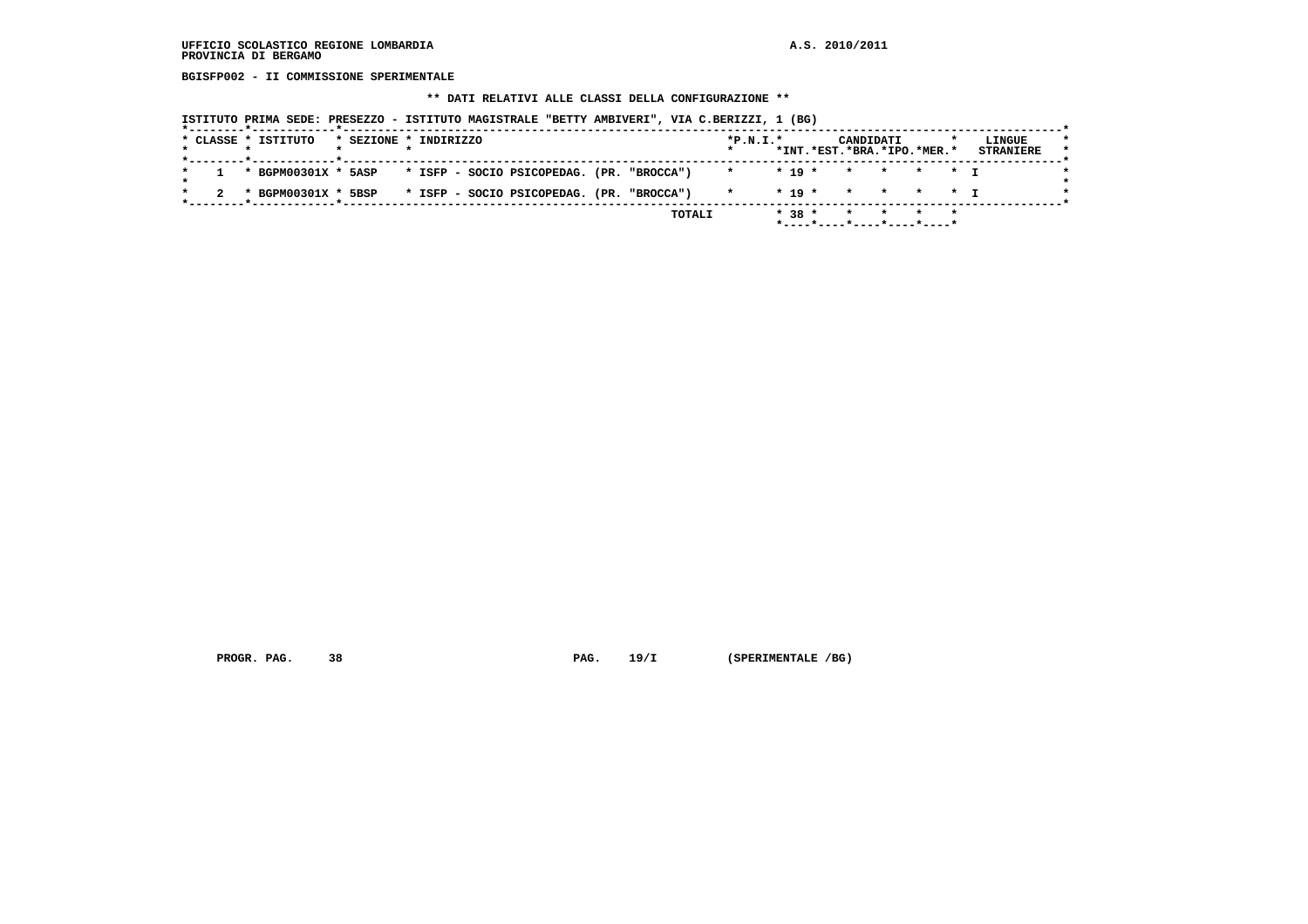**BGISFP002 - II COMMISSIONE SPERIMENTALE**

| INDIRIZZO: ISFP - SOCIO PSICOPEDAG. (PR. "BROCCA")                                                                                                                                                    |
|-------------------------------------------------------------------------------------------------------------------------------------------------------------------------------------------------------|
| 1 - M670: PEDAGOGIA<br>(A036:FILOSOFIA, PSICOL. E SC. DELL'EDUC)<br>DIANA MARIA TERESA N. IL 08/08/1966 (CL)<br>PROVENIENTE DA: ZOGNO - ISTITUTO MAGISTRALE "DAVID MARIA TUROLDO", VIA RONCO, 11 (BG) |
| 2 - SG82:FILOSOFIA<br>(A037: FILOSOFIA E STORIA)<br>MANGINI GIORGIO N. IL 30/01/1953 (BG)<br>PROVENIENTE DA: BERGAMO - LICEO CLASSICO "PAOLO SARPI", PIAZZA ROSATE, 4 (BG)                            |
| $3 - SB01:BIOLOGIA$<br>( A060 : SC. NA. , CH. , GEOG. , MIC.<br>COLOMBO GIAMPAOLO N. IL 09/07/1959 (BG)<br>PROVENIENTE DA: BERGAMO - LICEO SCIENTIFICO "FILIPPO LUSSANA", VIA ANGELO MAY, 2 (BG)      |

 **PROGR. PAG.** 39 **PAG.** 19/II (SPERIMENTALE /BG)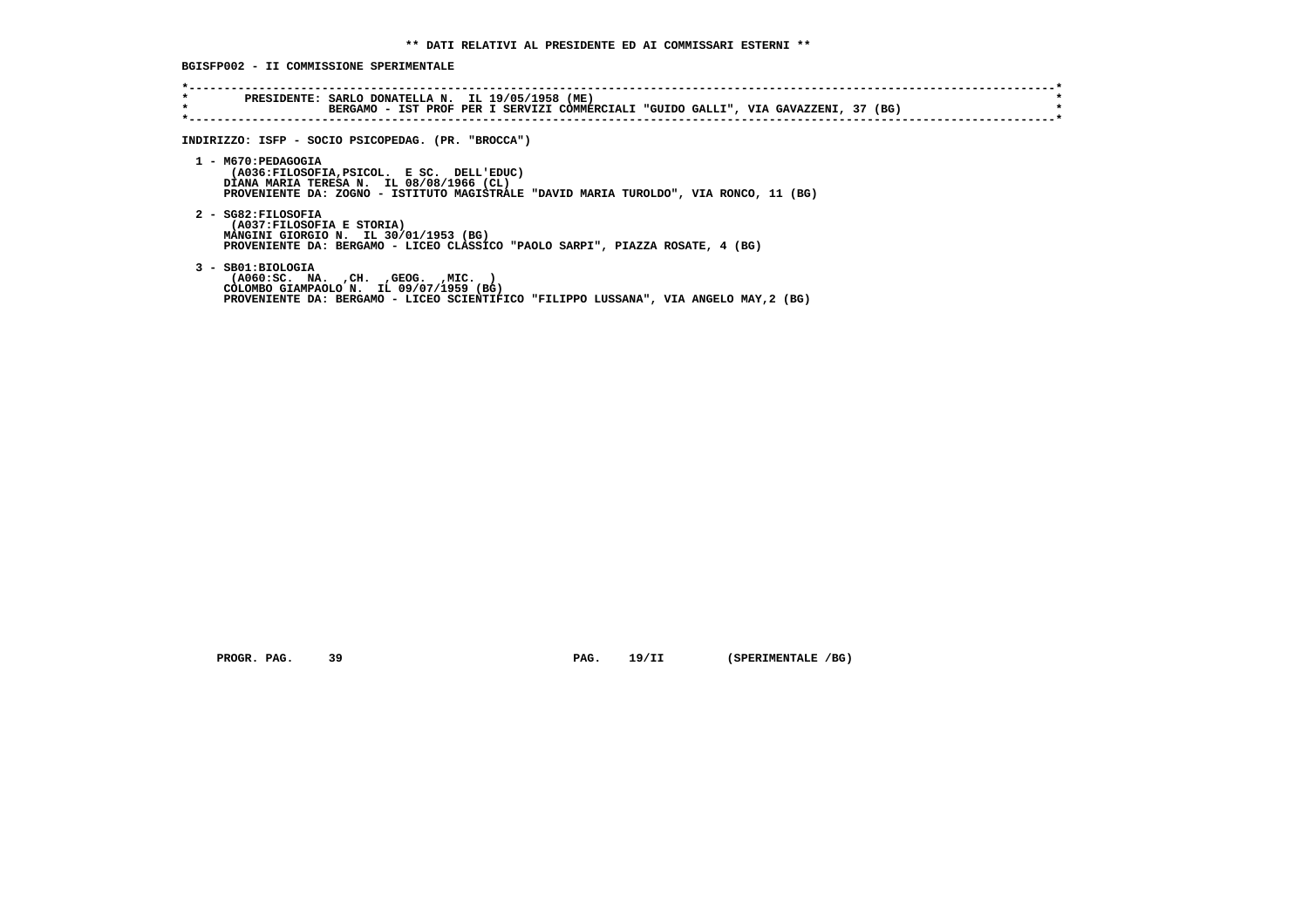**BGISFP003 - III COMMISSIONE SPERIMENTALE**

#### **\*\* DATI RELATIVI ALLE CLASSI DELLA CONFIGURAZIONE \*\***

|         | * CLASSE * ISTITUTO                                                                                                            | * SEZIONE * INDIRIZZO |  |  |                                                 | $*P.N.T.*$ |  | CANDIDATI | *INT.*EST.*BRA.*IPO.*MER.* |           | LINGUE<br><b>STRANIERE</b>           |
|---------|--------------------------------------------------------------------------------------------------------------------------------|-----------------------|--|--|-------------------------------------------------|------------|--|-----------|----------------------------|-----------|--------------------------------------|
| $\star$ | * BGPM03401G * 5B                                                                                                              |                       |  |  | * ISFP – SOCIO PSICOPEDAG. (PR. "BROCCA")     * |            |  |           | * 21 * * * *               | $\star$ T |                                      |
|         |                                                                                                                                |                       |  |  |                                                 |            |  |           |                            |           |                                      |
|         |                                                                                                                                |                       |  |  |                                                 |            |  |           |                            |           |                                      |
|         | ISTITUTO SECONDA SEDE: TREVIGLIO - L.R. PAR. ISTITUTO TECNICO COMMERCIALE I.T.C. "COLLEGIO DEGLI ANGELI", VIA C.BATTISTI, N. 1 |                       |  |  |                                                 |            |  |           |                            |           |                                      |
|         | * CLASSE * ISTITUTO                                                                                                            | * SEZIONE * INDIRIZZO |  |  |                                                 | $*P.N.I.*$ |  | CANDIDATI |                            |           | LINGUE                               |
|         | . .                                                                                                                            |                       |  |  |                                                 |            |  |           |                            |           | *INT.*EST.*BRA.*IPO.*MER.* STRANIERE |

 **PROGR. PAG.** 40 **PAG. 20/I** (SPERIMENTALE /BG)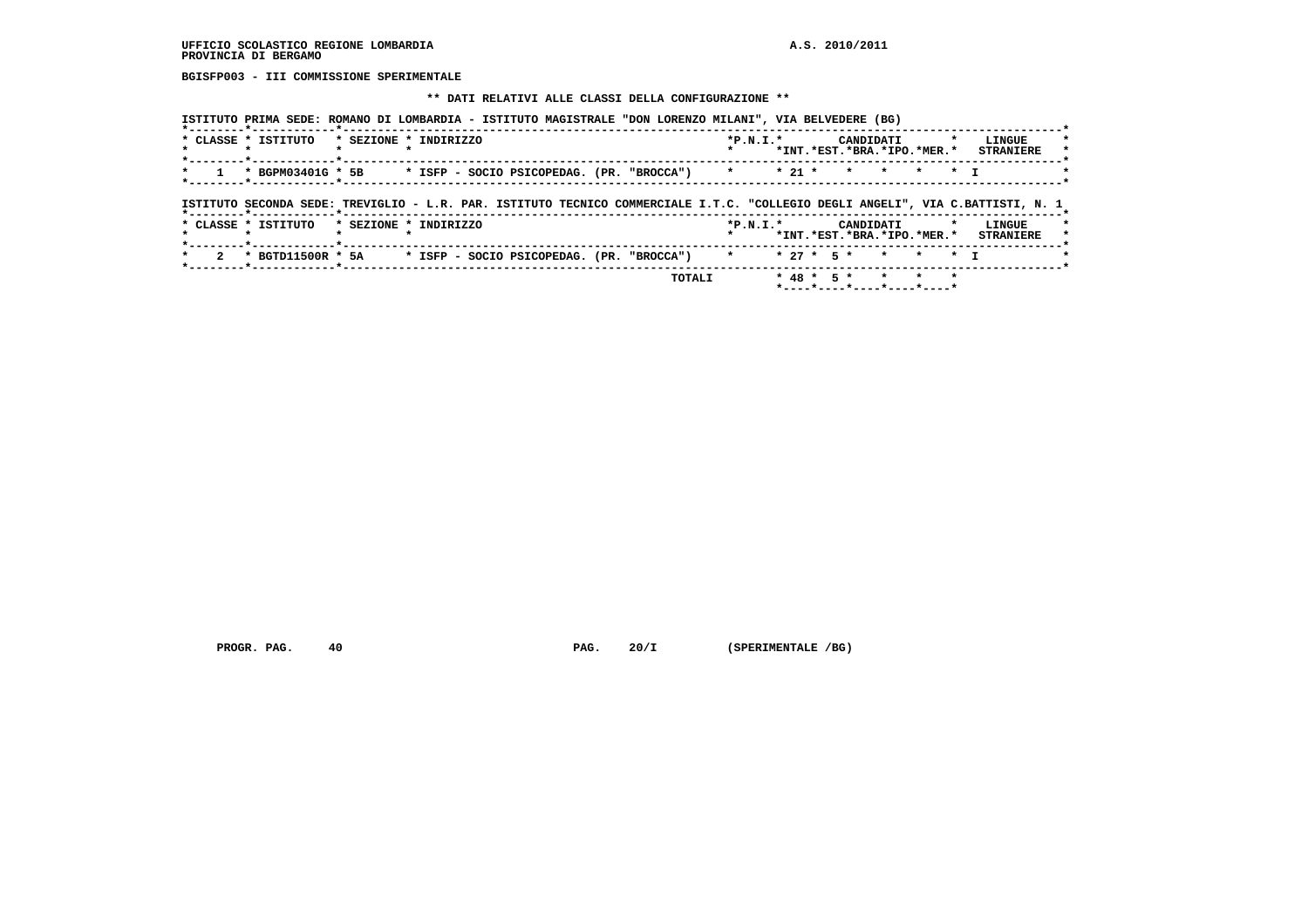**BGISFP003 - III COMMISSIONE SPERIMENTALE**

| * | PRESIDENTE: PANDOLFINI FRANCESCO N. IL 23/05/1947 (PA)<br>BERGAMO - ISTITUTO TECNICO PER GEOMETRI "GIACOMO QUARENGHI", VIA EUROPA, 27 (BG) |
|---|--------------------------------------------------------------------------------------------------------------------------------------------|
|   | INDIRIZZO: ISFP - SOCIO PSICOPEDAG. (PR. "BROCCA")                                                                                         |
|   | 1 - M670: PEDAGOGIA<br>(A036:FILOSOFIA, PSICOL. E SC. DELL'EDUC)                                                                           |
|   | RAVASIO MARZIO N. IL 12/03/1968 (BG)<br>PROVENIENTE DA: PRESEZZO - ISTITUTO MAGISTRALE "BETTY AMBIVERI", VIA C.BERIZZI, 1 (BG)             |
|   | 2 - SG82:FILOSOFIA<br>(A037:FILOSOFIA E STORIA)                                                                                            |
|   | MANZONI MARCO N. IL 19/09/1953 (BG)<br>PROVENIENTE DA: BERGAMO - LICEO CLASSICO "PAOLO SARPI", PIAZZA ROSATE, 4 (BG)                       |
|   | 3 - SB01:BIOLOGIA<br>( A060:SC. NA. , CH. , GEOG. , MIC.                                                                                   |
|   | FUSINI SIMONA N. IL 23/01/1966 (BG)<br>PROVENIENTE DA: BERGAMO - ISTITUTO MAGISTRALE "GIOVANNI FALCONE", VIA DUNANT, 1 (BG)                |

 **PROGR. PAG.** 41 **PAG.** 20/II (SPERIMENTALE /BG)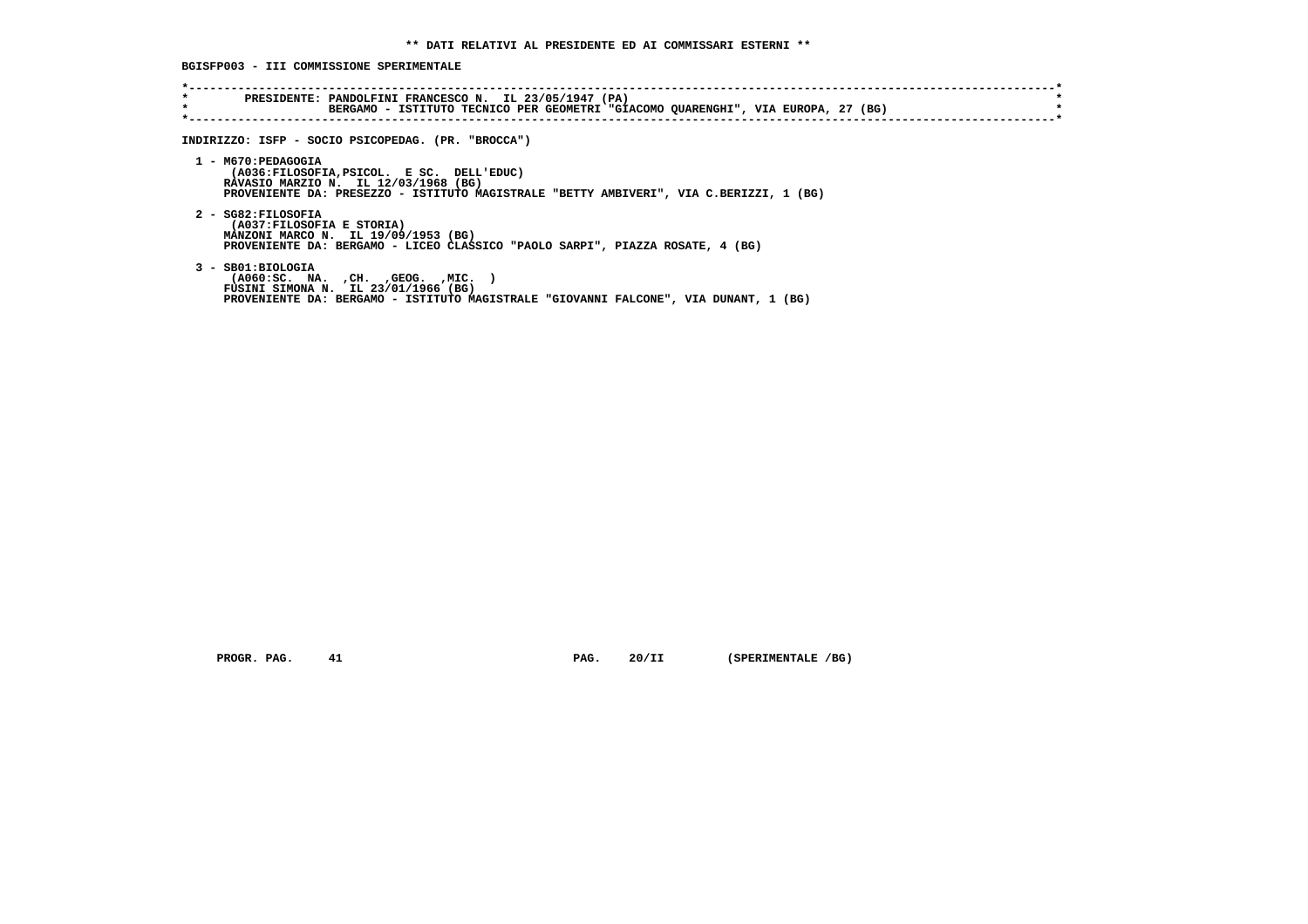**BGISFP004 - IV COMMISSIONE SPERIMENTALE**

# **\*\* DATI RELATIVI ALLE CLASSI DELLA CONFIGURAZIONE \*\***

|  | * CLASSE * ISTITUTO    | * SEZIONE * INDIRIZZO |  |  |                                           |  | $*P.N.T.*$             |  |  | CANDIDATI | *INT.*EST.*BRA.*IPO.*MER.*                                         | LINGUE<br><b>STRANIERE</b> |
|--|------------------------|-----------------------|--|--|-------------------------------------------|--|------------------------|--|--|-----------|--------------------------------------------------------------------|----------------------------|
|  | $1 * BGPM03401G * 5A2$ |                       |  |  | * ISFP - SOCIO PSICOPEDAG. (PR. "BROCCA") |  | * * 19 * 1 * * * * * T |  |  |           |                                                                    |                            |
|  | * BGPM03401G * 5M      |                       |  |  | * ISFP - SOCIO PSICOPEDAG. (PR. "BROCCA") |  | $\mathbf{x}$           |  |  |           | $\star$ 21 $\star$ $\star$ $\star$ $\star$ $\star$ $\star$ $\star$ |                            |

 **PROGR. PAG.** 42 **PAG.** 21/I (SPERIMENTALE /BG)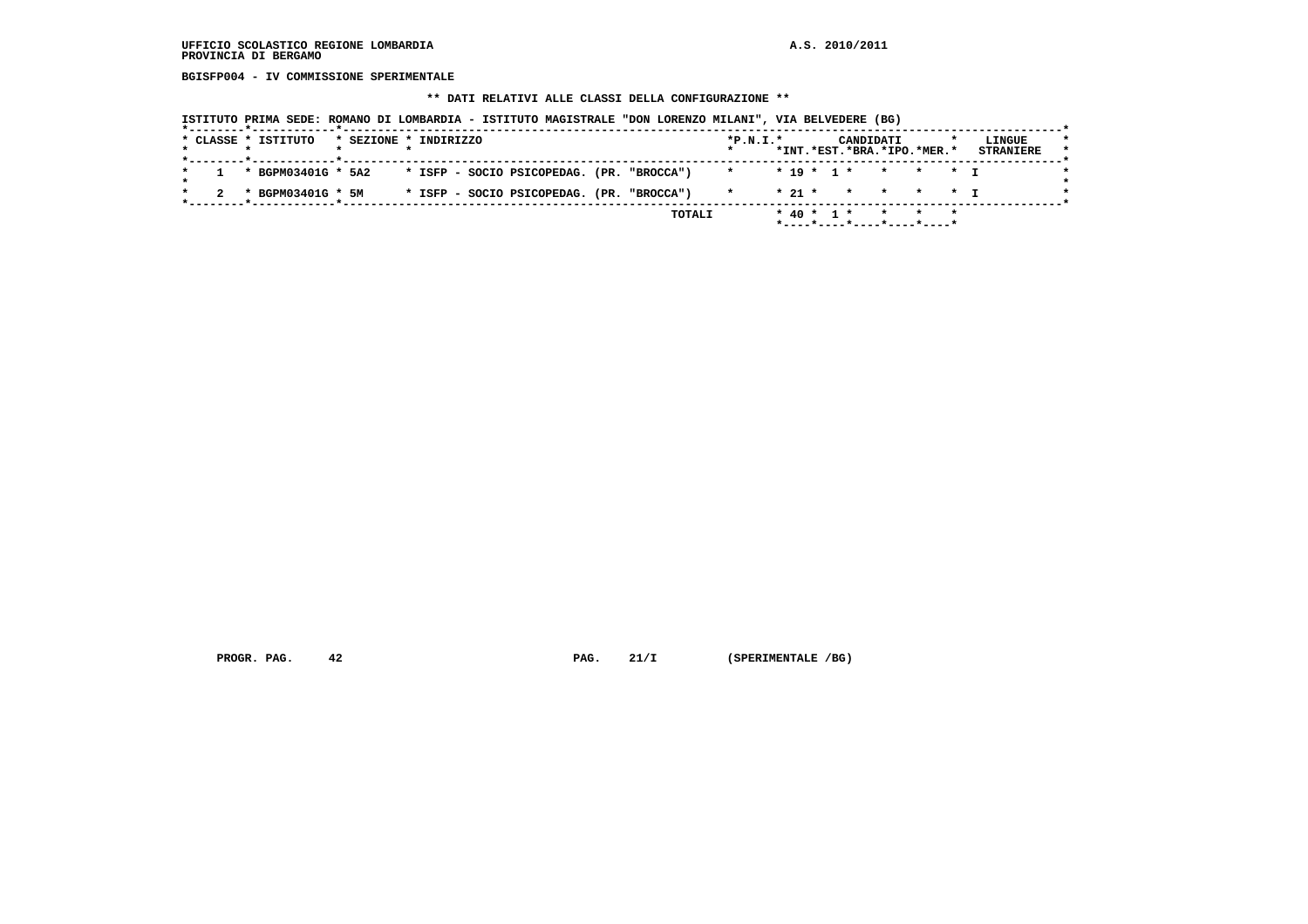**BGISFP004 - IV COMMISSIONE SPERIMENTALE**

| $\star$<br>$\star$ | PRESIDENTE: LIUZZA ROBERTO N. IL 09/06/1968 (TP)<br>TREVIGLIO - IST PROF INDUSTRIA E ARTIGIANATO "ORESTE MOZZALI", VIA CARAVAGGIO, 50/52 (BG)                                                                           |
|--------------------|-------------------------------------------------------------------------------------------------------------------------------------------------------------------------------------------------------------------------|
|                    |                                                                                                                                                                                                                         |
|                    | INDIRIZZO: ISFP - SOCIO PSICOPEDAG. (PR. "BROCCA")                                                                                                                                                                      |
|                    | 1 - M670: PEDAGOGIA<br>(A036:FILOSOFIA, PSICOL. E SC. DELL'EDUC)<br>SCAFFIDI CARMELO $N.$ IL 01/01/1963 (ME)<br>PROVENIENTE DA: BERGAMO - IST PROF PER I SERVIZI SOCIALI "MAMOLI" PROF.DIURNO, VIA BREMBILLA 3 (BG)     |
|                    | 2 - SG82:FILOSOFIA<br>(A037:FILOSOFIA E STORIA)<br>MARRI CARMEN N. IL 17/03/1948 (GE)<br>PROVENIENTE DA: CARAVAGGIO - LICEO SCIENTIFICO "GALILEO GALILEI", VIA SAN FRANCESCO, 63 (BG)                                   |
|                    | 3 - SB01:BIOLOGIA<br>( A060 : SC. NA. , CH. , GEOG. , MIC.<br>MARTIGNONI MARGHERITA N. IL 15/01/1963 (MI)<br>PROVENIENTE DA: TRESCORE BALNEARIO - ISTITUTO TECNICO COMMERCIALE "LORENZO LOTTO", VIA DELL'ALBAROTTO (BG) |

 **PROGR. PAG.** 43 **PAG.** 21/II (SPERIMENTALE /BG)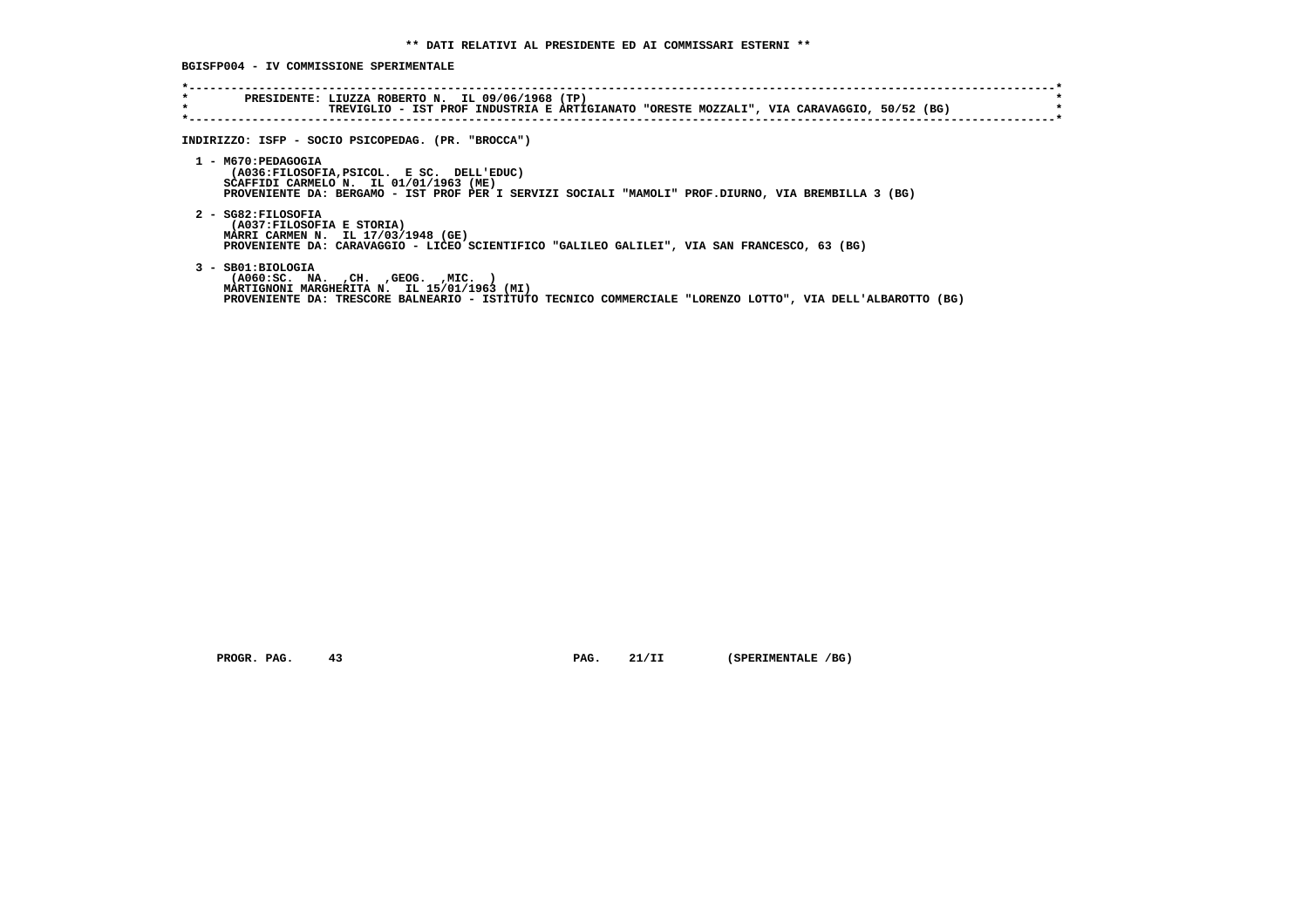**BGISFP005 - V COMMISSIONE SPERIMENTALE**

# **\*\* DATI RELATIVI ALLE CLASSI DELLA CONFIGURAZIONE \*\***

|  | * CLASSE * ISTITUTO    | * SEZIONE * INDIRIZZO |  |  |                                           |  | $*P.N.T.*$                 |  | CANDIDATI<br>*INT.*EST.*BRA.*IPO.*MER.* |  | LINGUE<br><b>STRANIERE</b> |
|--|------------------------|-----------------------|--|--|-------------------------------------------|--|----------------------------|--|-----------------------------------------|--|----------------------------|
|  | $1 * BGPM03401G * 5C1$ |                       |  |  | * ISFP - SOCIO PSICOPEDAG. (PR. "BROCCA") |  | $\star$ $\star$ 21 $\star$ |  | * * * * T                               |  |                            |
|  | * BGPM03401G * 5D      |                       |  |  | * ISFP - SOCIO PSICOPEDAG. (PR. "BROCCA") |  | $\star$                    |  | * 22 * * * * * T                        |  |                            |

 **PROGR. PAG.** 44 **PAG.** 22/I (SPERIMENTALE /BG)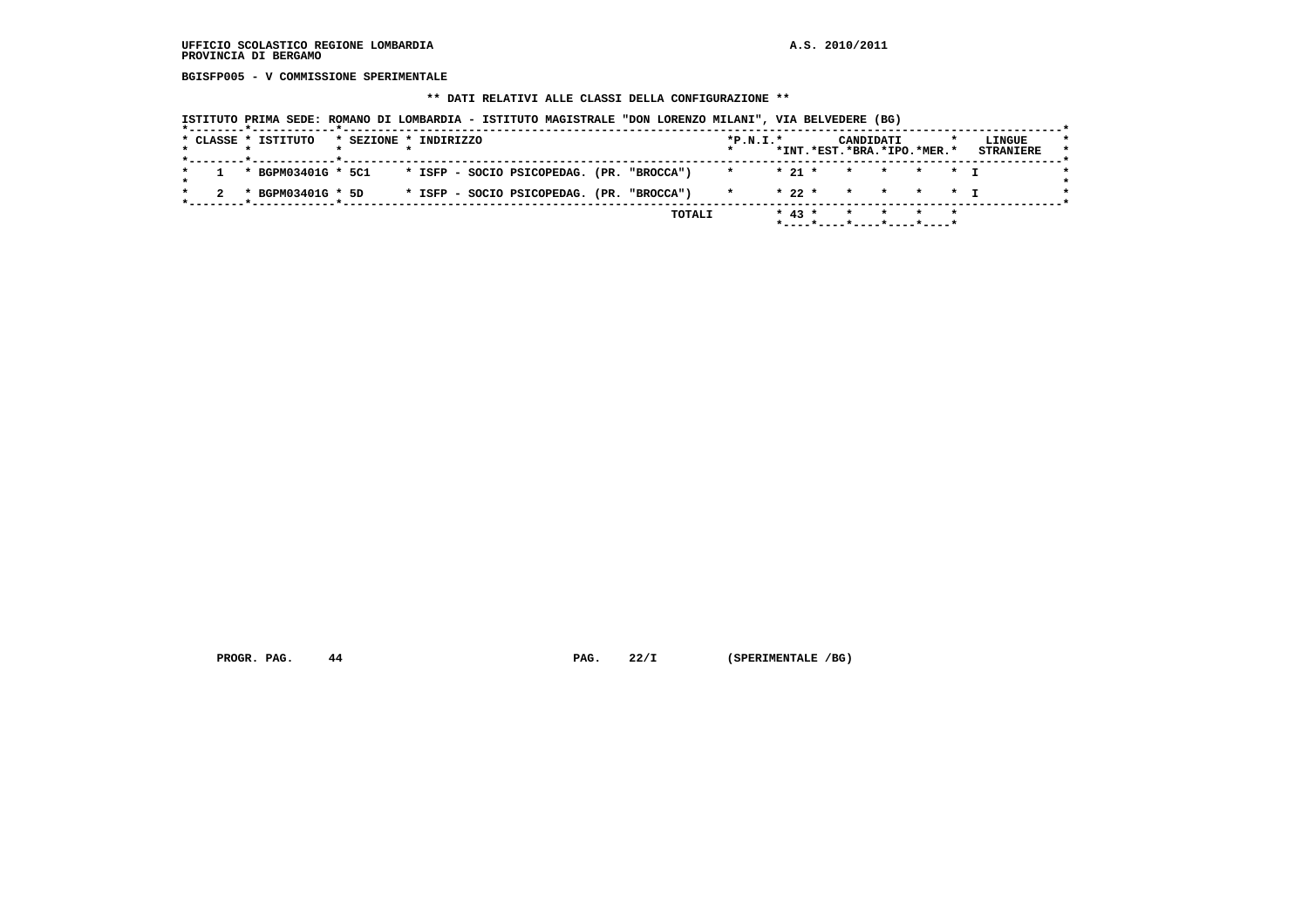**BGISFP005 - V COMMISSIONE SPERIMENTALE**

| *<br>$\star$ | PRESIDENTE: LANZAFAME MARIA GRAZIA N. IL 09/08/1950 (CT)<br>TREVIGLIO - ISTITUTO TECNICO COMMERCIALE GUGLIELMO OBERDAN, VIALE MERISIO, 14 (BG)                                                                    |
|--------------|-------------------------------------------------------------------------------------------------------------------------------------------------------------------------------------------------------------------|
|              | INDIRIZZO: ISFP - SOCIO PSICOPEDAG. (PR. "BROCCA")                                                                                                                                                                |
|              | 1 - M670: PEDAGOGIA<br>(A036:FILOSOFIA, PSICOL. E SC. DELL'EDUC)<br>GALATI ANTONELLA N. IL 30/04/1976 (RC)<br>PROVENIENTE DA: BERGAMO - IST PROF PER I SERVIZI SOCIALI "MAMOLI" PROF.DIURNO, VIA BREMBILLA 3 (BG) |
|              | 2 - SG82:FILOSOFIA<br>(A037: FILOSOFIA E STORIA)<br>SALAMONE AGATINA N. IL 17/01/1953 (CT)<br>PROVENIENTE DA: BERGAMO - LICEO CLASSICO "PAOLO SARPI", PIAZZA ROSATE, 4 (BG)                                       |
|              | 3 - SB01:BIOLOGIA<br>$( A060 : SC. NA. , CH. , GEOG. , MIC. )$<br>FACCHETTI VIVIANA N. IL 13/03/1973 (MI)<br>PROVENIENTE DA: CARAVAGGIO - LICEO SCIENTIFICO "GALILEO GALILEI", VIA SAN FRANCESCO, 63 (BG)         |

 **PROGR. PAG.** 45 **PAG.** 22/II (SPERIMENTALE /BG)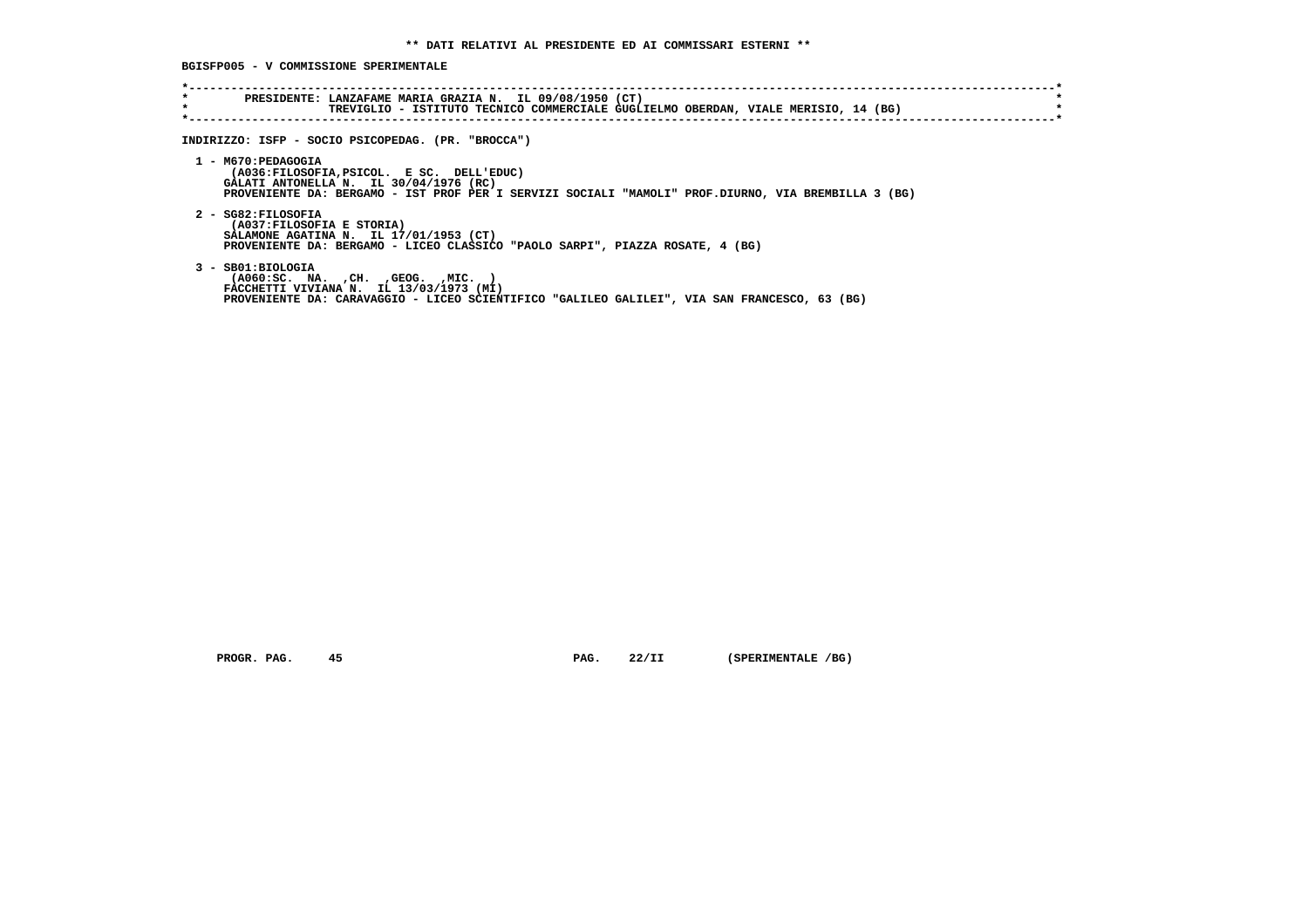**BGISFP006 - VI COMMISSIONE SPERIMENTALE**

#### **\*\* DATI RELATIVI ALLE CLASSI DELLA CONFIGURAZIONE \*\***

 **ISTITUTO PRIMA SEDE: TRESCORE BALNEARIO - ISTITUTO MAGISTRALE "LORENZO FEDERICI", VIA DELL'ALBAROTTO (BG)**

| * CLASSE * ISTITUTO |                   |  | * SEZIONE * INDIRIZZO |  |                                                                         |      |                | $*P.N.I.*$ |                |                               |                           | CANDIDATI |                            | *INT.*EST.*BRA.*IPO.*MER.* |                      | LINGUE<br><b>STRANIERE</b> |  |
|---------------------|-------------------|--|-----------------------|--|-------------------------------------------------------------------------|------|----------------|------------|----------------|-------------------------------|---------------------------|-----------|----------------------------|----------------------------|----------------------|----------------------------|--|
|                     | * BGPM024011 * 5A |  | $*$ 5A1               |  | * ISFP - SOCIO PSICOPEDAG.<br>* ISFP - SOCIO PSICOPEDAG. (PR. "BROCCA") |      | (PR. "BROCCA") | $\star$    |                | $* 13 *$<br>$\star$ 7 $\star$ | $\star$<br>$\star$        |           | $\star$<br>$\star$ $\star$ | $\star$<br>$\star$         | $\star$<br>$\star$ T | T/ S                       |  |
|                     | * BGPM024011 * 5B |  | $*$ 5B1               |  | * ISFP - SOCIO PSICOPEDAG.<br>* ISFP - SOCIO PSICOPEDAG. (PR. "BROCCA") | (PR. | "BROCCA")      | $\star$    | $\star$ $\sim$ | $* 18 *$                      | $\mathbf{r}$<br>$*$ 2 $*$ |           | $\star$<br>$\star$         | $\star$<br>$\star$         | $\star$              | $\star$ T/S                |  |
|                     |                   |  |                       |  |                                                                         |      | TOTALI         |            |                |                               | $*$ 38 $*$ 2 $*$          |           |                            |                            | $\star$              |                            |  |

 **PROGR. PAG.** 46 **PAG. 23/I** (SPERIMENTALE /BG)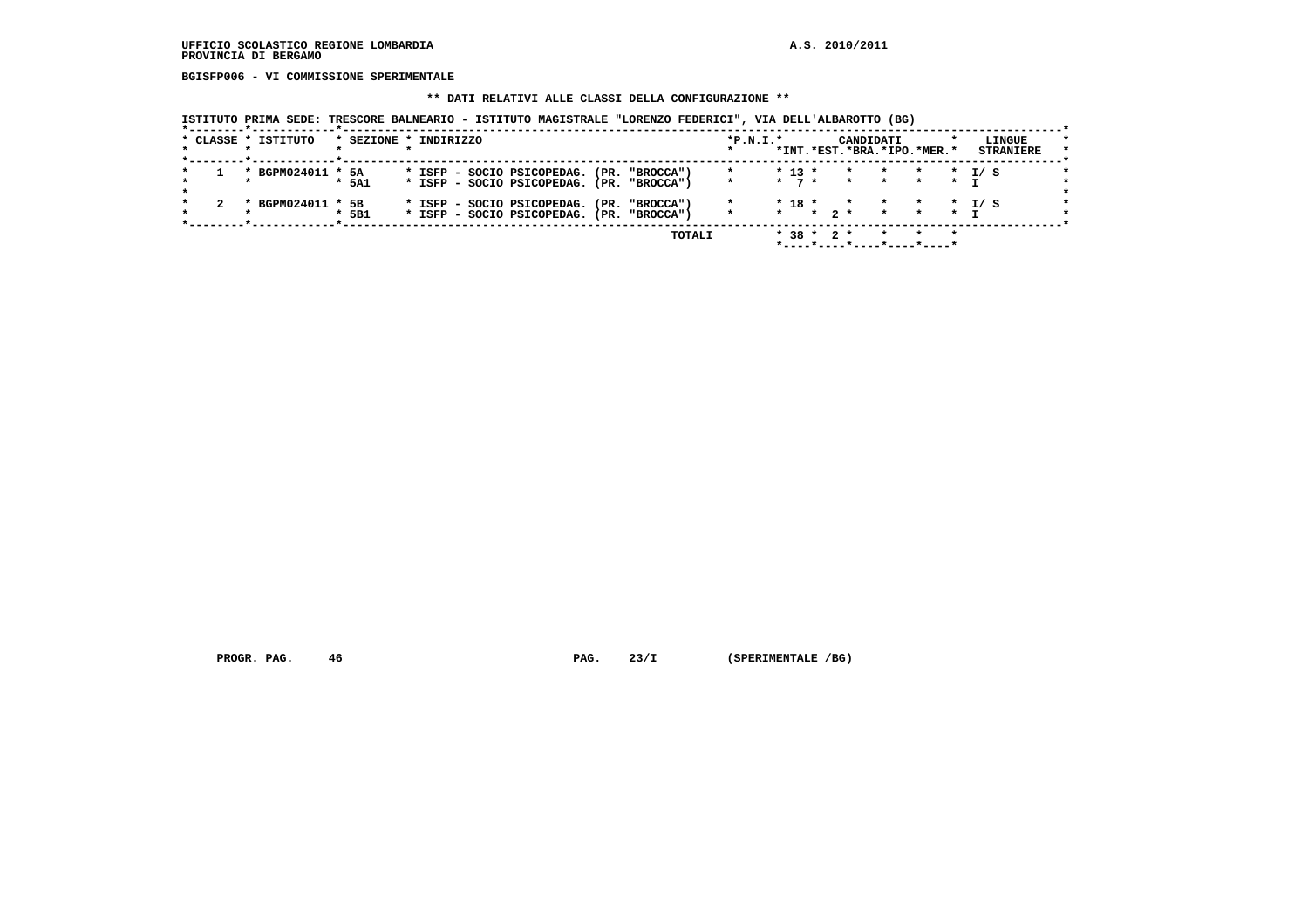**BGISFP006 - VI COMMISSIONE SPERIMENTALE**

| $\star$<br>$\star$ | PRESIDENTE: NESPOLI SILVANA N. IL 17/07/1946 (BG)<br>SAN PELLEGRINO TERME - IST PROF PER I SERVIZI ALBERGHIERI E RISTORAZIONE DI SAN PELLEGRINO TERME, VIALE *<br>INDIRIZZO: ISFP - SOCIO PSICOPEDAG. (PR. "BROCCA")<br>1 - M670: PEDAGOGIA<br>(A036:FILOSOFIA, PSICOL. E SC. DELL'EDUC)<br>GABRIELLI RINALDO N. IL 05/02/1954 (BG)<br>PROVENIENTE DA: ROMANO DI LOMBARDIA - ISTITUTO MAGISTRALE "DON LORENZO MILANI", VIA BELVEDERE (BG)<br>2 - SG82: FILOSOFIA |
|--------------------|------------------------------------------------------------------------------------------------------------------------------------------------------------------------------------------------------------------------------------------------------------------------------------------------------------------------------------------------------------------------------------------------------------------------------------------------------------------|
|                    |                                                                                                                                                                                                                                                                                                                                                                                                                                                                  |
|                    |                                                                                                                                                                                                                                                                                                                                                                                                                                                                  |
|                    |                                                                                                                                                                                                                                                                                                                                                                                                                                                                  |
|                    | (A037:FILOSOFIA E STORIA)<br>ZAPPOLI STEFANO N. IL 20/09/1968 (BO)<br>PROVENIENTE DA: BERGAMO - LICEO CLASSICO "PAOLO SARPI", PIAZZA ROSATE, 4 (BG)                                                                                                                                                                                                                                                                                                              |
| 3 - SB01:BIOLOGIA  | $( A060 : SC. NA. , CH. , GEOG. , MIC. )$<br>BATTAFARANO ANTONIETTA N. IL 30/08/1955 (MT)<br>PROVENIENTE DA: BERGAMO - LICEO SCIENTIFICO "LORENZO MASCHERONI", VIA ALBERICO DA ROSCIATE, 21A (BG)                                                                                                                                                                                                                                                                |

 **PROGR. PAG.** 47 **PAG.** 23/II (SPERIMENTALE /BG)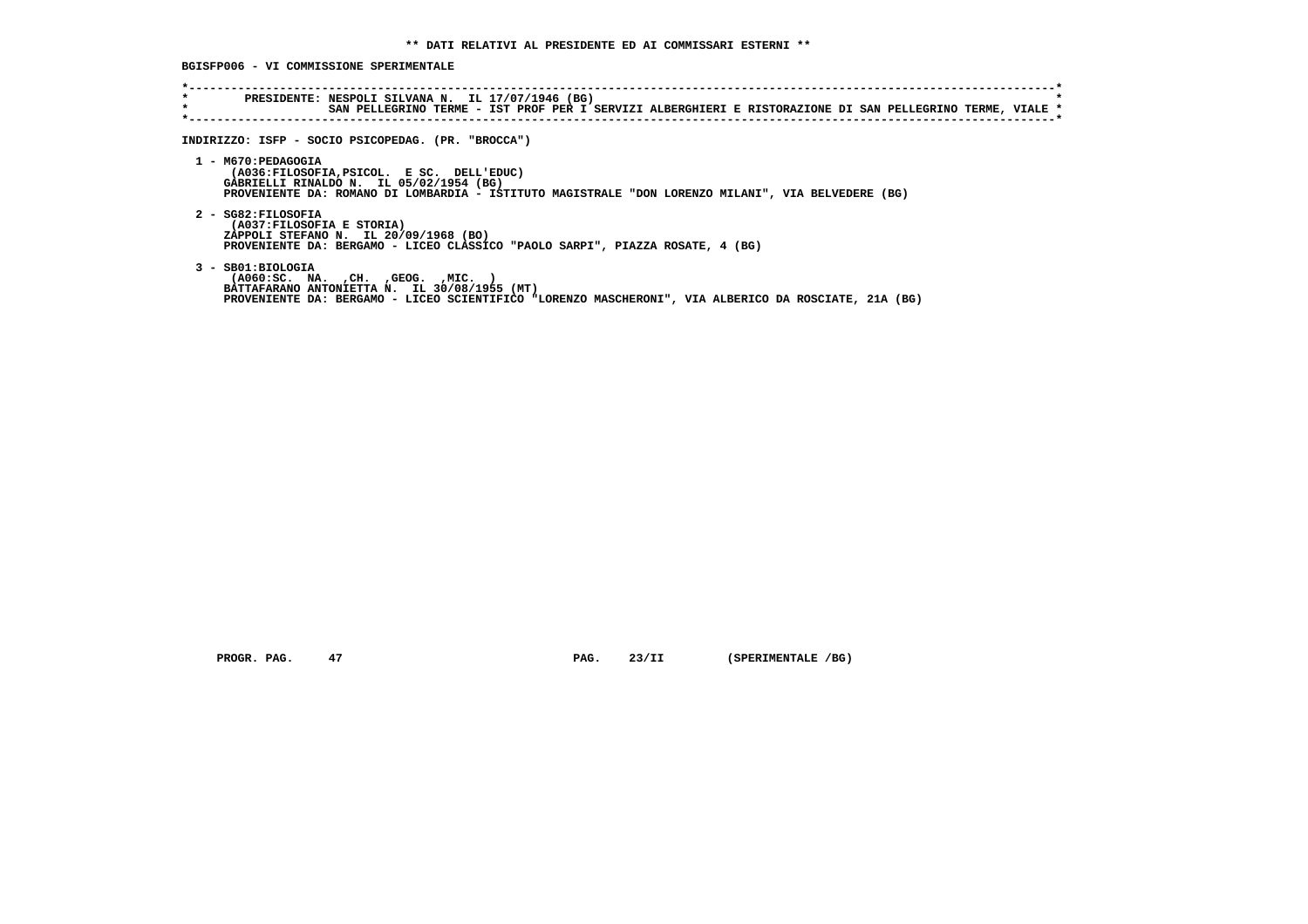**BGISFP007 - VII COMMISSIONE SPERIMENTALE**

# **\*\* DATI RELATIVI ALLE CLASSI DELLA CONFIGURAZIONE \*\***

|  | * CLASSE * ISTITUTO<br>. _ _ _ _ _ _ <del>*</del> _ _ _ _ _ _ _ _ _ _ _ _ <del>*</del> _ _ _ _ _ _ _ _ _ _ _ _ _ _ | * SEZIONE * INDIRIZZO |  |  |                                           |  | $*P.N.T.*$ |            | CANDIDATI<br>*INT.*EST.*BRA.*IPO.*MER.* |  | LINGUE<br><b>STRANIERE</b> |
|--|--------------------------------------------------------------------------------------------------------------------|-----------------------|--|--|-------------------------------------------|--|------------|------------|-----------------------------------------|--|----------------------------|
|  | $1 * BGTD013019 * 5R$                                                                                              |                       |  |  | * ISFP - SOCIO PSICOPEDAG. (PR. "BROCCA") |  |            | $*$ 21 $*$ | * * * * T                               |  |                            |
|  | * BGTD013019 * 5S                                                                                                  |                       |  |  | * ISFP - SOCIO PSICOPEDAG. (PR. "BROCCA") |  |            | $*20$ $*$  | * * * * T                               |  |                            |

 **PROGR. PAG.** 48 **PAG. 24/I** (SPERIMENTALE /BG)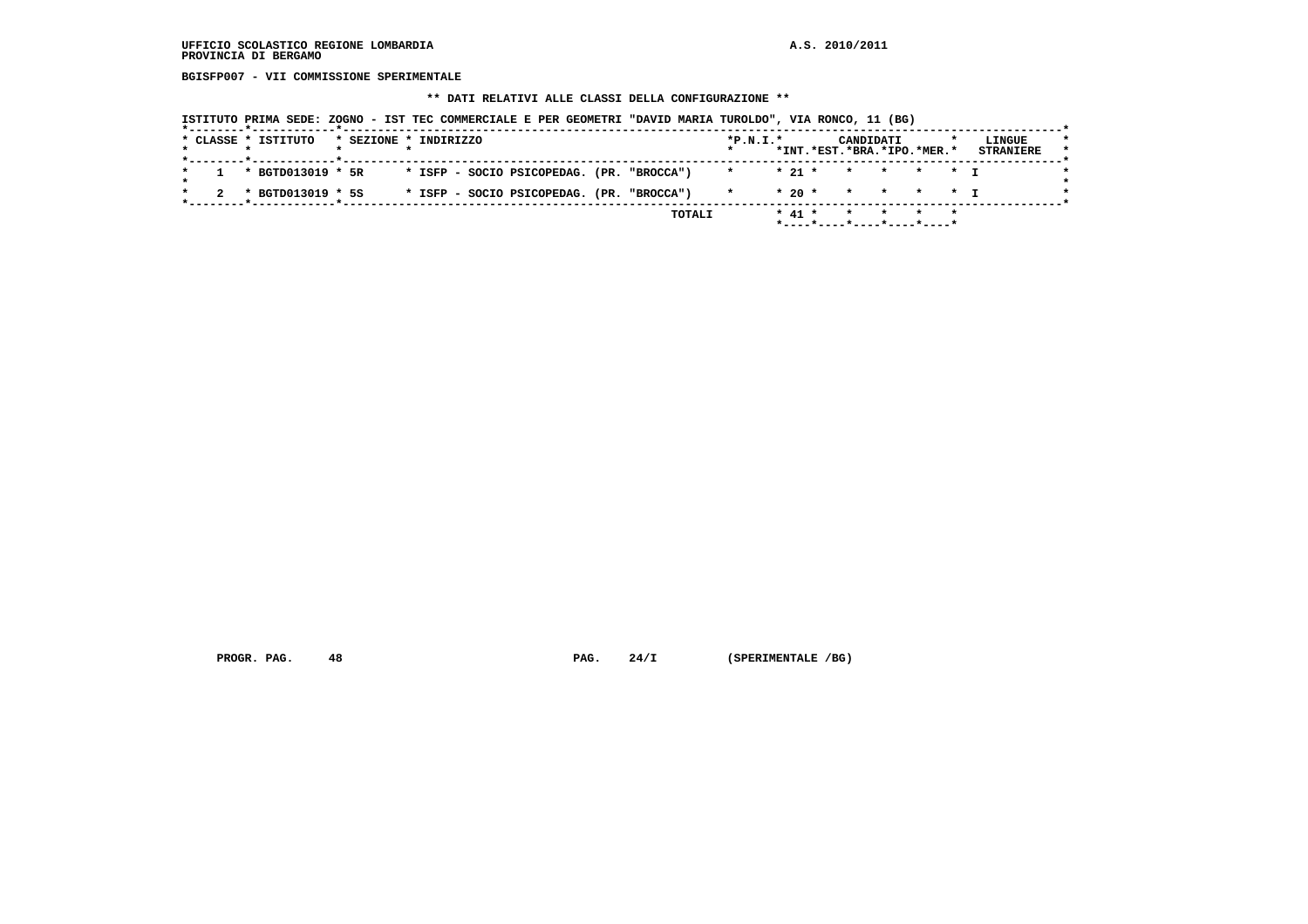**BGISFP007 - VII COMMISSIONE SPERIMENTALE**

| INDIRIZZO: ISFP - SOCIO PSICOPEDAG. (PR. "BROCCA")                                                                                                                                               |
|--------------------------------------------------------------------------------------------------------------------------------------------------------------------------------------------------|
| 1 - M670: PEDAGOGIA<br>(A036:FILOSOFIA, PSICOL. E SC. DELL'EDUC)<br>SALVI ANGELA N. IL 26/01/1958 (BG)<br>PROVENIENTE DA: PRESEZZO - ISTITUTO MAGISTRALE "BETTY AMBIVERI", VIA C.BERIZZI, 1 (BG) |
| 2 - SG82: FILOSOFIA<br>(A037: FILOSOFIA E STORIA)<br>IANNUCCI MARCO N. IL 17/01/1955 (BG)<br>PROVENIENTE DA: BERGAMO - ISTITUTO MAGISTRALE "GIOVANNI FALCONE", VIA DUNANT, 1 (BG)                |
| 3 - SB01:BIOLOGIA<br>( A060 : SC. NA. , CH. , GEOG. , MIC.<br>CICCI CLELIA MARIA N. IL 11/02/1954 (BS)<br>PROVENIENTE DA: BERGAMO - LICEO SCIENTIFICO "FILIPPO LUSSANA", VIA ANGELO MAY, 2 (BG)  |

**PROGR. PAG.** 49 **PAG.** 24/II (SPERIMENTALE /BG)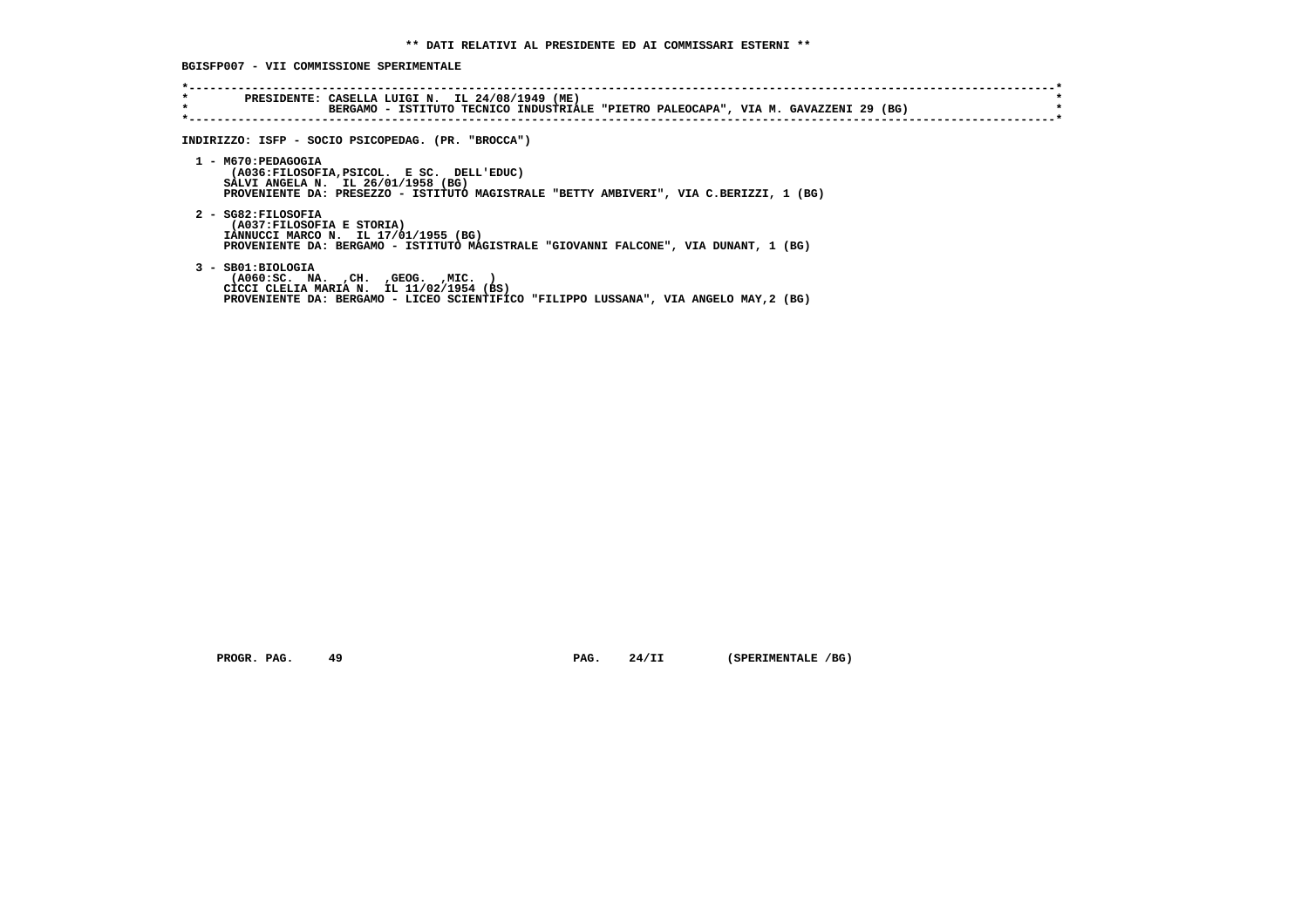**BGISFU001 - I COMMISSIONE SPERIMENTALE**

# **\*\* DATI RELATIVI ALLE CLASSI DELLA CONFIGURAZIONE \*\***

| ISTITUTO PRIMA SEDE: BERGAMO - ISTITUTO MAGISTRALE "GIOVANNI FALCONE", VIA DUNANT, 1 (BG) |
|-------------------------------------------------------------------------------------------|
|-------------------------------------------------------------------------------------------|

|  | * CLASSE * ISTITUTO |          | * SEZIONE * INDIRIZZO      | $*P.N.T.*$ |           |                  | CANDIDATI                                         |                 |         |         | LINGUE  |                  | $\star$ |
|--|---------------------|----------|----------------------------|------------|-----------|------------------|---------------------------------------------------|-----------------|---------|---------|---------|------------------|---------|
|  |                     |          |                            |            |           |                  | *INT.*EST.*BRA.*IPO.*MER.*                        |                 |         |         |         | <b>STRANIERE</b> |         |
|  | * BGPM02000L * 5 A  |          | * ISFU – LINGUISTICO CM 27 |            |           |                  | $* 21 * 1 *$                                      | $\star$         | $\star$ | $\star$ | I/F/S   |                  |         |
|  |                     | $*$ 5 A1 | * ISFU - LINGUISTICO CM 27 |            | $*$ 5 $*$ |                  | $\mathbf{r}$                                      | $\star$ $\star$ |         |         | * I/F/T |                  |         |
|  | * BGPM02000L * 5 H  |          | * ISFU - LINGUISTICO CM 27 |            | * 16 *    |                  | * * * * I/F/S                                     |                 |         |         |         |                  |         |
|  |                     |          | TOTALI                     |            |           | $*$ 42 $*$ 1 $*$ |                                                   |                 |         | $\star$ |         |                  |         |
|  |                     |          |                            |            |           |                  | . _ _ _ * _ _ _ _ * _ _ _ _ * _ _ _ _ * _ _ _ _ * |                 |         |         |         |                  |         |

 **PROGR. PAG.** 50 **PAG.** 25/I (SPERIMENTALE /BG)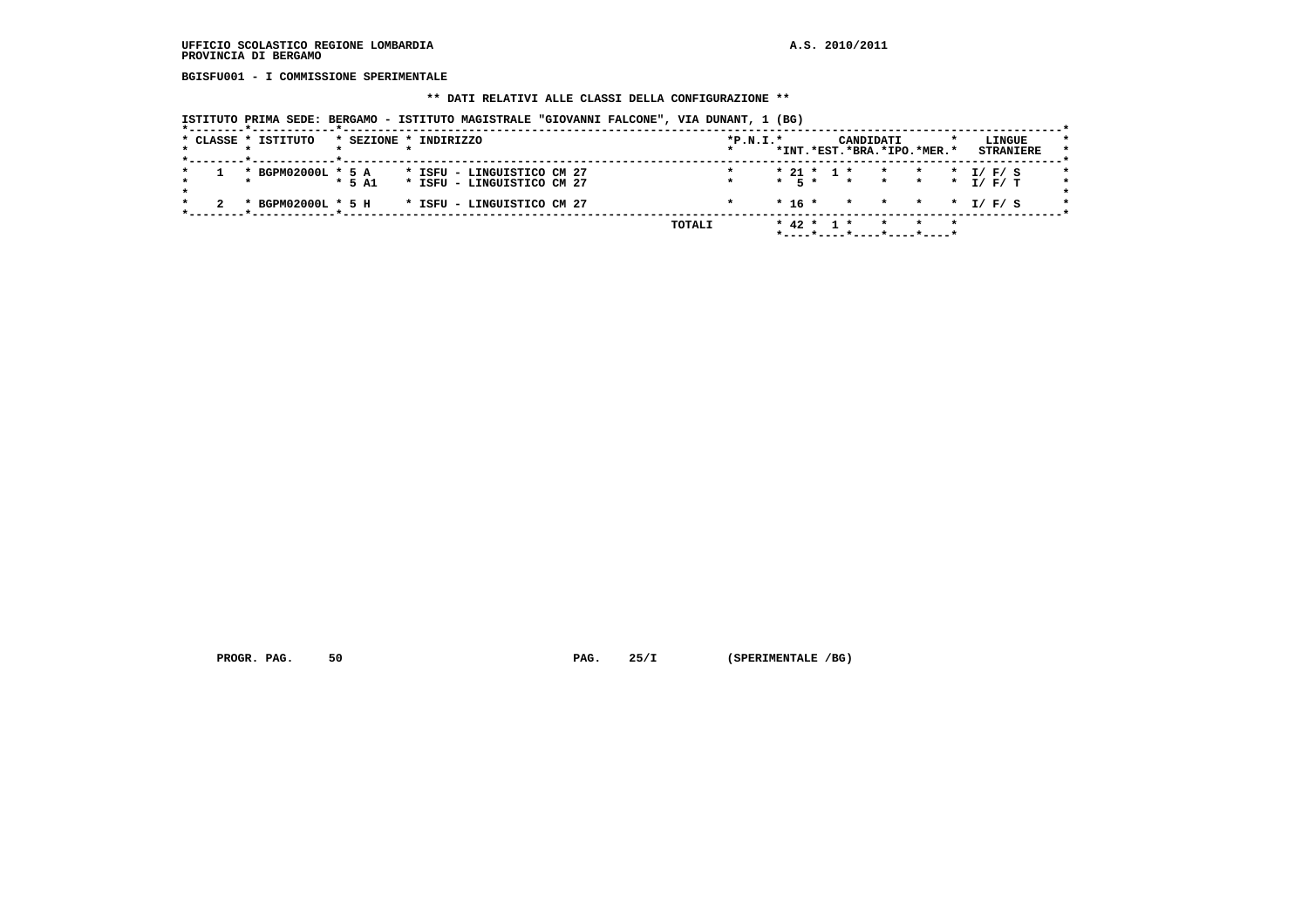**BGISFU001 - I COMMISSIONE SPERIMENTALE**

| $\star$ | LOVERE - LICEO CLASSICO "DECIO CELERI", VIA NAZARIO SAURO, 2 (BG)                                                                                                                                                                   |
|---------|-------------------------------------------------------------------------------------------------------------------------------------------------------------------------------------------------------------------------------------|
|         | INDIRIZZO: ISFU - LINGUISTICO CM 27                                                                                                                                                                                                 |
|         | $1 - M390:FRANCESE$<br>(A246:LINGUA E CIV. STRANIERA (FRANCESE))<br>GIAVAZZI MARIA GABRIELLA N. IL 28/11/1953 (BS)<br>PROVENIENTE DA: PRESEZZO - ISTITUTO TECNICO COMMERCIALE "MAIRONI DA PONTE", VIA BERIZZI,1 (BG)                |
|         | $2 - M460 : INGLESE$<br>(A346:LINGUA E CIV. STRANIERA (INGLESE))<br>SERRA MARIA GABRIELLA N. IL 08/07/1958 (CA)<br>PROVENIENTE DA: ROMANO DI LOMBARDIA - ISTITUTO MAGISTRALE "DON LORENZO MILANI", VIA BELVEDERE (BG)               |
|         | 3 - M790: SPAGNOLO<br>(A446:LINGUA E CIV. STRANIERA (SPAGNOLO))<br>ORTEFA NIETO TERESA SONSOLES N. IL 11/06/1967 (EE)<br>PROVENIENTE DA: TRESCORE BALNEARIO - ISTITUTO TECNICO COMMERCIALE "LORENZO LOTTO", VIA DELL'ALBAROTTO (BG) |
|         | 4 - M940:TEDESCO<br>(A546:LINGUA E CIV. STRANIERA (TEDESCO))<br>FINAZZI MARIA TOSCA N. IL 07/02/1964 (BG)<br>PROVENIENTE DA: ALBINO - ISTITUTO TECNICO COMMERCIALE "OSCAR ARNULFO ROMERO", VIALE ALDO MORO, 51 (BG)                 |

 **PROGR. PAG.** 51 **PAG.** 25/II (SPERIMENTALE /BG)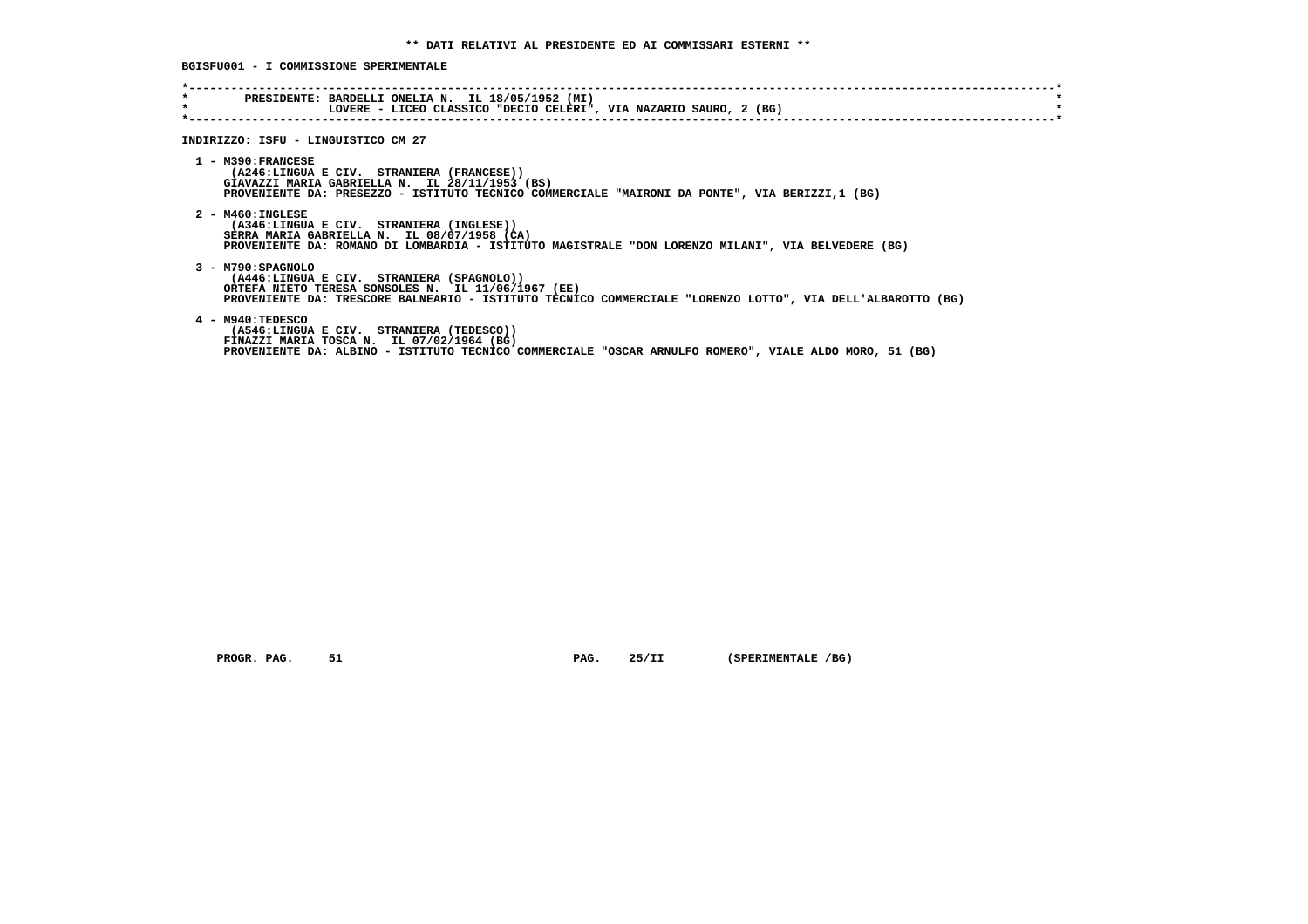**BGISFU002 - II COMMISSIONE SPERIMENTALE**

#### **\*\* DATI RELATIVI ALLE CLASSI DELLA CONFIGURAZIONE \*\***

 **ISTITUTO PRIMA SEDE: BERGAMO - ISTITUTO MAGISTRALE "GIOVANNI FALCONE", VIA DUNANT, 1 (BG)**

|  | * CLASSE * ISTITUTO |  | * SEZIONE * INDIRIZZO      | $*P.N.I.*$ |            |        | CANDIDATI | *INT.*EST.*BRA.*IPO.*MER.* |  | LINGUE<br><b>STRANIERE</b> |  |
|--|---------------------|--|----------------------------|------------|------------|--------|-----------|----------------------------|--|----------------------------|--|
|  |                     |  |                            |            |            |        |           |                            |  |                            |  |
|  | * BGPM02000L * 5 B  |  | * ISFU - LINGUISTICO CM 27 | $\star$    | $* 28 *$   |        |           | * * * * I/F/T              |  |                            |  |
|  | * BGPM02000L * 5 G  |  | * ISFU – LINGUISTICO CM 27 |            |            | $*20*$ |           | * * * * I/T/F              |  |                            |  |
|  |                     |  | TOTALI                     |            | $*$ 48 $*$ |        |           | * * *                      |  |                            |  |
|  |                     |  |                            |            |            |        |           | *----*----*----*----*----* |  |                            |  |

 **PROGR. PAG.** 52 **PAG. 26/I** (SPERIMENTALE /BG)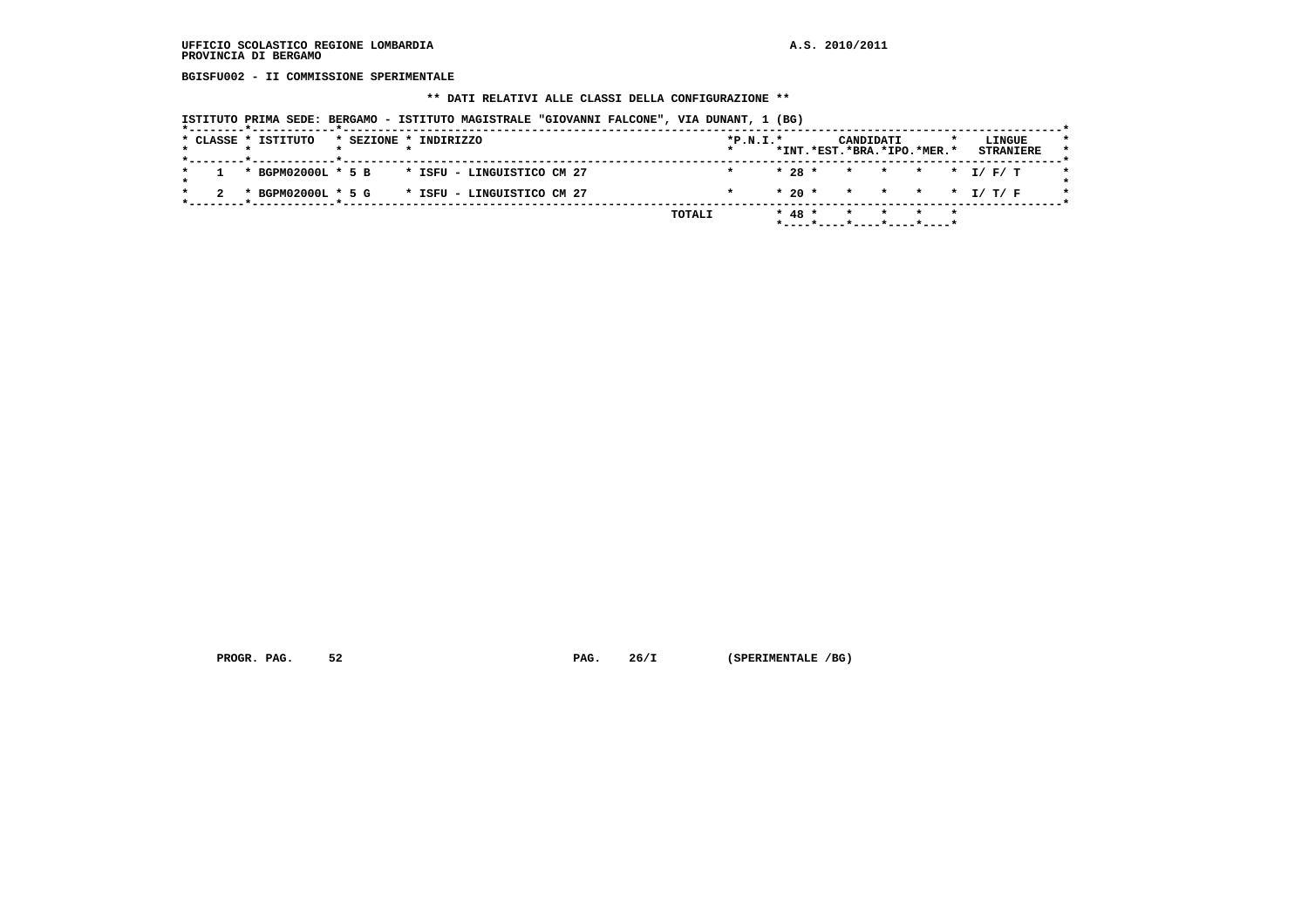**BGISFU002 - II COMMISSIONE SPERIMENTALE**

| $\star$ | PRESIDENTE: COSTANTINO MARIA N. IL 19/01/1955 (ME)<br>SERIATE - ISTITUTO TECNICO INDUSTRIALE "ETTORE MAJORANA", VIA PARTIGIANI 1 (BG)<br>INDIRIZZO: ISFU - LINGUISTICO CM 27                                        |
|---------|---------------------------------------------------------------------------------------------------------------------------------------------------------------------------------------------------------------------|
|         | $1 - M390:FRANCESE$<br>(A246:LINGUA E CIV. STRANIERA (FRANCESE))<br>ZECCA LUCA NICOLA N. IL 15/11/1963 (LE)<br>PROVENIENTE DA: TREVIGLIO - ISTITUTO TECNICO COMMERCIALE GUGLIELMO OBERDAN, VIALE MERISIO, 14 (BG)   |
|         | $2 - M460 : INGLESE$<br>(A346:LINGUA E CIV. STRANIERA (INGLESE))<br>PEZZOTTA LAURA TIZIANA N. IL 30/04/1960 (BG)<br>PROVENIENTE DA: SERIATE - ISTITUTO TECNICO INDUSTRIALE "ETTORE MAJORANA", VIA PARTIGIANI 1 (BG) |
|         | $3 - M940: TEDESCO$<br>(A546:LINGUA E CIV. STRANIERA (TEDESCO))<br>CAMPAGNOLA SILVIA N. IL 03/06/1961 (MI)<br>PROVENIENTE DA: SARNICO - ISTITUTO TECNICO COMMERCIALE "SERAFINO RIVA", VIA CORTIVO 32 (BG)           |

 **PROGR. PAG.** 53 **PAG.** 26/II (SPERIMENTALE /BG)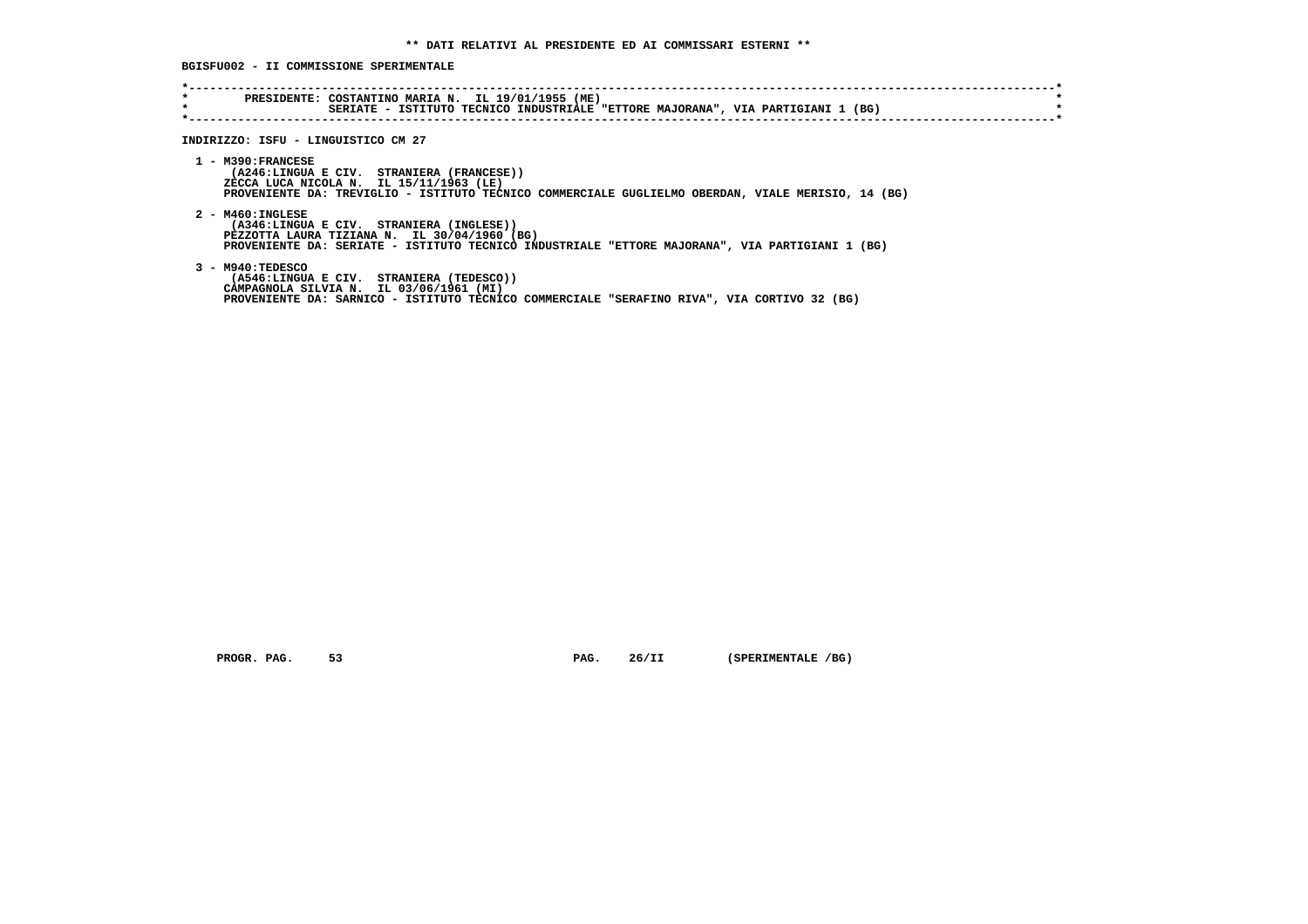**BGISFU003 - III COMMISSIONE SPERIMENTALE**

#### **\*\* DATI RELATIVI ALLE CLASSI DELLA CONFIGURAZIONE \*\***

 **ISTITUTO PRIMA SEDE: BERGAMO - ISTITUTO MAGISTRALE "GIOVANNI FALCONE", VIA DUNANT, 1 (BG)**

|  | * CLASSE * ISTITUTO |  | * SEZIONE * INDIRIZZO      |        | $*P.N.I.*$ |          |          | CANDIDATI | *INT.*EST.*BRA.*IPO.*MER.* | <b>STRANIERE</b> | LINGUE |  |
|--|---------------------|--|----------------------------|--------|------------|----------|----------|-----------|----------------------------|------------------|--------|--|
|  |                     |  |                            |        |            |          |          |           |                            |                  |        |  |
|  | * BGPM02000L * 5 D  |  | * ISFU – LINGUISTICO CM 27 |        | $\star$    | $* 14 *$ |          |           | * * * * I/S/F              |                  |        |  |
|  | * BGPM02000L * 5I   |  | * ISFU - LINGUISTICO CM 27 |        |            |          | $* 19 *$ |           | * * * * I/S/F              |                  |        |  |
|  |                     |  |                            | TOTALI |            | $* 33 *$ |          |           | * * *                      |                  |        |  |
|  |                     |  |                            |        |            |          |          |           | *----*----*----*----*----* |                  |        |  |

 **PROGR. PAG.** 54 **PAG. 27/I** (SPERIMENTALE /BG)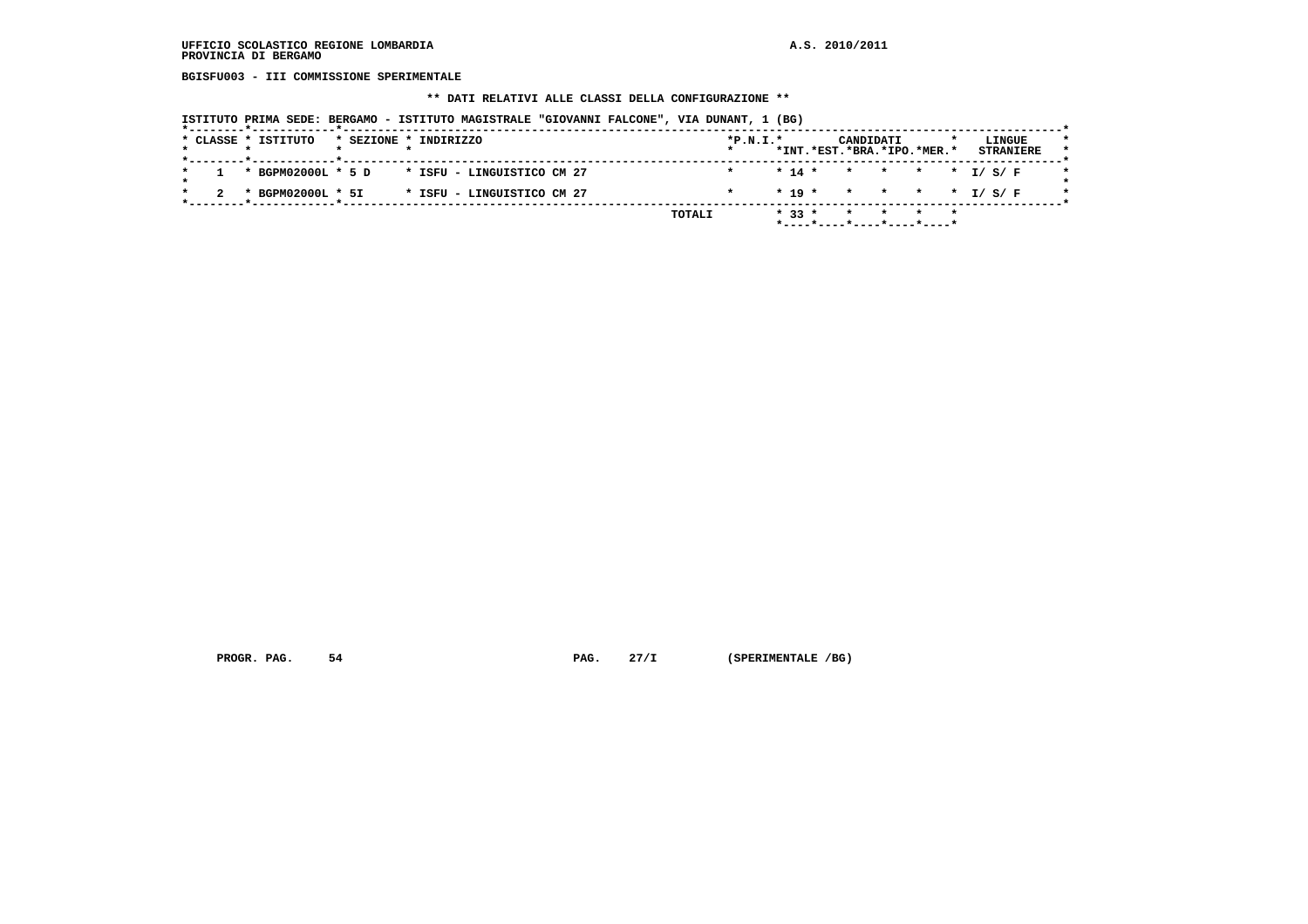# **BGISFU003 - III COMMISSIONE SPERIMENTALE**

| $\star$ | PRESIDENTE: PASINETTI ALDA GABRIELLA N. IL 18/02/1957 (BG)<br>TRESCORE BALNEARIO - LICEO SCIENTIFICO "LORENZO FEDERICI", VIA DELL'ALBAROTTO (BG)                                                                                |
|---------|---------------------------------------------------------------------------------------------------------------------------------------------------------------------------------------------------------------------------------|
|         |                                                                                                                                                                                                                                 |
|         |                                                                                                                                                                                                                                 |
|         |                                                                                                                                                                                                                                 |
|         | INDIRIZZO: ISFU - LINGUISTICO CM 27                                                                                                                                                                                             |
|         | $1 - M390:FRANCESE$<br>(A246:LINGUA E CIV. STRANIERA (FRANCESE))<br>IULIUCCI GEREMIA N. IL 15/09/1959 (NA)<br>PROVENIENTE DA: PRESEZZO - IST PROF PER I SERVIZI COMMERCIALI E TURISTICI "BETTY AMBIVERI", VIA C. BERIZZI,1 (BG) |
|         | $2 - M460 : INGLESE$<br>(A346:LINGUA E CIV. STRANIERA (INGLESE))<br>RAVERA GIANLUIGI N. IL 30/06/1961 (BG)<br>PROVENIENTE DA: CARAVAGGIO - LICEO SCIENTIFICO "GALILEO GALILEI", VIA SAN FRANCESCO, 63 (BG)                      |
|         | 3 - M790: SPAGNOLO<br>(A446:LINGUA E CIV. STRANIERA (SPAGNOLO))<br>BELLISSIMA ELISA N. IL 24/10/1980 (CT)<br>PROVENIENTE DA: TRESCORE BALNEARIO - ISTITUTO TECNICO COMMERCIALE "LORENZO LOTTO", VIA DELL'ALBAROTTO (BG)         |

 **PROGR. PAG.** 55 **PAG.** 27/II (SPERIMENTALE /BG)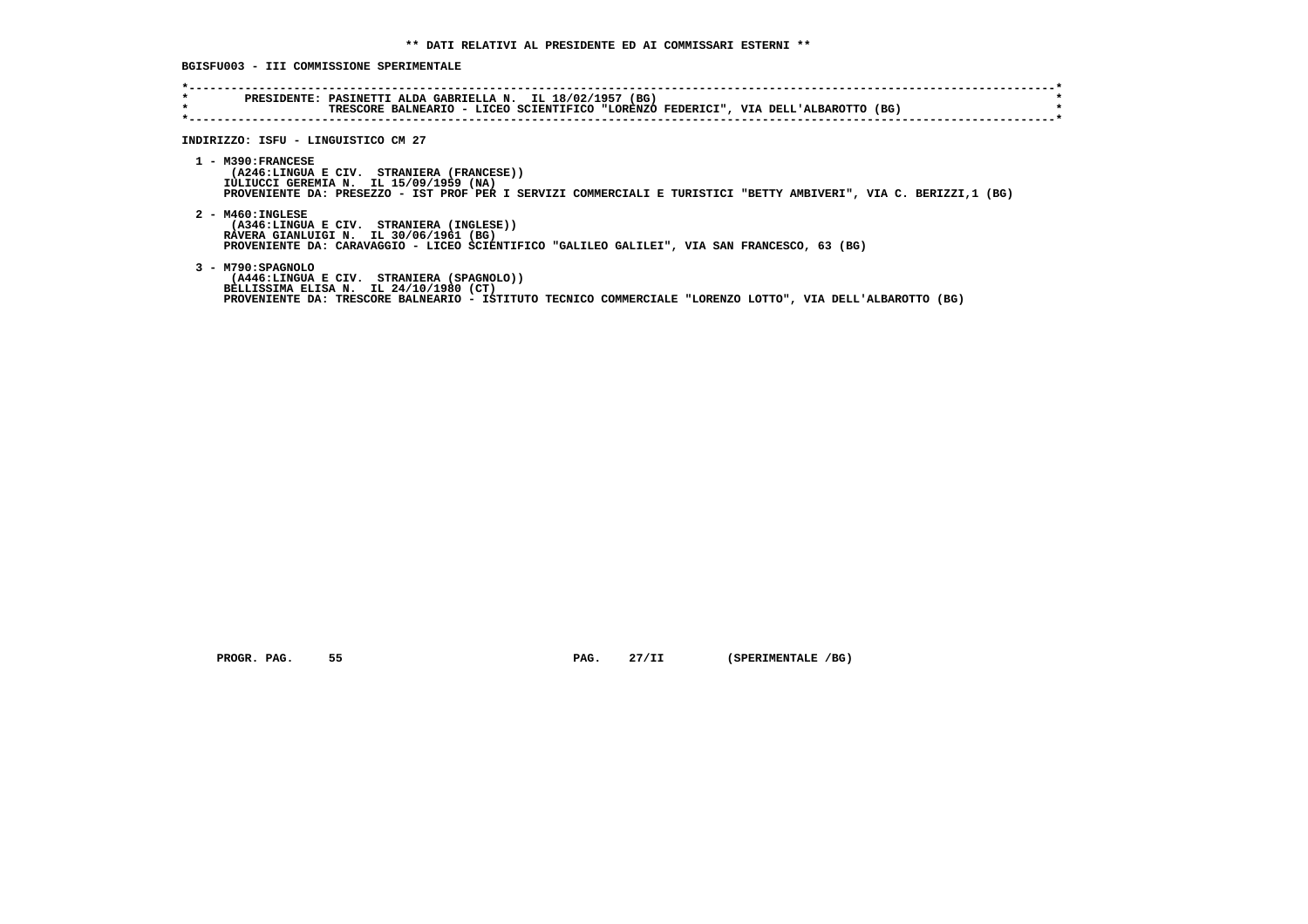**BGISFU004 - IV COMMISSIONE SPERIMENTALE**

#### **\*\* DATI RELATIVI ALLE CLASSI DELLA CONFIGURAZIONE \*\***

 **ISTITUTO PRIMA SEDE: BERGAMO - ISTITUTO MAGISTRALE "GIOVANNI FALCONE", VIA DUNANT, 1 (BG)**

|         |  |         |            | *INT.*EST.*BRA.*IPO.*MER.* | LINGUE<br><b>STRANIERE</b>          |
|---------|--|---------|------------|----------------------------|-------------------------------------|
|         |  |         |            |                            |                                     |
| $\star$ |  | $*20$ * |            |                            |                                     |
|         |  | $*22$ * |            |                            | * * * * I/S/T                       |
| TOTALI  |  |         |            |                            |                                     |
|         |  |         | $*$ 42 $*$ |                            | * * *<br>*----*----*----*----*----* |

 **PROGR. PAG.** 56 **PROGR. 28/I** (SPERIMENTALE /BG)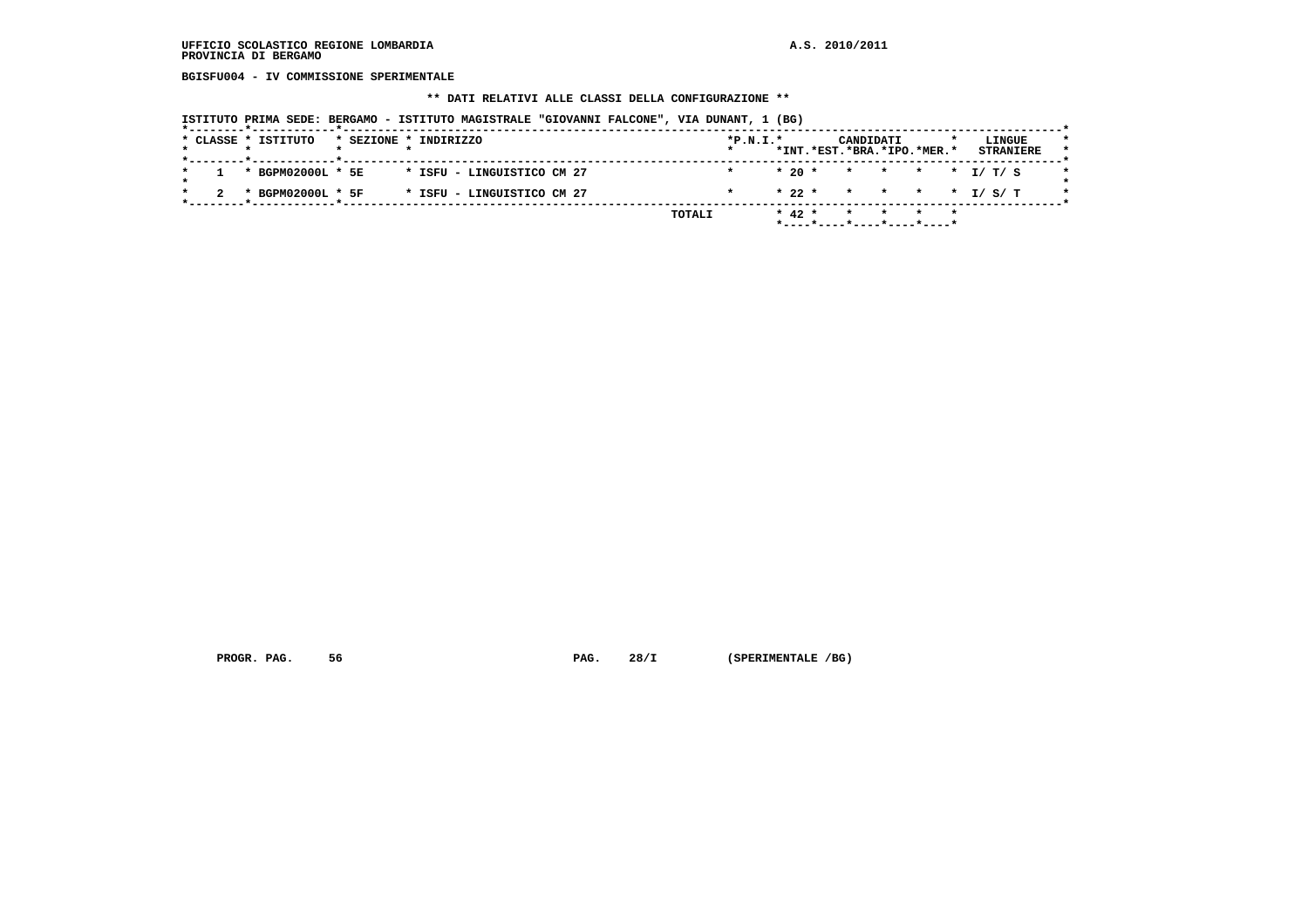**BGISFU004 - IV COMMISSIONE SPERIMENTALE**

| $\star$<br>$\star$ | PRESIDENTE: RAMPULLA MARIA ROSARIA N. IL 05/08/1955 (ME)<br>TREVIGLIO - ISTITUTO TECNICO COMMERCIALE GUGLIELMO OBERDAN, VIALE MERISIO, 14 (BG)                                                                                        |
|--------------------|---------------------------------------------------------------------------------------------------------------------------------------------------------------------------------------------------------------------------------------|
|                    | INDIRIZZO: ISFU - LINGUISTICO CM 27                                                                                                                                                                                                   |
|                    | $1 - M460 : INGLESE$<br>(A346:LINGUA E CIV. STRANIERA (INGLESE))<br>VIGENTINI ELISABETTA N. IL 05/08/1972 (MI)<br>PROVENIENTE DA: TREVIGLIO - IST PROF PER I SERVIZI COMMERCIALI E TURISTICI "ZENALE E BUTINONE", VIA GALVANI, 7 (BG) |
|                    | 2 - M790: SPAGNOLO<br>(A446:LINGUA E CIV. STRANIERA (SPAGNOLO))<br>RAVIZZA AMELIA N. IL 13/06/1977 (BG)<br>PROVENIENTE DA: TREVIGLIO - LICEO CLASSICO "SIMONE WEIL", VIA GALVANI, 7 (BG)                                              |
|                    | 3 - M940: TEDESCO<br>(A546:LINGUA E CIV. STRANIERA (TEDESCO))<br>BENERECETTI LIVIO N. IL 12/01/1966 (VB)<br>PROVENIENTE DA: SARNICO - ISTITUTO TECNICO COMMERCIALE "SERAFINO RIVA", VIA CORTIVO 32 (BG)                               |

 **PROGR. PAG.** 57 **PAG.** 28/II (SPERIMENTALE /BG)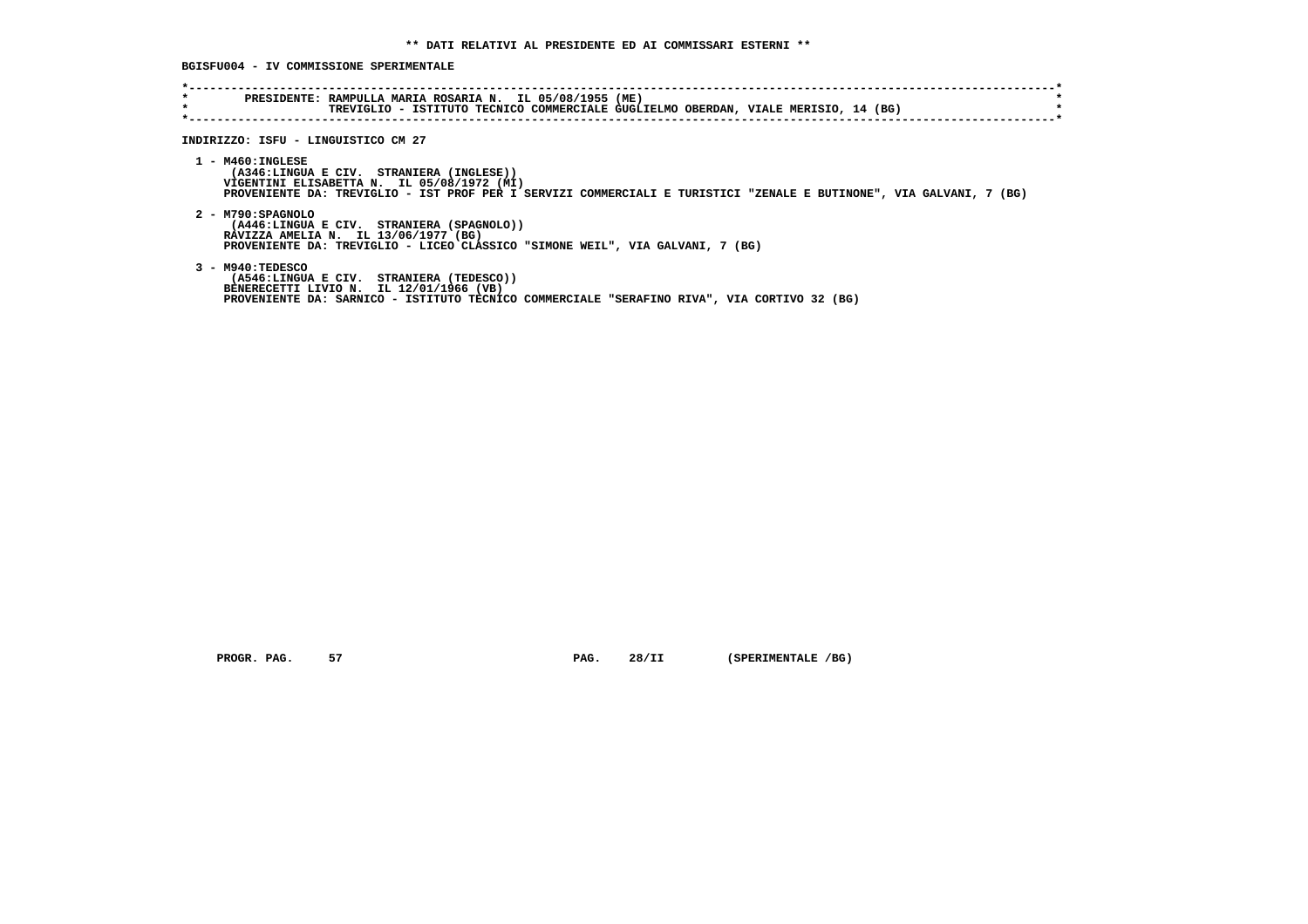**BGISFU005 - V COMMISSIONE SPERIMENTALE**

#### **\*\* DATI RELATIVI ALLE CLASSI DELLA CONFIGURAZIONE \*\***

 **ISTITUTO PRIMA SEDE: CARAVAGGIO - LICEO SCIENTIFICO "GALILEO GALILEI", VIA SAN FRANCESCO, 63 (BG)**

|  |         | * CLASSE * ISTITUTO |       | * SEZIONE * INDIRIZZO                                    |  |        | $*P.N.T.*$ |         |          |                  | CANDIDATI                  |         |             |         | LINGUE           |  |
|--|---------|---------------------|-------|----------------------------------------------------------|--|--------|------------|---------|----------|------------------|----------------------------|---------|-------------|---------|------------------|--|
|  |         |                     |       |                                                          |  |        |            |         |          |                  | *INT.*EST.*BRA.*IPO.*MER.* |         |             |         | <b>STRANIERE</b> |  |
|  |         | * BGPS04000R * 5F   |       | * ISFU - LINGUISTICO CM 27                               |  |        |            |         | $* 24 *$ |                  | $\star$ $\star$ $\star$    |         |             | * I/F/T |                  |  |
|  | $\cdot$ | BGPS04000R * 5I     | * 511 | * ISFU - LINGUISTICO CM 27<br>* ISFU - LINGUISTICO CM 27 |  |        |            | $\star$ | $*20$ *  | $*$ 1 $*$        | $\star$ $\star$            | $\star$ | * * * I/F/S | $\star$ | I/ S/ T          |  |
|  |         |                     |       |                                                          |  | TOTALI |            |         |          | $*$ 44 $*$ 1 $*$ | ----*----*----*----*----*  |         |             | $\star$ |                  |  |

 **PROGR. PAG.** 58 **PROGR. 29/I** (SPERIMENTALE /BG)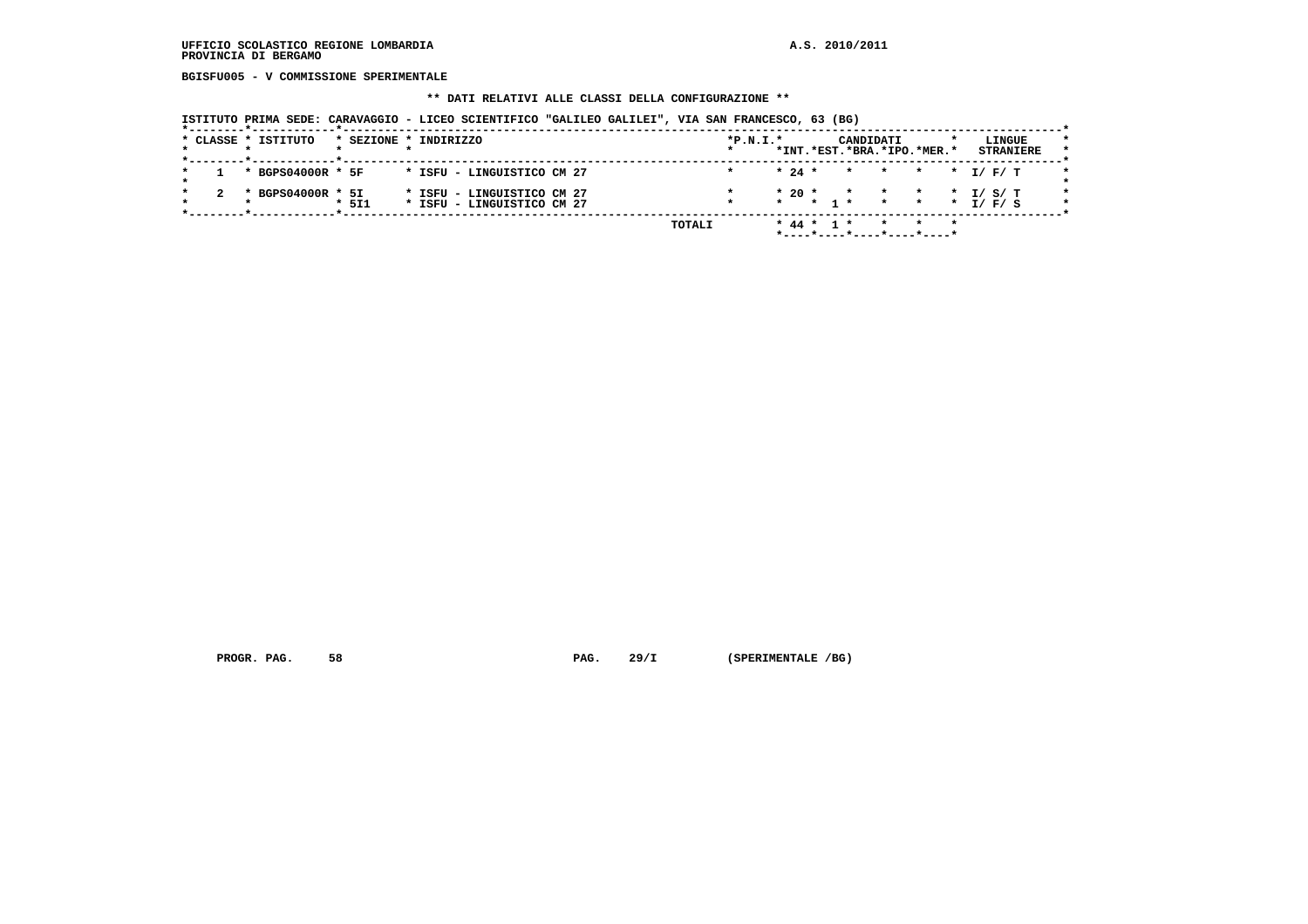**BGISFU005 - V COMMISSIONE SPERIMENTALE**

| $\star$ | PRESIDENTE: CEFIS ERNESTO N. IL 10/02/1952 (BG)<br>ALZANO LOMBARDO - ISTITUTO SUPERIORE "EDOARDO AMALDI", VIA LOCATELLI, 16 (BG)                                                                                   |  |
|---------|--------------------------------------------------------------------------------------------------------------------------------------------------------------------------------------------------------------------|--|
|         | INDIRIZZO: ISFU - LINGUISTICO CM 27                                                                                                                                                                                |  |
|         | $1 - M390:FRANCESE$<br>(A246:LINGUA E CIV. STRANIERA (FRANCESE))<br>COSTA GIANCARLA N. IL 24/03/1958 (BG)<br>PROVENIENTE DA: ROMANO DI LOMBARDIA - ISTITUTO MAGISTRALE "DON LORENZO MILANI", VIA BELVEDERE (BG)    |  |
|         | $2 - M460 : INGLESE$<br>(A346:LINGUA E CIV. STRANIERA (INGLESE))<br>ROTA LILIANA N. IL 27/12/1950 (EE)<br>PROVENIENTE DA: BERGAMO - LICEO SCIENTIFICO "FILIPPO LUSSANA", VIA ANGELO MAY, 2 (BG)                    |  |
|         | $3 - M940: TEDESCO$<br>(A546:LINGUA E CIV. STRANIERA (TEDESCO))<br>BONOMELLI SIMONETTA N. IL 19/04/1961 (BG)<br>PROVENIENTE DA: ROMANO DI LOMBARDIA - ISTITUTO MAGISTRALE "DON LORENZO MILANI", VIA BELVEDERE (BG) |  |
|         | 4 - M790: SPAGNOLO<br>(A446:LINGUA E CIV. STRANIERA (SPAGNOLO))<br>DOSSENA LAURA N. IL 10/08/1979 (BG)<br>PROVENIENTE DA: BERGAMO - ISTITUTO MAGISTRALE "GIOVANNI FALCONE", VIA DUNANT, 1 (BG)                     |  |

 **PROGR. PAG.** 59 **PAG.** 29/II (SPERIMENTALE /BG)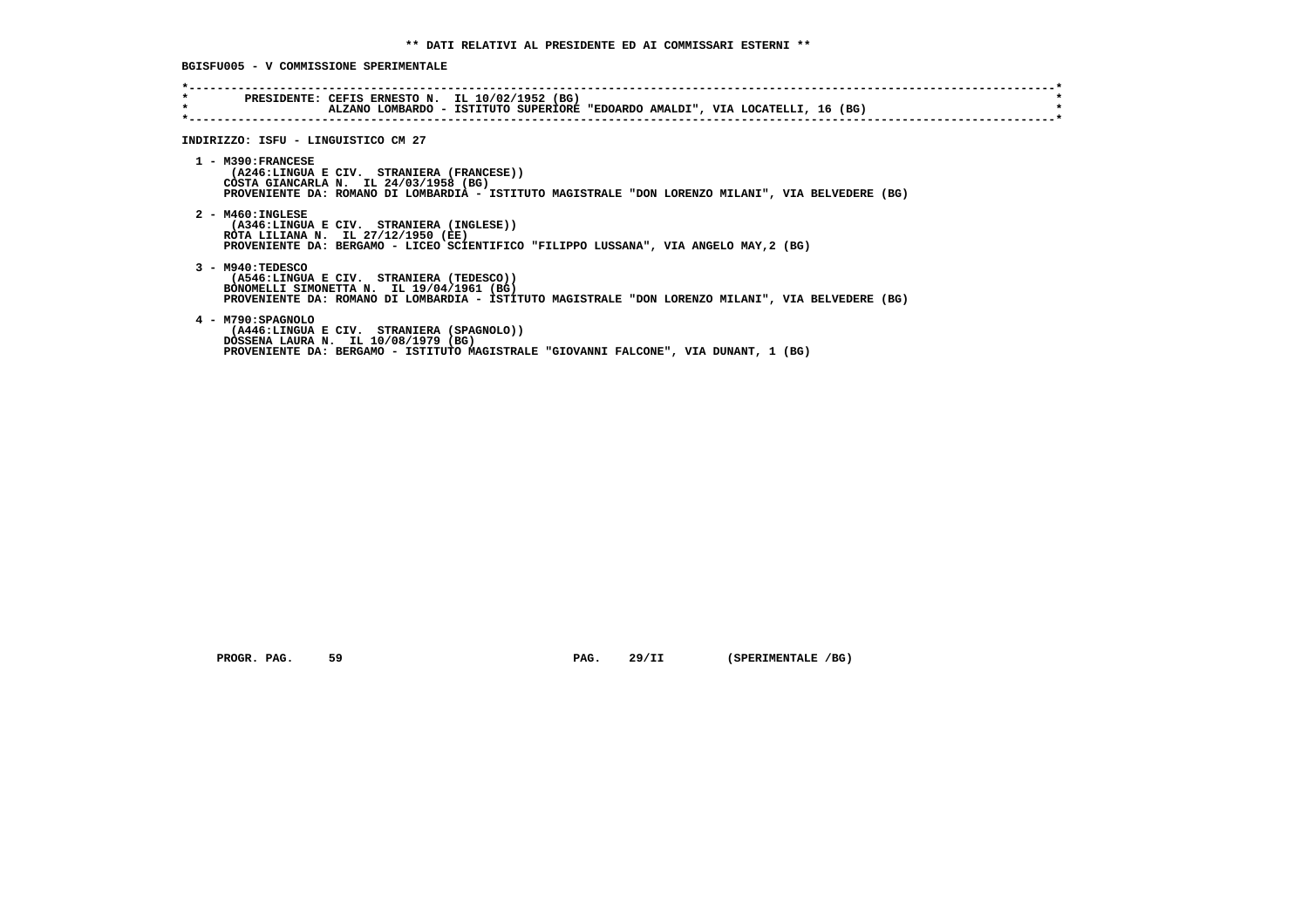**BGISFU006 - VI COMMISSIONE SPERIMENTALE**

#### **\*\* DATI RELATIVI ALLE CLASSI DELLA CONFIGURAZIONE \*\***

 **ISTITUTO PRIMA SEDE: ROMANO DI LOMBARDIA - ISTITUTO MAGISTRALE "DON LORENZO MILANI", VIA BELVEDERE (BG)**

|  | * CLASSE * ISTITUTO |  | * SEZIONE * INDIRIZZO      | $*P.N.I.*$ |  |          |          | CANDIDATI | *INT.*EST.*BRA.*IPO.*MER.* |         | LINGUE | <b>STRANIERE</b> |
|--|---------------------|--|----------------------------|------------|--|----------|----------|-----------|----------------------------|---------|--------|------------------|
|  |                     |  |                            |            |  |          |          |           |                            |         |        |                  |
|  | * BGPM03401G * 5A1  |  | * ISFU - LINGUISTICO CM 27 |            |  | $* 21 *$ |          |           | * * * * I/T/F              |         |        |                  |
|  | * BGPM03401G * 5B2  |  | * ISFU - LINGUISTICO CM 27 |            |  |          | $* 17 *$ |           | * * * * I/T/F              |         |        |                  |
|  |                     |  | TOTALI                     |            |  | $* 38 *$ |          |           | $\star$ $\star$            | $\star$ |        |                  |
|  |                     |  |                            |            |  |          |          |           | *----*----*----*----*----* |         |        |                  |

 **PROGR. PAG.** 60 **PAG. 30/I** (SPERIMENTALE /BG)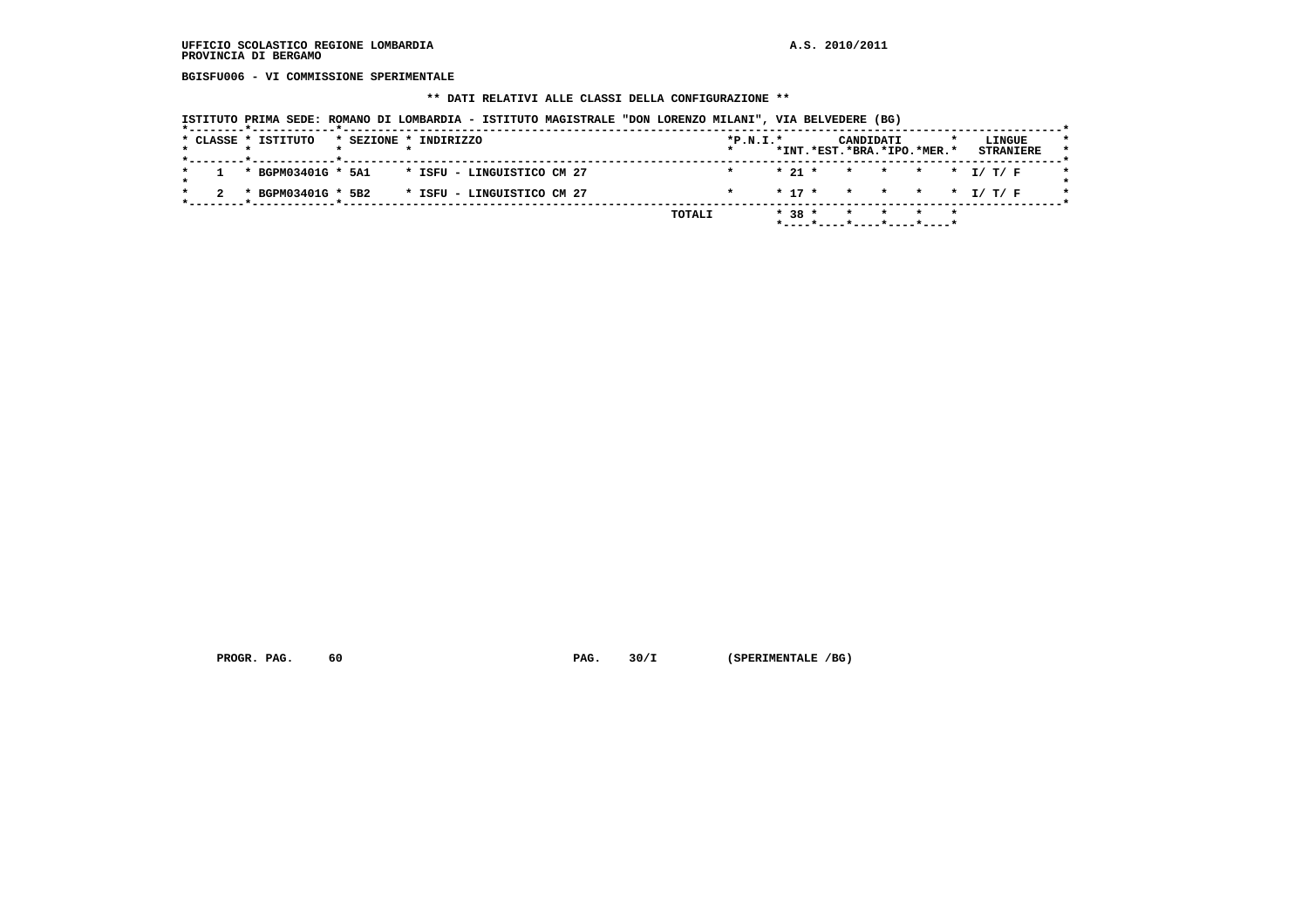**BGISFU006 - VI COMMISSIONE SPERIMENTALE**

| INDIRIZZO: ISFU - LINGUISTICO CM 27                                                                                                                                                                               |
|-------------------------------------------------------------------------------------------------------------------------------------------------------------------------------------------------------------------|
| $1 - M390:FRANCESE$<br>(A246:LINGUA E CIV. STRANIERA (FRANCESE))<br>PALLADINO GIOVANNINA N. IL 17/02/1954 (FG)<br>PROVENIENTE DA: BERGAMO - ISTITUTO TECNICO COMMERCIALE "BORTOLO BELOTTI", VIA PER AZZANO,5 (BG) |
| $2 - M460 : INGLESE$<br>(A346:LINGUA E CIV. STRANIERA (INGLESE))<br>SOLLAZZO MARIA CRISTINA N. IL 17/03/1963 (BG)<br>PROVENIENTE DA: CARAVAGGIO - LICEO SCIENTIFICO "GALILEO GALILEI", VIA SAN FRANCESCO, 63 (BG) |
| $3 - M940 : TEDESCO$<br>(A546:LINGUA E CIV. STRANIERA (TEDESCO))<br>ROMANETTI MARIANGELA N. IL 22/08/1964 (PS)<br>PROVENIENTE DA: CARAVAGGIO - LICEO SCIENTIFICO "GALILEO GALILEI", VIA SAN FRANCESCO, 63 (BG)    |

 **PROGR. PAG.** 61 **PAG.** 30/II (SPERIMENTALE /BG)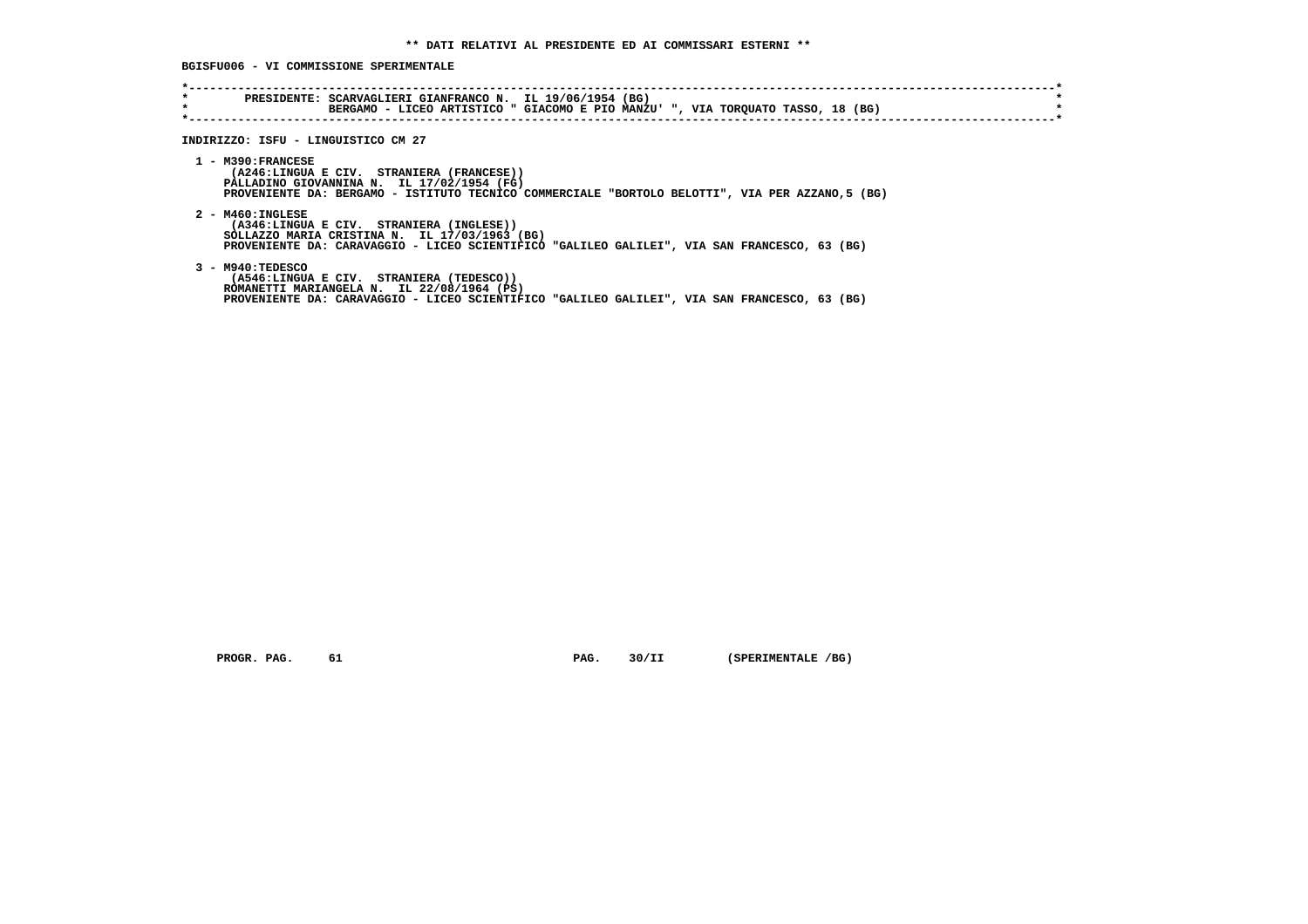**BGISFX001 - I COMMISSIONE SPERIMENTALE**

# **\*\* DATI RELATIVI ALLE CLASSI DELLA CONFIGURAZIONE \*\***

|  |  | ISTITUTO PRIMA SEDE: BERGAMO - L.R. PAR. LICEO LINGUISTICO LICEO LINGUISTICO "S.BARTOLOME, VIA S. ALESSANDRO, N. 49 (BG) |  |  |  |  |
|--|--|--------------------------------------------------------------------------------------------------------------------------|--|--|--|--|
|--|--|--------------------------------------------------------------------------------------------------------------------------|--|--|--|--|

|  | * CLASSE * ISTITUTO                                           | * SEZIONE * INDIRIZZO |  |                                                                                        |  |        | $*P.N.I.*$    |                              |              | *INT.*EST.*BRA.*IPO.*MER.* | CANDIDATI    |                      | LINGUE<br><b>STRANIERE</b> | $\star$ |
|--|---------------------------------------------------------------|-----------------------|--|----------------------------------------------------------------------------------------|--|--------|---------------|------------------------------|--------------|----------------------------|--------------|----------------------|----------------------------|---------|
|  | * BGPL04500P * 5 LM * ISFX - LINGUISTICO MODERNO (LIC.EU.MNS) |                       |  |                                                                                        |  |        | $*$ $*$ 8 $*$ |                              |              |                            | $\mathbf{r}$ |                      |                            |         |
|  | * BGPL04500P * 5 GE                                           | $*$ 5 GE1             |  | * ISEV - GIURIDICO ECONOMICO (LIC.EU.MNS)<br>* ISEV - GIURIDICO ECONOMICO (LIC.EU.MNS) |  |        |               | $\star$ 9 $\star$<br>$\star$ | $\mathbf{R}$ | $\mathbf{r}$               |              | * * * T/F<br>* * * * | T / T                      |         |
|  |                                                               |                       |  |                                                                                        |  | TOTALI |               | $* 20 *$                     |              |                            |              |                      |                            |         |

 **PROGR. PAG.** 62 **PAG. 31/I** (SPERIMENTALE /BG)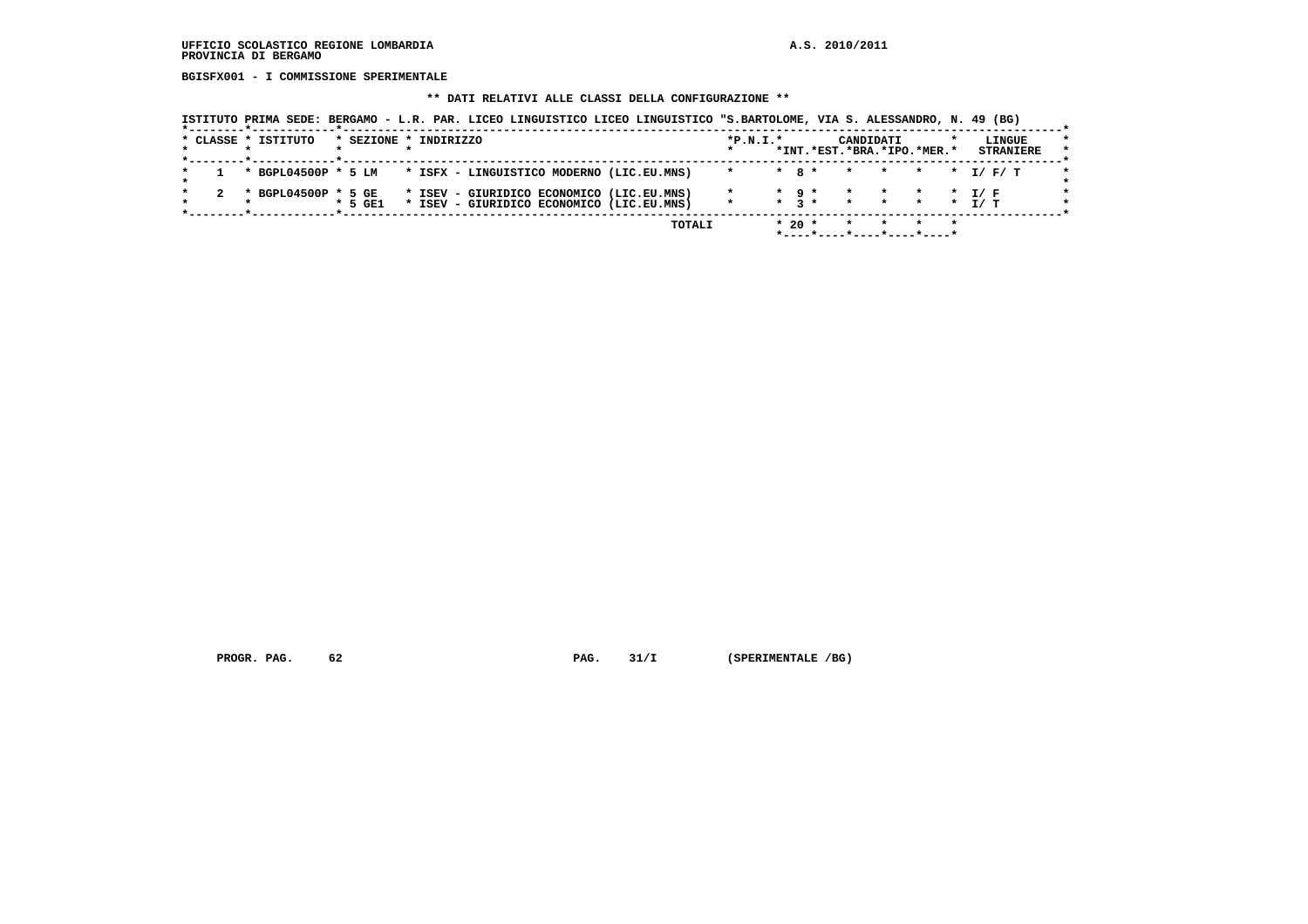**\*----------------------------------------------------------------------------------------------------------------------------\* \* PRESIDENTE: MAINI PIERPAOLO N. IL 19/11/1962 (BG) \* \* SERIATE - ISTITUTO TECNICO INDUSTRIALE "ETTORE MAJORANA", VIA PARTIGIANI 1 (BG) \* \*----------------------------------------------------------------------------------------------------------------------------\* INDIRIZZO: ISFX - LINGUISTICO MODERNO (LIC.EU.MNS) 1 - SI47:ITALIANO (A050:LETTERE IST. ISTR. SECOND. DI II G) BIAGGI MARIA GRAZIA N. IL 29/06/1950 (BG) PROVENIENTE DA: SERIATE - ISTITUTO TECNICO INDUSTRIALE "ETTORE MAJORANA", VIA PARTIGIANI 1 (BG) 2 - SN66:SCIENZE (A060:SC. NA. ,CH. ,GEOG. ,MIC. ) MALARA LORENZA SANTA N. IL 12/11/1978 (RC) PROVENIENTE DA: SERIATE - ISTITUTO TECNICO INDUSTRIALE "ETTORE MAJORANA", VIA PARTIGIANI 1 (BG) 3 - SG82:FILOSOFIA (A037:FILOSOFIA E STORIA) ACCURSO FILIPPO N. IL 18/08/1961 (RC) PROVENIENTE DA: COMO - LICEO CLASSICO ALESSANDRO VOLTA, VIA CESARE CANTU' 57 (CO) INDIRIZZO: ISEV - GIURIDICO ECONOMICO (LIC.EU.MNS) 1 - SI47:ITALIANO (A050:LETTERE IST. ISTR. SECOND. DI II G) BIAGGI MARIA GRAZIA N. IL 29/06/1950 (BG) PROVENIENTE DA: SERIATE - ISTITUTO TECNICO INDUSTRIALE "ETTORE MAJORANA", VIA PARTIGIANI 1 (BG) 2 - SN66:SCIENZE (A060:SC. NA. ,CH. ,GEOG. ,MIC. ) MALARA LORENZA SANTA N. IL 12/11/1978 (RC) PROVENIENTE DA: SERIATE - ISTITUTO TECNICO INDUSTRIALE "ETTORE MAJORANA", VIA PARTIGIANI 1 (BG) 3 - SD36:DIRITTO ED ECONOMIA (A019:DISCIPLINE GIURIDICHE ED ECONOMI) SUMMARIA STEFANIA N. IL 04/02/1963 (CS) PROVENIENTE DA: TRESCORE BALNEARIO - IST PROF PER I SERVIZI COMMERCIALI "LORENZO LOTTO", VIA DELL'ALBAROTTO (BG)**

PROGR. PAG. 63 63 **PAG.** 91/II (SPERIMENTALE /BG)

 **BGISFX001 - I COMMISSIONE SPERIMENTALE**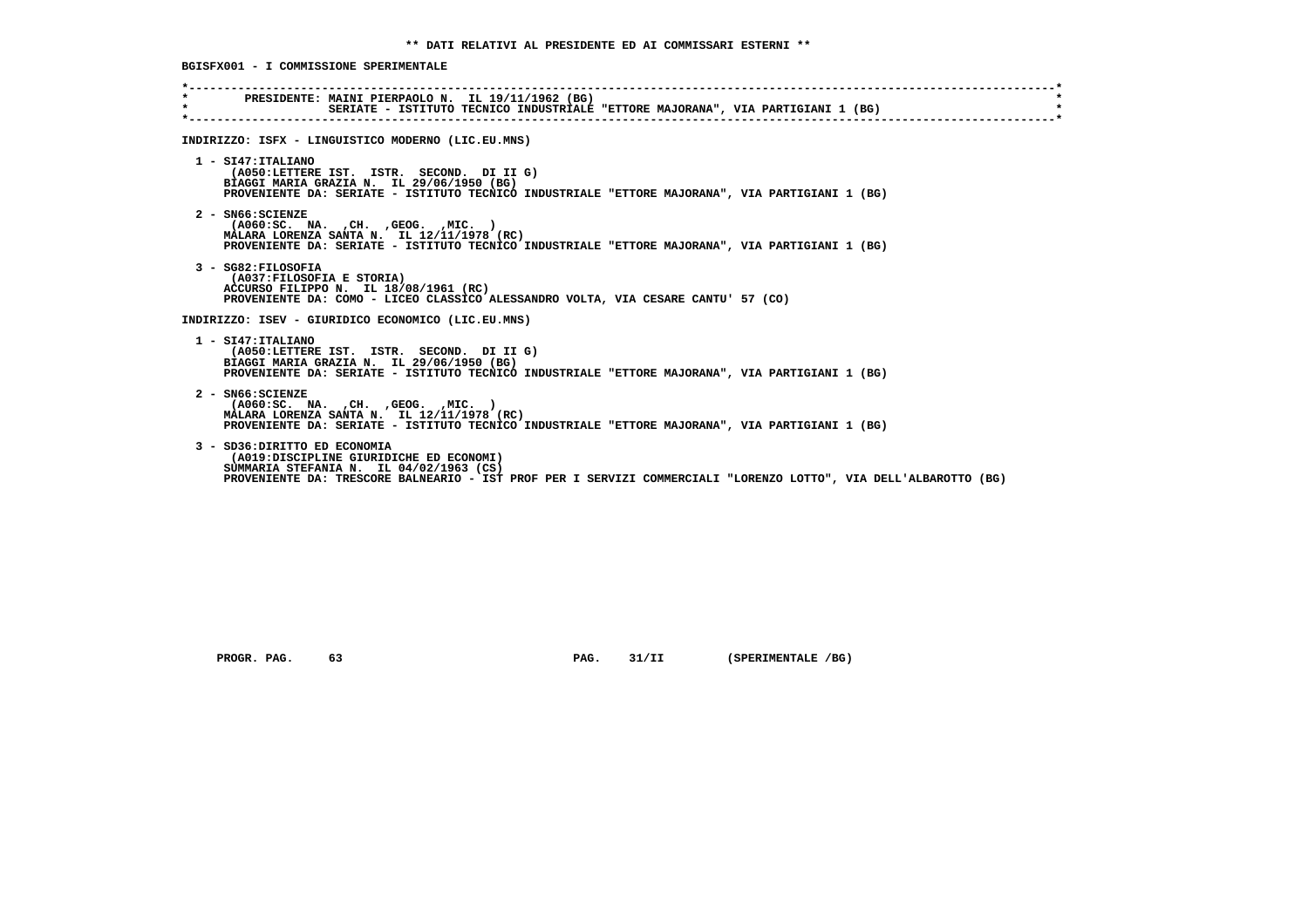**BGTSS3001 - I COMMISSIONE SPERIMENTALE**

#### **\*\* DATI RELATIVI ALLE CLASSI DELLA CONFIGURAZIONE \*\***

 **ISTITUTO PRIMA SEDE: BERGAMO - ISTITUTO TECNICO INDUSTRIALE "GIULIO NATTA", VIALE EUROPA, 15 (BG)**

| 1 * BGTF032011 * 5A/C.I * TSS3 - CHIMICA INDUSTRIALE<br>$* 18 * * * * * * T$<br>2 * BGTF032011 * 5B/C.I * TSS3 - CHIMICA INDUSTRIALE<br>$* 18 * * * * * * T$ |  | * CLASSE * ISTITUTO |  | * SEZIONE * INDIRIZZO | $*P.N.I.*$ |  | CANDIDATI<br>*INT.*EST.*BRA.*IPO.*MER.* |  | LINGUE<br><b>STRANIERE</b> |
|--------------------------------------------------------------------------------------------------------------------------------------------------------------|--|---------------------|--|-----------------------|------------|--|-----------------------------------------|--|----------------------------|
|                                                                                                                                                              |  |                     |  |                       |            |  |                                         |  |                            |
|                                                                                                                                                              |  |                     |  |                       |            |  |                                         |  |                            |

 **PROGR. PAG.** 64 **PAG. 32/I** (SPERIMENTALE /BG)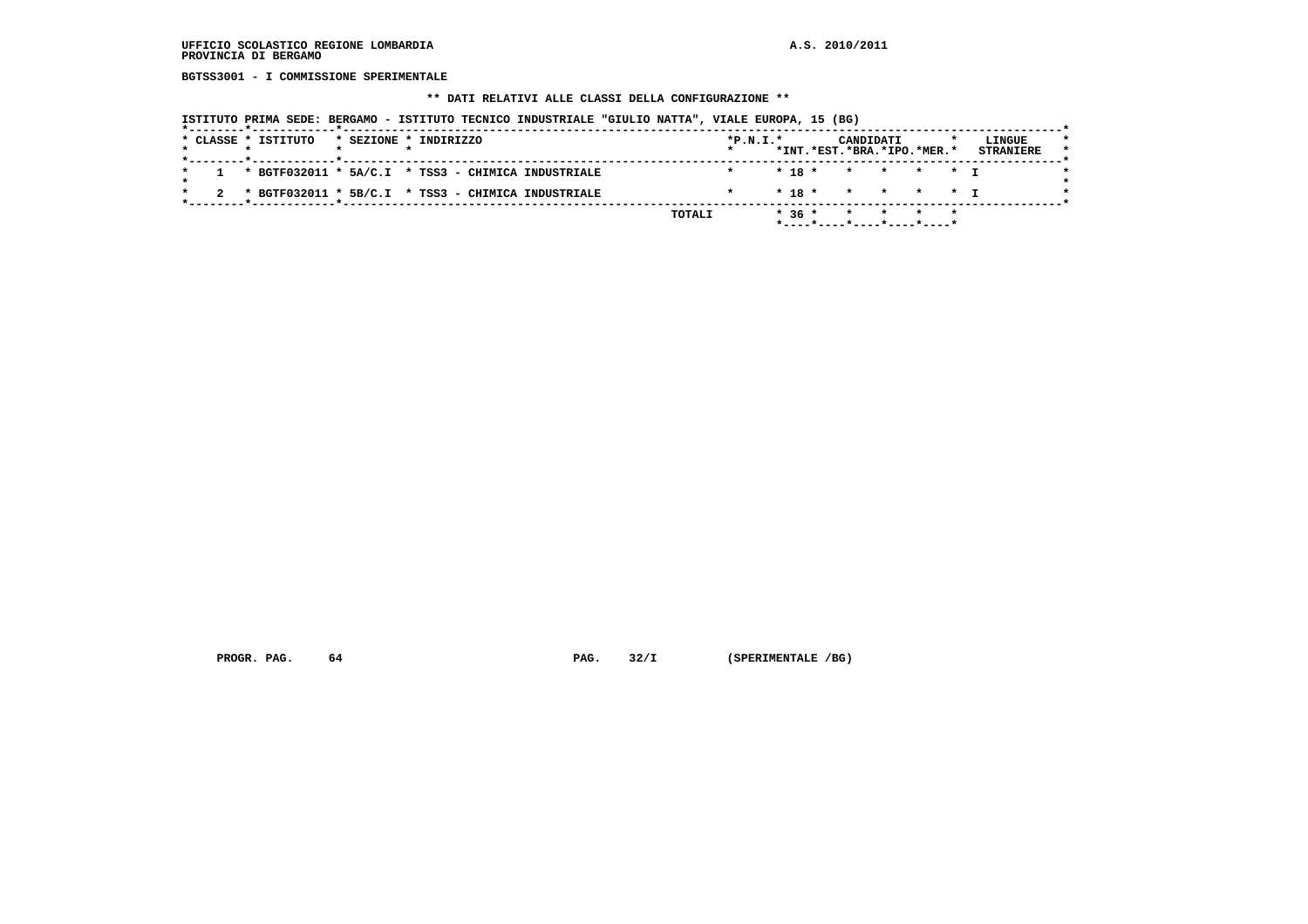**BGTSS3001 - I COMMISSIONE SPERIMENTALE**

| $\star$<br>$\star$ | PRESIDENTE: PORTALURI GIORGIO N. IL 15/04/1947 (LE)<br>DOCENTE DI RUOLO A RIPOSO - MAX 3 ANNI                                                                                                                                             |
|--------------------|-------------------------------------------------------------------------------------------------------------------------------------------------------------------------------------------------------------------------------------------|
|                    | INDIRIZZO: TSS3 - CHIMICA INDUSTRIALE                                                                                                                                                                                                     |
|                    | 1 - SA26:ANALISI CHIMICA GENERALE STRUMENTALE<br>(A013: CHIMICA E TECNOLOGIE CHIMICHE)<br>MAURI MARILIA N. IL 27/07/1957 (LC)<br>PROVENIENTE DA: SERIATE - ISTITUTO TECNICO INDUSTRIALE "ETTORE MAJORANA", VIA PARTIGIANI 1 (BG)          |
|                    | 2 - SL32: MATEMATICA<br>(A047: MATEMATICA)<br>FERRETTI LUCIA N. IL 26/01/1959 (BG)<br>PROVENIENTE DA: SERIATE - ISTITUTO TECNICO INDUSTRIALE "ETTORE MAJORANA", VIA PARTIGIANI 1 (BG)                                                     |
|                    | 3 - S229: FONDAMENTI DI ECOLOGIA E MICROBIOLOGIA<br>( A060 : SC. NA. , CH. , GEOG. , MIC.<br>LAMPUGNANI PAOLA N. IL 24/04/1967 (BG)<br>PROVENIENTE DA: TRESCORE BALNEARIO - LICEO SCIENTIFICO "LORENZO FEDERICI", VIA DELL'ALBAROTTO (BG) |

 **PROGR. PAG.** 65 **PAG.** 32/II (SPERIMENTALE /BG)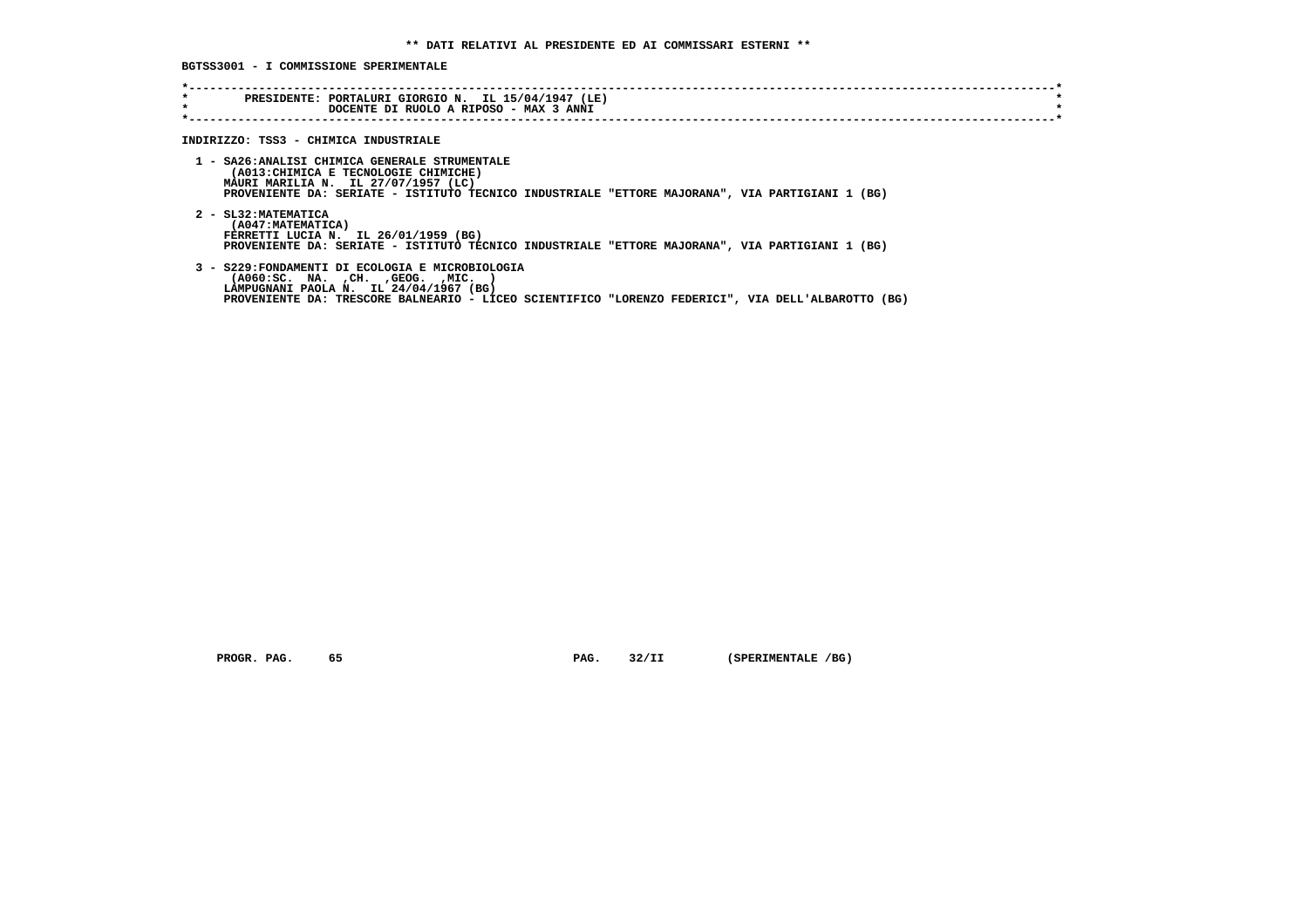**BGC002001 - I COMMISSIONE: DURATA QUINQUENNALE**

 **\*\* DATI RELATIVI ALLE CLASSI DELLA CONFIGURAZIONE \*\***

 **ISTITUTO PRIMA SEDE: BERGAMO - LICEO ARTISTICO " GIACOMO E PIO MANZU' ", VIA TORQUATO TASSO, 18 (BG)**

|  | * CLASSE * ISTITUTO   | * SEZIONE * INDIRIZZO |  |  |                                           |        | $*P.N.I.*$      |          | CANDIDATI<br>*INT.*EST.*BRA.*IPO.*MER.* |       | LINGUE           |  |
|--|-----------------------|-----------------------|--|--|-------------------------------------------|--------|-----------------|----------|-----------------------------------------|-------|------------------|--|
|  |                       |                       |  |  |                                           |        |                 |          |                                         |       | <b>STRANIERE</b> |  |
|  | $1 * BGSL01000T * 5H$ |                       |  |  | * C002 - SCULTURA E DEC.PLA.-MICHELANGELO |        | $* 16 *$        |          | * * * * T                               |       |                  |  |
|  | * BGSL01000T * 5D     |                       |  |  | * C005 - PITTURA E DEC.PITT.-MICHELANGELO |        | $\star$ $\star$ |          | $* 19 * * * * * * T$                    |       |                  |  |
|  |                       |                       |  |  |                                           | TOTALI |                 | $* 35 *$ | $\star$                                 | * * * |                  |  |
|  |                       |                       |  |  |                                           |        |                 |          | *----*---*----*----*----*               |       |                  |  |

 **PROGR. PAG.** 66 **PAG. 33/I** (ARTISTICO /BG)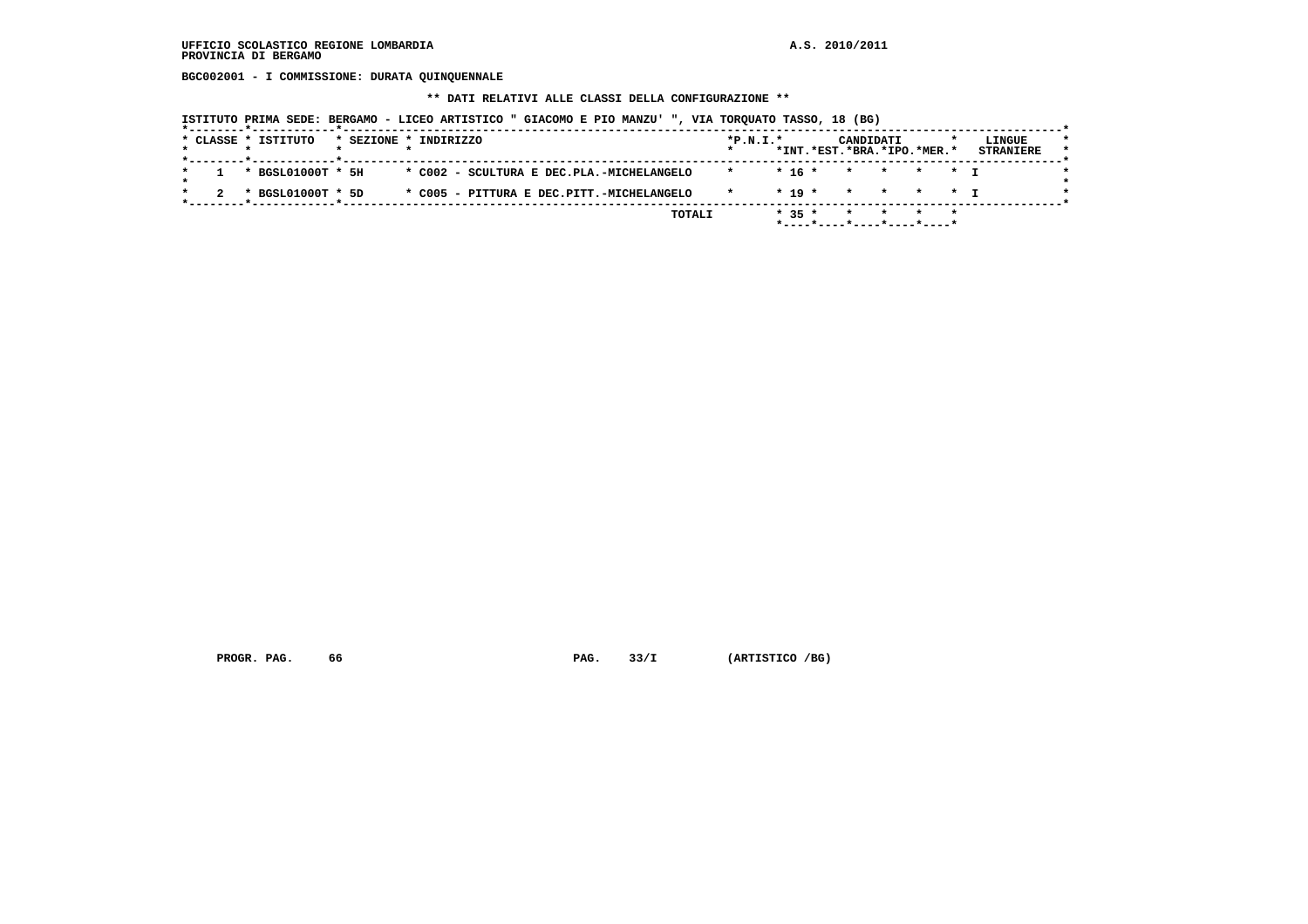**BGC002001 - I COMMISSIONE: DURATA QUINQUENNALE \*----------------------------------------------------------------------------------------------------------------------------\* \* PRESIDENTE: NOCERINO RAFFAELE N. IL 24/01/1966 (SR) \* \* TREVIGLIO - ISTITUTO TECNICO INDUSTRIALE "AUGUSTO RIGHI", VIA CARAVAGGIO, 50/52 (BG) \* \*----------------------------------------------------------------------------------------------------------------------------\* INDIRIZZO: C002 - SCULTURA E DEC.PLA.-MICHELANGELO 1 - M239:ITALIANO (A050:LETTERE IST. ISTR. SECOND. DI II G) SERGENT MARCEAU MARIA ASSUNTA N. IL 13/05/1953 (MI) PROVENIENTE DA: TREVIGLIO - IST PROF INDUSTRIA E ARTIGIANATO "ORESTE MOZZALI" (CORSO SERALE, VIA CARAVAGGIO 50/52 (BG) 2 - M250:STORIA DELL'ARTE (A061:STORIA DELL'ARTE) CORTI DANIELA N. IL 12/07/1961 (LC) PROVENIENTE DA: LECCO - LICEO ARTISTICO "MEDARDO ROSSO", VIA CALATAFIMI, 5 (LC) 3 - M242:FILOSOFIA (A037:FILOSOFIA E STORIA) RIZZO ELVIRA N. IL 21/08/1962 (SA) PROVENIENTE DA: BRESCIA - LICEO ARTISTICO "OLIVIERI MAFFEO" - BRESCIA, CORSO MATTEOTTI, 8 (BS) INDIRIZZO: C005 - PITTURA E DEC.PITT.-MICHELANGELO 1 - M239:ITALIANO (A050:LETTERE IST. ISTR. SECOND. DI II G) SERGENT MARCEAU MARIA ASSUNTA N. IL 13/05/1953 (MI) PROVENIENTE DA: TREVIGLIO - IST PROF INDUSTRIA E ARTIGIANATO "ORESTE MOZZALI" (CORSO SERALE, VIA CARAVAGGIO 50/52 (BG) 2 - M250:STORIA DELL'ARTE (A061:STORIA DELL'ARTE) CORTI DANIELA N. IL 12/07/1961 (LC) PROVENIENTE DA: LECCO - LICEO ARTISTICO "MEDARDO ROSSO", VIA CALATAFIMI, 5 (LC) 3 - M242:FILOSOFIA (A037:FILOSOFIA E STORIA) RIZZO ELVIRA N. IL 21/08/1962 (SA) PROVENIENTE DA: BRESCIA - LICEO ARTISTICO "OLIVIERI MAFFEO" - BRESCIA, CORSO MATTEOTTI, 8 (BS)**

 **PROGR. PAG.** 67 **PROGR. PAG.** 33/II (ARTISTICO /BG)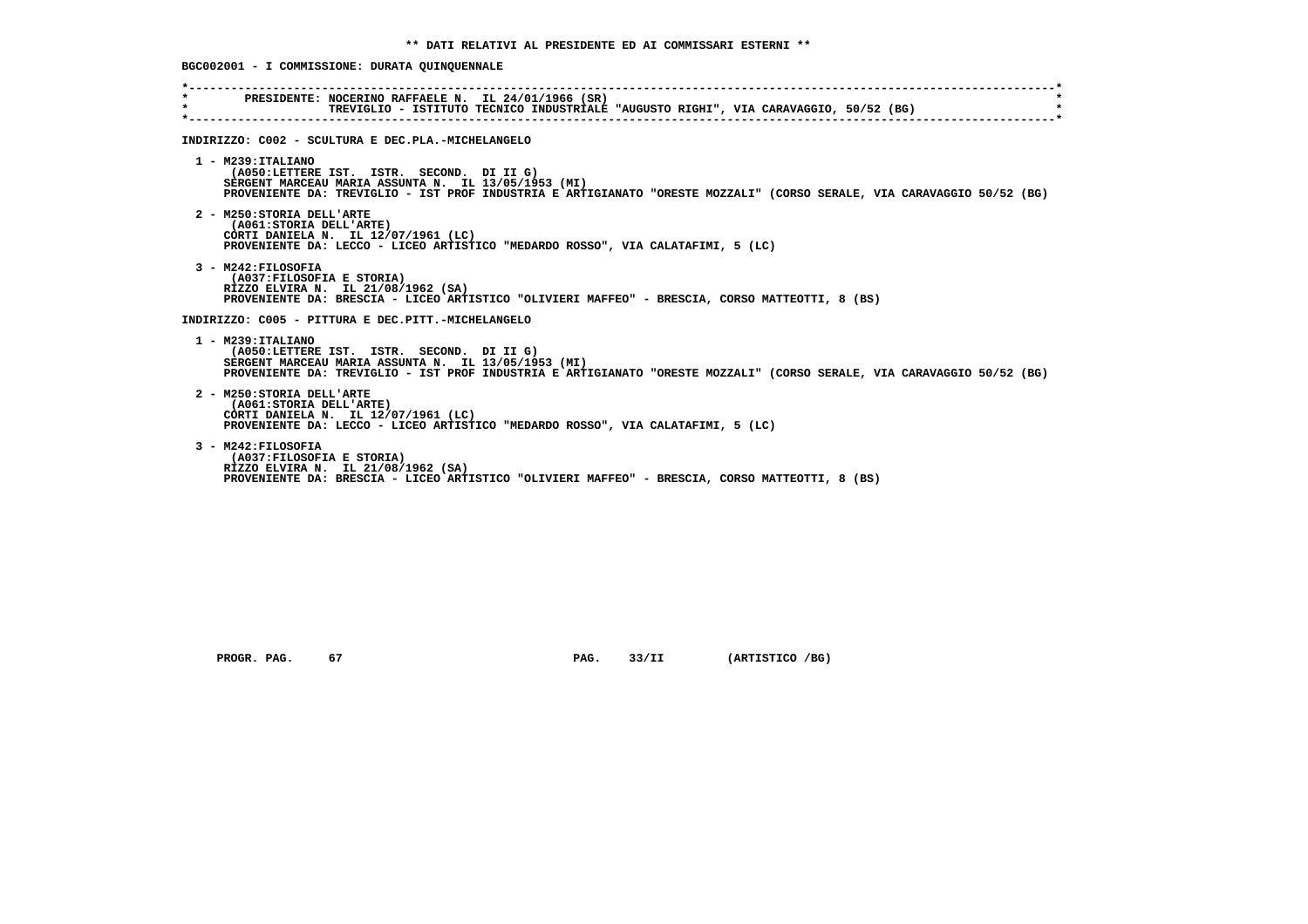**BGC003001 - I COMMISSIONE: DURATA QUINQUENNALE**

 **\*\* DATI RELATIVI ALLE CLASSI DELLA CONFIGURAZIONE \*\***

|         | * CLASSE * ISTITUTO                                                                                                   | * SEZIONE * INDIRIZZO |  |  |                                          | $*P.N.T.*$ |          | CANDIDATI<br>*INT.*EST.*BRA.*IPO.*MER.* |         |           | LINGUE<br><b>STRANIERE</b> |
|---------|-----------------------------------------------------------------------------------------------------------------------|-----------------------|--|--|------------------------------------------|------------|----------|-----------------------------------------|---------|-----------|----------------------------|
| $\star$ | * BGSL01000T * 5C                                                                                                     |                       |  |  | * C003 - RILIEVO E CATALOG.-MICHELANGELO | $\star$    | $* 15 *$ | $\star$ $\star$                         | $\star$ | $\star$ T |                            |
|         |                                                                                                                       |                       |  |  |                                          |            |          |                                         |         |           |                            |
|         | ISTITUTO SECONDA SEDE: BERGAMO - L.R. PAR. ISTITUTO D'ARTE ISTITUTO D'ARTE "ANDREA FANTON, VIA ANGELO MAJ, N. 35 (BG) |                       |  |  |                                          |            |          |                                         |         |           |                            |
|         | * CLASSE * ISTITUTO                                                                                                   | * SEZIONE * INDIRIZZO |  |  |                                          | $*P.N.I.*$ |          | CANDIDATI<br>*INT.*EST.*BRA.*IPO.*MER.* |         |           | LINGUE<br><b>STRANIERE</b> |

 **PROGR. PAG.** 68 **PAG. 34/I** (ARTISTICO /BG)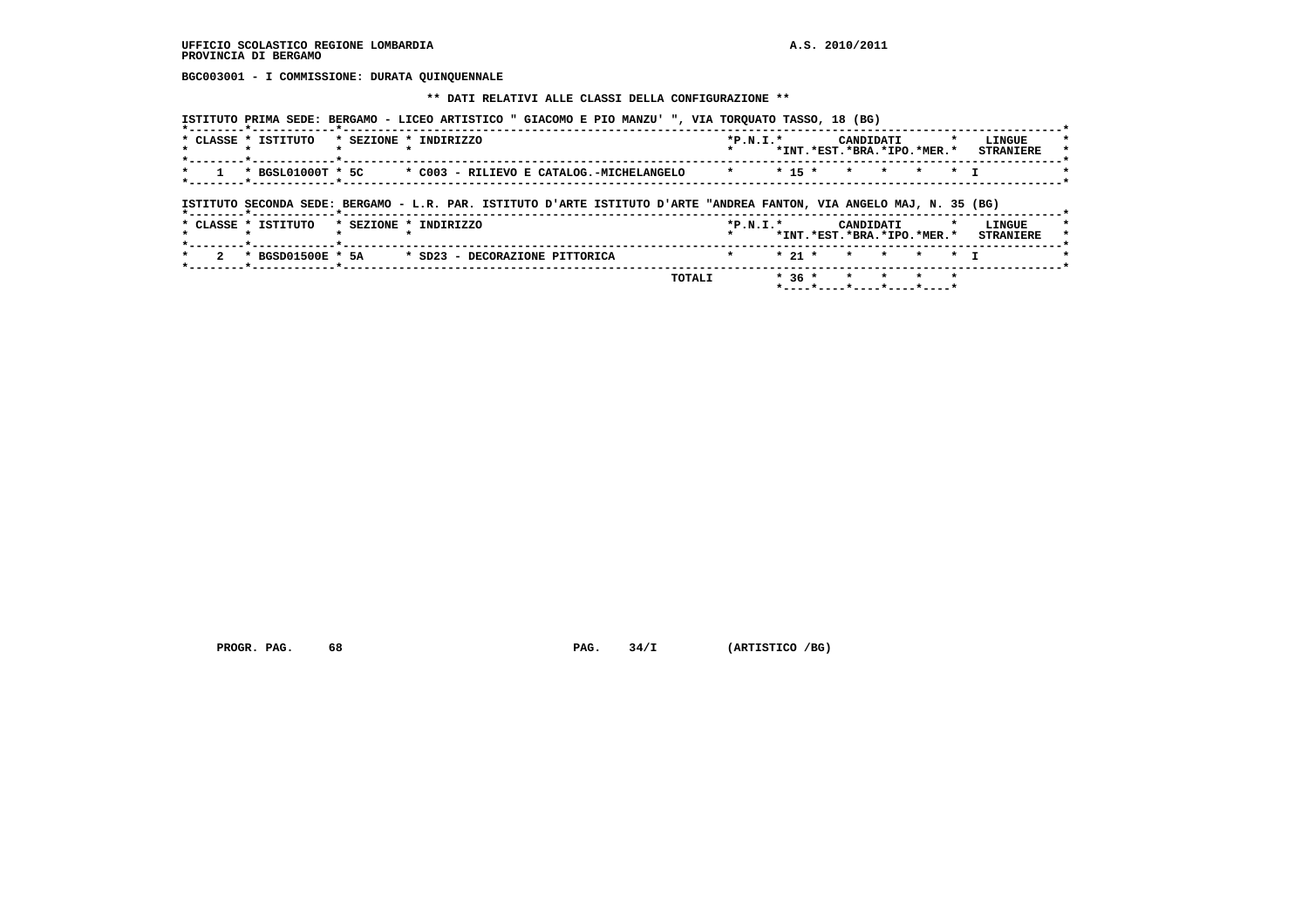**BGC003001 - I COMMISSIONE: DURATA QUINQUENNALE**

| $\star$ | PRESIDENTE: SAVINI GIOVANNA N. IL 05/08/1945 (LE)<br>DOCENTE DI RUOLO A RIPOSO - MAX 3 ANNI                                                                                                                                                                |
|---------|------------------------------------------------------------------------------------------------------------------------------------------------------------------------------------------------------------------------------------------------------------|
|         |                                                                                                                                                                                                                                                            |
|         | INDIRIZZO: C003 - RILIEVO E CATALOG.-MICHELANGELO                                                                                                                                                                                                          |
|         | $1 - M239:ITALIANO$<br>(A050:LETTERE IST. ISTR. SECOND. DI II G)<br>D'URSI ELISA N. IL 28/02/1966 (CS)<br>PROVENIENTE DA: TREVIGLIO - IST PROF PER I SERVIZI COMMERCIALI E TURISTICI "ZENALE E BUTINONE", VIA GALVANI, 7 (BG)                              |
|         | 2 - M250: STORIA DELL'ARTE<br>(A061: STORIA DELL'ARTE)<br>RAPAGGI ANTONIO N. IL 21/06/1955 (BS)<br>PROVENIENTE DA: BRESCIA - IST PROF PER I SERVIZI TURISTICI "GOLGI" - BRESCIA, VIA RODI 16 (BS)                                                          |
|         | 3 - M242: FILOSOFIA<br>(A037: FILOSOFIA E STORIA)                                                                                                                                                                                                          |
|         | INDIRIZZO: SD23 - DECORAZIONE PITTORICA                                                                                                                                                                                                                    |
|         | 1 - M530:LETTERE ITALIANE E STORIA<br>(A050:LETTERE IST. ISTR. SECOND. DI II G)<br>URSI ELISA N. IL 28/02/1966 (CS)<br>PROVENIENTE DA: TREVIGLIO - IST PROF PER I SERVIZI COMMERCIALI E TURISTICI "ZENALE E BUTINONE", VIA GALVANI, 7 (BG)                 |
|         | 2 - M557: MATEMATICA E FISICA<br>(A049: MATEMATICA E FISICA)<br>DAMETTI RENATO N. IL 22/02/1974 (PR)<br>PROVENIENTE DA: CARAVAGGIO - LICEO SCIENTIFICO "GALILEO GALILEI", VIA SAN FRANCESCO, 63 (BG)                                                       |
|         | 3 - M003: ELEMENTI DI ECONOMIA E SOCIOLOGIA<br>(A019:DISCIPLINE GIURIDICHE ED ECONOMI)<br>FIACCADORI ANNA N. IL 28/09/1950 (MN)<br>PROVENIENTE DA: SAN DONATO MILANESE - ISTITUTO TECNICO COMMERCIALE PIERO DELLA FRANCESCA, VIA M.RI DI CEFALONIA,46 (MI) |

 **PROGR. PAG.** 69 **PAG.** 34/II (ARTISTICO /BG)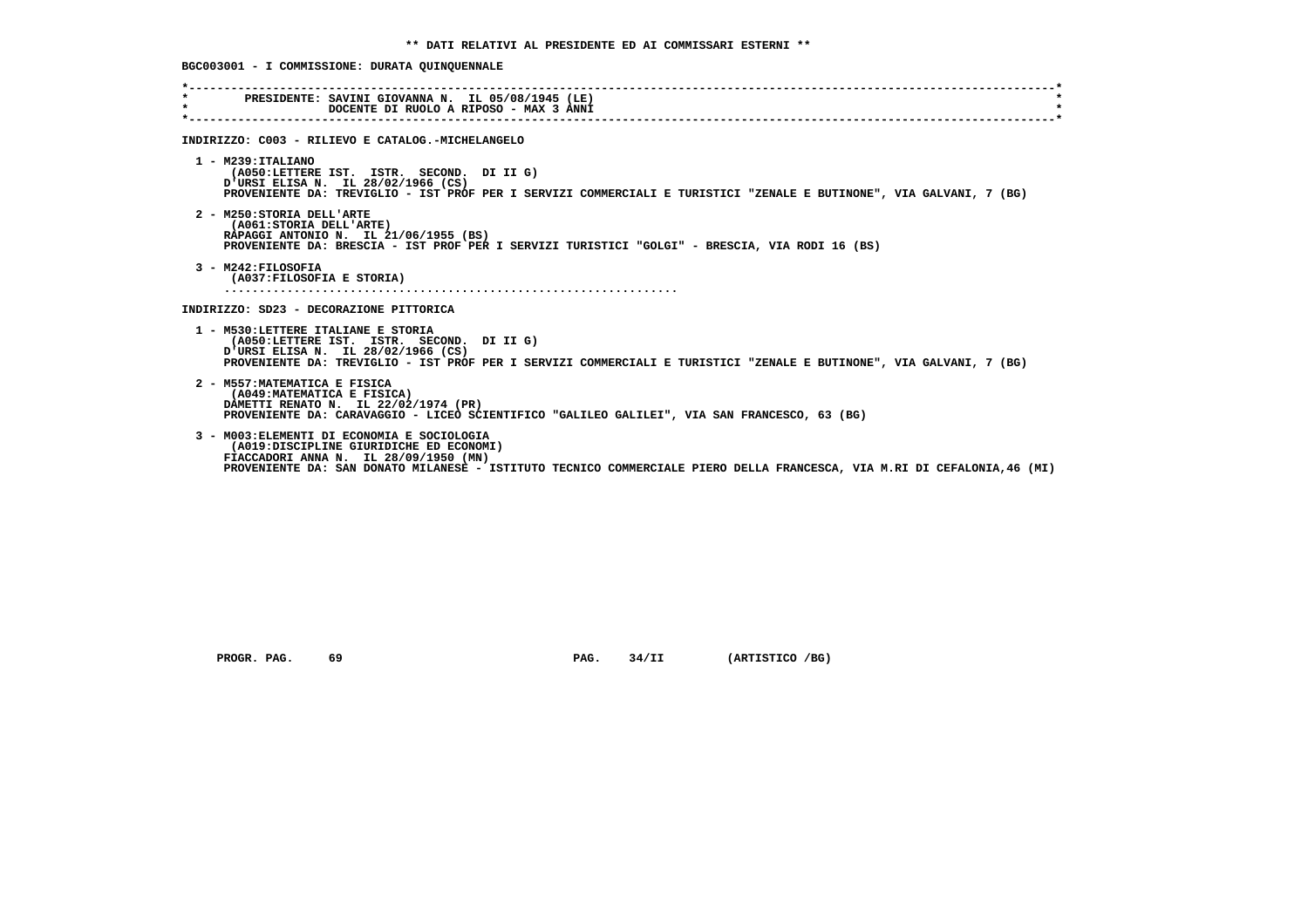**BGC005001 - I COMMISSIONE: DURATA QUINQUENNALE**

 **\*\* DATI RELATIVI ALLE CLASSI DELLA CONFIGURAZIONE \*\***

 **ISTITUTO PRIMA SEDE: BERGAMO - LICEO ARTISTICO " GIACOMO E PIO MANZU' ", VIA TORQUATO TASSO, 18 (BG)**

|  | * CLASSE * ISTITUTO   | * SEZIONE * INDIRIZZO |  |  |  |                                           |              | $*P.N.I.*$ |          | CANDIDATI                  |  | LINGUE           |  |
|--|-----------------------|-----------------------|--|--|--|-------------------------------------------|--------------|------------|----------|----------------------------|--|------------------|--|
|  |                       |                       |  |  |  |                                           |              |            |          | *INT.*EST.*BRA.*IPO.*MER.* |  | <b>STRANIERE</b> |  |
|  | $1 * BGSL01000T * 5E$ |                       |  |  |  | * C005 - PITTURA E DEC.PITT.-MICHELANGELO |              | $*20$ *    |          | * * * * T                  |  |                  |  |
|  | * BGSL01000T * 5F     |                       |  |  |  | * C005 - PITTURA E DEC.PITT.-MICHELANGELO | $\mathbf{x}$ |            | $*21$ *  | * * * * T                  |  |                  |  |
|  |                       |                       |  |  |  |                                           | TOTALI       |            | $* 41 *$ |                            |  |                  |  |
|  |                       |                       |  |  |  |                                           |              |            |          | *----*---*----*----*----   |  |                  |  |

 **PROGR. PAG.** 70 **PAG. 35/I** (ARTISTICO /BG)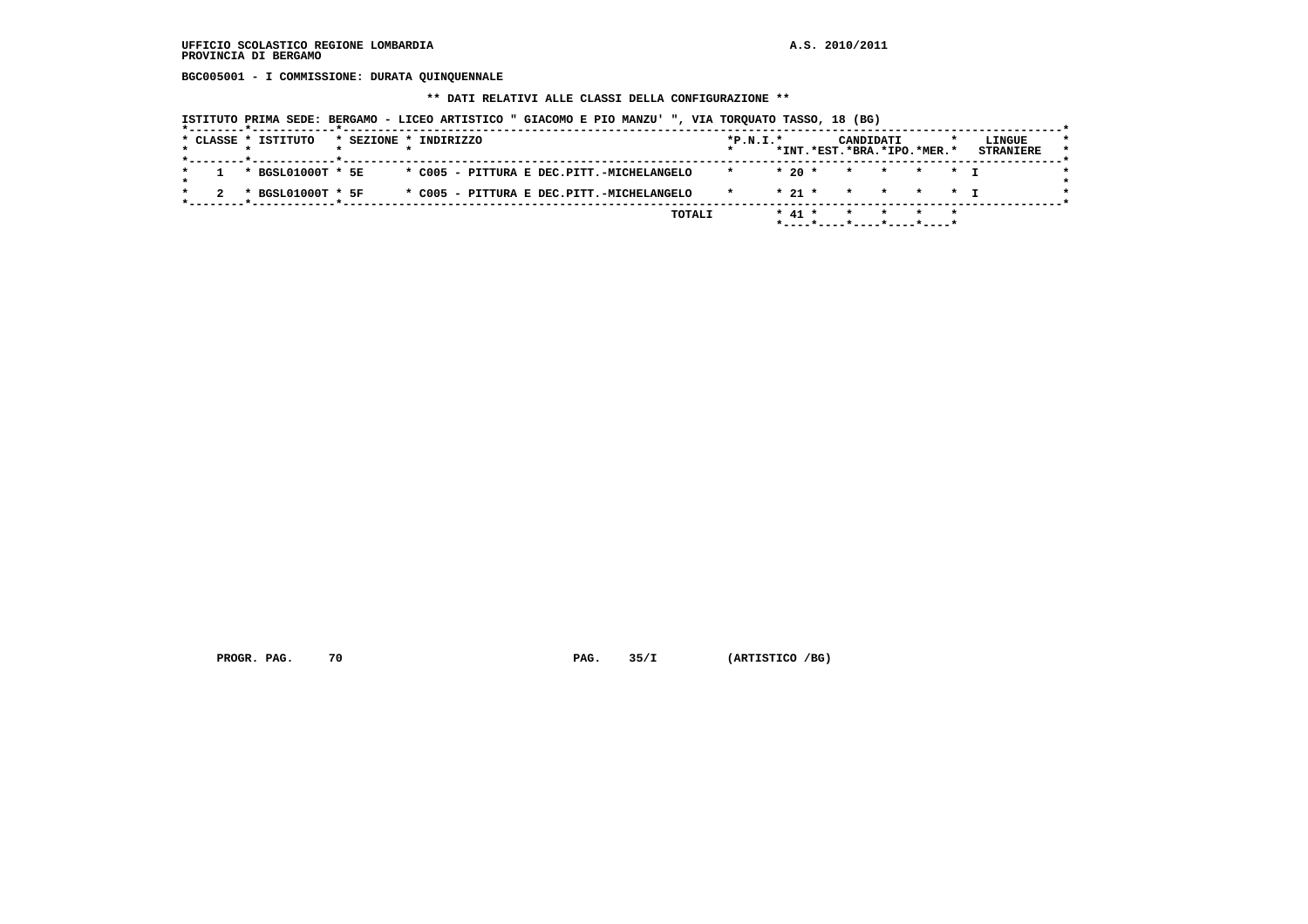**BGC005001 - I COMMISSIONE: DURATA QUINQUENNALE**

| GAZZANIGA - ISTITUTO TECNICO INDUSTRIALE "VALLE SERIANA", VIA MARCONI, 45 (BG)                                                                                                                                                     |
|------------------------------------------------------------------------------------------------------------------------------------------------------------------------------------------------------------------------------------|
| INDIRIZZO: C005 - PITTURA E DEC.PITT.-MICHELANGELO                                                                                                                                                                                 |
| $1 - M239 : ITALIANO$<br>(A050:LETTERE IST. ISTR. SECOND. DI II G)<br>FORCELLA ZELINDA N. IL $23/09/1968$ (BG)<br>PROVENIENTE DA: TRESCORE BALNEARIO - IST PROF PER I SERVIZI COMMERCIALI "LORENZO LOTTO", VIA DELL'ALBAROTTO (BG) |
| 2 - M250: STORIA DELL'ARTE<br>(A061: STORIA DELL'ARTE)<br>SORTINO GRAZIELLA N. IL 07/10/1970 (MN)<br>PROVENIENTE DA: GUIDIZZOLO - ISTITUTO D'ARTE IST.ARTE GUIDIZZOLO "A.DAL PRA (MN)                                              |
| 3 - M242: FILOSOFIA<br>(A037: FILOSOFIA E STORIA)<br>CESANA LINDA N. IL 08/06/1981 (LC)<br>PROVENIENTE DA: LECCO - LICEO ARTISTICO "MEDARDO ROSSO", VIA CALATAFIMI, 5 (LC)                                                         |

 **PROGR. PAG.** 71 **PAG.** 35/II (ARTISTICO /BG)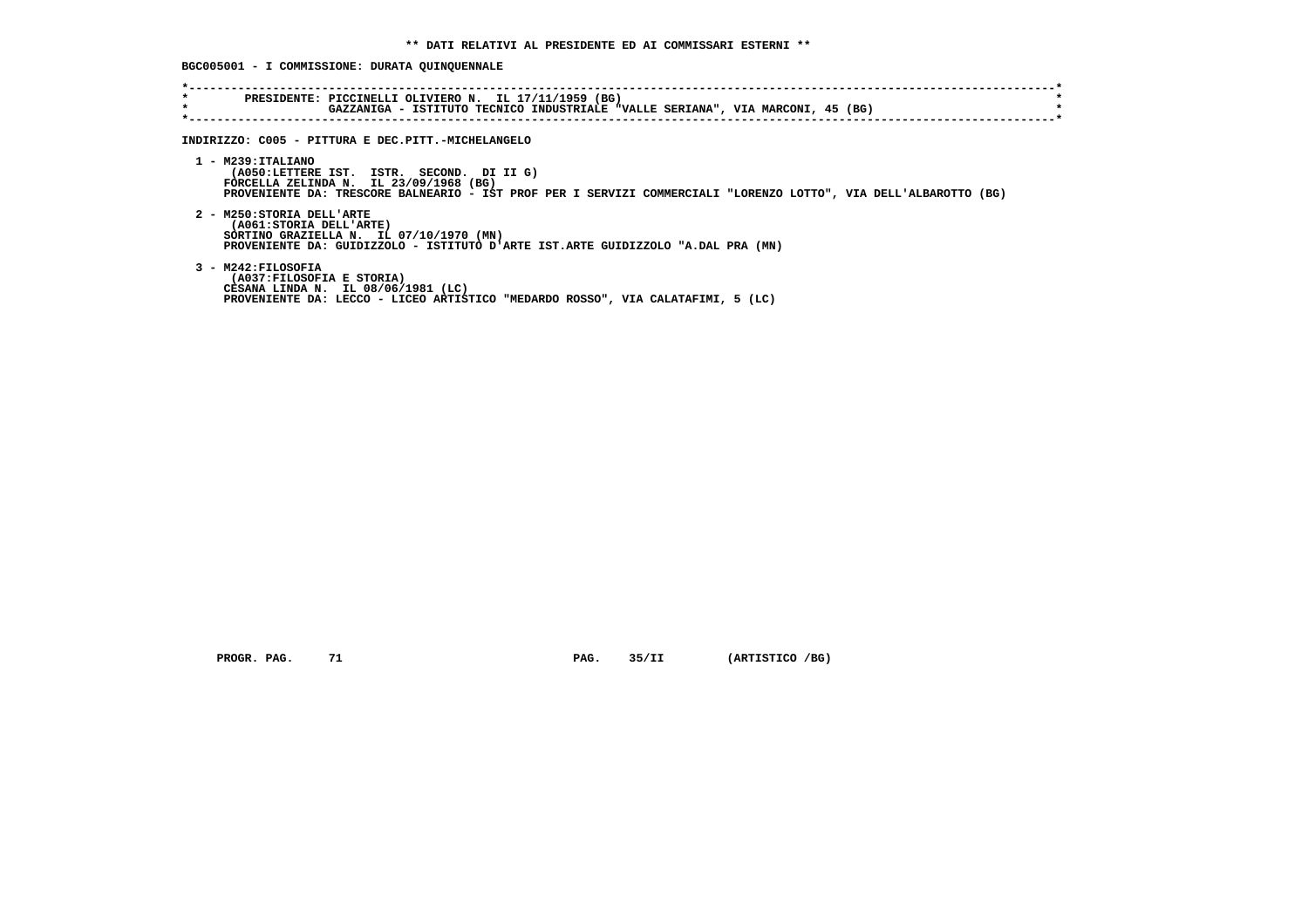**BGC005002 - II COMMISSIONE: DURATA QUINQUENNALE**

 **\*\* DATI RELATIVI ALLE CLASSI DELLA CONFIGURAZIONE \*\***

 **ISTITUTO PRIMA SEDE: TREVIGLIO - LICEO ARTISTICO "SIMONE WEIL", VIA GALVANI, 7 (BG)**

| * BGSL00201X * 5E<br>* C005 - PITTURA E DEC.PITT.-MICHELANGELO<br>$* 22 * 3 * * * * * + T$<br>* BGSL00201X * 5D<br>* C006 - ARCHITET.E ARREDO-MICHELANGELO<br>* 12 * 1 * * * * T<br>$\star$ |  | * CLASSE * ISTITUTO |  | * SEZIONE * INDIRIZZO | $*P.N.T.*$ |  |  | CANDIDATI | *INT.*EST.*BRA.*IPO.*MER.* |  | LINGUE<br><b>STRANIERE</b> |
|---------------------------------------------------------------------------------------------------------------------------------------------------------------------------------------------|--|---------------------|--|-----------------------|------------|--|--|-----------|----------------------------|--|----------------------------|
|                                                                                                                                                                                             |  |                     |  |                       |            |  |  |           |                            |  |                            |
|                                                                                                                                                                                             |  |                     |  |                       |            |  |  |           |                            |  |                            |

 **PROGR. PAG.** 72 **PAG. 36/I (ARTISTICO /BG)**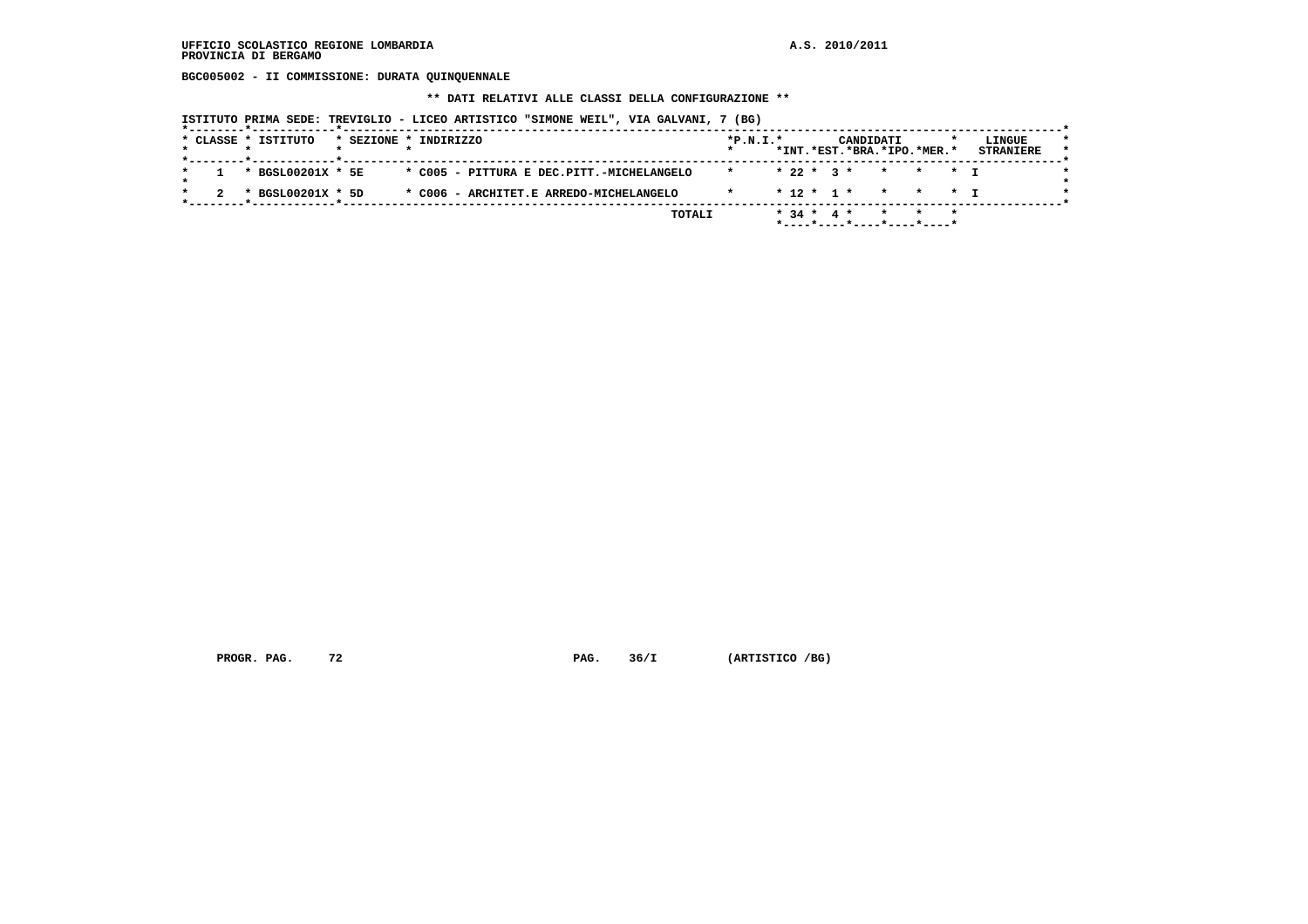**BGC005002 - II COMMISSIONE: DURATA QUINQUENNALE**

| $\star$ | PRESIDENTE: DI QUATTRO FRANCESCO N. IL 16/06/1970 (CT)<br>GAZZANIGA - IST PROF INDUSTRIA E ARTIGIANATO "VALLE SERIANA", VIA MARCONI, 45 (BG)                                                              |
|---------|-----------------------------------------------------------------------------------------------------------------------------------------------------------------------------------------------------------|
|         | INDIRIZZO: C005 - PITTURA E DEC.PITT.-MICHELANGELO                                                                                                                                                        |
|         | $1 - M239:ITALIANO$<br>(A050:LETTERE IST. ISTR. SECOND. DI II G)<br>PEZZICA ANNA N. IL 03/12/1955 (MS)<br>PROVENIENTE DA: BERGAMO - LICEO ARTISTICO " GIACOMO E PIO MANZU' ", VIA TORQUATO TASSO, 18 (BG) |
|         | 2 - M250: STORIA DELL'ARTE<br>(A061: STORIA DELL'ARTE)<br>MONACCI ELISABETTA N. IL 08/03/1957 (TS)<br>PROVENIENTE DA: BERGAMO - LICEO ARTISTICO " GIACOMO E PIO MANZU' ", VIA TORQUATO TASSO, 18 (BG)     |
|         | 3 - M242: FILOSOFIA<br>(A037:FILOSOFIA E STORIA)<br>MUSETTI GRAZIELLA N. IL 13/02/1949 (BG)<br>PROVENIENTE DA: BERGAMO - LICEO ARTISTICO " GIACOMO E PIO MANZU' ", VIA TORQUATO TASSO, 18 (BG)            |
|         | INDIRIZZO: C006 - ARCHITET.E ARREDO-MICHELANGELO                                                                                                                                                          |
|         | 1 - M239: ITALIANO<br>(A050:LETTERE IST. ISTR. SECOND. DI II G)<br>PEZZICA ANNA N. IL 03/12/1955 (MS)<br>PROVENIENTE DA: BERGAMO - LICEO ARTISTICO " GIACOMO E PIO MANZU' ", VIA TORQUATO TASSO, 18 (BG)  |
|         | 2 - M250: STORIA DELL'ARTE<br>(A061: STORIA DELL'ARTE)<br>MONACCI ELISABETTA N. IL 08/03/1957 (TS)<br>PROVENIENTE DA: BERGAMO - LICEO ARTISTICO " GIACOMO E PIO MANZU' ", VIA TOROUATO TASSO, 18 (BG)     |
|         | 3 - M242: FILOSOFIA<br>(A037: FILOSOFIA E STORIA)<br>MUSETTI GRAZIELLA N. IL 13/02/1949 (BG)<br>PROVENIENTE DA: BERGAMO - LICEO ARTISTICO " GIACOMO E PIO MANZU' ", VIA TORQUATO TASSO, 18 (BG)           |

 **PROGR. PAG.** 73 **PAG.** 36/II (ARTISTICO /BG)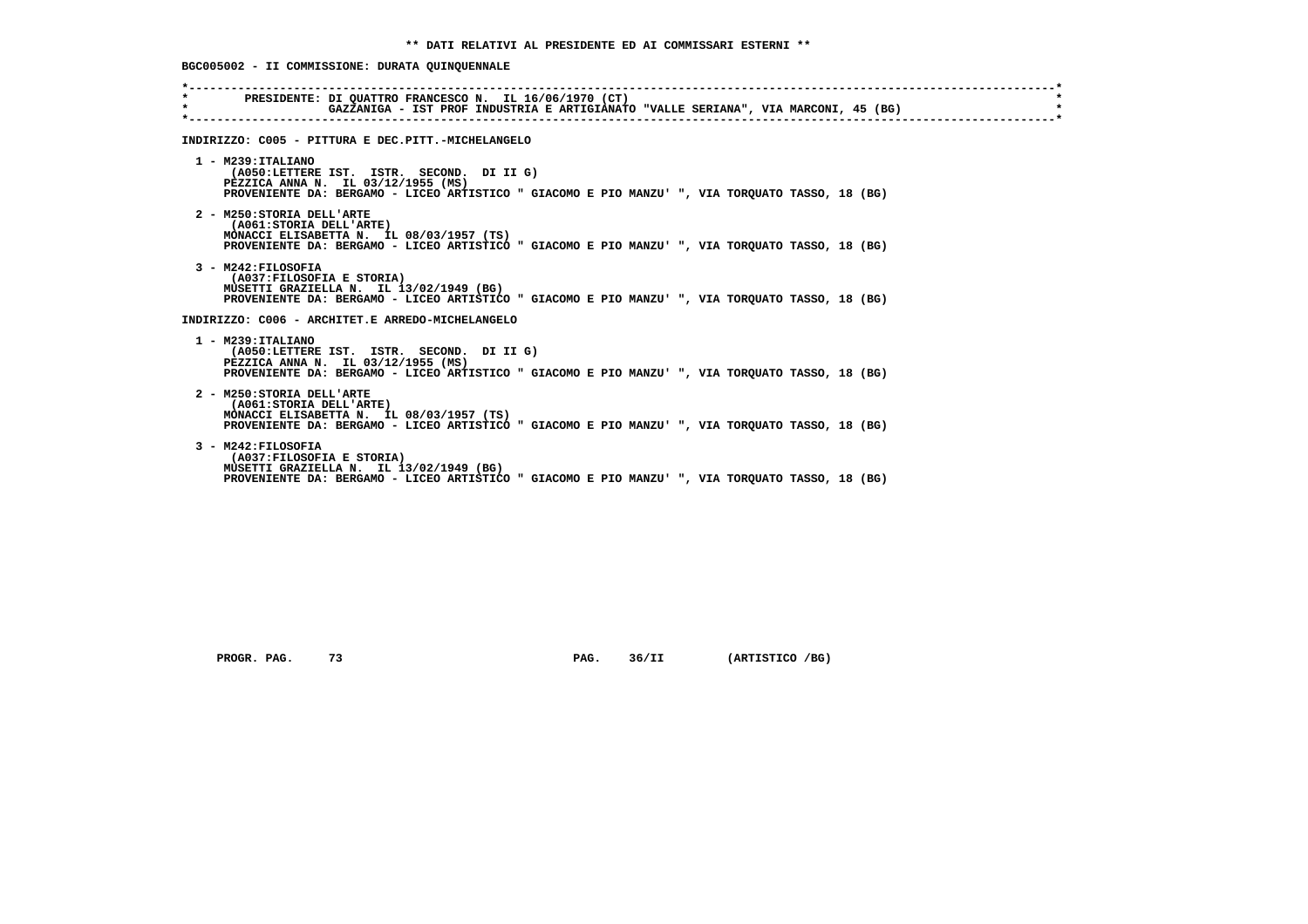**BGC006001 - I COMMISSIONE: DURATA QUINQUENNALE**

 **\*\* DATI RELATIVI ALLE CLASSI DELLA CONFIGURAZIONE \*\***

 **ISTITUTO PRIMA SEDE: BERGAMO - LICEO ARTISTICO " GIACOMO E PIO MANZU' ", VIA TORQUATO TASSO, 18 (BG)**

|  | * CLASSE * ISTITUTO |  | * SEZIONE * INDIRIZZO                   | $*P.N.T.*$ |            | CANDIDATI | *INT.*EST.*BRA.*IPO.*MER.*    | LINGUE<br><b>STRANIERE</b> |
|--|---------------------|--|-----------------------------------------|------------|------------|-----------|-------------------------------|----------------------------|
|  |                     |  |                                         |            |            |           |                               |                            |
|  | * BGSL01000T * 5A   |  | * C006 - ARCHITET.E ARREDO-MICHELANGELO |            | $* 18 *$   | $\star$   | * * * T                       |                            |
|  | * BGSL01000T * 5B   |  | * C006 - ARCHITET.E ARREDO-MICHELANGELO |            | $*$ 19 $*$ | $\star$   | * * * T                       |                            |
|  |                     |  | TOTALI                                  |            | $* 37 *$   |           |                               |                            |
|  |                     |  |                                         |            |            |           | $*$ ----*----*----*----*----* |                            |

 **PROGR. PAG.** 74 **PAG. 37/I** (ARTISTICO /BG)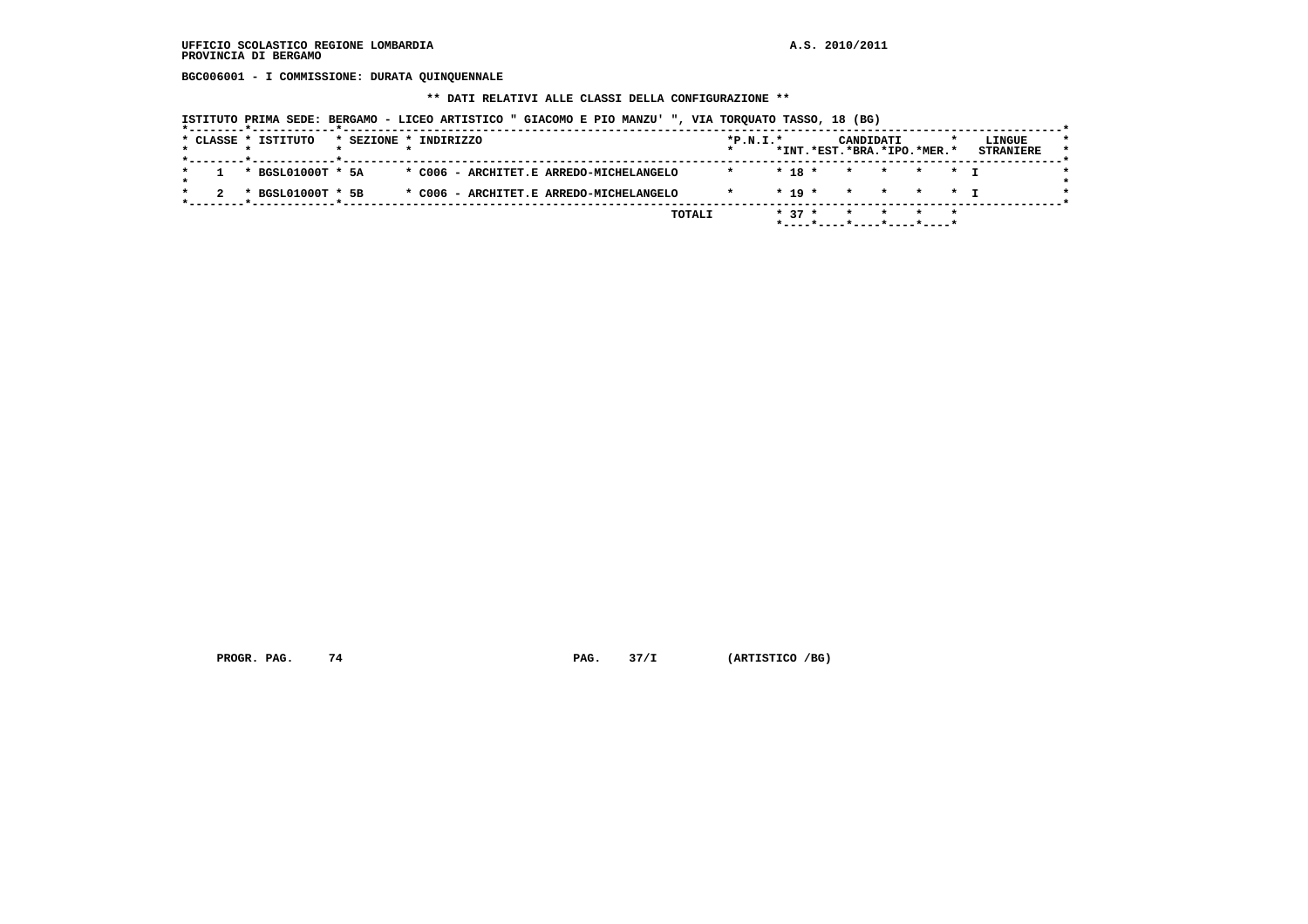**BGC006001 - I COMMISSIONE: DURATA QUINQUENNALE**

| $\star$<br>÷ | PRESIDENTE: MOROTTI GIOVANNI N. IL 14/05/1959 (BG)<br>SARNICO - IST PROF INDUSTRIA E ARTIGIANATO "SERAFINO RIVA", VIA CORTIVO, 32 (BG)                                                                              |
|--------------|---------------------------------------------------------------------------------------------------------------------------------------------------------------------------------------------------------------------|
|              | INDIRIZZO: C006 - ARCHITET.E ARREDO-MICHELANGELO                                                                                                                                                                    |
|              | $1 - M239 : ITALIANO$<br>(A050:LETTERE IST. ISTR. SECOND. DI II G)<br>LACATENA GIOVANNA N. IL 10/02/1974 (BA)<br>PROVENIENTE DA: TREVIGLIO - ISTITUTO TECNICO COMMERCIALE GUGLIELMO OBERDAN, VIALE MERISIO, 14 (BG) |
|              | 2 - M250: STORIA DELL'ARTE<br>(A061:STORIA DELL'ARTE)<br>ESPOSITO IGOR N. IL 12/08/1974 (NA)<br>PROVENIENTE DA: GUIDIZZOLO - ISTITUTO D'ARTE IST.ARTE GUIDIZZOLO "A.DAL PRA (MN)                                    |
|              | 3 - M242: FILOSOFIA<br>(A037:FILOSOFIA E STORIA)                                                                                                                                                                    |

 **PROGR. PAG.** 75 **PAG.** 37/II (ARTISTICO /BG)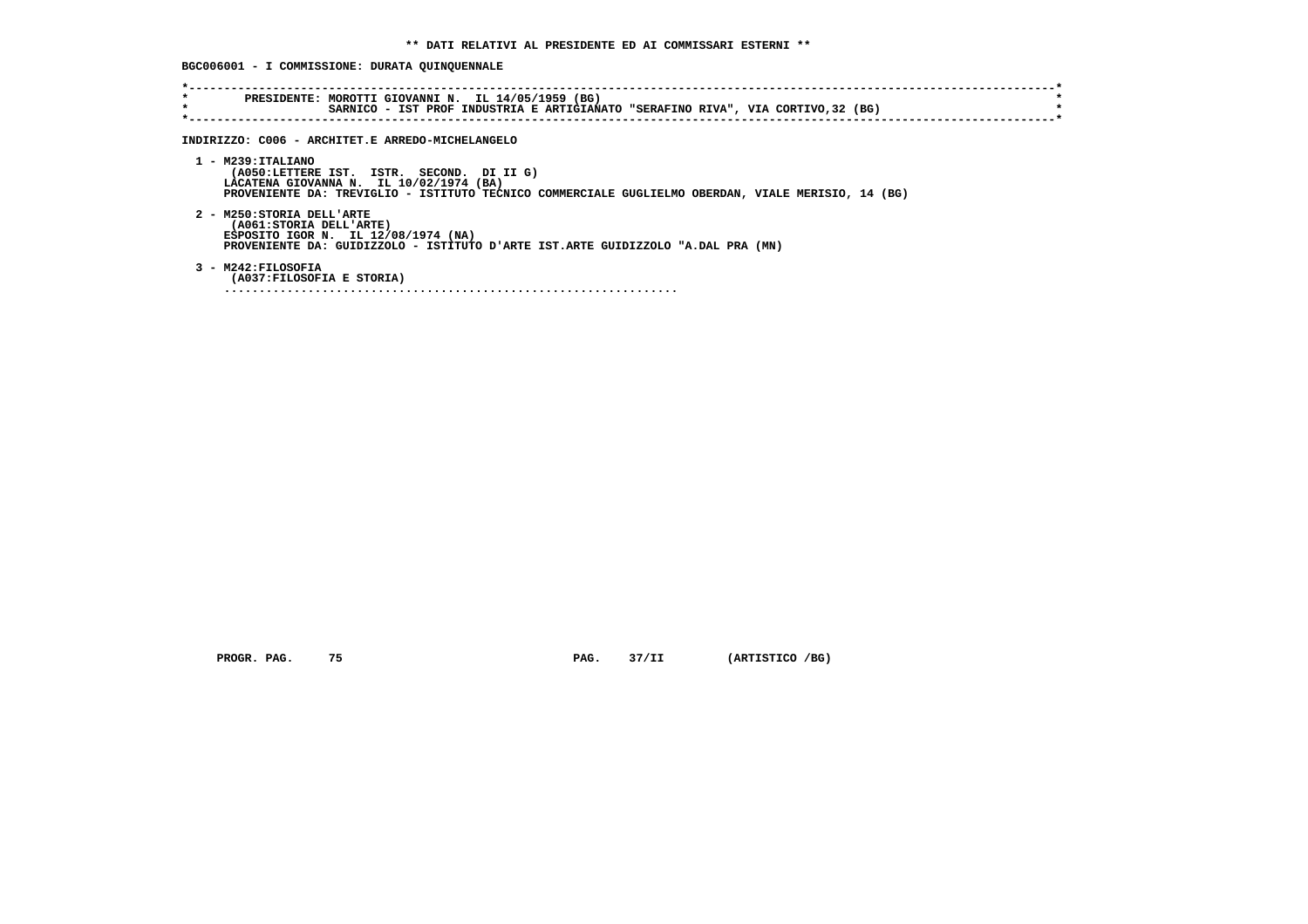**BGC017001 - I COMMISSIONE: ARTE APPL. - SEZ. ARTI GRAFICHE**

 **\*\* DATI RELATIVI ALLE CLASSI DELLA CONFIGURAZIONE \*\***

 **ISTITUTO PRIMA SEDE: BERGAMO - LICEO ARTISTICO " GIACOMO E PIO MANZU' ", VIA TORQUATO TASSO, 18 (BG)**

| * BGSL01000T * 5G<br>* C017 - GRAFICA(A007)-MICHELANGELO<br>$* 14 *$<br>* * * * *<br>$\star$<br>* BGSL01000T * 5I<br>$* 17 *$<br>* * * * T |  |                                     | $*P.N.I.*$ | CANDIDATI<br>*INT.*EST.*BRA.*IPO.*MER.* |  | LINGUE<br><b>STRANIERE</b> |
|--------------------------------------------------------------------------------------------------------------------------------------------|--|-------------------------------------|------------|-----------------------------------------|--|----------------------------|
|                                                                                                                                            |  |                                     |            |                                         |  |                            |
|                                                                                                                                            |  | * C017 - GRAFICA(A007)-MICHELANGELO |            |                                         |  |                            |

 **PROGR. PAG. 76 PAG. 38/I (ARTE APPLICATA /BG)**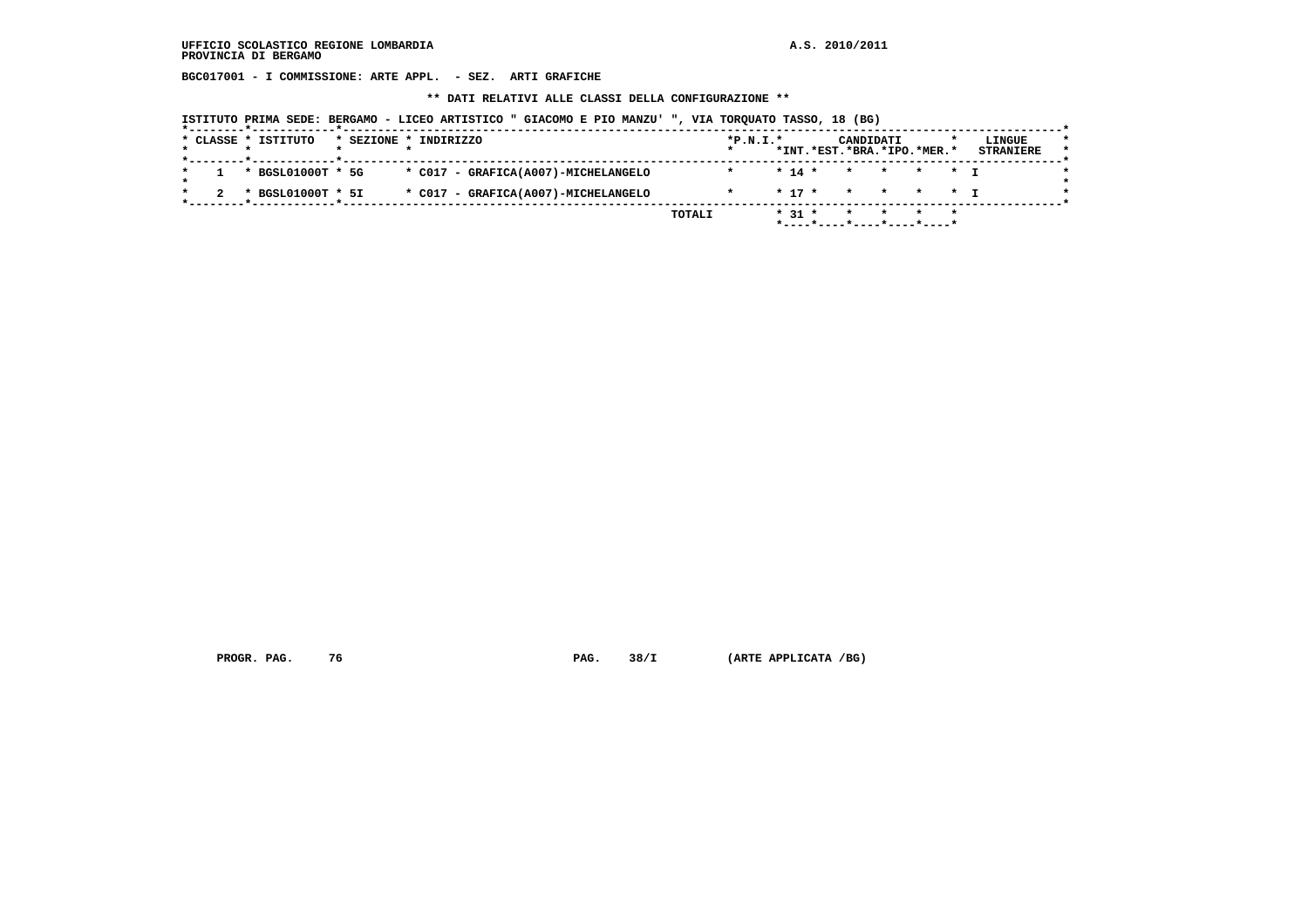| $\star$<br>$\star$ | PRESIDENTE: PERSICO ANNA MARIA N. IL 21/06/1951 (MI)<br>DIR. SCOL. ISTR. II GR/CONV/EDUC A RIPOSO                                                                                                                         |
|--------------------|---------------------------------------------------------------------------------------------------------------------------------------------------------------------------------------------------------------------------|
|                    |                                                                                                                                                                                                                           |
|                    | INDIRIZZO: C017 - GRAFICA(A007)-MICHELANGELO                                                                                                                                                                              |
|                    | $1 - M239:ITALIANO$<br>(A050:LETTERE IST. ISTR. SECOND. DI II G)<br>DE MATTEIS LUCIA ANTONIA N. IL 05/09/1964 (LE)<br>PROVENIENTE DA: SERIATE - IST PROF INDUSTRIA E ARTIGIANATO "ETTORE MAJORANA", VIA PARTIGIANI 1 (BG) |
|                    | 2 - M250: STORIA DELL'ARTE<br>(A061: STORIA DELL'ARTE)<br>FIOREMISTO MARINA N. IL 26/09/1974 (LT)<br>PROVENIENTE DA: CREMA - LICEO ARTISTICO LICEO ARTISTICO STATALE, VIA PIACENZA (CR)                                   |
|                    | 3 - M242:FILOSOFIA<br>(A037: FILOSOFIA E STORIA)                                                                                                                                                                          |

 **PROGR. PAG.** 77 **PAG.** 38/II (ARTE APPLICATA /BG)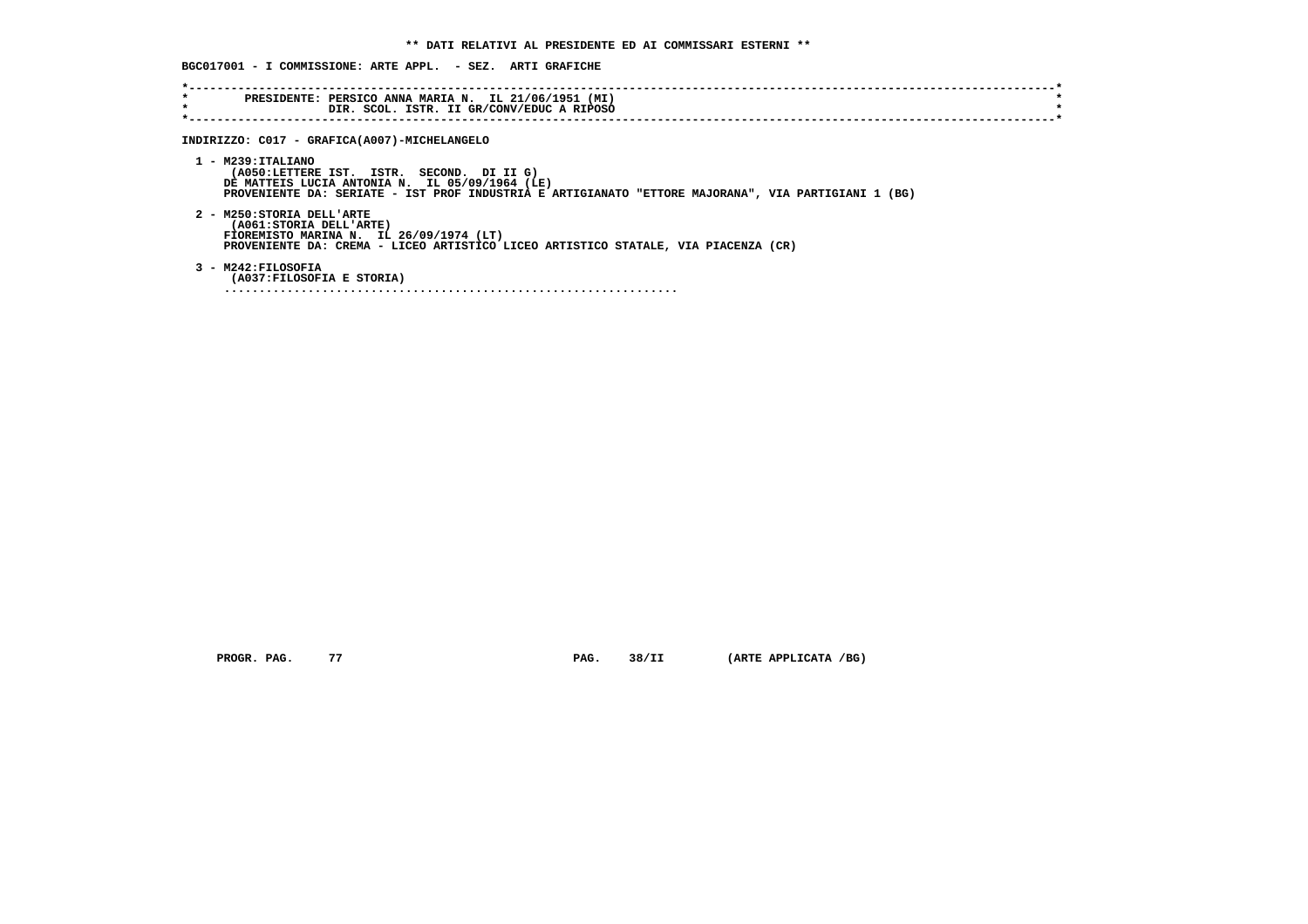**BGPC00001 - I COMMISSIONE: CLASSICO**

# **\*\* DATI RELATIVI ALLE CLASSI DELLA CONFIGURAZIONE \*\***

| $\overline{2}$<br>$\star$ | * BGPS02500P * 5B       | * PS00 - SCIENTIFICO                                                                                                  | TOTALI | $\star$    | $* 17 *$<br>$* 46 *$ | *INT.*EST.*BRA.*IPO.*MER.*<br>$\star$ $\star$<br>$\star$ | $\star$ | $\star$ | $\star$ $\tau$ | LINGUE<br><b>STRANIERE</b> |
|---------------------------|-------------------------|-----------------------------------------------------------------------------------------------------------------------|--------|------------|----------------------|----------------------------------------------------------|---------|---------|----------------|----------------------------|
|                           |                         |                                                                                                                       |        |            |                      |                                                          |         |         |                |                            |
|                           |                         |                                                                                                                       |        |            |                      |                                                          |         |         |                |                            |
|                           |                         |                                                                                                                       |        |            |                      |                                                          |         |         |                |                            |
| * CLASSE * ISTITUTO       |                         | * SEZIONE * INDIRIZZO                                                                                                 |        | $*P.N.T.*$ |                      | CANDIDATI                                                |         |         |                |                            |
|                           | --------*-----------*-- | ISTITUTO SECONDA SEDE: BERGAMO - L.R. PAR. LICEO SCIENTIFICO LICEO SCIENTIFICO "S. ALESSAND, VIA GARIBALDI, N. 3 (BG) |        |            |                      |                                                          |         |         |                |                            |
| $\star$                   | * BGPC02500G * 5A       | * PC00 - CLASSICO                                                                                                     |        | $\star$    | $* 29 *$             | $\star$ $\star$                                          |         | * * T   |                |                            |
|                           |                         |                                                                                                                       |        |            |                      | *INT.*EST.*BRA.*IPO.*MER.*                               |         |         |                | <b>STRANIERE</b>           |
| * CLASSE * ISTITUTO       |                         | * SEZIONE * INDIRIZZO                                                                                                 |        | $*P.N.I.*$ |                      | CANDIDATI                                                |         |         | $\star$        | LINGUE                     |

PROGR. PAG. 78 **PROGR. PAG. 39/I** (CLASSICO /BG)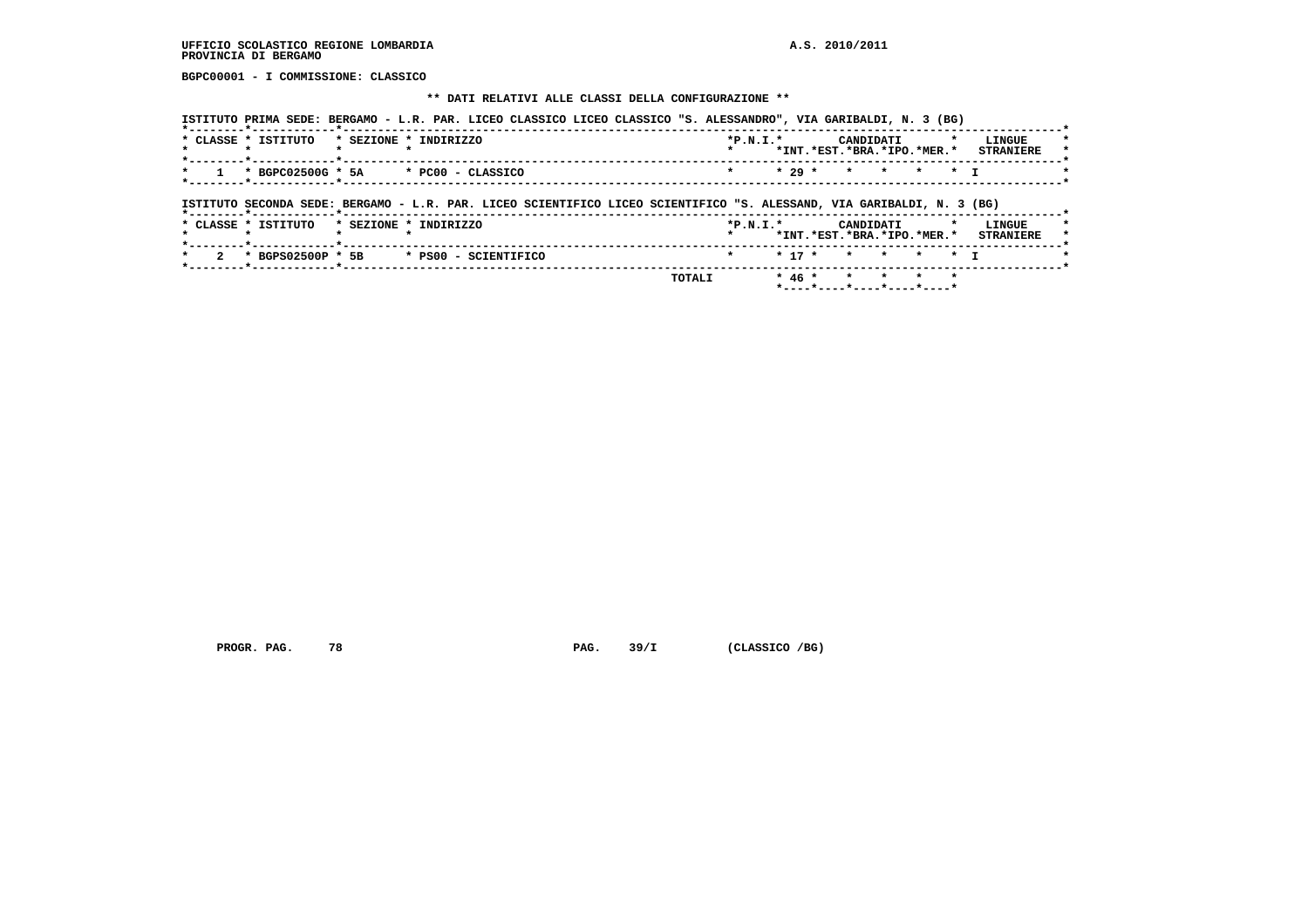**BGPC00001 - I COMMISSIONE: CLASSICO \*----------------------------------------------------------------------------------------------------------------------------\* \* PRESIDENTE: COMOTTI PIERANGELO N. IL 22/06/1948 (BG) \* \* TREVIGLIO - ISTITUTO TECNICO AGRARIO "GAETANO CANTONI", VIA MERISIO, 17/C (BG) \* \*----------------------------------------------------------------------------------------------------------------------------\* INDIRIZZO: PC00 - CLASSICO 1 - SI63:LATINO (A052:LETTERE,LATINO,GRECO LICEO CLASS) MESSI MAURO N. IL 16/07/1974 (BG) PROVENIENTE DA: LOVERE - LICEO CLASSICO "DECIO CELERI", VIA NAZARIO SAURO, 2 (BG) 2 - M770:SCIENZE NATURALI (A060:SC. NA. ,CH. ,GEOG. ,MIC. ) SUARDI ROBERTA N. IL 03/02/1973 (BG) PROVENIENTE DA: TRESCORE BALNEARIO - IST PROF PER I SERVIZI COMMERCIALI "LORENZO LOTTO", VIA DELL'ALBAROTTO (BG) 3 - SG82:FILOSOFIA (A037:FILOSOFIA E STORIA) GIAVARINI ROBERTA N. IL 06/02/1976 (BG) PROVENIENTE DA: PRESEZZO - LICEO SCIENTIFICO "MAIRONI DA PONTE", VIA BERIZZI, 1 (BG) INDIRIZZO: PS00 - SCIENTIFICO 1 - SL32:MATEMATICA (A049:MATEMATICA E FISICA) ROSSI MARIA PATRIZIA N. IL 22/03/1952 (PS) PROVENIENTE DA: ALZANO LOMBARDO - LICEO SCIENTIFICO "EDOARDO AMALDI", VIA LOCATELLI, 16 (BG) 2 - M770:SCIENZE NATURALI (A060:SC. NA. ,CH. ,GEOG. ,MIC. ) SUARDI ROBERTA N. IL 03/02/1973 (BG) PROVENIENTE DA: TRESCORE BALNEARIO - IST PROF PER I SERVIZI COMMERCIALI "LORENZO LOTTO", VIA DELL'ALBAROTTO (BG) 3 - M215:DISEGNO E STORIA DELL'ARTE (A025:DISEGNO E STORIA DELL'ARTE) KUMMER FRANCO N. IL 13/05/1957 (BG) PROVENIENTE DA: ALZANO LOMBARDO - LICEO SCIENTIFICO "EDOARDO AMALDI", VIA LOCATELLI, 16 (BG)**

PROGR. PAG. 79 **PROGR. PAG. 39/II** (CLASSICO /BG)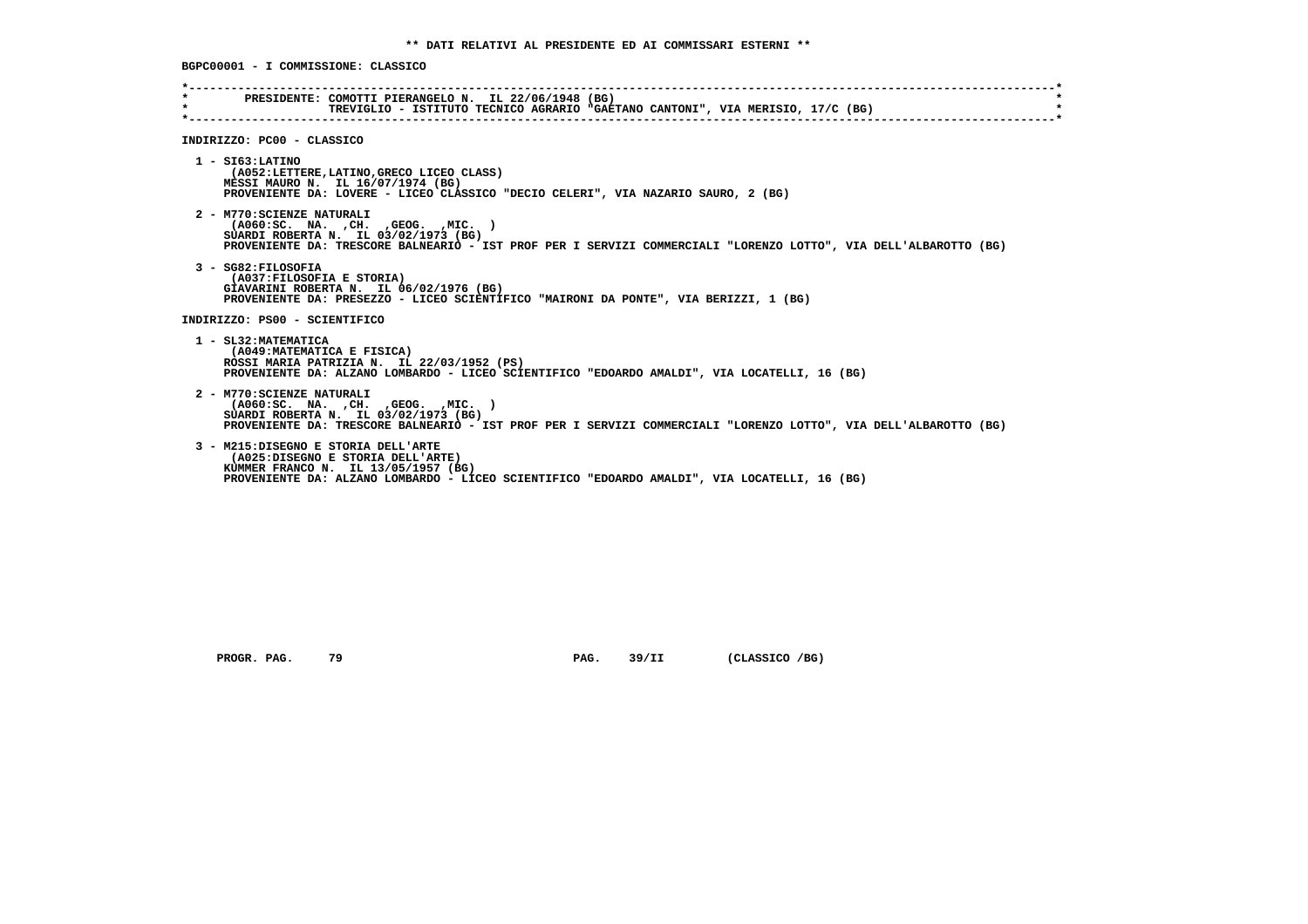**BGPC00002 - II COMMISSIONE: CLASSICO**

# **\*\* DATI RELATIVI ALLE CLASSI DELLA CONFIGURAZIONE \*\***

| * 7 * 2 * * * * T<br>$\star$ BGPC04500R $\star$ 5A $\star$ PC00 - CLASSICO<br>$\star$                                                                                                                                                       |  |  |  |  |  |  |  |  | *INT. *EST. *BRA. *IPO. *MER. * STRANIERE |
|---------------------------------------------------------------------------------------------------------------------------------------------------------------------------------------------------------------------------------------------|--|--|--|--|--|--|--|--|-------------------------------------------|
| ------- <del>*</del> ----------- <b>*</b> ------                                                                                                                                                                                            |  |  |  |  |  |  |  |  |                                           |
|                                                                                                                                                                                                                                             |  |  |  |  |  |  |  |  |                                           |
|                                                                                                                                                                                                                                             |  |  |  |  |  |  |  |  |                                           |
| * SEZIONE * INDIRIZZO<br>$*P.N.T.*$<br>CANDIDATI<br>$\mathbf{r}$                                                                                                                                                                            |  |  |  |  |  |  |  |  | LINGUE                                    |
| ISTITUTO SECONDA SEDE: CAPRINO BERGAMASCO - L.R. PAR. LICEO SCIENTIFICO LICEO SCIENTIFICO "CELANA", VIA GIOVANNI XXIII, N. 2/A<br>*--------*------------*--------------<br>* CLASSE * ISTITUTO<br>*INT. *EST. *BRA. *IPO. *MER. * STRANIERE |  |  |  |  |  |  |  |  |                                           |

 **PROGR. PAG.** 80 **PAG. PAG.** 40/I (CLASSICO /BG)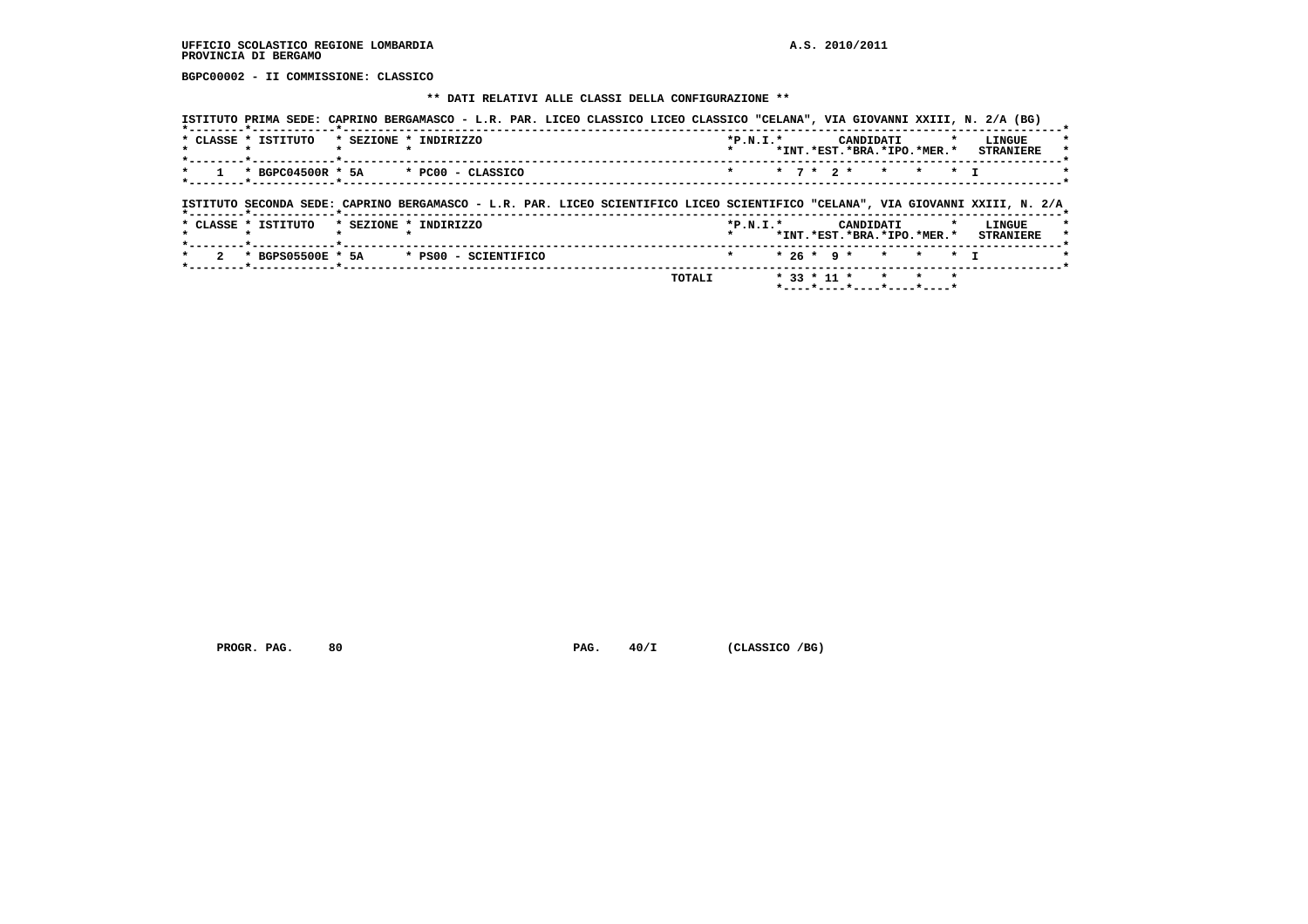**BGPC00002 - II COMMISSIONE: CLASSICO \*----------------------------------------------------------------------------------------------------------------------------\* \* PRESIDENTE: CICCHIRILLO ALFONSO N. IL 14/06/1955 (AG) \* \* BERGAMO - IST PROF INDUSTRIA E ARTIGIANATO "CESARE PESENTI", VIA OZANAM, 27 (BG) \* \*----------------------------------------------------------------------------------------------------------------------------\* INDIRIZZO: PC00 - CLASSICO 1 - SI63:LATINO (A052:LETTERE,LATINO,GRECO LICEO CLASS) ROSATO MARIA CONCETTA N. IL 17/10/1962 (CH) PROVENIENTE DA: TREVIGLIO - LICEO CLASSICO "SIMONE WEIL", VIA GALVANI, 7 (BG) 2 - M770:SCIENZE NATURALI (A060:SC. NA. ,CH. ,GEOG. ,MIC. ) FRUGUGLIETTI SALVATORE N. IL 26/10/1960 (PZ) PROVENIENTE DA: ZOGNO - ISTITUTO MAGISTRALE "DAVID MARIA TUROLDO", VIA RONCO, 11 (BG) 3 - SG82:FILOSOFIA (A037:FILOSOFIA E STORIA) PICCININI KATIA N. IL 10/09/1975 (BG) PROVENIENTE DA: TRESCORE BALNEARIO - LICEO CLASSICO "LORENZO FEDERICI", VIA DELL'ALBAROTTO (BG) INDIRIZZO: PS00 - SCIENTIFICO 1 - SL32:MATEMATICA (A049:MATEMATICA E FISICA) PROVINZANO SERGIO N. IL 16/09/1974 (CL) PROVENIENTE DA: ROMANO DI LOMBARDIA - ISTITUTO MAGISTRALE "DON LORENZO MILANI", VIA BELVEDERE (BG) 2 - M770:SCIENZE NATURALI (A060:SC. NA. ,CH. ,GEOG. ,MIC. ) FRUGUGLIETTI SALVATORE N. IL 26/10/1960 (PZ) PROVENIENTE DA: ZOGNO - ISTITUTO MAGISTRALE "DAVID MARIA TUROLDO", VIA RONCO, 11 (BG) 3 - M215:DISEGNO E STORIA DELL'ARTE (A025:DISEGNO E STORIA DELL'ARTE) LO RE TINA N. IL 30/09/1973 (CT) PROVENIENTE DA: TREVIGLIO - IST PROF PER I SERVIZI COMMERCIALI E TURISTICI "ZENALE E BUTINONE", VIA GALVANI, 7 (BG)**

PROGR. PAG. 81 81 PAG. 40/II (CLASSICO /BG)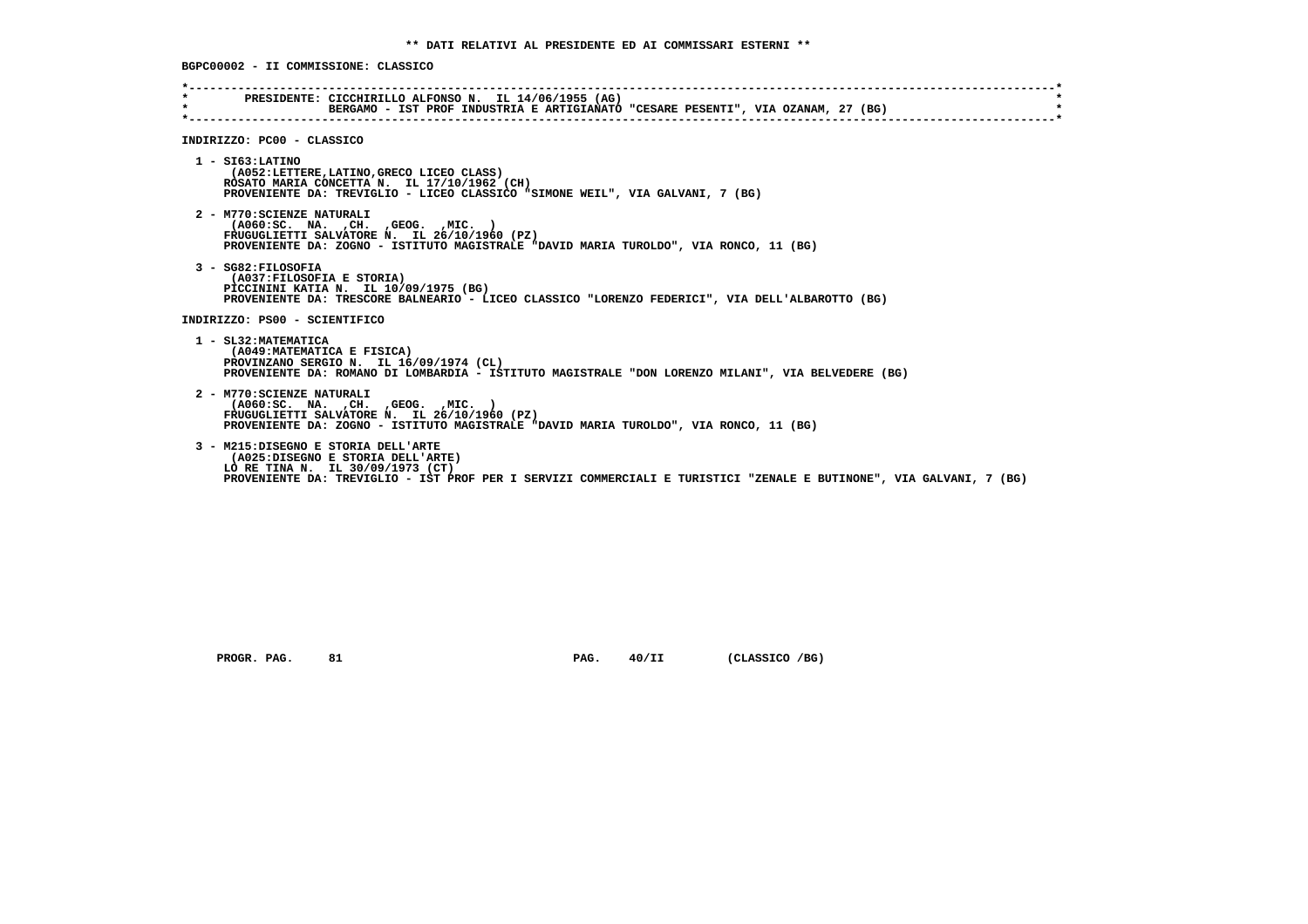**BGPC00003 - III COMMISSIONE: CLASSICO**

#### **\*\* DATI RELATIVI ALLE CLASSI DELLA CONFIGURAZIONE \*\***

 **ISTITUTO PRIMA SEDE: BERGAMO - LICEO CLASSICO "PAOLO SARPI", PIAZZA ROSATE, 4 (BG)**

| $* 19 * * * * * * T$<br>1 * BGPC02000C * 3D<br>* PCOO - CLASSICO<br>* 18 * * * * * * 1<br>* BGPC02000C * 3B<br>* PC00 - CLASSICO<br>$\star$ | * CLASSE * ISTITUTO | * SEZIONE * INDIRIZZO | $*P.N.T.*$<br>$\star$ |  | CANDIDATI<br>*INT.*EST.*BRA.*IPO.*MER.* |  | LINGUE<br><b>STRANIERE</b> |
|---------------------------------------------------------------------------------------------------------------------------------------------|---------------------|-----------------------|-----------------------|--|-----------------------------------------|--|----------------------------|
|                                                                                                                                             |                     |                       |                       |  |                                         |  |                            |
|                                                                                                                                             |                     |                       |                       |  |                                         |  |                            |

 **PROGR. PAG.** 82 **PAG. PAG.** 41/I (CLASSICO /BG)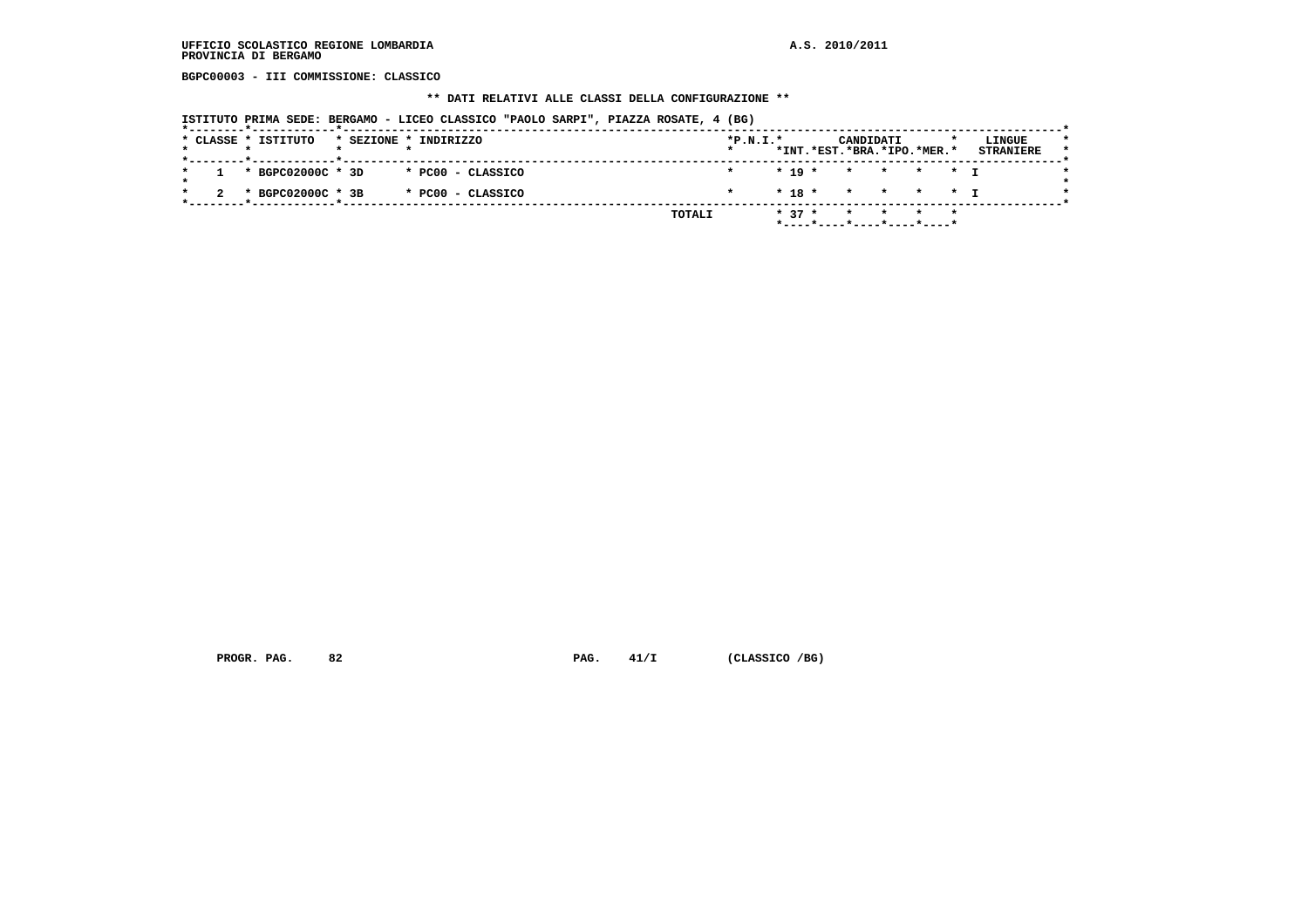**BGPC00003 - III COMMISSIONE: CLASSICO**

| $\star$ | PRESIDENTE: MARCHETTI ROSA ROMANA N. IL 15/01/1952 (BS)<br>CARAVAGGIO - LICEO SCIENTIFICO "GALILEO GALILEI", VIA SAN FRANCESCO, 63 (BG)                                                                     |
|---------|-------------------------------------------------------------------------------------------------------------------------------------------------------------------------------------------------------------|
|         | INDIRIZZO: PC00 - CLASSICO                                                                                                                                                                                  |
|         | $1 - ST63:LATINO$<br>(A052:LETTERE,LATINO,GRECO LICEO CLASS)<br>SPADARO CARMEN N. IL 05/01/1977 (BL)<br>PROVENIENTE DA: TRESCORE BALNEARIO - LICEO CLASSICO "LORENZO FEDERICI", VIA DELL'ALBAROTTO (BG)     |
|         | 2 - M770: SCIENZE NATURALI<br>( A060:SC. NA. , CH. , GEOG. , MIC.<br>SALVATI ISABELLA N. IL 12/09/1954 (BG)<br>PROVENIENTE DA: ALZANO LOMBARDO - LICEO SCIENTIFICO "EDOARDO AMALDI", VIA LOCATELLI, 16 (BG) |
|         | 3 - SG82:FILOSOFIA<br>(A037: FILOSOFIA E STORIA)<br>ROSSI CRISTINA N. IL 14/09/1970 (BG)<br>PROVENIENTE DA: CARAVAGGIO - LICEO SCIENTIFICO "GALILEO GALILEI", VIA SAN FRANCESCO, 63 (BG)                    |

 **PROGR. PAG.** 83 **PAG. 41/II (CLASSICO /BG)**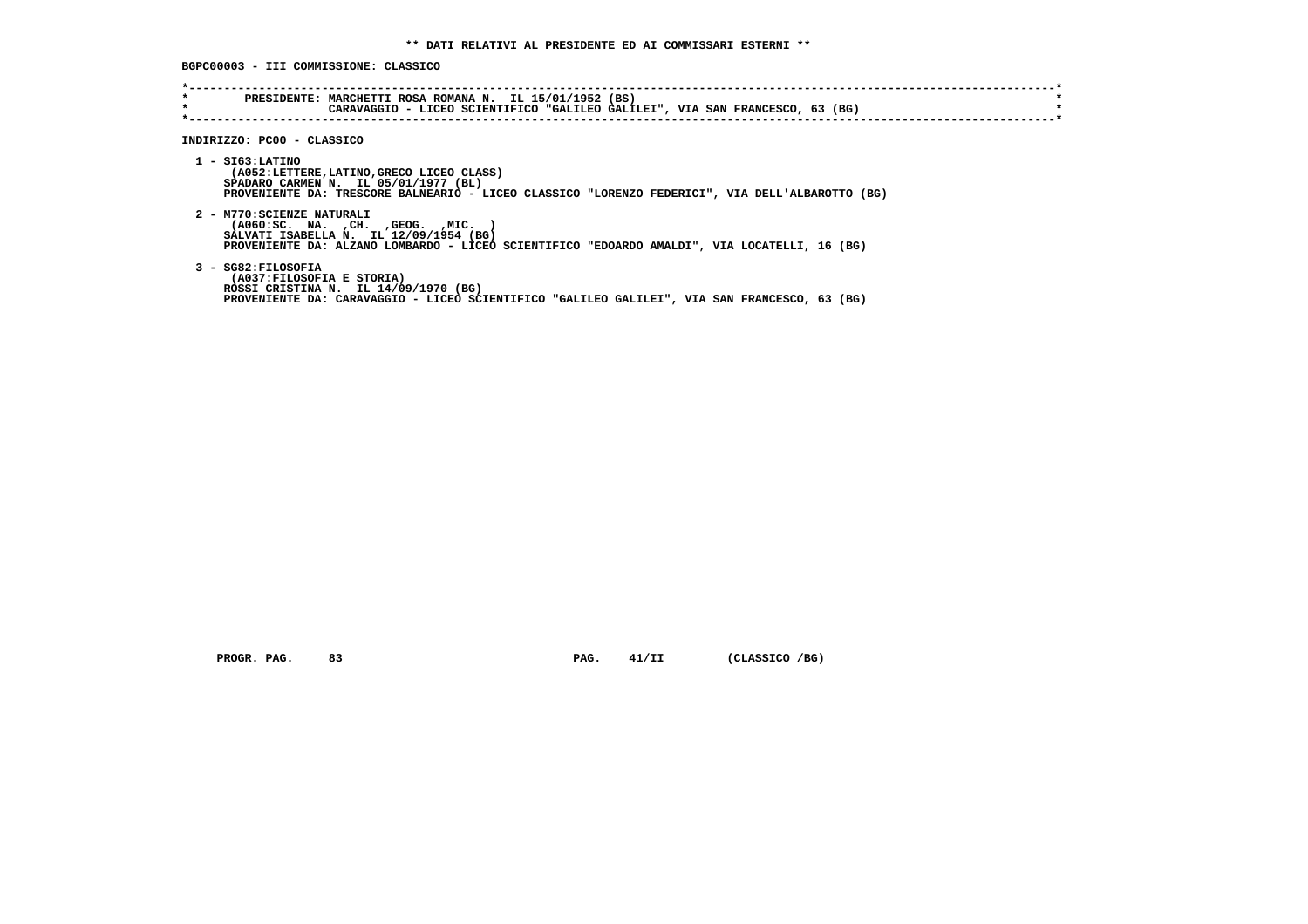**BGPC00004 - IV COMMISSIONE: CLASSICO**

#### **\*\* DATI RELATIVI ALLE CLASSI DELLA CONFIGURAZIONE \*\***

 **ISTITUTO PRIMA SEDE: BERGAMO - LICEO CLASSICO "PAOLO SARPI", PIAZZA ROSATE, 4 (BG)**

|  | * CLASSE * ISTITUTO   |  | * SEZIONE * INDIRIZZO | $*P.N.T.*$<br>$\star$ |  |          | CANDIDATI | *INT.*EST.*BRA.*IPO.*MER.* |         | LINGUE<br><b>STRANIERE</b> |
|--|-----------------------|--|-----------------------|-----------------------|--|----------|-----------|----------------------------|---------|----------------------------|
|  | $1 * BGPC02000C * 3I$ |  | * PC00 - CLASSICO     |                       |  | $* 19 *$ |           | * * * * * T                |         |                            |
|  | * BGPC02000C * 3H     |  | * PC00 - CLASSICO     | $\star$               |  |          |           | $* 20 * * * * * * 1$       |         |                            |
|  |                       |  | TOTALI                |                       |  | $* 39 *$ |           | $\star$ $\star$ $\star$    | $\star$ |                            |

 **PROGR. PAG.** 84 **PAG. PAG.** 42/I (CLASSICO /BG)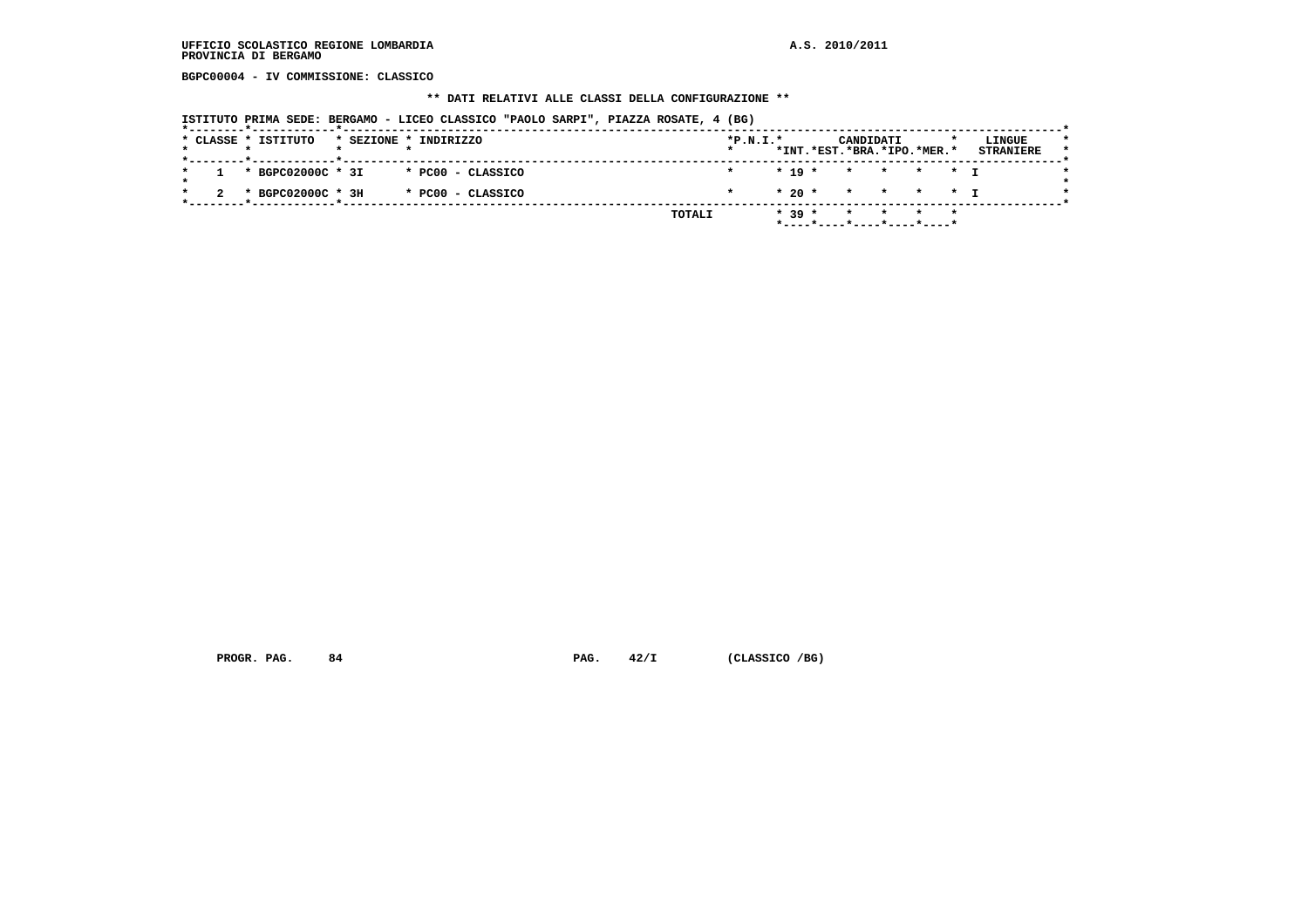**BGPC00004 - IV COMMISSIONE: CLASSICO**

| $\star$<br>$\star$ | PRESIDENTE: BEOLCHI GUALTIERO N. IL 25/01/1951 (BG)<br>ZOGNO - ISTITUTO SUPERIORE "DAVID MARIA TUROLDO", VIA RONCO, 11 (BG)                                                                              |
|--------------------|----------------------------------------------------------------------------------------------------------------------------------------------------------------------------------------------------------|
|                    | INDIRIZZO: PC00 - CLASSICO                                                                                                                                                                               |
|                    | $1 - ST63:LATINO$<br>(A052:LETTERE,LATINO,GRECO LICEO CLASS)<br>SPINELLA FORTUNATA N. IL 06/07/1971 (RC)<br>PROVENIENTE DA: LOVERE - LICEO CLASSICO "DECIO CELERI", VIA NAZARIO SAURO, 2 (BG)            |
|                    | 2 - M770: SCIENZE NATURALI<br>( A060 : SC. NA. , CH. , GEOG. , MIC.<br>PARISI GIUSEPPINA N. IL 03/01/1961 (MT)<br>PROVENIENTE DA: PRESEZZO - ISTITUTO MAGISTRALE "BETTY AMBIVERI", VIA C.BERIZZI, 1 (BG) |
|                    | 3 - SG82:FILOSOFIA<br>(A037:FILOSOFIA E STORIA)<br>RICAPITO ROSARIA MARIA N. IL 16/01/1969 (BG)<br>PROVENIENTE DA: TRESCORE BALNEARIO - LICEO SCIENTIFICO "LORENZO FEDERICI", VIA DELL'ALBAROTTO (BG)    |

 **PROGR. PAG.** 85 **PAG. 42/II** (CLASSICO /BG)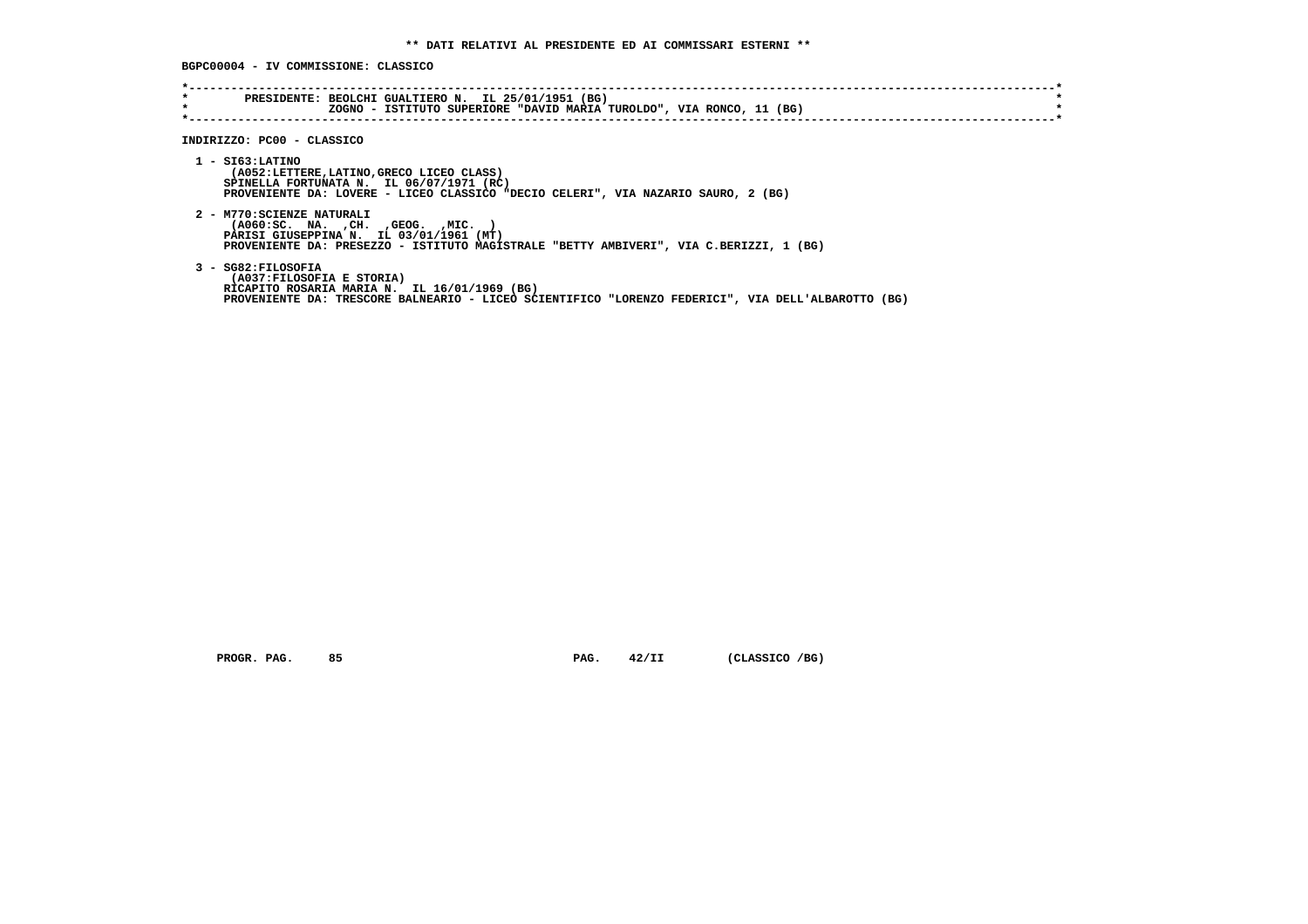**BGPC00005 - V COMMISSIONE: CLASSICO**

#### **\*\* DATI RELATIVI ALLE CLASSI DELLA CONFIGURAZIONE \*\***

 **ISTITUTO PRIMA SEDE: BERGAMO - LICEO CLASSICO "PAOLO SARPI", PIAZZA ROSATE, 4 (BG)**

|  | * CLASSE * ISTITUTO   |  | * SEZIONE * INDIRIZZO | $*P.N.T.*$<br>$\star$ |          |  | CANDIDATI | *INT.*EST.*BRA.*IPO.*MER.*           | LINGUE<br><b>STRANIERE</b> |
|--|-----------------------|--|-----------------------|-----------------------|----------|--|-----------|--------------------------------------|----------------------------|
|  | $1 * BGPC02000C * 3F$ |  | * PCOO - CLASSICO     |                       |          |  |           | $* 21 * * * * * * 1$                 |                            |
|  | * BGPC02000C * 3G     |  | * PC00 - CLASSICO     | $\star$               |          |  |           | * 22 * * * * * T                     |                            |
|  |                       |  | TOTALI                |                       | $* 43 *$ |  |           | * * * *<br>----*----*---*---*---*--- |                            |

 **PROGR. PAG.** 86 **PAG. 43/I** (CLASSICO /BG)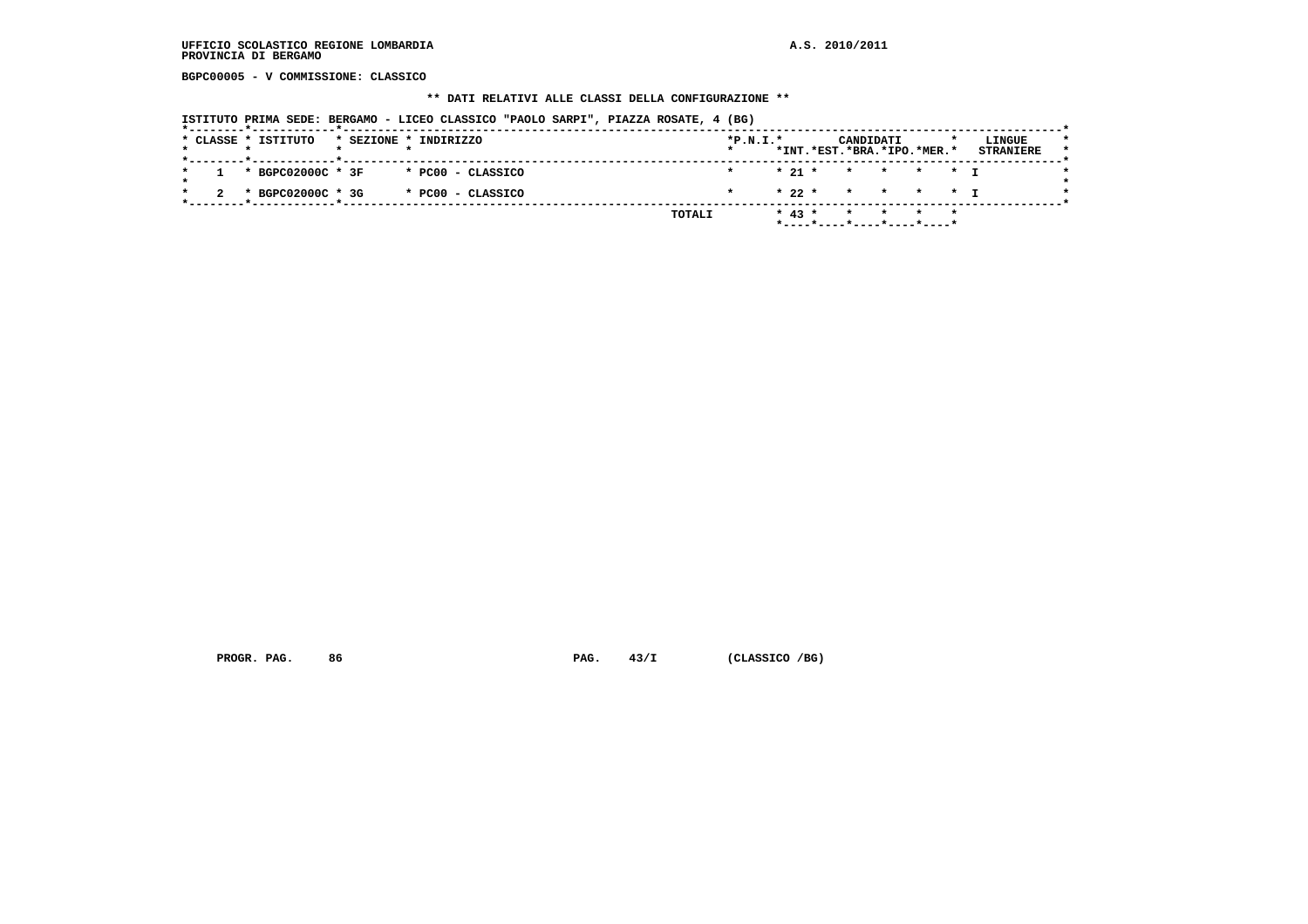**BGPC00005 - V COMMISSIONE: CLASSICO**

| $\star$<br>$\star$ | PRESIDENTE: BONFIGLIO GIOVANNI N. IL 02/01/1951 (SR)<br>OSIO SOTTO - ISTITUTO COMPRENSIVO OSIO SOTTO -PAPA GIOVANNI XXII, VIA LIBERTA, 17 (BG)                                                                             |
|--------------------|----------------------------------------------------------------------------------------------------------------------------------------------------------------------------------------------------------------------------|
|                    | INDIRIZZO: PC00 - CLASSICO                                                                                                                                                                                                 |
|                    | $1 - ST63:LATINO$<br>(A052:LETTERE,LATINO,GRECO LICEO CLASS)<br>SOLDANI CHIARA N. IL 22/08/1976 (BG)<br>PROVENIENTE DA: TRESCORE BALNEARIO - LICEO CLASSICO "LORENZO FEDERICI", VIA DELL'ALBAROTTO (BG)                    |
|                    | 2 - M770: SCIENZE NATURALI<br>$( A060 : SC. NA. , CH. , GEOG. , MIC. )$<br>MESSINA MICHELE N. IL 13/08/1957 (ME)<br>PROVENIENTE DA: ALBINO - ISTITUTO TECNICO COMMERCIALE "OSCAR ARNULFO ROMERO", VIALE ALDO MORO, 51 (BG) |
|                    | 3 - SG82: FILOSOFIA<br>(A037: FILOSOFIA E STORIA)<br>MARTALO' MASSIMO N. IL 12/08/1977 (LE)<br>PROVENIENTE DA: PRESEZZO - ISTITUTO MAGISTRALE "BETTY AMBIVERI", VIA C.BERIZZI, 1 (BG)                                      |

 **PROGR. PAG.** 87 **PROGR. PAG. 43/II (CLASSICO /BG)**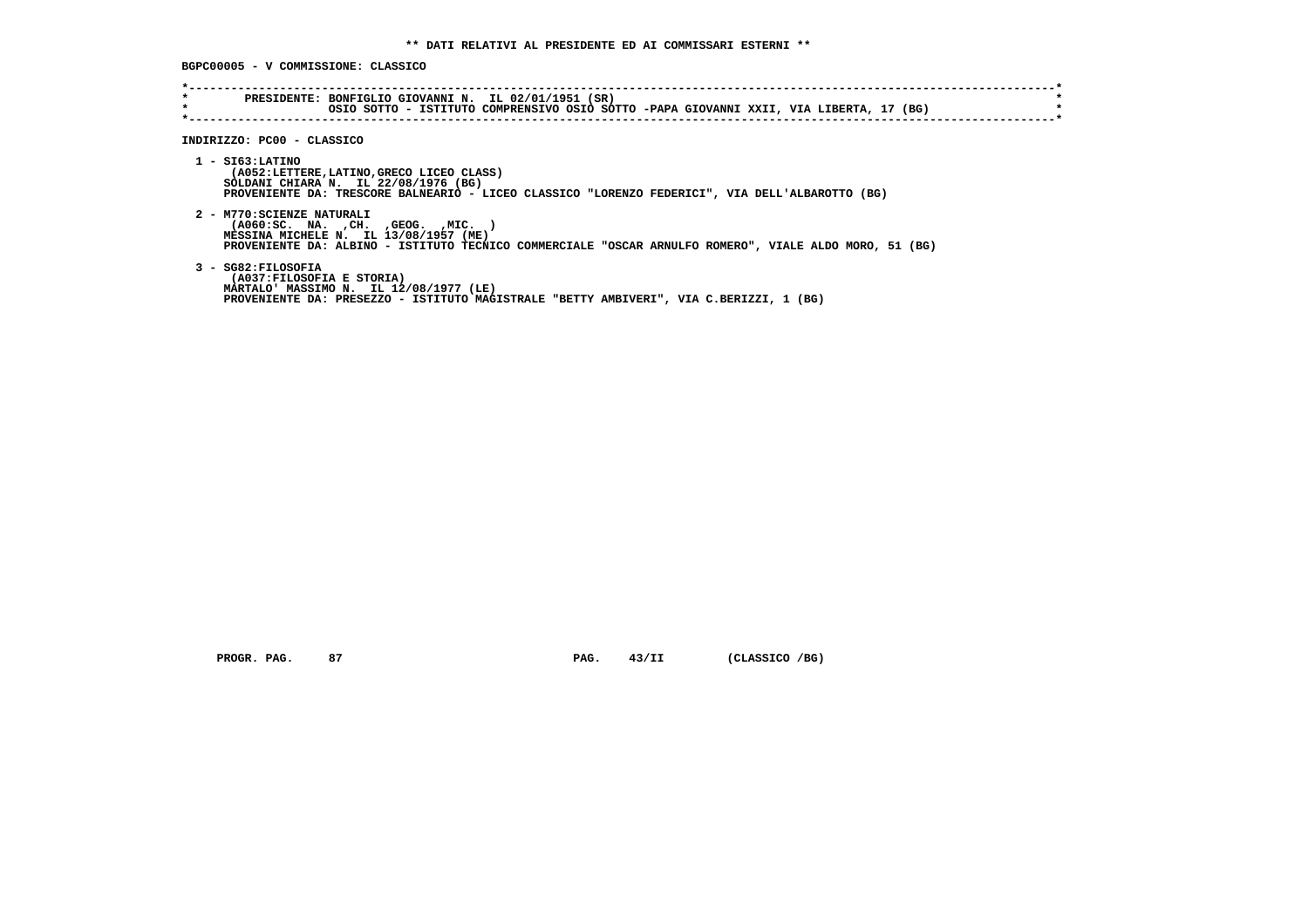**BGPC00006 - VI COMMISSIONE: CLASSICO**

#### **\*\* DATI RELATIVI ALLE CLASSI DELLA CONFIGURAZIONE \*\***

 **ISTITUTO PRIMA SEDE: BERGAMO - LICEO CLASSICO "PAOLO SARPI", PIAZZA ROSATE, 4 (BG)**

|  | * CLASSE * ISTITUTO |  | * SEZIONE * INDIRIZZO | $*P.N.T.*$<br>$\star$ |  |          |       | CANDIDATI | *INT.*EST.*BRA.*IPO.*MER.* | LINGUE<br><b>STRANIERE</b> |  |
|--|---------------------|--|-----------------------|-----------------------|--|----------|-------|-----------|----------------------------|----------------------------|--|
|  | 1 * BGPC02000C * 3C |  | * PC00 - CLASSICO     | $\star$               |  |          |       |           | $* 19 * * 1 * * * * 1$     |                            |  |
|  | * BGPC02000C * 3E   |  | * PC00 - CLASSICO     |                       |  |          |       |           | * 20 * * * * * * I         |                            |  |
|  |                     |  | TOTALI                |                       |  | $* 39 *$ | * 1 * |           | $\star$ $\star$            |                            |  |

PROGR. PAG. 88 **PAG. 44/I** (CLASSICO /BG)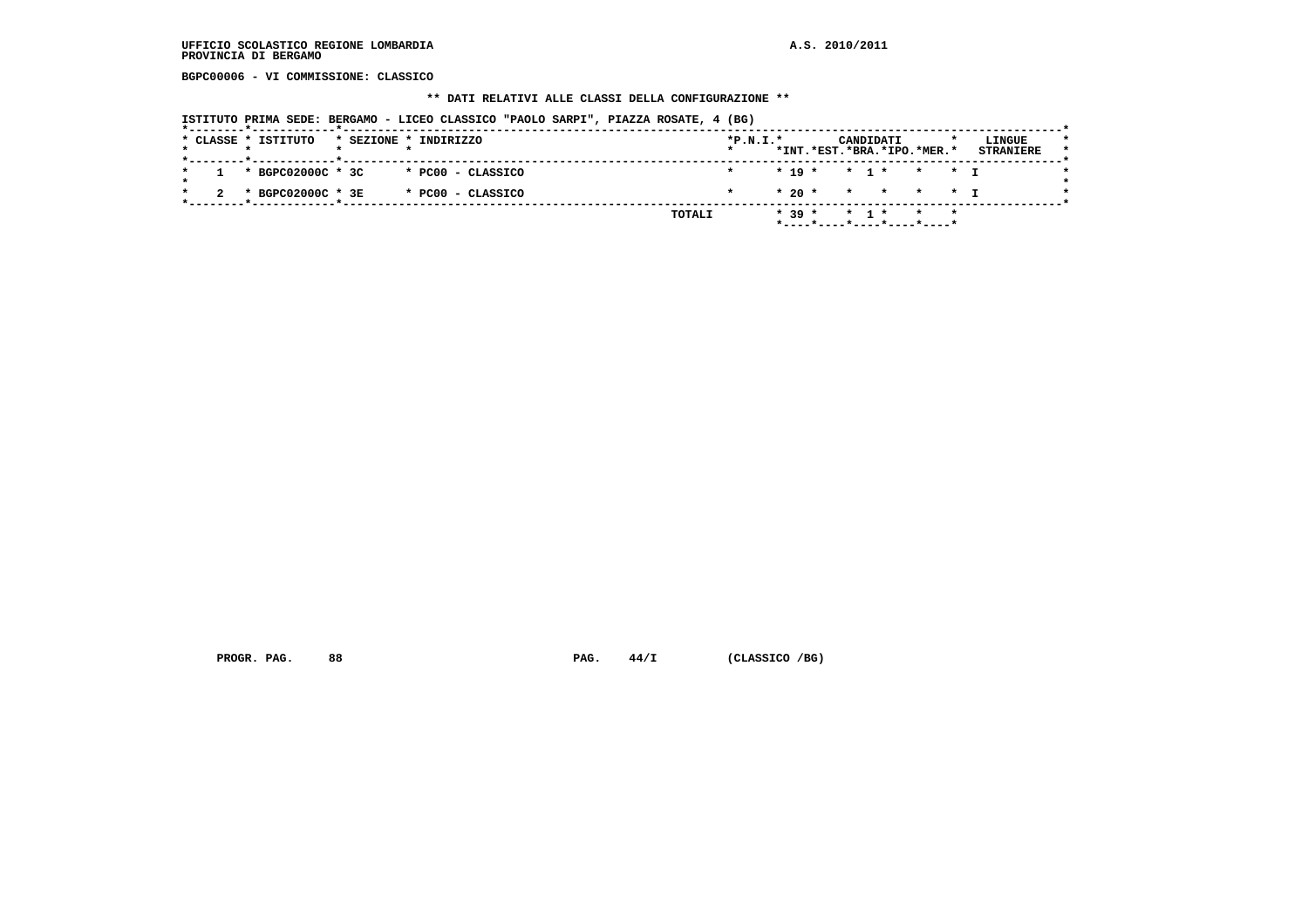**BGPC00006 - VI COMMISSIONE: CLASSICO**

| $\star$<br>$\star$ | PRESIDENTE: CAMOZZINI MARCO N. IL 20/05/1955 (BG)<br>SERIATE - ISTITUTO TECNICO INDUSTRIALE "ETTORE MAJORANA", VIA PARTIGIANI 1 (BG)                                                                                             |
|--------------------|----------------------------------------------------------------------------------------------------------------------------------------------------------------------------------------------------------------------------------|
|                    | INDIRIZZO: PC00 - CLASSICO                                                                                                                                                                                                       |
|                    | $1 -$ SI63: LATINO<br>(A052:LETTERE, LATINO, GRECO LICEO CLASS)<br>FORESTI EUGENIA N. IL 08/01/1975 (BG)<br>PROVENIENTE DA: TREVIGLIO - LICEO CLASSICO "SIMONE WEIL", VIA GALVANI, 7 (BG)                                        |
|                    | 2 - M770: SCIENZE NATURALI<br>( A060 : SC. NA. , CH. , GEOG. , MIC.<br>BURGO ANTONIO N. IL 22/06/1963 (CZ)<br>PROVENIENTE DA: NEMBRO - IST PROF PER I SERVIZI ALBERGHIERI E RISTORAZIONE "ALFREDO SONZOGNI", VIA BELLINI 54 (BG) |
|                    | 3 - SG82:FILOSOFIA<br>(A037:FILOSOFIA E STORIA)<br>STRAMANDINO FLAVIA N. IL 27/02/1972 (ME)<br>PROVENIENTE DA: CLUSONE - LICEO SCIENTIFICO "ANDREA FANTONI", VIA BARBARIGO, 27 (BG)                                              |

 **PROGR. PAG.** 89 **PROGR. 24/II** (CLASSICO /BG)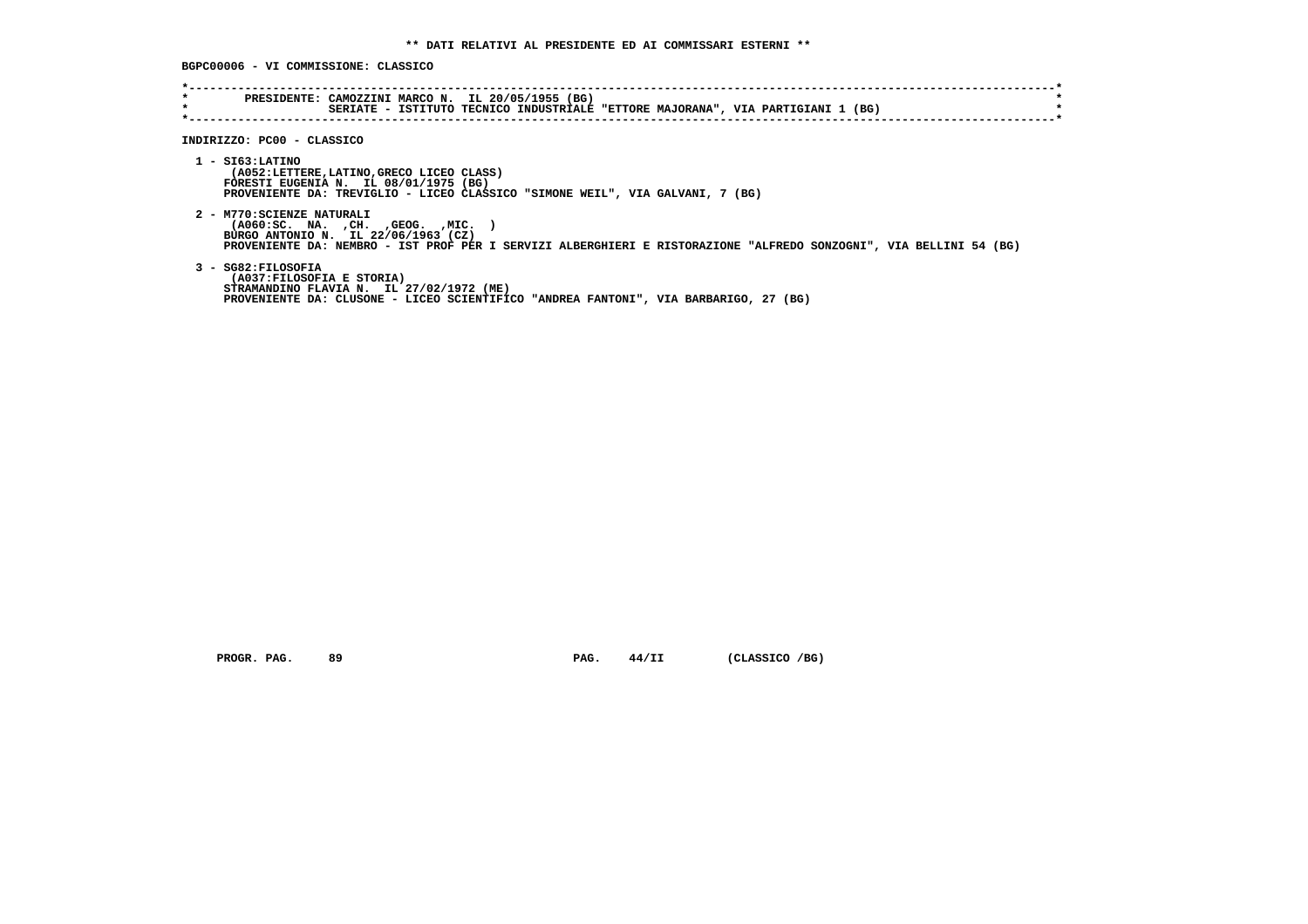**BGPC00007 - VII COMMISSIONE: CLASSICO**

#### **\*\* DATI RELATIVI ALLE CLASSI DELLA CONFIGURAZIONE \*\***

 **ISTITUTO PRIMA SEDE: LOVERE - LICEO CLASSICO "DECIO CELERI", VIA NAZARIO SAURO, 2 (BG)**

| <b>CLASSE</b> | ISTITUTO          | * SEZIONE | INDIRIZZO         | $*P.N.T.*$ |  | CANDIDATI<br>*INT.*EST.*BRA.*IPO.*MER.* |  | $\cdot$ | LINGUE<br><b>STRANTERE</b> |
|---------------|-------------------|-----------|-------------------|------------|--|-----------------------------------------|--|---------|----------------------------|
|               | * BGPC001014 * 3A |           | * PC00 - CLASSICO |            |  | $* 31 * 2 * * * * * * 1$                |  |         |                            |

 **ISTITUTO SECONDA SEDE: BERGAMO - LICEO CLASSICO "PAOLO SARPI", PIAZZA ROSATE, 4 (BG)**

|  | * CLASSE * ISTITUTO |  | * SEZIONE * INDIRIZZO                   | $*P.N.I.*$         |  |  | CANDIDATI | *INT.*EST.*BRA.*IPO.*MER.* |  | LINGUE<br><b>STRANTERE</b> | $\star$<br>$\star$ |  |
|--|---------------------|--|-----------------------------------------|--------------------|--|--|-----------|----------------------------|--|----------------------------|--------------------|--|
|  |                     |  | $2$ * BGPC02000C * 3A * PC00 - CLASSICO | * * 12 * * * * * T |  |  |           |                            |  |                            |                    |  |
|  |                     |  | <b>TOTALI</b>                           |                    |  |  |           | $* 43 * 2 * * * * * * *$   |  |                            |                    |  |

PROGR. PAG. 90 90 PAG. 45/I (CLASSICO /BG)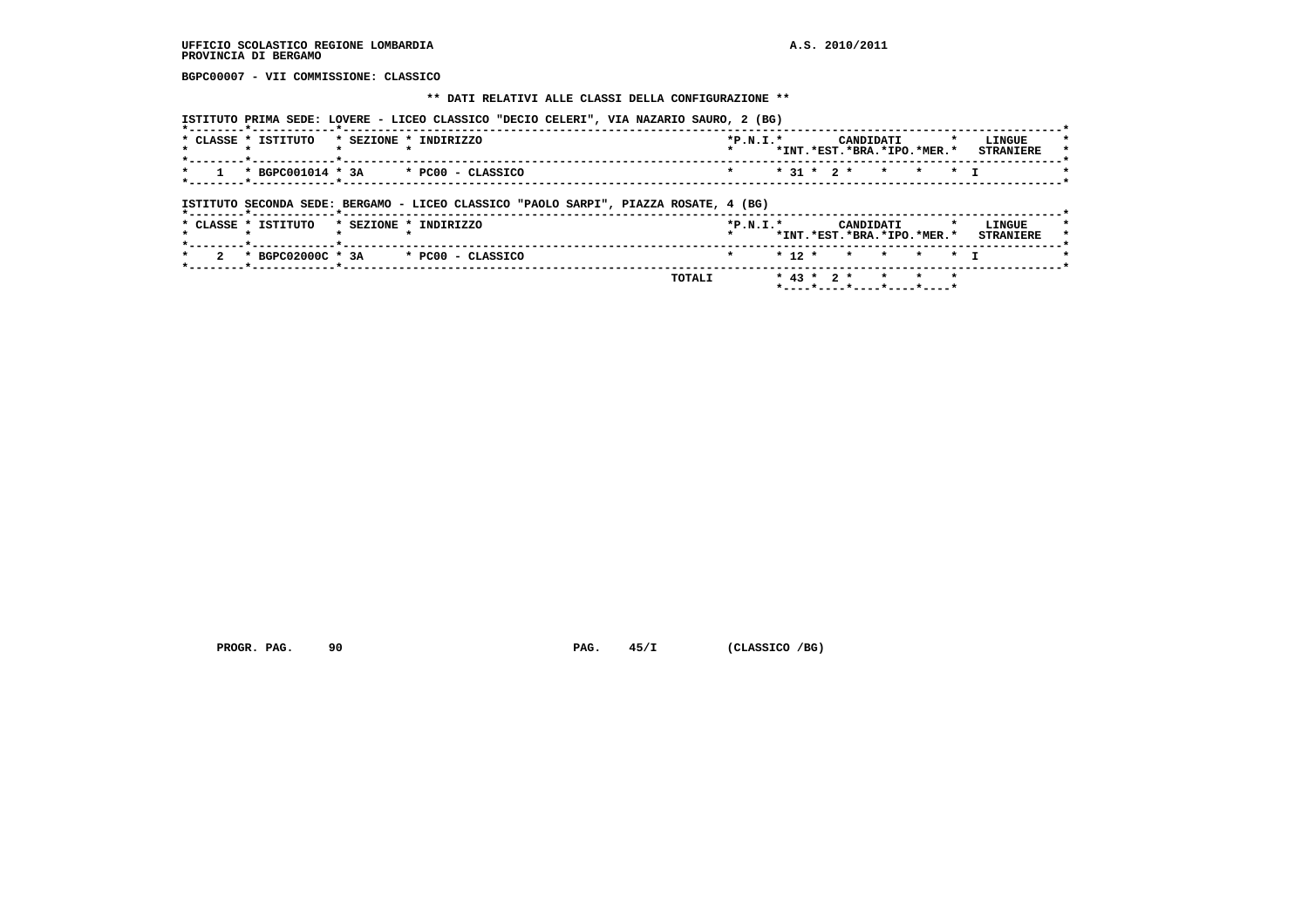**BGPC00007 - VII COMMISSIONE: CLASSICO**

| *<br>$\star$ | PRESIDENTE: SAVOLDELLI ANGELO N. IL 28/07/1952 (BG)<br>ALBINO - ISTITUTO SUPERIORE "OSCAR ARNULFO ROMERO", VIALE ALDO MORO, 51 (BG)                                                                                  |
|--------------|----------------------------------------------------------------------------------------------------------------------------------------------------------------------------------------------------------------------|
|              | INDIRIZZO: PC00 - CLASSICO                                                                                                                                                                                           |
|              | 1 - SI63:LATINO<br>(A052:LETTERE,LATINO,GRECO LICEO CLASS)<br>SESSA TIZIANA N. IL 31/03/1978 (BS)<br>PROVENIENTE DA: DESENZANO DEL GARDA - LICEO CLASSICO "BAGATTA" - DESENZANO, VIA BAGATTA 30 (BS)                 |
|              | 2 - M770: SCIENZE NATURALI<br>( A060:SC. NA. , CH. , GEOG. , MIC.<br>TERUZZI GIOVANNI N. IL 08/07/1954 (BG)<br>PROVENIENTE DA: CLUSONE - IST TEC COMMERCIALE E PER GEOMETRI "ANDREA FANTONI", VIA BARBARIGO, 27 (BG) |
|              | 3 - SG82: FILOSOFIA<br>(A037:FILOSOFIA E STORIA)<br>BELOTTI ANDREA N. IL 16/01/1952 (BG)<br>PROVENIENTE DA: ALBINO - ISTITUTO MAGISTRALE "OSCAR ARNULFO ROMERO", VIALE ALDO MORO, 51 (BG)                            |

 **PROGR. PAG.** 91 **PAG. 45/II** (CLASSICO /BG)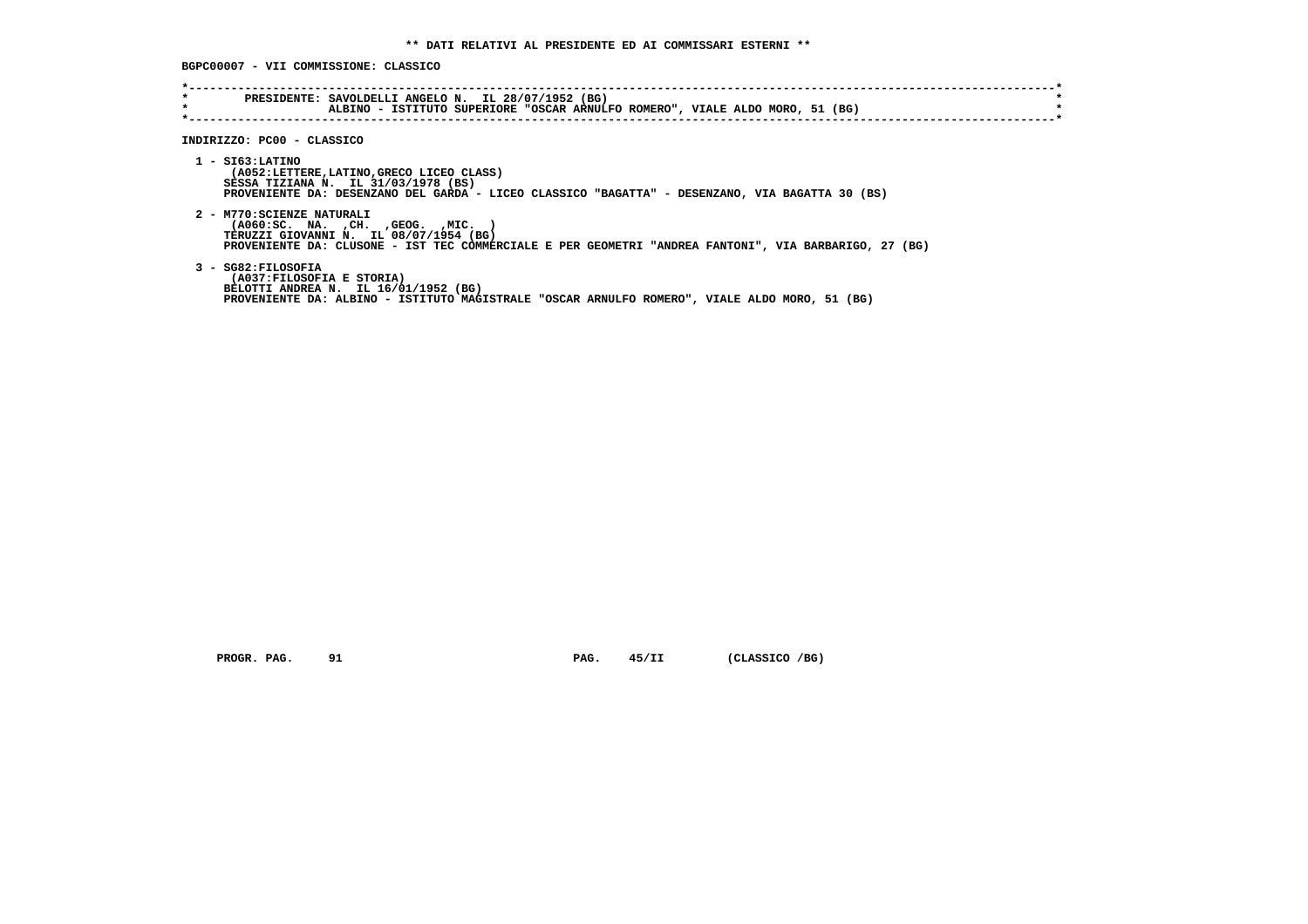**BGPC00008 - VIII COMMISSIONE: CLASSICO**

#### **\*\* DATI RELATIVI ALLE CLASSI DELLA CONFIGURAZIONE \*\***

 **ISTITUTO PRIMA SEDE: TREVIGLIO - LICEO CLASSICO "SIMONE WEIL", VIA GALVANI, 7 (BG)**

| <b>CLASSE</b> | ISTITUTO          | * SEZIONE | TNDTRTZZO         | $*P.N.T.*$ |  | CANDIDATI |                            | LINGUE           |         |
|---------------|-------------------|-----------|-------------------|------------|--|-----------|----------------------------|------------------|---------|
|               |                   |           |                   |            |  |           | *INT.*EST.*BRA.*IPO.*MER.* | <b>STRANIERE</b> | $\star$ |
|               |                   |           |                   |            |  |           |                            |                  |         |
|               | * BGPC00201X * 3C |           | * PC00 - CLASSICO |            |  |           | * 22 * * * * * * T         |                  |         |
|               |                   |           |                   |            |  |           |                            |                  |         |

 **ISTITUTO SECONDA SEDE: TREVIGLIO - L.R. PAR. LICEO CLASSICO LICEO CLASSICO "DON BOSCO", VIA ZANOVELLO, N. 1 (BG)**

|          | * CLASSE * ISTITUTO |  | * SEZIONE * INDIRIZZO                          | $*P.N.I.*$         |  | CANDIDATI<br>*INT.*EST.*BRA.*IPO.*MER.* |  | LINGUE<br><b>STRANIERE</b> |
|----------|---------------------|--|------------------------------------------------|--------------------|--|-----------------------------------------|--|----------------------------|
| $\sim$ 2 |                     |  | * BGPC05500B * 3A * IY16 - LETTERARIO CLASSICO | * * 24 * * * * * T |  |                                         |  |                            |
|          |                     |  | TOTALI                                         |                    |  | * $46$ * * * * * *                      |  |                            |

 **PROGR. PAG.** 92 **PAG.**  $46/I$  (CLASSICO /BG)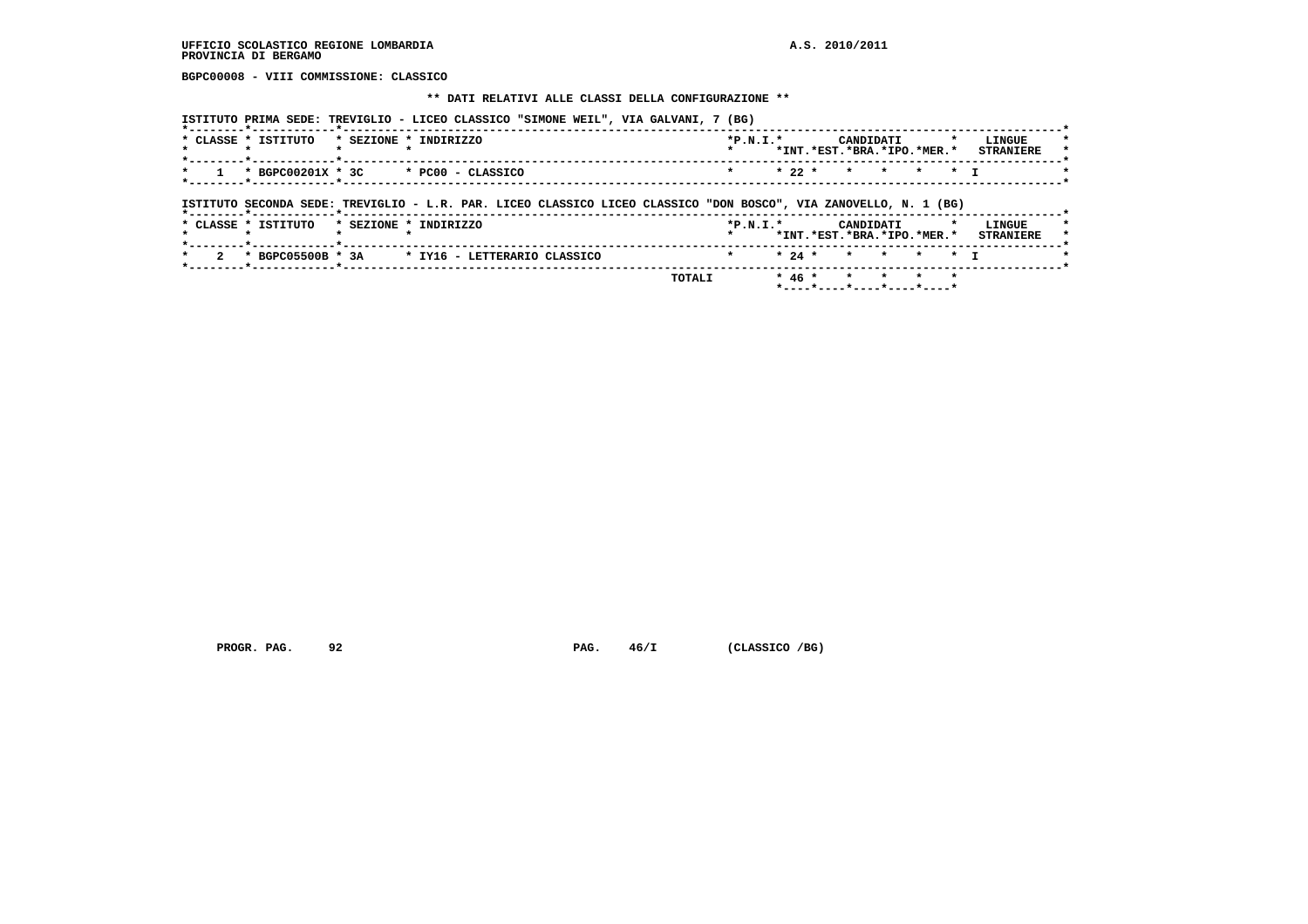**BGPC00008 - VIII COMMISSIONE: CLASSICO**

| $\star$<br>$\star$ | PRESIDENTE: CALVI ROBERTA N. IL 28/02/1955 (BG)<br>BERGAMO - LICEO ARTISTICO " GIACOMO E PIO MANZU' ", VIA TORQUATO TASSO, 18 (BG)                                                                   |
|--------------------|------------------------------------------------------------------------------------------------------------------------------------------------------------------------------------------------------|
|                    | INDIRIZZO: PC00 - CLASSICO                                                                                                                                                                           |
|                    | $1 - ST63:LATINO$<br>(A052:LETTERE,LATINO,GRECO LICEO CLASS)<br>SIGHINOLFI MARIA GIOVANNA N. IL 16/02/1955 (MO)<br>PROVENIENTE DA: BERGAMO - LICEO CLASSICO "PAOLO SARPI", PIAZZA ROSATE, 4 (BG)     |
|                    | 2 - M770: SCIENZE NATURALI<br>( A060:SC. NA. , CH. , GEOG. , MIC. )<br>SCIPIONI ANGELA N. IL 03/06/1959 (AN)<br>PROVENIENTE DA: LOVERE - LICEO SCIENTIFICO "DECIO CELERI", VIA NAZARIO SAURO, 2 (BG) |
|                    | 3 - SG82: FILOSOFIA<br>(A037: FILOSOFIA E STORIA)<br>LAVORE LAURA N. IL 08/11/1959 (PA)<br>PROVENIENTE DA: BERGAMO - LICEO SCIENTIFICO "FILIPPO LUSSANA", VIA ANGELO MAY, 2 (BG)                     |
|                    | INDIRIZZO: IY16 - LETTERARIO CLASSICO                                                                                                                                                                |
|                    | $1 - ST63:LATINO$<br>(A052:LETTERE, LATINO, GRECO LICEO CLASS)<br>SIGHINOLFI MARIA GIOVANNA N. IL 16/02/1955 (MO)<br>PROVENIENTE DA: BERGAMO - LICEO CLASSICO "PAOLO SARPI", PIAZZA ROSATE, 4 (BG)   |
|                    | 2 - SL32: MATEMATICA<br>(A049: MATEMATICA E FISICA)<br>GELSOMINI EMMA N. IL 29/08/1965 (RO)<br>PROVENIENTE DA: ROMANO DI LOMBARDIA - LICEO SCIENTIFICO "DON LORENZO MILANI" (BG)                     |
|                    | 3 - SG82: FILOSOFIA<br>(A037:FILOSOFIA E STORIA)<br>LAVORE LAURA N. IL 08/11/1959 (PA)<br>PROVENIENTE DA: BERGAMO - LICEO SCIENTIFICO "FILIPPO LUSSANA", VIA ANGELO MAY, 2 (BG)                      |

 **PROGR. PAG.** 93 **PAG. 46/II** (CLASSICO /BG)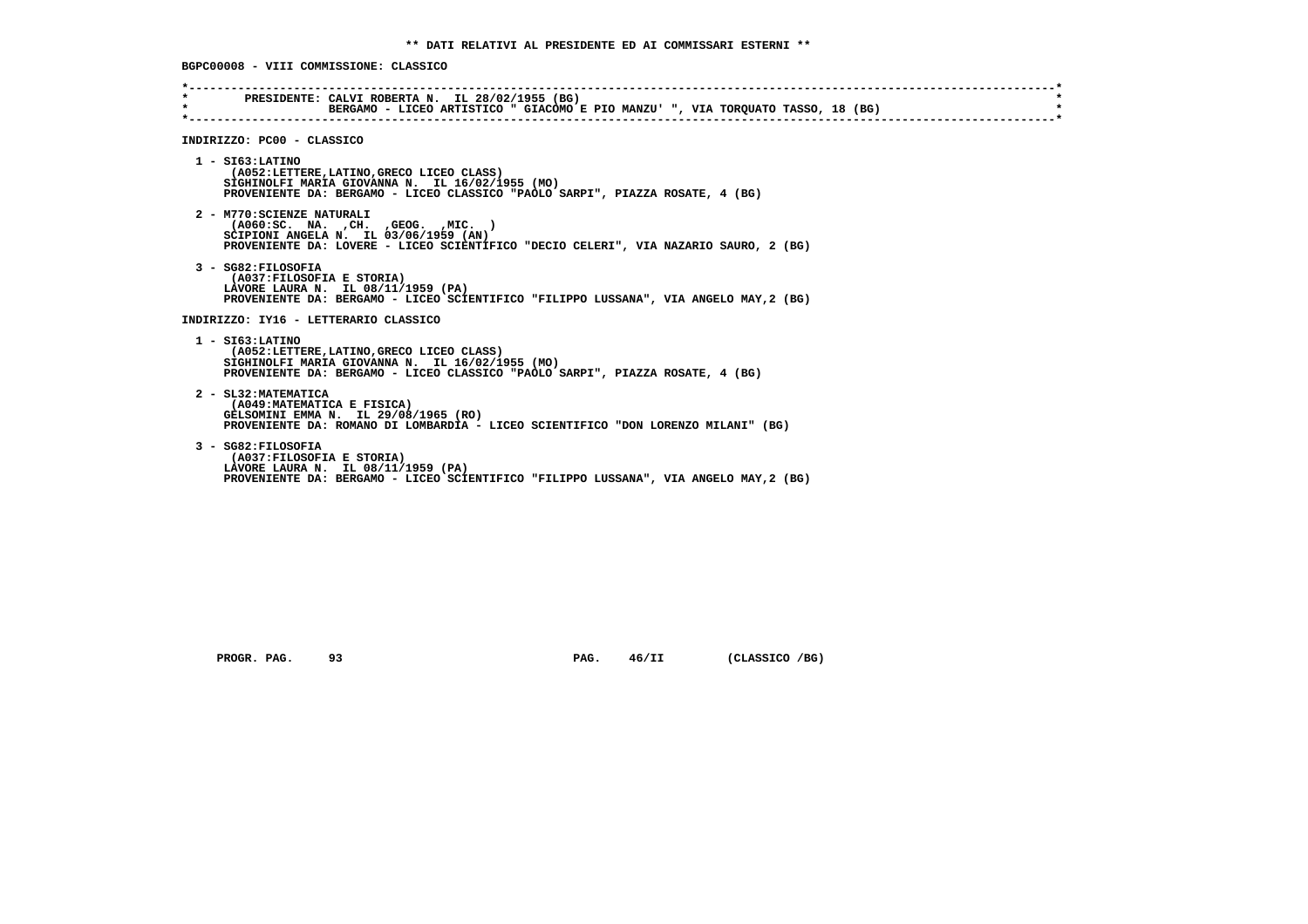**BGPC00009 - IX COMMISSIONE: CLASSICO**

#### **\*\* DATI RELATIVI ALLE CLASSI DELLA CONFIGURAZIONE \*\***

 **ISTITUTO PRIMA SEDE: TREVIGLIO - LICEO CLASSICO "SIMONE WEIL", VIA GALVANI, 7 (BG)**

|  | * CLASSE * ISTITUTO   |  | * SEZIONE * INDIRIZZO | $*P.N.T.*$<br>$\star$ |  |  | CANDIDATI<br>*INT.*EST.*BRA.*IPO.*MER.*                            |  | LINGUE<br><b>STRANIERE</b> | $\star$ |
|--|-----------------------|--|-----------------------|-----------------------|--|--|--------------------------------------------------------------------|--|----------------------------|---------|
|  | $1 * BGPC00201X * 3A$ |  | * PCOO - CLASSICO     |                       |  |  | * 17 * * * * * T                                                   |  |                            |         |
|  | * BGPC00201X * 3B     |  | * PC00 - CLASSICO     | $\star$               |  |  | $\star$ 23 $\star$ $\star$ $\star$ $\star$ $\star$ $\star$ $\star$ |  |                            |         |
|  |                       |  | TOTALI                |                       |  |  | $* 40 * * * * * * * *$<br>*----*----*----*----*----*               |  |                            |         |

 **PROGR. PAG.** 94 **PAG. PAG.** 47/I (CLASSICO /BG)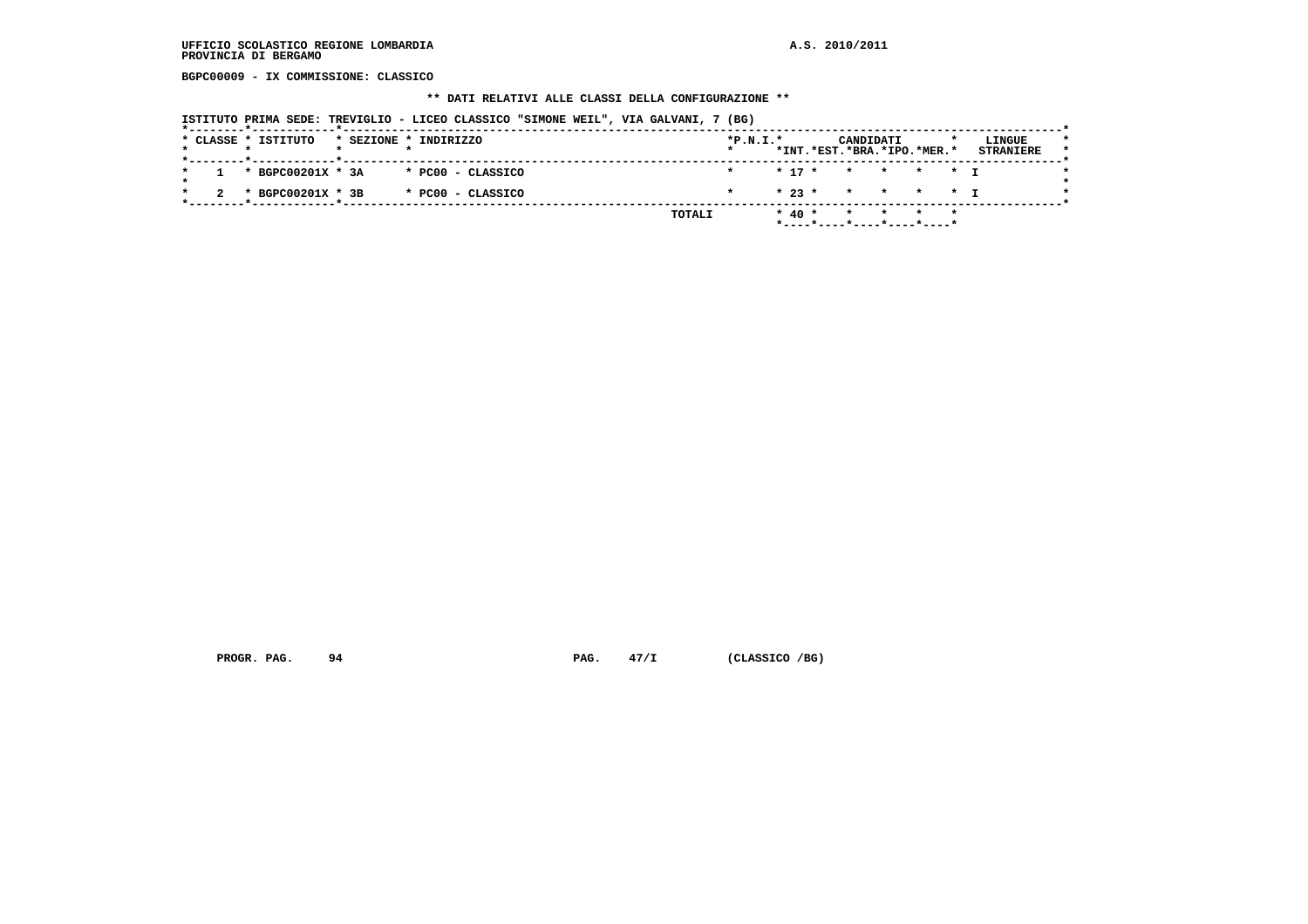**BGPC00009 - IX COMMISSIONE: CLASSICO**

| $\star$<br>$\star$ | PRESIDENTE: SALOMONE SANTA N. IL 23/04/1957 (ME)<br>BERGAMO - ISTITUTO TECNICO COMMERCIALE "BORTOLO BELOTTI", VIA PER AZZANO,5 (BG)                                                                            |
|--------------------|----------------------------------------------------------------------------------------------------------------------------------------------------------------------------------------------------------------|
|                    | INDIRIZZO: PC00 - CLASSICO                                                                                                                                                                                     |
|                    | $1 - ST63:LATINO$<br>(A052:LETTERE, LATINO, GRECO LICEO CLASS)<br>PANUCCIO RITA N. IL 07/01/1951 (VV)<br>PROVENIENTE DA: BERGAMO - LICEO CLASSICO "PAOLO SARPI", PIAZZA ROSATE, 4 (BG)                         |
|                    | 2 - M770: SCIENZE NATURALI<br>( A060:SC. NA. , CH. , GEOG. , MIC. )<br>RICCI LAURA N. IL 03/08/1957 (LI)<br>PROVENIENTE DA: ROMANO DI LOMBARDIA - ISTITUTO MAGISTRALE "DON LORENZO MILANI", VIA BELVEDERE (BG) |
|                    | 3 - SG82:FILOSOFIA<br>(A037: FILOSOFIA E STORIA)<br>BERGAMASCHI SIMONA ANDREINA N. IL 15/09/1971 (BG)<br>PROVENIENTE DA: ROMANO DI LOMBARDIA - ISTITUTO MAGISTRALE "DON LORENZO MILANI", VIA BELVEDERE (BG)    |

 **PROGR. PAG.** 95 **PROGR. 27/II** (CLASSICO /BG)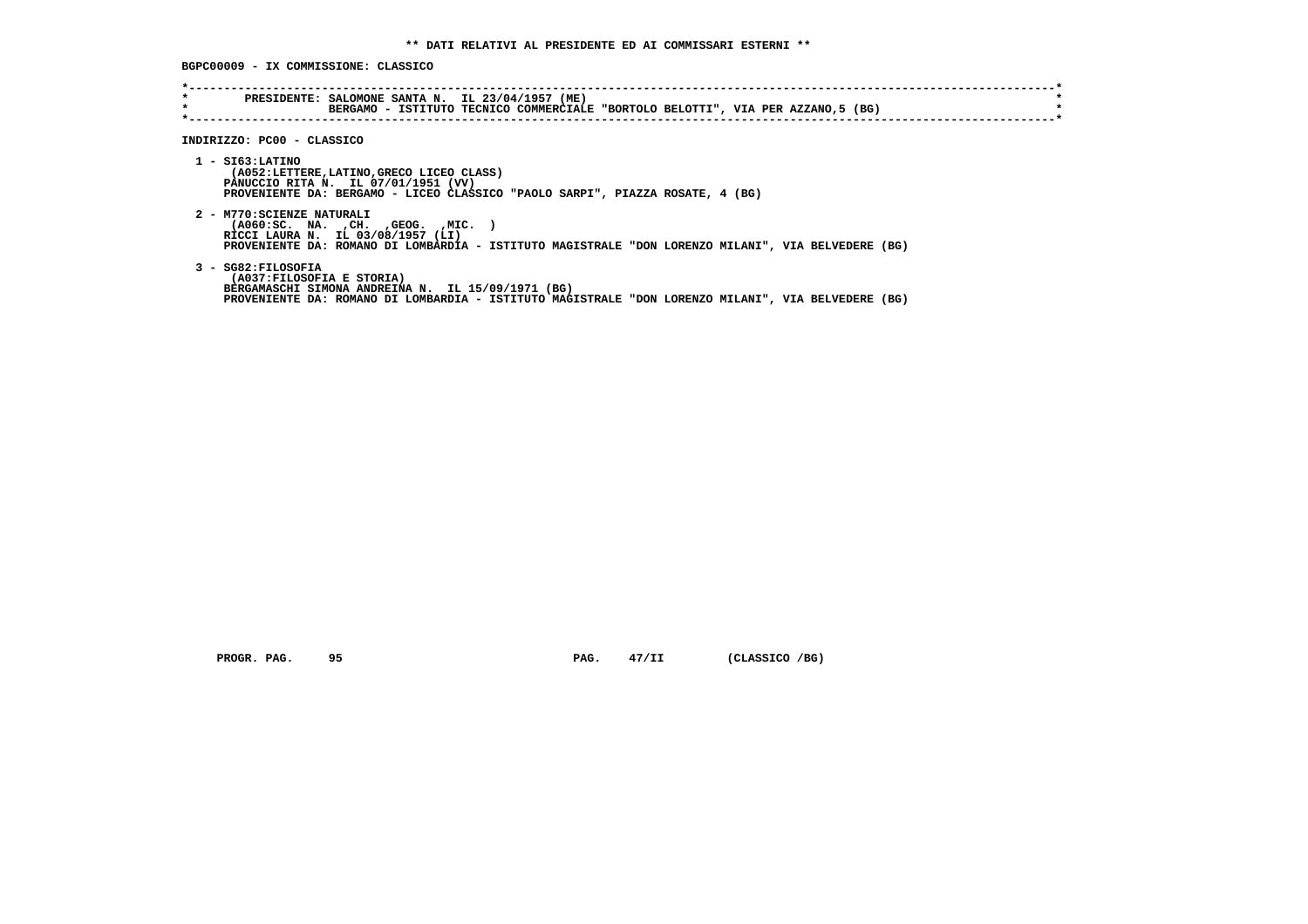**BGPL00001 - I COMMISSIONE: LINGUISTICO**

#### **\*\* DATI RELATIVI ALLE CLASSI DELLA CONFIGURAZIONE \*\***

 **ISTITUTO PRIMA SEDE: BERGAMO - L.R. PAR. LICEO LINGUISTICO LICEO LINGUISTICO "LEONARDO DA, VIA MORONI, N. 255 (BG)**

| CLASSE * | ISTITUTO   | $*$ SEZIONE $*$ | INDIRIZZO            | $*P.N.T.*$ |  |      | CANDIDATI | *INT.*EST.*BRA.*IPO.*MER.* |  | LINGUE<br><b>STRANTERE</b> |  |
|----------|------------|-----------------|----------------------|------------|--|------|-----------|----------------------------|--|----------------------------|--|
|          | BGPL055009 | 5A              | * PL00 - LINGUISTICO |            |  |      |           | * 14 * 5 * * * * * T/F     |  |                            |  |
|          |            | * 5A1           | * PL00 - LINGUISTICO |            |  | -1 * |           |                            |  | T/ S                       |  |
|          |            | $*$ 5A2         | * PL00 - LINGUISTICO |            |  |      | 4 * 4 *   | * * T/T                    |  |                            |  |
|          |            |                 |                      |            |  |      |           |                            |  |                            |  |

# **ISTITUTO SECONDA SEDE: BERGAMO - L.R. PAR. LICEO LINGUISTICO LICEO LINGUISTICO "FERMI", VIA GHISLANDI, N. 57 (BG)**

| * CLASSE * ISTITUTO |                   |       | * SEZIONE * INDIRIZZO | $*P.N.I.*$ |                 | CANDIDATI |                            |  | LINGUE           |
|---------------------|-------------------|-------|-----------------------|------------|-----------------|-----------|----------------------------|--|------------------|
|                     |                   |       |                       |            |                 |           | *INT.*EST.*BRA.*IPO.*MER.* |  | <b>STRANIERE</b> |
|                     | * BGPL01500V * 5A |       | * PL00 - LINGUISTICO  |            |                 |           | * 22 * 7 * * * * * T/F     |  |                  |
|                     |                   | * 5A1 | * PL00 - LINGUISTICO  |            | $*$ 1 $*$ 2 $*$ |           | * * * T/T                  |  |                  |

 **\*----\*----\*----\*----\*----\***

PROGR. PAG. 96 **PAG. 28/I** (LINGUISTICO /BG)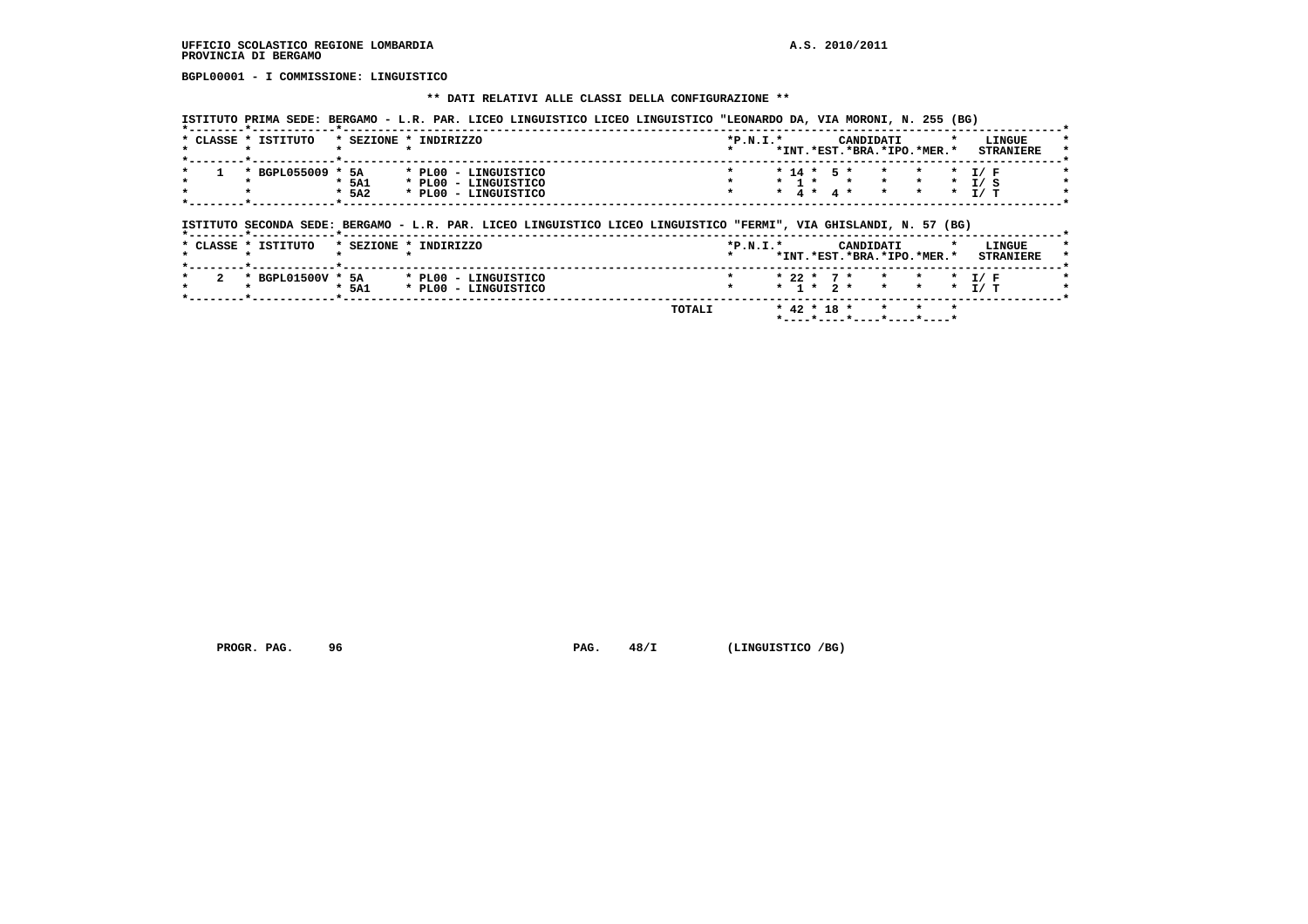**\*----------------------------------------------------------------------------------------------------------------------------\* \* PRESIDENTE: FOGLIENI MARIA ANTONIETTA N. IL 28/06/1948 (MI) \* \* TRESCORE BALNEARIO - ISTITUTO TECNICO COMMERCIALE "LORENZO LOTTO", VIA DELL'ALBAROTTO (BG) \* \*----------------------------------------------------------------------------------------------------------------------------\* INDIRIZZO: PL00 - LINGUISTICO 1 - M390:FRANCESE (A246:LINGUA E CIV. STRANIERA (FRANCESE)) MOIOLI LOREDANA N. IL 10/09/1954 (BG) PROVENIENTE DA: SAN PELLEGRINO TERME - IST PROF PER I SERVIZI ALBERGHIERI E RISTORAZIONE DI SAN PELLEGRINO TERME, VIALE 2 - M460:INGLESE (A346:LINGUA E CIV. STRANIERA (INGLESE)) CARANNANTE GIUSEPPINA N. IL 25/08/1958 (NA) PROVENIENTE DA: PRESEZZO - LICEO SCIENTIFICO "MAIRONI DA PONTE", VIA BERIZZI, 1 (BG) 3 - M770:SCIENZE NATURALI (A060:SC. NA. ,CH. ,GEOG. ,MIC. ) SIMONE TERESA CATERINA N. IL 10/11/1974 (ME) PROVENIENTE DA: ROMANO DI LOMBARDIA - ISTITUTO MAGISTRALE "DON LORENZO MILANI", VIA BELVEDERE (BG) 4 - M790:SPAGNOLO (A446:LINGUA E CIV. STRANIERA (SPAGNOLO)) CERAVOLO FERNANDO N. IL 02/02/1979 (EE) PROVENIENTE DA: ALBINO - ISTITUTO MAGISTRALE "OSCAR ARNULFO ROMERO", VIALE ALDO MORO, 51 (BG) 5 - M940:TEDESCO (A546:LINGUA E CIV. STRANIERA (TEDESCO)) DE CARO ANNA N. IL 09/08/1963 (NA) PROVENIENTE DA: TRESCORE BALNEARIO - ISTITUTO TECNICO COMMERCIALE "LORENZO LOTTO", VIA DELL'ALBAROTTO (BG)**

 **PROGR. PAG.** 97 **PAG. 48/II (LINGUISTICO /BG)** 

 **BGPL00001 - I COMMISSIONE: LINGUISTICO**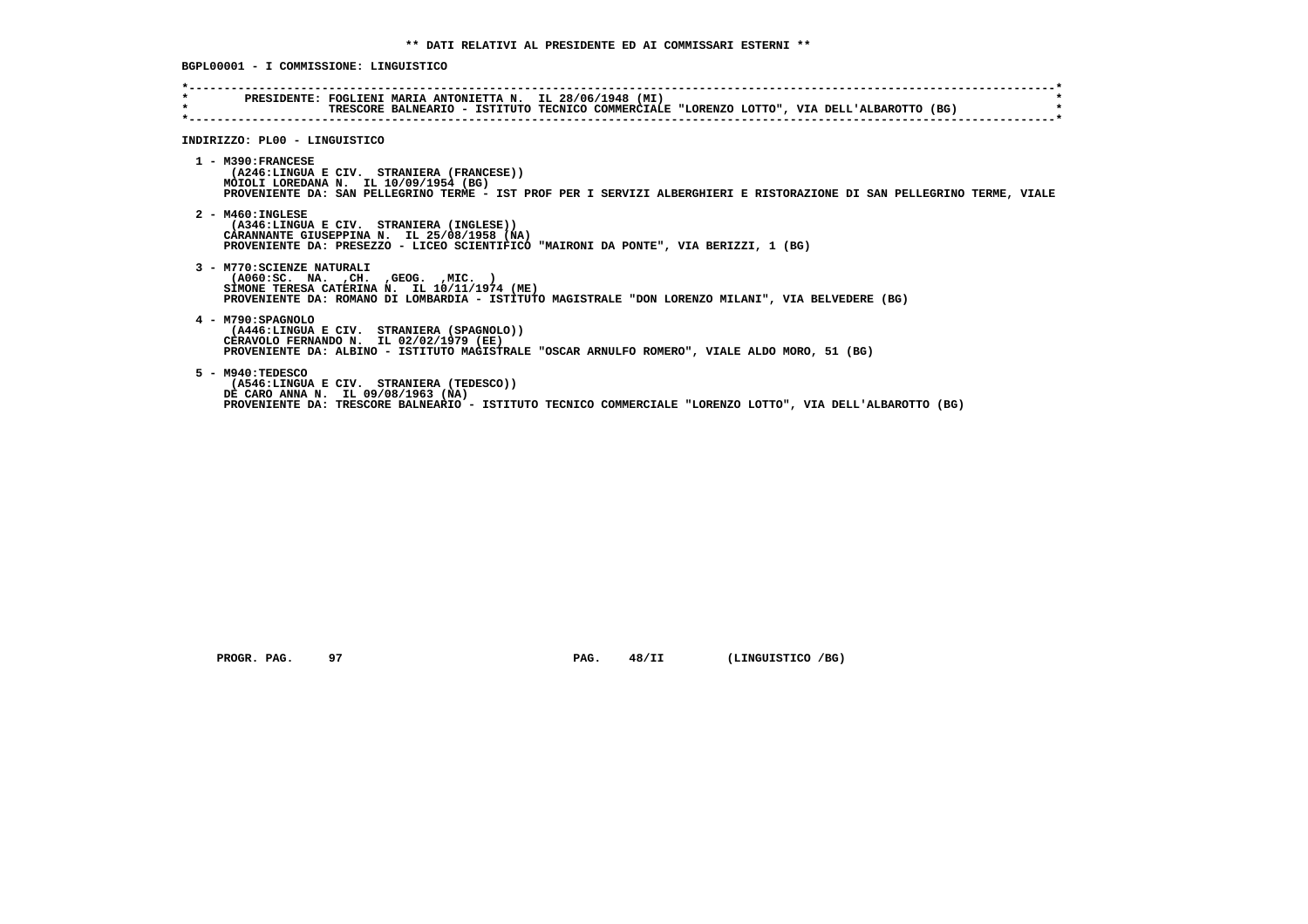**BGPS00001 - I COMMISSIONE: SCIENTIFICO**

#### **\*\* DATI RELATIVI ALLE CLASSI DELLA CONFIGURAZIONE \*\***

 **ISTITUTO PRIMA SEDE: BERGAMO - L.R. PAR. LICEO SCIENTIFICO LICEO SCIENTIFICO "LEONARDO DA, VIA MORONI, N. 255 (BG)**

|  | * CLASSE * ISTITUTO |  | * SEZIONE * INDIRIZZO                       |        | $*P.N.I.*$ |  |  | CANDIDATI | *INT.*EST.*BRA.*IPO.*MER.*  | LINGUE<br><b>STRANIERE</b> |
|--|---------------------|--|---------------------------------------------|--------|------------|--|--|-----------|-----------------------------|----------------------------|
|  |                     |  |                                             |        |            |  |  |           |                             |                            |
|  |                     |  | $1 * BGPS095001 * 5 A * PS00 - SCIENTIFICO$ |        |            |  |  |           | $* 29 * 4 * * * * * + T$    |                            |
|  |                     |  | 2 * BGPS095001 * 5 B * PS00 - SCIENTIFICO   |        | $\star$    |  |  |           | * 28 * 3 * * * * * I        |                            |
|  |                     |  |                                             | TOTALI |            |  |  |           | $* 57 * 7 * * * * * *$      |                            |
|  |                     |  |                                             |        |            |  |  |           | $*$ ----*----*----*---*---- |                            |

 **PROGR. PAG.** 98 **PAG. 49/I** (SCIENTIFICO /BG)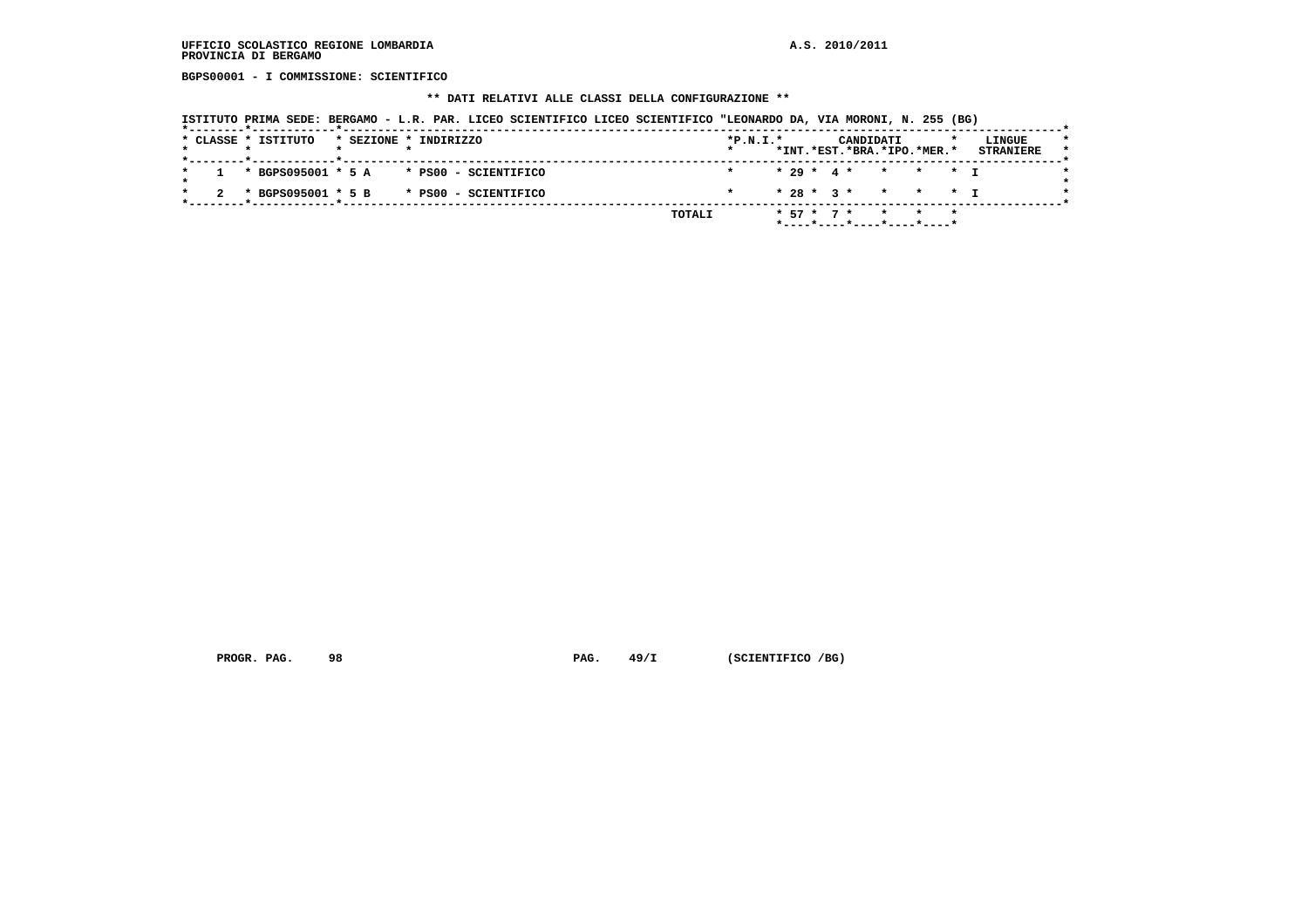**BGPS00001 - I COMMISSIONE: SCIENTIFICO**

| $\star$<br>$\star$ | PRESIDENTE: COLUCCELLO ANTONIO COSIMO N. IL 25/09/1958 (LE)<br>TRESCORE BALNEARIO - IST PROF PER I SERVIZI COMMERCIALI "LORENZO LOTTO", VIA DELL'ALBAROTTO (BG)                                                |
|--------------------|----------------------------------------------------------------------------------------------------------------------------------------------------------------------------------------------------------------|
|                    | INDIRIZZO: PS00 - SCIENTIFICO                                                                                                                                                                                  |
|                    | 1 - SL32: MATEMATICA<br>(A049: MATEMATICA E FISICA)<br>PINTO GRAZIA N. IL 22/03/1977 (ME)<br>PROVENIENTE DA: ZOGNO - LICEO SCIENTIFICO "DAVID MARIA TUROLDO", VIA RONCO, 11 (BG)                               |
|                    | 2 - M770: SCIENZE NATURALI<br>( A060:SC. NA. , CH. , GEOG. , MIC.<br>ORIGLIO ALFIO N. IL 24/04/1967 (CT)<br>PROVENIENTE DA: ZOGNO - IST PROF INDUSTRIA E ARTIGIANATO "DAVID MARIA TUROLDO", VIA RONCO, 11 (BG) |
|                    | 3 - M215:DISEGNO E STORIA DELL'ARTE<br>(A025:DISEGNO E STORIA DELL'ARTE)                                                                                                                                       |

 **PROGR. PAG.** 99 **PAG.** 49/II (SCIENTIFICO /BG)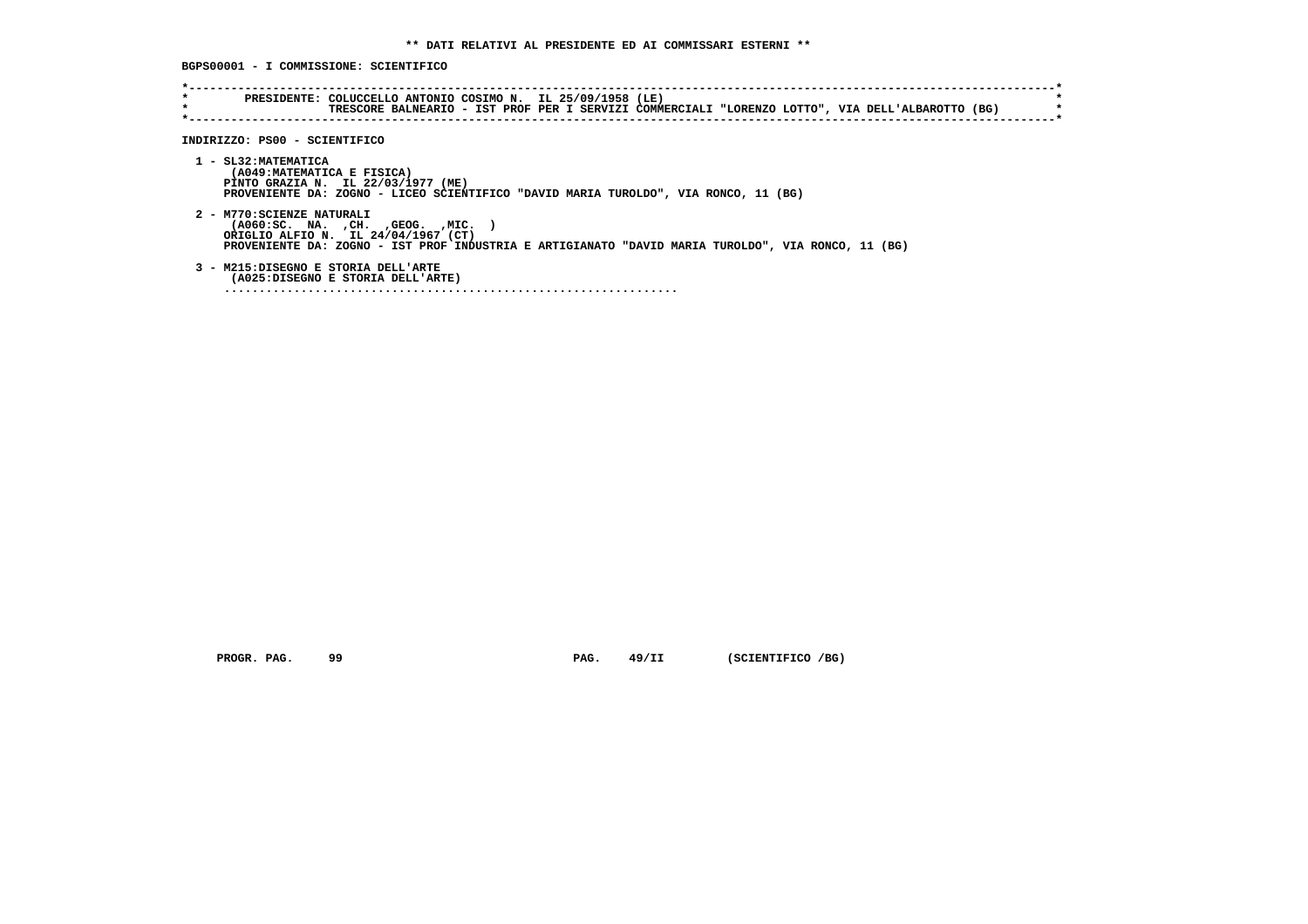**BGPS00002 - II COMMISSIONE: SCIENTIFICO**

 **\*\* DATI RELATIVI ALLE CLASSI DELLA CONFIGURAZIONE \*\***

| ISTITUTO PRIMA SEDE: BERGAMO - L.R. PAR. LICEO SCIENTIFICO LICEO SCIENTIFICO "LEONARDO DA, VIA MORONI, N. 255 (BG)<br>* CLASSE * ISTITUTO          | * SEZIONE * INDIRIZZO |  |  | $*P.N.T.*$ |  | CANDIDATI | *INT.*EST.*BRA.*IPO.*MER.* |  | LINGUE<br><b>STRANIERE</b> |
|----------------------------------------------------------------------------------------------------------------------------------------------------|-----------------------|--|--|------------|--|-----------|----------------------------|--|----------------------------|
| $*$ BGPS095001 $*$ 5 C $*$ PS00 - SCIENTIFICO                                                                                                      |                       |  |  |            |  |           | $* 27 * 8 * * * * * T$     |  |                            |
|                                                                                                                                                    |                       |  |  |            |  |           |                            |  |                            |
|                                                                                                                                                    |                       |  |  |            |  |           |                            |  |                            |
| ISTITUTO SECONDA SEDE: BERGAMO - L.R. PAR. LICEO SCIENTIFICO LICEO SCIENTIFICO "ANTONIO LOC, VIA MANTEGNA, N. 8 (BG)<br>-------*------------*----- |                       |  |  |            |  |           |                            |  |                            |
| * CLASSE * ISTITUTO                                                                                                                                | * SEZIONE * INDIRIZZO |  |  | $*P.N.T.*$ |  | CANDIDATI |                            |  | LINGUE                     |
|                                                                                                                                                    |                       |  |  |            |  |           | *INT.*EST.*BRA.*IPO.*MER.* |  | <b>STRANIERE</b>           |

PROGR. PAG. 100 **PAG. 50/I (SCIENTIFICO /BG)** 

 **TOTALI \* 42 \* 14 \* \* \* \* \*----\*----\*----\*----\*----\***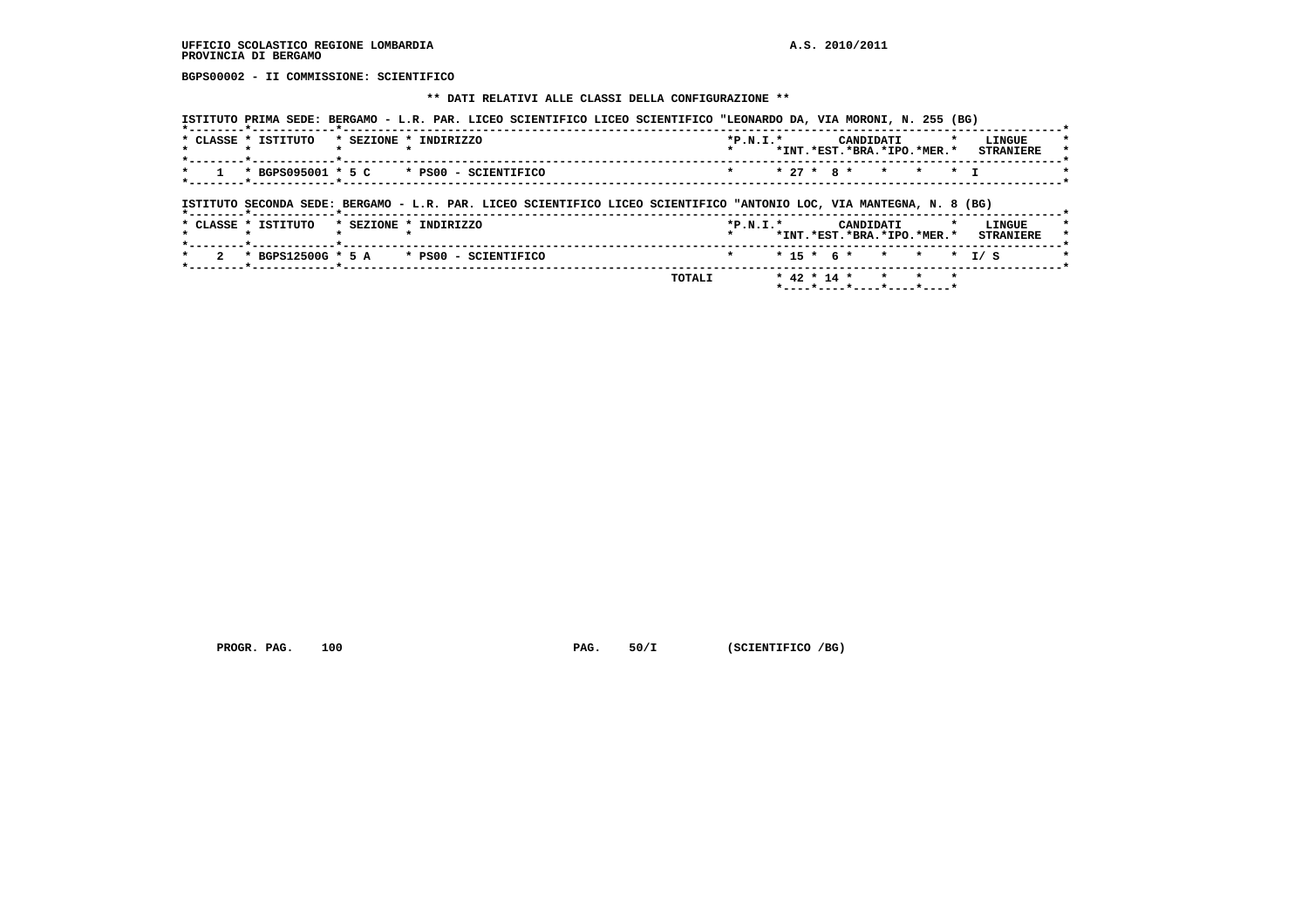**BGPS00002 - II COMMISSIONE: SCIENTIFICO**

| INDIRIZZO: PS00 - SCIENTIFICO                                                                                                                                                                        |
|------------------------------------------------------------------------------------------------------------------------------------------------------------------------------------------------------|
| 1 - SL32: MATEMATICA<br>(A049: MATEMATICA E FISICA)<br>VEDOVATI CATERINA N. IL 04/07/1965 (BG)<br>PROVENIENTE DA: TRESCORE BALNEARIO - LICEO SCIENTIFICO "LORENZO FEDERICI", VIA DELL'ALBAROTTO (BG) |
| 2 - M770: SCIENZE NATURALI<br>( A060:SC. NA. , CH. , GEOG. , MIC.<br>CHIARA MARIA LUCIA N. IL 07/09/1972 (BG)<br>PROVENIENTE DA: SARNICO - LICEO SCIENTIFICO "SERAFINO RIVA", VIA CORTIVO 32 (BG)    |
| 3 - M215:DISEGNO E STORIA DELL'ARTE<br>(A025:DISEGNO E STORIA DELL'ARTE)                                                                                                                             |

 **PROGR. PAG.** 101 **PAG.** 50/II (SCIENTIFICO /BG)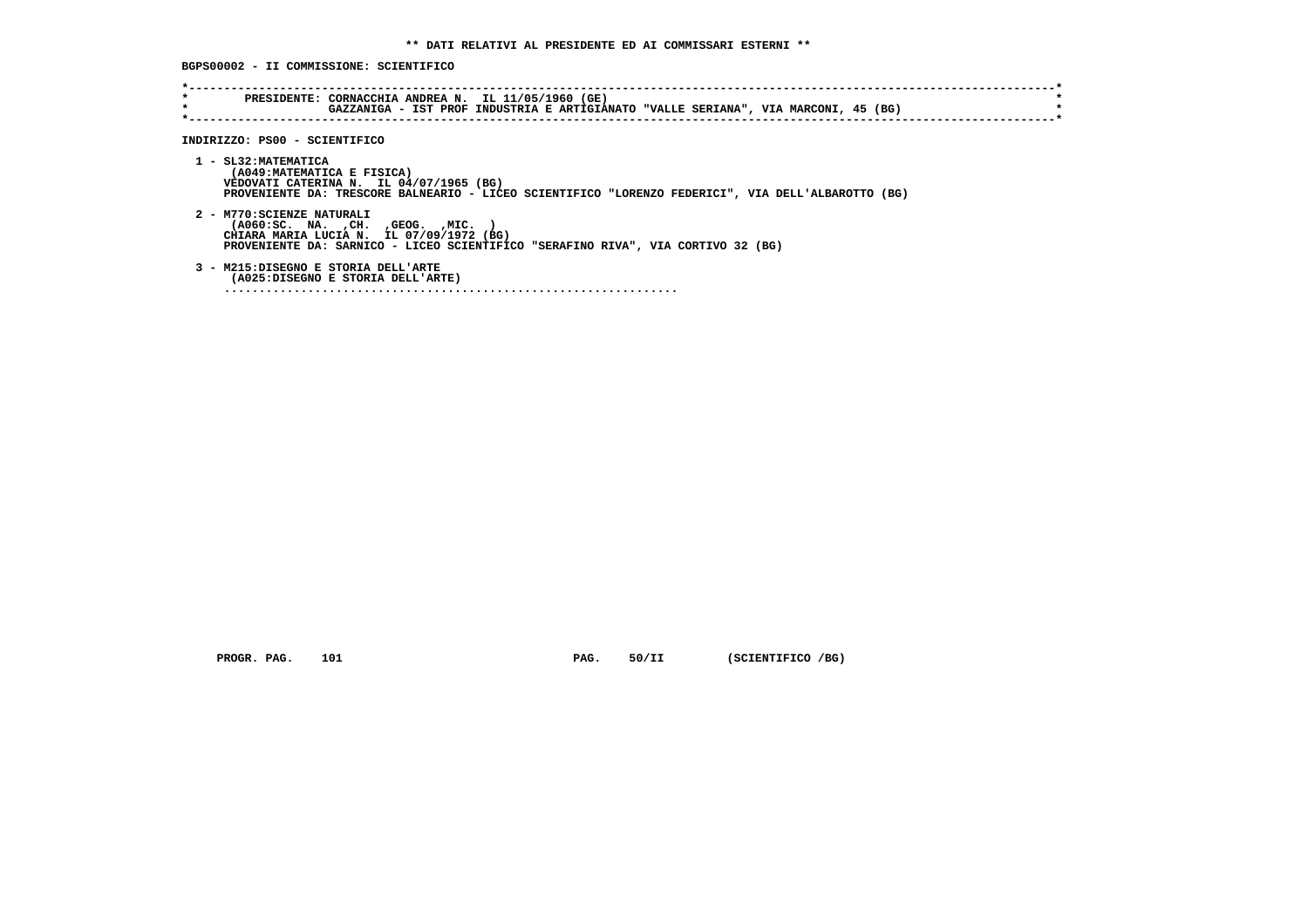**BGPS00003 - III COMMISSIONE: SCIENTIFICO**

#### **\*\* DATI RELATIVI ALLE CLASSI DELLA CONFIGURAZIONE \*\***

 **ISTITUTO PRIMA SEDE: BERGAMO - L.R. PAR. LICEO SCIENTIFICO LICEO SCIENTIFICO "FERMI", VIA GHISLANDI, N. 57 (BG)**

| $*P.N.T.*$<br>LINGUE<br>CANDIDATI              |
|------------------------------------------------|
| *INT.*EST.*BRA.*IPO.*MER.*<br><b>STRANIERE</b> |
| * 27 * 1 * * * * T<br>$\star$                  |
| $* 27 * 5 * * * * * T$                         |
| TOTALI<br>* 54 * 6 * * * * *                   |
|                                                |

 **PROGR. PAG.** 102 **PAG. 51/I** (SCIENTIFICO /BG)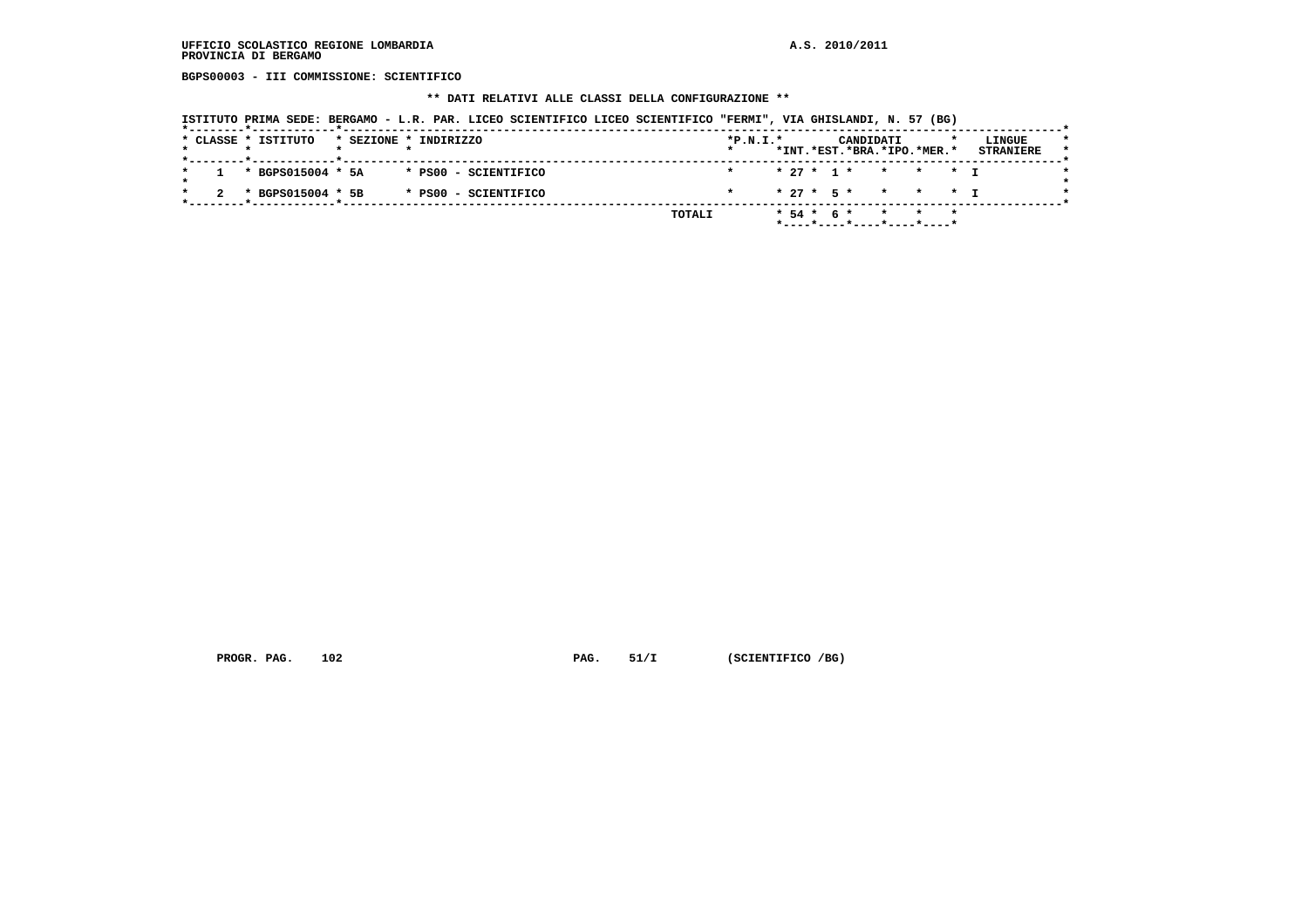**BGPS00003 - III COMMISSIONE: SCIENTIFICO**

| $\star$ | ROMANO DI LOMBARDIA - ISTITUTO MAGISTRALE "DON LORENZO MILANI", VIA BELVEDERE (BG)                                                                                                                                 |
|---------|--------------------------------------------------------------------------------------------------------------------------------------------------------------------------------------------------------------------|
|         | INDIRIZZO: PS00 - SCIENTIFICO                                                                                                                                                                                      |
|         | 1 - SL32: MATEMATICA<br>(A049: MATEMATICA E FISICA)<br>CAMPOLONGO FRANCESCO N. IL 03/01/1967 (CS)<br>PROVENIENTE DA: CARAVAGGIO - LICEO SCIENTIFICO "GALILEO GALILEI", VIA SAN FRANCESCO, 63 (BG)                  |
|         | 2 - M770: SCIENZE NATURALI<br>( A060:SC. NA. , CH. , GEOG. , MIC.<br>CIMARELLI TONINO N. IL 29/09/1952 (RM)<br>PROVENIENTE DA: SERIATE - IST PROF INDUSTRIA E ARTIGIANATO "ETTORE MAJORANA", VIA PARTIGIANI 1 (BG) |
|         | 3 - M215:DISEGNO E STORIA DELL'ARTE<br>(A025:DISEGNO E STORIA DELL'ARTE)                                                                                                                                           |

 **PROGR. PAG.** 103 **PAG. 51/II** (SCIENTIFICO /BG)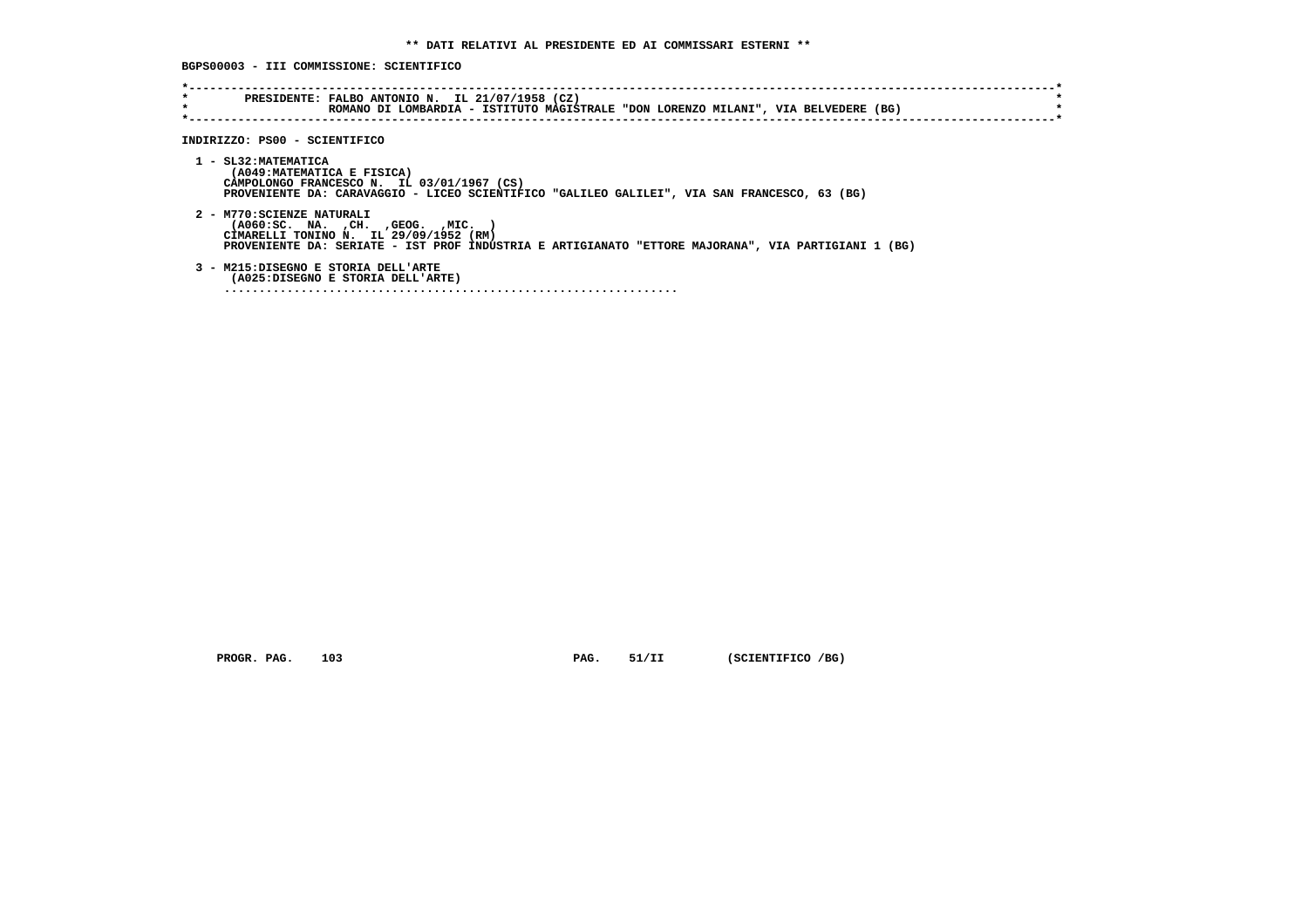**BGPS00004 - IV COMMISSIONE: SCIENTIFICO**

#### **\*\* DATI RELATIVI ALLE CLASSI DELLA CONFIGURAZIONE \*\***

|         | * CLASSE * ISTITUTO                                                                                                      | * SEZIONE * INDIRIZZO |  |  | $*P.N.T.*$ |  | CANDIDATI | *INT.*EST.*BRA.*IPO.*MER.*                                         | LINGUE<br><b>STRANIERE</b> |
|---------|--------------------------------------------------------------------------------------------------------------------------|-----------------------|--|--|------------|--|-----------|--------------------------------------------------------------------|----------------------------|
| $\star$ | $\star$ BGPS135006 $\star$ 5A $\star$ PS00 - SCIENTIFICO                                                                 |                       |  |  |            |  |           | $\star$ 28 $\star$ $\star$ $\star$ $\star$ $\star$ $\star$ $\star$ |                            |
|         | ISTITUTO SECONDA SEDE: BERGAMO - L.R. PAR. ISTITUTO MAGISTRALE IST. MAGISTRALE "SUORE SACRAME, VIA S.ANTONINO, N. 8 (BG) |                       |  |  |            |  |           |                                                                    |                            |

|                          | CLASSE " 15111010 | SBAIUNB " | . INDIKIAAU                               | "P.N.L.            |   | <b>CANDIDAII</b> |                            | LINGUE           |  |
|--------------------------|-------------------|-----------|-------------------------------------------|--------------------|---|------------------|----------------------------|------------------|--|
|                          |                   |           |                                           |                    |   |                  | *INT.*EST.*BRA.*IPO.*MER.* | <b>STRANTERE</b> |  |
|                          |                   |           |                                           |                    |   |                  |                            |                  |  |
| $\overline{\phantom{a}}$ | * BGPM03500A * 5A |           | * ISS7 - PSICO PEDAGOGICO SACRAMENTINE BG | * * 13 * * * * * T |   |                  |                            |                  |  |
|                          |                   | ונמף ∢    | * IS6A - AUXOPEDICO SACRAMENTINE BG       |                    |   |                  | $* 12 * * * * * * * T$     |                  |  |
|                          |                   |           | _______                                   |                    | . |                  |                            |                  |  |

 **TOTALI \* 53 \* \* \* \* \* \*----\*----\*----\*----\*----\***

 **PROGR. PAG.** 104 **PAG. PAG.** 52/I (SCIENTIFICO /BG)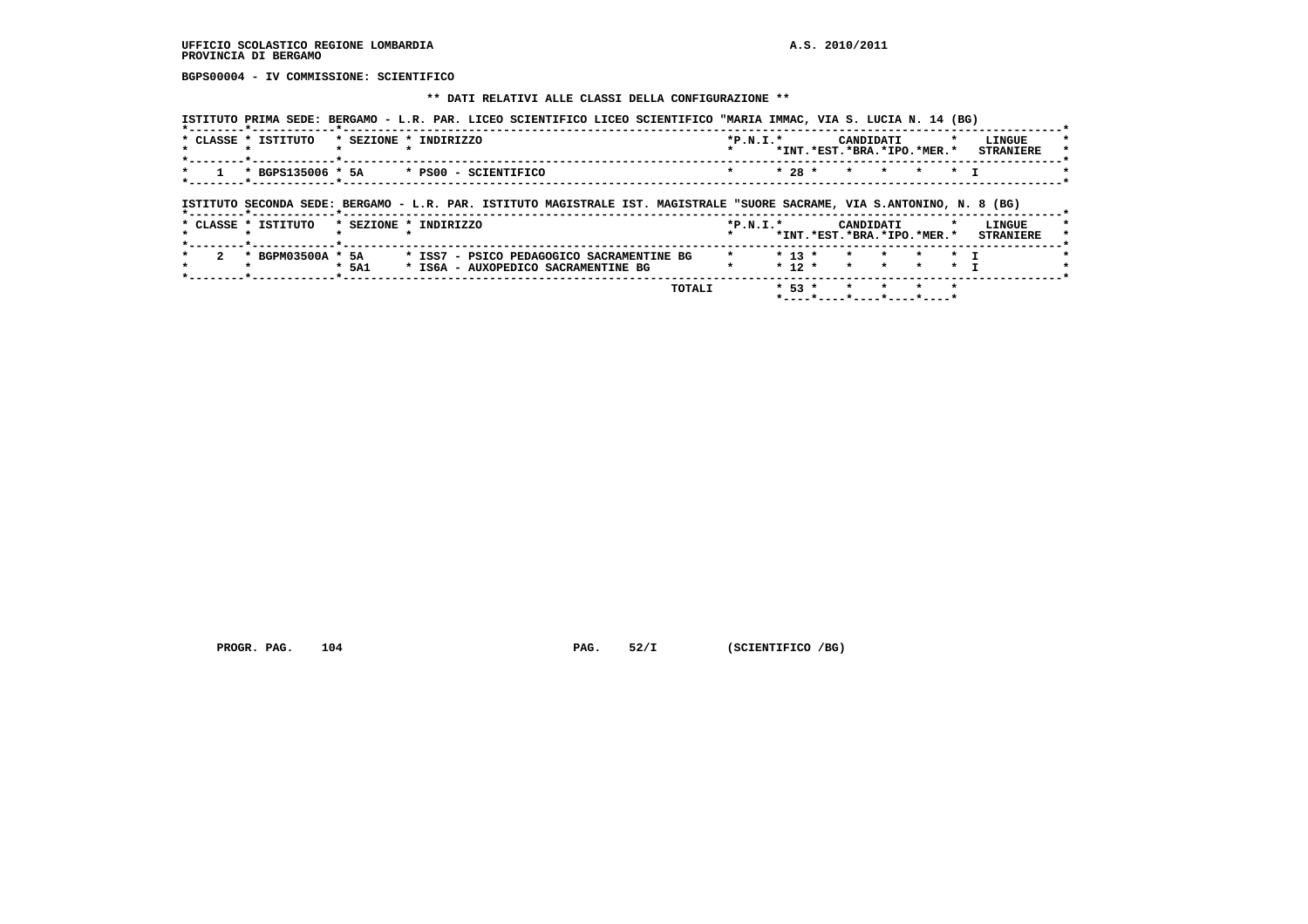**\*----------------------------------------------------------------------------------------------------------------------------\* \* PRESIDENTE: BOTTI CESARE EMER N. IL 23/06/1965 (BG) \* \* SERIATE - IST PROF INDUSTRIA E ARTIGIANATO "ETTORE MAJORANA", VIA PARTIGIANI 1 (BG) \* \*----------------------------------------------------------------------------------------------------------------------------\* INDIRIZZO: PS00 - SCIENTIFICO 1 - SL32:MATEMATICA (A049:MATEMATICA E FISICA) SEGALLI MARIA TERESA N. IL 13/06/1956 (BG) PROVENIENTE DA: TREVIGLIO - LICEO CLASSICO "SIMONE WEIL", VIA GALVANI, 7 (BG) 2 - M770:SCIENZE NATURALI (A060:SC. NA. ,CH. ,GEOG. ,MIC. ) ANANIA ROBERTA N. IL 31/08/1976 (CZ) PROVENIENTE DA: TREVIGLIO - IST PROF PER I SERVIZI COMMERCIALI E TURISTICI "ZENALE E BUTINONE", VIA GALVANI, 7 (BG) 3 - M215:DISEGNO E STORIA DELL'ARTE (A025:DISEGNO E STORIA DELL'ARTE) ................................................................. INDIRIZZO: ISS7 - PSICO PEDAGOGICO SACRAMENTINE BG 1 - M670:PEDAGOGIA (A036:FILOSOFIA,PSICOL. E SC. DELL'EDUC) GIULIANO AMELIA CATERINA N. IL 07/10/1953 (AV) PROVENIENTE DA: BRESCIA - ISTITUTO MAGISTRALE LICEO VIA BONINI, VIA BONINI N.58 (BS) 2 - SL32:MATEMATICA (A047:MATEMATICA) DODESINI CATERINA N. IL 13/05/1963 (BG) PROVENIENTE DA: ALZANO LOMBARDO - LICEO SCIENTIFICO "EDOARDO AMALDI", VIA LOCATELLI, 16 (BG) 3 - M215:DISEGNO E STORIA DELL'ARTE (A025:DISEGNO E STORIA DELL'ARTE) ................................................................. INDIRIZZO: IS6A - AUXOPEDICO SACRAMENTINE BG 1 - SM57:PEDAGOGIA (A036:FILOSOFIA,PSICOL. E SC. DELL'EDUC) GIULIANO AMELIA CATERINA N. IL 07/10/1953 (AV) PROVENIENTE DA: BRESCIA - ISTITUTO MAGISTRALE LICEO VIA BONINI, VIA BONINI N.58 (BS) 2 - SL32:MATEMATICA (A047:MATEMATICA) DODESINI CATERINA N. IL 13/05/1963 (BG) PROVENIENTE DA: ALZANO LOMBARDO - LICEO SCIENTIFICO "EDOARDO AMALDI", VIA LOCATELLI, 16 (BG) (SEGUONO DATI RELATIVI AI COMMISSARI ESTERNI) PROGR. PAG.** 105 **PAG.** 52/II (SCIENTIFICO /BG)

 **BGPS00004 - IV COMMISSIONE: SCIENTIFICO**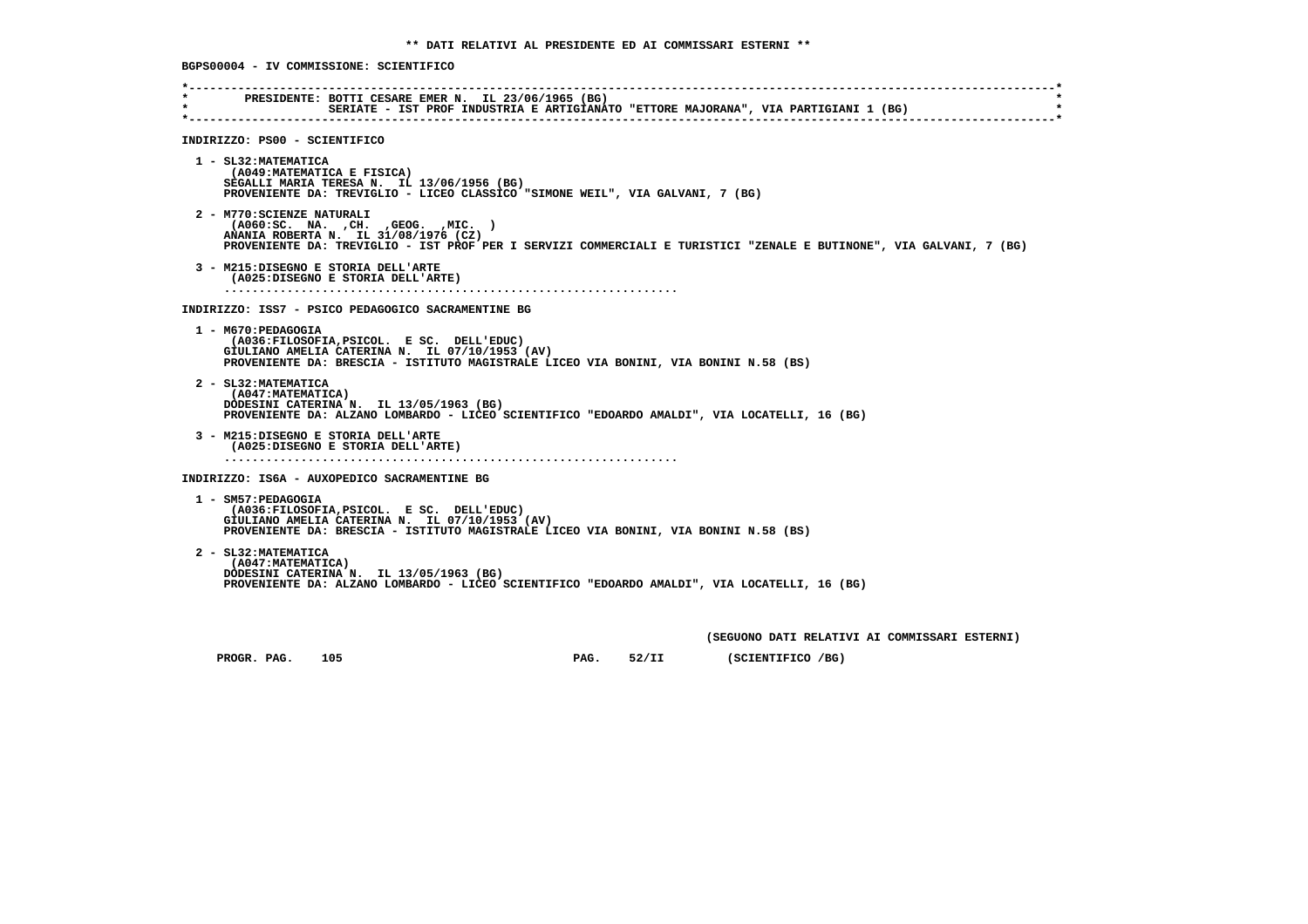3 - SI96:LINGUA INGLESE<br>(A346:LINGUA E CIV. STRANIERA (INGLESE)<br>BOSCHETTI PATRIZIA N. IL 19/07/1959 (CR)<br>PROVENIENTE DA: PRESEZZO - ISTITUTO TECNICO COMMERCIALE "MAIRONI DA PONTE", VIA BERIZZI,1 (BG)

 **PROGR. PAG.** 106 **PAG. 52/III (SCIENTIFICO /BG)**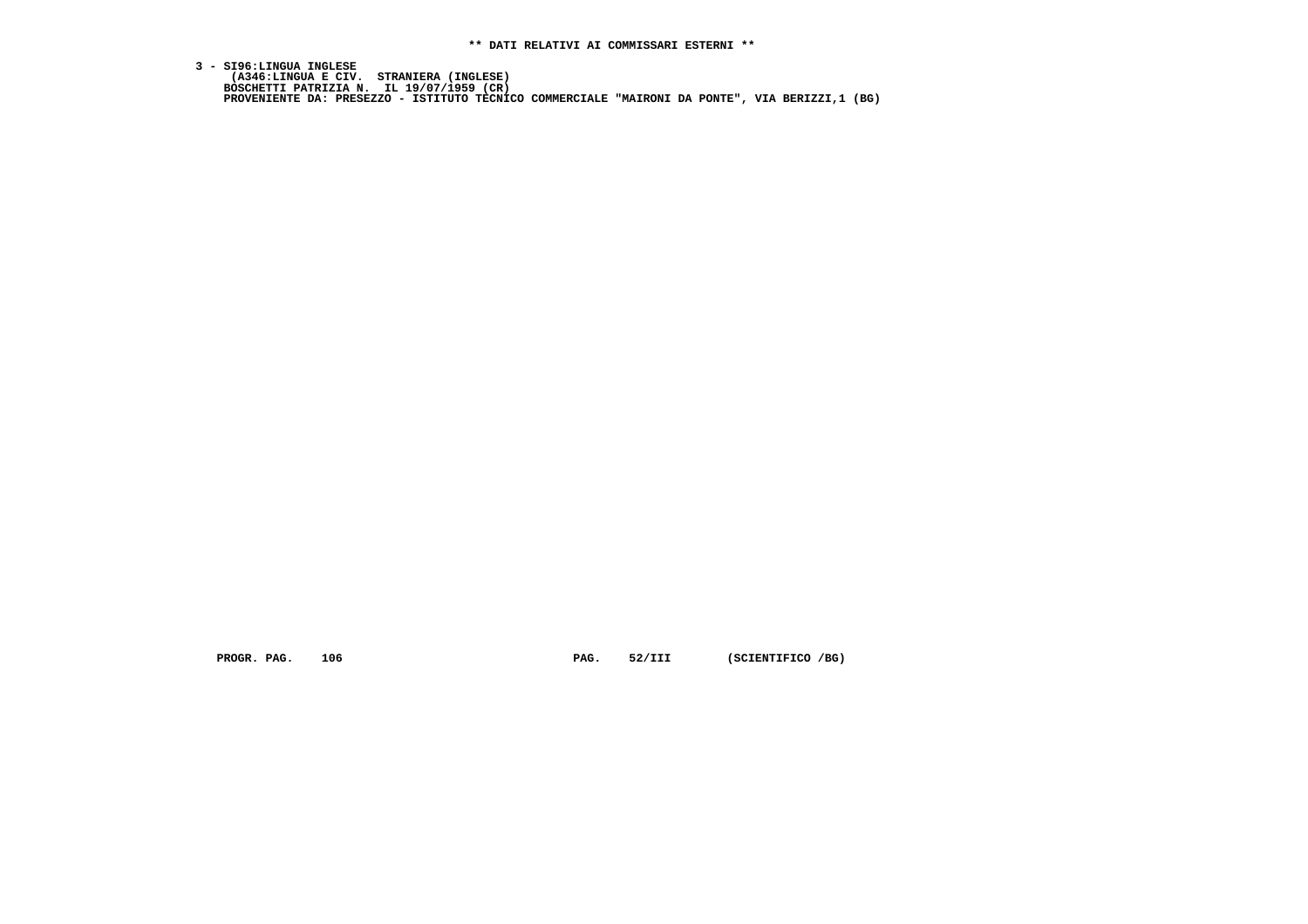**BGPS00005 - V COMMISSIONE: SCIENTIFICO**

#### **\*\* DATI RELATIVI ALLE CLASSI DELLA CONFIGURAZIONE \*\***

 **ISTITUTO PRIMA SEDE: BERGAMO - L.R. PAR. LICEO SCIENTIFICO LICEO SCIENTIFICO "S. ALESSAND, VIA GARIBALDI, N. 3 (BG)**

|  | * CLASSE * ISTITUTO   |  | * SEZIONE * INDIRIZZO |        | $*P.N.I.*$ |            | CANDIDATI |                               | LINGUE           |
|--|-----------------------|--|-----------------------|--------|------------|------------|-----------|-------------------------------|------------------|
|  |                       |  |                       |        |            |            |           | *INT.*EST.*BRA.*IPO.*MER.*    | <b>STRANIERE</b> |
|  | $1 * BGPS02500P * 5A$ |  | * PS00 - SCIENTIFICO  |        | $\star$    |            |           | * 22 * * * * * T              |                  |
|  | * BGPS02500P * 5C     |  | * PS00 - SCIENTIFICO  |        |            |            |           | $* 20 * * * * * * T$          |                  |
|  |                       |  |                       | TOTALI |            | $*$ 42 $*$ |           | * * * *                       |                  |
|  |                       |  |                       |        |            |            |           | $*$ ----*----*----*----*----* |                  |

 **PROGR. PAG.** 107 **PAG.** 53/I (SCIENTIFICO /BG)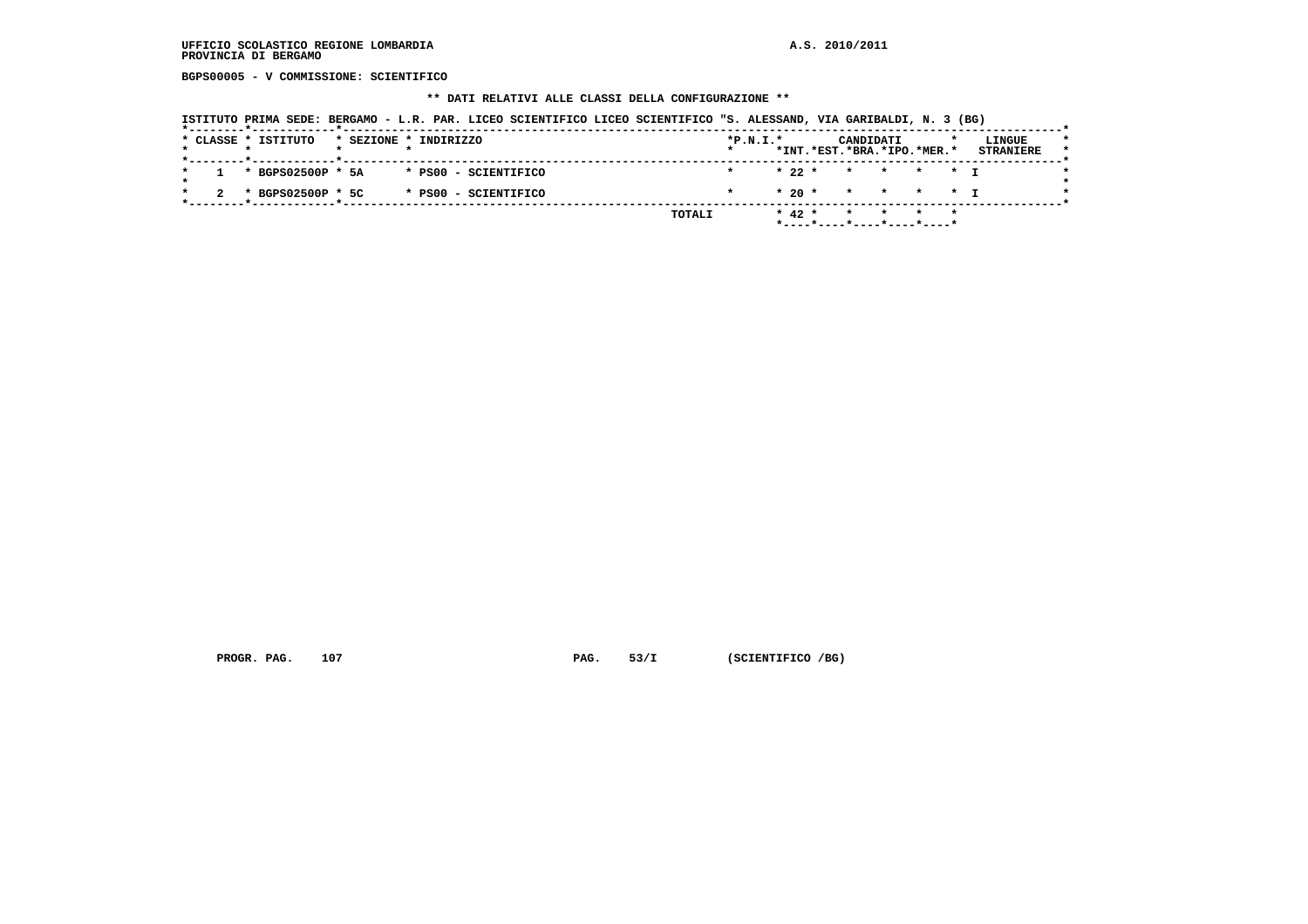**BGPS00005 - V COMMISSIONE: SCIENTIFICO**

| $\star$ | PRESIDENTE: RUGGERI GIUSEPPA N. IL 05/04/1969 (ME)                                             |
|---------|------------------------------------------------------------------------------------------------|
| $\star$ | SERIATE - IST PROF INDUSTRIA E ARTIGIANATO "ETTORE MAJORANA", VIA PARTIGIANI 1 (BG)            |
|         |                                                                                                |
|         |                                                                                                |
|         | INDIRIZZO: PS00 - SCIENTIFICO                                                                  |
|         |                                                                                                |
|         | 1 - SL32: MATEMATICA                                                                           |
|         | (A049: MATEMATICA E FISICA)                                                                    |
|         | SCARAMUZZI ADELAIDE IDA N. IL 21/01/1969 (MI)                                                  |
|         | PROVENIENTE DA: CARAVAGGIO - LICEO SCIENTIFICO "GALILEO GALILEI", VIA SAN FRANCESCO, 63 (BG)   |
|         | 2 - M770: SCIENZE NATURALI                                                                     |
|         | ( A060:SC. NA. , CH. , GEOG. , MIC.                                                            |
|         | BRIGATTI DONATELLA N. IL 04/08/1974 (BG)                                                       |
|         | PROVENIENTE DA: TREVIGLIO - ISTITUTO TECNICO AGRARIO "GAETANO CANTONI", VIA MERISIO, 17/C (BG) |
|         |                                                                                                |
|         | 3 - M215:DISEGNO E STORIA DELL'ARTE                                                            |
|         | (A025:DISEGNO E STORIA DELL'ARTE)                                                              |
|         |                                                                                                |

 **PROGR. PAG.** 108 **PAG.** 53/II (SCIENTIFICO /BG)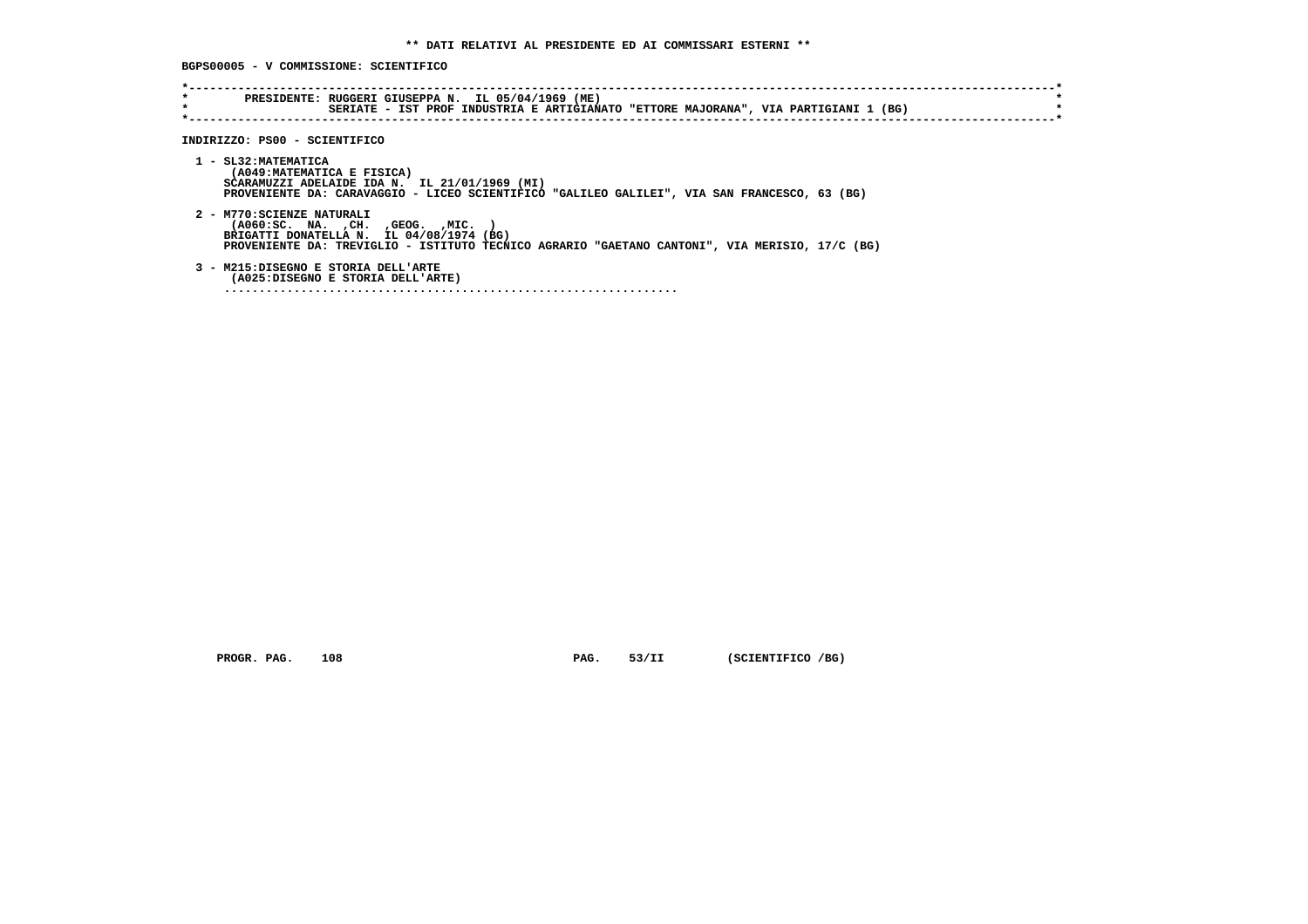**BGPS00006 - VI COMMISSIONE: SCIENTIFICO**

## **\*\* DATI RELATIVI ALLE CLASSI DELLA CONFIGURAZIONE \*\***

| * CLASSE * ISTITUTO<br>$\mathbf{r}$ |  | * SEZIONE * INDIRIZZO                                                                                                         | $*P.N.T.*$ |          | CANDIDATI |           |              | <b>LINGUE</b><br>*INT. *EST. *BRA. *IPO. *MER. * STRANIERE |
|-------------------------------------|--|-------------------------------------------------------------------------------------------------------------------------------|------------|----------|-----------|-----------|--------------|------------------------------------------------------------|
| * BGPS00500D * 5A                   |  | * PS00 - SCIENTIFICO                                                                                                          |            | $* 29 *$ |           | * * * * T |              |                                                            |
|                                     |  |                                                                                                                               |            |          |           |           |              |                                                            |
|                                     |  |                                                                                                                               |            |          |           |           |              |                                                            |
|                                     |  | ISTITUTO SECONDA SEDE: CALCINATE - L.R. PAR. LICEO LINGUISTICO LICEO LINGUISTICO "LA TRACCIA", VIA S. PAOLO DELLA CROCE, N. 2 |            |          |           |           |              |                                                            |
|                                     |  |                                                                                                                               |            |          |           |           |              |                                                            |
| * CLASSE * ISTITUTO                 |  | * SEZIONE * INDIRIZZO                                                                                                         | $*P.N.T.*$ |          | CANDIDATI |           | $\mathbf{r}$ | <b>LINGUE</b>                                              |
| . .                                 |  |                                                                                                                               |            |          |           |           |              | *INT.*EST.*BRA.*IPO.*MER.* STRANIERE                       |
|                                     |  |                                                                                                                               |            |          |           |           |              | $* 16 * * * * * * T/F$                                     |

 **PROGR. PAG.** 109 **PAG.** 54/I (SCIENTIFICO /BG)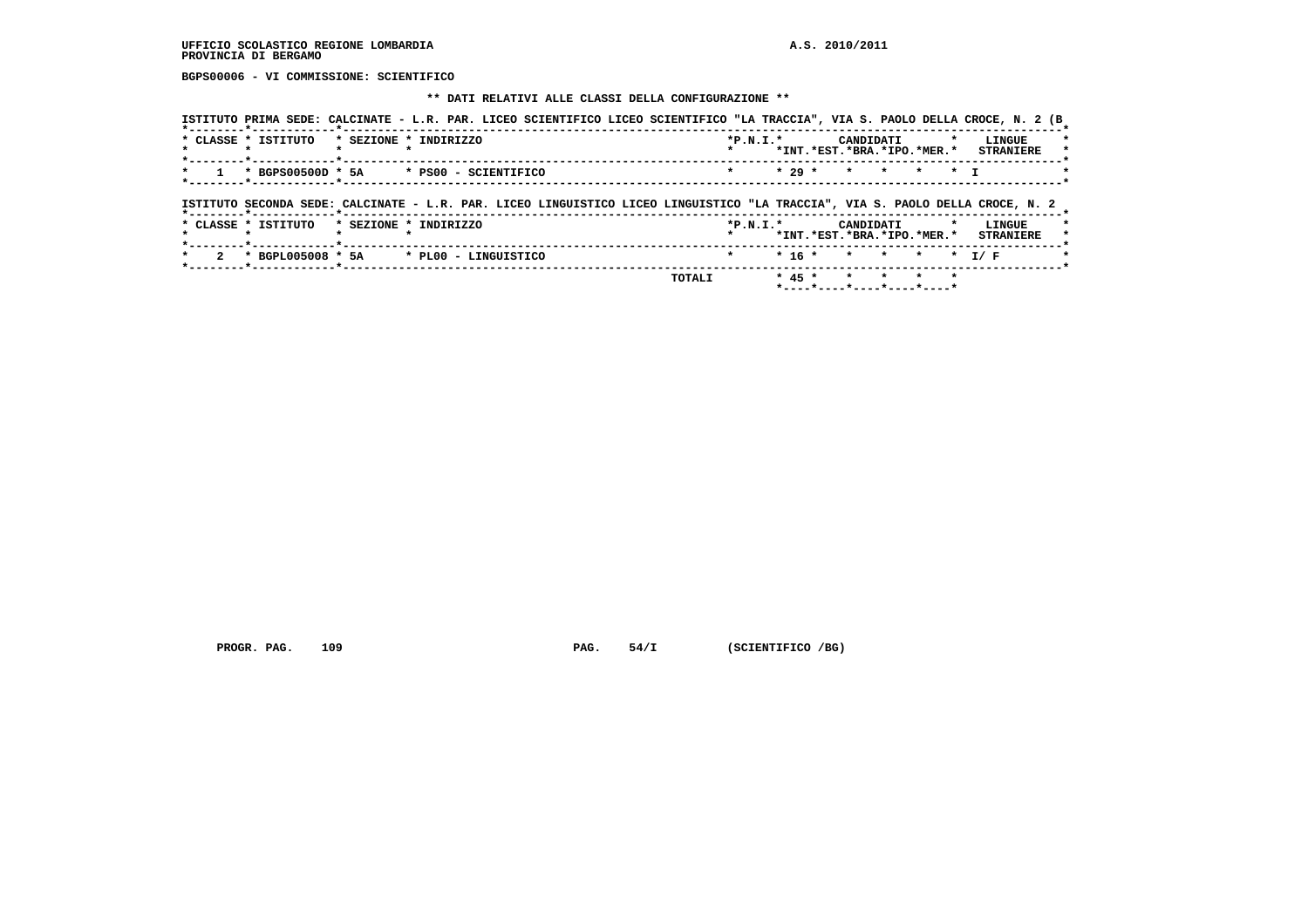**\*----------------------------------------------------------------------------------------------------------------------------\* \* PRESIDENTE: CONSOLI ALDO N. IL 06/02/1945 (SA) \* DALMINE - ISTITUTO TECNICO INDUSTRIALE "GUGLIELMO MARCONI", VIA VERDI, 60 (BG) \*----------------------------------------------------------------------------------------------------------------------------\* INDIRIZZO: PS00 - SCIENTIFICO 1 - SL32:MATEMATICA (A049:MATEMATICA E FISICA) LOCATELLI EDITH N. IL 18/04/1974 (BG) PROVENIENTE DA: DALMINE - LICEO SCIENTIFICO "LUIGI EINAUDI", VIA VERDI, 48 (BG) 2 - M770:SCIENZE NATURALI (A060:SC. NA. ,CH. ,GEOG. ,MIC. ) CASTELMENZANO ANGELA N. IL 17/12/1967 (MI) PROVENIENTE DA: ROMANO DI LOMBARDIA - LICEO SCIENTIFICO "DON LORENZO MILANI" (BG) 3 - M215:DISEGNO E STORIA DELL'ARTE (A025:DISEGNO E STORIA DELL'ARTE) MAGLIOCCA ANTONIA N. IL 27/06/1953 (BA) PROVENIENTE DA: BERGAMO - ISTITUTO MAGISTRALE "P. SECCO SUARDO", VIA ANGELO MAJ, 8 (BG) INDIRIZZO: PL00 - LINGUISTICO 1 - M770:SCIENZE NATURALI (A060:SC. NA. ,CH. ,GEOG. ,MIC. ) CASTELMENZANO ANGELA N. IL 17/12/1967 (MI) PROVENIENTE DA: ROMANO DI LOMBARDIA - LICEO SCIENTIFICO "DON LORENZO MILANI" (BG) 2 - M390:FRANCESE (A246:LINGUA E CIV. STRANIERA (FRANCESE)) SELINI DANILO N. IL 19/09/1953 (BG) PROVENIENTE DA: ROMANO DI LOMBARDIA - IST TEC COMMERCIALE E PER GEOMETRI "GIAMBATTISTA RUBINI", VIA BELVEDERE (BG) 3 - M460:INGLESE (A346:LINGUA E CIV. STRANIERA (INGLESE)) PASTA EMANUELA N. IL 12/10/1974 (BG) PROVENIENTE DA: BERGAMO - ISTITUTO MAGISTRALE "GIOVANNI FALCONE", VIA DUNANT, 1 (BG)**

 **PROGR. PAG.** 110 **PAG. 54/II** (SCIENTIFICO /BG)

 **BGPS00006 - VI COMMISSIONE: SCIENTIFICO**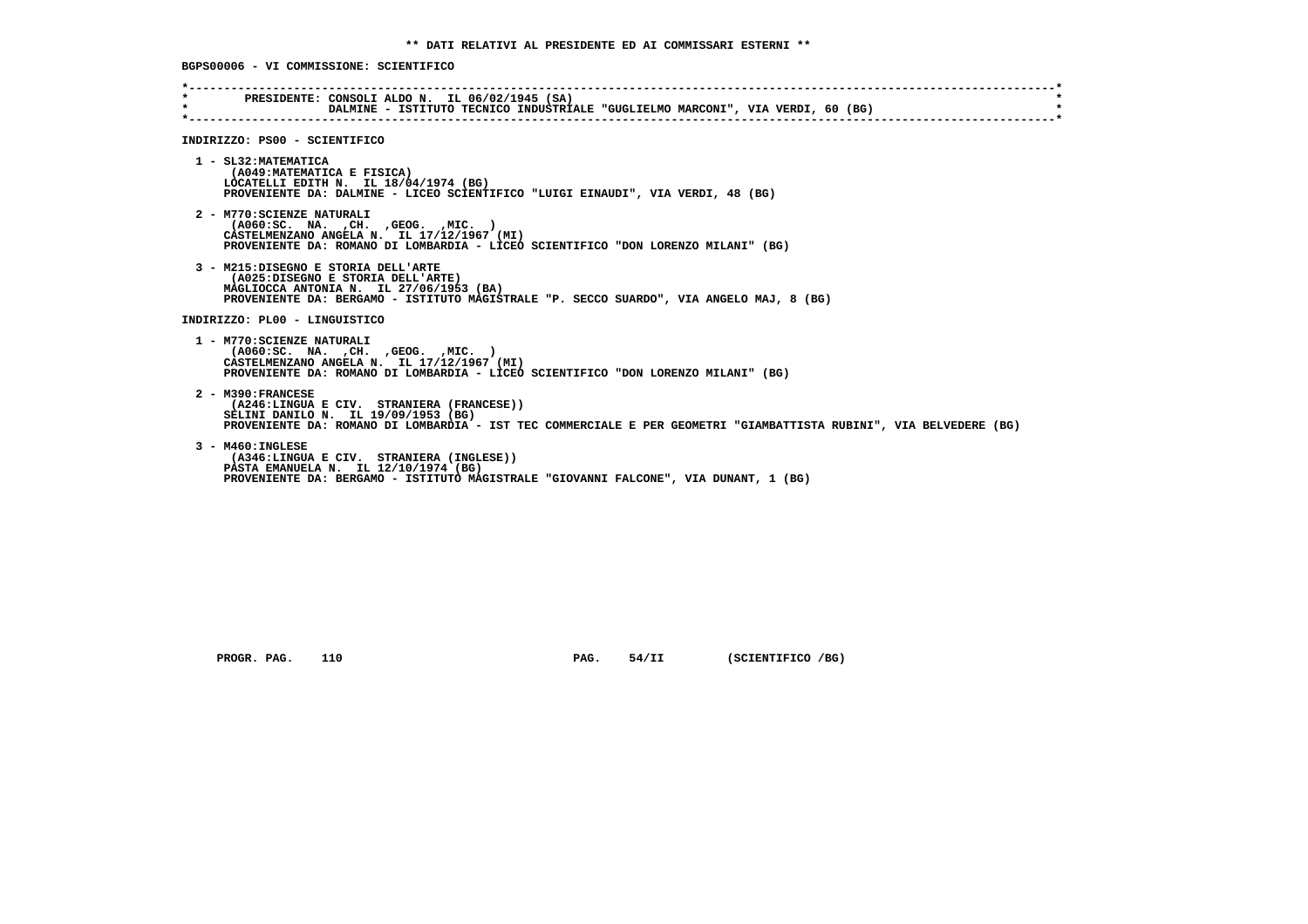**BGPS00007 - VII COMMISSIONE: SCIENTIFICO**

### **\*\* DATI RELATIVI ALLE CLASSI DELLA CONFIGURAZIONE \*\***

|                                             |                       |  | ISTITUTO PRIMA SEDE: TREVIGLIO - L.R. PAR. LICEO SCIENTIFICO LICEO SCIENTIFICO "FACCHETTI", VIA SANGALLI, N. 4 (BG) |  |            |  |           |                            |  |                  |  |
|---------------------------------------------|-----------------------|--|---------------------------------------------------------------------------------------------------------------------|--|------------|--|-----------|----------------------------|--|------------------|--|
| * CLASSE * ISTITUTO                         | * SEZIONE * INDIRIZZO |  |                                                                                                                     |  | $*P.N.T.*$ |  | CANDIDATI |                            |  | LINGUE           |  |
|                                             |                       |  |                                                                                                                     |  |            |  |           | *INT.*EST.*BRA.*IPO.*MER.* |  | <b>STRANTERE</b> |  |
| $1$ * BGPS065005 * 5A1 * PS00 - SCIENTIFICO |                       |  |                                                                                                                     |  |            |  |           | * 25 * 4 * * * * T         |  |                  |  |
|                                             |                       |  |                                                                                                                     |  |            |  |           |                            |  |                  |  |

## **ISTITUTO SECONDA SEDE: TREVIGLIO - L.R. PAR. LICEO LINGUISTICO LICEO LINGUISTICO "FACCHETTI", VIA SANGALLI, N. 4 (BG)**

| *INT.*EST.*BRA.*IPO.*MER.*                                               | <b>STRANTERE</b> |
|--------------------------------------------------------------------------|------------------|
|                                                                          |                  |
| * BGPL06500X * 5A1<br>* PL00 - LINGUISTICO<br>$* 18 * 2 * * * * * 1 / S$ |                  |
| * * * 1 * * * * T/F<br>$*$ 5A2<br>* PL00 - LINGUISTICO                   |                  |

 **PROGR. PAG.** 111 **PAG.** 55/I (SCIENTIFICO /BG)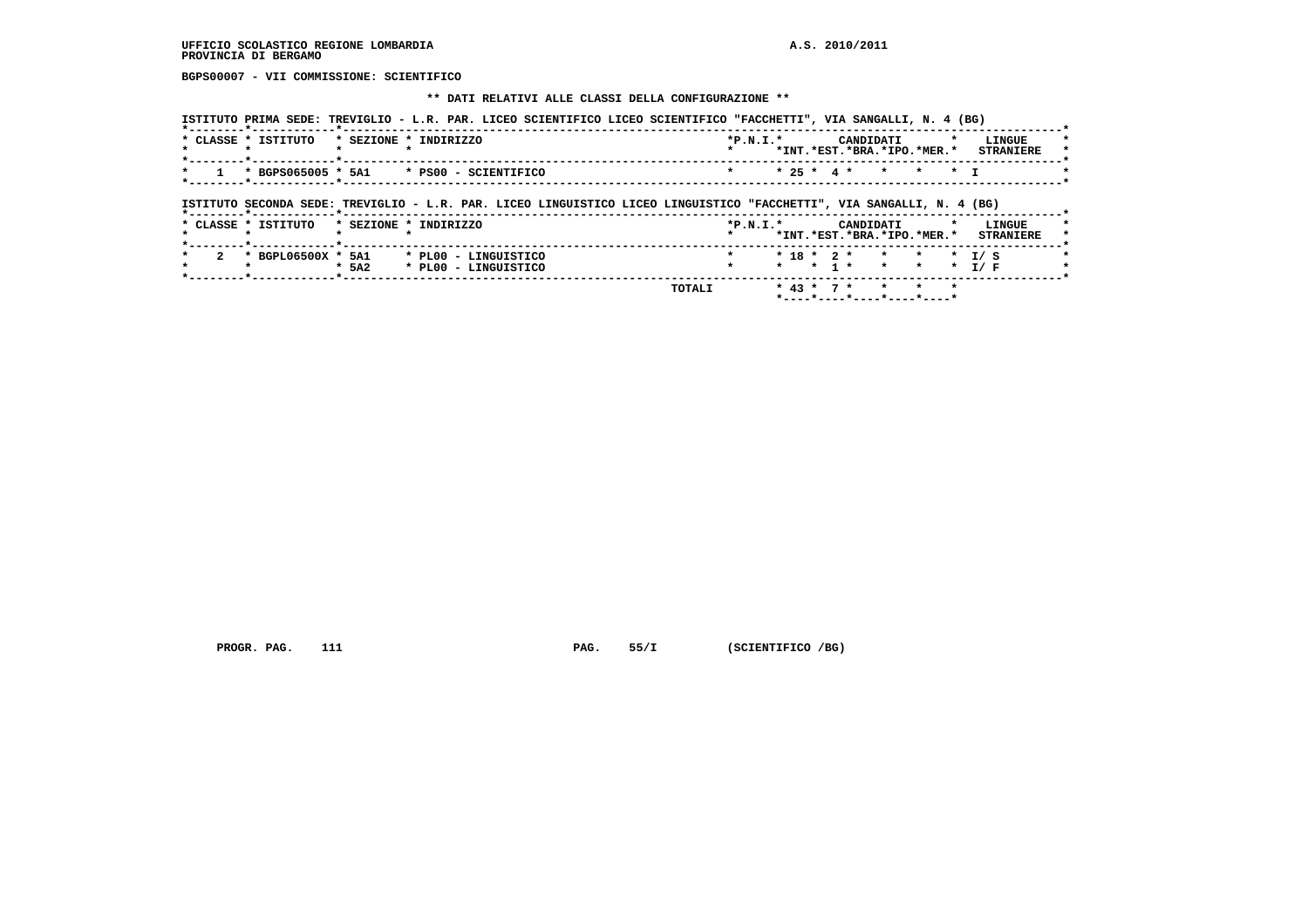**\*----------------------------------------------------------------------------------------------------------------------------\* \* PRESIDENTE: GULLACE SANTO N. IL 08/03/1951 (RC) \*BERGAMO - IST PROF INDUSTRIA E ARTIGIANATO "CESARE PESENTI", VIA OZANAM, 27 (BG) \*----------------------------------------------------------------------------------------------------------------------------\* INDIRIZZO: PS00 - SCIENTIFICO 1 - SL32:MATEMATICA (A049:MATEMATICA E FISICA) VILLA GIAN BRUNO N. IL 08/05/1948 (BG) PROVENIENTE DA: BERGAMO - LICEO ARTISTICO " GIACOMO E PIO MANZU' ", VIA TORQUATO TASSO, 18 (BG) 2 - M770:SCIENZE NATURALI (A060:SC. NA. ,CH. ,GEOG. ,MIC. ) POLISENO MARIA N. IL 04/11/1961 (BA) PROVENIENTE DA: ROMANO DI LOMBARDIA - IST TEC COMMERCIALE E PER GEOMETRI "GIAMBATTISTA RUBINI", VIA BELVEDERE (BG) 3 - M215:DISEGNO E STORIA DELL'ARTE (A025:DISEGNO E STORIA DELL'ARTE) ROTA NODARI DONATELLA N. IL 28/01/1965 (BG) PROVENIENTE DA: TRESCORE BALNEARIO - ISTITUTO MAGISTRALE "LORENZO FEDERICI", VIA DELL'ALBAROTTO (BG) INDIRIZZO: PL00 - LINGUISTICO 1 - M770:SCIENZE NATURALI (A060:SC. NA. ,CH. ,GEOG. ,MIC. ) POLISENO MARIA N. IL 04/11/1961 (BA) PROVENIENTE DA: ROMANO DI LOMBARDIA - IST TEC COMMERCIALE E PER GEOMETRI "GIAMBATTISTA RUBINI", VIA BELVEDERE (BG) 2 - M460:INGLESE (A346:LINGUA E CIV. STRANIERA (INGLESE)) PERSONENI STEFANIA N. IL 04/08/1952 (BG) PROVENIENTE DA: BERGAMO - ISTITUTO TECNICO AGRARIO DI BERGAMO, VIA BORGO PALAZZO, 128 (BG) 3 - M790:SPAGNOLO (A446:LINGUA E CIV. STRANIERA (SPAGNOLO)) STIGLIANI GIUSEPPE VINCENZO N. IL 05/08/1962 (EE) PROVENIENTE DA: BERGAMO - ISTITUTO MAGISTRALE "GIOVANNI FALCONE", VIA DUNANT, 1 (BG) 4 - M390:FRANCESE (A246:LINGUA E CIV. STRANIERA (FRANCESE)) CAGNOLI ANNALISA N. IL 12/11/1951 (BG) PROVENIENTE DA: BERGAMO - LICEO SCIENTIFICO "FILIPPO LUSSANA", VIA ANGELO MAY,2 (BG)**

 **PROGR. PAG. 112 PAG. 55/II (SCIENTIFICO /BG)**

 **BGPS00007 - VII COMMISSIONE: SCIENTIFICO**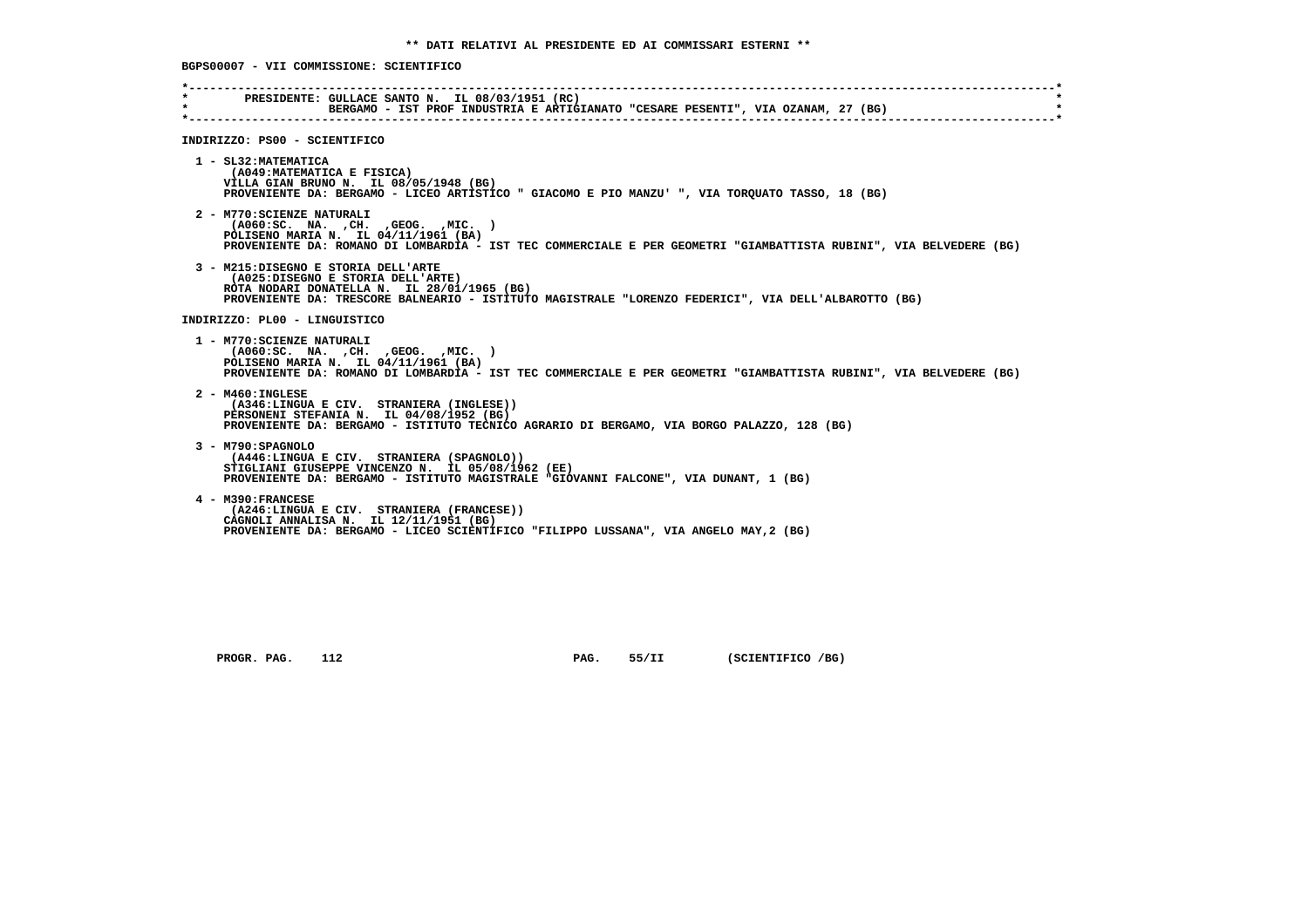**BGPS00008 - VIII COMMISSIONE: SCIENTIFICO**

### **\*\* DATI RELATIVI ALLE CLASSI DELLA CONFIGURAZIONE \*\***

 **ISTITUTO PRIMA SEDE: BERGAMO - LICEO SCIENTIFICO "FILIPPO LUSSANA", VIA ANGELO MAY,2 (BG)**

|  | * CLASSE * ISTITUTO   |  | * SEZIONE * INDIRIZZO | $*P.N.I.*$ |          | CANDIDATI                  |                 |  | LINGUE           |  |
|--|-----------------------|--|-----------------------|------------|----------|----------------------------|-----------------|--|------------------|--|
|  |                       |  |                       |            |          | *INT.*EST.*BRA.*IPO.*MER.* |                 |  | <b>STRANIERE</b> |  |
|  | $1 * BGPS02000G * 5A$ |  | * PS00 - SCIENTIFICO  |            |          | $* 19 * * * * * * I/T$     |                 |  |                  |  |
|  | * BGPS02000G * 5B     |  | * PS00 - SCIENTIFICO  |            |          | $* 16 * * * * * * I/F$     |                 |  |                  |  |
|  |                       |  | TOTALI                |            | $* 35 *$ | $\star$                    | $\star$ $\star$ |  |                  |  |
|  |                       |  |                       |            |          | *----*----*----*----*----* |                 |  |                  |  |

 **PROGR. PAG.** 113 **PAG.** 56/I (SCIENTIFICO /BG)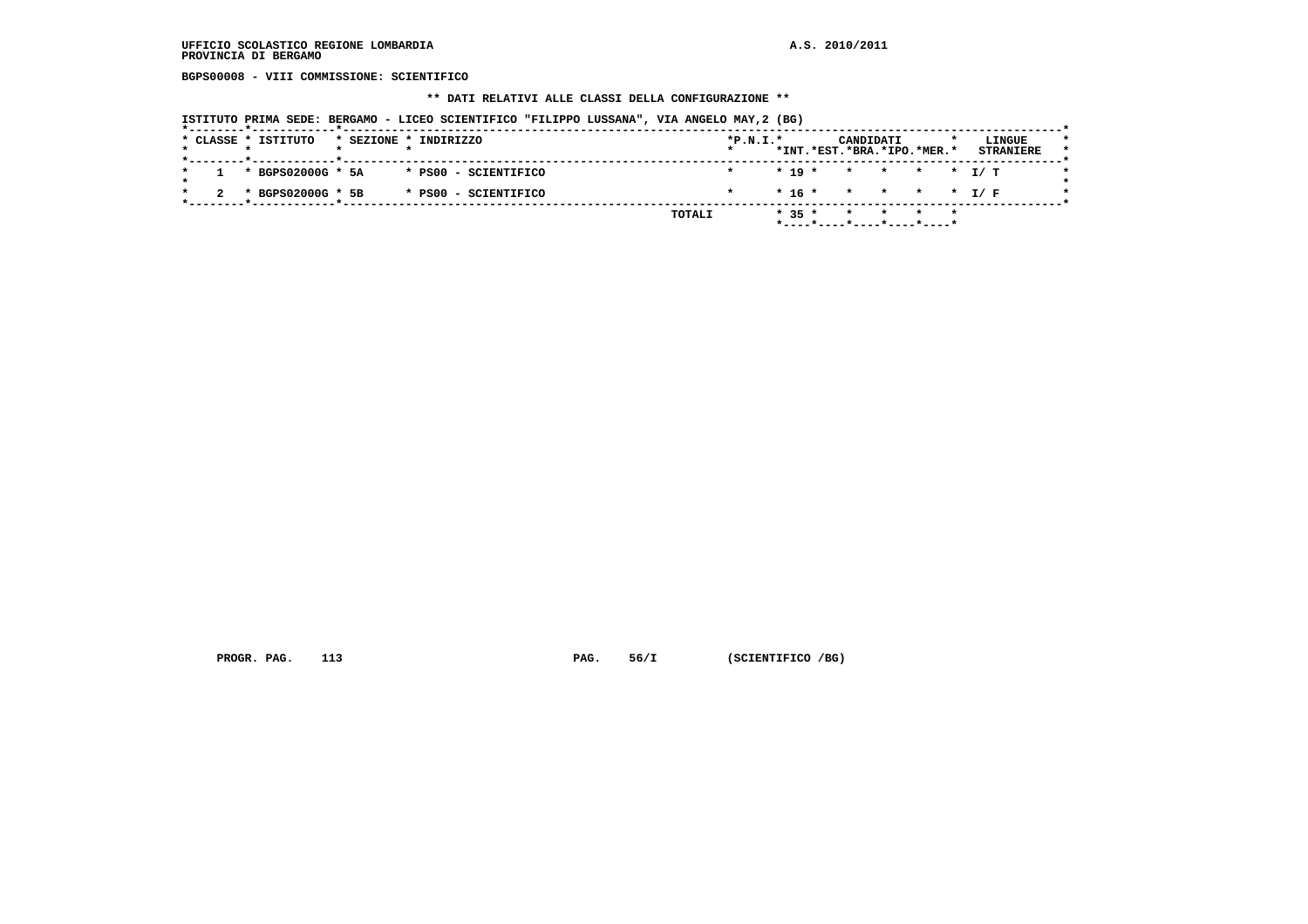**BGPS00008 - VIII COMMISSIONE: SCIENTIFICO**

| $\star$<br>$\star$ | PRESIDENTE: FRANCESCHINELLI ORNELLA N. IL 11/03/1956 (BS)<br>LOVERE - LICEO SCIENTIFICO "DECIO CELERI", VIA NAZARIO SAURO, 2 (BG)                                                                                   |
|--------------------|---------------------------------------------------------------------------------------------------------------------------------------------------------------------------------------------------------------------|
|                    | INDIRIZZO: PS00 - SCIENTIFICO                                                                                                                                                                                       |
|                    | 1 - SL32: MATEMATICA<br>(A049: MATEMATICA E FISICA)<br>PROVINZANO SERGIO GIOVANNI N. IL 09/09/1978 (CL)<br>PROVENIENTE DA: LOVERE - LICEO SCIENTIFICO "DECIO CELERI", VIA NAZARIO SAURO, 2 (BG)                     |
|                    | 2 - M770: SCIENZE NATURALI<br>( A060 : SC. NA. , CH. , GEOG. , MIC.<br>GUARASCIO ISABELLA N. IL 01/07/1950 (CS)<br>PROVENIENTE DA: PRESEZZO - LICEO SCIENTIFICO "MAIRONI DA PONTE", VIA BERIZZI, 1 (BG)             |
|                    | 3 - M215:DISEGNO E STORIA DELL'ARTE<br>(A025:DISEGNO E STORIA DELL'ARTE)<br>MARENGONI ALBERTO N. IL 30/11/1957 (BG)<br>PROVENIENTE DA: ALZANO LOMBARDO - LICEO SCIENTIFICO "EDOARDO AMALDI", VIA LOCATELLI, 16 (BG) |

 **PROGR. PAG.** 114 **PAG.** 56/II (SCIENTIFICO /BG)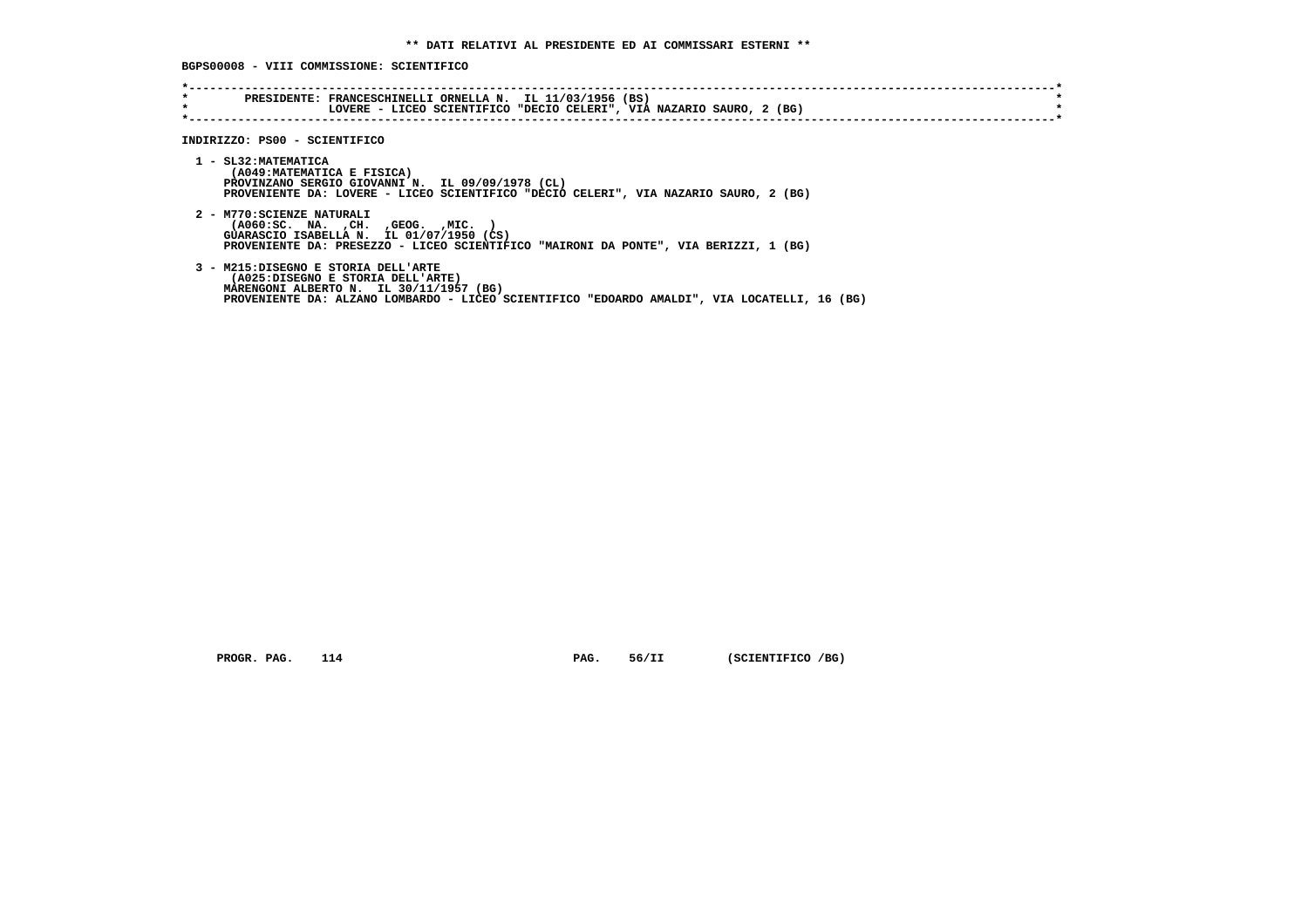**BGPS00009 - IX COMMISSIONE: SCIENTIFICO**

### **\*\* DATI RELATIVI ALLE CLASSI DELLA CONFIGURAZIONE \*\***

 **ISTITUTO PRIMA SEDE: BERGAMO - LICEO SCIENTIFICO "FILIPPO LUSSANA", VIA ANGELO MAY,2 (BG)**

|  | * CLASSE * ISTITUTO |  | * SEZIONE * INDIRIZZO | $*P.N.I.*$ |          | CANDIDATI<br>*INT.*EST.*BRA.*IPO.*MER.* |  | LINGUE<br><b>STRANIERE</b> |  |
|--|---------------------|--|-----------------------|------------|----------|-----------------------------------------|--|----------------------------|--|
|  |                     |  |                       |            |          |                                         |  |                            |  |
|  | * BGPS02000G * 5E   |  | * PS00 - SCIENTIFICO  |            |          | * 25 * * * * * T                        |  |                            |  |
|  | * BGPS02000G * 5C   |  | * PS00 - SCIENTIFICO  |            |          | $* 17 * * * * * * I/F$                  |  |                            |  |
|  |                     |  | TOTALI                |            | $* 42 *$ |                                         |  |                            |  |
|  |                     |  |                       |            |          |                                         |  |                            |  |

 **PROGR. PAG.** 115 **PAG.** 57/I (SCIENTIFICO /BG)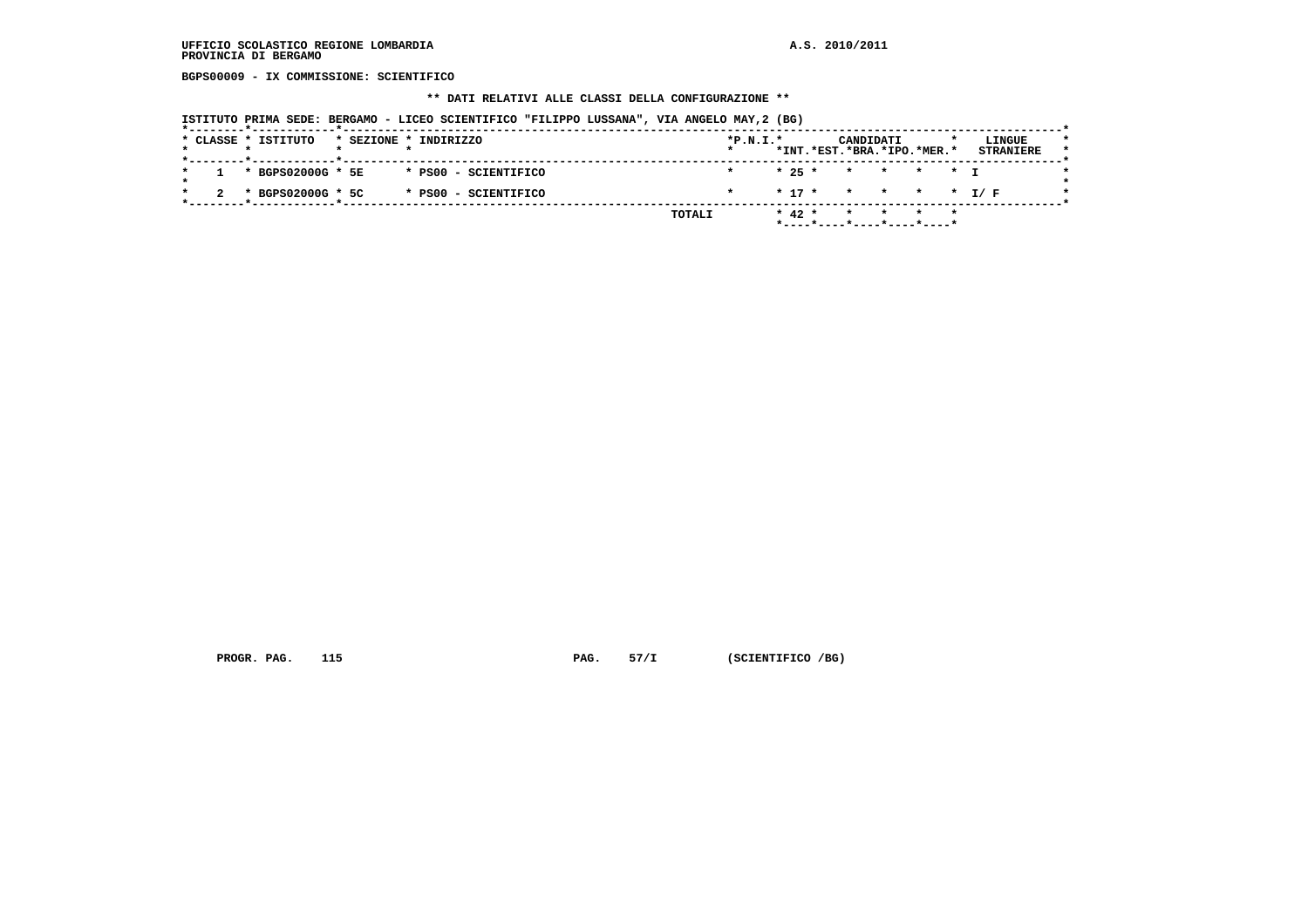**BGPS00009 - IX COMMISSIONE: SCIENTIFICO**

| $\star$ | PRESEZZO - IST PROF PER I SERVIZI COMMERCIALI E TURISTICI "BETTY AMBIVERI", VIA C. BERIZZI,1 (BG)                                                                                                                                     |
|---------|---------------------------------------------------------------------------------------------------------------------------------------------------------------------------------------------------------------------------------------|
|         | INDIRIZZO: PS00 - SCIENTIFICO                                                                                                                                                                                                         |
|         | 1 - SL32: MATEMATICA<br>(A049: MATEMATICA E FISICA)<br>FONDA EDOARDO N. IL 26/06/1968 (TS)<br>PROVENIENTE DA: CARAVAGGIO - LICEO SCIENTIFICO "GALILEO GALILEI", VIA SAN FRANCESCO, 63 (BG)                                            |
|         | 2 - M770: SCIENZE NATURALI<br>$( A060 : SC. NA. , CH. , GEOG. , MIC. )$<br>GIOVINE GIOVANNI N. IL 13/12/1963 (BG)<br>PROVENIENTE DA: TRESCORE BALNEARIO - IST PROF PER I SERVIZI COMMERCIALI "LORENZO LOTTO", VIA DELL'ALBAROTTO (BG) |
|         | 3 - M215:DISEGNO E STORIA DELL'ARTE<br>(A025:DISEGNO E STORIA DELL'ARTE)<br>BERSELLI NATALIA N. IL 07/02/1959 (BG)<br>PROVENIENTE DA: LOVERE - LICEO SCIENTIFICO "DECIO CELERI", VIA NAZARIO SAURO, 2 (BG)                            |

 **PROGR. PAG.** 116 **PAG.** 57/II (SCIENTIFICO /BG)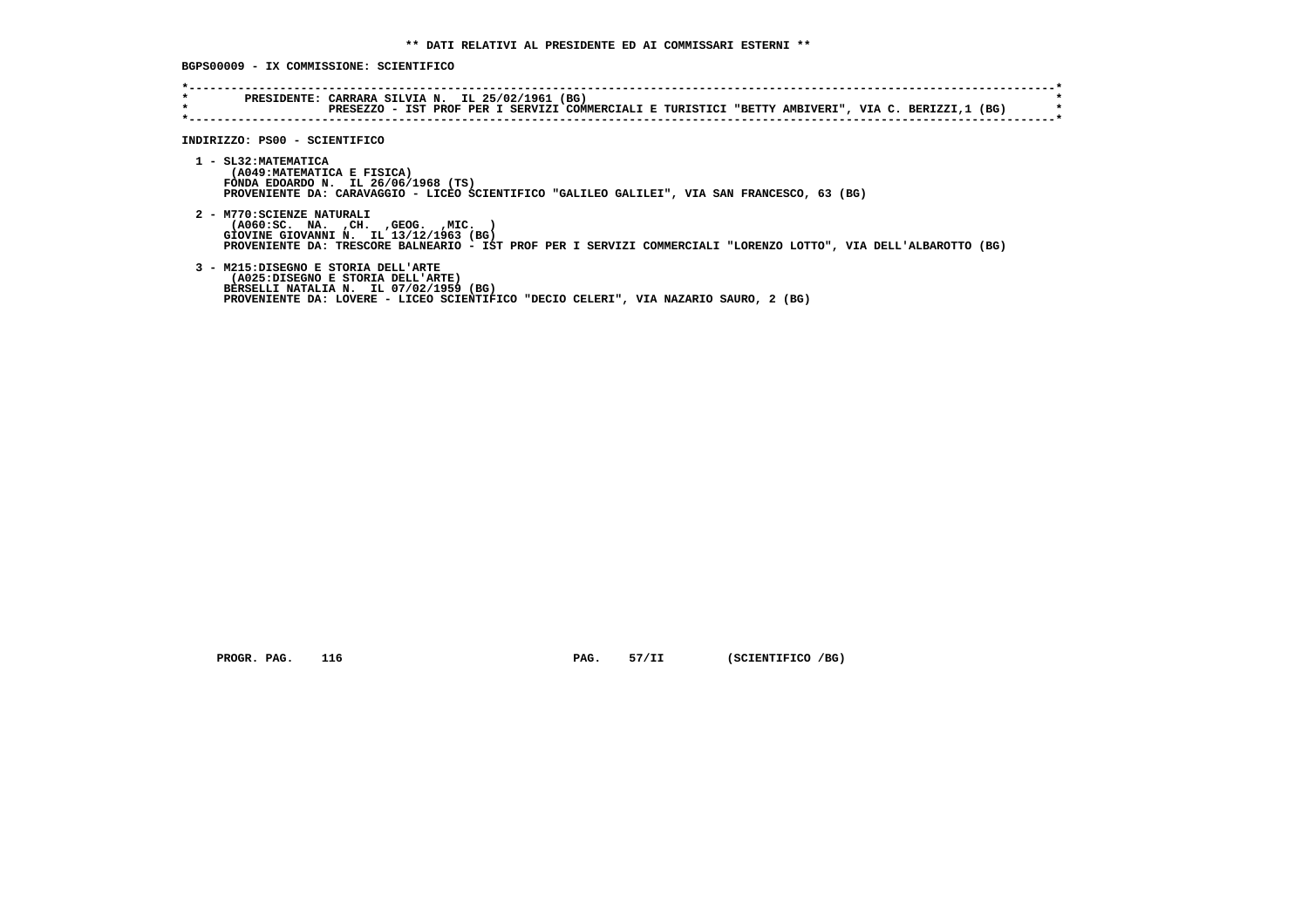**BGPS00010 - X COMMISSIONE: SCIENTIFICO**

### **\*\* DATI RELATIVI ALLE CLASSI DELLA CONFIGURAZIONE \*\***

 **ISTITUTO PRIMA SEDE: BERGAMO - LICEO SCIENTIFICO "FILIPPO LUSSANA", VIA ANGELO MAY,2 (BG)**

|  | * CLASSE * ISTITUTO   |  | * SEZIONE * INDIRIZZO | $*P.N.T.*$ |  | *INT.*EST.*BRA.*IPO.*MER.* | CANDIDATI               |  |         | LINGUE<br><b>STRANIERE</b> |  |
|--|-----------------------|--|-----------------------|------------|--|----------------------------|-------------------------|--|---------|----------------------------|--|
|  |                       |  |                       |            |  |                            |                         |  |         |                            |  |
|  | $1 * BGPS02000G * 5F$ |  | * PS00 - SCIENTIFICO  |            |  | $* 23 *$                   | * * * * T               |  |         |                            |  |
|  |                       |  |                       |            |  |                            |                         |  |         |                            |  |
|  | * BGPS02000G * 5G     |  | * PS00 - SCIENTIFICO  |            |  | $* 23 * * * * * * * 1$     |                         |  |         |                            |  |
|  |                       |  |                       |            |  |                            |                         |  |         |                            |  |
|  |                       |  | TOTALI                |            |  | $* 46 *$                   | $\star$ $\star$ $\star$ |  | $\star$ |                            |  |
|  |                       |  |                       |            |  |                            |                         |  |         |                            |  |

 **PROGR. PAG.** 117 **PAG.** 58/I (SCIENTIFICO /BG)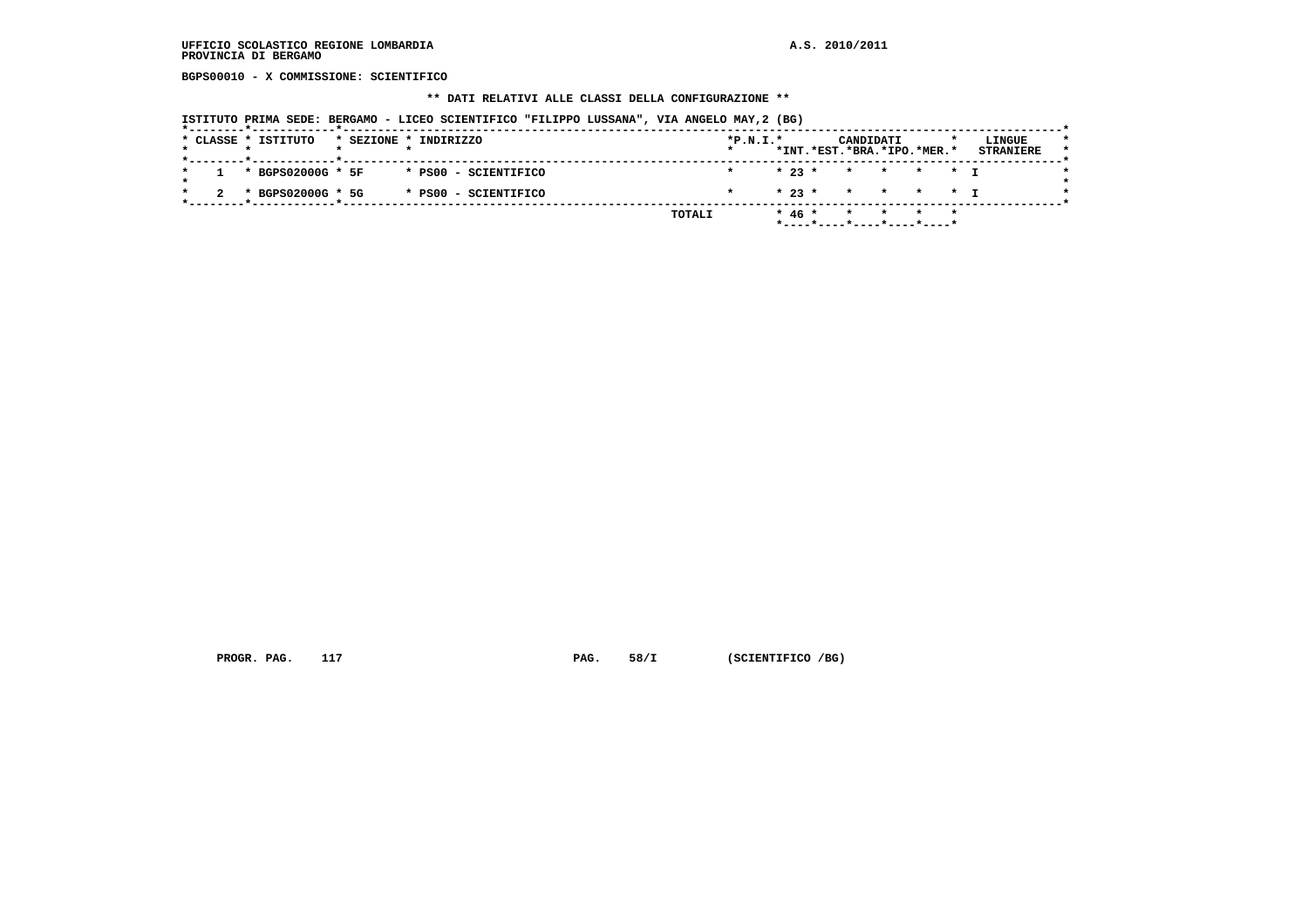**BGPS00010 - X COMMISSIONE: SCIENTIFICO**

| *<br>$\star$ | PRESIDENTE: SPURIO GIANCARLA N. IL 29/09/1958 (MC)<br>ZOGNO - LICEO SCIENTIFICO "DAVID MARIA TUROLDO", VIA RONCO, 11 (BG)                                                                                                          |
|--------------|------------------------------------------------------------------------------------------------------------------------------------------------------------------------------------------------------------------------------------|
|              | INDIRIZZO: PS00 - SCIENTIFICO                                                                                                                                                                                                      |
|              | 1 - SL32: MATEMATICA<br>(A049: MATEMATICA E FISICA)<br>D'ANTUONO ANNA N. IL 20/02/1976 (SA)<br>PROVENIENTE DA: ROMANO DI LOMBARDIA - ISTITUTO MAGISTRALE "DON LORENZO MILANI", VIA BELVEDERE (BG)                                  |
|              | 2 - M770: SCIENZE NATURALI<br>$( A060 : SC. NA. , CH. , GEOG. , MIC. )$<br>BERGAMASCHI ROBERTA N. IL 24/07/1964 (BG)<br>PROVENIENTE DA: TRESCORE BALNEARIO - ISTITUTO TECNICO COMMERCIALE "LORENZO LOTTO", VIA DELL'ALBAROTTO (BG) |
|              | 3 - M215:DISEGNO E STORIA DELL'ARTE<br>(A025:DISEGNO E STORIA DELL'ARTE)<br>DI PRAZZA VINCENZO N. IL 18/03/1956 (AG)<br>PROVENIENTE DA: ZOGNO - LICEO SCIENTIFICO "DAVID MARIA TUROLDO", VIA RONCO, 11 (BG)                        |

 **PROGR. PAG.** 118 **PAG.** 58/II (SCIENTIFICO /BG)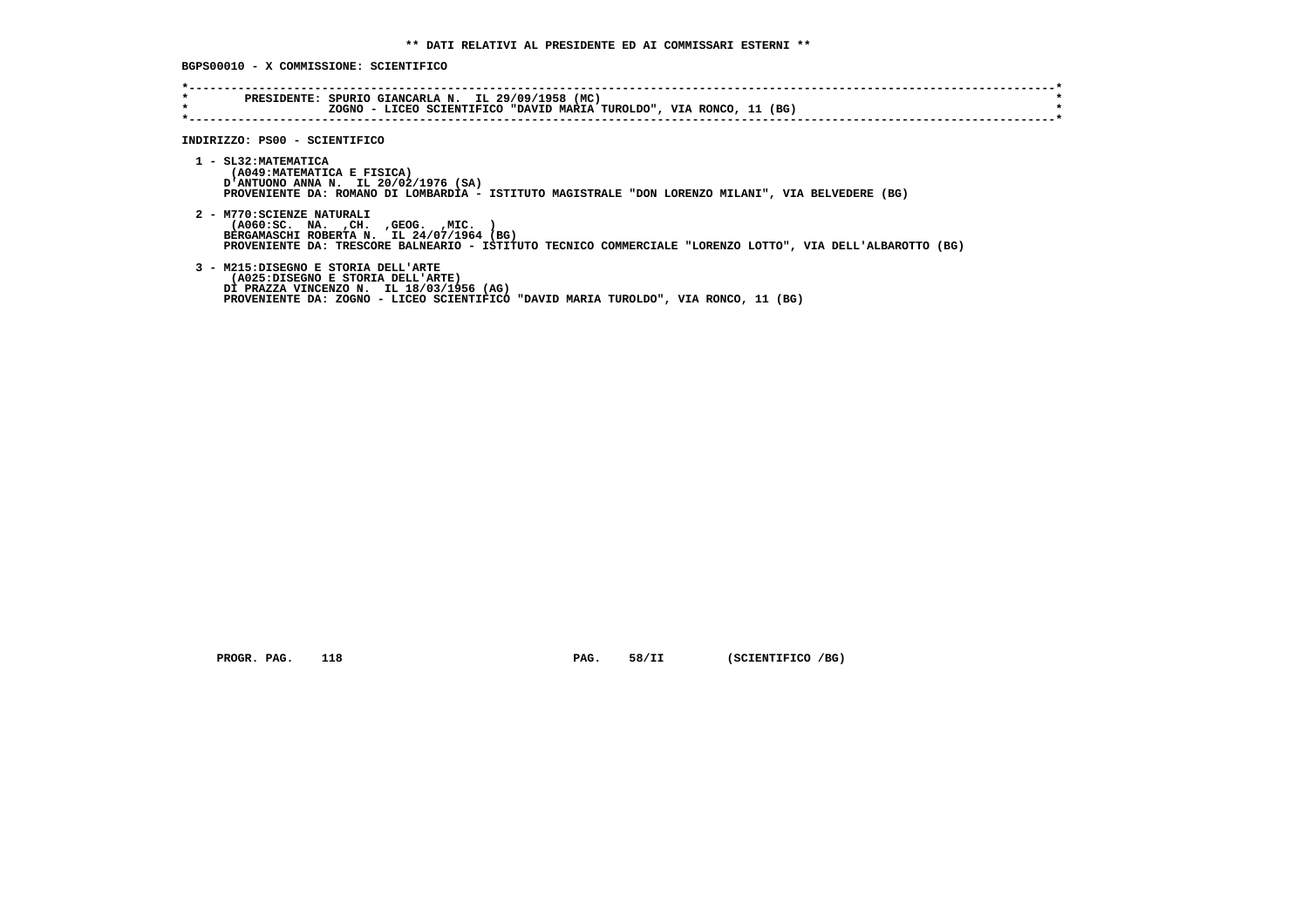**BGPS00011 - XI COMMISSIONE: SCIENTIFICO**

### **\*\* DATI RELATIVI ALLE CLASSI DELLA CONFIGURAZIONE \*\***

 **ISTITUTO PRIMA SEDE: BERGAMO - LICEO SCIENTIFICO "FILIPPO LUSSANA", VIA ANGELO MAY,2 (BG)**

|  | * CLASSE * ISTITUTO   |  | * SEZIONE * INDIRIZZO | $*P.N.T.*$ |  | *INT.*EST.*BRA.*IPO.*MER.* | CANDIDATI |  |         | LINGUE<br><b>STRANIERE</b> |
|--|-----------------------|--|-----------------------|------------|--|----------------------------|-----------|--|---------|----------------------------|
|  | $1 * BGPS02000G * 5H$ |  | * PS00 - SCIENTIFICO  |            |  | * 26 * * * * * T           |           |  |         |                            |
|  | * BGPS02000G * 5I     |  | * PS00 - SCIENTIFICO  |            |  | $* 25 * * * * * * T$       |           |  |         |                            |
|  |                       |  | TOTALI                |            |  | * 51 *                     | * * *     |  | $\star$ |                            |

 **PROGR. PAG.** 119 **PAG.** 59/I (SCIENTIFICO /BG)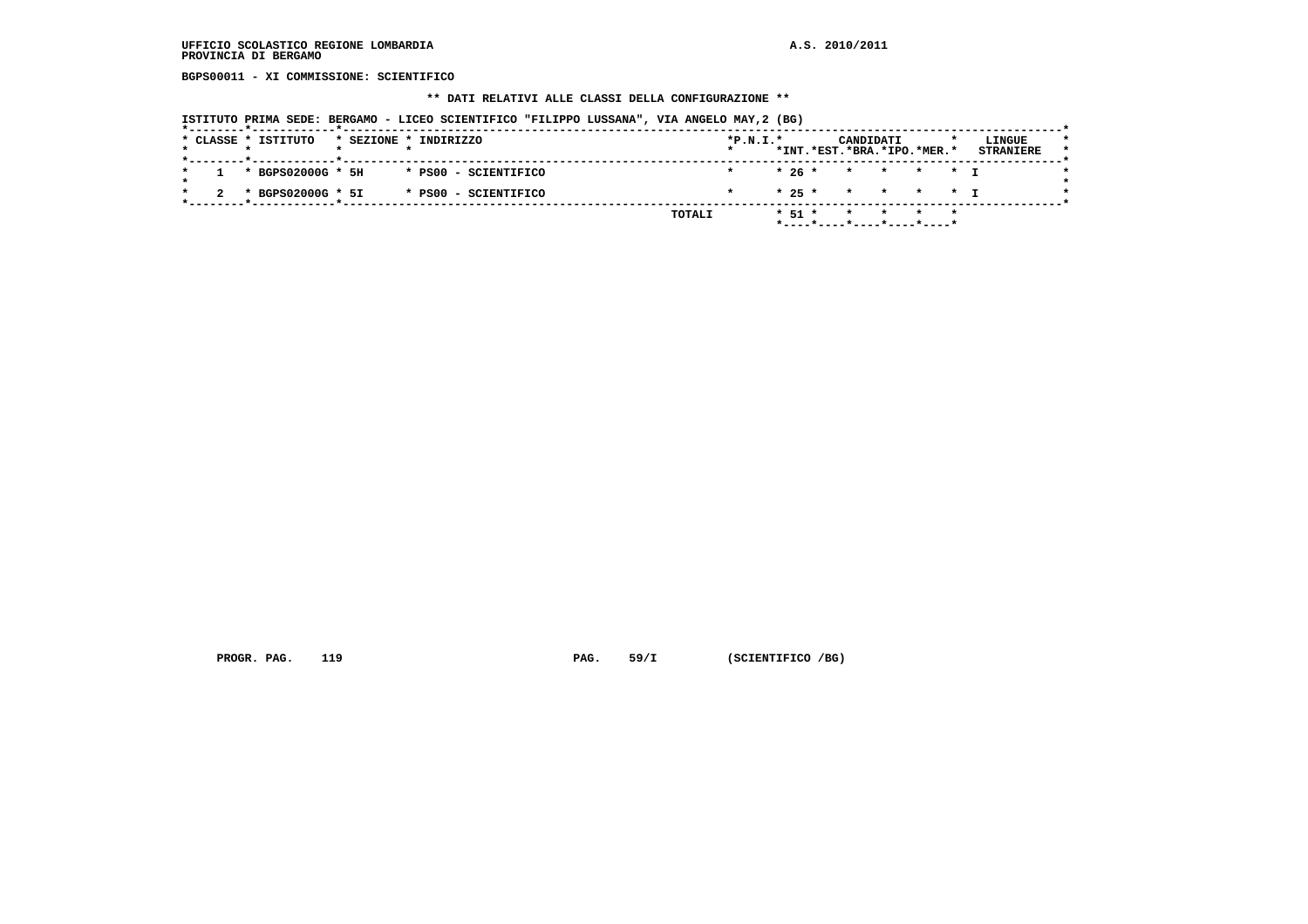**BGPS00011 - XI COMMISSIONE: SCIENTIFICO**

| $\star$<br>$\star$ | PRESIDENTE: GALLIZIOLI FERNANDA N. IL 07/05/1962 (BG)<br>PRESEZZO - IST PROF PER I SERVIZI COMMERCIALI E TURISTICI "BETTY AMBIVERI", VIA C. BERIZZI,1 (BG)                                                         |
|--------------------|--------------------------------------------------------------------------------------------------------------------------------------------------------------------------------------------------------------------|
|                    | INDIRIZZO: PS00 - SCIENTIFICO                                                                                                                                                                                      |
|                    | 1 - SL32: MATEMATICA<br>(A049: MATEMATICA E FISICA)<br>GANZERLA CLAUDIA N. IL 21/04/1967 (BG)<br>PROVENIENTE DA: CARAVAGGIO - LICEO SCIENTIFICO "GALILEO GALILEI", VIA SAN FRANCESCO, 63 (BG)                      |
|                    | 2 - M770: SCIENZE NATURALI<br>( A060 : SC. NA. , CH. , GEOG. , MIC.<br>CURTO ANNAMARIA N. IL 24/06/1962 (BG)<br>PROVENIENTE DA: TRESCORE BALNEARIO - LICEO SCIENTIFICO "LORENZO FEDERICI", VIA DELL'ALBAROTTO (BG) |
|                    | 3 - M215:DISEGNO E STORIA DELL'ARTE<br>(A025:DISEGNO E STORIA DELL'ARTE)<br>FRIGERIO LUIGI N. IL 17/05/1951 (EE)<br>PROVENIENTE DA: LECCO - LICEO SCIENTIFICO LS G. B. GRASSI, L.GO MONTENERO 3 (LC)               |

 **PROGR. PAG.** 120 **PAG.** 59/II (SCIENTIFICO /BG)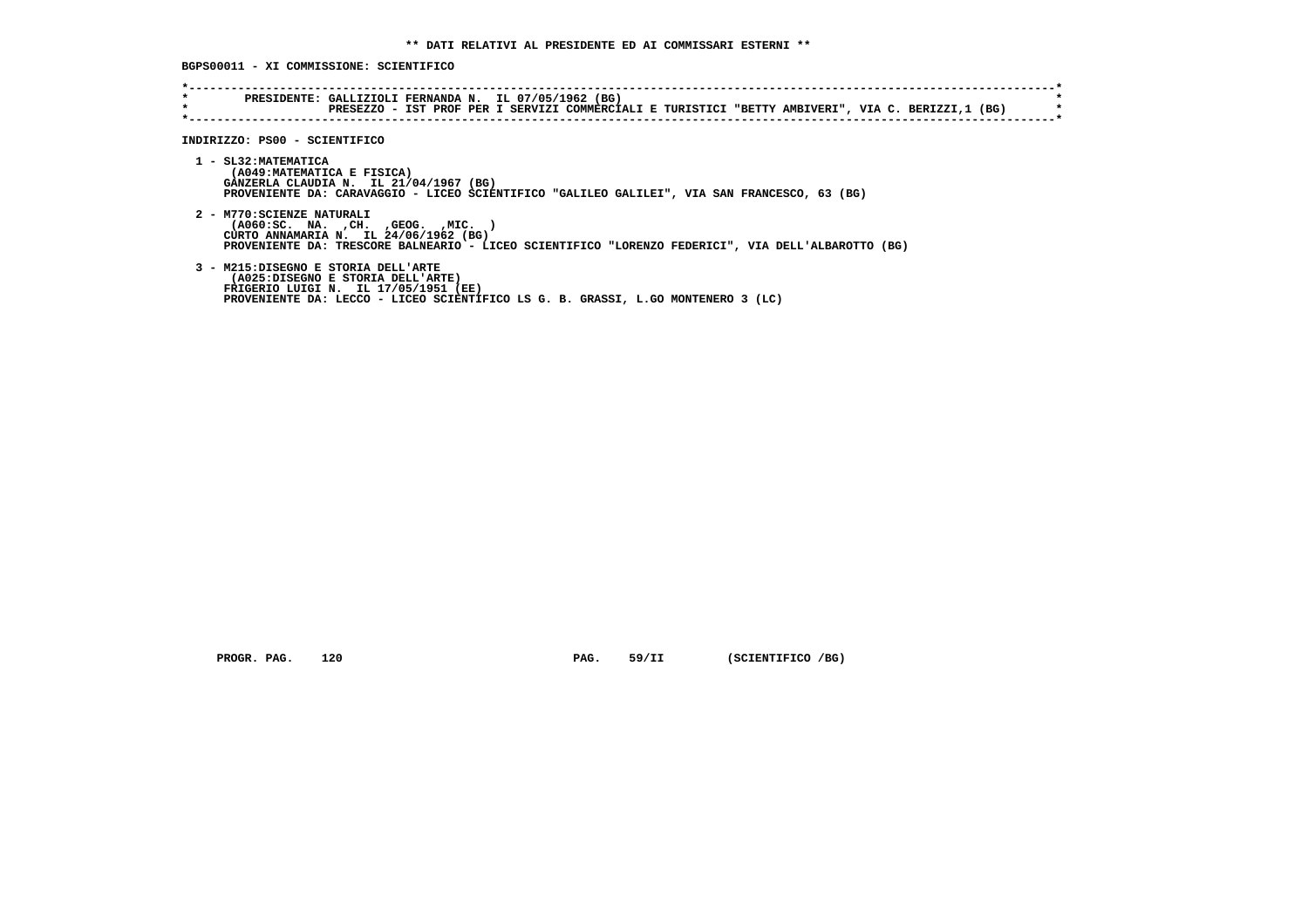**BGPS00012 - XII COMMISSIONE: SCIENTIFICO**

### **\*\* DATI RELATIVI ALLE CLASSI DELLA CONFIGURAZIONE \*\***

 **ISTITUTO PRIMA SEDE: BERGAMO - LICEO SCIENTIFICO "FILIPPO LUSSANA", VIA ANGELO MAY,2 (BG)**

|  | * CLASSE * ISTITUTO   | * SEZIONE * INDIRIZZO |  |                      |  | $*P.N.I.*$ |  |          | CANDIDATI<br>*INT.*EST.*BRA.*IPO.*MER.* |  | LINGUE<br><b>STRANIERE</b> |  |
|--|-----------------------|-----------------------|--|----------------------|--|------------|--|----------|-----------------------------------------|--|----------------------------|--|
|  |                       |                       |  |                      |  |            |  |          |                                         |  |                            |  |
|  | $1 * BGPS02000G * 5M$ |                       |  | * PS00 - SCIENTIFICO |  |            |  |          | * X * 23 * * * * * * I                  |  |                            |  |
|  | * BGPS02000G * 5N     |                       |  | * PS00 - SCIENTIFICO |  |            |  |          | * x * 21 * * * * * * T                  |  |                            |  |
|  |                       |                       |  | TOTALI               |  |            |  | $* 44 *$ | * * * *                                 |  |                            |  |
|  |                       |                       |  |                      |  |            |  |          | *----*----*----*----*----*              |  |                            |  |

 **PROGR. PAG.** 121 **PAG.** 60/I (SCIENTIFICO /BG)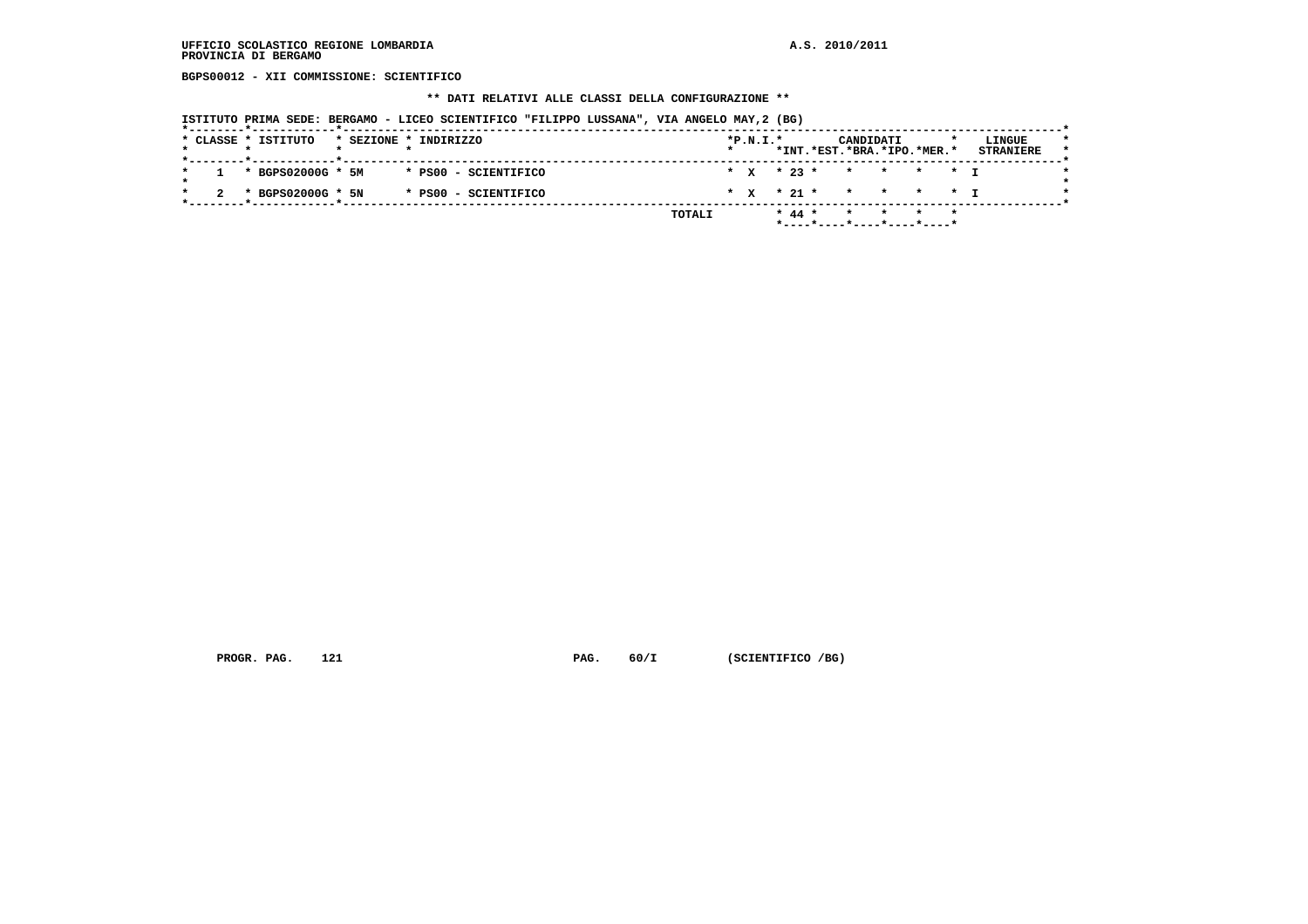**BGPS00012 - XII COMMISSIONE: SCIENTIFICO**

| $\star$<br>$\star$ | PRESIDENTE: AMATO ROCCO N. IL 10/04/1964 (MT)<br>SERIATE - IST PROF INDUSTRIA E ARTIGIANATO "ETTORE MAJORANA", VIA PARTIGIANI 1 (BG)                                                                      |
|--------------------|-----------------------------------------------------------------------------------------------------------------------------------------------------------------------------------------------------------|
|                    | INDIRIZZO: PS00 - SCIENTIFICO                                                                                                                                                                             |
|                    | 1 - SL32: MATEMATICA<br>(A049: MATEMATICA E FISICA)<br>CAVAGNA GIANCARLO N. IL 18/08/1965 (BG)<br>PROVENIENTE DA: ALBINO - ISTITUTO MAGISTRALE "OSCAR ARNULFO ROMERO", VIALE ALDO MORO, 51 (BG)           |
|                    | 2 - M770: SCIENZE NATURALI<br>( A060:SC. NA. , CH. , GEOG. , MIC.<br>LILLI ROBERTA N. IL 31/07/1970 (BG)<br>PROVENIENTE DA: SARNICO - LICEO SCIENTIFICO "SERAFINO RIVA", VIA CORTIVO 32 (BG)              |
|                    | 3 - M215:DISEGNO E STORIA DELL'ARTE<br>(A025:DISEGNO E STORIA DELL'ARTE)<br>STERLI GREGORIO N. IL 25/09/1971 (BS)<br>PROVENIENTE DA: CLUSONE - LICEO SCIENTIFICO "ANDREA FANTONI", VIA BARBARIGO, 27 (BG) |

 **PROGR. PAG.** 122 **PAG.** 60/II (SCIENTIFICO /BG)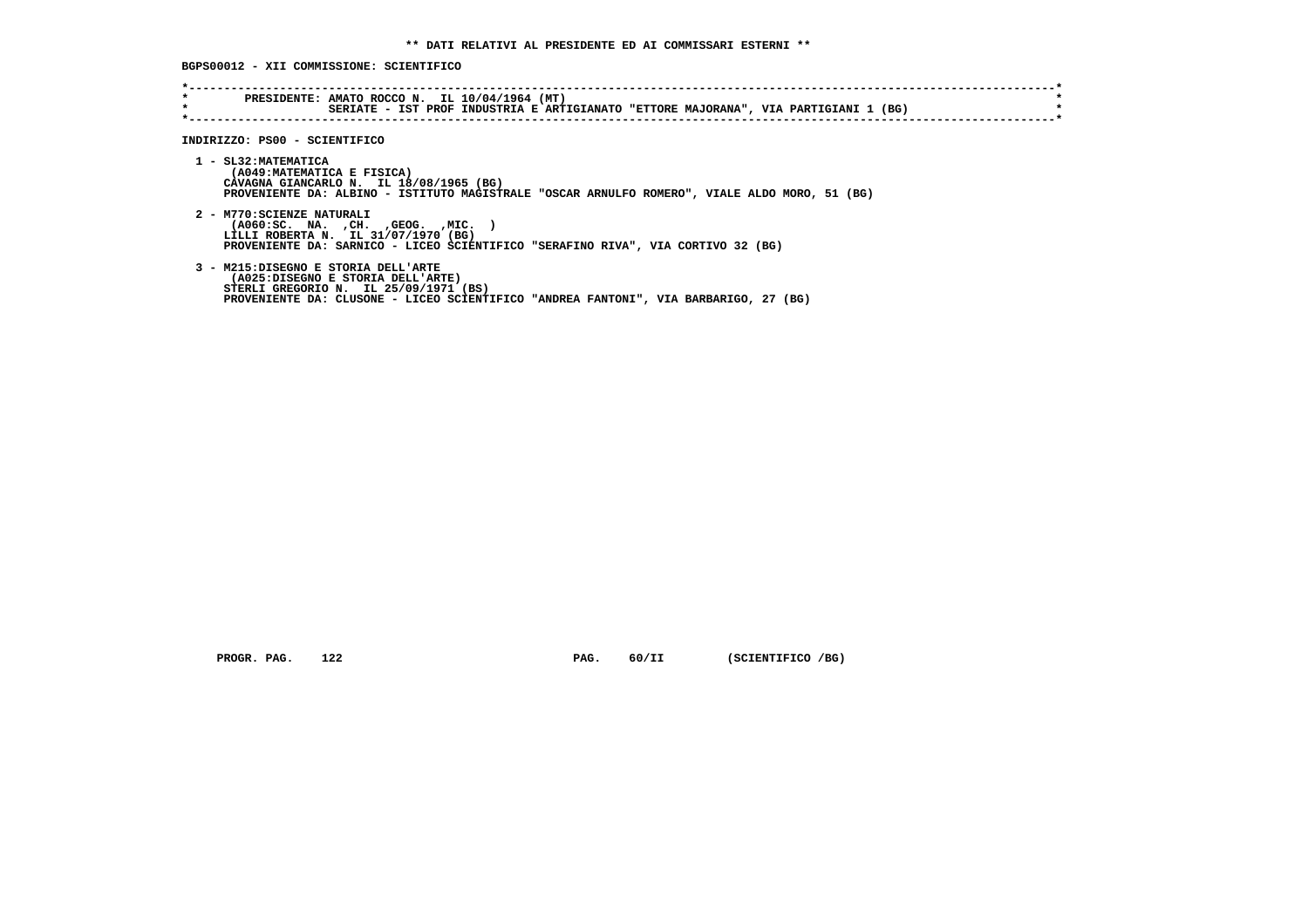**BGPS00013 - XIII COMMISSIONE: SCIENTIFICO**

### **\*\* DATI RELATIVI ALLE CLASSI DELLA CONFIGURAZIONE \*\***

 **ISTITUTO PRIMA SEDE: BERGAMO - LICEO SCIENTIFICO "LORENZO MASCHERONI", VIA ALBERICO DA ROSCIATE, 21A (BG)**

| * x * 22 * * * * * * I<br>$1 * BGPS05000B * 5A$<br>* PS00 - SCIENTIFICO<br>* x * 23 * * * * * T<br>* BGPS05000B * 5M<br>* PS00 - SCIENTIFICO | * CLASSE * ISTITUTO | * SEZIONE * INDIRIZZO |  | $*P.N.I.*$ |  | CANDIDATI<br>*INT.*EST.*BRA.*IPO.*MER.* |  | LINGUE<br><b>STRANIERE</b> |
|----------------------------------------------------------------------------------------------------------------------------------------------|---------------------|-----------------------|--|------------|--|-----------------------------------------|--|----------------------------|
|                                                                                                                                              |                     |                       |  |            |  |                                         |  |                            |
|                                                                                                                                              |                     |                       |  |            |  |                                         |  |                            |

 **PROGR. PAG.** 123 **PAG.** 61/I (SCIENTIFICO /BG)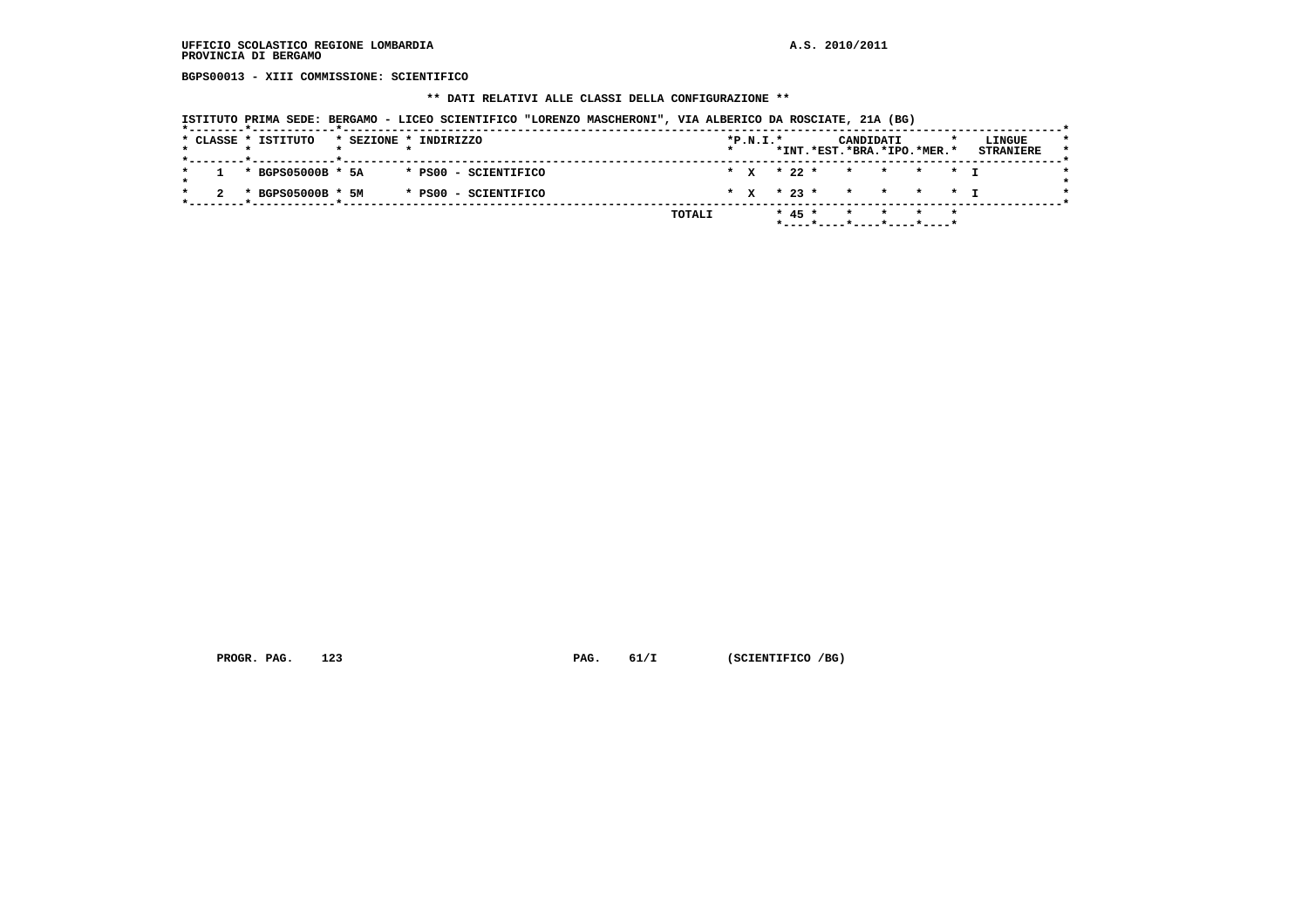# **BGPS00013 - XIII COMMISSIONE: SCIENTIFICO**

| *       | PRESIDENTE: PRINCIPATO SALVATORE N. IL 18/11/1965 (CZ)                                             |
|---------|----------------------------------------------------------------------------------------------------|
| $\star$ | SERIATE - IST PROF INDUSTRIA E ARTIGIANATO "ETTORE MAJORANA", VIA PARTIGIANI 1 (BG)                |
|         |                                                                                                    |
|         |                                                                                                    |
|         | INDIRIZZO: PS00 - SCIENTIFICO                                                                      |
|         |                                                                                                    |
|         | 1 - SL32: MATEMATICA                                                                               |
|         | (A049: MATEMATICA E FISICA)                                                                        |
|         | ACCORIGI NICOLETTA N. IL 21/08/1968 (BG)                                                           |
|         | PROVENIENTE DA: TRESCORE BALNEARIO - LICEO SCIENTIFICO "LORENZO FEDERICI", VIA DELL'ALBAROTTO (BG) |
|         |                                                                                                    |
|         | 2 - M770: SCIENZE NATURALI                                                                         |
|         | ( A060:SC. NA. , CH. , GEOG. , MIC. )                                                              |
|         | FALCONE CARLA N. IL 04/03/1957 (CE)                                                                |
|         | PROVENIENTE DA: PRESEZZO - LICEO SCIENTIFICO "MAIRONI DA PONTE", VIA BERIZZI, 1 (BG)               |
|         |                                                                                                    |
|         | 3 - M215:DISEGNO E STORIA DELL'ARTE                                                                |
|         | (A025:DISEGNO E STORIA DELL'ARTE)                                                                  |
|         | BANDERA WILLIAM N. IL 09/06/1975 (BG)                                                              |
|         | PROVENIENTE DA: CARAVAGGIO - LICEO SCIENTIFICO "GALILEO GALILEI", VIA SAN FRANCESCO, 63 (BG)       |

 **PROGR. PAG.** 124 **PAG.** 61/II (SCIENTIFICO /BG)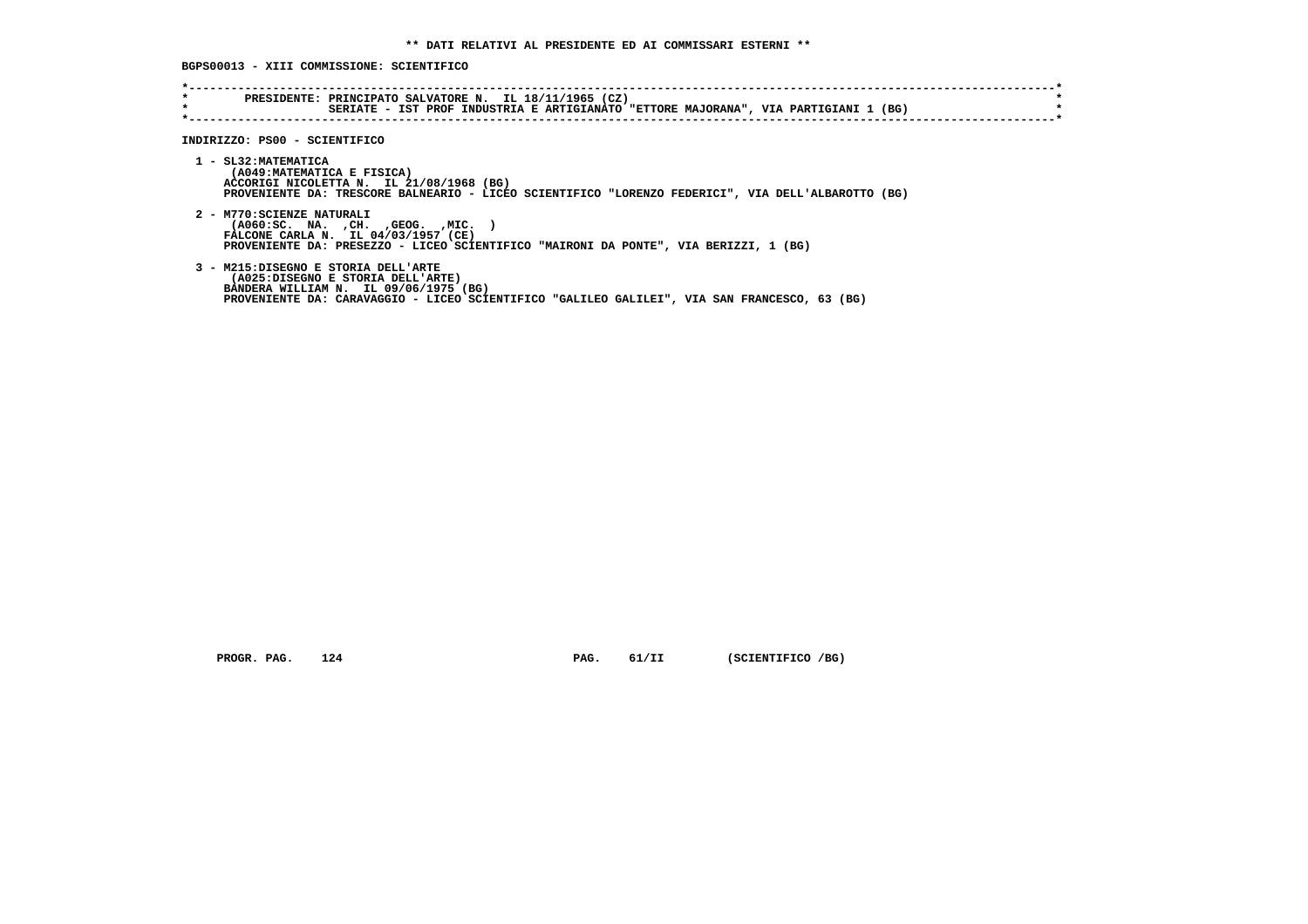**BGPS00014 - XIV COMMISSIONE: SCIENTIFICO**

### **\*\* DATI RELATIVI ALLE CLASSI DELLA CONFIGURAZIONE \*\***

 **ISTITUTO PRIMA SEDE: BERGAMO - LICEO SCIENTIFICO "LORENZO MASCHERONI", VIA ALBERICO DA ROSCIATE, 21A (BG)**

| * CLASSE * ISTITUTO |  | * SEZIONE * INDIRIZZO |  | $*P.N.T.*$ |  | CANDIDATI<br>*INT.*EST.*BRA.*IPO.*MER.* |  | LINGUE<br><b>STRANIERE</b> |
|---------------------|--|-----------------------|--|------------|--|-----------------------------------------|--|----------------------------|
|                     |  |                       |  |            |  |                                         |  |                            |
| 1 * BGPS05000B * 5D |  | * PS00 - SCIENTIFICO  |  |            |  | * x * 23 * * * * * * I                  |  |                            |
| * BGPS05000B * 5E   |  | * PS00 - SCIENTIFICO  |  |            |  | * x * 21 * * * * * * T                  |  |                            |
|                     |  | TOTALI                |  |            |  | * 44 * * * * * *                        |  |                            |
|                     |  |                       |  |            |  | *----*---*---*---*---*---               |  |                            |

 **PROGR. PAG.** 125 **PAG.** 62/I (SCIENTIFICO /BG)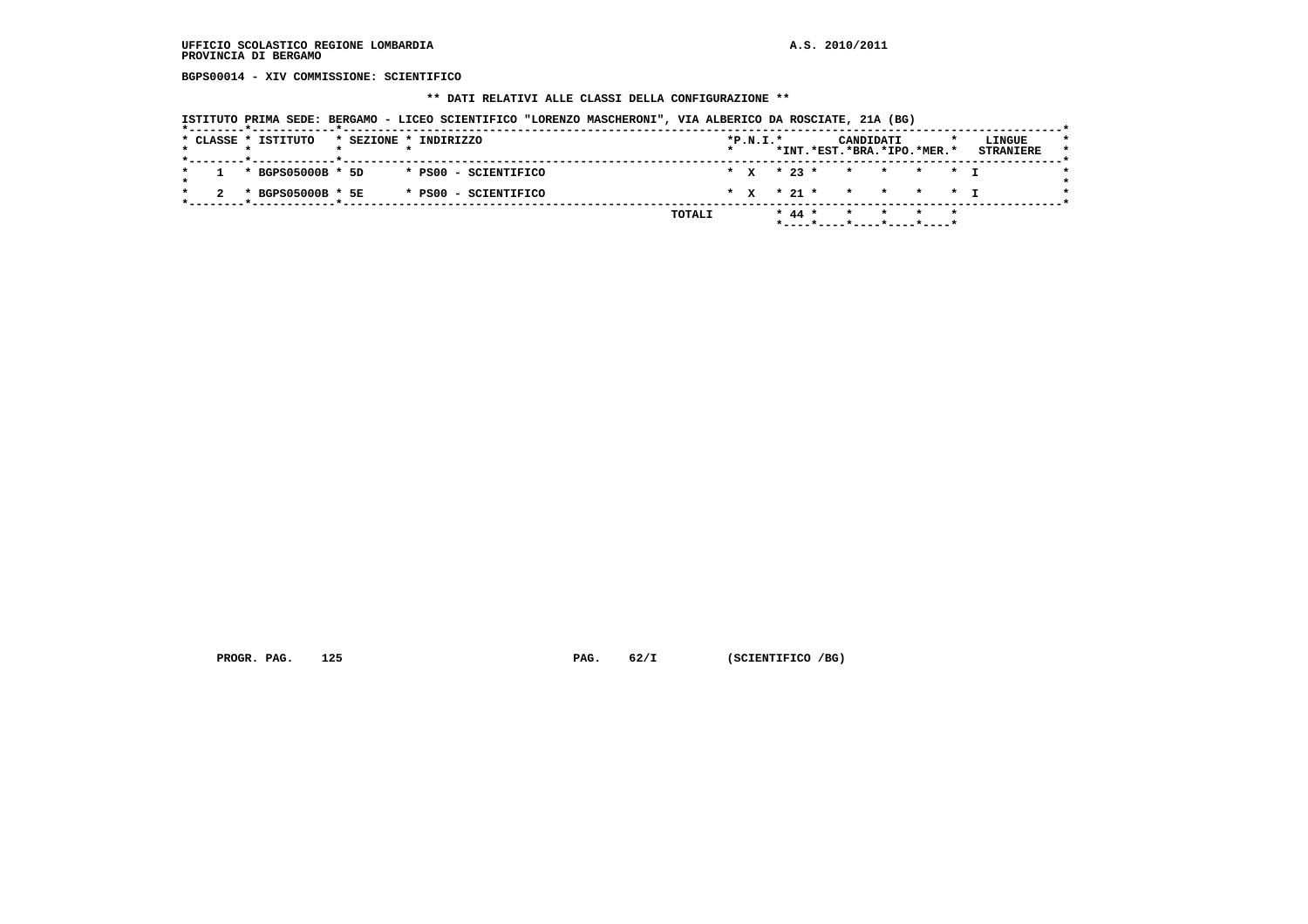**BGPS00014 - XIV COMMISSIONE: SCIENTIFICO**

| $\star$ | SERIATE - ISTITUTO TECNICO INDUSTRIALE "ETTORE MAJORANA", VIA PARTIGIANI 1 (BG)                                                                                                                                                    |
|---------|------------------------------------------------------------------------------------------------------------------------------------------------------------------------------------------------------------------------------------|
|         | INDIRIZZO: PS00 - SCIENTIFICO                                                                                                                                                                                                      |
|         | 1 - SL32: MATEMATICA<br>(A049: MATEMATICA E FISICA)<br>RANDO GIOVANNI N. IL 24/06/1966 (ME)<br>PROVENIENTE DA: ROMANO DI LOMBARDIA - LICEO SCIENTIFICO "DON LORENZO MILANI" (BG)                                                   |
|         | 2 - M770: SCIENZE NATURALI<br>( A060 : SC. NA. , CH. , GEOG. , MIC.<br>RIVA FIORELLA N. IL 25/06/1955 (FO)<br>PROVENIENTE DA: ALBINO - ISTITUTO MAGISTRALE "OSCAR ARNULFO ROMERO", VIALE ALDO MORO, 51 (BG)                        |
|         | 3 - M215:DISEGNO E STORIA DELL'ARTE<br>(A025:DISEGNO E STORIA DELL'ARTE)<br>CAVALLO VITA N. IL 31/03/1982 (TA)<br>PROVENIENTE DA: TRESCORE BALNEARIO - IST PROF PER I SERVIZI COMMERCIALI "LORENZO LOTTO", VIA DELL'ALBAROTTO (BG) |

 **PROGR. PAG.** 126 **PAG.** 62/II (SCIENTIFICO /BG)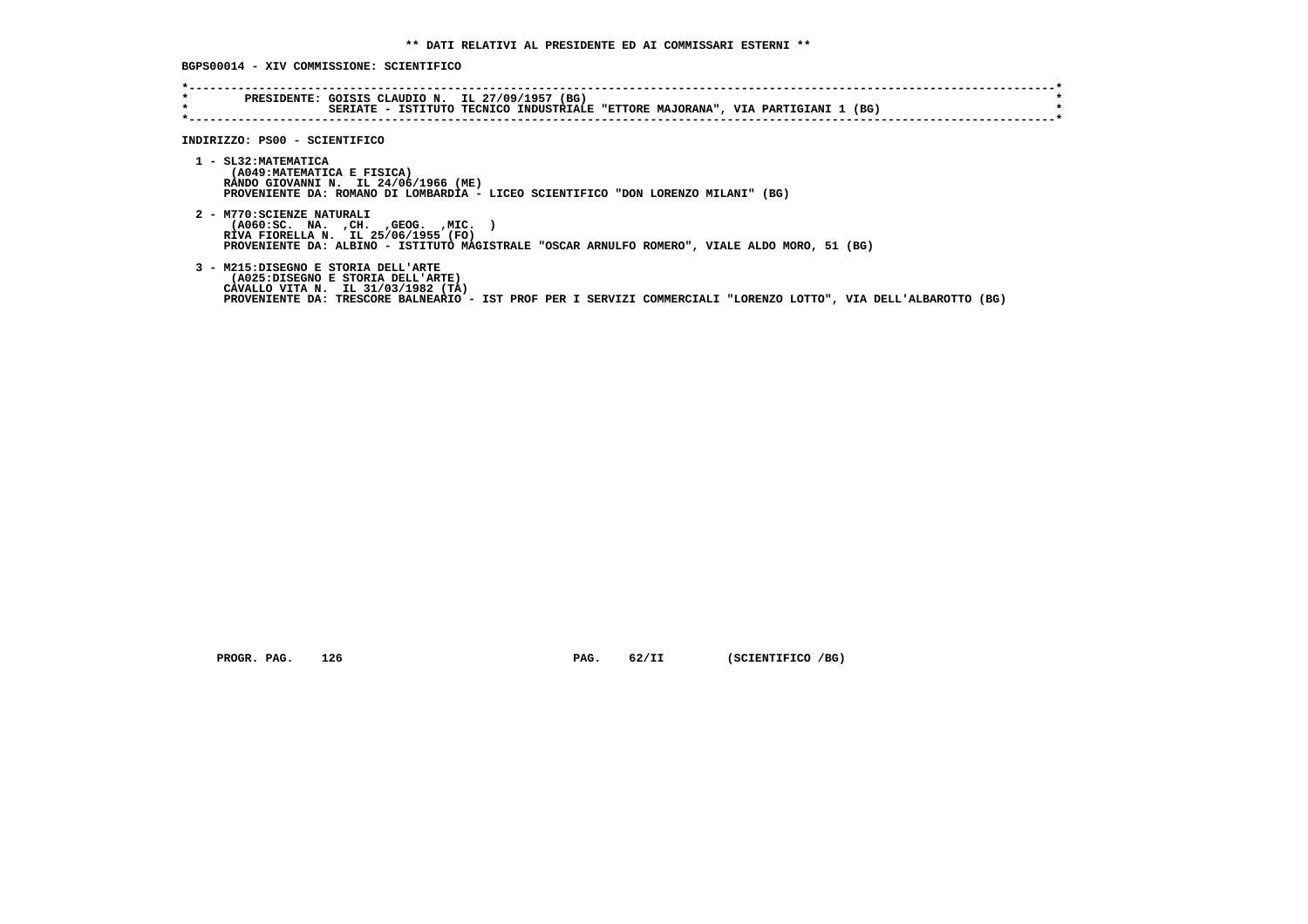**BGPS00015 - XV COMMISSIONE: SCIENTIFICO**

### **\*\* DATI RELATIVI ALLE CLASSI DELLA CONFIGURAZIONE \*\***

 **ISTITUTO PRIMA SEDE: BERGAMO - LICEO SCIENTIFICO "LORENZO MASCHERONI", VIA ALBERICO DA ROSCIATE, 21A (BG)**

|  | * CLASSE * ISTITUTO   | * SEZIONE * INDIRIZZO |  |                      |               | $*P.N.I.*$ |  |  | CANDIDATI<br>*INT.*EST.*BRA.*IPO.*MER.* |  | LINGUE<br><b>STRANIERE</b> |  |
|--|-----------------------|-----------------------|--|----------------------|---------------|------------|--|--|-----------------------------------------|--|----------------------------|--|
|  | $1 * BGPS05000B * 5F$ |                       |  | * PS00 - SCIENTIFICO |               |            |  |  | * x * 20 * * * * * * I                  |  |                            |  |
|  |                       |                       |  |                      |               |            |  |  |                                         |  |                            |  |
|  | * BGPS05000B * 5G     |                       |  | * PS00 - SCIENTIFICO |               |            |  |  | * x * 21 * * * * * T                    |  |                            |  |
|  |                       |                       |  |                      | <b>TOTALI</b> |            |  |  | * 41 * * * * *                          |  |                            |  |
|  |                       |                       |  |                      |               |            |  |  | .                                       |  |                            |  |

 **PROGR. PAG.** 127 **PAG.** 63/I (SCIENTIFICO /BG)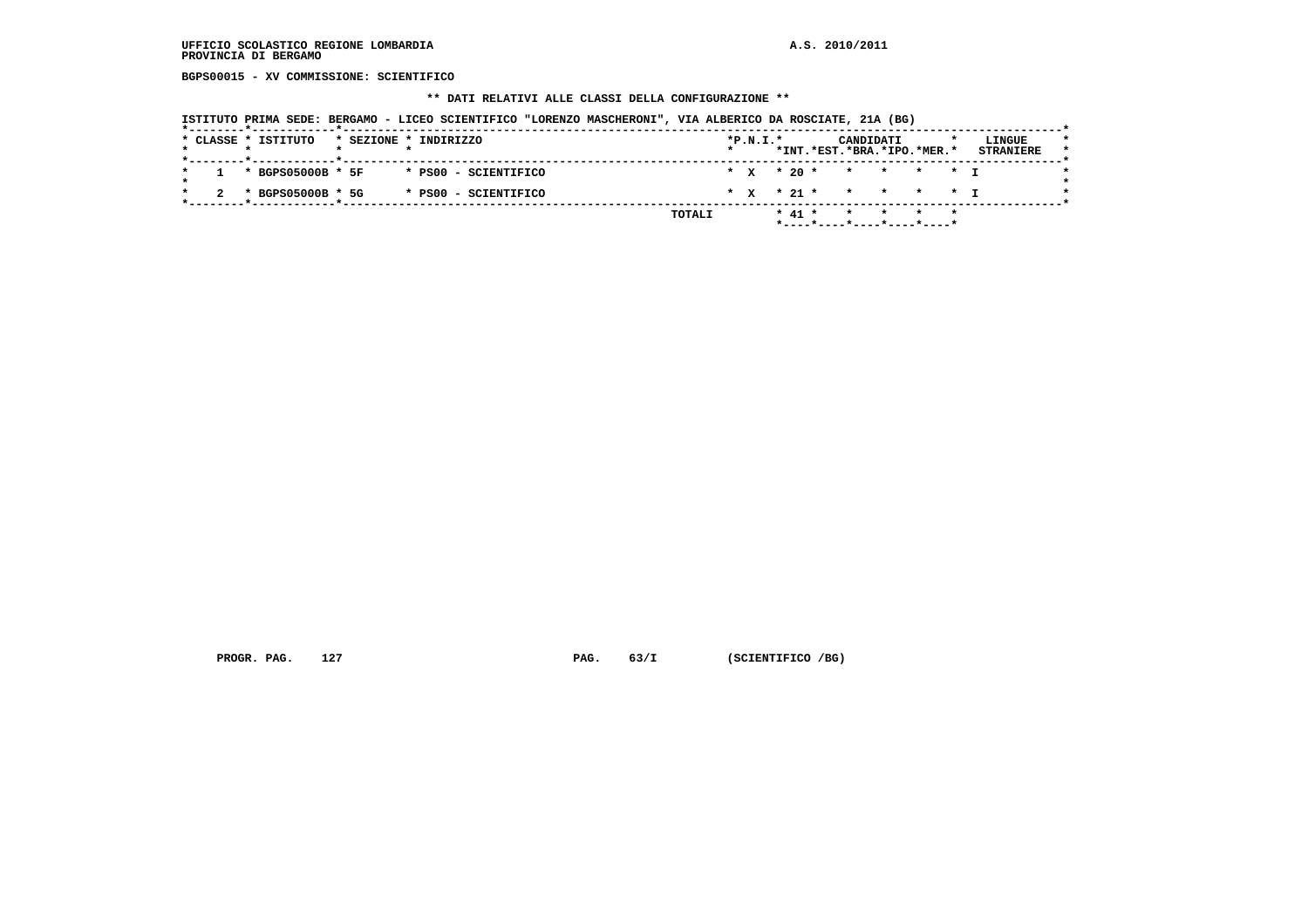**BGPS00015 - XV COMMISSIONE: SCIENTIFICO**

| $\star$<br>$\star$ | PRESIDENTE: CARFAGNO MARIA N. IL 03/05/1958 (AV)<br>CARAVAGGIO - LICEO SCIENTIFICO "GALILEO GALILEI", VIA SAN FRANCESCO, 63 (BG)                                                                                    |
|--------------------|---------------------------------------------------------------------------------------------------------------------------------------------------------------------------------------------------------------------|
|                    |                                                                                                                                                                                                                     |
|                    | INDIRIZZO: PS00 - SCIENTIFICO                                                                                                                                                                                       |
|                    | 1 - SL32: MATEMATICA<br>(A049: MATEMATICA E FISICA)<br>LUPPINO ROSARIA N. IL 13/07/1968 (RC)<br>PROVENIENTE DA: ROMANO DI LOMBARDIA - ISTITUTO MAGISTRALE "DON LORENZO MILANI", VIA BELVEDERE (BG)                  |
|                    | 2 - M770: SCIENZE NATURALI<br>$( A060 : SC. NA. , CH. , GEOG. , MIC. )$<br>CAMBIERI BRUNO N. IL 31/10/1960 (BG)<br>PROVENIENTE DA: LOVERE - LICEO SCIENTIFICO "DECIO CELERI", VIA NAZARIO SAURO, 2 (BG)             |
|                    | 3 - M215:DISEGNO E STORIA DELL'ARTE<br>(A025:DISEGNO E STORIA DELL'ARTE)<br>PEZONE GILDA ELISABETTA N. IL 07/03/1973 (LC)<br>PROVENIENTE DA: LECCO - ISTITUTO MAGISTRALE GIOVANNI BERTACCHI, VIA XI FEBBRAIO 6 (LC) |

 **PROGR. PAG.** 128 **PAG.** 63/II (SCIENTIFICO /BG)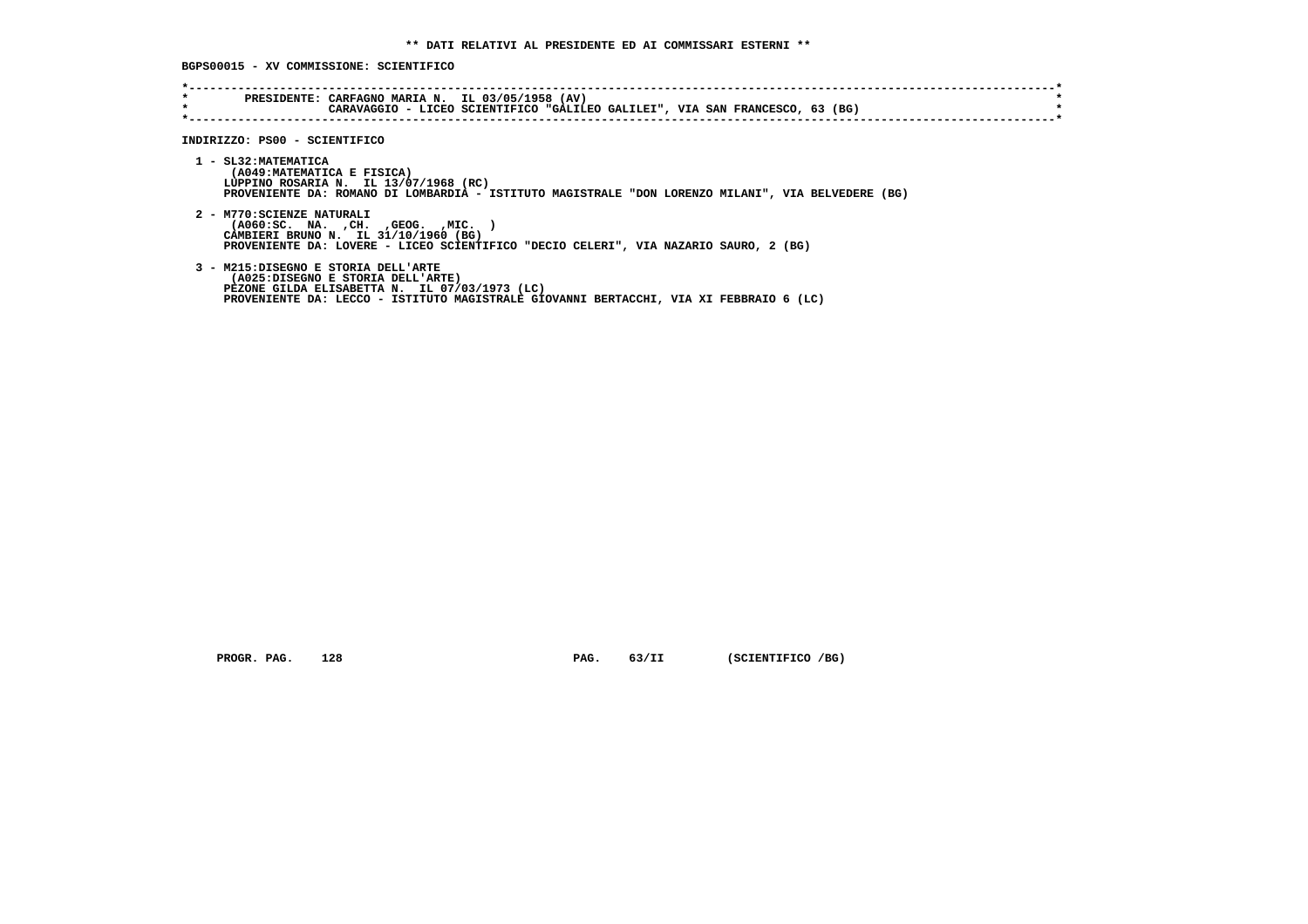**BGPS00016 - XVI COMMISSIONE: SCIENTIFICO**

### **\*\* DATI RELATIVI ALLE CLASSI DELLA CONFIGURAZIONE \*\***

 **ISTITUTO PRIMA SEDE: BERGAMO - LICEO SCIENTIFICO "LORENZO MASCHERONI", VIA ALBERICO DA ROSCIATE, 21A (BG)**

| * x * 21 * * * * * * I<br>$1 * BGPS05000B * 5H$<br>* PS00 - SCIENTIFICO<br>* x * 27 * * * * * * I<br>2 * BGPS05000B * 5C<br>* PS00 - SCIENTIFICO |  |  |  | *INT.*EST.*BRA.*IPO.*MER.* |  |  |  | * SEZIONE * INDIRIZZO |  | * CLASSE * ISTITUTO |  |
|--------------------------------------------------------------------------------------------------------------------------------------------------|--|--|--|----------------------------|--|--|--|-----------------------|--|---------------------|--|
|                                                                                                                                                  |  |  |  |                            |  |  |  |                       |  |                     |  |
|                                                                                                                                                  |  |  |  |                            |  |  |  |                       |  |                     |  |

 **PROGR. PAG.** 129 **PAG.** 64/I (SCIENTIFICO /BG)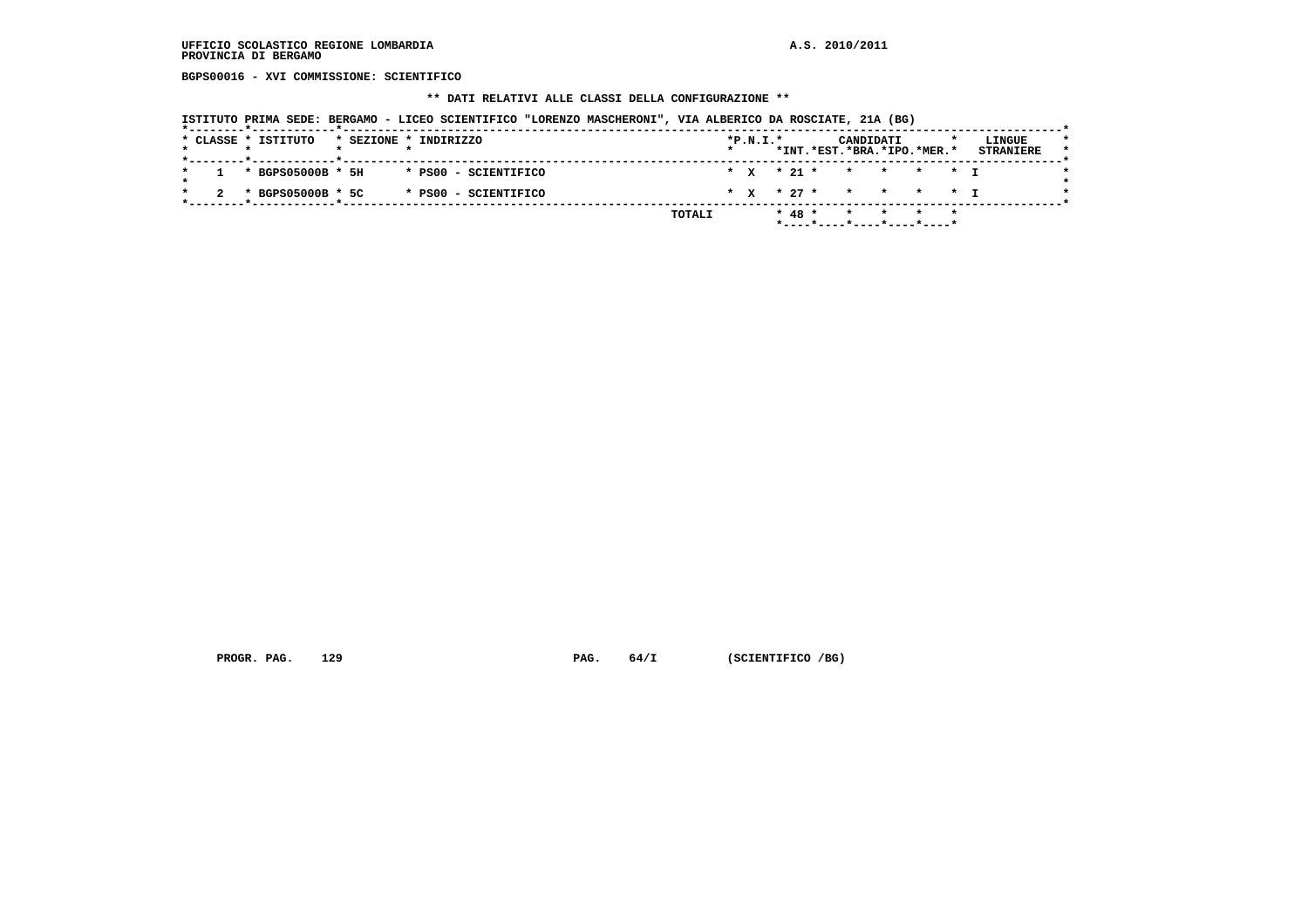**BGPS00016 - XVI COMMISSIONE: SCIENTIFICO**

| $\star$ | TREVIGLIO - IST PROF PER I SERVIZI COMMERCIALI E TURISTICI "ZENALE E BUTINONE", VIA GALVANI, 7 (BG)                                                                                                                                     |
|---------|-----------------------------------------------------------------------------------------------------------------------------------------------------------------------------------------------------------------------------------------|
|         | INDIRIZZO: PS00 - SCIENTIFICO<br>1 - SL32: MATEMATICA<br>(A049: MATEMATICA E FISICA)<br>PROVINZANO GIUSEPPE N. IL 16/09/1974 (CL)<br>PROVENIENTE DA: ROMANO DI LOMBARDIA - ISTITUTO MAGISTRALE "DON LORENZO MILANI", VIA BELVEDERE (BG) |
|         | 2 - M770: SCIENZE NATURALI<br>( A060 : SC. NA. , CH. , GEOG. , MIC.<br>MARCHESI EUGENIO N. IL 14/05/1952 (BG)<br>PROVENIENTE DA: ALBINO - ISTITUTO TECNICO COMMERCIALE "OSCAR ARNULFO ROMERO", VIALE ALDO MORO, 51 (BG)                 |
|         | 3 - M215:DISEGNO E STORIA DELL'ARTE<br>(A025:DISEGNO E STORIA DELL'ARTE)<br>DI FRANCO RACHELE N. IL 16/11/1970 (BA)<br>PROVENIENTE DA: BRESCIA - IST PROF PER I SERVIZI COMMERCIALI "SRAFFA" - BRESCIA, VIA COMBONI, 6 (BS)             |

 **PROGR. PAG.** 130 **PAG.** 64/II (SCIENTIFICO /BG)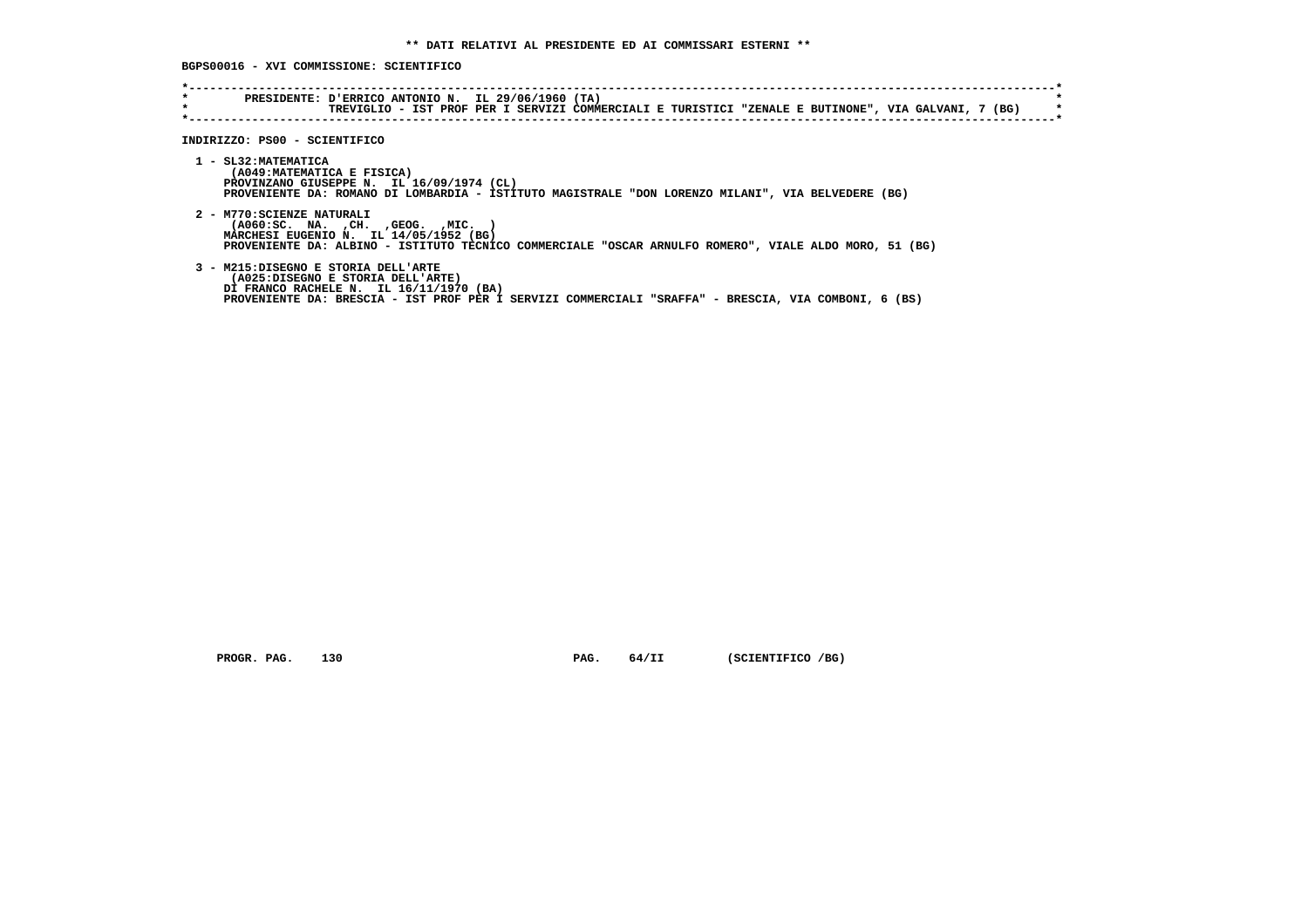**BGPS00017 - XVII COMMISSIONE: SCIENTIFICO**

### **\*\* DATI RELATIVI ALLE CLASSI DELLA CONFIGURAZIONE \*\***

 **ISTITUTO PRIMA SEDE: BERGAMO - LICEO SCIENTIFICO "LORENZO MASCHERONI", VIA ALBERICO DA ROSCIATE, 21A (BG)**

| * x * 19 * * * * * * 1<br>$1 * BGPS05000B * 5I$<br>* PS00 - SCIENTIFICO<br>* x * 25 * * * * * T<br>* BGPS05000B * 5L<br>* PS00 - SCIENTIFICO | * CLASSE * ISTITUTO | * SEZIONE * INDIRIZZO | $*P.N.I.*$ |  | CANDIDATI<br>*INT.*EST.*BRA.*IPO.*MER.* |  | LINGUE<br><b>STRANIERE</b> |
|----------------------------------------------------------------------------------------------------------------------------------------------|---------------------|-----------------------|------------|--|-----------------------------------------|--|----------------------------|
|                                                                                                                                              |                     |                       |            |  |                                         |  |                            |
|                                                                                                                                              |                     |                       |            |  |                                         |  |                            |

 **PROGR. PAG.** 131 **PAG.** 65/I (SCIENTIFICO /BG)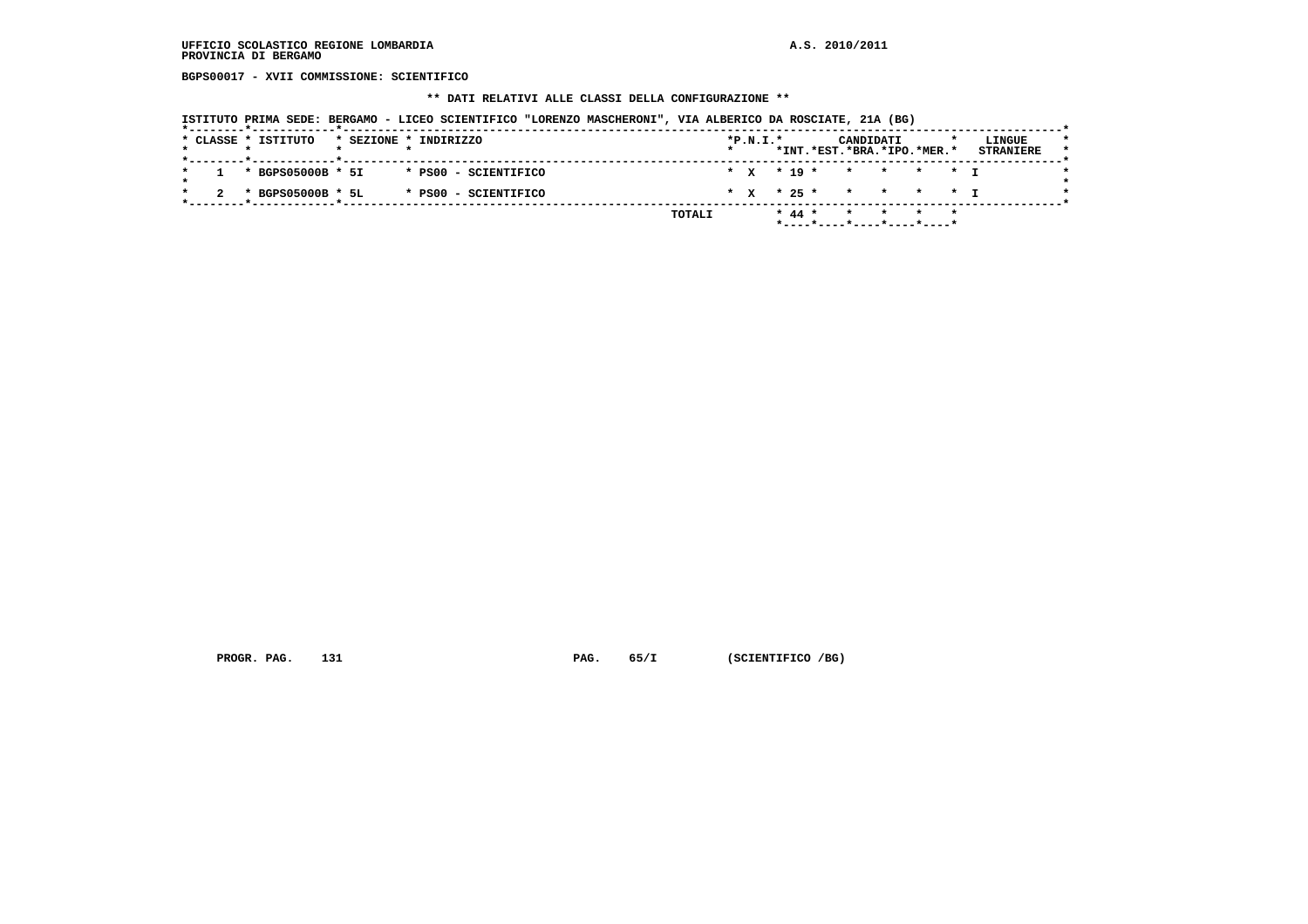**BGPS00017 - XVII COMMISSIONE: SCIENTIFICO**

| $\star$<br>$\star$ | PRESIDENTE: SPATARI ROBERTO N. IL 05/06/1964 (BG)<br>TREVIGLIO - LICEO ARTISTICO "SIMONE WEIL", VIA GALVANI, 7 (BG)                                                                                              |
|--------------------|------------------------------------------------------------------------------------------------------------------------------------------------------------------------------------------------------------------|
|                    | INDIRIZZO: PS00 - SCIENTIFICO                                                                                                                                                                                    |
|                    | 1 - SL32: MATEMATICA<br>(A049: MATEMATICA E FISICA)<br>BERETTA CARLA N. IL 24/12/1975 (BG)<br>PROVENIENTE DA: ROMANO DI LOMBARDIA - ISTITUTO MAGISTRALE "DON LORENZO MILANI", VIA BELVEDERE (BG)                 |
|                    | 2 - M770: SCIENZE NATURALI<br>$( A060 : SC. NA. , CH. , GEOG. , MIC. )$<br>MORETTI ROBERTA N. IL 08/07/1966 (BG)<br>PROVENIENTE DA: LOVERE - ISTITUTO TECNICO COMMERCIALE "IVAN PIANA", VIA XX SETTEMBRE, 4 (BG) |
|                    | 3 - M215:DISEGNO E STORIA DELL'ARTE<br>(A025:DISEGNO E STORIA DELL'ARTE)                                                                                                                                         |
|                    |                                                                                                                                                                                                                  |

 **PROGR. PAG.** 132 **PAG.** 65/II (SCIENTIFICO /BG)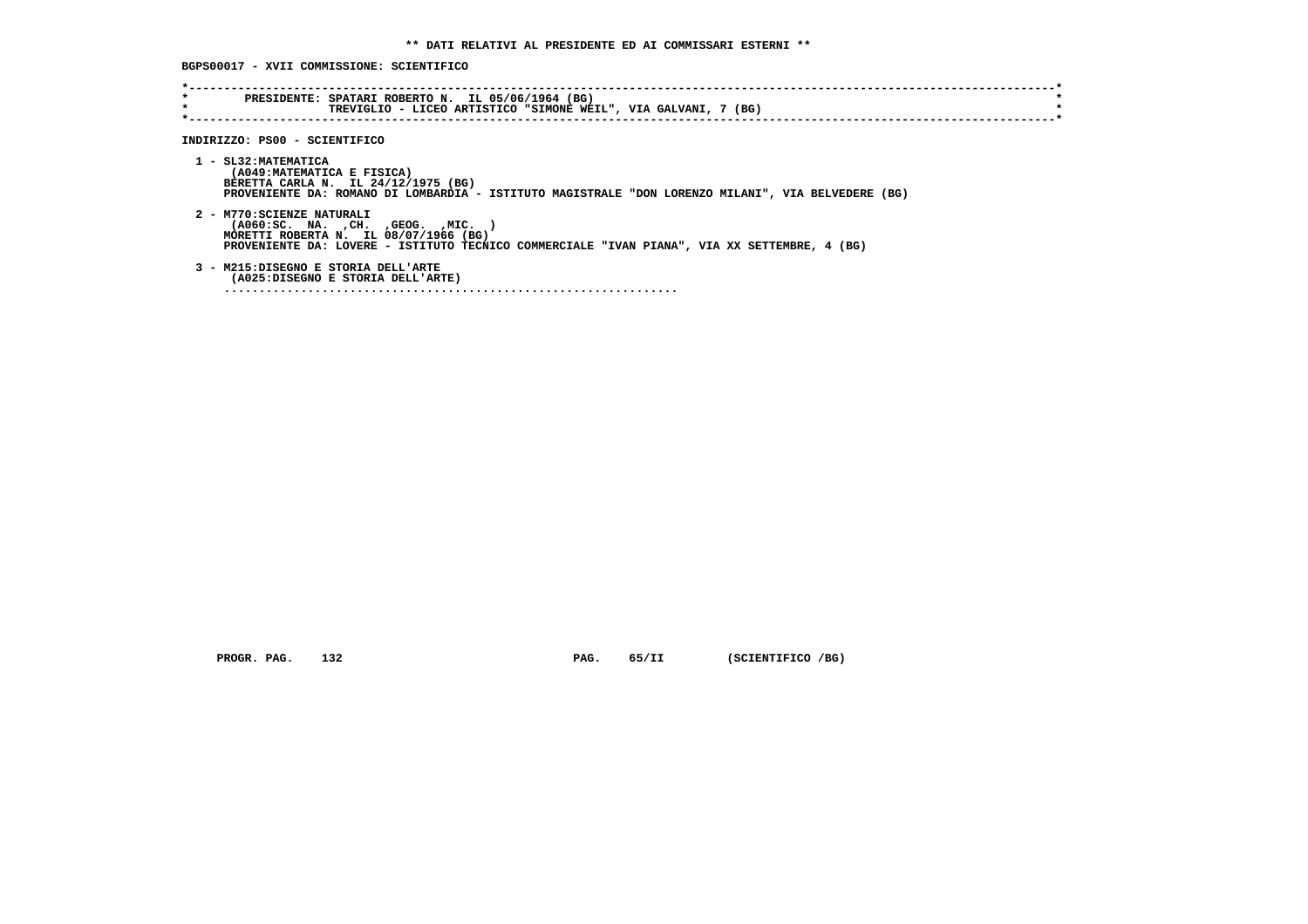**BGPS00018 - XVIII COMMISSIONE: SCIENTIFICO**

 **\*\* DATI RELATIVI ALLE CLASSI DELLA CONFIGURAZIONE \*\***

 **ISTITUTO PRIMA SEDE: ALZANO LOMBARDO - LICEO SCIENTIFICO "EDOARDO AMALDI", VIA LOCATELLI, 16 (BG)**

| $1 * BGPS028017 * 5A$<br>$\star$ 22 $\star$ $\star$ $\star$ $\star$ $\star$ $\star$ $\star$<br>* PS00 - SCIENTIFICO<br>$\star$<br>$* 20 * * * * * * + T$<br>* BGPS028017 * 5C<br>* PS00 - SCIENTIFICO | * CLASSE * ISTITUTO |  |  | * SEZIONE * INDIRIZZO | $*P.N.I.*$ |  | CANDIDATI | *INT.*EST.*BRA.*IPO.*MER.* | LINGUE<br><b>STRANIERE</b> |
|-------------------------------------------------------------------------------------------------------------------------------------------------------------------------------------------------------|---------------------|--|--|-----------------------|------------|--|-----------|----------------------------|----------------------------|
|                                                                                                                                                                                                       |                     |  |  |                       |            |  |           |                            |                            |
|                                                                                                                                                                                                       |                     |  |  |                       |            |  |           |                            |                            |

 **PROGR. PAG.** 133 **PAG. 66/I** (SCIENTIFICO /BG)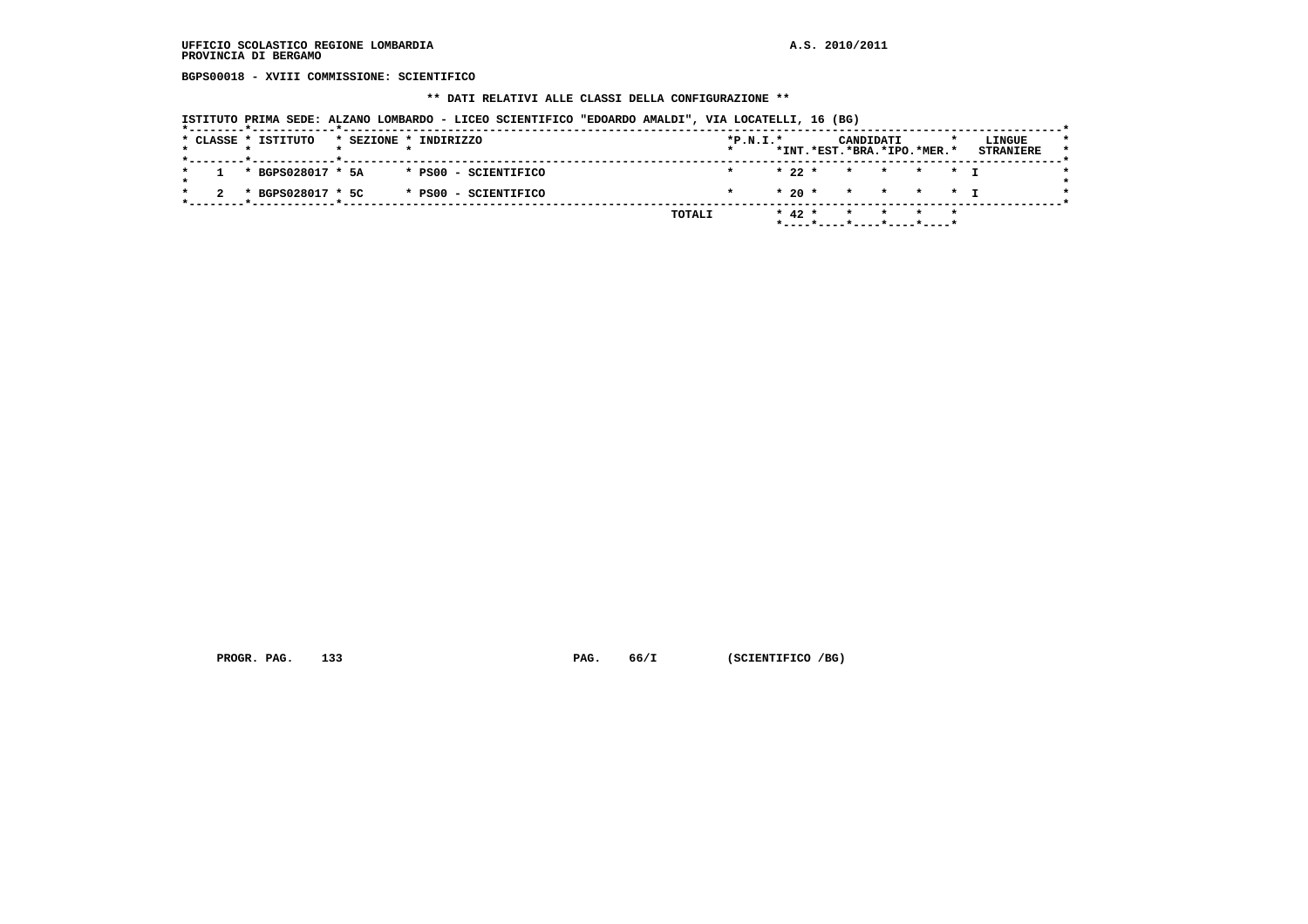**BGPS00018 - XVIII COMMISSIONE: SCIENTIFICO**

| $\star$ | BERGAMO - ISTITUTO MAGISTRALE "GIOVANNI FALCONE", VIA DUNANT, 1 (BG)                                                                                                                                                |
|---------|---------------------------------------------------------------------------------------------------------------------------------------------------------------------------------------------------------------------|
|         | INDIRIZZO: PS00 - SCIENTIFICO                                                                                                                                                                                       |
|         | 1 - SL32: MATEMATICA<br>(A049: MATEMATICA E FISICA)<br>GOVONI MASSIMO N. IL 03/05/1949 (BG)<br>PROVENIENTE DA: BERGAMO - LICEO SCIENTIFICO "LORENZO MASCHERONI", VIA ALBERICO DA ROSCIATE, 21A (BG)                 |
|         | 2 - M770: SCIENZE NATURALI<br>( A060:SC. NA. , CH. , GEOG. , MIC.<br>BONALDI ANNA MARIA N. IL 04/09/1978 (BG)<br>PROVENIENTE DA: ROMANO DI LOMBARDIA - ISTITUTO MAGISTRALE "DON LORENZO MILANI", VIA BELVEDERE (BG) |
|         | 3 - M215:DISEGNO E STORIA DELL'ARTE<br>(A025:DISEGNO E STORIA DELL'ARTE)<br>PANZI INES N. IL 05/11/1948 (RC)<br>PROVENIENTE DA: BERGAMO - ISTITUTO MAGISTRALE "GIOVANNI FALCONE", VIA DUNANT, 1 (BG)                |

 **PROGR. PAG.** 134 **PAG.** 66/II (SCIENTIFICO /BG)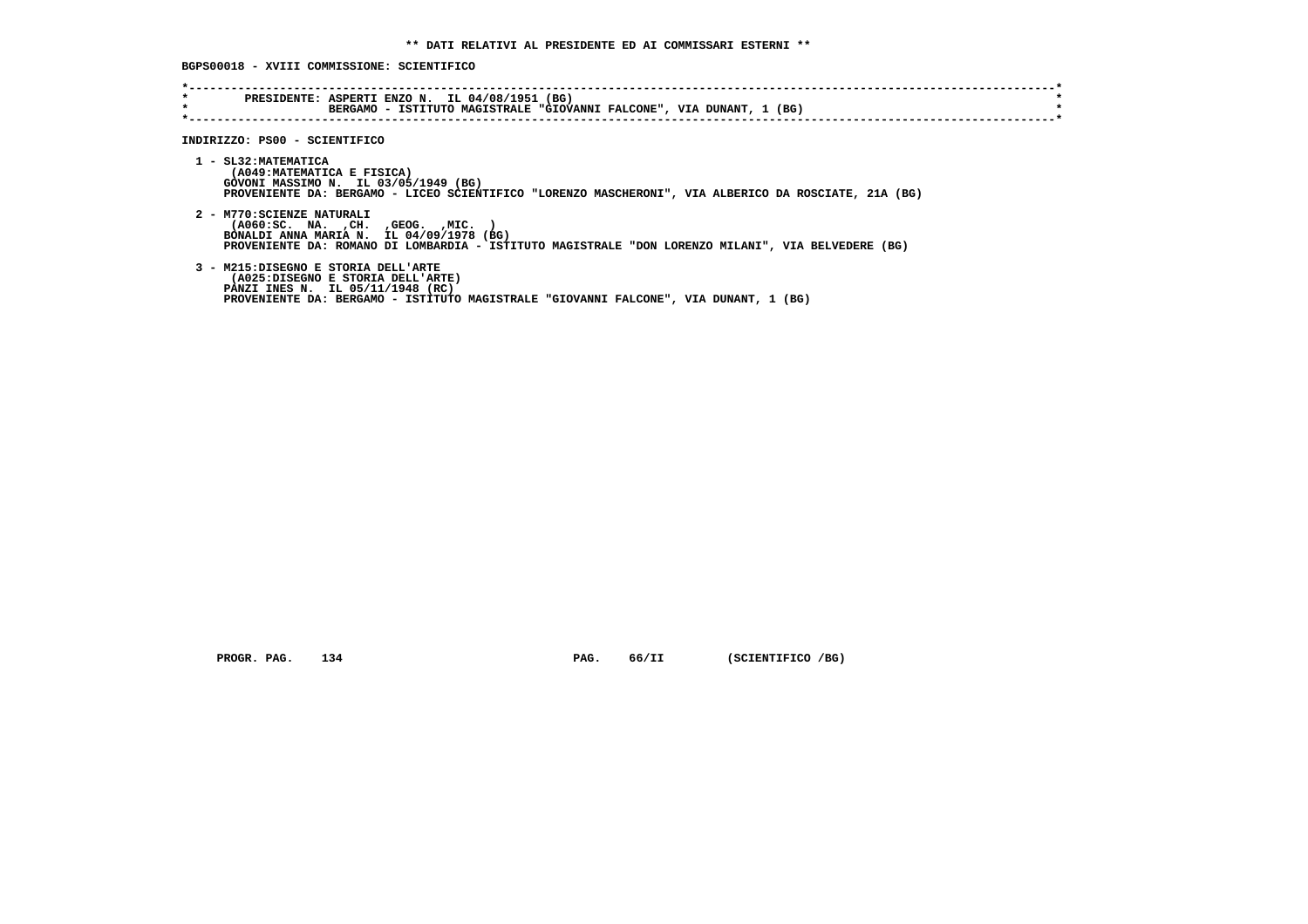**BGPS00019 - XIX COMMISSIONE: SCIENTIFICO**

### **\*\* DATI RELATIVI ALLE CLASSI DELLA CONFIGURAZIONE \*\***

 **ISTITUTO PRIMA SEDE: ALZANO LOMBARDO - LICEO SCIENTIFICO "EDOARDO AMALDI", VIA LOCATELLI, 16 (BG)**

| $1 * BGPS028017 * 5B$<br>* PS00 - SCIENTIFICO<br>$\star$<br>* 22 * * * * * T<br>* BGPS028017 * 5F<br>* PS00 - SCIENTIFICO |  | * CLASSE * ISTITUTO |  | * SEZIONE * INDIRIZZO | $*P.N.I.*$ |  | CANDIDATI | *INT.*EST.*BRA.*IPO.*MER.* | LINGUE<br><b>STRANIERE</b> |
|---------------------------------------------------------------------------------------------------------------------------|--|---------------------|--|-----------------------|------------|--|-----------|----------------------------|----------------------------|
|                                                                                                                           |  |                     |  |                       |            |  |           |                            |                            |
|                                                                                                                           |  |                     |  |                       |            |  |           |                            |                            |

 **PROGR. PAG.** 135 **PAG.** 67/I (SCIENTIFICO /BG)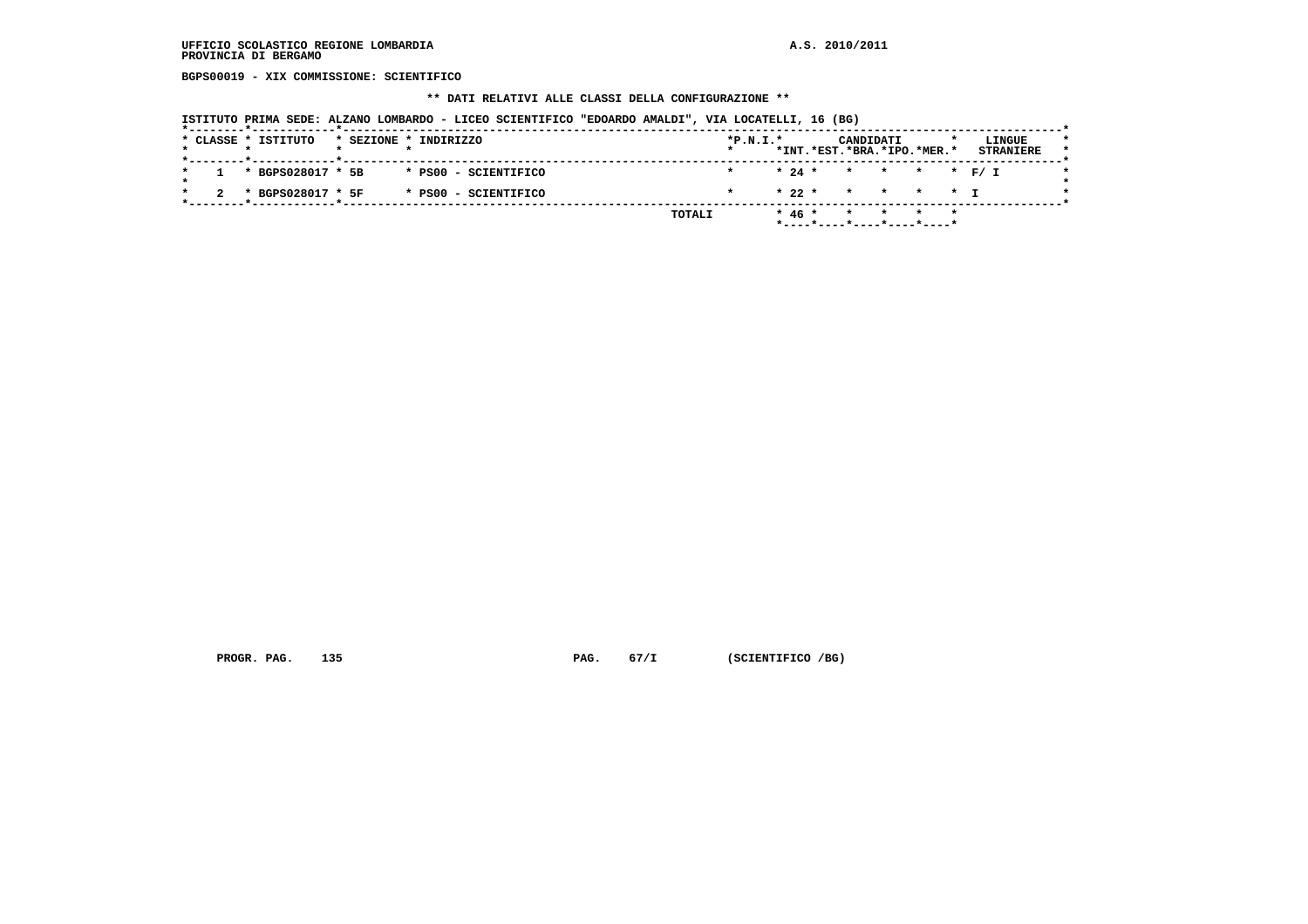**BGPS00019 - XIX COMMISSIONE: SCIENTIFICO**

| $\star$<br>$\star$ | PRESIDENTE: CATINI PAOLO N. IL 17/02/1952 (MI)<br>BERGAMO - LICEO SCIENTIFICO "LORENZO MASCHERONI", VIA ALBERICO DA ROSCIATE, 21A (BG)                                                                         |
|--------------------|----------------------------------------------------------------------------------------------------------------------------------------------------------------------------------------------------------------|
|                    | INDIRIZZO: PS00 - SCIENTIFICO                                                                                                                                                                                  |
|                    | 1 - SL32: MATEMATICA<br>(A049: MATEMATICA E FISICA)<br>SCARIONI FIORELLA N. IL 24/01/1958 (MI)<br>PROVENIENTE DA: BERGAMO - LICEO SCIENTIFICO "FILIPPO LUSSANA", VIA ANGELO MAY,2 (BG)                         |
|                    | 2 - M770: SCIENZE NATURALI<br>( A060:SC. NA. , CH. , GEOG. , MIC.<br>JACONO QUARANTINO MARCELLA N. IL 28/10/1951 (KR)<br>PROVENIENTE DA: BERGAMO - LICEO SCIENTIFICO "FILIPPO LUSSANA", VIA ANGELO MAY, 2 (BG) |
|                    | 3 - M215:DISEGNO E STORIA DELL'ARTE<br>(A025:DISEGNO E STORIA DELL'ARTE)<br>ROMANO GIUSEPPE N. IL 25/09/1958 (SR)<br>PROVENIENTE DA: BERGAMO - LICEO SCIENTIFICO "FILIPPO LUSSANA", VIA ANGELO MAY, 2 (BG)     |

 **PROGR. PAG.** 136 **PAG. PAG.** 67/II (SCIENTIFICO /BG)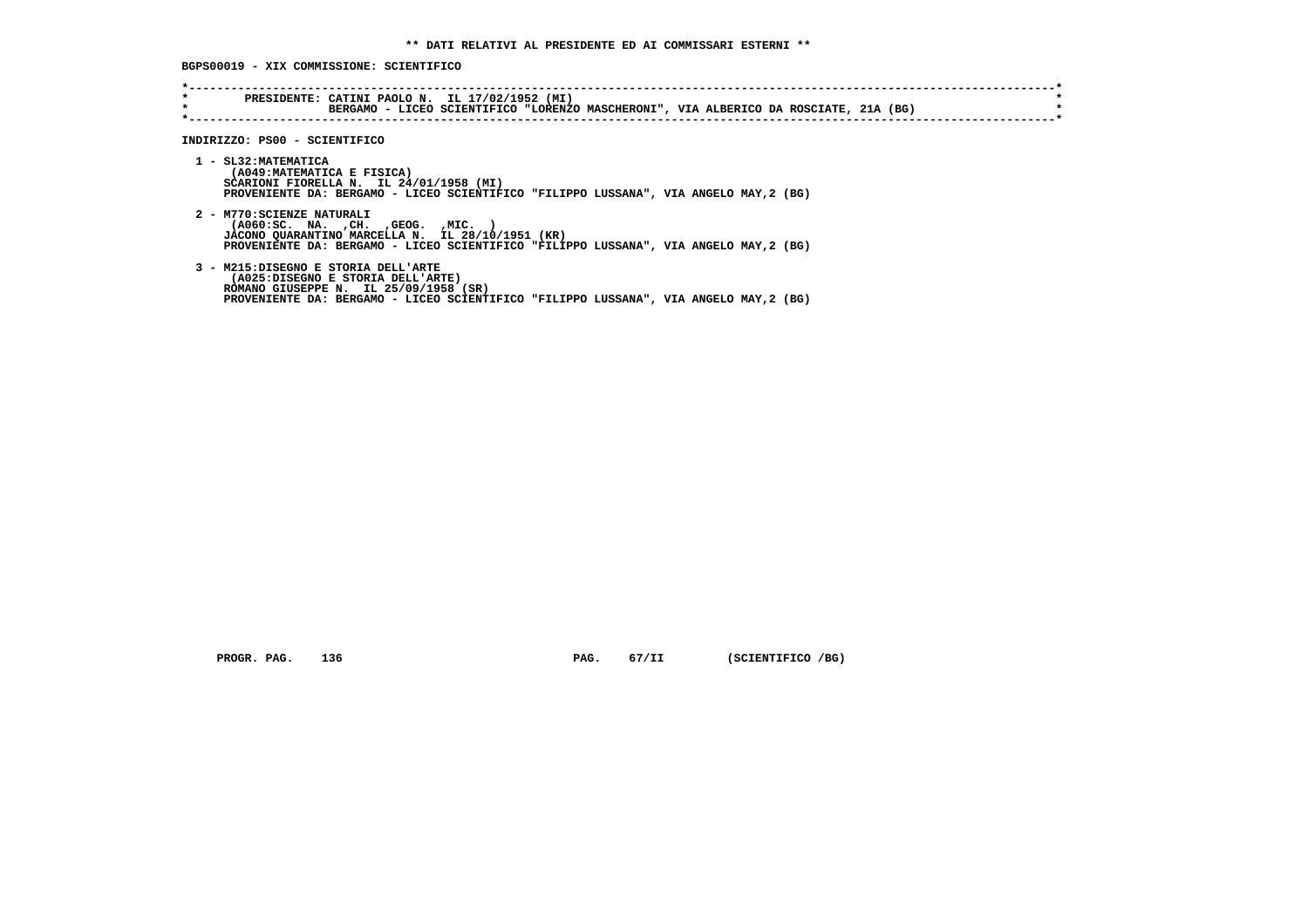**BGPS00020 - XX COMMISSIONE: SCIENTIFICO**

### **\*\* DATI RELATIVI ALLE CLASSI DELLA CONFIGURAZIONE \*\***

 **ISTITUTO PRIMA SEDE: ALZANO LOMBARDO - LICEO SCIENTIFICO "EDOARDO AMALDI", VIA LOCATELLI, 16 (BG)**

| 1 * BGPS028017 * 5D<br>* PS00 - SCIENTIFICO | * 22 * 1 * * * * T<br>$\star$ |  |
|---------------------------------------------|-------------------------------|--|
|                                             |                               |  |
| * BGPS028017 * 5H<br>* PS00 - SCIENTIFICO   | $* 23 * * * * * * * T$        |  |

 **PROGR. PAG.** 137 **PAG. 68/I** (SCIENTIFICO /BG)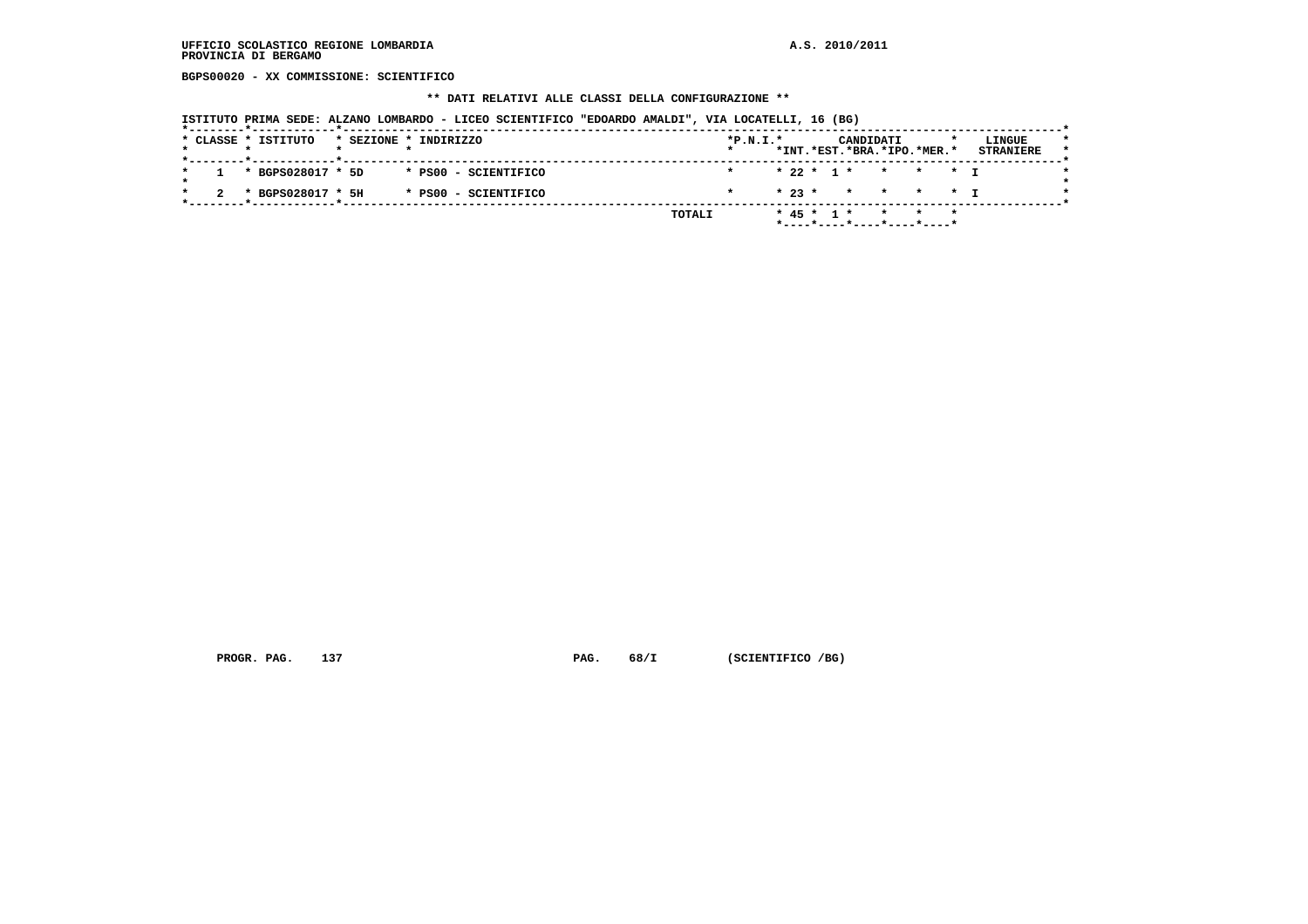**BGPS00020 - XX COMMISSIONE: SCIENTIFICO**

| $\star$<br>$\star$ | PRESIDENTE: MANZONI ELIO N. IL 13/08/1953 (BG)<br>TRESCORE BALNEARIO - ISTITUTO SUPERIORE "LORENZO FEDERICI", VIA DELL'ALBAROTTO (BG)                                                                                        |  |
|--------------------|------------------------------------------------------------------------------------------------------------------------------------------------------------------------------------------------------------------------------|--|
|                    | INDIRIZZO: PS00 - SCIENTIFICO                                                                                                                                                                                                |  |
|                    | 1 - SL32: MATEMATICA<br>(A049: MATEMATICA E FISICA)<br>SABATINI IGNAZIO N. IL 31/07/1952 (SI)<br>PROVENIENTE DA: PRESEZZO - LICEO SCIENTIFICO "MAIRONI DA PONTE", VIA BERIZZI, 1 (BG)                                        |  |
|                    | 2 - M770: SCIENZE NATURALI<br>( A060 : SC. NA. , CH. , GEOG. , MIC.<br>GARATTINI GIANBEPPE N. IL 17/03/1956 (BG)<br>PROVENIENTE DA: BERGAMO - LICEO SCIENTIFICO "LORENZO MASCHERONI", VIA ALBERICO DA ROSCIATE, 21A (BG)     |  |
|                    | 3 - M215:DISEGNO E STORIA DELL'ARTE<br>(A025:DISEGNO E STORIA DELL'ARTE)<br>SESTITO ELISABETTA N. IL 20/09/1956 (CZ)<br>PROVENIENTE DA: BERGAMO - LICEO SCIENTIFICO "LORENZO MASCHERONI", VIA ALBERICO DA ROSCIATE, 21A (BG) |  |

 **PROGR. PAG.** 138 **PAG.** 68/II (SCIENTIFICO /BG)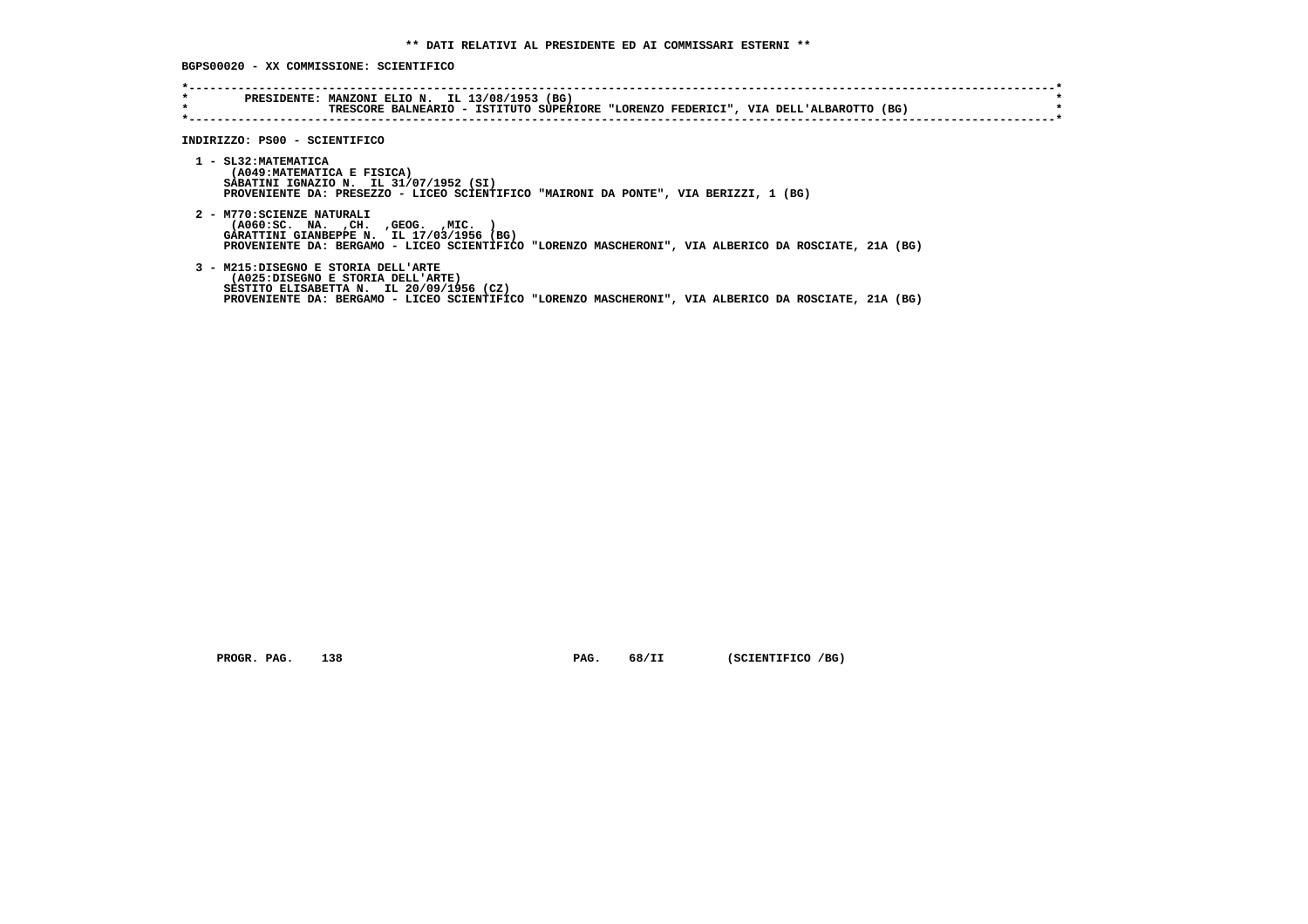**BGPS00021 - XXI COMMISSIONE: SCIENTIFICO**

### **\*\* DATI RELATIVI ALLE CLASSI DELLA CONFIGURAZIONE \*\***

 **ISTITUTO PRIMA SEDE: ALZANO LOMBARDO - LICEO SCIENTIFICO "EDOARDO AMALDI", VIA LOCATELLI, 16 (BG)**

| $1 * BGPS028017 * 5E$<br>* * * 25 * * * * * * T<br>* PS00 - SCIENTIFICO<br>* 21 * * * * * T<br>* BGPS028017 * 5G<br>* PS00 - SCIENTIFICO |  | * CLASSE * ISTITUTO |  | * SEZIONE * INDIRIZZO |  | $*P.N.I.*$ |  | CANDIDATI<br>*INT.*EST.*BRA.*IPO.*MER.* |  | LINGUE<br><b>STRANIERE</b> |
|------------------------------------------------------------------------------------------------------------------------------------------|--|---------------------|--|-----------------------|--|------------|--|-----------------------------------------|--|----------------------------|
|                                                                                                                                          |  |                     |  |                       |  |            |  |                                         |  |                            |
|                                                                                                                                          |  |                     |  |                       |  |            |  |                                         |  |                            |

 **PROGR. PAG.** 139 **PAG.** 69/I (SCIENTIFICO /BG)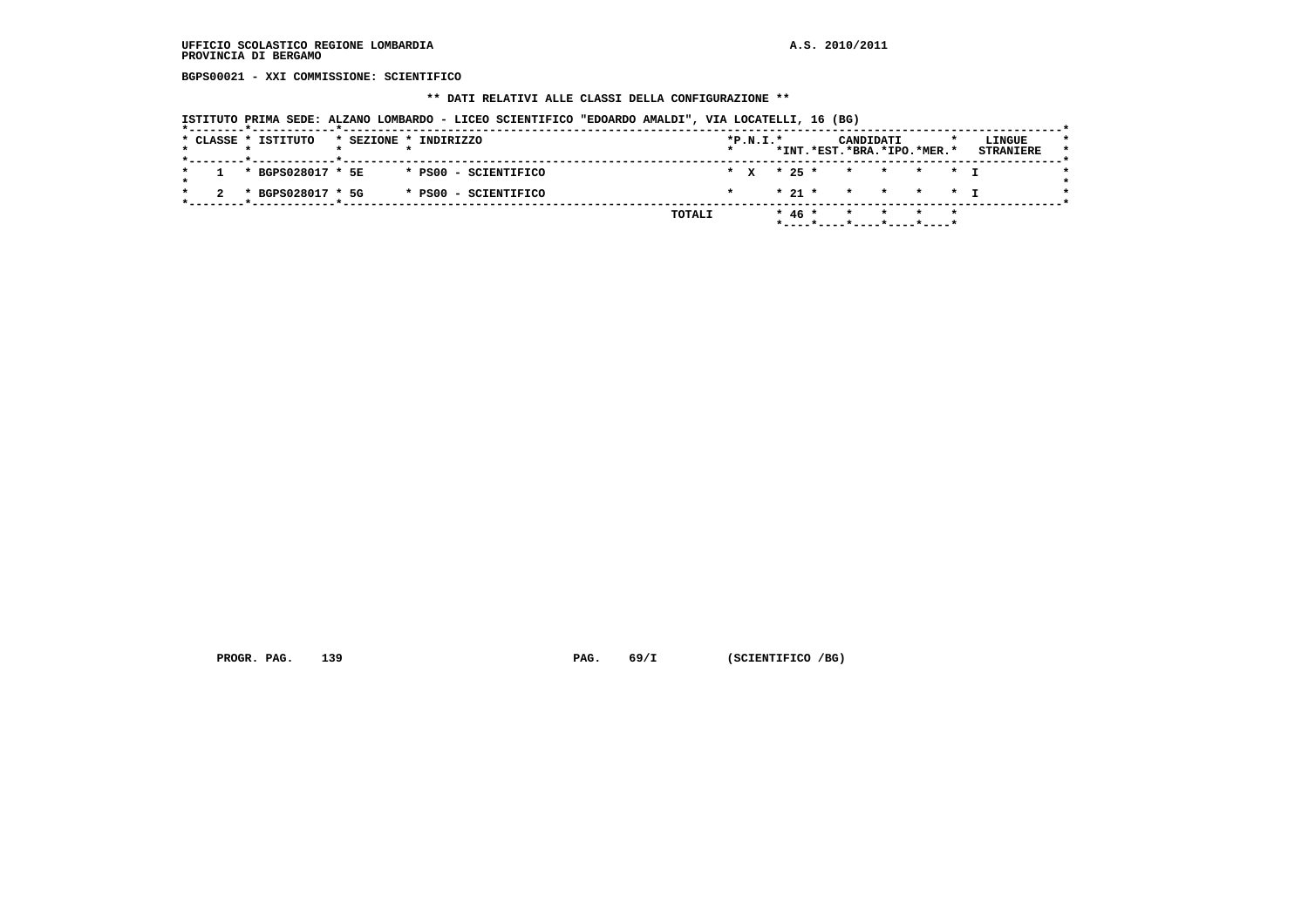**BGPS00021 - XXI COMMISSIONE: SCIENTIFICO**

| *<br>$\star$ | PRESIDENTE: GARGANTINI GIOVANNA N. IL 14/08/1953 (BG)<br>BERGAMO - ISTITUTO SUPERIORE "MARIAGRAZIA MAMOLI", VIA BREMBILLA 3 (BG)                                                                                      |
|--------------|-----------------------------------------------------------------------------------------------------------------------------------------------------------------------------------------------------------------------|
|              |                                                                                                                                                                                                                       |
|              | INDIRIZZO: PS00 - SCIENTIFICO                                                                                                                                                                                         |
|              | 1 - SL32: MATEMATICA<br>(A049: MATEMATICA E FISICA)<br>MATTIOLI LAURA N. IL 13/03/1958 (BG)<br>PROVENIENTE DA: BERGAMO - LICEO SCIENTIFICO "LORENZO MASCHERONI", VIA ALBERICO DA ROSCIATE, 21A (BG)                   |
|              | 2 - M770: SCIENZE NATURALI<br>( A060 : SC. NA. , CH. , GEOG. , MIC.<br>ROSSI ANNA MARIA N. IL 09/01/1959 (BG)<br>PROVENIENTE DA: BERGAMO - LICEO SCIENTIFICO "LORENZO MASCHERONI", VIA ALBERICO DA ROSCIATE, 21A (BG) |
|              | 3 - M215:DISEGNO E STORIA DELL'ARTE<br>(A025:DISEGNO E STORIA DELL'ARTE)<br>SANCINETO MARIA N. IL 02/03/1958 (CS)<br>PROVENIENTE DA: BERGAMO - LICEO SCIENTIFICO "FILIPPO LUSSANA", VIA ANGELO MAY, 2 (BG)            |

 **PROGR. PAG.** 140 **PAG. PAG.** 69/II (SCIENTIFICO /BG)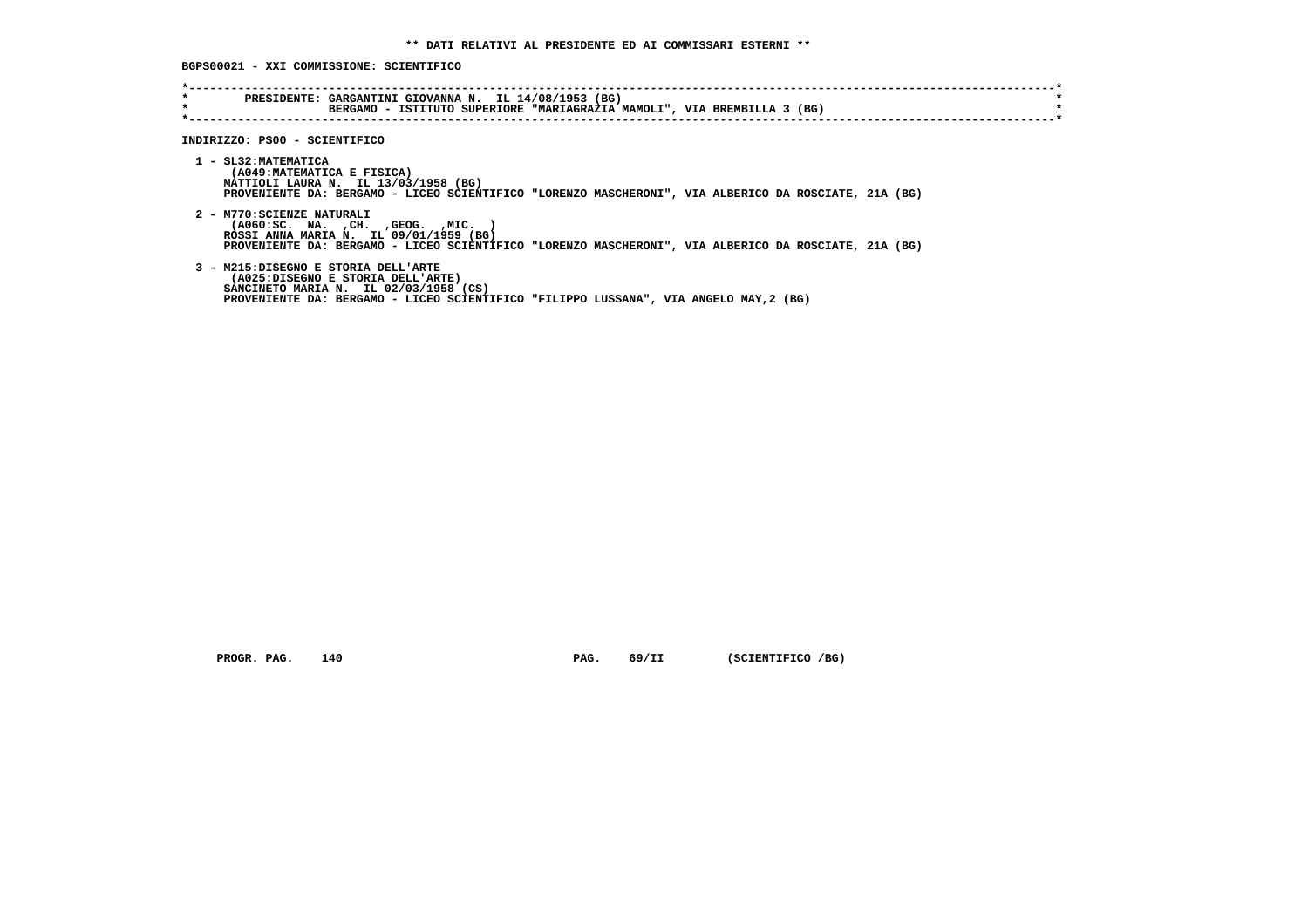**BGPS00022 - XXII COMMISSIONE: SCIENTIFICO**

### **\*\* DATI RELATIVI ALLE CLASSI DELLA CONFIGURAZIONE \*\***

 **ISTITUTO PRIMA SEDE: CARAVAGGIO - LICEO SCIENTIFICO "GALILEO GALILEI", VIA SAN FRANCESCO, 63 (BG)**

|  | * CLASSE * ISTITUTO   |  | * SEZIONE * INDIRIZZO |  | $*P.N.I.*$ |          | CANDIDATI<br>*INT.*EST.*BRA.*IPO.*MER.*  |  | LINGUE<br><b>STRANIERE</b> |
|--|-----------------------|--|-----------------------|--|------------|----------|------------------------------------------|--|----------------------------|
|  | $1 * BGPS04000R * 5A$ |  | * PS00 - SCIENTIFICO  |  |            |          | * X * 20 * * * * * * I                   |  |                            |
|  | * BGPS04000R * 5C     |  | * PS00 - SCIENTIFICO  |  |            |          | * X * 25 * * * * * * I                   |  |                            |
|  |                       |  | TOTALI                |  |            | $* 45 *$ | * * * *<br>$*$ ----*----*----*----*----* |  |                            |

 **PROGR. PAG.** 141 **PAG.** 70/I (SCIENTIFICO /BG)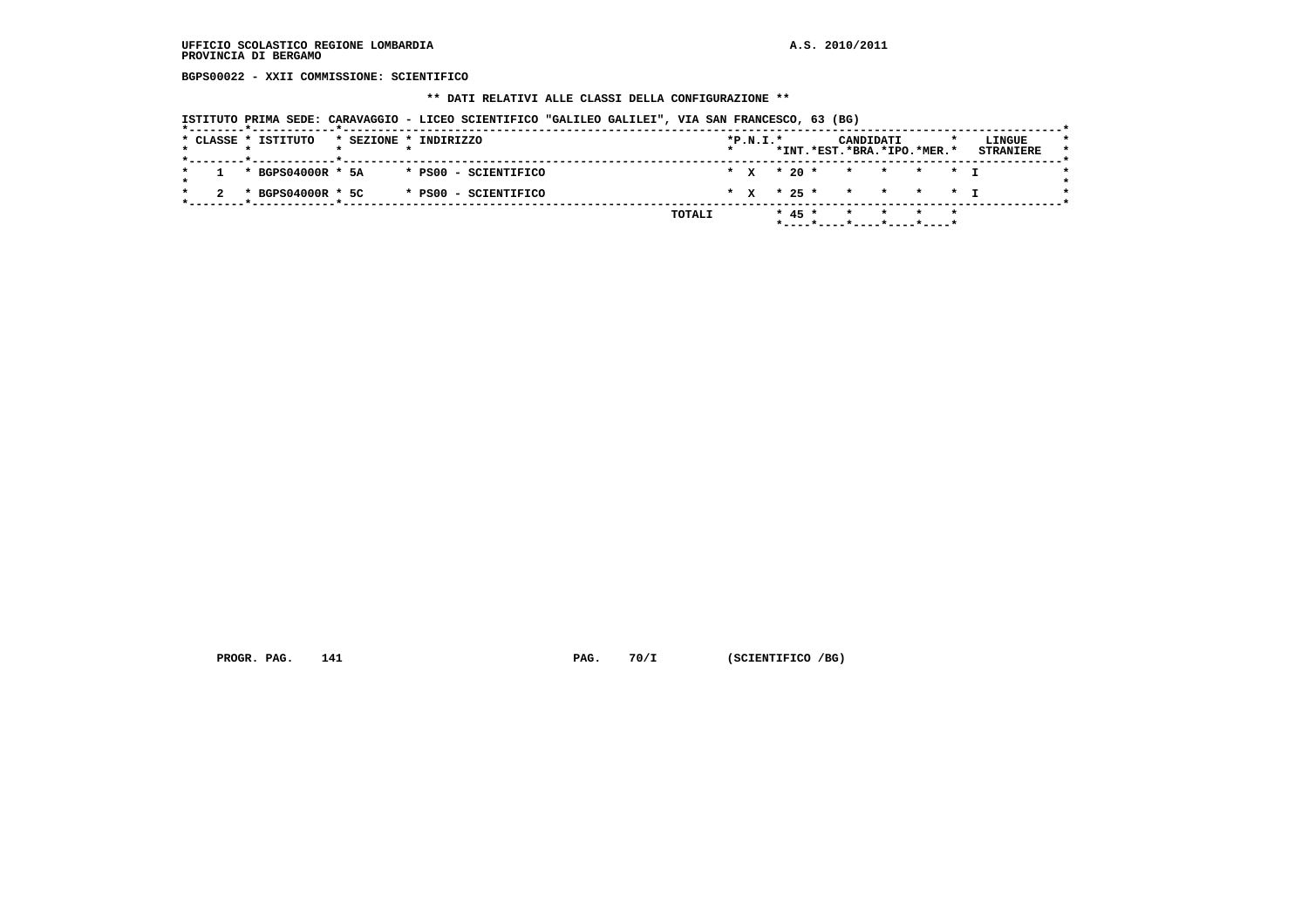**BGPS00022 - XXII COMMISSIONE: SCIENTIFICO**

| $\star$<br>$\star$ | PRESIDENTE: PACATI MARCO N. IL 28/06/1954 (BG)<br>BERGAMO - ISTITUTO SUPERIORE "CESARE PESENTI", VIA OZANAM, 27 (BG)                                                                                                             |
|--------------------|----------------------------------------------------------------------------------------------------------------------------------------------------------------------------------------------------------------------------------|
|                    |                                                                                                                                                                                                                                  |
|                    | INDIRIZZO: PS00 - SCIENTIFICO                                                                                                                                                                                                    |
|                    | 1 - SL32: MATEMATICA<br>(A049: MATEMATICA E FISICA)<br>ROMEO ANTONIO N. IL 10/07/1966 (EE)<br>PROVENIENTE DA: ZOGNO - LICEO SCIENTIFICO "DAVID MARIA TUROLDO", VIA RONCO, 11 (BG)                                                |
|                    | 2 - M770: SCIENZE NATURALI<br>$( A060 : SC. NA. , CH. , GEOG. , MIC. )$<br>MILANESI CARLO GIACOMO N. IL 03/02/1951 (BG)<br>PROVENIENTE DA: CREMA - IST PROF PER L'AGRICOLTURA E L'AMBIENTE CREMA, VIALE SANTA MARIA N. 23/C (CR) |
|                    | 3 - M215:DISEGNO E STORIA DELL'ARTE<br>(A025:DISEGNO E STORIA DELL'ARTE)<br>PELIZZOLA MANUELA N. IL 22/01/1958 (MI)<br>PROVENIENTE DA: ROMANO DI LOMBARDIA - ISTITUTO MAGISTRALE "DON LORENZO MILANI", VIA BELVEDERE (BG)        |

 **PROGR. PAG.** 142 **PAG.** 70/II (SCIENTIFICO /BG)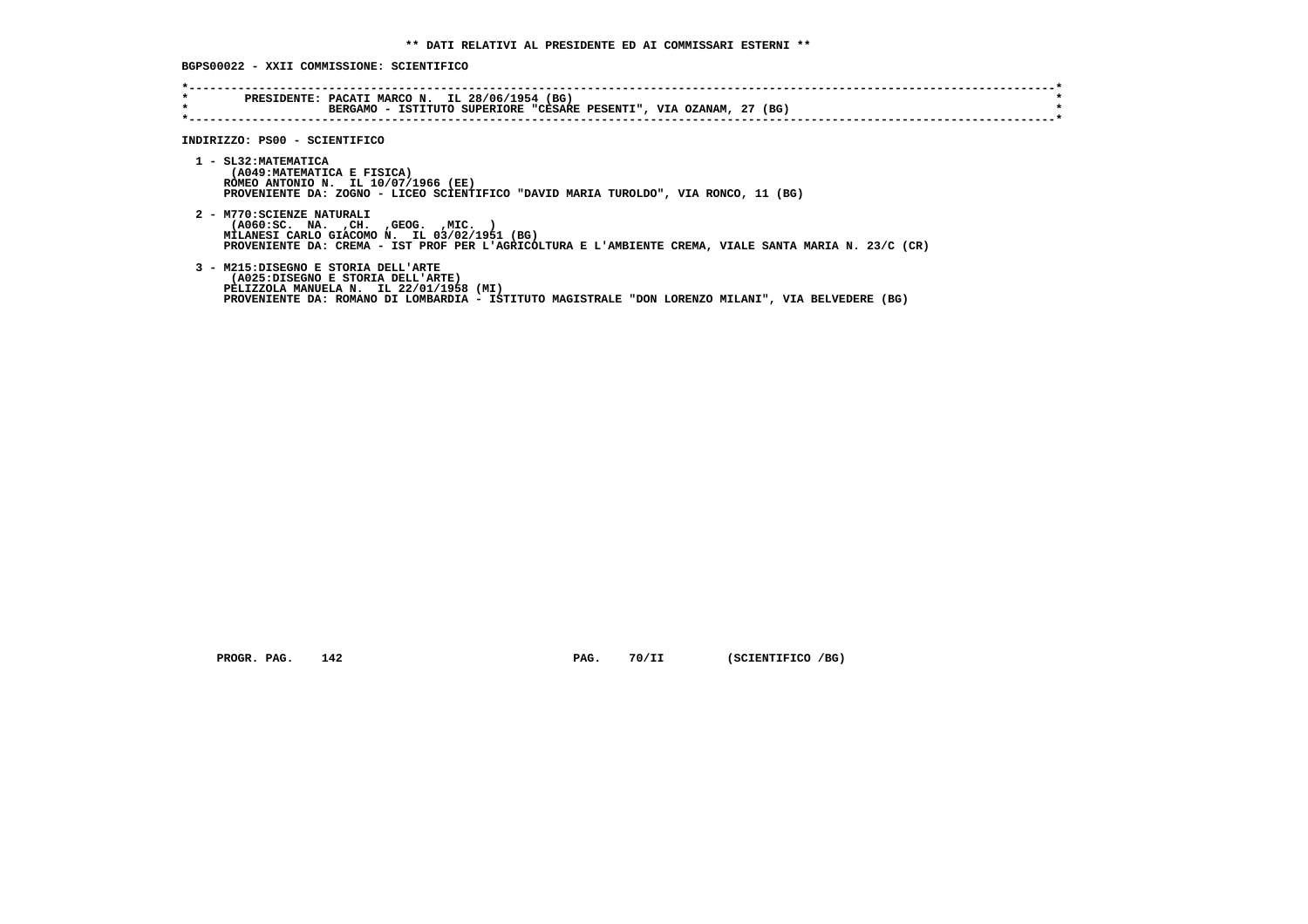**BGPS00023 - XXIII COMMISSIONE: SCIENTIFICO**

### **\*\* DATI RELATIVI ALLE CLASSI DELLA CONFIGURAZIONE \*\***

 **ISTITUTO PRIMA SEDE: CARAVAGGIO - LICEO SCIENTIFICO "GALILEO GALILEI", VIA SAN FRANCESCO, 63 (BG)**

|  | * CLASSE * ISTITUTO |  | * SEZIONE * INDIRIZZO |        | $*P.N.I.*$ |  |            | CANDIDATI | *INT.*EST.*BRA.*IPO.*MER.* | LINGUE<br><b>STRANIERE</b> |
|--|---------------------|--|-----------------------|--------|------------|--|------------|-----------|----------------------------|----------------------------|
|  |                     |  |                       |        |            |  |            |           |                            |                            |
|  | 1 * BGPS04000R * 5D |  | * PS00 - SCIENTIFICO  |        |            |  |            |           | * x * 19 * * * * * * T     |                            |
|  | * BGPS04000R * 5H   |  | * PS00 - SCIENTIFICO  |        |            |  |            |           | * x * 24 * * * * * * I     |                            |
|  |                     |  |                       | TOTALI |            |  | $*$ 43 $*$ |           | * * * *                    |                            |
|  |                     |  |                       |        |            |  |            |           | *----*----*----*----*----* |                            |

 **PROGR. PAG.** 143 **PAG.** 71/I (SCIENTIFICO /BG)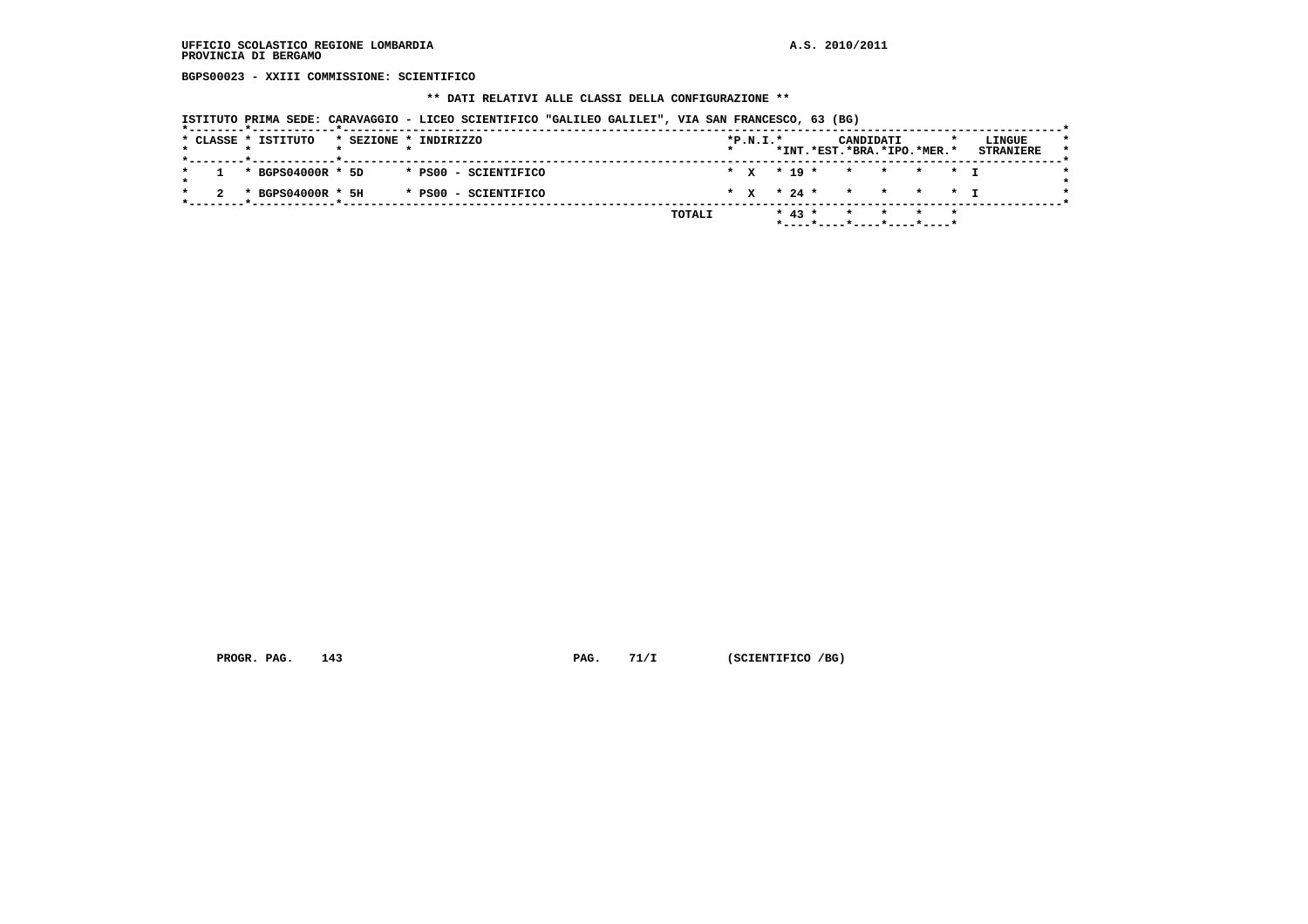## **BGPS00023 - XXIII COMMISSIONE: SCIENTIFICO**

| $\star$<br>$\star$ | PRESIDENTE: AMODEO MARIA N. IL 03/12/1958 (RC)<br>NEMBRO - IST PROF PER I SERVIZI ALBERGHIERI E RISTORAZIONE "ALFREDO SONZOGNI", VIA BELLINI 54 (BG)                                                                   |
|--------------------|------------------------------------------------------------------------------------------------------------------------------------------------------------------------------------------------------------------------|
|                    | INDIRIZZO: PS00 - SCIENTIFICO                                                                                                                                                                                          |
|                    | 1 - SL32: MATEMATICA<br>(A049: MATEMATICA E FISICA)<br>BELLI ANDREA N. IL 31/01/1972 (NO)<br>PROVENIENTE DA: CASSANO D'ADDA - LICEO SCIENTIFICO GIORDANO BRUNO, VIA GIOVANNI XXIII (MI)                                |
|                    | 2 - M770: SCIENZE NATURALI<br>( A060 : SC. NA. , CH. , GEOG. , MIC.<br>GANDOLFI GIGLIOLA N. IL 27/11/1953 (MI)<br>PROVENIENTE DA: BERGAMO - LICEO SCIENTIFICO "LORENZO MASCHERONI", VIA ALBERICO DA ROSCIATE, 21A (BG) |
|                    | 3 - M215:DISEGNO E STORIA DELL'ARTE<br>(A025:DISEGNO E STORIA DELL'ARTE)<br>FRUGIUELE CESARE N. IL 14/04/1953 (CS)<br>PROVENIENTE DA: DALMINE - ISTITUTO TECNICO INDUSTRIALE "GUGLIELMO MARCONI", VIA VERDI, 60 (BG)   |

 **PROGR. PAG.** 144 **PAG.** 71/II (SCIENTIFICO /BG)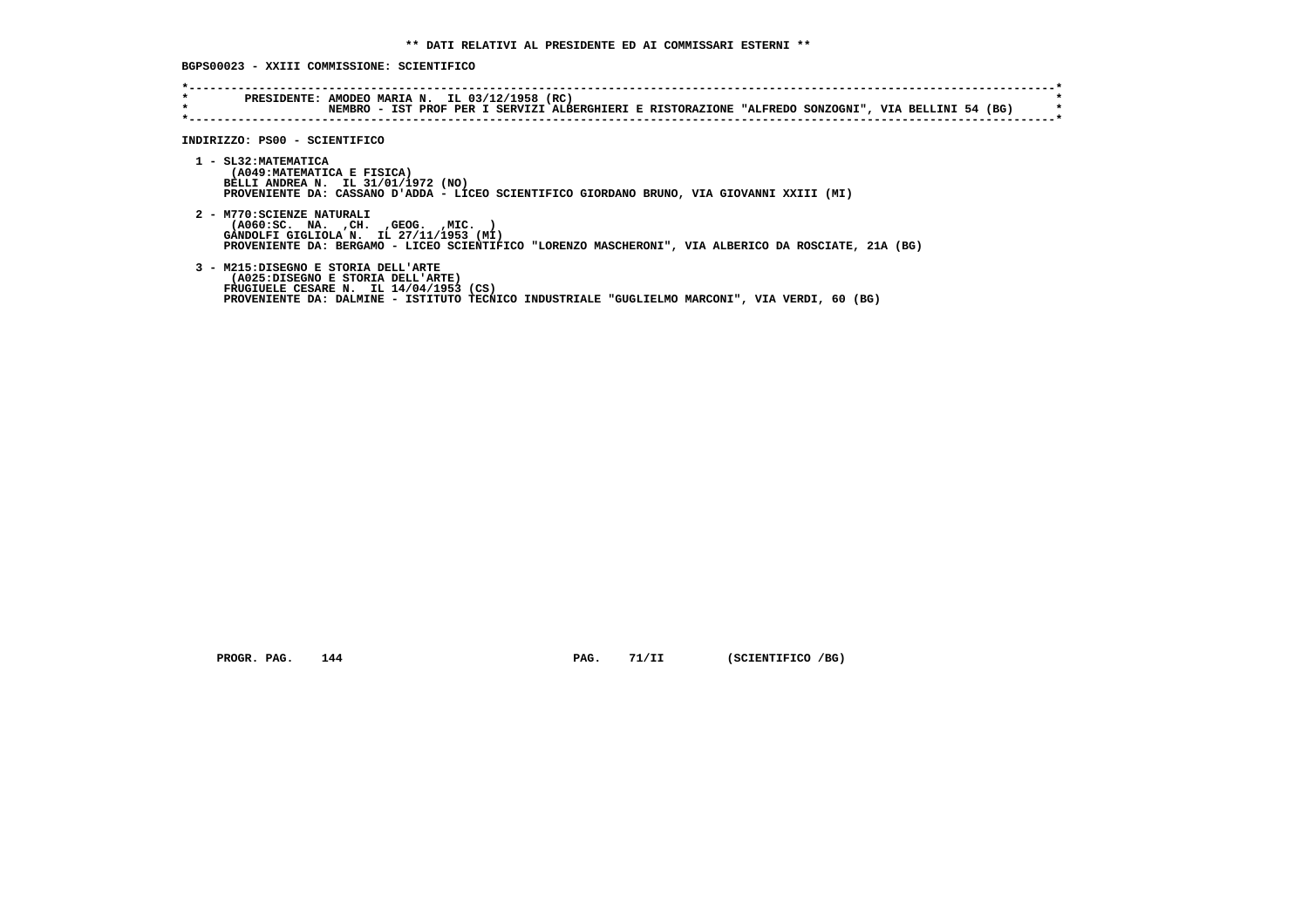## **UFFICIO SCOLASTICO REGIONE LOMBARDIA A.S. 2010/2011 PROVINCIA DI BERGAMO**

 **BGPS00024 - XXIV COMMISSIONE: SCIENTIFICO**

#### **\*\* DATI RELATIVI ALLE CLASSI DELLA CONFIGURAZIONE \*\***

 **ISTITUTO PRIMA SEDE: CLUSONE - LICEO SCIENTIFICO "ANDREA FANTONI", VIA BARBARIGO, 27 (BG)**

|  | * CLASSE * ISTITUTO |       | * SEZIONE * INDIRIZZO                        | $*P.N.I.*$ |            | *INT.*EST.*BRA.*IPO.*MER.* | CANDIDATI        |                 |                | LINGUE<br><b>STRANIERE</b> | $\star$ |
|--|---------------------|-------|----------------------------------------------|------------|------------|----------------------------|------------------|-----------------|----------------|----------------------------|---------|
|  | * BGPS01201N * 5A   | * 5A1 | * PS00 - SCIENTIFICO<br>* PS00 - SCIENTIFICO |            | $*$ 10 $*$ | $\star$ 7 $\star$          | $\star$<br>* * * | $\star$ $\star$ | $\star$ $\tau$ | $\star$ $\tau$ $\tau$      |         |
|  | * BGPS01201N * 5C   |       | * PS00 - SCIENTIFICO                         |            | $*22*$     |                            | * * * * T        |                 |                |                            |         |
|  |                     |       | TOTALI                                       |            | $* 39 *$   |                            |                  |                 | $\star$        |                            |         |

 **PROGR. PAG.** 145 **PAG.** 72/I (SCIENTIFICO /BG)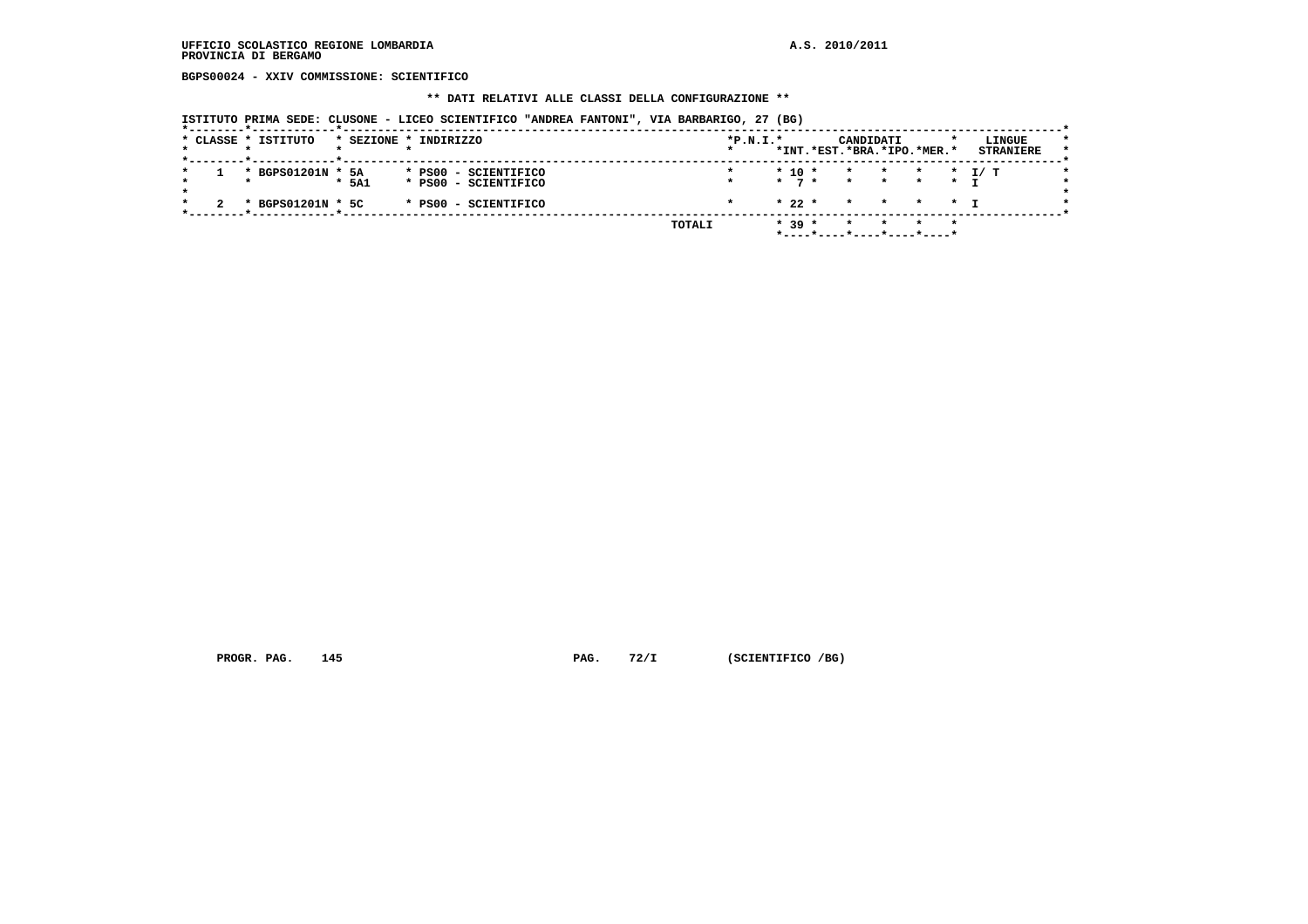**BGPS00024 - XXIV COMMISSIONE: SCIENTIFICO**

| PRESIDENTE: MARTELLI CARLO N. IL 16/03/1948 (MC)<br>SERIATE - ISTITUTO SUPERIORE "ETTORE MAJORANA", VIA PARTIGIANI, 1 (BG)                                                                                     |
|----------------------------------------------------------------------------------------------------------------------------------------------------------------------------------------------------------------|
| INDIRIZZO: PS00 - SCIENTIFICO                                                                                                                                                                                  |
| 1 - SL32: MATEMATICA<br>(A049: MATEMATICA E FISICA)<br>STELLA GIOVANNA N. IL 29/06/1976 (BG)<br>PROVENIENTE DA: DALMINE - LICEO SCIENTIFICO "LUIGI EINAUDI", VIA VERDI, 48 (BG)                                |
| 2 - M770: SCIENZE NATURALI<br>( A060 : SC. NA. , CH. , GEOG. , MIC.<br>CERIBELLI ELISABETTA N. IL 10/10/1955 (BG)<br>PROVENIENTE DA: LOVERE - LICEO CLASSICO "DECIO CELERI", VIA NAZARIO SAURO, 2 (BG)         |
| 3 - M215:DISEGNO E STORIA DELL'ARTE<br>(A025:DISEGNO E STORIA DELL'ARTE)<br>LICINI NADIA N. IL 28/10/1955 (BG)<br>PROVENIENTE DA: ALZANO LOMBARDO - LICEO SCIENTIFICO "EDOARDO AMALDI", VIA LOCATELLI, 16 (BG) |
|                                                                                                                                                                                                                |

 **PROGR. PAG.** 146 **PAG. PAG.** 72/II (SCIENTIFICO /BG)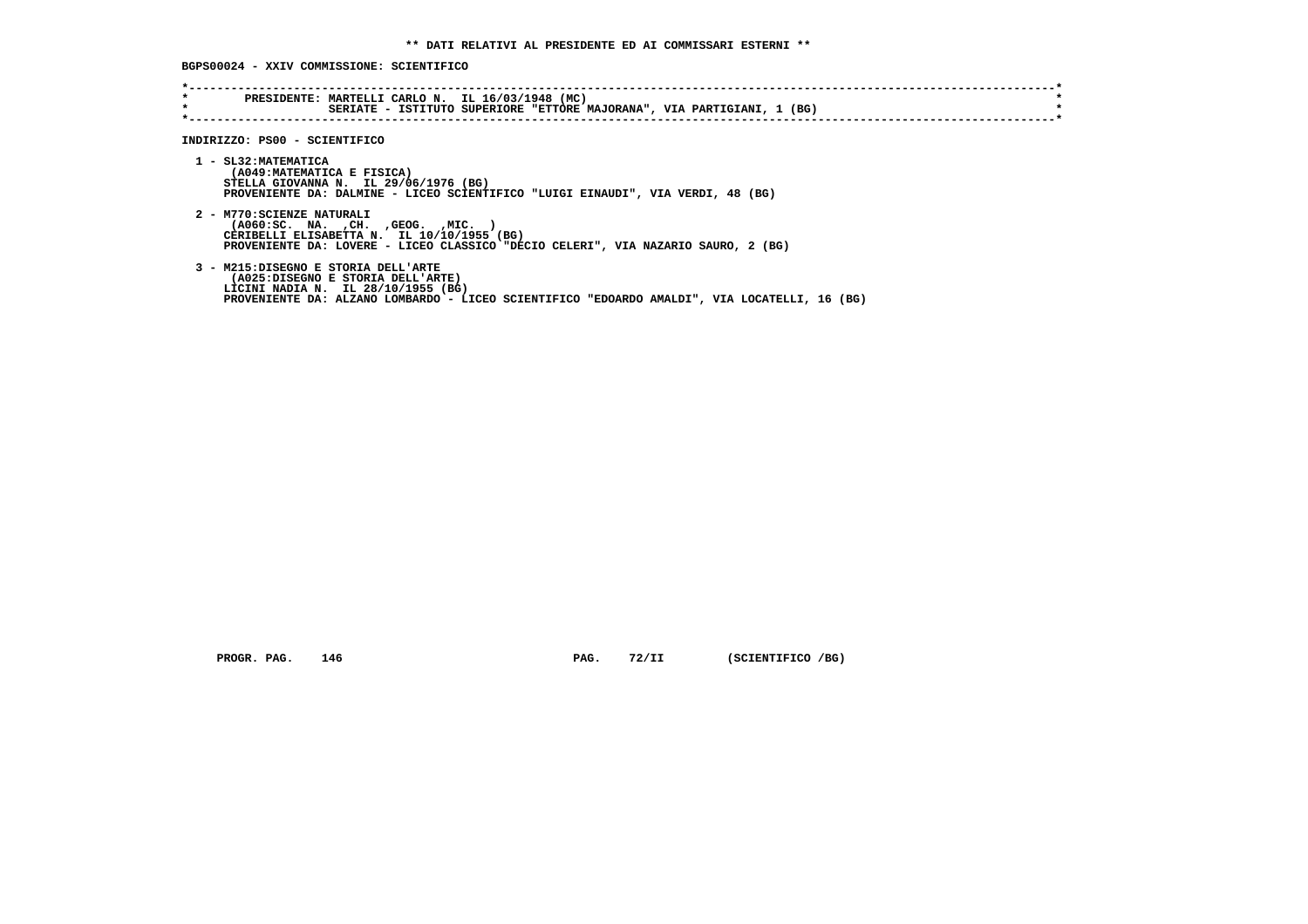**BGPS00025 - XXV COMMISSIONE: SCIENTIFICO**

#### **\*\* DATI RELATIVI ALLE CLASSI DELLA CONFIGURAZIONE \*\***

|              | * CLASSE * ISTITUTO | * SEZIONE * INDIRIZZO |                      |                                                                                                                          |  | $*P.N.T.*$ |          | CANDIDATI | *INT.*EST.*BRA.*IPO.*MER.* | $\mathbf{r}$ | LINGUE<br><b>STRANIERE</b> |
|--------------|---------------------|-----------------------|----------------------|--------------------------------------------------------------------------------------------------------------------------|--|------------|----------|-----------|----------------------------|--------------|----------------------------|
| $\star$      | * BGPS01201N * 5B   |                       | * PS00 - SCIENTIFICO |                                                                                                                          |  |            | $* 25 *$ |           | * * * * T                  |              |                            |
|              |                     |                       |                      |                                                                                                                          |  |            |          |           |                            |              |                            |
|              |                     |                       |                      |                                                                                                                          |  |            |          |           |                            |              |                            |
|              |                     |                       |                      | ISTITUTO SECONDA SEDE: CLUSONE - L.R. PAR. ISTITUTO MAGISTRALE IST. MAGISTRALE "FIGLIE DELLA, VIA TRIESTE, N. 12/14 (BG) |  |            |          |           |                            |              |                            |
|              | * CLASSE * ISTITUTO | * SEZIONE * INDIRIZZO |                      |                                                                                                                          |  | $*P.N.T.*$ |          | CANDIDATI |                            |              | LINGUE                     |
| $\mathbf{r}$ |                     |                       |                      |                                                                                                                          |  |            |          |           | *INT.*EST.*BRA.*IPO.*MER.* |              | <b>STRANIERE</b>           |

 **PROGR. PAG.** 147 **PAG. PAG.** 73/I (SCIENTIFICO /BG)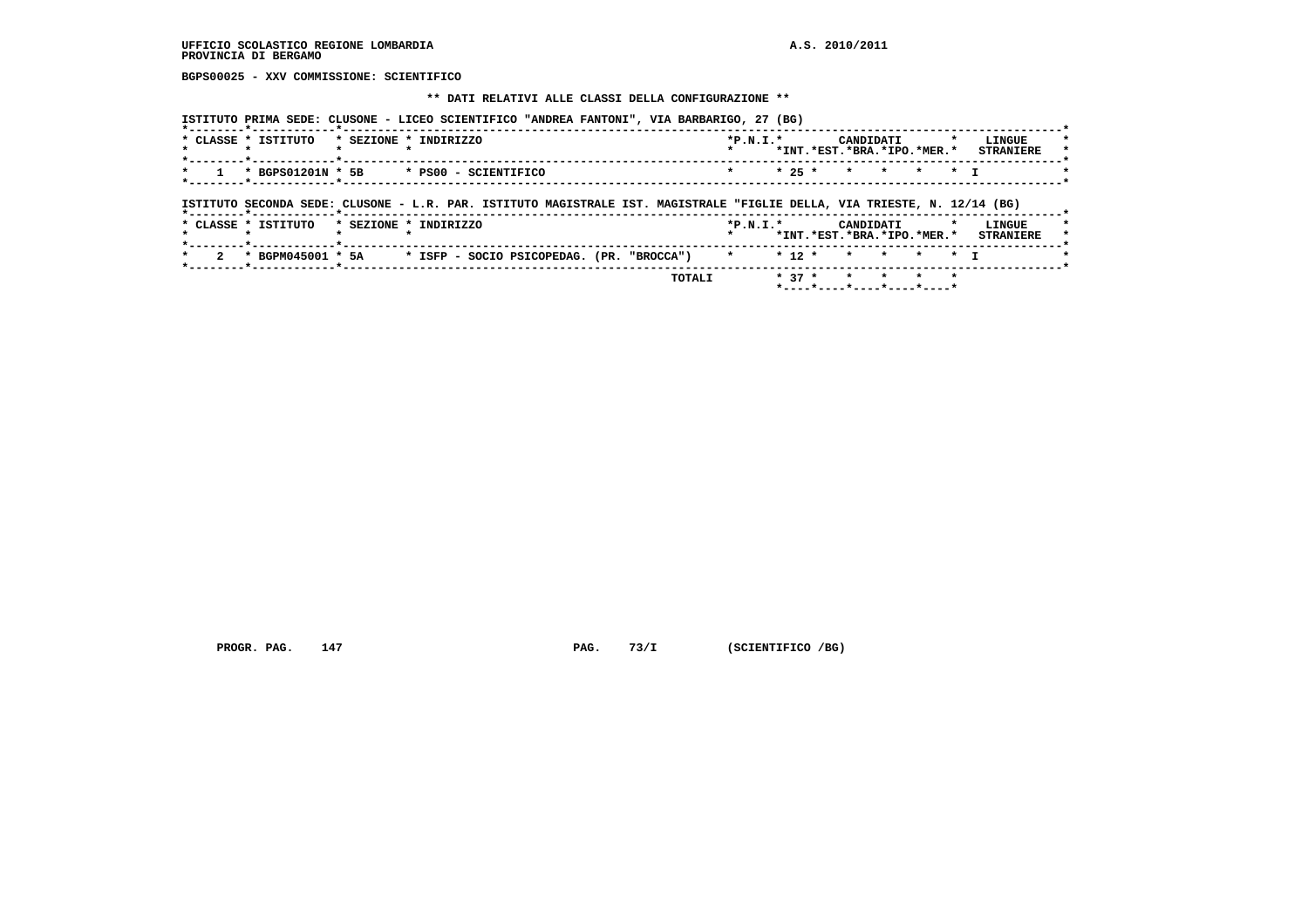**BGPS00025 - XXV COMMISSIONE: SCIENTIFICO**

| $\star$<br>$\star$ | PRESIDENTE: RUSSO LEONARDO N. IL 20/03/1953 (CS)<br>SAN PELLEGRINO TERME - IST PROF PER I SERVIZI ALBERGHIERI E RISTORAZIONE DI SAN PELLEGRINO TERME, VIALE *                                                           |
|--------------------|-------------------------------------------------------------------------------------------------------------------------------------------------------------------------------------------------------------------------|
|                    | INDIRIZZO: PS00 - SCIENTIFICO                                                                                                                                                                                           |
|                    | 1 - SL32: MATEMATICA<br>(A049: MATEMATICA E FISICA)<br>CARRARA LUIGI N. IL 11/04/1958 (BG)<br>PROVENIENTE DA: ALZANO LOMBARDO - LICEO SCIENTIFICO "EDOARDO AMALDI", VIA LOCATELLI, 16 (BG)                              |
|                    | 2 - M770: SCIENZE NATURALI<br>$( A060 : SC. NA. , CH. , GEOG. , MIC. )$<br>GRAZIANO LUISA N. IL 29/05/1957 (ME)<br>PROVENIENTE DA: BERGAMO - LICEO SCIENTIFICO "LORENZO MASCHERONI", VIA ALBERICO DA ROSCIATE, 21A (BG) |
|                    | 3 - M215:DISEGNO E STORIA DELL'ARTE<br>(A025:DISEGNO E STORIA DELL'ARTE)<br>MAFFESSANTI STEFANO N. IL 01/08/1975 (BG)<br>PROVENIENTE DA: LOVERE - LICEO SCIENTIFICO "DECIO CELERI", VIA NAZARIO SAURO, 2 (BG)           |
|                    | INDIRIZZO: ISFP - SOCIO PSICOPEDAG. (PR. "BROCCA")                                                                                                                                                                      |
|                    | 1 - M670: PEDAGOGIA<br>(A036:FILOSOFIA, PSICOL. E SC. DELL'EDUC)<br>TESTA MARIA TERESA N. IL 10/05/1962 (BG)<br>PROVENIENTE DA: TRESCORE BALNEARIO - ISTITUTO MAGISTRALE "LORENZO FEDERICI", VIA DELL'ALBAROTTO (BG)    |
|                    | 2 - SG82: FILOSOFIA<br>(A037:FILOSOFIA E STORIA)<br>MARTELLO GIOVANNI N. IL 27/07/1974 (SA)<br>PROVENIENTE DA: DALMINE - LICEO SCIENTIFICO "LUIGI EINAUDI", VIA VERDI, 48 (BG)                                          |
|                    | $3 - SB01:BIOLOGIA$<br>( A060:SC. NA. , CH. , GEOG. , MIC. )<br>GRAZIANO LUISA N. IL 29/05/1957 (ME)<br>PROVENIENTE DA: BERGAMO - LICEO SCIENTIFICO "LORENZO MASCHERONI", VIA ALBERICO DA ROSCIATE, 21A (BG)            |

 **PROGR. PAG.** 148 **PAG.** 73/II (SCIENTIFICO /BG)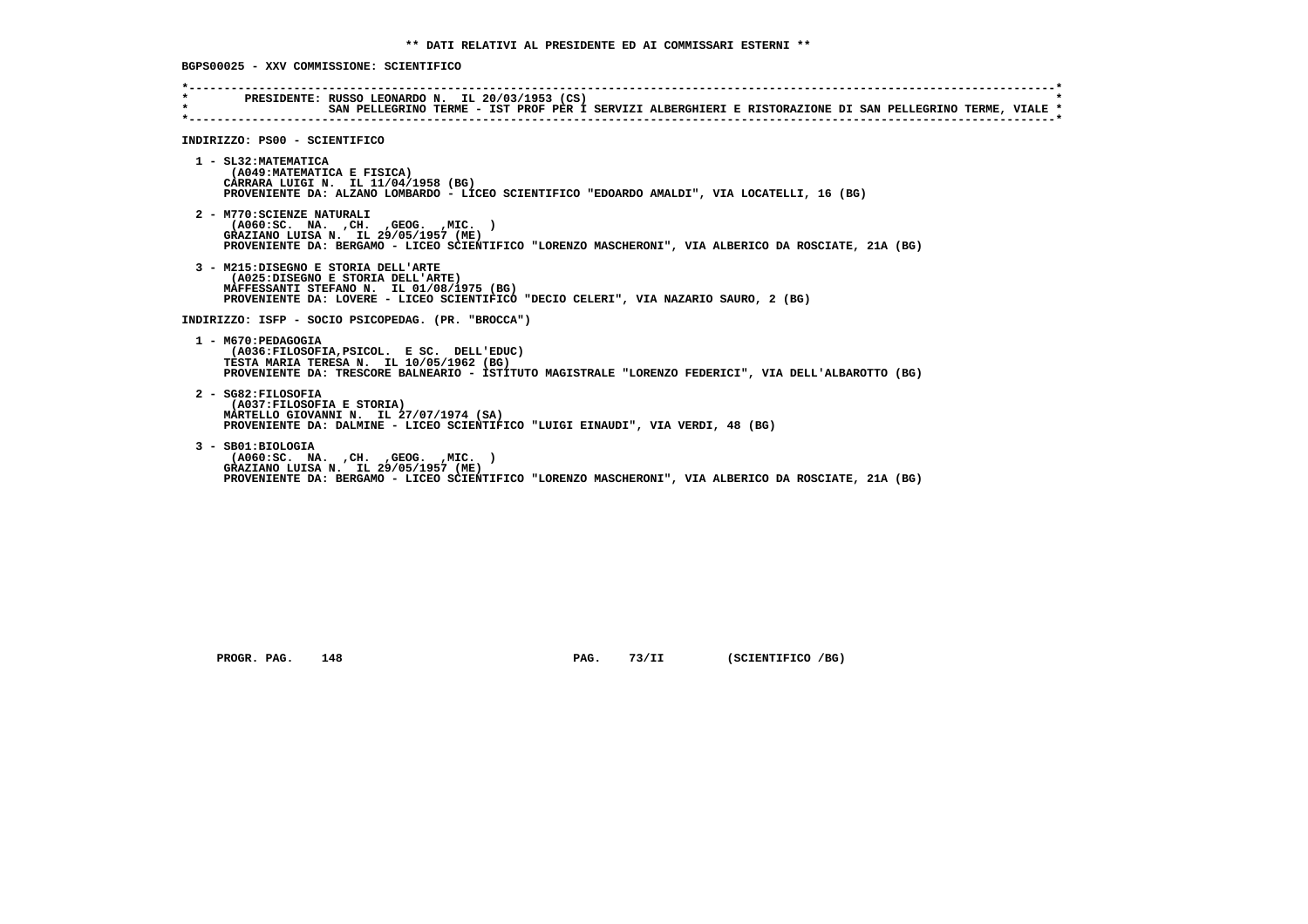**BGPS00026 - XXVI COMMISSIONE: SCIENTIFICO**

 **\*\* DATI RELATIVI ALLE CLASSI DELLA CONFIGURAZIONE \*\***

 **ISTITUTO PRIMA SEDE: DALMINE - LICEO SCIENTIFICO "LUIGI EINAUDI", VIA VERDI, 48 (BG)**

| * x * 21 * * * * * * T<br>$1 * BGPS01101T * 5A$<br>* PS00 - SCIENTIFICO<br>* X * 25 * * * * * * I<br>* BGPS01101T * 5B<br>* PS00 - SCIENTIFICO |  | * CLASSE * ISTITUTO |  | * SEZIONE * INDIRIZZO |  | $*P.N.I.*$ |  | CANDIDATI<br>*INT.*EST.*BRA.*IPO.*MER.* |  | LINGUE<br><b>STRANIERE</b> |
|------------------------------------------------------------------------------------------------------------------------------------------------|--|---------------------|--|-----------------------|--|------------|--|-----------------------------------------|--|----------------------------|
|                                                                                                                                                |  |                     |  |                       |  |            |  |                                         |  |                            |
|                                                                                                                                                |  |                     |  |                       |  |            |  |                                         |  |                            |

 **PROGR. PAG.** 149 **PAG.** 74/I (SCIENTIFICO /BG)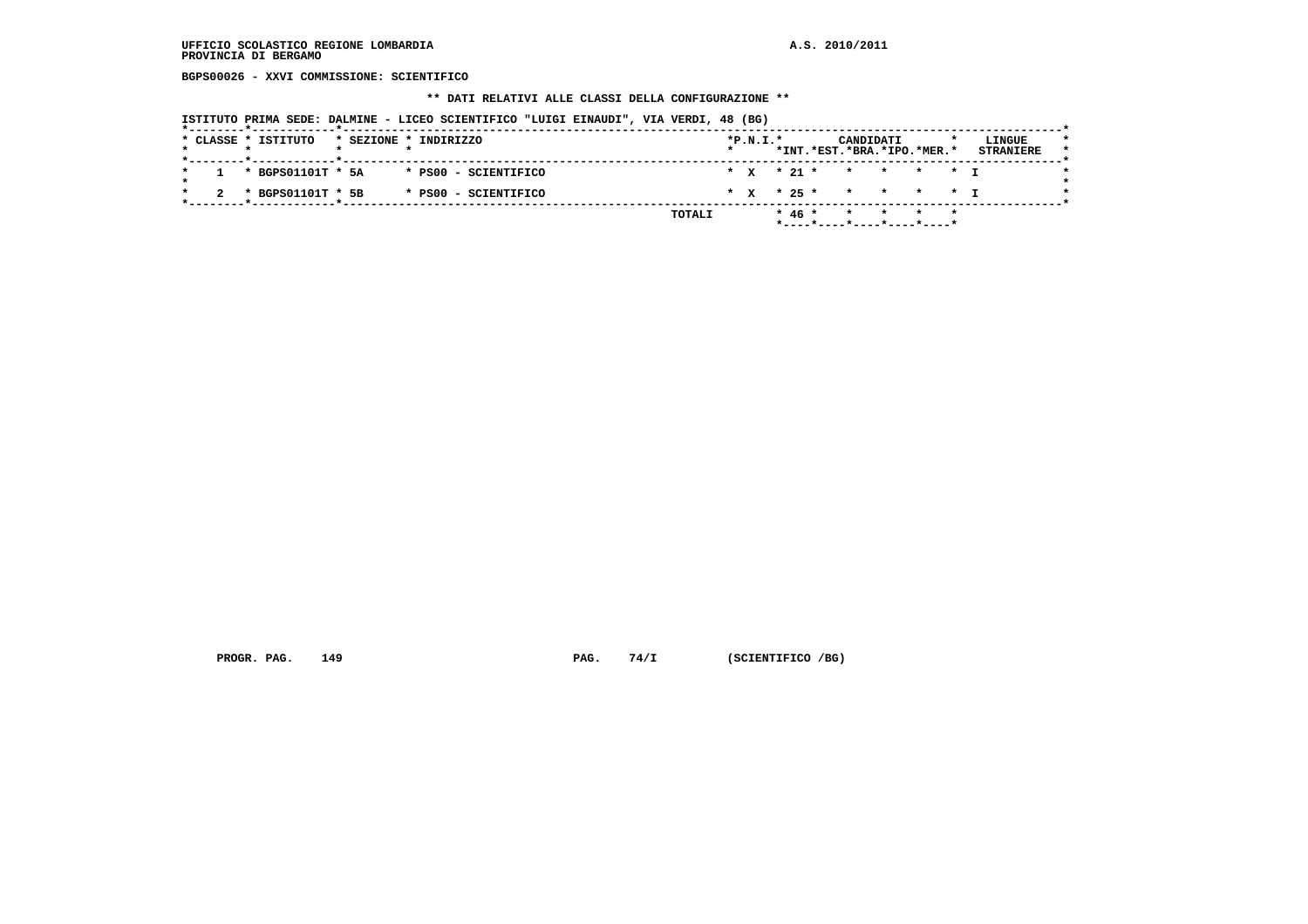**BGPS00026 - XXVI COMMISSIONE: SCIENTIFICO**

| $\star$ | PRESEZZO - IST PROF PER I SERVIZI COMMERCIALI E TURISTICI "BETTY AMBIVERI", VIA C. BERIZZI,1 (BG)                                                                                                                              |
|---------|--------------------------------------------------------------------------------------------------------------------------------------------------------------------------------------------------------------------------------|
|         | INDIRIZZO: PS00 - SCIENTIFICO                                                                                                                                                                                                  |
|         | 1 - SL32: MATEMATICA<br>(A049: MATEMATICA E FISICA)<br>RIGOLI PAOLO N. IL 15/03/1959 (BG)<br>PROVENIENTE DA: PRESEZZO - LICEO SCIENTIFICO "MAIRONI DA PONTE", VIA BERIZZI, 1 (BG)                                              |
|         | 2 - M770: SCIENZE NATURALI<br>( A060 : SC. NA. , CH. , GEOG. , MIC.<br>SCAMARDELLA MARIA CONSIGLIA N. IL 12/09/1962 (NA)<br>PROVENIENTE DA: TREVIGLIO - ISTITUTO TECNICO COMMERCIALE GUGLIELMO OBERDAN, VIALE MERISIO, 14 (BG) |
|         | 3 - M215:DISEGNO E STORIA DELL'ARTE<br>(A025:DISEGNO E STORIA DELL'ARTE)                                                                                                                                                       |

 **PROGR. PAG.** 150 **PAG. 74/II** (SCIENTIFICO /BG)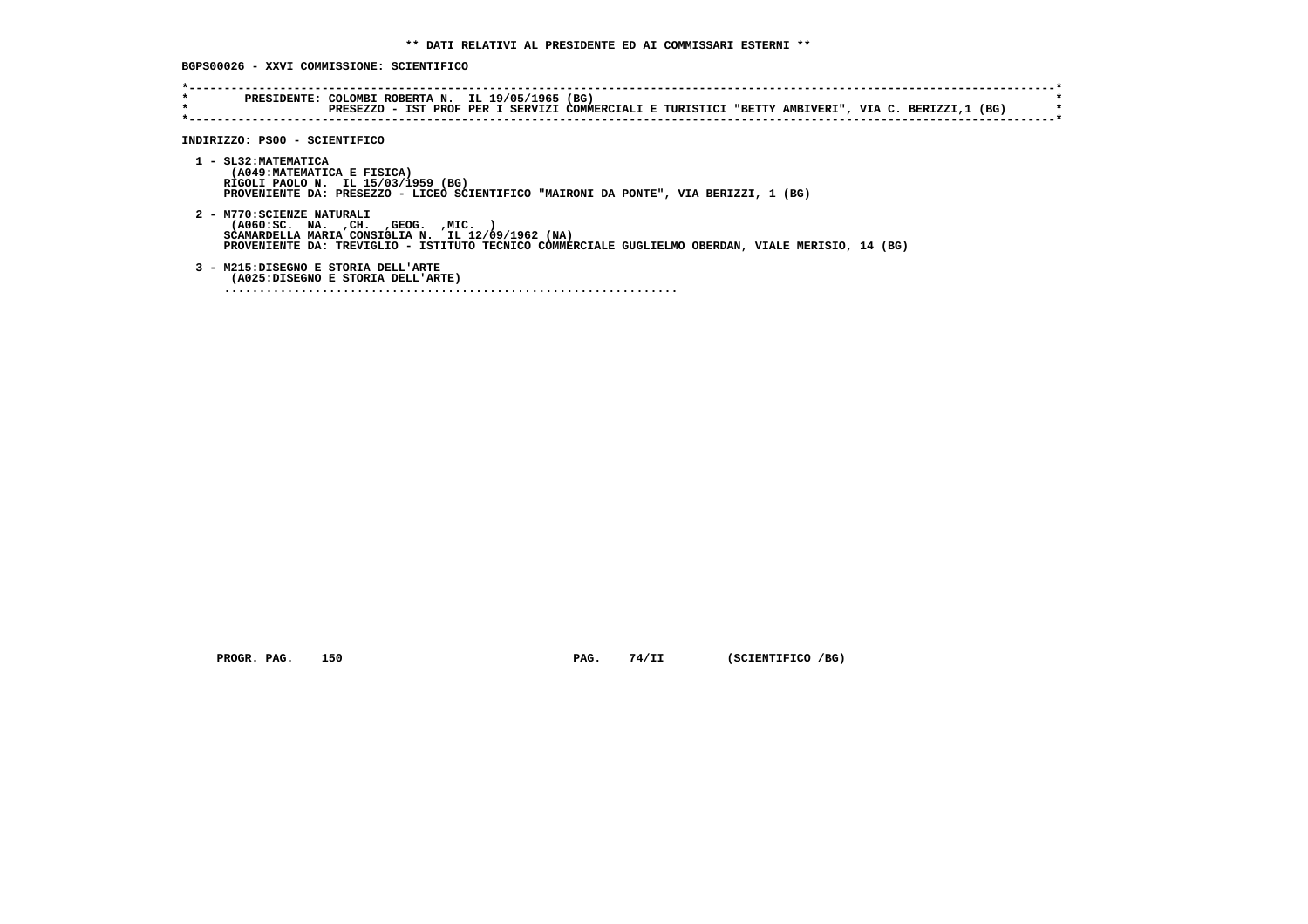**BGPS00027 - XXVII COMMISSIONE: SCIENTIFICO**

#### **\*\* DATI RELATIVI ALLE CLASSI DELLA CONFIGURAZIONE \*\***

 **ISTITUTO PRIMA SEDE: LOVERE - LICEO SCIENTIFICO "DECIO CELERI", VIA NAZARIO SAURO, 2 (BG)**

| * 23 * * * * * * I/F<br>$1 * BGPS001017 * 5A$<br>* PS00 - SCIENTIFICO<br>$\star$<br>* 27 * * * * * T<br>* BGPS001017 * 5D<br>* PS00 - SCIENTIFICO |  | * CLASSE * ISTITUTO |  | * SEZIONE * INDIRIZZO | $*P.N.T.*$ |  | CANDIDATI<br>*INT.*EST.*BRA.*IPO.*MER.* |  | LINGUE<br><b>STRANIERE</b> |
|---------------------------------------------------------------------------------------------------------------------------------------------------|--|---------------------|--|-----------------------|------------|--|-----------------------------------------|--|----------------------------|
|                                                                                                                                                   |  |                     |  |                       |            |  |                                         |  |                            |
|                                                                                                                                                   |  |                     |  |                       |            |  |                                         |  |                            |

 **PROGR. PAG.** 151 **PAG.** 75/I (SCIENTIFICO /BG)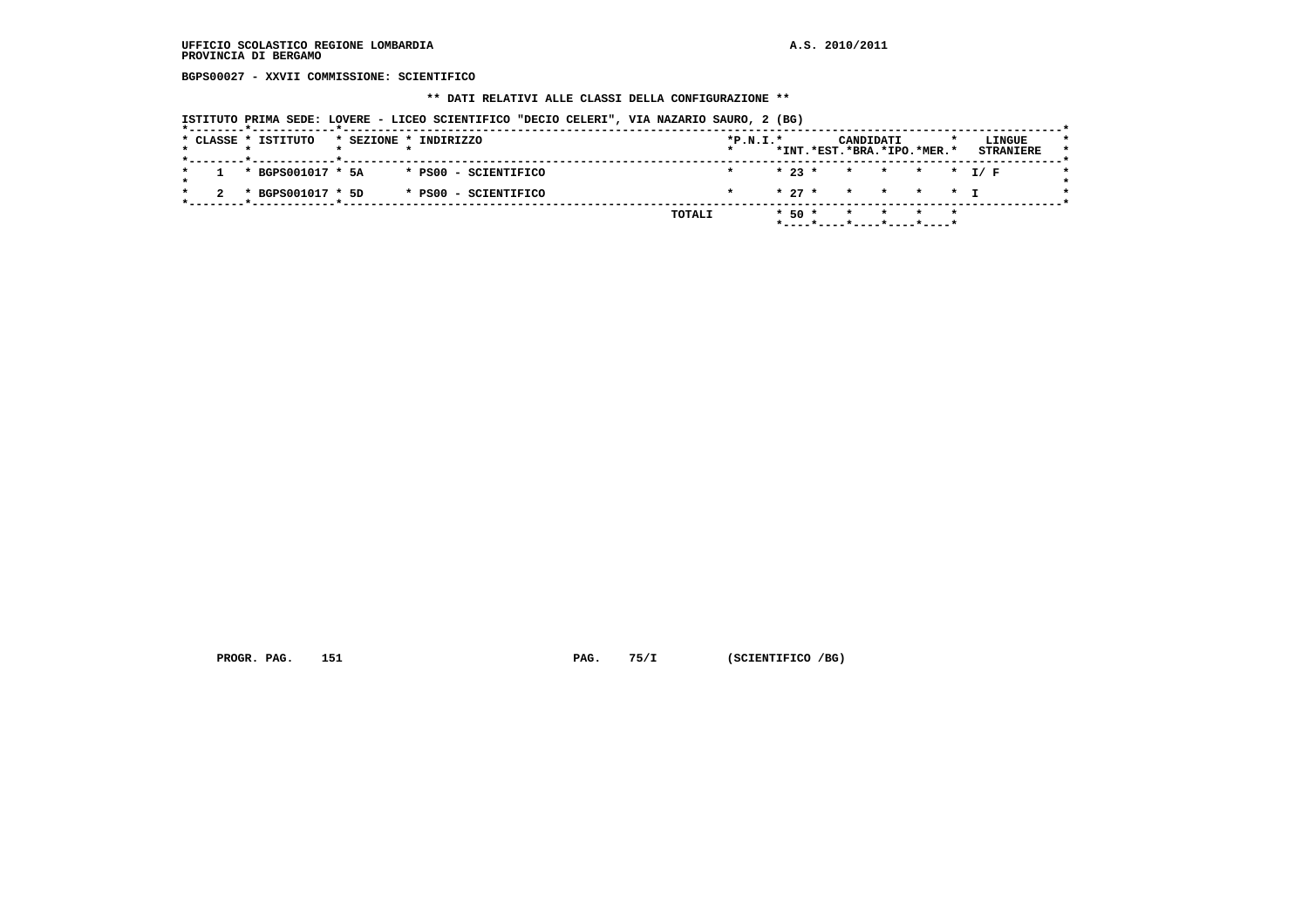**BGPS00027 - XXVII COMMISSIONE: SCIENTIFICO**

| $\star$<br>$\star$ | PRESIDENTE: BALDINI NADIA N. IL 29/09/1954 (BG)<br>BERGAMO - IST PROF PER I SERVIZI COMMERCIALI "GUIDO GALLI", VIA GAVAZZENI, 37 (BG)                                                                      |
|--------------------|------------------------------------------------------------------------------------------------------------------------------------------------------------------------------------------------------------|
|                    | INDIRIZZO: PS00 - SCIENTIFICO                                                                                                                                                                              |
|                    | 1 - SL32: MATEMATICA<br>(A049: MATEMATICA E FISICA)<br>MOIOLI LIDIA N. IL 27/11/1965 (BG)<br>PROVENIENTE DA: CLUSONE - LICEO SCIENTIFICO "ANDREA FANTONI", VIA BARBARIGO, 27 (BG)                          |
|                    | 2 - M770: SCIENZE NATURALI<br>( A060 : SC. NA. , CH. , GEOG. , MIC.<br>MELANDRI ELENA N. IL 13/03/1964 (RA)<br>PROVENIENTE DA: CLUSONE - LICEO SCIENTIFICO "ANDREA FANTONI", VIA BARBARIGO, 27 (BG)        |
|                    | 3 - M215:DISEGNO E STORIA DELL'ARTE<br>(A025:DISEGNO E STORIA DELL'ARTE)<br>ZAMBETTI SUSANNA N. IL 05/07/1966 (BS)<br>PROVENIENTE DA: CLUSONE - LICEO SCIENTIFICO "ANDREA FANTONI", VIA BARBARIGO, 27 (BG) |

 **PROGR. PAG.** 152 **PAG. 75/II** (SCIENTIFICO /BG)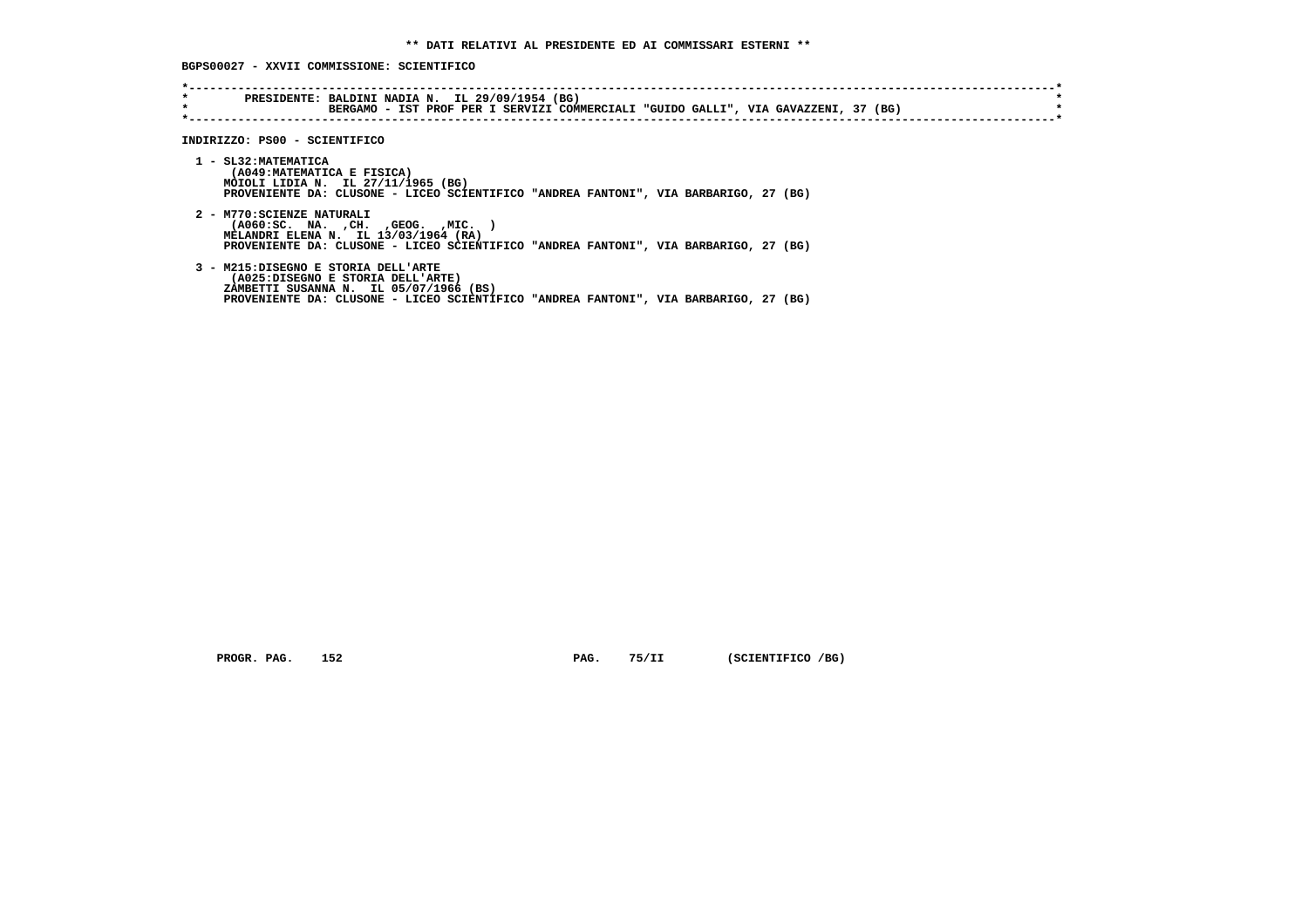**BGPS00028 - XXVIII COMMISSIONE: SCIENTIFICO**

 **\*\* DATI RELATIVI ALLE CLASSI DELLA CONFIGURAZIONE \*\***

 **ISTITUTO PRIMA SEDE: LOVERE - LICEO SCIENTIFICO "DECIO CELERI", VIA NAZARIO SAURO, 2 (BG)**

| * CLASSE * ISTITUTO   |  | * SEZIONE * INDIRIZZO | $*P.N.T.*$ |  |  | CANDIDATI    | *INT.*EST.*BRA.*IPO.*MER.* | LINGUE<br><b>STRANIERE</b> |
|-----------------------|--|-----------------------|------------|--|--|--------------|----------------------------|----------------------------|
| $1 * BGPS001017 * 5B$ |  | * PS00 - SCIENTIFICO  |            |  |  |              | * 24 * 2 * * * * T         |                            |
|                       |  |                       |            |  |  |              |                            |                            |
| 2 * BGPS001017 * 5C   |  | * PS00 - SCIENTIFICO  |            |  |  |              | * 25 * * * * * T           |                            |
|                       |  | TOTALI                |            |  |  | $* 49 * 2 *$ | * * *                      |                            |

 **PROGR. PAG.** 153 **PAG. 76/I (SCIENTIFICO /BG)**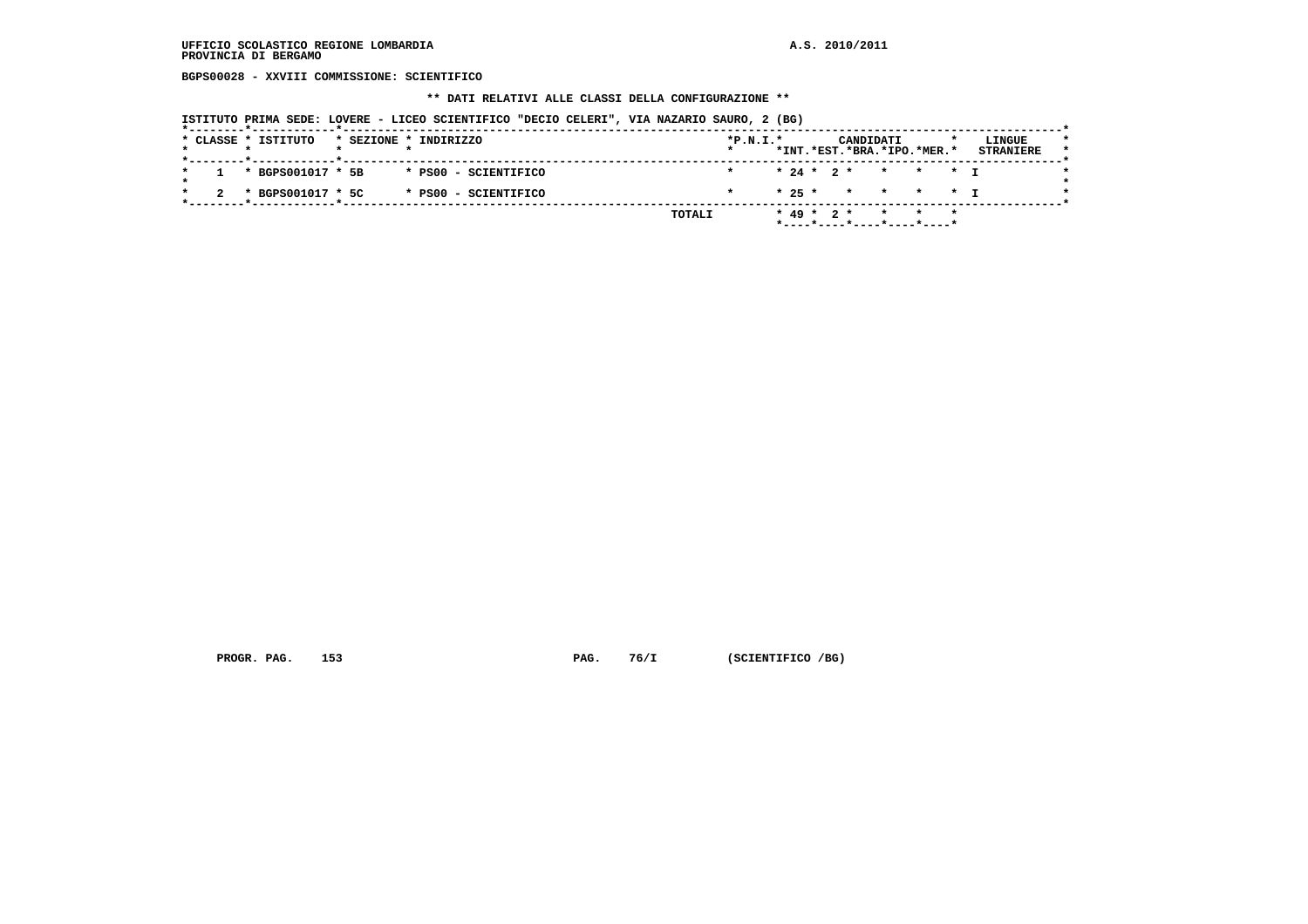## **BGPS00028 - XXVIII COMMISSIONE: SCIENTIFICO**

| *<br>$\star$ | PRESIDENTE: QUARENGHI CESARE N. IL 17/02/1948 (BG)<br>BERGAMO - LICEO SCIENTIFICO "FILIPPO LUSSANA", VIA ANGELO MAY, 2 (BG)                                                                                                     |
|--------------|---------------------------------------------------------------------------------------------------------------------------------------------------------------------------------------------------------------------------------|
|              | INDIRIZZO: PS00 - SCIENTIFICO                                                                                                                                                                                                   |
|              | 1 - SL32: MATEMATICA<br>(A049: MATEMATICA E FISICA)<br>PREVITALI PATRIZIA N. IL 09/03/1960 (BG)<br>PROVENIENTE DA: BERGAMO - LICEO SCIENTIFICO "LORENZO MASCHERONI", VIA ALBERICO DA ROSCIATE, 21A (BG)                         |
|              | 2 - M770: SCIENZE NATURALI<br>$( A060 : SC. NA. , CH. , GEOG. , MIC. )$<br>MARINONI SILVIA MARIA N. IL 17/03/1961 (BG)<br>PROVENIENTE DA: CLUSONE - IST TEC COMMERCIALE E PER GEOMETRI "ANDREA FANTONI", VIA BARBARIGO, 27 (BG) |
|              | 3 - M215:DISEGNO E STORIA DELL'ARTE<br>(A025:DISEGNO E STORIA DELL'ARTE)<br>MAZZA GIANFRANCO N. IL 29/02/1952 (BG)<br>PROVENIENTE DA: CARAVAGGIO - LICEO SCIENTIFICO "GALILEO GALILEI", VIA SAN FRANCESCO, 63 (BG)              |

 **PROGR. PAG.** 154 **PAG. 76/II** (SCIENTIFICO /BG)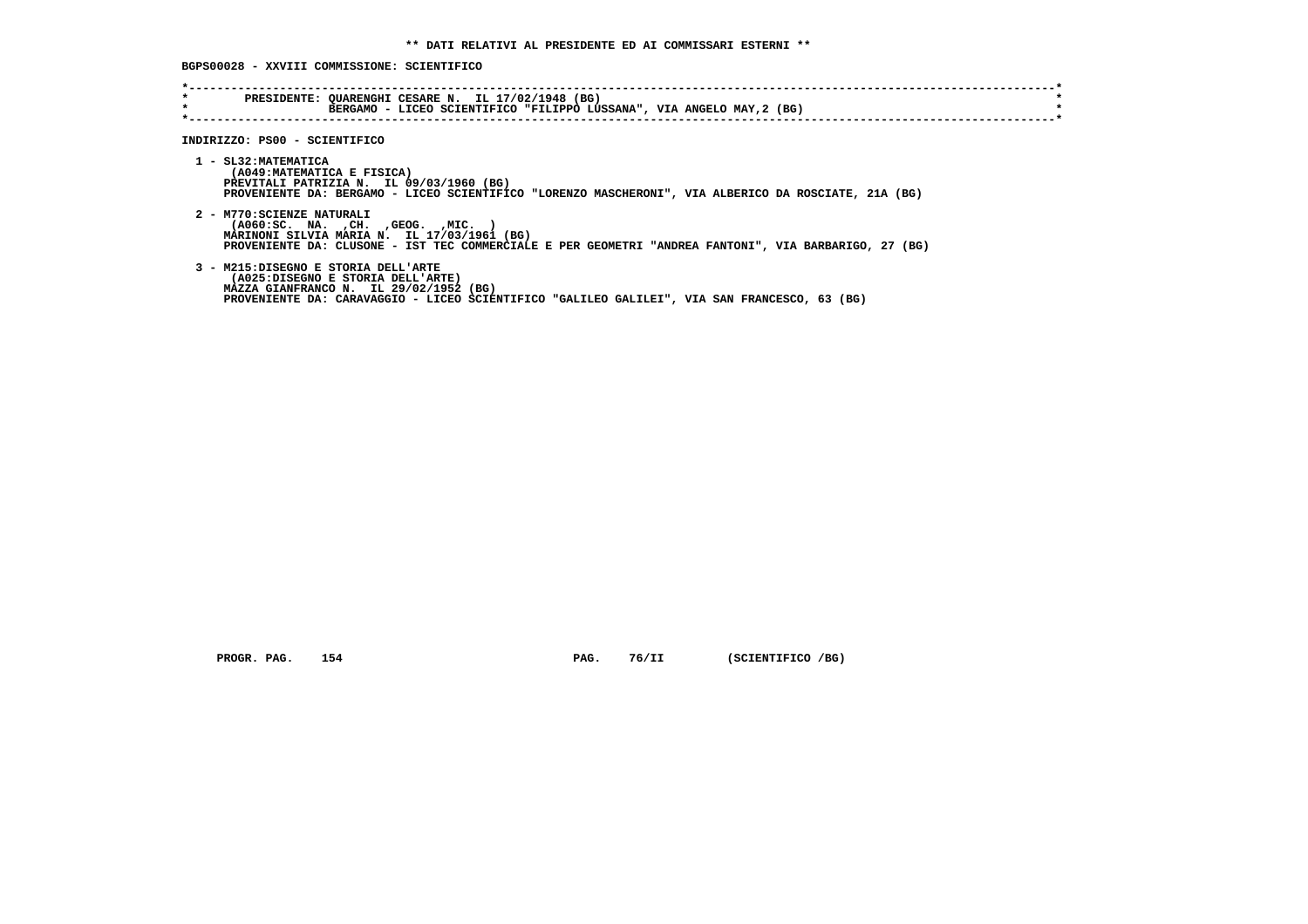## **UFFICIO SCOLASTICO REGIONE LOMBARDIA A.S. 2010/2011 PROVINCIA DI BERGAMO**

 **BGPS00029 - XXIX COMMISSIONE: SCIENTIFICO**

#### **\*\* DATI RELATIVI ALLE CLASSI DELLA CONFIGURAZIONE \*\***

 **ISTITUTO PRIMA SEDE: PRESEZZO - LICEO SCIENTIFICO "MAIRONI DA PONTE", VIA BERIZZI, 1 (BG)**

|         |  | * CLASSE * ISTITUTO |  | * SEZIONE * INDIRIZZO                        | $*P.N.I.*$ |  |            | CANDIDATI<br>*INT.*EST.*BRA.*IPO.*MER.* |  | LINGUE<br><b>STRANIERE</b> |  |
|---------|--|---------------------|--|----------------------------------------------|------------|--|------------|-----------------------------------------|--|----------------------------|--|
| $\star$ |  |                     |  | $1 * BGPS008012 * SALL * PS00 - SCIENTIFICO$ |            |  |            | $* 15 * * * * * * I/F$                  |  |                            |  |
|         |  |                     |  | 2 * BGPS008012 * 5ALN * PS00 - SCIENTIFICO   |            |  |            | * 25 * * * * * T                        |  |                            |  |
|         |  |                     |  | TOTALI                                       |            |  | $*$ 40 $*$ | * * * *<br>*----*----*----*----*----*   |  |                            |  |

 **PROGR. PAG.** 155 **PAG. 77/I** (SCIENTIFICO /BG)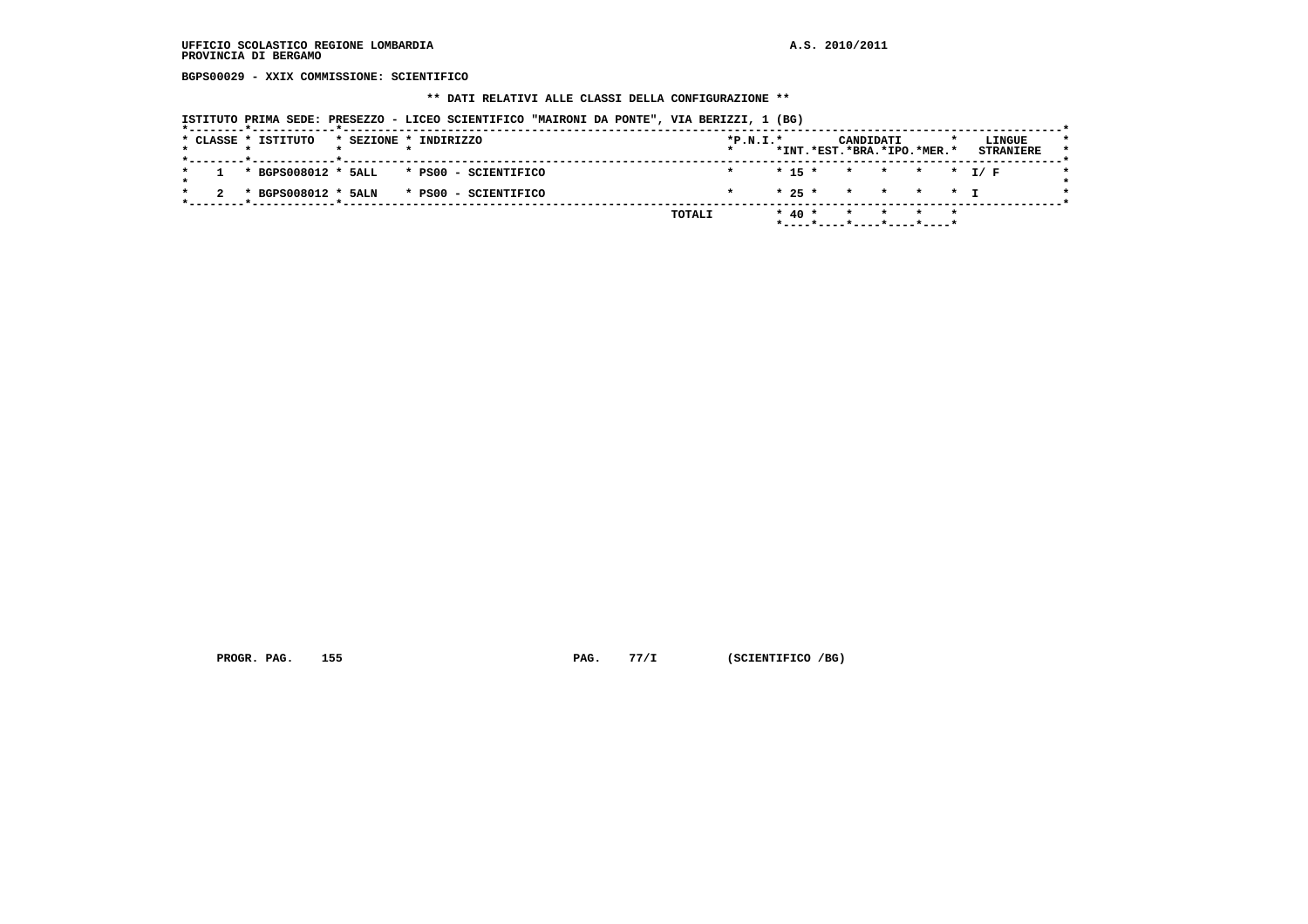## **BGPS00029 - XXIX COMMISSIONE: SCIENTIFICO**

| $\star$ | BERGAMO - IST PROF PER I SERVIZI COMMERCIALI "CATERINA CANIANA", VIA DEL POLARESCO, 19 (BG)                                                                                                               |
|---------|-----------------------------------------------------------------------------------------------------------------------------------------------------------------------------------------------------------|
|         | INDIRIZZO: PS00 - SCIENTIFICO                                                                                                                                                                             |
|         | 1 - SL32: MATEMATICA<br>(A049: MATEMATICA E FISICA)<br>CARBONCINI PIERLUIGI N. IL 06/10/1963 (BG)<br>PROVENIENTE DA: DALMINE - LICEO SCIENTIFICO "LUIGI EINAUDI", VIA VERDI, 48 (BG)                      |
|         | 2 - M770: SCIENZE NATURALI<br>$( A060 : SC. NA. , CH. , GEOG. , MIC. )$<br>BONANNO ANTONIA N. IL 08/06/1955 (ME)<br>PROVENIENTE DA: BERGAMO - LICEO SCIENTIFICO "FILIPPO LUSSANA", VIA ANGELO MAY, 2 (BG) |
|         | 3 - M215:DISEGNO E STORIA DELL'ARTE<br>(A025:DISEGNO E STORIA DELL'ARTE)<br>ARRIGONI CATERINA N. IL 21/08/1959 (BG)<br>PROVENIENTE DA: DALMINE - LICEO SCIENTIFICO "LUIGI EINAUDI", VIA VERDI, 48 (BG)    |

 **PROGR. PAG.** 156 **PAG. 77/II** (SCIENTIFICO /BG)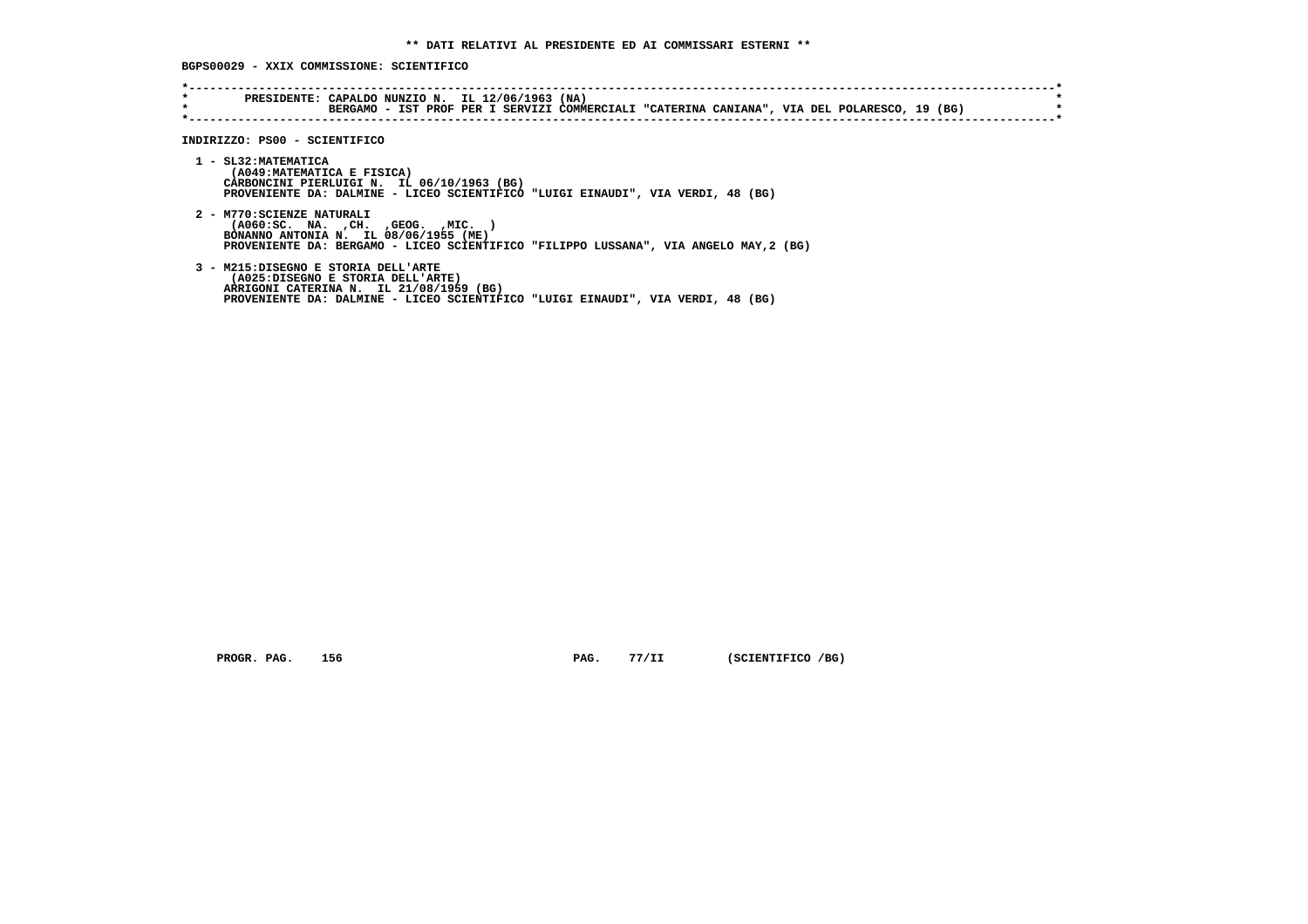## **UFFICIO SCOLASTICO REGIONE LOMBARDIA A.S. 2010/2011 PROVINCIA DI BERGAMO**

 **BGPS00030 - XXX COMMISSIONE: SCIENTIFICO**

#### **\*\* DATI RELATIVI ALLE CLASSI DELLA CONFIGURAZIONE \*\***

 **ISTITUTO PRIMA SEDE: PRESEZZO - LICEO SCIENTIFICO "MAIRONI DA PONTE", VIA BERIZZI, 1 (BG)**

|                     |  | TOTALI                                       |         |            |  | $* 41 *$ | * * *                                   |  |                            |
|---------------------|--|----------------------------------------------|---------|------------|--|----------|-----------------------------------------|--|----------------------------|
|                     |  |                                              |         |            |  |          |                                         |  |                            |
|                     |  | $2 * BGPS008012 * SBIN * PS00 - SCIENTIFICO$ |         |            |  |          | $* 20 * * * * * * + T$                  |  |                            |
|                     |  | $1$ * BGPS008012 * 5ALF * PS00 - SCIENTIFICO |         |            |  |          | * x * 21 * * * * * * I                  |  |                            |
| * CLASSE * ISTITUTO |  | * SEZIONE * INDIRIZZO                        | $\star$ | $*P.N.I.*$ |  |          | CANDIDATI<br>*INT.*EST.*BRA.*IPO.*MER.* |  | LINGUE<br><b>STRANIERE</b> |

 **PROGR. PAG.** 157 **PAG. 78/I (SCIENTIFICO /BG)**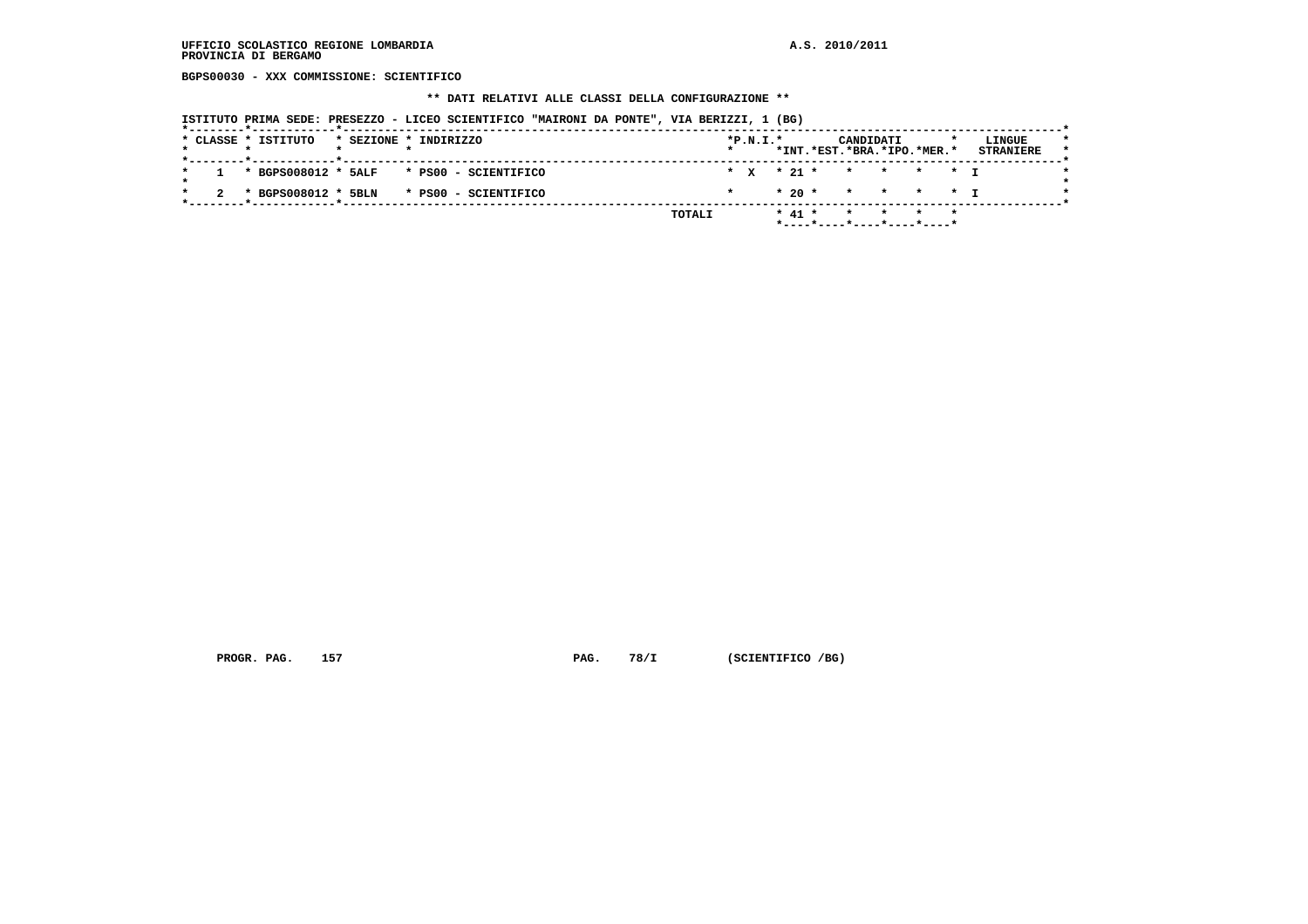**BGPS00030 - XXX COMMISSIONE: SCIENTIFICO**

| $\star$<br>$\star$ | PRESIDENTE: PROVINZANO GRAZIA N. IL 23/04/1948 (CL)<br>BERGAMO - IST PROF PER I SERVIZI COMMERCIALI "GUIDO GALLI", VIA GAVAZZENI, 37 (BG)                                                                  |
|--------------------|------------------------------------------------------------------------------------------------------------------------------------------------------------------------------------------------------------|
|                    |                                                                                                                                                                                                            |
|                    |                                                                                                                                                                                                            |
|                    | INDIRIZZO: PS00 - SCIENTIFICO                                                                                                                                                                              |
|                    | 1 - SL32: MATEMATICA<br>(A049: MATEMATICA E FISICA)<br>ROVARIS ALICE N. IL 11/05/1965 (BG)                                                                                                                 |
|                    | PROVENIENTE DA: DALMINE - LICEO SCIENTIFICO "LUIGI EINAUDI", VIA VERDI, 48 (BG)                                                                                                                            |
|                    | 2 - M770: SCIENZE NATURALI<br>( A060 : SC. NA. , CH. , GEOG. , MIC.<br>DELFINO ROSARIA N. IL 15/04/1963 (RC)<br>PROVENIENTE DA: BERGAMO - LICEO SCIENTIFICO "FILIPPO LUSSANA", VIA ANGELO MAY, 2 (BG)      |
|                    | 3 - M215:DISEGNO E STORIA DELL'ARTE<br>(A025:DISEGNO E STORIA DELL'ARTE)<br>DE ANGELIS LINA N. IL 31/05/1981 (TA)<br>PROVENIENTE DA: BERGAMO - LICEO SCIENTIFICO "FILIPPO LUSSANA", VIA ANGELO MAY, 2 (BG) |

 **PROGR. PAG.** 158 **PAG. 78/II** (SCIENTIFICO /BG)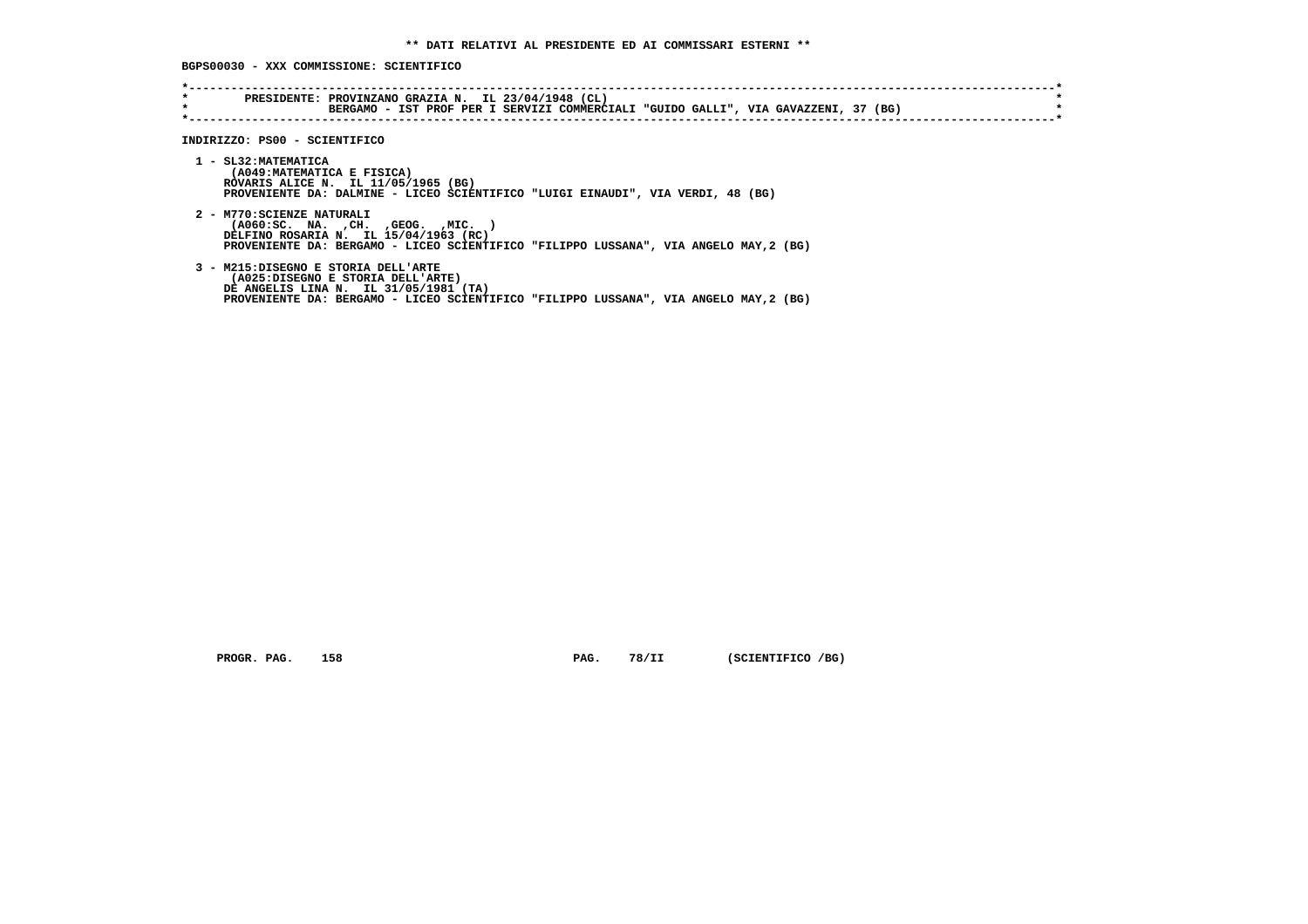**BGPS00031 - XXXI COMMISSIONE: SCIENTIFICO**

#### **\*\* DATI RELATIVI ALLE CLASSI DELLA CONFIGURAZIONE \*\***

| * CLASSE * ISTITUTO                                | * SEZIONE * INDIRIZZO                                                                      |  | $*P.N.T.*$ |          | CANDIDATI<br>*INT.*EST.*BRA.*IPO.*MER.* |  | LINGUE<br><b>STRANIERE</b> |
|----------------------------------------------------|--------------------------------------------------------------------------------------------|--|------------|----------|-----------------------------------------|--|----------------------------|
|                                                    | * BGPS008012 * 5CLN * PS00 - SCIENTIFICO                                                   |  |            | $* 18 *$ | * * * * T                               |  |                            |
|                                                    |                                                                                            |  |            |          |                                         |  |                            |
| ------- <b>*</b> ----------- <b>----</b> --------- | ISTITUTO SECONDA SEDE: ZOGNO - LICEO SCIENTIFICO "DAVID MARIA TUROLDO", VIA RONCO, 11 (BG) |  |            |          |                                         |  |                            |

 **\*--------\*------------\*-------------------------------------------------------------------------------------------------------\* \* 2 \* BGPS01301D \* 5B \* PS00 - SCIENTIFICO \* X \* 20 \* \* \* \* \* I \* \*--------\*------------\*-------------------------------------------------------------------------------------------------------\* TOTALI \* 38 \* \* \* \* \* \*----\*----\*----\*----\*----\***

PROGR. PAG. 159 **PAG. PAG.** 79/I (SCIENTIFICO /BG)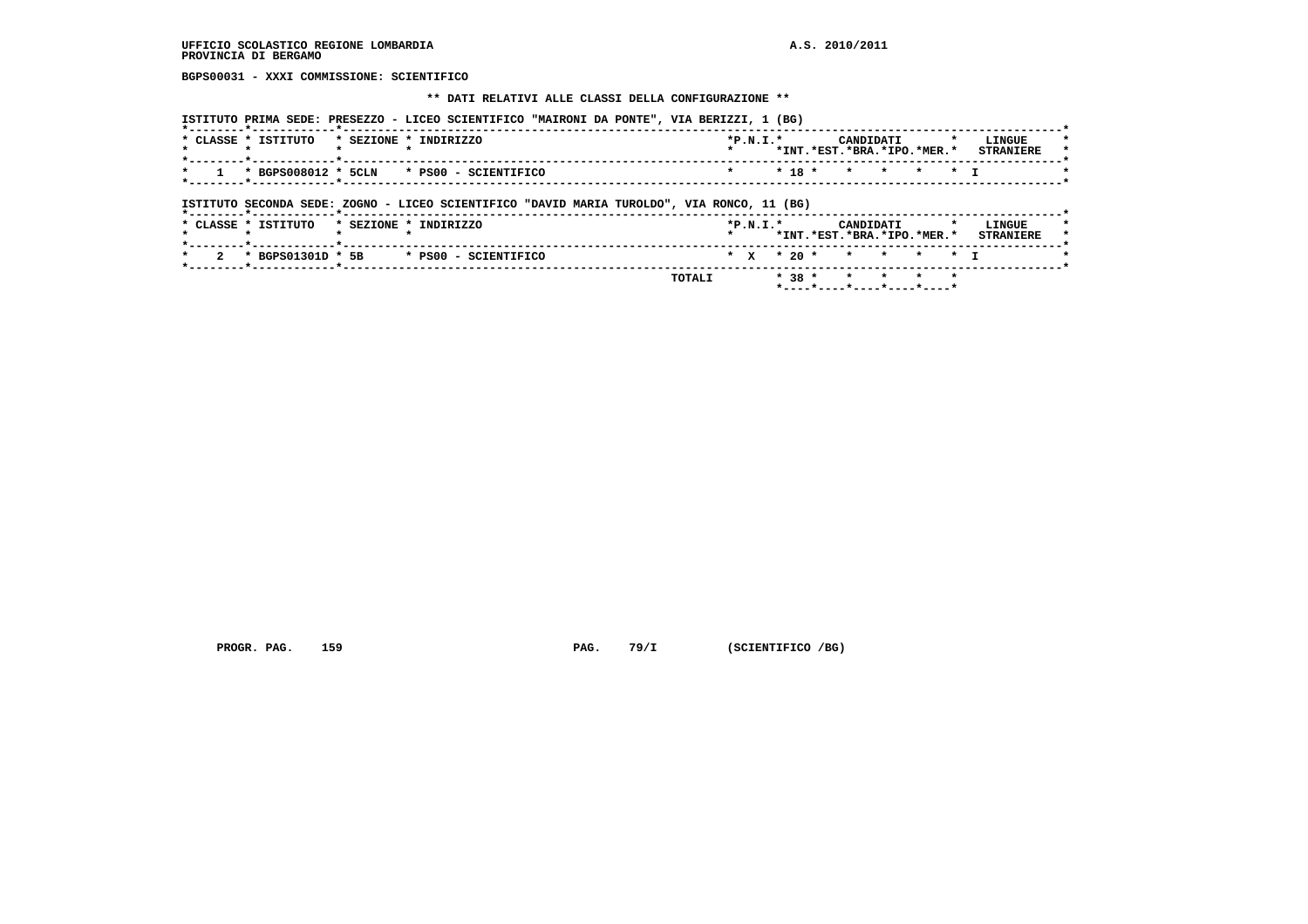**BGPS00031 - XXXI COMMISSIONE: SCIENTIFICO**

| $\star$<br>$\star$ | PRESIDENTE: RINALDI LUIGI N. IL 14/10/1952 (BG)<br>BERGAMO - ISTITUTO TECNICO INDUSTRIALE "PIETRO PALEOCAPA", VIA M. GAVAZZENI 29 (BG)                                                                          |  |
|--------------------|-----------------------------------------------------------------------------------------------------------------------------------------------------------------------------------------------------------------|--|
|                    | INDIRIZZO: PS00 - SCIENTIFICO                                                                                                                                                                                   |  |
|                    | 1 - SL32: MATEMATICA<br>(A049: MATEMATICA E FISICA)<br>ARIENTI CRISTINA N. IL 18/02/1965 (MI)<br>PROVENIENTE DA: DALMINE - LICEO SCIENTIFICO "LUIGI EINAUDI", VIA VERDI, 48 (BG)                                |  |
|                    | 2 - M770: SCIENZE NATURALI<br>( A060 : SC. NA. , CH. , GEOG. , MIC.<br>COSTANZO ANGELA N. IL 06/10/1954 (BA)<br>PROVENIENTE DA: BERGAMO - ISTITUTO TECNICO COMMERCIALE "BORTOLO BELOTTI", VIA PER AZZANO,5 (BG) |  |
|                    | 3 - M215:DISEGNO E STORIA DELL'ARTE<br>(A025:DISEGNO E STORIA DELL'ARTE)<br>BELTRAMI MANUELA N. IL 13/08/1962 (BG)<br>PROVENIENTE DA: DALMINE - LICEO SCIENTIFICO "LUIGI EINAUDI", VIA VERDI, 48 (BG)           |  |

 **PROGR. PAG.** 160 **PAG. 79/II** (SCIENTIFICO /BG)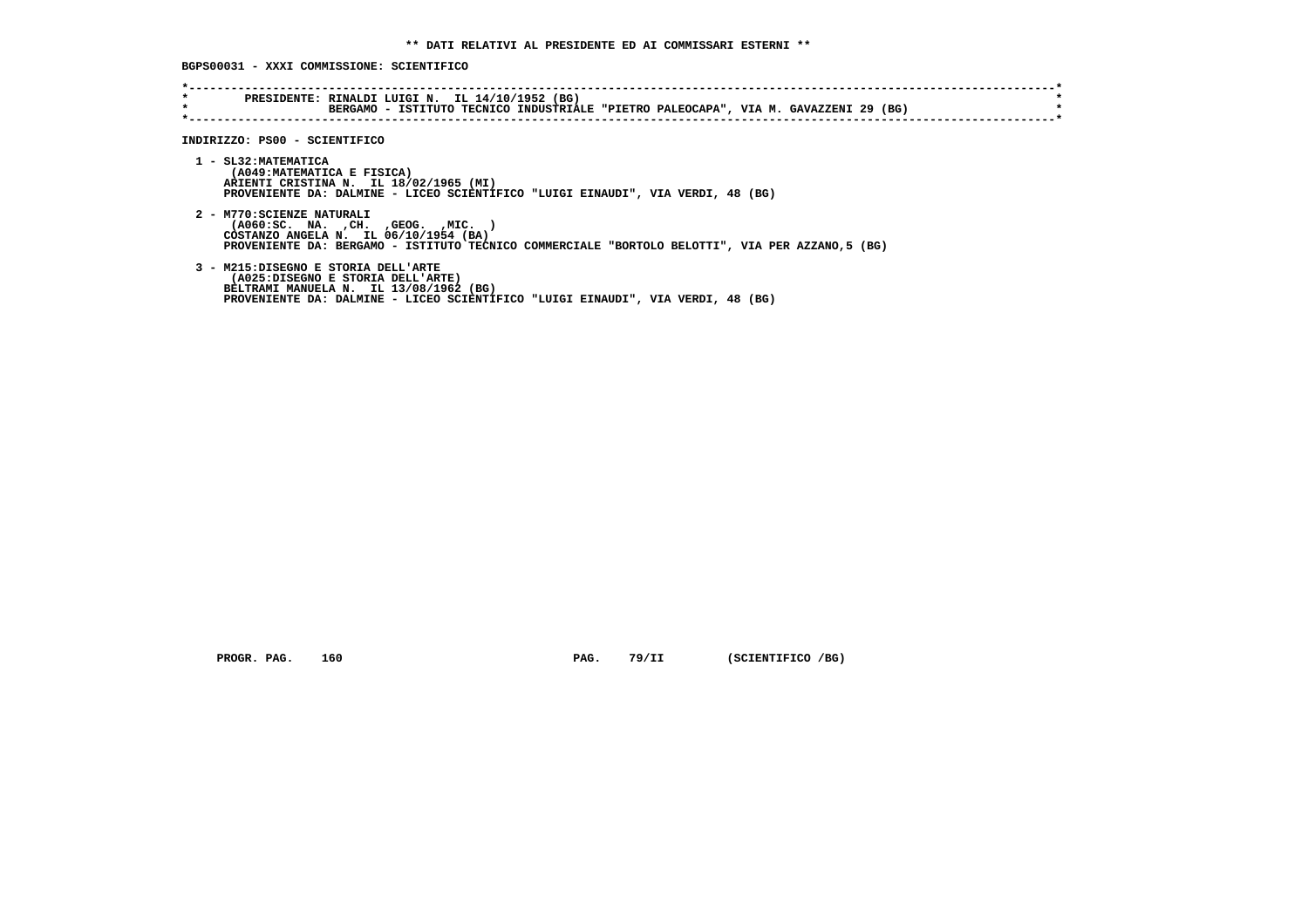**BGPS00032 - XXXII COMMISSIONE: SCIENTIFICO**

#### **\*\* DATI RELATIVI ALLE CLASSI DELLA CONFIGURAZIONE \*\***

 **ISTITUTO PRIMA SEDE: TRESCORE BALNEARIO - LICEO SCIENTIFICO "LORENZO FEDERICI", VIA DELL'ALBAROTTO (BG)**

|  | * CLASSE * ISTITUTO   |  | * SEZIONE * INDIRIZZO |  | $*P.N.T.*$ |            |  | CANDIDATI | *INT.*EST.*BRA.*IPO.*MER.* | LINGUE<br><b>STRANIERE</b> |  |
|--|-----------------------|--|-----------------------|--|------------|------------|--|-----------|----------------------------|----------------------------|--|
|  |                       |  |                       |  |            |            |  |           |                            |                            |  |
|  | $1 * BGPS02401X * 5A$ |  | * PS00 - SCIENTIFICO  |  |            |            |  |           | * x * 20 * * * * * * I     |                            |  |
|  | * BGPS02401X * 5B     |  | * PS00 - SCIENTIFICO  |  |            |            |  |           | * x * 21 * * * * * * I     |                            |  |
|  |                       |  | TOTALI                |  |            | $*$ 41 $*$ |  |           | * * *                      |                            |  |
|  |                       |  |                       |  |            |            |  | .         |                            |                            |  |

 **PROGR. PAG.** 161 **PAG. 80/I (SCIENTIFICO /BG)**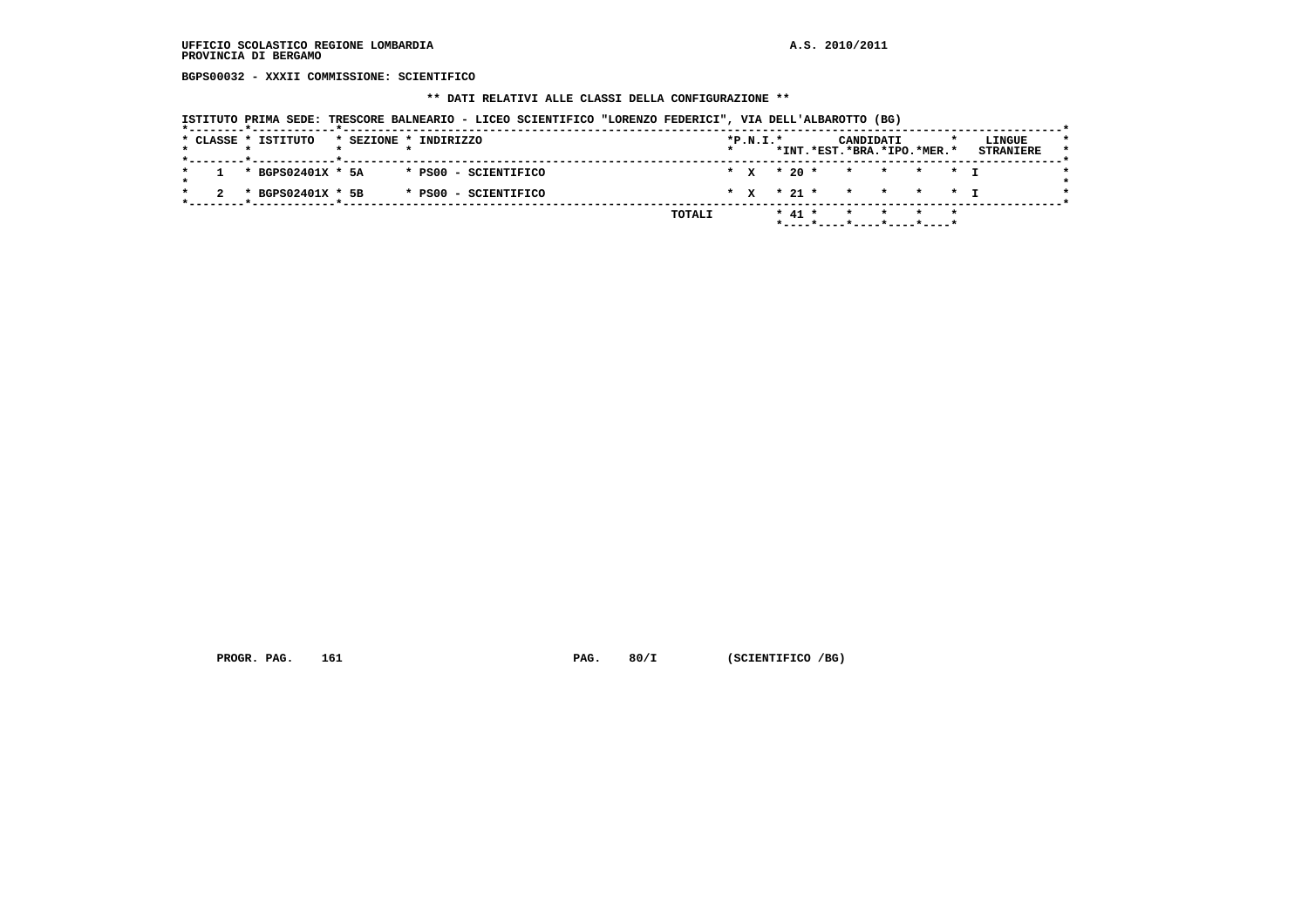**BGPS00032 - XXXII COMMISSIONE: SCIENTIFICO**

| $\star$<br>$\star$ | PRESIDENTE: MASSERINI ALESSIO N. IL 27/09/1958 (BG)<br>GAZZANIGA - ISTITUTO SUPERIORE "VALLE SERIANA", VIA MARCONI, 45 (BG)                                                                                     |  |
|--------------------|-----------------------------------------------------------------------------------------------------------------------------------------------------------------------------------------------------------------|--|
|                    | INDIRIZZO: PS00 - SCIENTIFICO                                                                                                                                                                                   |  |
|                    | 1 - SL32: MATEMATICA<br>(A049: MATEMATICA E FISICA)<br>BRANCIFORTE GIUSEPPA N. IL 04/06/1959 (CT)<br>PROVENIENTE DA: PRESEZZO - ISTITUTO MAGISTRALE "BETTY AMBIVERI", VIA C.BERIZZI, 1 (BG)                     |  |
|                    | 2 - M770: SCIENZE NATURALI<br>$( A060 : SC. NA. , CH. , GEOG. , MIC. )$<br>DONINI GIOVANNA N. IL 25/01/1965 (BG)<br>PROVENIENTE DA: SARNICO - ISTITUTO TECNICO COMMERCIALE "SERAFINO RIVA", VIA CORTIVO 32 (BG) |  |
|                    | 3 - M215:DISEGNO E STORIA DELL'ARTE<br>(A025:DISEGNO E STORIA DELL'ARTE)<br>BOSCO LILIANA N. IL 26/02/1955 (CT)<br>PROVENIENTE DA: ZOGNO - LICEO SCIENTIFICO "DAVID MARIA TUROLDO", VIA RONCO, 11 (BG)          |  |

 **PROGR. PAG.** 162 **PAG. 80/II** (SCIENTIFICO /BG)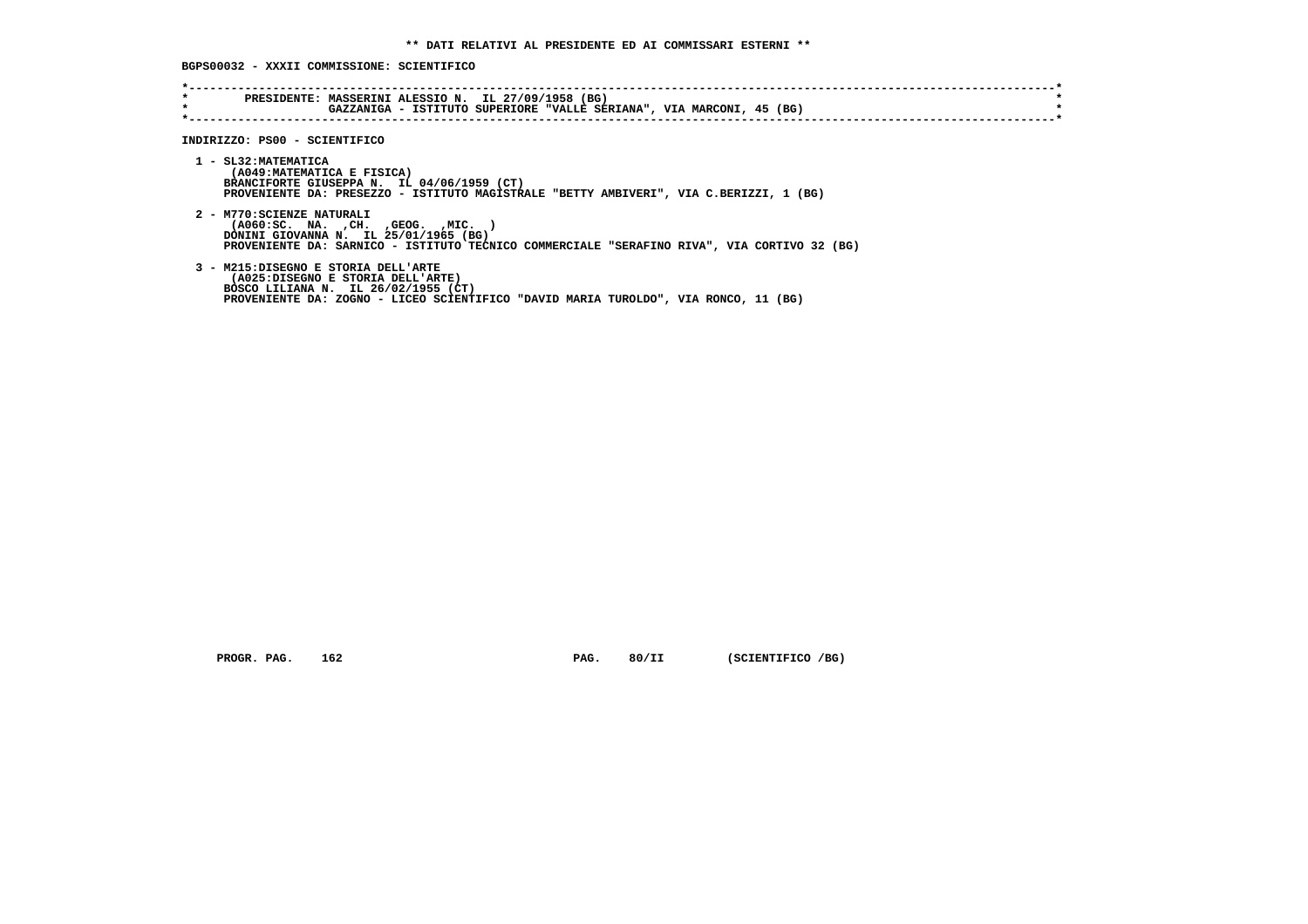**BGPS00033 - XXXIII COMMISSIONE: SCIENTIFICO**

 **\*\* DATI RELATIVI ALLE CLASSI DELLA CONFIGURAZIONE \*\***

 **ISTITUTO PRIMA SEDE: TRESCORE BALNEARIO - LICEO SCIENTIFICO "LORENZO FEDERICI", VIA DELL'ALBAROTTO (BG)**

| * x * 25 * * * * * * T<br>1 * BGPS02401X * 5C<br>* PS00 - SCIENTIFICO<br>* x * 18 * * * * * * I<br>* BGPS02401X * 5E<br>* PS00 - SCIENTIFICO |  | * CLASSE * ISTITUTO |  | * SEZIONE * INDIRIZZO |  | $*P.N.I.*$ |  |  | CANDIDATI | *INT.*EST.*BRA.*IPO.*MER.* | LINGUE<br><b>STRANIERE</b> |
|----------------------------------------------------------------------------------------------------------------------------------------------|--|---------------------|--|-----------------------|--|------------|--|--|-----------|----------------------------|----------------------------|
|                                                                                                                                              |  |                     |  |                       |  |            |  |  |           |                            |                            |
|                                                                                                                                              |  |                     |  |                       |  |            |  |  |           |                            |                            |

 **PROGR. PAG.** 163 **PAG. 81/I** (SCIENTIFICO /BG)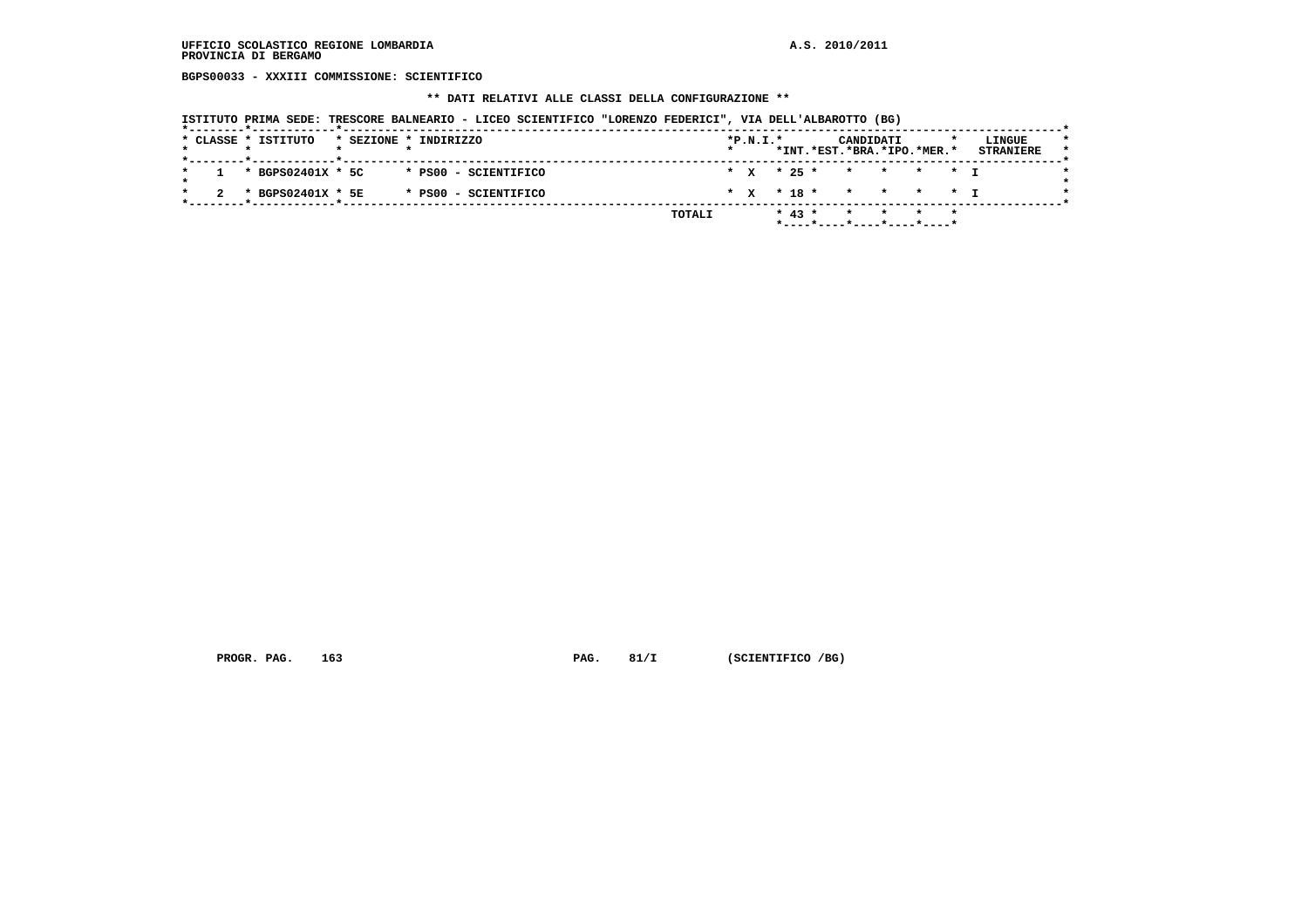## **BGPS00033 - XXXIII COMMISSIONE: SCIENTIFICO**

| $\star$<br>$\star$ | PRESIDENTE: SCHENA GIORGIO N. IL 31/07/1958 (BG)<br>NEMBRO - ISTITUTO COMPRENSIVO NEMBRO - E.TALPINO, VIA FAMIGLIA RICCARDI, 2 (BG)                                                                                  |
|--------------------|----------------------------------------------------------------------------------------------------------------------------------------------------------------------------------------------------------------------|
|                    | INDIRIZZO: PS00 - SCIENTIFICO                                                                                                                                                                                        |
|                    | 1 - SL32: MATEMATICA<br>(A049: MATEMATICA E FISICA)<br>CHERILLO MICHELE N. IL 05/07/1970 (NA)<br>PROVENIENTE DA: BERGAMO - LICEO SCIENTIFICO "LORENZO MASCHERONI", VIA ALBERICO DA ROSCIATE, 21A (BG)                |
|                    | 2 - M770: SCIENZE NATURALI<br>( A060:SC. NA. , CH. , GEOG. , MIC.<br>BUONO ANNUNZIATA N. IL 20/03/1965 (MT)<br>PROVENIENTE DA: DALMINE - LICEO SCIENTIFICO "LUIGI EINAUDI", VIA VERDI, 48 (BG)                       |
|                    | 3 - M215:DISEGNO E STORIA DELL'ARTE<br>(A025:DISEGNO E STORIA DELL'ARTE)<br>MAZZAGLIA GIUSEPPE MASSIMO N. IL 19/01/1959 (CT)<br>PROVENIENTE DA: BERGAMO - ISTITUTO MAGISTRALE "GIOVANNI FALCONE", VIA DUNANT, 1 (BG) |

 **PROGR. PAG.** 164 **PAG. 81/II** (SCIENTIFICO /BG)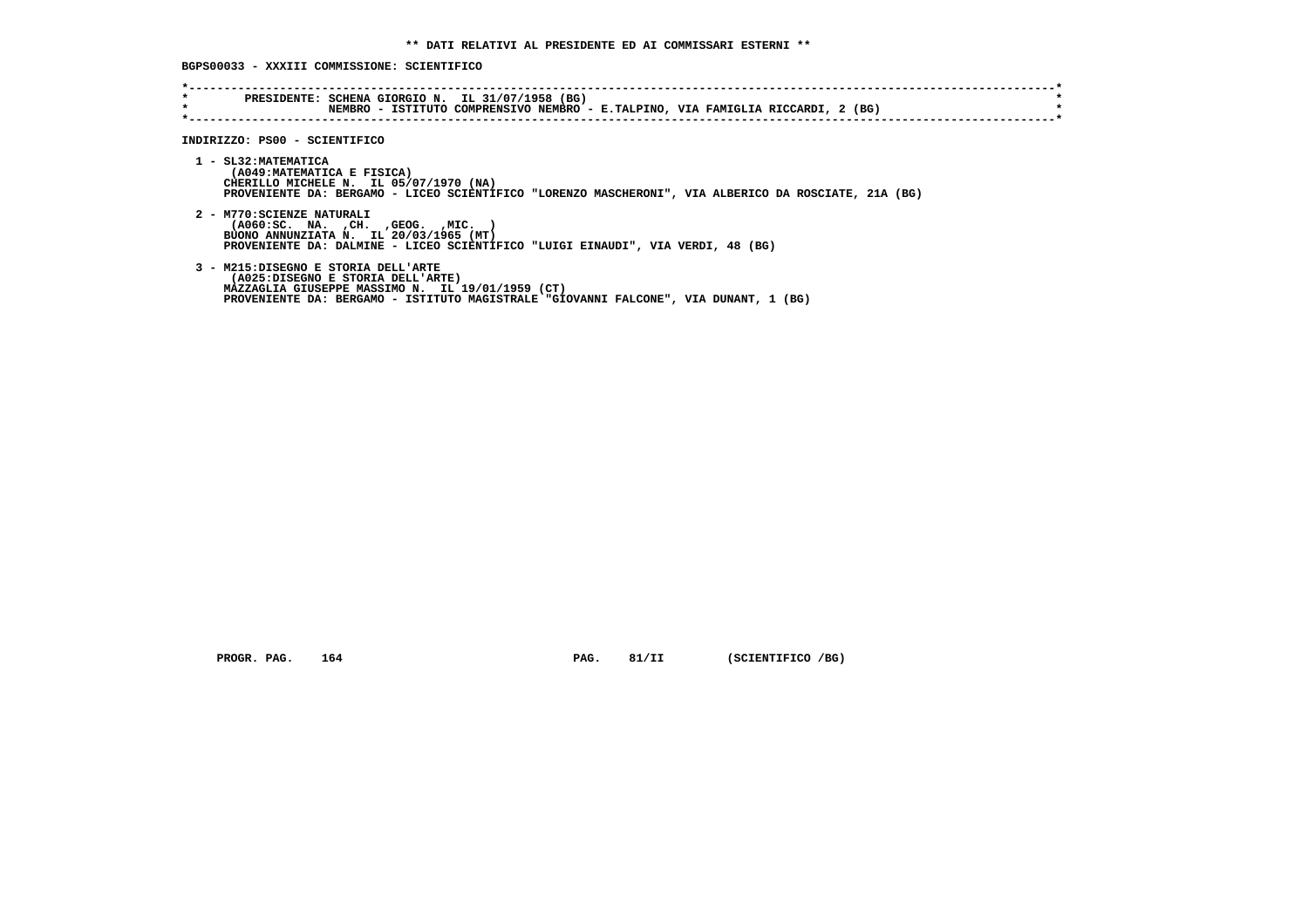**BGPS00034 - XXXIV COMMISSIONE: SCIENTIFICO**

#### **\*\* DATI RELATIVI ALLE CLASSI DELLA CONFIGURAZIONE \*\***

|  |                   |                      |  | $*P.N.T.*$ | CANDIDATI                  |  | LINGUE                 |
|--|-------------------|----------------------|--|------------|----------------------------|--|------------------------|
|  |                   |                      |  |            | *INT.*EST.*BRA.*IPO.*MER.* |  | <b>STRANTERE</b>       |
|  |                   |                      |  |            |                            |  |                        |
|  |                   |                      |  |            |                            |  |                        |
|  | * BGPS02401X * 5D | * PS00 - SCIENTIFICO |  |            |                            |  | * * * 17 * * * * * * T |

## **ISTITUTO SECONDA SEDE: TRESCORE BALNEARIO - ISTITUTO MAGISTRALE "LORENZO FEDERICI", VIA DELL'ALBAROTTO (BG)**

|  |                     |  |                                                             |  | TOTALI |                    |  | * 40 * * * * * *                               |  |                            |
|--|---------------------|--|-------------------------------------------------------------|--|--------|--------------------|--|------------------------------------------------|--|----------------------------|
|  |                     |  | * BGPM024011 * 5C * ISFP - SOCIO PSICOPEDAG. (PR. "BROCCA") |  |        | * * 23 * * * * * T |  |                                                |  |                            |
|  | * CLASSE * ISTITUTO |  | * SEZIONE * INDIRIZZO                                       |  |        | $*P.N.T.*$         |  | <b>CANDIDATI</b><br>*INT.*EST.*BRA.*IPO.*MER.* |  | LINGUE<br><b>STRANTERE</b> |

PROGR. PAG. 165 **PAG. 82/I** (SCIENTIFICO /BG)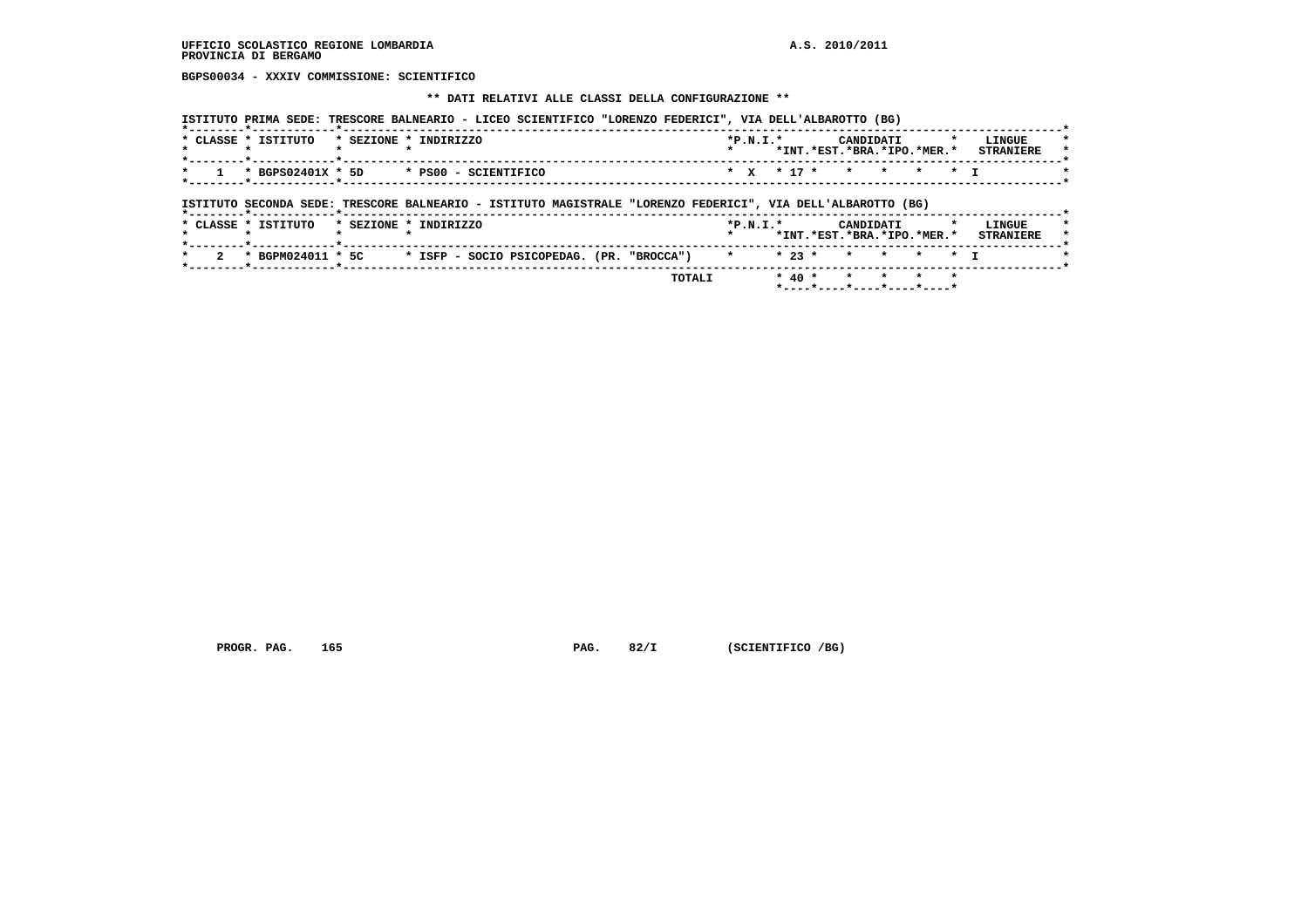**BGPS00034 - XXXIV COMMISSIONE: SCIENTIFICO**

| $\star$<br>$\star$ | PRESIDENTE: CANCELLI CLAUDIO N. IL 09/05/1955 (BG)<br>ALZANO LOMBARDO - LICEO SCIENTIFICO "EDOARDO AMALDI", VIA LOCATELLI, 16 (BG)                                                                                 |
|--------------------|--------------------------------------------------------------------------------------------------------------------------------------------------------------------------------------------------------------------|
|                    | INDIRIZZO: PS00 - SCIENTIFICO                                                                                                                                                                                      |
|                    | 1 - SL32: MATEMATICA<br>(A049: MATEMATICA E FISICA)<br>LOCOCO GIOVANNI N. IL 19/01/1966 (BG)<br>PROVENIENTE DA: LOVERE - LICEO SCIENTIFICO "DECIO CELERI", VIA NAZARIO SAURO, 2 (BG)                               |
|                    | 2 - M770: SCIENZE NATURALI<br>(A060:SC. NA. , CH. , GEOG. , MIC. )<br>MANARA GIULIANA MARIA N. IL 14/05/1961 (BG)<br>PROVENIENTE DA: ALBINO - ISTITUTO MAGISTRALE "OSCAR ARNULFO ROMERO", VIALE ALDO MORO, 51 (BG) |
|                    | 3 - M215:DISEGNO E STORIA DELL'ARTE<br>(A025:DISEGNO E STORIA DELL'ARTE)<br>BULLA PIERO GIUSEPPE N. IL 26/02/1952 (BG)<br>PROVENIENTE DA: PRESEZZO - LICEO SCIENTIFICO "MAIRONI DA PONTE", VIA BERIZZI, 1 (BG)     |
|                    | INDIRIZZO: ISFP - SOCIO PSICOPEDAG. (PR. "BROCCA")                                                                                                                                                                 |
|                    | 1 - M670: PEDAGOGIA<br>(A036:FILOSOFIA, PSICOL. E SC. DELL'EDUC)<br>GHILARDI ANNA N. IL 10/01/1955 (BG)<br>PROVENIENTE DA: ALBINO - ISTITUTO MAGISTRALE "OSCAR ARNULFO ROMERO", VIALE ALDO MORO, 51 (BG)           |
|                    | 2 - SG82:FILOSOFIA<br>(A037:FILOSOFIA E STORIA)<br>PIOSELLI ANDREA N. IL 11/05/1973 (BG)<br>PROVENIENTE DA: BERGAMO - LICEO CLASSICO "PAOLO SARPI", PIAZZA ROSATE, 4 (BG)                                          |
|                    | 3 - SB01:BIOLOGIA<br>( A060:SC. NA. , CH. , GEOG. , MIC. )<br>MANARA GIULIANA MARIA N. IL 14/05/1961 (BG)<br>PROVENIENTE DA: ALBINO - ISTITUTO MAGISTRALE "OSCAR ARNULFO ROMERO", VIALE ALDO MORO, 51 (BG)         |

 **PROGR. PAG.** 166 **PAG. 82/II** (SCIENTIFICO /BG)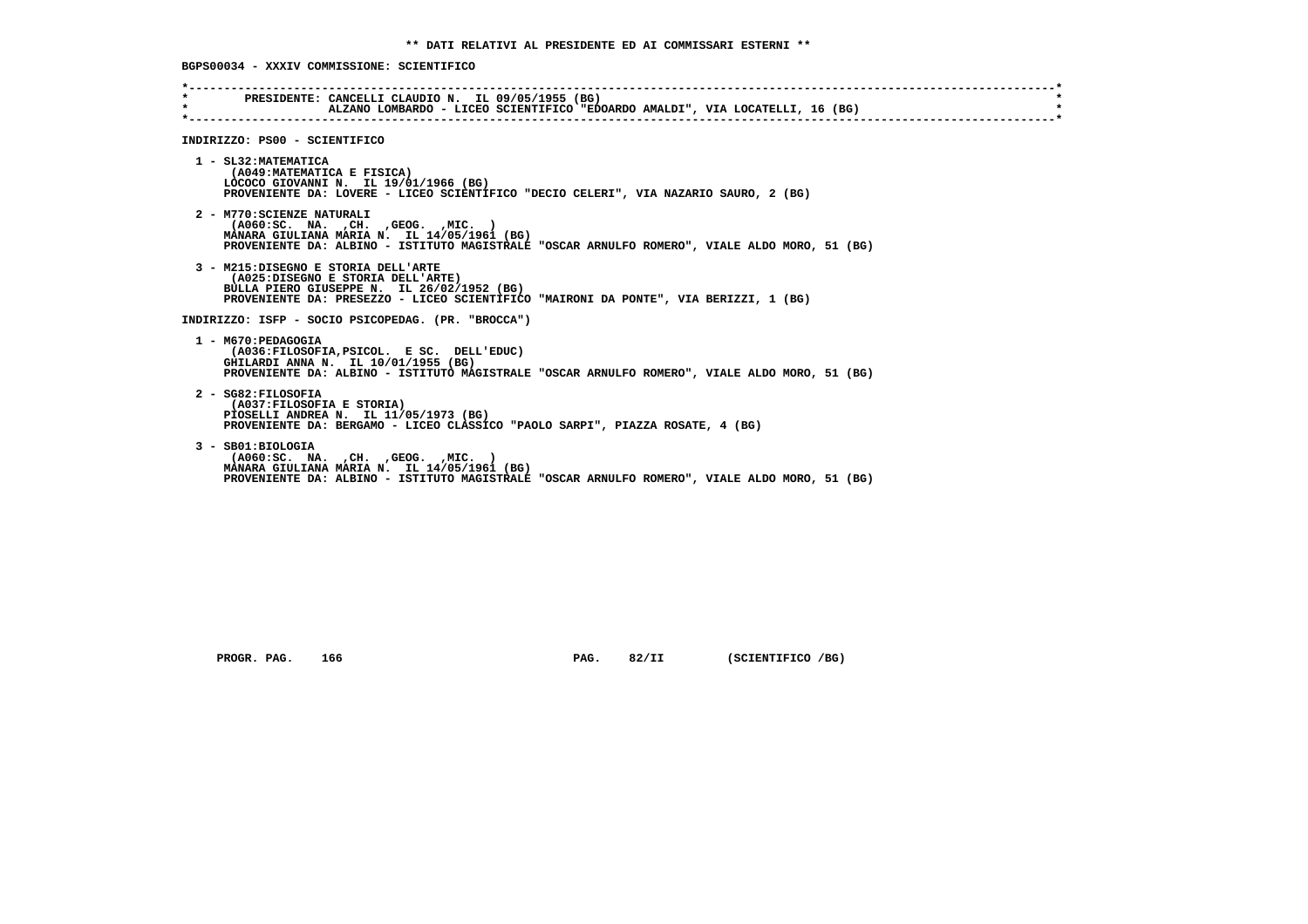## **UFFICIO SCOLASTICO REGIONE LOMBARDIA A.S. 2010/2011 PROVINCIA DI BERGAMO**

 **BGPS00035 - XXXV COMMISSIONE: SCIENTIFICO**

#### **\*\* DATI RELATIVI ALLE CLASSI DELLA CONFIGURAZIONE \*\***

 **ISTITUTO PRIMA SEDE: ZOGNO - LICEO SCIENTIFICO "DAVID MARIA TUROLDO", VIA RONCO, 11 (BG)**

|  | * CLASSE * ISTITUTO |         | * SEZIONE * INDIRIZZO                        |        |         | $*P.N.T.*$                       |  |            | CANDIDATI<br>*INT.*EST.*BRA.*IPO.*MER.* |  |         | LINGUE<br><b>STRANIERE</b> |  |
|--|---------------------|---------|----------------------------------------------|--------|---------|----------------------------------|--|------------|-----------------------------------------|--|---------|----------------------------|--|
|  | * BGPS01301D * 5A   |         | * PS00 - SCIENTIFICO                         |        |         | $*$ $x$ $*$ 17 $*$               |  |            |                                         |  |         | * * * * I/F                |  |
|  | * BGPS01301D * 5C   | $*$ 5C1 | * PS00 - SCIENTIFICO<br>* PS00 - SCIENTIFICO |        | $\star$ | $*$ x $*$ 10 $*$<br>$\mathbf{x}$ |  | $*$ 11 $*$ | * * * * T                               |  |         | * * * * I/F                |  |
|  |                     |         |                                              | TOTALI |         |                                  |  | $* 38 *$   | $\star$<br>*----*----*----*----*----*   |  | $\star$ |                            |  |

 **PROGR. PAG.** 167 **PAG. 83/I** (SCIENTIFICO /BG)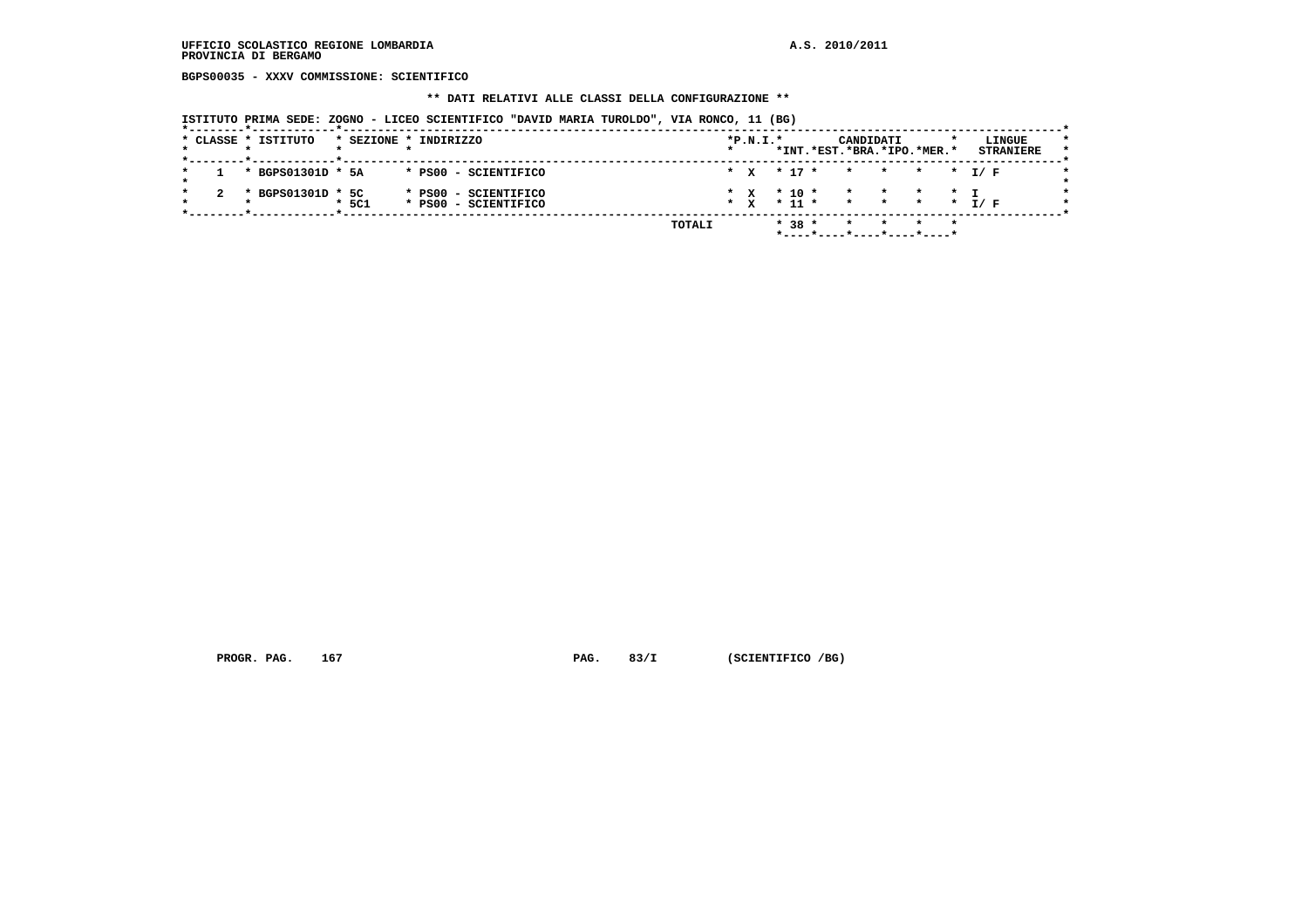## **BGPS00035 - XXXV COMMISSIONE: SCIENTIFICO**

| $\star$<br>$\star$            | PRESIDENTE: COPPOLILLO CARLO MARIA N. IL 07/12/1949 (CS)<br>TRESCORE BALNEARIO - ISTITUTO SUPERIORE "LORENZO LOTTO", VIA DELL'ALBAROTTO (BG)                                                                                       |  |
|-------------------------------|------------------------------------------------------------------------------------------------------------------------------------------------------------------------------------------------------------------------------------|--|
| INDIRIZZO: PS00 - SCIENTIFICO |                                                                                                                                                                                                                                    |  |
| 1 - SL32: MATEMATICA          | (A049: MATEMATICA E FISICA)<br>FRACASSETTI GIUSEPPINA N. IL 14/09/1955 (BG)<br>PROVENIENTE DA: BERGAMO - LICEO SCIENTIFICO "FILIPPO LUSSANA", VIA ANGELO MAY, 2 (BG)                                                               |  |
| 2 - M770: SCIENZE NATURALI    | $( A060 : SC. NA. , CH. , GEOG. , MIC. )$<br>DE SIMONE TIZIANA N. IL 03/06/1953 (VI)<br>PROVENIENTE DA: BERGAMO - LICEO SCIENTIFICO "FILIPPO LUSSANA", VIA ANGELO MAY, 2 (BG)                                                      |  |
|                               | 3 - M215:DISEGNO E STORIA DELL'ARTE<br>(A025:DISEGNO E STORIA DELL'ARTE)<br>CANDELORO GIORGIO N. IL 05/04/1958 (EE)<br>PROVENIENTE DA: BERGAMO - IST PROF PER I SERVIZI COMMERCIALI "CATERINA CANIANA", VIA DEL POLARESCO, 19 (BG) |  |

 **PROGR. PAG.** 168 **PAG. 83/II** (SCIENTIFICO /BG)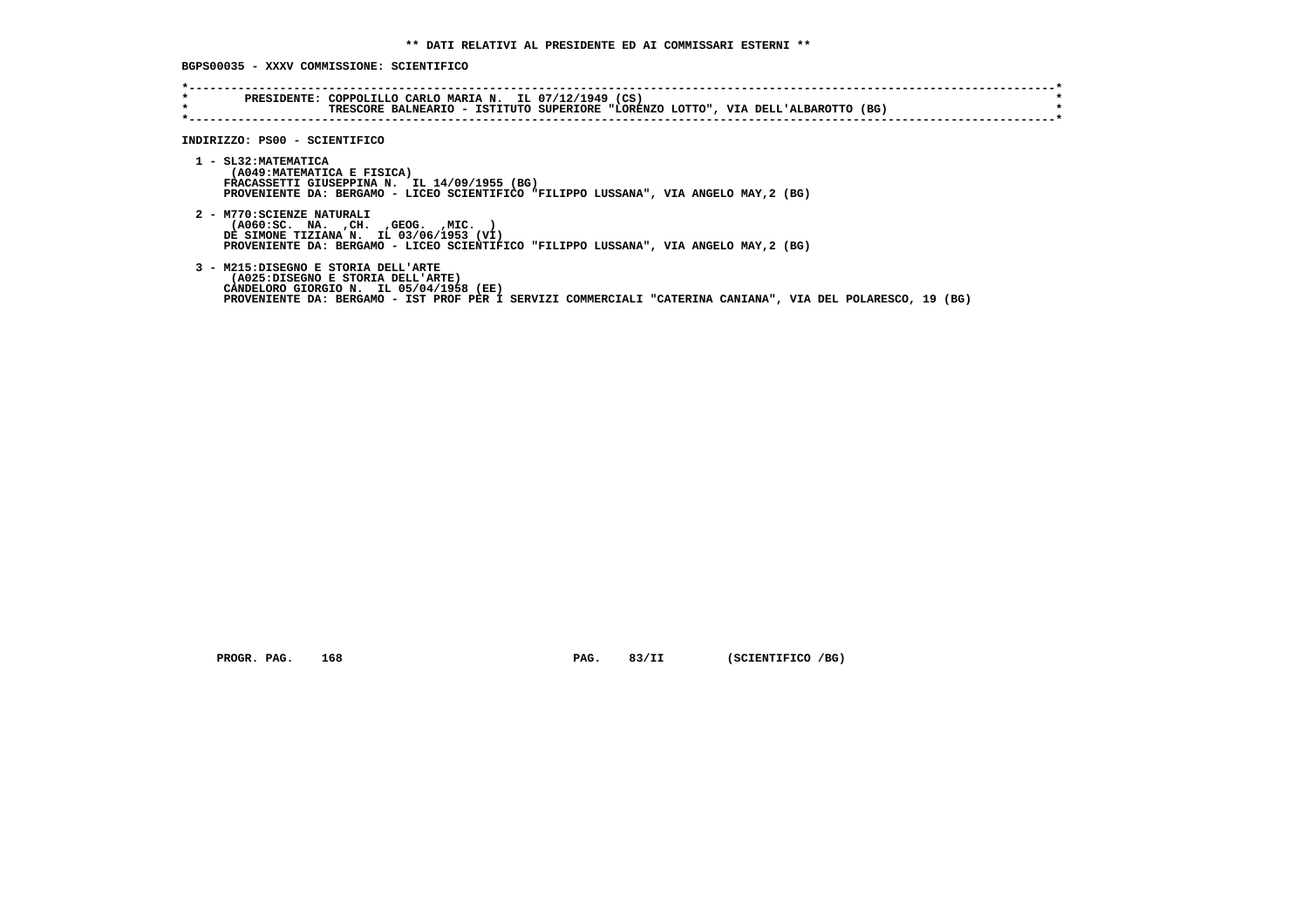**BGRR9A001 - I COMMISSIONE: TECNICO GESTIONE AZIENDALE LINGUISTICA**

 **\*\* DATI RELATIVI ALLE CLASSI DELLA CONFIGURAZIONE \*\***

 **ISTITUTO PRIMA SEDE: BERGAMO - IST PROF PER I SERVIZI COMMERCIALI "GUIDO GALLI", VIA GAVAZZENI, 37 (BG)**

 **\*----\*----\*----\*----\*----\***

|                           | * CLASSE * ISTITUTO                                                                                                            | * SEZIONE * INDIRIZZO |  |  |                                                                                          | $*P.N.T.*$                     |          | CANDIDATI                                   |                              |         |                | LINGUE<br>*INT.*EST.*BRA.*IPO.*MER.* STRANIERE |
|---------------------------|--------------------------------------------------------------------------------------------------------------------------------|-----------------------|--|--|------------------------------------------------------------------------------------------|--------------------------------|----------|---------------------------------------------|------------------------------|---------|----------------|------------------------------------------------|
|                           | * BGRC09000A * 5A<br>-------- <del>*</del> ----------- <b>*</b> -----                                                          | * 5A1                 |  |  | * RR9A - TECN. GEST. AZ. LING. (NUOVO ORD)<br>* RR9A - TECN. GEST. AZ. LING. (NUOVO ORD) | $\star$<br>$\star$ and $\star$ | $* 14 *$ | $\star$ . The set of $\star$<br>* 4 * * * * | $\star$ . The set of $\star$ | $\star$ |                | * T/F<br>$\star$ T/T                           |
|                           |                                                                                                                                |                       |  |  |                                                                                          |                                |          |                                             |                              |         |                |                                                |
|                           | ISTITUTO SECONDA SEDE: ALBINO - IST PROF PER I SERVIZI COMMERCIALI E TURISTICI "OSCAR ARNULFO ROMERO", VIALE ALDO MORO, 51 (BG |                       |  |  |                                                                                          |                                |          |                                             |                              |         |                |                                                |
|                           | * CLASSE * ISTITUTO                                                                                                            | * SEZIONE * INDIRIZZO |  |  |                                                                                          | $*P.N.I.*$                     |          | CANDIDATI                                   |                              |         | $\cdot$        | LINGUE<br>*INT.*EST.*BRA.*IPO.*MER.* STRANIERE |
| $\overline{2}$<br>$\star$ | * BGRC00902B * 5P                                                                                                              |                       |  |  | * $RR9B$ - TECN. GEST. AZ. INFO. (NUOVO ORD) $*$                                         |                                | $* 19 *$ | $\star$ $\star$                             |                              | $\star$ | $\star$ $\tau$ |                                                |

 **PROGR. PAG. 169 PAG. 84/I (PROFESSIONALE /BG)**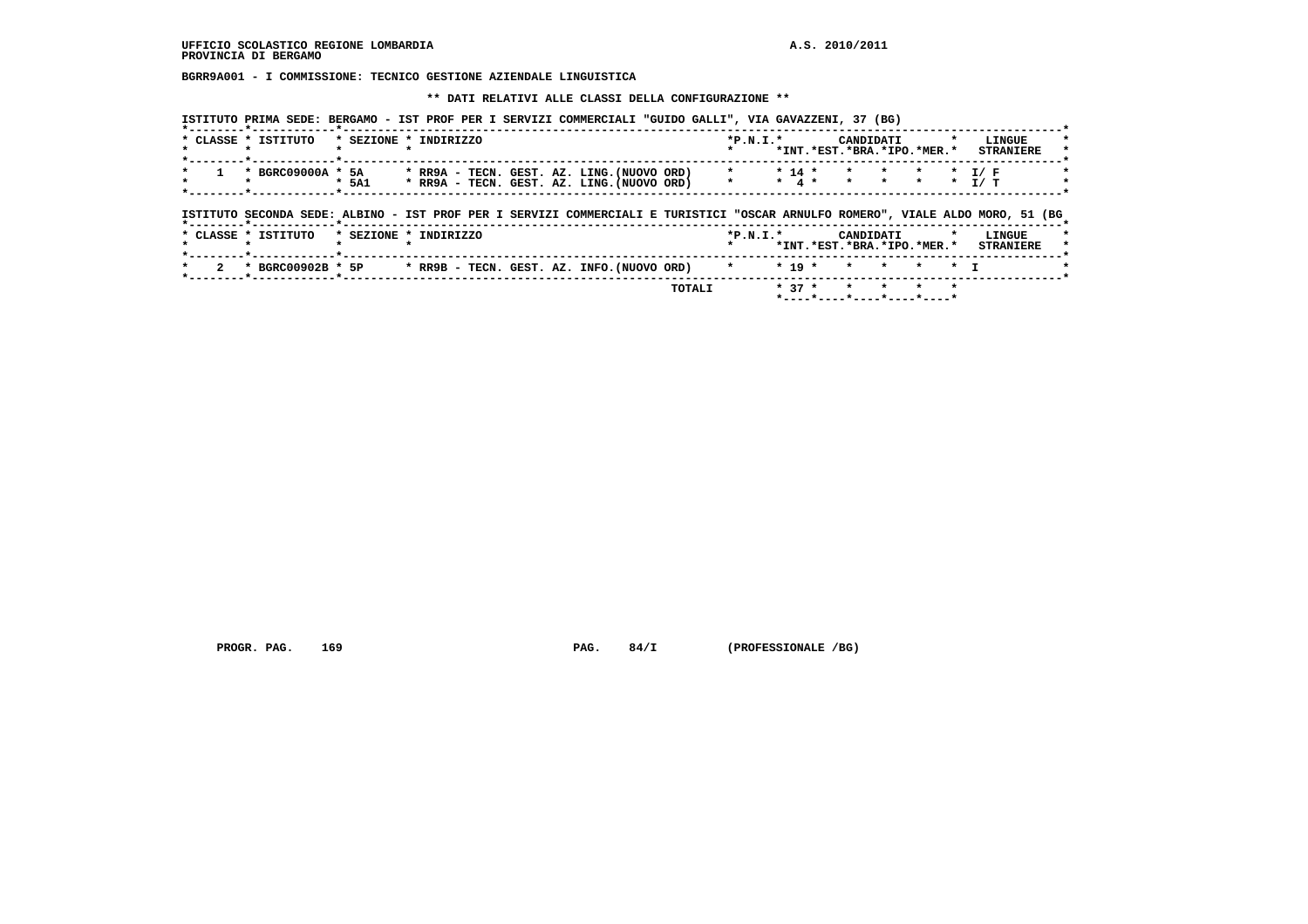# **BGRR9A001 - I COMMISSIONE: TECNICO GESTIONE AZIENDALE LINGUISTICA**

| $\star$ | PRESIDENTE: KODRAM FRANCO N. IL 14/03/1944 (TO)<br>PRESEZZO – IST PROF INDUSTRIA E ARTIGIANATO "BETTY AMBIVERI", VIA C. BERIZZI, 1 (BG)                                                                                                   |
|---------|-------------------------------------------------------------------------------------------------------------------------------------------------------------------------------------------------------------------------------------------|
|         | INDIRIZZO: RR9A - TECN. GEST. AZ. LING. (NUOVO ORD)                                                                                                                                                                                       |
|         | 1 - M461:LINGUA INGLESE<br>(A346:LINGUA E CIV. STRANIERA (INGLESE)<br>DELLO BUONO GIULIO N. IL 08/01/1966 (AV)<br>PROVENIENTE DA: TRESCORE BALNEARIO - IST PROF PER I SERVIZI COMMERCIALI "LORENZO LOTTO", VIA DELL'ALBAROTTO (BG)        |
|         | 2 - M034: ECONOMIA D' AZIENDA<br>(A017:DISCIPLINE ECONOMICO-AZIENDALI)<br>CORNALI FABIO N. IL 04/06/1959 (BG)<br>PROVENIENTE DA: PRESEZZO - IST PROF PER I SERVIZI COMMERCIALI E TURISTICI "BETTY AMBIVERI", VIA C. BERIZZI,1 (BG)        |
|         | 3 - M038: DIRITTO - ECONOMIA<br>(A019:DISCIPLINE GIURIDICHE ED ECONOMI)<br>ACOUISTO CALOGERO N. IL 20/03/1970 (EE)<br>PROVENIENTE DA: TREVIGLIO - IST PROF PER I SERVIZI COMMERCIALI E TURISTICI "ZENALE E BUTINONE", VIA GALVANI, 7 (BG) |
|         | INDIRIZZO: RR9B - TECN. GEST. AZ. INFO. (NUOVO ORD)                                                                                                                                                                                       |
|         | 1 - M034: ECONOMIA D' AZIENDA<br>(A017:DISCIPLINE ECONOMICO-AZIENDALI)<br>CORNALI FABIO N. IL 04/06/1959 (BG)<br>PROVENIENTE DA: PRESEZZO - IST PROF PER I SERVIZI COMMERCIALI E TURISTICI "BETTY AMBIVERI", VIA C. BERIZZI,1 (BG)        |
|         | 2 - M453: INFORMATICA GESTIONALE<br>(A042: INFORMATICA)<br>SECLI' STEFANO N. IL 27/12/1968 (LE)<br>PROVENIENTE DA: CASATENOVO - IST PROF PER I SERVIZI COMMERCIALI E TURISTICI GRAZIELLA FUMAGALLI, VIA DELLA MISERICORDIA                |
|         | 3 - M038: DIRITTO - ECONOMIA<br>(A019:DISCIPLINE GIURIDICHE ED ECONOMI)<br>ACOUISTO CALOGERO N. IL 20/03/1970 (EE)<br>PROVENIENTE DA: TREVIGLIO - IST PROF PER I SERVIZI COMMERCIALI E TURISTICI "ZENALE E BUTINONE", VIA GALVANI, 7 (BG) |

 **PROGR. PAG. 170 PAG. 84/II (PROFESSIONALE /BG)**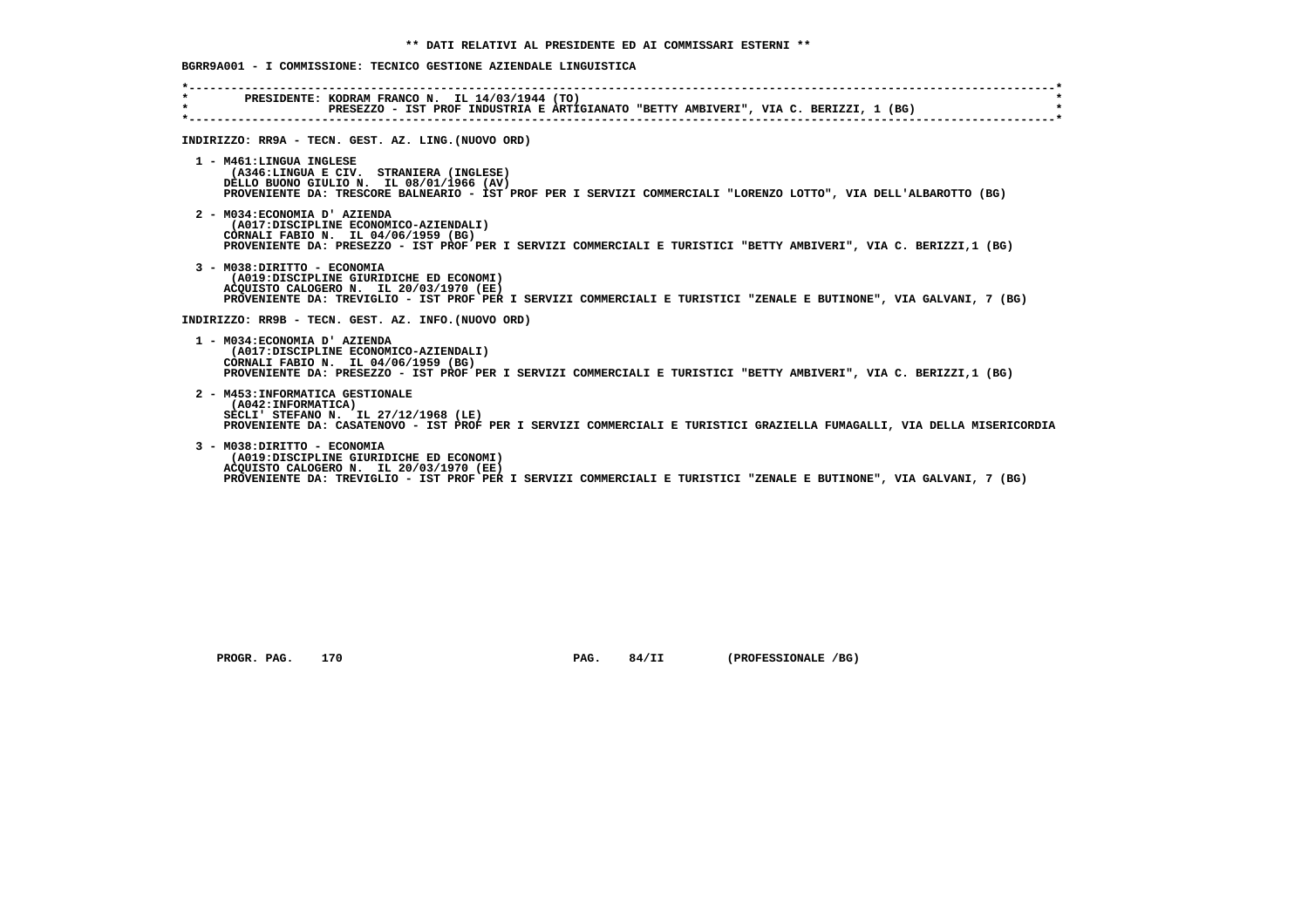**BGRR9A002 - II COMMISSIONE: TECNICO GESTIONE AZIENDALE LINGUISTICA**

 **\*\* DATI RELATIVI ALLE CLASSI DELLA CONFIGURAZIONE \*\***

|  | * CLASSE * ISTITUTO | * SEZIONE * INDIRIZZO |  |  |  |                                            | $*P.N.I.*$ |          | CANDIDATI<br>*INT.*EST.*BRA.*IPO.*MER.* |  | LINGUE<br><b>STRANIERE</b> |
|--|---------------------|-----------------------|--|--|--|--------------------------------------------|------------|----------|-----------------------------------------|--|----------------------------|
|  | * BGRC033017 * 5AA  |                       |  |  |  | * RR9A - TECN. GEST. AZ. LING. (NUOVO ORD) |            | $* 12 *$ | * * * * I/F                             |  |                            |
|  |                     | * 5AA1                |  |  |  | * RR9A - TECN. GEST. AZ. LING. (NUOVO ORD) |            |          | * 6 * * * * * T/ T                      |  |                            |
|  | * BGRC033017 * 5BA  |                       |  |  |  | * RR9B - TECN. GEST. AZ. INFO. (NUOVO ORD) |            |          | $* 13 * * * * * * + T$                  |  |                            |

 **PROGR. PAG.** 171 **PAG. 85/I** (PROFESSIONALE /BG)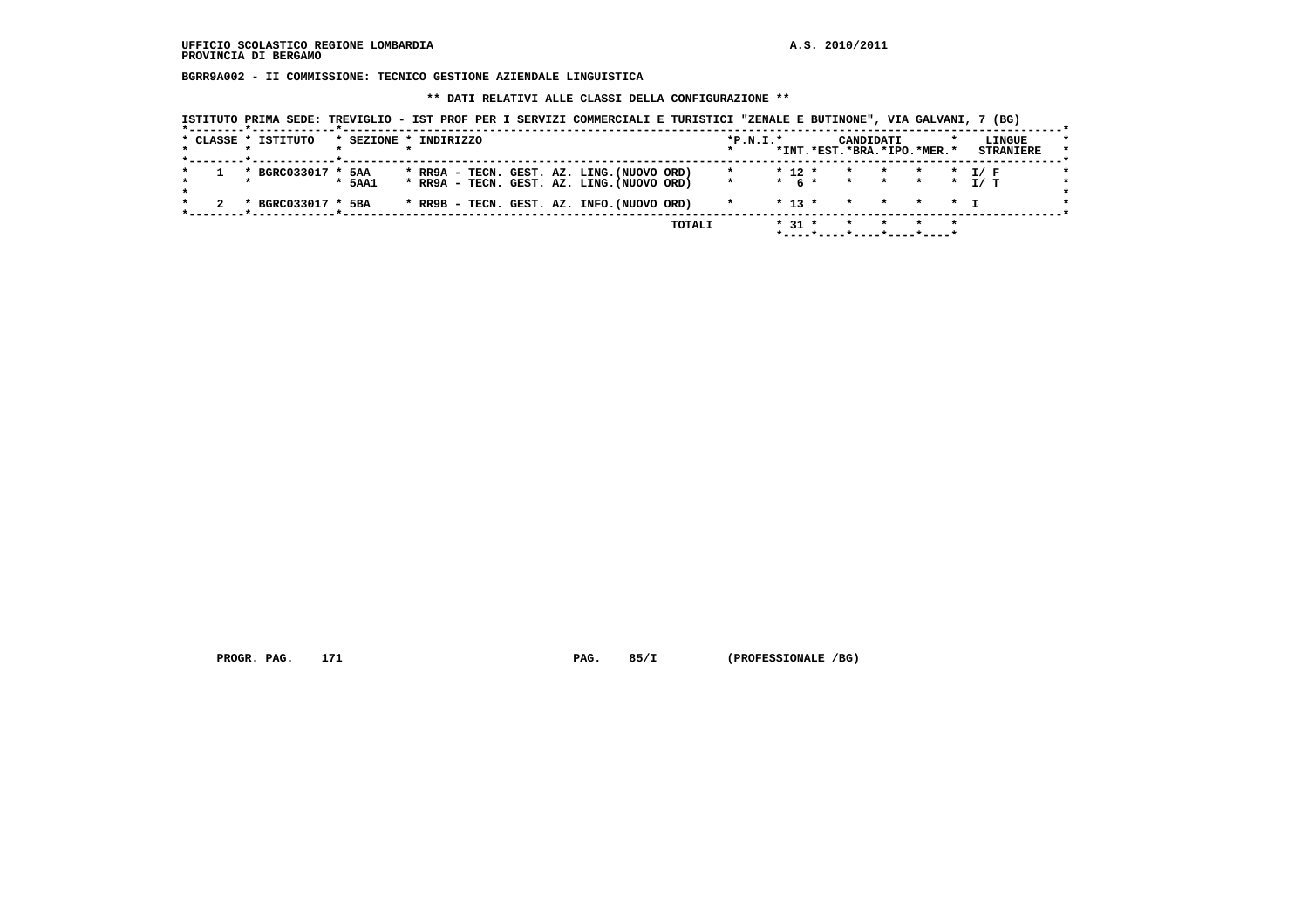# **BGRR9A002 - II COMMISSIONE: TECNICO GESTIONE AZIENDALE LINGUISTICA**

| $\star$ | PRESIDENTE: PRINCI PIETRO N. IL 01/01/1966 (RC)<br>BERGAMO - IST PROF PER I SERVIZI SOCIALI "MAMOLI" PROF.DIURNO, VIA BREMBILLA 3 (BG)                                          |
|---------|---------------------------------------------------------------------------------------------------------------------------------------------------------------------------------|
|         | INDIRIZZO: RR9A - TECN. GEST. AZ. LING. (NUOVO ORD)                                                                                                                             |
|         | 1 - M461:LINGUA INGLESE                                                                                                                                                         |
|         | (A346:LINGUA E CIV. STRANIERA (INGLESE)<br>NAPPO GIOVANNA N. IL 29/09/1961 (NA)<br>PROVENIENTE DA: BERGAMO - ISTITUTO TECNICO INDUSTRIALE "GIULIO NATTA", VIALE EUROPA, 15 (BG) |
|         |                                                                                                                                                                                 |
|         | 2 - M034: ECONOMIA D' AZIENDA<br>(A017:DISCIPLINE ECONOMICO-AZIENDALI)                                                                                                          |
|         | OLIVASTRI ANNA N. IL 19/09/1968 (CH)<br>PROVENIENTE DA: ROMANO DI LOMBARDIA - IST TEC COMMERCIALE E PER GEOMETRI "GIAMBATTISTA RUBINI", VIA BELVEDERE (BG)                      |
|         | 3 - M038: DIRITTO - ECONOMIA                                                                                                                                                    |
|         | (A019:DISCIPLINE GIURIDICHE ED ECONOMI)<br>BERBENNI GIOSUE N. IL 08/09/1954 (BG)                                                                                                |
|         | PROVENIENTE DA: ROMANO DI LOMBARDIA - IST TEC COMMERCIALE E PER GEOMETRI "GIAMBATTISTA RUBINI", VIA BELVEDERE (BG)                                                              |
|         | INDIRIZZO: RR9B - TECN. GEST. AZ. INFO. (NUOVO ORD)                                                                                                                             |
|         | 1 - M034: ECONOMIA D' AZIENDA                                                                                                                                                   |
|         | (A017:DISCIPLINE ECONOMICO-AZIENDALI)<br>OLIVASTRI ANNA N. IL 19/09/1968 (CH)                                                                                                   |
|         | PROVENIENTE DA: ROMANO DI LOMBARDIA - IST TEC COMMERCIALE E PER GEOMETRI "GIAMBATTISTA RUBINI", VIA BELVEDERE (BG)                                                              |
|         | 2 - M453: INFORMATICA GESTIONALE                                                                                                                                                |
|         | (A042: INFORMATICA)<br>CORIGLIANO GAETANO N. IL 21/09/1970 (KR)                                                                                                                 |
|         | PROVENIENTE DA: BERGAMO - ISTITUTO TECNICO PER GEOMETRI "GIACOMO OUARENGHI", VIA EUROPA, 27 (BG)                                                                                |
|         | 3 - M038: DIRITTO - ECONOMIA                                                                                                                                                    |
|         | (A019:DISCIPLINE GIURIDICHE ED ECONOMI)<br>BERBENNI GIOSUE N. IL 08/09/1954 (BG)                                                                                                |
|         | PROVENIENTE DA: ROMANO DI LOMBARDIA - IST TEC COMMERCIALE E PER GEOMETRI "GIAMBATTISTA RUBINI", VIA BELVEDERE (BG)                                                              |

 **PROGR. PAG. 172 PAG. 85/II (PROFESSIONALE /BG)**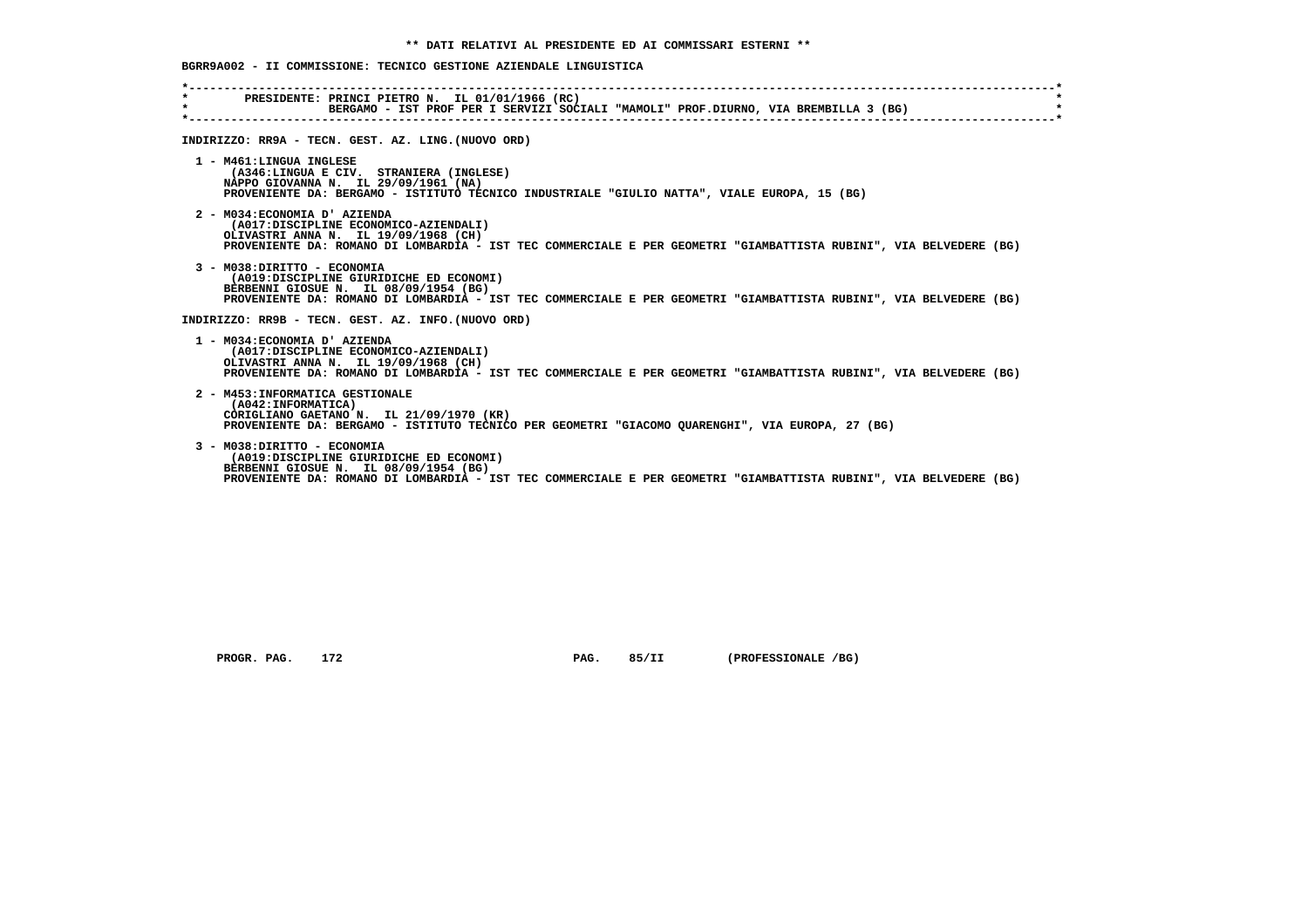**BGRR9B001 - I COMMISSIONE: TECNICO GESTIONE AZIENDALE INFORMATICA**

 **\*\* DATI RELATIVI ALLE CLASSI DELLA CONFIGURAZIONE \*\***

| * BGRC09000A * 5B<br>* RR9B - TECN. GEST. AZ. INFO. (NUOVO ORD)<br>$*$ 15 $*$<br>* * * * T<br>$\star$<br>* RR9B - TECN. GEST. AZ. INFO. (NUOVO ORD)<br>$* 16 * 1 * * * * * T$<br>* BGRC09000A * 5C<br>$\star$ | * CLASSE * ISTITUTO |  | * SEZIONE * INDIRIZZO |  |  |  |  | $*P.N.T.*$ |  |  | CANDIDATI<br>*INT.*EST.*BRA.*IPO.*MER.* |  | LINGUE<br><b>STRANIERE</b> |
|---------------------------------------------------------------------------------------------------------------------------------------------------------------------------------------------------------------|---------------------|--|-----------------------|--|--|--|--|------------|--|--|-----------------------------------------|--|----------------------------|
|                                                                                                                                                                                                               |                     |  |                       |  |  |  |  |            |  |  |                                         |  |                            |
|                                                                                                                                                                                                               |                     |  |                       |  |  |  |  |            |  |  |                                         |  |                            |

 **PROGR. PAG. 173 PAG. 86/I (PROFESSIONALE /BG)**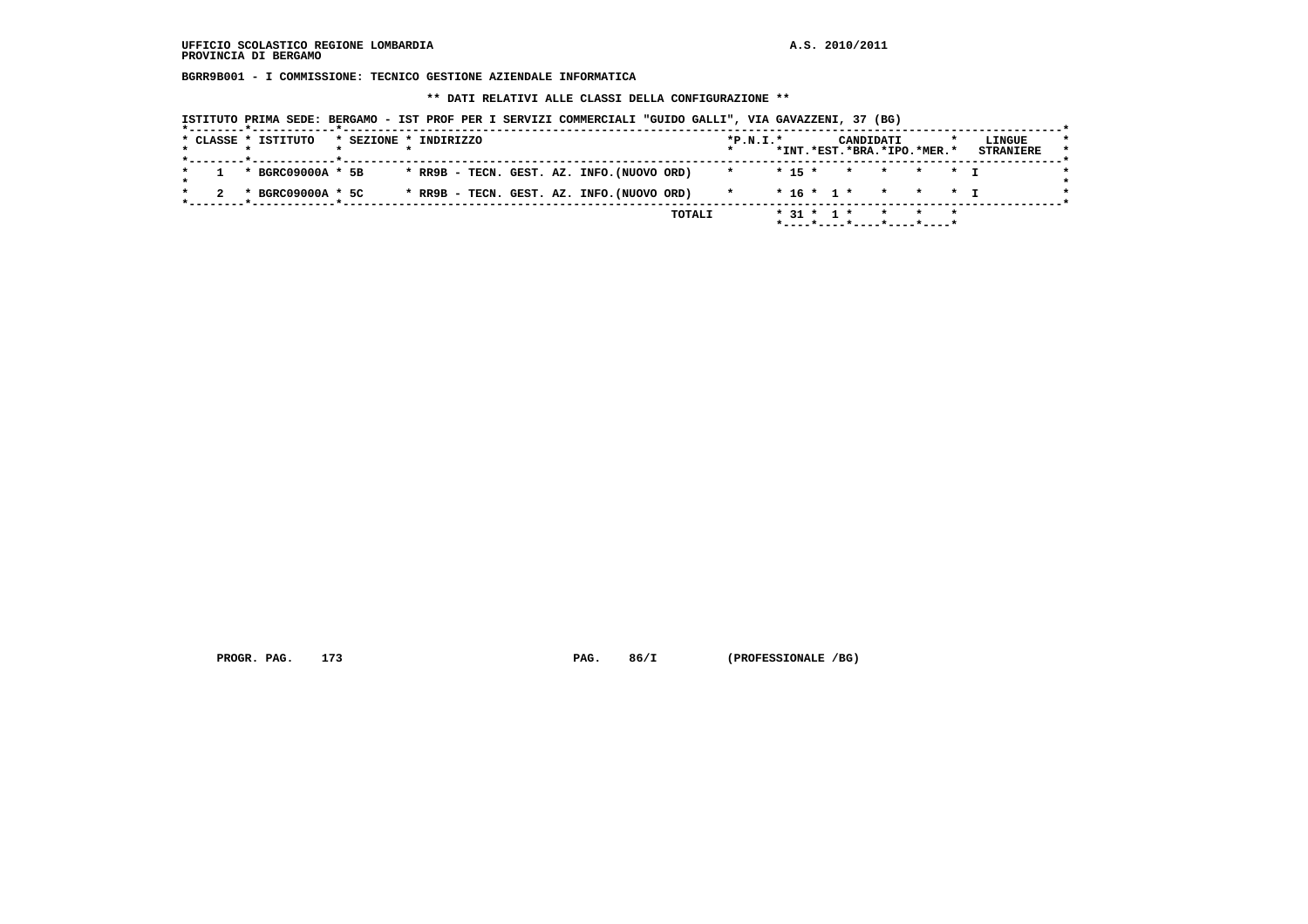# **BGRR9B001 - I COMMISSIONE: TECNICO GESTIONE AZIENDALE INFORMATICA**

| *<br>$\star$ | PRESIDENTE: DE NATALE ROSARIO N. IL 16/12/1962 (ME)<br>$\star$<br>ALBINO - IST PROF PER I SERVIZI COMMERCIALI E TURISTICI "OSCAR ARNULFO ROMERO", VIALE ALDO MORO, 51 (BG)*                                                                |  |
|--------------|--------------------------------------------------------------------------------------------------------------------------------------------------------------------------------------------------------------------------------------------|--|
|              | INDIRIZZO: RR9B - TECN. GEST. AZ. INFO. (NUOVO ORD)                                                                                                                                                                                        |  |
|              | 1 - M034: ECONOMIA D' AZIENDA<br>(A017:DISCIPLINE ECONOMICO-AZIENDALI)<br>INVERNICCI CINZIA N. IL 03/02/1963 (BG)<br>PROVENIENTE DA: TRESCORE BALNEARIO - IST PROF PER I SERVIZI COMMERCIALI "LORENZO LOTTO", VIA DELL'ALBAROTTO (BG)      |  |
|              | 2 - M453: INFORMATICA GESTIONALE<br>(A042: INFORMATICA)<br>TALIA TIZIANA N. IL 27/04/1976 (CT)<br>PROVENIENTE DA: CREMA - IST PROF PER I SERVIZI COMMERCIALI E TURISTICI "P.SRAFFA", VIA PIACENZA, 52/C (CR)                               |  |
|              | 3 - M038: DIRITTO - ECONOMIA<br>(A019:DISCIPLINE GIURIDICHE ED ECONOMI)<br>SERGI FLAVIA ERMINIA N. IL 06/04/1965 (PZ)<br>PROVENIENTE DA: PRESEZZO - IST PROF PER I SERVIZI COMMERCIALI E TURISTICI "BETTY AMBIVERI", VIA C. BERIZZI,1 (BG) |  |

 **PROGR. PAG. 174 PAG. 86/II (PROFESSIONALE /BG)**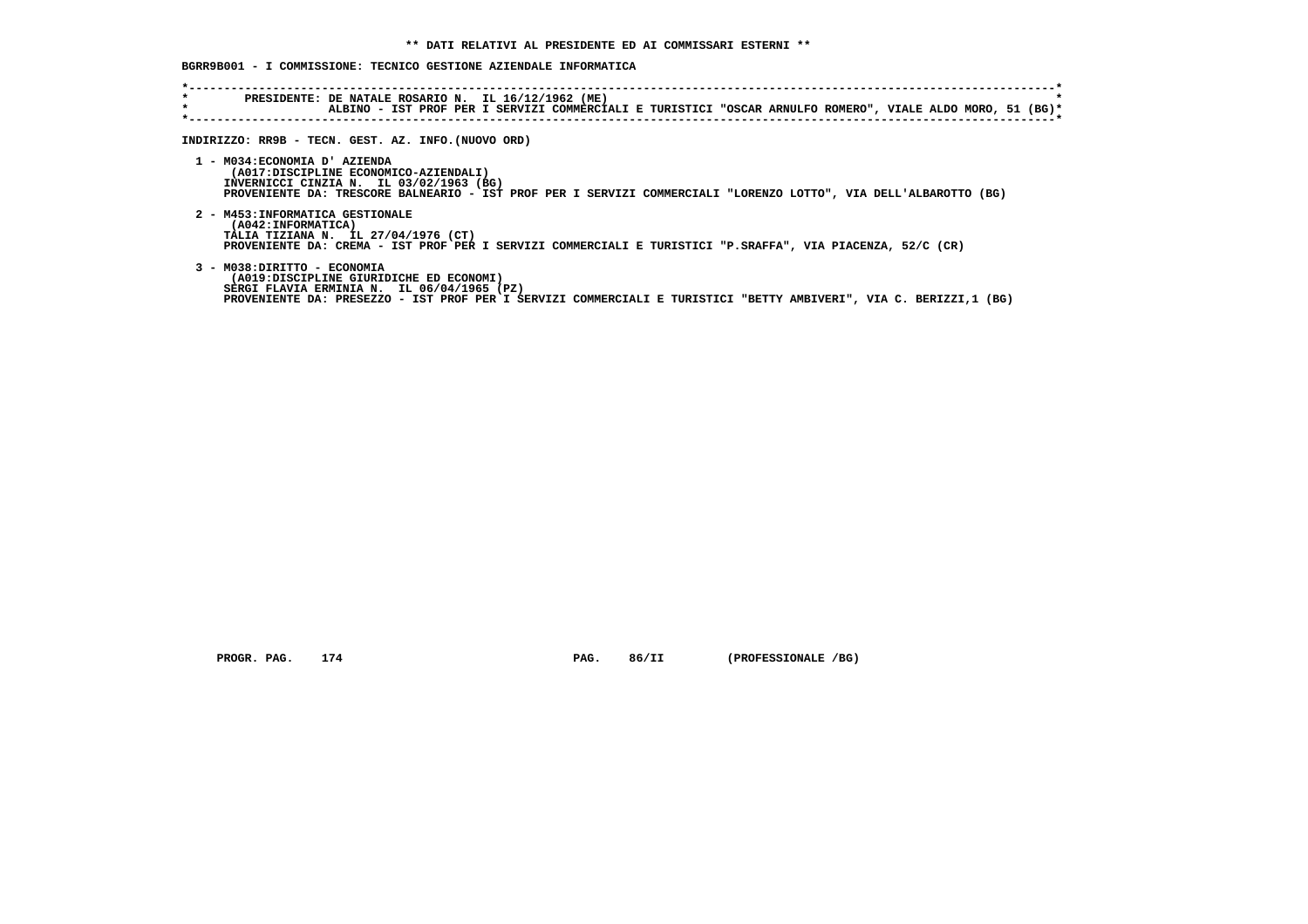**BGRR9B002 - II COMMISSIONE: TECNICO GESTIONE AZIENDALE INFORMATICA**

 **\*\* DATI RELATIVI ALLE CLASSI DELLA CONFIGURAZIONE \*\***

|  | * CLASSE * ISTITUTO | * SEZIONE * INDIRIZZO |  |  |  |                                            | $*P.N.T.*$ |        | CANDIDATI |         | *INT.*EST.*BRA.*IPO.*MER.* | LINGUE<br><b>STRANIERE</b> |
|--|---------------------|-----------------------|--|--|--|--------------------------------------------|------------|--------|-----------|---------|----------------------------|----------------------------|
|  |                     |                       |  |  |  |                                            |            |        |           |         |                            |                            |
|  | * BGRC00301B * 5AAZ |                       |  |  |  | * RR9B - TECN. GEST. AZ. INFO. (NUOVO ORD) | $\star$    | $*22*$ | $\star$   | $\star$ | * * T                      |                            |
|  | * BGRC00301B * 5BAZ |                       |  |  |  | * RR9B - TECN. GEST. AZ. INFO. (NUOVO ORD) | $\star$    |        |           |         | $* 19 * * * * * * T$       |                            |

 **PROGR. PAG. 175 PAG. 87/I (PROFESSIONALE /BG)**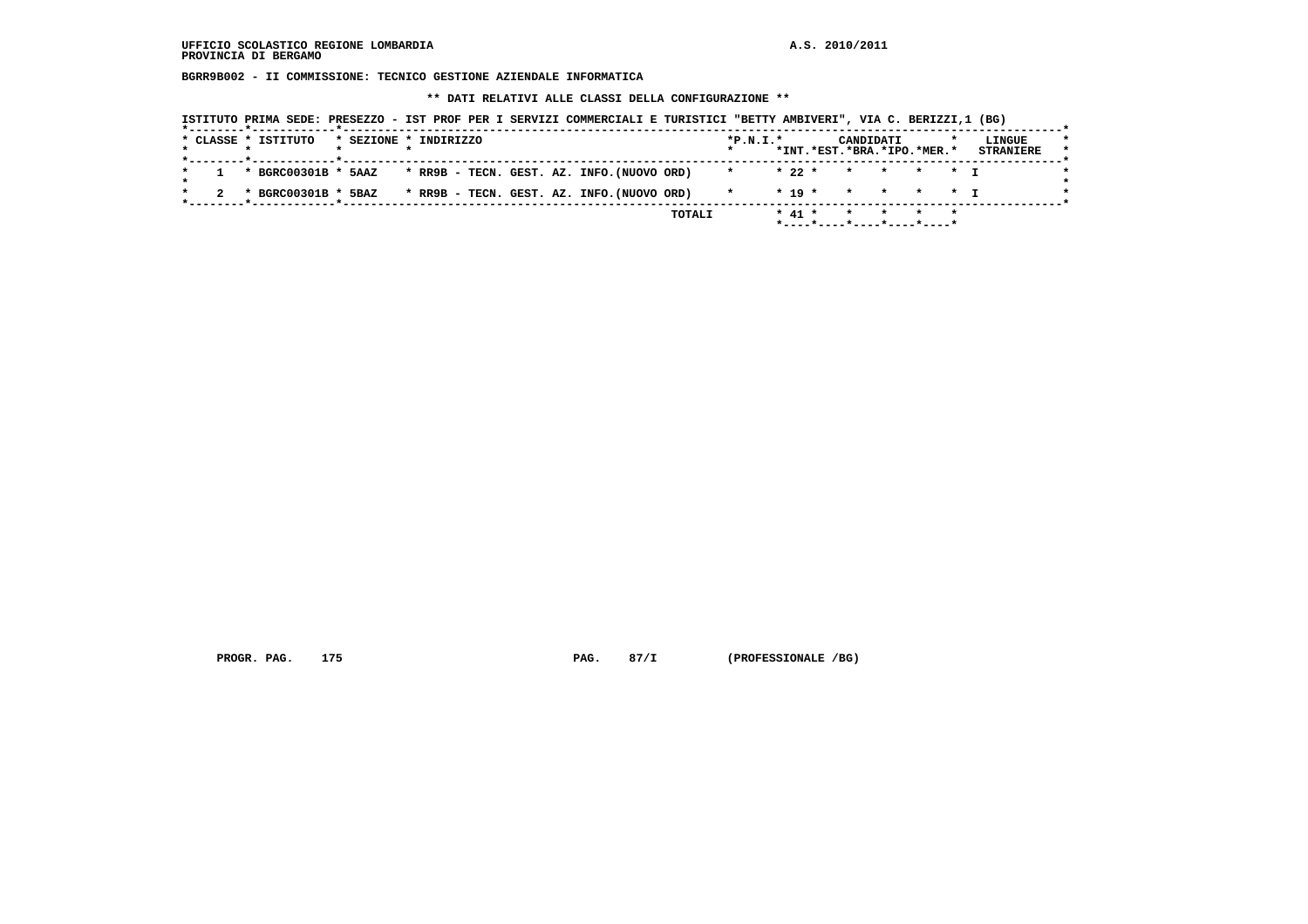# **BGRR9B002 - II COMMISSIONE: TECNICO GESTIONE AZIENDALE INFORMATICA**

| $\star$<br>$\star$ | PRESIDENTE: INVERNIZZI RODOLFO N. IL 21/01/1956 (EE)<br>BERGAMO - LICEO SCIENTIFICO "FILIPPO LUSSANA", VIA ANGELO MAY, 2 (BG)                                                                                                        |
|--------------------|--------------------------------------------------------------------------------------------------------------------------------------------------------------------------------------------------------------------------------------|
|                    | INDIRIZZO: RR9B - TECN. GEST. AZ. INFO. (NUOVO ORD)                                                                                                                                                                                  |
|                    | 1 - M034: ECONOMIA D' AZIENDA<br>(A017:DISCIPLINE ECONOMICO-AZIENDALI)<br>ANIGELLO ANGELO N. IL 10/04/1948 (NA)<br>PROVENIENTE DA: DALMINE - IST PROF PER I SERVIZI COMMERCIALI E TURISTICI "LUIGI EINAUDI", VIA VERDI, 48 (BG)      |
|                    | 2 - M453: INFORMATICA GESTIONALE<br>(A042:INFORMATICA)<br>NAPOLI GIULIO N. IL 18/02/1957 (CS)<br>PROVENIENTE DA: BERGAMO - IST PROF PER I SERVIZI COMMERCIALI "GUIDO GALLI", VIA GAVAZZENI, 37 (BG)                                  |
|                    | 3 - M038: DIRITTO - ECONOMIA<br>(A019:DISCIPLINE GIURIDICHE ED ECONOMI)<br>PETRONE ANTONIO N. IL 24/07/1968 (SA)<br>PROVENIENTE DA: TRESCORE BALNEARIO - IST PROF PER I SERVIZI COMMERCIALI "LORENZO LOTTO", VIA DELL'ALBAROTTO (BG) |

 **PROGR. PAG.** 176 **PAG. 87/II** (PROFESSIONALE /BG)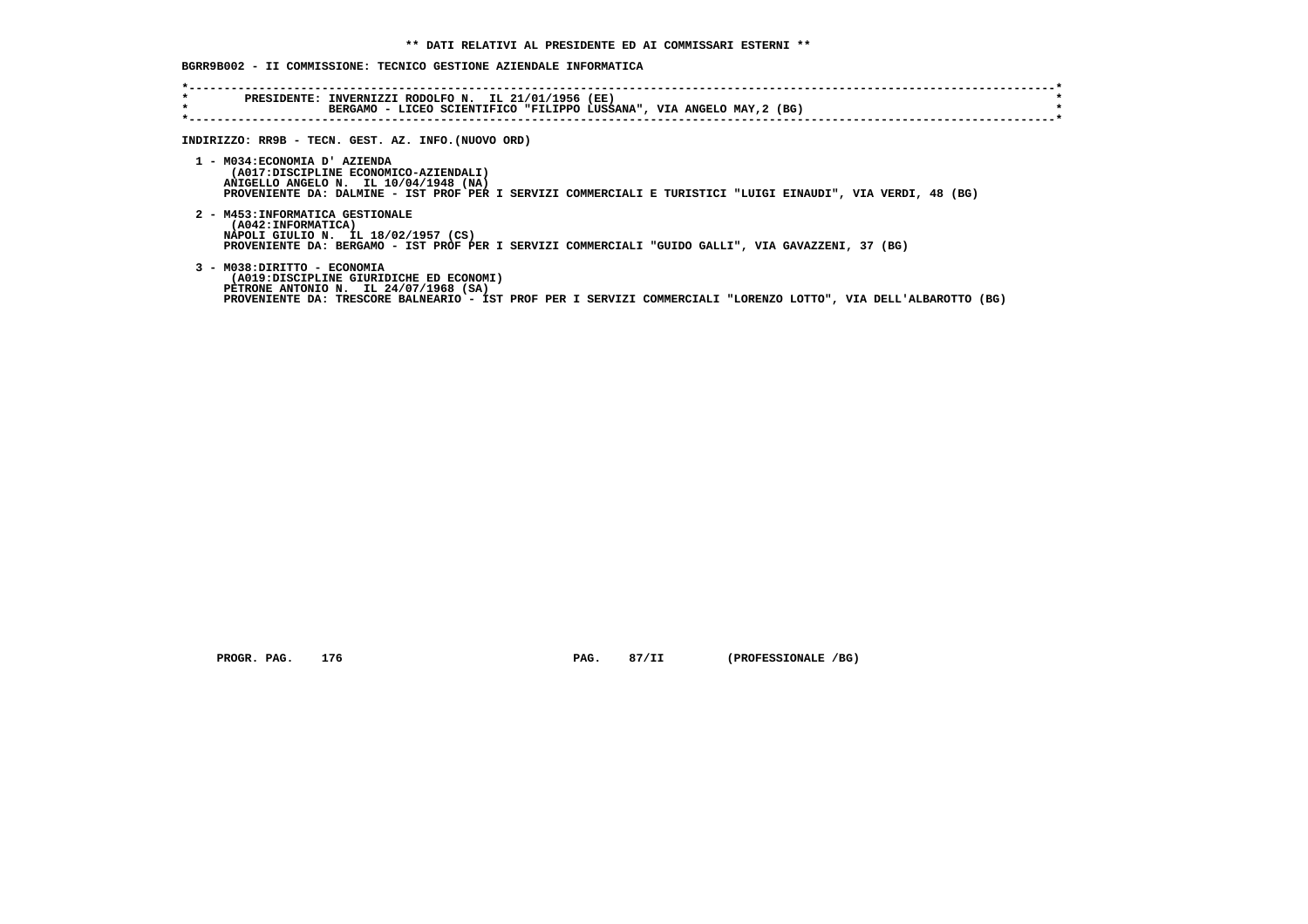**BGRR9B003 - III COMMISSIONE: TECNICO GESTIONE AZIENDALE INFORMATICA**

 **\*\* DATI RELATIVI ALLE CLASSI DELLA CONFIGURAZIONE \*\***

|  |  |  | ISTITUTO PRIMA SEDE: TRESCORE BALNEARIO - IST PROF PER I SERVIZI COMMERCIALI "LORENZO LOTTO", VIA DELL'ALBAROTTO (BG) |  |  |
|--|--|--|-----------------------------------------------------------------------------------------------------------------------|--|--|
|--|--|--|-----------------------------------------------------------------------------------------------------------------------|--|--|

|  | * CLASSE * ISTITUTO | * SEZIONE * INDIRIZZO |  |  |  |                                            |        | $*P.N.T.*$ |          | CANDIDATI | *INT.*EST.*BRA.*IPO.*MER.* | LINGUE<br><b>STRANIERE</b> |
|--|---------------------|-----------------------|--|--|--|--------------------------------------------|--------|------------|----------|-----------|----------------------------|----------------------------|
|  |                     |                       |  |  |  |                                            |        |            |          |           |                            |                            |
|  | * BGRC01401T * 5A   |                       |  |  |  | * RR9B - TECN. GEST. AZ. INFO. (NUOVO ORD) |        | $\star$    | $* 15 *$ |           | * * * * T                  |                            |
|  | * BGRC01401T * 5B   |                       |  |  |  | * RR9B - TECN. GEST. AZ. INFO. (NUOVO ORD) |        |            |          |           | * 20 * * * 1 * * T         |                            |
|  |                     |                       |  |  |  |                                            | TOTALI |            | $* 35 *$ | * * 1 *   |                            |                            |

 **PROGR. PAG.** 177 **PAG. 88/I** (PROFESSIONALE /BG)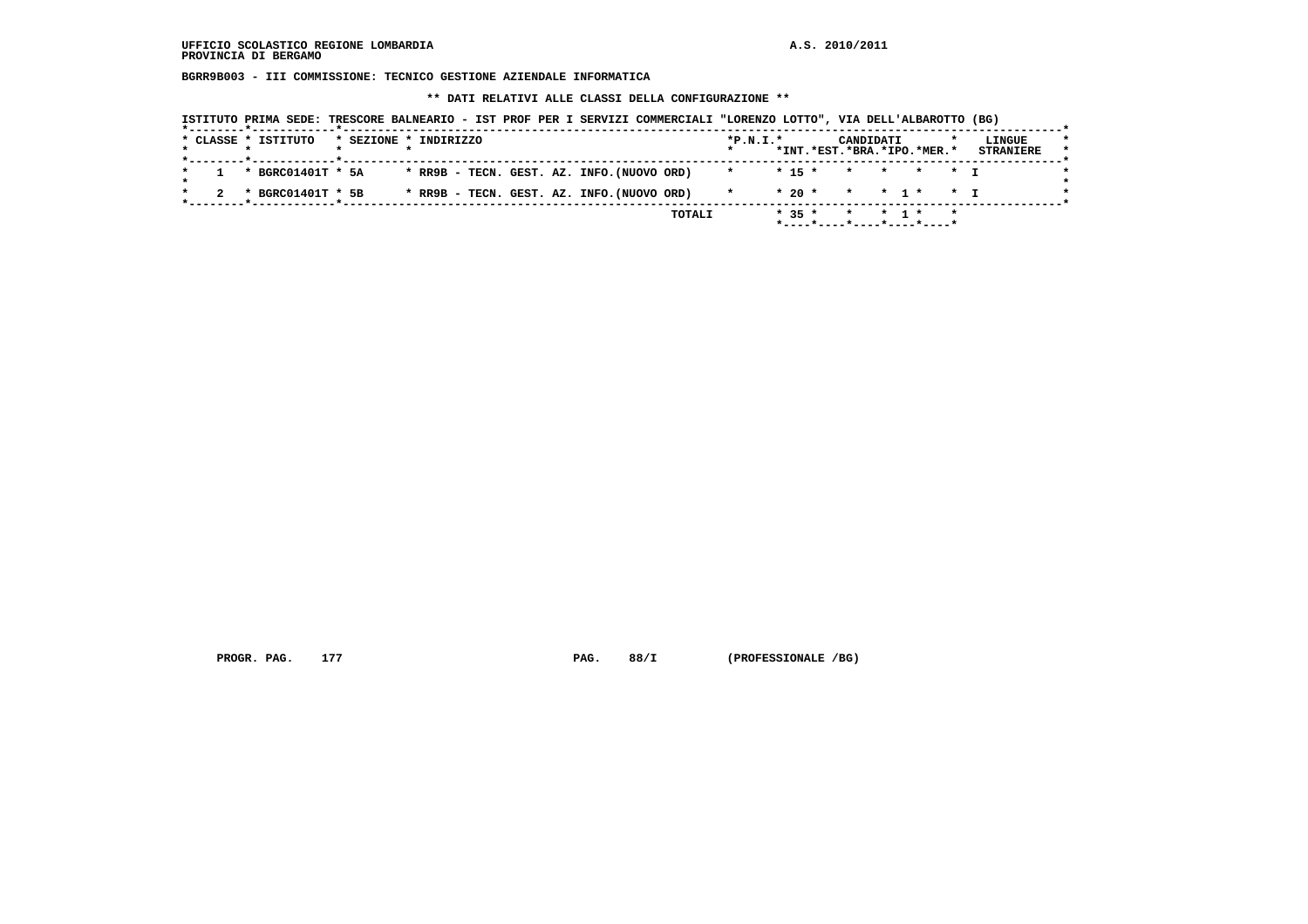# **BGRR9B003 - III COMMISSIONE: TECNICO GESTIONE AZIENDALE INFORMATICA**

| PRESIDENTE: CAVALLERI AURELIO N. IL 19/09/1960 (BG)<br>TREVIGLIO - LICEO CLASSICO "SIMONE WEIL", VIA GALVANI, 7 (BG)<br>INDIRIZZO: RR9B - TECN. GEST. AZ. INFO. (NUOVO ORD)<br>1 - M034: ECONOMIA D' AZIENDA<br>(A017:DISCIPLINE ECONOMICO-AZIENDALI)<br>ALIBERTI ANTONELLA N. IL 12/06/1963 (BR) |
|---------------------------------------------------------------------------------------------------------------------------------------------------------------------------------------------------------------------------------------------------------------------------------------------------|
|                                                                                                                                                                                                                                                                                                   |
|                                                                                                                                                                                                                                                                                                   |
| PROVENIENTE DA: BERGAMO - IST PROF PER I SERVIZI COMMERCIALI "GUIDO GALLI", VIA GAVAZZENI, 37 (BG)                                                                                                                                                                                                |
| 2 - M453: INFORMATICA GESTIONALE<br>(A042: INFORMATICA)<br>MASCELLO ANTONIO N. IL 14/09/1965 (EE)<br>PROVENIENTE DA: ROMANO DI LOMBARDIA - IST TEC COMMERCIALE E PER GEOMETRI "GIAMBATTISTA RUBINI", VIA BELVEDERE (BG)                                                                           |
| 3 - M038: DIRITTO - ECONOMIA<br>(A019:DISCIPLINE GIURIDICHE ED ECONOMI)<br>DI PIERRO ANNA MARIA N. IL 22/09/1954 (BA)<br>PROVENIENTE DA: TREVIGLIO - IST PROF PER I SERVIZI COMMERCIALI E TURISTICI "ZENALE E BUTINONE", VIA GALVANI, 7 (BG)                                                      |
|                                                                                                                                                                                                                                                                                                   |

 **PROGR. PAG. 178 PAG. 88/II (PROFESSIONALE /BG)**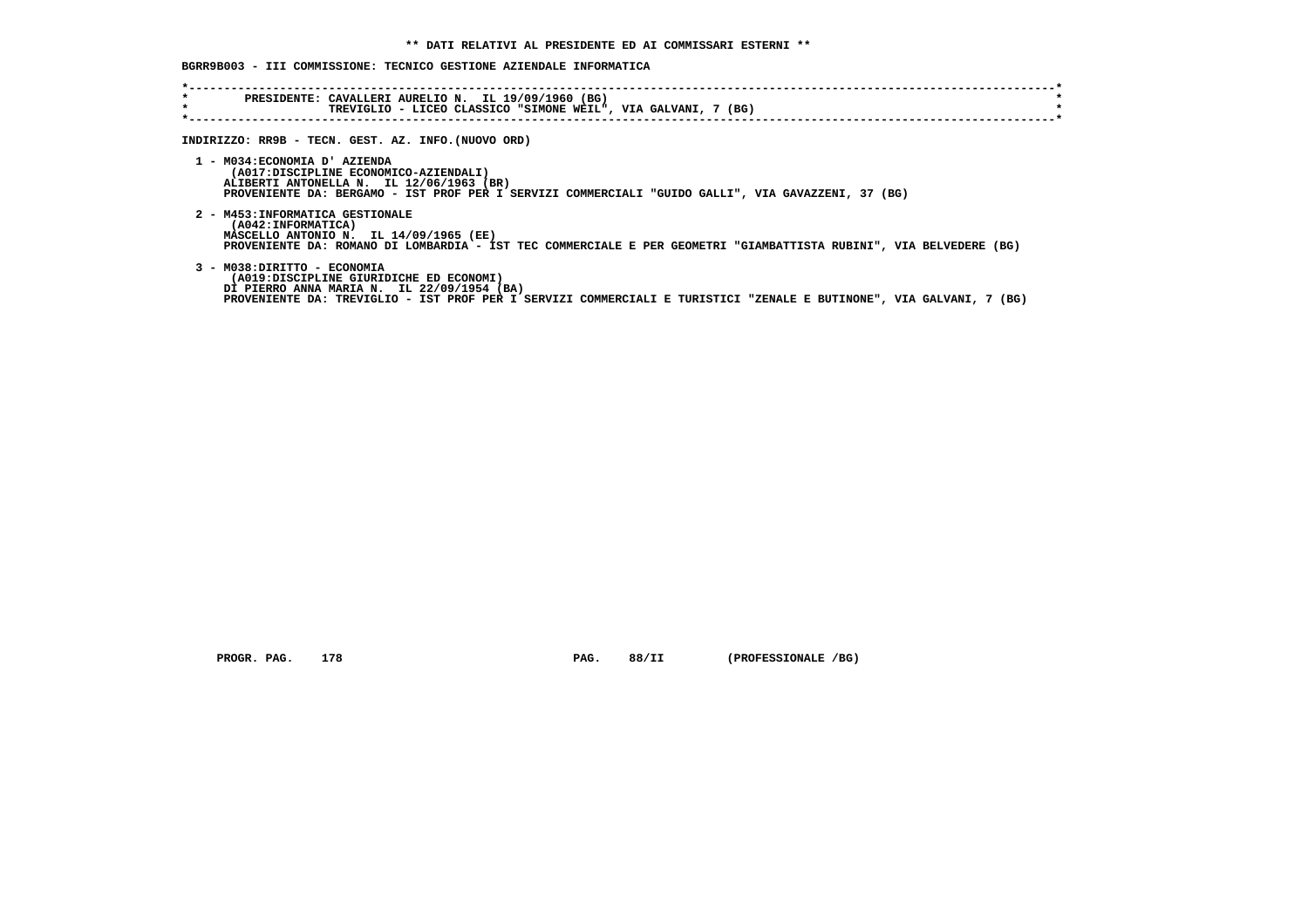# **UFFICIO SCOLASTICO REGIONE LOMBARDIA A.S. 2010/2011 PROVINCIA DI BERGAMO**

 **BGRR9D001 - I COMMISSIONE: OTTICO**

## **\*\* DATI RELATIVI ALLE CLASSI DELLA CONFIGURAZIONE \*\***

|  | * CLASSE * ISTITUTO                                      | * SEZIONE * INDIRIZZO |  |  |                                     |  | $*P.N.T.*$ |          | CANDIDATI | *INT.*EST.*BRA.*IPO.*MER.* |  | LINGUE<br><b>STRANIERE</b> |
|--|----------------------------------------------------------|-----------------------|--|--|-------------------------------------|--|------------|----------|-----------|----------------------------|--|----------------------------|
|  | *--------*------------*------------<br>* BGRI015009 * 5A |                       |  |  | * RR9D - OTTICO (NUOVO ORDINAMENTO) |  |            | $* 14 *$ |           | * * * * T                  |  |                            |
|  | * BGRI015009 * 5B                                        |                       |  |  | * RR9C - ODONTOTECNICO (NUOVO ORD.) |  |            | $* 22 *$ |           | * * * * * T                |  |                            |

PROGR. PAG. 179 **PAG. 89/I** (PROFESSIONALE /BG)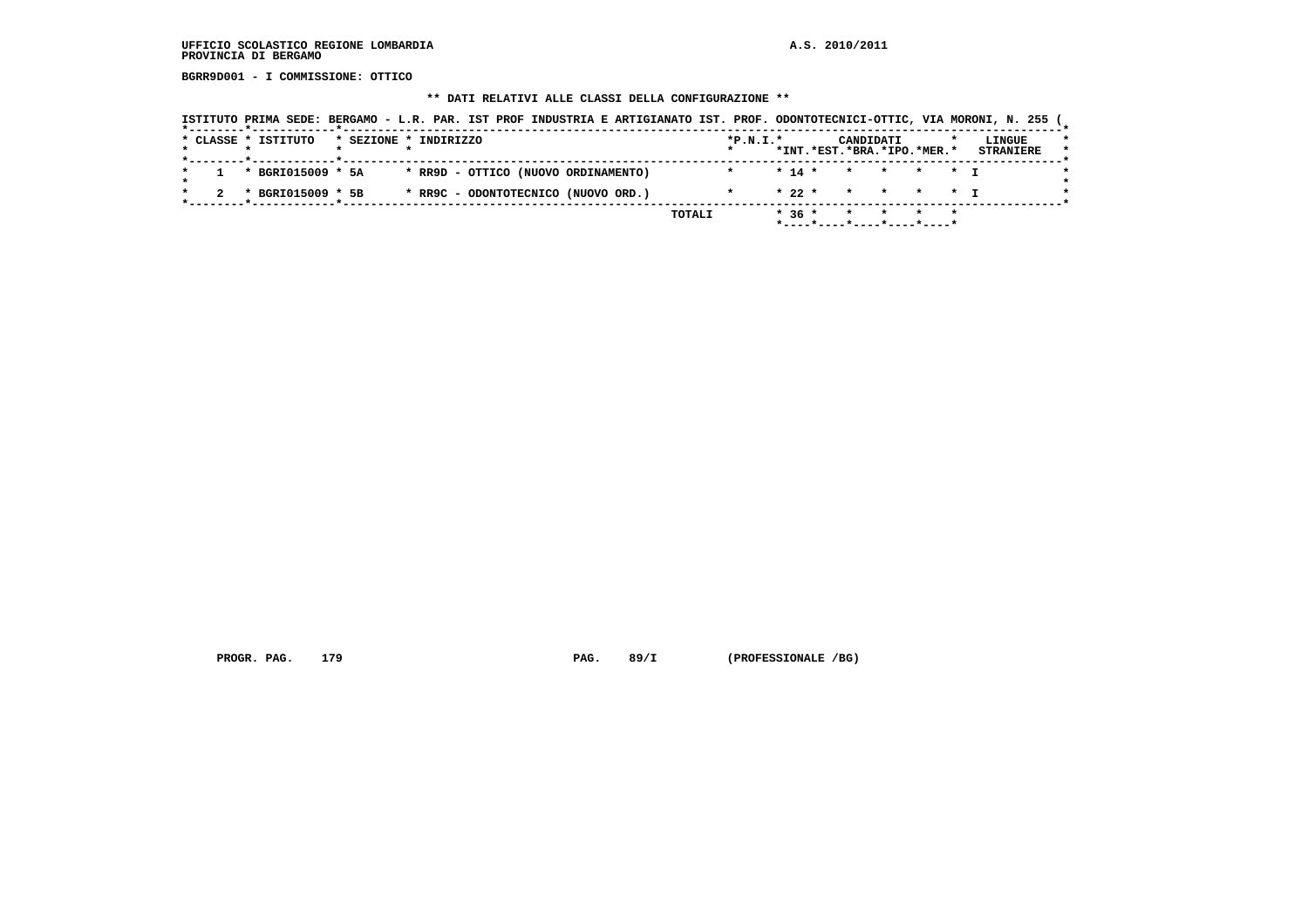| $\star$ . The set of $\sim$<br>$\star$ | PRESIDENTE: DOLIA SERGIO N. IL 05/09/1961 (GE)<br>SAN PELLEGRINO TERME - IST PROF PER I SERVIZI ALBERGHIERI E RISTORAZIONE DI SAN PELLEGRINO TERME, VIALE *                                                                                                            |
|----------------------------------------|------------------------------------------------------------------------------------------------------------------------------------------------------------------------------------------------------------------------------------------------------------------------|
|                                        | INDIRIZZO: RR9D - OTTICO (NUOVO ORDINAMENTO)                                                                                                                                                                                                                           |
|                                        | 1 - M802: ITALIANO<br>(A050:LETTERE IST. ISTR. SECOND. DI II G)<br>SACCO ANTONELLA N. IL 12/06/1967 (FG)<br>PROVENIENTE DA: ROMANO DI LOMBARDIA - IST PROF INDUSTRIA E ARTIGIANATO "GIAMBATTISTA RUBINI", VIA BELVEDERE (BG)                                           |
|                                        | 2 - M064:DIRITTO COMMERCIALE, LEGISLAZ. SOC. E PRAT. COMM.<br>(A019:DISCIPLINE GIURIDICHE ED ECONOMI)<br>KLEIN MARIO N. IL 04/08/1945 (MI)<br>PROVENIENTE DA: CERNUSCO SUL NAVIGLIO - ISTITUTO TECNICO COMMERCIALE IST. TEC. STAT. AD ORDINAMENTO, VIA MASACCIO, 4 (MI |
|                                        | 3 - M014: MATEMATICA<br>(A047: MATEMATICA)<br>ZAMMARETTI MAURO N. IL 17/01/1965 (BG)<br>PROVENIENTE DA: SAN PELLEGRINO TERME - IST PROF PER I SERVIZI ALBERGHIERI E RISTORAZIONE DI SAN PELLEGRINO TERME, VIALE                                                        |
|                                        | INDIRIZZO: RR9C - ODONTOTECNICO (NUOVO ORD.)                                                                                                                                                                                                                           |
|                                        | 1 - M802:ITALIANO<br>(A050:LETTERE IST. ISTR. SECOND. DI II G)<br>SACCO ANTONELLA N. IL 12/06/1967 (FG)<br>PROVENIENTE DA: ROMANO DI LOMBARDIA - IST PROF INDUSTRIA E ARTIGIANATO "GIAMBATTISTA RUBINI", VIA BELVEDERE (BG)                                            |
|                                        | 2 - M064:DIRITTO COMMERCIALE, LEGISLAZ. SOC. E PRAT. COMM.<br>(A019:DISCIPLINE GIURIDICHE ED ECONOMI)<br>KLEIN MARIO N. IL 04/08/1945 (MI)<br>PROVENIENTE DA: CERNUSCO SUL NAVIGLIO - ISTITUTO TECNICO COMMERCIALE IST. TEC. STAT. AD ORDINAMENTO, VIA MASACCIO, 4 (MI |
|                                        | 3 - M014: MATEMATICA<br>(A047: MATEMATICA)<br>ZAMMARETTI MAURO N. IL 17/01/1965 (BG)<br>PROVENIENTE DA: SAN PELLEGRINO TERME - IST PROF PER I SERVIZI ALBERGHIERI E RISTORAZIONE DI SAN PELLEGRINO TERME, VIALE                                                        |

 **PROGR. PAG. 180 PAG. 89/II (PROFESSIONALE /BG)**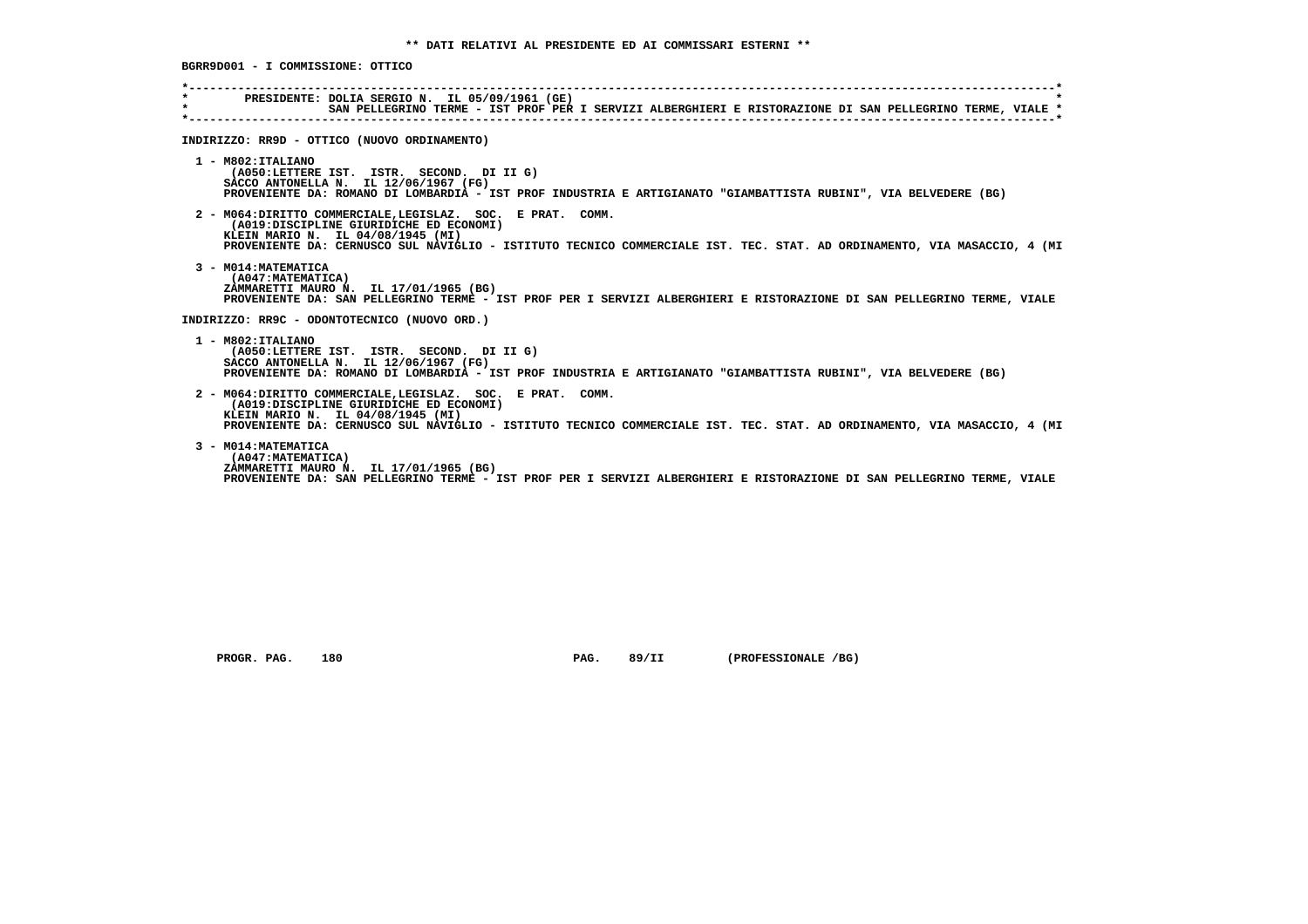**BGRR9J001 - I COMMISSIONE: TECNICO DELLE INDUSTRIE ELETTRICHE**

 **\*\* DATI RELATIVI ALLE CLASSI DELLA CONFIGURAZIONE \*\***

|  | * CLASSE * ISTITUTO  | * SEZIONE * INDIRIZZO |  |  |                                           |  | $*P.N.T.*$ |  |         | CANDIDATI | *INT.*EST.*BRA.*IPO.*MER.* | LINGUE<br><b>STRANIERE</b> |
|--|----------------------|-----------------------|--|--|-------------------------------------------|--|------------|--|---------|-----------|----------------------------|----------------------------|
|  | 1 * BGRI02101N * 5AL |                       |  |  | * RR9J - TECNICO DELLE IND.EL.(NUOVO ORD) |  | $\star$    |  | $*29$ * |           | * * * * T                  |                            |
|  | * BGRI02101N * 5AN   |                       |  |  | * RR9K - TECNICO IND.ELETTRO.(NUOVO ORD.) |  | $\star$    |  |         |           | * 21 * * * * * T           |                            |

PROGR. PAG. 181 **PAG. 90/I** (PROFESSIONALE /BG)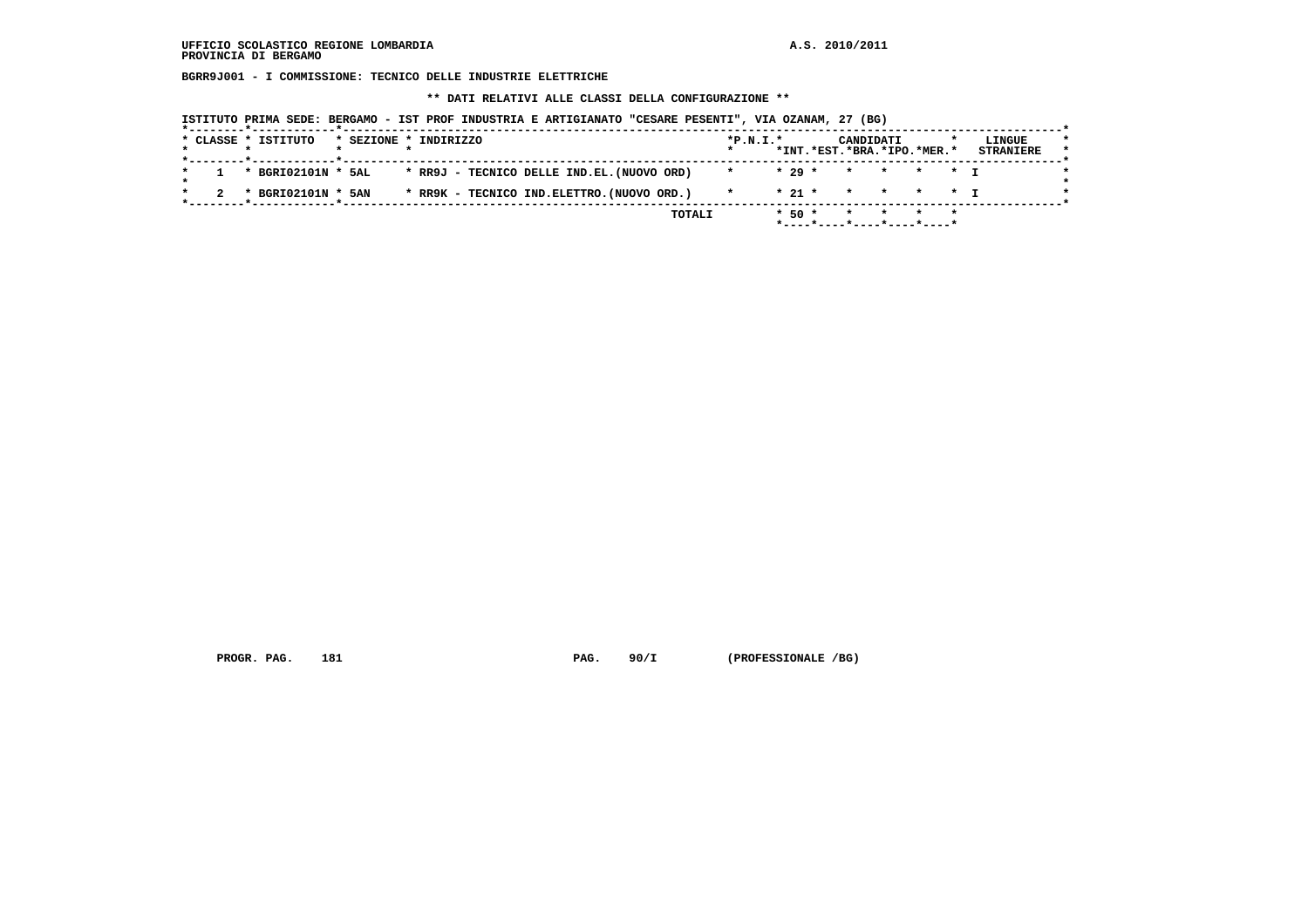| $\star$ . The set of $\sim$ | PRESIDENTE: VILLA FEDERICO N. IL 29/12/1966 (AG)                                                                                                                       |
|-----------------------------|------------------------------------------------------------------------------------------------------------------------------------------------------------------------|
| $\star$                     | PRESEZZO - IST PROF INDUSTRIA E ARTIGIANATO "BETTY AMBIVERI", VIA C. BERIZZI, 1 (BG)                                                                                   |
|                             |                                                                                                                                                                        |
|                             | INDIRIZZO: RR9J - TECNICO DELLE IND.EL. (NUOVO ORD)                                                                                                                    |
|                             | 1 - M045:SISTEMI - AUTOMAZIONE E ORGANIZZ. DELLA PRODUZ.<br>(A035: ELETTROTECNICA ED APPLICAZIONI)                                                                     |
|                             | LATASSA ILARIO N. IL 19/11/1976 (CZ)                                                                                                                                   |
|                             | PROVENIENTE DA: ZOGNO - IST PROF INDUSTRIA E ARTIGIANATO "DAVID MARIA TUROLDO", VIA RONCO, 11 (BG)                                                                     |
|                             | 2 - M046: ELETTROTECNICA, ELETTRONICA E APPLICAZ.                                                                                                                      |
|                             | (A035: ELETTROTECNICA ED APPLICAZIONI)<br>D'AMICO GIUSEPPE N. IL 11/07/1963 (ME)                                                                                       |
|                             | PROVENIENTE DA: TREVIGLIO - IST PROF INDUSTRIA E ARTIGIANATO "ORESTE MOZZALI", VIA CARAVAGGIO, 50/52 (BG)                                                              |
|                             | 3 - M014: MATEMATICA                                                                                                                                                   |
|                             | (A047: MATEMATICA)                                                                                                                                                     |
|                             | MENGA LUCIANA CARMELA N. IL 20/10/1961 (BA)<br>PROVENIENTE DA: SAN PELLEGRINO TERME - IST PROF PER I SERVIZI ALBERGHIERI E RISTORAZIONE DI SAN PELLEGRINO TERME, VIALE |
|                             |                                                                                                                                                                        |
|                             | INDIRIZZO: RR9K - TECNICO IND.ELETTRO. (NUOVO ORD.)                                                                                                                    |
|                             | 1 - M049: ELETTRONICA, TELECOMUNICAZIONI E APPLICAZIONI                                                                                                                |
|                             | (A034: ELETTRONICA)<br>FALCI VITTORIO N. IL 26/10/1960 (BG)                                                                                                            |
|                             | PROVENIENTE DA: SERIATE - ISTITUTO TECNICO INDUSTRIALE "ETTORE MAJORANA", VIA PARTIGIANI 1 (BG)                                                                        |
|                             | 2 - M048:SISTEMI - AUTOMAZIONE E ORGANIZZ. DELLA PRODUZ.                                                                                                               |
|                             | (A034: ELETTRONICA)                                                                                                                                                    |
|                             | MOSSINI ALFRIDA N. IL 29/08/1955 (MN)<br>PROVENIENTE DA: MANTOVA - IST PROF INDUSTRIA E ARTIGIANATO IPSIA L.DA VINCI MN, STRADA SPOLVERINA, 11 (MN)                    |
|                             |                                                                                                                                                                        |
|                             | 3 - M014: MATEMATICA                                                                                                                                                   |
|                             | (A047: MATEMATICA)<br>MENGA LUCIANA CARMELA N. IL 20/10/1961 (BA)                                                                                                      |
|                             | PROVENIENTE DA: SAN PELLEGRINO TERME - IST PROF PER I SERVIZI ALBERGHIERI E RISTORAZIONE DI SAN PELLEGRINO TERME, VIALE                                                |

 **PROGR. PAG. 182 PAG. 90/II (PROFESSIONALE /BG)**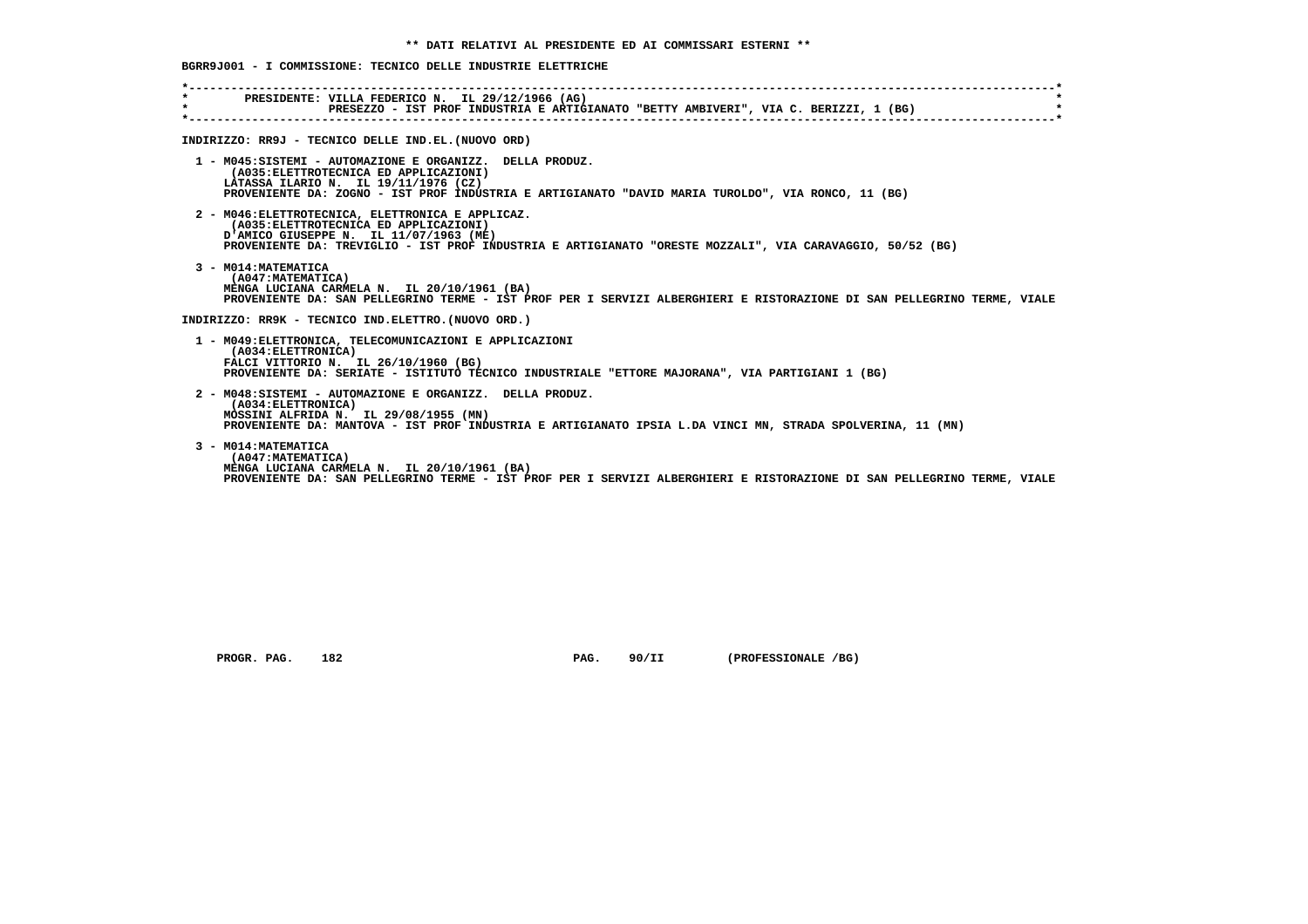**BGRR9J002 - II COMMISSIONE: TECNICO DELLE INDUSTRIE ELETTRICHE**

 **\*\* DATI RELATIVI ALLE CLASSI DELLA CONFIGURAZIONE \*\***

 **ISTITUTO PRIMA SEDE: TREVIGLIO - IST PROF INDUSTRIA E ARTIGIANATO "ORESTE MOZZALI", VIA CARAVAGGIO, 50/52 (BG)**

| * CLASSE * ISTITUTO<br>* SEZIONE * INDIRIZZO<br>LINGUE<br>$*P.N.T.*$<br>CANDIDATI<br>*INT.*EST.*BRA.*IPO.*MER.*<br><b>STRANIERE</b><br>* RR9J - TECNICO DELLE IND.EL. (NUOVO ORD)<br>* BGRI00401X * 5AIE<br>$* 14 *$<br>$\star$<br>* T<br>$\star$<br>$\star$ a $\star$<br>* RR9L - TECNICO IN. MECCAN. (NUOVO ORD.)<br>$\star$<br>* 5AIM<br>$\star$<br>$\star$<br>* T<br>* RR9J - TECNICO DELLE IND.EL. (NUOVO ORD)<br>$*20$ $*$<br>* BGRI00401X * 5BIE<br>$\star$<br>* * * T |  |  |  |  | TOTALI |  | $* 43 *$ | $*$ ----*----*----*----*----* |  | $\star$ |  |
|-------------------------------------------------------------------------------------------------------------------------------------------------------------------------------------------------------------------------------------------------------------------------------------------------------------------------------------------------------------------------------------------------------------------------------------------------------------------------------|--|--|--|--|--------|--|----------|-------------------------------|--|---------|--|
|                                                                                                                                                                                                                                                                                                                                                                                                                                                                               |  |  |  |  |        |  |          |                               |  |         |  |
|                                                                                                                                                                                                                                                                                                                                                                                                                                                                               |  |  |  |  |        |  |          |                               |  |         |  |
|                                                                                                                                                                                                                                                                                                                                                                                                                                                                               |  |  |  |  |        |  |          |                               |  |         |  |
|                                                                                                                                                                                                                                                                                                                                                                                                                                                                               |  |  |  |  |        |  |          |                               |  |         |  |
|                                                                                                                                                                                                                                                                                                                                                                                                                                                                               |  |  |  |  |        |  |          |                               |  |         |  |

PROGR. PAG. 183 **PAG. 91/I** (PROFESSIONALE /BG)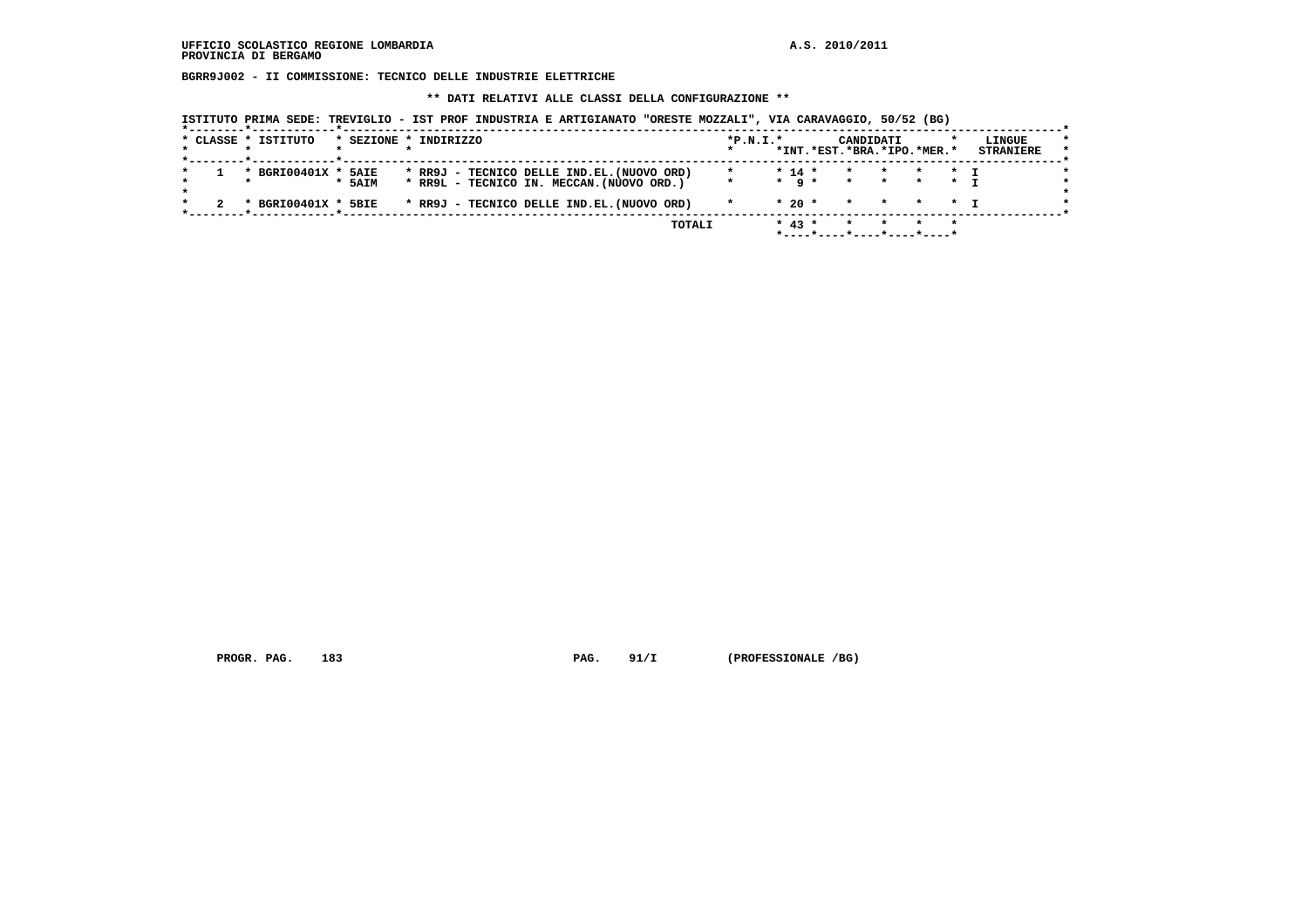| $\star$ . The set of $\sim$ | PRESIDENTE: D'AURIA FRANCESCO N. IL 13/10/1968 (NA)                                                                                                                                                                                             |
|-----------------------------|-------------------------------------------------------------------------------------------------------------------------------------------------------------------------------------------------------------------------------------------------|
| $\star$                     | BERGAMO - IST PROF INDUSTRIA E ARTIGIANATO "CESARE PESENTI", VIA OZANAM, 27 (BG)                                                                                                                                                                |
|                             | INDIRIZZO: RR9J - TECNICO DELLE IND.EL. (NUOVO ORD)                                                                                                                                                                                             |
|                             | 1 - M045:SISTEMI - AUTOMAZIONE E ORGANIZZ. DELLA PRODUZ.<br>(A035: ELETTROTECNICA ED APPLICAZIONI)<br>DRAGO PLACIDINO N. IL 25/05/1954 (CT)<br>PROVENIENTE DA: BERGAMO - IST PROF INDUSTRIA E ARTIGIANATO "CESARE PESENTI", VIA OZANAM, 27 (BG) |
|                             | 2 - M046: ELETTROTECNICA, ELETTRONICA E APPLICAZ.<br>(A035: ELETTROTECNICA ED APPLICAZIONI)<br>D'AMICO GIANLUCA N. IL 28/05/1976 (SA)<br>PROVENIENTE DA: PRESEZZO - IST PROF INDUSTRIA E ARTIGIANATO "BETTY AMBIVERI", VIA C. BERIZZI, 1 (BG)   |
|                             | 3 - M014: MATEMATICA<br>(A047: MATEMATICA)<br>DE VECCHI DANIELA N. IL 30/11/1976 (BG)<br>PROVENIENTE DA: SARNICO - IST PROF INDUSTRIA E ARTIGIANATO "SERAFINO RIVA", VIA CORTIVO, 32 (BG)                                                       |
|                             | INDIRIZZO: RR9L - TECNICO IN. MECCAN. (NUOVO ORD.)                                                                                                                                                                                              |
|                             | 1 - M062: MACCHINE A FLUIDO<br>(A020:DISCIPLINE MECCANICHE E TECNOLOG)<br>PADALINO ANTONIO N. IL 01/06/1972 (BG)<br>PROVENIENTE DA: ROMANO DI LOMBARDIA - IST TEC COMMERCIALE E PER GEOMETRI "GIAMBATTISTA RUBINI", VIA BELVEDERE (BG)          |
|                             | 2 - M063: ELETTROTECNICA ED ELETTRONICA<br>(A034:ELETTRONICA)<br>SCORPO SALVATORE N. IL 19/09/1970 (SR)<br>PROVENIENTE DA: ROMANO DI LOMBARDIA - IST PROF INDUSTRIA E ARTIGIANATO "GIAMBATTISTA RUBINI", VIA BELVEDERE (BG)                     |
|                             | 3 - M014: MATEMATICA<br>(A047:MATEMATICA)<br>DE VECCHI DANIELA N. IL 30/11/1976 (BG)<br>PROVENIENTE DA: SARNICO - IST PROF INDUSTRIA E ARTIGIANATO "SERAFINO RIVA", VIA CORTIVO, 32 (BG)                                                        |

 **PROGR. PAG. 184 PAG. 91/II (PROFESSIONALE /BG)**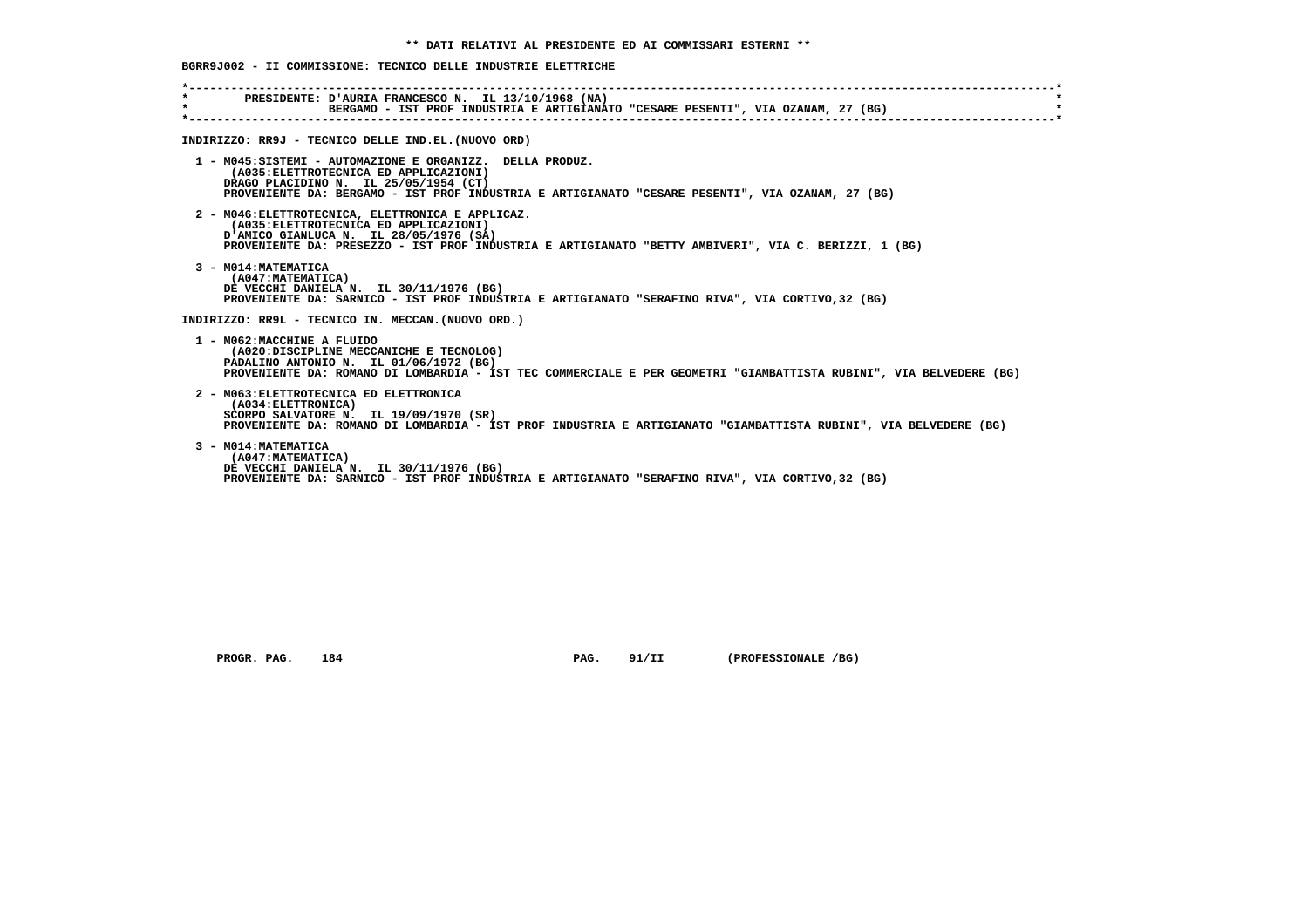**BGRR9J003 - III COMMISSIONE: TECNICO DELLE INDUSTRIE ELETTRICHE**

 **\*\* DATI RELATIVI ALLE CLASSI DELLA CONFIGURAZIONE \*\***

| ISTITUTO PRIMA SEDE: ZOGNO - ISTITUTO TECNICO INDUSTRIALE "DAVID MARIA TUROLDO" (BG) |  |  |  |  |  |  |  |  |  |  |  |  |  |
|--------------------------------------------------------------------------------------|--|--|--|--|--|--|--|--|--|--|--|--|--|
|--------------------------------------------------------------------------------------|--|--|--|--|--|--|--|--|--|--|--|--|--|

| * CLASSE * ISTITUTO |  | * SEZIONE * INDIRIZZO                      | $*P.N.T.*$ |          | CANDIDATI<br>*INT.*EST.*BRA.*IPO.*MER.* |  | LINGUE<br><b>STRANIERE</b> |
|---------------------|--|--------------------------------------------|------------|----------|-----------------------------------------|--|----------------------------|
| * BGTF01301G * 5M   |  | * RR9J - TECNICO DELLE IND.EL. (NUOVO ORD) | $\star$    | $* 18 *$ | * * * * T                               |  |                            |
| * BGTF01301G * 50   |  | * RR9L - TECNICO IN. MECCAN. (NUOVO ORD.)  | $\star$    |          | * 13 * * * * * T                        |  |                            |

PROGR. PAG. 185 **PROGR. PAG. 92/I** (PROFESSIONALE /BG)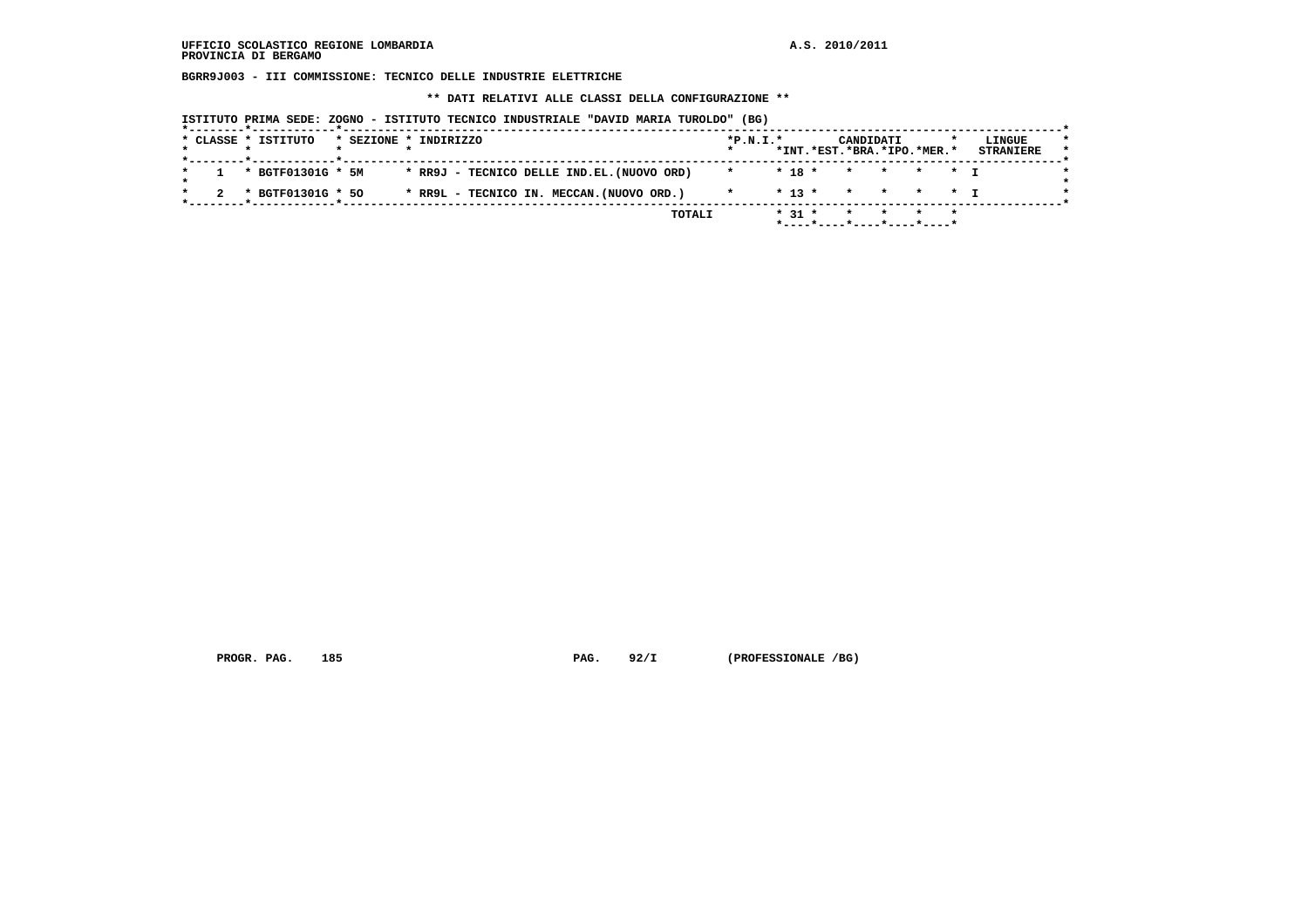| $\star$ . The set of $\sim$<br>$\star$ | PRESIDENTE: PEDRINAZZI MARIA LETIZIA N. IL 17/09/1955 (BG)<br>BERGAMO - IST PROF INDUSTRIA E ARTIGIANATO "CESARE PESENTI", VIA OZANAM, 27 (BG)                                                                                                                  |
|----------------------------------------|-----------------------------------------------------------------------------------------------------------------------------------------------------------------------------------------------------------------------------------------------------------------|
|                                        | INDIRIZZO: RR9J - TECNICO DELLE IND.EL. (NUOVO ORD)                                                                                                                                                                                                             |
|                                        | 1 - M045:SISTEMI - AUTOMAZIONE E ORGANIZZ. DELLA PRODUZ.<br>(A035: ELETTROTECNICA ED APPLICAZIONI)<br>BERTOCCI ALADINO N. IL 26/10/1953 (GR)<br>PROVENIENTE DA: CLUSONE - IST PROF INDUSTRIA E ARTIGIANATO ISTITUTO SUPERIORE "TARCISIO P, VIA S.LUCIO, 21 (BG) |
|                                        | 2 - M046: ELETTROTECNICA, ELETTRONICA E APPLICAZ.<br>(A035: ELETTROTECNICA ED APPLICAZIONI)<br>DONATO PIETRO N. IL 04/10/1952 (ME)<br>PROVENIENTE DA: BERGAMO - IST PROF INDUSTRIA E ARTIGIANATO "CESARE PESENTI", VIA OZANAM, 27 (BG)                          |
|                                        | 3 - M014: MATEMATICA<br>(A047: MATEMATICA)<br>BRITTI VINCENZO N. IL 06/06/1972 (EE)<br>PROVENIENTE DA: BERGAMO - IST PROF PER I SERVIZI COMMERCIALI "CATERINA CANIANA", VIA DEL POLARESCO, 19 (BG)                                                              |
|                                        | INDIRIZZO: RR9L - TECNICO IN. MECCAN. (NUOVO ORD.)                                                                                                                                                                                                              |
|                                        | 1 - M062: MACCHINE A FLUIDO<br>(A020:DISCIPLINE MECCANICHE E TECNOLOG)<br>RUSSO ORAZIO VALERIO N. IL 28/01/1962 (CS)<br>PROVENIENTE DA: PRESEZZO - IST PROF INDUSTRIA E ARTIGIANATO "BETTY AMBIVERI", VIA C. BERIZZI, 1 (BG)                                    |
|                                        | 2 - M063: ELETTROTECNICA ED ELETTRONICA<br>(A034: ELETTRONICA)<br>MANCINI GIUSEPPE N. IL 14/08/1967 (CS)<br>PROVENIENTE DA: TREVIGLIO - IST PROF INDUSTRIA E ARTIGIANATO "ORESTE MOZZALI", VIA CARAVAGGIO, 50/52 (BG)                                           |
|                                        | 3 - M014: MATEMATICA<br>(A047: MATEMATICA)<br>BRITTI VINCENZO N. IL 06/06/1972 (EE)<br>PROVENIENTE DA: BERGAMO - IST PROF PER I SERVIZI COMMERCIALI "CATERINA CANIANA", VIA DEL POLARESCO, 19 (BG)                                                              |

 **PROGR. PAG.** 186 **PAG. 92/II** (PROFESSIONALE /BG)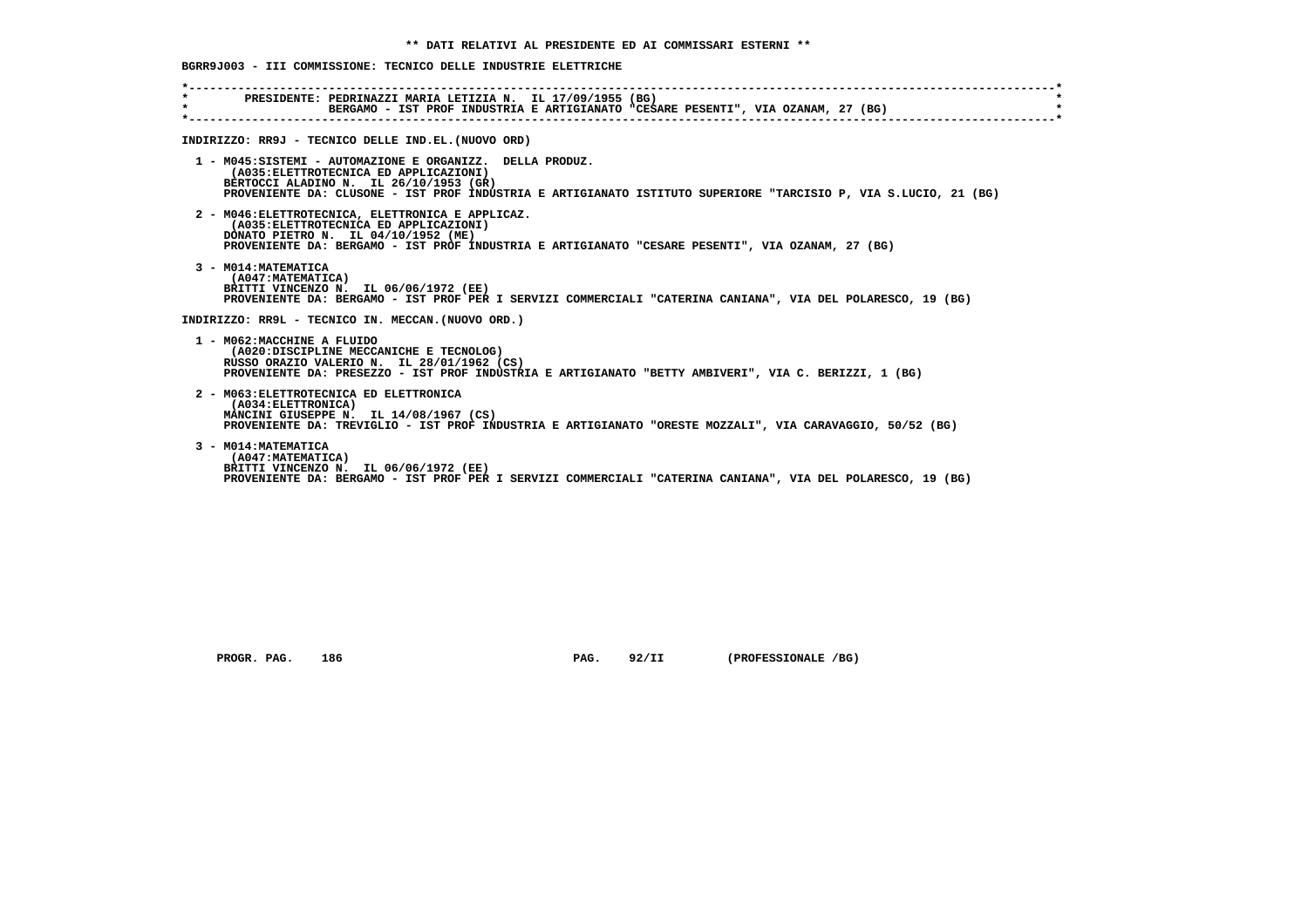**BGRR9K001 - I COMMISSIONE: TECNICO DELLE INDUSTRIE ELETTRONICHE**

### **\*\* DATI RELATIVI ALLE CLASSI DELLA CONFIGURAZIONE \*\***

 **ISTITUTO PRIMA SEDE: CLUSONE - IST PROF INDUSTRIA E ARTIGIANATO ISTITUTO SUPERIORE "TARCISIO P, VIA S.LUCIO, 21 (BG)**

| * CLASSE * ISTITUTO<br>* SEZIONE * INDIRIZZO<br>$*P.N.T.*$<br>LINGUE<br>CANDIDATI<br>*INT.*EST.*BRA.*IPO.*MER.*<br><b>STRANIERE</b><br>$* 14 *$<br>BGRI01901N *<br>* RR9K - TECNICO IND. ELETTRO. (NUOVO ORD.)<br>5AEN<br>$\star$ T<br>$\star$<br>$\mathbf{r}$<br>$\star$<br>$*$ 6 $*$<br>* RR9J - TECNICO DELLE IND.EL. (NUOVO ORD)<br>5AET<br>$\star$<br>$\star$<br>$\star$<br>$\star$<br>$\star$ $\tau$<br>BGRI01901N *<br>$* 10 *$<br>* RR9L - TECNICO IN. MECCAN. (NUOVO ORD.)<br>5AM<br>$\star$<br>$\star$<br>$\star$<br>$\star$ T<br>* RR9M - TEC.ABBIGL. E MODA (NUOVO ORD.)<br>$* 13 *$<br>$\star$<br>$\star$<br>* 5AMD<br>$\star$<br>$* 43 *$<br>TOTALI |  |  |  |  |  | *----*----*----*----*---- |  |  |  |
|-------------------------------------------------------------------------------------------------------------------------------------------------------------------------------------------------------------------------------------------------------------------------------------------------------------------------------------------------------------------------------------------------------------------------------------------------------------------------------------------------------------------------------------------------------------------------------------------------------------------------------------------------------------------|--|--|--|--|--|---------------------------|--|--|--|
|                                                                                                                                                                                                                                                                                                                                                                                                                                                                                                                                                                                                                                                                   |  |  |  |  |  |                           |  |  |  |
|                                                                                                                                                                                                                                                                                                                                                                                                                                                                                                                                                                                                                                                                   |  |  |  |  |  |                           |  |  |  |
|                                                                                                                                                                                                                                                                                                                                                                                                                                                                                                                                                                                                                                                                   |  |  |  |  |  |                           |  |  |  |
|                                                                                                                                                                                                                                                                                                                                                                                                                                                                                                                                                                                                                                                                   |  |  |  |  |  |                           |  |  |  |
|                                                                                                                                                                                                                                                                                                                                                                                                                                                                                                                                                                                                                                                                   |  |  |  |  |  |                           |  |  |  |
|                                                                                                                                                                                                                                                                                                                                                                                                                                                                                                                                                                                                                                                                   |  |  |  |  |  |                           |  |  |  |
|                                                                                                                                                                                                                                                                                                                                                                                                                                                                                                                                                                                                                                                                   |  |  |  |  |  |                           |  |  |  |
|                                                                                                                                                                                                                                                                                                                                                                                                                                                                                                                                                                                                                                                                   |  |  |  |  |  |                           |  |  |  |

PROGR. PAG. 187 **PROGR. PAG. 93/I** (PROFESSIONALE /BG)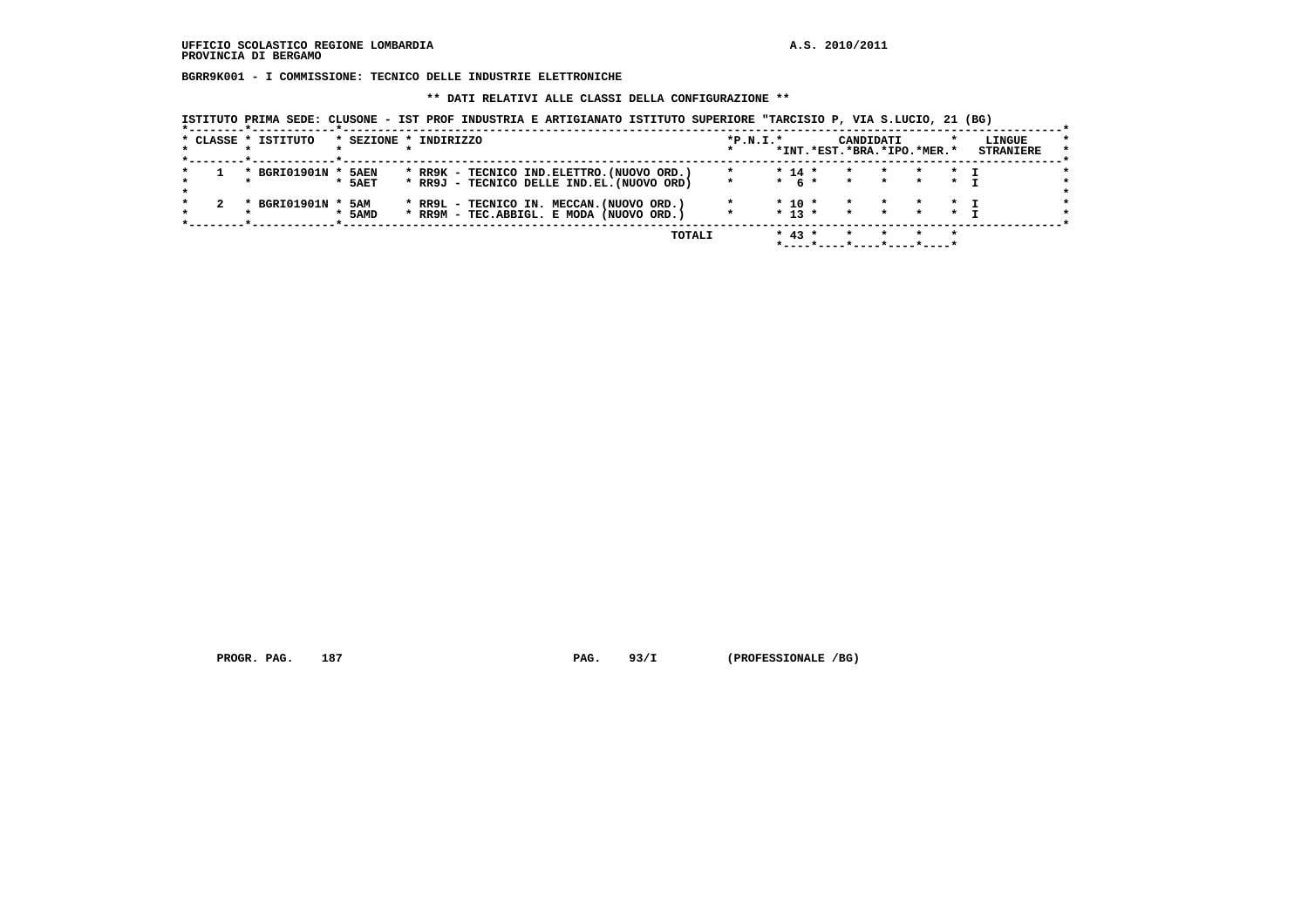| $\star$ | PRESIDENTE: GRASSI MILENA N. IL 10/02/1949 (MI)                                                                                                                                                                                                           |
|---------|-----------------------------------------------------------------------------------------------------------------------------------------------------------------------------------------------------------------------------------------------------------|
|         | INDIRIZZO: RR9K - TECNICO IND. ELETTRO. (NUOVO ORD.)                                                                                                                                                                                                      |
|         | 1 - M049: ELETTRONICA, TELECOMUNICAZIONI E APPLICAZIONI<br>(A034: ELETTRONICA)<br>GHIRARDI NADIA N. IL 12/03/1972 (BG)<br>PROVENIENTE DA: SARNICO - ISTITUTO TECNICO INDUSTRIALE "SERAFINO RIVA", VIA CORTIVO 32 (BG)                                     |
|         | 2 - M048: SISTEMI - AUTOMAZIONE E ORGANIZZ. DELLA PRODUZ.<br>(A034: ELETTRONICA)<br>CAGLIANI VERA N. IL 18/10/1971 (LC)<br>PROVENIENTE DA: BERGAMO - IST PROF INDUSTRIA E ARTIGIANATO "CESARE PESENTI" (CORSO SERALE, VIA OZANAM, 27 (BG)                 |
|         | 3 - M014: MATEMATICA<br>(A047: MATEMATICA)<br>GRECO TIZIANA N. IL 21/04/1963 (LE)<br>PROVENIENTE DA: SAN PELLEGRINO TERME - IST PROF PER I SERVIZI ALBERGHIERI E RISTORAZIONE DI SAN PELLEGRINO TERME, VIALE                                              |
|         | INDIRIZZO: RR9J - TECNICO DELLE IND.EL. (NUOVO ORD)                                                                                                                                                                                                       |
|         | 1 - M045:SISTEMI - AUTOMAZIONE E ORGANIZZ. DELLA PRODUZ.<br>(A035: ELETTROTECNICA ED APPLICAZIONI)<br>DI MICCO ROBERTO N. IL 07/07/1972 (EE)<br>PROVENIENTE DA: TREVIGLIO - IST PROF INDUSTRIA E ARTIGIANATO "ORESTE MOZZALI", VIA CARAVAGGIO, 50/52 (BG) |
|         | 2 - M046: ELETTROTECNICA, ELETTRONICA E APPLICAZ.<br>(A035: ELETTROTECNICA ED APPLICAZIONI)<br>CATANZARO CALOGERO N. IL 01/01/1964 (AG)<br>PROVENIENTE DA: ZOGNO - IST PROF INDUSTRIA E ARTIGIANATO "DAVID MARIA TUROLDO", VIA RONCO, 11 (BG)             |
|         | 3 - MO14: MATEMATICA<br>(A047: MATEMATICA)<br>GRECO TIZIANA N. IL 21/04/1963 (LE)<br>PROVENIENTE DA: SAN PELLEGRINO TERME - IST PROF PER I SERVIZI ALBERGHIERI E RISTORAZIONE DI SAN PELLEGRINO TERME, VIALE                                              |
|         | INDIRIZZO: RR9L - TECNICO IN. MECCAN. (NUOVO ORD.)                                                                                                                                                                                                        |

 **(A020:DISCIPLINE MECCANICHE E TECNOLOG) ROCCA PLACIDO N. IL 11/02/1951 (CZ) PROVENIENTE DA: BERGAMO - IST PROF INDUSTRIA E ARTIGIANATO "CESARE PESENTI", VIA OZANAM, 27 (BG)**

 **(SEGUONO DATI RELATIVI AI COMMISSARI ESTERNI)**

PROGR. PAG. 188 **PROGR. PAG. 93/II** (PROFESSIONALE /BG)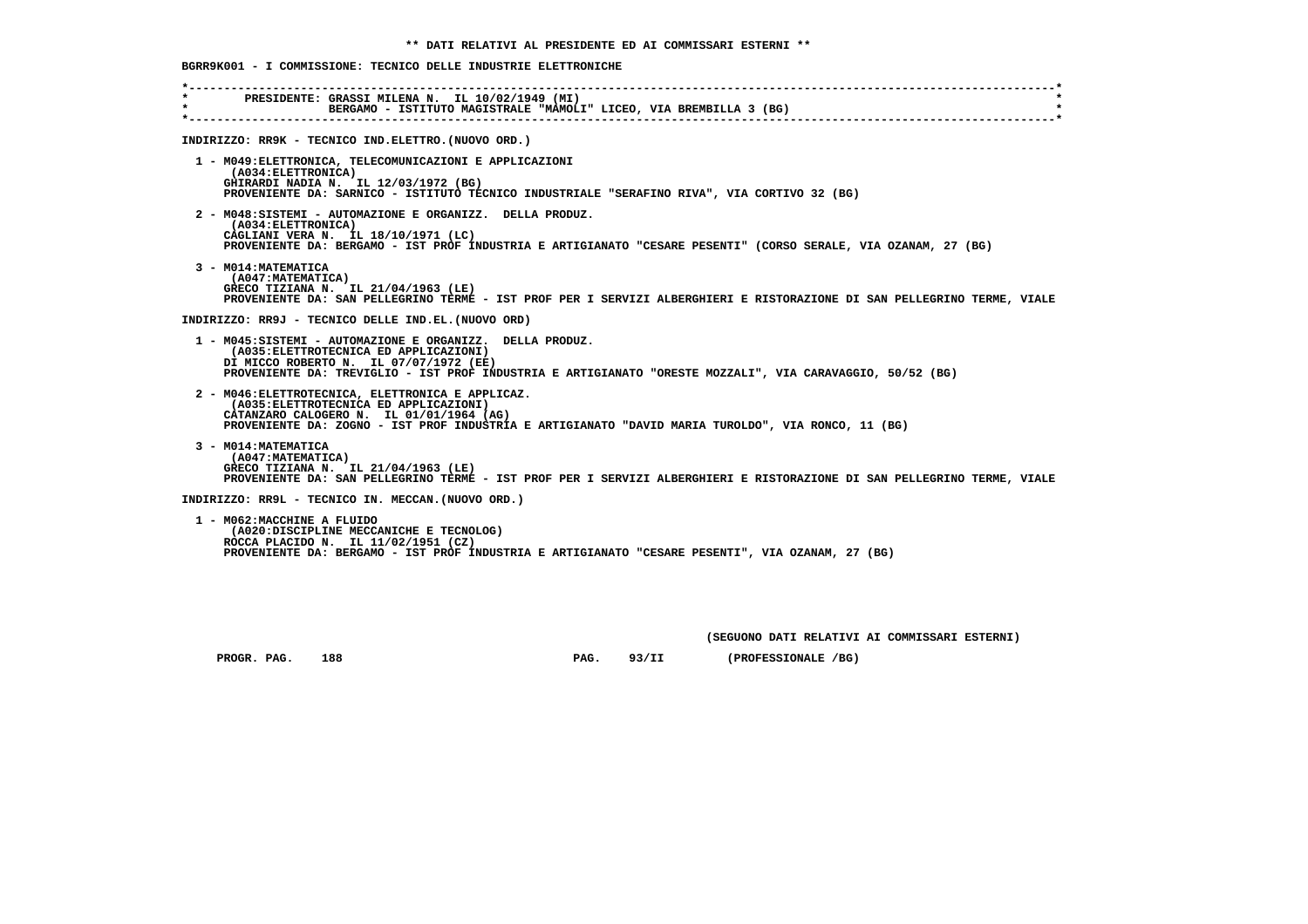- **2 M063:ELETTROTECNICA ED ELETTRONICA (A034:ELETTRONICA) GHIRARDI NADIA N. IL 12/03/1972 (BG) PROVENIENTE DA: SARNICO - ISTITUTO TECNICO INDUSTRIALE "SERAFINO RIVA", VIA CORTIVO 32 (BG)**
- **3 M014:MATEMATICA (A047:MATEMATICA) GRECO TIZIANA N. IL 21/04/1963 (LE) PROVENIENTE DA: SAN PELLEGRINO TERME - IST PROF PER I SERVIZI ALBERGHIERI E RISTORAZIONE DI SAN PELLEGRINO TERME, VIALE**

 **INDIRIZZO: RR9M - TEC.ABBIGL. E MODA (NUOVO ORD.)**

- **1 M005:DISEGNO PROFESSIONALE (A024:DISEGNO E STORIA DEL COSTUME) CAPELLI SILVANA N. IL 27/03/1949 (BG) PROVENIENTE DA: BERGAMO - IST PROF PER I SERVIZI COMMERCIALI "CATERINA CANIANA", VIA DEL POLARESCO, 19 (BG)**
- **2 M014:MATEMATICA (A047:MATEMATICA) GRECO TIZIANA N. IL 21/04/1963 (LE) PROVENIENTE DA: SAN PELLEGRINO TERME - IST PROF PER I SERVIZI ALBERGHIERI E RISTORAZIONE DI SAN PELLEGRINO TERME, VIALE**
- **3 M007:STORIA DELL' ARTE E DEL COSTUME (A061:STORIA DELL'ARTE) MALENA MARGHERITA N. IL 23/05/1960 (CS) PROVENIENTE DA: DALMINE - IST PROF PER I SERVIZI COMMERCIALI E TURISTICI "LUIGI EINAUDI", VIA VERDI, 48 (BG)**

PROGR. PAG. 189 **PROGR. PAG. 93/III** (PROFESSIONALE /BG)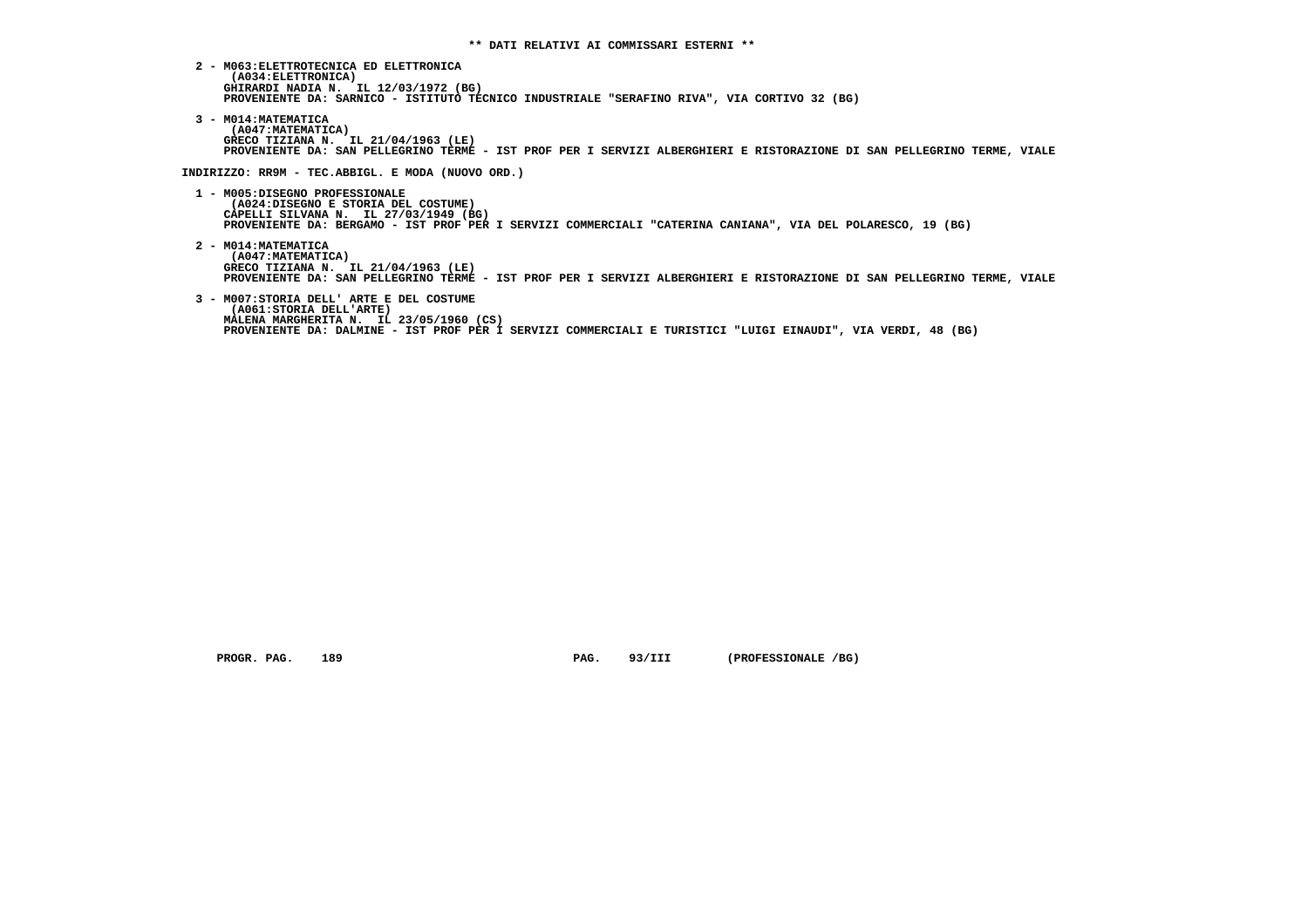**BGRR9K002 - II COMMISSIONE: TECNICO DELLE INDUSTRIE ELETTRONICHE**

 **\*\* DATI RELATIVI ALLE CLASSI DELLA CONFIGURAZIONE \*\***

| * CLASSE * ISTITUTO |  |                    | * SEZIONE * INDIRIZZO |  |  |                                            | $*P.N.T.*$ |  | CANDIDATI<br>*INT.*EST.*BRA.*IPO.*MER.* |  | LINGUE<br><b>STRANIERE</b> |
|---------------------|--|--------------------|-----------------------|--|--|--------------------------------------------|------------|--|-----------------------------------------|--|----------------------------|
|                     |  | * BGRI017023 * 5BP |                       |  |  | * RR9K - TECNICO IND.ELETTRO.(NUOVO ORD.)  | $\star$    |  | $* 15 * * * * * * T$                    |  |                            |
|                     |  | * BGRI017023 * 5FP |                       |  |  | * RR9J - TECNICO DELLE IND.EL. (NUOVO ORD) |            |  | $* 14 * * * * * * T$                    |  |                            |

PROGR. PAG. 190 **PAG.** 94/I (PROFESSIONALE /BG)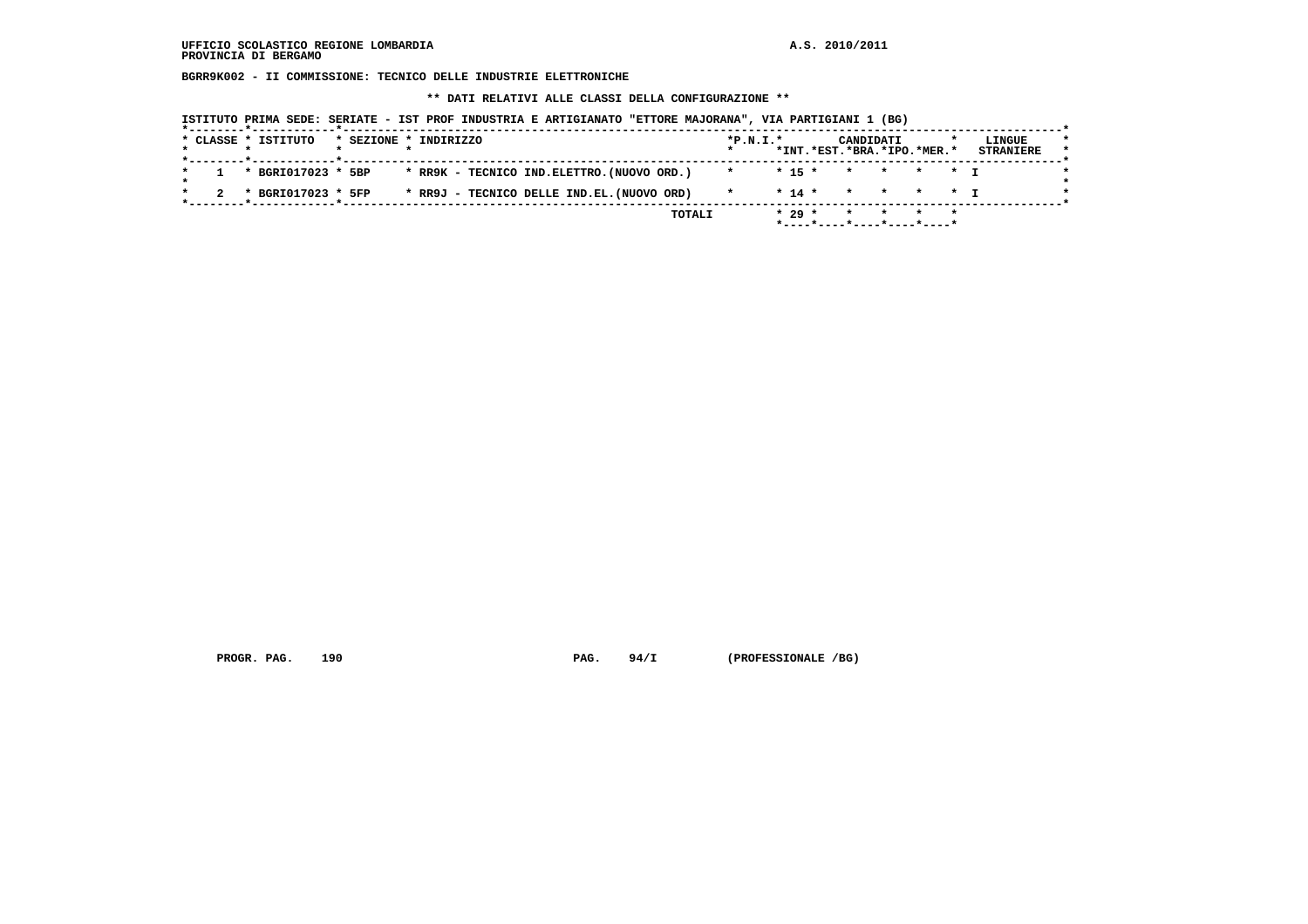| $\star$ | * PRESIDENTE: BRUSASCO MARIO N. IL 25/01/1947 (AL)<br>LOVERE - ISTITUTO SUPERIORE ISTITUTO SUPERIORE "IVAN PIAN, VIA XX SETTEMBRE, 4 (BG)                                                                                                             |
|---------|-------------------------------------------------------------------------------------------------------------------------------------------------------------------------------------------------------------------------------------------------------|
|         | INDIRIZZO: RR9K - TECNICO IND. ELETTRO. (NUOVO ORD.)                                                                                                                                                                                                  |
|         | 1 - M049: ELETTRONICA, TELECOMUNICAZIONI E APPLICAZIONI<br>(A034: ELETTRONICA)<br>POLITO DOMENICO N. IL 08/03/1965 (SA)<br>PROVENIENTE DA: BERGAMO - IST PROF INDUSTRIA E ARTIGIANATO "CESARE PESENTI", VIA OZANAM, 27 (BG)                           |
|         | 2 - M048:SISTEMI - AUTOMAZIONE E ORGANIZZ. DELLA PRODUZ.<br>(A034: ELETTRONICA)<br>DORATA ANGELO N. IL 16/06/1965 (SR)<br>PROVENIENTE DA: BERGAMO - ISTITUTO TECNICO INDUSTRIALE "PIETRO PALEOCAPA" (CORSO SERA, VIA GAVAZZENI, 29 (BG)               |
|         | 3 - M014: MATEMATICA<br>(A047: MATEMATICA)<br>URSO ROCCO N. IL 17/12/1964 (LE)<br>PROVENIENTE DA: BERGAMO - IST PROF INDUSTRIA E ARTIGIANATO "CESARE PESENTI", VIA OZANAM, 27 (BG)                                                                    |
|         | INDIRIZZO: RR9J - TECNICO DELLE IND.EL. (NUOVO ORD)                                                                                                                                                                                                   |
|         | 1 - M045:SISTEMI - AUTOMAZIONE E ORGANIZZ. DELLA PRODUZ.<br>(A035: ELETTROTECNICA ED APPLICAZIONI)<br>LA RICCIA MICHELE N. IL 22/02/1968 (FG)<br>PROVENIENTE DA: TREVIGLIO - ISTITUTO TECNICO INDUSTRIALE "AUGUSTO RIGHI", VIA CARAVAGGIO, 50/52 (BG) |
|         | 2 - M046: ELETTROTECNICA, ELETTRONICA E APPLICAZ.<br>(A035: ELETTROTECNICA ED APPLICAZIONI)<br>ROSSANO GIACOMO N. IL 06/10/1971 (NA)<br>PROVENIENTE DA: BERGAMO - ISTITUTO TECNICO INDUSTRIALE "PIETRO PALEOCAPA" (CORSO SERA, VIA GAVAZZENI, 29 (BG) |
|         | 3 - M014: MATEMATICA<br>(A047: MATEMATICA)<br>URSO ROCCO N. IL 17/12/1964 (LE)<br>PROVENIENTE DA: BERGAMO - IST PROF INDUSTRIA E ARTIGIANATO "CESARE PESENTI", VIA OZANAM, 27 (BG)                                                                    |

PROGR. PAG. 191 **PAG. 94/II** (PROFESSIONALE /BG)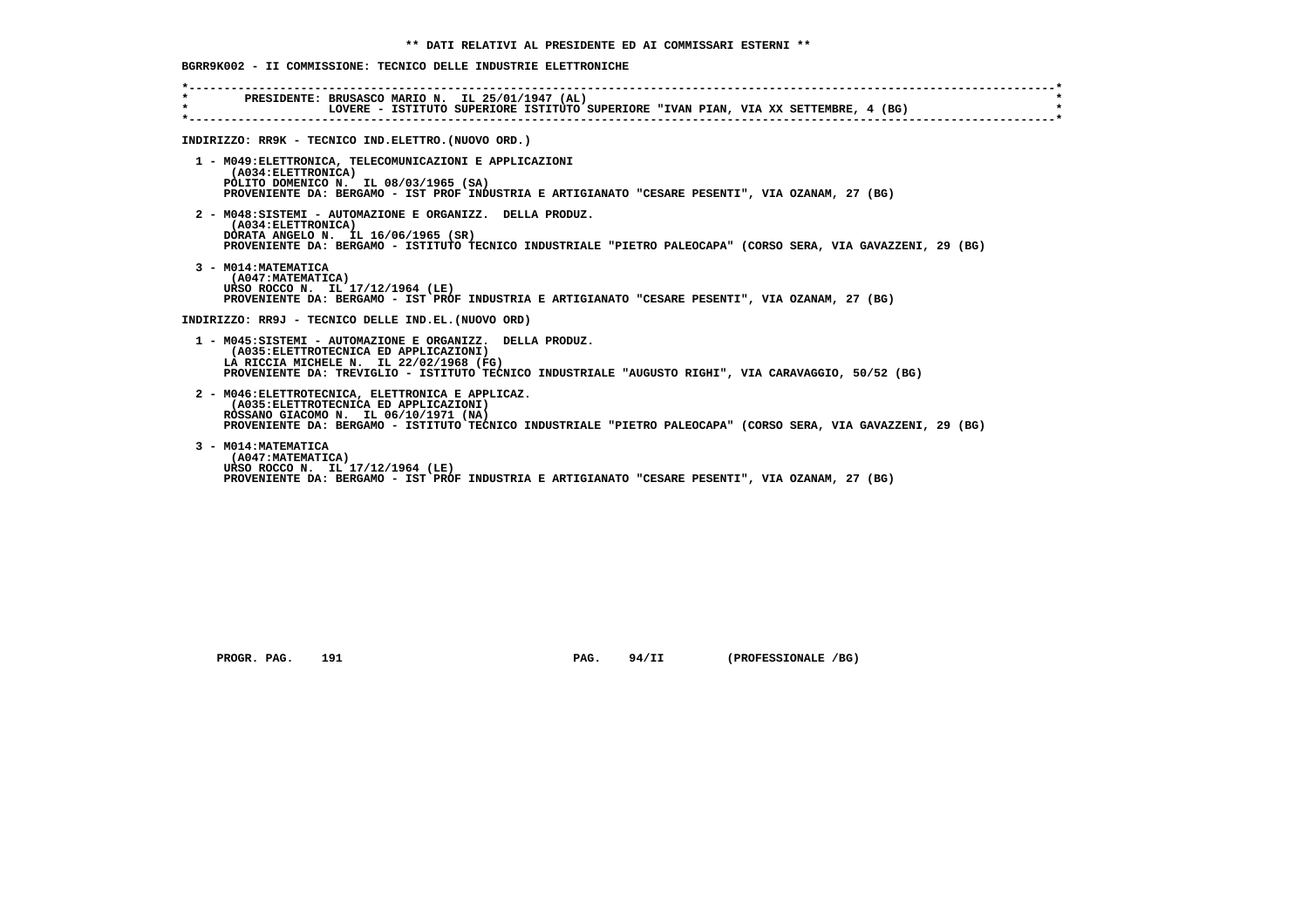**BGRR9L001 - I COMMISSIONE: TECNICO INDUSTRIE MECCANICHE**

 **\*\* DATI RELATIVI ALLE CLASSI DELLA CONFIGURAZIONE \*\***

 **ISTITUTO PRIMA SEDE: BERGAMO - IST PROF INDUSTRIA E ARTIGIANATO "CESARE PESENTI", VIA OZANAM, 27 (BG)**

|                                     |                | TOTALI                                                                                   |            | $*$ 51 $*$            | $\star$            |                    |                            | $\star$                   |                            |
|-------------------------------------|----------------|------------------------------------------------------------------------------------------|------------|-----------------------|--------------------|--------------------|----------------------------|---------------------------|----------------------------|
| BGRI02101N *<br>$\boldsymbol{\ast}$ | 5XSN<br>* 5XSO | * RR9K - TECNICO IND. ELETTRO. (NUOVO ORD.)<br>* RR9L - TECNICO IN. MECCAN. (NUOVO ORD.) | $\star$    | $* 14 *$<br>$*$ 8 $*$ | $\star$<br>$\star$ | $\star$<br>$\star$ | $\star$                    | $\star$ $\tau$<br>$\star$ |                            |
| * BGRI02101N *                      | 5XO<br>* 5xv   | * RR9L - TECNICO IN. MECCAN. (NUOVO ORD.)<br>* RRFJ - TECNICO SIST.ENERG. (NUOVO ORD.)   | $\star$    | $*$ 6 $*$<br>$* 23 *$ | $\star$<br>$\star$ | $\cdot$<br>$\star$ | $\star$                    | $\star$ T<br>$\star$      |                            |
| * CLASSE * ISTITUTO                 |                | * SEZIONE * INDIRIZZO                                                                    | $*P.N.T.*$ |                       | CANDIDATI          |                    | *INT.*EST.*BRA.*IPO.*MER.* |                           | LINGUE<br><b>STRANIERE</b> |

PROGR. PAG. 192 **PAG.** 95/I (PROFESSIONALE /BG)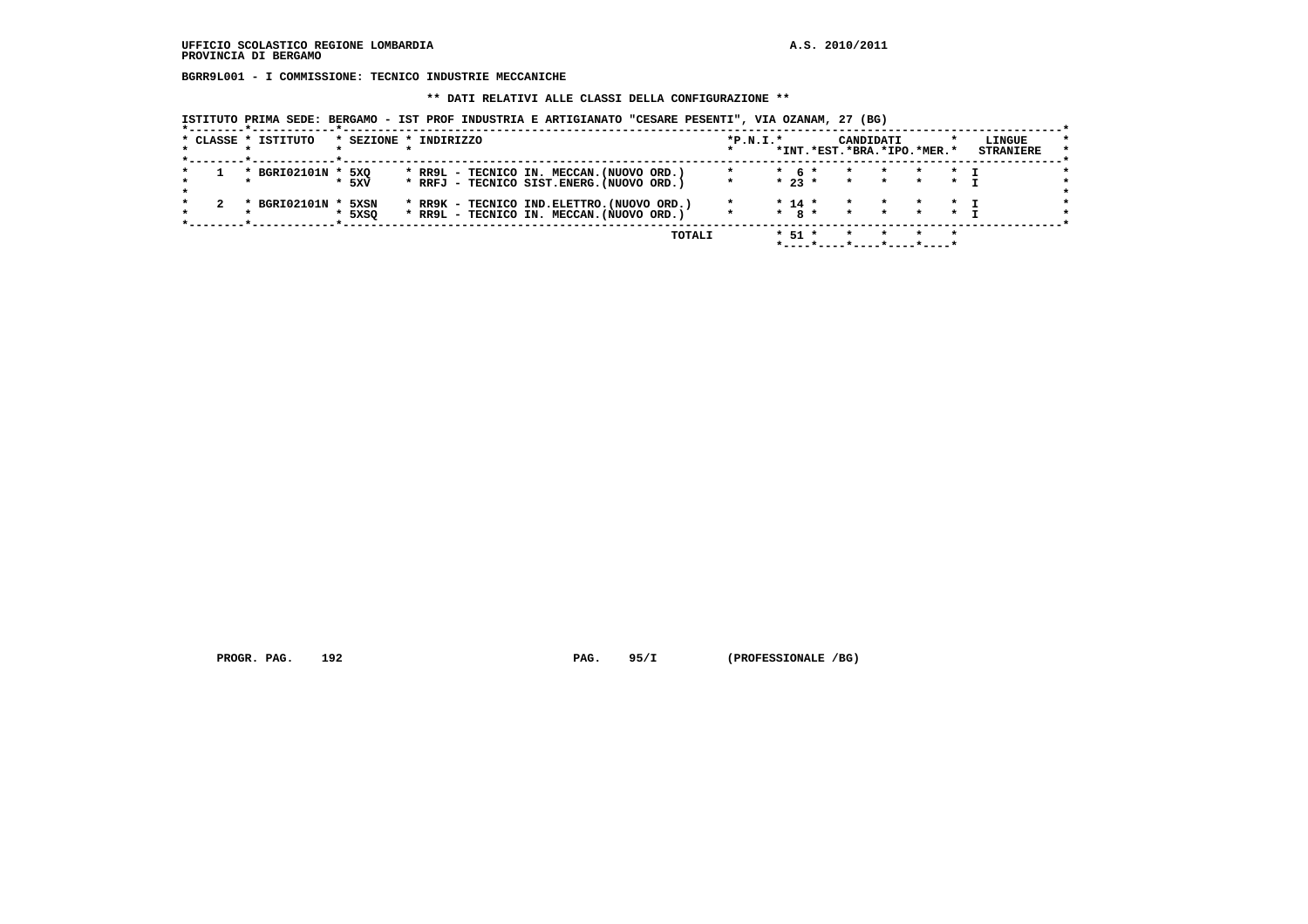### **\*----------------------------------------------------------------------------------------------------------------------------\* \* PRESIDENTE: RINALDI NICO N. IL 20/08/1970 (BS) \* \* LOVERE - ISTITUTO TECNICO INDUSTRIALE "GALILEO GALILEI", VIA XX SETTEMBRE, 4 (BG) \* \*----------------------------------------------------------------------------------------------------------------------------\* INDIRIZZO: RR9L - TECNICO IN. MECCAN.(NUOVO ORD.) 1 - M062:MACCHINE A FLUIDO (A020:DISCIPLINE MECCANICHE E TECNOLOG) VENEZIANO SIMONE N. IL 01/05/1972 (MT) PROVENIENTE DA: TREVIGLIO - IST PROF INDUSTRIA E ARTIGIANATO "ORESTE MOZZALI", VIA CARAVAGGIO, 50/52 (BG) 2 - M063:ELETTROTECNICA ED ELETTRONICA (A034:ELETTRONICA) DI SILVESTRO VINCENZO N. IL 02/11/1952 (NA) PROVENIENTE DA: SERIATE - ISTITUTO TECNICO INDUSTRIALE "ETTORE MAJORANA", VIA PARTIGIANI 1 (BG) 3 - M014:MATEMATICA (A047:MATEMATICA) CACCIOLA STEFANO N. IL 16/08/1971 (VR) PROVENIENTE DA: ROMANO DI LOMBARDIA - IST PROF INDUSTRIA E ARTIGIANATO "GIAMBATTISTA RUBINI", VIA BELVEDERE (BG) INDIRIZZO: RRFJ - TECNICO SIST.ENERG.(NUOVO ORD.) 1 - M076:IMPIANTI TERMOTECNICI (A020:DISCIPLINE MECCANICHE E TECNOLOG) VENEZIANO SIMONE N. IL 01/05/1972 (MT) PROVENIENTE DA: TREVIGLIO - IST PROF INDUSTRIA E ARTIGIANATO "ORESTE MOZZALI", VIA CARAVAGGIO, 50/52 (BG) 2 - M014:MATEMATICA (A047:MATEMATICA) CACCIOLA STEFANO N. IL 16/08/1971 (VR) PROVENIENTE DA: ROMANO DI LOMBARDIA - IST PROF INDUSTRIA E ARTIGIANATO "GIAMBATTISTA RUBINI", VIA BELVEDERE (BG) 3 - M077:ELETTROTECNICA - ELETTRONICA (A034:ELETTRONICA) DI SILVESTRO VINCENZO N. IL 02/11/1952 (NA) PROVENIENTE DA: SERIATE - ISTITUTO TECNICO INDUSTRIALE "ETTORE MAJORANA", VIA PARTIGIANI 1 (BG) INDIRIZZO: RR9K - TECNICO IND.ELETTRO.(NUOVO ORD.) 1 - M049:ELETTRONICA, TELECOMUNICAZIONI E APPLICAZIONI (A034:ELETTRONICA) DI SILVESTRO VINCENZO N. IL 02/11/1952 (NA) PROVENIENTE DA: SERIATE - ISTITUTO TECNICO INDUSTRIALE "ETTORE MAJORANA", VIA PARTIGIANI 1 (BG)**

 **(SEGUONO DATI RELATIVI AI COMMISSARI ESTERNI)**

 **PROGR. PAG. 193 PAG. 95/II (PROFESSIONALE /BG)**

 **BGRR9L001 - I COMMISSIONE: TECNICO INDUSTRIE MECCANICHE**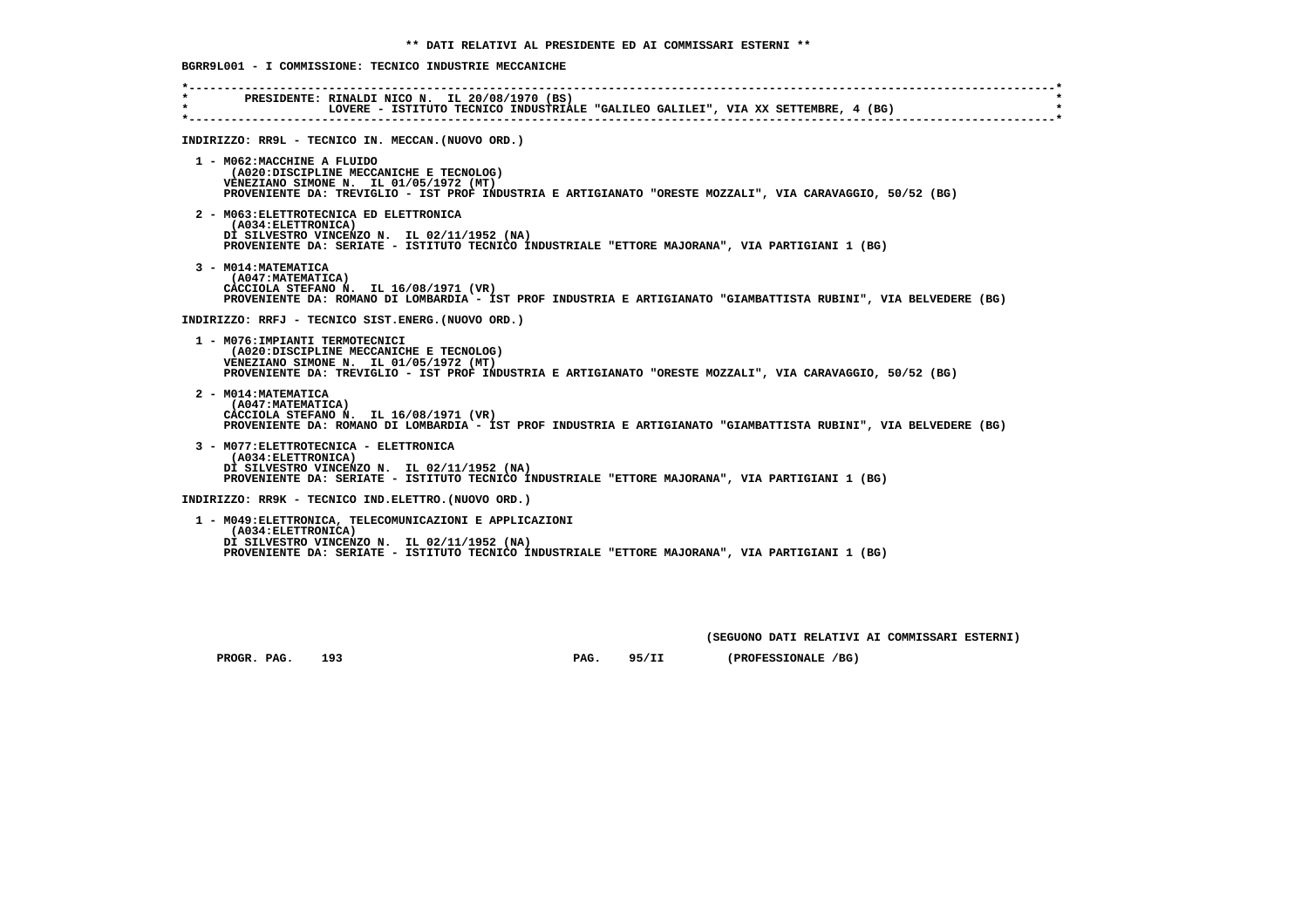- **2 M048:SISTEMI AUTOMAZIONE E ORGANIZZ. DELLA PRODUZ. (A034:ELETTRONICA) SGARBI SERGIO N. IL 29/03/1953 (MN) PROVENIENTE DA: MANTOVA - ISTITUTO TECNICO INDUSTRIALE ITI FERMI MN, STRADA SPOLVERINA N. 5 (MN)**
- **3 M014:MATEMATICA (A047:MATEMATICA) CACCIOLA STEFANO N. IL 16/08/1971 (VR) PROVENIENTE DA: ROMANO DI LOMBARDIA - IST PROF INDUSTRIA E ARTIGIANATO "GIAMBATTISTA RUBINI", VIA BELVEDERE (BG)**

PROGR. PAG. 194 **PAG.** 95/III (PROFESSIONALE /BG)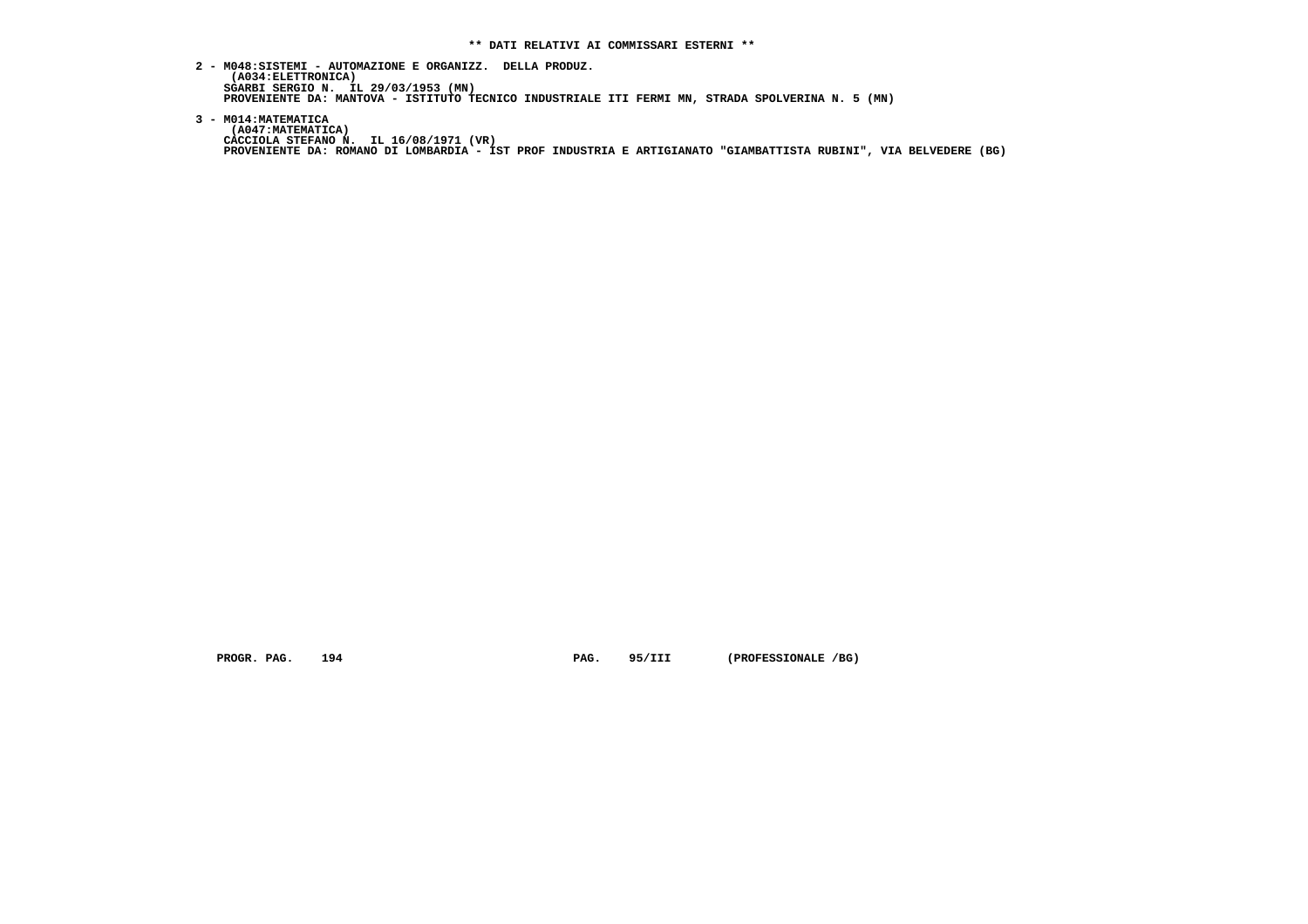**BGRR9L002 - II COMMISSIONE: TECNICO INDUSTRIE MECCANICHE**

 **\*\* DATI RELATIVI ALLE CLASSI DELLA CONFIGURAZIONE \*\***

 **ISTITUTO PRIMA SEDE: PRESEZZO - IST PROF INDUSTRIA E ARTIGIANATO "BETTY AMBIVERI", VIA C. BERIZZI, 1 (BG)**

|  | * CLASSE * ISTITUTO | * SEZIONE * INDIRIZZO |  |  |                                            |        | $*P.N.T.*$ |  |              | CANDIDATI |                                                             | LINGUE           | $\star$ |
|--|---------------------|-----------------------|--|--|--------------------------------------------|--------|------------|--|--------------|-----------|-------------------------------------------------------------|------------------|---------|
|  |                     |                       |  |  |                                            |        |            |  |              |           | *INT.*EST.*BRA.*IPO.*MER.*                                  | <b>STRANIERE</b> | $\star$ |
|  | * BGRI003014 * 5AM  |                       |  |  | * RR9L - TECNICO IN. MECCAN. (NUOVO ORD.)  |        |            |  | * 5 * 1 *    |           | * * * T                                                     |                  |         |
|  |                     | $*$ 5AT               |  |  | * RRFJ - TECNICO SIST.ENERG. (NUOVO ORD.)  |        | $\star$    |  |              |           | $\star$ Q $\star$ $\star$ $\star$ $\star$ $\star$ $\star$ T |                  |         |
|  | * BGRI003014 * 5AE  |                       |  |  | * RR9J - TECNICO DELLE IND.EL. (NUOVO ORD) |        |            |  |              |           | $* 14 * * * * * * T$                                        |                  |         |
|  |                     |                       |  |  |                                            | TOTALI |            |  | $* 28 * 1 *$ |           | * * *                                                       |                  |         |
|  |                     |                       |  |  |                                            |        |            |  |              |           |                                                             |                  |         |

 **PROGR. PAG. 195 PAG. 96/I (PROFESSIONALE /BG)**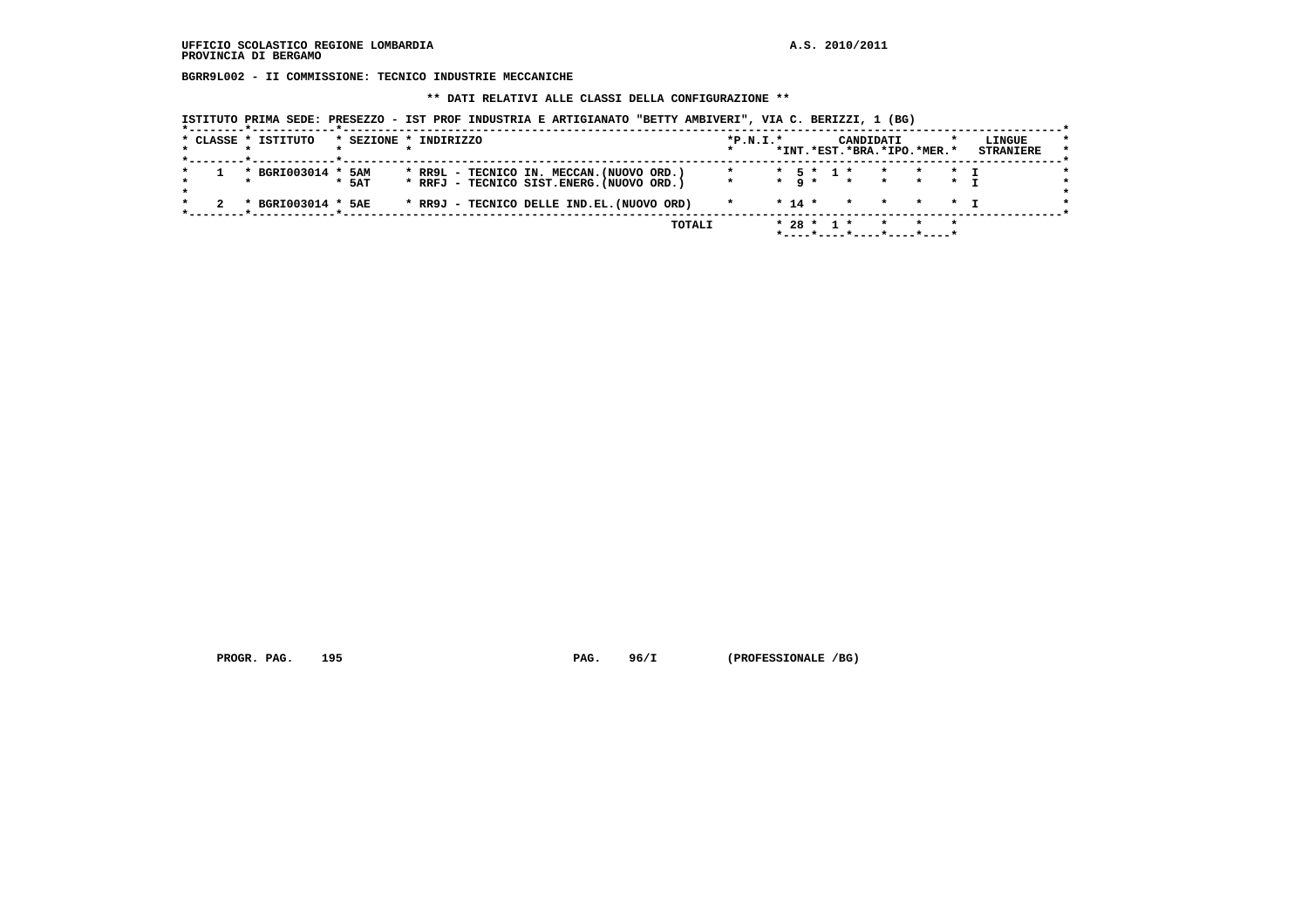### **BGRR9L002 - II COMMISSIONE: TECNICO INDUSTRIE MECCANICHE**

| $\star$<br>$\star$ | PRESIDENTE: MINELLA FRANCO N. IL 05/03/1959 (BL)<br>NEMBRO - IST PROF PER I SERVIZI ALBERGHIERI E RISTORAZIONE "ALFREDO SONZOGNI", VIA BELLINI 54 (BG)                                                                                                     |
|--------------------|------------------------------------------------------------------------------------------------------------------------------------------------------------------------------------------------------------------------------------------------------------|
|                    | INDIRIZZO: RR9L - TECNICO IN. MECCAN. (NUOVO ORD.)                                                                                                                                                                                                         |
|                    | 1 - M062: MACCHINE A FLUIDO<br>(A020:DISCIPLINE MECCANICHE E TECNOLOG)<br>RERA ALDO N. IL 12/07/1954 (BG)<br>PROVENIENTE DA: ZOGNO - IST PROF INDUSTRIA E ARTIGIANATO "DAVID MARIA TUROLDO", VIA RONCO, 11 (BG)                                            |
|                    | 2 - M063: ELETTROTECNICA ED ELETTRONICA<br>(A034: ELETTRONICA)<br>GAMBA PIETRO ENRICO N. IL 13/07/1964 (BG)<br>PROVENIENTE DA: BERGAMO - IST PROF INDUSTRIA E ARTIGIANATO "CESARE PESENTI", VIA OZANAM, 27 (BG)                                            |
|                    | 3 - MO14: MATEMATICA<br>(A047: MATEMATICA)<br>CENTEMERO MARIADELE N. IL 20/04/1961 (MI)<br>PROVENIENTE DA: SAN PELLEGRINO TERME - IST PROF PER I SERVIZI ALBERGHIERI E RISTORAZIONE DI SAN PELLEGRINO TERME, VIALE                                         |
|                    | INDIRIZZO: RRFJ - TECNICO SIST.ENERG. (NUOVO ORD.)                                                                                                                                                                                                         |
|                    | 1 - M076: IMPIANTI TERMOTECNICI<br>(A020:DISCIPLINE MECCANICHE E TECNOLOG)<br>RERA ALDO N. IL 12/07/1954 (BG)<br>PROVENIENTE DA: ZOGNO - IST PROF INDUSTRIA E ARTIGIANATO "DAVID MARIA TUROLDO", VIA RONCO, 11 (BG)                                        |
|                    | 2 - M014: MATEMATICA<br>(A047: MATEMATICA)<br>CENTEMERO MARIADELE N. IL 20/04/1961 (MI)<br>PROVENIENTE DA: SAN PELLEGRINO TERME - IST PROF PER I SERVIZI ALBERGHIERI E RISTORAZIONE DI SAN PELLEGRINO TERME, VIALE                                         |
|                    | 3 - MO77: ELETTROTECNICA - ELETTRONICA<br>(A034: ELETTRONICA)<br>GAMBA PIETRO ENRICO N. IL 13/07/1964 (BG)<br>PROVENIENTE DA: BERGAMO - IST PROF INDUSTRIA E ARTIGIANATO "CESARE PESENTI", VIA OZANAM, 27 (BG)                                             |
|                    | INDIRIZZO: RR9J - TECNICO DELLE IND.EL. (NUOVO ORD)                                                                                                                                                                                                        |
|                    | 1 - M045:SISTEMI - AUTOMAZIONE E ORGANIZZ. DELLA PRODUZ.<br>(A035: ELETTROTECNICA ED APPLICAZIONI)<br>MARMORANO ROSELLA N. IL 18/02/1965 (AN)<br>PROVENIENTE DA: TREVIGLIO - IST PROF INDUSTRIA E ARTIGIANATO "ORESTE MOZZALI", VIA CARAVAGGIO, 50/52 (BG) |

 **(SEGUONO DATI RELATIVI AI COMMISSARI ESTERNI)**

PROGR. PAG. 196 **PROGR. PAG. 96/II** (PROFESSIONALE /BG)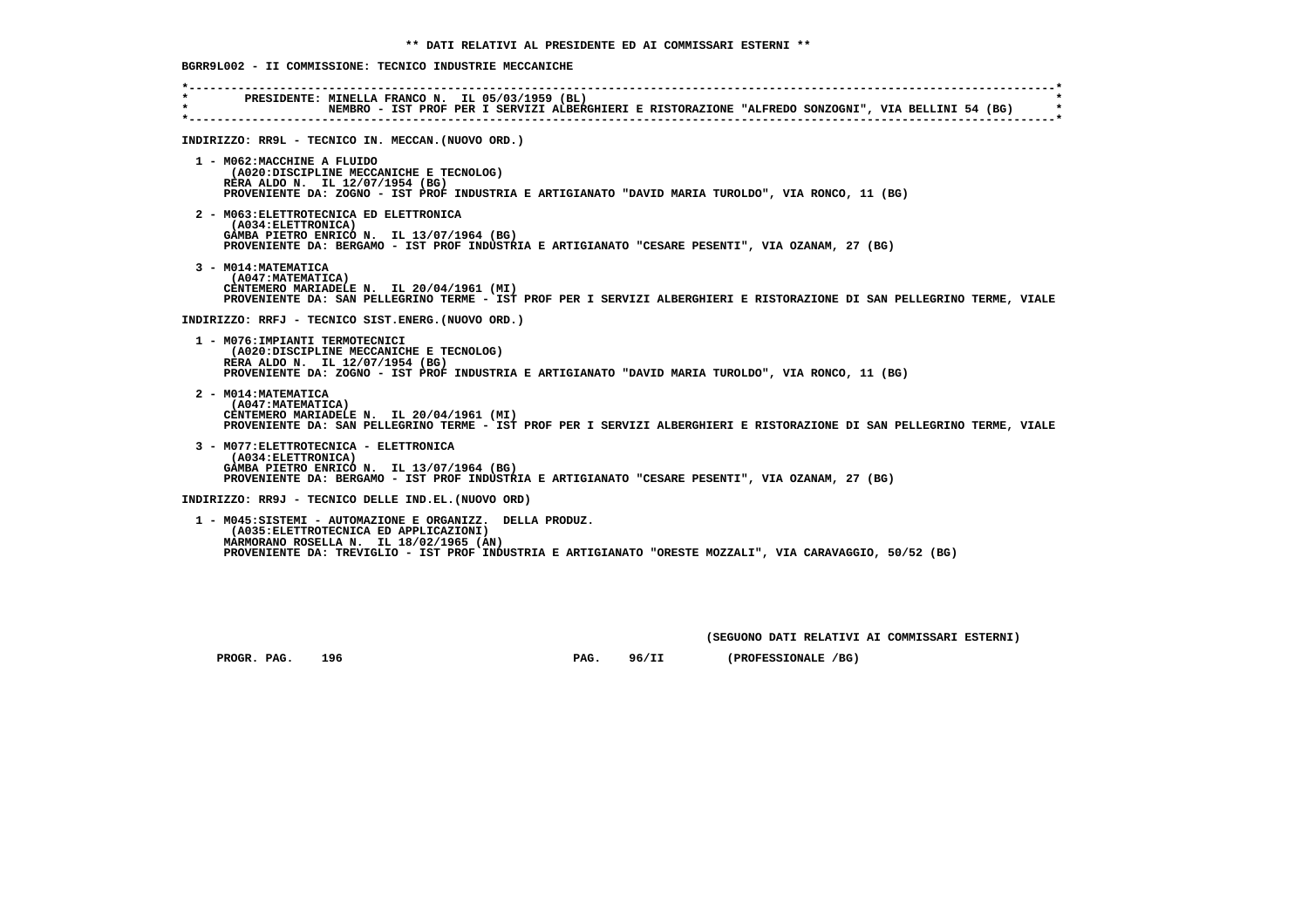- **2 M046:ELETTROTECNICA, ELETTRONICA E APPLICAZ. (A035:ELETTROTECNICA ED APPLICAZIONI) GREGIS PIERLUIGI N. IL 04/07/1952 (BG) PROVENIENTE DA: BERGAMO - IST PROF INDUSTRIA E ARTIGIANATO "CESARE PESENTI", VIA OZANAM, 27 (BG)**
- **3 M014:MATEMATICA (A047:MATEMATICA) CENTEMERO MARIADELE N. IL 20/04/1961 (MI) PROVENIENTE DA: SAN PELLEGRINO TERME - IST PROF PER I SERVIZI ALBERGHIERI E RISTORAZIONE DI SAN PELLEGRINO TERME, VIALE**

 **PROGR. PAG. 197 PAG. 96/III (PROFESSIONALE /BG)**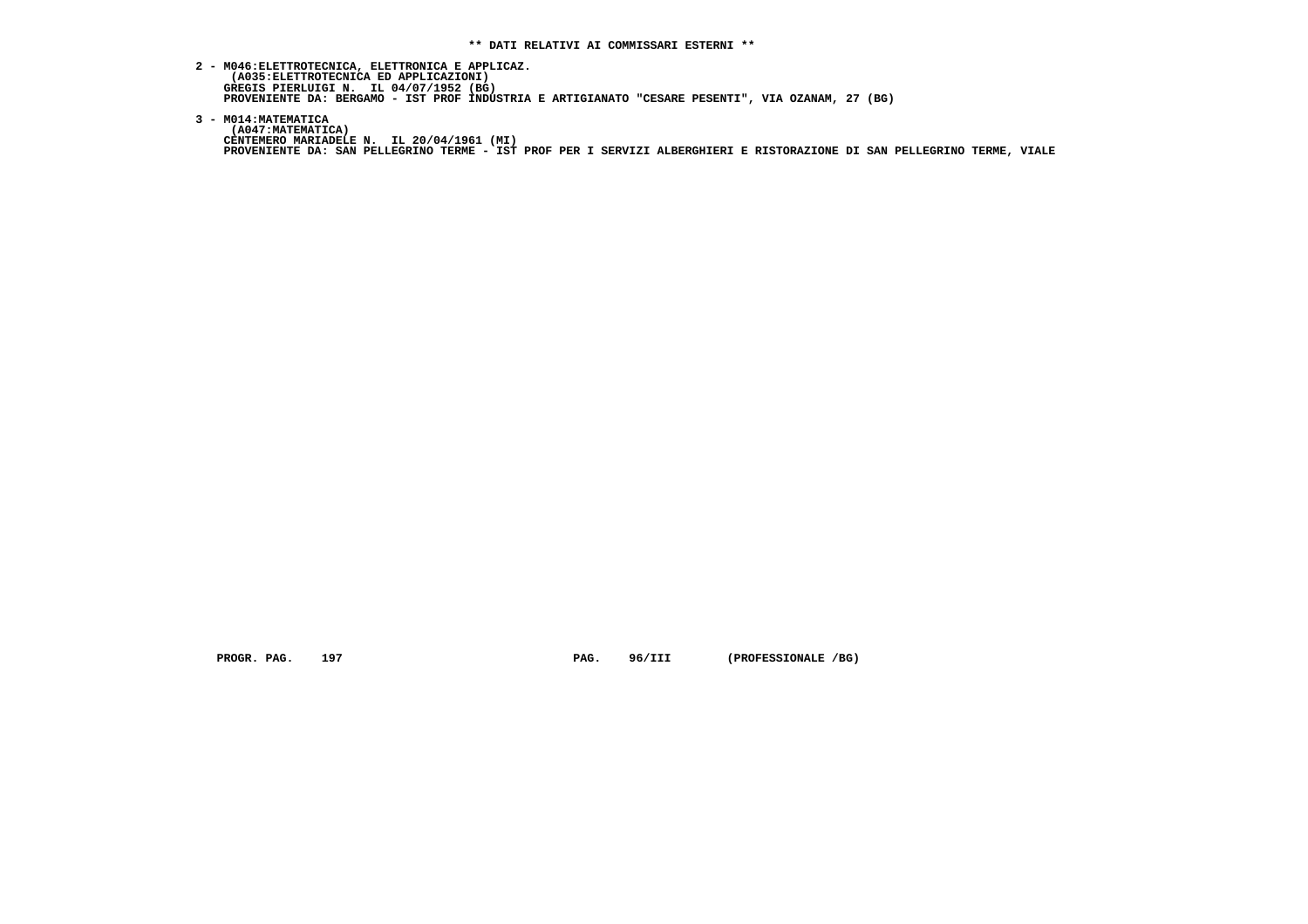**BGRR9L003 - III COMMISSIONE: TECNICO INDUSTRIE MECCANICHE**

#### **\*\* DATI RELATIVI ALLE CLASSI DELLA CONFIGURAZIONE \*\***

| * CLASSE * ISTITUTO | * SEZIONE * INDIRIZZO |  |                                            | $*P.N.T.*$ |  | CANDIDATI |                            | LINGUE           |
|---------------------|-----------------------|--|--------------------------------------------|------------|--|-----------|----------------------------|------------------|
|                     |                       |  |                                            |            |  |           | *INT.*EST.*BRA.*IPO.*MER.* | <b>STRANIERE</b> |
| * BGRI00401X * 5IMS |                       |  | * RR9L - TECNICO IN. MECCAN.(NUOVO ORD.) * |            |  |           | * 9 * * * * * * T          |                  |

  **\* CLASSE \* ISTITUTO \* SEZIONE \* INDIRIZZO \*P.N.I.\* CANDIDATI \* LINGUE \* \* \* \* \* \* \*INT.\*EST.\*BRA.\*IPO.\*MER.\* STRANIERE \* \*--------\*------------\*-------------------------------------------------------------------------------------------------------\*** $\star$  **\* 2 \* BGRI00601G \* 5XMECC \* RR9L - TECNICO IN. MECCAN.(NUOVO ORD.) \* \* 6 \* \* \* \* \* F \* \* \* \* 5X1MEC \* RR9L - TECNICO IN. MECCAN.(NUOVO ORD.) \* \* 6 \* \* \* \* \* I \* \*--------\*------------\*-------------------------------------------------------------------------------------------------------\***

 **TOTALI \* 21 \* \* \* \* \* \*----\*----\*----\*----\*----\***

 **PROGR. PAG. 198 PAG. 97/I (PROFESSIONALE /BG)**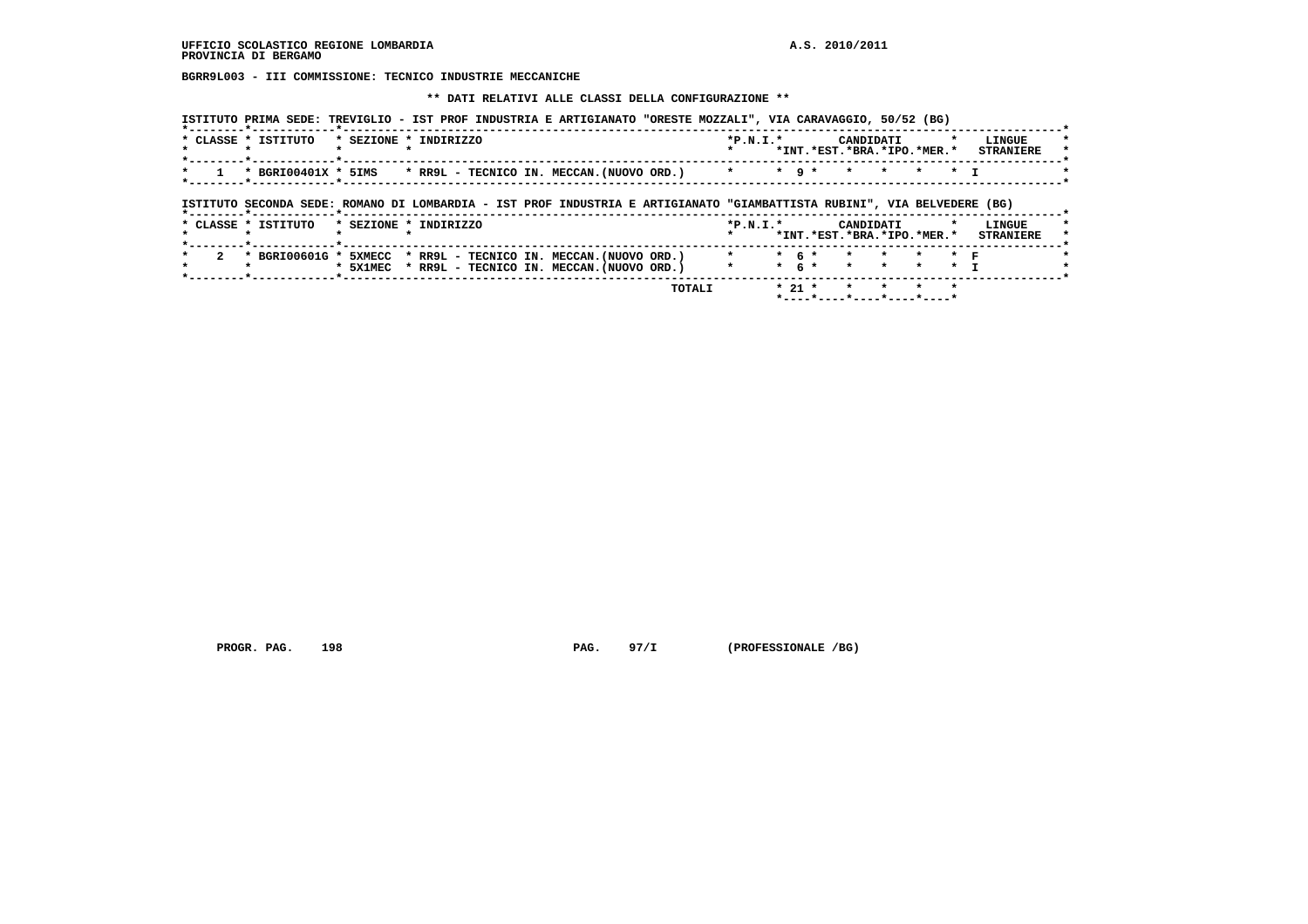# **BGRR9L003 - III COMMISSIONE: TECNICO INDUSTRIE MECCANICHE**

| $\star$<br>$\star$ | PRESIDENTE: PERANI FELICE N. IL 20/01/1963 (BG)<br>GAZZANIGA - ISTITUTO TECNICO INDUSTRIALE "VALLE SERIANA", VIA MARCONI, 45 (BG)                                                                                  |
|--------------------|--------------------------------------------------------------------------------------------------------------------------------------------------------------------------------------------------------------------|
|                    | INDIRIZZO: RR9L - TECNICO IN. MECCAN. (NUOVO ORD.)                                                                                                                                                                 |
|                    | 1 - MO62:MACCHINE A FLUIDO<br>(A020:DISCIPLINE MECCANICHE E TECNOLOG)<br>DOLCI CESARE N. IL 22/06/1953 (BG)<br>PROVENIENTE DA: BERGAMO - ISTITUTO TECNICO INDUSTRIALE "PIETRO PALEOCAPA", VIA M. GAVAZZENI 29 (BG) |
|                    | 2 - M063: ELETTROTECNICA ED ELETTRONICA<br>(A034:ELETTRONICA)<br>SEGALA FAUSTO N. IL 18/06/1954 (RO)<br>PROVENIENTE DA: DALMINE - ISTITUTO TECNICO INDUSTRIALE "GUGLIELMO MARCONI", VIA VERDI, 60 (BG)             |
|                    | 3 - MO14: MATEMATICA<br>(A047: MATEMATICA)<br>MONGODI RAFFAELE N. IL 25/09/1961 (MI)<br>PROVENIENTE DA: BERGAMO - ISTITUTO MAGISTRALE "P. SECCO SUARDO", VIA ANGELO MAJ, 8 (BG)                                    |

 **PROGR. PAG. 199 PAG. 97/II (PROFESSIONALE /BG)**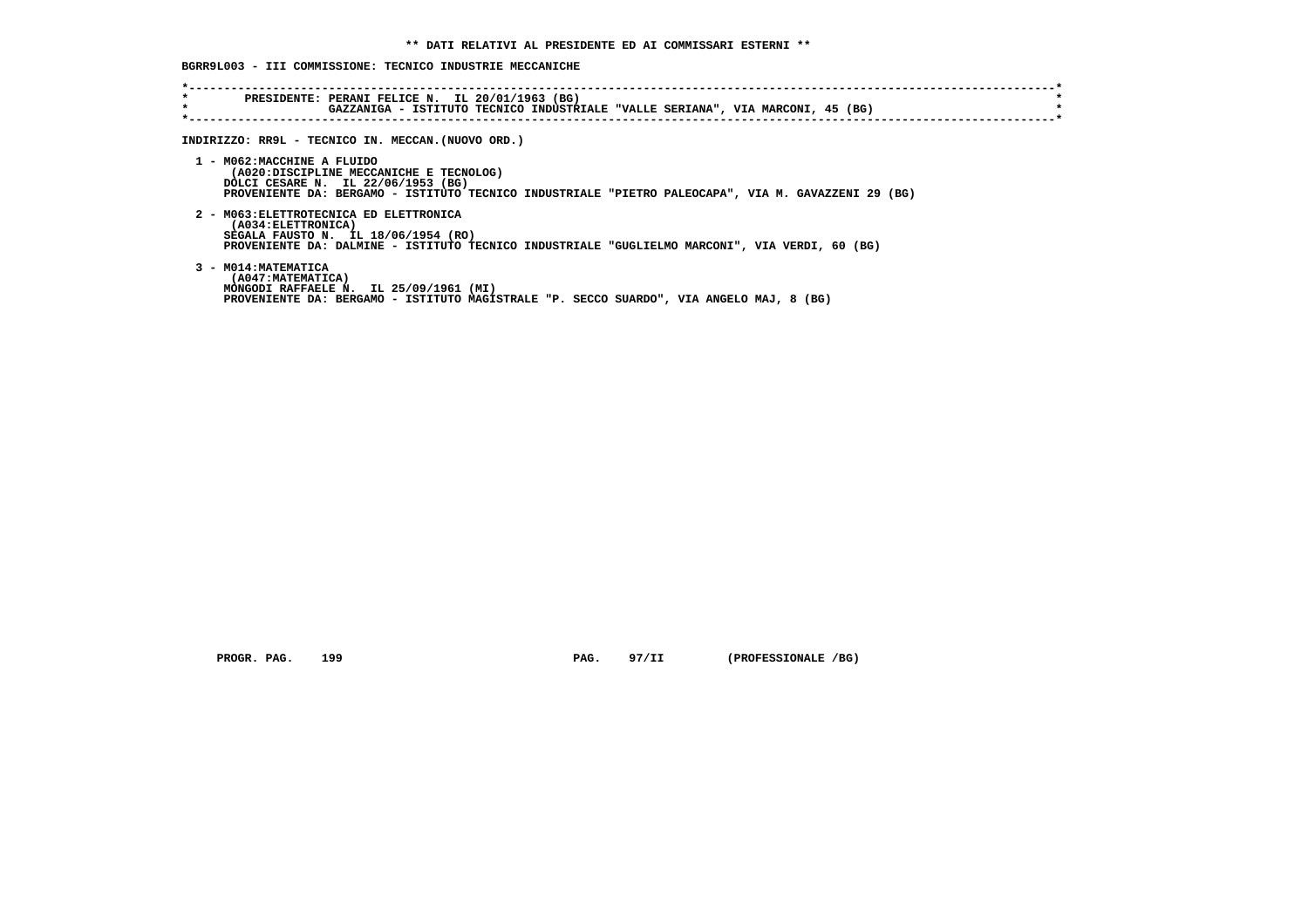**BGRR9Q001 - I COMMISSIONE: TECNICO DEI SERVIZI TURISTICI**

 **\*\* DATI RELATIVI ALLE CLASSI DELLA CONFIGURAZIONE \*\***

 **ISTITUTO PRIMA SEDE: BERGAMO - IST PROF PER I SERVIZI COMMERCIALI "GUIDO GALLI", VIA GAVAZZENI, 37 (BG)**

|  | * CLASSE * ISTITUTO | * SEZIONE * INDIRIZZO |  |                                            |  |        | $*P.N.I.*$ |            | CANDIDATI<br>*INT.*EST.*BRA.*IPO.*MER.* |       |  | LINGUE<br><b>STRANIERE</b> |  |
|--|---------------------|-----------------------|--|--------------------------------------------|--|--------|------------|------------|-----------------------------------------|-------|--|----------------------------|--|
|  |                     |                       |  |                                            |  |        |            |            |                                         |       |  |                            |  |
|  | * BGRC09000A * 5H   |                       |  | * RR9Q - TECNICO SERV. TURIS. (NUOVO ORD.) |  |        |            | $*$ 10 $*$ | * * * * I/F                             |       |  |                            |  |
|  |                     | $*$ 5H1               |  | * RR9Q - TECNICO SERV. TURIS. (NUOVO ORD.) |  |        | $\star$    |            | $* 10 * * * * * * T/T$                  |       |  |                            |  |
|  |                     |                       |  |                                            |  |        |            |            |                                         |       |  |                            |  |
|  | * BGRC09000A * 5L   |                       |  | * RR9Q - TECNICO SERV. TURIS. (NUOVO ORD.) |  |        |            | $* 24 *$   | * * * * T/F                             |       |  |                            |  |
|  |                     |                       |  |                                            |  |        |            |            |                                         |       |  |                            |  |
|  |                     |                       |  |                                            |  | TOTALI |            | $* 44 *$   | $\mathbf{x}$                            | * * * |  |                            |  |
|  |                     |                       |  |                                            |  |        |            |            |                                         |       |  |                            |  |

PROGR. PAG. 200 **PAG.** 98/I (PROFESSIONALE /BG)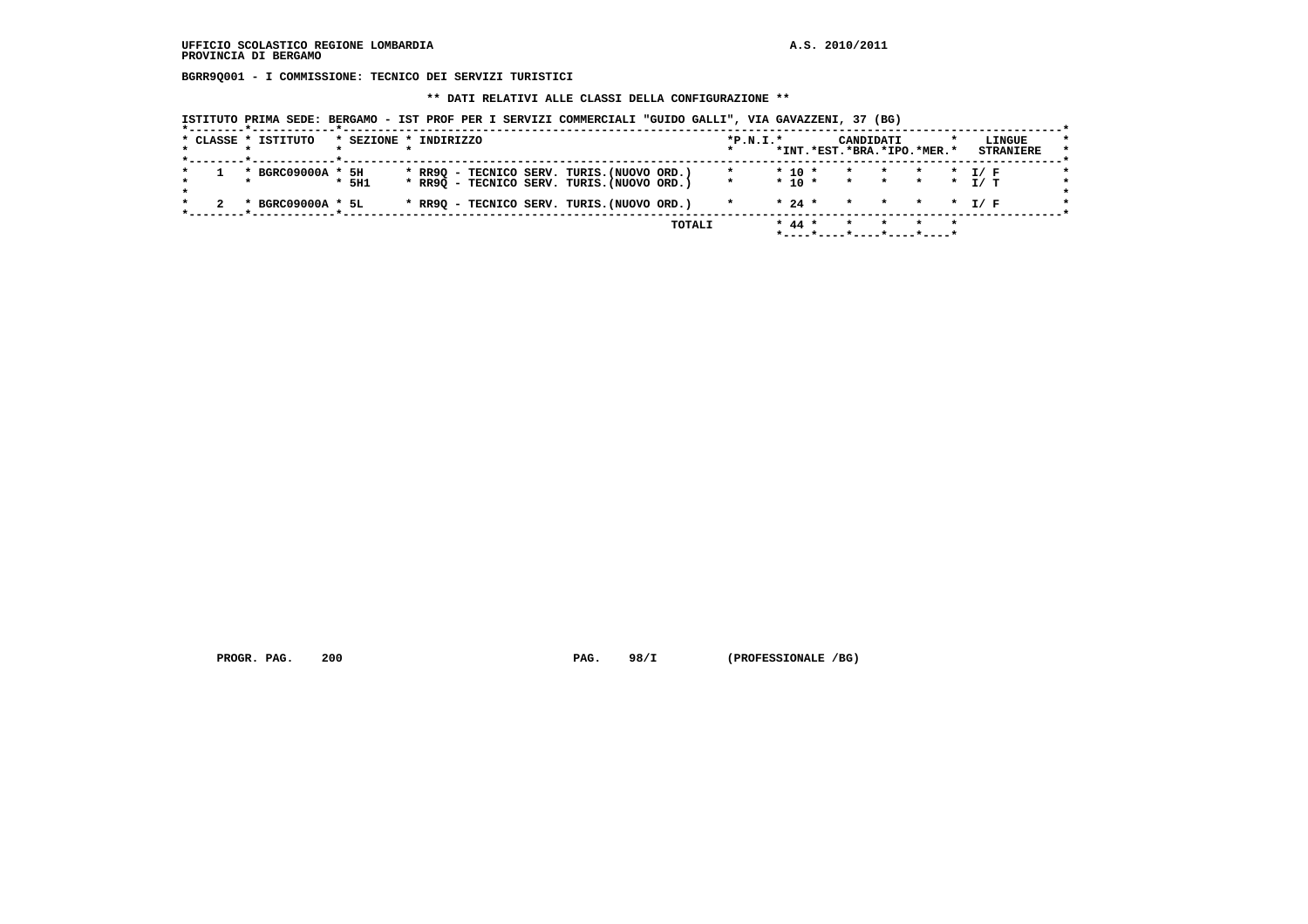## **BGRR9Q001 - I COMMISSIONE: TECNICO DEI SERVIZI TURISTICI**

| $\star$<br>$\star$ | PRESIDENTE: MARTIN MASSIMILIANO N. IL 12/09/1964 (EE)<br>GAZZANIGA - ISTITUTO TECNICO INDUSTRIALE "VALLE SERIANA", VIA MARCONI, 45 (BG)                                                                                                                            |
|--------------------|--------------------------------------------------------------------------------------------------------------------------------------------------------------------------------------------------------------------------------------------------------------------|
|                    | INDIRIZZO: RR9Q - TECNICO SERV. TURIS. (NUOVO ORD.)                                                                                                                                                                                                                |
|                    | 1 - M079: ECONOMIA E TECNICA DELL'AZIENDA TURISTICA<br>(A017:DISCIPLINE ECONOMICO-AZIENDALI)<br>ZANCHI STEFANO N. IL 28/02/1959 (BG)<br>PROVENIENTE DA: SAN PELLEGRINO TERME - IST PROF PER I SERVIZI ALBERGHIERI E RISTORAZIONE DI SAN PELLEGRINO TERME, VIALE    |
|                    | 2 - MO82: GEOGRAFIA TURISTICA<br>(A039:GEOGRAFIA)<br>MONTANARO GIUSEPPA N. IL 30/08/1969 (BR)<br>PROVENIENTE DA: PRESEZZO - ISTITUTO TECNICO COMMERCIALE "MAIRONI DA PONTE", VIA BERIZZI,1 (BG)                                                                    |
|                    | 3 - M966:TECNICHE DI COMUNICAZIONE E RELAZIONE<br>(A036:FILOSOFIA, PSICOL. E SC. DELL'EDUC)<br>CHIODINI CATERINA N. IL 17/05/1957 (VA)<br>PROVENIENTE DA: BUSTO ARSIZIO - IST PROF PER I SERVIZI COMMERCIALI E TURISTICI I.P.S.S.C.T. "P.VERRI" -BUSTO, VIA TORINO |

 **PROGR. PAG. 201 PAG. 98/II (PROFESSIONALE /BG)**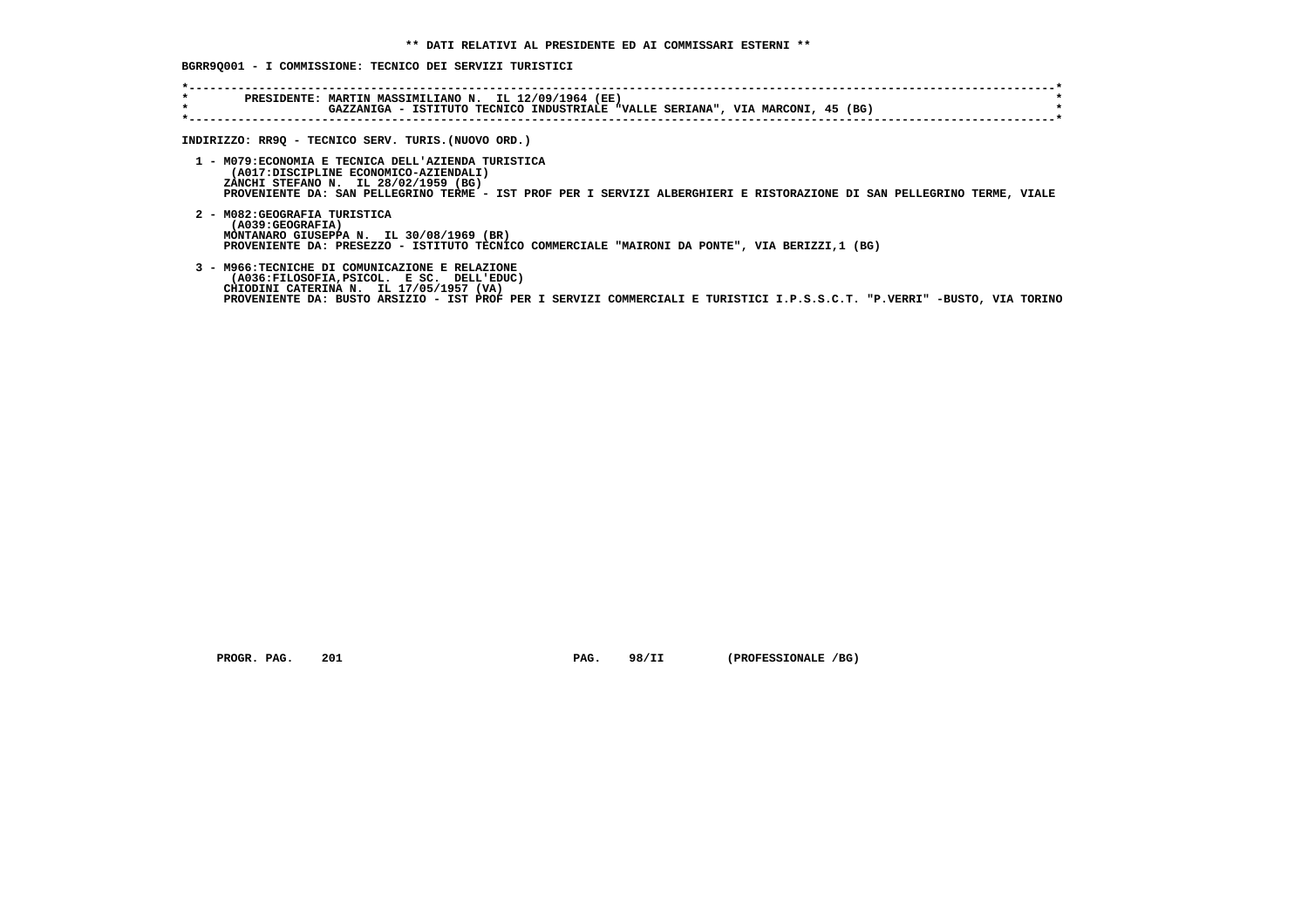**BGRR9Q002 - II COMMISSIONE: TECNICO DEI SERVIZI TURISTICI**

 **\*\* DATI RELATIVI ALLE CLASSI DELLA CONFIGURAZIONE \*\***

| ISTITUTO PRIMA SEDE: DALMINE - IST PROF PER I SERVIZI COMMERCIALI E TURISTICI "LUIGI EINAUDI", VIA VERDI, 48 (BG) |  |  |  |  |
|-------------------------------------------------------------------------------------------------------------------|--|--|--|--|
|-------------------------------------------------------------------------------------------------------------------|--|--|--|--|

|                                                                  |        |                              |          | *INT.*EST.*BRA.*IPO.*MER.* |  |                  |
|------------------------------------------------------------------|--------|------------------------------|----------|----------------------------|--|------------------|
|                                                                  |        |                              |          |                            |  | <b>STRANIERE</b> |
| * RR9Q - TECNICO SERV. TURIS.(NUOVO ORD.)<br>* BGRC01101A * 5A   |        | * * 27 * * * * * T/F         |          |                            |  |                  |
| * RR9A - TECN. GEST. AZ. LING. (NUOVO ORD)<br>* BGRC01101A * 5A1 |        | $\star$ . The set of $\star$ |          | * 15 * * * * * T/F         |  |                  |
|                                                                  | TOTALI |                              | $* 42 *$ | * * * *                    |  |                  |

PROGR. PAG. 202 **PAG. 99/I** (PROFESSIONALE /BG)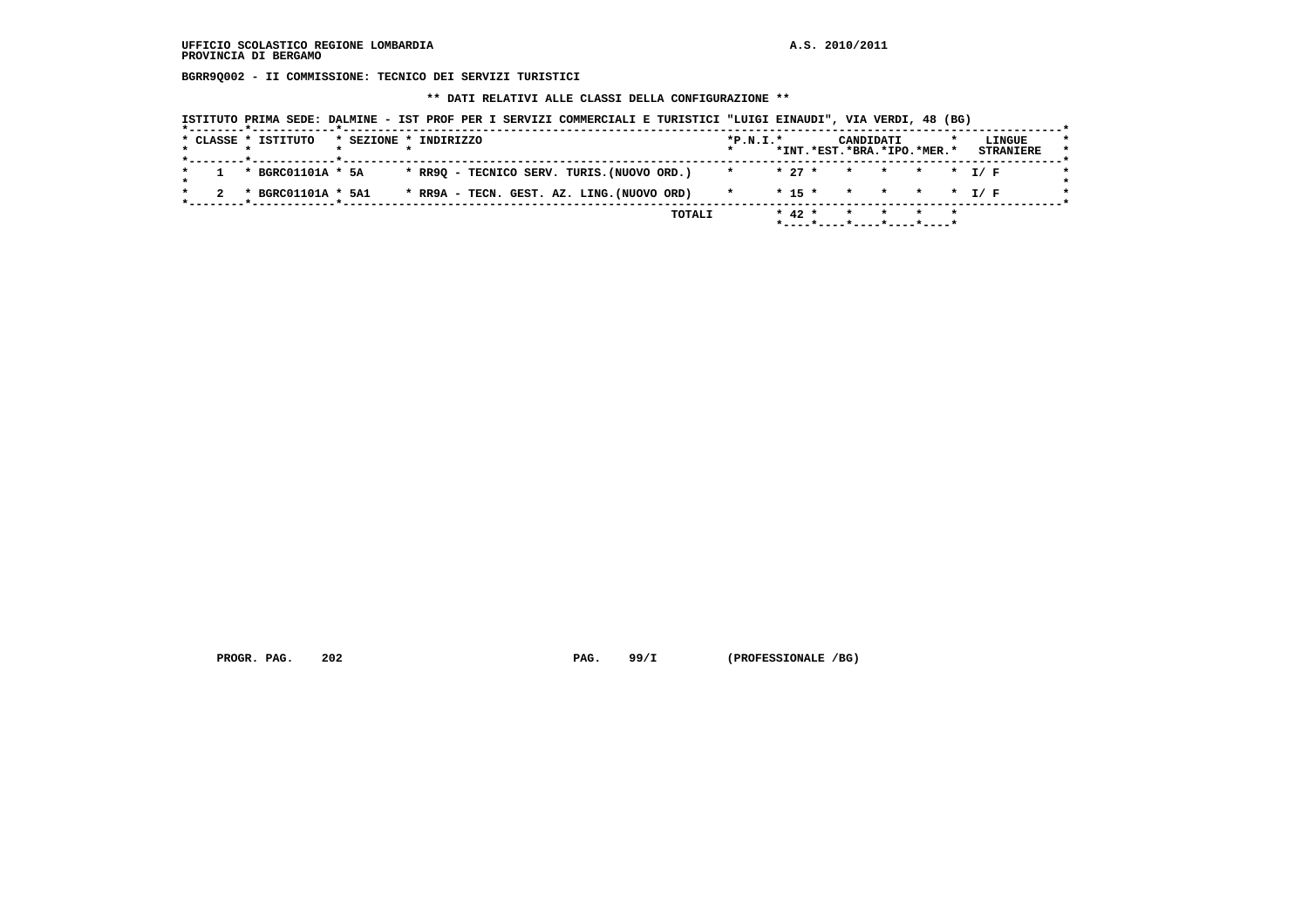# **BGRR9Q002 - II COMMISSIONE: TECNICO DEI SERVIZI TURISTICI**

| $\star$<br>$\star$ | PRESIDENTE: DENARO VINCENZA N. IL 14/05/1961 (TP)<br>PRESEZZO - LICEO SCIENTIFICO "MAIRONI DA PONTE", VIA BERIZZI, 1 (BG)                                                                                                                                    |
|--------------------|--------------------------------------------------------------------------------------------------------------------------------------------------------------------------------------------------------------------------------------------------------------|
|                    | INDIRIZZO: RR9Q - TECNICO SERV. TURIS. (NUOVO ORD.)                                                                                                                                                                                                          |
|                    | 1 - M079: ECONOMIA E TECNICA DELL'AZIENDA TURISTICA<br>(A017:DISCIPLINE ECONOMICO-AZIENDALI)<br>DONATO ANTONINO N. IL 01/12/1964 (TP)<br>PROVENIENTE DA: TREVIGLIO - IST PROF PER I SERVIZI COMMERCIALI E TURISTICI "ZENALE E BUTINONE", VIA GALVANI, 7 (BG) |
|                    | 2 - M082: GEOGRAFIA TURISTICA<br>(A039:GEOGRAFIA)<br>LASTELLA ALESSANDRO N. IL 01/01/1976 (BA)<br>PROVENIENTE DA: SAN PELLEGRINO TERME - IST PROF PER I SERVIZI ALBERGHIERI E RISTORAZIONE DI SAN PELLEGRINO TERME, VIALE                                    |
|                    | 3 - M966: TECNICHE DI COMUNICAZIONE E RELAZIONE<br>(A036:FILOSOFIA, PSICOL. E SC. DELL'EDUC)<br>RHO STEFANO N. IL 30/03/1972 (EE)<br>PROVENIENTE DA: PRESEZZO - ISTITUTO MAGISTRALE "BETTY AMBIVERI", VIA C.BERIZZI, 1 (BG)                                  |
|                    | INDIRIZZO: RR9A - TECN. GEST. AZ. LING. (NUOVO ORD)                                                                                                                                                                                                          |
|                    | 1 - M461:LINGUA INGLESE<br>(A346:LINGUA E CIV. STRANIERA (INGLESE)<br>GALBIATI LUISA CLARA N. IL 19/02/1960 (BG)<br>PROVENIENTE DA: TREZZO SULL'ADDA - IST TEC COMMERCIALE E PER GEOMETRI JACOPO NIZZOLA, VIA PIETRO NENNI, 10 (MI)                          |
|                    | 2 - M034: ECONOMIA D' AZIENDA<br>(A017:DISCIPLINE ECONOMICO-AZIENDALI)<br>DONATO ANTONINO N. IL 01/12/1964 (TP)<br>PROVENIENTE DA: TREVIGLIO - IST PROF PER I SERVIZI COMMERCIALI E TURISTICI "ZENALE E BUTINONE", VIA GALVANI, 7 (BG)                       |
|                    | 3 - M038: DIRITTO - ECONOMIA<br>(A019:DISCIPLINE GIURIDICHE ED ECONOMI)<br>VIGANO' ERNESTINA LUIGIA N. IL 16/07/1958 (MI)<br>PROVENIENTE DA: TREVIGLIO - IST PROF PER I SERVIZI COMMERCIALI E TURISTICI "ZENALE E BUTINONE", VIA GALVANI, 7 (BG)             |

 **PROGR. PAG. 203 PAG. 99/II (PROFESSIONALE /BG)**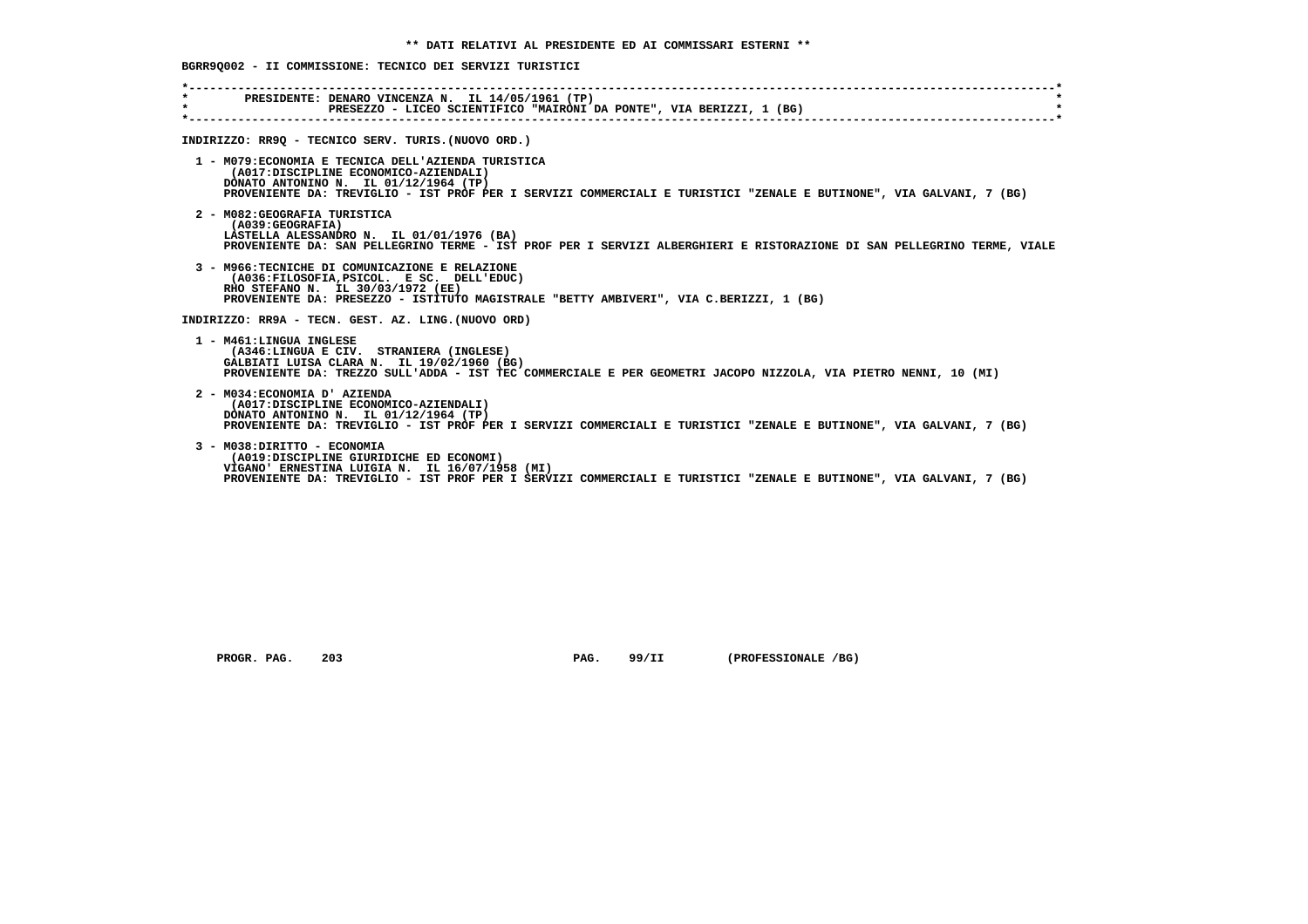**BGRR9Q003 - III COMMISSIONE: TECNICO DEI SERVIZI TURISTICI**

### **\*\* DATI RELATIVI ALLE CLASSI DELLA CONFIGURAZIONE \*\***

| ISTITUTO PRIMA SEDE: PRESEZZO - IST PROF PER I SERVIZI COMMERCIALI E TURISTICI "BETTY AMBIVERI", VIA C. BERIZZI,1 (BG) |
|------------------------------------------------------------------------------------------------------------------------|
|------------------------------------------------------------------------------------------------------------------------|

|                     |                 |                                                                                          |  |  |  |  | *INT.*EST.*BRA.*IPO.*MER.*                     |  |  | <b>STRANIERE</b> |
|---------------------|-----------------|------------------------------------------------------------------------------------------|--|--|--|--|------------------------------------------------|--|--|------------------|
| * BGRC00301B * 5ATU |                 | * RR9Q - TECNICO SERV. TURIS.(NUOVO ORD.)                                                |  |  |  |  | $* 13 * * * 1 * * 1 / F$                       |  |  |                  |
| * BGRC00301B *      | 5BTU<br>* 5B1TU | * RR9Q - TECNICO SERV. TURIS. (NUOVO ORD.)<br>* RR9Q - TECNICO SERV. TURIS. (NUOVO ORD.) |  |  |  |  | $* 10 * * * * * * I/F$<br>* 6 * * * * * * T/ T |  |  |                  |

PROGR. PAG. 204 **PAG. 201** PAG. 100/I (PROFESSIONALE /BG)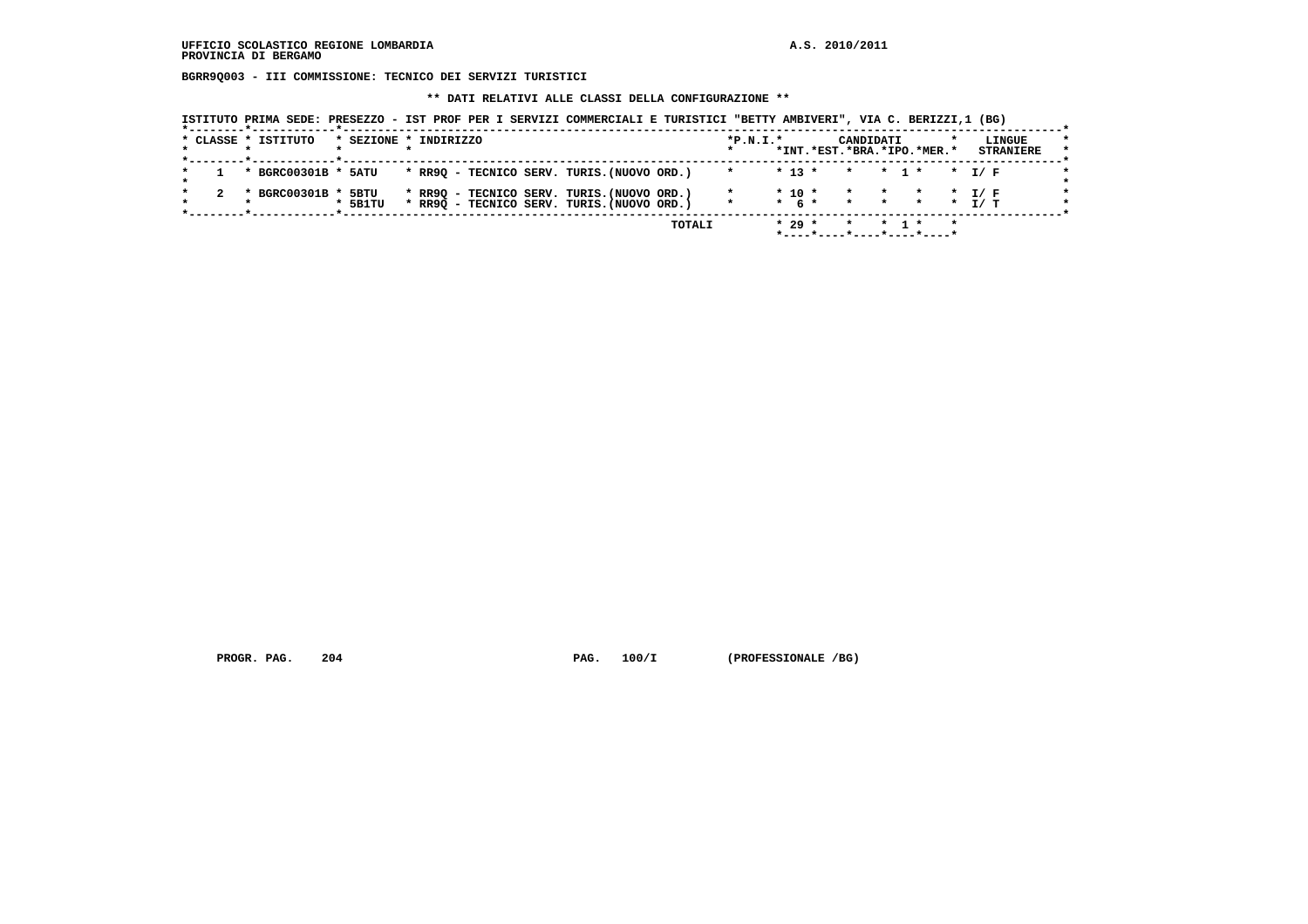# **BGRR9Q003 - III COMMISSIONE: TECNICO DEI SERVIZI TURISTICI**

| $\star$ | PRESIDENTE: SONZOGNI IVANO N. IL 07/12/1957 (BG)<br>ZOGNO - LICEO SCIENTIFICO "DAVID MARIA TUROLDO", VIA RONCO, 11 (BG)                                                                                                                              |
|---------|------------------------------------------------------------------------------------------------------------------------------------------------------------------------------------------------------------------------------------------------------|
|         | INDIRIZZO: RR9Q - TECNICO SERV. TURIS.(NUOVO ORD.)                                                                                                                                                                                                   |
|         | 1 - M079: ECONOMIA E TECNICA DELL'AZIENDA TURISTICA<br>(A017:DISCIPLINE ECONOMICO-AZIENDALI)<br>BELOTTI FRANCO N. IL 04/05/1963 (BG)<br>PROVENIENTE DA: DALMINE - IST PROF PER I SERVIZI COMMERCIALI E TURISTICI "LUIGI EINAUDI", VIA VERDI, 48 (BG) |
|         | 2 - M082: GEOGRAFIA TURISTICA<br>(A039:GEOGRAFIA)<br>COLUCCI GIOSUE' N. IL 25/02/1961 (TA)<br>PROVENIENTE DA: BERGAMO - IST PROF PER I SERVIZI COMMERCIALI "GUIDO GALLI", VIA GAVAZZENI, 37 (BG)                                                     |
|         | 3 - M966:TECNICHE DI COMUNICAZIONE E RELAZIONE<br>(A036:FILOSOFIA, PSICOL. E SC. DELL'EDUC)<br>GONA ROSETTA N. IL 02/12/1951 (CT)<br>PROVENIENTE DA: BERGAMO - IST PROF PER I SERVIZI SOCIALI "MAMOLI" PROF.DIURNO, VIA BREMBILLA 3 (BG)             |

 **PROGR. PAG. 205 PAG. 100/II (PROFESSIONALE /BG)**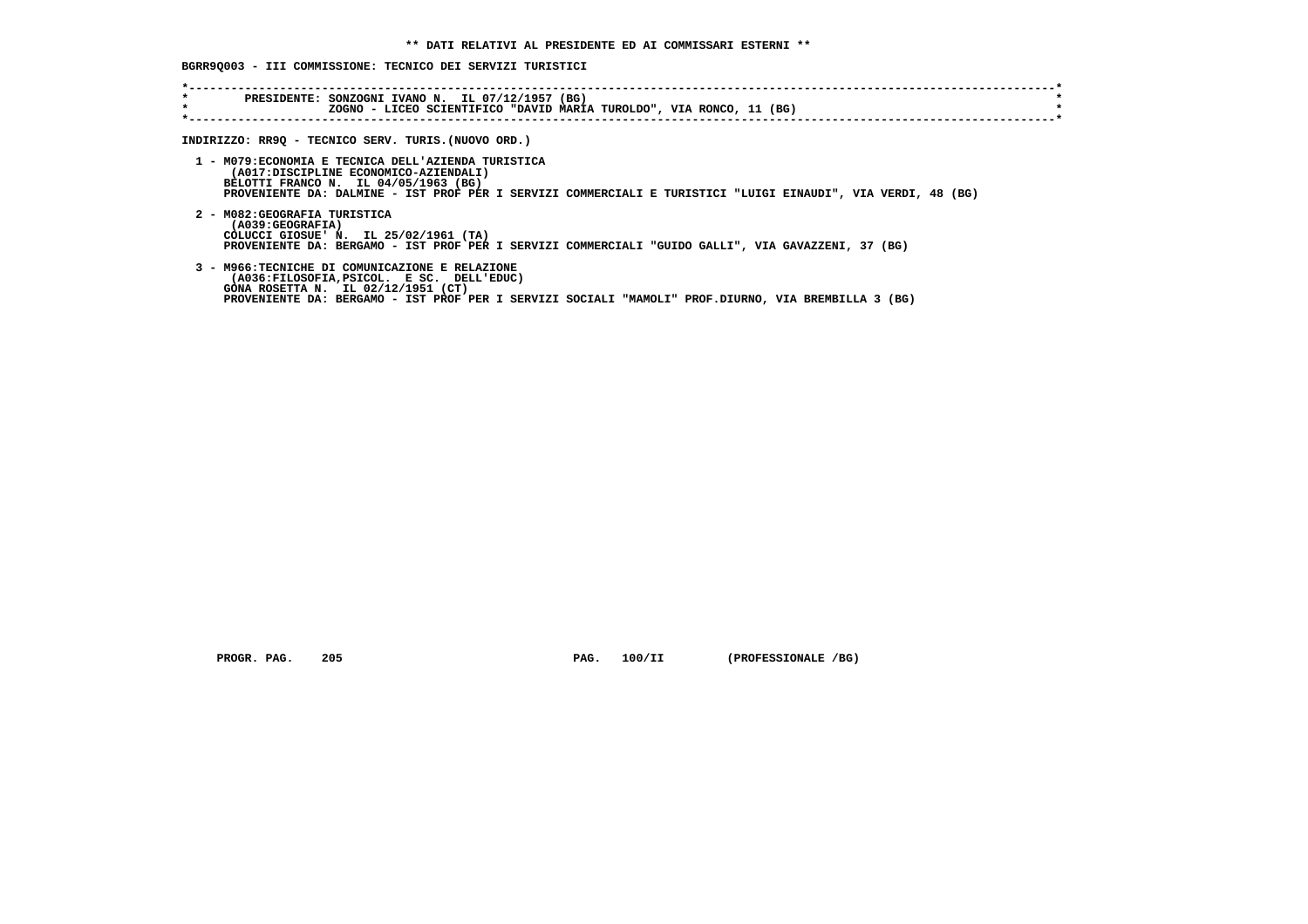**BGRR9Q004 - IV COMMISSIONE: TECNICO DEI SERVIZI TURISTICI**

### **\*\* DATI RELATIVI ALLE CLASSI DELLA CONFIGURAZIONE \*\***

|   | * CLASSE * ISTITUTO<br>. .          | * SEZIONE * INDIRIZZO |  |                                                                                                                                | $*P.N.I.*$ |           |              | CANDIDATI    |                               |         | LINGUE<br>*INT.*EST.*BRA.*IPO.*MER.* STRANIERE      |  |
|---|-------------------------------------|-----------------------|--|--------------------------------------------------------------------------------------------------------------------------------|------------|-----------|--------------|--------------|-------------------------------|---------|-----------------------------------------------------|--|
| * | * BGRH01000P * 5GT                  | * 5GT1                |  | * RR9Q - TECNICO SERV. TURIS.(NUOVO ORD.) * * * 13 * 1 *<br>* RR9Q - TECNICO SERV. TURIS. (NUOVO ORD.) * * 1 * * * * *         |            |           |              | $\star$      |                               |         | $\star$ I/F<br>$\star$ I/S                          |  |
|   |                                     |                       |  |                                                                                                                                |            |           |              |              |                               |         |                                                     |  |
|   | *--------*------------*------       |                       |  | ISTITUTO SECONDA SEDE: BERGAMO - L.R. PAR. IST PROF PER I SERVIZI ALBERGHIERI E RIS IST. PROF.SERVIZI ALBERGHIERI, VIA GHISLAN |            |           |              |              |                               |         |                                                     |  |
|   | * CLASSE * ISTITUTO<br>$\mathbf{r}$ | * SEZIONE * INDIRIZZO |  |                                                                                                                                | $*P.N.T.*$ |           |              | CANDIDATI    | $\mathbf{r}$ and $\mathbf{r}$ |         | LINGUE<br>*INT. *EST. *BRA. *IPO. *MER. * STRANIERE |  |
|   |                                     |                       |  | 2 * BGRH005007 * 5A * RR9R - TECNICO SER. RISTOR. (NUOVO ORD) *                                                                |            | $*$ 6 $*$ | $\mathbf{r}$ | $\mathbf{r}$ | $\mathbf{r}$                  | $\star$ | T / F                                               |  |

PROGR. PAG. 206 **PAG. 201/I** (PROFESSIONALE /BG)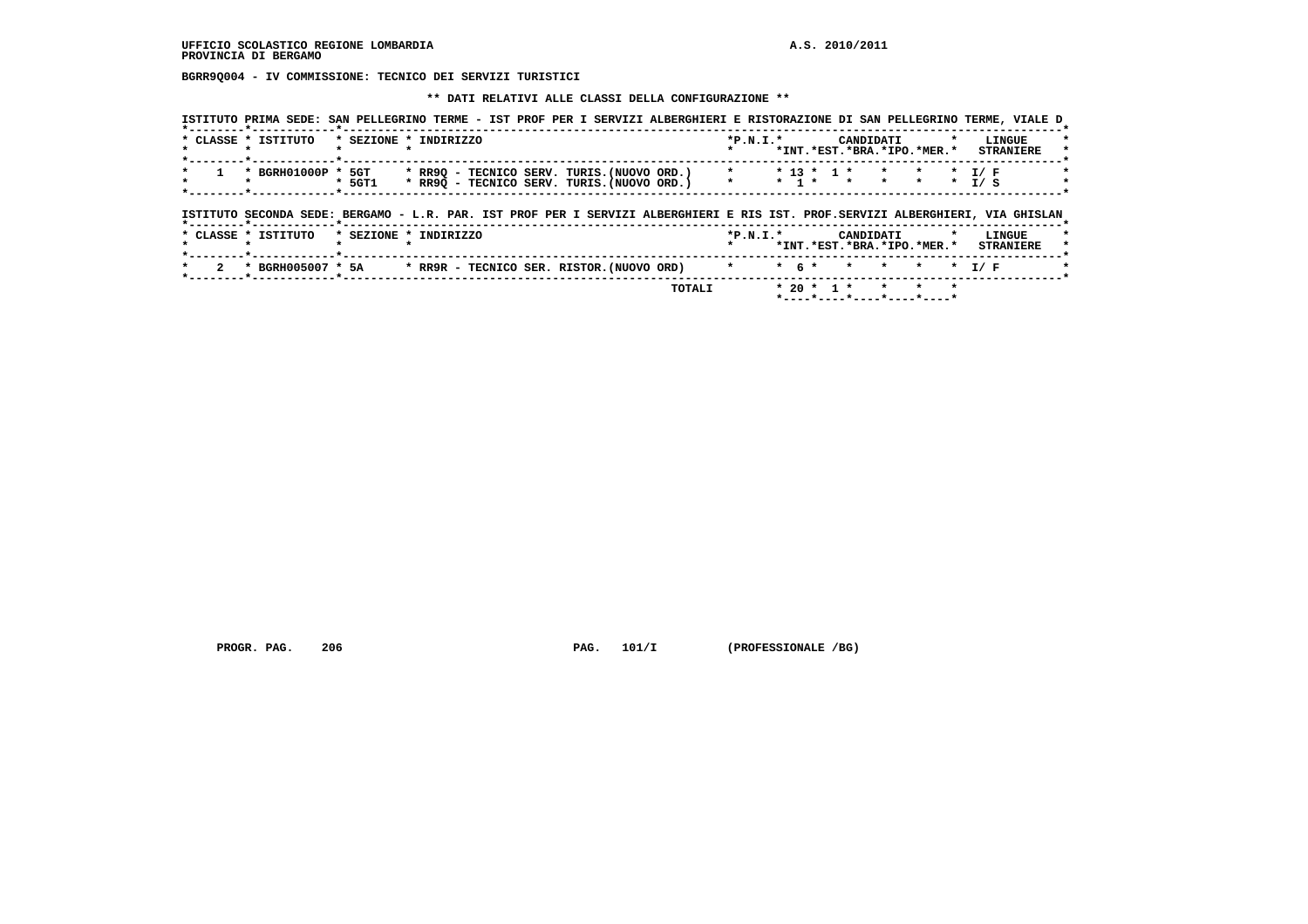| $\star$ . The set of $\sim$<br>$\star$ | PRESIDENTE: PELLEGRINI FRANCESCO N. IL 05/06/1952 (BA)<br>TRESCORE BALNEARIO - LICEO SCIENTIFICO "LORENZO FEDERICI", VIA DELL'ALBAROTTO (BG)                                                                                                                        |
|----------------------------------------|---------------------------------------------------------------------------------------------------------------------------------------------------------------------------------------------------------------------------------------------------------------------|
|                                        | INDIRIZZO: RR9Q - TECNICO SERV. TURIS. (NUOVO ORD.)                                                                                                                                                                                                                 |
|                                        | 1 - M079: ECONOMIA E TECNICA DELL'AZIENDA TURISTICA<br>(A017:DISCIPLINE ECONOMICO-AZIENDALI)<br>RADAELLI GIOVANNA N. IL 29/04/1958 (BG)<br>PROVENIENTE DA: TREVIGLIO - ISTITUTO TECNICO COMMERCIALE GUGLIELMO OBERDAN, VIALE MERISIO, 14 (BG)                       |
|                                        | 2 - M082: GEOGRAFIA TURISTICA<br>(A039; GEOGRAPH)<br>MELONI MARIA GRAZIA N. IL 27/06/1972 (CA)<br>PROVENIENTE DA: CLUSONE - IST TEC COMMERCIALE E PER GEOMETRI "ANDREA FANTONI", VIA BARBARIGO, 27 (BG)                                                             |
|                                        | 3 - M966: TECNICHE DI COMUNICAZIONE E RELAZIONE<br>(A036:FILOSOFIA, PSICOL. E SC. DELL'EDUC)<br>TROTTA ALESSANDRO N. IL 22/07/1967 (VA)<br>PROVENIENTE DA: BUSTO ARSIZIO - IST PROF PER I SERVIZI COMMERCIALI E TURISTICI I.P.S.S.C.T. "P.VERRI" -BUSTO, VIA TORINO |
|                                        | INDIRIZZO: RR9R - TECNICO SER. RISTOR. (NUOVO ORD)                                                                                                                                                                                                                  |
|                                        | 1 - M073: ALIMENTI E ALIMENTAZIONE<br>(A057: SCIENZA DEGLI ALIMENTI)<br>PETRONI MARIA FRANCESCA N. IL 06/05/1968 (CS)<br>PROVENIENTE DA: BRESCIA - IST PROF PER I SERVIZI ALBERGHIERI E RISTORAZIONE "ANDREA MANTEGNA" - BRESCIA, VIA FURA, 96 (B                   |
|                                        | 2 - M071: ECONOMIA E GESTIONE DELLE AZIENDE RISTORATIVE<br>(A017:DISCIPLINE ECONOMICO-AZIENDALI)<br>RADAELLI GIOVANNA N. IL 29/04/1958 (BG)<br>PROVENIENTE DA: TREVIGLIO - ISTITUTO TECNICO COMMERCIALE GUGLIELMO OBERDAN, VIALE MERISIO, 14 (BG)                   |
|                                        | 3 - M072:LEGISLAZIONE<br>(A019:DISCIPLINE GIURIDICHE ED ECONOMI)<br>QUATTROCCHI FRANCESCO N. IL 16/03/1966 (ME)<br>PROVENIENTE DA: VILMINORE DI SCALVE - IST TEC COMMERCIALE E PER GEOMETRI I.T.C.G. DI VILMINORE DI SCALV, VIA LOCATELLI,                          |

 **PROGR. PAG.** 207 **PAG. 101/II** (PROFESSIONALE /BG)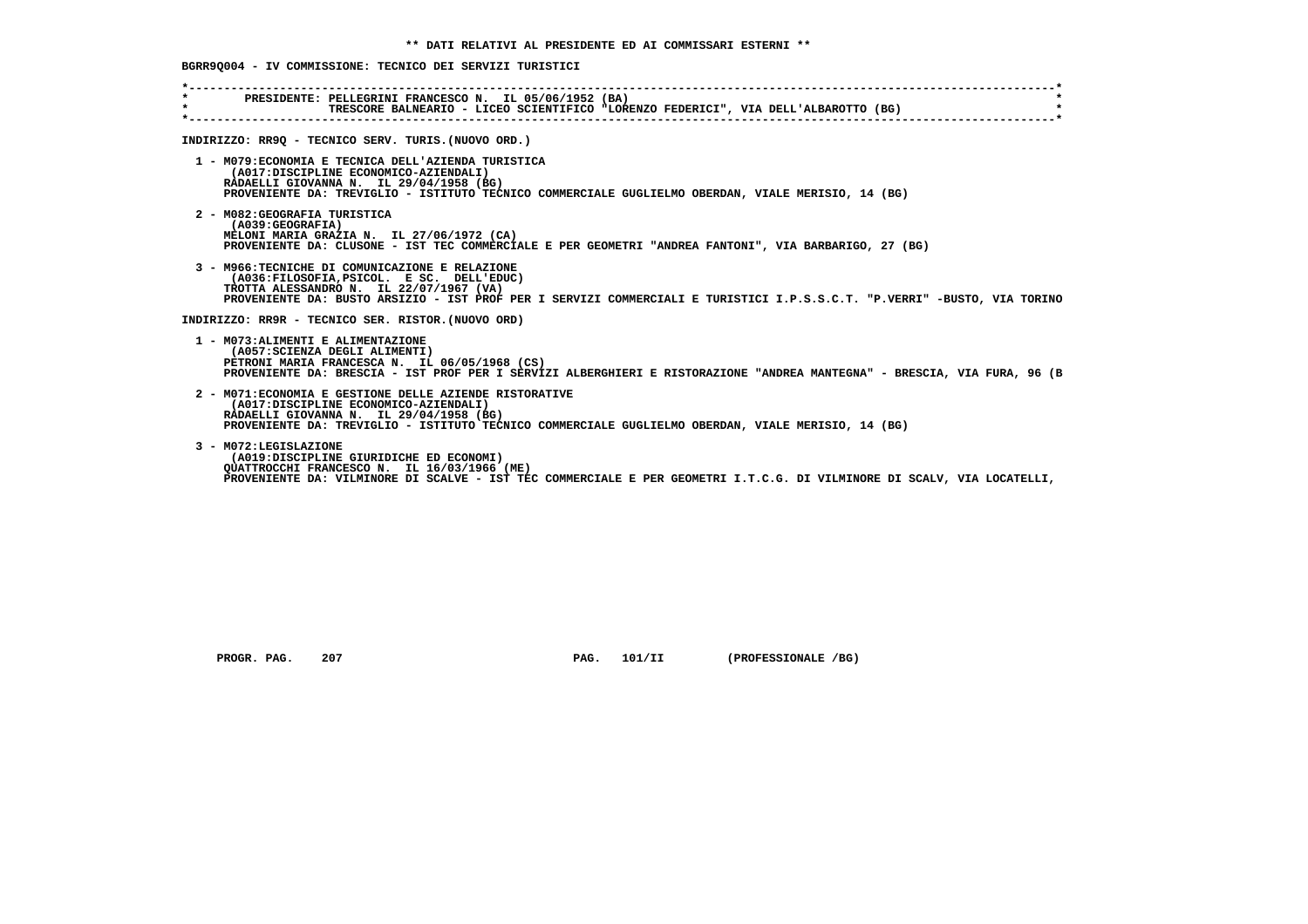**BGRR9Q005 - V COMMISSIONE: TECNICO DEI SERVIZI TURISTICI**

### **\*\* DATI RELATIVI ALLE CLASSI DELLA CONFIGURAZIONE \*\***

 **ISTITUTO PRIMA SEDE: TRESCORE BALNEARIO - IST PROF PER I SERVIZI COMMERCIALI "LORENZO LOTTO", VIA DELL'ALBAROTTO (BG)**

|                     |       | TOTALI                                                                                   |            | $* 30 *$ |                                          | * * * *   |  |                            |
|---------------------|-------|------------------------------------------------------------------------------------------|------------|----------|------------------------------------------|-----------|--|----------------------------|
| * BGRC01401T * 5D   | * 5D1 | * RR9B - TECN. GEST. AZ. INFO. (NUOVO ORD)<br>* RR9Q - TECNICO SERV. TURIS. (NUOVO ORD.) |            |          | * 7 * * * * * * I/F<br>* 7 * * * * * I/F |           |  |                            |
| * BGRC01401T * 5C   |       | * RR90 - TECNICO SERV. TURIS. (NUOVO ORD.)                                               | $\star$    |          | * 16 * * * * * * 1/ F                    |           |  |                            |
| * CLASSE * ISTITUTO |       | * SEZIONE * INDIRIZZO                                                                    | $*P.N.T.*$ |          | *INT.*EST.*BRA.*IPO.*MER.*               | CANDIDATI |  | LINGUE<br><b>STRANIERE</b> |

PROGR. PAG. 208 **PAG. 102/I** (PROFESSIONALE /BG)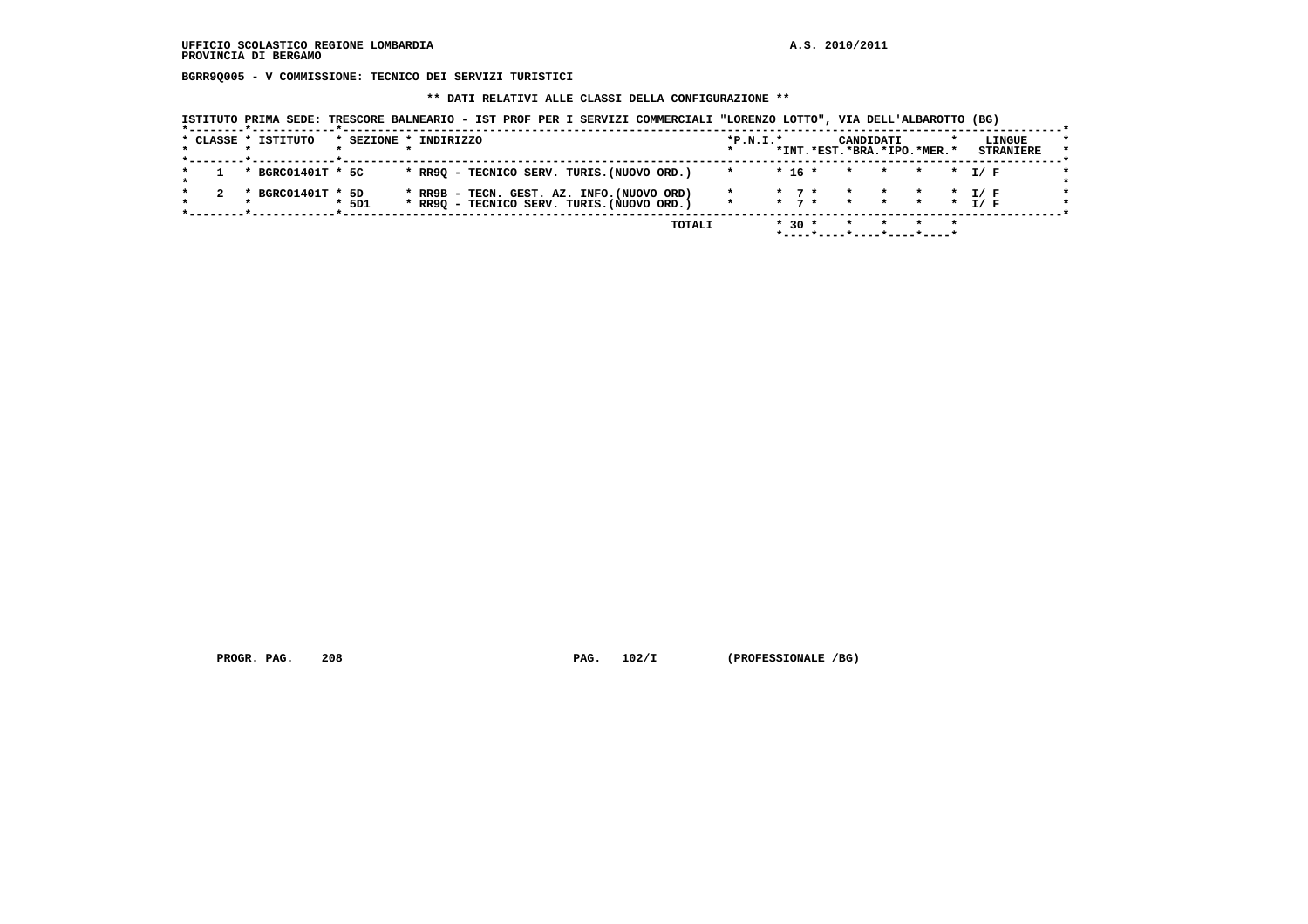| $\star$ and the set of $\star$<br>$\star$ | PRESIDENTE: SCAGLIONE FLAVIO N. IL 05/11/1960 (MI)<br>NEMBRO - IST PROF PER I SERVIZI ALBERGHIERI E RISTORAZIONE "ALFREDO SONZOGNI", VIA BELLINI 54 (BG) |
|-------------------------------------------|----------------------------------------------------------------------------------------------------------------------------------------------------------|
|                                           |                                                                                                                                                          |
|                                           | INDIRIZZO: RR90 - TECNICO SERV. TURIS. (NUOVO ORD.)                                                                                                      |
|                                           |                                                                                                                                                          |
|                                           | 1 - M079: ECONOMIA E TECNICA DELL'AZIENDA TURISTICA                                                                                                      |
|                                           | (A017:DISCIPLINE ECONOMICO-AZIENDALI)                                                                                                                    |
|                                           | BELOTTI LUISA N. IL 24/07/1960 (BG)                                                                                                                      |
|                                           | PROVENIENTE DA: SARNICO - ISTITUTO TECNICO COMMERCIALE "SERAFINO RIVA", VIA CORTIVO 32 (BG)                                                              |
|                                           | 2 - M082: GEOGRAFIA TURISTICA                                                                                                                            |
|                                           | (A039:GEOGRAFIA)                                                                                                                                         |
|                                           | PELAGALLI SALVATORE N. IL 16/03/1958 (PA)                                                                                                                |
|                                           | PROVENIENTE DA: CALOLZIOCORTE - ISTITUTO TECNICO COMMERCIALE I.T.C.G. DI CALOLZIOCORTE, VIA LAVELLO, 2 (LC)                                              |
|                                           |                                                                                                                                                          |
|                                           | 3 - M966: TECNICHE DI COMUNICAZIONE E RELAZIONE<br>(A036:FILOSOFIA, PSICOL. E SC. DELL'EDUC)                                                             |
|                                           | RICUCCI RAFFAELA N. IL 31/03/1947 (FG)                                                                                                                   |
|                                           | PROVENIENTE DA: BERGAMO - ISTITUTO MAGISTRALE "P. SECCO SUARDO", VIA ANGELO MAJ, 8 (BG)                                                                  |
|                                           |                                                                                                                                                          |
|                                           | INDIRIZZO: RR9B - TECN. GEST. AZ. INFO. (NUOVO ORD)                                                                                                      |
|                                           | 1 - M034: ECONOMIA D' AZIENDA                                                                                                                            |
|                                           | (A017:DISCIPLINE ECONOMICO-AZIENDALI)                                                                                                                    |
|                                           | BELOTTI LUISA N. IL 24/07/1960 (BG)                                                                                                                      |
|                                           | PROVENIENTE DA: SARNICO - ISTITUTO TECNICO COMMERCIALE "SERAFINO RIVA", VIA CORTIVO 32 (BG)                                                              |
|                                           | 2 - M453: INFORMATICA GESTIONALE                                                                                                                         |
|                                           | (A042: INFORMATICA)                                                                                                                                      |
|                                           | REMONDI MONIA N. IL 21/01/1976 (BG)                                                                                                                      |
|                                           | PROVENIENTE DA: LOVERE - ISTITUTO TECNICO COMMERCIALE "IVAN PIANA", VIA XX SETTEMBRE, 4 (BG)                                                             |
|                                           |                                                                                                                                                          |
|                                           | 3 - M038: DIRITTO - ECONOMIA<br>(A019:DISCIPLINE GIURIDICHE ED ECONOMI)                                                                                  |
|                                           | ROSSITTO ROSINA N. IL 08/01/1962 (SR)                                                                                                                    |
|                                           | PROVENIENTE DA: ZOGNO - IST TEC COMMERCIALE E PER GEOMETRI "DAVID MARIA TUROLDO", VIA RONCO, 11 (BG)                                                     |

 **PROGR. PAG. 209 PAG. 102/II (PROFESSIONALE /BG)**

 **BGRR9Q005 - V COMMISSIONE: TECNICO DEI SERVIZI TURISTICI**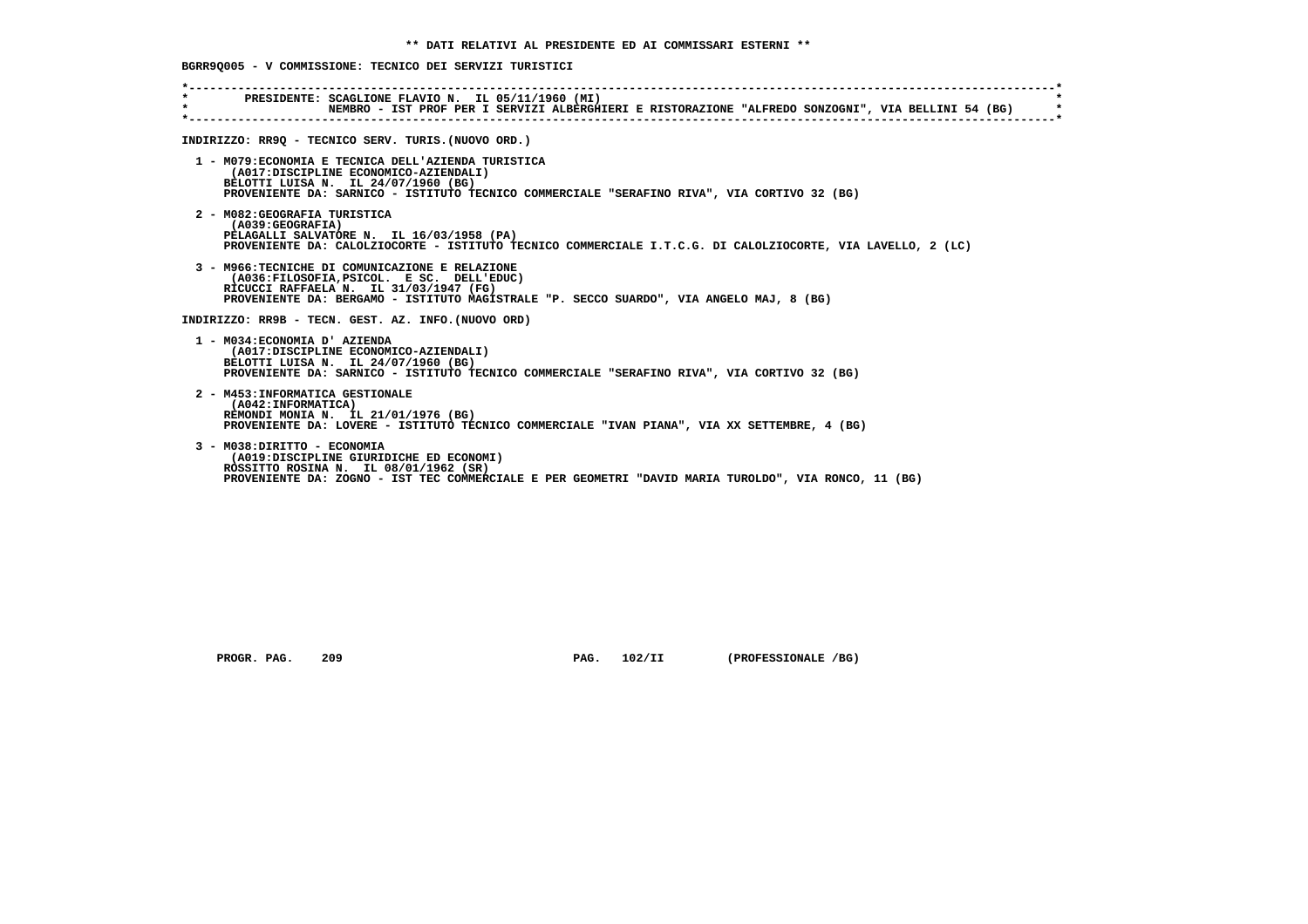**BGRR9Q006 - VI COMMISSIONE: TECNICO DEI SERVIZI TURISTICI**

 **\*\* DATI RELATIVI ALLE CLASSI DELLA CONFIGURAZIONE \*\***

|  | * CLASSE * ISTITUTO | * SEZIONE * INDIRIZZO |  |                                            |  |  | $*P.N.T.*$ |            | CANDIDATI<br>*INT.*EST.*BRA.*IPO.*MER.* |           | <b>STRANIERE</b> | LINGUE |
|--|---------------------|-----------------------|--|--------------------------------------------|--|--|------------|------------|-----------------------------------------|-----------|------------------|--------|
|  |                     |                       |  |                                            |  |  |            |            |                                         |           |                  |        |
|  | * BGRC033017 * 5AT  |                       |  | * RR9Q - TECNICO SERV. TURIS.(NUOVO ORD.)  |  |  | $\star$    | $*$ 11 $*$ | $\mathbf{r}$                            | * * * T/F |                  |        |
|  | * BGRC033017 * 5BT  |                       |  | * RR90 - TECNICO SERV. TURIS. (NUOVO ORD.) |  |  |            | $* 13 *$   | * * * * T/T                             |           |                  |        |

**PROGR. PAG.** 210 **PAG.** 103/I (PROFESSIONALE /BG)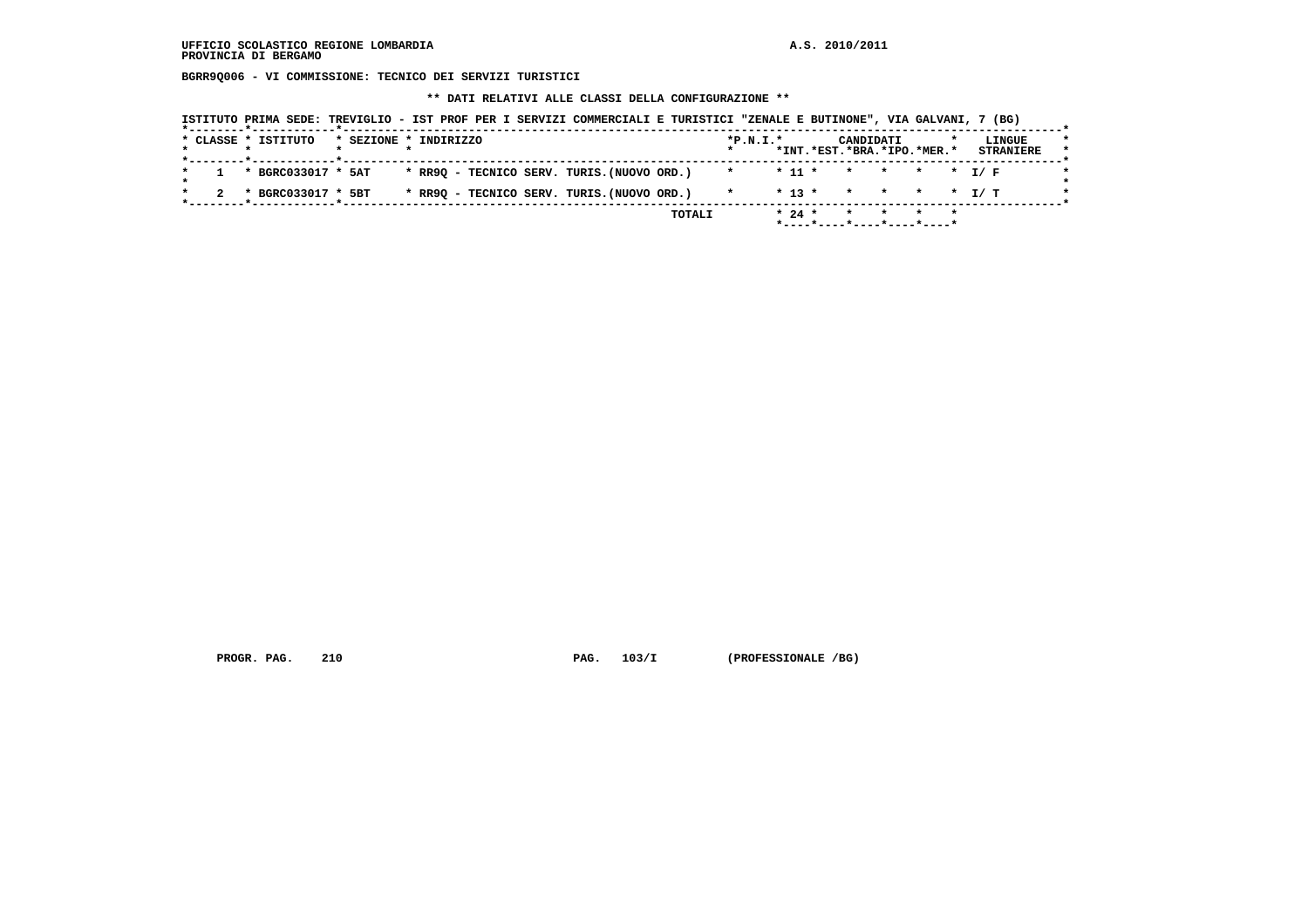# **BGRR9Q006 - VI COMMISSIONE: TECNICO DEI SERVIZI TURISTICI**

| * | PRESIDENTE: NARDONE GIUSEPPE N. IL 18/05/1966 (BA)<br>PRESEZZO - IST PROF INDUSTRIA E ARTIGIANATO "BETTY AMBIVERI", VIA C. BERIZZI, 1 (BG)                                                                                                    |
|---|-----------------------------------------------------------------------------------------------------------------------------------------------------------------------------------------------------------------------------------------------|
|   | INDIRIZZO: RR9Q - TECNICO SERV. TURIS.(NUOVO ORD.)                                                                                                                                                                                            |
|   | 1 - M079: ECONOMIA E TECNICA DELL'AZIENDA TURISTICA<br>(A017:DISCIPLINE ECONOMICO-AZIENDALI)<br>PAZIENZA MARIO N. IL 01/09/1953 (FG)<br>PROVENIENTE DA: BERGAMO - IST PROF PER I SERVIZI COMMERCIALI "GUIDO GALLI", VIA GAVAZZENI, 37 (BG)    |
|   | 2 - M082: GEOGRAFIA TURISTICA<br>(A039:GEOGRAFIA)<br>PANZERI MATTEO N. IL 20/08/1955 (BG)<br>PROVENIENTE DA: BERGAMO - ISTITUTO TECNICO COMMERCIALE "BORTOLO BELOTTI", VIA PER AZZANO,5 (BG)                                                  |
|   | 3 - M966:TECNICHE DI COMUNICAZIONE E RELAZIONE<br>(A036:FILOSOFIA, PSICOL. E SC. DELL'EDUC)<br>APICELLA VITTORIO N. IL 21/05/1964 (SA)<br>PROVENIENTE DA: BERGAMO - IST PROF PER I SERVIZI SOCIALI "MAMOLI" PROF.DIURNO, VIA BREMBILLA 3 (BG) |

 **PROGR. PAG.** 211 **PROGR. PAG. 211 PROGR. PAG. 211 PROGRESSIONALE** /BG)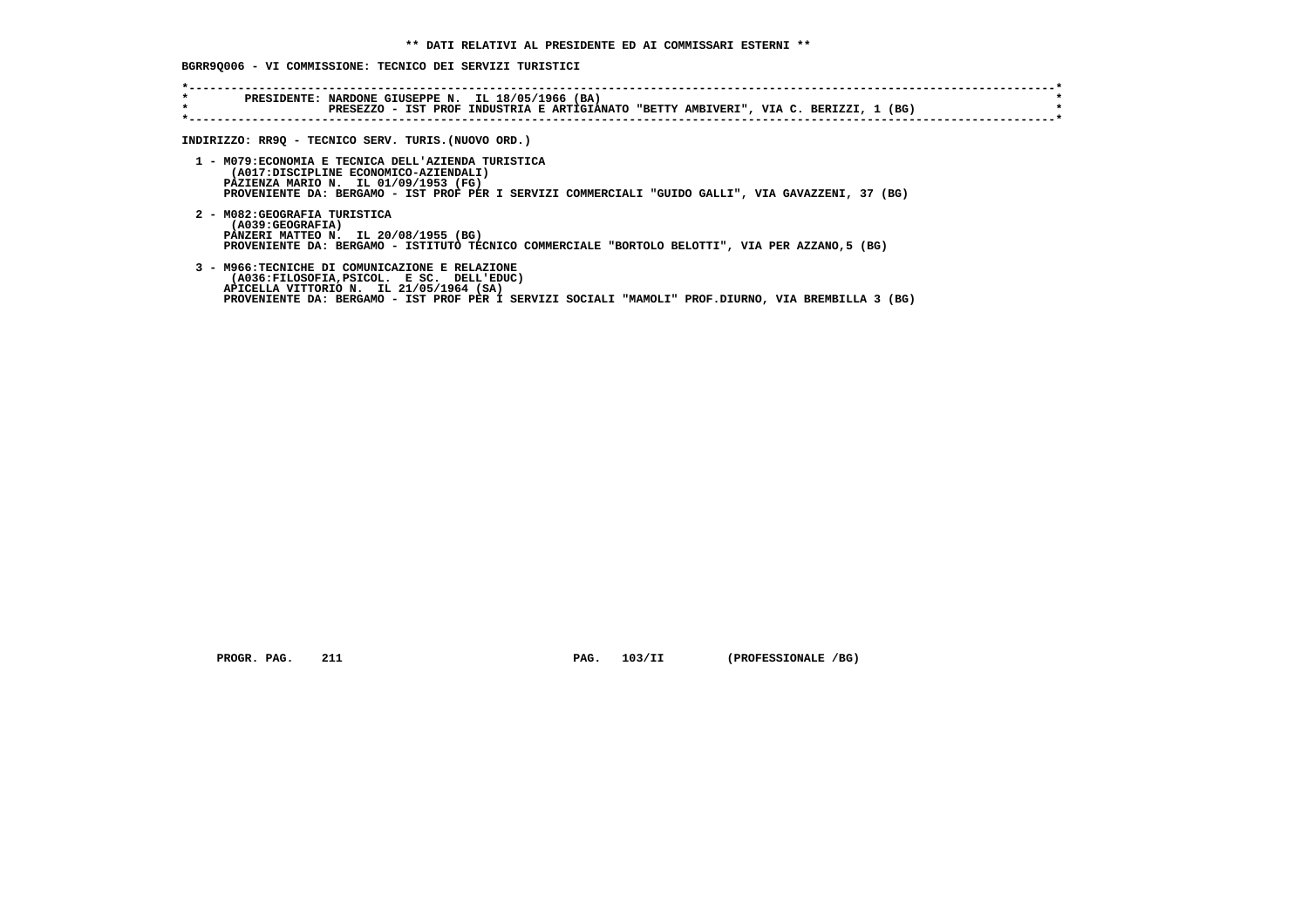**BGRR9R001 - I COMMISSIONE: TECNICO DEI SERVIZI DELLA RISTORAZIONE**

 **\*\* DATI RELATIVI ALLE CLASSI DELLA CONFIGURAZIONE \*\***

| ISTITUTO PRIMA SEDE: NEMBRO - IST PROF PER I SERVIZI ALBERGHIERI E RISTORAZIONE "ALFREDO SONZOGNI", VIA BELLINI 54 (BG) |
|-------------------------------------------------------------------------------------------------------------------------|
|-------------------------------------------------------------------------------------------------------------------------|

|  | * CLASSE * ISTITUTO | * SEZIONE * INDIRIZZO |  |  |                                                                                          |        | $*P.N.T.*$ |          | CANDIDATI<br>*INT.*EST.*BRA.*IPO.*MER.* |  | LINGUE<br><b>STRANIERE</b> |
|--|---------------------|-----------------------|--|--|------------------------------------------------------------------------------------------|--------|------------|----------|-----------------------------------------|--|----------------------------|
|  | * BGRH020009 * 5A   |                       |  |  | * RR9R - TECNICO SER. RISTOR. (NUOVO ORD)                                                |        |            | $* 27 *$ | * * * * T/F                             |  |                            |
|  | * BGRH020009 * 5D   | $*$ 5D1               |  |  | * RR9Q - TECNICO SERV. TURIS. (NUOVO ORD.)<br>* RR90 - TECNICO SERV. TURIS. (NUOVO ORD.) |        |            |          | * 8 * * * * * 1/ F                      |  |                            |
|  |                     |                       |  |  |                                                                                          | TOTALI |            | $* 44 *$ | *----*------------------                |  |                            |

PROGR. PAG. 212 **PROGR. PAG. 104/I** (PROFESSIONALE /BG)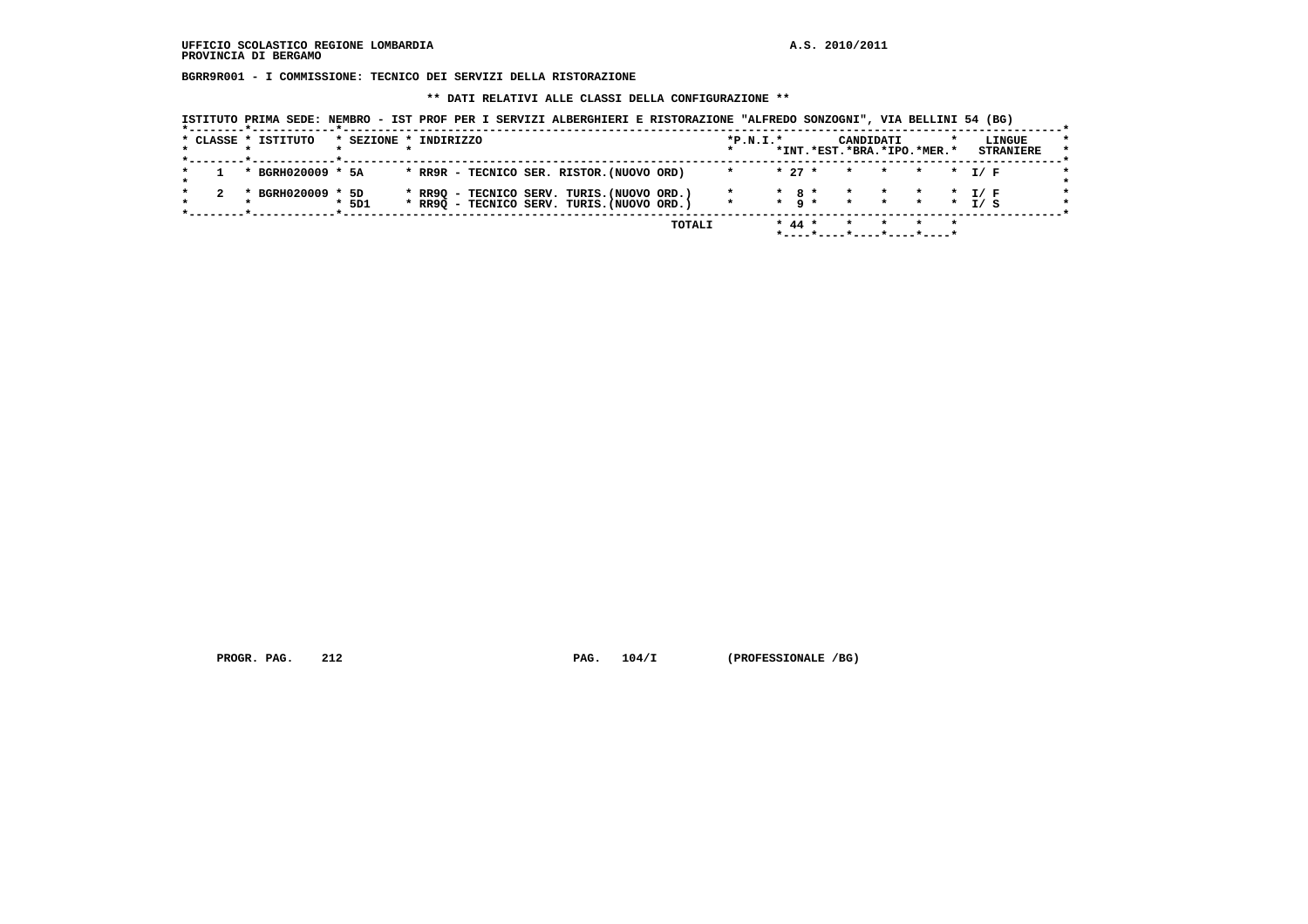| $\star$ . The set of $\star$<br>$\star$ | PRESIDENTE: BERETTA ORIETTA N. IL 02/05/1955 (BG)<br>BERGAMO - LICEO CLASSICO "PAOLO SARPI", PIAZZA ROSATE, 4 (BG)                                                                                                                                               |
|-----------------------------------------|------------------------------------------------------------------------------------------------------------------------------------------------------------------------------------------------------------------------------------------------------------------|
|                                         | INDIRIZZO: RR9R - TECNICO SER. RISTOR. (NUOVO ORD)                                                                                                                                                                                                               |
|                                         | 1 - MO73: ALIMENTI E ALIMENTAZIONE<br>(A057: SCIENZA DEGLI ALIMENTI)<br>STEINER ROBERTA N. IL 17/09/1957 (BG)<br>PROVENIENTE DA: SAN PELLEGRINO TERME - IST PROF PER I SERVIZI ALBERGHIERI E RISTORAZIONE DI SAN PELLEGRINO TERME, VIALE                         |
|                                         | 2 - M071: ECONOMIA E GESTIONE DELLE AZIENDE RISTORATIVE<br>(A017:DISCIPLINE ECONOMICO-AZIENDALI)<br>BIROLINI GRAZIELLA N. IL 03/07/1956 (EE)<br>PROVENIENTE DA: TRESCORE BALNEARIO - IST PROF PER I SERVIZI COMMERCIALI "LORENZO LOTTO", VIA DELL'ALBAROTTO (BG) |
|                                         | 3 - M072:LEGISLAZIONE<br>(A019:DISCIPLINE GIURIDICHE ED ECONOMI)<br>CENSORE LILIANA N. IL 14/10/1950 (CZ)<br>PROVENIENTE DA: SAN PELLEGRINO TERME - IST PROF PER I SERVIZI ALBERGHIERI E RISTORAZIONE DI SAN PELLEGRINO TERME, VIALE                             |
|                                         | INDIRIZZO: RR90 - TECNICO SERV. TURIS. (NUOVO ORD.)                                                                                                                                                                                                              |
|                                         | 1 - M079: ECONOMIA E TECNICA DELL'AZIENDA TURISTICA<br>(A017:DISCIPLINE ECONOMICO-AZIENDALI)<br>BIROLINI GRAZIELLA N. IL 03/07/1956 (EE)<br>PROVENIENTE DA: TRESCORE BALNEARIO - IST PROF PER I SERVIZI COMMERCIALI "LORENZO LOTTO", VIA DELL'ALBAROTTO (BG)     |
|                                         | 2 - M082: GEOGRAFIA TURISTICA<br>(A039; GEOGRAPH)<br>MAMO MARIA CONCETTA N. IL 05/07/1960 (AG)<br>PROVENIENTE DA: BERGAMO - ISTITUTO TECNICO COMMERCIALE "VITTORIO EMANUELE II", VIA F. LUSSANA, 2 (BG)                                                          |
|                                         | 3 - M966: TECNICHE DI COMUNICAZIONE E RELAZIONE<br>(A036:FILOSOFIA, PSICOL, E SC. DELL'EDUC)<br>PELIS FRANCESCA N. IL 04/09/1962 (BG)                                                                                                                            |

 **PELIS FRANCESCA N. IL 04/09/1962 (BG) PROVENIENTE DA: DALMINE - IST PROF PER I SERVIZI COMMERCIALI E TURISTICI "LUIGI EINAUDI", VIA VERDI, 48 (BG)**

 **PROGR. PAG. 213 PAG. 104/II (PROFESSIONALE /BG)**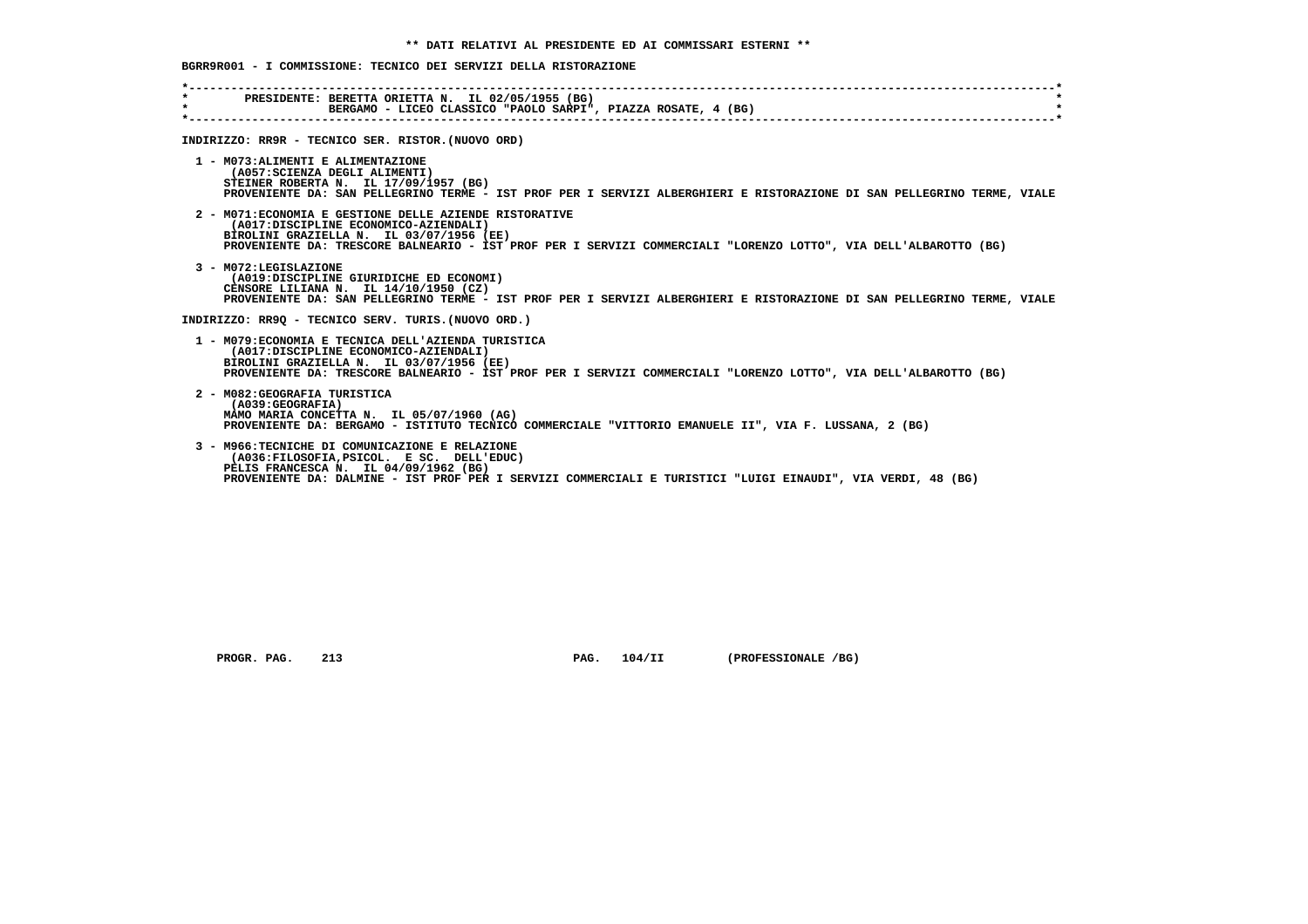**BGRR9R002 - II COMMISSIONE: TECNICO DEI SERVIZI DELLA RISTORAZIONE**

 **\*\* DATI RELATIVI ALLE CLASSI DELLA CONFIGURAZIONE \*\***

|  | * CLASSE * ISTITUTO | * SEZIONE * INDIRIZZO |  |  |                                           |  | $*P.N.T.*$           |  |  | CANDIDATI | *INT.*EST.*BRA.*IPO.*MER.* |  | LINGUE<br><b>STRANIERE</b> |
|--|---------------------|-----------------------|--|--|-------------------------------------------|--|----------------------|--|--|-----------|----------------------------|--|----------------------------|
|  | * BGRH020009 * 5B   |                       |  |  | * RR9R - TECNICO SER. RISTOR. (NUOVO ORD) |  | * * 27 * * * * * T/F |  |  |           |                            |  |                            |
|  | * BGRH020009 * 5C   |                       |  |  | * RR9R - TECNICO SER. RISTOR. (NUOVO ORD) |  | $\star$              |  |  |           | $* 21 * 1 * * * * * I / S$ |  |                            |

PROGR. PAG. 214 **PROGR. PAG. 214** PAG. 105/I (PROFESSIONALE /BG)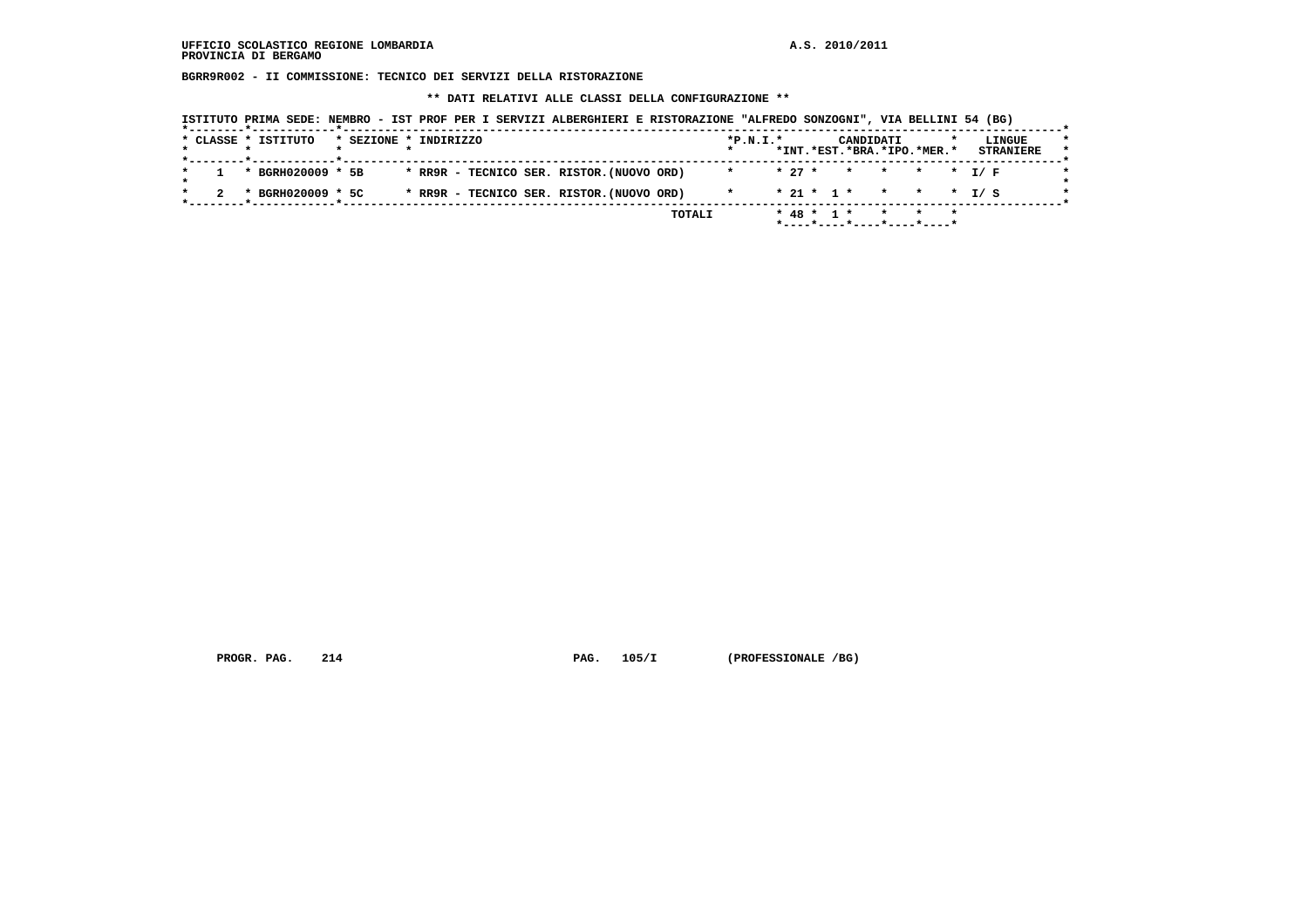# **BGRR9R002 - II COMMISSIONE: TECNICO DEI SERVIZI DELLA RISTORAZIONE**

| $\star$<br>$\star$ | PRESIDENTE: MONTANARI GIOVANNI N. IL 14/04/1951 (PC)<br>LOVERE - ISTITUTO TECNICO INDUSTRIALE "GALILEO GALILEI", VIA XX SETTEMBRE, 4 (BG)                                                                                                                      |
|--------------------|----------------------------------------------------------------------------------------------------------------------------------------------------------------------------------------------------------------------------------------------------------------|
|                    | INDIRIZZO: RR9R - TECNICO SER. RISTOR. (NUOVO ORD)                                                                                                                                                                                                             |
|                    | 1 - MO73: ALIMENTI E ALIMENTAZIONE<br>(A057: SCIENZA DEGLI ALIMENTI)<br>ROLLI MARIA CRISTINA N. IL 16/06/1976 (LE)<br>PROVENIENTE DA: SAN PELLEGRINO TERME - IST PROF PER I SERVIZI ALBERGHIERI E RISTORAZIONE DI SAN PELLEGRINO TERME, VIALE                  |
|                    | 2 - M071: ECONOMIA E GESTIONE DELLE AZIENDE RISTORATIVE<br>(A017:DISCIPLINE ECONOMICO-AZIENDALI)<br>LANZINI GIULIANO N. IL 15/04/1949 (BG)<br>PROVENIENTE DA: TRESCORE BALNEARIO - IST PROF PER I SERVIZI COMMERCIALI "LORENZO LOTTO", VIA DELL'ALBAROTTO (BG) |
|                    | 3 - M072:LEGISLAZIONE<br>(A019:DISCIPLINE GIURIDICHE ED ECONOMI)<br>CARNELOS MAURO N. IL 30/01/1960 (EE)<br>PROVENIENTE DA: PRESEZZO - IST PROF PER I SERVIZI COMMERCIALI E TURISTICI "BETTY AMBIVERI", VIA C. BERIZZI,1 (BG)                                  |

 **PROGR. PAG. 215 PAG. 105/II (PROFESSIONALE /BG)**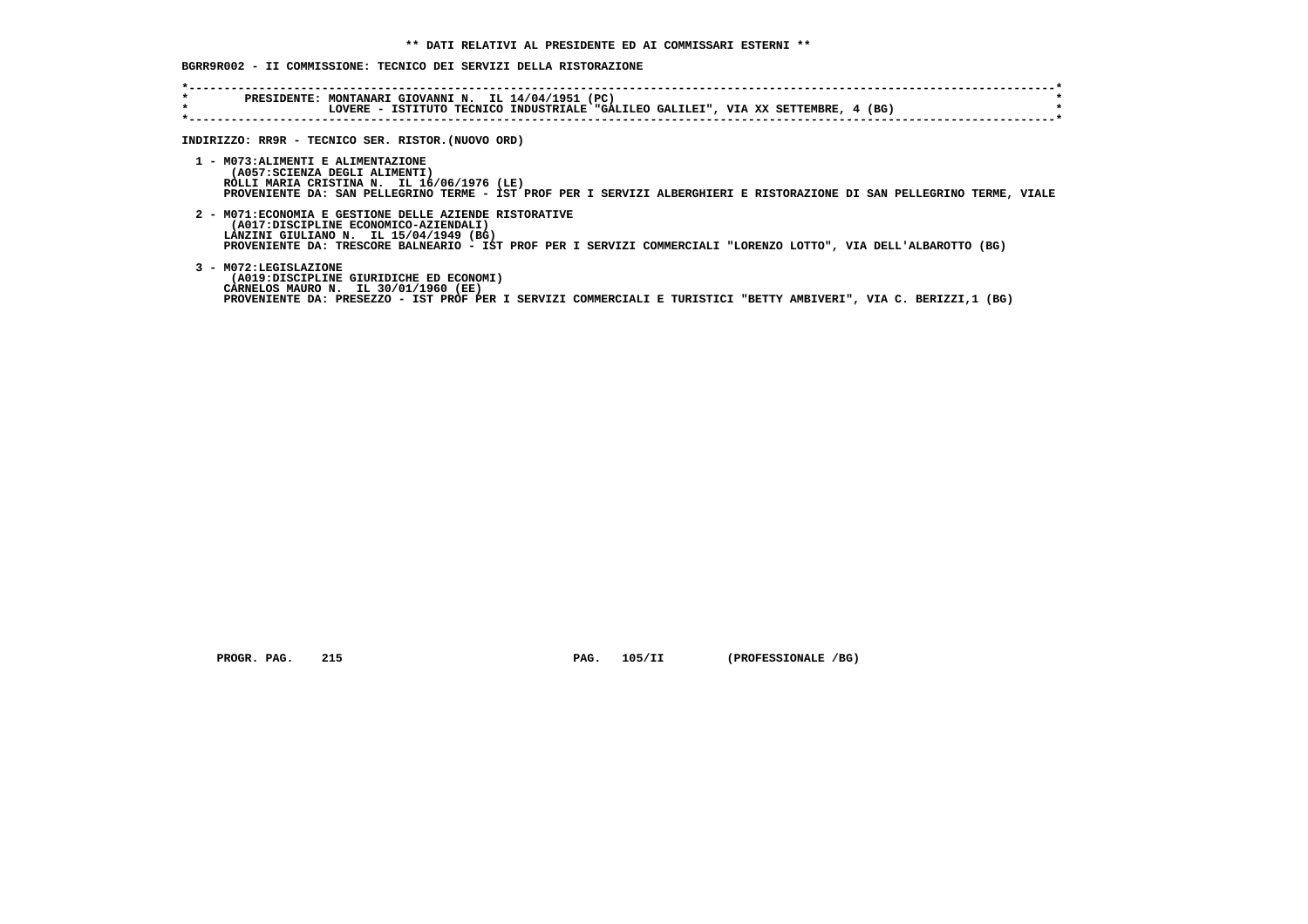**BGRR9R003 - III COMMISSIONE: TECNICO DEI SERVIZI DELLA RISTORAZIONE**

 **\*\* DATI RELATIVI ALLE CLASSI DELLA CONFIGURAZIONE \*\***

|  | * CLASSE * ISTITUTO                                                      | * SEZIONE * INDIRIZZO |  |                                           |  |  | $*P.N.T.*$ |           |  | CANDIDATI | *INT.*EST.*BRA.*IPO.*MER.* | LINGUE<br><b>STRANIERE</b> |  |
|--|--------------------------------------------------------------------------|-----------------------|--|-------------------------------------------|--|--|------------|-----------|--|-----------|----------------------------|----------------------------|--|
|  | _______ <b>*</b> ___________ <b>_____</b> ____<br>$1 * BGRH01000P * 5AR$ |                       |  | * RR9R - TECNICO SER. RISTOR. (NUOVO ORD) |  |  | $\star$    | $*20$ $*$ |  |           | * * * * T/F                |                            |  |
|  | * BGRH01000P * 5BR                                                       |                       |  | * RR9R - TECNICO SER. RISTOR. (NUOVO ORD) |  |  | $\star$    |           |  |           | $* 21 * 1 * * * * * I/F$   |                            |  |

PROGR. PAG. 216 **PROGR. PAG. 216** PAG. 106/I (PROFESSIONALE /BG)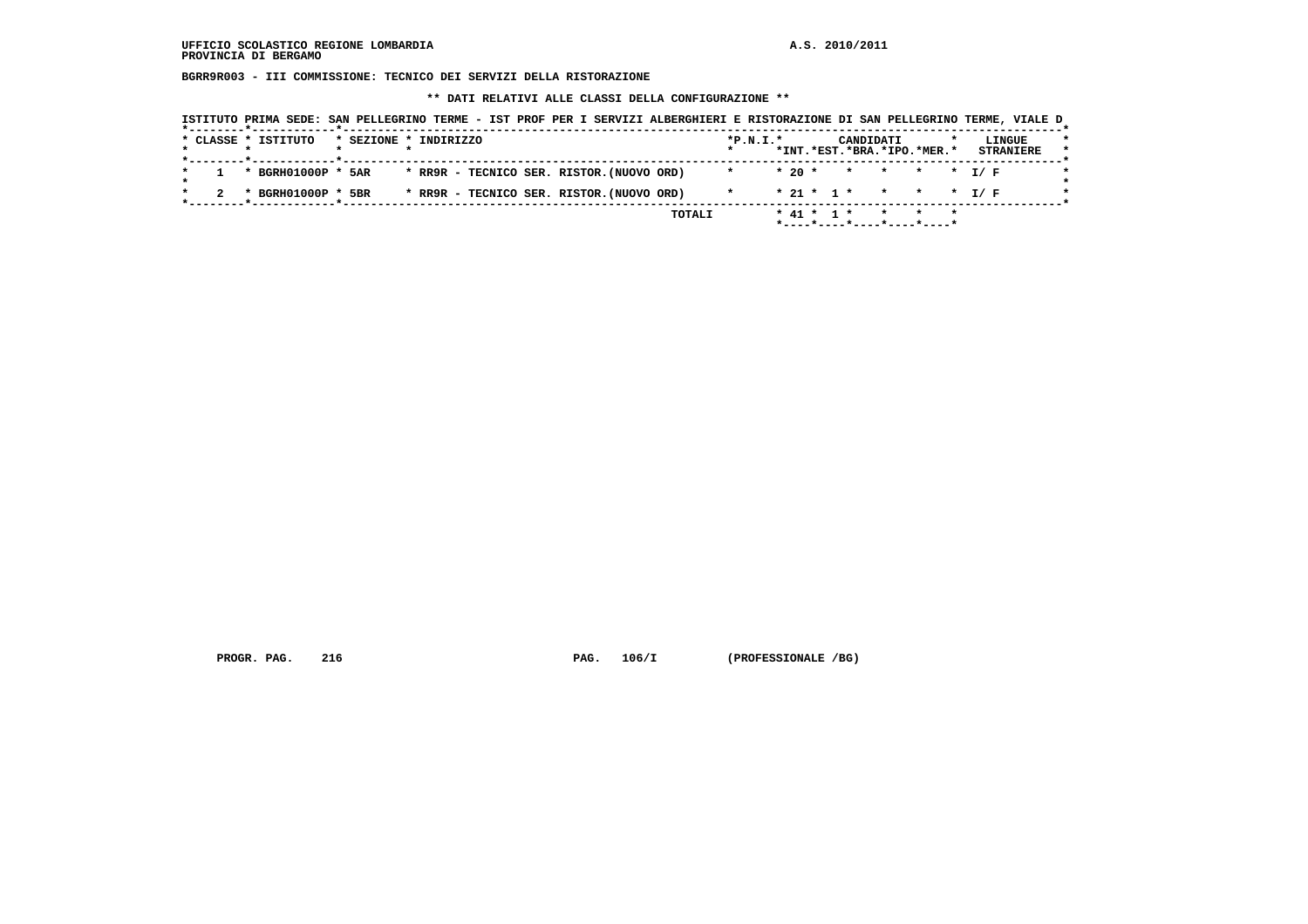## **BGRR9R003 - III COMMISSIONE: TECNICO DEI SERVIZI DELLA RISTORAZIONE**

| $\star$<br>$\star$ | PRESIDENTE: POLIMENO DEMETRIO N. IL 16/04/1958 (RC)<br>BERGAMO - ISTITUTO TECNICO COMMERCIALE "VITTORIO EMANUELE II" (CORSO, VIA LUSSANA, 2 (BG)                                                                                                                     |
|--------------------|----------------------------------------------------------------------------------------------------------------------------------------------------------------------------------------------------------------------------------------------------------------------|
|                    | INDIRIZZO: RR9R - TECNICO SER. RISTOR. (NUOVO ORD)                                                                                                                                                                                                                   |
|                    |                                                                                                                                                                                                                                                                      |
|                    | 1 - M073: ALIMENTI E ALIMENTAZIONE<br>(A057: SCIENZA DEGLI ALIMENTI)<br>PANZERA ISABELLA N. IL 02/03/1970 (RC)<br>PROVENIENTE DA: NEMBRO - IST PROF PER I SERVIZI ALBERGHIERI E RISTORAZIONE "ALFREDO SONZOGNI", VIA BELLINI 54 (BG)                                 |
|                    | 2 - M071: ECONOMIA E GESTIONE DELLE AZIENDE RISTORATIVE<br>(A017:DISCIPLINE ECONOMICO-AZIENDALI)<br>ERMACORA MARIA GIULIA N. IL 03/10/1963 (BG)<br>PROVENIENTE DA: PRESEZZO - IST PROF PER I SERVIZI COMMERCIALI E TURISTICI "BETTY AMBIVERI", VIA C. BERIZZI,1 (BG) |
|                    | 3 - M072:LEGISLAZIONE<br>(A019:DISCIPLINE GIURIDICHE ED ECONOMI)<br>ZAPPA DANIELA N. IL 27/07/1962 (BG)<br>PROVENIENTE DA: PRESEZZO - ISTITUTO TECNICO COMMERCIALE "MAIRONI DA PONTE", VIA BERIZZI,1 (BG)                                                            |

 **PROGR. PAG.** 217 **PROGR. 217 PAG.** 106/II **(PROFESSIONALE /BG)**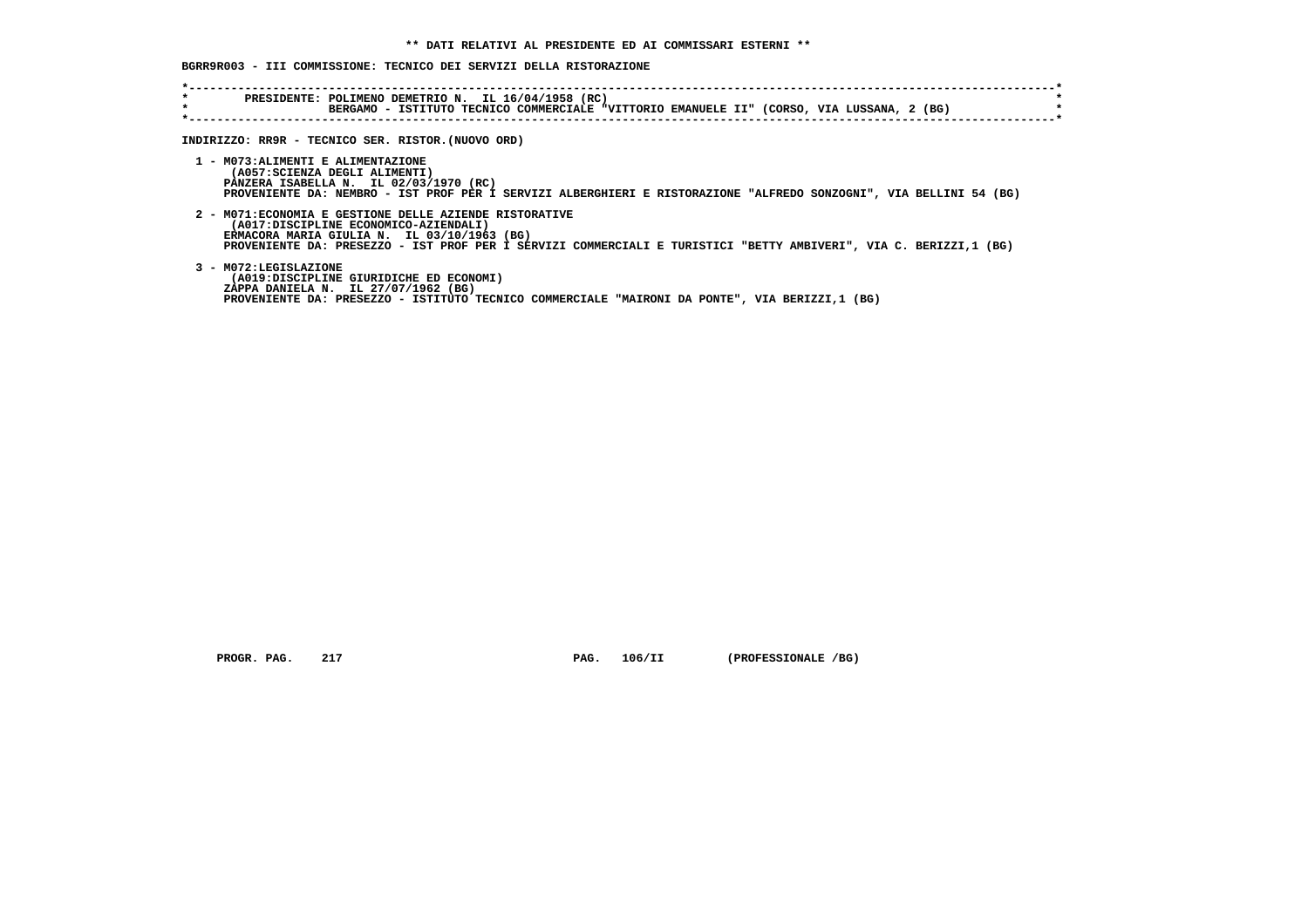**BGRR9R004 - IV COMMISSIONE: TECNICO DEI SERVIZI DELLA RISTORAZIONE**

 **\*\* DATI RELATIVI ALLE CLASSI DELLA CONFIGURAZIONE \*\***

|  | * CLASSE * ISTITUTO | * SEZIONE * INDIRIZZO |  |  |                                                                                        |  | $*P.N.I.*$ |                   | CANDIDATI<br>*INT.*EST.*BRA.*IPO.*MER.*   |                                            |               | LINGUE<br><b>STRANIERE</b> |
|--|---------------------|-----------------------|--|--|----------------------------------------------------------------------------------------|--|------------|-------------------|-------------------------------------------|--------------------------------------------|---------------|----------------------------|
|  | * BGRH01000P *      | 5CR<br>5CR1           |  |  | * RR9R - TECNICO SER. RISTOR. (NUOVO ORD)<br>* RR9R - TECNICO SER. RISTOR. (NUOVO ORD) |  | $\star$    | $\star$ 9 $\star$ | $\star$ $\star$<br>$* 15 * * * * * * * *$ | $\star$<br><b>Contract Contract Street</b> | T/ T<br>T / S |                            |
|  | BGRH01000P *        | 5DR                   |  |  | * RR9R - TECNICO SER. RISTOR. (NUOVO ORD)                                              |  |            | $*22$ *           | * * * * T/F                               |                                            |               |                            |

PROGR. PAG. 218 **PROGR. PAG. 218** PAG. 107/I (PROFESSIONALE /BG)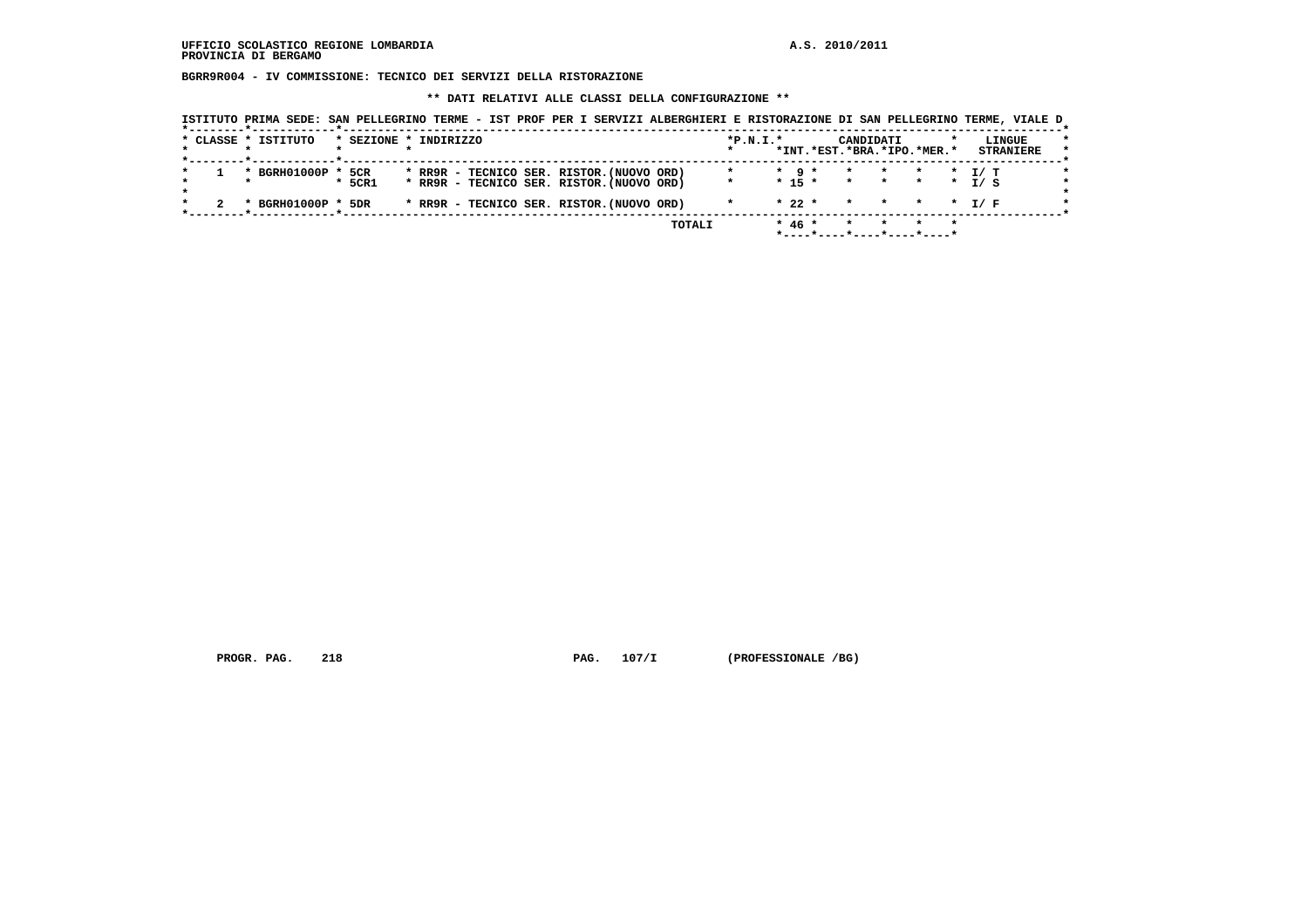## **BGRR9R004 - IV COMMISSIONE: TECNICO DEI SERVIZI DELLA RISTORAZIONE**

| $\star$<br>$\star$ | PRESIDENTE: SCARPACI CATERINA N. IL 05/12/1953 (ME)<br>BERGAMO - ISTITUTO TECNICO AGRARIO DI BERGAMO, VIA BORGO PALAZZO, 128 (BG)                                                                                                                 |  |
|--------------------|---------------------------------------------------------------------------------------------------------------------------------------------------------------------------------------------------------------------------------------------------|--|
|                    | INDIRIZZO: RR9R - TECNICO SER. RISTOR. (NUOVO ORD)                                                                                                                                                                                                |  |
|                    | 1 - MO73: ALIMENTI E ALIMENTAZIONE<br>(A057: SCIENZA DEGLI ALIMENTI)<br>BONGIORNO ROSALINDA N. IL 18/03/1978 (TP)<br>PROVENIENTE DA: BRESCIA - IST PROF PER I SERVIZI ALBERGHIERI E RISTORAZIONE "ANDREA MANTEGNA" - BRESCIA, VIA FURA, 96 (B     |  |
|                    | 2 - M071: ECONOMIA E GESTIONE DELLE AZIENDE RISTORATIVE<br>(A017:DISCIPLINE ECONOMICO-AZIENDALI)<br>BERNARDI PAOLO N. IL 10/05/1960 (BG)<br>PROVENIENTE DA: BERGAMO - ISTITUTO TECNICO COMMERCIALE "VITTORIO EMANUELE II", VIA F. LUSSANA, 2 (BG) |  |
|                    | 3 - M072:LEGISLAZIONE<br>(A019:DISCIPLINE GIURIDICHE ED ECONOMI)<br>TRUSCELLO MARIA ROSA N. IL 27/01/1963 (ME)<br>PROVENIENTE DA: BERGAMO - IST PROF INDUSTRIA E ARTIGIANATO "CESARE PESENTI", VIA OZANAM, 27 (BG)                                |  |

 **PROGR. PAG.** 219 **PAG.** 107/II (PROFESSIONALE /BG)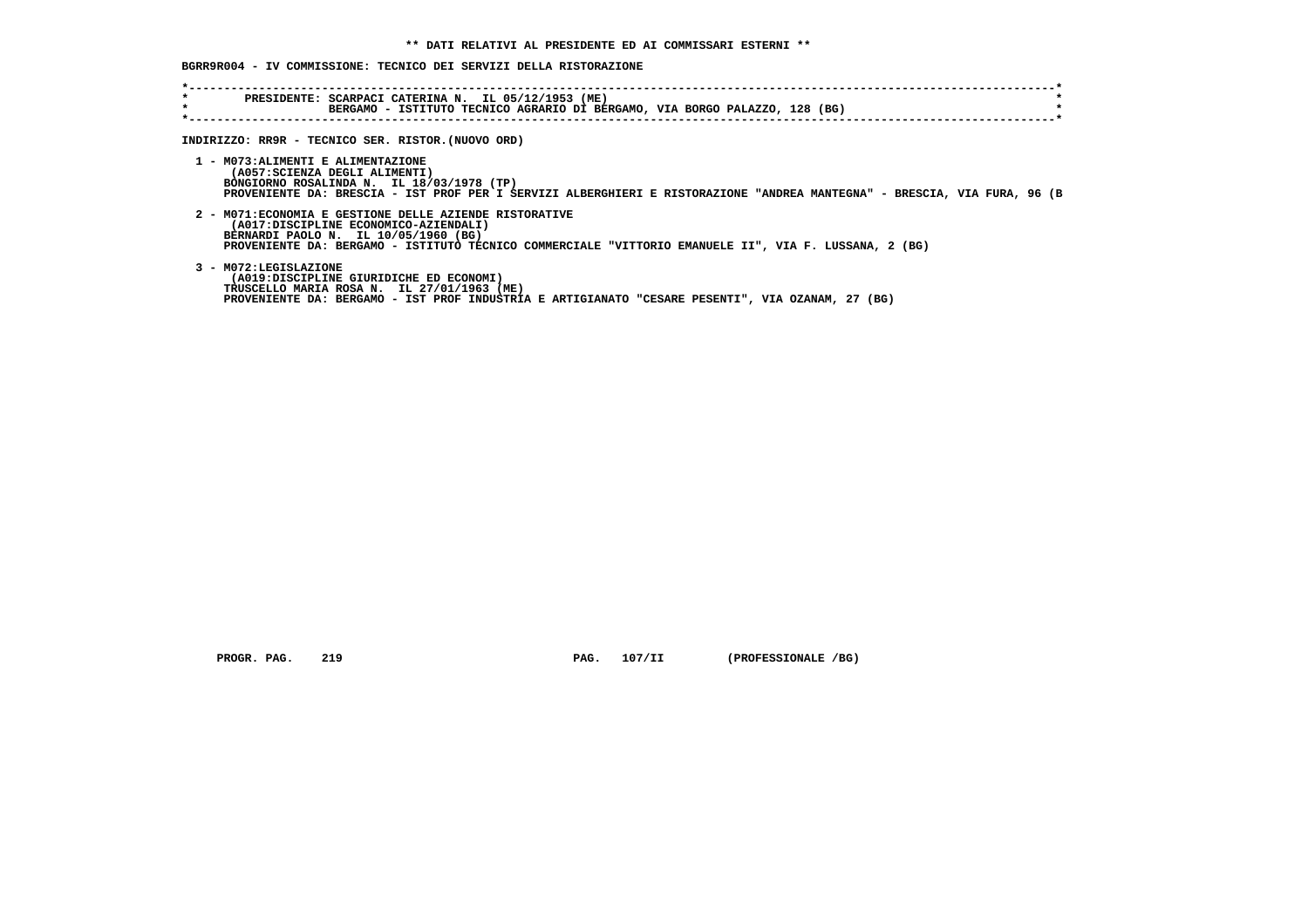**BGRR9S001 - I COMMISSIONE: TECNICO SERVIZI SOCIALI**

 **\*\* DATI RELATIVI ALLE CLASSI DELLA CONFIGURAZIONE \*\***

 **ISTITUTO PRIMA SEDE: BERGAMO - ISTITUTO MAGISTRALE "MAMOLI" LICEO, VIA BREMBILLA 3 (BG)**

| * RR9S - TECNICO SER. SOCIALI (NUOVO ORD.)<br>* BGPM02601L * 5A<br>$* 23 *$<br>* * * * * T<br>* RR9S - TECNICO SER. SOCIALI (NUOVO ORD.)<br>$* 15 * 9 * * * * * 1/F$<br>* BGPM02601L * 5B<br>$\star$ | * CLASSE * ISTITUTO |  | * SEZIONE * INDIRIZZO |  | $*P.N.T.*$ |  |  | CANDIDATI | *INT.*EST.*BRA.*IPO.*MER.* |  | LINGUE<br><b>STRANIERE</b> |
|------------------------------------------------------------------------------------------------------------------------------------------------------------------------------------------------------|---------------------|--|-----------------------|--|------------|--|--|-----------|----------------------------|--|----------------------------|
|                                                                                                                                                                                                      |                     |  |                       |  |            |  |  |           |                            |  |                            |
|                                                                                                                                                                                                      |                     |  |                       |  |            |  |  |           |                            |  |                            |

PROGR. PAG. 220 **PAG. 108/I** (PROFESSIONALE /BG)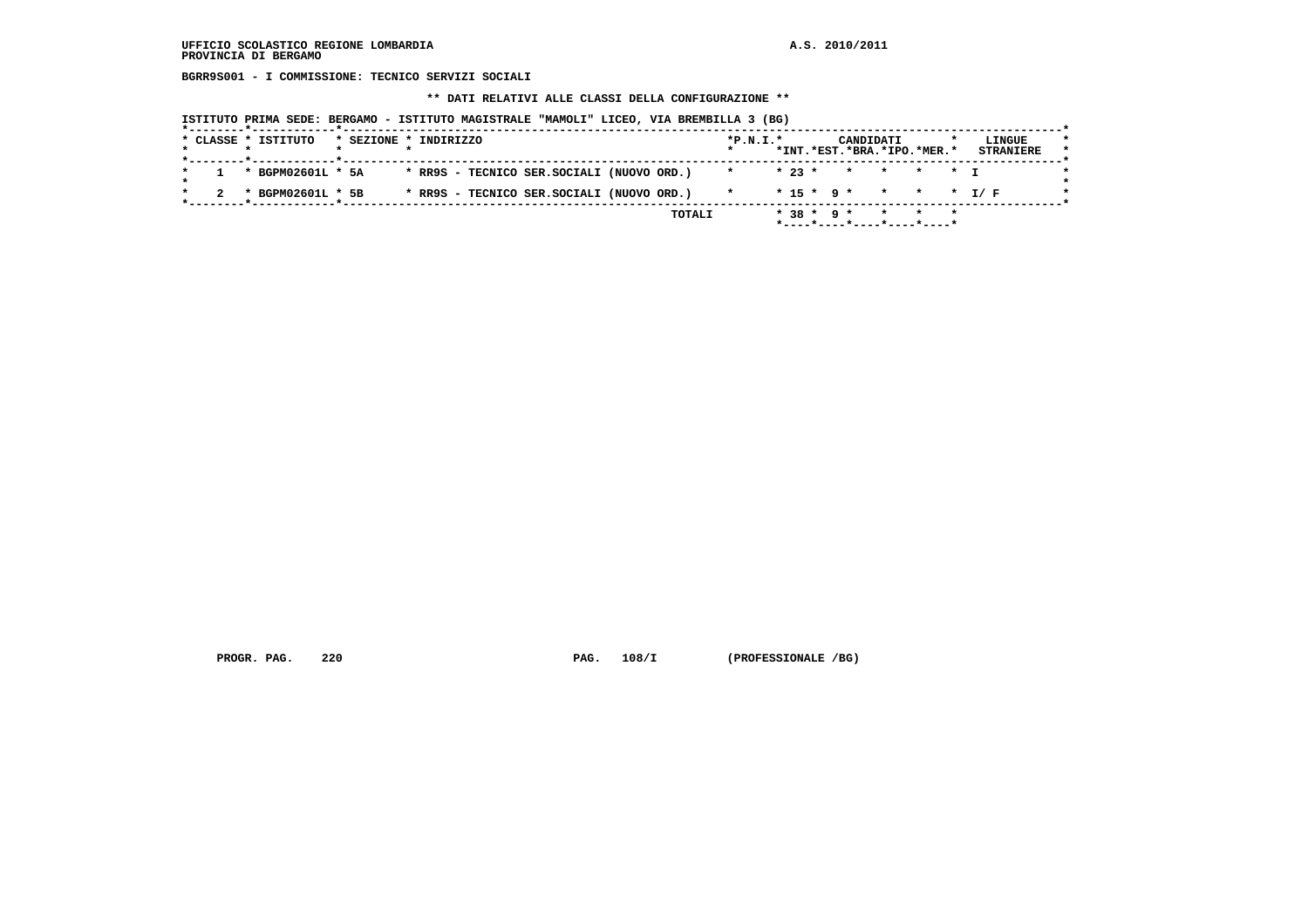**BGRR9S001 - I COMMISSIONE: TECNICO SERVIZI SOCIALI**

| $\star$<br>$\star$ | PRESIDENTE: TAURO ROBERTO N. IL 22/02/1951 (AQ)<br>SAN PELLEGRINO TERME - IST PROF PER I SERVIZI ALBERGHIERI E RISTORAZIONE DI SAN PELLEGRINO TERME, VIALE *                                                                                       |
|--------------------|----------------------------------------------------------------------------------------------------------------------------------------------------------------------------------------------------------------------------------------------------|
|                    | INDIRIZZO: RR9S - TECNICO SER.SOCIALI (NUOVO ORD.)                                                                                                                                                                                                 |
|                    | 1 - MO67:TECNICA AMMINISTRATIVA<br>(A017:DISCIPLINE ECONOMICO-AZIENDALI)<br>FORTE MARIA N. IL 20/03/1965 (LT)<br>PROVENIENTE DA: TRESCORE BALNEARIO - IST PROF PER I SERVIZI COMMERCIALI "LORENZO LOTTO", VIA DELL'ALBAROTTO (BG)                  |
|                    | 2 - MO66:DIRITTO ED ECONOMIA<br>(A019:DISCIPLINE GIURIDICHE ED ECONOMI)<br>PIETROPINTO CARMELINA N. IL 11/11/1961 (EE)<br>PROVENIENTE DA: ALBINO - ISTITUTO MAGISTRALE "OSCAR ARNULFO ROMERO", VIALE ALDO MORO, 51 (BG)                            |
|                    | 3 - MO65: PSICOLOGIA GEN. LE E APPLICATA<br>(A036:FILOSOFIA, PSICOL. E SC. DELL'EDUC)<br>LORENZI ROBERTO N. IL 08/07/1955 (BG)<br>PROVENIENTE DA: TRESCORE BALNEARIO - IST PROF PER I SERVIZI COMMERCIALI "LORENZO LOTTO", VIA DELL'ALBAROTTO (BG) |

 **PROGR. PAG.** 221 **PAG. 108/II** (PROFESSIONALE /BG)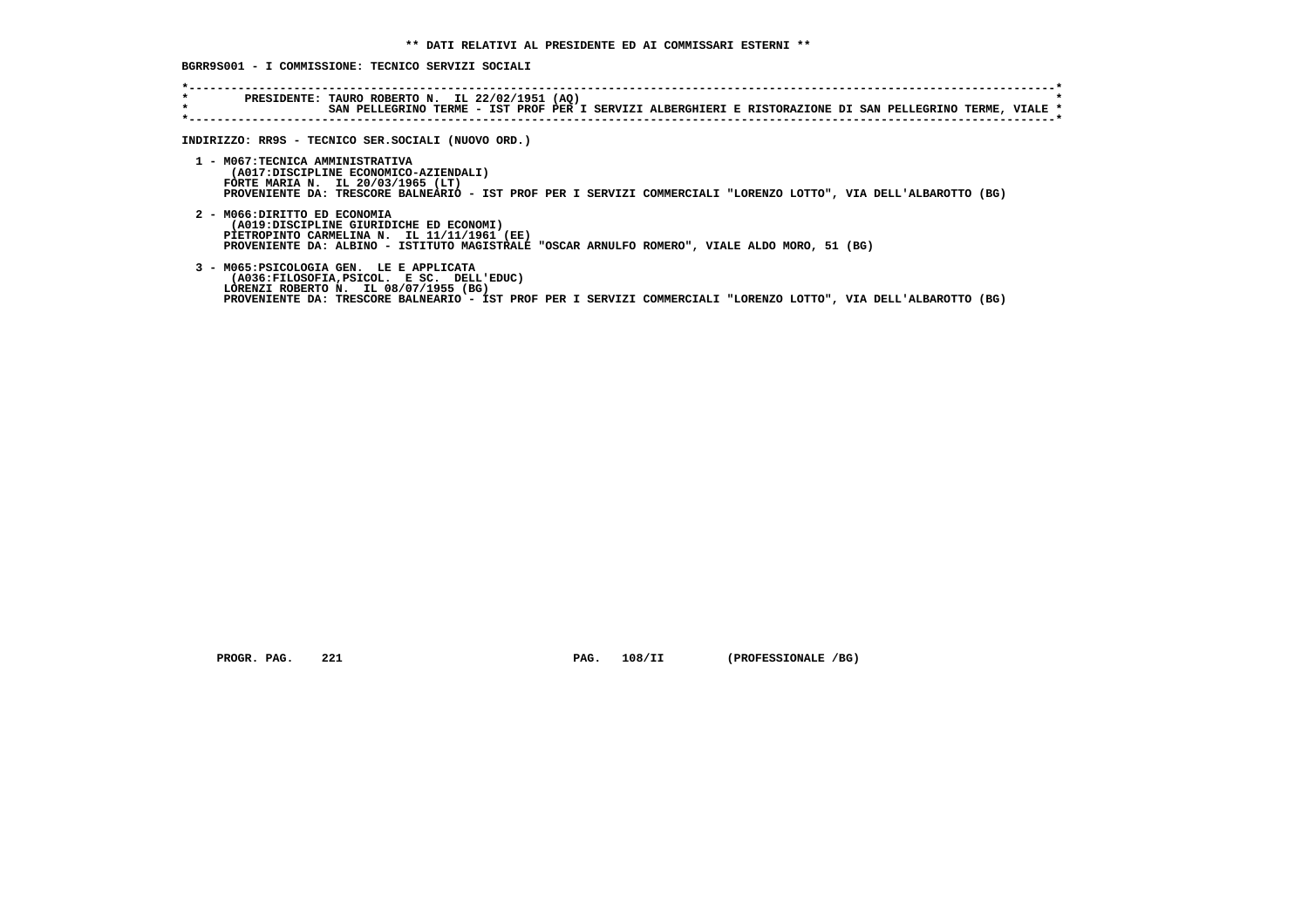**BGRR9S002 - II COMMISSIONE: TECNICO SERVIZI SOCIALI**

 **\*\* DATI RELATIVI ALLE CLASSI DELLA CONFIGURAZIONE \*\***

 **ISTITUTO PRIMA SEDE: BERGAMO - ISTITUTO MAGISTRALE "MAMOLI" LICEO, VIA BREMBILLA 3 (BG)**

|                     |  |                                             |                              |  |  |  | *INT.*EST.*BRA.*IPO.*MER.* | <b>STRANIERE</b> |
|---------------------|--|---------------------------------------------|------------------------------|--|--|--|----------------------------|------------------|
| 1 * BGPM02601L * 5C |  | * RR9S - TECNICO SER.SOCIALI (NUOVO ORD.)   | <b>The State Association</b> |  |  |  | * 18 * * * * * * T         |                  |
| * BGPM02601L * 5D   |  | * RR9S - TECNICO SER.SOCIALI (NUOVO ORD.) * |                              |  |  |  | $* 23 * * * * * * * T$     |                  |

PROGR. PAG. 222 **PROGR. PAG. 109/I** (PROFESSIONALE /BG)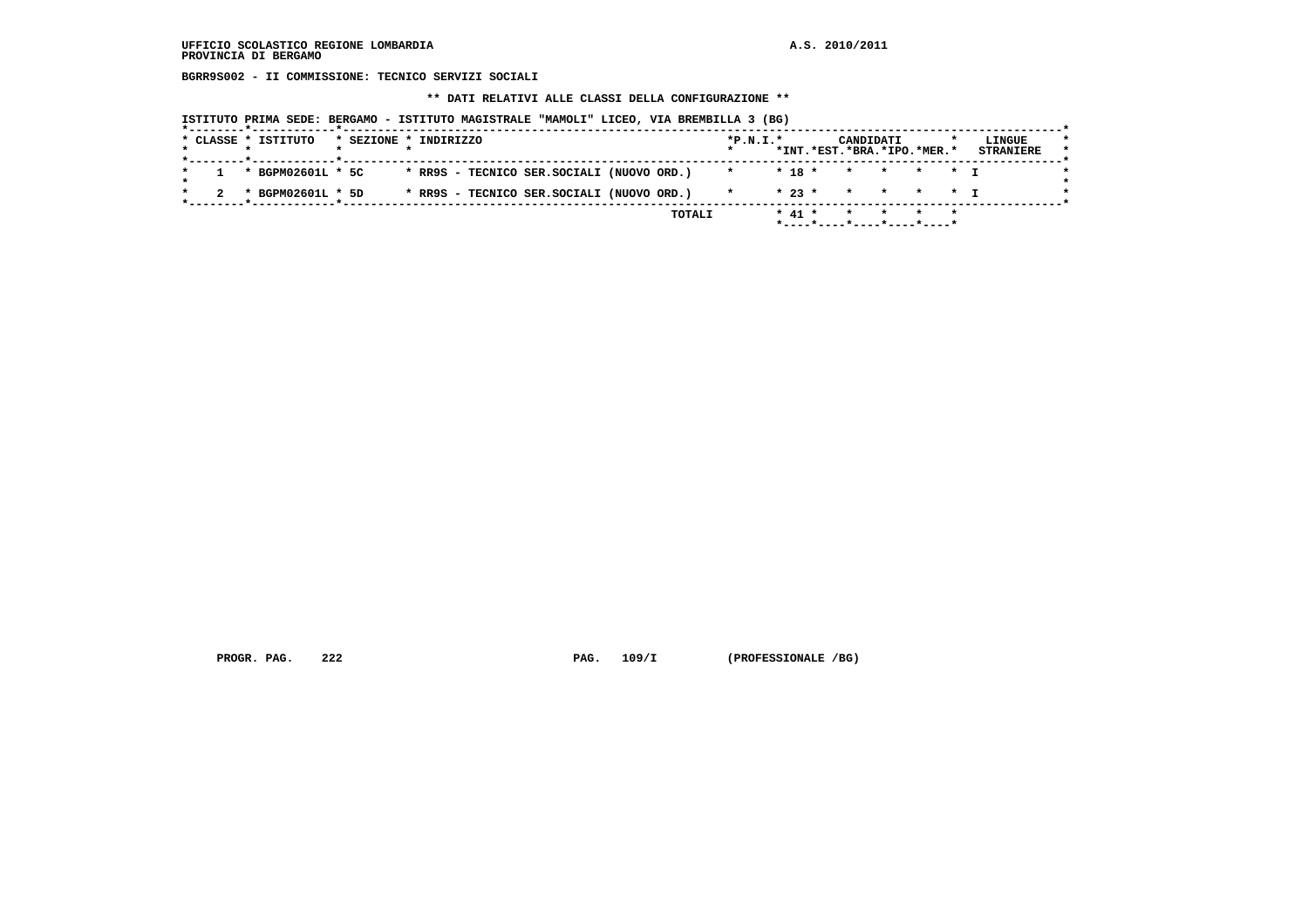**BGRR9S002 - II COMMISSIONE: TECNICO SERVIZI SOCIALI**

| $\star$<br>$\star$ | PRESIDENTE: CHIARI FRANCESCO N. IL 14/04/1959 (BG)<br>TREVIGLIO - LICEO CLASSICO "SIMONE WEIL", VIA GALVANI, 7 (BG)                      |
|--------------------|------------------------------------------------------------------------------------------------------------------------------------------|
|                    |                                                                                                                                          |
|                    |                                                                                                                                          |
|                    | INDIRIZZO: RR9S - TECNICO SER.SOCIALI (NUOVO ORD.)                                                                                       |
|                    | 1 - MO67:TECNICA AMMINISTRATIVA                                                                                                          |
|                    | (A017:DISCIPLINE ECONOMICO-AZIENDALI)                                                                                                    |
|                    | CARRIERE NATALIZIA N. IL 06/10/1958 (TA)                                                                                                 |
|                    | PROVENIENTE DA: TREVIGLIO - ISTITUTO TECNICO COMMERCIALE GUGLIELMO OBERDAN, VIALE MERISIO, 14 (BG)                                       |
|                    |                                                                                                                                          |
|                    | 2 - MO66:DIRITTO ED ECONOMIA<br>(A019:DISCIPLINE GIURIDICHE ED ECONOMI)                                                                  |
|                    | CHIAVETTA LUCA N. IL 10/07/1967 (RM)                                                                                                     |
|                    | PROVENIENTE DA: NEMBRO - IST PROF PER I SERVIZI ALBERGHIERI E RISTORAZIONE "ALFREDO SONZOGNI", VIA BELLINI 54 (BG)                       |
|                    |                                                                                                                                          |
|                    | 3 - M065: PSICOLOGIA GEN. LE E APPLICATA                                                                                                 |
|                    | (A036: FILOSOFIA, PSICOL. E SC. DELL'EDUC)                                                                                               |
|                    | RAVASIO GIANLUIGI N. IL 29/07/1963 (BG)<br>PROVENIENTE DA: ALBINO - ISTITUTO MAGISTRALE "OSCAR ARNULFO ROMERO", VIALE ALDO MORO, 51 (BG) |
|                    |                                                                                                                                          |
|                    |                                                                                                                                          |
|                    |                                                                                                                                          |

 **PROGR. PAG. 223 PAG. 109/II (PROFESSIONALE /BG)**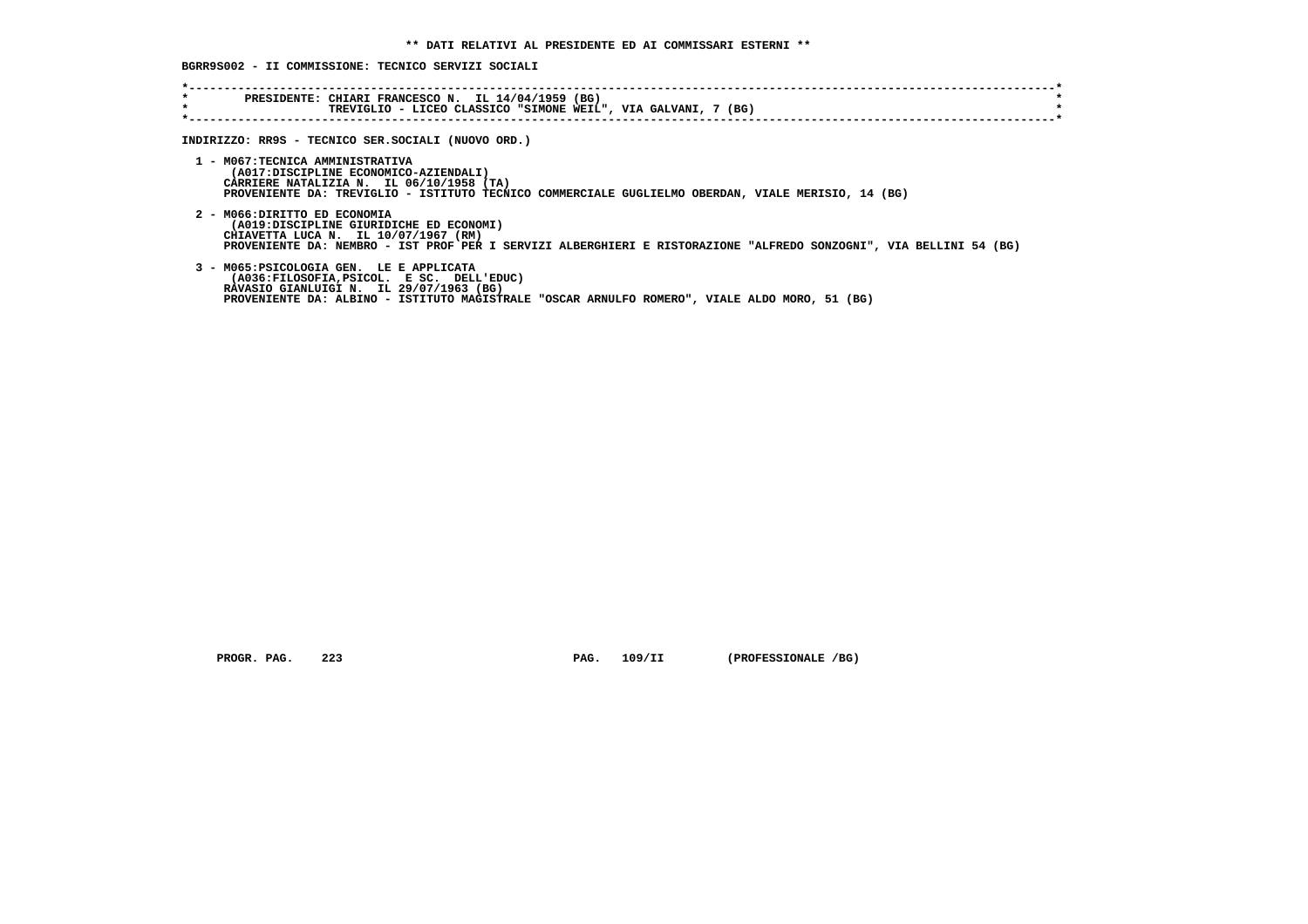**BGRR9S003 - III COMMISSIONE: TECNICO SERVIZI SOCIALI**

 **\*\* DATI RELATIVI ALLE CLASSI DELLA CONFIGURAZIONE \*\***

|  | ISTITUTO PRIMA SEDE: DALMINE - IST PROF PER I SERVIZI COMMERCIALI E TURISTICI "LUIGI EINAUDI", VIA VERDI, 48 (BG) |  |  |  |  |  |
|--|-------------------------------------------------------------------------------------------------------------------|--|--|--|--|--|
|--|-------------------------------------------------------------------------------------------------------------------|--|--|--|--|--|

|  | * CLASSE * ISTITUTO |  | * SEZIONE * INDIRIZZO                     |  | $*P.N.T.*$ |  | CANDIDATI<br>*INT.*EST.*BRA.*IPO.*MER.* |  | LINGUE<br><b>STRANIERE</b> |
|--|---------------------|--|-------------------------------------------|--|------------|--|-----------------------------------------|--|----------------------------|
|  | * BGRC01101A * 5D   |  | * RR9S - TECNICO SER.SOCIALI (NUOVO ORD.) |  |            |  | * 22 * * * * * T                        |  |                            |
|  | * BGRC01101A * 5E   |  | * RR9S - TECNICO SER.SOCIALI (NUOVO ORD.) |  |            |  | * 24 * * * * * T                        |  |                            |

PROGR. PAG. 224 **PROGR. PAG. 110/I** (PROFESSIONALE /BG)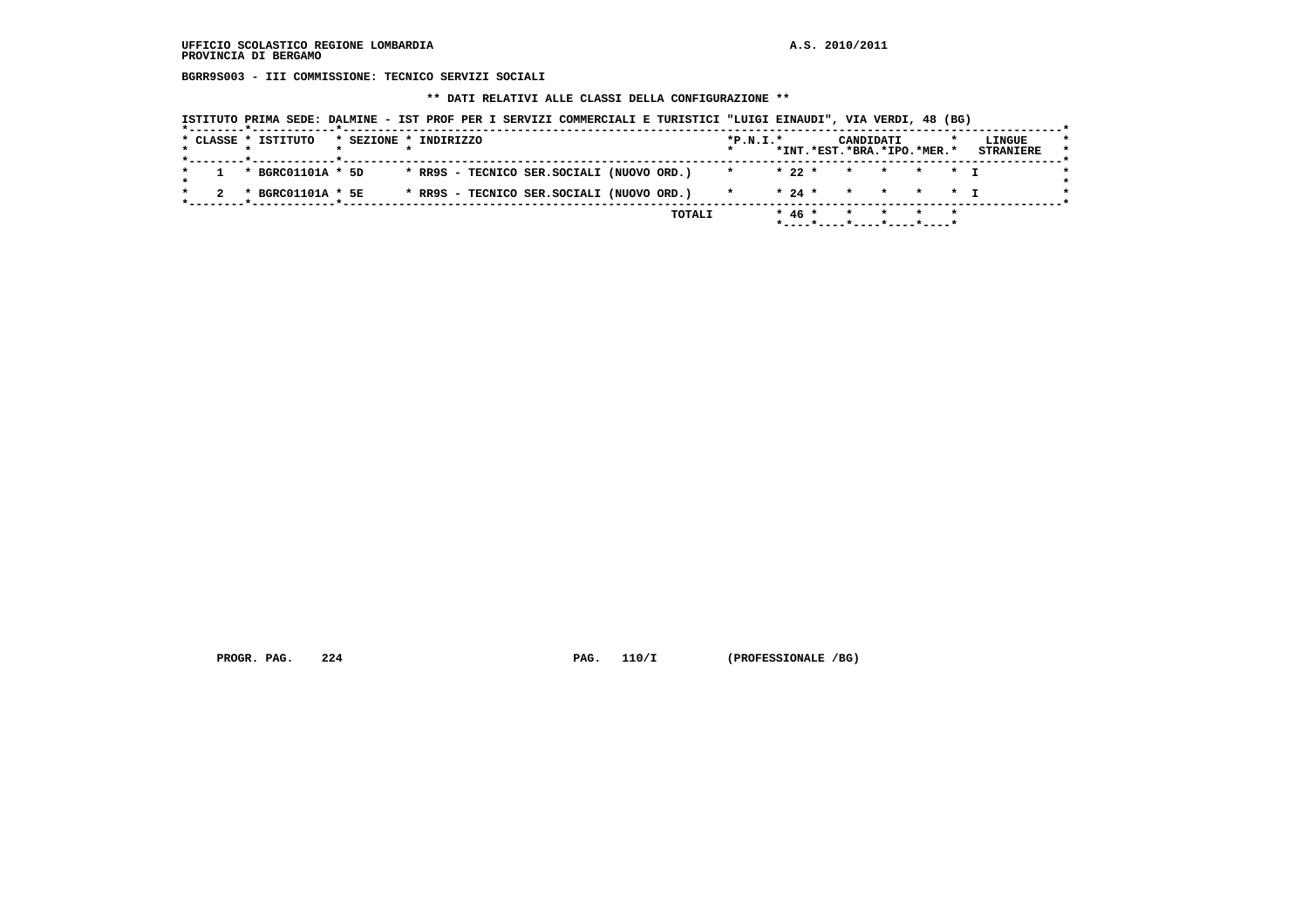**BGRR9S003 - III COMMISSIONE: TECNICO SERVIZI SOCIALI**

| $\star$ | TREVIGLIO - ISTITUTO TECNICO INDUSTRIALE "AUGUSTO RIGHI", VIA CARAVAGGIO, 50/52 (BG)                                                           |
|---------|------------------------------------------------------------------------------------------------------------------------------------------------|
|         |                                                                                                                                                |
|         | INDIRIZZO: RR9S - TECNICO SER.SOCIALI (NUOVO ORD.)                                                                                             |
|         | 1 - MO67:TECNICA AMMINISTRATIVA                                                                                                                |
|         | (A017:DISCIPLINE ECONOMICO-AZIENDALI)<br>TUPPUTI STERPETA N. IL 18/11/1964 (MI)                                                                |
|         | PROVENIENTE DA: TREVIGLIO - ISTITUTO TECNICO COMMERCIALE GUGLIELMO OBERDAN, VIALE MERISIO, 14 (BG)                                             |
|         | 2 - MO66:DIRITTO ED ECONOMIA                                                                                                                   |
|         | (A019:DISCIPLINE GIURIDICHE ED ECONOMI)                                                                                                        |
|         | VASSALLO ERMELINDO N. IL 29/10/1968 (AV)                                                                                                       |
|         | PROVENIENTE DA: MORBEGNO - IST PROF INDUSTRIA E ARTIGIANATO G.P. ROMEGIALLI, VIA CORTIVACCI 3 (SO)                                             |
|         | 3 - M065: PSICOLOGIA GEN. LE E APPLICATA                                                                                                       |
|         | (A036:FILOSOFIA, PSICOL. E SC. DELL'EDUC)                                                                                                      |
|         | RATTI MICHELA N. IL 22/09/1978 (EE)<br>PROVENIENTE DA: COMO - IST PROF PER I SERVIZI COMMERCIALI E TURISTICI G.PESSINA, VIA MILANO N. 182 (CO) |

 **PROGR. PAG. 225 PAG. 110/II (PROFESSIONALE /BG)**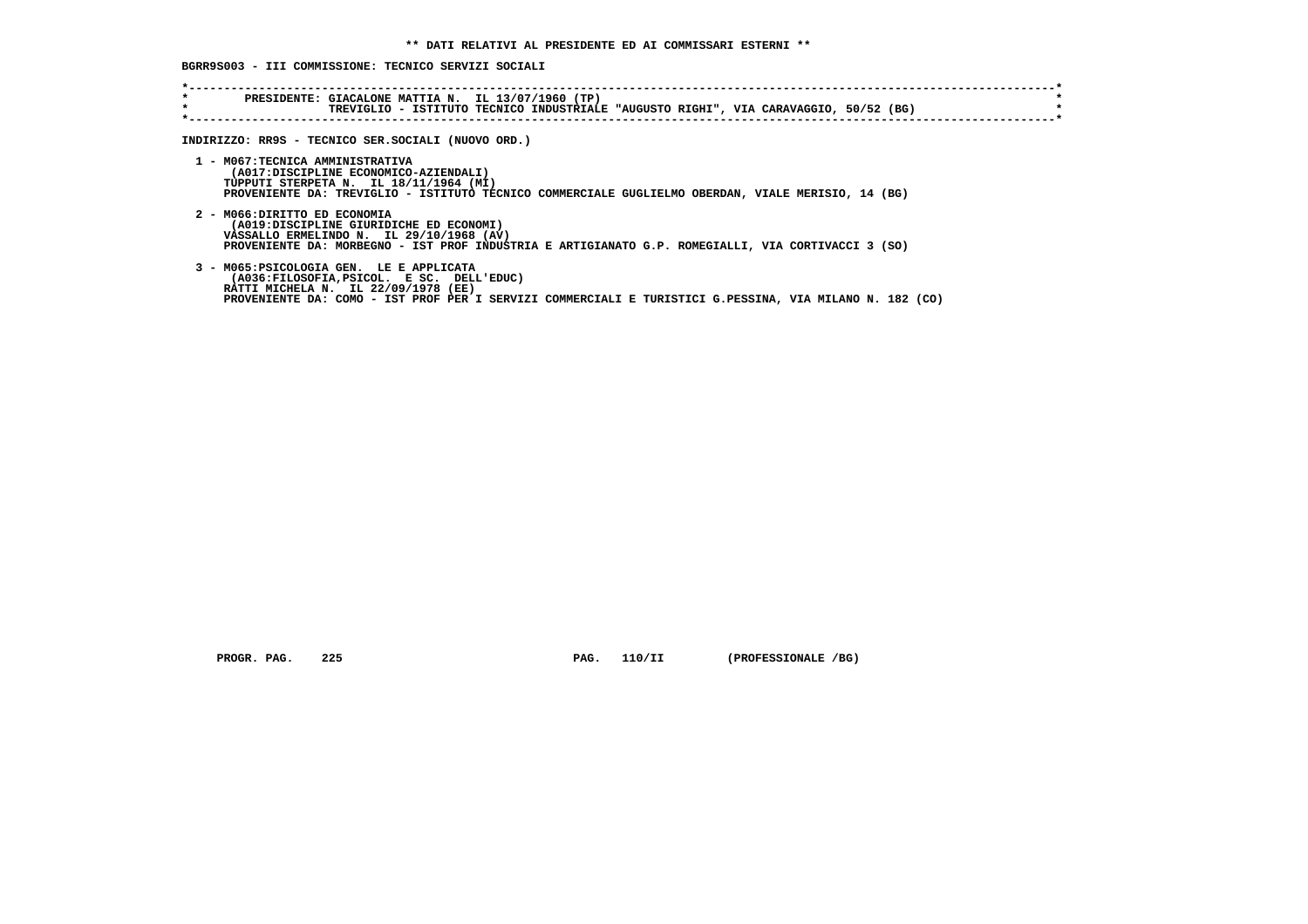**BGRR9S004 - IV COMMISSIONE: TECNICO SERVIZI SOCIALI**

 **\*\* DATI RELATIVI ALLE CLASSI DELLA CONFIGURAZIONE \*\***

|  |  |  |  |  | ISTITUTO PRIMA SEDE: TRESCORE BALNEARIO - IST PROF PER I SERVIZI COMMERCIALI "LORENZO LOTTO", VIA DELL'ALBAROTTO (BG) |  |
|--|--|--|--|--|-----------------------------------------------------------------------------------------------------------------------|--|
|--|--|--|--|--|-----------------------------------------------------------------------------------------------------------------------|--|

| * CLASSE * ISTITUTO |  | * SEZIONE * INDIRIZZO                     | $*P.N.I.*$ |         |  | CANDIDATI<br>*INT.*EST.*BRA.*IPO.*MER.* |  | LINGUE<br><b>STRANIERE</b> |
|---------------------|--|-------------------------------------------|------------|---------|--|-----------------------------------------|--|----------------------------|
| * BGRC01401T * 5H   |  | * RR9S - TECNICO SER.SOCIALI (NUOVO ORD.) |            | $*20$ * |  | * * * * T                               |  |                            |
| * BGRC01401T * 5I   |  | * RR9S - TECNICO SER.SOCIALI (NUOVO ORD.) | $\star$    |         |  | $* 19 * 2 * * * * * 1$                  |  |                            |

PROGR. PAG. 226 **PROGR. PAG. 111/I** (PROFESSIONALE /BG)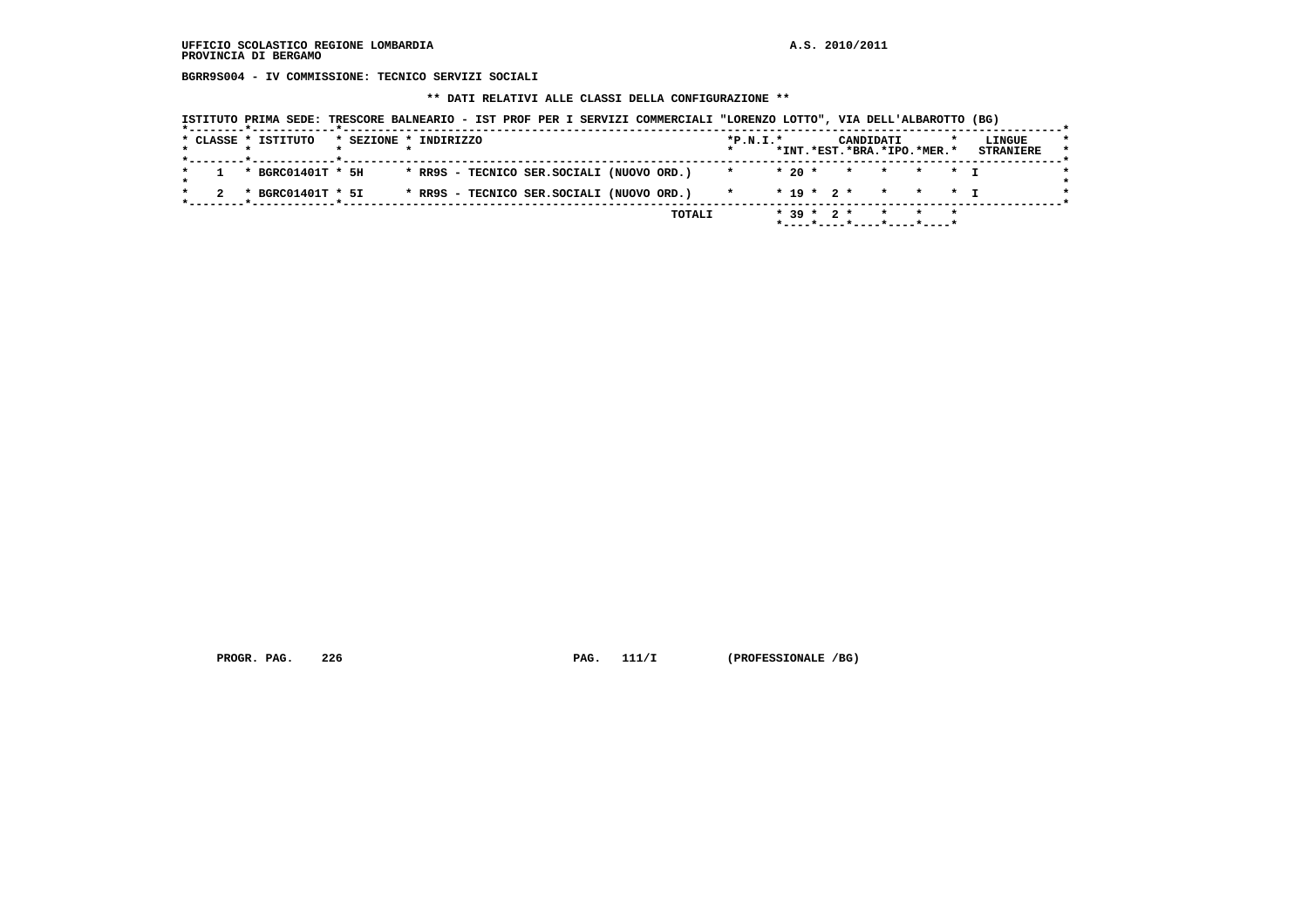**BGRR9S004 - IV COMMISSIONE: TECNICO SERVIZI SOCIALI**

| BERGAMO - IST PROF PER I SERVIZI COMMERCIALI "GUIDO GALLI", VIA GAVAZZENI, 37 (BG)                                                                                                                                                           |
|----------------------------------------------------------------------------------------------------------------------------------------------------------------------------------------------------------------------------------------------|
| INDIRIZZO: RR9S - TECNICO SER.SOCIALI (NUOVO ORD.)                                                                                                                                                                                           |
| 1 - MO67:TECNICA AMMINISTRATIVA<br>(A017:DISCIPLINE ECONOMICO-AZIENDALI)<br>MARCHETTI ALESSANDRO N. IL 24/11/1965 (BG)<br>PROVENIENTE DA: TREVIGLIO - ISTITUTO TECNICO COMMERCIALE GUGLIELMO OBERDAN, VIALE MERISIO, 14 (BG)                 |
| 2 - MO66:DIRITTO ED ECONOMIA<br>(A019:DISCIPLINE GIURIDICHE ED ECONOMI)<br>SALA ESTER N. IL 13/04/1950 (BG)<br>PROVENIENTE DA: BERGAMO - IST PROF PER I SERVIZI SOCIALI "MAMOLI" PROF.DIURNO, VIA BREMBILLA 3 (BG)                           |
| 3 - M065: PSICOLOGIA GEN. LE E APPLICATA<br>(A036:FILOSOFIA, PSICOL. E SC. DELL'EDUC)<br>BERTULESSI BIANCAMARIA N. IL 15/08/1957 (BG)<br>PROVENIENTE DA: BERGAMO - IST PROF PER I SERVIZI SOCIALI "MAMOLI" PROF.DIURNO, VIA BREMBILLA 3 (BG) |

 **PROGR. PAG.** 227 **PAG. 111/II** (PROFESSIONALE /BG)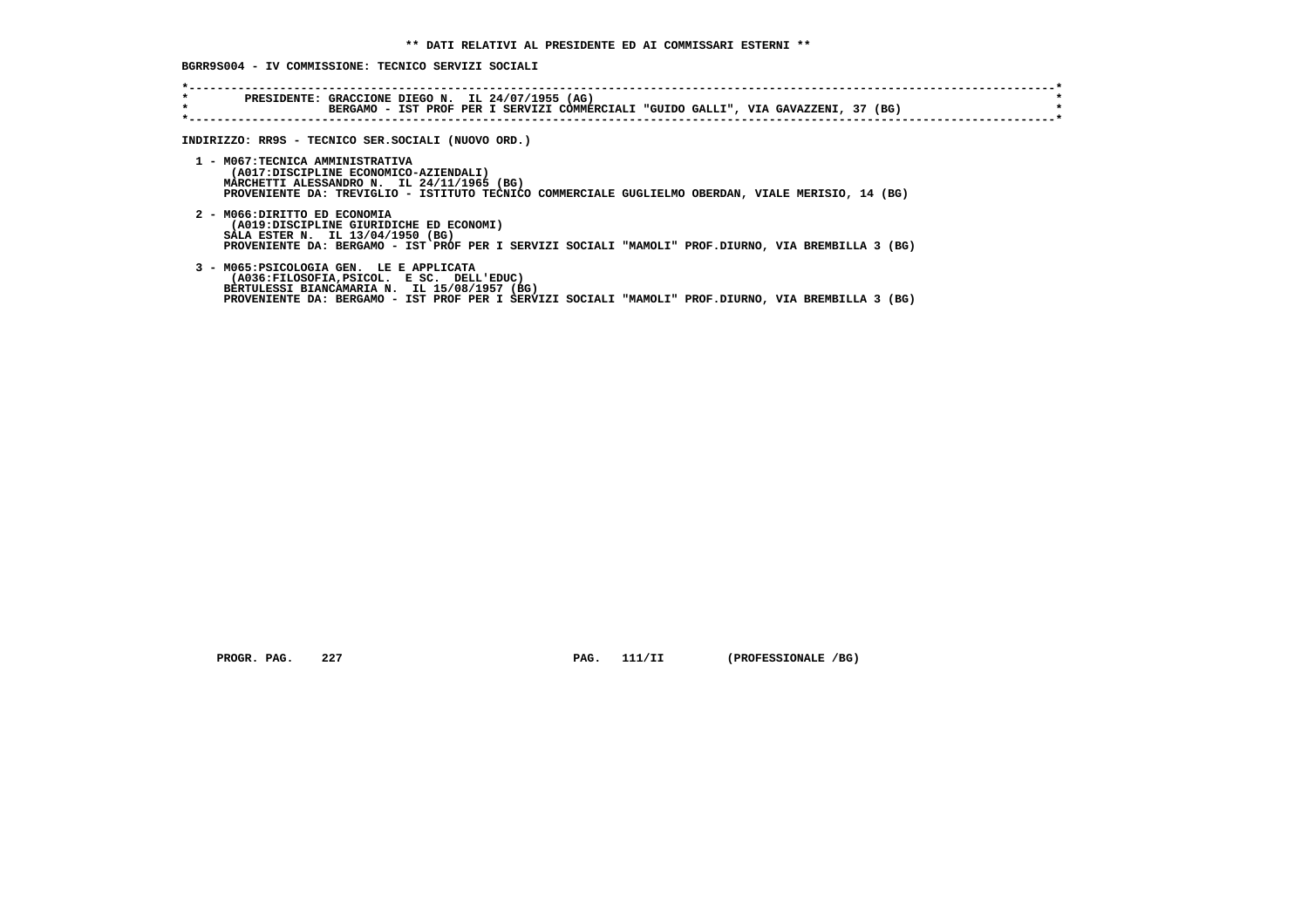**BGRR9T001 - I COMMISSIONE: TECNICO DELLA GRAFICA PUBBLICITARIA**

 **\*\* DATI RELATIVI ALLE CLASSI DELLA CONFIGURAZIONE \*\***

|  | * CLASSE * ISTITUTO  | * SEZIONE * INDIRIZZO |  |  |                                           | $*P.N.T.*$ |  |  | CANDIDATI<br>*INT.*EST.*BRA.*IPO.*MER.* |  |  | LINGUE<br><b>STRANIERE</b> |
|--|----------------------|-----------------------|--|--|-------------------------------------------|------------|--|--|-----------------------------------------|--|--|----------------------------|
|  | 1 * BGRC02901G * 5BG |                       |  |  | * RR9T - TECN.DELLA GRAF.PUBBL.(NUO. ORD) |            |  |  | * 21 * * * * * T                        |  |  |                            |
|  | * BGRC02901G * 5DG   |                       |  |  | * RR9T - TECN.DELLA GRAF.PUBBL.(NUO. ORD) | $\star$    |  |  | $* 11 * 2 * * * * * 1 / S$              |  |  |                            |

 **PROGR. PAG. 228 PAG. 112/I (PROFESSIONALE /BG)**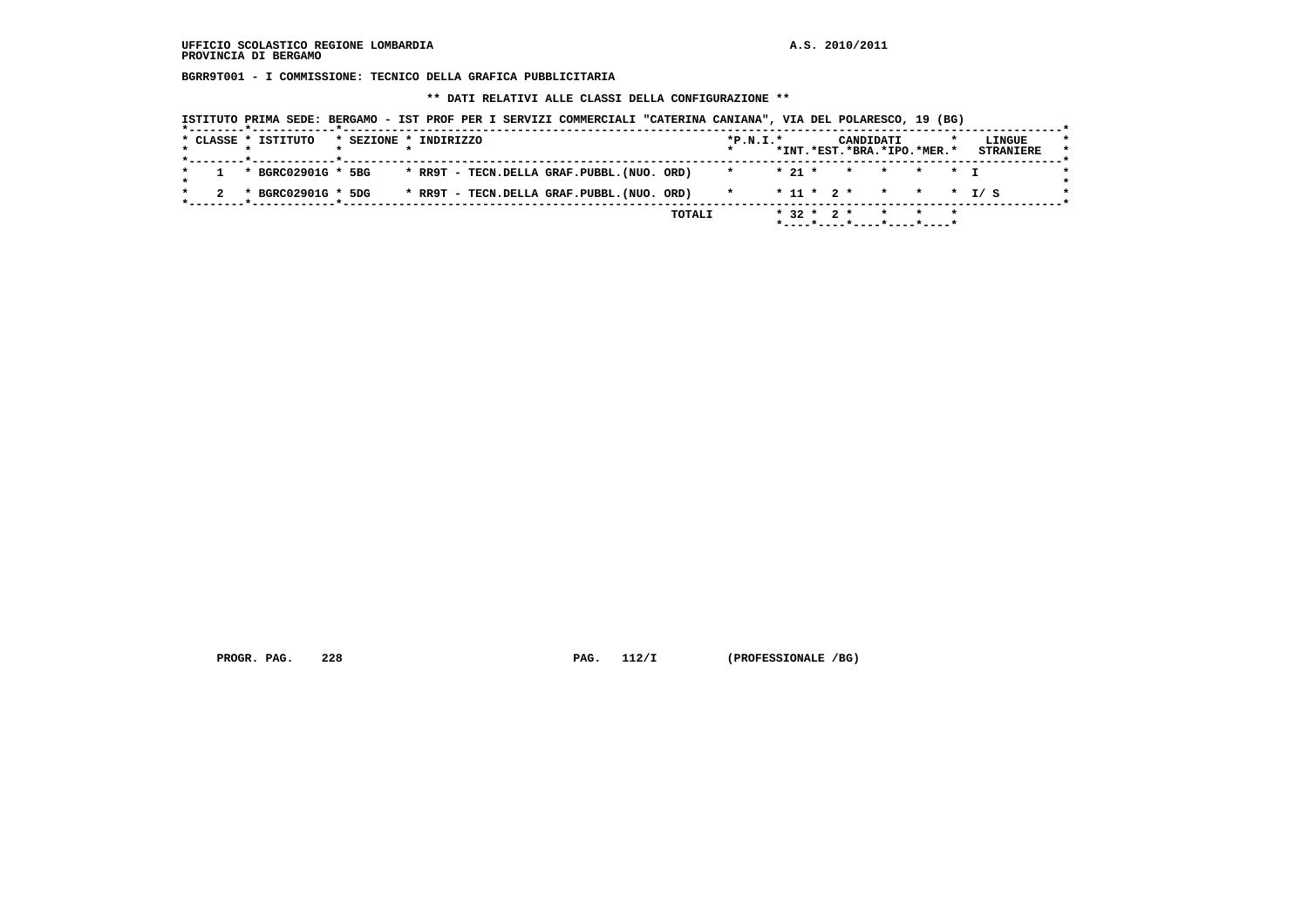## **BGRR9T001 - I COMMISSIONE: TECNICO DELLA GRAFICA PUBBLICITARIA**

| $\star$<br>$\star$ | PRESIDENTE: CAPELLI RODOLFO EMILIO N. IL 03/08/1962 (BG)<br>GAZZANIGA - ISTITUTO TECNICO INDUSTRIALE "VALLE SERIANA", VIA MARCONI, 45 (BG)                                                                                                                                    |
|--------------------|-------------------------------------------------------------------------------------------------------------------------------------------------------------------------------------------------------------------------------------------------------------------------------|
|                    | INDIRIZZO: RR9T - TECN.DELLA GRAF.PUBBL. (NUO. ORD)                                                                                                                                                                                                                           |
|                    | 1 - M951: PROGETTAZIONE GRAFICA<br>(A007:ARTE DELLA FOTOGR. E GRAFICA PUB; A025:DISEGNO E STORIA DELL'ARTE)<br>PERGAMI FRANCESCA N. IL 14/10/1962 (BG)<br>PROVENIENTE DA: TREVIGLIO - IST PROF PER I SERVIZI COMMERCIALI E TURISTICI "ZENALE E BUTINONE", VIA GALVANI, 7 (BG) |
|                    | 2 - M953: STORIA DELLE ARTI VISIVE<br>(A061: STORIA DELL'ARTE)<br>CHIESA SILVIA N. IL 06/08/1974 (BG)<br>PROVENIENTE DA: CLUSONE - IST PROF INDUSTRIA E ARTIGIANATO ISTITUTO SUPERIORE "TARCISIO P, VIA S.LUCIO, 21 (BG)                                                      |
|                    | 3 - M954: PSICOLOGIA DELLA COMUNICAZIONE<br>(A036:FILOSOFIA, PSICOL, ESC. DELL'EDUC)<br>DONELLI FERDINANDA N. IL 21/04/1950 (MN)<br>PROVENIENTE DA: MANTOVA - ISTITUTO TECNICO PER ATTIVITA' SOCIALI (GIA' ITF) ITAS MANTEGNA MN, VIA GUERRIERI GONZAGA 8 (M                  |

 **PROGR. PAG.** 229 **PAG.** 112/II (PROFESSIONALE /BG)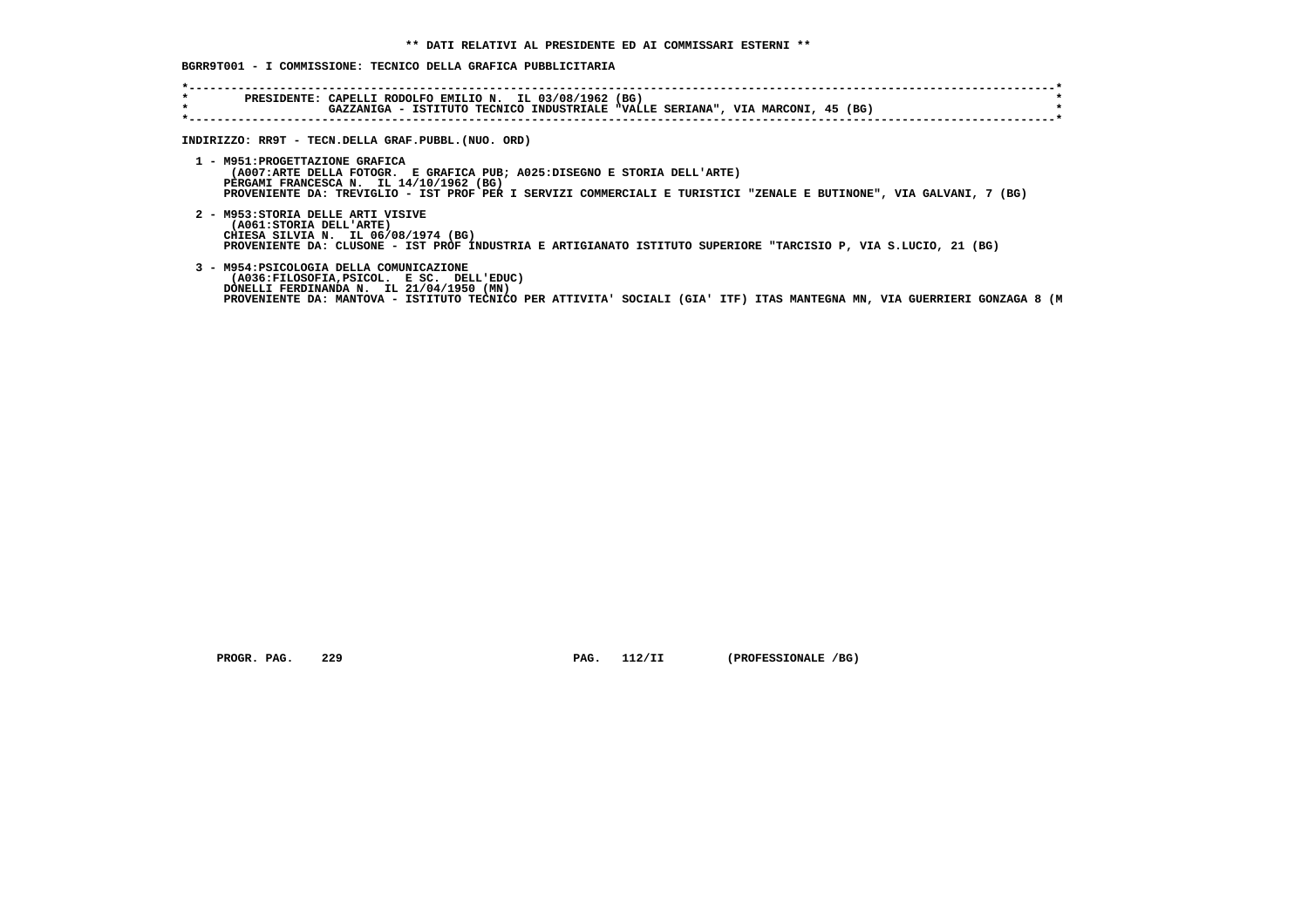**BGRR9T002 - II COMMISSIONE: TECNICO DELLA GRAFICA PUBBLICITARIA**

 **\*\* DATI RELATIVI ALLE CLASSI DELLA CONFIGURAZIONE \*\***

|  | * CLASSE * ISTITUTO | * SEZIONE * INDIRIZZO |  |  |                                           | $*P.N.T.*$ |          | CANDIDATI<br>*INT.*EST.*BRA.*IPO.*MER.* |  | LINGUE<br><b>STRANIERE</b> |
|--|---------------------|-----------------------|--|--|-------------------------------------------|------------|----------|-----------------------------------------|--|----------------------------|
|  | * BGRC02901G * 5AG  |                       |  |  | * RR9T - TECN.DELLA GRAF.PUBBL.(NUO. ORD) | $\star$    | $* 22 *$ | * * * * T                               |  |                            |
|  | * BGRC02901G * 5CG  |                       |  |  | * RR9T - TECN.DELLA GRAF.PUBBL.(NUO. ORD) | $\star$    |          | $* 18 * * * * * * + T$                  |  |                            |

PROGR. PAG. 230 **PAG. 113/I** (PROFESSIONALE /BG)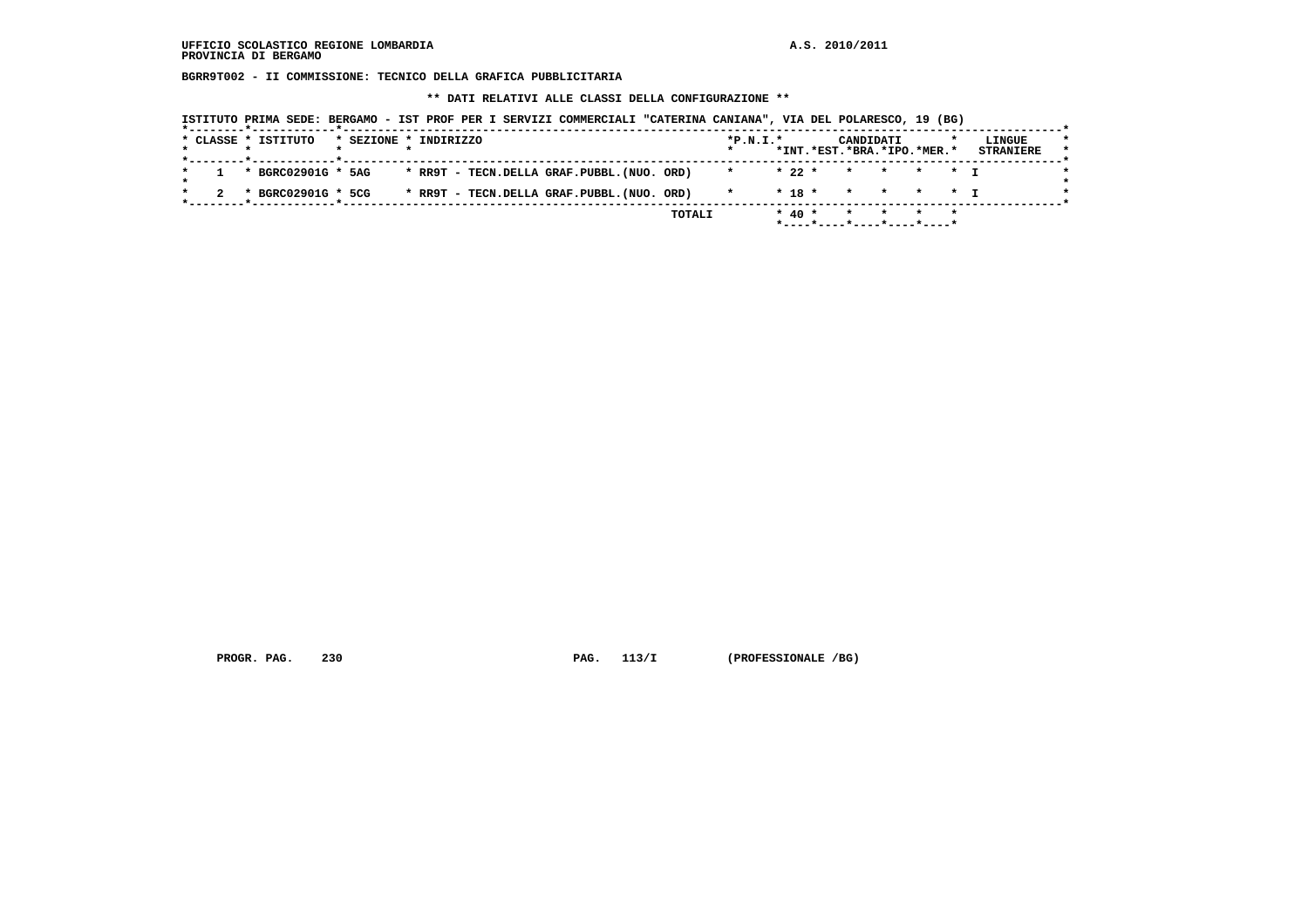## **BGRR9T002 - II COMMISSIONE: TECNICO DELLA GRAFICA PUBBLICITARIA**

| INDIRIZZO: RR9T - TECN.DELLA GRAF.PUBBL.(NUO. ORD)                                                                                                                                                                                                                          |
|-----------------------------------------------------------------------------------------------------------------------------------------------------------------------------------------------------------------------------------------------------------------------------|
| 1 - M951: PROGETTAZIONE GRAFICA<br>(A007:ARTE DELLA FOTOGR. E GRAFICA PUB; A025:DISEGNO E STORIA DELL'ARTE)<br>LICONTI CLAUDIA N. IL 23/03/1972 (MI)<br>PROVENIENTE DA: TREVIGLIO - IST PROF PER I SERVIZI COMMERCIALI E TURISTICI "ZENALE E BUTINONE", VIA GALVANI, 7 (BG) |
| 2 - M953: STORIA DELLE ARTI VISIVE<br>(A061: STORIA DELL'ARTE)<br>D'AMICO SALVATORE N. IL 11/02/1977 (ME)<br>PROVENIENTE DA: PAVIA - IST PROF PER I SERVIZI COMMERCIALI IPSCT L.COSSA, VIALE NECCHI 5 (PV)                                                                  |
| 3 - M954: PSICOLOGIA DELLA COMUNICAZIONE<br>(A036:FILOSOFIA, PSICOL, ESC. DELL'EDUC)<br>CORBETTA FAUSTO LUIGI N. IL 22/05/1950 (MI)<br>PROVENIENTE DA: LODI - IST PROF PER I SERVIZI COMMERCIALI E TURISTICI IPSCT L.EINAUDI, VIA SPEZZAFERRI 7 (LO)                        |

 **PROGR. PAG. 231 PAG. 113/II (PROFESSIONALE /BG)**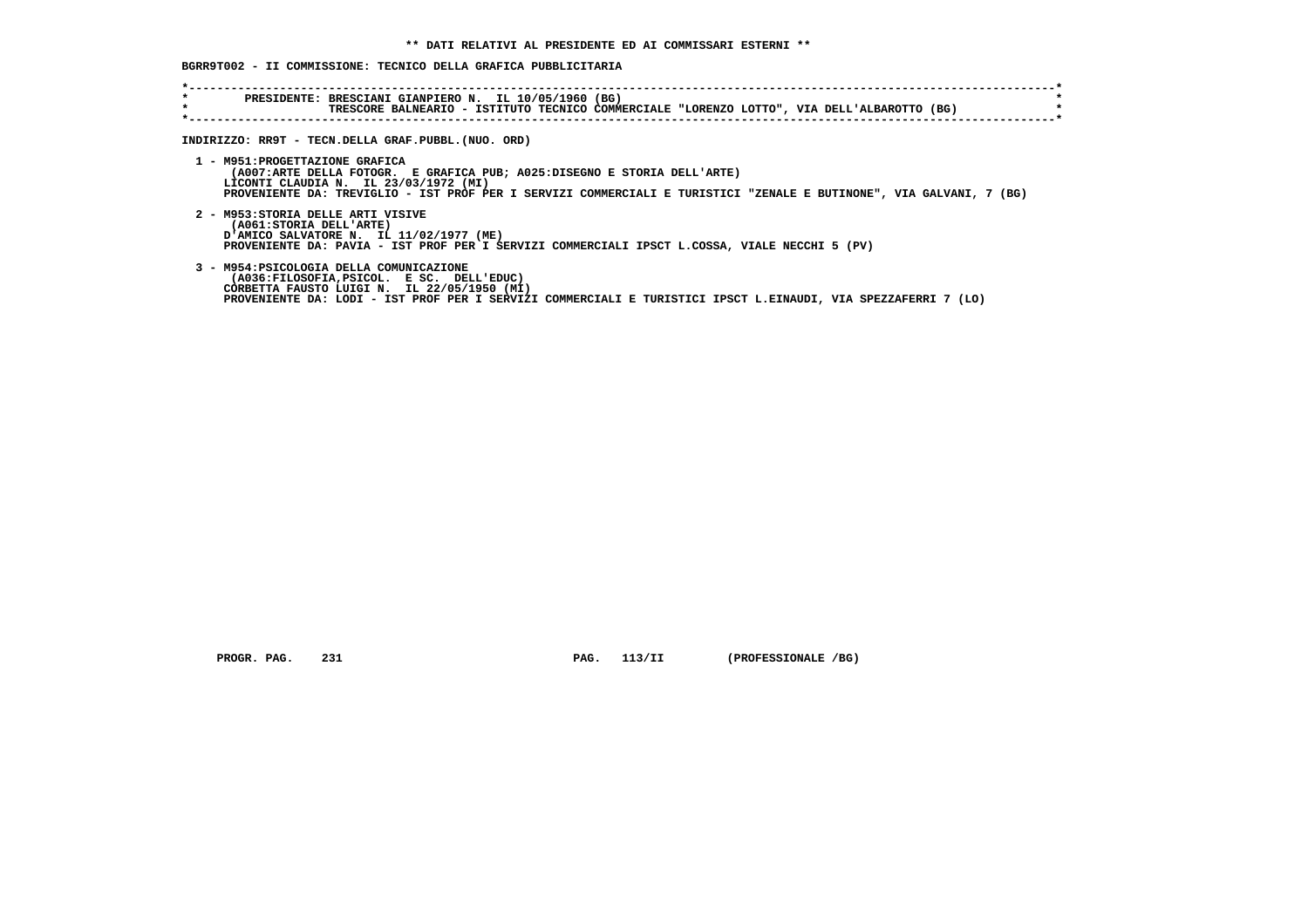**BGRR9T003 - III COMMISSIONE: TECNICO DELLA GRAFICA PUBBLICITARIA**

 **\*\* DATI RELATIVI ALLE CLASSI DELLA CONFIGURAZIONE \*\***

|  | * CLASSE * ISTITUTO  | * SEZIONE * INDIRIZZO |  |  |                                           |             | $*P.N.T.*$             |  |  | CANDIDATI | *INT.*EST.*BRA.*IPO.*MER.* | LINGUE<br><b>STRANIERE</b> |
|--|----------------------|-----------------------|--|--|-------------------------------------------|-------------|------------------------|--|--|-----------|----------------------------|----------------------------|
|  | 1 * BGRC033017 * 5AG |                       |  |  | * RR9T - TECN.DELLA GRAF.PUBBL.(NUO. ORD) |             | * * 12 * 1 * * * * * T |  |  |           |                            |                            |
|  | * BGRC033017 * 5CG   |                       |  |  | * RR9T - TECN.DELLA GRAF.PUBBL.(NUO. ORD) | $\mathbf x$ |                        |  |  |           | $* 20 * * * * * * + T$     |                            |

 **PROGR. PAG.** 232 **PAG. 114/I** (PROFESSIONALE /BG)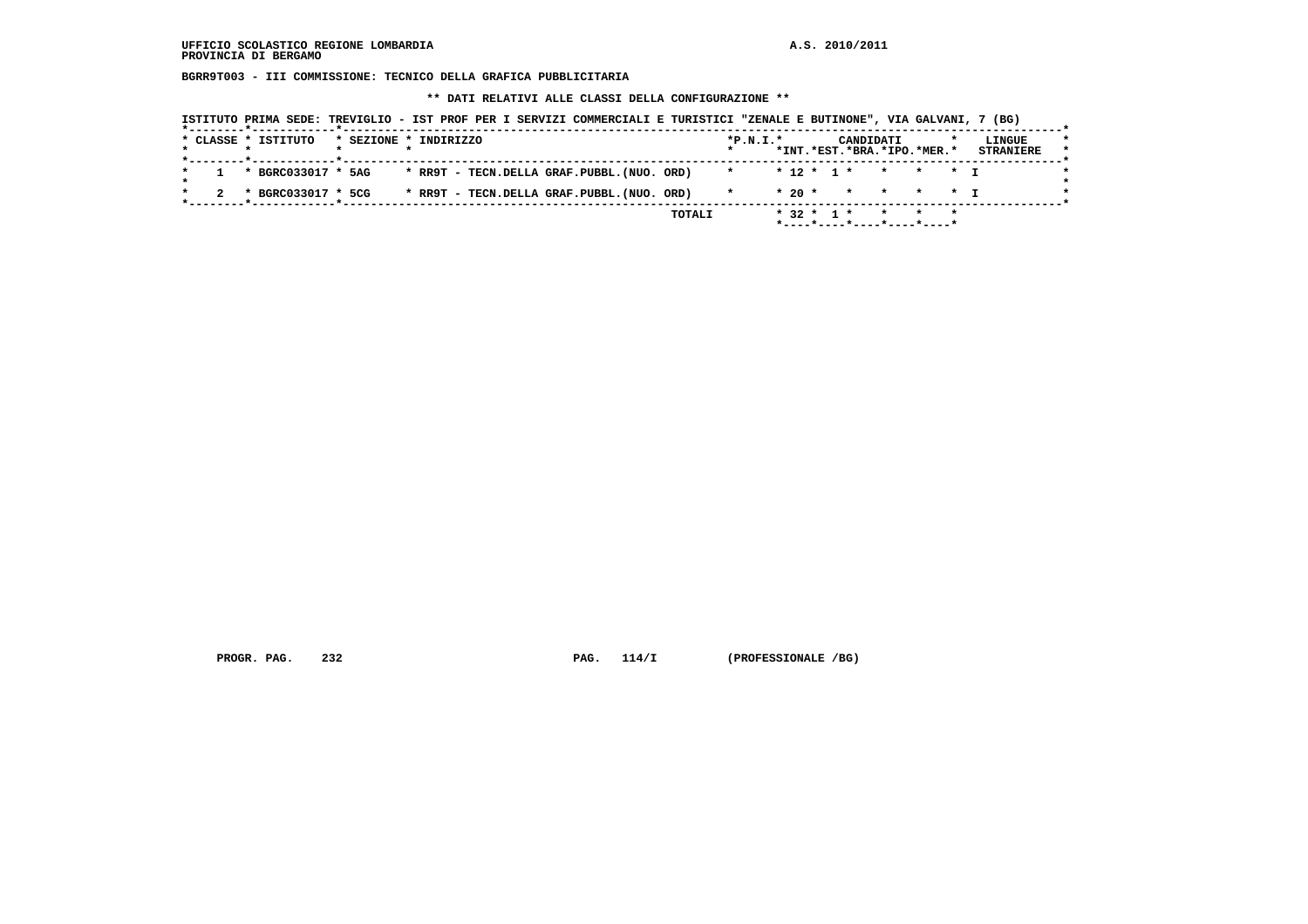# **BGRR9T003 - III COMMISSIONE: TECNICO DELLA GRAFICA PUBBLICITARIA**

| $\star$ | PRESEZZO - LICEO SCIENTIFICO "MAIRONI DA PONTE", VIA BERIZZI, 1 (BG)                                                                                                                                                                                             |
|---------|------------------------------------------------------------------------------------------------------------------------------------------------------------------------------------------------------------------------------------------------------------------|
|         | INDIRIZZO: RR9T - TECN.DELLA GRAF.PUBBL.(NUO. ORD)                                                                                                                                                                                                               |
|         | 1 - M951: PROGETTAZIONE GRAFICA<br>(A007:ARTE DELLA FOTOGR. E GRAFICA PUB; A025:DISEGNO E STORIA DELL'ARTE)<br>FIGONI LAURA N. IL 15/07/1967 (RM)<br>PROVENIENTE DA: BERGAMO - IST PROF PER I SERVIZI COMMERCIALI "CATERINA CANIANA", VIA DEL POLARESCO, 19 (BG) |
|         | 2 - M953: STORIA DELLE ARTI VISIVE<br>(A061: STORIA DELL'ARTE)<br>NOBILI CRISTINA N. IL 18/12/1953 (BZ)<br>PROVENIENTE DA: BERGAMO - LICEO ARTISTICO " GIACOMO E PIO MANZU' ", VIA TORQUATO TASSO, 18 (BG)                                                       |
|         | 3 - M954: PSICOLOGIA DELLA COMUNICAZIONE<br>(A036:FILOSOFIA, PSICOL. E SC. DELL'EDUC)<br>LENZINI VALERIA N. IL 12/11/1969 (BG)<br>PROVENIENTE DA: BERGAMO - ISTITUTO MAGISTRALE "MAMOLI" LICEO, VIA BREMBILLA 3 (BG)                                             |

 **PROGR. PAG. 233 PAG. 114/II (PROFESSIONALE /BG)**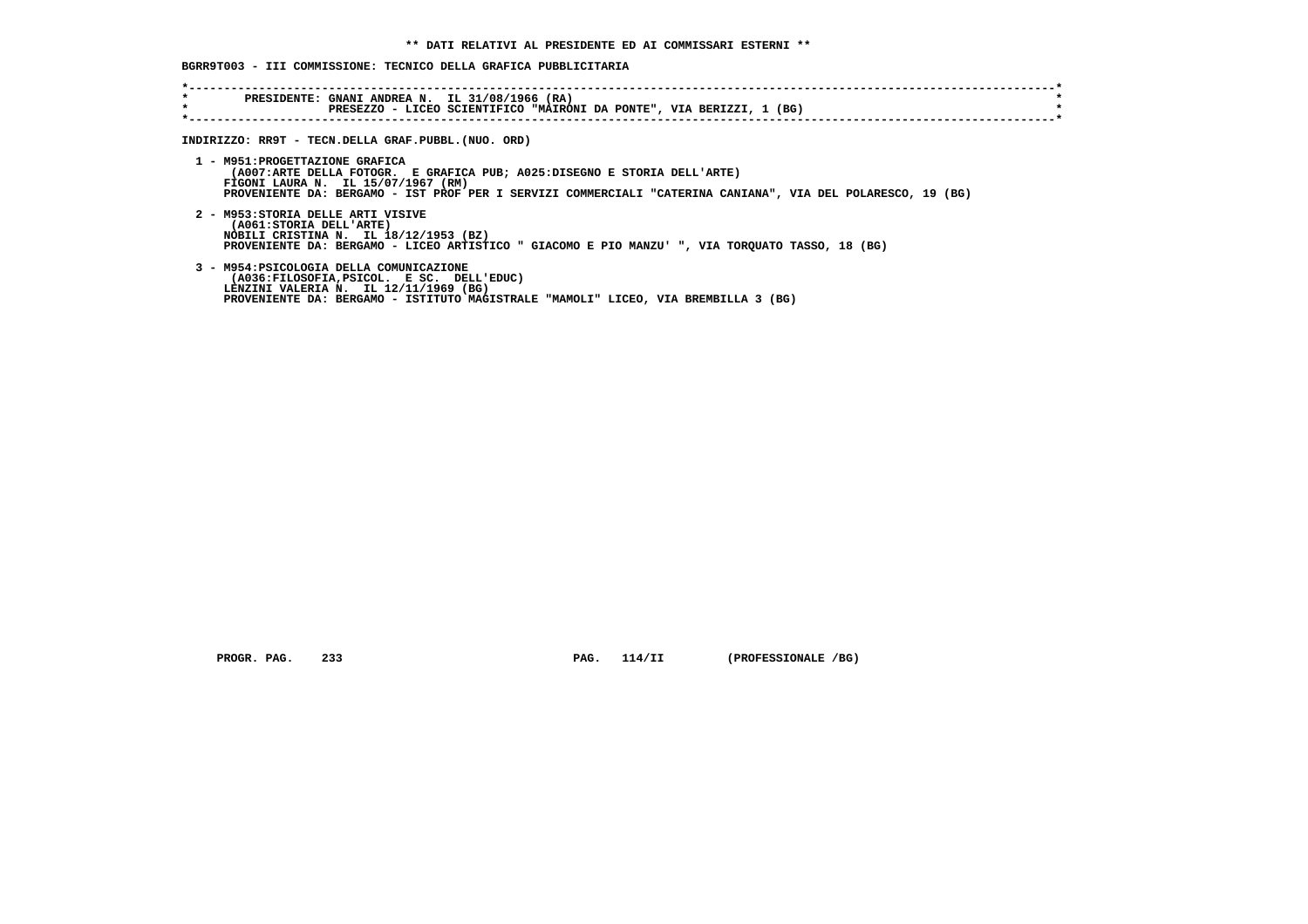**BGRR9T004 - IV COMMISSIONE: TECNICO DELLA GRAFICA PUBBLICITARIA**

 **\*\* DATI RELATIVI ALLE CLASSI DELLA CONFIGURAZIONE \*\***

|                                                                                                       | *INT. *EST. *BRA. *IPO. *MER. * STRANIERE |
|-------------------------------------------------------------------------------------------------------|-------------------------------------------|
| * 14 * 1 * *<br>* BGRC033017 * 5BG<br>* RR9T - TECN.DELLA GRAF.PUBBL.(NUO. ORD) *<br>$\star$ .<br>* T |                                           |

 **\*----\*----\*----\*----\*----\***

PROGR. PAG. 234 **PROGR. PAG. 115/I** (PROFESSIONALE /BG)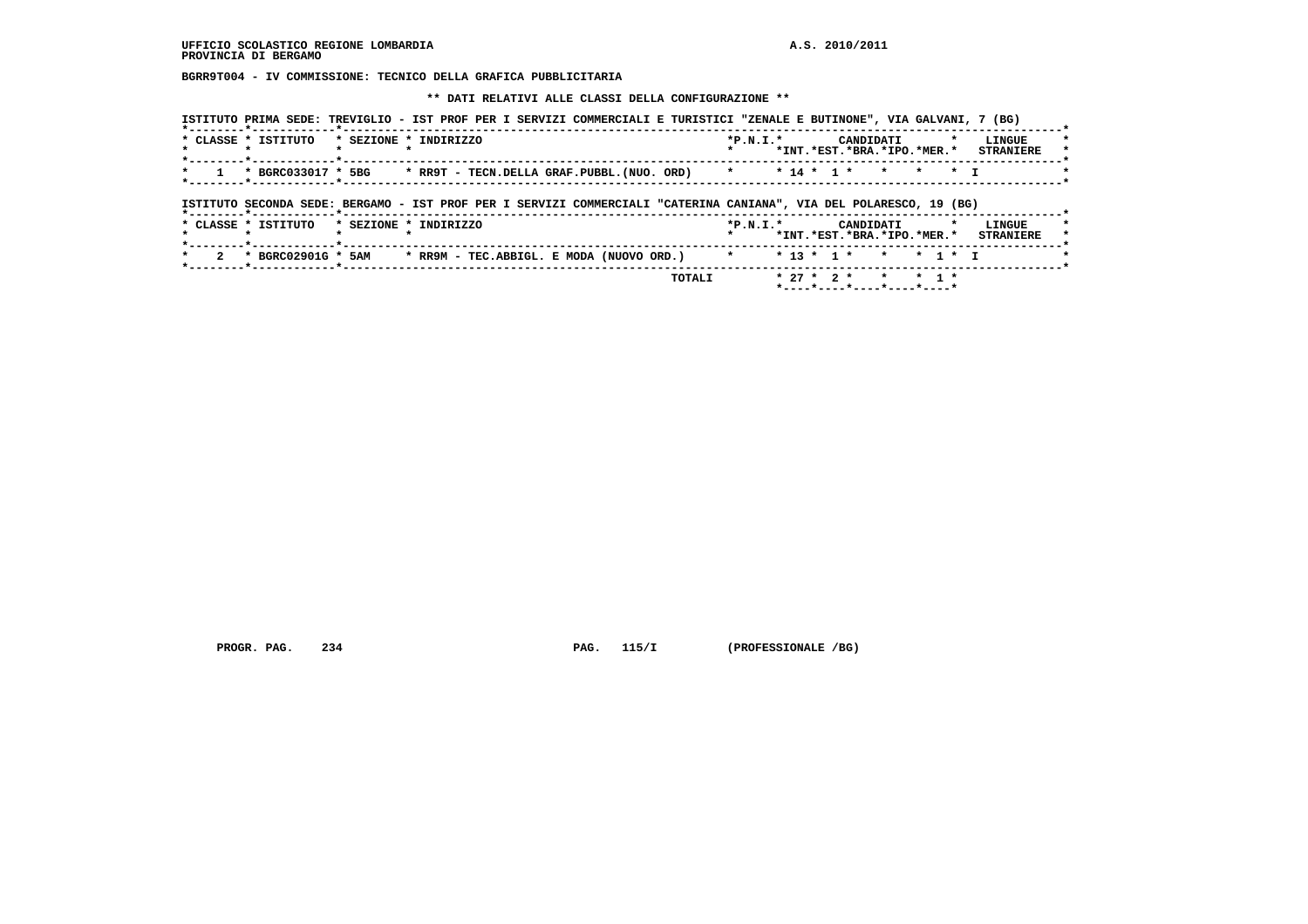## **BGRR9T004 - IV COMMISSIONE: TECNICO DELLA GRAFICA PUBBLICITARIA**

| $\star$ | PRESIDENTE: CONSOLI GIOVANNI N. IL 19/06/1949 (MI)<br>$\bullet$<br>DIR. SCOL. ISTR. II GR/CONV/EDUC A RIPOSO                                                                                                                                        |
|---------|-----------------------------------------------------------------------------------------------------------------------------------------------------------------------------------------------------------------------------------------------------|
|         | INDIRIZZO: RR9T - TECN.DELLA GRAF.PUBBL. (NUO. ORD)                                                                                                                                                                                                 |
|         | 1 - M951: PROGETTAZIONE GRAFICA<br>(A007:ARTE DELLA FOTOGR. E GRAFICA PUB; A025:DISEGNO E STORIA DELL'ARTE)<br>FUCILI MARIA N. IL 03/02/1957 (TR)<br>PROVENIENTE DA: BRESCIA - IST PROF PER I SERVIZI TURISTICI "GOLGI" - BRESCIA, VIA RODI 16 (BS) |
|         | 2 - M953: STORIA DELLE ARTI VISIVE<br>(A061:STORIA DELL'ARTE)<br>MENTA LILIANA N. IL 15/03/1966 (CR)<br>PROVENIENTE DA: CREMA - IST PROF INDUSTRIA E ARTIGIANATO "F. MARAZZI", VIA INZOLI 1 (CR)                                                    |
|         | 3 - M954: PSICOLOGIA DELLA COMUNICAZIONE<br>(A036:FILOSOFIA, PSICOL. E SC. DELL'EDUC)<br>BONAN LAURO N. IL 14/11/1955 (VA)<br>PROVENIENTE DA: BRESCIA - ISTITUTO MAGISTRALE "GAMBARA" - BRESCIA (SERALE), VIA VERONICA GAMBARA 3 (BS)               |
|         | INDIRIZZO: RR9M - TEC.ABBIGL. E MODA (NUOVO ORD.)                                                                                                                                                                                                   |
|         | 1 - M005:DISEGNO PROFESSIONALE<br>(A024:DISEGNO E STORIA DEL COSTUME)<br>MESSINA LOREDANA N. IL 24/02/1969 (ME)<br>PROVENIENTE DA: CLUSONE - IST PROF INDUSTRIA E ARTIGIANATO ISTITUTO SUPERIORE "TARCISIO P, VIA S.LUCIO, 21 (BG)                  |
|         | 2 - M014: MATEMATICA<br>(A047: MATEMATICA)<br>BONASSI MARIA TERESA N. IL 13/10/1957 (BS)<br>PROVENIENTE DA: ROMANO DI LOMBARDIA - IST TEC COMMERCIALE E PER GEOMETRI "GIAMBATTISTA RUBINI", VIA BELVEDERE (BG)                                      |
|         | 3 - M007: STORIA DELL' ARTE E DEL COSTUME<br>(A061: STORIA DELL'ARTE)<br>MENTA LILIANA N. IL 15/03/1966 (CR)<br>PROVENIENTE DA: CREMA - IST PROF INDUSTRIA E ARTIGIANATO "F. MARAZZI", VIA INZOLI 1 (CR)                                            |

 **PROGR. PAG. 235 PAG. 115/II (PROFESSIONALE /BG)**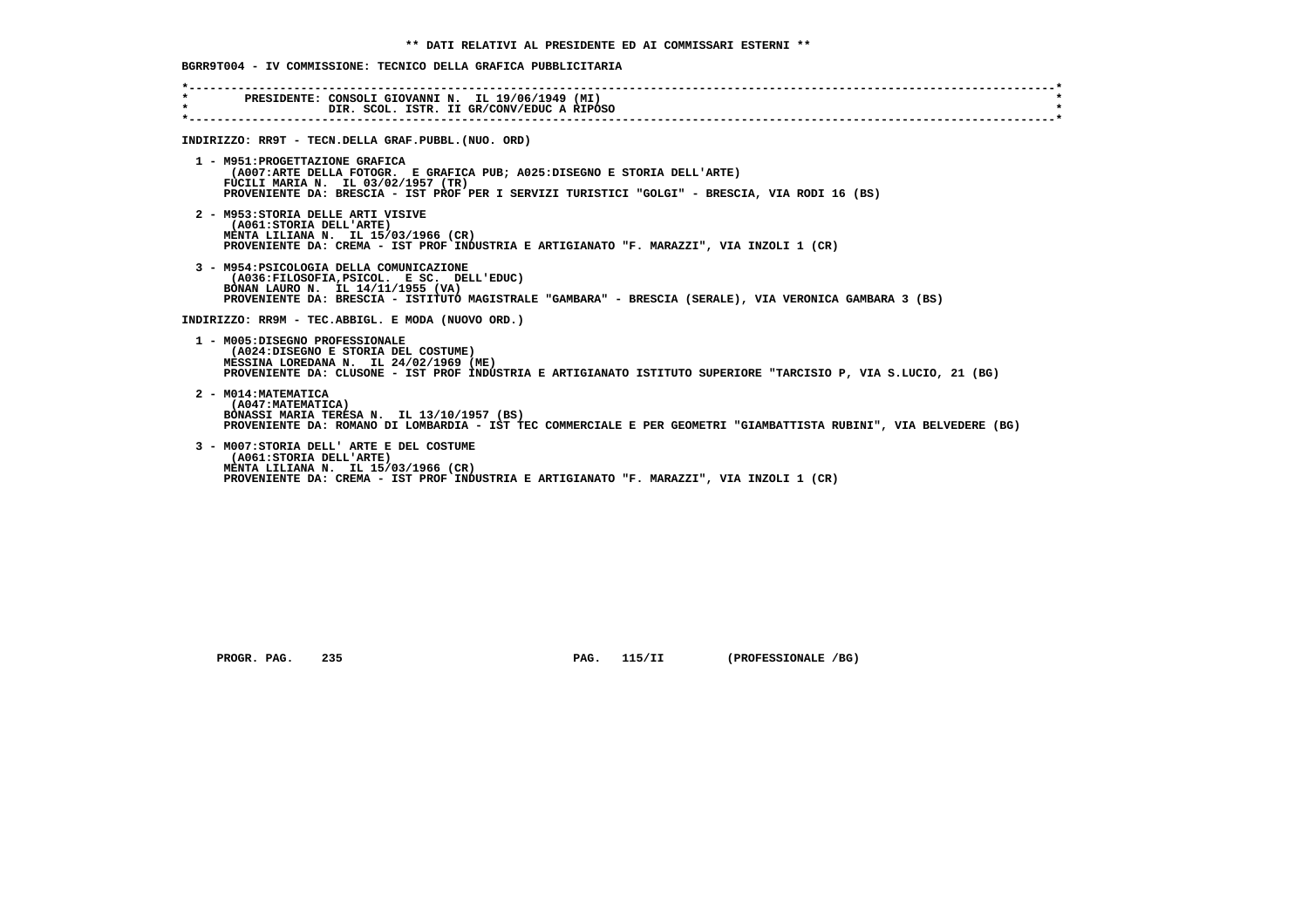**BGSL02001 - I COMMISSIONE: SECONDA SEZIONE ARCHITETTURA**

 **\*\* DATI RELATIVI ALLE CLASSI DELLA CONFIGURAZIONE \*\***

 **ISTITUTO PRIMA SEDE: BERGAMO - LICEO ARTISTICO " GIACOMO E PIO MANZU' ", VIA TORQUATO TASSO, 18 (BG)**

| CLASSE * ISTITUTO | $*$ SEZIONE $*$ | TNDTRTZZO                       | $*P.N.T.*$                                              | *INT.*EST.*BRA.*IPO.*MER.* | CANDIDATI |  | LINGUE<br><b>STRANTERE</b> | $\star$<br>$\star$ |
|-------------------|-----------------|---------------------------------|---------------------------------------------------------|----------------------------|-----------|--|----------------------------|--------------------|
| * BGSL01000T * 4M |                 | * SLO2 - ARTISTICO - II SEZIONE | $\star$ $\star$ $\star$ $\star$ $\star$ $\star$ $\star$ |                            |           |  |                            |                    |

 **ISTITUTO SECONDA SEDE: BERGAMO - LICEO ARTISTICO " GIACOMO E PIO MANZU' " (CORS, VIA T. TASSO, 18 (BG)**

| * CLASSE * ISTITUTO |  | * SEZIONE * INDIRIZZO          | $*P.N.T.*$           |  |  | CANDIDATI |  | *INT.*EST.*BRA.*IPO.*MER.* | LINGUE<br><b>STRANIERE</b> |
|---------------------|--|--------------------------------|----------------------|--|--|-----------|--|----------------------------|----------------------------|
| * BGSL010507 * 4S   |  | * SL01 - ARTISTICO - I SEZIONE | * * 12 * 8 * * * * * |  |  |           |  |                            |                            |
|                     |  | TOTALI                         |                      |  |  |           |  | * 20 * 8 * * * * *         |                            |

 **PROGR. PAG. 236 PAG. 116/I (ARTISTICO /BG)**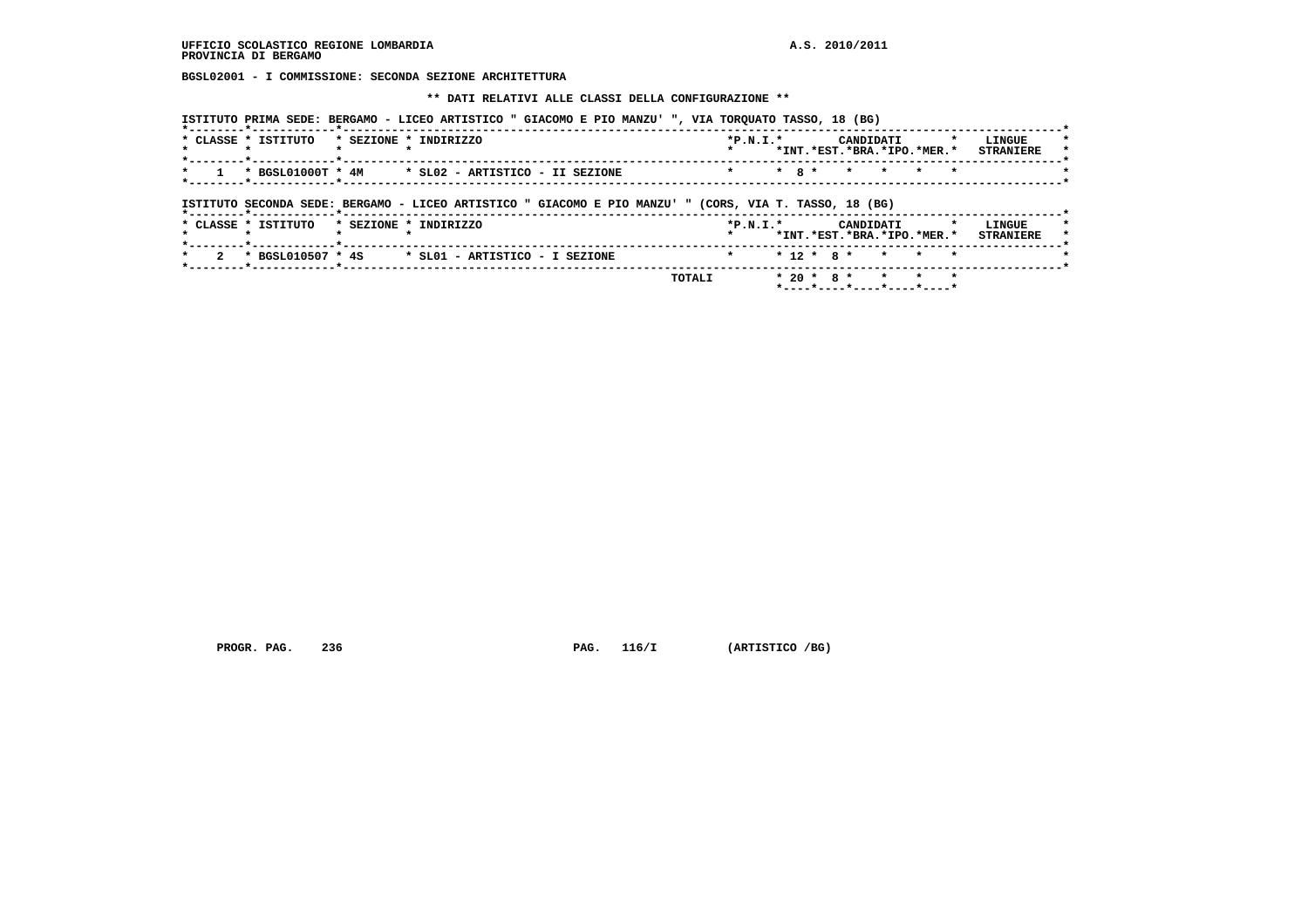**BGSL02001 - I COMMISSIONE: SECONDA SEZIONE ARCHITETTURA**

| $\star$ | PRESIDENTE: CARAPELLA ARTURO N. IL 02/12/1946 (BN)<br>DOCENTE DI RUOLO A RIPOSO - MAX 3 ANNI                                                                                                                                         |
|---------|--------------------------------------------------------------------------------------------------------------------------------------------------------------------------------------------------------------------------------------|
|         |                                                                                                                                                                                                                                      |
|         | INDIRIZZO: SL02 - ARTISTICO - II SEZIONE                                                                                                                                                                                             |
|         | $1 - M802:ITALIANO$<br>(A050:LETTERE IST. ISTR. SECOND. DI II G)<br>SCRENCI TIZIANA N. IL 07/10/1975 (CZ)<br>PROVENIENTE DA: SAN PELLEGRINO TERME - IST PROF PER I SERVIZI ALBERGHIERI E RISTORAZIONE DI SAN PELLEGRINO TERME, VIALE |
|         | 2 - M650:ORNATO DISEGNATO<br>(A021:DISCIPLINE PITTORICHE)<br>IOVINO LUIGI N. IL 20/11/1952 (NA)<br>PROVENIENTE DA: TREVIGLIO - LICEO ARTISTICO "SIMONE WEIL", VIA GALVANI, 7 (BG)                                                    |
|         | 3 - M820: STORIA DELL'ARTE<br>(A061: STORIA DELL'ARTE)<br>FRANCI ANDREA N. IL 04/02/1964 (FI)<br>PROVENIENTE DA: LOVERE - LICEO ARTISTICO "DECIO CELERI", VIA NAZARIO SAURO, 2 (BG)                                                  |
|         | INDIRIZZO: SL01 - ARTISTICO - I SEZIONE                                                                                                                                                                                              |
|         | 1 - M802: ITALIANO<br>(A050:LETTERE IST. ISTR. SECOND. DI II G)<br>SCRENCI TIZIANA N. IL 07/10/1975 (CZ)<br>PROVENIENTE DA: SAN PELLEGRINO TERME - IST PROF PER I SERVIZI ALBERGHIERI E RISTORAZIONE DI SAN PELLEGRINO TERME, VIALE  |
|         | 2 - M650: ORNATO DISEGNATO<br>(A021:DISCIPLINE PITTORICHE)<br>IOVINO LUIGI N. IL 20/11/1952 (NA)<br>PROVENIENTE DA: TREVIGLIO - LICEO ARTISTICO "SIMONE WEIL", VIA GALVANI, 7 (BG)                                                   |
|         | 3 - M820: STORIA DELL'ARTE<br>(A061: STORIA DELL'ARTE)<br>FRANCI ANDREA N. IL $04/02/1964$ (FI)<br>PROVENIENTE DA: LOVERE - LICEO ARTISTICO "DECIO CELERI", VIA NAZARIO SAURO, 2 (BG)                                                |

 **PROGR. PAG.** 237 **PAG. 116/II (ARTISTICO /BG)**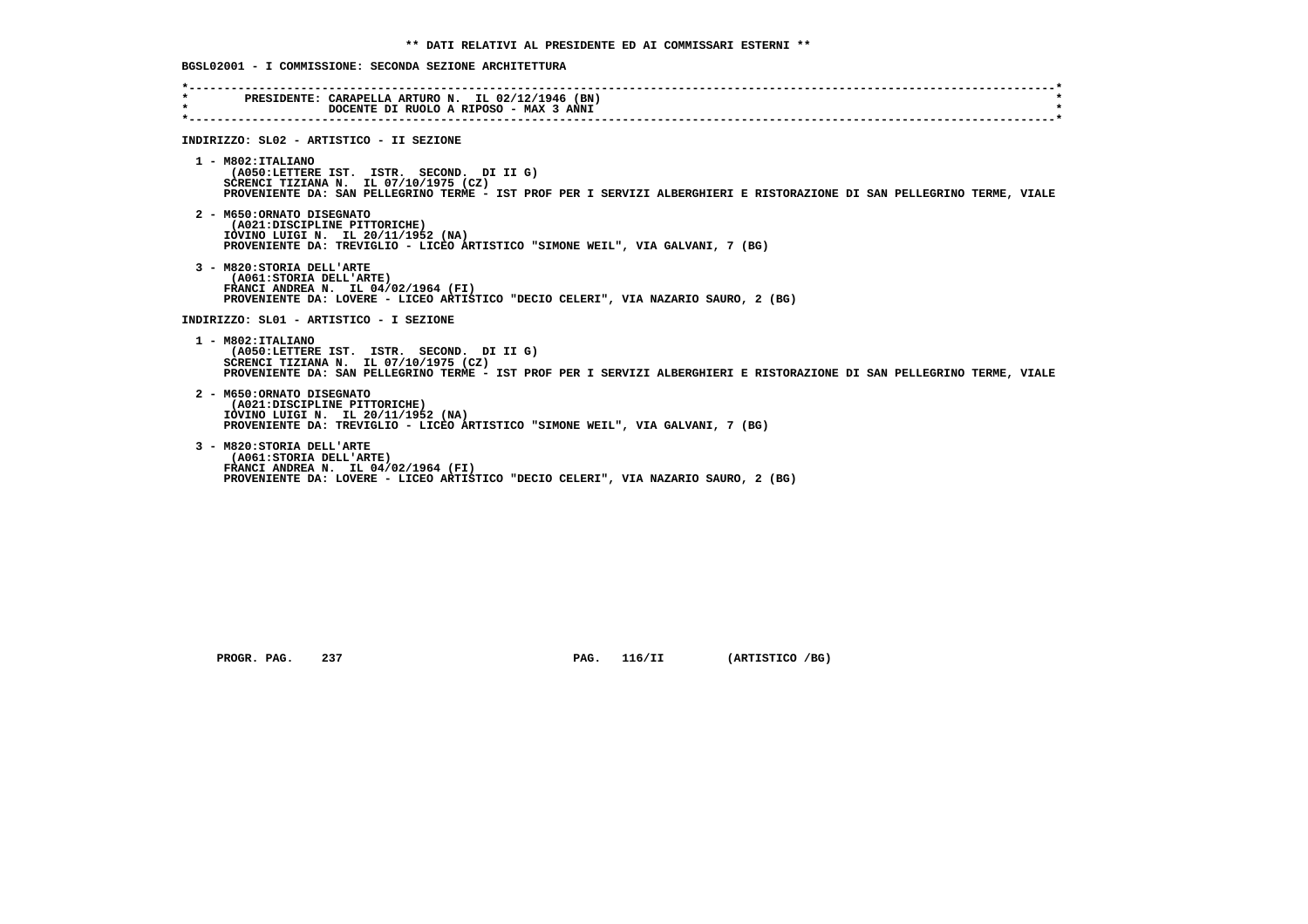**BGSL02002 - II COMMISSIONE: SECONDA SEZIONE ARCHITETTURA**

 **\*\* DATI RELATIVI ALLE CLASSI DELLA CONFIGURAZIONE \*\***

 **ISTITUTO PRIMA SEDE: LOVERE - LICEO ARTISTICO "DECIO CELERI", VIA NAZARIO SAURO, 2 (BG)**

| $* 21 * * * * * * * *$<br>$1 * BGSL001014 * 5A$<br>* SLO2 - ARTISTICO - II SEZIONE                                    |  |  |  |  |  |  |  |  |  |  |
|-----------------------------------------------------------------------------------------------------------------------|--|--|--|--|--|--|--|--|--|--|
|                                                                                                                       |  |  |  |  |  |  |  |  |  |  |
| $\star$ 24 $\star$ $\star$ $\star$ $\star$ $\star$<br>* BGSL001014 * 5B<br>* SL02 - ARTISTICO - II SEZIONE<br>$\star$ |  |  |  |  |  |  |  |  |  |  |

 **PROGR. PAG.** 238 **PROGR. PAG. 117/I** (ARTISTICO /BG)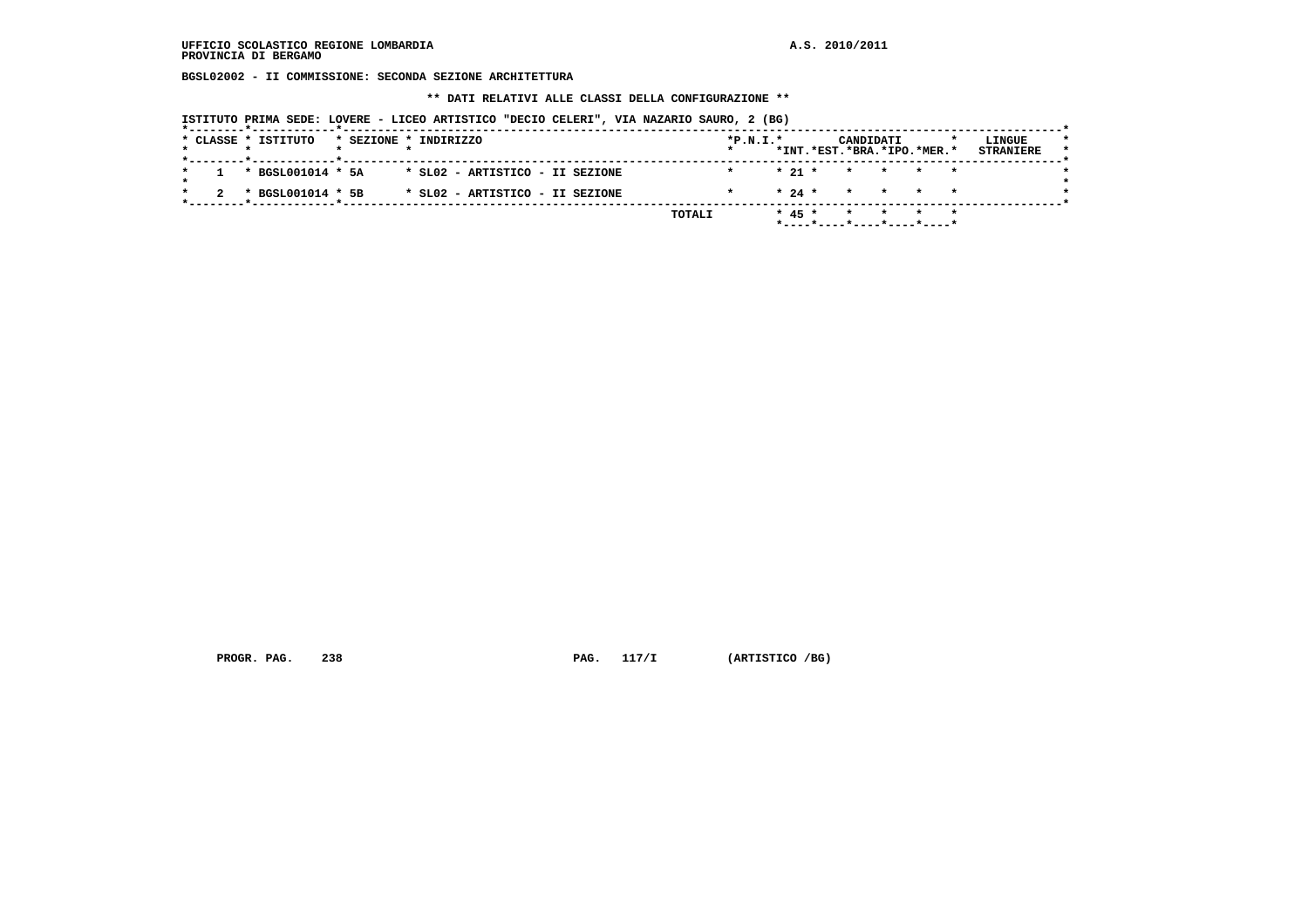**BGSL02002 - II COMMISSIONE: SECONDA SEZIONE ARCHITETTURA**

| $\star$<br>$\star$ | PRESIDENTE: ALLIEVI FRANCESCA N. IL 04/10/1951 (NO)<br>BERGAMO - LICEO CLASSICO "PAOLO SARPI", PIAZZA ROSATE, 4 (BG)                                                                                                             |
|--------------------|----------------------------------------------------------------------------------------------------------------------------------------------------------------------------------------------------------------------------------|
|                    | INDIRIZZO: SL02 - ARTISTICO - II SEZIONE                                                                                                                                                                                         |
|                    | 1 - M802:ITALIANO<br>(A050:LETTERE IST. ISTR. SECOND. DI II G)<br>RENDA ROSANNA N. IL 22/03/1979 (CZ)<br>PROVENIENTE DA: SAN PELLEGRINO TERME - IST PROF PER I SERVIZI ALBERGHIERI E RISTORAZIONE DI SAN PELLEGRINO TERME, VIALE |
|                    | 2 - M650:ORNATO DISEGNATO<br>(A021:DISCIPLINE PITTORICHE)<br>TRONCONE CLAUDIO N. IL 31/08/1954 (BG)<br>PROVENIENTE DA: BERGAMO - LICEO ARTISTICO " GIACOMO E PIO MANZU' ", VIA TORQUATO TASSO, 18 (BG)                           |
|                    | 3 - M820: STORIA DELL'ARTE<br>(A061:STORIA DELL'ARTE)<br>ARSUFFI PIERLUIGI N. IL 09/02/1959 (BG)<br>PROVENIENTE DA: TREVIGLIO - LICEO CLASSICO "SIMONE WEIL", VIA GALVANI, 7 (BG)                                                |

 **PROGR. PAG.** 239 **PAG. 117/II** (ARTISTICO /BG)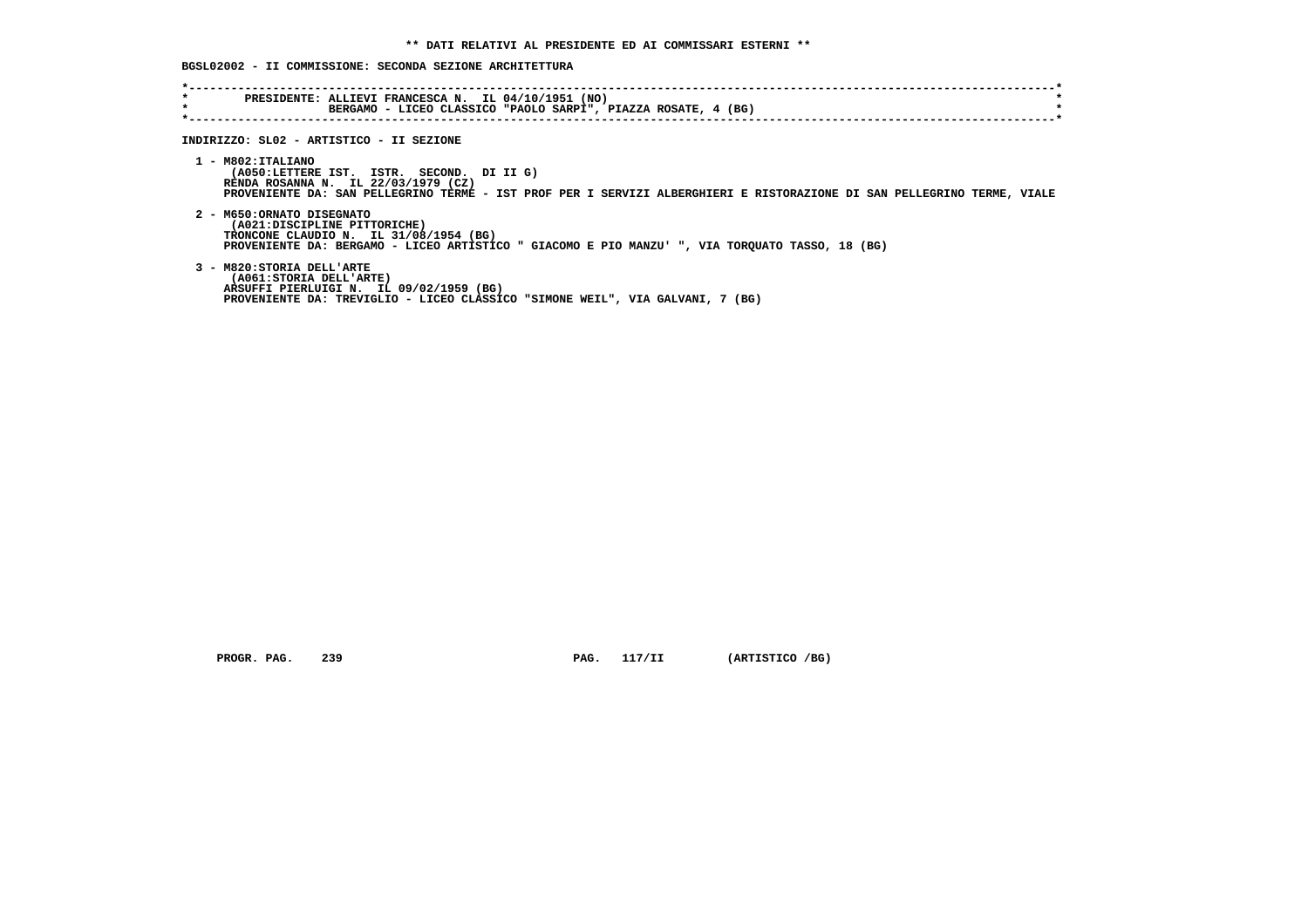### **UFFICIO SCOLASTICO REGIONE LOMBARDIA A.S. 2010/2011 PROVINCIA DI BERGAMO**

 **BGTA00001 - I COMMISSIONE: PERITO AGRARIO**

#### **\*\* DATI RELATIVI ALLE CLASSI DELLA CONFIGURAZIONE \*\***

 **ISTITUTO PRIMA SEDE: BERGAMO - ISTITUTO TECNICO AGRARIO DI BERGAMO, VIA BORGO PALAZZO, 128 (BG)**

|                       | * SEZIONE * INDIRIZZO                    | $*P.N.I.*$ |  | CANDIDATI | *INT.*EST.*BRA.*IPO.*MER.* | LINGUE<br><b>STRANIERE</b> |
|-----------------------|------------------------------------------|------------|--|-----------|----------------------------|----------------------------|
| $1 * BGTA03101C * 5A$ | * TAOO - INDIRIZZO GENERALE              |            |  |           | $* 24 * 2 * * * * * * *$   |                            |
| * BGTA03101C * 5C     | * TA07 - CERERE UN.-MOD, AGRO-AMBIENTALE | $\star$    |  |           | * 17 * * * * * T           |                            |

 **PROGR. PAG.** 240 **PROGR. PAG. 118/I** (SEZIONE AGRARIA /BG)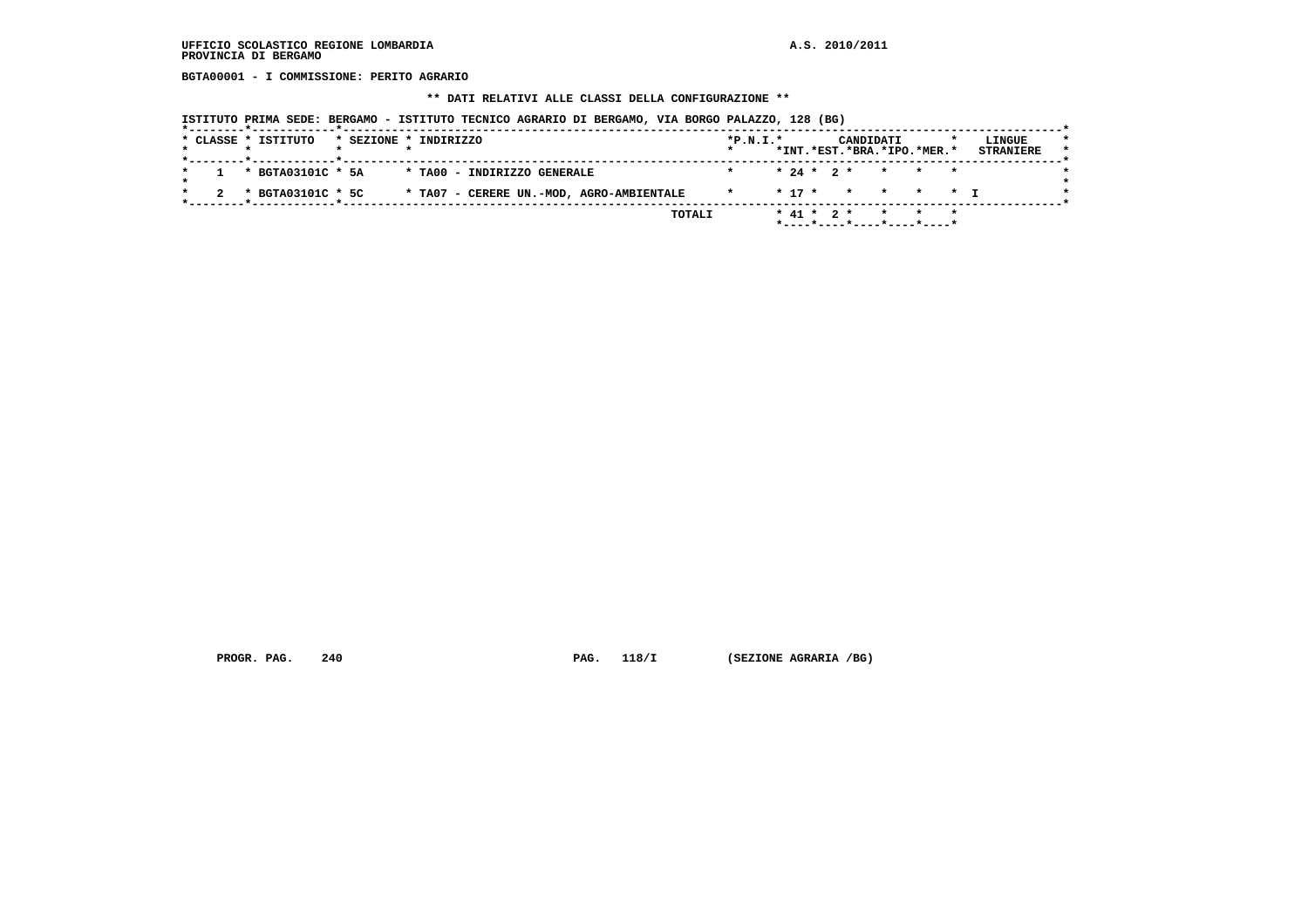| $\star$ . The set of $\sim$<br>$\star$ | PRESIDENTE: GIRELLI LUIGI N. IL 12/06/1966 (BG)<br>GAZZANIGA - ISTITUTO TECNICO INDUSTRIALE "VALLE SERIANA", VIA MARCONI, 45 (BG)                                                                                                                                              |
|----------------------------------------|--------------------------------------------------------------------------------------------------------------------------------------------------------------------------------------------------------------------------------------------------------------------------------|
|                                        | INDIRIZZO: TA00 - INDIRIZZO GENERALE                                                                                                                                                                                                                                           |
|                                        | 1 - M010:AGRONOMIA E COLTIVAZIONI<br>$(AO58:SC. E MEC. AGR. E T. GEST. AZ. , FIT. , E)$<br>DECE' GUIDO N. IL 08/04/1972 (BG)<br>PROVENIENTE DA: ROMANO DI LOMBARDIA - IST TEC COMMERCIALE E PER GEOMETRI "GIAMBATTISTA RUBINI", VIA BELVEDERE (BG)                             |
|                                        | 2 - M517: ELEMENTI DI COSTRUZIONI RURALI E DISEGNO RELATIVO<br>(A072:TOPOG. GEN., COSTR. RUR. E DISEGN)<br>NORBIS FRANCESCO N. IL 18/02/1956 (BG)<br>PROVENIENTE DA: ZOGNO - IST TEC COMMERCIALE E PER GEOMETRI "DAVID MARIA TUROLDO", VIA RONCO, 11 (BG)                      |
|                                        | 3 - M440: INDUSTRIE AGRARIE<br>(A012: CHIMICA AGRARIA)<br>PANSERI CINZIA N. IL 16/06/1965 (BG)<br>PROVENIENTE DA: TREVIGLIO - ISTITUTO TECNICO AGRARIO "GAETANO CANTONI", VIA MERISIO, 17/C (BG)                                                                               |
|                                        | INDIRIZZO: TA07 - CERERE UN.-MOD, AGRO-AMBIENTALE                                                                                                                                                                                                                              |
|                                        | 1 - M337: TECNICA DI PRODUZIONE ANIMALE<br>(A074:ZOOTECNICA E SCIENZA PROD. ANIMA)<br>BONOMETTI GIANANDREA N. IL 20/06/1962 (BS)<br>PROVENIENTE DA: BRESCIA - ISTITUTO TECNICO AGRARIO "PASTORI" - BRESCIA, VIALE BORNATA 110 (BS)                                             |
|                                        | 2 - M315: CHIMICA AGRARIA E TECNICHE AGRO-ALIMENTARI<br>(A012: CHIMICA AGRARIA)<br>PANSERI CINZIA N. IL 16/06/1965 (BG)<br>PROVENIENTE DA: TREVIGLIO - ISTITUTO TECNICO AGRARIO "GAETANO CANTONI", VIA MERISIO, 17/C (BG)                                                      |
|                                        | 3 - M339:TECN. DI GESTIONE, VALUTAZIONE ED ELEM. DI LEGISLAZ.<br>$(AO58:SC. E MEC. AGR. E T. GEST. AZ. , FIT. , E)$<br>DECE' GUIDO N. IL 08/04/1972 (BG)<br>PROVENIENTE DA: ROMANO DI LOMBARDIA - IST TEC COMMERCIALE E PER GEOMETRI "GIAMBATTISTA RUBINI", VIA BELVEDERE (BG) |

 **PROGR. PAG. 241 PAG. 118/II (SEZIONE AGRARIA /BG)**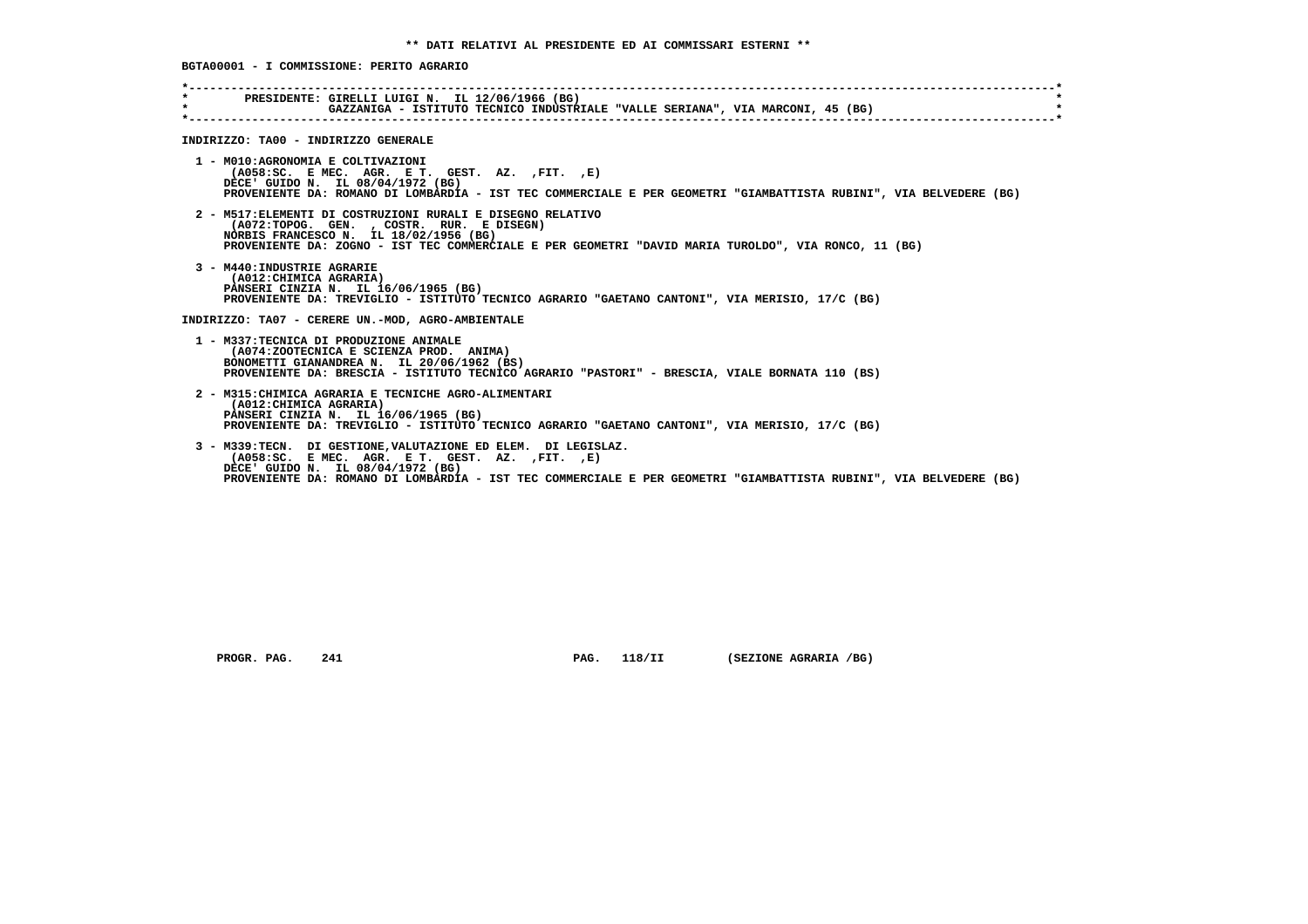### **UFFICIO SCOLASTICO REGIONE LOMBARDIA A.S. 2010/2011 PROVINCIA DI BERGAMO**

 **BGTA00002 - II COMMISSIONE: PERITO AGRARIO**

 **\*\* DATI RELATIVI ALLE CLASSI DELLA CONFIGURAZIONE \*\***

 **ISTITUTO PRIMA SEDE: BERGAMO - ISTITUTO TECNICO AGRARIO DI BERGAMO, VIA BORGO PALAZZO, 128 (BG)**

|                   |                             | $\star$ |        | *INT.*EST.*BRA.*IPO.*MER.* |  | <b>STRANIERE</b> |
|-------------------|-----------------------------|---------|--------|----------------------------|--|------------------|
| * BGTA03101C * 5B | * TA00 - INDIRIZZO GENERALE |         |        | $* 26 * * * * * * * *$     |  |                  |
| * BGTA03101C * 5F | * TA00 - INDIRIZZO GENERALE |         |        | * 26 * * * * *             |  |                  |
|                   | TOTALI                      |         | $*52*$ | * * * *                    |  |                  |

 **PROGR. PAG. 242 PAG. 119/I (SEZIONE AGRARIA /BG)**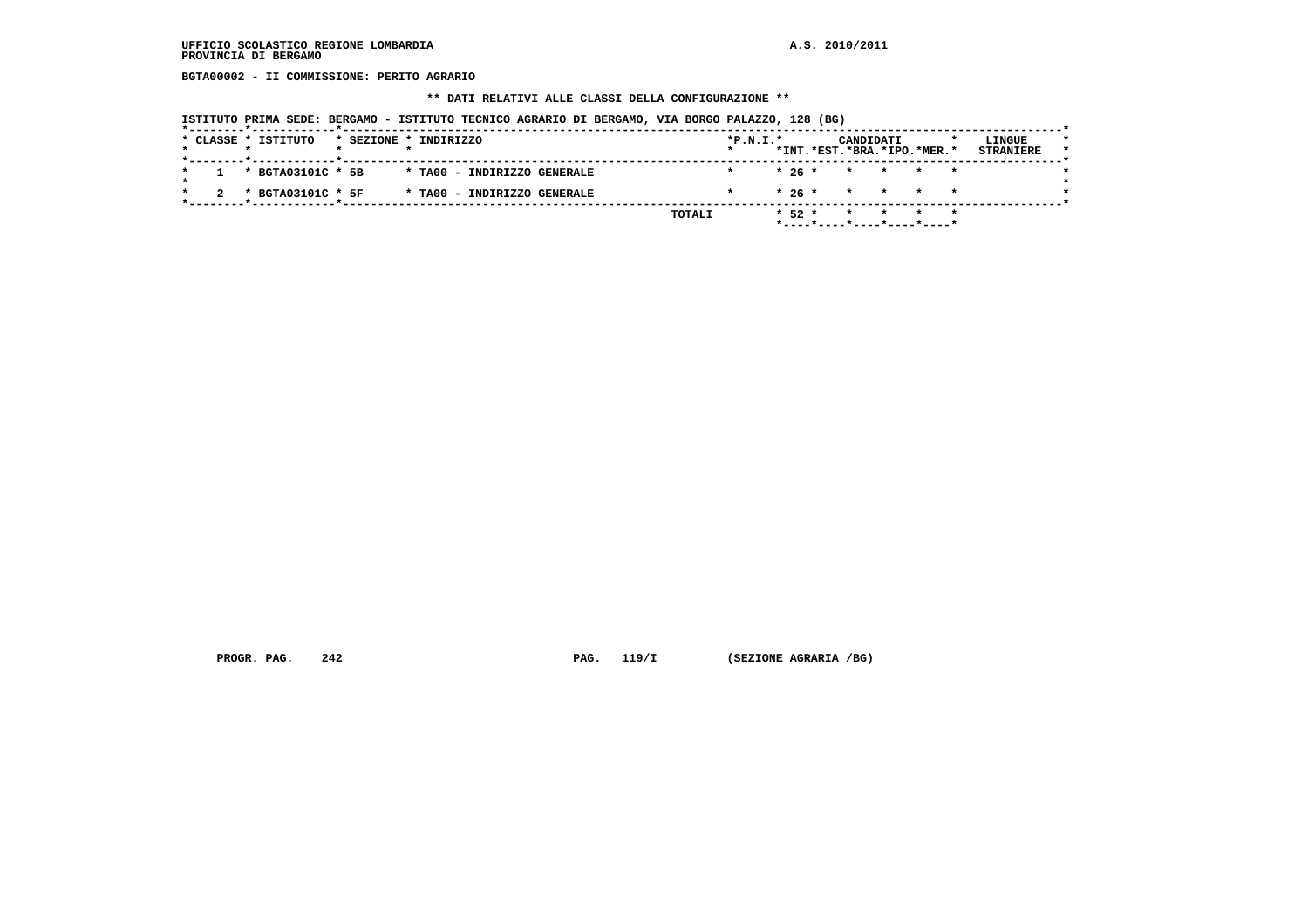|  |  | BGTA00002 - II COMMISSIONE: PERITO AGRARIO |  |  |  |
|--|--|--------------------------------------------|--|--|--|
|--|--|--------------------------------------------|--|--|--|

| $\star$<br>$\star$ | PRESIDENTE: CERAVOLO VINCENZO N. IL 04/04/1968 (RC)<br>NEMBRO - IST PROF PER I SERVIZI ALBERGHIERI E RISTORAZIONE "ALFREDO SONZOGNI", VIA BELLINI 54 (BG)                                                                                                |
|--------------------|----------------------------------------------------------------------------------------------------------------------------------------------------------------------------------------------------------------------------------------------------------|
|                    | INDIRIZZO: TA00 - INDIRIZZO GENERALE                                                                                                                                                                                                                     |
|                    | 1 - M010:AGRONOMIA E COLTIVAZIONI<br>$(AO58:SC.$ E MEC. AGR. E T. GEST. AZ. $, FIT.$ $, E)$<br>CACCIATORE FRANCESCO LUCA N. IL 20/10/1971 (EE)<br>PROVENIENTE DA: REMEDELLO - ISTITUTO TECNICO AGRARIO REMEDELLO(SEZ.ASS.I.S."BONSIGN, VIA AVIS, 1 (BS)  |
|                    | 2 - M517: ELEMENTI DI COSTRUZIONI RURALI E DISEGNO RELATIVO<br>(A072:TOPOG. GEN. , COSTR. RUR. E DISEGN)<br>NIRO GENNARO N. IL 26/10/1953 (CB)<br>PROVENIENTE DA: OGGIONO - IST TEC COMMERCIALE E PER GEOMETRI VITTORIO BACHELET, VIA V.BACHELET, 2 (LC) |
|                    | 3 - M440: INDUSTRIE AGRARIE<br>(A012: CHIMICA AGRARIA)<br>MAGARO' EUGENIA N. IL 27/05/1968 (CS)<br>PROVENIENTE DA: TREVIGLIO - ISTITUTO TECNICO AGRARIO "GAETANO CANTONI", VIA MERISIO, 17/C (BG)                                                        |

 **PROGR. PAG. 243 PAG. 119/II (SEZIONE AGRARIA /BG)**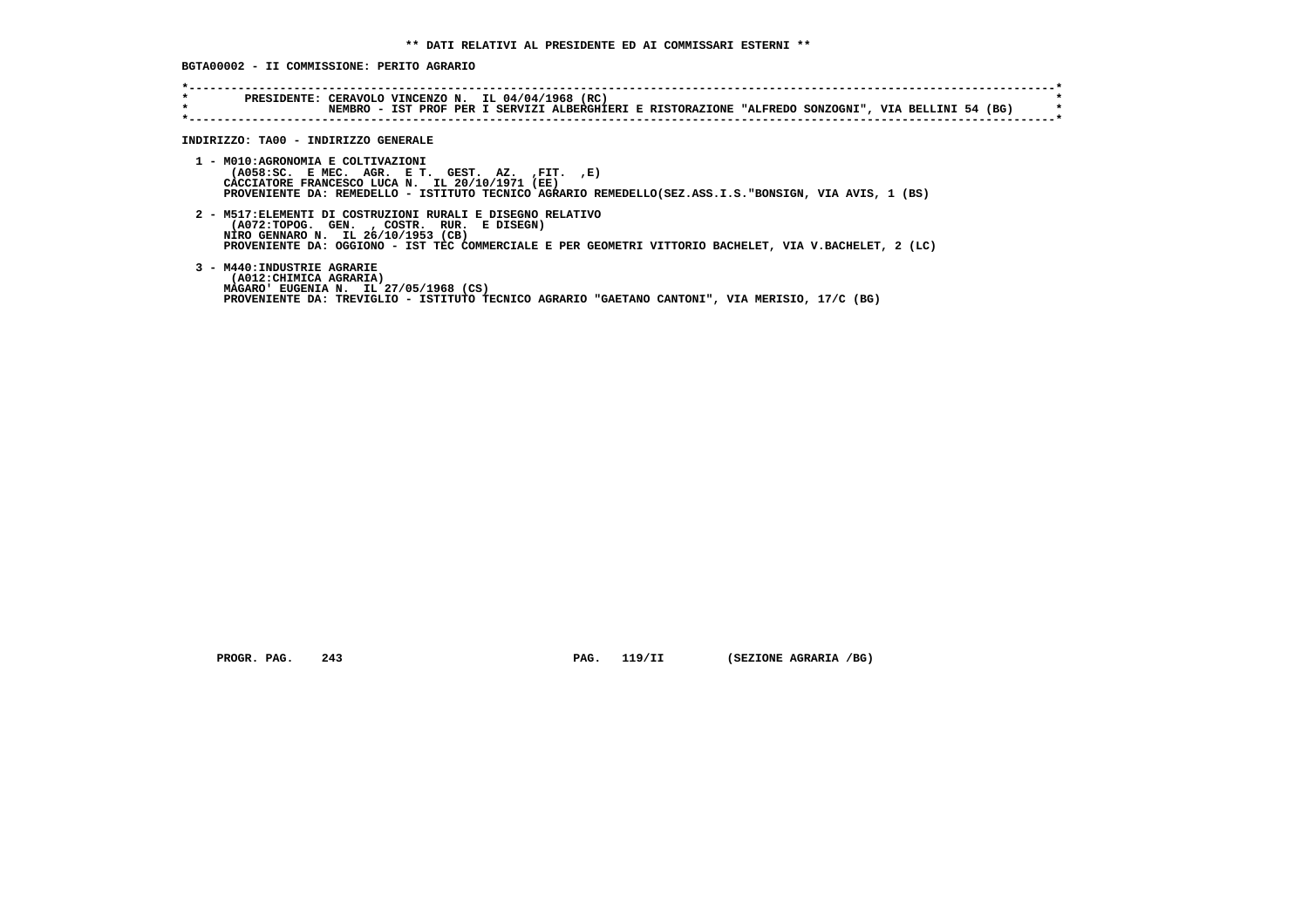### **UFFICIO SCOLASTICO REGIONE LOMBARDIA A.S. 2010/2011 PROVINCIA DI BERGAMO**

 **BGTA00003 - III COMMISSIONE: PERITO AGRARIO**

#### **\*\* DATI RELATIVI ALLE CLASSI DELLA CONFIGURAZIONE \*\***

 **ISTITUTO PRIMA SEDE: TREVIGLIO - ISTITUTO TECNICO AGRARIO "GAETANO CANTONI", VIA MERISIO, 17/C (BG)**

| $* 16 * 1 * * * * * *$<br>* BGTA02701R * 5B<br>* TA00 - INDIRIZZO GENERALE<br>* BGTA02701R * 5C<br>$* 18 * * * * * * * *$<br>* TA00 - INDIRIZZO GENERALE |  | * CLASSE * ISTITUTO |  | * SEZIONE * INDIRIZZO | $*P.N.T.*$ |  |  | CANDIDATI |  | *INT.*EST.*BRA.*IPO.*MER.* | LINGUE<br><b>STRANIERE</b> |
|----------------------------------------------------------------------------------------------------------------------------------------------------------|--|---------------------|--|-----------------------|------------|--|--|-----------|--|----------------------------|----------------------------|
|                                                                                                                                                          |  |                     |  |                       |            |  |  |           |  |                            |                            |
|                                                                                                                                                          |  |                     |  |                       |            |  |  |           |  |                            |                            |

 **PROGR. PAG.** 244 **PROGR. PAG. 120/I** (SEZIONE AGRARIA /BG)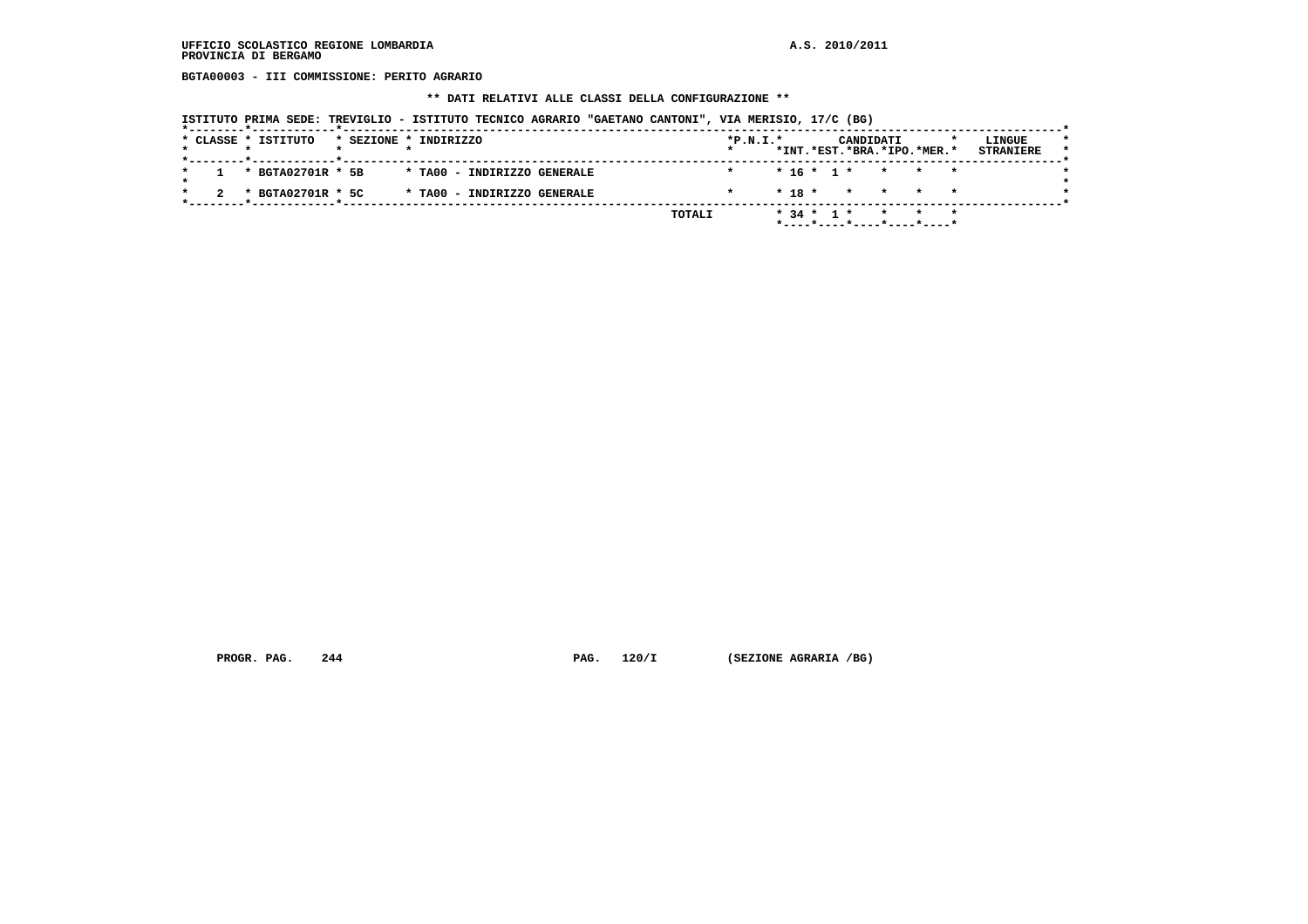**BGTA00003 - III COMMISSIONE: PERITO AGRARIO**

| $\star$<br>$\star$ | PRESIDENTE: ROSSO PAOLA N. IL 20/06/1952 (VC)<br>BERGAMO - ISTITUTO TECNICO AGRARIO DI BERGAMO, VIA BORGO PALAZZO, 128 (BG)                                                                                                                                          |
|--------------------|----------------------------------------------------------------------------------------------------------------------------------------------------------------------------------------------------------------------------------------------------------------------|
|                    | INDIRIZZO: TA00 - INDIRIZZO GENERALE                                                                                                                                                                                                                                 |
|                    |                                                                                                                                                                                                                                                                      |
|                    | 1 - M010:AGRONOMIA E COLTIVAZIONI<br>$(AO58:SC.$ E MEC. AGR. E T. GEST. AZ. $, FIT.$ $, E)$<br>FAZIO ROBERTO N. IL 25/12/1957 (BG)<br>PROVENIENTE DA: BERGAMO - ISTITUTO TECNICO AGRARIO DI BERGAMO, VIA BORGO PALAZZO, 128 (BG)                                     |
|                    | 2 - M517: ELEMENTI DI COSTRUZIONI RURALI E DISEGNO RELATIVO<br>(A072:TOPOG. GEN. , COSTR. RUR. E DISEGN)<br>SILVA ANGELO N. IL 13/07/1958 (BG)<br>PROVENIENTE DA: ROMANO DI LOMBARDIA - IST TEC COMMERCIALE E PER GEOMETRI "GIAMBATTISTA RUBINI", VIA BELVEDERE (BG) |
|                    | 3 - M440: INDUSTRIE AGRARIE<br>(A012: CHIMICA AGRARIA)<br>SAMOTTI LAVINIA N. IL 03/05/1957 (BG)<br>PROVENIENTE DA: BERGAMO - ISTITUTO TECNICO AGRARIO DI BERGAMO, VIA BORGO PALAZZO, 128 (BG)                                                                        |

 **PROGR. PAG. 245 PAG. 120/II (SEZIONE AGRARIA /BG)**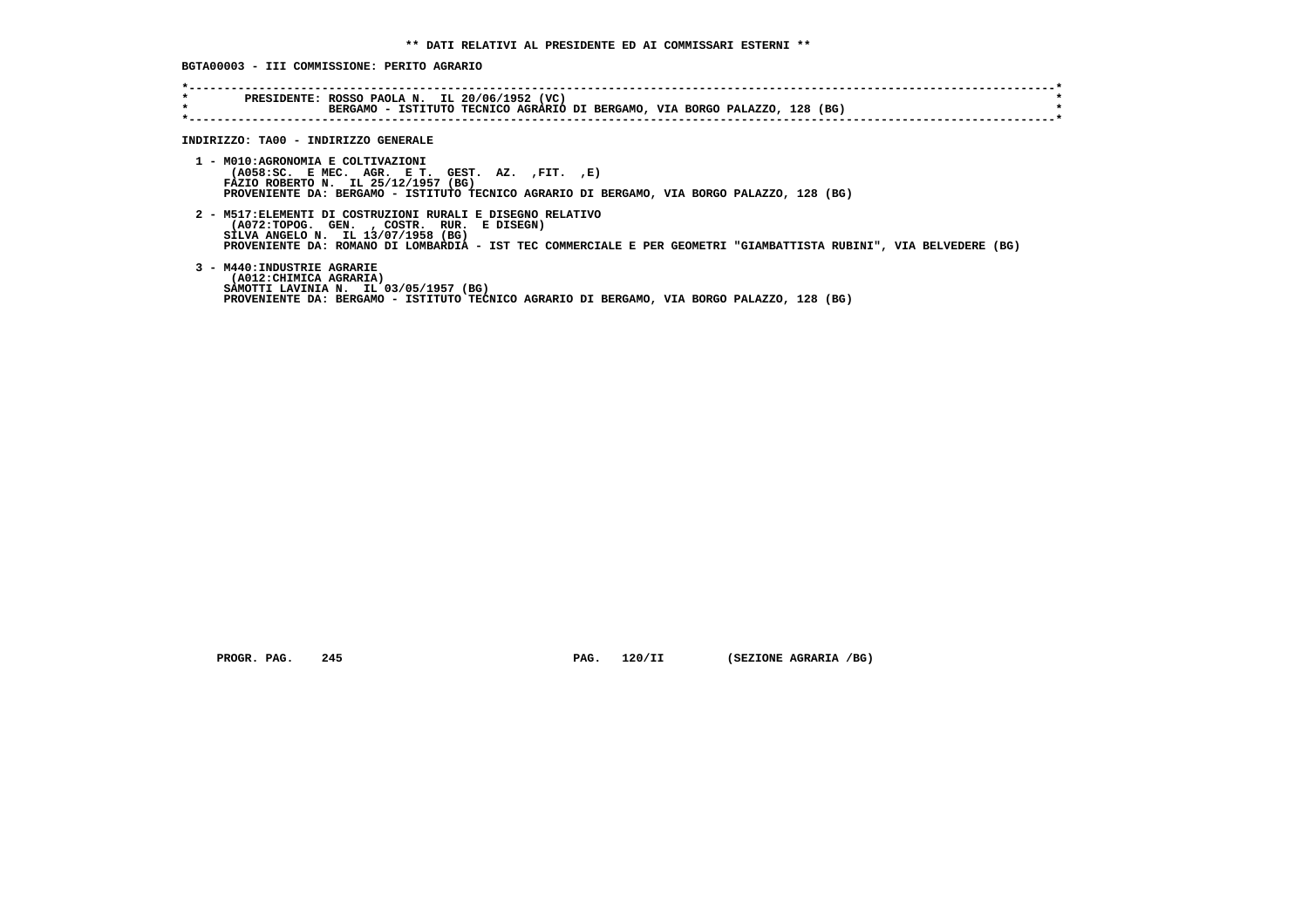### **UFFICIO SCOLASTICO REGIONE LOMBARDIA A.S. 2010/2011 PROVINCIA DI BERGAMO**

 **BGTA07001 - I COMMISSIONE: PERITO AGRARIO**

#### **\*\* DATI RELATIVI ALLE CLASSI DELLA CONFIGURAZIONE \*\***

 **ISTITUTO PRIMA SEDE: BERGAMO - ISTITUTO TECNICO AGRARIO DI BERGAMO, VIA BORGO PALAZZO, 128 (BG)**

| * BGTA03101C * 5D |  |  |                                          |         |            |  |           |  |
|-------------------|--|--|------------------------------------------|---------|------------|--|-----------|--|
|                   |  |  | * TA07 - CERERE UN.-MOD, AGRO-AMBIENTALE | $\star$ | $* 12 *$   |  | * * * * T |  |
| * BGTA03101C * 5E |  |  | * TA07 - CERERE UN.-MOD, AGRO-AMBIENTALE |         | $*$ 17 $*$ |  | * * * * T |  |

 **PROGR. PAG.** 246 **PROGR. PAG. 121/I** (SEZIONE AGRARIA /BG)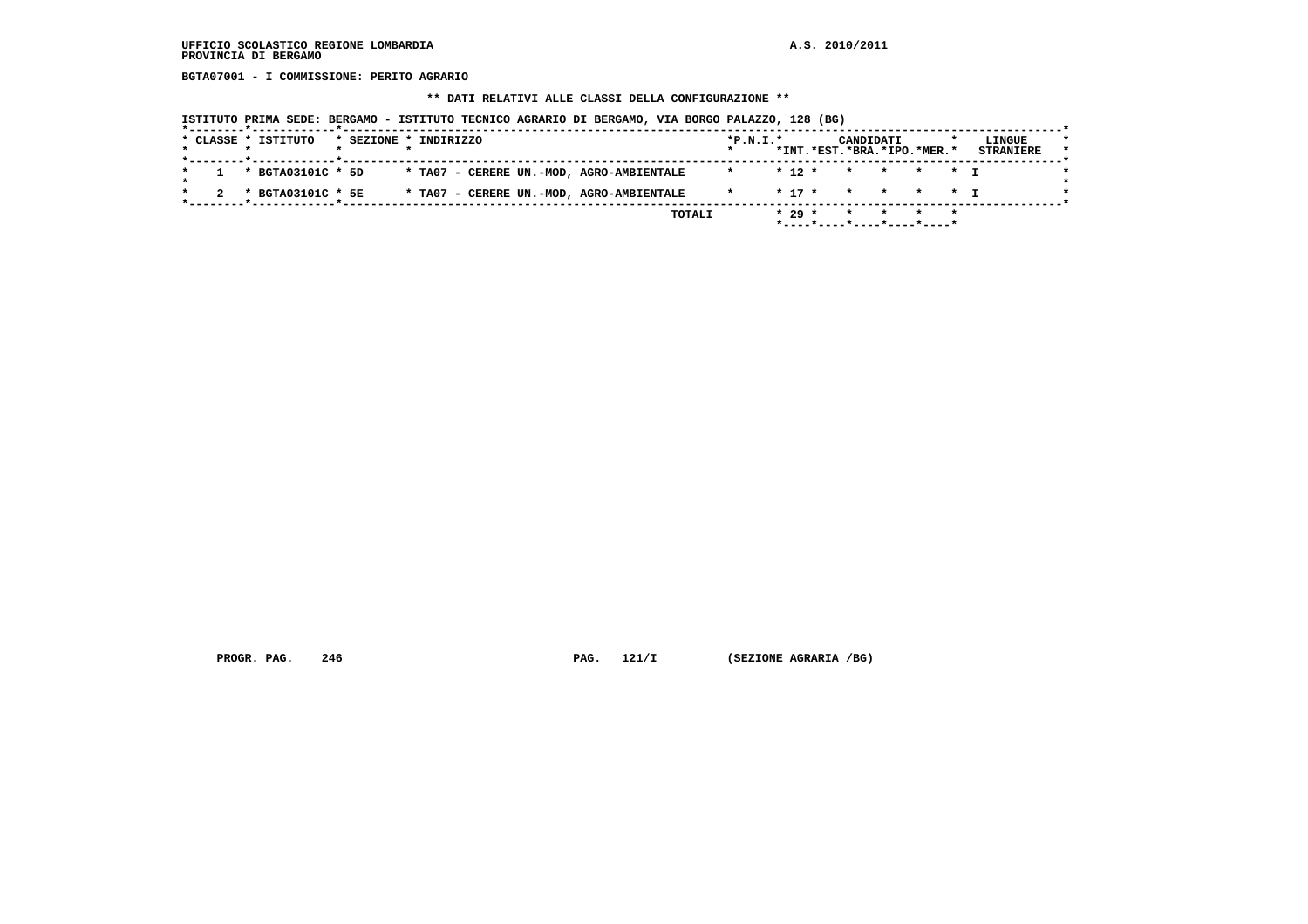**BGTA07001 - I COMMISSIONE: PERITO AGRARIO**

| $\star$<br>$\star$ | PRESIDENTE: CONSONNI ROSSELLA LAURA N. IL 11/04/1964 (MI)<br>PRESEZZO - ISTITUTO MAGISTRALE "BETTY AMBIVERI", VIA C.BERIZZI, 1 (BG)                                                                                                                                    |
|--------------------|------------------------------------------------------------------------------------------------------------------------------------------------------------------------------------------------------------------------------------------------------------------------|
|                    |                                                                                                                                                                                                                                                                        |
|                    | INDIRIZZO: TA07 - CERERE UN.-MOD, AGRO-AMBIENTALE                                                                                                                                                                                                                      |
|                    | 1 - M337:TECNICA DI PRODUZIONE ANIMALE<br>(A074:ZOOTECNICA E SCIENZA PROD. ANIMA)<br>BERTELLINI GIANCARLO N. IL 05/07/1954 (MN)<br>PROVENIENTE DA: GONZAGA - ISTITUTO TECNICO AGRARIO ITA STROZZI PALIDANO, VILLA BEGOZZO, 9 (MN)                                      |
|                    | 2 - M315: CHIMICA AGRARIA E TECNICHE AGRO-ALIMENTARI<br>(A012: CHIMICA AGRARIA)<br>BENEVENTO EVELINA ANNA MARIAN. IL 09/09/1949 (RM)<br>PROVENIENTE DA: REMEDELLO - ISTITUTO TECNICO AGRARIO REMEDELLO(SEZ.ASS.I.S. "BONSIGN, VIA AVIS, 1 (BS)                         |
|                    | 3 - M339:TECN. DI GESTIONE, VALUTAZIONE ED ELEM. DI LEGISLAZ.<br>$(AO58:SC.$ E MEC. AGR. E T. GEST. AZ. $,FIT.$ $E$ )<br>PRIORI DAVIDE N. IL 30/07/1962 (CR)<br>PROVENIENTE DA: SORESINA - IST TEC COMMERCIALE E PER GEOMETRI "A. PONZINI", VIA ZUCCHI FALCINA, 1 (CR) |

 **PROGR. PAG.** 247 **PAG. 121/II (SEZIONE AGRARIA /BG)**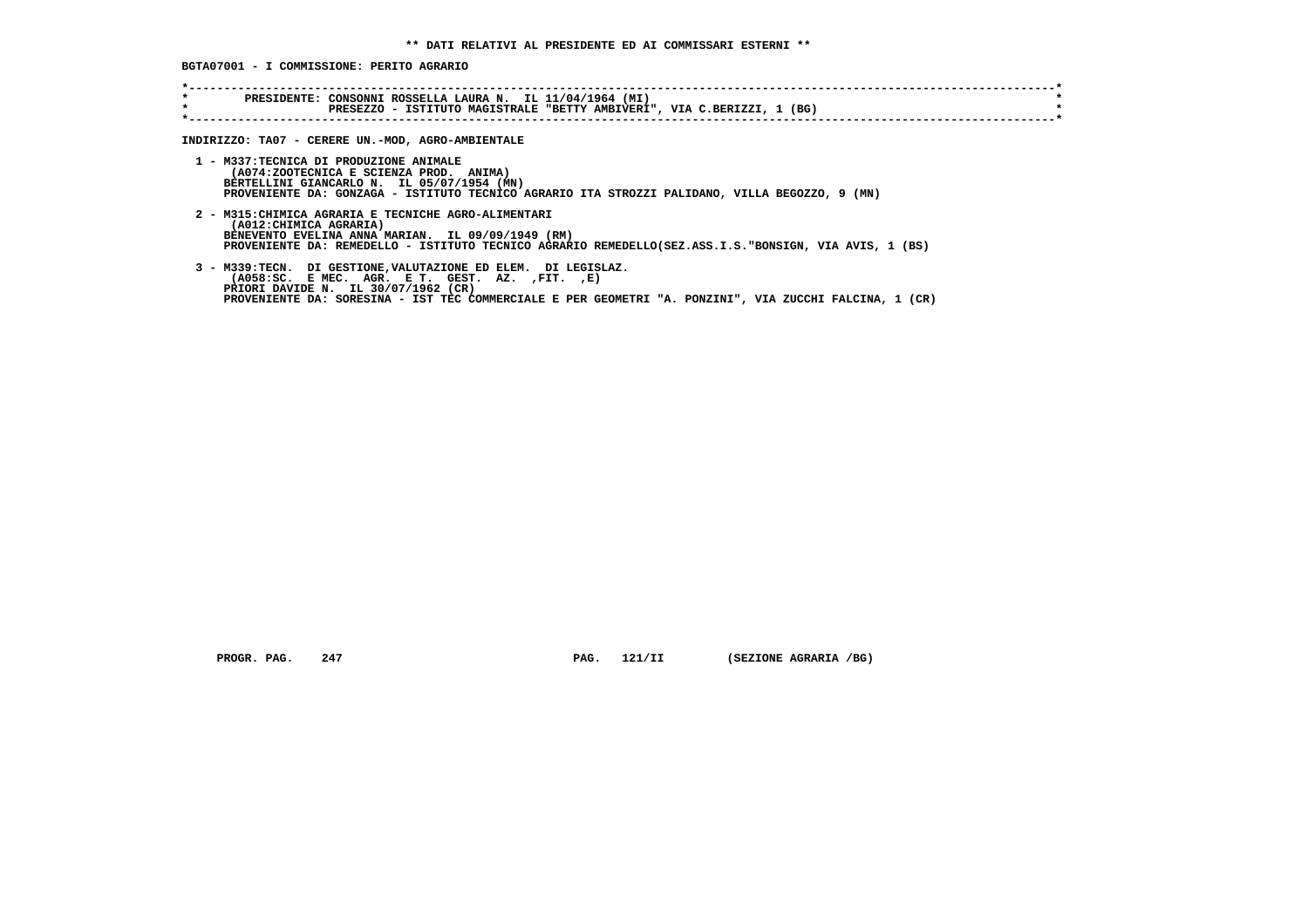### **UFFICIO SCOLASTICO REGIONE LOMBARDIA A.S. 2010/2011 PROVINCIA DI BERGAMO**

 **BGTA07002 - II COMMISSIONE: PERITO AGRARIO**

#### **\*\* DATI RELATIVI ALLE CLASSI DELLA CONFIGURAZIONE \*\***

 **ISTITUTO PRIMA SEDE: TREVIGLIO - ISTITUTO TECNICO AGRARIO "GAETANO CANTONI", VIA MERISIO, 17/C (BG)**

| *INT.*EST.*BRA.*IPO.*MER.*<br>$1 * BGTA02701R * 5A$<br>* TA07 - CERERE UN.-MOD, AGRO-AMBIENTALE<br>$*$ 19 $*$ $*$ $*$ $*$ $*$ $*$ $*$<br>$\star$<br>$\star$ | <b>STRANIERE</b>                   |
|-------------------------------------------------------------------------------------------------------------------------------------------------------------|------------------------------------|
|                                                                                                                                                             |                                    |
| * BGTA02701R * 5E<br>* TA07 - CERERE UN.-MOD, AGRO-AMBIENTALE                                                                                               | $*$ 17 $*$ $*$ $*$ $*$ $*$ $*$ $*$ |

 **PROGR. PAG. 248 PAG. 122/I (SEZIONE AGRARIA /BG)**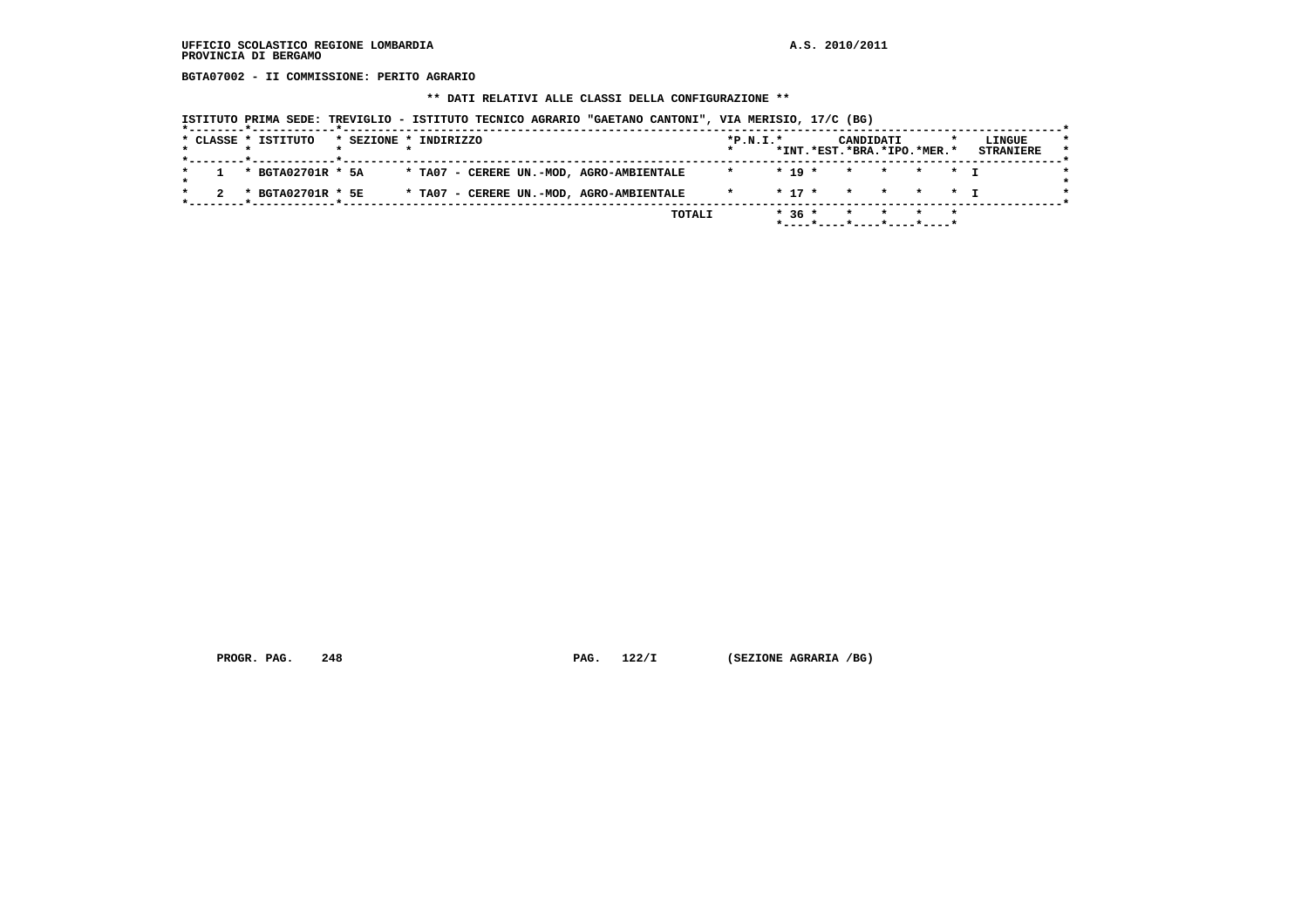**BGTA07002 - II COMMISSIONE: PERITO AGRARIO**

| $\star$ | BERGAMO - LICEO SCIENTIFICO "LORENZO MASCHERONI", VIA ALBERICO DA ROSCIATE, 21A (BG)                                                                                                                                                                              |
|---------|-------------------------------------------------------------------------------------------------------------------------------------------------------------------------------------------------------------------------------------------------------------------|
|         | INDIRIZZO: TA07 - CERERE UN.-MOD, AGRO-AMBIENTALE                                                                                                                                                                                                                 |
|         | 1 - M337:TECNICA DI PRODUZIONE ANIMALE<br>(A074:ZOOTECNICA E SCIENZA PROD. ANIMA)<br>MARCONI MARCO N. IL 15/03/1955 (BG)<br>PROVENIENTE DA: BERGAMO - ISTITUTO TECNICO AGRARIO DI BERGAMO, VIA BORGO PALAZZO, 128 (BG)                                            |
|         | 2 - M315: CHIMICA AGRARIA E TECNICHE AGRO-ALIMENTARI<br>(A012: CHIMICA AGRARIA)<br>ROMELLI CATERINA MARIA N. IL 13/05/1970 (BG)<br>PROVENIENTE DA: BERGAMO - ISTITUTO TECNICO AGRARIO DI BERGAMO, VIA BORGO PALAZZO, 128 (BG)                                     |
|         | 3 - M339:TECN. DI GESTIONE, VALUTAZIONE ED ELEM. DI LEGISLAZ.<br>$(AO58:SC.$ E MEC. AGR. E T. GEST. AZ. $, FIT.$ $, E)$<br>CASSARINO EMANUELE N. IL 07/06/1958 (CL)<br>PROVENIENTE DA: BERGAMO - ISTITUTO TECNICO AGRARIO DI BERGAMO, VIA BORGO PALAZZO, 128 (BG) |

 **PROGR. PAG. 249 PAG. 122/II (SEZIONE AGRARIA /BG)**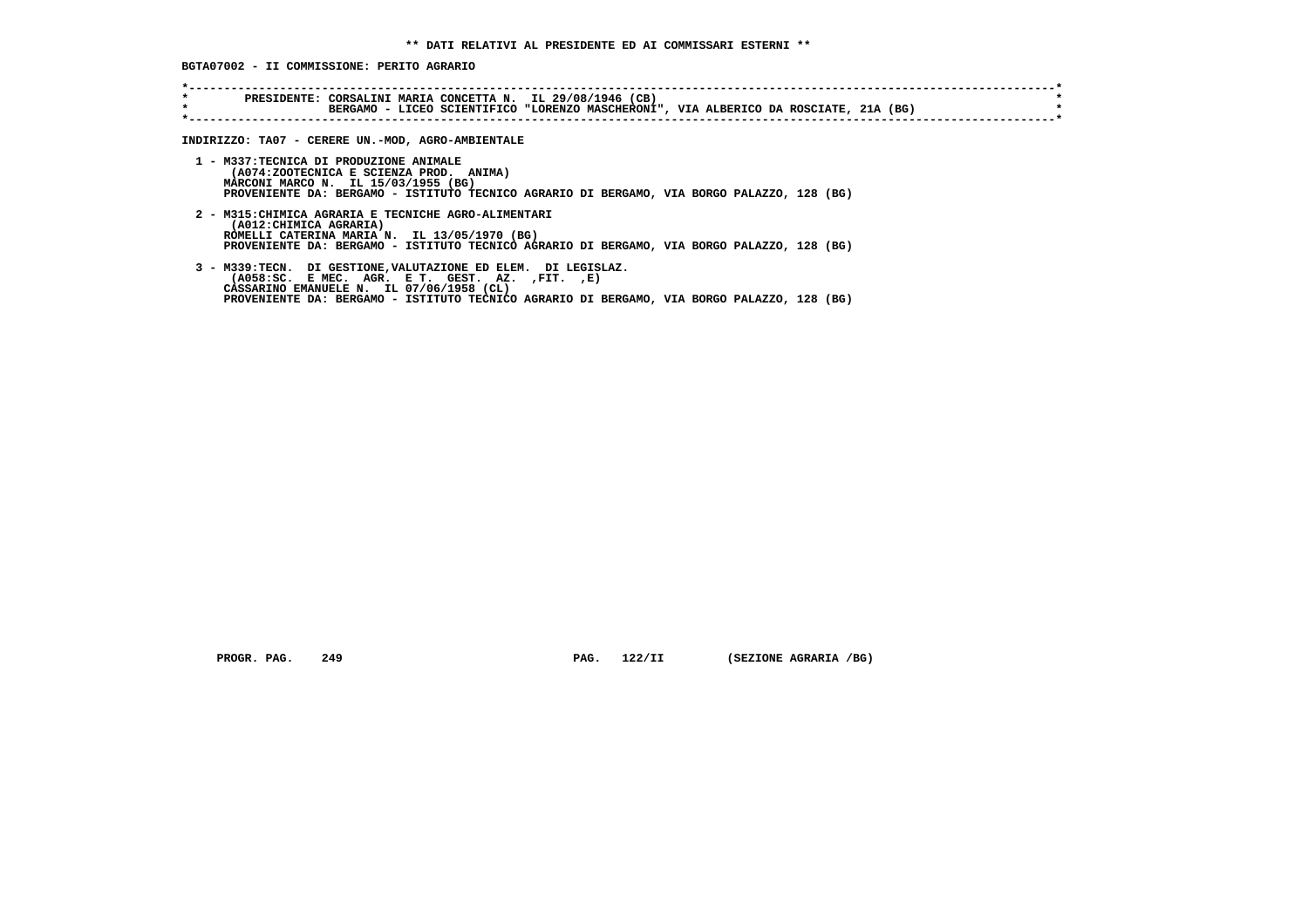### **UFFICIO SCOLASTICO REGIONE LOMBARDIA A.S. 2010/2011 PROVINCIA DI BERGAMO**

 **BGTB03001 - I COMMISSIONE: PER. AERON. SPEC. : ASS. NAVIG. AER. E NAVIG. AER.**

 **\*\* DATI RELATIVI ALLE CLASSI DELLA CONFIGURAZIONE \*\***

|  |  | * CLASSE * ISTITUTO |                   | * SEZIONE * INDIRIZZO |  |                                           |  |  | $*P.N.T.*$ |          | CANDIDATI                  |  |  | LINGUE           |
|--|--|---------------------|-------------------|-----------------------|--|-------------------------------------------|--|--|------------|----------|----------------------------|--|--|------------------|
|  |  |                     |                   |                       |  |                                           |  |  |            |          | *INT.*EST.*BRA.*IPO.*MER.* |  |  | <b>STRANIERE</b> |
|  |  |                     | * BGTB015001 * 5B |                       |  | * TB03 - PROG.ALFA-ASS.NAV.AEREA-NAV.AER. |  |  | $\star$    | $* 19 *$ | * * * * T/S                |  |  |                  |
|  |  |                     | * BGTB015001 * 5C |                       |  | * TB03 - PROG.ALFA-ASS.NAV.AEREA-NAV.AER. |  |  |            |          | $* 16 * * * * * * 1 / S$   |  |  |                  |

 **PROGR. PAG.** 250 **PAG.** 123/I (SEZIONE AERONAUTICA /BG)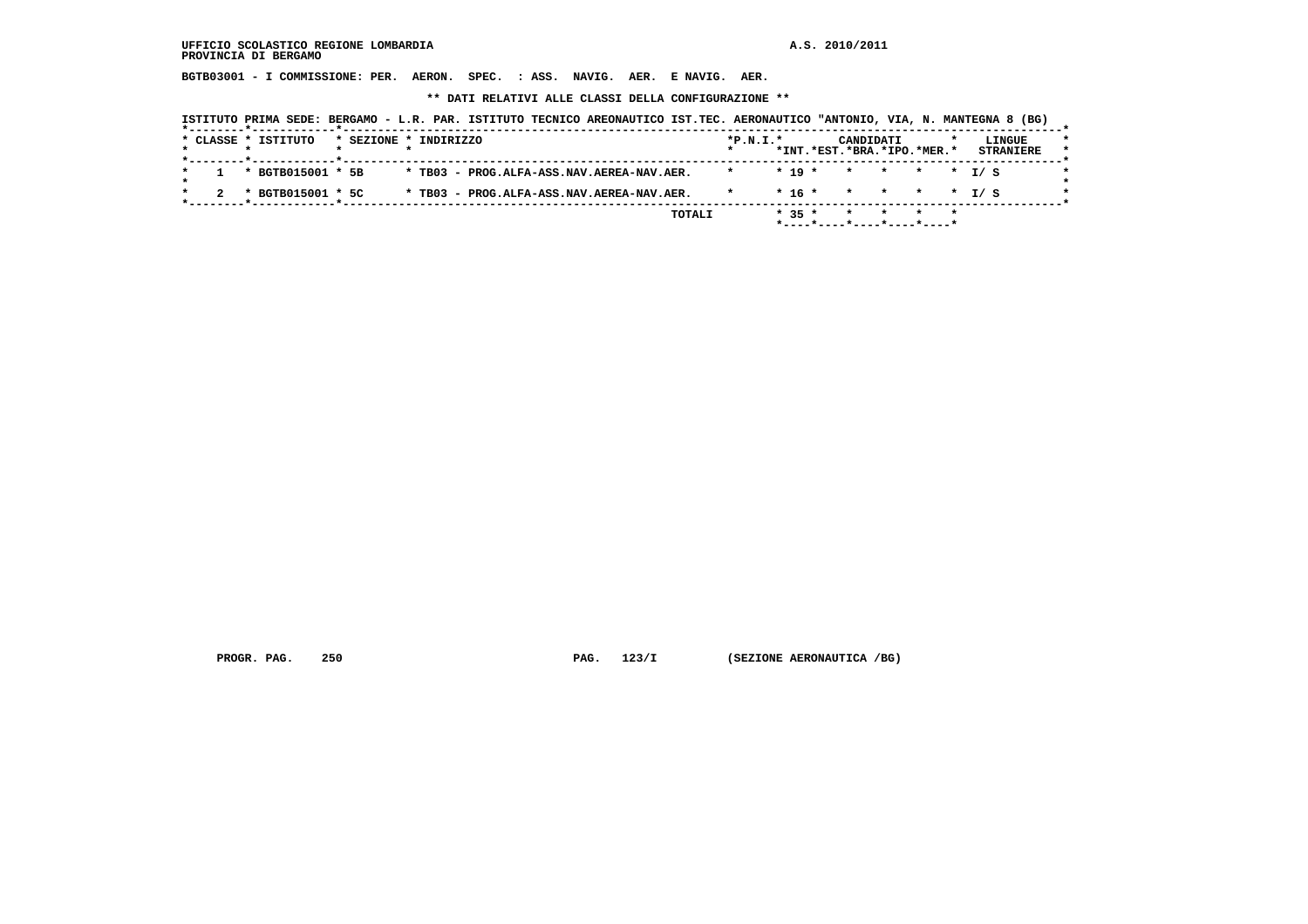**BGTB03001 - I COMMISSIONE: PER. AERON. SPEC. : ASS. NAVIG. AER. E NAVIG. AER.**

 **\*----------------------------------------------------------------------------------------------------------------------------\* \* PRESIDENTE: MONZIO COMPAGNONI MAURIZIO N. IL 24/11/1963 (BG) \* \* TREVIGLIO - IST PROF INDUSTRIA E ARTIGIANATO "ORESTE MOZZALI" (CORSO SERALE, VIA CARAVAGGIO 50/52 (BG) \* \*----------------------------------------------------------------------------------------------------------------------------\* INDIRIZZO: TB03 - PROG.ALFA-ASS.NAV.AEREA-NAV.AER. 1 - M540:LINGUA E LETTERE ITALIANE (A050:LETTERE IST. ISTR. SECOND. DI II G) CICETTI LARA N. IL 12/11/1967 (PS) PROVENIENTE DA: ALBINO - ISTITUTO TECNICO COMMERCIALE "OSCAR ARNULFO ROMERO", VIALE ALDO MORO, 51 (BG) 2 - M327:ELETTRO-RADIO-RADAR TECNICA (A034:ELETTRONICA) ALBERGHINA SALVATORE N. IL 11/10/1958 (CT) PROVENIENTE DA: GORGONZOLA - ISTITUTO TECNICO INDUSTRIALE ITI G. MARCONI, VIA ADDA,10 (MI) 3 - M461:LINGUA INGLESE (A346:LINGUA E CIV. STRANIERA (INGLESE) VESCIA EMANUELA N. IL 31/10/1957 (BS) PROVENIENTE DA: PALAZZOLO SULL'OGLIO - ISTITUTO TECNICO INDUSTRIALE PALAZZOLO S/O (SEZ.ASS.I.S."MA, VIA LEVADELLO (BS)**

 **PROGR. PAG. 251 PAG. 123/II (SEZIONE AERONAUTICA /BG)**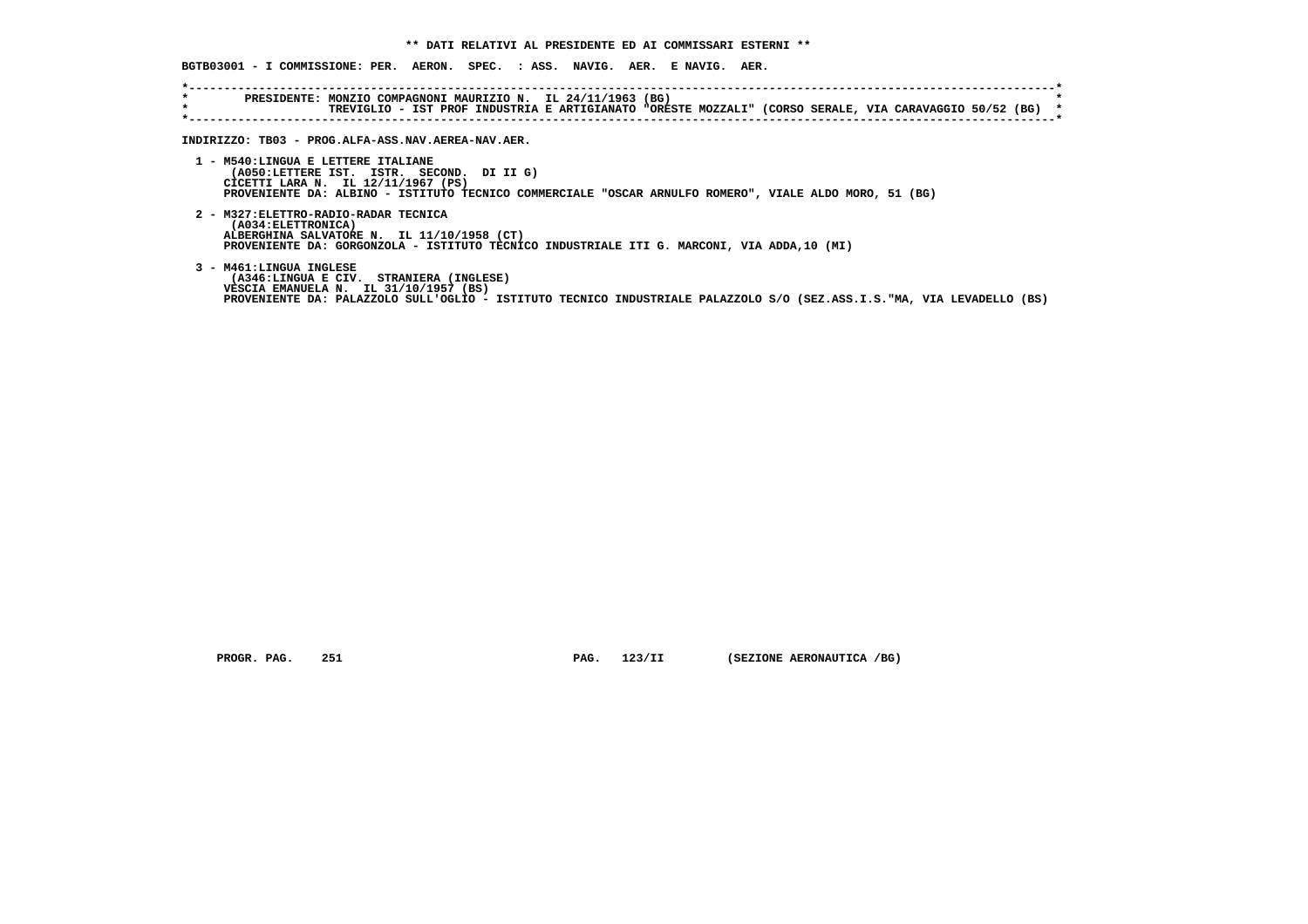**BGTD00001 - I COMMISSIONE: RAGIONIERE E PERITO COMMERCIALE**

 **\*\* DATI RELATIVI ALLE CLASSI DELLA CONFIGURAZIONE \*\***

 **ISTITUTO PRIMA SEDE: BERGAMO - L.R. PAR. ISTITUTO TECNICO COMMERCIALE I.T.C. "LEONARDO DA VINCI", VIA MORONI, N. 255 (BG)**

|  | * CLASSE * ISTITUTO | * SEZIONE * INDIRIZZO |  |                                        |        | $*P.N.I.*$ |           |                             | CANDIDATI<br>*INT.*EST.*BRA.*IPO.*MER.* |                 |         |                 | LINGUE<br><b>STRANIERE</b> | $\star$ |
|--|---------------------|-----------------------|--|----------------------------------------|--------|------------|-----------|-----------------------------|-----------------------------------------|-----------------|---------|-----------------|----------------------------|---------|
|  |                     |                       |  |                                        |        |            |           |                             |                                         |                 |         |                 |                            |         |
|  | * BGTD085006 * 5A   |                       |  | * TD00 - GIURIDICO ECONOMICO AZIENDALE |        |            |           | $* 17 * 6 *$                |                                         | $\star$         | $\star$ | $\star$         | T / F                      |         |
|  |                     | $*$ 5A1               |  | * TD00 - GIURIDICO ECONOMICO AZIENDALE |        |            | $*$ 1 $*$ |                             | $\star$                                 | $\star$         | $\star$ | $\star$         | T/ T                       |         |
|  |                     |                       |  |                                        |        |            |           |                             |                                         |                 |         |                 |                            |         |
|  | * BGTD085006 * 5B   |                       |  | * TD00 - GIURIDICO ECONOMICO AZIENDALE |        |            |           | $*$ 16 $*$ 5 $*$            |                                         | $\star$         | $\star$ | $\star$ $\star$ | T / F                      |         |
|  |                     | 5B1                   |  | * TD00 - GIURIDICO ECONOMICO AZIENDALE |        |            |           | $\star$ 2 $\star$ 1 $\star$ |                                         | $\star$ $\star$ |         | $\star$         | T / S                      |         |
|  |                     |                       |  |                                        |        |            |           |                             |                                         |                 |         |                 |                            |         |
|  |                     |                       |  |                                        | TOTALI |            |           | $*$ 36 $*$ 12 $*$           |                                         |                 |         |                 |                            |         |
|  |                     |                       |  |                                        |        |            |           |                             |                                         |                 |         |                 |                            |         |

 **PROGR. PAG.** 252 **PAG. 124/I** (SEZIONE COMMERCIALE /BG)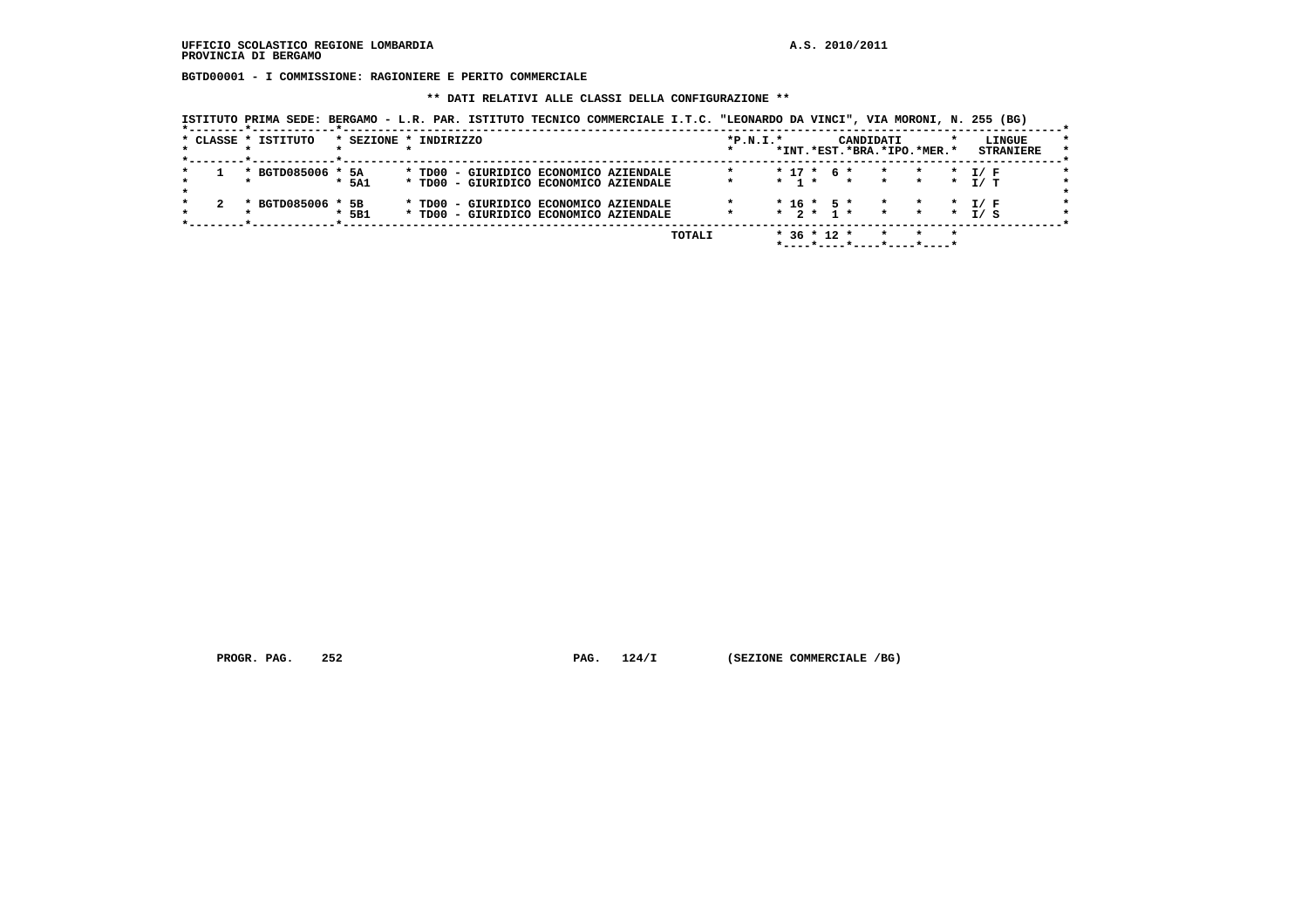## **BGTD00001 - I COMMISSIONE: RAGIONIERE E PERITO COMMERCIALE**

| $\star$<br>$\star$ | PRESIDENTE: NOZZA GIUSEPPE N. IL 05/11/1942 (BG)<br>DIR. SCOL. ISTR. II GR/CONV/EDUC A RIPOSO                                                                                                                        |  |
|--------------------|----------------------------------------------------------------------------------------------------------------------------------------------------------------------------------------------------------------------|--|
|                    | INDIRIZZO: TD00 - GIURIDICO ECONOMICO AZIENDALE                                                                                                                                                                      |  |
|                    | 1 - M223: ECONOMIA AZIENDALE<br>(A017:DISCIPLINE ECONOMICO-AZIENDALI)<br>EVOLA LAURA N. IL 05/02/1967 (PA)<br>PROVENIENTE DA: TREVIGLIO - ISTITUTO TECNICO COMMERCIALE GUGLIELMO OBERDAN, VIALE MERISIO, 14 (BG)     |  |
|                    | 2 - M405: GEOGRAFIA ECONOMICA<br>(A039:GEOGRAFIA)<br>SCOPELLITI GIOVANNA N. IL 20/08/1975 (RC)<br>PROVENIENTE DA: TRESCORE BALNEARIO - ISTITUTO TECNICO COMMERCIALE "LORENZO LOTTO", VIA DELL'ALBAROTTO (BG)         |  |
|                    | 3 - M756: SCIENZA DELLE FINANZE<br>(A019:DISCIPLINE GIURIDICHE ED ECONOMI)<br>BENVENUTO ACHILLE N. IL 24/11/1969 (CS)<br>PROVENIENTE DA: SARNICO - ISTITUTO TECNICO INDUSTRIALE "SERAFINO RIVA", VIA CORTIVO 32 (BG) |  |

 **PROGR. PAG. 253 PAG. 124/II (SEZIONE COMMERCIALE /BG)**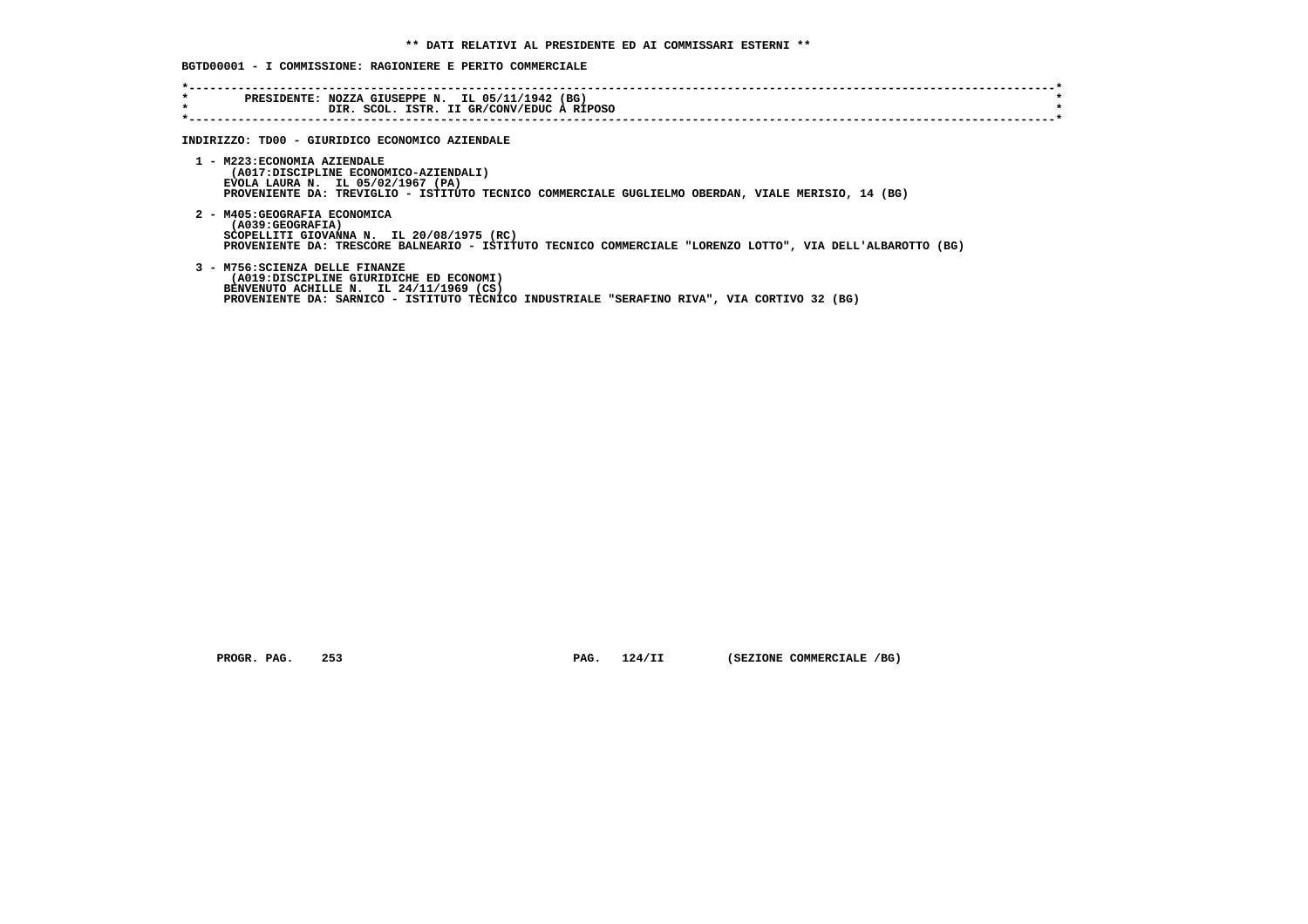**BGTD00002 - II COMMISSIONE: RAGIONIERE E PERITO COMMERCIALE**

#### **\*\* DATI RELATIVI ALLE CLASSI DELLA CONFIGURAZIONE \*\***

 **ISTITUTO PRIMA SEDE: GRUMELLO DEL MONTE - L.R. PAR. ISTITUTO TECNICO COMMERCIALE I.T.C. "LUIGI EINAUDI", VIA SAN SIRO, N. 36 (**

|                     |                       |  |  |                                        | TOTALI |            |         |            | $* 28 * 14 *$ |                     |           |                            |         |         |       |                  |
|---------------------|-----------------------|--|--|----------------------------------------|--------|------------|---------|------------|---------------|---------------------|-----------|----------------------------|---------|---------|-------|------------------|
|                     | $*$ 5B2               |  |  | * TD00 - GIURIDICO ECONOMICO AZIENDALE |        |            | $\star$ |            | 1 * 1 *       |                     |           | $\star$                    | $\star$ | $\star$ | S / I |                  |
|                     | 5B1                   |  |  | * TD00 - GIURIDICO ECONOMICO AZIENDALE |        |            | $\star$ | 5 *        |               |                     |           | $\star$                    | $\star$ | $\star$ | T/ T  |                  |
| * BGTD105006 *      | 5B                    |  |  | * TD00 - GIURIDICO ECONOMICO AZIENDALE |        |            |         |            | 6*            | 5 *                 |           |                            |         | $\star$ | F/ I  |                  |
|                     |                       |  |  |                                        |        |            |         |            |               |                     |           |                            |         |         |       |                  |
| $\star$             | $*$ 5A2               |  |  | * TD00 - GIURIDICO ECONOMICO AZIENDALE |        |            |         |            | $1 \star$     | $2 *$               |           | $\star$                    | $\star$ | $\star$ | T/ I  |                  |
|                     | * 5A1                 |  |  | * TD00 - GIURIDICO ECONOMICO AZIENDALE |        |            |         | $*$ 5 $*$  |               | <b>R</b> 2          |           | $\star$                    | $\star$ | $\star$ | S / I |                  |
| * BGTD105006 * 5A   |                       |  |  | * TD00 - GIURIDICO ECONOMICO AZIENDALE |        |            |         | $*$ 10 $*$ |               | $\mathbf{3}$ $\ast$ |           | $\star$                    | $\star$ | $\star$ | F / I |                  |
|                     |                       |  |  |                                        |        |            |         |            |               |                     |           | *INT.*EST.*BRA.*IPO.*MER.* |         |         |       | <b>STRANIERE</b> |
| * CLASSE * ISTITUTO | * SEZIONE * INDIRIZZO |  |  |                                        |        | $*P.N.I.*$ |         |            |               |                     | CANDIDATI |                            |         |         |       | LINGUE           |
|                     |                       |  |  |                                        |        |            |         |            |               |                     |           |                            |         |         |       |                  |

PROGR. PAG. 254 **PROGRAM PAG. 254** PAG. 125/I (SEZIONE COMMERCIALE /BG)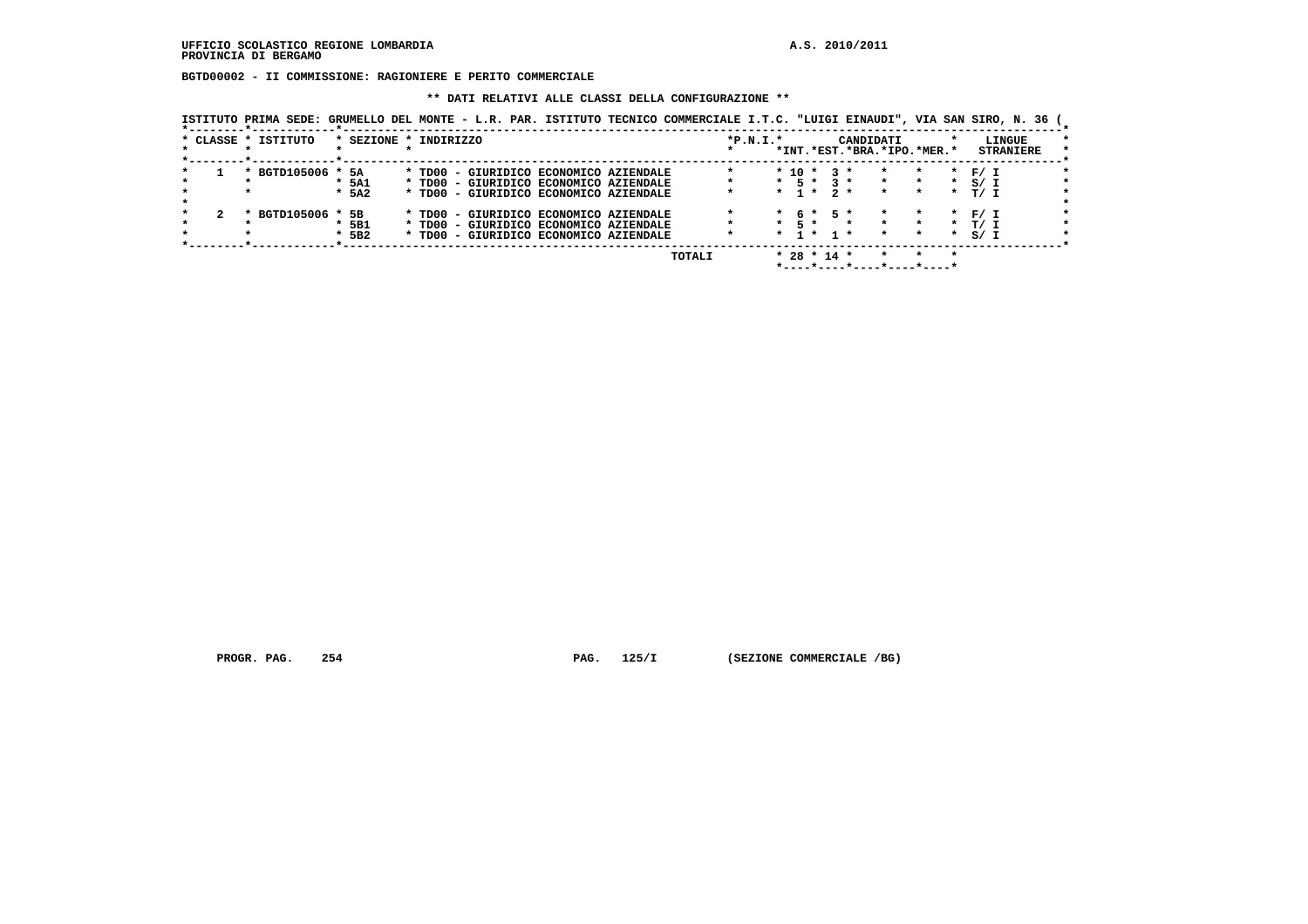## **BGTD00002 - II COMMISSIONE: RAGIONIERE E PERITO COMMERCIALE**

| $\star$<br>$\star$ | PRESIDENTE: CHIAPPA IMERIO N. IL 06/05/1964 (BG)<br>BERGAMO - ISTITUTO TECNICO PER GEOMETRI "GIACOMO QUARENGHI", VIA EUROPA, 27 (BG)                                                                                |
|--------------------|---------------------------------------------------------------------------------------------------------------------------------------------------------------------------------------------------------------------|
|                    | INDIRIZZO: TD00 - GIURIDICO ECONOMICO AZIENDALE                                                                                                                                                                     |
|                    | 1 - M223: ECONOMIA AZIENDALE<br>(A017:DISCIPLINE ECONOMICO-AZIENDALI)<br>FAVALLI GIAMPIERO N. IL 19/11/1956 (GE)<br>PROVENIENTE DA: LOVERE - ISTITUTO TECNICO COMMERCIALE "IVAN PIANA", VIA XX SETTEMBRE, 4 (BG)    |
|                    | 2 - M405: GEOGRAFIA ECONOMICA<br>(A039:GEOGRAFIA)<br>DURSO ANGELO N. IL 02/06/1952 (SA)<br>PROVENIENTE DA: BERGAMO - IST PROF PER I SERVIZI COMMERCIALI "GUIDO GALLI", VIA GAVAZZENI, 37 (BG)                       |
|                    | 3 - M756: SCIENZA DELLE FINANZE<br>(A019:DISCIPLINE GIURIDICHE ED ECONOMI)<br>BETTONI UMBERTO N. IL 19/12/1946 (BS)<br>PROVENIENTE DA: LOVERE - ISTITUTO TECNICO COMMERCIALE "IVAN PIANA", VIA XX SETTEMBRE, 4 (BG) |

 **PROGR. PAG.** 255 **PAG.** 125/II (SEZIONE COMMERCIALE /BG)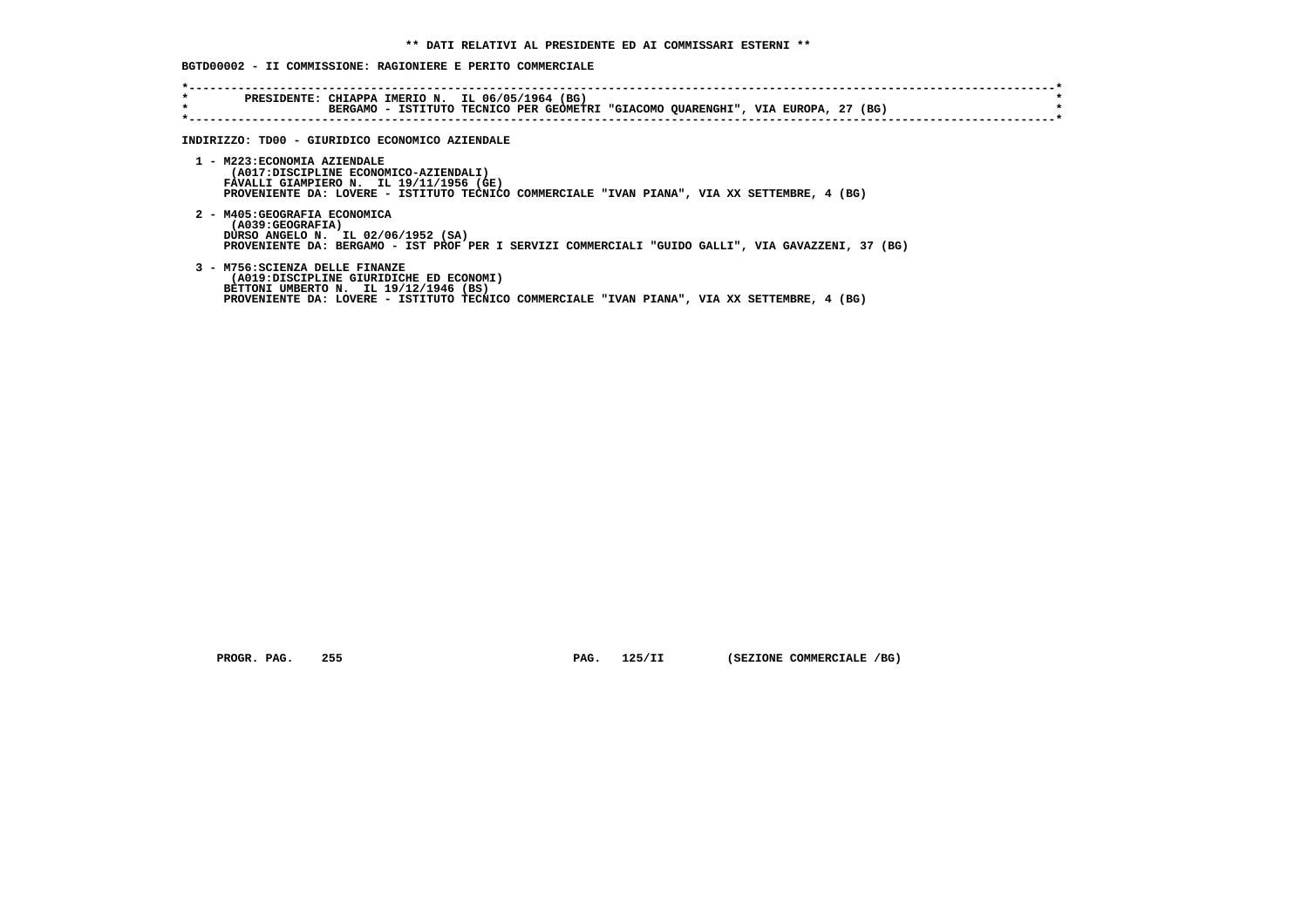**BGTD00003 - III COMMISSIONE: RAGIONIERE E PERITO COMMERCIALE**

 **\*\* DATI RELATIVI ALLE CLASSI DELLA CONFIGURAZIONE \*\***

| * CLASSE * ISTITUTO                                                                                                                                   | * SEZIONE * INDIRIZZO |  |  | $*P.N.T.*$ |  | CANDIDATI<br>*INT.*EST.*BRA.*IPO.*MER.* |         | $\cdot$ | LINGUE<br><b>STRANIERE</b> |  |
|-------------------------------------------------------------------------------------------------------------------------------------------------------|-----------------------|--|--|------------|--|-----------------------------------------|---------|---------|----------------------------|--|
| * BGTD06000T * 5 IGEA * TD00 - GIURIDICO ECONOMICO AZIENDALE                                                                                          |                       |  |  |            |  | $* 25 * 1 * * *$                        | $\star$ |         | * T/F                      |  |
|                                                                                                                                                       |                       |  |  |            |  |                                         |         |         |                            |  |
|                                                                                                                                                       |                       |  |  |            |  |                                         |         |         |                            |  |
| ISTITUTO SECONDA SEDE: BERGAMO - L.R. PAR. ISTITUTO TECNICO COMMERCIALE I.T.C "MARIA IMMACOLATA - IMI, VIA S.LUCIA, N. 14 (BG)<br>* CLASSE * ISTITUTO | * SEZIONE * INDIRIZZO |  |  | $*P.N.T.*$ |  | CANDIDATI<br>*INT.*EST.*BRA.*IPO.*MER.* |         |         | LINGUE<br><b>STRANIERE</b> |  |

 **PROGR. PAG.** 256 **PAG. 126/I (SEZIONE COMMERCIALE /BG)**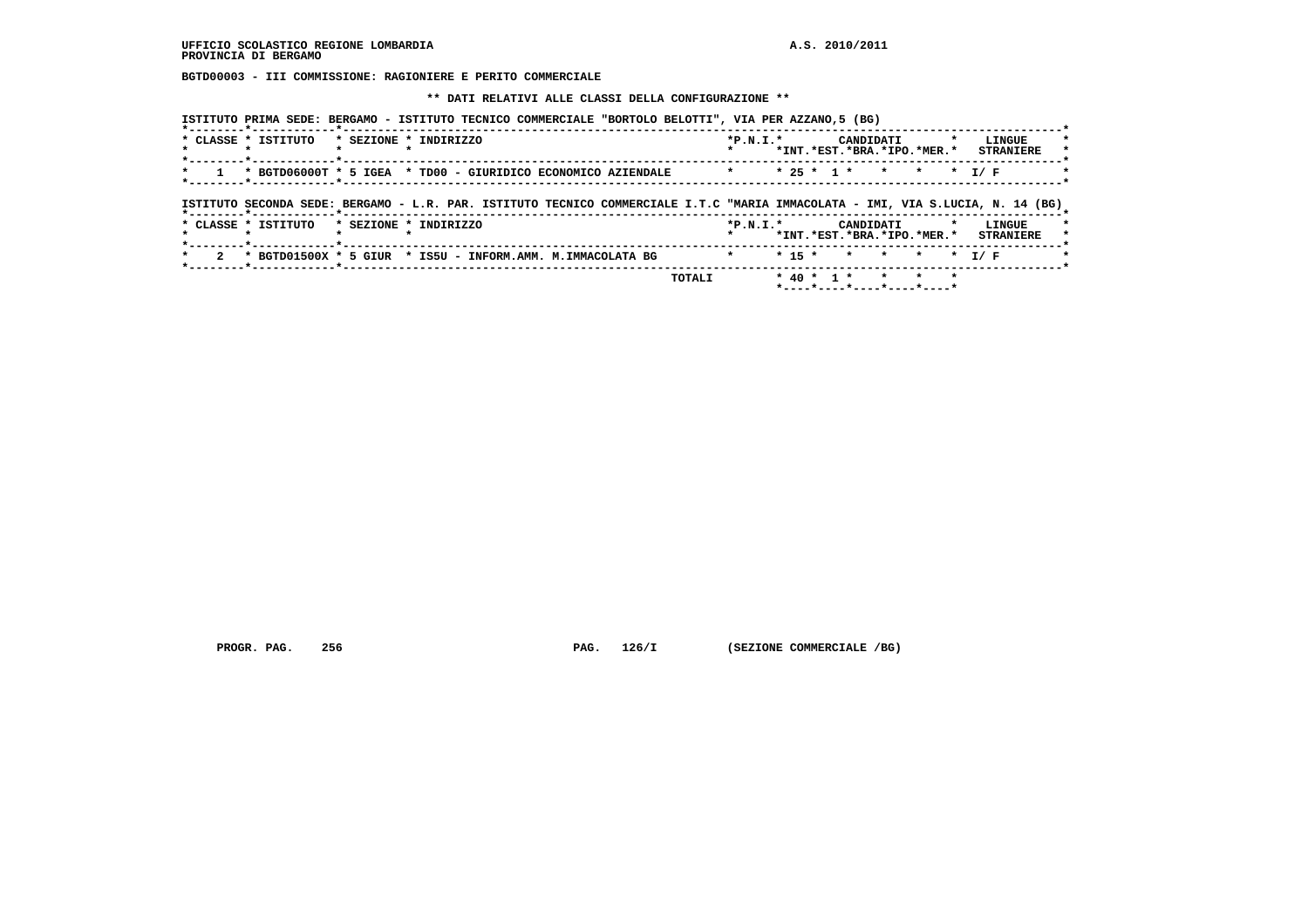# **BGTD00003 - III COMMISSIONE: RAGIONIERE E PERITO COMMERCIALE**

| $\star$ | PRESIDENTE: MIMMO MATTEO N. IL 22/12/1964 (FG)<br>NEMBRO - IST PROF PER I SERVIZI ALBERGHIERI E RISTORAZIONE "ALFREDO SONZOGNI", VIA BELLINI 54 (BG)                                                                                         |
|---------|----------------------------------------------------------------------------------------------------------------------------------------------------------------------------------------------------------------------------------------------|
|         | INDIRIZZO: TD00 - GIURIDICO ECONOMICO AZIENDALE                                                                                                                                                                                              |
|         | 1 - M223: ECONOMIA AZIENDALE<br>(A017:DISCIPLINE ECONOMICO-AZIENDALI)<br>NEBIOLO PAOLA N. IL 31/10/1963 (BG)<br>PROVENIENTE DA: TRESCORE BALNEARIO - ISTITUTO TECNICO COMMERCIALE "LORENZO LOTTO", VIA DELL'ALBAROTTO (BG)                   |
|         | 2 - M405: GEOGRAFIA ECONOMICA<br>(A039; GEOGRAPH)<br>MAIORANO MARIA N. IL 24/08/1970 (NA)<br>PROVENIENTE DA: ZOGNO - IST TEC COMMERCIALE E PER GEOMETRI "DAVID MARIA TUROLDO", VIA RONCO, 11 (BG)                                            |
|         | 3 - M756: SCIENZA DELLE FINANZE<br>(A019:DISCIPLINE GIURIDICHE ED ECONOMI)<br>TURBIGLIO ANTONINO N. IL 03/08/1960 (ME)<br>PROVENIENTE DA: NEMBRO - IST PROF PER I SERVIZI ALBERGHIERI E RISTORAZIONE "ALFREDO SONZOGNI", VIA BELLINI 54 (BG) |
|         | INDIRIZZO: IS5U - INFORM.AMM. M.IMMACOLATA BG                                                                                                                                                                                                |
|         | 1 - SE66: ECONOMIA AZIENDALE<br>(A017:DISCIPLINE ECONOMICO-AZIENDALI)<br>NEBIOLO PAOLA N. IL 31/10/1963 (BG)<br>PROVENIENTE DA: TRESCORE BALNEARIO - ISTITUTO TECNICO COMMERCIALE "LORENZO LOTTO", VIA DELL'ALBAROTTO (BG)                   |
|         | 2 - SH35: GEOGRAFIA ECONOMICA<br>(A039; GEOGRAPH)<br>MAIORANO MARIA N. IL 24/08/1970 (NA)<br>PROVENIENTE DA: ZOGNO - IST TEC COMMERCIALE E PER GEOMETRI "DAVID MARIA TUROLDO", VIA RONCO, 11 (BG)                                            |
|         | 3 - SN60: SCIENZA DELLE FINANZE<br>(A019:DISCIPLINE GIURIDICHE ED ECONOMI)<br>TURBIGLIO ANTONINO N. IL 03/08/1960 (ME)<br>PROVENIENTE DA: NEMBRO - IST PROF PER I SERVIZI ALBERGHIERI E RISTORAZIONE "ALFREDO SONZOGNI", VIA BELLINI 54 (BG) |

 **PROGR. PAG.** 257 **PAG. 126/II** (SEZIONE COMMERCIALE /BG)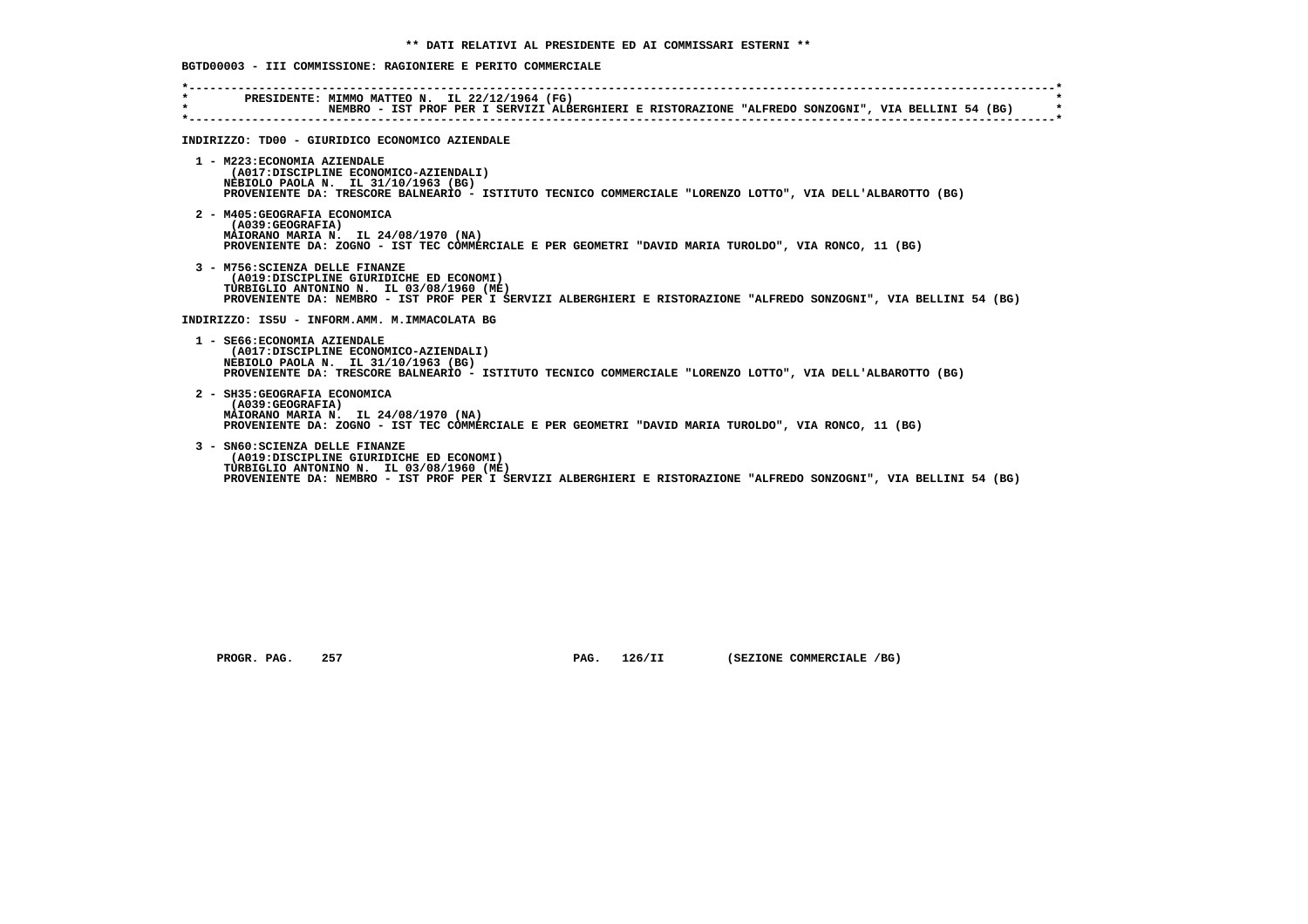**BGTD00004 - IV COMMISSIONE: RAGIONIERE E PERITO COMMERCIALE**

#### **\*\* DATI RELATIVI ALLE CLASSI DELLA CONFIGURAZIONE \*\***

 **ISTITUTO PRIMA SEDE: BERGAMO - ISTITUTO TECNICO COMMERCIALE "VITTORIO EMANUELE II", VIA F. LUSSANA, 2 (BG)**

|  | * CLASSE * ISTITUTO |                    | * SEZIONE * INDIRIZZO                                                                                                               | $*P.N.T.*$ |                                           | *INT.*EST.*BRA.*IPO.*MER.* | CANDIDATI                     |                                |                                 |                    | LINGUE<br><b>STRANIERE</b> | $\star$ |
|--|---------------------|--------------------|-------------------------------------------------------------------------------------------------------------------------------------|------------|-------------------------------------------|----------------------------|-------------------------------|--------------------------------|---------------------------------|--------------------|----------------------------|---------|
|  | * BGTD030002 * 5T   | $*$ 5T1            | * TD00 - GIURIDICO ECONOMICO AZIENDALE<br>* TD00 - GIURIDICO ECONOMICO AZIENDALE                                                    |            | $* 18 *$<br>$* 14 *$                      |                            | $\star$<br>$\star$            | $\star$<br>$\star$ $\star$     | $\star$ $\sim$<br>$\star$       | $\star$<br>$\star$ | T/ T<br>I/S                |         |
|  | * BGTD030002 * 5P   | $*$ 5P1<br>$*$ 5P2 | * TP04 - PROG. "SIRIO" - PERITI AZIENDALI<br>* TP04 - PROG. "SIRIO" - PERITI AZIENDALI<br>* TP04 - PROG. "SIRIO" - PERITI AZIENDALI |            | $*20$ *<br>$\star$ 2 $\star$<br>$*$ 2 $*$ |                            | $\star$<br>$\star$<br>$\star$ | $\star$ and $\star$<br>$\star$ | * * T/F<br>* * * T/S<br>$\star$ | $\star$            | T/ T                       |         |
|  |                     |                    | TOTALI                                                                                                                              |            | $*56*$                                    |                            |                               |                                |                                 |                    |                            |         |

 **\*----\*----\*----\*----\*----\***

PROGR. PAG. 258 **PROGRAM PAG. 258** PAG. 127/I (SEZIONE COMMERCIALE /BG)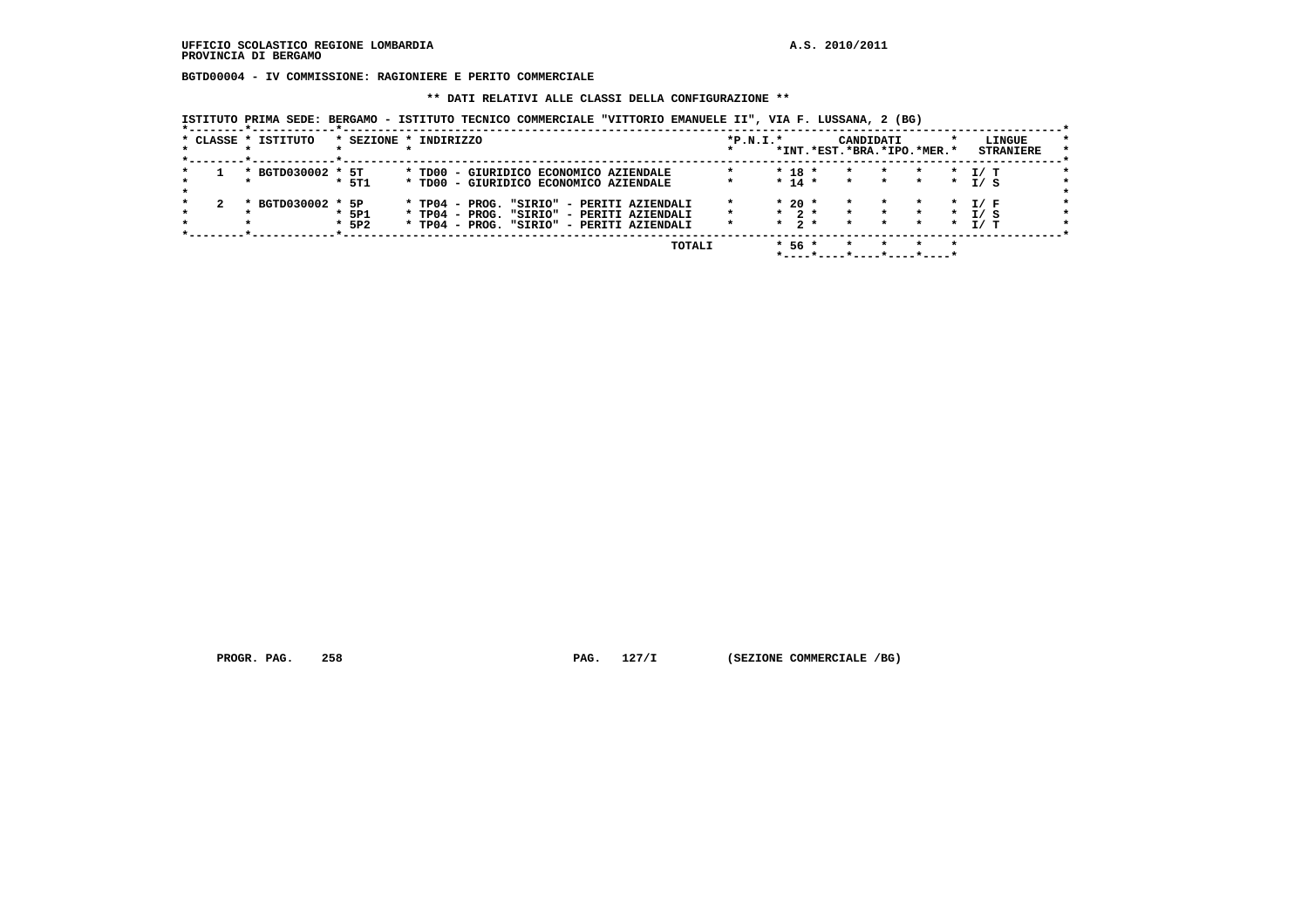**BGTD00004 - IV COMMISSIONE: RAGIONIERE E PERITO COMMERCIALE**

| PRESIDENTE: LUSSO MATTEO N. IL 08/05/1962 (MI)<br>$\star$<br>PRESEZZO - ISTITUTO MAGISTRALE "BETTY AMBIVERI", VIA C.BERIZZI, 1 (BG)<br>INDIRIZZO: TD00 - GIURIDICO ECONOMICO AZIENDALE<br>1 - M223: ECONOMIA AZIENDALE<br>(A017:DISCIPLINE ECONOMICO-AZIENDALI)<br>BALZER MARIAGRAZIA N. IL 29/07/1968 (BS)<br>2 - M405: GEOGRAFIA ECONOMICA<br>(A039: GEOGRAFIA)<br>PIAZZA TIZIANO N. IL 22/01/1959 (MI)<br>PROVENIENTE DA: ALBINO - ISTITUTO TECNICO COMMERCIALE "OSCAR ARNULFO ROMERO", VIALE ALDO MORO, 51 (BG)<br>3 - M756: SCIENZA DELLE FINANZE<br>(A019:DISCIPLINE GIURIDICHE ED ECONOMI)<br>CORSI VIOLETTA N. IL 31/05/1963 (LE)<br>PROVENIENTE DA: TRESCORE BALNEARIO - ISTITUTO TECNICO COMMERCIALE "LORENZO LOTTO", VIA DELL'ALBAROTTO (BG)<br>INDIRIZZO: TP04 - PROG. "SIRIO" - PERITI AZIENDALI<br>1 - M991: ITALIANO<br>(A050:LETTERE IST. ISTR. SECOND. DI II G)<br>GRECO FRIDA N. IL 07/06/1973 (AV)<br>PROVENIENTE DA: TRESCORE BALNEARIO - ISTITUTO TECNICO COMMERCIALE "LORENZO LOTTO", VIA DELL'ALBAROTTO (BG)<br>2 - SD39:DIRITTO ED ECONOMIA PER L'AZIENDA<br>(A017:DISCIPLINE ECONOMICO-AZIENDALI)<br>BALZER MARIAGRAZIA N. IL 29/07/1968 (BS)<br>3 - M158: GEOGRAFIA<br>(A039: GEOGRAFIA)<br>PIAZZA TIZIANO N. IL 22/01/1959 (MI)<br>PROVENIENTE DA: ALBINO - ISTITUTO TECNICO COMMERCIALE "OSCAR ARNULFO ROMERO", VIALE ALDO MORO, 51 (BG) |                                                                                                                    |
|----------------------------------------------------------------------------------------------------------------------------------------------------------------------------------------------------------------------------------------------------------------------------------------------------------------------------------------------------------------------------------------------------------------------------------------------------------------------------------------------------------------------------------------------------------------------------------------------------------------------------------------------------------------------------------------------------------------------------------------------------------------------------------------------------------------------------------------------------------------------------------------------------------------------------------------------------------------------------------------------------------------------------------------------------------------------------------------------------------------------------------------------------------------------------------------------------------------------------------------------------------------------------------------------------------------------------------------------------------------------|--------------------------------------------------------------------------------------------------------------------|
|                                                                                                                                                                                                                                                                                                                                                                                                                                                                                                                                                                                                                                                                                                                                                                                                                                                                                                                                                                                                                                                                                                                                                                                                                                                                                                                                                                      |                                                                                                                    |
|                                                                                                                                                                                                                                                                                                                                                                                                                                                                                                                                                                                                                                                                                                                                                                                                                                                                                                                                                                                                                                                                                                                                                                                                                                                                                                                                                                      |                                                                                                                    |
|                                                                                                                                                                                                                                                                                                                                                                                                                                                                                                                                                                                                                                                                                                                                                                                                                                                                                                                                                                                                                                                                                                                                                                                                                                                                                                                                                                      | PROVENIENTE DA: ROMANO DI LOMBARDIA - IST TEC COMMERCIALE E PER GEOMETRI "GIAMBATTISTA RUBINI", VIA BELVEDERE (BG) |
|                                                                                                                                                                                                                                                                                                                                                                                                                                                                                                                                                                                                                                                                                                                                                                                                                                                                                                                                                                                                                                                                                                                                                                                                                                                                                                                                                                      |                                                                                                                    |
|                                                                                                                                                                                                                                                                                                                                                                                                                                                                                                                                                                                                                                                                                                                                                                                                                                                                                                                                                                                                                                                                                                                                                                                                                                                                                                                                                                      |                                                                                                                    |
|                                                                                                                                                                                                                                                                                                                                                                                                                                                                                                                                                                                                                                                                                                                                                                                                                                                                                                                                                                                                                                                                                                                                                                                                                                                                                                                                                                      |                                                                                                                    |
|                                                                                                                                                                                                                                                                                                                                                                                                                                                                                                                                                                                                                                                                                                                                                                                                                                                                                                                                                                                                                                                                                                                                                                                                                                                                                                                                                                      |                                                                                                                    |
|                                                                                                                                                                                                                                                                                                                                                                                                                                                                                                                                                                                                                                                                                                                                                                                                                                                                                                                                                                                                                                                                                                                                                                                                                                                                                                                                                                      | PROVENIENTE DA: ROMANO DI LOMBARDIA - IST TEC COMMERCIALE E PER GEOMETRI "GIAMBATTISTA RUBINI", VIA BELVEDERE (BG) |
|                                                                                                                                                                                                                                                                                                                                                                                                                                                                                                                                                                                                                                                                                                                                                                                                                                                                                                                                                                                                                                                                                                                                                                                                                                                                                                                                                                      |                                                                                                                    |

 **PROGR. PAG.** 259 **PAG.** 127/II (SEZIONE COMMERCIALE /BG)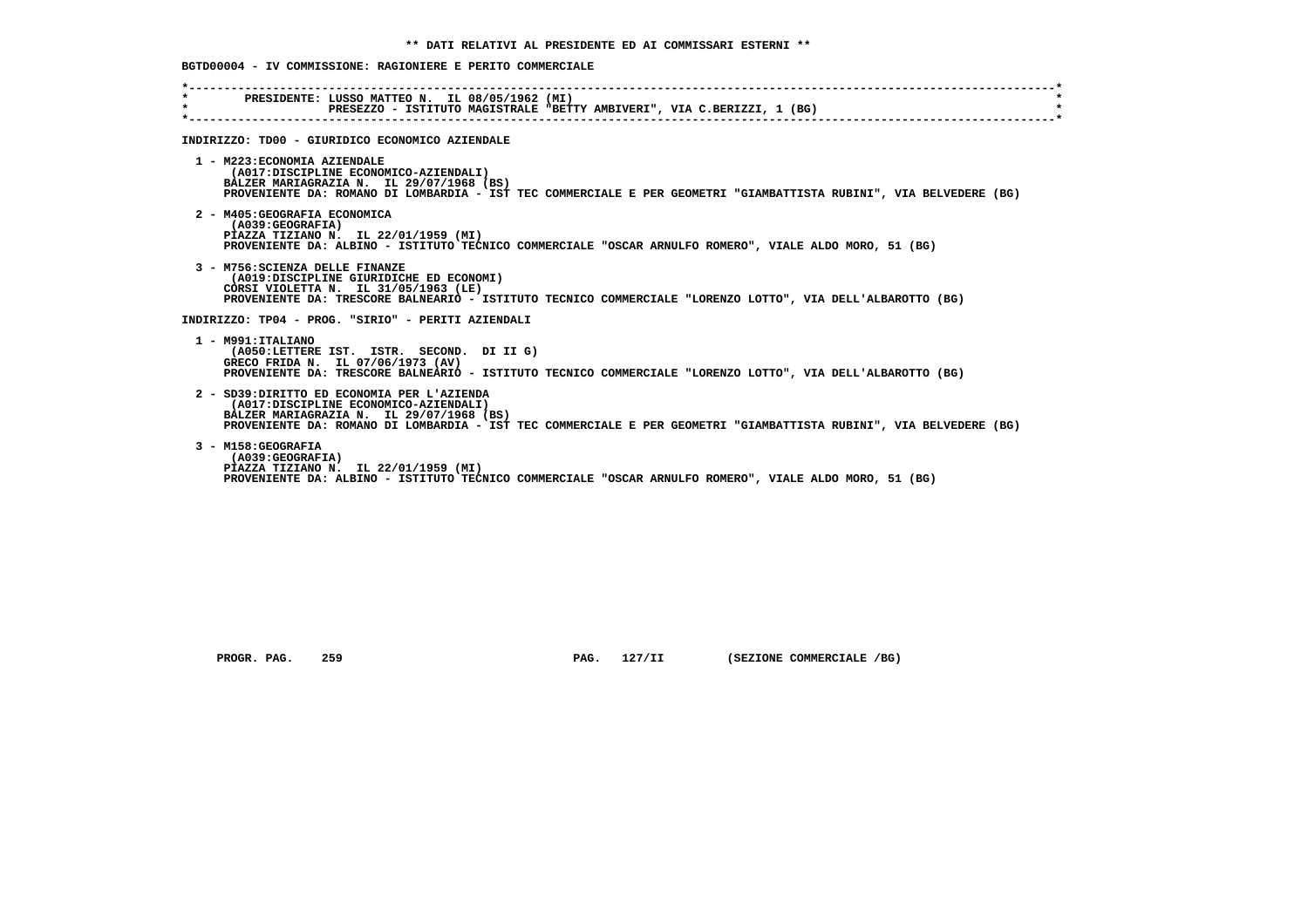**BGTD00005 - V COMMISSIONE: RAGIONIERE E PERITO COMMERCIALE**

 **\*\* DATI RELATIVI ALLE CLASSI DELLA CONFIGURAZIONE \*\***

| ISTITUTO PRIMA SEDE: BERGAMO - ISTITUTO TECNICO COMMERCIALE "VITTORIO EMANUELE II", VIA F. LUSSANA, 2 (BG) |  |  |  |  |  |  |  |  |  |  |  |  |  |  |
|------------------------------------------------------------------------------------------------------------|--|--|--|--|--|--|--|--|--|--|--|--|--|--|
|------------------------------------------------------------------------------------------------------------|--|--|--|--|--|--|--|--|--|--|--|--|--|--|

|  |                   |  |                                        |  |  |  | *INT.*EST.*BRA.*IPO.*MER.* |  | <b>STRANIERE</b> |
|--|-------------------|--|----------------------------------------|--|--|--|----------------------------|--|------------------|
|  | * BGTD030002 * 5V |  | * TD00 - GIURIDICO ECONOMICO AZIENDALE |  |  |  | $* 26 * * * * * * I/F$     |  |                  |
|  | * BGTD030002 * 5S |  | * TD00 - GIURIDICO ECONOMICO AZIENDALE |  |  |  | $* 21 * 3 * * * * * I/F$   |  |                  |

 **PROGR. PAG.** 260 **PAG.** 128/I (SEZIONE COMMERCIALE /BG)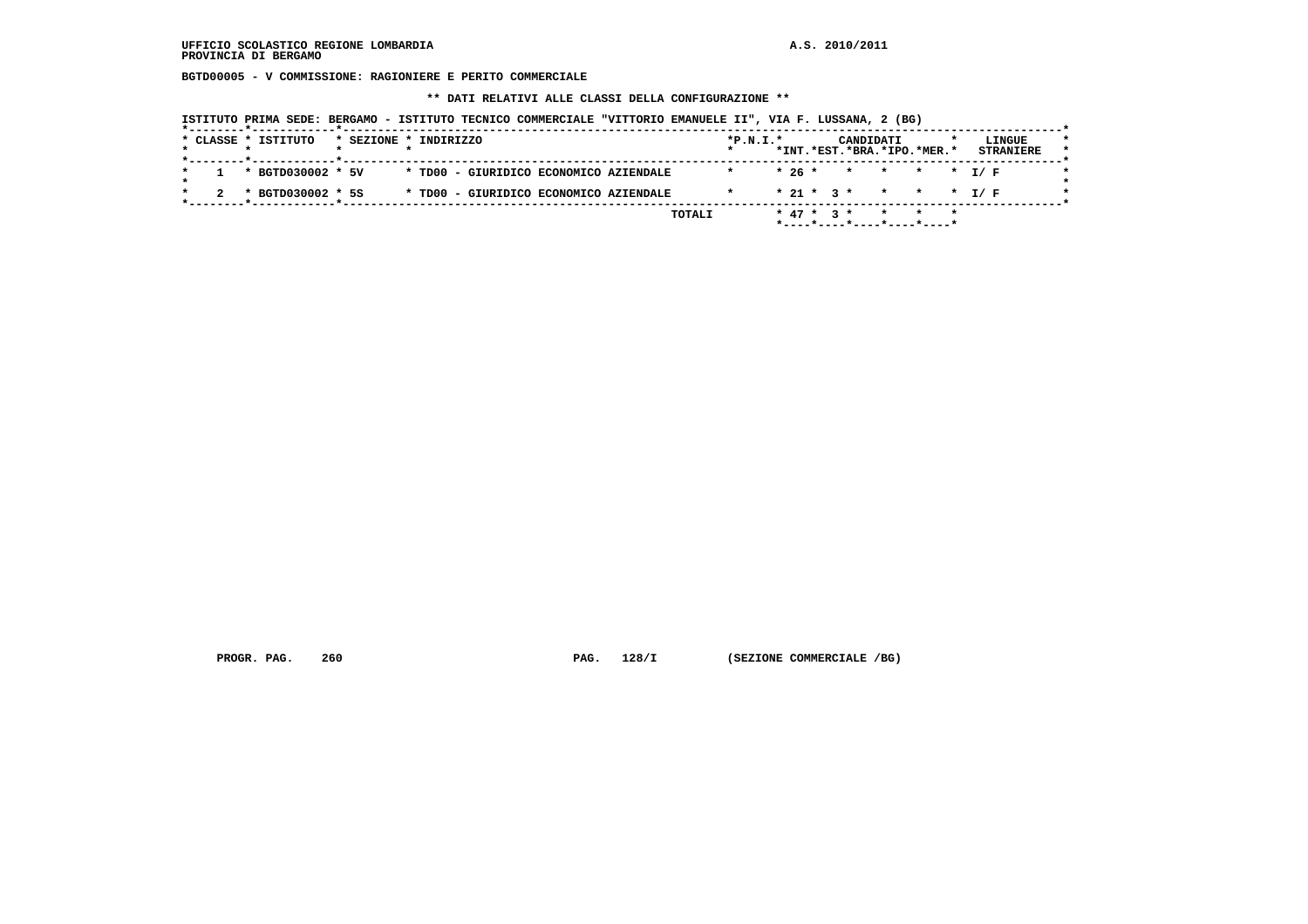# **BGTD00005 - V COMMISSIONE: RAGIONIERE E PERITO COMMERCIALE**

| $\star$<br>$\star$ | PRESIDENTE: GASPARI DONATO N. IL 29/03/1964 (FG)<br>ZOGNO - LICEO SCIENTIFICO "DAVID MARIA TUROLDO", VIA RONCO, 11 (BG)                                                                                              |
|--------------------|----------------------------------------------------------------------------------------------------------------------------------------------------------------------------------------------------------------------|
|                    | INDIRIZZO: TD00 - GIURIDICO ECONOMICO AZIENDALE                                                                                                                                                                      |
|                    | 1 - M223: ECONOMIA AZIENDALE<br>(A017:DISCIPLINE ECONOMICO-AZIENDALI)<br>CONTE MAURO N. IL 04/12/1962 (IS)<br>PROVENIENTE DA: SARNICO - ISTITUTO TECNICO COMMERCIALE "SERAFINO RIVA", VIA CORTIVO 32 (BG)            |
|                    | 2 - M405: GEOGRAFIA ECONOMICA<br>(A039:GEOGRAFIA)<br>PELUSO GABRIELE N. IL 17/01/1959 (CE)<br>PROVENIENTE DA: PRESEZZO - IST PROF PER I SERVIZI COMMERCIALI E TURISTICI "BETTY AMBIVERI", VIA C. BERIZZI,1 (BG)      |
|                    | 3 - M756: SCIENZA DELLE FINANZE<br>(A019:DISCIPLINE GIURIDICHE ED ECONOMI)<br>LA ROCCA ANTONIA N. IL 07/05/1974 (ME)<br>PROVENIENTE DA: LECCO - IST PROF INDUSTRIA E ARTIGIANATO P. A. FIOCCHI, VIA BELFIORE, 4 (LC) |

 **PROGR. PAG.** 261 **PAG. 128/II** (SEZIONE COMMERCIALE /BG)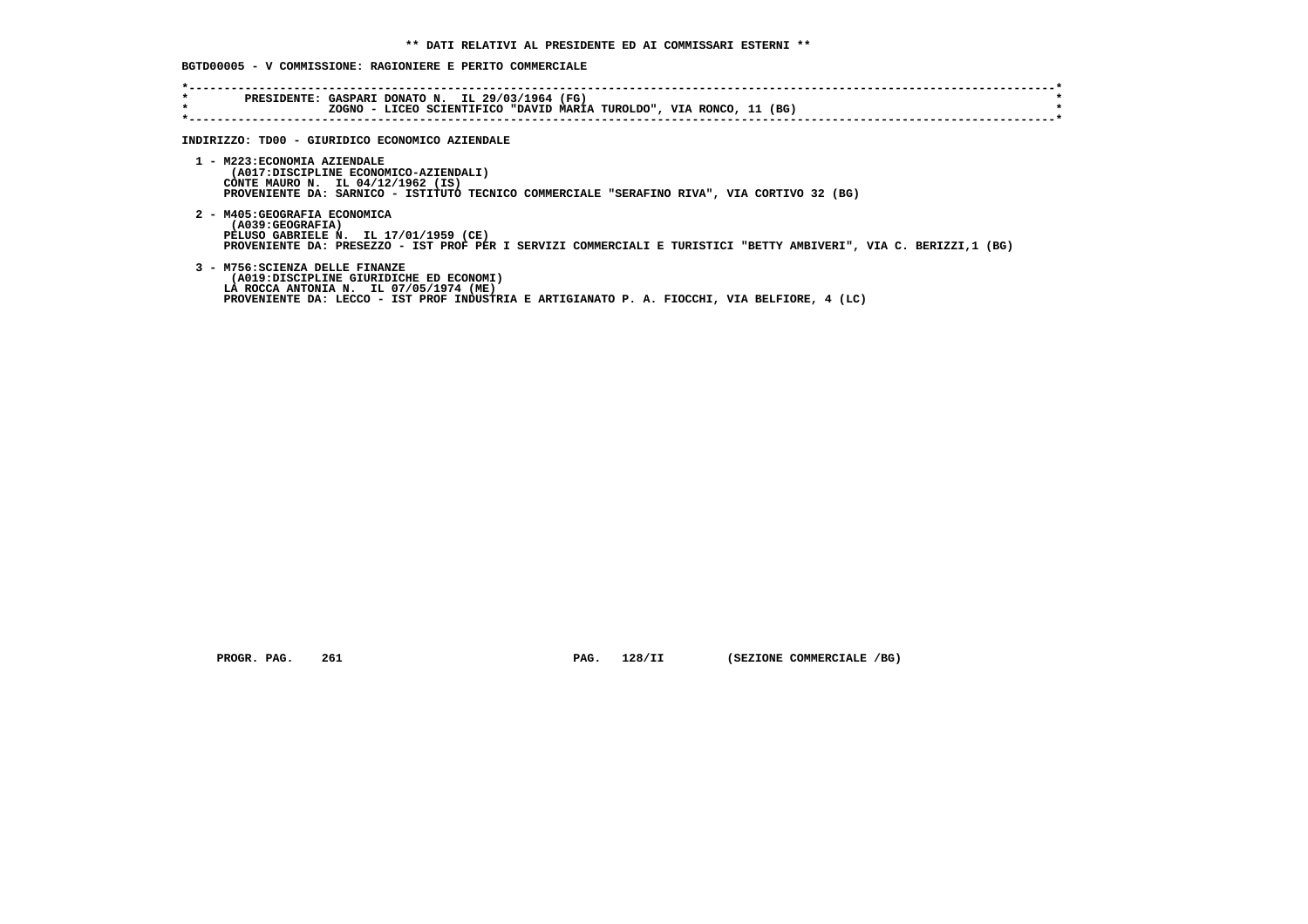**BGTD00006 - VI COMMISSIONE: RAGIONIERE E PERITO COMMERCIALE**

 **\*\* DATI RELATIVI ALLE CLASSI DELLA CONFIGURAZIONE \*\***

 **ISTITUTO PRIMA SEDE: ALBINO - ISTITUTO TECNICO COMMERCIALE "OSCAR ARNULFO ROMERO", VIALE ALDO MORO, 51 (BG)**

| * CLASSE * ISTITUTO   |  | * SEZIONE * INDIRIZZO                  | $*P.N.I.*$      |  | CANDIDATI<br>*INT.*EST.*BRA.*IPO.*MER.* |  | LINGUE<br><b>STRANIERE</b> |
|-----------------------|--|----------------------------------------|-----------------|--|-----------------------------------------|--|----------------------------|
| $1 * BGTD00901N * 5A$ |  | * TD00 - GIURIDICO ECONOMICO AZIENDALE | $\star$ $\star$ |  | $* 23 * * * * * * * I/F$                |  |                            |
| * BGTD00901N * 5B     |  | * TD00 - GIURIDICO ECONOMICO AZIENDALE |                 |  |                                         |  |                            |

 **PROGR. PAG.** 262 **PAG.** 129/I (SEZIONE COMMERCIALE /BG)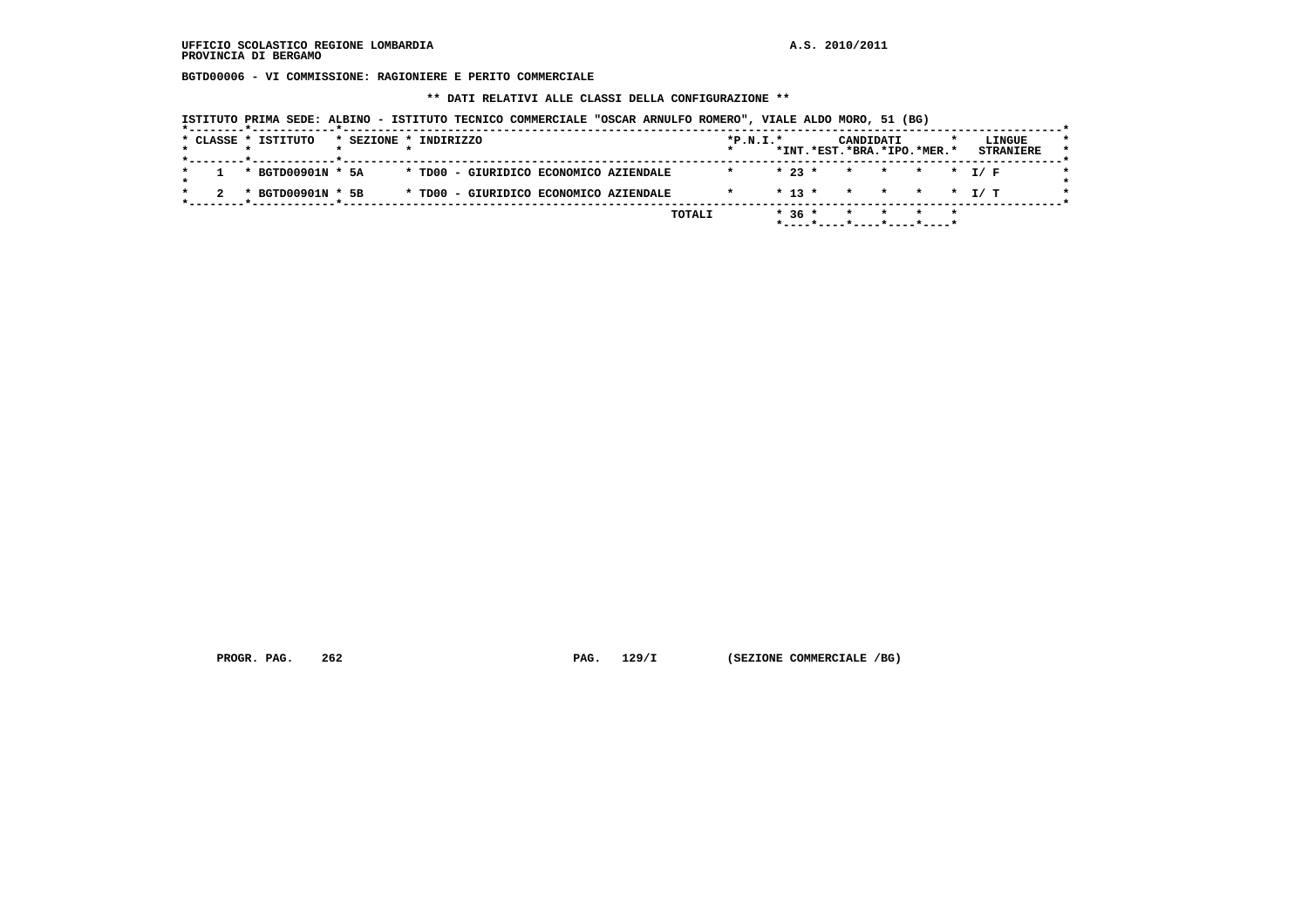**BGTD00006 - VI COMMISSIONE: RAGIONIERE E PERITO COMMERCIALE**

| $\star$<br>$\star$ | PRESIDENTE: DEL DUCA EUGENIO N. IL 21/06/1947 (SA)<br>BARIANO - ISTITUTO COMPRENSIVO BARIANO, VIA PIAVE, 11 (BG)                                                                                                         |
|--------------------|--------------------------------------------------------------------------------------------------------------------------------------------------------------------------------------------------------------------------|
|                    | INDIRIZZO: TD00 - GIURIDICO ECONOMICO AZIENDALE                                                                                                                                                                          |
|                    | 1 - M223: ECONOMIA AZIENDALE<br>(A017:DISCIPLINE ECONOMICO-AZIENDALI)<br>SCHIAVI ANTONIA N. IL 18/02/1966 (BG)<br>PROVENIENTE DA: CLUSONE - IST TEC COMMERCIALE E PER GEOMETRI "ANDREA FANTONI", VIA BARBARIGO, 27 (BG)  |
|                    | 2 - M405: GEOGRAFIA ECONOMICA<br>(A039:GEOGRAFIA)<br>BONALUMI ANTONELLA CAROLINAN. IL 04/03/1957 (MI)<br>PROVENIENTE DA: PRESEZZO - ISTITUTO TECNICO COMMERCIALE "MAIRONI DA PONTE", VIA BERIZZI,1 (BG)                  |
|                    | 3 - M756: SCIENZA DELLE FINANZE<br>(A019:DISCIPLINE GIURIDICHE ED ECONOMI)<br>VILLA CARLA N. IL 21/02/1953 (BG)<br>PROVENIENTE DA: BERGAMO - ISTITUTO TECNICO COMMERCIALE "VITTORIO EMANUELE II", VIA F. LUSSANA, 2 (BG) |

 **PROGR. PAG.** 263 **PAG.** 129/II (SEZIONE COMMERCIALE /BG)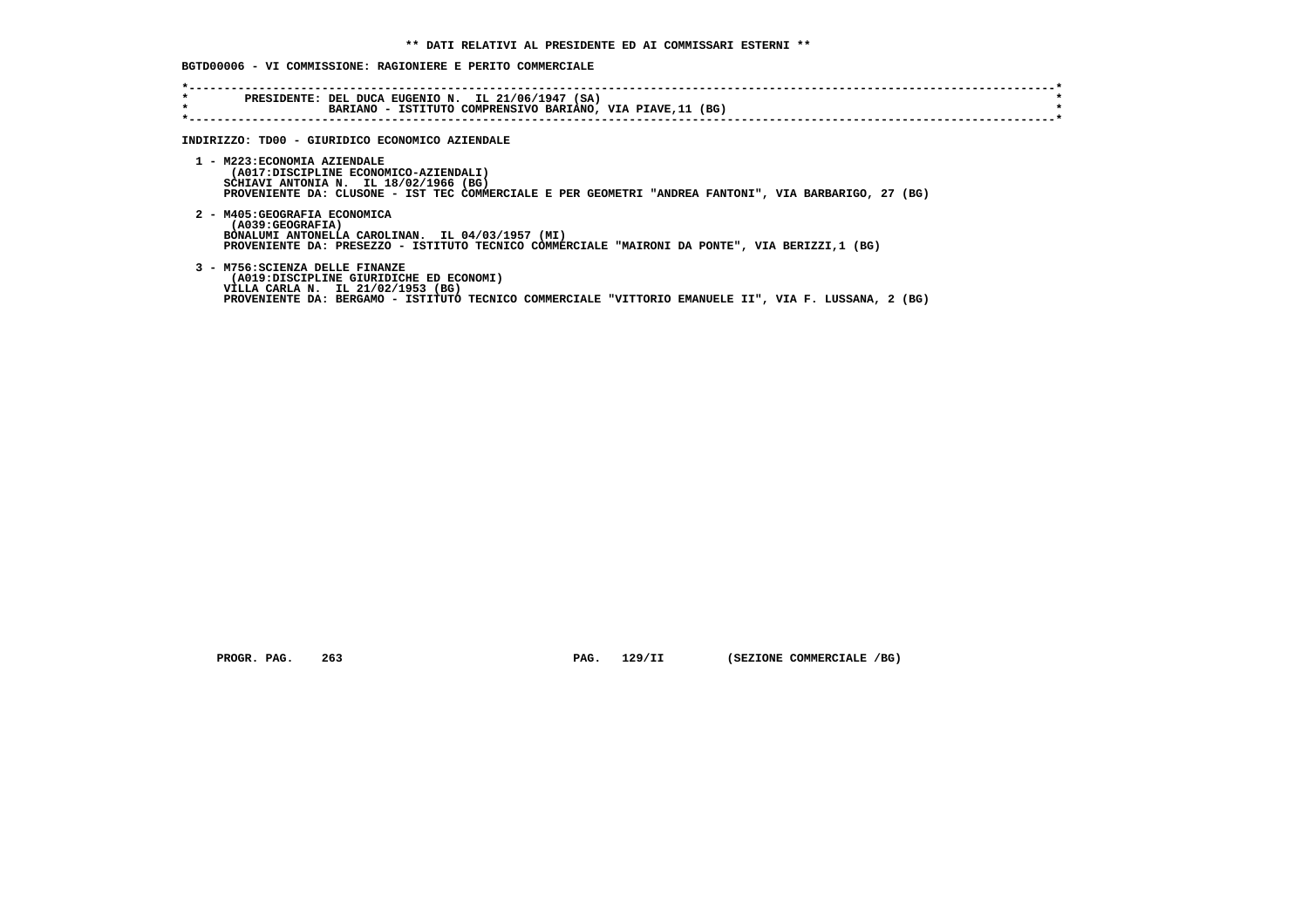#### **UFFICIO SCOLASTICO REGIONE LOMBARDIA A.S. 2010/2011 PROVINCIA DI BERGAMO**

 **BGTD00007 - VII COMMISSIONE: RAGIONIERE E PERITO COMMERCIALE**

 **\*\* DATI RELATIVI ALLE CLASSI DELLA CONFIGURAZIONE \*\***

 **ISTITUTO PRIMA SEDE: CLUSONE - IST TEC COMMERCIALE E PER GEOMETRI "ANDREA FANTONI", VIA BARBARIGO, 27 (BG)**

| * CLASSE * ISTITUTO |         | * SEZIONE * INDIRIZZO                                    | $*P.N.T.*$ |         |          |  | CANDIDATI | *INT.*EST.*BRA.*IPO.*MER.*                             | LINGUE<br><b>STRANIERE</b> |
|---------------------|---------|----------------------------------------------------------|------------|---------|----------|--|-----------|--------------------------------------------------------|----------------------------|
| * BGTD01201D * 5A1  |         | * TD00 - GIURIDICO ECONOMICO AZIENDALE                   | $\star$    |         | $* 21 *$ |  |           | * * * * F/T                                            |                            |
| * BGTD01201D * 5C   | $*$ 5C1 | * TL03 - COSTRUZIONI (PROG. BROCCA)<br>* TL00 - GEOMETRI |            | $\star$ | $* 27 *$ |  |           | * * * * T<br>$\star$ 3 $\star$ $\star$ $\star$ $\star$ |                            |

 **PROGR. PAG.** 264 **PAG.** 130/I (SEZIONE COMMERCIALE /BG)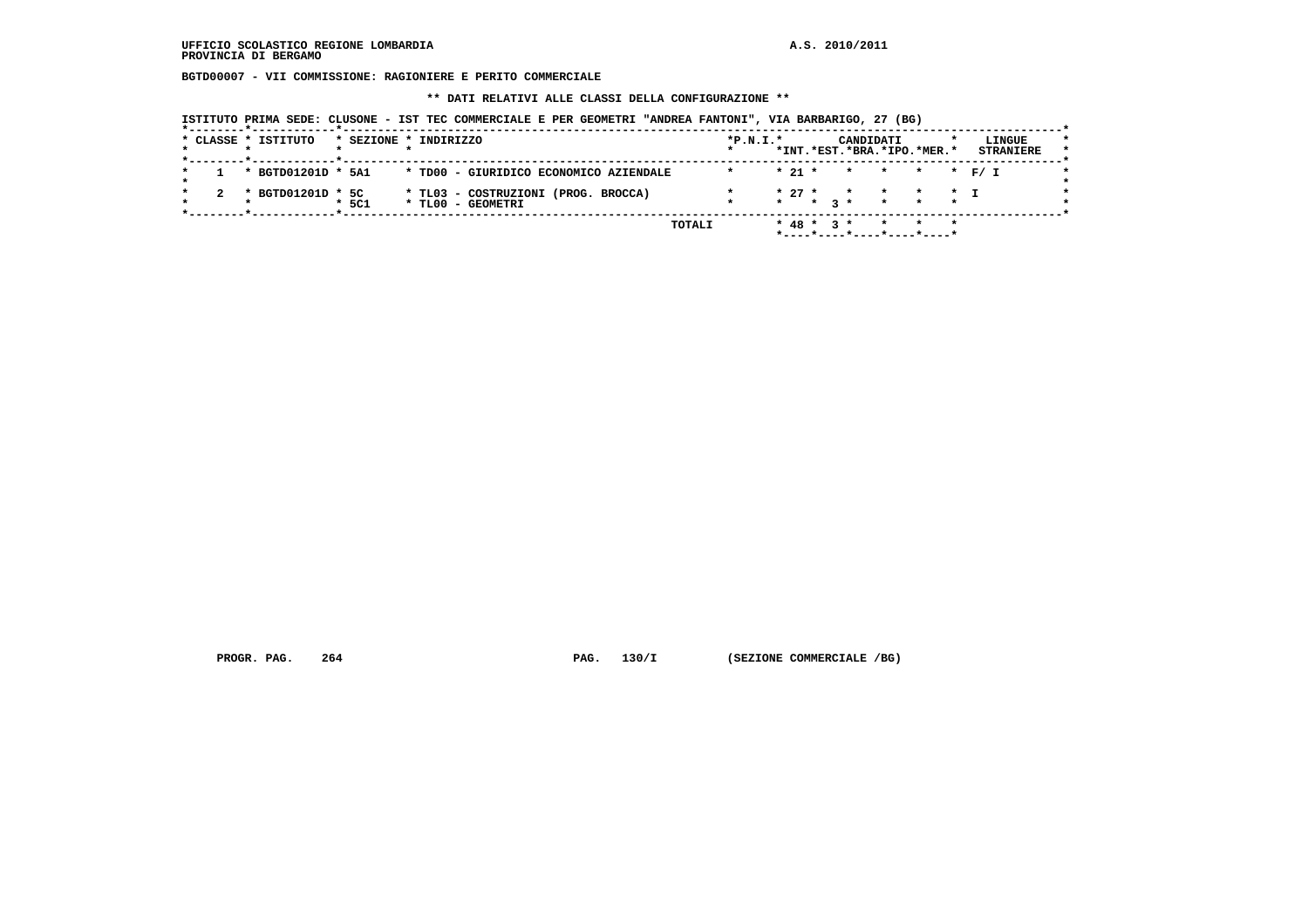**BGTD00007 - VII COMMISSIONE: RAGIONIERE E PERITO COMMERCIALE**

| $\star$<br>$\star$ | PRESIDENTE: TREPLA CINZIA N. IL 08/04/1956 (BG)<br>ROMANO DI LOMBARDIA - IST TEC COMMERCIALE E PER GEOMETRI "GIAMBATTISTA RUBINI", VIA BELVEDERE (BG)                                                                                      |
|--------------------|--------------------------------------------------------------------------------------------------------------------------------------------------------------------------------------------------------------------------------------------|
|                    | INDIRIZZO: TD00 - GIURIDICO ECONOMICO AZIENDALE                                                                                                                                                                                            |
|                    | 1 - M223: ECONOMIA AZIENDALE<br>(A017:DISCIPLINE ECONOMICO-AZIENDALI)<br>ZIBONI ASMARA N. IL 17/11/1956 (BG)<br>PROVENIENTE DA: LOVERE - ISTITUTO TECNICO COMMERCIALE "IVAN PIANA", VIA XX SETTEMBRE, 4 (BG)                               |
|                    | 2 - M405: GEOGRAFIA ECONOMICA<br>(A039:GEOGRAFIA)<br>GIORNO ADA N. IL 25/06/1968 (CS)<br>PROVENIENTE DA: ROMANO DI LOMBARDIA - IST TEC COMMERCIALE E PER GEOMETRI "GIAMBATTISTA RUBINI", VIA BELVEDERE (BG)                                |
|                    | 3 - M756: SCIENZA DELLE FINANZE<br>(A019:DISCIPLINE GIURIDICHE ED ECONOMI)<br>DE BIASE VITO N. IL 18/01/1952 (PZ)<br>PROVENIENTE DA: DALMINE - IST TEC COMMERCIALE E PER GEOMETRI "LUIGI EINAUDI", VIA VERDI, 48 (BG)                      |
|                    | INDIRIZZO: TL03 - COSTRUZIONI (PROG. BROCCA)                                                                                                                                                                                               |
|                    | 1 - M164: COSTRUZIONI E PROGETTAZIONE EDILE<br>(A016:COSTR. , TECNOL. DELLE COST. E DIS. T)<br>BARONCINI SILVANA N. IL 21/02/1954 (BG)<br>PROVENIENTE DA: BERGAMO - ISTITUTO TECNICO PER GEOMETRI "GIACOMO QUARENGHI", VIA EUROPA, 27 (BG) |
|                    | 2 - M166: TOPOGRAFIA GENERALE<br>(A072:TOPOG. GEN., COSTR. RUR. E DISEGN)<br>CONTE ROBERTO N. IL 12/08/1955 (FG)<br>PROVENIENTE DA: BERGAMO - ISTITUTO TECNICO AGRARIO DI BERGAMO, VIA BORGO PALAZZO, 128 (BG)                             |
|                    | 3 - M167: CONTABILITA' ECONOMIA ESTIMO<br>$(AO58:SC.$ E MEC. AGR. E T. GEST. AZ. $, FIT.$ $, E)$<br>FERRARI LUISA N. IL 23/12/1959 (CT)<br>PROVENIENTE DA: TREVIGLIO - ISTITUTO TECNICO AGRARIO "GAETANO CANTONI", VIA MERISIO, 17/C (BG)  |
|                    | INDIRIZZO: TL00 - GEOMETRI                                                                                                                                                                                                                 |
|                    | 1 - SC91:COSTRUZIONI<br>(A016:COSTR. , TECNOL. DELLE COST. E DIS. T)<br>BARONCINI SILVANA N. IL 21/02/1954 (BG)<br>PROVENIENTE DA: BERGAMO - ISTITUTO TECNICO PER GEOMETRI "GIACOMO QUARENGHI", VIA EUROPA, 27 (BG)                        |

 **(SEGUONO DATI RELATIVI AI COMMISSARI ESTERNI)**

 **PROGR. PAG.** 265 **PAG.** 130/II (SEZIONE COMMERCIALE /BG)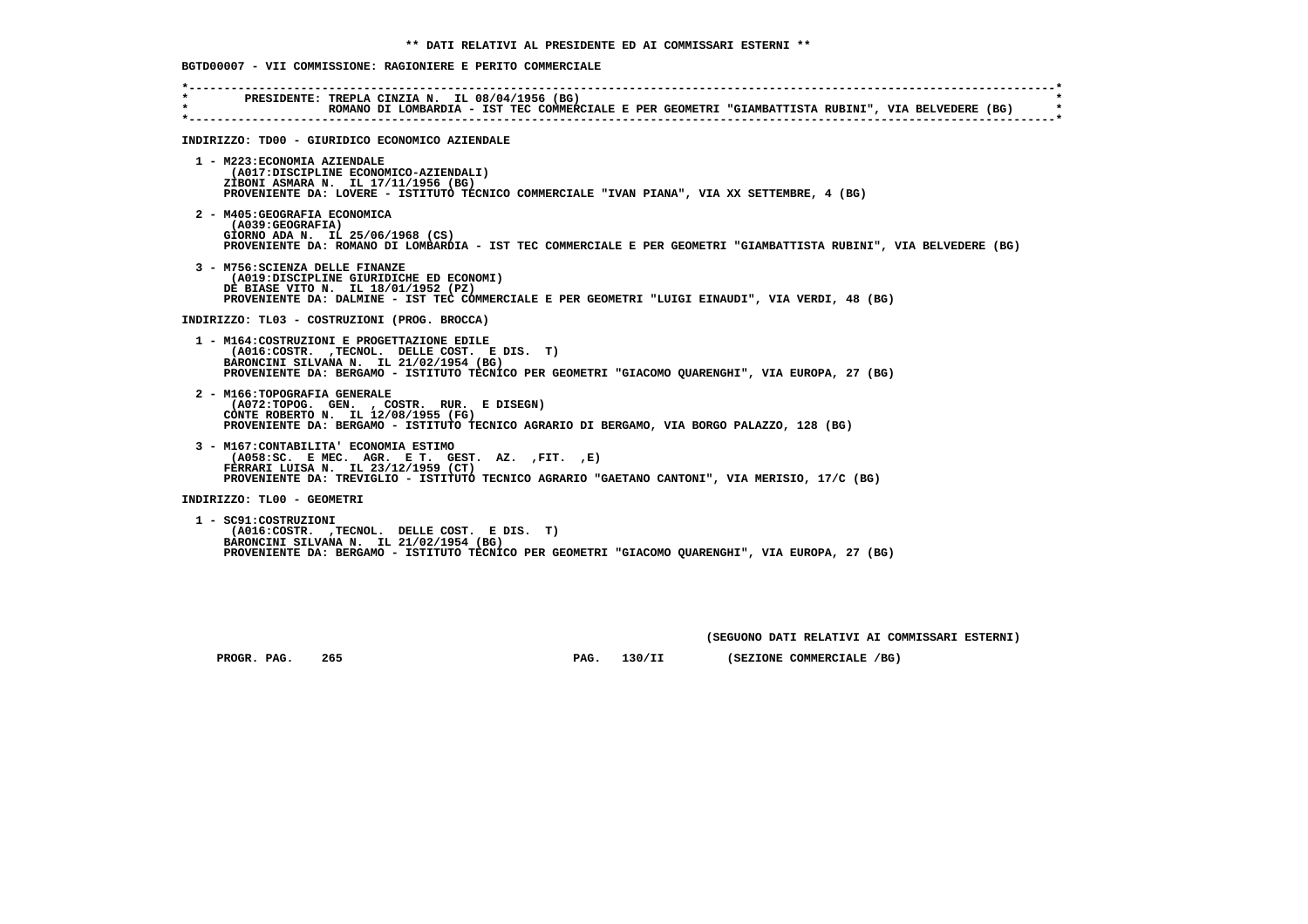**2 - M260:ELEMENTI DI DIRITTO**(A019:DISCIPLINE GIURIDICHE ED ECONOMI)<br>DE BIASE VITO N. IL 18/01/1952 (PZ)<br>PROVENIENTE DA: DALMINE - IST TEC COMMERCIALE E PER GEOMETRI "LUIGI EINAUDI", VIA VERDI, 48 (BG)

 **3 - M970:TOPOGRAFIA (A072:TOPOG. GEN. , COSTR. RUR. E DISEGN) CONTE ROBERTO N. IL 12/08/1955 (FG) PROVENIENTE DA: BERGAMO - ISTITUTO TECNICO AGRARIO DI BERGAMO, VIA BORGO PALAZZO, 128 (BG)**

PROGR. PAG. 266 **PROGRAM PAG. 130/III (SEZIONE COMMERCIALE** /BG)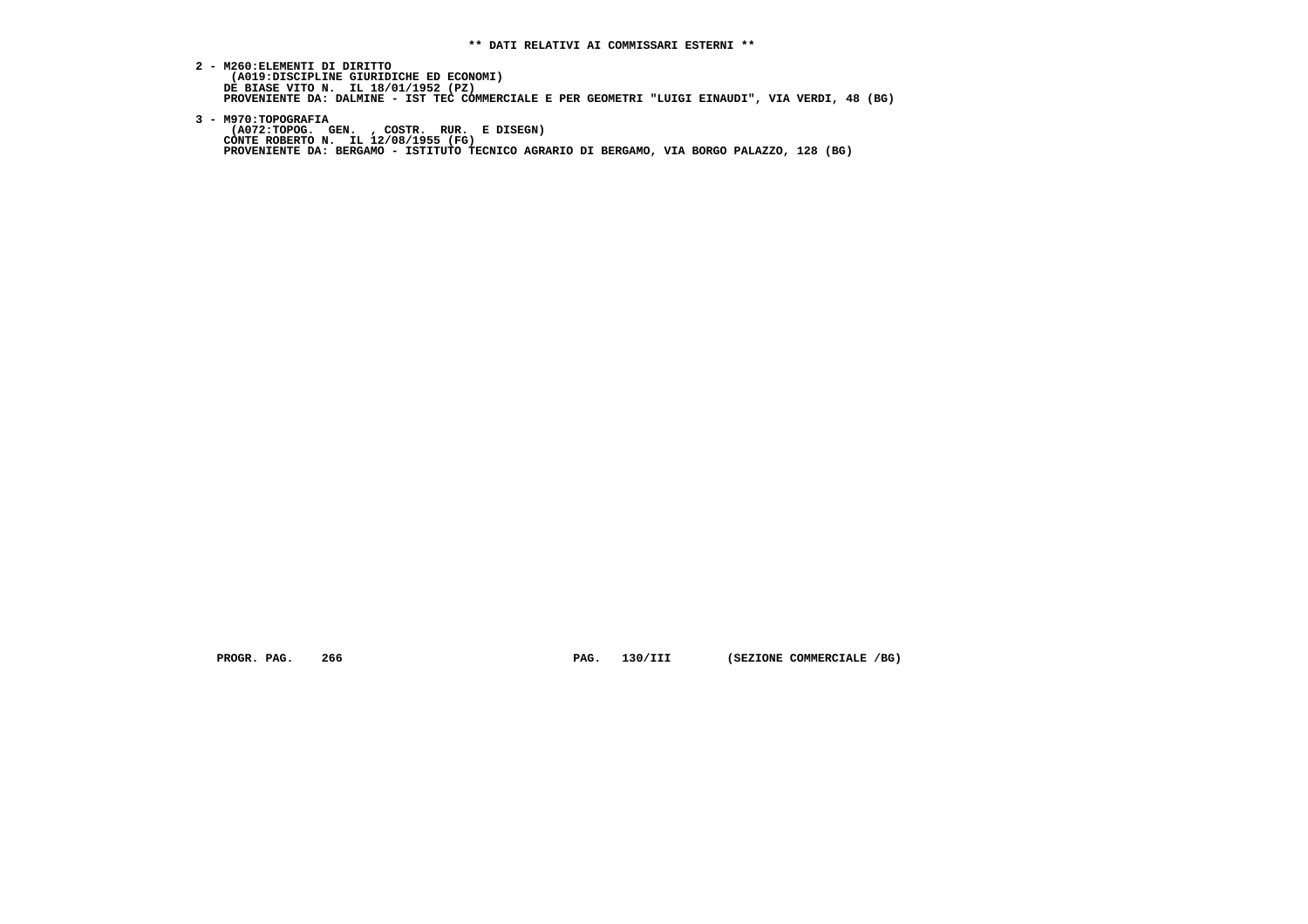**BGTD00008 - VIII COMMISSIONE: RAGIONIERE E PERITO COMMERCIALE**

 **\*\* DATI RELATIVI ALLE CLASSI DELLA CONFIGURAZIONE \*\***

| ISTITUTO PRIMA SEDE: DALMINE - IST TEC COMMERCIALE E PER GEOMETRI "LUIGI EINAUDI", VIA VERDI, 48 (BG) |  |  |  |  |  |  |  |  |
|-------------------------------------------------------------------------------------------------------|--|--|--|--|--|--|--|--|
|-------------------------------------------------------------------------------------------------------|--|--|--|--|--|--|--|--|

|                   |  |                                        |         |  |                          | *INT.*EST.*BRA.*IPO.*MER.* | <b>STRANIERE</b> |
|-------------------|--|----------------------------------------|---------|--|--------------------------|----------------------------|------------------|
| * BGTD01101N * 5A |  | * TD00 - GIURIDICO ECONOMICO AZIENDALE | $\star$ |  | $* 19 * 3 * * * * * I/F$ |                            |                  |
| * BGTD01101N * 5B |  | * TD00 - GIURIDICO ECONOMICO AZIENDALE |         |  | $* 21 * 1 * * * * * I/F$ |                            |                  |

 **PROGR. PAG.** 267 **PAG. 131/I** (SEZIONE COMMERCIALE /BG)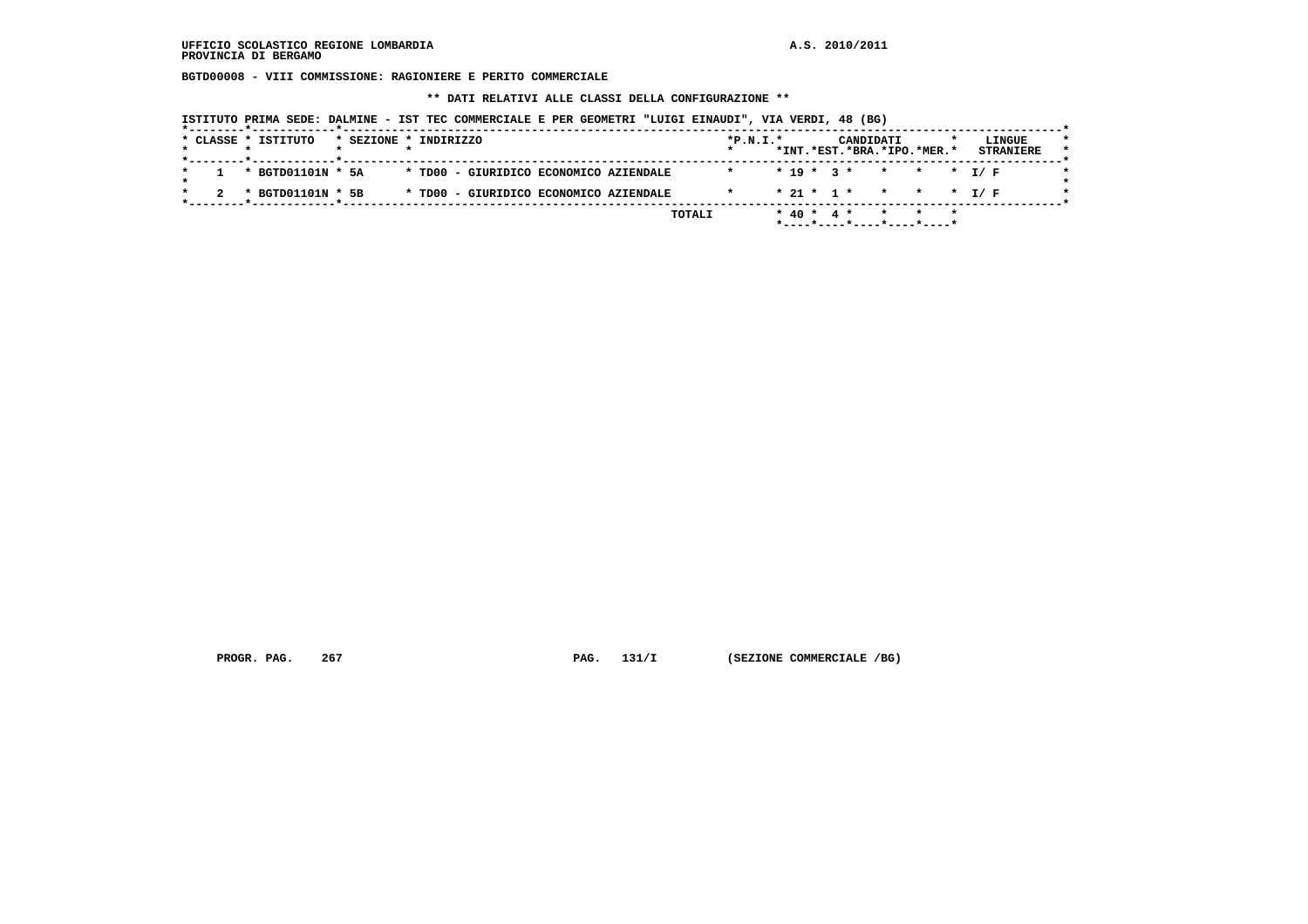# **BGTD00008 - VIII COMMISSIONE: RAGIONIERE E PERITO COMMERCIALE**

| $\star$<br>$\star$ | PRESIDENTE: SPADARO SALVATORE N. IL 03/01/1949 (SR)<br>PRESEZZO - ISTITUTO SUPERIORE "BETTY AMBIVERI", VIA C.BERIZZI, 1 (BG)                                                                                                                  |
|--------------------|-----------------------------------------------------------------------------------------------------------------------------------------------------------------------------------------------------------------------------------------------|
|                    | INDIRIZZO: TD00 - GIURIDICO ECONOMICO AZIENDALE                                                                                                                                                                                               |
|                    | 1 - M223: ECONOMIA AZIENDALE<br>(A017:DISCIPLINE ECONOMICO-AZIENDALI)<br>AZZONI ELENA N. IL 30/08/1964 (BS)<br>PROVENIENTE DA: ROMANO DI LOMBARDIA - IST TEC COMMERCIALE E PER GEOMETRI "GIAMBATTISTA RUBINI", VIA BELVEDERE (BG)             |
|                    | 2 - M405: GEOGRAFIA ECONOMICA<br>(A039:GEOGRAFIA)<br>LACERENZA GIUSEPPE N. IL 09/12/1977 (AV)<br>PROVENIENTE DA: TREVIGLIO - ISTITUTO TECNICO COMMERCIALE "ZENALE E BUTINONE", VIA GALVANI 7 (BG)                                             |
|                    | 3 - M756: SCIENZA DELLE FINANZE<br>(A019:DISCIPLINE GIURIDICHE ED ECONOMI)<br>GIUA MARGHERITA N. IL 01/04/1971 (BG)<br>PROVENIENTE DA: TREVIGLIO - IST PROF INDUSTRIA E ARTIGIANATO "ORESTE MOZZALI" (CORSO SERALE, VIA CARAVAGGIO 50/52 (BG) |

 **PROGR. PAG.** 268 **PAG.** 131/II (SEZIONE COMMERCIALE /BG)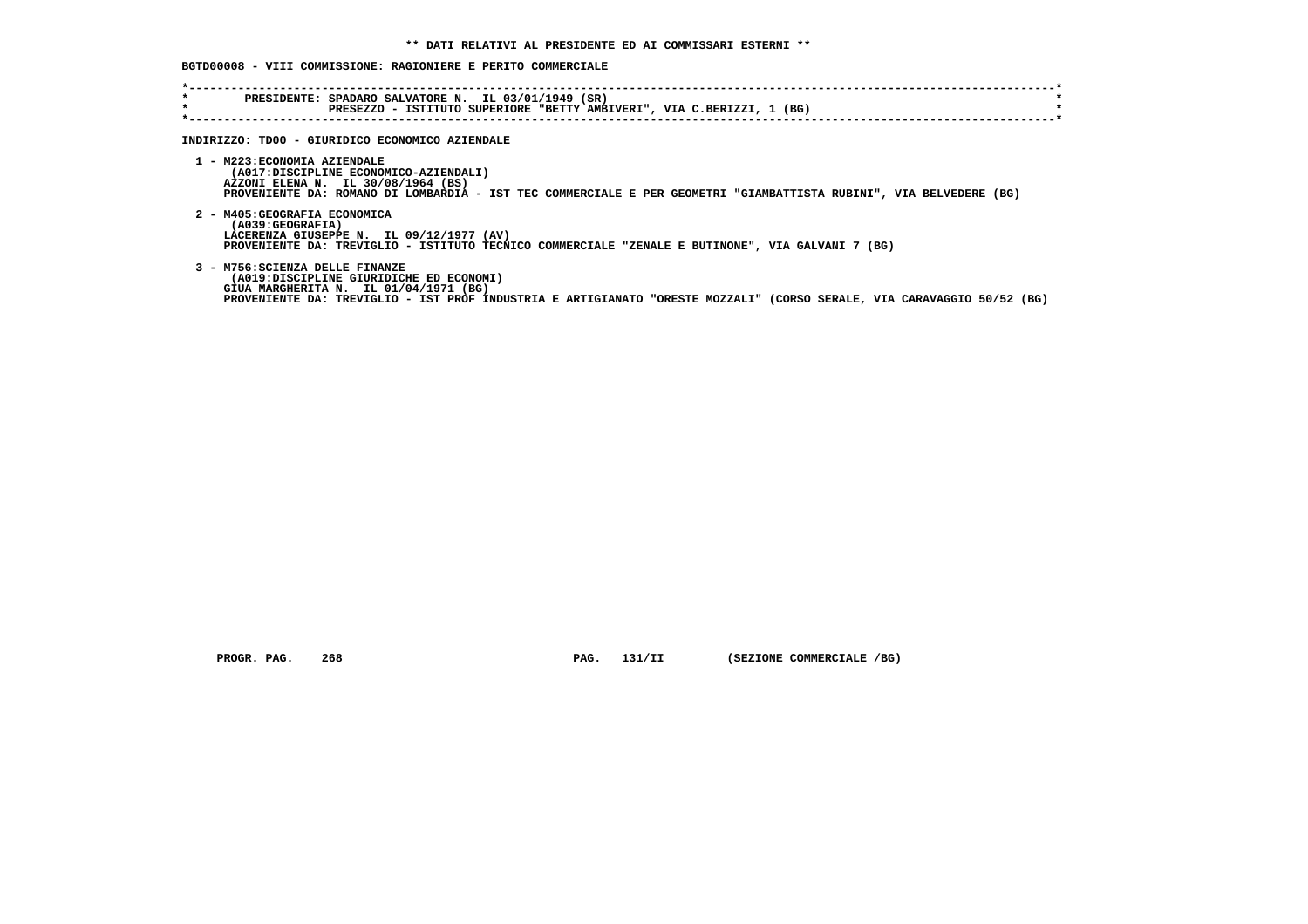**BGTD00009 - IX COMMISSIONE: RAGIONIERE E PERITO COMMERCIALE**

 **\*\* DATI RELATIVI ALLE CLASSI DELLA CONFIGURAZIONE \*\***

 **ISTITUTO PRIMA SEDE: LOVERE - ISTITUTO TECNICO COMMERCIALE "IVAN PIANA", VIA XX SETTEMBRE, 4 (BG)**

| *INT.*EST.*BRA.*IPO.*MER.*<br>$1 * BGTD007012 * 5A$<br>* TD00 - GIURIDICO ECONOMICO AZIENDALE<br>$* 20 * 3 * * * * * * F / I$<br>$\star$<br>* BGTD007012 * 5P<br>$* 18 * * * * * * T$<br>* TD05 - PROGRAMMATORI | $*P.N.T.*$ |  | CANDIDATI |              |  | LINGUE                              |
|-----------------------------------------------------------------------------------------------------------------------------------------------------------------------------------------------------------------|------------|--|-----------|--------------|--|-------------------------------------|
|                                                                                                                                                                                                                 |            |  |           |              |  | <b>STRANIERE</b>                    |
|                                                                                                                                                                                                                 |            |  |           |              |  |                                     |
|                                                                                                                                                                                                                 |            |  |           |              |  |                                     |
| TOTALI                                                                                                                                                                                                          |            |  |           | $* 38 * 3 *$ |  | * * *<br>*----*----*----*----*----* |

 **PROGR. PAG.** 269 **PAG.** 132/I (SEZIONE COMMERCIALE /BG)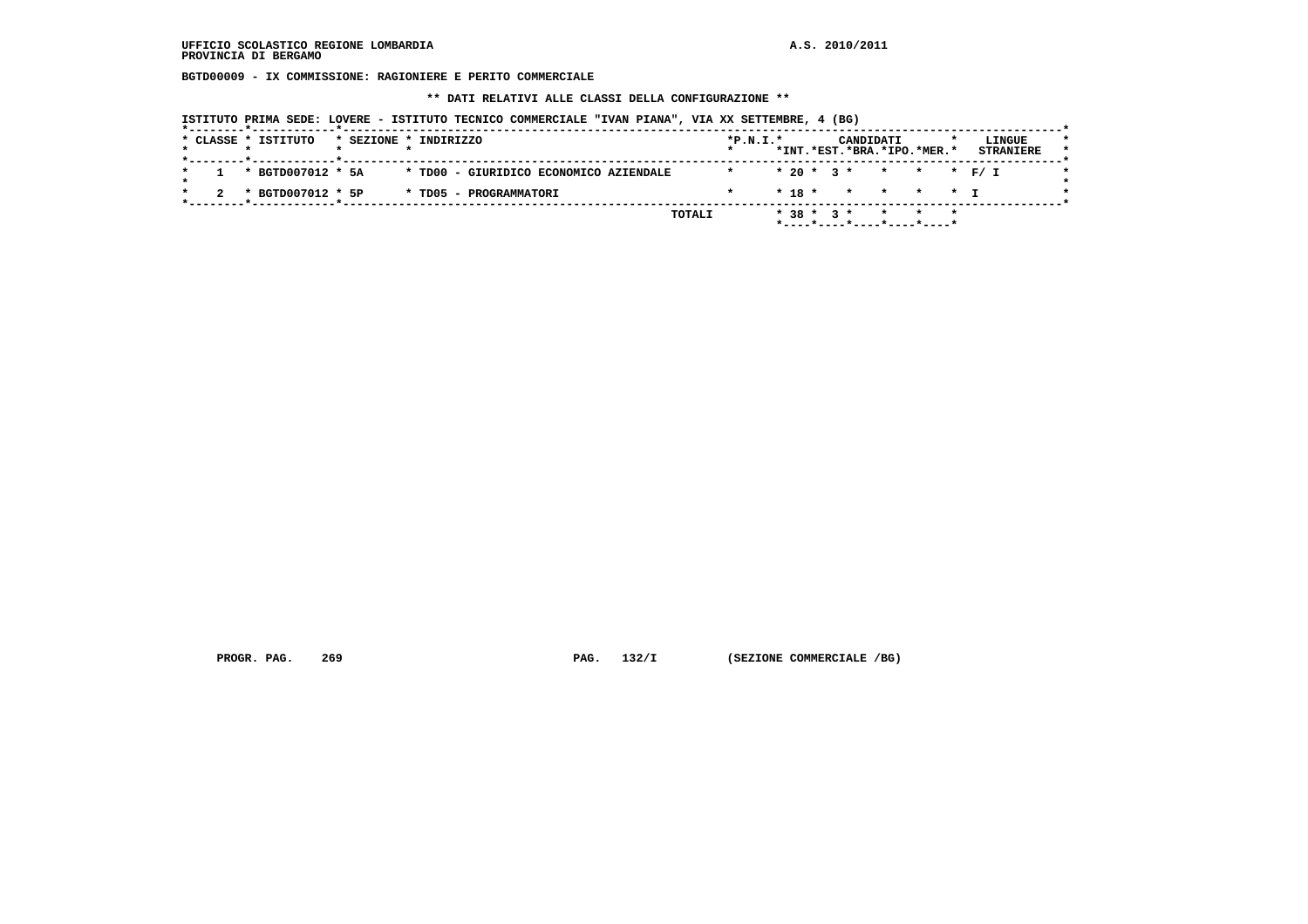#### **BGTD00009 - IX COMMISSIONE: RAGIONIERE E PERITO COMMERCIALE**

| $\star$ | PRESIDENTE: BERTILLO ANTONIO N. IL 09/08/1952 (RC)<br>BERGAMO - IST PROF INDUSTRIA E ARTIGIANATO "CESARE PESENTI", VIA OZANAM, 27 (BG)                                                                                                      |
|---------|---------------------------------------------------------------------------------------------------------------------------------------------------------------------------------------------------------------------------------------------|
|         | INDIRIZZO: TD00 - GIURIDICO ECONOMICO AZIENDALE                                                                                                                                                                                             |
|         | 1 - M223: ECONOMIA AZIENDALE<br>(A017:DISCIPLINE ECONOMICO-AZIENDALI)<br>DI MINICO ANGELO N. IL 18/08/1957 (AV)<br>PROVENIENTE DA: DALMINE - IST TEC COMMERCIALE E PER GEOMETRI "LUIGI EINAUDI", VIA VERDI, 48 (BG)                         |
|         | 2 - M405: GEOGRAFIA ECONOMICA<br>(A039; GEOGRAPH)<br>CASU SONIA N. IL 28/11/1963 (GE)<br>PROVENIENTE DA: CLUSONE - IST TEC COMMERCIALE E PER GEOMETRI "ANDREA FANTONI", VIA BARBARIGO, 27 (BG)                                              |
|         | 3 - M756: SCIENZA DELLE FINANZE<br>(A019:DISCIPLINE GIURIDICHE ED ECONOMI)<br>PIZZI AMELIA N. IL 24/05/1964 (CH)<br>PROVENIENTE DA: CLUSONE - IST TEC COMMERCIALE E PER GEOMETRI "ANDREA FANTONI", VIA BARBARIGO, 27 (BG)                   |
|         | INDIRIZZO: TD05 - PROGRAMMATORI                                                                                                                                                                                                             |
|         | 1 - M452:INFORMATICA GENERALE ED APPLICAZIONI GESTIONALI<br>(A042: INFORMATICA)<br>BONFILIO MARGHERITA N. IL 02/03/1960 (PE)<br>PROVENIENTE DA: CLUSONE - ISTITUTO TECNICO INDUSTRIALE ISTITUTO SUPERIORE "TARCISIO P, VIA S.LUCIO, 21 (BG) |
|         | 2 - M733: RAGIONERIA ED ECONOMIA AZIENDALE<br>(A017:DISCIPLINE ECONOMICO-AZIENDALI)<br>DI MINICO ANGELO N. IL 18/08/1957 (AV)<br>PROVENIENTE DA: DALMINE - IST TEC COMMERCIALE E PER GEOMETRI "LUIGI EINAUDI", VIA VERDI, 48 (BG)           |
|         | 3 - SU75: MATEMATICA, CALCOLO DELLE PROBABIL. E STATISTICA<br>(A048: MATEMATICA APPLICATA)<br>FETI ANTONINO N. IL 25/03/1956 (ME)<br>PROVENIENTE DA: CLUSONE - IST TEC COMMERCIALE E PER GEOMETRI "ANDREA FANTONI", VIA BARBARIGO, 27 (BG)  |

 **PROGR. PAG.** 270 **PAG.** 132/II (SEZIONE COMMERCIALE /BG)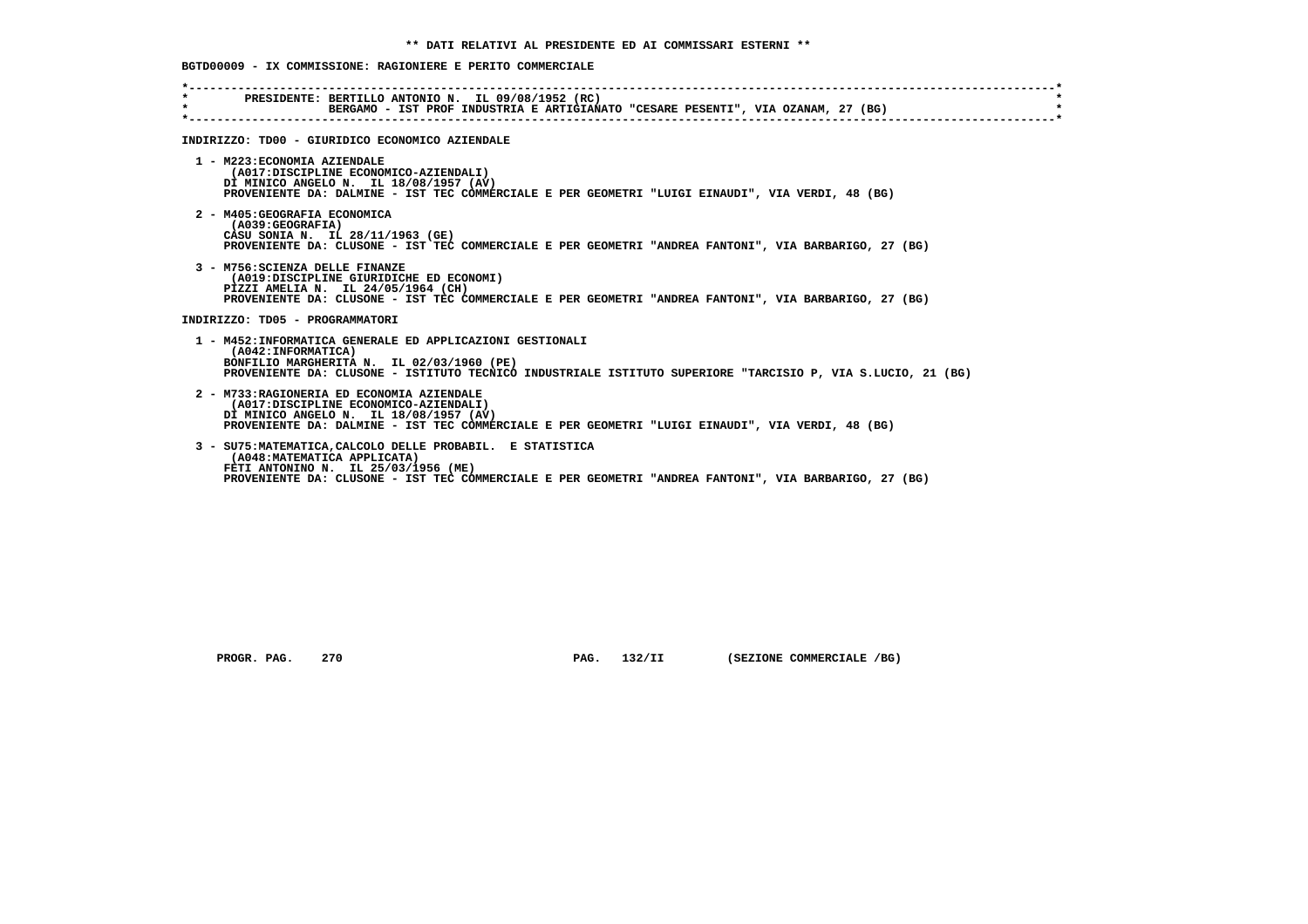**BGTD00010 - X COMMISSIONE: RAGIONIERE E PERITO COMMERCIALE**

 **\*\* DATI RELATIVI ALLE CLASSI DELLA CONFIGURAZIONE \*\***

 **ISTITUTO PRIMA SEDE: PRESEZZO - ISTITUTO TECNICO COMMERCIALE "MAIRONI DA PONTE", VIA BERIZZI,1 (BG)**

|  | * CLASSE * ISTITUTO | * SEZIONE * INDIRIZZO |  |  |                                                                                  |        | $*P.N.T.*$ |          |                 | CANDIDATI    |                 | *INT.*EST.*BRA.*IPO.*MER.*            | LINGUE<br><b>STRANIERE</b> |  |
|--|---------------------|-----------------------|--|--|----------------------------------------------------------------------------------|--------|------------|----------|-----------------|--------------|-----------------|---------------------------------------|----------------------------|--|
|  | * BGTD00801T *      | 5ARI                  |  |  | * TD00 - GIURIDICO ECONOMICO AZIENDALE                                           |        |            | $* 25 *$ |                 | $\mathbf{r}$ | $\mathbf{r}$    | $\star$                               | * T/F                      |  |
|  | * BGTD00801T *      | 5BRI<br>5BRI1         |  |  | * TD00 - GIURIDICO ECONOMICO AZIENDALE<br>* TD00 - GIURIDICO ECONOMICO AZIENDALE |        |            | $* 15 *$ | $*$ 9 $*$ 3 $*$ |              | $\star$ $\star$ | $\mathbf{r}$<br>* * * *               | T/ F<br>T/ T               |  |
|  |                     |                       |  |  |                                                                                  | TOTALI |            |          | $* 49 * 3 *$    |              |                 | $\star$<br>*----*----*----*----*----* |                            |  |

 **PROGR. PAG.** 271 **PAG.** 133/I (SEZIONE COMMERCIALE /BG)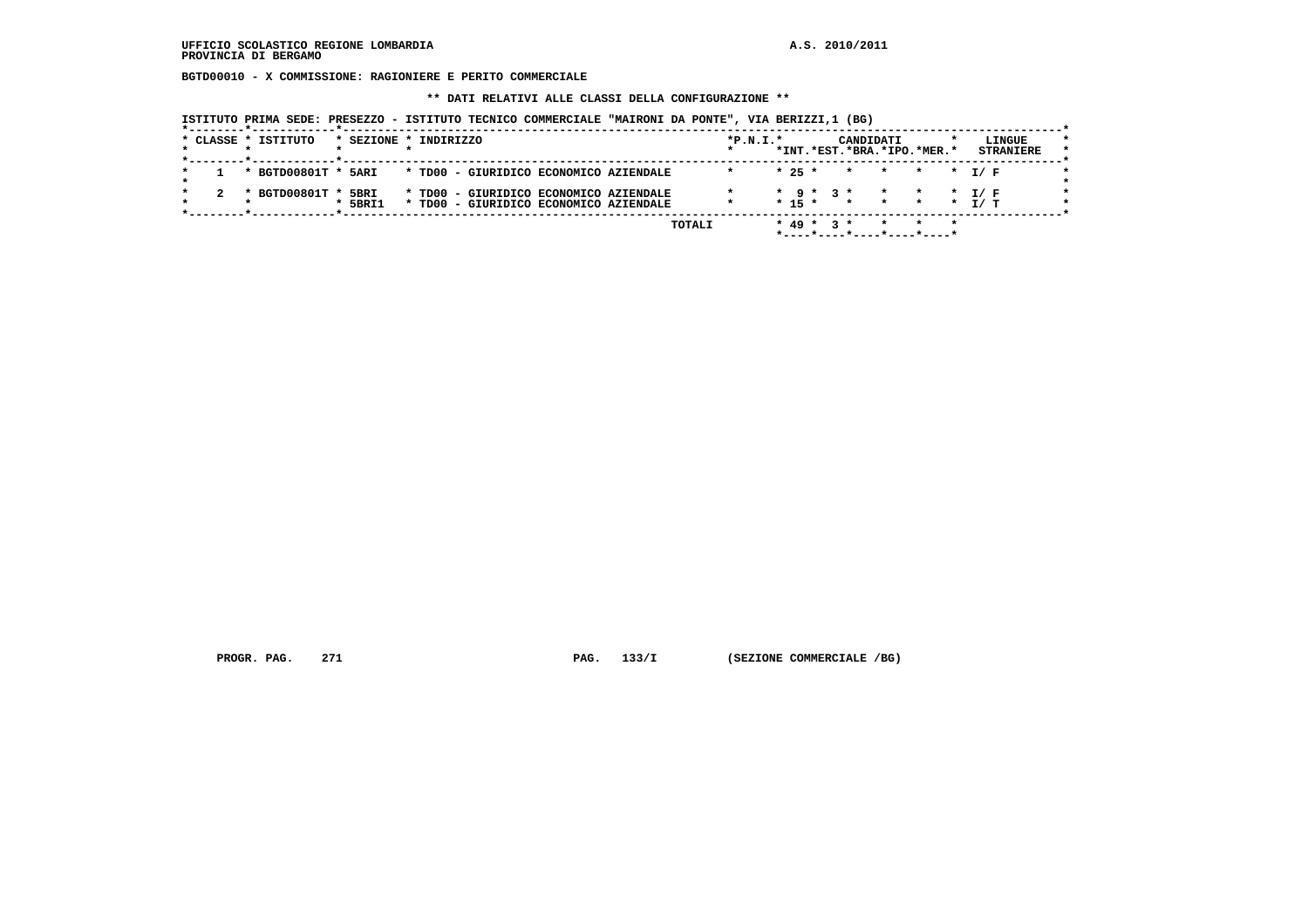# **BGTD00010 - X COMMISSIONE: RAGIONIERE E PERITO COMMERCIALE**

| PRESIDENTE: FACHERIS LAMBERTO N. IL 01/10/1953 (BG)<br>BERGAMO - LICEO SCIENTIFICO "FILIPPO LUSSANA", VIA ANGELO MAY, 2 (BG)                  |
|-----------------------------------------------------------------------------------------------------------------------------------------------|
|                                                                                                                                               |
| INDIRIZZO: TD00 - GIURIDICO ECONOMICO AZIENDALE                                                                                               |
| 1 - M223: ECONOMIA AZIENDALE                                                                                                                  |
| (A017:DISCIPLINE ECONOMICO-AZIENDALI)<br>FACHERIS MASSIMO N. IL 11/06/1957 (BG)                                                               |
| PROVENIENTE DA: ZOGNO - IST TEC COMMERCIALE E PER GEOMETRI "DAVID MARIA TUROLDO", VIA RONCO, 11 (BG)                                          |
|                                                                                                                                               |
| 2 - M405: GEOGRAFIA ECONOMICA<br>(A039:GEOGRAFIA)                                                                                             |
| FUOTI JOSE N. IL 02/12/1951 (EE)                                                                                                              |
| PROVENIENTE DA: DALMINE - IST TEC COMMERCIALE E PER GEOMETRI "LUIGI EINAUDI", VIA VERDI, 48 (BG)                                              |
| 3 - M756: SCIENZA DELLE FINANZE                                                                                                               |
| (A019:DISCIPLINE GIURIDICHE ED ECONOMI)                                                                                                       |
| BERGAMINI LINO N. IL 14/01/1951 (BG)<br>PROVENIENTE DA: CLUSONE - IST TEC COMMERCIALE E PER GEOMETRI "ANDREA FANTONI", VIA BARBARIGO, 27 (BG) |
|                                                                                                                                               |
|                                                                                                                                               |

 **PROGR. PAG.** 272 **PAG.** 133/II (SEZIONE COMMERCIALE /BG)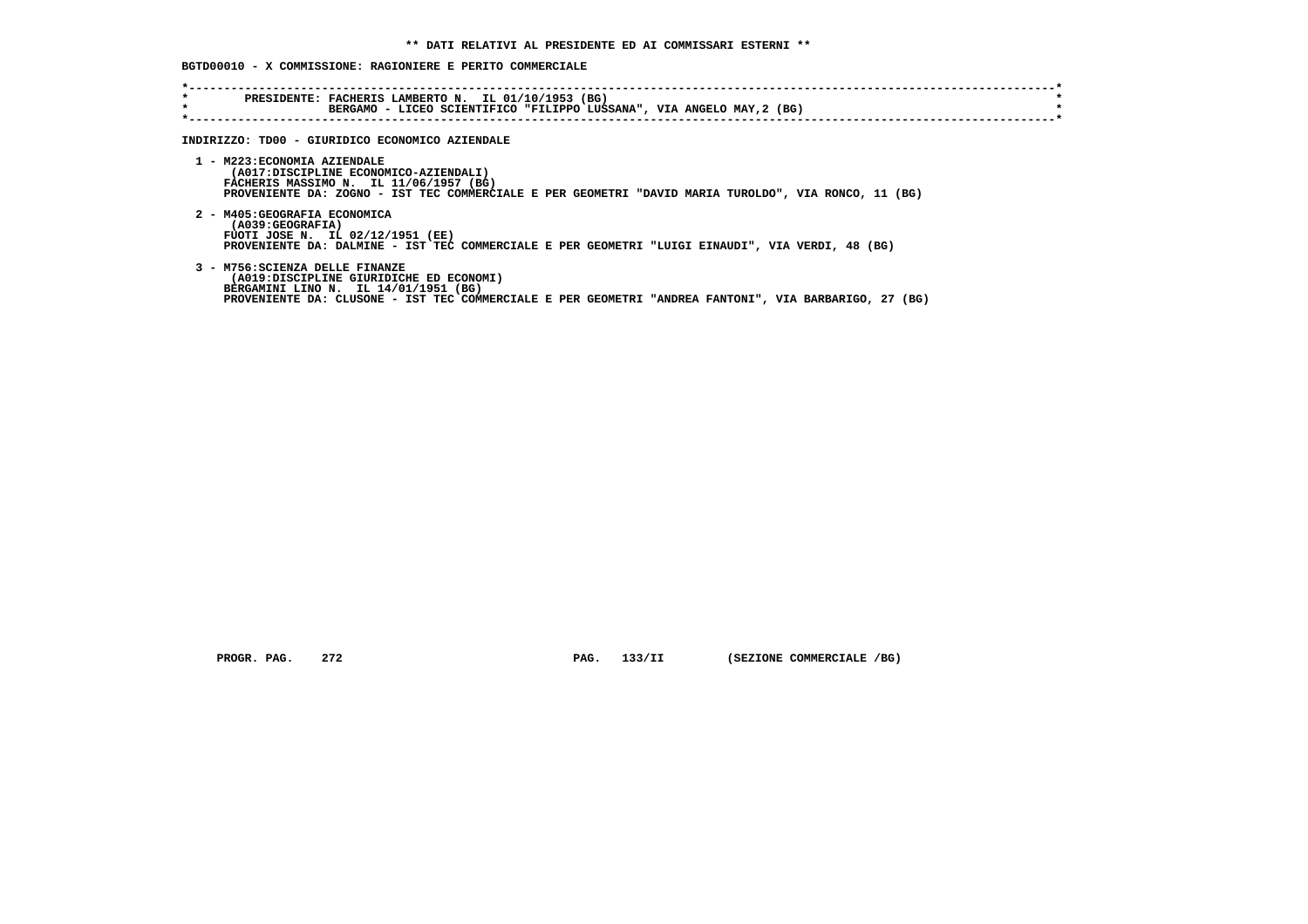**BGTD00011 - XI COMMISSIONE: RAGIONIERE E PERITO COMMERCIALE**

 **\*\* DATI RELATIVI ALLE CLASSI DELLA CONFIGURAZIONE \*\***

|                           | * CLASSE * ISTITUTO                                                                                                            | * SEZIONE * INDIRIZZO |                                        |  |  |         | $*P.N.T.*$ |          | CANDIDATI        | *INT.*EST.*BRA.*IPO.*MER.* |         |         | LINGUE<br><b>STRANIERE</b> |
|---------------------------|--------------------------------------------------------------------------------------------------------------------------------|-----------------------|----------------------------------------|--|--|---------|------------|----------|------------------|----------------------------|---------|---------|----------------------------|
|                           | * BGTD006016 * 5ERAG * TD00 - GIURIDICO ECONOMICO AZIENDALE                                                                    |                       |                                        |  |  | $\star$ |            |          | $* 24 * 2 * * *$ |                            |         |         |                            |
|                           |                                                                                                                                |                       |                                        |  |  |         |            |          |                  |                            |         |         |                            |
|                           |                                                                                                                                |                       |                                        |  |  |         |            |          |                  |                            |         |         |                            |
|                           | ISTITUTO SECONDA SEDE: TREVIGLIO - L.R. PAR. ISTITUTO TECNICO COMMERCIALE I.T.C. "COLLEGIO DEGLI ANGELI", VIA C.BATTISTI, N. 1 |                       |                                        |  |  |         |            |          |                  |                            |         |         |                            |
|                           | * CLASSE * ISTITUTO                                                                                                            | * SEZIONE * INDIRIZZO |                                        |  |  |         | $*P.N.T.*$ |          | CANDIDATI        |                            |         |         | LINGUE                     |
| $\star$                   |                                                                                                                                |                       |                                        |  |  |         |            |          |                  | *INT.*EST.*BRA.*IPO.*MER.* |         |         | <b>STRANIERE</b>           |
| $\overline{2}$<br>$\star$ | * BGTD11500R * 5A1                                                                                                             |                       | * TD00 - GIURIDICO ECONOMICO AZIENDALE |  |  | $\star$ |            | $* 11 *$ | $\star$ $\star$  |                            | $\star$ | $\star$ | T / F                      |

 **PROGR. PAG.** 273 **PAG.** 134/I (SEZIONE COMMERCIALE /BG)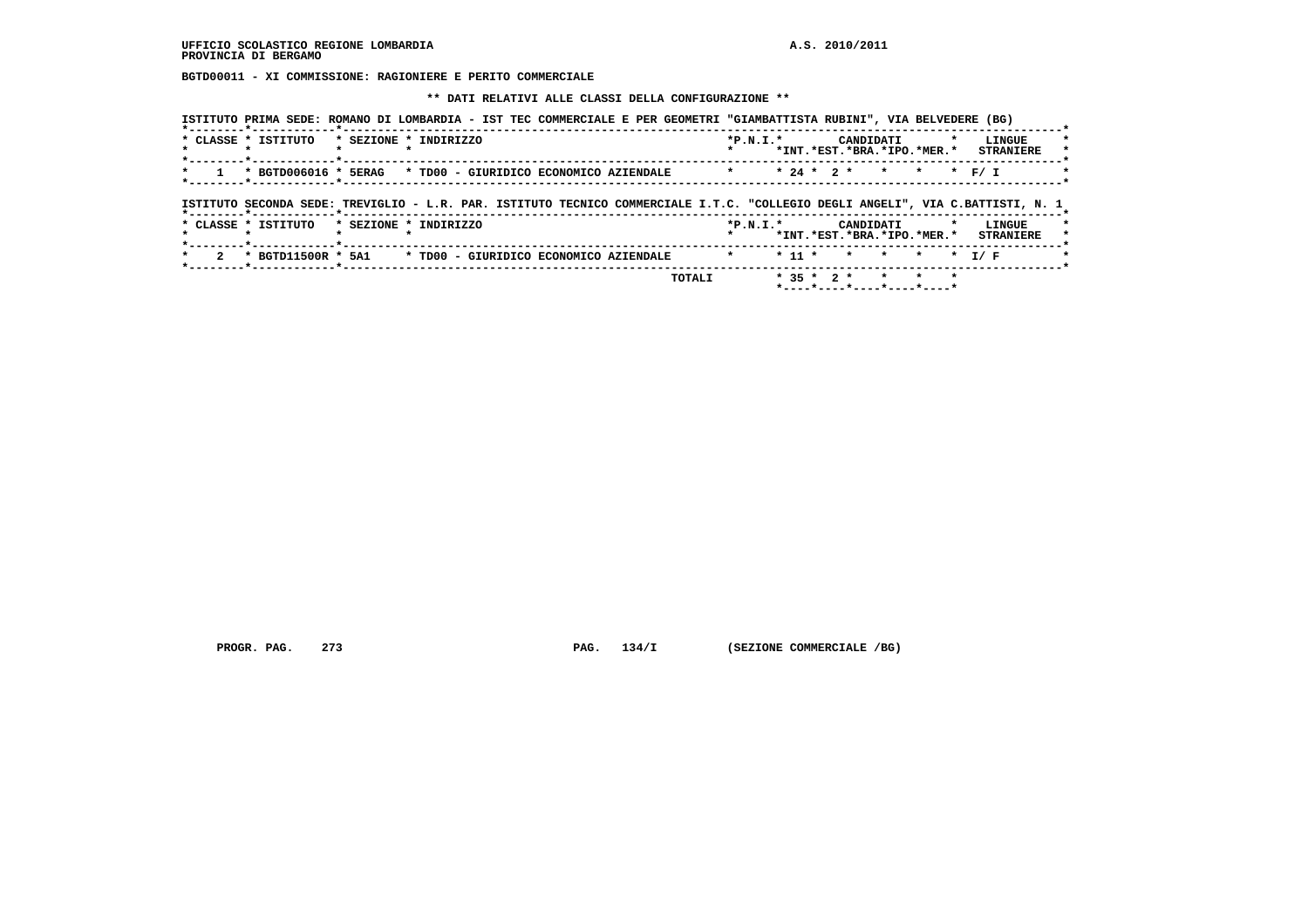# **BGTD00011 - XI COMMISSIONE: RAGIONIERE E PERITO COMMERCIALE**

| $\star$ | PRESIDENTE: PAPALE ALESSANDRO N. IL 30/03/1972 (BG)                                                                      |
|---------|--------------------------------------------------------------------------------------------------------------------------|
| $\star$ | LOVERE - ISTITUTO TECNICO COMMERCIALE "IVAN PIANA", VIA XX SETTEMBRE, 4 (BG)                                             |
|         |                                                                                                                          |
|         |                                                                                                                          |
|         | INDIRIZZO: TD00 - GIURIDICO ECONOMICO AZIENDALE                                                                          |
|         |                                                                                                                          |
|         | 1 - M223: ECONOMIA AZIENDALE                                                                                             |
|         |                                                                                                                          |
|         | (A017:DISCIPLINE ECONOMICO-AZIENDALI)                                                                                    |
|         | SEMINARA GIOACHINO N. IL 30/09/1959 (PA)                                                                                 |
|         | PROVENIENTE DA: DALMINE - IST TEC COMMERCIALE E PER GEOMETRI "LUIGI EINAUDI", VIA VERDI, 48 (BG)                         |
|         |                                                                                                                          |
|         | 2 - M405: GEOGRAFIA ECONOMICA                                                                                            |
|         | (A039:GEOGRAFIA)                                                                                                         |
|         | STANCO CANIO N. IL 20/03/1980 (FG)                                                                                       |
|         | PROVENIENTE DA: PALAZZOLO SULL'OGLIO - IST PROF PER I SERVIZI COMMERCIALI E TURISTICI RC "GIOVANNI FALCONE", VIA LEVADEL |
|         |                                                                                                                          |
|         | 3 - M756: SCIENZA DELLE FINANZE                                                                                          |
|         | (A019:DISCIPLINE GIURIDICHE ED ECONOMI)                                                                                  |
|         | BONACINA DANIELA LILIANA N. IL 27/01/1965 (BG)                                                                           |
|         | PROVENIENTE DA: TRESCORE BALNEARIO - ISTITUTO TECNICO COMMERCIALE "LORENZO LOTTO", VIA DELL'ALBAROTTO (BG)               |
|         |                                                                                                                          |

 **PROGR. PAG.** 274 **PAG.** 134/II (SEZIONE COMMERCIALE /BG)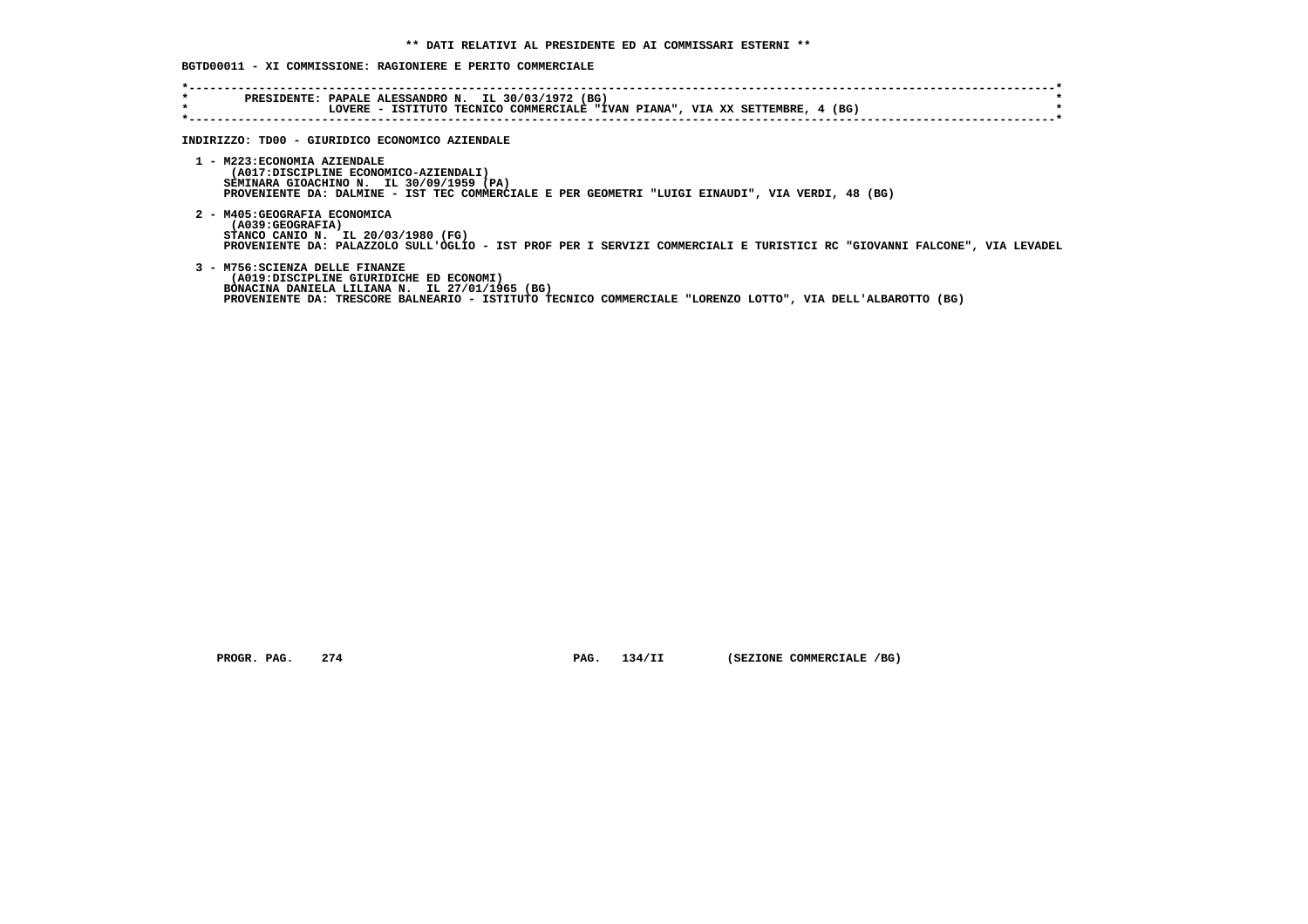**BGTD00012 - XII COMMISSIONE: RAGIONIERE E PERITO COMMERCIALE**

 **\*\* DATI RELATIVI ALLE CLASSI DELLA CONFIGURAZIONE \*\***

 **ISTITUTO PRIMA SEDE: SARNICO - ISTITUTO TECNICO COMMERCIALE "SERAFINO RIVA", VIA CORTIVO 32 (BG)**

|                     |                                      |                                                                                                                                |            |              |                 | *INT.*EST.*BRA.*IPO.*MER.* |                 |                | <b>STRANIERE</b> |
|---------------------|--------------------------------------|--------------------------------------------------------------------------------------------------------------------------------|------------|--------------|-----------------|----------------------------|-----------------|----------------|------------------|
| $\star$             | *--------*------------*----          | * BGTD02301X * 5AC * TD00 - GIURIDICO ECONOMICO AZIENDALE * *                                                                  |            | $* 15 *$     | $\star$ $\star$ |                            | $\star$         | $\star$ $\tau$ |                  |
|                     |                                      |                                                                                                                                |            |              |                 |                            |                 |                |                  |
|                     |                                      |                                                                                                                                |            |              |                 |                            |                 |                |                  |
|                     | --------*------------*-------------- | ISTITUTO SECONDA SEDE: GRUMELLO DEL MONTE - L.R. PAR. ISTITUTO TECNICO PER GEOMETRI I.T.G. "LUIGI EINAUDI", VIA SAN SIRO, N. 3 |            |              |                 |                            |                 |                |                  |
| * CLASSE * ISTITUTO |                                      | * SEZIONE * INDIRIZZO                                                                                                          | $*P.N.T.*$ |              | CANDIDATI       |                            |                 |                | LINGUE           |
|                     |                                      |                                                                                                                                |            |              |                 | *INT.*EST.*BRA.*IPO.*MER.* |                 |                |                  |
| $\star$             | 2 * BGTL075002 * 5A                  | * TLOO - GEOMETRI                                                                                                              | $\star$    | $* 14 * 7 *$ |                 | $\star$                    | $\star$ $\star$ |                | <b>STRANIERE</b> |

 **PROGR. PAG.** 275 **PAG.** 135/I (SEZIONE COMMERCIALE /BG)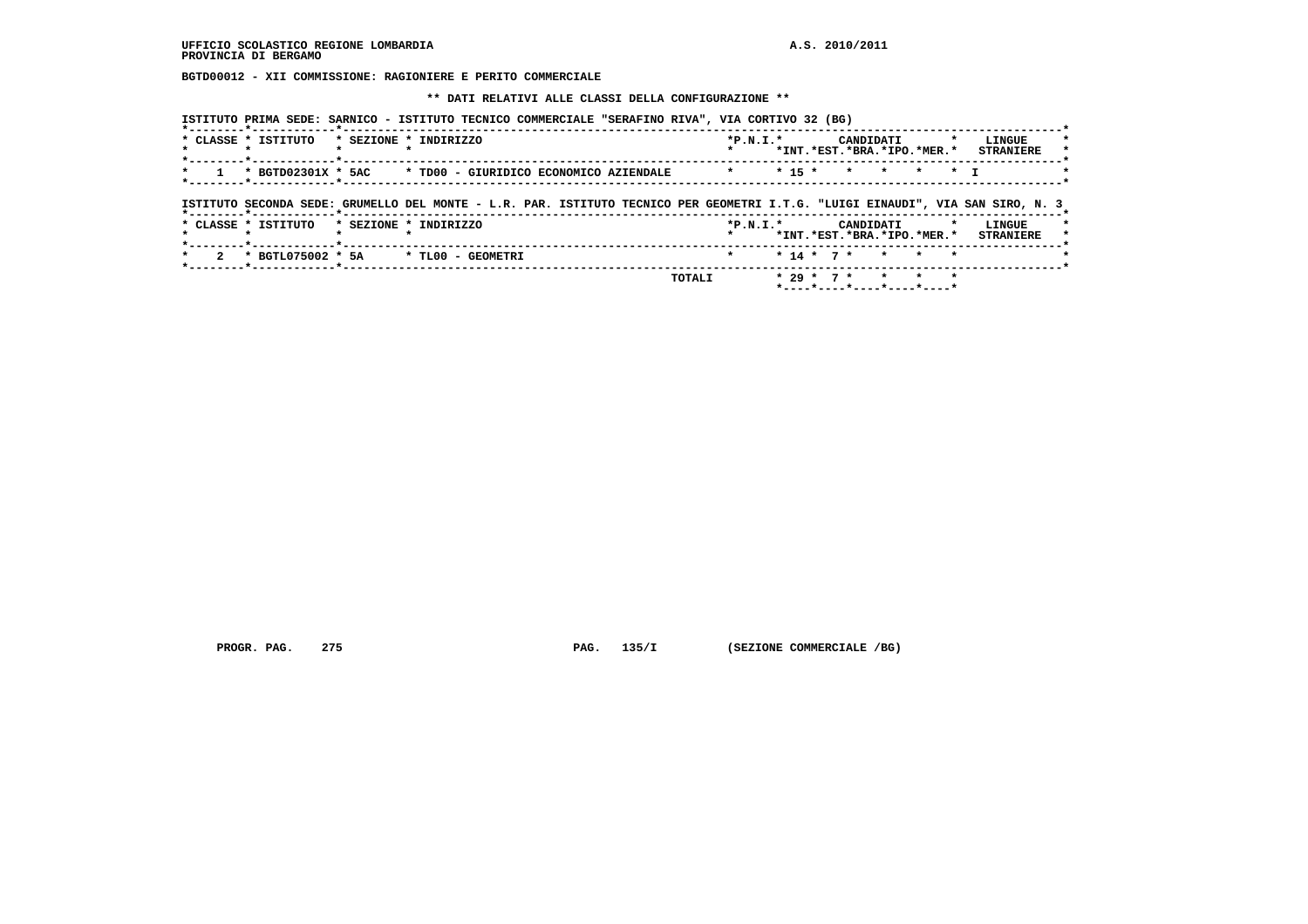|  | BGTD00012 - XII COMMISSIONE: RAGIONIERE E PERITO COMMERCIALE |  |  |  |
|--|--------------------------------------------------------------|--|--|--|
|  |                                                              |  |  |  |

| PRESIDENTE: BOVICELLI CONCETTA N. IL 18/04/1950 (PS)<br>BERGAMO - LICEO SCIENTIFICO "LORENZO MASCHERONI", VIA ALBERICO DA ROSCIATE, 21A (BG)<br>INDIRIZZO: TD00 - GIURIDICO ECONOMICO AZIENDALE<br>1 - M223: ECONOMIA AZIENDALE<br>(A017:DISCIPLINE ECONOMICO-AZIENDALI)<br>LITTERA ROSA MAURIZIA N. IL 22/09/1961 (CA)<br>PROVENIENTE DA: ROMANO DI LOMBARDIA - IST TEC COMMERCIALE E PER GEOMETRI "GIAMBATTISTA RUBINI", VIA BELVEDERE (BG)<br>2 - M405: GEOGRAFIA ECONOMICA<br>(A039: GEOGRAFIA)<br>RIZZI FRANCESCO N. IL 13/05/1980 (BA)<br>PROVENIENTE DA: TREVIGLIO - ISTITUTO TECNICO COMMERCIALE GUGLIELMO OBERDAN, VIALE MERISIO, 14 (BG)<br>3 - M756: SCIENZA DELLE FINANZE<br>(A019:DISCIPLINE GIURIDICHE ED ECONOMI)<br>GERVASONI GIUSEPPE N. IL 10/11/1955 (BG)<br>PROVENIENTE DA: ROMANO DI LOMBARDIA - LICEO SCIENTIFICO "DON LORENZO MILANI" (BG)<br>INDIRIZZO: TL00 - GEOMETRI<br>1 - SC91:COSTRUZIONI<br>(A016:COSTR. ,TECNOL. DELLE COST. E DIS. T)<br>PRETI CLAUDIO N. IL 03/08/1952 (BG)<br>PROVENIENTE DA: ISEO - ISTITUTO TECNICO COMMERCIALE IIS ANTONIETTI - ITCG, VIA PAOLO VI, 3 (BS)<br>2 - M260: ELEMENTI DI DIRITTO<br>(A019:DISCIPLINE GIURIDICHE ED ECONOMI)<br>GERVASONI GIUSEPPE N. IL 10/11/1955 (BG)<br>PROVENIENTE DA: ROMANO DI LOMBARDIA - LICEO SCIENTIFICO "DON LORENZO MILANI" (BG)<br>3 - M970: TOPOGRAFIA<br>(A072:TOPOG. GEN., COSTR. RUR. E DISEGN)<br>CURCIO ANTONIO N. IL 14/08/1971 (PE)<br>PROVENIENTE DA: BERGAMO - ISTITUTO TECNICO PER GEOMETRI "GIACOMO QUARENGHI" (CORSO SE, VIA EUROPA, 27 (BG) |         |  |
|---------------------------------------------------------------------------------------------------------------------------------------------------------------------------------------------------------------------------------------------------------------------------------------------------------------------------------------------------------------------------------------------------------------------------------------------------------------------------------------------------------------------------------------------------------------------------------------------------------------------------------------------------------------------------------------------------------------------------------------------------------------------------------------------------------------------------------------------------------------------------------------------------------------------------------------------------------------------------------------------------------------------------------------------------------------------------------------------------------------------------------------------------------------------------------------------------------------------------------------------------------------------------------------------------------------------------------------------------------------------------------------------------------------------------------------------------------------------------------------------------------------------------------------------------------|---------|--|
|                                                                                                                                                                                                                                                                                                                                                                                                                                                                                                                                                                                                                                                                                                                                                                                                                                                                                                                                                                                                                                                                                                                                                                                                                                                                                                                                                                                                                                                                                                                                                         | $\star$ |  |
|                                                                                                                                                                                                                                                                                                                                                                                                                                                                                                                                                                                                                                                                                                                                                                                                                                                                                                                                                                                                                                                                                                                                                                                                                                                                                                                                                                                                                                                                                                                                                         |         |  |
|                                                                                                                                                                                                                                                                                                                                                                                                                                                                                                                                                                                                                                                                                                                                                                                                                                                                                                                                                                                                                                                                                                                                                                                                                                                                                                                                                                                                                                                                                                                                                         |         |  |
|                                                                                                                                                                                                                                                                                                                                                                                                                                                                                                                                                                                                                                                                                                                                                                                                                                                                                                                                                                                                                                                                                                                                                                                                                                                                                                                                                                                                                                                                                                                                                         |         |  |
|                                                                                                                                                                                                                                                                                                                                                                                                                                                                                                                                                                                                                                                                                                                                                                                                                                                                                                                                                                                                                                                                                                                                                                                                                                                                                                                                                                                                                                                                                                                                                         |         |  |
|                                                                                                                                                                                                                                                                                                                                                                                                                                                                                                                                                                                                                                                                                                                                                                                                                                                                                                                                                                                                                                                                                                                                                                                                                                                                                                                                                                                                                                                                                                                                                         |         |  |
|                                                                                                                                                                                                                                                                                                                                                                                                                                                                                                                                                                                                                                                                                                                                                                                                                                                                                                                                                                                                                                                                                                                                                                                                                                                                                                                                                                                                                                                                                                                                                         |         |  |
|                                                                                                                                                                                                                                                                                                                                                                                                                                                                                                                                                                                                                                                                                                                                                                                                                                                                                                                                                                                                                                                                                                                                                                                                                                                                                                                                                                                                                                                                                                                                                         |         |  |
|                                                                                                                                                                                                                                                                                                                                                                                                                                                                                                                                                                                                                                                                                                                                                                                                                                                                                                                                                                                                                                                                                                                                                                                                                                                                                                                                                                                                                                                                                                                                                         |         |  |

 **PROGR. PAG.** 276 **PAG. 135/II (SEZIONE COMMERCIALE /BG)**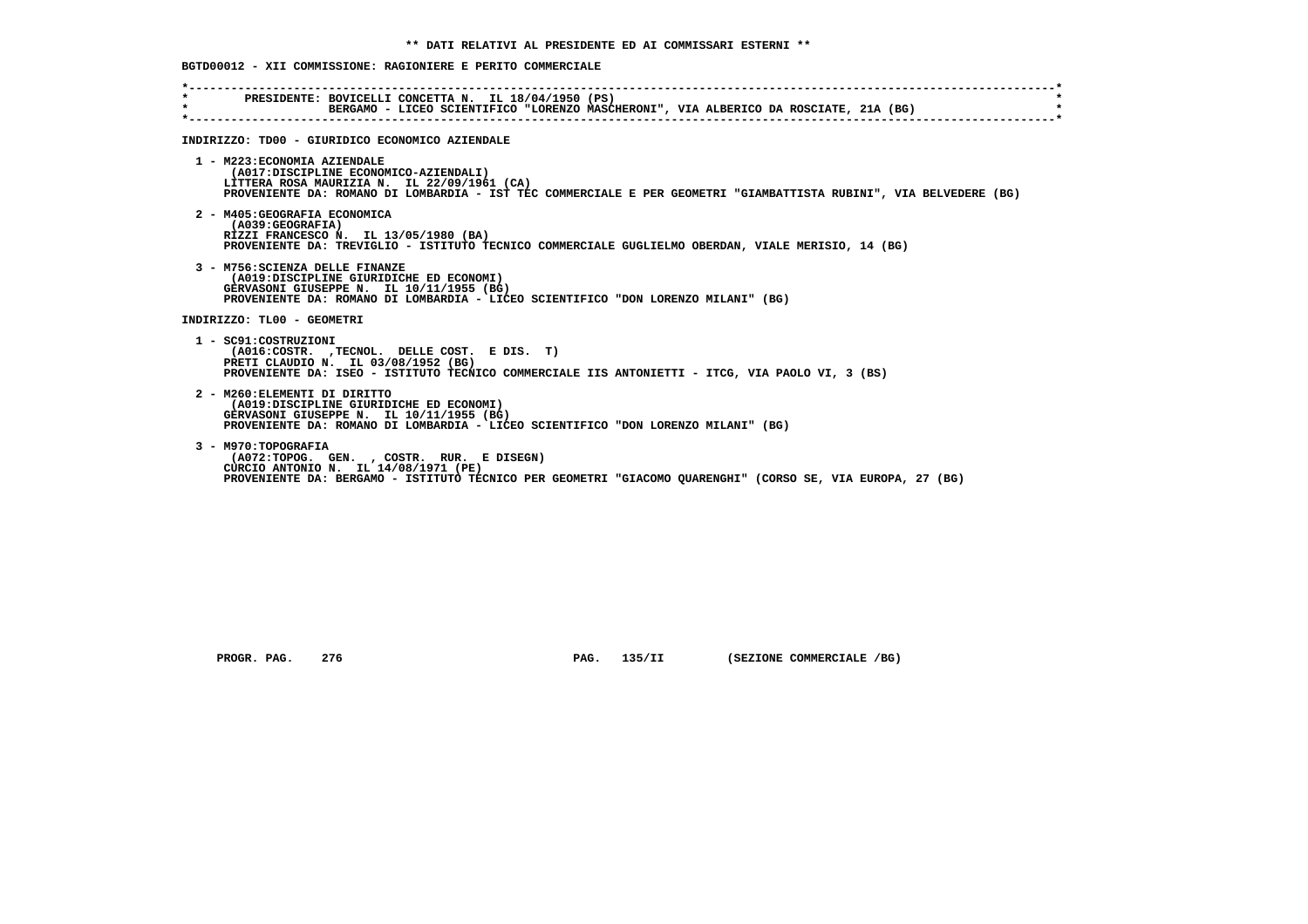**BGTD00013 - XIII COMMISSIONE: RAGIONIERE E PERITO COMMERCIALE**

 **\*\* DATI RELATIVI ALLE CLASSI DELLA CONFIGURAZIONE \*\***

| ISTITUTO PRIMA SEDE: TRESCORE BALNEARIO - ISTITUTO TECNICO COMMERCIALE "LORENZO LOTTO", VIA DELL'ALBAROTTO (BG) |  |  |  |  |  |  |  |  |  |  |  |  |  |  |  |  |
|-----------------------------------------------------------------------------------------------------------------|--|--|--|--|--|--|--|--|--|--|--|--|--|--|--|--|
|-----------------------------------------------------------------------------------------------------------------|--|--|--|--|--|--|--|--|--|--|--|--|--|--|--|--|

|  | * CLASSE * ISTITUTO | * SEZIONE * INDIRIZZO |  |                                        |  |        | $*P.N.T.*$ |  |              | CANDIDATI<br>*INT.*EST.*BRA.*IPO.*MER.* |  |  | LINGUE<br><b>STRANIERE</b> | $\star$<br>$\star$ |
|--|---------------------|-----------------------|--|----------------------------------------|--|--------|------------|--|--------------|-----------------------------------------|--|--|----------------------------|--------------------|
|  | * BGTD014015 * 5D   |                       |  | * TD00 - GIURIDICO ECONOMICO AZIENDALE |  |        |            |  |              | $* 19 * * * * * * T / S$                |  |  |                            |                    |
|  | * BGTD014015 * 5E   |                       |  | * TD00 - GIURIDICO ECONOMICO AZIENDALE |  |        |            |  |              | $* 16 * 2 * * * * * 1/F$                |  |  |                            |                    |
|  |                     |                       |  |                                        |  | TOTALI |            |  | $* 35 * 2 *$ | *----*----*----*----*----*              |  |  |                            |                    |

 **PROGR. PAG.** 277 **PAG.** 136/I (SEZIONE COMMERCIALE /BG)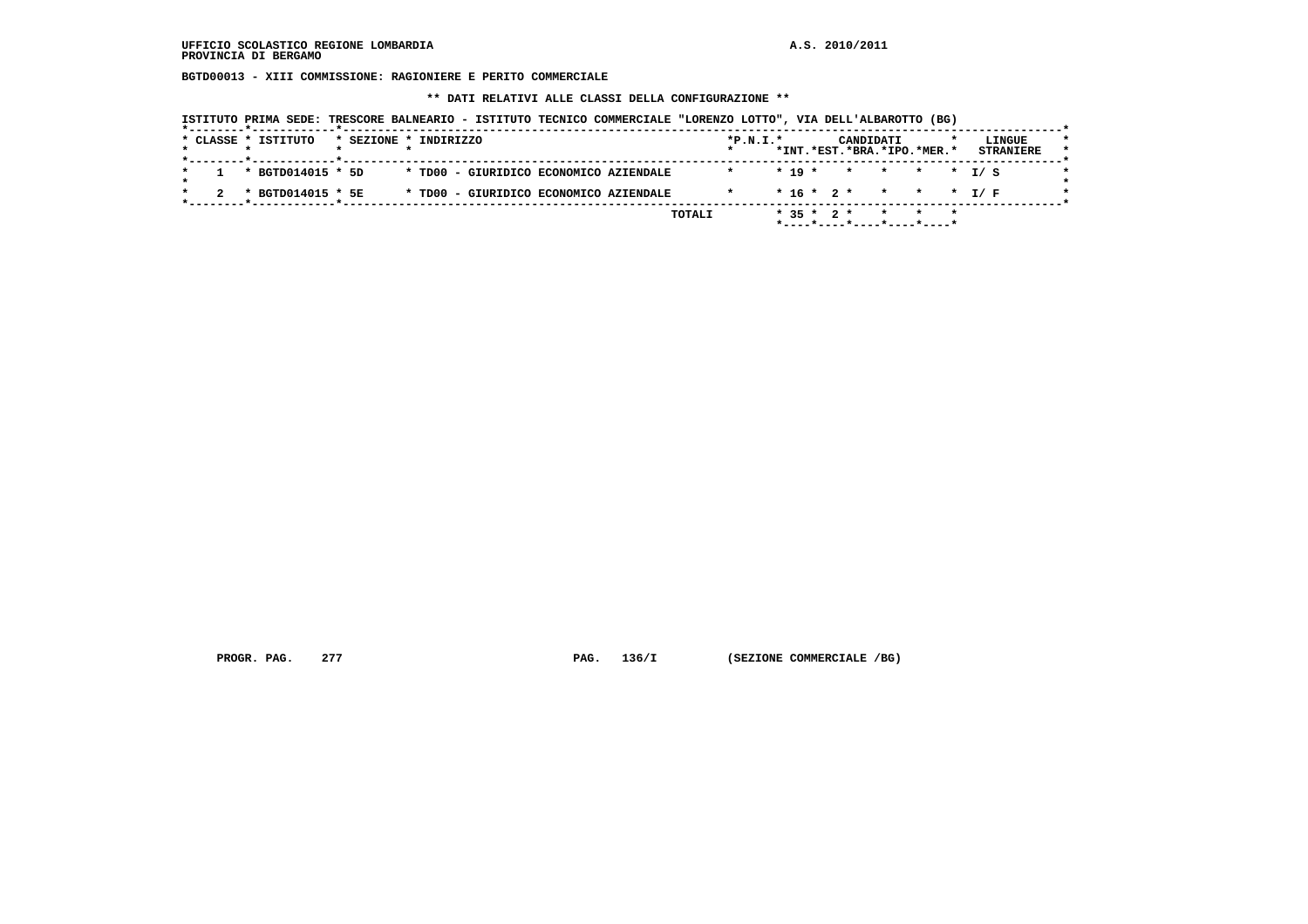# **BGTD00013 - XIII COMMISSIONE: RAGIONIERE E PERITO COMMERCIALE**

| $\star$<br>$\star$ | PRESIDENTE: PANIGADA RICCARDO N. IL 20/06/1954 (BG)<br>BERGAMO - LICEO SCIENTIFICO "LORENZO MASCHERONI", VIA ALBERICO DA ROSCIATE, 21A (BG)                                                                                 |
|--------------------|-----------------------------------------------------------------------------------------------------------------------------------------------------------------------------------------------------------------------------|
|                    | INDIRIZZO: TD00 - GIURIDICO ECONOMICO AZIENDALE                                                                                                                                                                             |
|                    | 1 - M223: ECONOMIA AZIENDALE<br>(A017:DISCIPLINE ECONOMICO-AZIENDALI)<br>ABBATE EMANUELE N. IL 22/03/1950 (ME)<br>PROVENIENTE DA: BERGAMO - ISTITUTO TECNICO COMMERCIALE "VITTORIO EMANUELE II" (CORSO, VIA LUSSANA, 2 (BG) |
|                    | 2 - M405: GEOGRAFIA ECONOMICA<br>(A039:GEOGRAFIA)<br>GABRIELE SALVATORE N. IL 14/09/1962 (EE)<br>PROVENIENTE DA: BERGAMO - ISTITUTO TECNICO COMMERCIALE "BORTOLO BELOTTI", VIA PER AZZANO, 5 (BG)                           |
|                    | 3 - M756: SCIENZA DELLE FINANZE<br>(A019:DISCIPLINE GIURIDICHE ED ECONOMI)<br>INGLIMA SALVATORE N. IL 05/07/1971 (AG)<br>PROVENIENTE DA: LOVERE - ISTITUTO TECNICO COMMERCIALE "IVAN PIANA", VIA XX SETTEMBRE, 4 (BG)       |

 **PROGR. PAG.** 278 **PAG.** 136/II (SEZIONE COMMERCIALE /BG)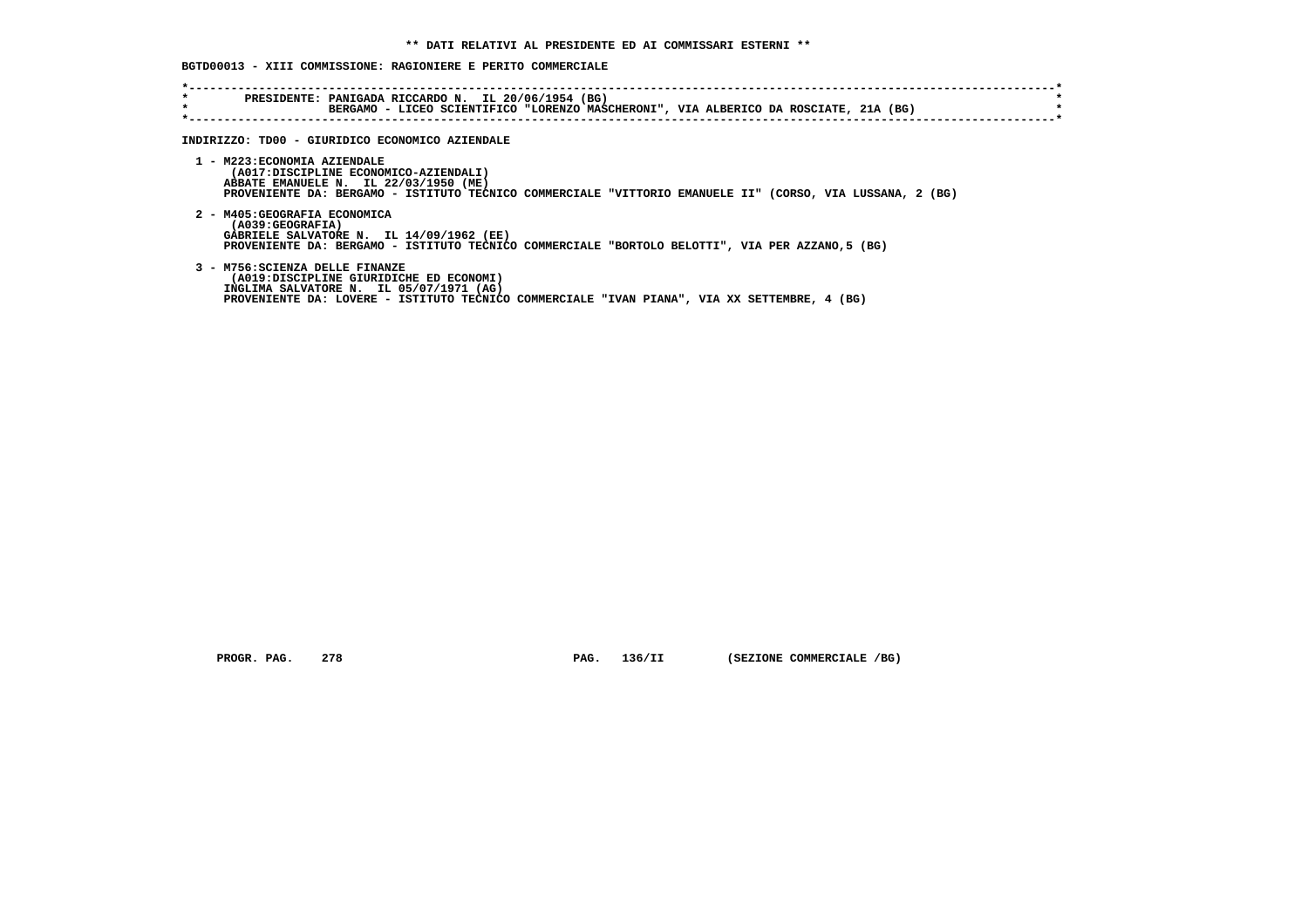**BGTD00014 - XIV COMMISSIONE: RAGIONIERE E PERITO COMMERCIALE**

 **\*\* DATI RELATIVI ALLE CLASSI DELLA CONFIGURAZIONE \*\***

| ISTITUTO PRIMA SEDE: TREVIGLIO - ISTITUTO TECNICO COMMERCIALE GUGLIELMO OBERDAN, VIALE MERISIO, 14 (BG) |  |  |  |  |  |  |
|---------------------------------------------------------------------------------------------------------|--|--|--|--|--|--|
|---------------------------------------------------------------------------------------------------------|--|--|--|--|--|--|

| * BGTD02000B * 5D |  |                                        |         |  |  |                          |  |
|-------------------|--|----------------------------------------|---------|--|--|--------------------------|--|
|                   |  | * TD00 - GIURIDICO ECONOMICO AZIENDALE | $\star$ |  |  | $* 18 * 1 * * * * * I/F$ |  |
| * BGTD02000B * 5E |  | * TD00 - GIURIDICO ECONOMICO AZIENDALE |         |  |  | $* 17 * 1 * * * * * I/F$ |  |

 **PROGR. PAG.** 279 **PAG.** 137/I (SEZIONE COMMERCIALE /BG)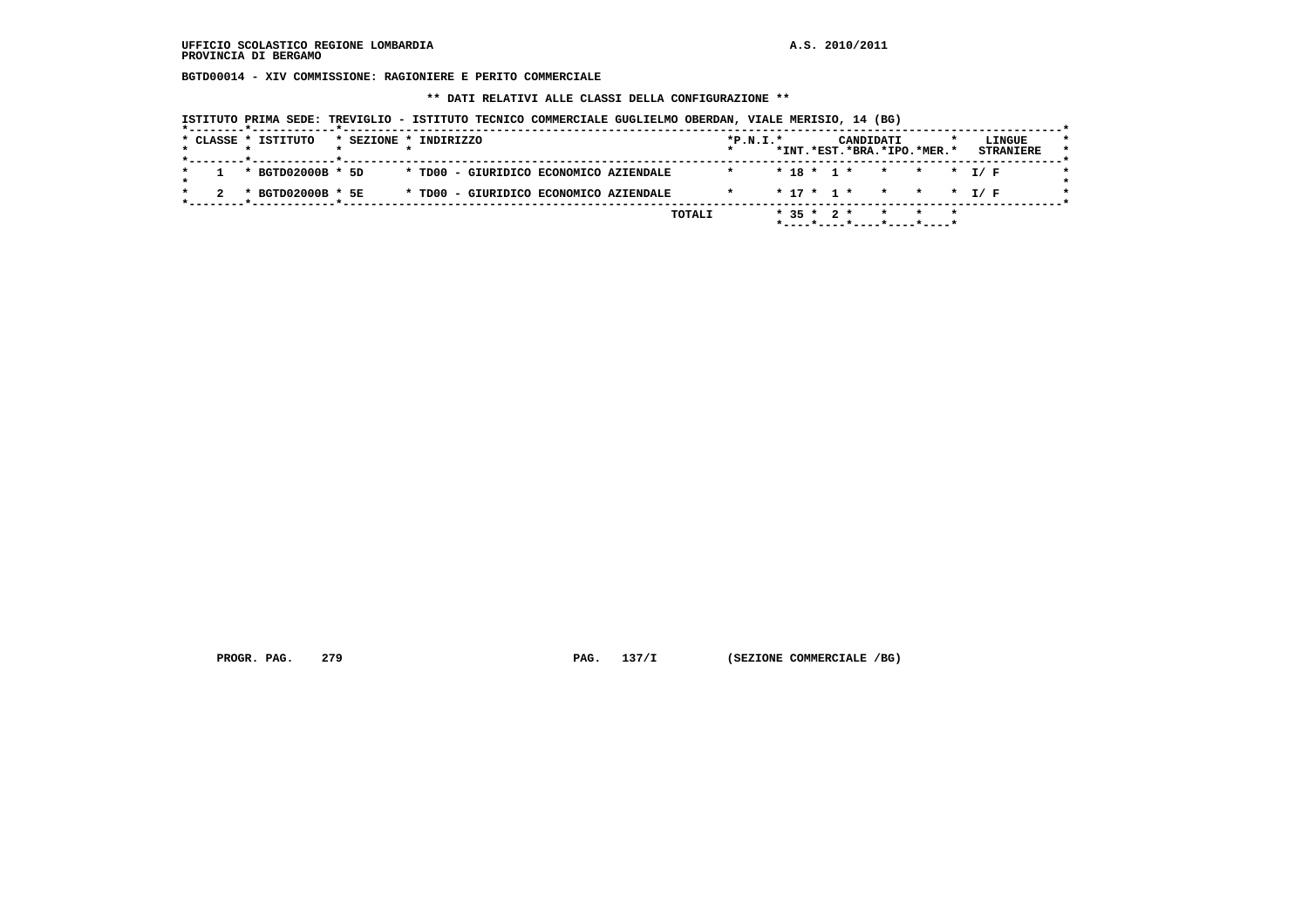# **BGTD00014 - XIV COMMISSIONE: RAGIONIERE E PERITO COMMERCIALE**

| $\star$<br>$\star$ | PRESIDENTE: NAPOLITANO PASQUALE N. IL 20/02/1960 (NA)<br>BERGAMO - ISTITUTO TECNICO INDUSTRIALE "GIULIO NATTA", VIALE EUROPA, 15 (BG)                                                                                                    |
|--------------------|------------------------------------------------------------------------------------------------------------------------------------------------------------------------------------------------------------------------------------------|
|                    | INDIRIZZO: TD00 - GIURIDICO ECONOMICO AZIENDALE                                                                                                                                                                                          |
|                    | 1 - M223: ECONOMIA AZIENDALE<br>(A017:DISCIPLINE ECONOMICO-AZIENDALI)<br>SALERNO LUCIANO N. IL 25/01/1952 (RM)<br>PROVENIENTE DA: BERGAMO - ISTITUTO TECNICO COMMERCIALE "VITTORIO EMANUELE II" (CORSO, VIA LUSSANA, 2 (BG)              |
|                    | 2 - M405: GEOGRAFIA ECONOMICA<br>(A039:GEOGRAFIA)<br>GAMBA SIMONE N. IL 31/05/1974 (BG)<br>PROVENIENTE DA: DALMINE - IST PROF PER I SERVIZI COMMERCIALI E TURISTICI "LUIGI EINAUDI", VIA VERDI, 48 (BG)                                  |
|                    | 3 - M756: SCIENZA DELLE FINANZE<br>(A019:DISCIPLINE GIURIDICHE ED ECONOMI)<br>TOGNI ANNALISA N. IL 30/11/1966 (BG)<br>PROVENIENTE DA: ROMANO DI LOMBARDIA - IST TEC COMMERCIALE E PER GEOMETRI "GIAMBATTISTA RUBINI", VIA BELVEDERE (BG) |

 **PROGR. PAG.** 280 **PAG.** 137/II (SEZIONE COMMERCIALE /BG)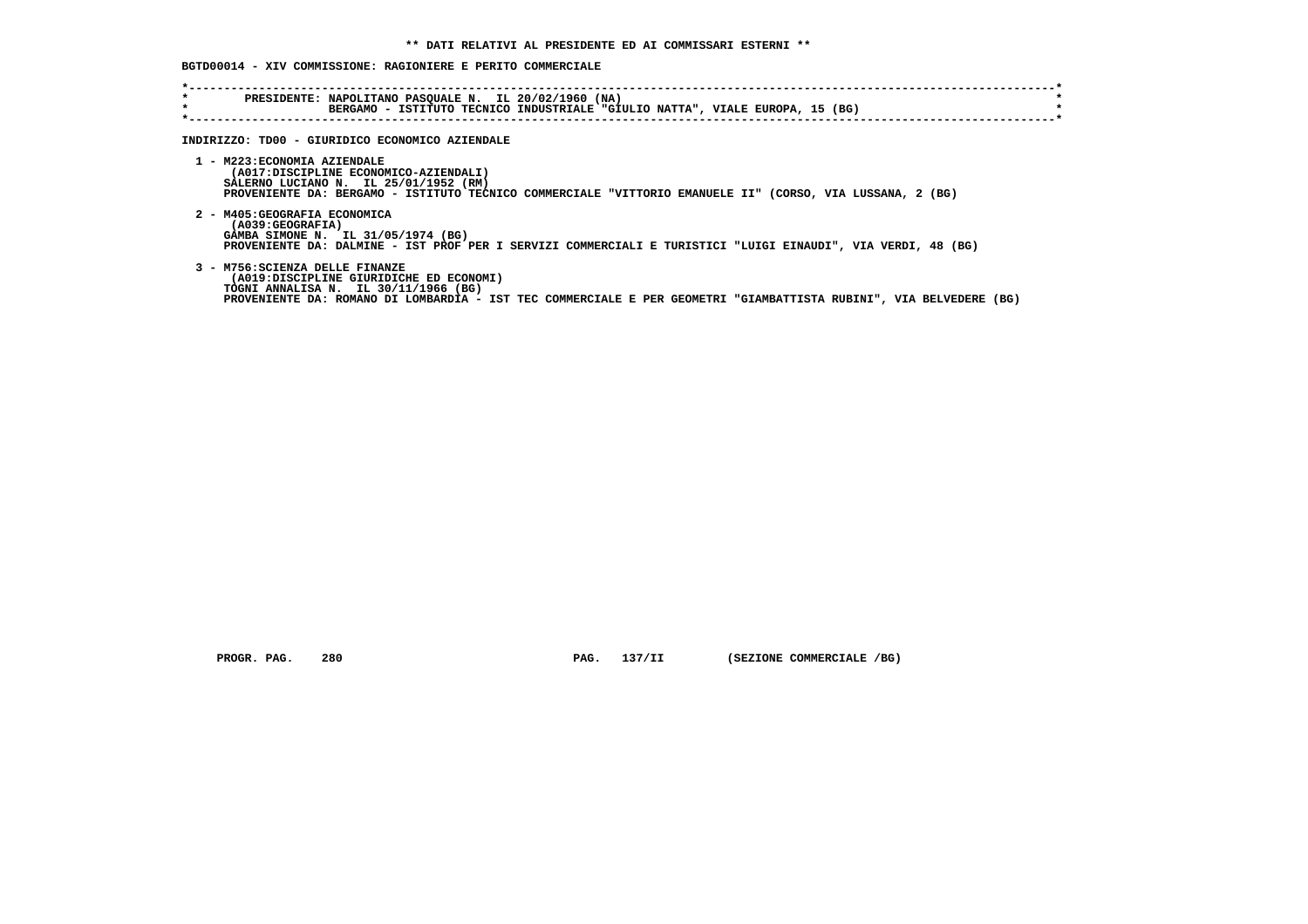**BGTD00015 - XV COMMISSIONE: RAGIONIERE E PERITO COMMERCIALE**

 **\*\* DATI RELATIVI ALLE CLASSI DELLA CONFIGURAZIONE \*\***

| ISTITUTO PRIMA SEDE: TREVIGLIO - ISTITUTO TECNICO COMMERCIALE GUGLIELMO OBERDAN, VIALE MERISIO, 14 (BG) |  |  |  |  |  |  |  |  |  |
|---------------------------------------------------------------------------------------------------------|--|--|--|--|--|--|--|--|--|
|---------------------------------------------------------------------------------------------------------|--|--|--|--|--|--|--|--|--|

| $* 18 * 2 * * * * * * F / I$<br>* BGTD02000B * 5A<br>* TD00 - GIURIDICO ECONOMICO AZIENDALE<br>* TD00 - GIURIDICO ECONOMICO AZIENDALE<br>* BGTD02000B * 5F<br>$* 15 * 1 * * * * * I/F$ | * CLASSE * ISTITUTO | * SEZIONE * INDIRIZZO | $*P.N.T.*$ |  | CANDIDATI<br>*INT.*EST.*BRA.*IPO.*MER.* |  | LINGUE<br><b>STRANIERE</b> |
|----------------------------------------------------------------------------------------------------------------------------------------------------------------------------------------|---------------------|-----------------------|------------|--|-----------------------------------------|--|----------------------------|
|                                                                                                                                                                                        |                     |                       |            |  |                                         |  |                            |
|                                                                                                                                                                                        |                     |                       |            |  |                                         |  |                            |

 **PROGR. PAG.** 281 **PAG.** 138/I (SEZIONE COMMERCIALE /BG)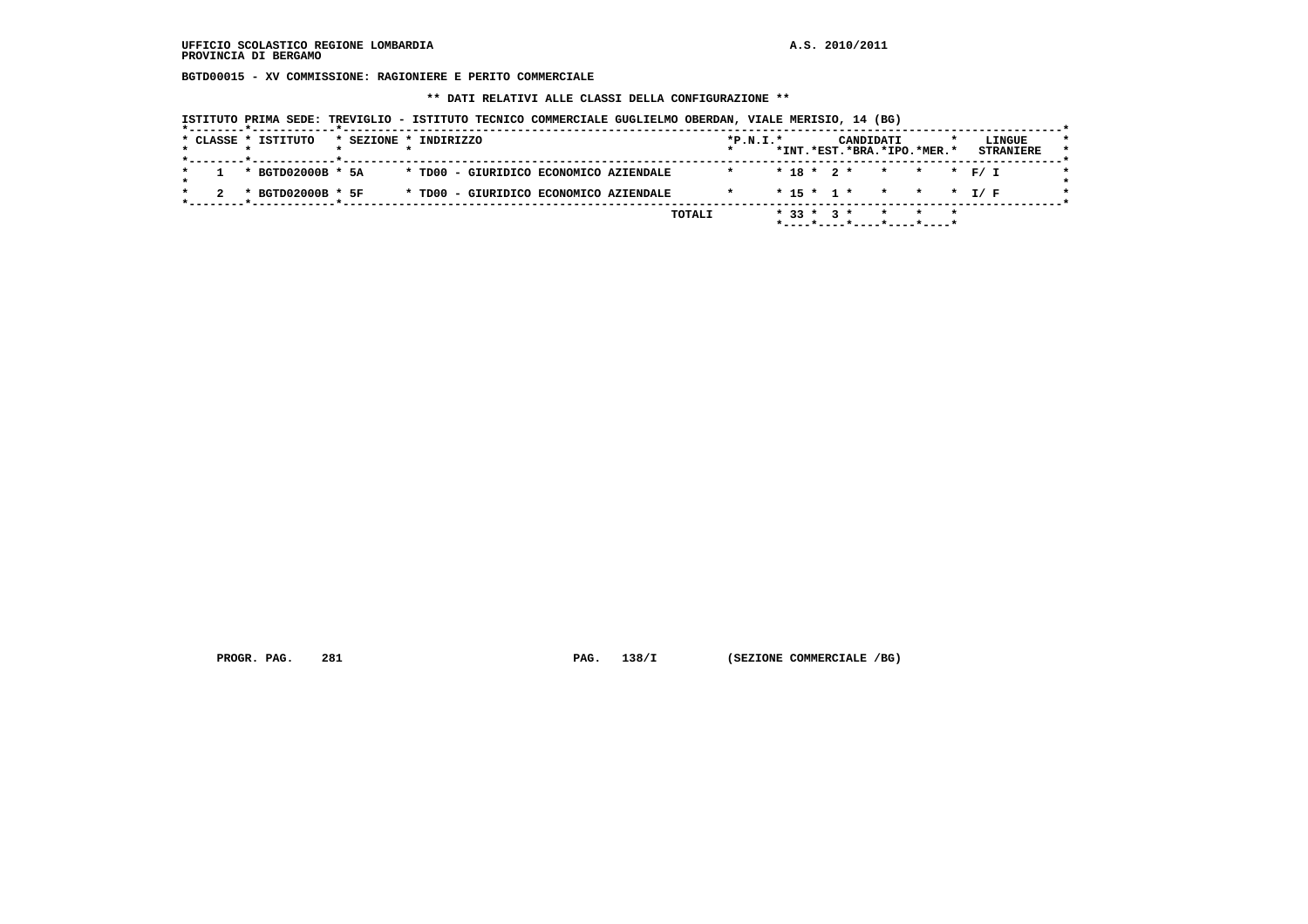## **BGTD00015 - XV COMMISSIONE: RAGIONIERE E PERITO COMMERCIALE**

| $\star$<br>$\star$ | PRESIDENTE: MORENI STEFANIA N. IL 19/09/1960 (BG)<br>BERGAMO - LICEO SCIENTIFICO "LORENZO MASCHERONI", VIA ALBERICO DA ROSCIATE, 21A (BG)                                                                                                               |
|--------------------|---------------------------------------------------------------------------------------------------------------------------------------------------------------------------------------------------------------------------------------------------------|
|                    | INDIRIZZO: TD00 - GIURIDICO ECONOMICO AZIENDALE                                                                                                                                                                                                         |
|                    | 1 - M223: ECONOMIA AZIENDALE<br>(A017:DISCIPLINE ECONOMICO-AZIENDALI)<br>BIANCHI MARIA N. IL 23/04/1953 (RN)<br>PROVENIENTE DA: BERGAMO - ISTITUTO TECNICO COMMERCIALE "VITTORIO EMANUELE II", VIA F. LUSSANA, 2 (BG)                                   |
|                    | 2 - M405: GEOGRAFIA ECONOMICA<br>(A039:GEOGRAFIA)<br>MOROSINI STEFANO N. IL 21/04/1979 (BG)<br>PROVENIENTE DA: BERGAMO - ISTITUTO TECNICO COMMERCIALE "VITTORIO EMANUELE II", VIA F. LUSSANA, 2 (BG)                                                    |
|                    | 3 - M756: SCIENZA DELLE FINANZE<br>(A019:DISCIPLINE GIURIDICHE ED ECONOMI)<br>VIRGILIO MILENA GIUSEPPA N. IL 17/02/1961 (LE)<br>PROVENIENTE DA: SAN PELLEGRINO TERME - IST PROF PER I SERVIZI ALBERGHIERI E RISTORAZIONE DI SAN PELLEGRINO TERME, VIALE |

 **PROGR. PAG.** 282 **PAG.** 138/II (SEZIONE COMMERCIALE /BG)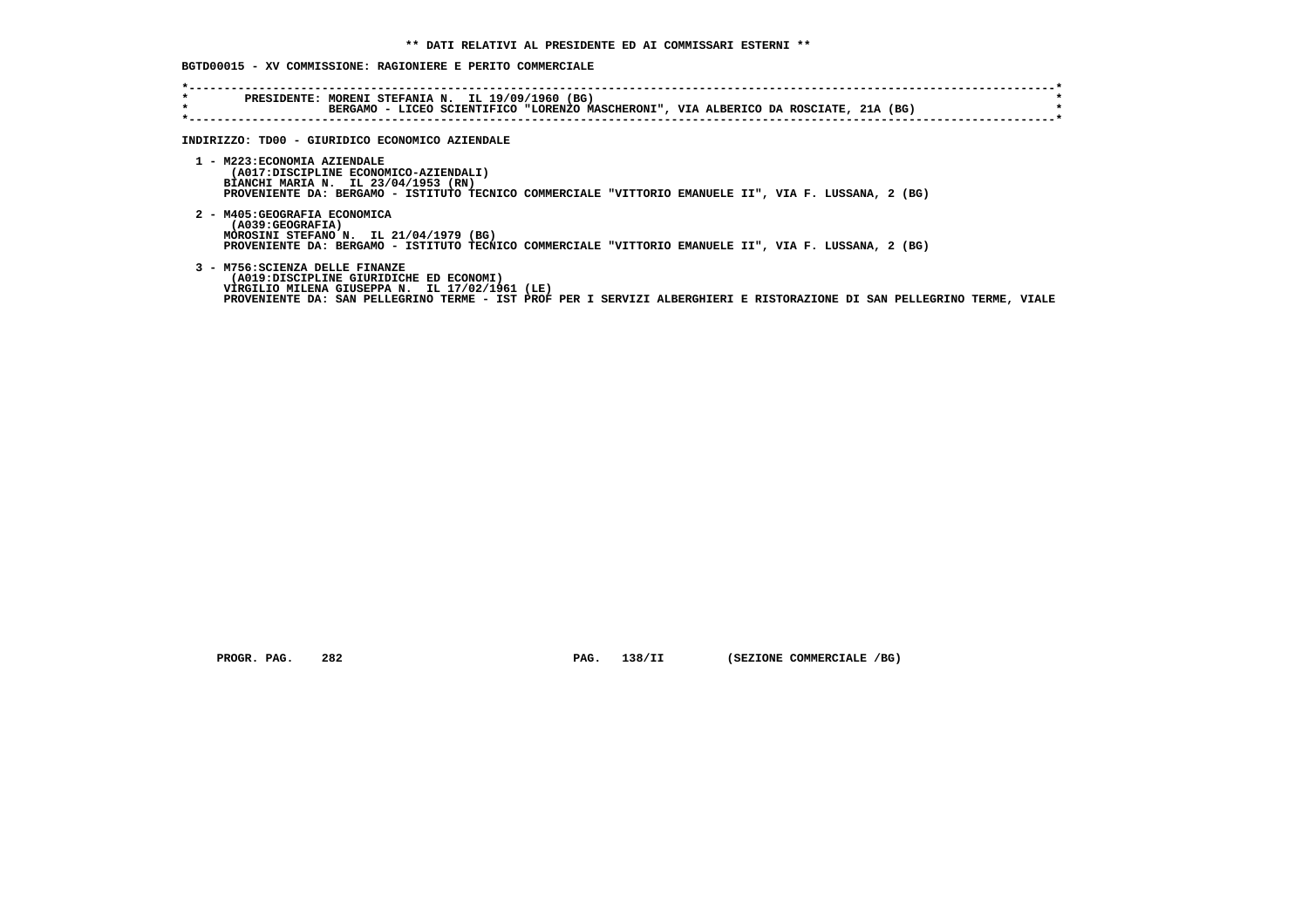**BGTD00016 - XVI COMMISSIONE: RAGIONIERE E PERITO COMMERCIALE**

 **\*\* DATI RELATIVI ALLE CLASSI DELLA CONFIGURAZIONE \*\***

 **ISTITUTO PRIMA SEDE: ZOGNO - IST TEC COMMERCIALE E PER GEOMETRI "DAVID MARIA TUROLDO", VIA RONCO, 11 (BG)**

|                   |  |                                        | $\star$ |          | CANDIDATI<br>*INT.*EST.*BRA.*IPO.*MER.* |  | LINGUE<br><b>STRANIERE</b> |
|-------------------|--|----------------------------------------|---------|----------|-----------------------------------------|--|----------------------------|
| * BGTD013019 * 5A |  | * TD00 - GIURIDICO ECONOMICO AZIENDALE |         | $*20$ *  | * * * * T/F                             |  |                            |
| * BGTD013019 * 5B |  | * TD00 - GIURIDICO ECONOMICO AZIENDALE |         | $* 22 *$ | * * * * T/F                             |  |                            |

 **PROGR. PAG.** 283 **PAG.** 139/I (SEZIONE COMMERCIALE /BG)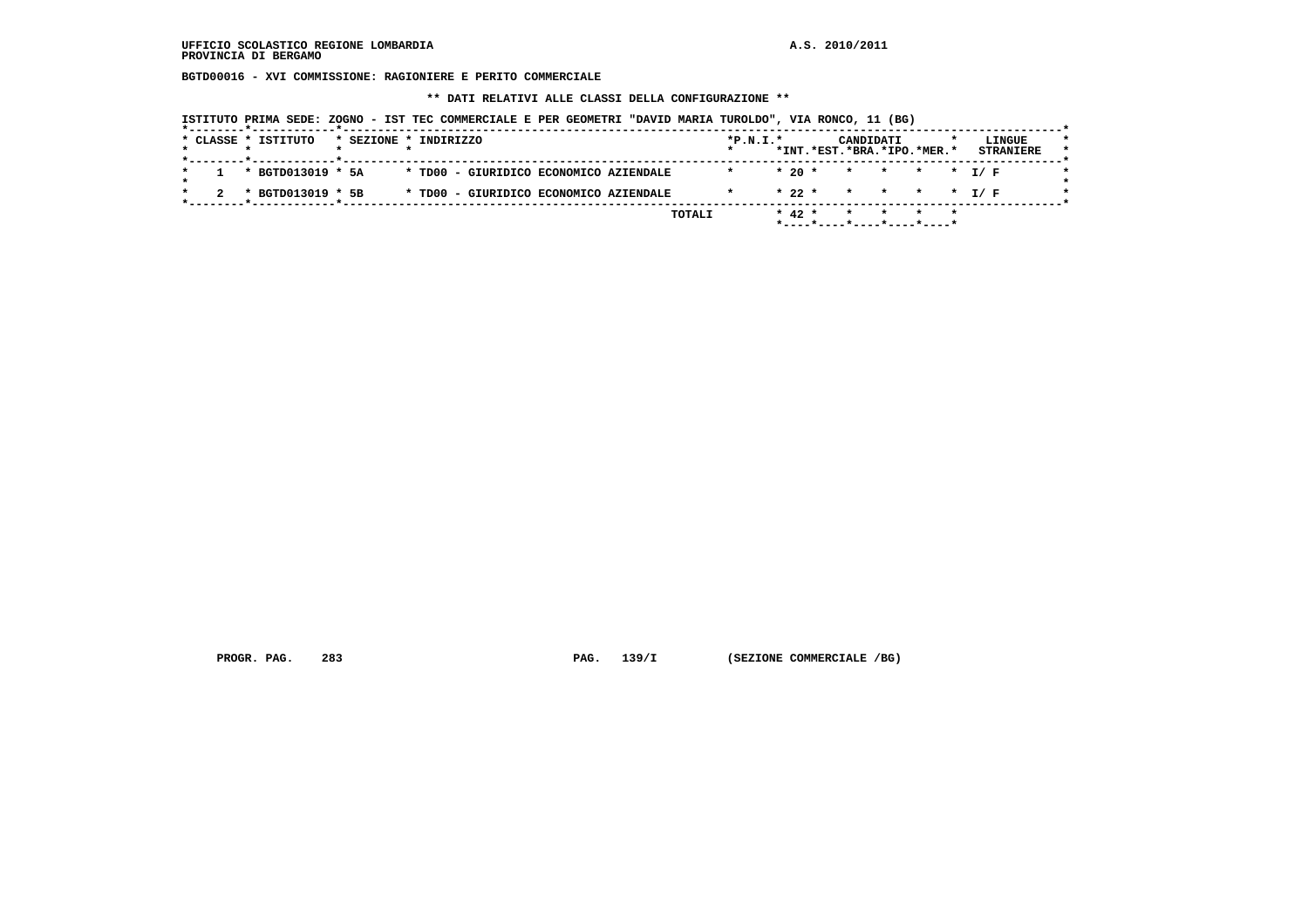# **BGTD00016 - XVI COMMISSIONE: RAGIONIERE E PERITO COMMERCIALE**

| $\star$<br>$\star$ | PRESIDENTE: SEGHEZZI GIOVANNI N. IL 24/08/1954 (BG)<br>CLUSONE - IST TEC COMMERCIALE E PER GEOMETRI "ANDREA FANTONI", VIA BARBARIGO, 27 (BG)                                                                               |
|--------------------|----------------------------------------------------------------------------------------------------------------------------------------------------------------------------------------------------------------------------|
|                    | INDIRIZZO: TD00 - GIURIDICO ECONOMICO AZIENDALE                                                                                                                                                                            |
|                    | 1 - M223: ECONOMIA AZIENDALE<br>(A017:DISCIPLINE ECONOMICO-AZIENDALI)<br>DONADONI GIULIANO N. IL 24/10/1946 (BG)<br>PROVENIENTE DA: BERGAMO - ISTITUTO TECNICO COMMERCIALE "BORTOLO BELOTTI", VIA PER AZZANO, 5 (BG)       |
|                    | 2 - M405: GEOGRAFIA ECONOMICA<br>(A039:GEOGRAFIA)<br>ZANGA MARCO N. IL 27/03/1965 (BG)<br>PROVENIENTE DA: ALBINO - ISTITUTO TECNICO COMMERCIALE "OSCAR ARNULFO ROMERO", VIALE ALDO MORO, 51 (BG)                           |
|                    | 3 - M756: SCIENZA DELLE FINANZE<br>(A019:DISCIPLINE GIURIDICHE ED ECONOMI)<br>CECCONI CARLA N. IL 23/07/1956 (PS)<br>PROVENIENTE DA: BERGAMO - ISTITUTO TECNICO COMMERCIALE "VITTORIO EMANUELE II", VIA F. LUSSANA, 2 (BG) |

 **PROGR. PAG.** 284 **PAG.** 139/II (SEZIONE COMMERCIALE /BG)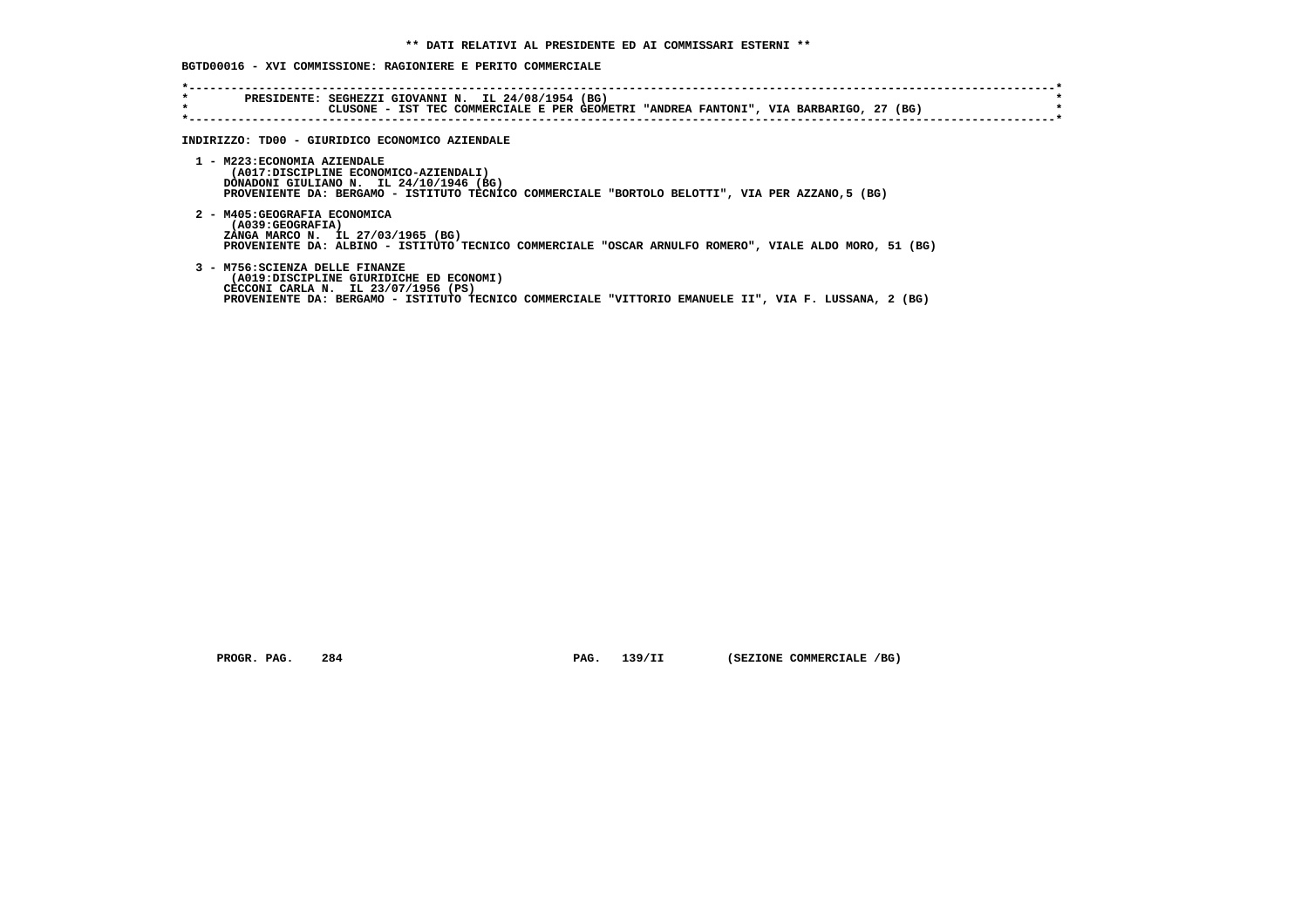**BGTD14001 - I COMMISSIONE: RAGIONIERE PERITO COMMERCIALE E PROGRAMMATORE**

 **\*\* DATI RELATIVI ALLE CLASSI DELLA CONFIGURAZIONE \*\***

 **ISTITUTO PRIMA SEDE: BERGAMO - ISTITUTO TECNICO COMMERCIALE "BORTOLO BELOTTI", VIA PER AZZANO,5 (BG)**

|  | * CLASSE * ISTITUTO | * SEZIONE * INDIRIZZO |  |                                       |  |        | $*P.N.T.*$ |  |              | CANDIDATI |                            | LINGUE           |
|--|---------------------|-----------------------|--|---------------------------------------|--|--------|------------|--|--------------|-----------|----------------------------|------------------|
|  |                     |                       |  |                                       |  |        |            |  |              |           | *INT.*EST.*BRA.*IPO.*MER.* | <b>STRANIERE</b> |
|  | * BGTD06000T * 5BM  |                       |  | * TD14 - PROGRAMMATORI PROG. MERCURIO |  |        |            |  |              |           | $* 27 * 1 * * * * * 1$     |                  |
|  | * BGTD06000T * 5CM  |                       |  | * TD14 - PROGRAMMATORI PROG. MERCURIO |  |        |            |  |              |           | * 26 * 1 * * * * * T       |                  |
|  |                     |                       |  |                                       |  | TOTALI |            |  | $* 53 * 2 *$ |           |                            |                  |

 **PROGR. PAG.** 285 **PAG.** 140/I (SEZIONE COMMERCIALE /BG)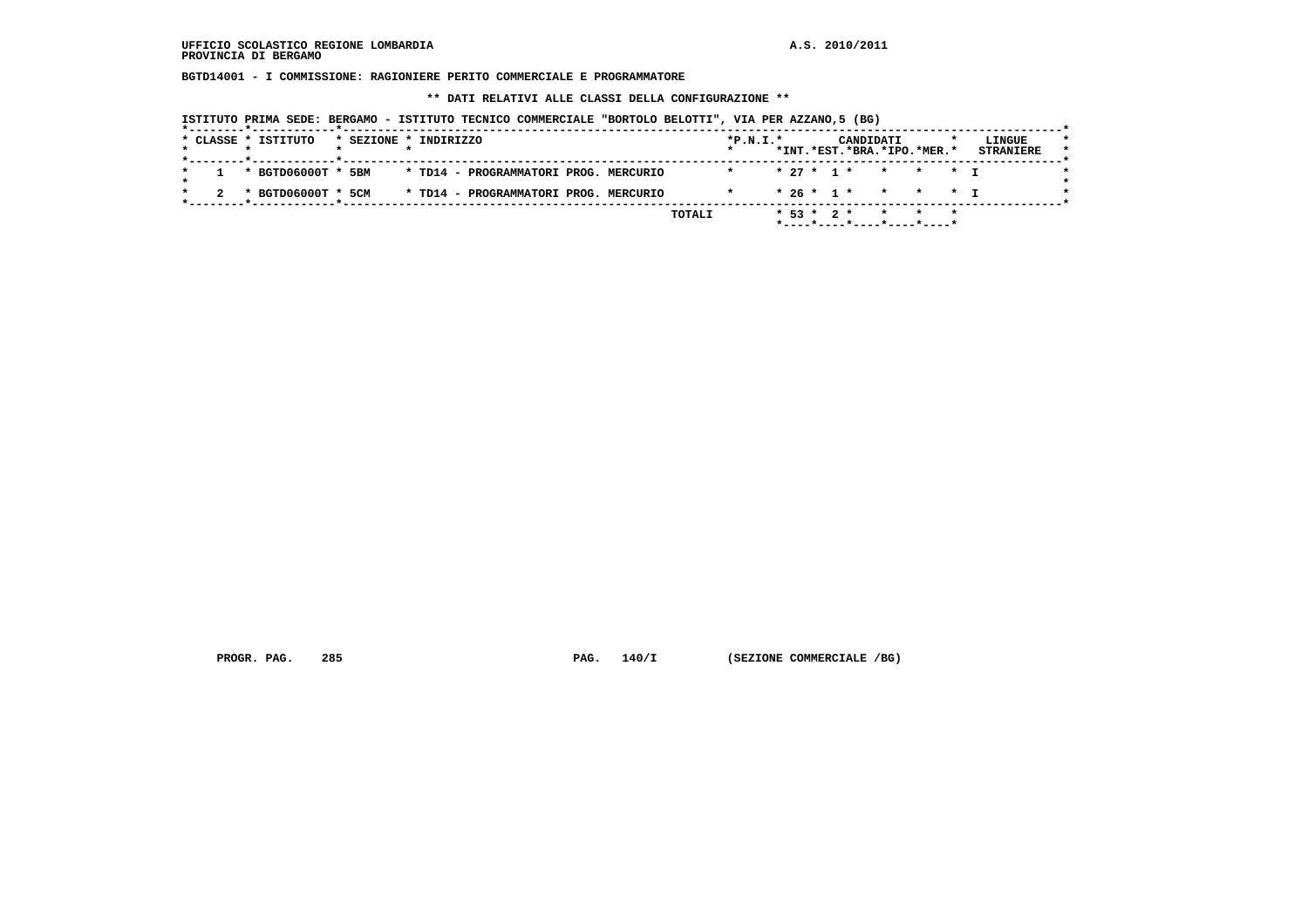## **BGTD14001 - I COMMISSIONE: RAGIONIERE PERITO COMMERCIALE E PROGRAMMATORE**

| $\star$ | PRESIDENTE: TRECCANI MONICA N. IL 26/06/1964 (EE)<br>TREVIGLIO - IST PROF INDUSTRIA E ARTIGIANATO "ORESTE MOZZALI", VIA CARAVAGGIO, 50/52 (BG)                                                                                  |
|---------|---------------------------------------------------------------------------------------------------------------------------------------------------------------------------------------------------------------------------------|
|         | INDIRIZZO: TD14 - PROGRAMMATORI PROG. MERCURIO                                                                                                                                                                                  |
|         | 1 - M967: INFORMATICA<br>(A042:INFORMATICA)<br>ZOPPETTI PAOLO N. IL 30/08/1969 (BG)<br>PROVENIENTE DA: TRESCORE BALNEARIO - ISTITUTO TECNICO COMMERCIALE "LORENZO LOTTO", VIA DELL'ALBAROTTO (BG)                               |
|         | 2 - M223: ECONOMIA AZIENDALE<br>(A017:DISCIPLINE ECONOMICO-AZIENDALI)<br>RIGANO LEONARDA N. IL 09/11/1963 (BG)<br>PROVENIENTE DA: TRESCORE BALNEARIO - ISTITUTO TECNICO COMMERCIALE "LORENZO LOTTO", VIA DELL'ALBAROTTO (BG)    |
|         | 3 - M163: MATEMATICA<br>(A047: MATEMATICA; A048: MATEMATICA APPLICATA)<br>MICHELATO CAMILLA N. IL 13/03/1965 (BG)<br>PROVENIENTE DA: TRESCORE BALNEARIO - ISTITUTO TECNICO COMMERCIALE "LORENZO LOTTO", VIA DELL'ALBAROTTO (BG) |

 **PROGR. PAG.** 286 **PAG. 140/II** (SEZIONE COMMERCIALE /BG)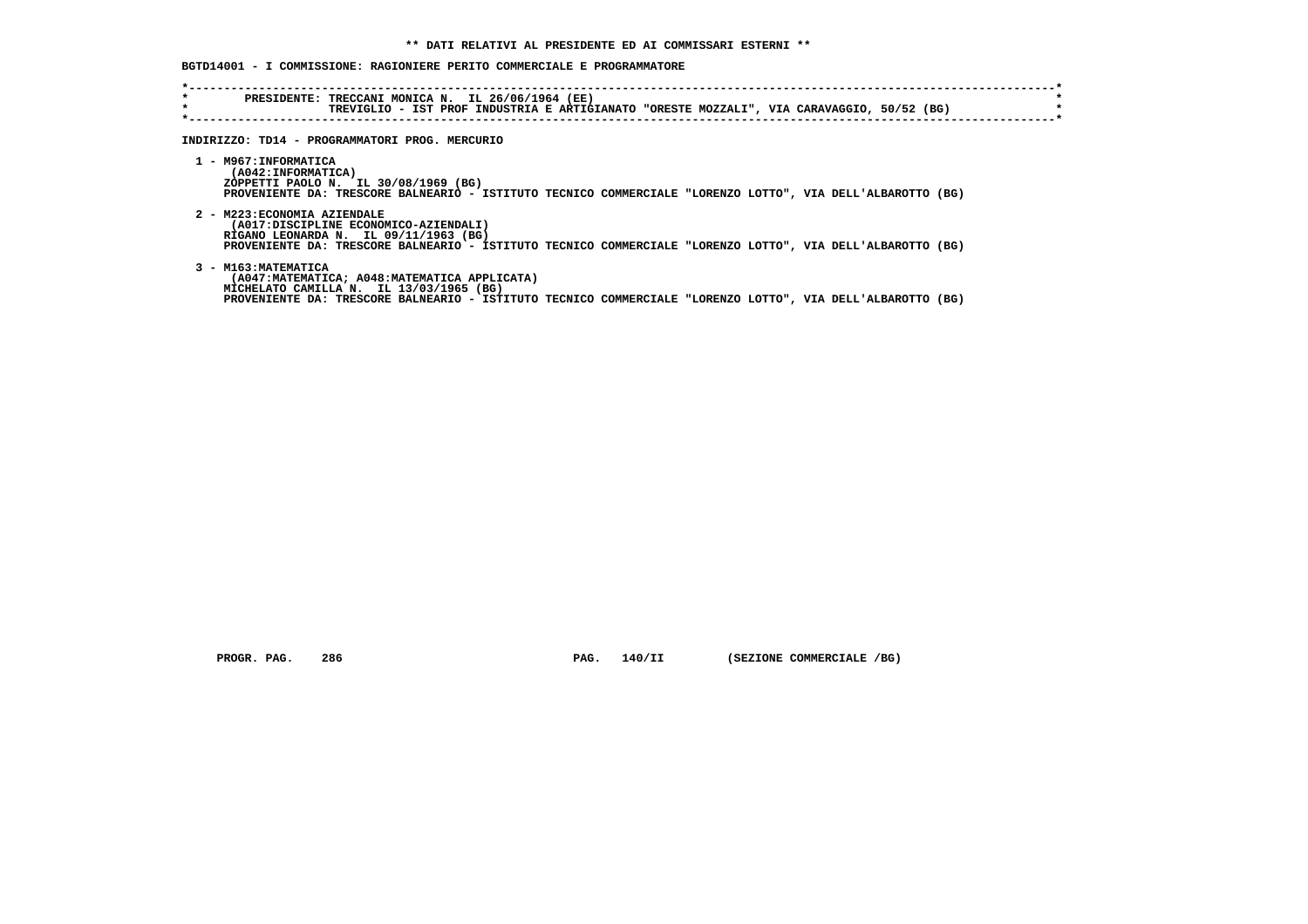#### **UFFICIO SCOLASTICO REGIONE LOMBARDIA A.S. 2010/2011 PROVINCIA DI BERGAMO**

 **BGTD14002 - II COMMISSIONE: RAGIONIERE PERITO COMMERCIALE E PROGRAMMATORE**

 **\*\* DATI RELATIVI ALLE CLASSI DELLA CONFIGURAZIONE \*\***

|  | ISTITUTO PRIMA SEDE: ROMANO DI LOMBARDIA - IST TEC COMMERCIALE E PER GEOMETRI "GIAMBATTISTA RUBINI", VIA BELVEDERE (BG) |  |
|--|-------------------------------------------------------------------------------------------------------------------------|--|
|  |                                                                                                                         |  |

|  | * CLASSE * ISTITUTO  | * SEZIONE * INDIRIZZO |  |                                        |        | $*P.N.T.*$ |                   |                  | CANDIDATI | *INT.*EST.*BRA.*IPO.*MER.* | LINGUE<br><b>STRANIERE</b> | $\star$ |
|--|----------------------|-----------------------|--|----------------------------------------|--------|------------|-------------------|------------------|-----------|----------------------------|----------------------------|---------|
|  |                      |                       |  |                                        |        |            |                   |                  |           |                            |                            |         |
|  | * BGTD006016 * 5ARAG |                       |  | * TD14 - PROGRAMMATORI PROG. MERCURIO  |        |            | $* 14 *$          |                  |           | * * * * T                  |                            |         |
|  |                      | * 5A1RAG              |  | * TD00 - GIURIDICO ECONOMICO AZIENDALE |        | $\star$    | $\star$ q $\star$ |                  |           |                            | * * * * T/F                | $\star$ |
|  |                      |                       |  |                                        |        |            |                   |                  |           |                            |                            |         |
|  | * BGTD006016 *       | 5BRAG                 |  | * TD14 - PROGRAMMATORI PROG. MERCURIO  |        |            |                   |                  |           | $* 20 * 1 * * * * * 1$     |                            |         |
|  |                      |                       |  |                                        |        |            |                   |                  |           |                            |                            |         |
|  |                      |                       |  |                                        | TOTALI |            |                   | $*$ 43 $*$ 1 $*$ |           | $\star$ $\star$            |                            |         |
|  |                      |                       |  |                                        |        |            |                   |                  |           |                            |                            |         |

 **PROGR. PAG.** 287 **PAG. 141/I** (SEZIONE COMMERCIALE /BG)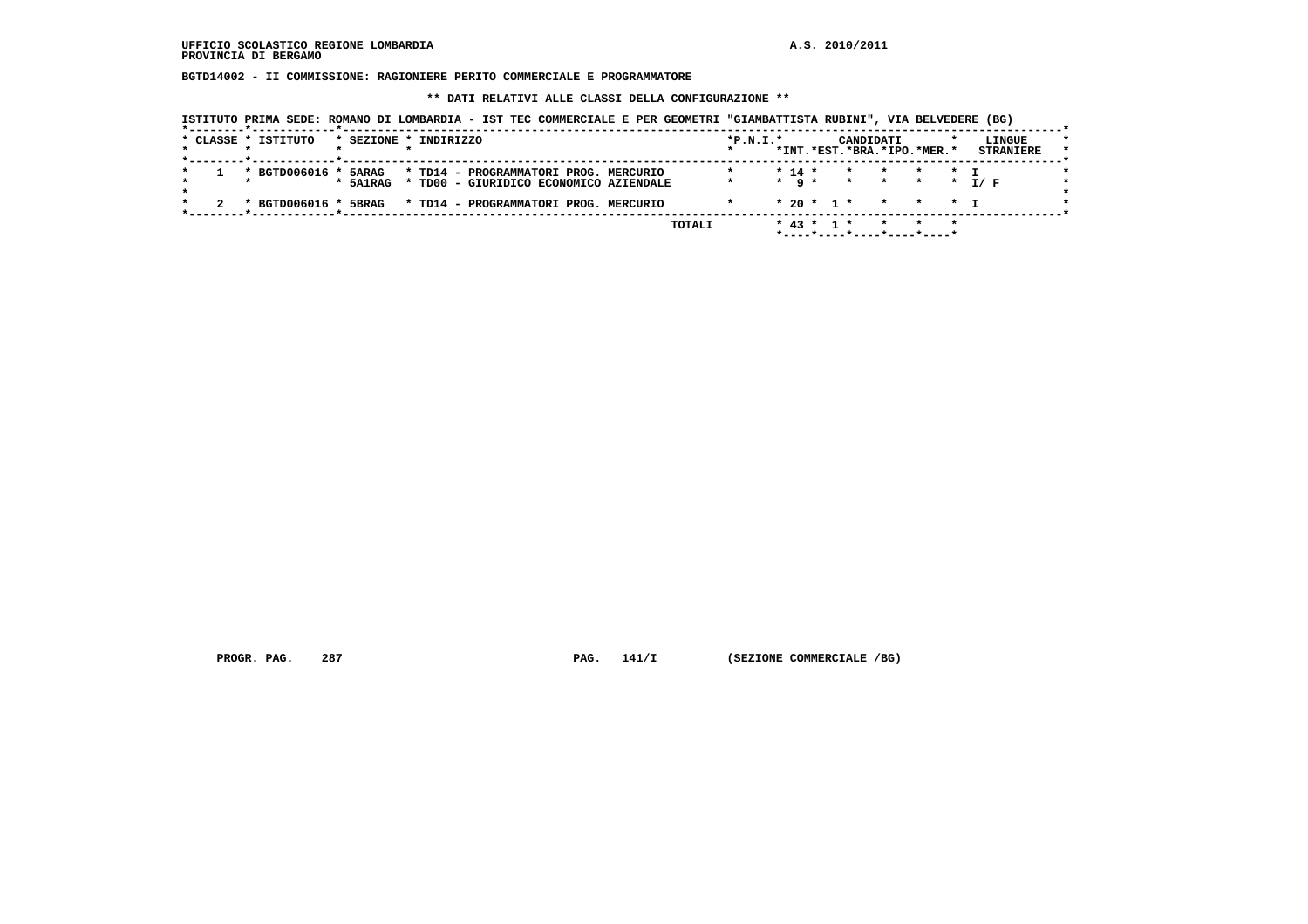## **BGTD14002 - II COMMISSIONE: RAGIONIERE PERITO COMMERCIALE E PROGRAMMATORE**

| $\star$<br>$\star$ | PRESIDENTE: SAVOLDELLI ANTONIO N. IL 23/05/1952 (BG)<br>CLUSONE - ISTITUTO SUPERIORE "ANDREA FANTONI", VIA BARBARIGO, 27 (BG)                                                                                                   |
|--------------------|---------------------------------------------------------------------------------------------------------------------------------------------------------------------------------------------------------------------------------|
|                    | INDIRIZZO: TD14 - PROGRAMMATORI PROG. MERCURIO                                                                                                                                                                                  |
|                    | 1 - M967: INFORMATICA<br>(A042:INFORMATICA)<br>RIVOLTELLA RICCARDO N. IL 05/03/1961 (BG)<br>PROVENIENTE DA: TREVIGLIO - IST PROF PER I SERVIZI COMMERCIALI E TURISTICI "ZENALE E BUTINONE", VIA GALVANI, 7 (BG)                 |
|                    | 2 - M223: ECONOMIA AZIENDALE<br>(A017:DISCIPLINE ECONOMICO-AZIENDALI)<br>DI NATALE IDA N. IL 29/06/1975 (AQ)<br>PROVENIENTE DA: TREVIGLIO - ISTITUTO TECNICO COMMERCIALE "GUGLIELMO OBERDAN " (CORSO SE, VIALE MERISIO, 14 (BG) |
|                    | 3 - M163: MATEMATICA<br>(A047: MATEMATICA: A048: MATEMATICA APPLICATA)<br>RADAELLI PAOLO CAMILLO N. IL 15/09/1953 (MI)<br>PROVENIENTE DA: TREVIGLIO - ISTITUTO TECNICO COMMERCIALE GUGLIELMO OBERDAN, VIALE MERISIO, 14 (BG)    |
|                    | INDIRIZZO: TD00 - GIURIDICO ECONOMICO AZIENDALE                                                                                                                                                                                 |
|                    | 1 - M223: ECONOMIA AZIENDALE<br>(A017:DISCIPLINE ECONOMICO-AZIENDALI)<br>DI NATALE IDA N. IL 29/06/1975 (AO)<br>PROVENIENTE DA: TREVIGLIO - ISTITUTO TECNICO COMMERCIALE "GUGLIELMO OBERDAN " (CORSO SE, VIALE MERISIO, 14 (BG) |
|                    | 2 - M405: GEOGRAFIA ECONOMICA<br>(A039:GEOGRAFIA)<br>FERRERI TIZIANA N. IL 04/09/1971 (NA)<br>PROVENIENTE DA: ALBINO - IST PROF PER I SERVIZI COMMERCIALI E TURISTICI "OSCAR ARNULFO ROMERO", VIALE ALDO MORO, 51 (BG)          |
|                    | 3 - M756: SCIENZA DELLE FINANZE<br>(A019:DISCIPLINE GIURIDICHE ED ECONOMI)<br>CONSONNI MARIO N. IL 30/01/1949 (CR)<br>PROVENIENTE DA: TREVIGLIO - ISTITUTO TECNICO COMMERCIALE GUGLIELMO OBERDAN, VIALE MERISIO, 14 (BG)        |

 **PROGR. PAG.** 288 **PAG. 141/II** (SEZIONE COMMERCIALE /BG)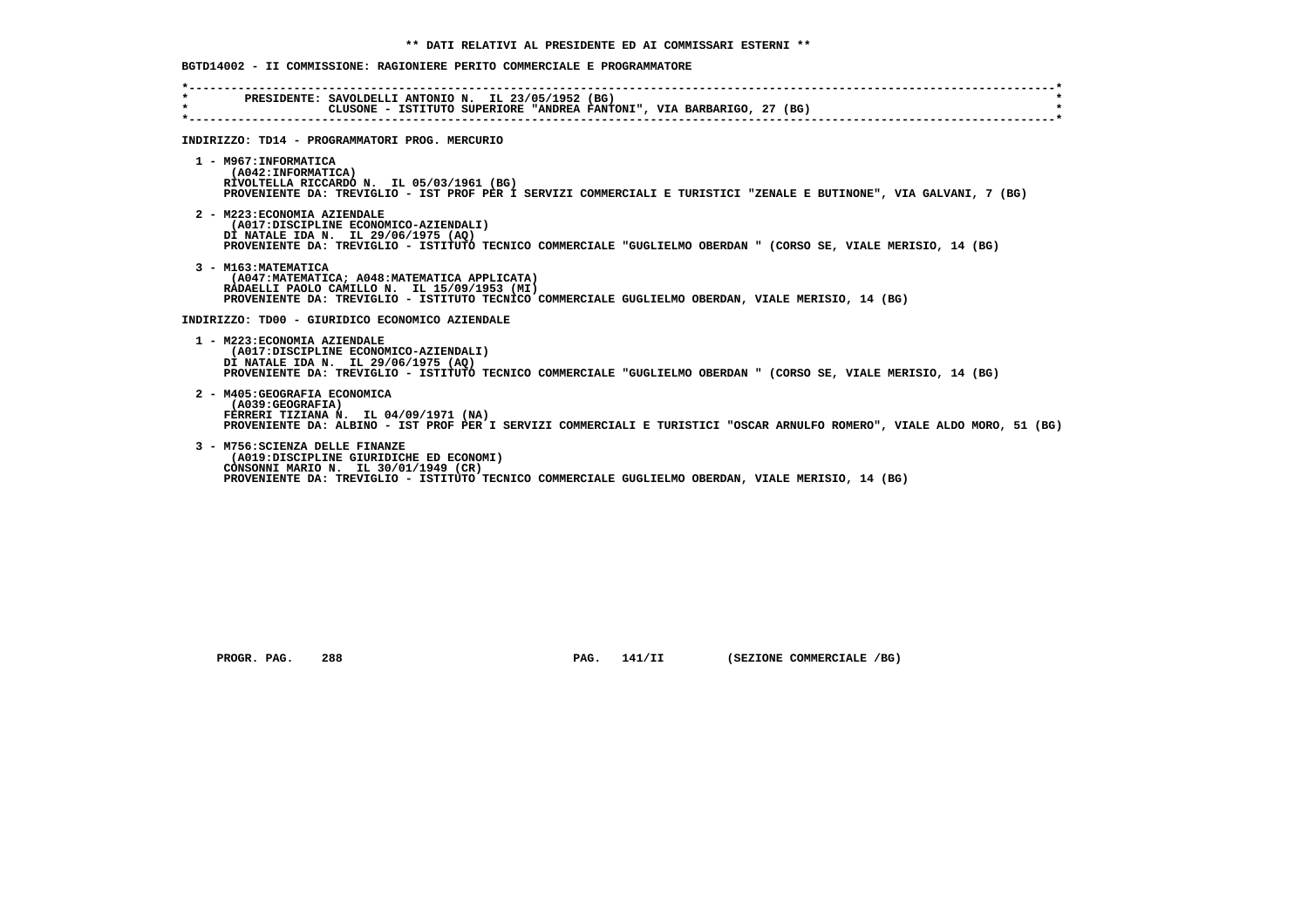**BGTD14003 - III COMMISSIONE: RAGIONIERE PERITO COMMERCIALE E PROGRAMMATORE**

 **\*\* DATI RELATIVI ALLE CLASSI DELLA CONFIGURAZIONE \*\***

| ISTITUTO PRIMA SEDE: TRESCORE BALNEARIO - ISTITUTO TECNICO COMMERCIALE "LORENZO LOTTO", VIA DELL'ALBAROTTO (BG) |
|-----------------------------------------------------------------------------------------------------------------|
|-----------------------------------------------------------------------------------------------------------------|

|  | * CLASSE * ISTITUTO | * SEZIONE * INDIRIZZO |  |                                       |  |               | $*P.N.T.*$ |          | CANDIDATI                  |  | LINGUE           |
|--|---------------------|-----------------------|--|---------------------------------------|--|---------------|------------|----------|----------------------------|--|------------------|
|  |                     |                       |  |                                       |  |               |            |          | *INT.*EST.*BRA.*IPO.*MER.* |  | <b>STRANIERE</b> |
|  | * BGTD014015 * 5A   |                       |  | * TD14 - PROGRAMMATORI PROG. MERCURIO |  |               |            | $* 19 *$ | * * * * * T                |  |                  |
|  | * BGTD014015 * 5B   |                       |  | * TD14 - PROGRAMMATORI PROG. MERCURIO |  |               |            |          | $* 15 * * * * * * T$       |  |                  |
|  |                     |                       |  |                                       |  | <b>TOTALI</b> |            | $* 34 *$ |                            |  |                  |

 **PROGR. PAG.** 289 **PAG.** 142/I (SEZIONE COMMERCIALE /BG)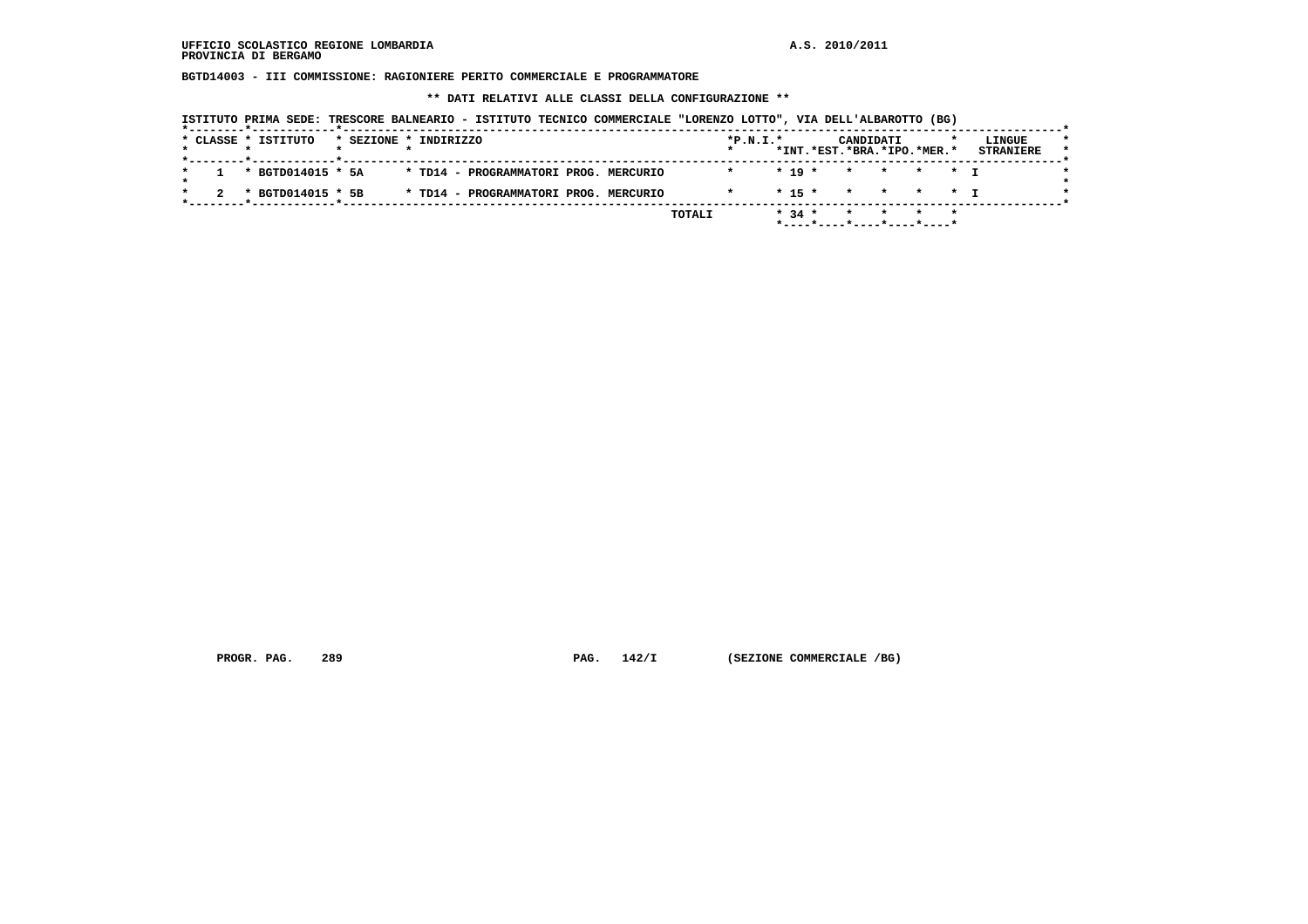### **BGTD14003 - III COMMISSIONE: RAGIONIERE PERITO COMMERCIALE E PROGRAMMATORE**

| *<br>$\star$ | PRESIDENTE: CARTASEGNA MARIA NADIA N. IL 17/03/1958 (AL)<br>DALMINE - IST TEC COMMERCIALE E PER GEOMETRI "LUIGI EINAUDI", VIA VERDI, 48 (BG)                                                                                                |
|--------------|---------------------------------------------------------------------------------------------------------------------------------------------------------------------------------------------------------------------------------------------|
|              | INDIRIZZO: TD14 - PROGRAMMATORI PROG. MERCURIO                                                                                                                                                                                              |
|              | 1 - M967: INFORMATICA<br>(A042: INFORMATICA)<br>AVIGLIANO DONATO N. IL 17/05/1975 (PZ)<br>PROVENIENTE DA: BERGAMO - ISTITUTO TECNICO INDUSTRIALE "CATERINA CANIANA", VIA POLARESCO 15 (BG)                                                  |
|              | 2 - M223: ECONOMIA AZIENDALE<br>(A017:DISCIPLINE ECONOMICO-AZIENDALI)<br>VITALI ORIETTA ANTONIA N. IL 26/09/1962 (BG)<br>PROVENIENTE DA: ROMANO DI LOMBARDIA - IST TEC COMMERCIALE E PER GEOMETRI "GIAMBATTISTA RUBINI", VIA BELVEDERE (BG) |
|              | 3 - M163: MATEMATICA<br>(A047:MATEMATICA; A048:MATEMATICA APPLICATA)<br>BELLINI ANTONELLA N. IL 17/01/1959 (BG)<br>PROVENIENTE DA: BERGAMO - ISTITUTO TECNICO INDUSTRIALE "GIULIO NATTA", VIALE EUROPA, 15 (BG)                             |

 **PROGR. PAG.** 290 **PAG.** 142/II (SEZIONE COMMERCIALE /BG)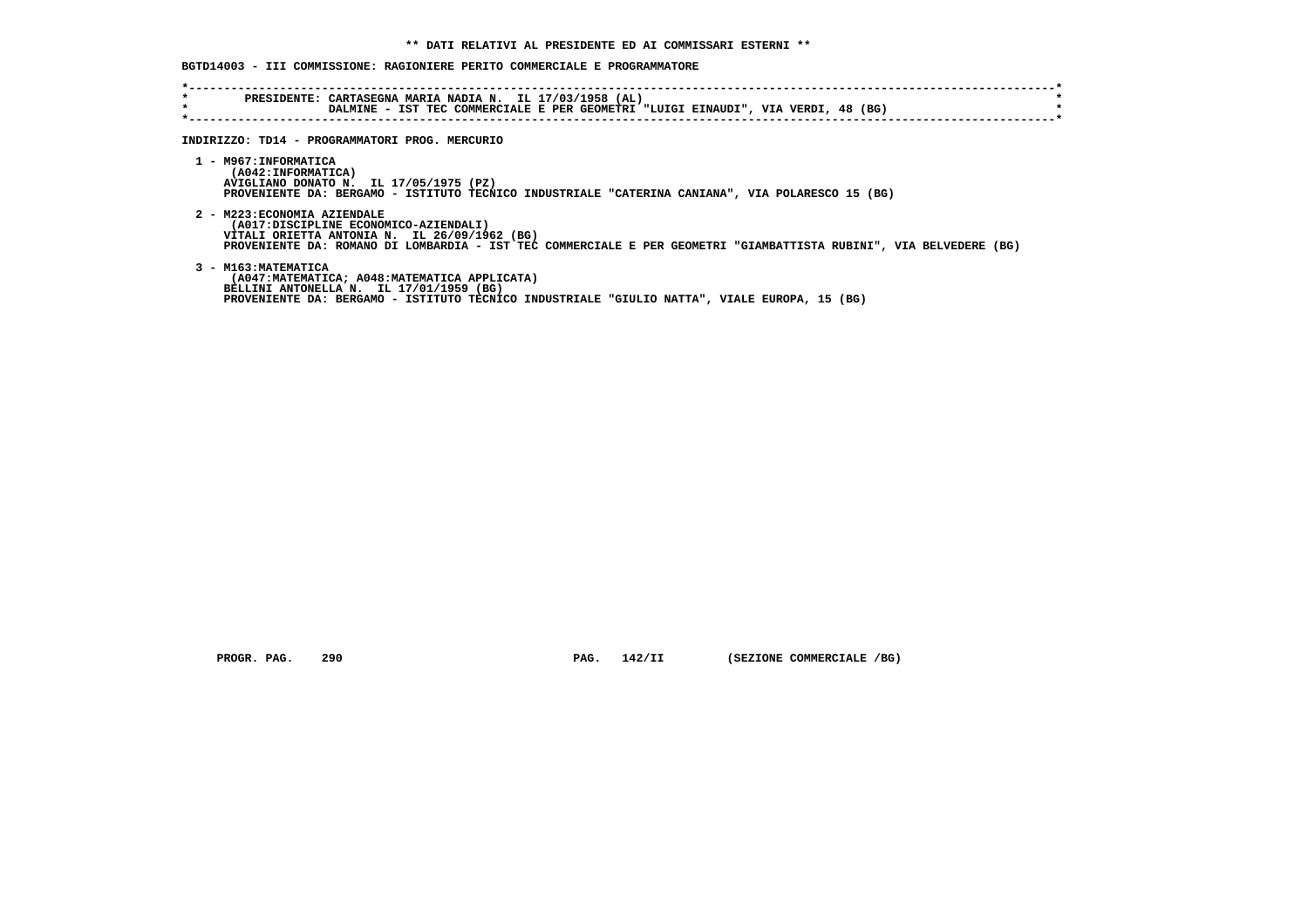**BGTD14004 - IV COMMISSIONE: RAGIONIERE PERITO COMMERCIALE E PROGRAMMATORE**

 **\*\* DATI RELATIVI ALLE CLASSI DELLA CONFIGURAZIONE \*\***

| ISTITUTO PRIMA SEDE: TREVIGLIO - ISTITUTO TECNICO COMMERCIALE GUGLIELMO OBERDAN, VIALE MERISIO, 14 (BG) |  |  |  |  |  |  |
|---------------------------------------------------------------------------------------------------------|--|--|--|--|--|--|
|---------------------------------------------------------------------------------------------------------|--|--|--|--|--|--|

| * BGTD02000B * 5C | * TD14 - PROGRAMMATORI PROG. MERCURIO | * 74 * * * * * T                    |
|-------------------|---------------------------------------|-------------------------------------|
| * BGTD02000B * 5M | * TD14 - PROGRAMMATORI PROG. MERCURIO | $* 12 * 1 * * * * * * 1$<br>$\star$ |

 **PROGR. PAG.** 291 **PAG.** 143/I (SEZIONE COMMERCIALE /BG)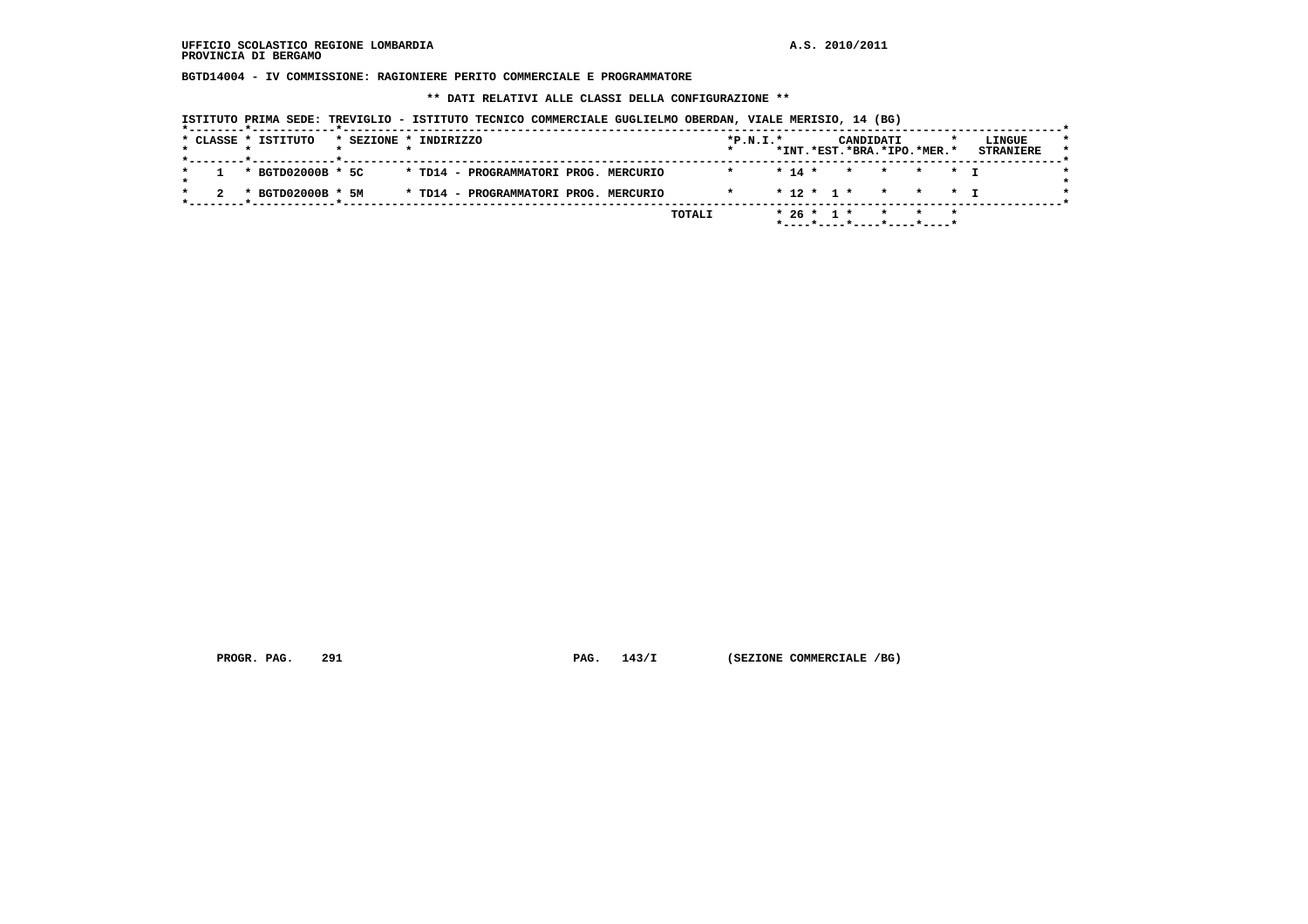### **BGTD14004 - IV COMMISSIONE: RAGIONIERE PERITO COMMERCIALE E PROGRAMMATORE**

| *<br>$\star$ | PRESIDENTE: PALA FRANCA N. IL 22/01/1958 (BG)<br>DALMINE - IST PROF PER I SERVIZI COMMERCIALI E TURISTICI "LUIGI EINAUDI", VIA VERDI, 48 (BG)                                                                                       |
|--------------|-------------------------------------------------------------------------------------------------------------------------------------------------------------------------------------------------------------------------------------|
|              | INDIRIZZO: TD14 - PROGRAMMATORI PROG. MERCURIO                                                                                                                                                                                      |
|              | 1 - M967: INFORMATICA<br>(A042:INFORMATICA)<br>ANTONICELLI VITA ANNA ROSA N. IL 06/11/1969 (BA)<br>PROVENIENTE DA: BERGAMO - ISTITUTO TECNICO AGRARIO DI BERGAMO, VIA BORGO PALAZZO, 128 (BG)                                       |
|              | 2 - M223: ECONOMIA AZIENDALE<br>(A017:DISCIPLINE ECONOMICO-AZIENDALI)<br>DEGLI ANTONI MARINA N. IL 05/05/1955 (BG)<br>PROVENIENTE DA: BERGAMO - ISTITUTO TECNICO COMMERCIALE "VITTORIO EMANUELE II", VIA F. LUSSANA, 2 (BG)         |
|              | 3 - M163: MATEMATICA<br>(A047: MATEMATICA; A048: MATEMATICA APPLICATA)<br>CASALICCHIO FRANCESCO MARIA N. IL 26/04/1964 (AG)<br>PROVENIENTE DA: BERGAMO - LICEO SCIENTIFICO "LORENZO MASCHERONI", VIA ALBERICO DA ROSCIATE, 21A (BG) |

 **PROGR. PAG.** 292 **PAG.** 143/II (SEZIONE COMMERCIALE /BG)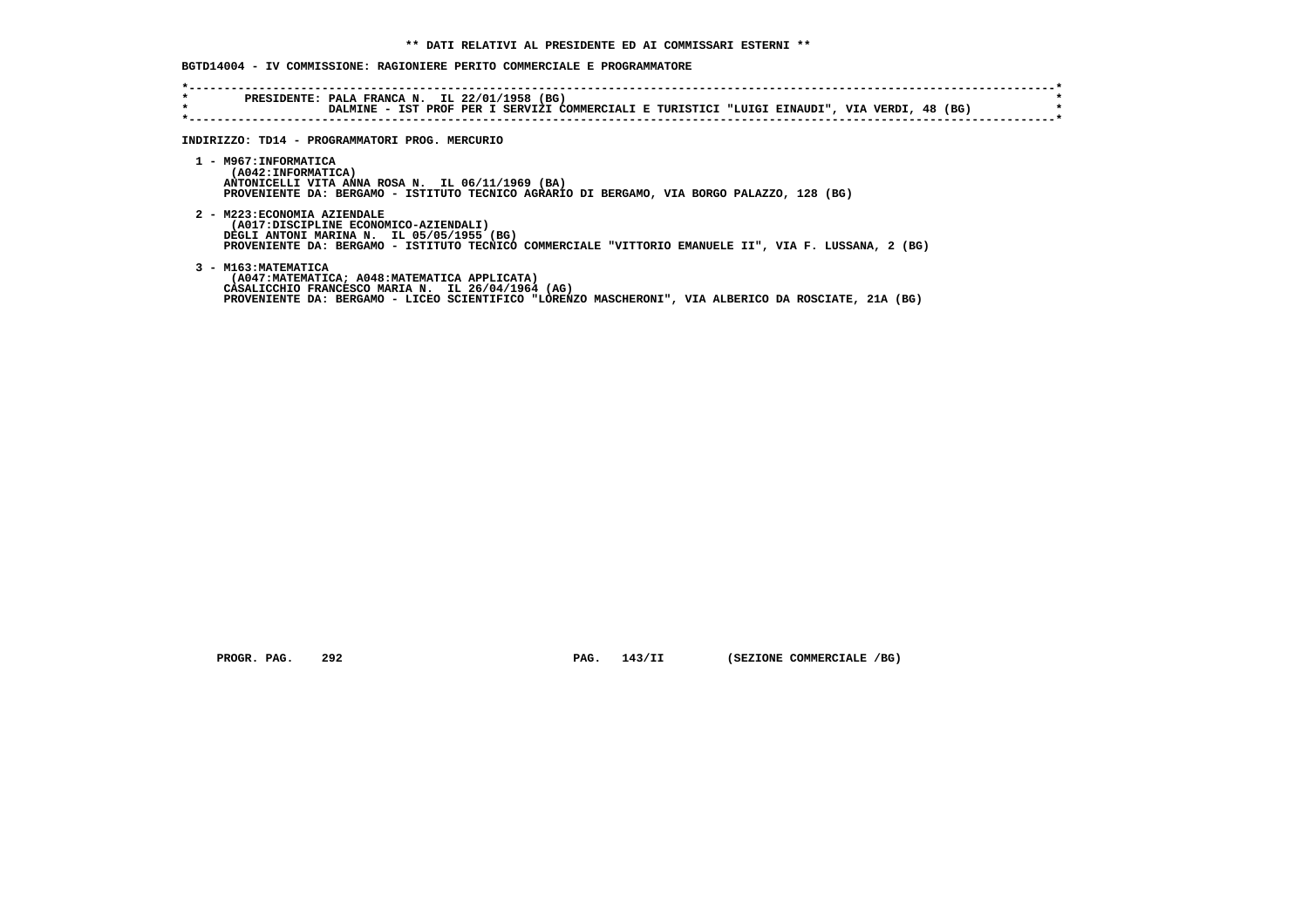**BGTD18001 - I COMMISSIONE: RAGIONIERE E PERITO COMMERCIALE**

 **\*\* DATI RELATIVI ALLE CLASSI DELLA CONFIGURAZIONE \*\***

|   | * CLASSE * ISTITUTO   | * SEZIONE * INDIRIZZO |  |                                           |  | $*P.N.T.*$ |  | CANDIDATI<br>*INT.*EST.*BRA.*IPO.*MER.* |  | LINGUE<br><b>STRANIERE</b> |
|---|-----------------------|-----------------------|--|-------------------------------------------|--|------------|--|-----------------------------------------|--|----------------------------|
|   | $1 * BGTD030002 * 5M$ |                       |  | * TD18 - GIURID.ECON. AZ.LE (PROG. SIRIO) |  |            |  | * 28 * * * * * * T                      |  |                            |
| 2 | * BGTD030002 * 5N     |                       |  | * TD18 - GIURID.ECON. AZ.LE (PROG. SIRIO) |  |            |  | * 26 * * * * * T                        |  |                            |

 **PROGR. PAG.** 293 **PAG.** 144/I (SEZIONE COMMERCIALE /BG)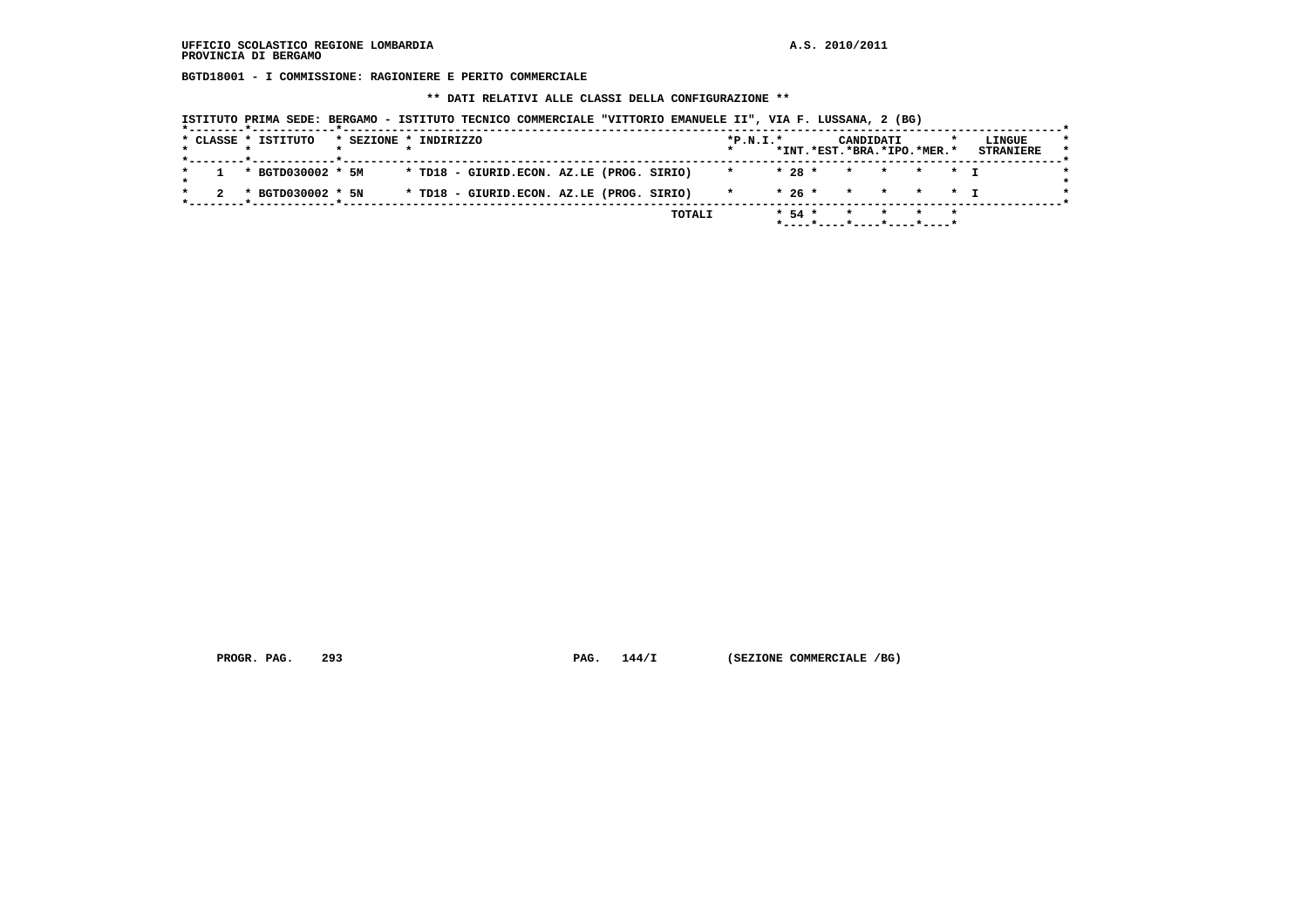### **BGTD18001 - I COMMISSIONE: RAGIONIERE E PERITO COMMERCIALE**

| $\star$<br>$\star$ | PRESIDENTE: GALLI ALESSANDRO N. IL 20/07/1949 (BS)<br>LOVERE - ISTITUTO TECNICO INDUSTRIALE "GALILEO GALILEI", VIA XX SETTEMBRE, 4 (BG) |
|--------------------|-----------------------------------------------------------------------------------------------------------------------------------------|
|                    |                                                                                                                                         |
|                    |                                                                                                                                         |
|                    | INDIRIZZO: TD18 - GIURID.ECON. AZ.LE (PROG. SIRIO)                                                                                      |
|                    |                                                                                                                                         |
|                    | 1 - M223: ECONOMIA AZIENDALE                                                                                                            |
|                    | (A017:DISCIPLINE ECONOMICO-AZIENDALI)                                                                                                   |
|                    | LICARI GIAMPIETRO N. IL 16/06/1968 (TP)                                                                                                 |
|                    | PROVENIENTE DA: TREVIGLIO - IST PROF PER I SERVIZI COMMERCIALI E TURISTICI "ZENALE E BUTINONE", VIA GALVANI, 7 (BG)                     |
|                    |                                                                                                                                         |
|                    | 2 - SR85:DIRITTO                                                                                                                        |
|                    | (A019:DISCIPLINE GIURIDICHE ED ECONOMI)                                                                                                 |
|                    | CERVO GUIDO N. IL 19/02/1952 (BG)                                                                                                       |
|                    | PROVENIENTE DA: PRESEZZO - ISTITUTO TECNICO COMMERCIALE "MAIRONI DA PONTE", VIA BERIZZI,1 (BG)                                          |
|                    |                                                                                                                                         |
|                    | 3 - M556: MATEMATICA                                                                                                                    |
|                    | (A048: MATEMATICA APPLICATA)                                                                                                            |
|                    | BONA ANTONIA N. IL 13/10/1967 (SR)                                                                                                      |
|                    | PROVENIENTE DA: SERIATE - ISTITUTO TECNICO INDUSTRIALE "ETTORE MAJORANA", VIA PARTIGIANI 1 (BG)                                         |
|                    |                                                                                                                                         |
|                    |                                                                                                                                         |

 **PROGR. PAG.** 294 **PAG.** 144/II (SEZIONE COMMERCIALE /BG)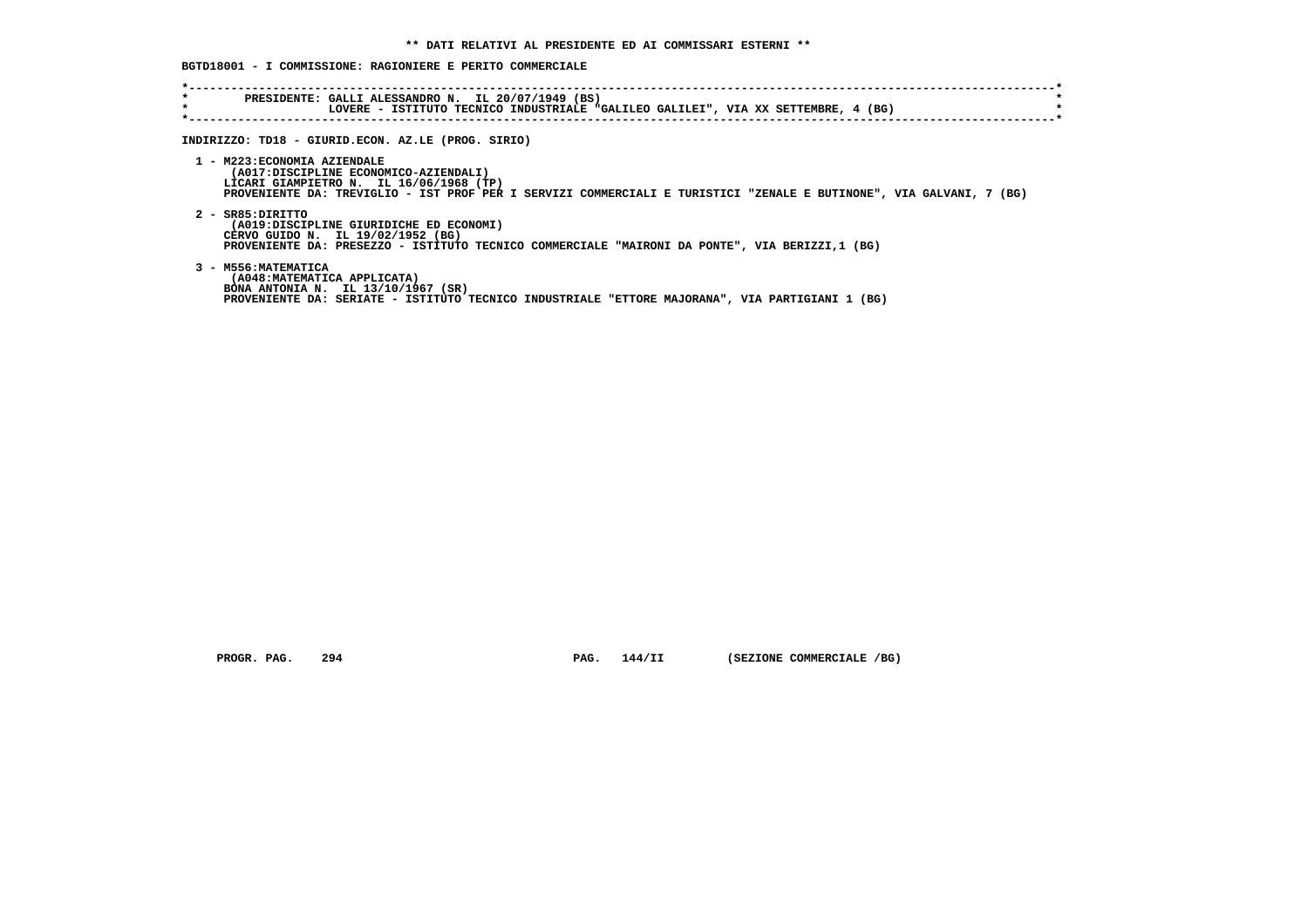**BGTD18002 - II COMMISSIONE: RAGIONIERE E PERITO COMMERCIALE**

 **\*\* DATI RELATIVI ALLE CLASSI DELLA CONFIGURAZIONE \*\***

|                                                                                  |                            | LINGUE           |
|----------------------------------------------------------------------------------|----------------------------|------------------|
|                                                                                  | *INT.*EST.*BRA.*IPO.*MER.* | <b>STRANIERE</b> |
| * BGTD02000B * 5A1 * TD18 - GIURID.ECON. AZ.LE (PROG. SIRIO) * * * * * * * * * I |                            |                  |

 **PROGR. PAG.** 295 **PAG.** 145/I (SEZIONE COMMERCIALE /BG)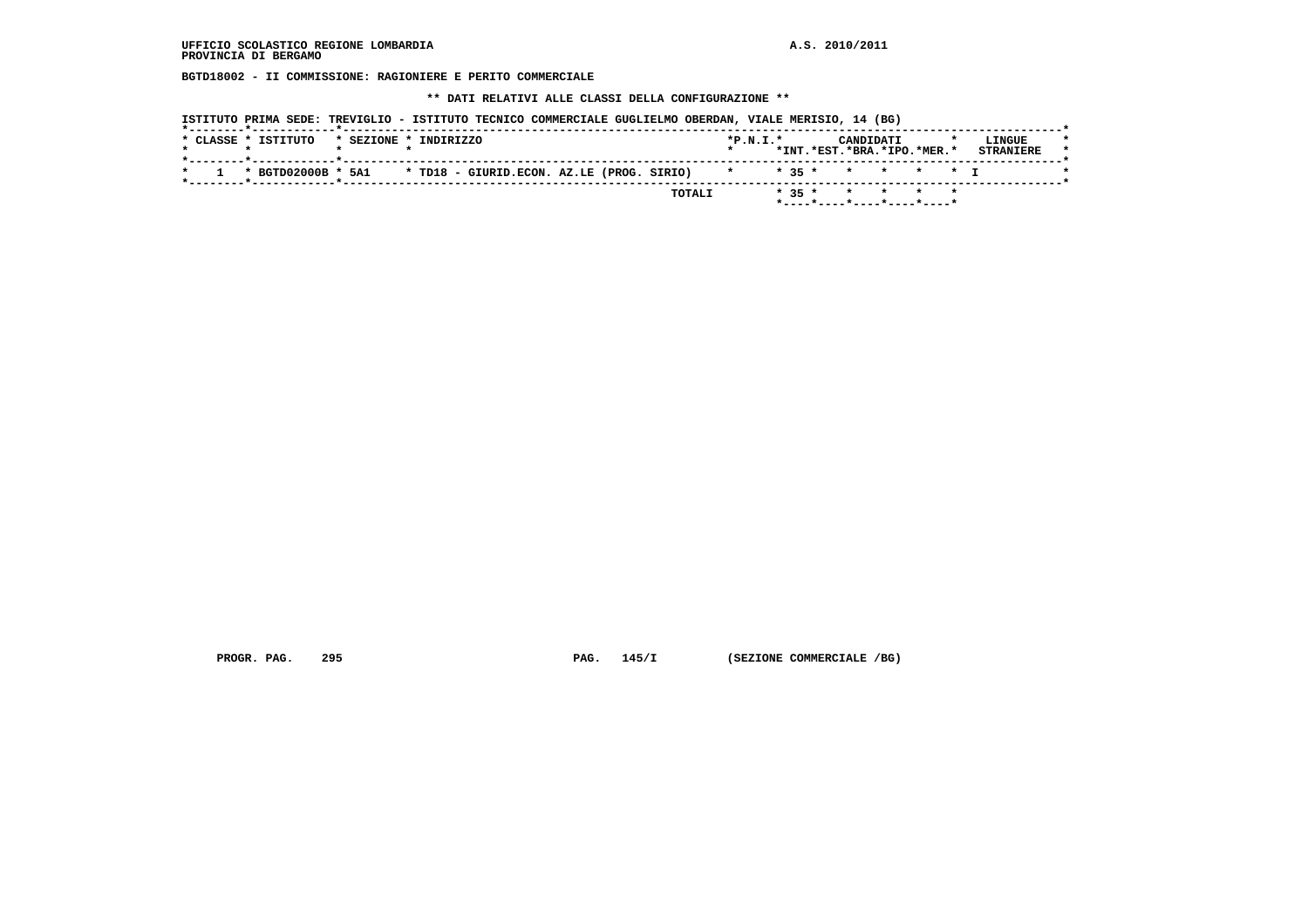### **BGTD18002 - II COMMISSIONE: RAGIONIERE E PERITO COMMERCIALE**

| SAN PELLEGRINO TERME - IST PROF PER I SERVIZI ALBERGHIERI E RISTORAZIONE DI SAN PELLEGRINO TERME, VIALE<br>INDIRIZZO: TD18 - GIURID.ECON. AZ.LE (PROG. SIRIO)                                                           |
|-------------------------------------------------------------------------------------------------------------------------------------------------------------------------------------------------------------------------|
| 1 - M223: ECONOMIA AZIENDALE<br>(A017:DISCIPLINE ECONOMICO-AZIENDALI)<br>NEGRISOLI LAURA N. IL 17/07/1960 (BG)<br>PROVENIENTE DA: BERGAMO - ISTITUTO TECNICO COMMERCIALE "VITTORIO EMANUELE II", VIA F. LUSSANA, 2 (BG) |
| 2 - SR85:DIRITTO<br>(A019:DISCIPLINE GIURIDICHE ED ECONOMI)<br>PELUSO GIUSEPPE N. IL 01/09/1958 (LE)<br>PROVENIENTE DA: BERGAMO - IST PROF PER I SERVIZI SOCIALI "MAMOLI" PROF.DIURNO, VIA BREMBILLA 3 (BG)             |
| 3 - M556: MATEMATICA<br>(A048: MATEMATICA APPLICATA)<br>PICCININI FRANCA N. IL 05/05/1951 (BG)<br>PROVENIENTE DA: BERGAMO - ISTITUTO TECNICO COMMERCIALE "VITTORIO EMANUELE II", VIA F. LUSSANA, 2 (BG)                 |

 **PROGR. PAG.** 296 **PAG.** 145/II (SEZIONE COMMERCIALE /BG)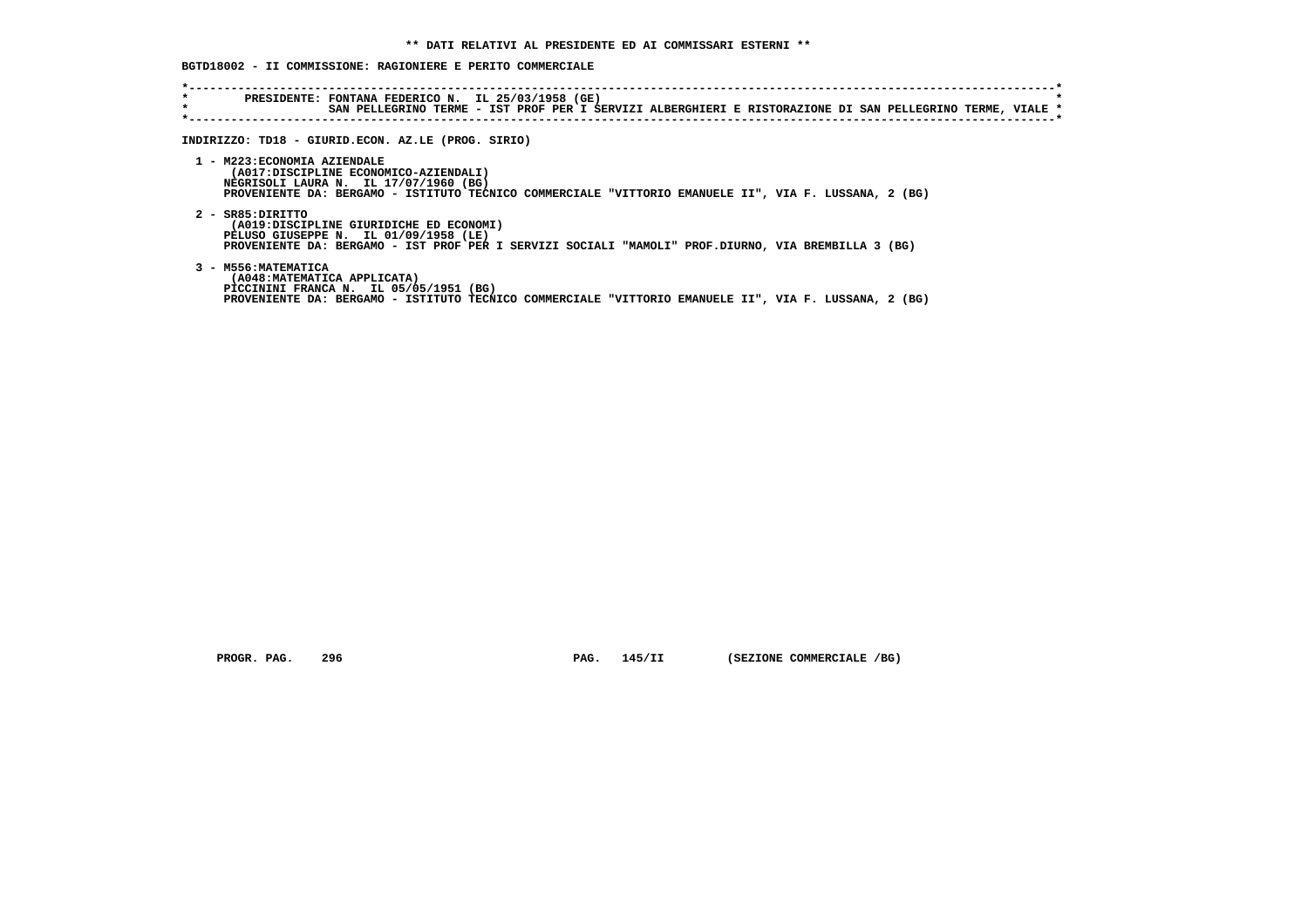**BGTE01001 - I COMMISSIONE: ATTIVITA' SOCIALI -SPECIALIZZ. DIRIG. COMUNITA'**

 **\*\* DATI RELATIVI ALLE CLASSI DELLA CONFIGURAZIONE \*\***

 **ISTITUTO PRIMA SEDE: BERGAMO - IST PROF PER I SERVIZI SOCIALI "MAMOLI" PROF.DIURNO, VIA BREMBILLA 3 (BG)**

| $*P.N.T.*$<br>LINGUE<br>CANDIDATI              |
|------------------------------------------------|
| *INT.*EST.*BRA.*IPO.*MER.*<br><b>STRANIERE</b> |
| $*$ $*$ 36 $*$ $*$ $*$ $*$ T                   |
| * * 36 * * * * * I/F/S                         |
| $*$ 72 $*$<br>TOTALI<br>$\star$<br>$\star$ .   |
|                                                |

 **PROGR. PAG.** 297 **PROGR. 297 PAG. 146/I** (SEZIONE PER ATTIVITA' SOCI/BG)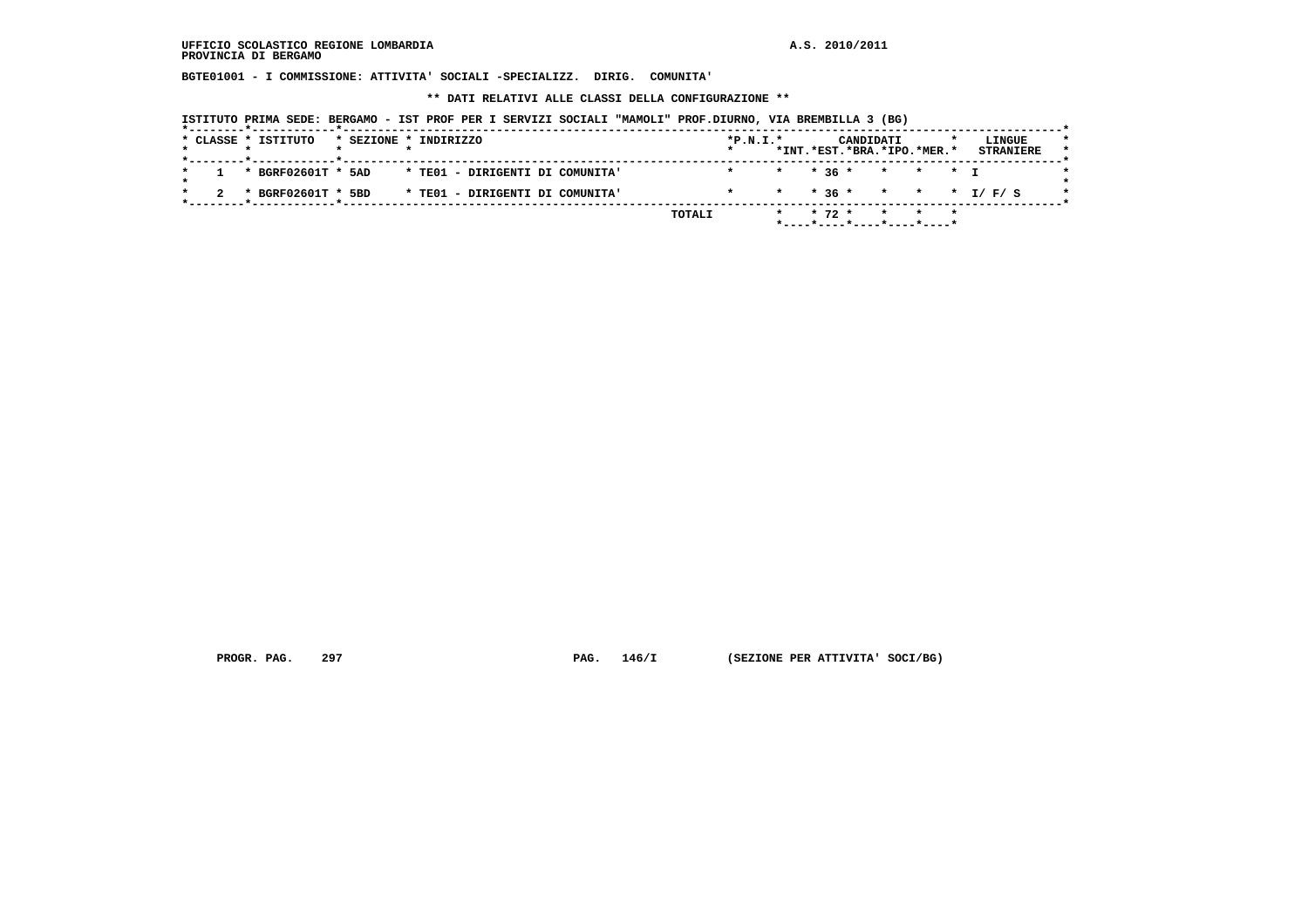# **BGTE01001 - I COMMISSIONE: ATTIVITA' SOCIALI -SPECIALIZZ. DIRIG. COMUNITA'**

| $\star$<br>$\star$ | PRESIDENTE: NORIS MARTINO N. IL 02/02/1966 (BG)<br>GAZZANIGA - ISTITUTO TECNICO INDUSTRIALE "VALLE SERIANA", VIA MARCONI, 45 (BG)                                                                                                                            |
|--------------------|--------------------------------------------------------------------------------------------------------------------------------------------------------------------------------------------------------------------------------------------------------------|
|                    | INDIRIZZO: TE01 - DIRIGENTI DI COMUNITA'                                                                                                                                                                                                                     |
|                    | 1 - S255: PSICOLOGIA E PEDAGOGIA<br>(A036:FILOSOFIA, PSICOL. E SC. DELL'EDUC)<br>BOSIO MARIA TERESA N. IL 27/01/1955 (CR)<br>PROVENIENTE DA: CREMONA - ISTITUTO MAGISTRALE "S. ANGUISSOLA", VIA PALESTRO 30 (CR)                                             |
|                    | 2 - M409: IGIENE E PUERICULTURA<br>(A040:IGIENE,ANAT. ,FIS. ,PAT. GEN. E APP. )<br>DE SIMONE NICOLA N. IL 11/11/1967 (BS)<br>PROVENIENTE DA: BRESCIA - IST PROF PER I SERVIZI COMMERCIALI "SRAFFA" - BRESCIA, VIA COMBONI, 6 (BS)                            |
|                    | 3 - M280: ELEMENTI DI DIRITTO, ECONOMIA E SOCIOLOGIA<br>(A019:DISCIPLINE GIURIDICHE ED ECONOMI)<br>D'ORAZI UGO N. IL 04/08/1964 (RI)<br>PROVENIENTE DA: CHIAVENNA - IST TEC COMMERCIALE E PER GEOMETRI I.T.C.G. L. DA VINCI - CHIAV, VIA CAPPUCCINI, 61 (SO) |

 **PROGR. PAG. 298 PAG. 146/II (SEZIONE PER ATTIVITA' SOCI/BG)**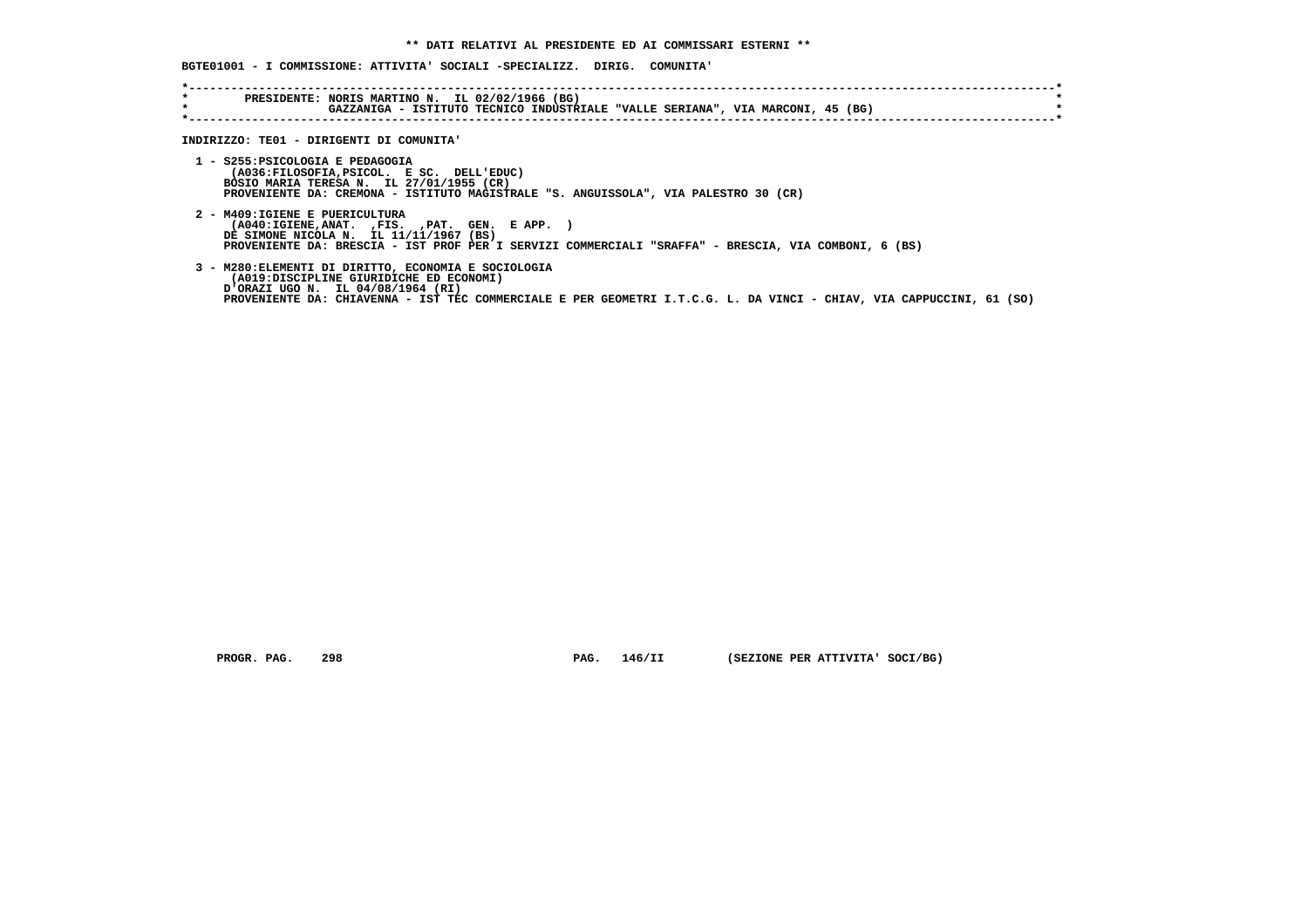**BGTE01002 - II COMMISSIONE: ATTIVITA' SOCIALI -SPECIALIZZ. DIRIG. COMUNITA'**

 **\*\* DATI RELATIVI ALLE CLASSI DELLA CONFIGURAZIONE \*\***

 **ISTITUTO PRIMA SEDE: DALMINE - IST TEC COMMERCIALE E PER GEOMETRI "LUIGI EINAUDI", VIA VERDI, 48 (BG)**

|  | * CLASSE * ISTITUTO | * SEZIONE * INDIRIZZO |  |                                 |  |        | $*P.N.I.*$ |  | CANDIDATI<br>*INT.*EST.*BRA.*IPO.*MER.*                                    |  | LINGUE<br><b>STRANIERE</b> |
|--|---------------------|-----------------------|--|---------------------------------|--|--------|------------|--|----------------------------------------------------------------------------|--|----------------------------|
|  | * BGTD01101N * 5A1  |                       |  | * TEO1 - DIRIGENTI DI COMUNITA' |  |        |            |  | * * 37 * * * * I                                                           |  |                            |
|  | * BGTD01101N * 5B1  |                       |  | * TEO1 - DIRIGENTI DI COMUNITA' |  |        |            |  | $\star$ $\star$ 33 $\star$ $\star$ $\star$ $\star$ $\star$ $\star$ $\star$ |  |                            |
|  |                     | 5B <sub>2</sub>       |  | * TEO1 - DIRIGENTI DI COMUNITA' |  |        |            |  | $*$ $*$ $3 *$ $*$ $*$ $*$ $*$                                              |  |                            |
|  |                     |                       |  |                                 |  | TOTALI |            |  | * * 73 * * * *                                                             |  |                            |
|  |                     |                       |  |                                 |  |        |            |  | *----*----*----*----*----*                                                 |  |                            |

 **PROGR. PAG.** 299 **PROGR. 2010 PAG. 147/I** (SEZIONE PER ATTIVITA' SOCI/BG)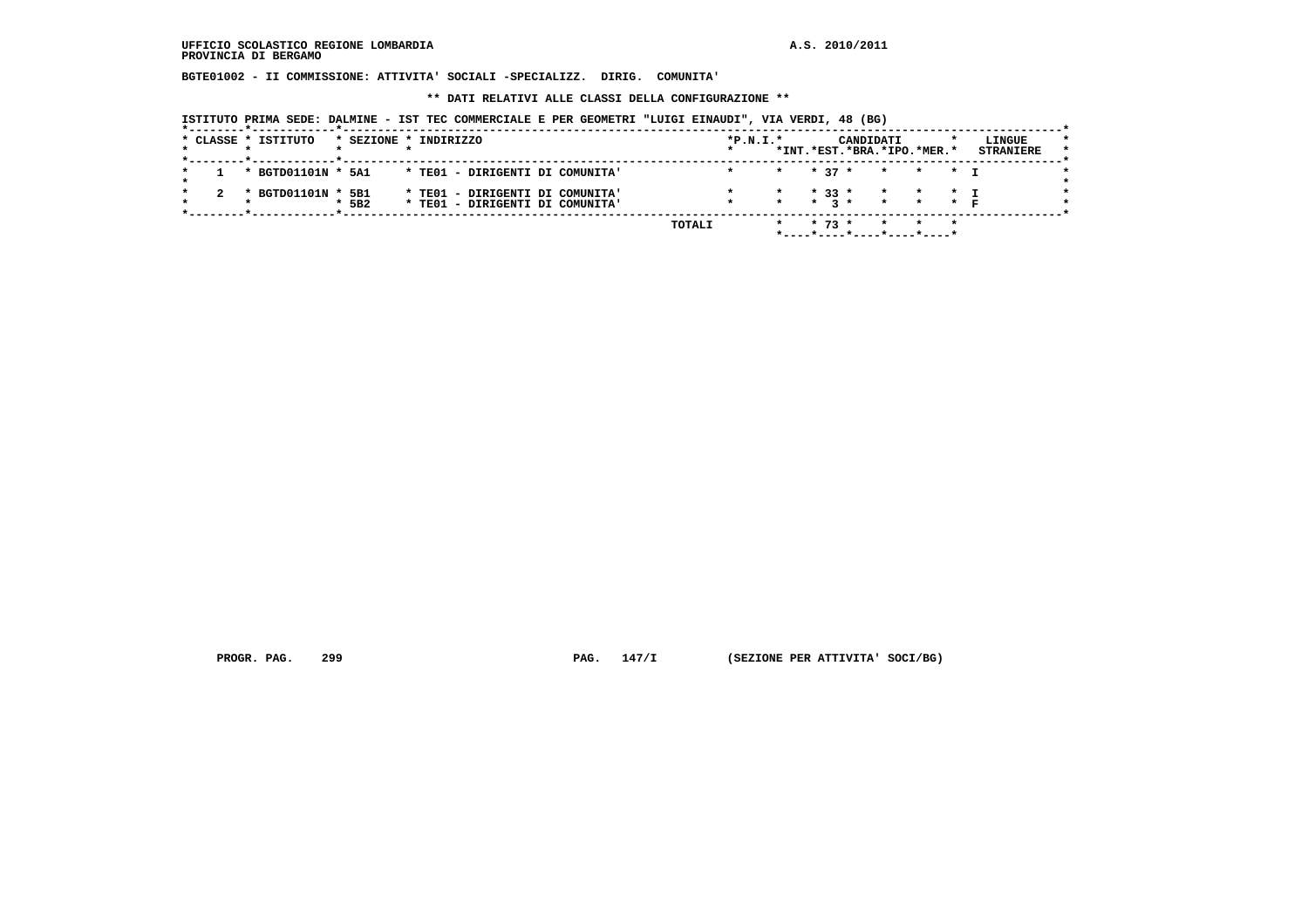### **BGTE01002 - II COMMISSIONE: ATTIVITA' SOCIALI -SPECIALIZZ. DIRIG. COMUNITA'**

| $\star$ | PRESIDENTE: METALLI GIANLUIGI N. IL 25/05/1948 (BG)<br>TREVIGLIO - LICEO ARTISTICO "SIMONE WEIL", VIA GALVANI, 7 (BG)                                                                                                                            |
|---------|--------------------------------------------------------------------------------------------------------------------------------------------------------------------------------------------------------------------------------------------------|
|         | INDIRIZZO: TE01 - DIRIGENTI DI COMUNITA'                                                                                                                                                                                                         |
|         | 1 - S255: PSICOLOGIA E PEDAGOGIA<br>(A036:FILOSOFIA, PSICOL. E SC. DELL'EDUC)<br>PASINETTI ROSSANA N. IL 07/03/1977 (BG)<br>PROVENIENTE DA: TREVIGLIO - ISTITUTO TECNICO AGRARIO "GAETANO CANTONI", VIA MERISIO, 17/C (BG)                       |
|         | 2 - M409: IGIENE E PUERICULTURA<br>(A040:IGIENE,ANAT. ,FIS. ,PAT. GEN. E APP. )<br>CHIODAROLI GIOVANNA N. IL 05/09/1968 (MI)<br>PROVENIENTE DA: TRESCORE BALNEARIO - IST PROF PER I SERVIZI COMMERCIALI "LORENZO LOTTO", VIA DELL'ALBAROTTO (BG) |
|         | 3 - M280: ELEMENTI DI DIRITTO, ECONOMIA E SOCIOLOGIA<br>(A019:DISCIPLINE GIURIDICHE ED ECONOMI)<br>BRAMANI STEFANO N. IL 07/08/1968 (MI)<br>PROVENIENTE DA: MILANO - ISTITUTO TECNICO INDUSTRIALE GALVANI, VIA GATTI, 14 (MI)                    |

 **PROGR. PAG. 300 PAG. 147/II (SEZIONE PER ATTIVITA' SOCI/BG)**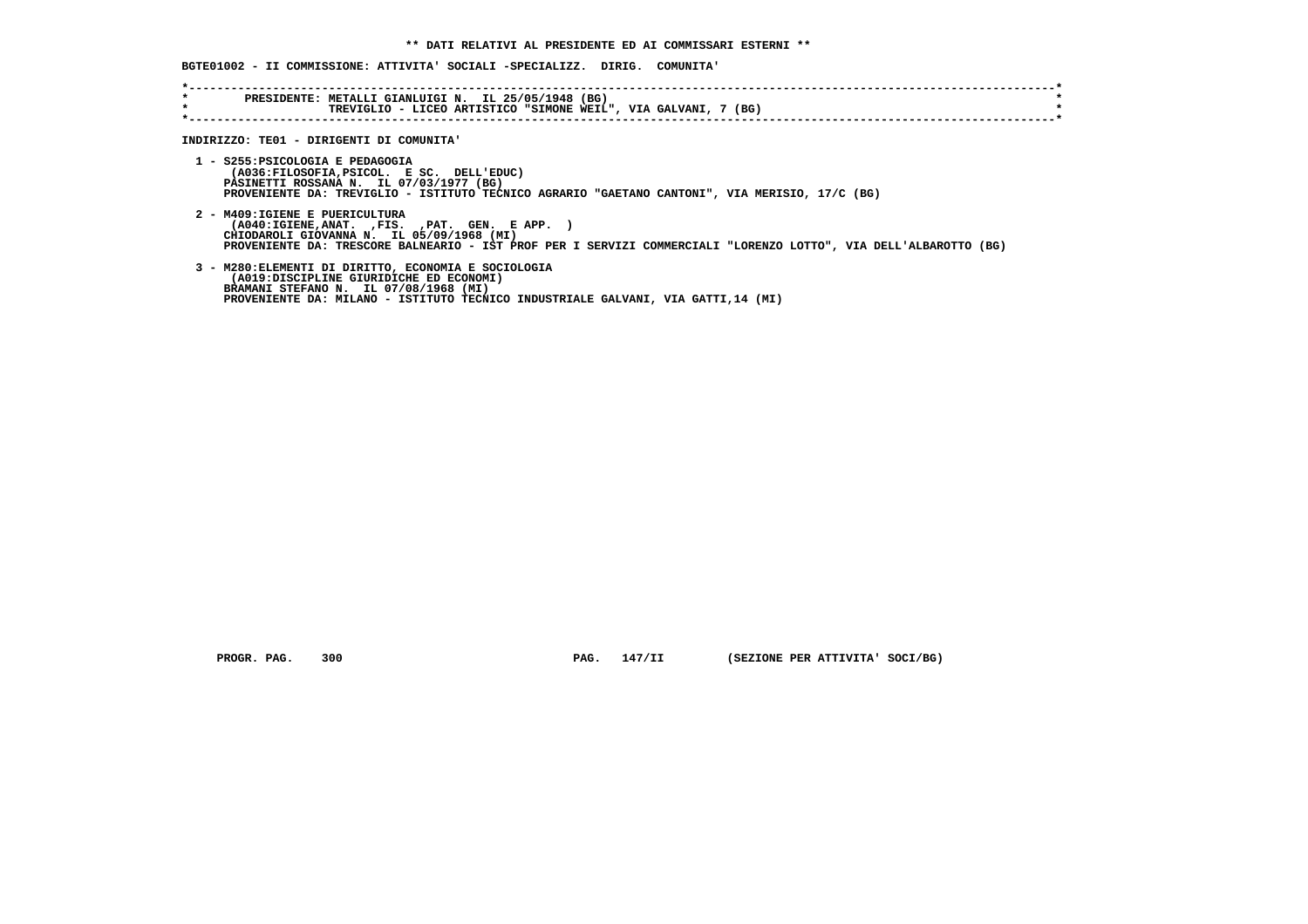**BGTF25001 - I COMMISSIONE: PER. IND. LE CAPOTECNICO-SPECIALIZZ. NE:CHIMICO**

 **\*\* DATI RELATIVI ALLE CLASSI DELLA CONFIGURAZIONE \*\***

 **ISTITUTO PRIMA SEDE: BERGAMO - ISTITUTO TECNICO INDUSTRIALE "GIULIO NATTA", VIALE EUROPA, 15 (BG)**

| * 27 * * * * * T<br>$1 * BGTF032011 * 5A/CHI * TF25 - CHIMICO$<br>* 27 * * * * * T<br>2 * BGTF032011 * 5A/T.A * TF57 - TECNOL.ALIMENTARI (PR.ASSISTITO)<br>$\star$ | * CLASSE * ISTITUTO |  | * SEZIONE * INDIRIZZO | $*P.N.T.*$ |  | CANDIDATI<br>*INT.*EST.*BRA.*IPO.*MER.* |  | LINGUE<br><b>STRANIERE</b> |
|--------------------------------------------------------------------------------------------------------------------------------------------------------------------|---------------------|--|-----------------------|------------|--|-----------------------------------------|--|----------------------------|
|                                                                                                                                                                    |                     |  |                       |            |  |                                         |  |                            |
|                                                                                                                                                                    |                     |  |                       |            |  |                                         |  |                            |

 **PROGR. PAG.** 301 **PAG.** 148/I (SEZIONE INDUSTRIALE /BG)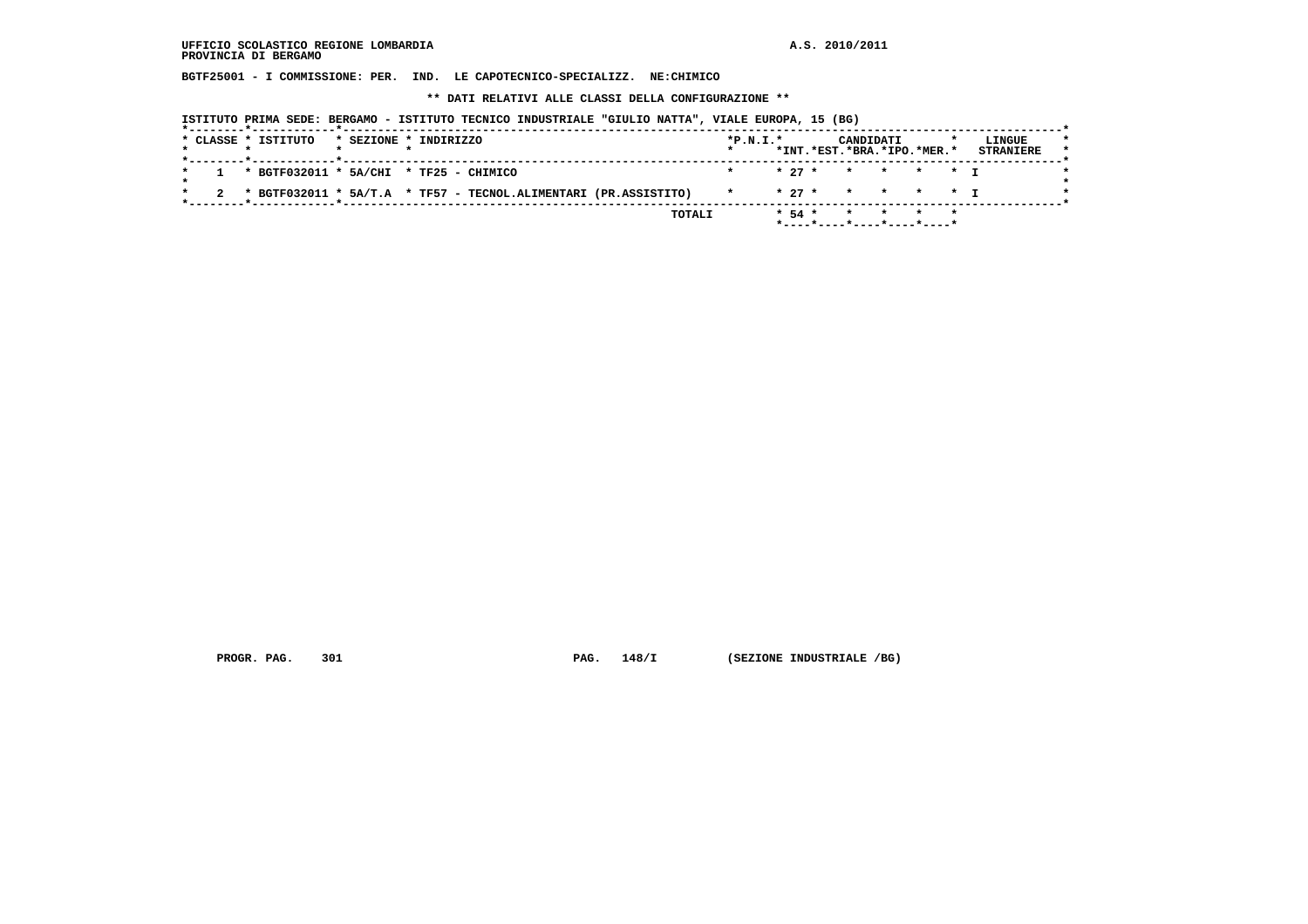| $\star$ and $\star$<br>$\star$ $\sim$ | PRESIDENTE: DE BENEDICTIS MARIA FILOMENA N. IL 10/10/1950 (BA)<br>DOCENTE DI RUOLO A RIPOSO - MAX 3 ANNI                                                                                                                                                           |
|---------------------------------------|--------------------------------------------------------------------------------------------------------------------------------------------------------------------------------------------------------------------------------------------------------------------|
|                                       | INDIRIZZO: TF25 - CHIMICO                                                                                                                                                                                                                                          |
|                                       | 1 - M417:TEC. CHIM. IND. LI, PRINC. DI AUTOM. E DI ORG. NE IND. LE<br>(A013: CHIMICA E TECNOLOGIE CHIMICHE)<br>BELLINI BARBARA N. IL 21/08/1968 (BG)<br>PROVENIENTE DA: TRESCORE BALNEARIO - ISTITUTO TECNICO COMMERCIALE "LORENZO LOTTO", VIA DELL'ALBAROTTO (BG) |
|                                       | 2 - M261: ECONOMIA INDUSTRIALE ED ELEMENTI DI DIRITTO<br>(A019:DISCIPLINE GIURIDICHE ED ECONOMI)<br>CAMERA ROSANNA N. IL 30/11/1957 (SA)<br>PROVENIENTE DA: SERIATE - ISTITUTO TECNICO INDUSTRIALE "ETTORE MAJORANA", VIA PARTIGIANI 1 (BG)                        |
|                                       | 3 - M568: MATEMATICA<br>(A047: MATEMATICA)<br>DI FRANCO CALOGERO N. IL 21/02/1965 (AG)<br>PROVENIENTE DA: CLUSONE - IST TEC COMMERCIALE E PER GEOMETRI "ANDREA FANTONI", VIA BARBARIGO, 27 (BG)                                                                    |
|                                       | INDIRIZZO: TF57 - TECNOL.ALIMENTARI (PR.ASSISTITO)                                                                                                                                                                                                                 |
|                                       | 1 - M540:LINGUA E LETTERE ITALIANE<br>(A050:LETTERE IST. ISTR. SECOND. DI II G)<br>RAVELLI FLORA N. IL 12/01/1972 (BG)<br>PROVENIENTE DA: PRESEZZO - IST PROF INDUSTRIA E ARTIGIANATO "BETTY AMBIVERI", VIA C. BERIZZI, 1 (BG)                                     |
|                                       | 2 - M146: COMPLEMENTI DI CHIMICA ED ANALISI<br>(A013: CHIMICA E TECNOLOGIE CHIMICHE)<br>BELLINI BARBARA N. IL 21/08/1968 (BG)<br>PROVENIENTE DA: TRESCORE BALNEARIO - ISTITUTO TECNICO COMMERCIALE "LORENZO LOTTO", VIA DELL'ALBAROTTO (BG)                        |
|                                       | 3 - M261: ECONOMIA INDUSTRIALE ED ELEMENTI DI DIRITTO<br>(A019:DISCIPLINE GIURIDICHE ED ECONOMI)<br>CAMERA ROSANNA N. IL 30/11/1957 (SA)<br>PROVENIENTE DA: SERIATE - ISTITUTO TECNICO INDUSTRIALE "ETTORE MAJORANA", VIA PARTIGIANI 1 (BG)                        |

 **PROGR. PAG.** 302 **PAG.** 148/II (SEZIONE INDUSTRIALE /BG)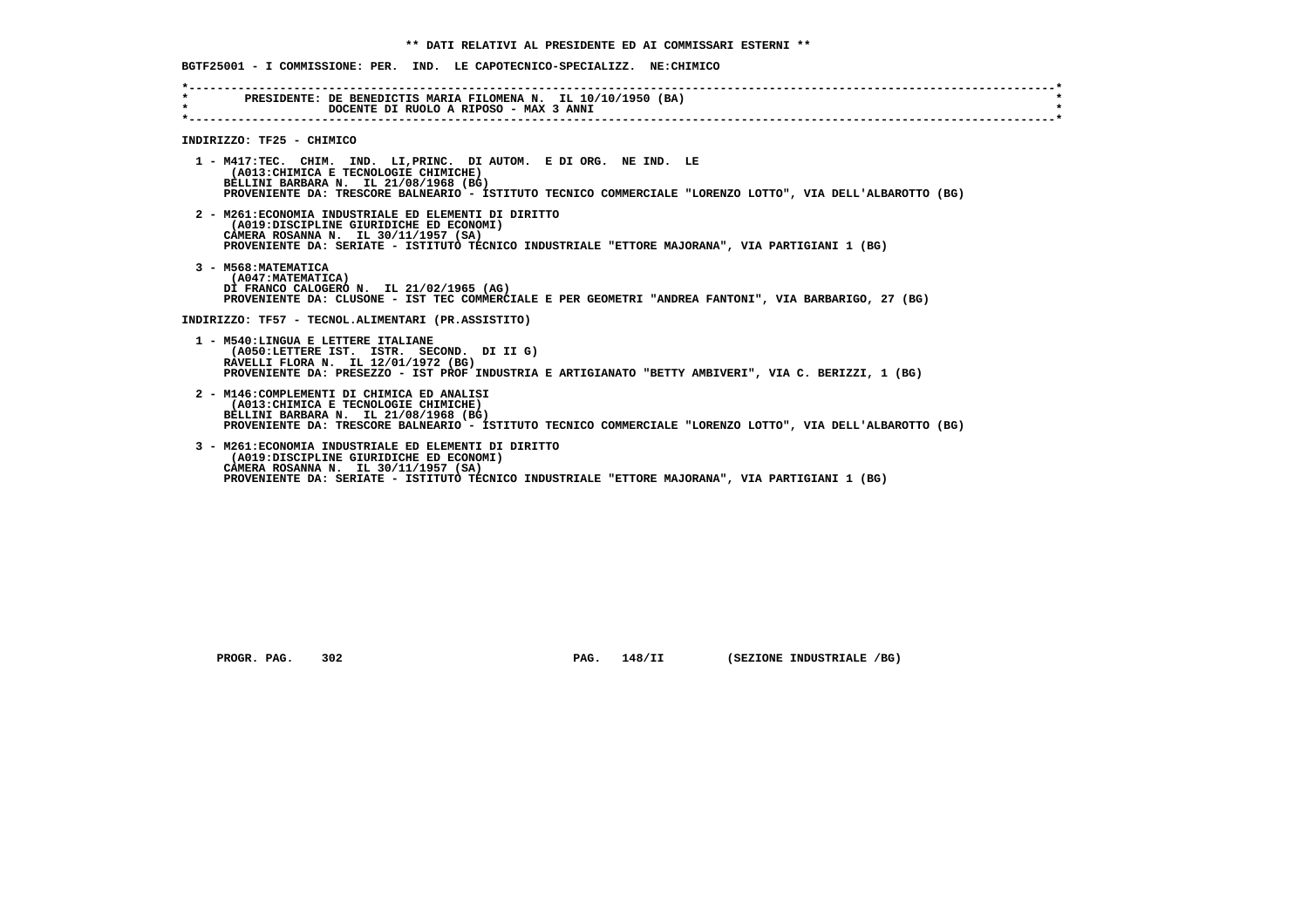**BGTF29001 - I COMMISSIONE: PER. IND. LE CAPOTECNICO-SPECIALIZZ. :TERMOTECNICA**

 **\*\* DATI RELATIVI ALLE CLASSI DELLA CONFIGURAZIONE \*\***

| CLASSE * ISTITUTO  | * SEZIONE * | INDIRIZZO             | $*P.N.T.*$ |  | CANDIDATI<br>*INT.*EST.*BRA.*IPO.*MER.* |  | LINGUE<br><b>STRANTERE</b> |  |
|--------------------|-------------|-----------------------|------------|--|-----------------------------------------|--|----------------------------|--|
| * BGTF02101E * 5AP |             | * TF29 - TERMOTECNICA |            |  | $* 17 * 6 * * * * * * 1$                |  |                            |  |

 **ISTITUTO SECONDA SEDE: LOVERE - ISTITUTO TECNICO INDUSTRIALE "GALILEO GALILEI", VIA XX SETTEMBRE, 4 (BG)**

| * CLASSE * ISTITUTO |  | * SEZIONE * INDIRIZZO                                                      | $*P.N.T.*$           |  |  | CANDIDATI |  | *INT.*EST.*BRA.*IPO.*MER.* | LINGUE<br><b>STRANTERE</b> | . . |
|---------------------|--|----------------------------------------------------------------------------|----------------------|--|--|-----------|--|----------------------------|----------------------------|-----|
|                     |  | $\star$ 2 $\star$ BGTF007018 $\star$ 5C $\star$ TF51 - ELETTROT. ED AUTOM. | * * 16 * * * * * * T |  |  |           |  |                            |                            |     |
|                     |  | TOTALI                                                                     |                      |  |  |           |  | $*33 * 6 * * * * * * *$    |                            |     |

 **PROGR. PAG. 303 PAG. 149/I (SEZIONE INDUSTRIALE /BG)**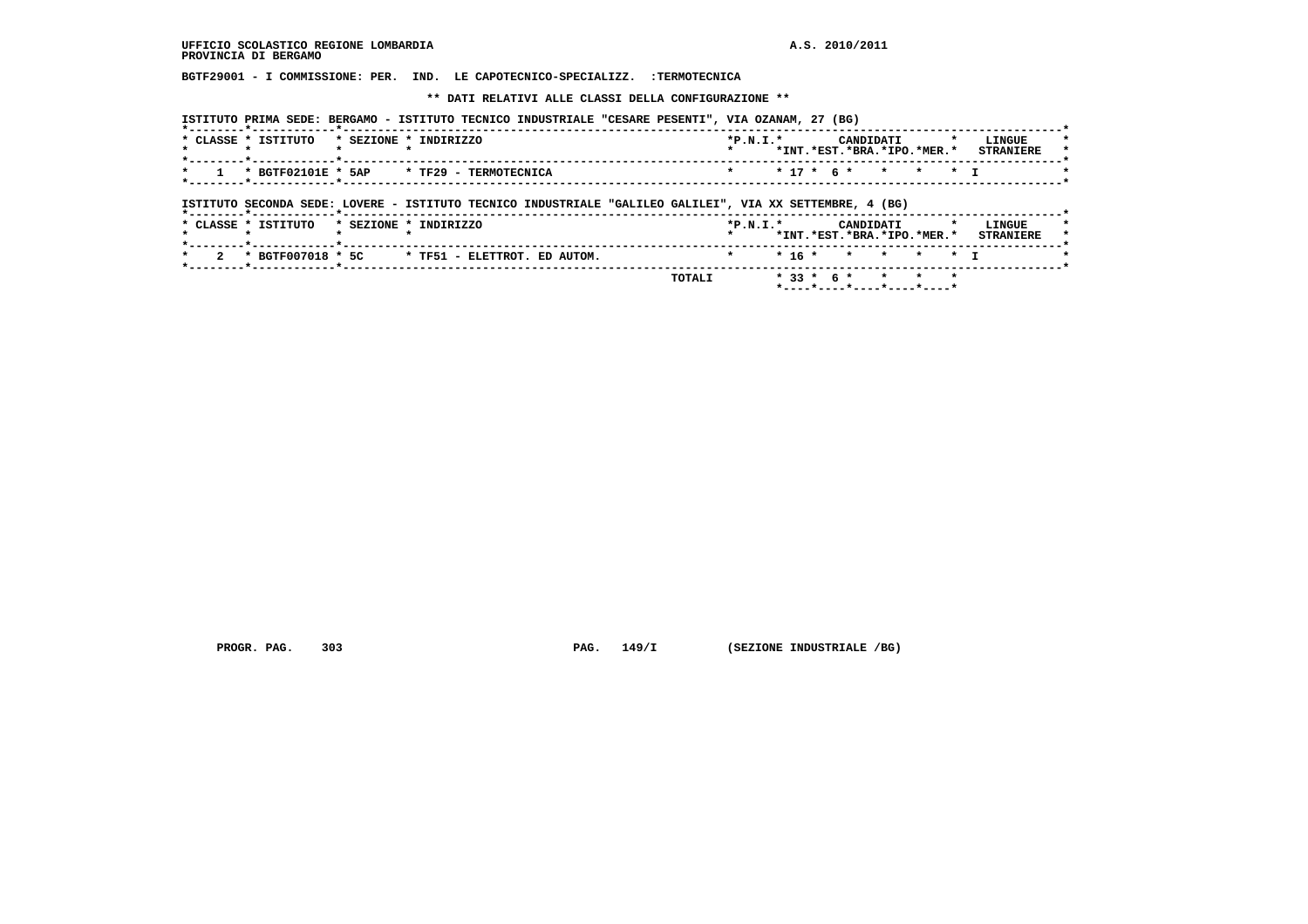|         | -----------------------------------                                                                                                                                                                                                           |  |
|---------|-----------------------------------------------------------------------------------------------------------------------------------------------------------------------------------------------------------------------------------------------|--|
| $\star$ | * PRESIDENTE: ZINI PIETRO PAOLO N. IL 24/01/1947 (VI)<br>DOCENTE DI RUOLO A RIPOSO - MAX 3 ANNI                                                                                                                                               |  |
|         | INDIRIZZO: TF29 - TERMOTECNICA                                                                                                                                                                                                                |  |
|         | 1 - M540:LINGUA E LETTERE ITALIANE<br>(A050:LETTERE IST. ISTR. SECOND. DI II G)<br>BOCCALARI ELENA N. IL 07/04/1962 (MI)<br>PROVENIENTE DA: PRESEZZO - IST PROF PER I SERVIZI COMMERCIALI E TURISTICI "BETTY AMBIVERI", VIA C. BERIZZI,1 (BG) |  |
|         | 2 - M270: ELEMENTI DI DIRITTO ED ECONOMIA<br>(A019:DISCIPLINE GIURIDICHE ED ECONOMI)<br>PASTORINO ANDREA N. IL 02/06/1962 (GE)<br>PROVENIENTE DA: ROMANO DI LOMBARDIA - ISTITUTO MAGISTRALE "DON LORENZO MILANI", VIA BELVEDERE (BG)          |  |
|         | INDIRIZZO: TF51 - ELETTROT. ED AUTOM.                                                                                                                                                                                                         |  |
|         | 1 - M292: IMPIANTI ELETTRICI<br>(A035: ELETTROTECNICA ED APPLICAZIONI)<br>INGRASSIA ANTONINO N. IL 09/04/1973 (PA)<br>PROVENIENTE DA: ZOGNO - IST PROF INDUSTRIA E ARTIGIANATO "DAVID MARIA TUROLDO", VIA RONCO, 11 (BG)                      |  |
|         | 2 - M291:SISTEMI ELETTRICI AUTOMATICI<br>(A035: ELETTROTECNICA ED APPLICAZIONI)<br>DALLACASA TIZIANA N. IL 09/06/1961 (BN)<br>PROVENIENTE DA: PAVIA - LICEO SCIENTIFICO NICOLO 'COPERNICO - PAVIA, VIA VERDI 23/25 (PV)                       |  |
|         | 3 - M263: MATEMATICA<br>(A047: MATEMATICA)<br>BERTOCCHI IDA N. IL 25/09/1953 (BG)<br>PROVENIENTE DA: SERIATE - ISTITUTO TECNICO INDUSTRIALE "ETTORE MAJORANA", VIA PARTIGIANI 1 (BG)                                                          |  |

 **PROGR. PAG.** 304 **PAG.** 149/II (SEZIONE INDUSTRIALE /BG)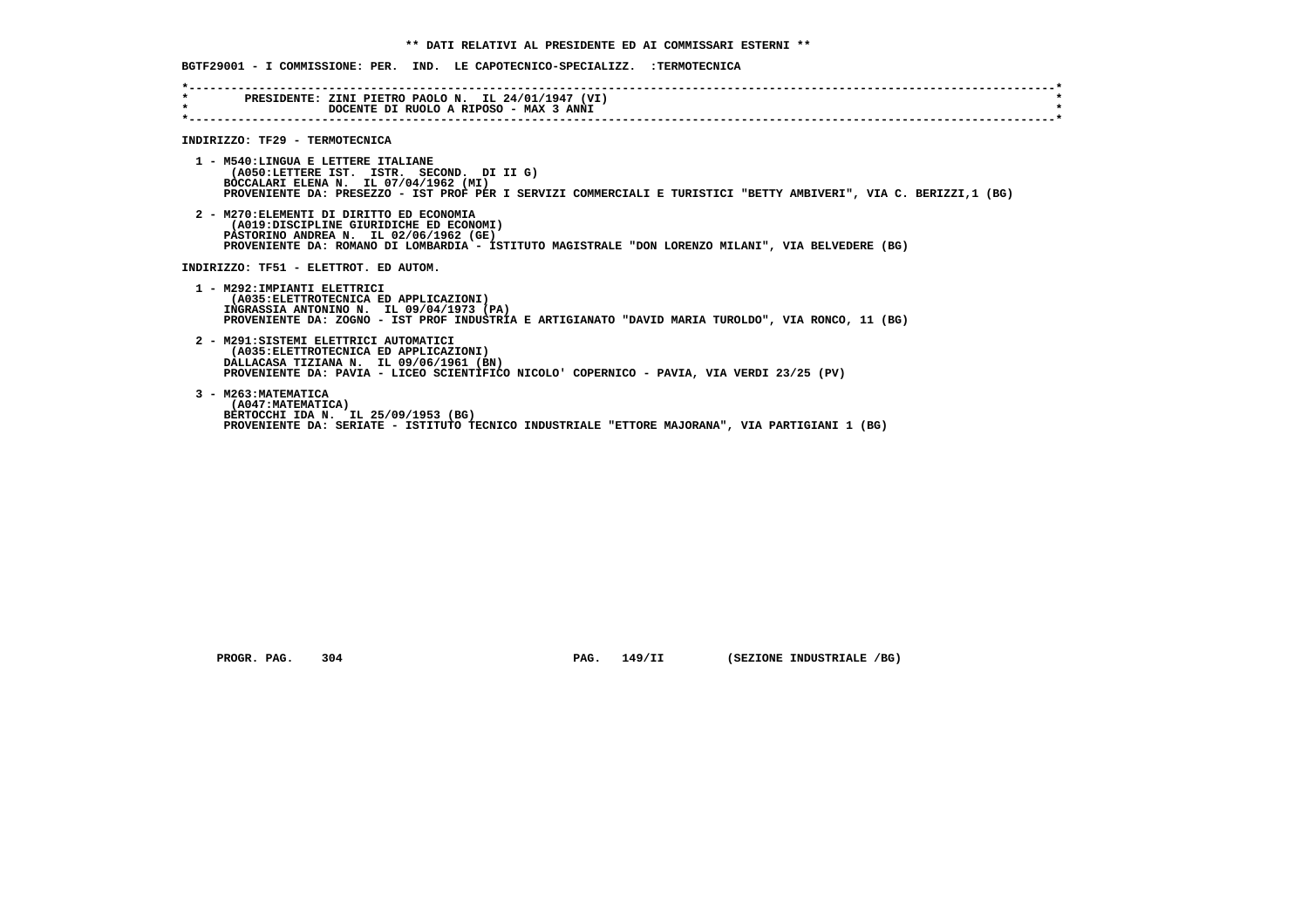**BGTF45001 - I COMMISSIONE: PER. IND. LE CAPOTECNICO-SPECIALIZZ. :INFORMATICA**

 **\*\* DATI RELATIVI ALLE CLASSI DELLA CONFIGURAZIONE \*\***

|                                 | * CLASSE * ISTITUTO                                                                                                            | * SEZIONE * INDIRIZZO                  |  |                                           |              | $*P.N.T.*$ |  |              | CANDIDATI                  |         |         |                | LINGUE           |  |
|---------------------------------|--------------------------------------------------------------------------------------------------------------------------------|----------------------------------------|--|-------------------------------------------|--------------|------------|--|--------------|----------------------------|---------|---------|----------------|------------------|--|
|                                 |                                                                                                                                |                                        |  |                                           |              |            |  |              | *INT.*EST.*BRA.*IPO.*MER.* |         |         |                | <b>STRANIERE</b> |  |
| $\star$                         | * BGTF010003 * 5IAS                                                                                                            | * TF45 - PROGETTO "ABACUS"-INFORMATICA |  |                                           |              | $\star$    |  | $* 18 * 4 *$ | $\star$                    | $\star$ |         | $\star$ $\tau$ |                  |  |
|                                 |                                                                                                                                |                                        |  |                                           |              |            |  |              |                            |         |         |                |                  |  |
|                                 | ISTITUTO SECONDA SEDE: BERGAMO - L.R. PAR. ISTITUTO TECNICO AREONAUTICO IST.TEC. AERONAUTICO "ANTONIO, VIA, N. MANTEGNA 8 (BG) |                                        |  |                                           |              |            |  |              |                            |         |         |                |                  |  |
|                                 | * CLASSE * ISTITUTO                                                                                                            | * SEZIONE * INDIRIZZO                  |  |                                           |              | $*P.N.T.*$ |  |              | CANDIDATI                  |         |         | $\star$        | LINGUE           |  |
|                                 |                                                                                                                                |                                        |  |                                           |              |            |  |              | *INT.*EST.*BRA.*IPO.*MER.* |         |         |                | <b>STRANIERE</b> |  |
| $\mathbf{2}^{\circ}$<br>$\star$ | * BGTB015001 * 5A                                                                                                              |                                        |  | * TB03 - PROG.ALFA-ASS.NAV.AEREA-NAV.AER. | $\mathbf{r}$ |            |  | $* 17 * 3 *$ | $\mathbf{r}$               | $\star$ |         | $\star$        | T / S            |  |
|                                 |                                                                                                                                |                                        |  |                                           | TOTALI       |            |  | $* 35 * 7 *$ | $\star$                    |         | $\star$ |                |                  |  |
|                                 |                                                                                                                                |                                        |  |                                           |              |            |  |              | *----*---*---*---*---*---- |         |         |                |                  |  |

 **PROGR. PAG.** 305 **PAG.** 150/I (SEZIONE INDUSTRIALE /BG)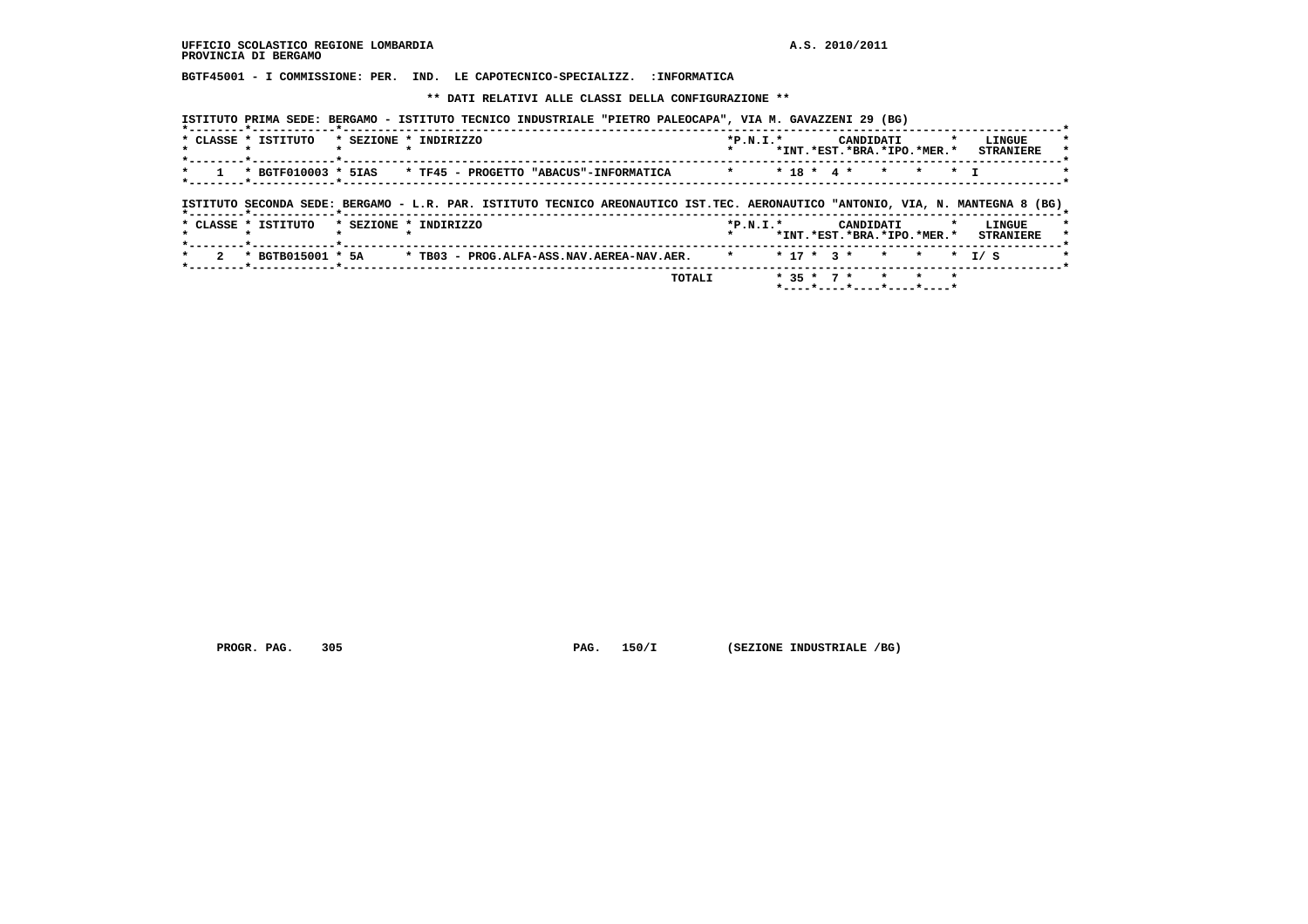| $\star$ . The set of $\star$<br>$\star$ | PRESIDENTE: GHILARDI NADIA LAURA N. IL 24/09/1955 (BG)<br>TRESCORE BALNEARIO - IST PROF PER I SERVIZI COMMERCIALI "LORENZO LOTTO", VIA DELL'ALBAROTTO (BG)                                                                                                                            |
|-----------------------------------------|---------------------------------------------------------------------------------------------------------------------------------------------------------------------------------------------------------------------------------------------------------------------------------------|
|                                         | INDIRIZZO: TF45 - PROGETTO "ABACUS"-INFORMATICA                                                                                                                                                                                                                                       |
|                                         | 1 - M963: INFORMATICA<br>(A042: INFORMATICA)<br>TESTARDO CINZIA N. IL 05/03/1968 (SA)<br>PROVENIENTE DA: TREVIGLIO - ISTITUTO TECNICO AGRARIO "GAETANO CANTONI", VIA MERISIO, 17/C (BG)                                                                                               |
|                                         | 2 - M961: CALCOLO DELLE PROBABILITA', STATIS. , RICERCA OPER.<br>(A048: MATEMATICA APPLICATA)<br>CERONI BRUNA N. IL 01/02/1974 (BG)<br>PROVENIENTE DA: LOVERE - ISTITUTO TECNICO COMMERCIALE "IVAN PIANA", VIA XX SETTEMBRE, 4 (BG)                                                   |
|                                         | 3 - M962: ELETTRONICA, TELECOMUNICAZIONI<br>(A034: ELETTRONICA)<br>ROTUNNO ANNA N. IL 22/11/1971 (BA)<br>PROVENIENTE DA: MONTICELLO BRIANZA - ISTITUTO TECNICO COMMERCIALE I.I.S.S. "ALESSANDRO GREPPI", VIA DEI MILLE, 27 (LC)<br>INDIRIZZO: TB03 - PROG.ALFA-ASS.NAV.AEREA-NAV.AER. |
|                                         | 1 - M540:LINGUA E LETTERE ITALIANE<br>(A050:LETTERE IST. ISTR. SECOND. DI II G)<br>VALOTA ANNA N. IL 31/12/1952 (BG)<br>PROVENIENTE DA: TRESCORE BALNEARIO - ISTITUTO TECNICO COMMERCIALE "LORENZO LOTTO", VIA DELL'ALBAROTTO (BG)                                                    |
|                                         | 2 - M327: ELETTRO-RADIO-RADAR TECNICA<br>(A034: ELETTRONICA)<br>ROTUNNO ANNA N. IL 22/11/1971 (BA)<br>PROVENIENTE DA: MONTICELLO BRIANZA - ISTITUTO TECNICO COMMERCIALE I.I.S.S. "ALESSANDRO GREPPI", VIA DEI MILLE, 27 (LC)                                                          |
|                                         | 3 - M461:LINGUA INGLESE<br>(A346:LINGUA E CIV. STRANIERA (INGLESE)<br>ORSINI CARLA N. IL 19/10/1973 (AO)<br>PROVENIENTE DA: TREVIGLIO - IST PROF INDUSTRIA E ARTIGIANATO "ORESTE MOZZALI" (CORSO SERALE, VIA CARAVAGGIO 50/52 (BG)                                                    |

 **PROGR. PAG.** 306 **PAG. 150/II** (SEZIONE INDUSTRIALE /BG)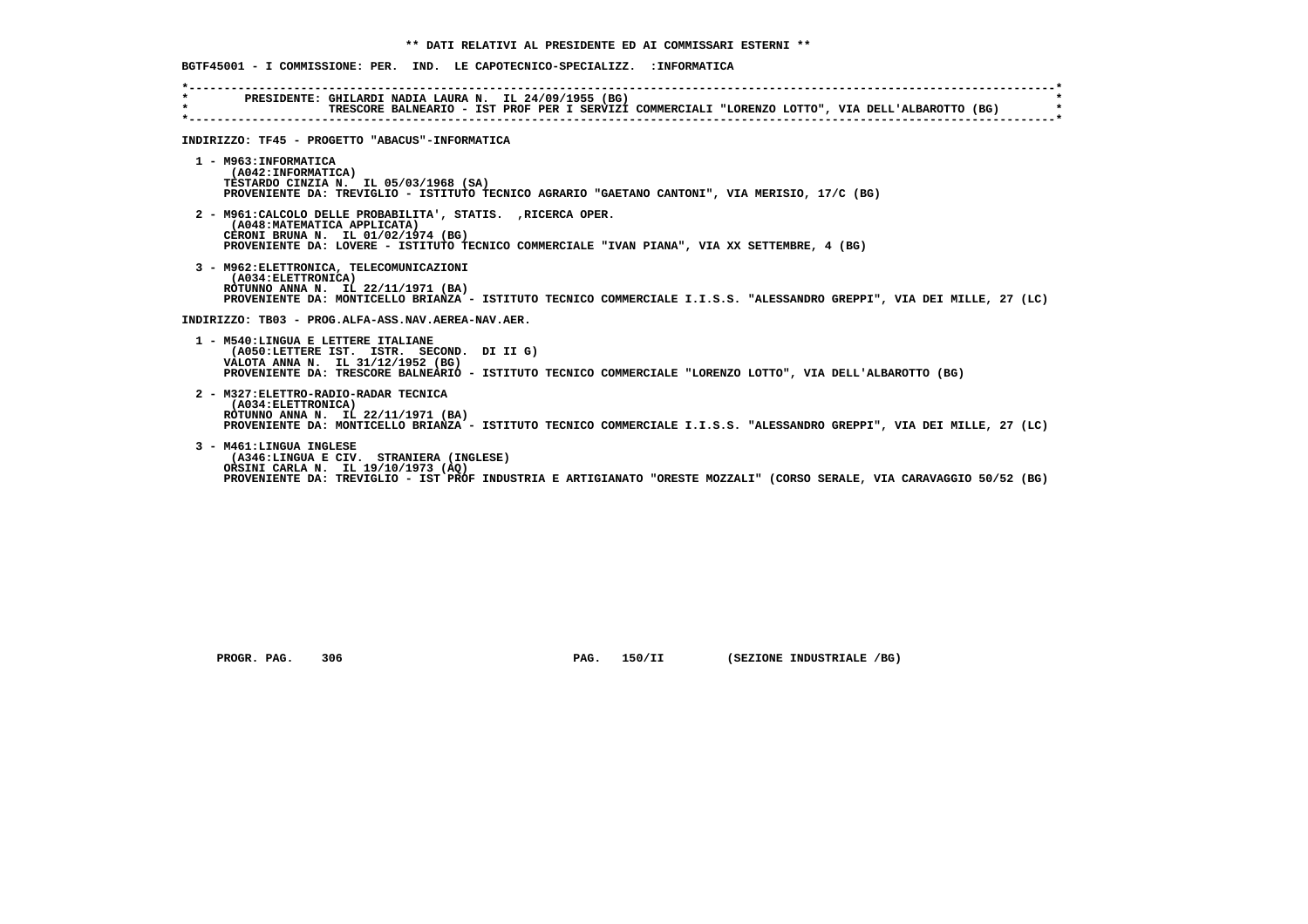**BGTF45002 - II COMMISSIONE: PER. IND. LE CAPOTECNICO-SPECIALIZZ. :INFORMATICA**

 **\*\* DATI RELATIVI ALLE CLASSI DELLA CONFIGURAZIONE \*\***

 **ISTITUTO PRIMA SEDE: BERGAMO - ISTITUTO TECNICO INDUSTRIALE "PIETRO PALEOCAPA", VIA M. GAVAZZENI 29 (BG)**

| $1 * BGTF010003 * 5IA$<br>* 24 * * * * * T<br>* TF45 - PROGETTO "ABACUS"-INFORMATICA<br>$* 21 * * * * * * + T$<br>* BGTF010003 * 5IB<br>* TF45 - PROGETTO "ABACUS"-INFORMATICA<br>$\mathbf{r}$ and $\mathbf{r}$ |  | * CLASSE * ISTITUTO |  | * SEZIONE * INDIRIZZO |  | $*P.N.I.*$ |  | CANDIDATI<br>*INT.*EST.*BRA.*IPO.*MER.* |  | LINGUE<br><b>STRANIERE</b> |  |
|-----------------------------------------------------------------------------------------------------------------------------------------------------------------------------------------------------------------|--|---------------------|--|-----------------------|--|------------|--|-----------------------------------------|--|----------------------------|--|
|                                                                                                                                                                                                                 |  |                     |  |                       |  |            |  |                                         |  |                            |  |
|                                                                                                                                                                                                                 |  |                     |  |                       |  |            |  |                                         |  |                            |  |

 **PROGR. PAG.** 307 **PAG.** 151/I (SEZIONE INDUSTRIALE /BG)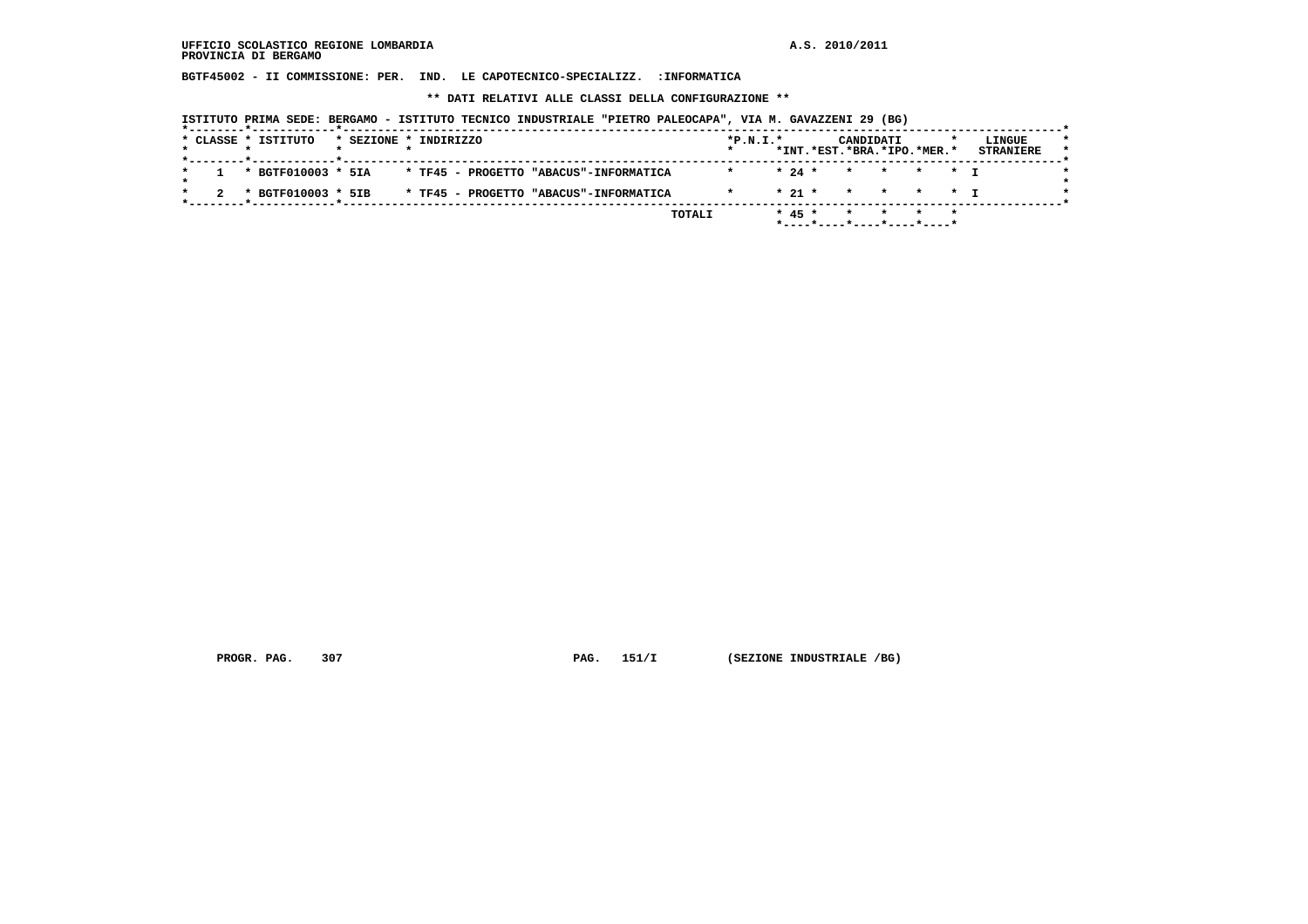**BGTF45002 - II COMMISSIONE: PER. IND. LE CAPOTECNICO-SPECIALIZZ. :INFORMATICA**

| $\star$ | PRESIDENTE: PASINI ANDREINA N. IL 09/04/1950 (RE)<br>TREVIGLIO - ISTITUTO TECNICO COMMERCIALE GUGLIELMO OBERDAN, VIALE MERISIO, 14 (BG) |
|---------|-----------------------------------------------------------------------------------------------------------------------------------------|
|         | INDIRIZZO: TF45 - PROGETTO "ABACUS"-INFORMATICA                                                                                         |
|         | 1 - M963: INFORMATICA                                                                                                                   |
|         | (A042: INFORMATICA)<br>DELUSO DOMENICO N. IL 21/02/1960 (BA)                                                                            |
|         | PROVENIENTE DA: TREVIGLIO - ISTITUTO TECNICO COMMERCIALE GUGLIELMO OBERDAN, VIALE MERISIO, 14 (BG)                                      |
|         | 2 - M961: CALCOLO DELLE PROBABILITA', STATIS. , RICERCA OPER.                                                                           |
|         | (A048:MATEMATICA APPLICATA)                                                                                                             |
|         | BORTOLOTTO ELIO SERGIO N. IL 25/01/1953 (LT)                                                                                            |
|         | PROVENIENTE DA: ZOGNO - IST TEC COMMERCIALE E PER GEOMETRI "DAVID MARIA TUROLDO", VIA RONCO, 11<br>(BG)                                 |

 **3 - M962:ELETTRONICA, TELECOMUNICAZIONI AIELLI GIANCARLO N. IL 23/05/1971 (TE) PROVENIENTE DA: OSTIGLIA - ISTITUTO TECNICO INDUSTRIALE ITIS OSTIGLIA, VIA COLLODI 24/26 (MN) (A034:ELETTRONICA)**

 **PROGR. PAG.** 308 **PAG. 151/II (SEZIONE INDUSTRIALE /BG)**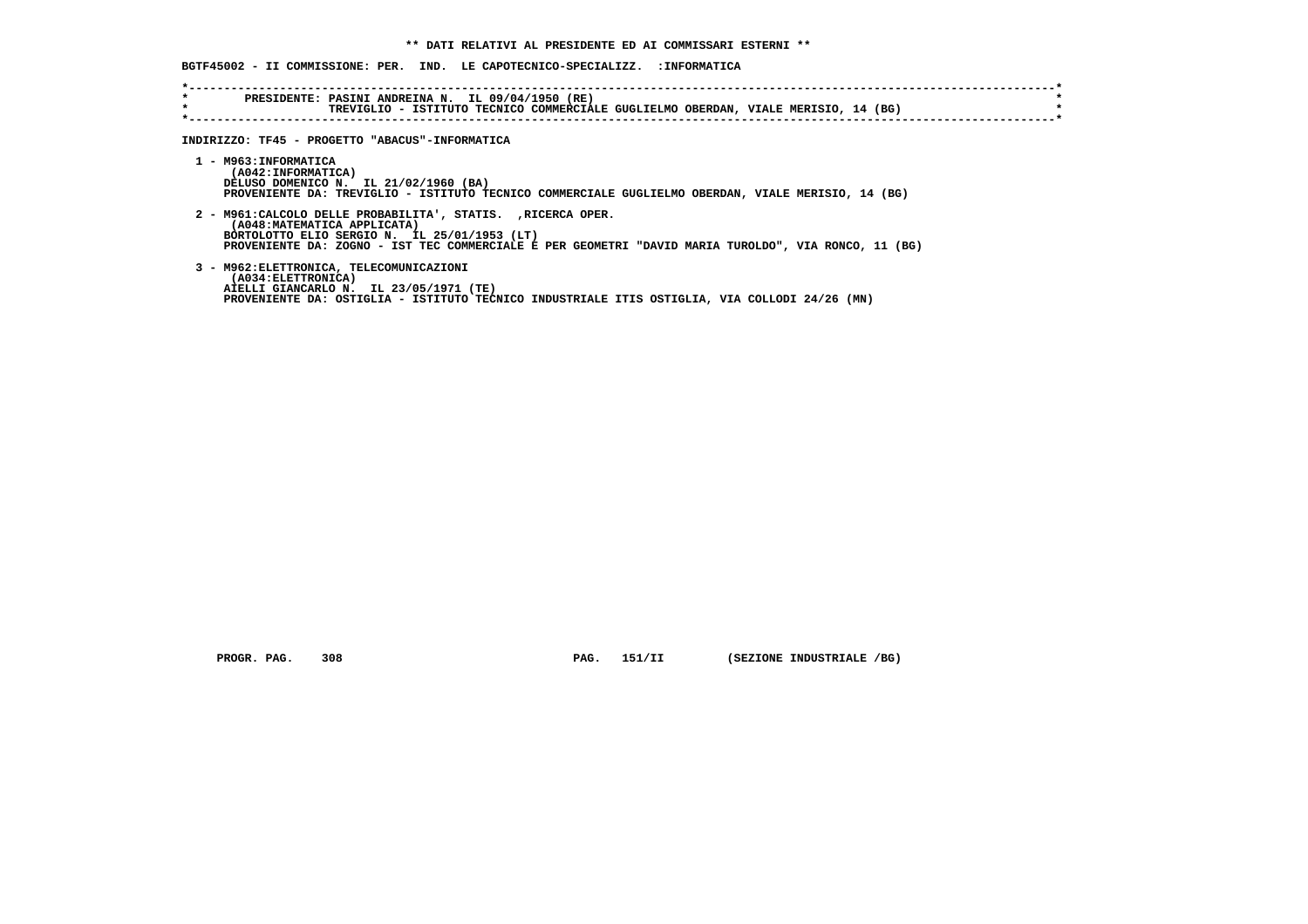**BGTF45003 - III COMMISSIONE: PER. IND. LE CAPOTECNICO-SPECIALIZZ. :INFORMATICA**

 **\*\* DATI RELATIVI ALLE CLASSI DELLA CONFIGURAZIONE \*\***

 **ISTITUTO PRIMA SEDE: DALMINE - ISTITUTO TECNICO INDUSTRIALE "GUGLIELMO MARCONI", VIA VERDI, 60 (BG)**

|   |  | * CLASSE * ISTITUTO     |  | * SEZIONE * INDIRIZZO |                                        |         | $*P.N.T.*$ |  |  | CANDIDATI |                            | LINGUE           |
|---|--|-------------------------|--|-----------------------|----------------------------------------|---------|------------|--|--|-----------|----------------------------|------------------|
|   |  |                         |  |                       |                                        |         |            |  |  |           | *INT.*EST.*BRA.*IPO.*MER.* | <b>STRANIERE</b> |
| * |  | $1 * BGTF05000D * 5AIN$ |  |                       | * TF45 - PROGETTO "ABACUS"-INFORMATICA | $\star$ |            |  |  |           | * 25 * 1 * * * * * T       |                  |
|   |  | * BGTF05000D * 5BIN     |  |                       | * TF45 - PROGETTO "ABACUS"-INFORMATICA |         | $\star$    |  |  |           | * 25 * 1 * * * * * T       |                  |
|   |  |                         |  |                       |                                        | TOTALI  |            |  |  |           | $*50 * 2 * * * * * * *$    |                  |
|   |  |                         |  |                       |                                        |         |            |  |  |           | *----*----*----*----*----* |                  |

 **PROGR. PAG.** 309 **PAG.** 152/I (SEZIONE INDUSTRIALE /BG)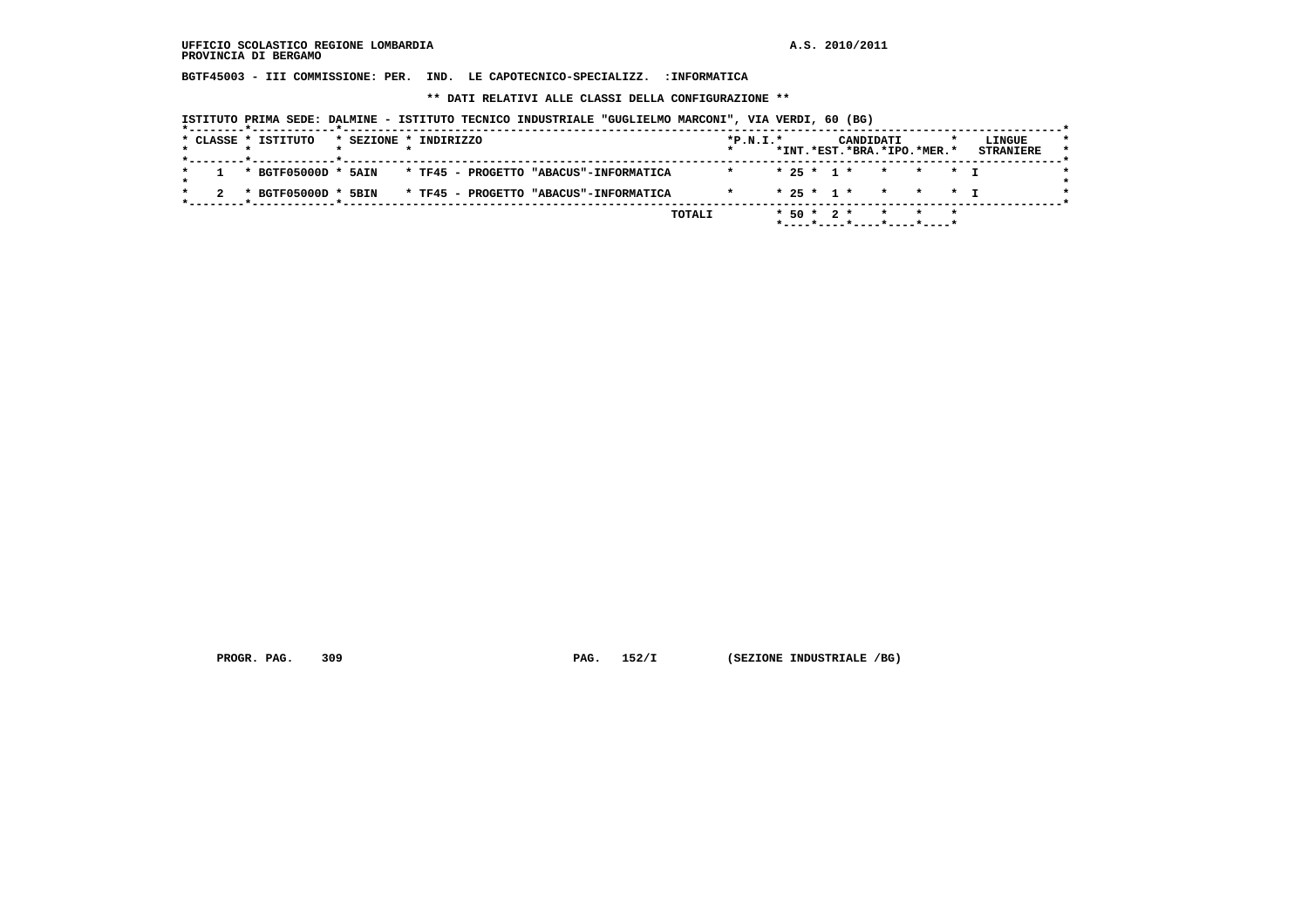|                    | BGTF45003 - III COMMISSIONE: PER. IND. LE CAPOTECNICO-SPECIALIZZ. :INFORMATICA                                                                                                                                                                         |
|--------------------|--------------------------------------------------------------------------------------------------------------------------------------------------------------------------------------------------------------------------------------------------------|
| $\star$<br>$\star$ | --------------------------<br>PRESIDENTE: LORENZI CARLA N. IL 20/11/1954 (BG)<br>TREVIGLIO - ISTITUTO TECNICO INDUSTRIALE "AUGUSTO RIGHI", VIA CARAVAGGIO, 50/52 (BG)                                                                                  |
|                    | INDIRIZZO: TF45 - PROGETTO "ABACUS"-INFORMATICA                                                                                                                                                                                                        |
|                    | 1 - M963: INFORMATICA<br>(A042:INFORMATICA)<br>TIRITICCO LOLITA N. IL 13/06/1961 (PE)<br>PROVENIENTE DA: GORGONZOLA - ISTITUTO TECNICO INDUSTRIALE ITI G. MARCONI, VIA ADDA,10 (MI)                                                                    |
|                    | 2 - M961: CALCOLO DELLE PROBABILITA', STATIS. , RICERCA OPER.<br>(A048: MATEMATICA APPLICATA)<br>SIMONELLI VIVIANA N. IL 22/10/1967 (BG)<br>PROVENIENTE DA: TRESCORE BALNEARIO - ISTITUTO TECNICO COMMERCIALE "LORENZO LOTTO", VIA DELL'ALBAROTTO (BG) |
|                    | 3 - M962: ELETTRONICA, TELECOMUNICAZIONI<br>(A034:ELETTRONICA)<br>MUDANO' FABRIZIO N. IL 12/09/1977 (SR)<br>PROVENIENTE DA: MILANO - ISTITUTO TECNICO INDUSTRIALE MOLINARI, VIA CRESCENZAGO 110 (MI)                                                   |

 **PROGR. PAG.** 310 **PAG.** 152/II (SEZIONE INDUSTRIALE /BG)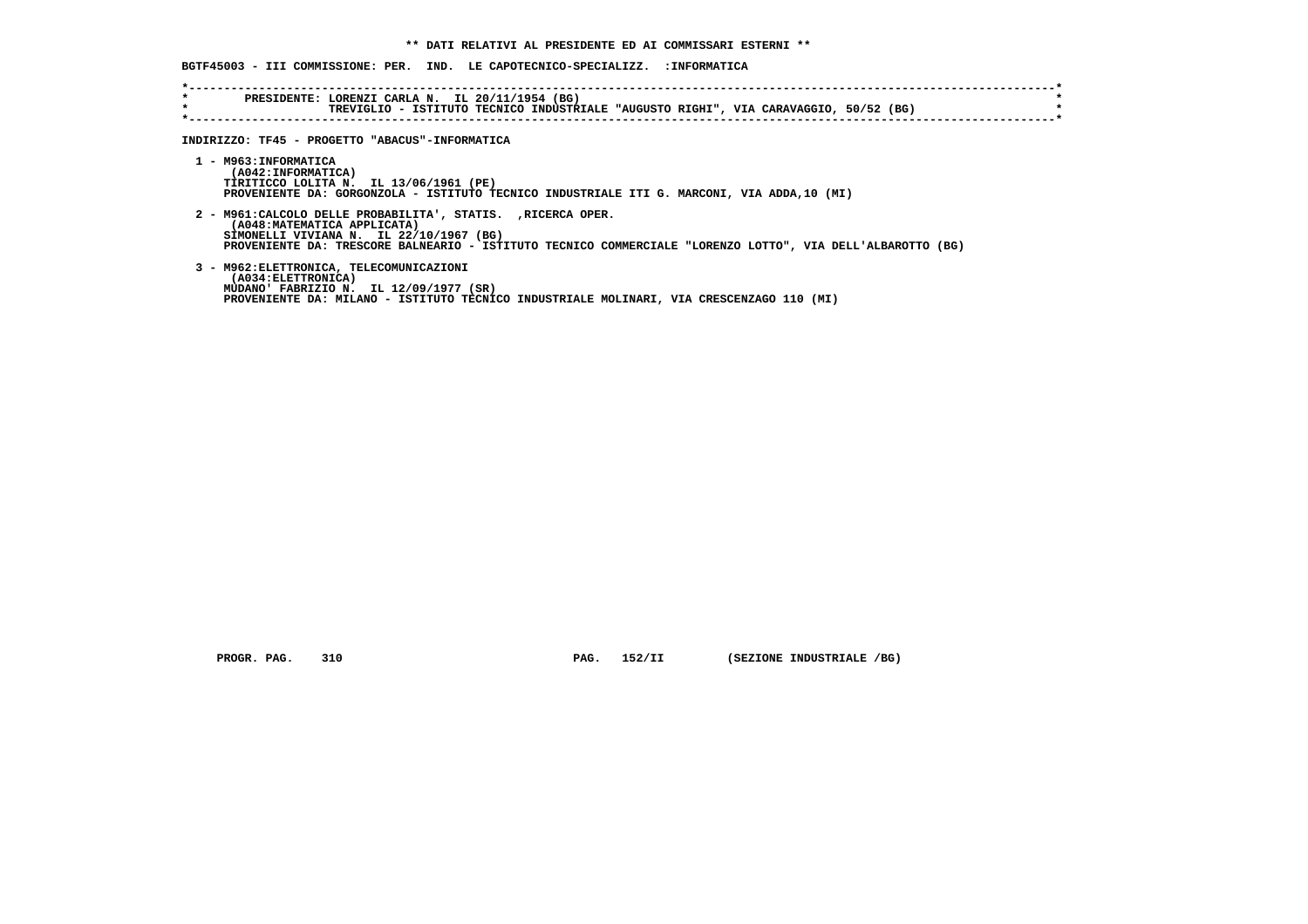**BGTF45004 - IV COMMISSIONE: PER. IND. LE CAPOTECNICO-SPECIALIZZ. :INFORMATICA**

 **\*\* DATI RELATIVI ALLE CLASSI DELLA CONFIGURAZIONE \*\***

|                       | ISTITUTO PRIMA SEDE: SERIATE - ISTITUTO TECNICO INDUSTRIALE "ETTORE MAJORANA", VIA PARTIGIANI 1 (BG) |                                                       |                                    |
|-----------------------|------------------------------------------------------------------------------------------------------|-------------------------------------------------------|------------------------------------|
|                       | CLASSE * ISTITUTO * SEZIONE * INDIRIZZO                                                              | $*P.N.T.*$<br>CANDIDATI<br>*INT.*EST.*BRA.*IPO.*MER.* | <b>T.TNGUE</b><br><b>STRANTERE</b> |
| * 1 * BGTF01701V * 5A | * TF45 - PROGETTO "ABACUS"-INFORMATICA                                                               | * * 26 * 2 * * * * * T                                |                                    |

 **ISTITUTO SECONDA SEDE: SARNICO - ISTITUTO TECNICO INDUSTRIALE "SERAFINO RIVA", VIA CORTIVO 32 (BG)**

|                                                           | *INT.*EST.*BRA.*IPO.*MER.*<br><b>STRANIERE</b> |
|-----------------------------------------------------------|------------------------------------------------|
| * BGTF023016 * 5AI * TF45 - PROGETTO "ABACUS"-INFORMATICA | * * 20 * 4 * * * * * T                         |
|                                                           | * 46 * 6 * * * * *<br>TOTALI                   |

 **PROGR. PAG.** 311 **PAG.** 153/I (SEZIONE INDUSTRIALE /BG)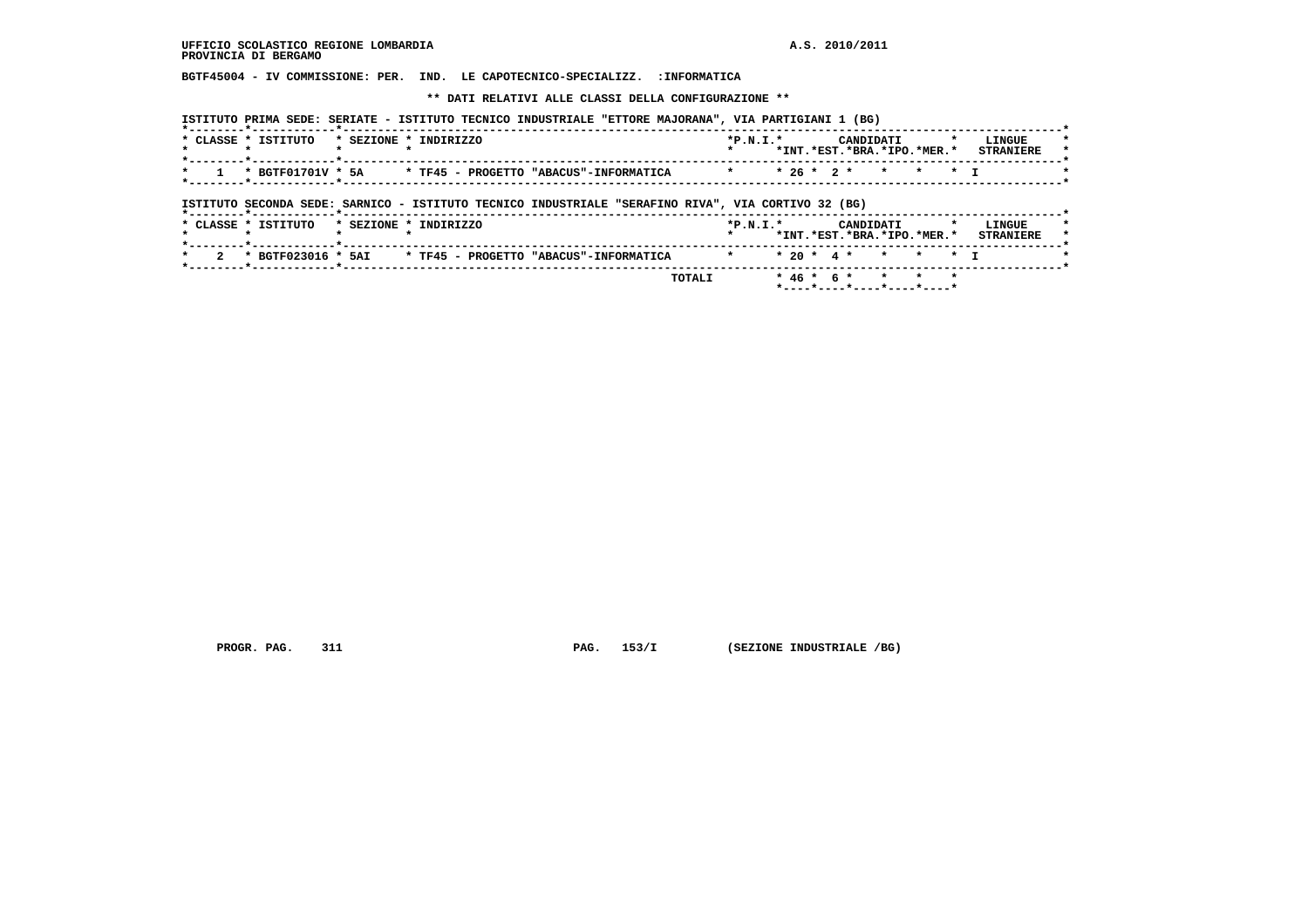|                    | BGTF45004 - IV COMMISSIONE: PER. IND. LE CAPOTECNICO-SPECIALIZZ. :INFORMATICA                                                                                                                                                                       |
|--------------------|-----------------------------------------------------------------------------------------------------------------------------------------------------------------------------------------------------------------------------------------------------|
| $\star$<br>$\star$ | PRESIDENTE: CROTTI ANNA MARIA N. IL 04/10/1961 (BG)<br>PRESEZZO - ISTITUTO SUPERIORE "MAIRONI DA PONTE", VIA C. BERIZZI, 1 (BG)                                                                                                                     |
|                    | INDIRIZZO: TF45 - PROGETTO "ABACUS"-INFORMATICA                                                                                                                                                                                                     |
|                    | 1 - M963: INFORMATICA<br>(A042: INFORMATICA)<br>GUALTERONI ANTONELLA N. IL 25/02/1963 (BG)<br>PROVENIENTE DA: BERGAMO - ISTITUTO TECNICO INDUSTRIALE "PIETRO PALEOCAPA", VIA M. GAVAZZENI 29 (BG)                                                   |
|                    | 2 - M961: CALCOLO DELLE PROBABILITA', STATIS. , RICERCA OPER.<br>(A048: MATEMATICA APPLICATA)<br>SEMPERBONI CRISTINA N. IL 16/01/1964 (BG)<br>PROVENIENTE DA: BERGAMO - ISTITUTO TECNICO COMMERCIALE "VITTORIO EMANUELE II", VIA F. LUSSANA, 2 (BG) |
|                    | 3 - M962: ELETTRONICA, TELECOMUNICAZIONI<br>(A034:ELETTRONICA)<br>MASSERINI MARIO GIUSEPPE N. IL 02/11/1967 (BG)<br>PROVENIENTE DA: BERGAMO - ISTITUTO TECNICO INDUSTRIALE "PIETRO PALEOCAPA", VIA M. GAVAZZENI 29 (BG)                             |

 **PROGR. PAG.** 312 **PAG.** 153/II (SEZIONE INDUSTRIALE /BG)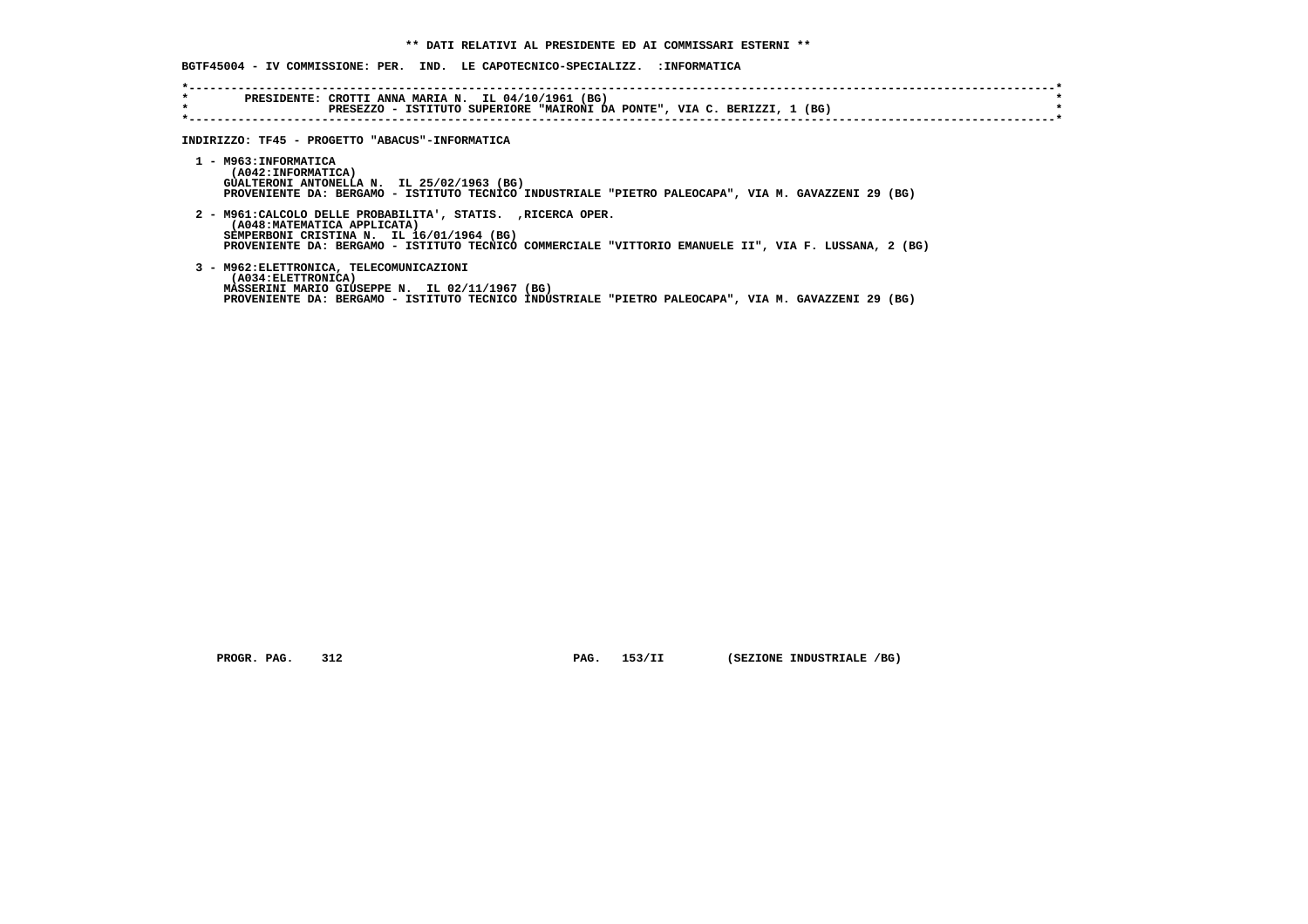**BGTF50001 - I COMMISSIONE: PER. IND. LE CAPOTEC. -SPECIAL:ELETTRON. E TELECOMUN.**

 **\*\* DATI RELATIVI ALLE CLASSI DELLA CONFIGURAZIONE \*\***

| * 24 * 7 * * * * T<br>* BGTF015006 * 5A<br>* TF50 - ELETTR. E TELECOM.                           |  |  | CANDIDATI<br>*INT.*EST.*BRA.*IPO.*MER.* | LINGUE<br><b>STRANIERE</b> |
|--------------------------------------------------------------------------------------------------|--|--|-----------------------------------------|----------------------------|
|                                                                                                  |  |  |                                         |                            |
| $* 17 * 8 * * * * * T$<br>* BGTF015006 * 5B<br>* TF45 - PROGETTO "ABACUS"-INFORMATICA<br>$\star$ |  |  |                                         |                            |

 **PROGR. PAG.** 313 **PAG.** 154/I (SEZIONE INDUSTRIALE /BG)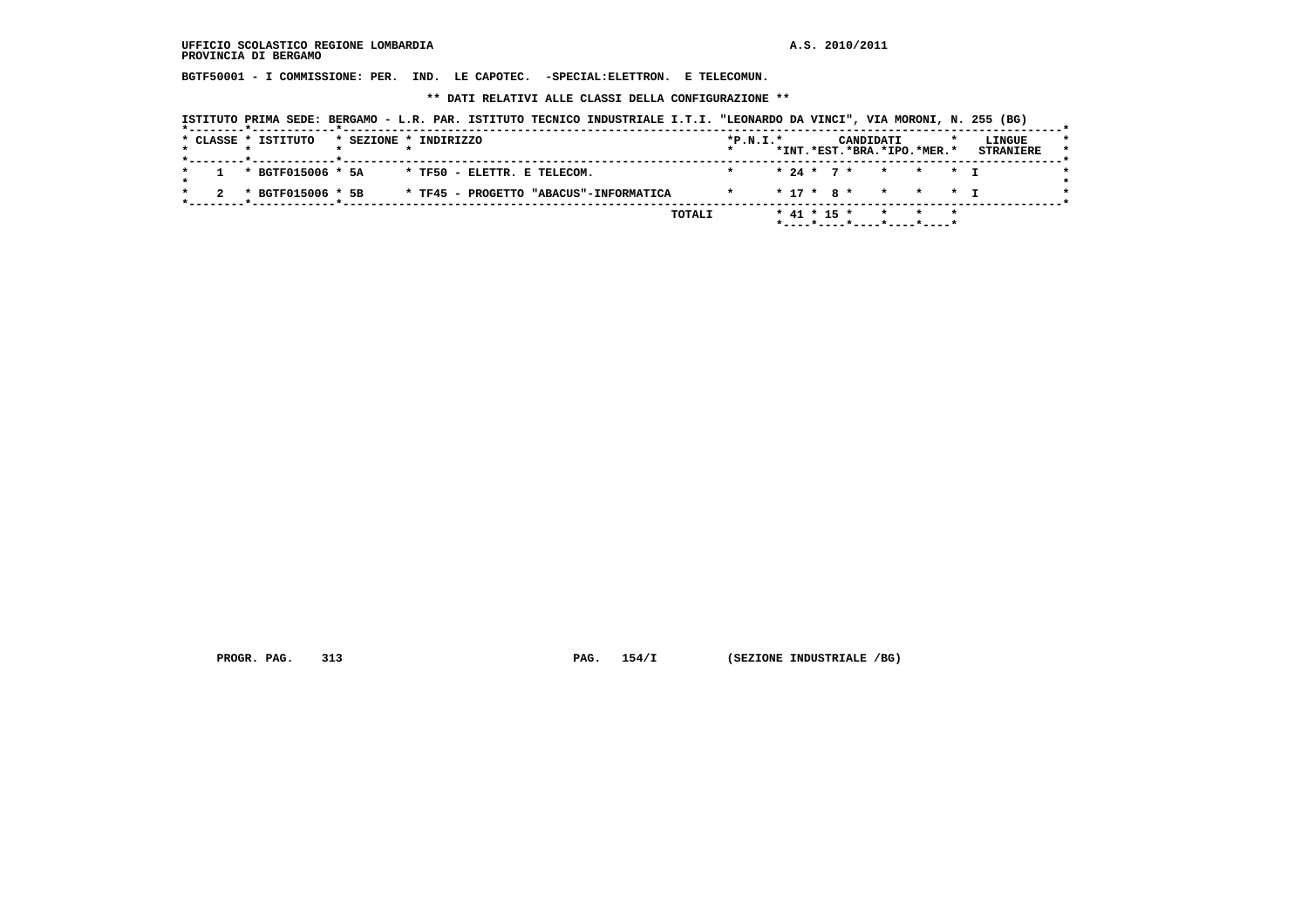**BGTF50001 - I COMMISSIONE: PER. IND. LE CAPOTEC. -SPECIAL:ELETTRON. E TELECOMUN. \*----------------------------------------------------------------------------------------------------------------------------\* \* PRESIDENTE: BIANCHI ADRIANA N. IL 31/08/1961 (BG) \* \* TREVIGLIO - ISTITUTO TECNICO COMMERCIALE GUGLIELMO OBERDAN, VIALE MERISIO, 14 (BG) \* \*----------------------------------------------------------------------------------------------------------------------------\* INDIRIZZO: TF50 - ELETTR. E TELECOM. 1 - M320:ELETTRONICA (A034:ELETTRONICA) GAMBINO GIOVANNA N. IL 10/02/1955 (PA) PROVENIENTE DA: CORSICO - ISTITUTO TECNICO INDUSTRIALE "AUGUSTO RIGHI", VIALE ITALIA N. 24/26 (MI) 2 - M263:MATEMATICA (A047:MATEMATICA) FACCI GRAZIA N. IL 26/09/1971 (BG) PROVENIENTE DA: SAN PELLEGRINO TERME - IST PROF PER I SERVIZI ALBERGHIERI E RISTORAZIONE DI SAN PELLEGRINO TERME, VIALE 3 - M261:ECONOMIA INDUSTRIALE ED ELEMENTI DI DIRITTO (A019:DISCIPLINE GIURIDICHE ED ECONOMI) DAVID GIUSEPPE N. IL 02/09/1970 (BA) PROVENIENTE DA: SAN DONATO MILANESE - ISTITUTO TECNICO INDUSTRIALE E.MATTEI, VIA MARTIRI DI CEFALONIA,46 (MI) INDIRIZZO: TF45 - PROGETTO "ABACUS"-INFORMATICA 1 - M963:INFORMATICA (A042:INFORMATICA) BACCHINI VIRGINIA N. IL 25/06/1956 (LC) PROVENIENTE DA: LECCO - ISTITUTO TECNICO INDUSTRIALE S.TEN.VASC. A.BADONI, VIA RIVOLTA 10 (LC) 2 - M961:CALCOLO DELLE PROBABILITA', STATIS. ,RICERCA OPER. (A048:MATEMATICA APPLICATA) VITELLO CALOGERA N. IL 26/12/1955 (CT) PROVENIENTE DA: ALBINO - ISTITUTO TECNICO COMMERCIALE "OSCAR ARNULFO ROMERO", VIALE ALDO MORO, 51 (BG) 3 - M962:ELETTRONICA, TELECOMUNICAZIONI (A034:ELETTRONICA) GAMBINO GIOVANNA N. IL 10/02/1955 (PA) PROVENIENTE DA: CORSICO - ISTITUTO TECNICO INDUSTRIALE "AUGUSTO RIGHI", VIALE ITALIA N. 24/26 (MI)**

 **PROGR. PAG. 314 PAG. 154/II (SEZIONE INDUSTRIALE /BG)**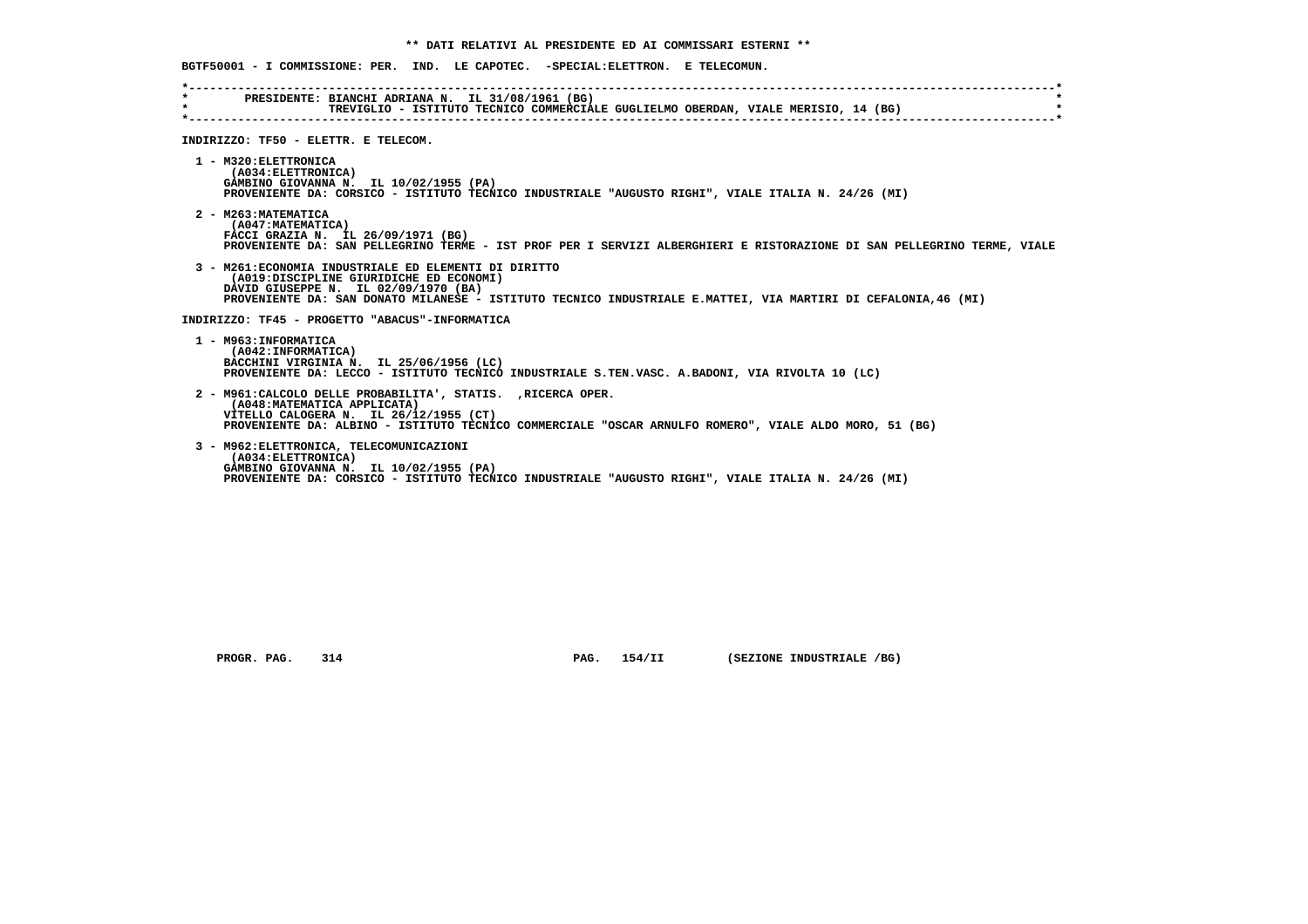**BGTF50002 - II COMMISSIONE: PER. IND. LE CAPOTEC. -SPECIAL:ELETTRON. E TELECOMUN.**

 **\*\* DATI RELATIVI ALLE CLASSI DELLA CONFIGURAZIONE \*\***

 **ISTITUTO PRIMA SEDE: BERGAMO - ISTITUTO TECNICO INDUSTRIALE "PIETRO PALEOCAPA", VIA M. GAVAZZENI 29 (BG)**

|  | * CLASSE * ISTITUTO |        | * SEZIONE * INDIRIZZO                     | $*P.N.I.*$ |            |                  | CANDIDATI<br>*INT.*EST.*BRA.*IPO.*MER.* |         |         |                | LINGUE<br><b>STRANIERE</b> | $\star$ |
|--|---------------------|--------|-------------------------------------------|------------|------------|------------------|-----------------------------------------|---------|---------|----------------|----------------------------|---------|
|  |                     |        |                                           |            |            |                  |                                         |         |         |                |                            |         |
|  | * BGTF010003 *      | 5ENA   | * TF50 - ELETTR. E TELECOM.               |            |            |                  | $* 17 * 2 *$                            | $\star$ | $\star$ | $\star$ $\tau$ |                            |         |
|  |                     | * 5TNA | * TF55 - IND. TINTORIA(PROG. CHIM. TINT.) | $\star$    |            |                  | * 5 * * * * * T                         |         |         |                |                            |         |
|  |                     |        |                                           |            |            |                  |                                         |         |         |                |                            |         |
|  | * BGTF010003 * 5ELN |        | * TF50 - ELETTR. E TELECOM.               |            | $*$ 21 $*$ |                  | * * * * T                               |         |         |                |                            |         |
|  |                     |        |                                           |            |            |                  |                                         |         |         |                |                            |         |
|  |                     |        | TOTALI                                    |            |            | $*$ 43 $*$ 2 $*$ |                                         |         |         | $\star$        |                            |         |
|  |                     |        |                                           |            |            |                  | *----*----*----*----*----               |         |         |                |                            |         |

 **PROGR. PAG.** 315 **PAG.** 155/I (SEZIONE INDUSTRIALE /BG)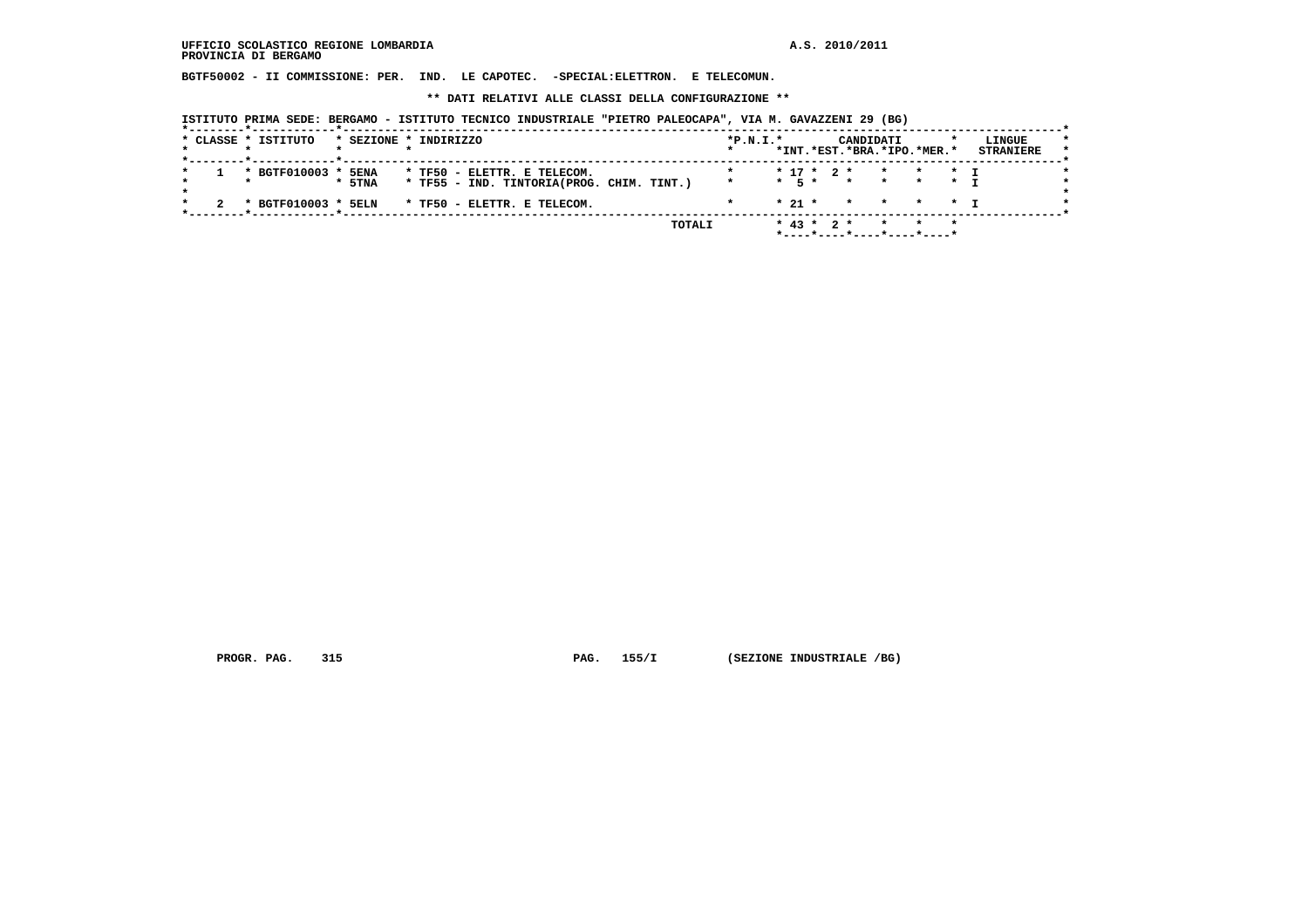**BGTF50002 - II COMMISSIONE: PER. IND. LE CAPOTEC. -SPECIAL:ELETTRON. E TELECOMUN. \*----------------------------------------------------------------------------------------------------------------------------\* \* PRESIDENTE: PERLASCA IPPOLITO N. IL 12/06/1947 (CO) \* \* SERIATE - ISTITUTO TECNICO INDUSTRIALE "ETTORE MAJORANA", VIA PARTIGIANI 1 (BG) \* \*----------------------------------------------------------------------------------------------------------------------------\* INDIRIZZO: TF50 - ELETTR. E TELECOM. 1 - M320:ELETTRONICA (A034:ELETTRONICA) PIZZO GIUSEPPA N. IL 11/07/1974 (PA) PROVENIENTE DA: CARATE BRIANZA - ISTITUTO TECNICO INDUSTRIALE LEONARDO DA VINCI, VIA DE GASPERI,1 (MI) 2 - M263:MATEMATICA (A047:MATEMATICA) LAZZARI ANNA MARIA N. IL 02/01/1956 (GE) PROVENIENTE DA: SERIATE - ISTITUTO TECNICO INDUSTRIALE "ETTORE MAJORANA", VIA PARTIGIANI 1 (BG) 3 - M261:ECONOMIA INDUSTRIALE ED ELEMENTI DI DIRITTO (A019:DISCIPLINE GIURIDICHE ED ECONOMI) CAMBARERI ANTONIA N. IL 02/10/1959 (RC) PROVENIENTE DA: SERIATE - IST PROF INDUSTRIA E ARTIGIANATO "ETTORE MAJORANA", VIA PARTIGIANI 1 (BG) INDIRIZZO: TF55 - IND. TINTORIA(PROG. CHIM. TINT.) 1 - M540:LINGUA E LETTERE ITALIANE (A050:LETTERE IST. ISTR. SECOND. DI II G) LA POLLA DOMENICO N. IL 15/05/1980 (CS) PROVENIENTE DA: TREVIGLIO - IST PROF PER I SERVIZI COMMERCIALI E TURISTICI "ZENALE E BUTINONE", VIA GALVANI, 7 (BG) 2 - M261:ECONOMIA INDUSTRIALE ED ELEMENTI DI DIRITTO (A019:DISCIPLINE GIURIDICHE ED ECONOMI) CAMBARERI ANTONIA N. IL 02/10/1959 (RC) PROVENIENTE DA: SERIATE - IST PROF INDUSTRIA E ARTIGIANATO "ETTORE MAJORANA", VIA PARTIGIANI 1 (BG) 3 - M033:ANALISI CHIMICA, CHIM. FISICA,ELABORAZIONE DATI (A013:CHIMICA E TECNOLOGIE CHIMICHE) FIERRO ANNAMARIA N. IL 01/01/1971 (BG) PROVENIENTE DA: SERIATE - ISTITUTO TECNICO INDUSTRIALE "ETTORE MAJORANA", VIA PARTIGIANI 1 (BG)**

 **PROGR. PAG.** 316 **PROGR. PAG. 155/II** (SEZIONE INDUSTRIALE /BG)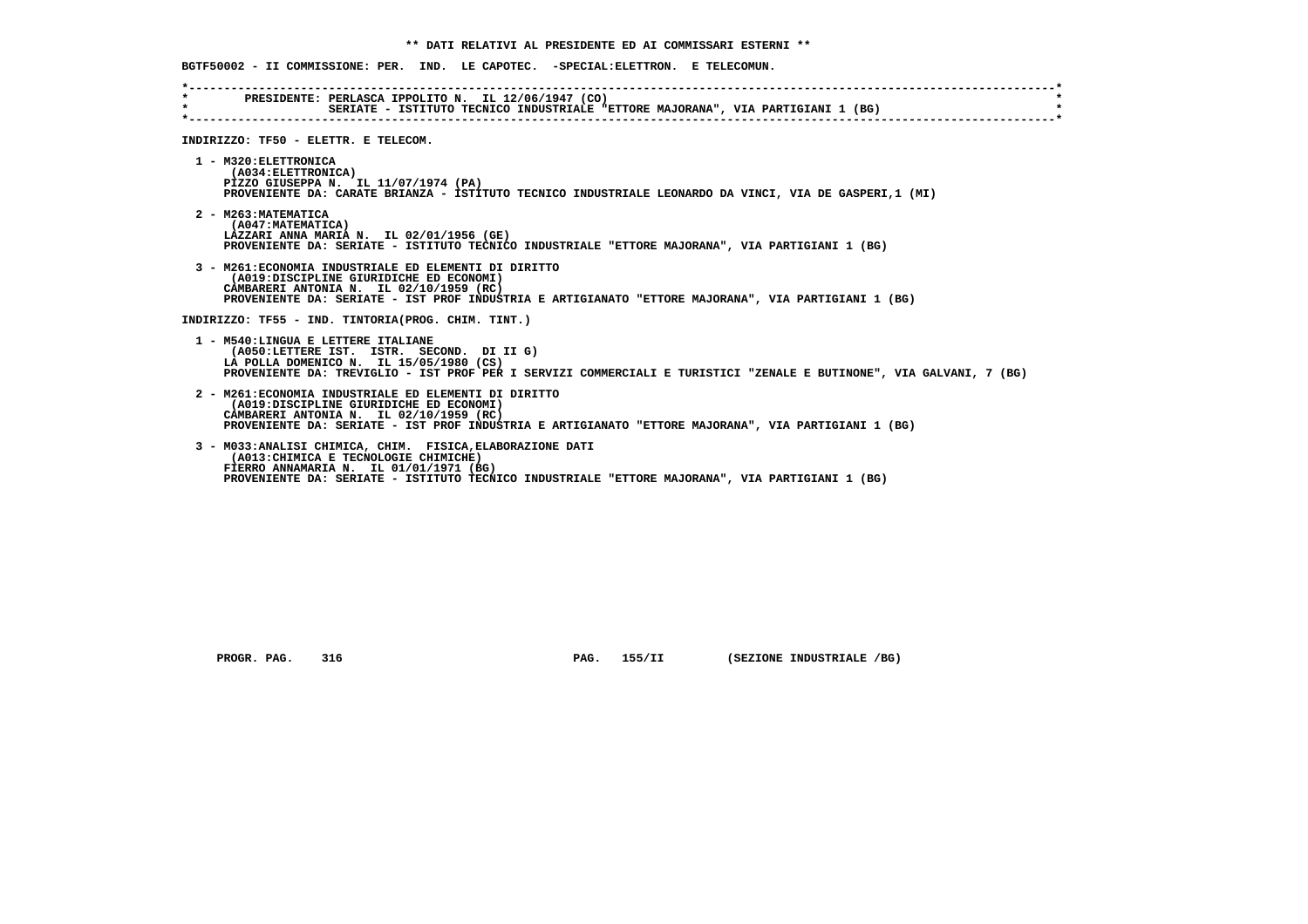**BGTF50003 - III COMMISSIONE: PER. IND. LE CAPOTEC. -SPECIAL:ELETTRON. E TELECOMUN.**

 **\*\* DATI RELATIVI ALLE CLASSI DELLA CONFIGURAZIONE \*\***

 **ISTITUTO PRIMA SEDE: DALMINE - ISTITUTO TECNICO INDUSTRIALE "GUGLIELMO MARCONI", VIA VERDI, 60 (BG)**

|  | * CLASSE * ISTITUTO |         | * SEZIONE * INDIRIZZO                                       |  |        | $*P.N.T.*$ |                                 | CANDIDATI<br>*INT.*EST.*BRA.*IPO.*MER.* |                    |                            |                      | LINGUE<br><b>STRANIERE</b> |
|--|---------------------|---------|-------------------------------------------------------------|--|--------|------------|---------------------------------|-----------------------------------------|--------------------|----------------------------|----------------------|----------------------------|
|  | * BGTF05000D *      | 5AEN    | * TF50 - ELETTR. E TELECOM.                                 |  |        |            | $* 18 *$                        | $\star$                                 | $\mathbf{x}$       | $\star$                    | $\star$ $\tau$       |                            |
|  | * BGTF05000D * 5CN  | $*$ 5CT | * TF50 - ELETTR. E TELECOM.<br>* TF51 - ELETTROT. ED AUTOM. |  |        |            | $*$ 12 $*$<br>$\star$ q $\star$ | $\star$<br>$\star$                      | $\star$<br>$\star$ | $\star$<br>$\star$ $\star$ | $\star$ T<br>$\star$ |                            |
|  |                     |         |                                                             |  | TOTALI |            | $* 39 *$                        | *----*----*----*----*----*              |                    |                            |                      |                            |

 **PROGR. PAG.** 317 **PAG.** 156/I (SEZIONE INDUSTRIALE /BG)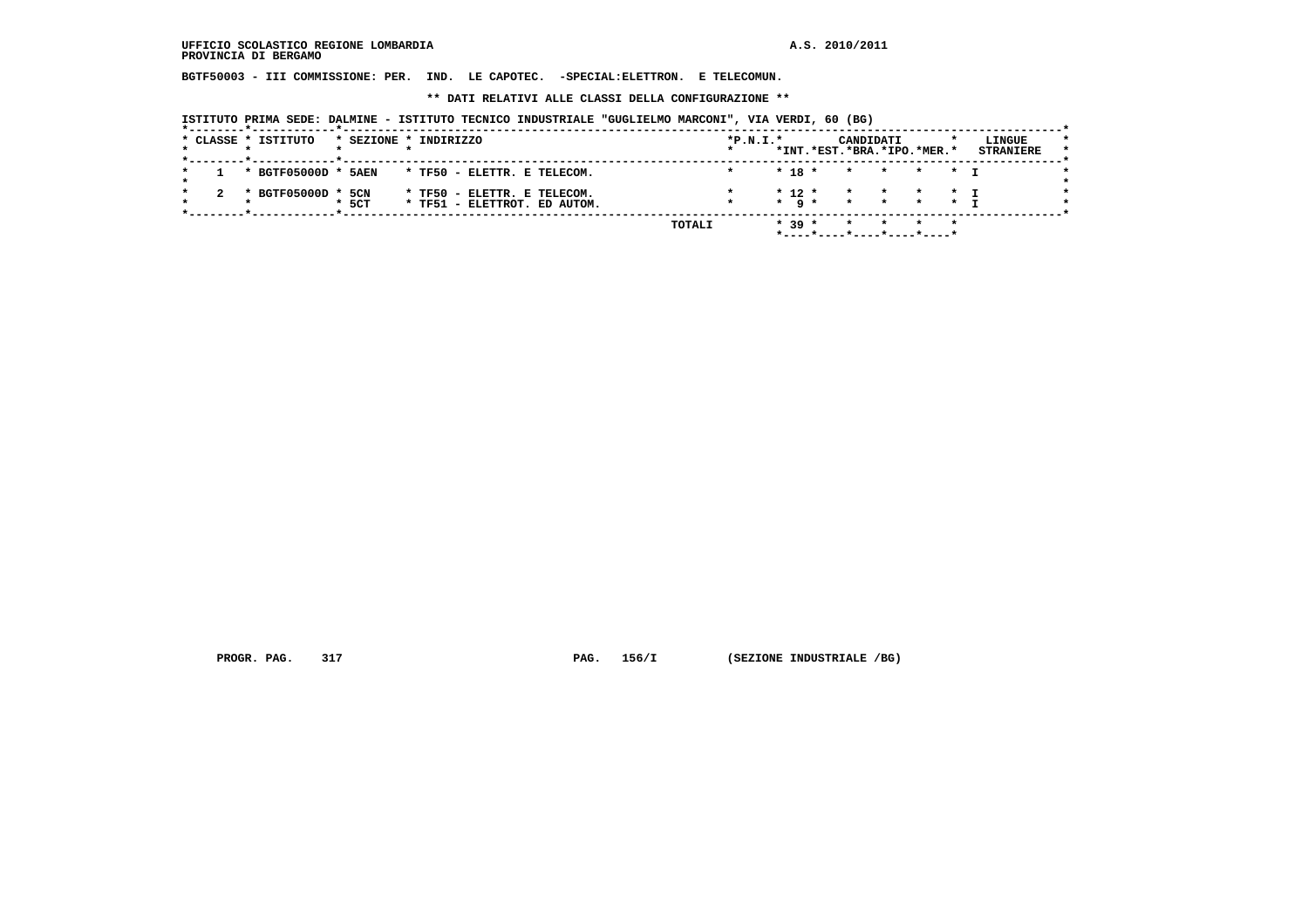**BGTF50003 - III COMMISSIONE: PER. IND. LE CAPOTEC. -SPECIAL:ELETTRON. E TELECOMUN. \*----------------------------------------------------------------------------------------------------------------------------\* \* PRESIDENTE: FRISENNA GIOVANNINO N. IL 03/02/1949 (CT) \* \* TREVIGLIO - ISTITUTO TECNICO INDUSTRIALE "AUGUSTO RIGHI", VIA CARAVAGGIO, 50/52 (BG) \* \*----------------------------------------------------------------------------------------------------------------------------\* INDIRIZZO: TF50 - ELETTR. E TELECOM. 1 - M320:ELETTRONICA (A034:ELETTRONICA) ROSIGNOLI BRUNO N. IL 17/06/1956 (MN) PROVENIENTE DA: MANTOVA - ISTITUTO TECNICO INDUSTRIALE ITI FERMI MN, STRADA SPOLVERINA N. 5 (MN) 2 - M263:MATEMATICA (A047:MATEMATICA) MAGAZZU' CLEMENTINA N. IL 22/10/1976 (ME) PROVENIENTE DA: ROMANO DI LOMBARDIA - ISTITUTO MAGISTRALE "DON LORENZO MILANI", VIA BELVEDERE (BG) 3 - M261:ECONOMIA INDUSTRIALE ED ELEMENTI DI DIRITTO (A019:DISCIPLINE GIURIDICHE ED ECONOMI) RECUPERO DOMENICO N. IL 29/03/1955 (BA) PROVENIENTE DA: SONDRIO - IST PROF PER I SERVIZI COMMERCIALI F. BESTA, VIA TONALE 22 (SO) INDIRIZZO: TF51 - ELETTROT. ED AUTOM. 1 - M292:IMPIANTI ELETTRICI (A035:ELETTROTECNICA ED APPLICAZIONI) PALERMO OSCAR N. IL 23/01/1959 (FG) PROVENIENTE DA: GORGONZOLA - ISTITUTO TECNICO INDUSTRIALE ITI G. MARCONI, VIA ADDA,10 (MI) 2 - M291:SISTEMI ELETTRICI AUTOMATICI (A035:ELETTROTECNICA ED APPLICAZIONI) GHEZZI DAVIDE N. IL 01/02/1967 (LC) PROVENIENTE DA: COLICO - IST PROF INDUSTRIA E ARTIGIANATO "MARCO POLO", VIA LA MADONETA, 3 (LC) 3 - M263:MATEMATICA (A047:MATEMATICA) MAGAZZU' CLEMENTINA N. IL 22/10/1976 (ME) PROVENIENTE DA: ROMANO DI LOMBARDIA - ISTITUTO MAGISTRALE "DON LORENZO MILANI", VIA BELVEDERE (BG)**

 **PROGR. PAG.** 318 **PROGR. PAG. 156/II** (SEZIONE INDUSTRIALE /BG)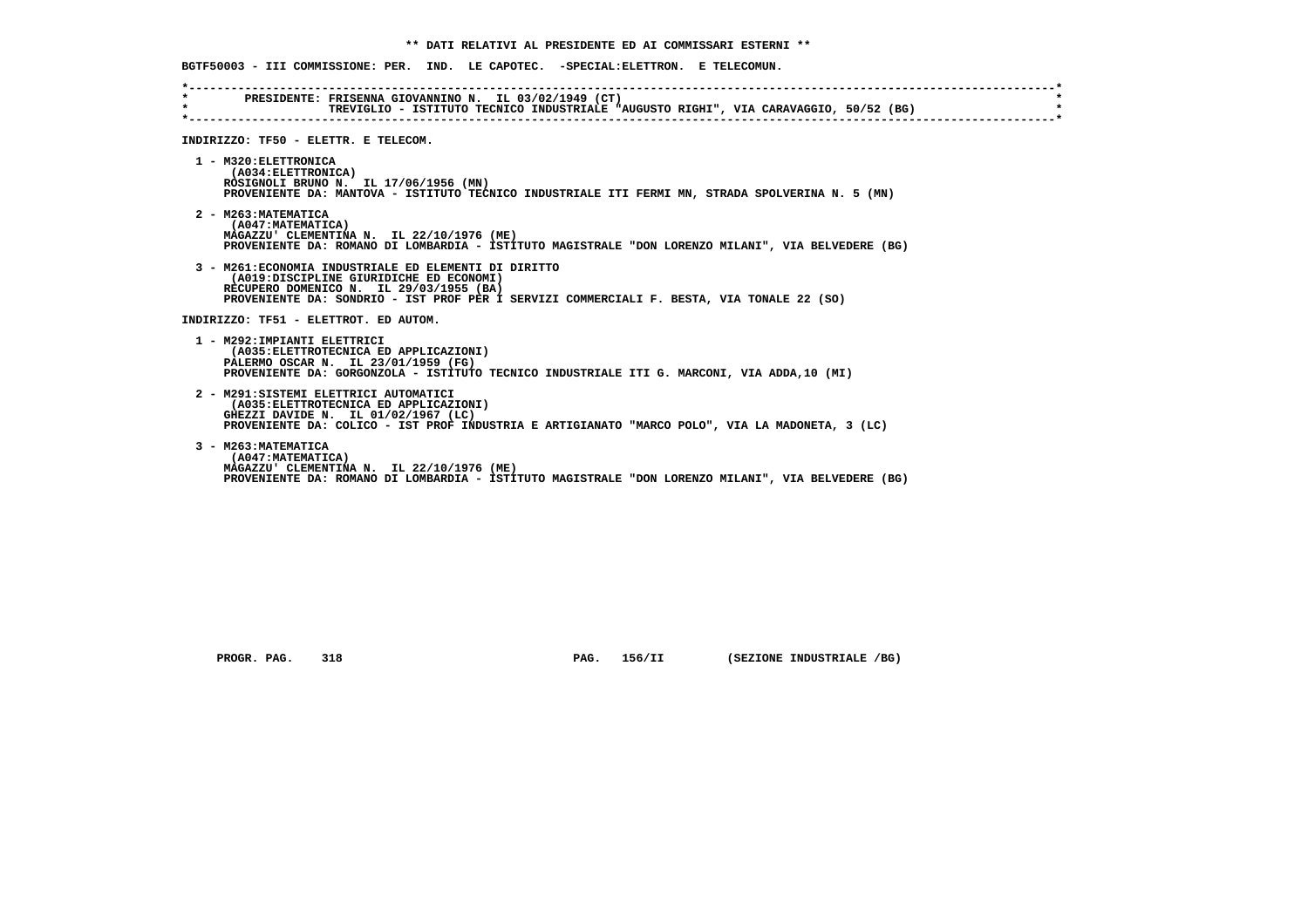**BGTF50004 - IV COMMISSIONE: PER. IND. LE CAPOTEC. -SPECIAL:ELETTRON. E TELECOMUN.**

 **\*\* DATI RELATIVI ALLE CLASSI DELLA CONFIGURAZIONE \*\***

 **ISTITUTO PRIMA SEDE: GAZZANIGA - ISTITUTO TECNICO INDUSTRIALE "VALLE SERIANA", VIA MARCONI, 45 (BG)**

| $* 21 * 2 * * * * * 1$<br>1 * BGTF016013 * 5AEN<br>* TF50 - ELETTR. E TELECOM.<br>$\star$<br>$* 12 * 2 * * * * * 1$<br>* BGTF016013 * 5AM<br>* TF52 - MECCANICA |  |
|-----------------------------------------------------------------------------------------------------------------------------------------------------------------|--|
|                                                                                                                                                                 |  |
|                                                                                                                                                                 |  |
|                                                                                                                                                                 |  |
| ___ <del>*</del> ____________ <b>__*</b> ________                                                                                                               |  |

 **PROGR. PAG.** 319 **PAG.** 157/I (SEZIONE INDUSTRIALE /BG)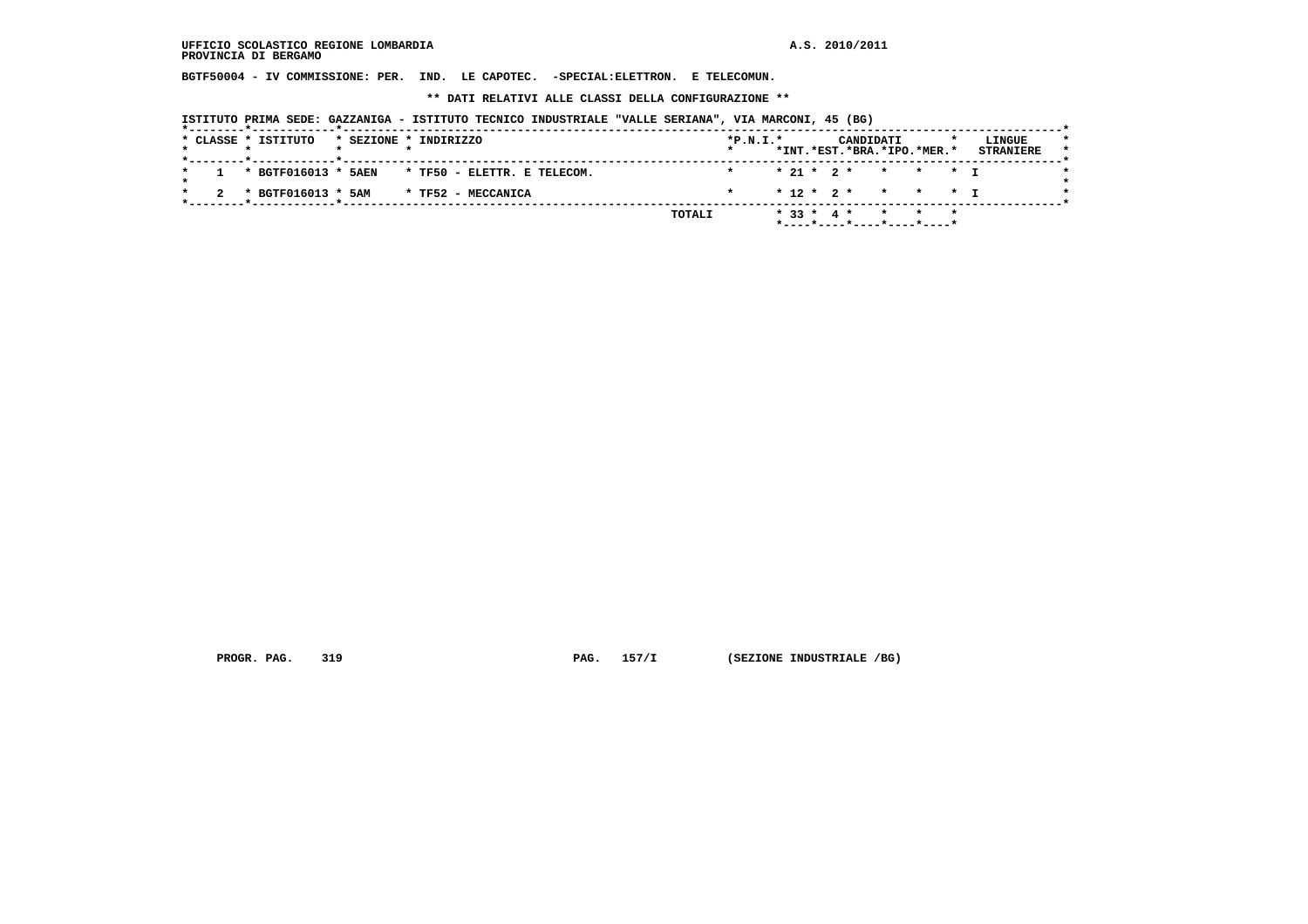**BGTF50004 - IV COMMISSIONE: PER. IND. LE CAPOTEC. -SPECIAL:ELETTRON. E TELECOMUN. \*----------------------------------------------------------------------------------------------------------------------------\* \* PRESIDENTE: PEZZONI GIUSEPPE N. IL 25/02/1951 (BG) \* \* BERGAMO - ISTITUTO MAGISTRALE "P. SECCO SUARDO", VIA ANGELO MAJ, 8 (BG) \* \*----------------------------------------------------------------------------------------------------------------------------\* INDIRIZZO: TF50 - ELETTR. E TELECOM. 1 - M320:ELETTRONICA (A034:ELETTRONICA) PARISE GIANFRANCO N. IL 10/12/1962 (CS) PROVENIENTE DA: BERGAMO - IST PROF INDUSTRIA E ARTIGIANATO "CESARE PESENTI" (CORSO SERALE, VIA OZANAM, 27 (BG) 2 - M263:MATEMATICA (A047:MATEMATICA) COLNAGO ERNESTINO N. IL 29/04/1957 (BG) PROVENIENTE DA: BERGAMO - ISTITUTO TECNICO INDUSTRIALE "PIETRO PALEOCAPA" (CORSO SERA, VIA GAVAZZENI, 29 (BG) 3 - M261:ECONOMIA INDUSTRIALE ED ELEMENTI DI DIRITTO (A019:DISCIPLINE GIURIDICHE ED ECONOMI) VINZAN ANNA MARIA N. IL 14/02/1955 (EN) PROVENIENTE DA: BERGAMO - ISTITUTO TECNICO INDUSTRIALE "GIULIO NATTA", VIALE EUROPA, 15 (BG) INDIRIZZO: TF52 - MECCANICA 1 - M296:DISEGNO, PROGETTAZIONE ED ORGANIZZAZIONE IND. LE (A020:DISCIPLINE MECCANICHE E TECNOLOG) PRUNERI ADRIANO N. IL 01/04/1961 (BG) PROVENIENTE DA: BERGAMO - ISTITUTO TECNICO INDUSTRIALE "PIETRO PALEOCAPA" (CORSO SERA, VIA GAVAZZENI, 29 (BG) 2 - M263:MATEMATICA (A047:MATEMATICA) COLNAGO ERNESTINO N. IL 29/04/1957 (BG) PROVENIENTE DA: BERGAMO - ISTITUTO TECNICO INDUSTRIALE "PIETRO PALEOCAPA" (CORSO SERA, VIA GAVAZZENI, 29 (BG) 3 - M261:ECONOMIA INDUSTRIALE ED ELEMENTI DI DIRITTO (A019:DISCIPLINE GIURIDICHE ED ECONOMI) VINZAN ANNA MARIA N. IL 14/02/1955 (EN) PROVENIENTE DA: BERGAMO - ISTITUTO TECNICO INDUSTRIALE "GIULIO NATTA", VIALE EUROPA, 15 (BG)**

 **PROGR. PAG.** 320 **PROGR. PAG. 157/II** (SEZIONE INDUSTRIALE /BG)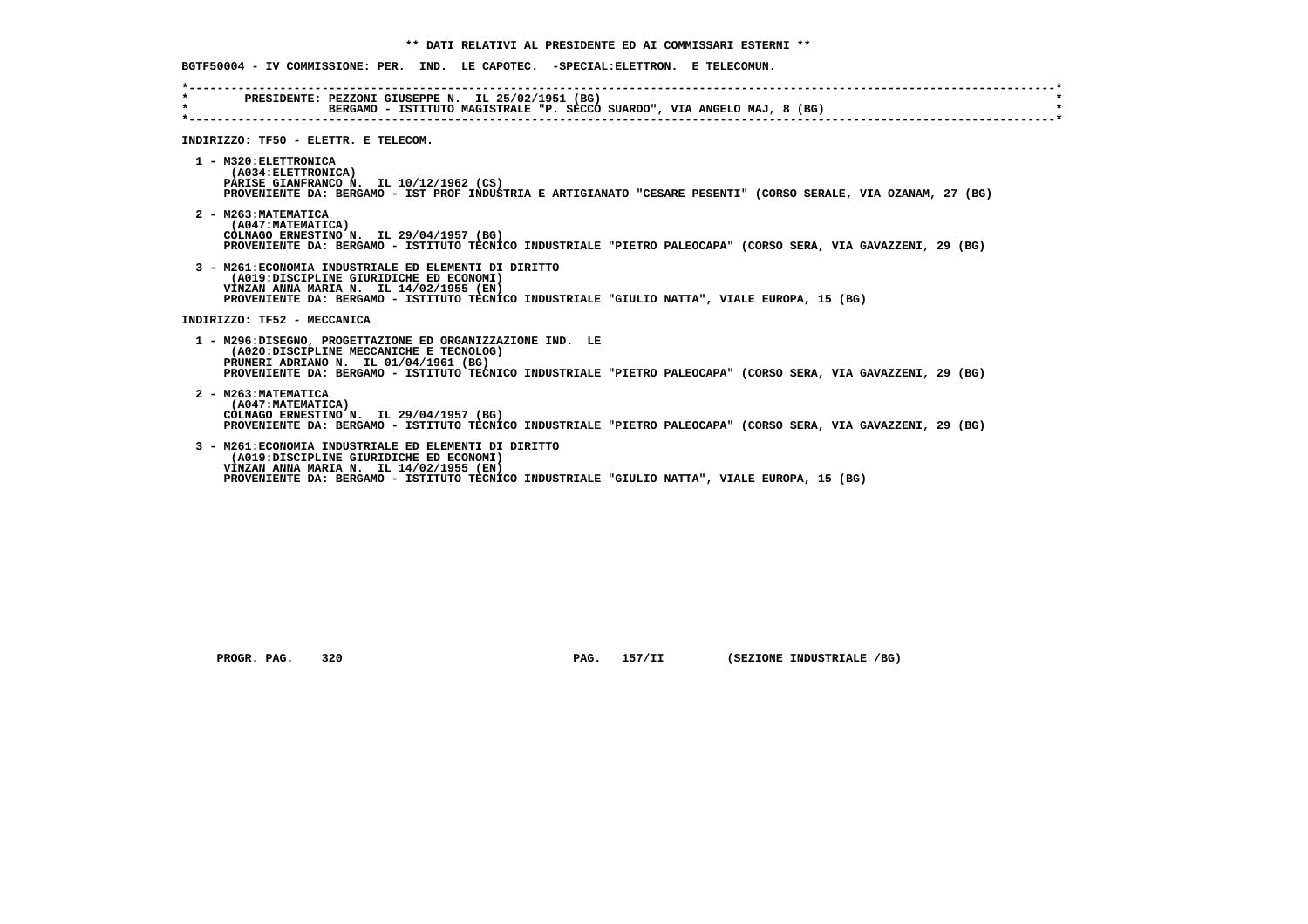**BGTF51001 - I COMMISSIONE: PER. IND. LE CAPOTEC. -SPECIAL. :ELETTROTEC. E AUTOMAZ**

 **\*\* DATI RELATIVI ALLE CLASSI DELLA CONFIGURAZIONE \*\***

 **ISTITUTO PRIMA SEDE: BERGAMO - ISTITUTO TECNICO INDUSTRIALE "PIETRO PALEOCAPA", VIA M. GAVAZZENI 29 (BG)**

| * BGTF010003 * 5EA<br>$* 14 *$<br>* TF51 - ELETTROT. ED AUTOM.<br>* * * I<br>$\mathbf{r}$<br>$* 6 * 2 * * * * * T$<br>* TF54 - TESS.CON SPEC.PROD.TES.<br>$*$ 5TSA<br>$\star$<br>$*$ 10 $*$<br>* BGTF010003 * 5EAS<br>* * * * T | * CLASSE * ISTITUTO |  | * SEZIONE * INDIRIZZO        | $*P.N.I.*$ |  |  | CANDIDATI<br>*INT.*EST.*BRA.*IPO.*MER.* |  | LINGUE<br><b>STRANIERE</b> | $\star$ |
|---------------------------------------------------------------------------------------------------------------------------------------------------------------------------------------------------------------------------------|---------------------|--|------------------------------|------------|--|--|-----------------------------------------|--|----------------------------|---------|
|                                                                                                                                                                                                                                 |                     |  |                              |            |  |  |                                         |  |                            |         |
|                                                                                                                                                                                                                                 |                     |  | * TF51 - ELETTROT. ED AUTOM. |            |  |  |                                         |  |                            |         |

 **PROGR. PAG.** 321 **PAG.** 158/I (SEZIONE INDUSTRIALE /BG)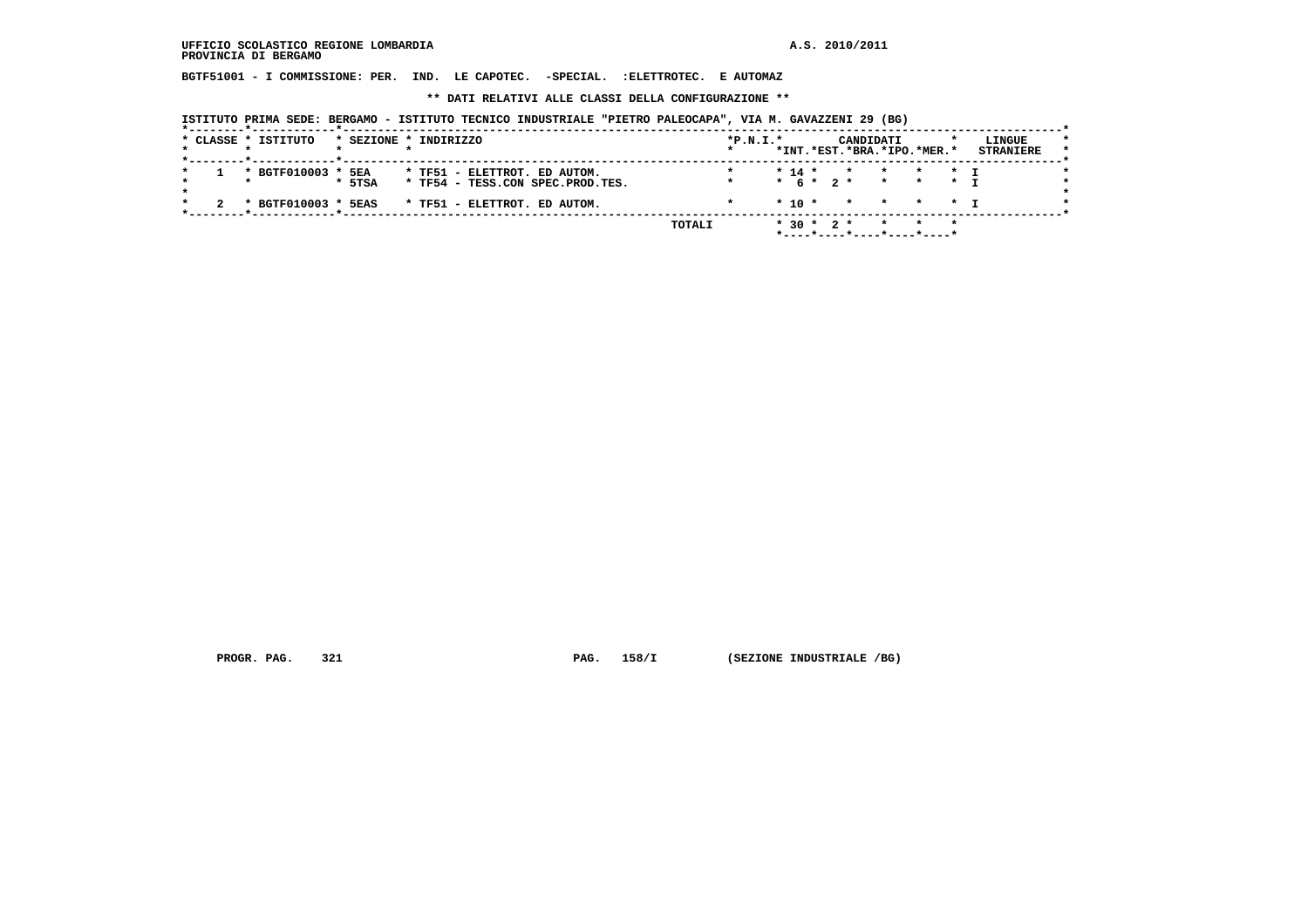|                                          | BGTF51001 - I COMMISSIONE: PER. IND. LE CAPOTEC. -SPECIAL. :ELETTROTEC. E AUTOMAZ                                                                                                                                                       |
|------------------------------------------|-----------------------------------------------------------------------------------------------------------------------------------------------------------------------------------------------------------------------------------------|
| $\star$ . The set of $\sim$<br>$\star$ . | PRESIDENTE: TERI ROSARIO N. IL 27/09/1956 (TP)<br>CARAVAGGIO - LICEO SCIENTIFICO "GALILEO GALILEI", VIA SAN FRANCESCO, 63 (BG)                                                                                                          |
|                                          | INDIRIZZO: TF51 - ELETTROT. ED AUTOM.                                                                                                                                                                                                   |
|                                          | 1 - M292: IMPIANTI ELETTRICI<br>(A035: ELETTROTECNICA ED APPLICAZIONI)<br>CAZZOLA CARLO N. IL 13/06/1965 (VA)<br>PROVENIENTE DA: GALLARATE - IST PROF INDUSTRIA E ARTIGIANATO IPSIA (D), PIAZZA GIOVINE ITALIA 3 (VA)                   |
|                                          | 2 - M291: SISTEMI ELETTRICI AUTOMATICI<br>(A035: ELETTROTECNICA ED APPLICAZIONI)<br>GIORDANO MARIO ANGELO N. IL 07/09/1972 (SA)<br>PROVENIENTE DA: DESIO - ISTITUTO TECNICO INDUSTRIALE E. FERMI, VIA AGNESI, 24 (MI)                   |
|                                          | 3 - M263: MATEMATICA<br>(A047:MATEMATICA)<br>PERUZZA ROSA ANNA N. IL 02/03/1972 (TP)<br>PROVENIENTE DA: SERIATE - ISTITUTO TECNICO INDUSTRIALE "ETTORE MAJORANA", VIA PARTIGIANI 1 (BG)                                                 |
|                                          | INDIRIZZO: TF54 - TESS.CON SPEC.PROD.TES.                                                                                                                                                                                               |
|                                          | 1 - M540:LINGUA E LETTERE ITALIANE<br>(A050:LETTERE IST. ISTR. SECOND. DI II G)<br>ZANGHI' CONCETTA N. IL 15/09/1953 (ME)<br>PROVENIENTE DA: TRESCORE BALNEARIO - ISTITUTO TECNICO COMMERCIALE "LORENZO LOTTO", VIA DELL'ALBAROTTO (BG) |
|                                          | 2 - M040: ECONOMIA ED ORGANIZZAZIONE AZIENDALE<br>(A019:DISCIPLINE GIURIDICHE ED ECONOMI)<br>GASPARINI ALESSANDRO N. IL 06/12/1972 (PR)<br>PROVENIENTE DA: CREMONA - ISTITUTO MAGISTRALE "S. ANGUISSOLA", VIA PALESTRO 30 (CR)          |
|                                          | 3 - M460: INGLESE<br>(A346:LINGUA E CIV. STRANIERA (INGLESE)<br>CALOGERO VERONICA N. IL 15/05/1972 (BG)<br>PROVENIENTE DA: SARNICO - ISTITUTO TECNICO COMMERCIALE "SERAFINO RIVA", VIA CORTIVO 32 (BG)                                  |

 **PROGR. PAG.** 322 **PAG.** 158/II (SEZIONE INDUSTRIALE /BG)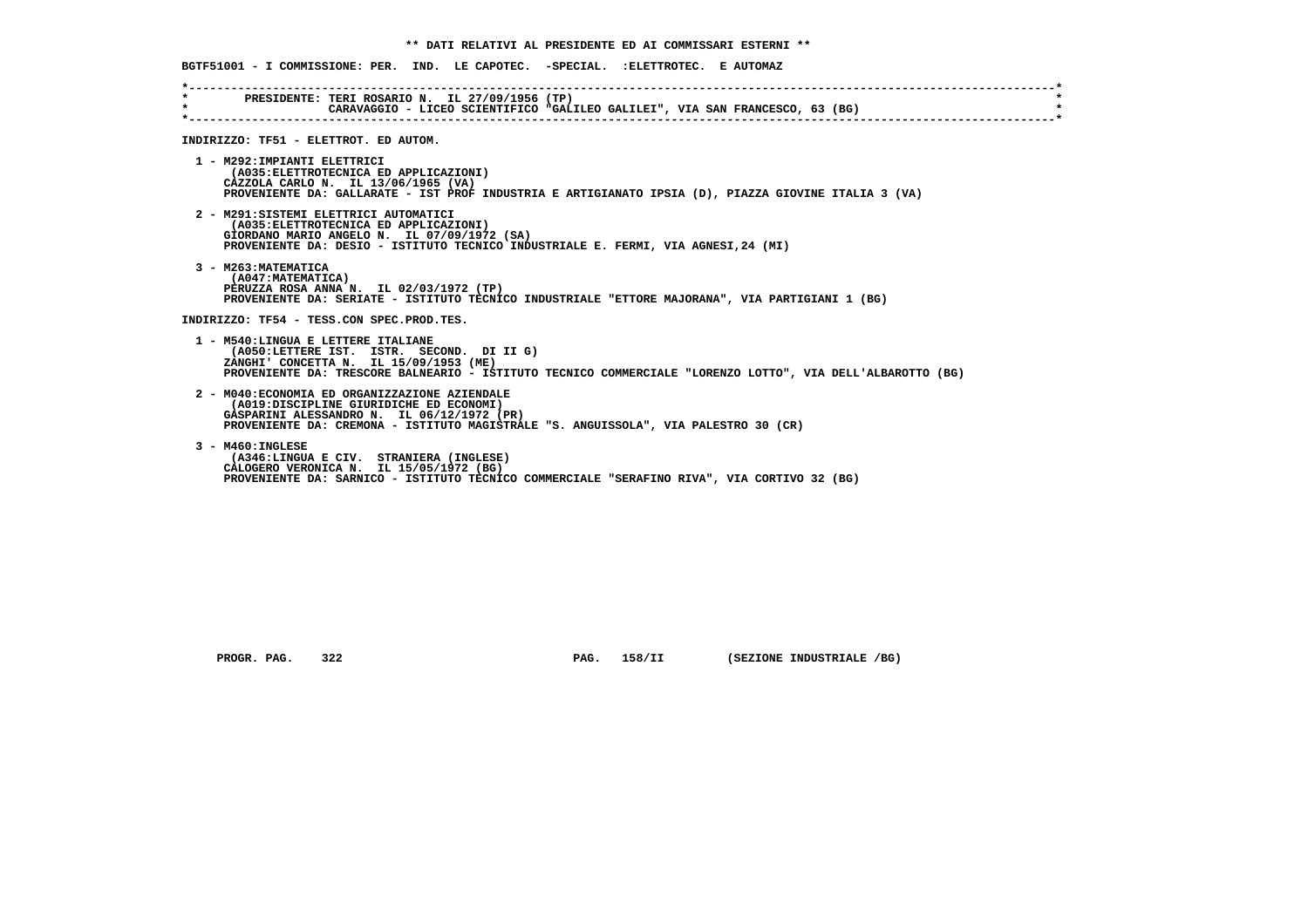**BGTF51002 - II COMMISSIONE: PER. IND. LE CAPOTEC. -SPECIAL. :ELETTROTEC. E AUTOMAZ**

 **\*\* DATI RELATIVI ALLE CLASSI DELLA CONFIGURAZIONE \*\***

 **ISTITUTO PRIMA SEDE: DALMINE - ISTITUTO TECNICO INDUSTRIALE "GUGLIELMO MARCONI", VIA VERDI, 60 (BG)**

|  | * CLASSE * ISTITUTO                            |                               | * SEZIONE * INDIRIZZO |  |  |  |                              |  |        | $*P.N.I.*$ |            | CANDIDATI | *INT.*EST.*BRA.*IPO.*MER.* | LINGUE<br><b>STRANIERE</b> |
|--|------------------------------------------------|-------------------------------|-----------------------|--|--|--|------------------------------|--|--------|------------|------------|-----------|----------------------------|----------------------------|
|  |                                                |                               |                       |  |  |  |                              |  |        |            |            |           |                            |                            |
|  | 1 * BGTF05000D * 5AET                          |                               |                       |  |  |  | * TF51 - ELETTROT. ED AUTOM. |  |        | $\star$    |            |           | * 21 * * * * * T           |                            |
|  |                                                |                               |                       |  |  |  |                              |  |        |            |            |           |                            |                            |
|  | * BGTF05000D * 5BET                            |                               |                       |  |  |  | * TF51 - ELETTROT. ED AUTOM. |  |        |            |            |           | $* 20 * * * * * * T$       |                            |
|  | ___ <b>*</b> ____________ <b>__*</b> _________ |                               |                       |  |  |  |                              |  |        |            |            |           |                            |                            |
|  |                                                |                               |                       |  |  |  |                              |  | TOTALI |            | $*$ 41 $*$ |           | * * * *                    |                            |
|  |                                                | $*$ ----*----*----*----*----* |                       |  |  |  |                              |  |        |            |            |           |                            |                            |

 **PROGR. PAG.** 323 **PAG.** 159/I (SEZIONE INDUSTRIALE /BG)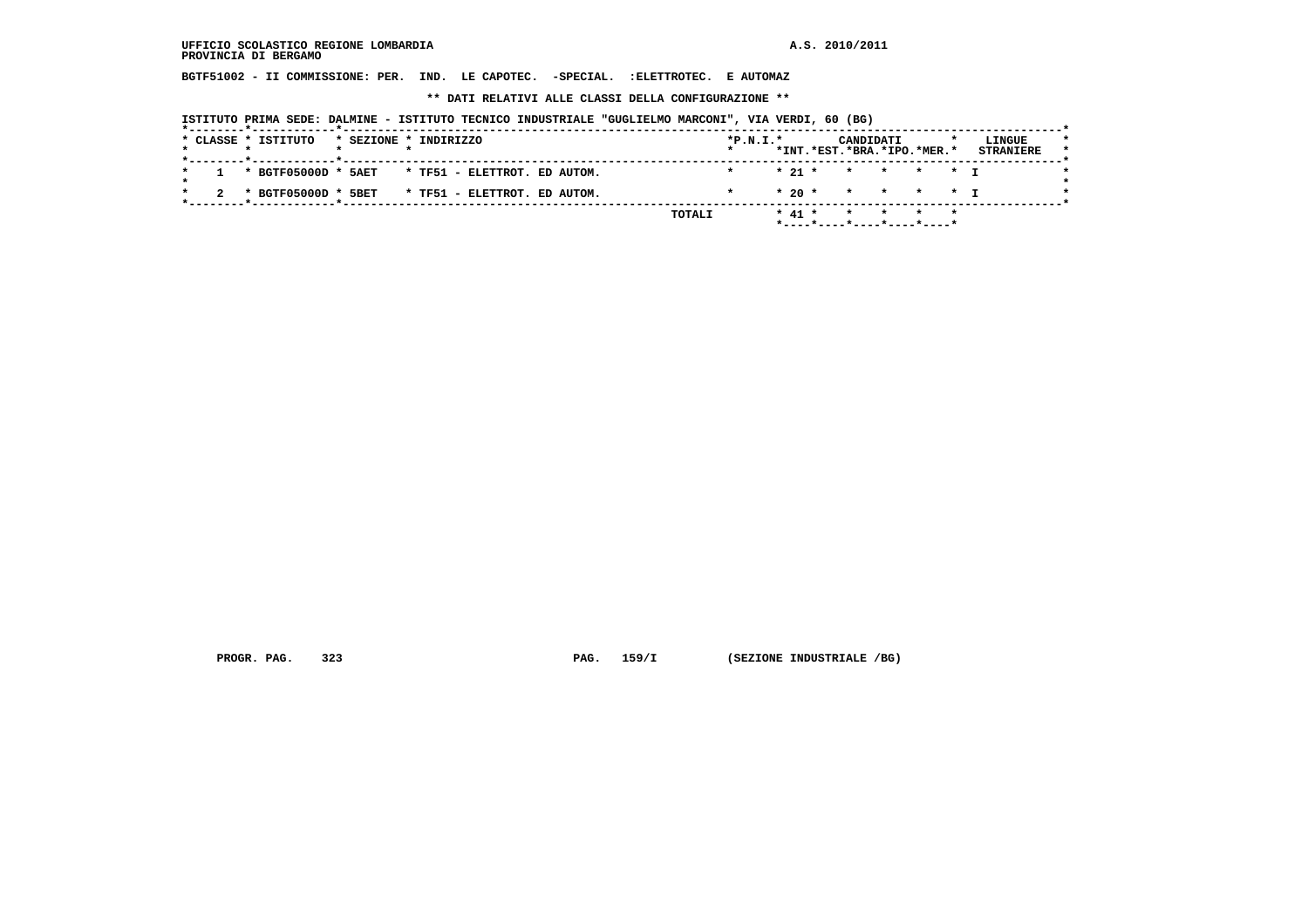**BGTF51002 - II COMMISSIONE: PER. IND. LE CAPOTEC. -SPECIAL. :ELETTROTEC. E AUTOMAZ**

| $\star$<br>$\star$ | PRESIDENTE: KERMA GIAN ENRICO N. IL 24/01/1956 (MI)<br>CARAVAGGIO - LICEO SCIENTIFICO "GALILEO GALILEI", VIA SAN FRANCESCO, 63 (BG)                                                                                                        |
|--------------------|--------------------------------------------------------------------------------------------------------------------------------------------------------------------------------------------------------------------------------------------|
|                    | INDIRIZZO: TF51 - ELETTROT. ED AUTOM.                                                                                                                                                                                                      |
|                    | 1 - M292: IMPIANTI ELETTRICI<br>(A035: ELETTROTECNICA ED APPLICAZIONI)<br>CAMERONI UMBERTO N. IL 11/07/1975 (LC)<br>PROVENIENTE DA: LECCO - IST PROF INDUSTRIA E ARTIGIANATO P. A. FIOCCHI, VIA BELFIORE, 4 (LC)                           |
|                    | 2 - M291:SISTEMI ELETTRICI AUTOMATICI<br>(A035: ELETTROTECNICA ED APPLICAZIONI)<br>GARGANO ROSITA N. IL 02/05/1974 (FR)<br>PROVENIENTE DA: CLUSONE - IST PROF INDUSTRIA E ARTIGIANATO ISTITUTO SUPERIORE "TARCISIO P, VIA S.LUCIO, 21 (BG) |
|                    | 3 - M263: MATEMATICA<br>(A047: MATEMATICA)<br>FALLACARA MICHELE N. IL 07/04/1973 (BA)<br>PROVENIENTE DA: SAN PELLEGRINO TERME - IST PROF PER I SERVIZI ALBERGHIERI E RISTORAZIONE DI SAN PELLEGRINO TERME, VIALE                           |

 **PROGR. PAG.** 324 **PAG.** 159/II (SEZIONE INDUSTRIALE /BG)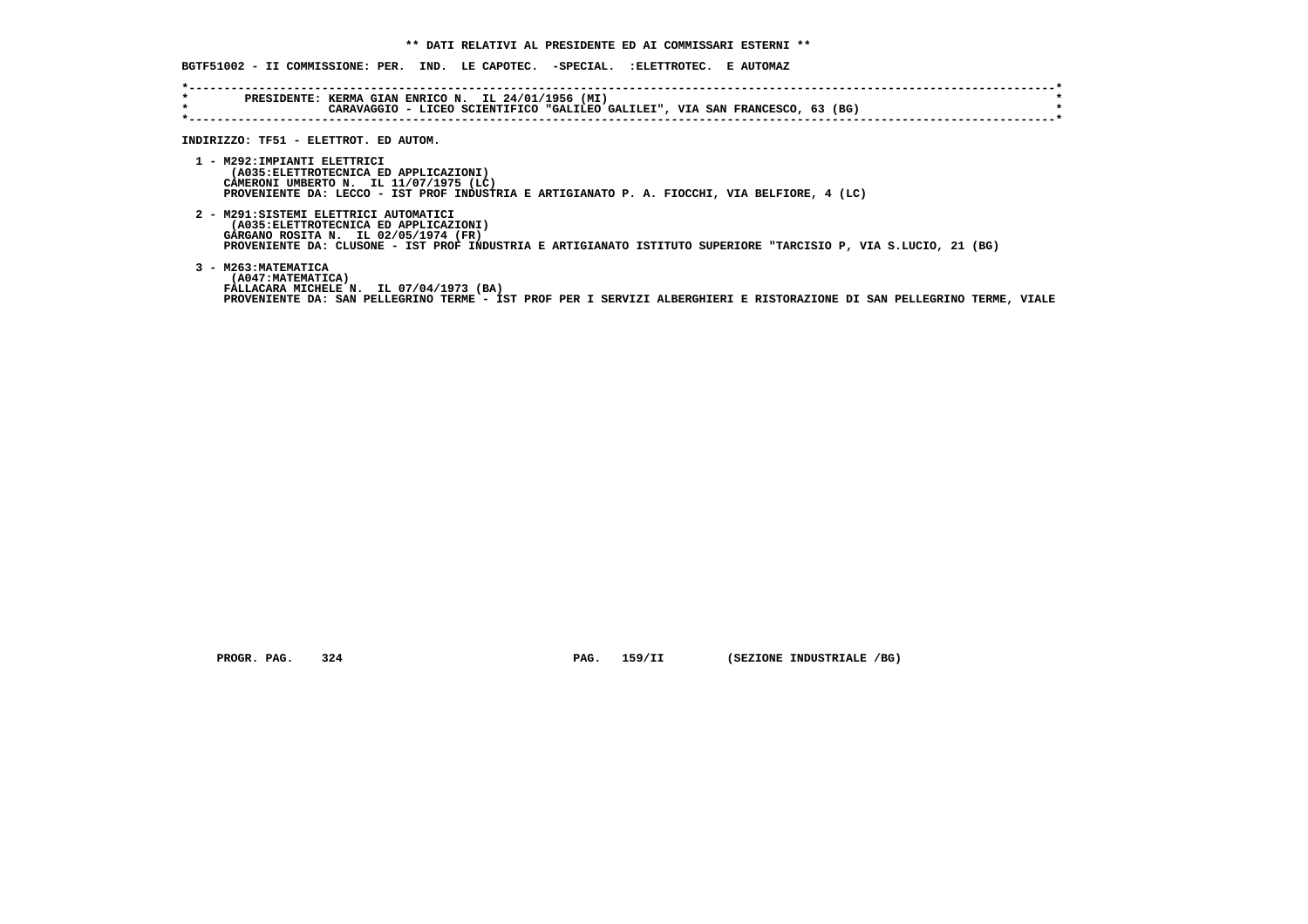**BGTF51003 - III COMMISSIONE: PER. IND. LE CAPOTEC. -SPECIAL. :ELETTROTEC. E AUTOMAZ**

 **\*\* DATI RELATIVI ALLE CLASSI DELLA CONFIGURAZIONE \*\***

 **ISTITUTO PRIMA SEDE: GAZZANIGA - ISTITUTO TECNICO INDUSTRIALE "VALLE SERIANA", VIA MARCONI, 45 (BG)**

| $\cdot$ CLASSE $\cdot$ . | ISTITUTO            | $\star$ SEZIONE $\cdot$ | INDIRIZZO                    | $*P.N.T.*$ | $*$ TNT | .*RST | CANDIDATI          | .*BRA.*TPO. | .*MFR.* | LINGUE<br><b>CTDANTPDF</b> | $\star$ |
|--------------------------|---------------------|-------------------------|------------------------------|------------|---------|-------|--------------------|-------------|---------|----------------------------|---------|
|                          | * BGTF016013 * 5AET |                         | * TF51 - ELETTROT. ED AUTOM. |            |         |       | * 13 * 1 * * * * T |             |         |                            |         |

 **ISTITUTO SECONDA SEDE: CLUSONE - ISTITUTO TECNICO INDUSTRIALE ISTITUTO SUPERIORE "TARCISIO P, VIA S.LUCIO, 21 (BG)**

| * 2 * BGTF01901E * 5ITIS * TF45 - PROGETTO "ABACUS"-INFORMATICA |        | * * 20 * 2 * * * * T |  |  |                           |  |  |
|-----------------------------------------------------------------|--------|----------------------|--|--|---------------------------|--|--|
|                                                                 | TOTALI |                      |  |  | $*33 * 3 * * * * * * * *$ |  |  |

 **PROGR. PAG. 325 PAG. 160/I (SEZIONE INDUSTRIALE /BG)**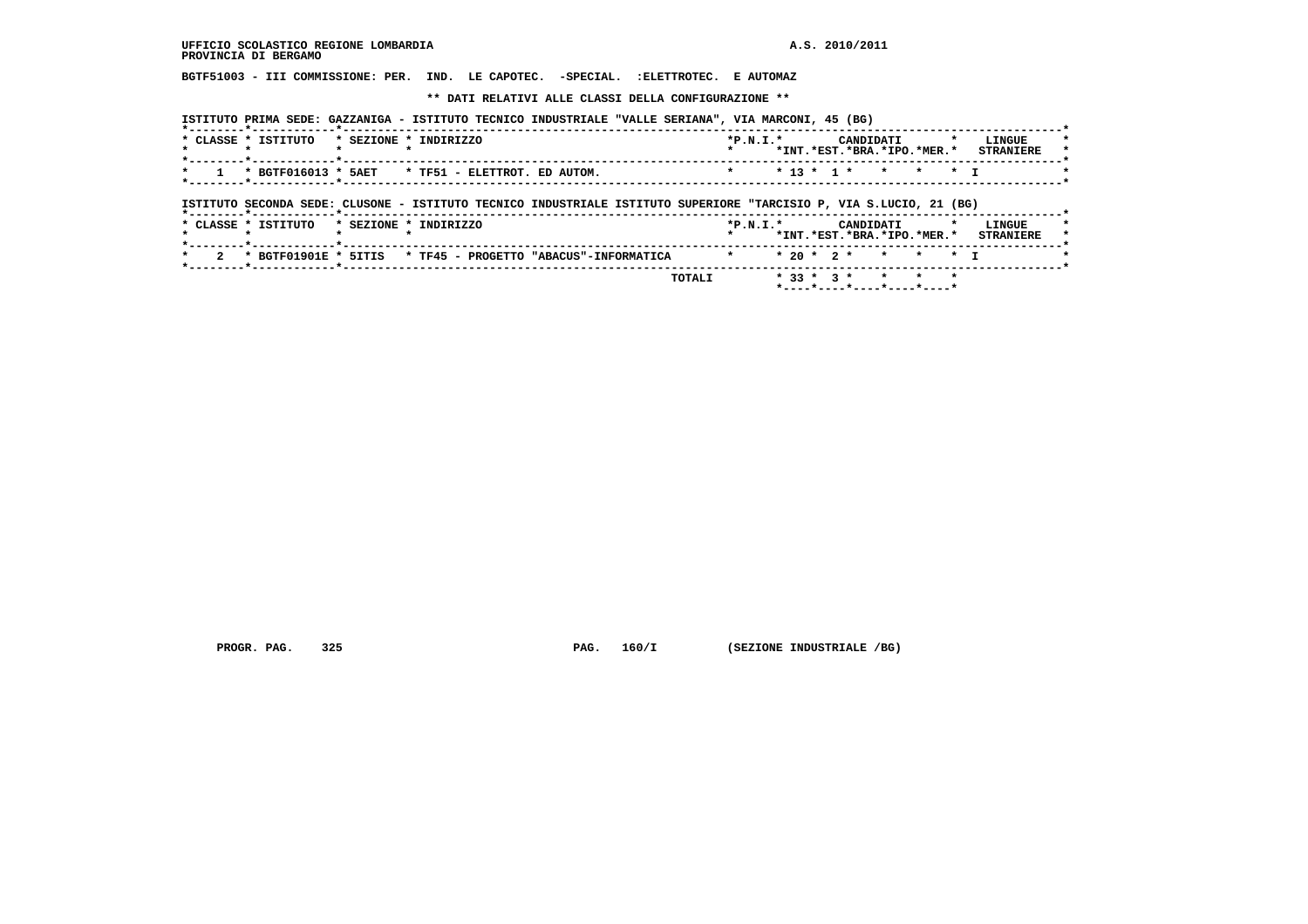**BGTF51003 - III COMMISSIONE: PER. IND. LE CAPOTEC. -SPECIAL. :ELETTROTEC. E AUTOMAZ \*----------------------------------------------------------------------------------------------------------------------------\* \* PRESIDENTE: SEMPERBONI DARIO N. IL 22/03/1950 (BG) \* BERGAMO - ISTITUTO TECNICO PER GEOMETRI "GIACOMO QUARENGHI", VIA EUROPA, 27 (BG) \*----------------------------------------------------------------------------------------------------------------------------\* INDIRIZZO: TF51 - ELETTROT. ED AUTOM. 1 - M292:IMPIANTI ELETTRICI (A035:ELETTROTECNICA ED APPLICAZIONI) DELLA VALLE ANTONIO N. IL 27/07/1970 (TA) PROVENIENTE DA: DALMINE - ISTITUTO TECNICO INDUSTRIALE "GUGLIELMO MARCONI", VIA VERDI, 60 (BG) 2 - M291:SISTEMI ELETTRICI AUTOMATICI (A035:ELETTROTECNICA ED APPLICAZIONI) PIRRAGLIA GIOVANNI N. IL 22/01/1967 (IS) PROVENIENTE DA: PRESEZZO - IST PROF INDUSTRIA E ARTIGIANATO "BETTY AMBIVERI", VIA C. BERIZZI, 1 (BG) 3 - M263:MATEMATICA (A047:MATEMATICA) NERI ROBERTO N. IL 22/12/1959 (SA) PROVENIENTE DA: DALMINE - IST PROF PER I SERVIZI COMMERCIALI E TURISTICI "LUIGI EINAUDI", VIA VERDI, 48 (BG) INDIRIZZO: TF45 - PROGETTO "ABACUS"-INFORMATICA 1 - M963:INFORMATICA (A042:INFORMATICA) PUDDU STEFANO N. IL 25/02/1966 (SO) PROVENIENTE DA: DALMINE - ISTITUTO TECNICO INDUSTRIALE "GUGLIELMO MARCONI", VIA VERDI, 60 (BG) 2 - M961:CALCOLO DELLE PROBABILITA', STATIS. ,RICERCA OPER. (A048:MATEMATICA APPLICATA) RUFFINONI MARZIA N. IL 23/03/1961 (BG) PROVENIENTE DA: BERGAMO - ISTITUTO TECNICO COMMERCIALE "BORTOLO BELOTTI", VIA PER AZZANO,5 (BG) 3 - M962:ELETTRONICA, TELECOMUNICAZIONI (A034:ELETTRONICA) VACCARELLA ALESSANDRO N. IL 17/09/1950 (BN) PROVENIENTE DA: BERGAMO - ISTITUTO TECNICO INDUSTRIALE "PIETRO PALEOCAPA", VIA M. GAVAZZENI 29 (BG)**

 **PROGR. PAG.** 326 **PROGR. PAG. 160/II** (SEZIONE INDUSTRIALE /BG)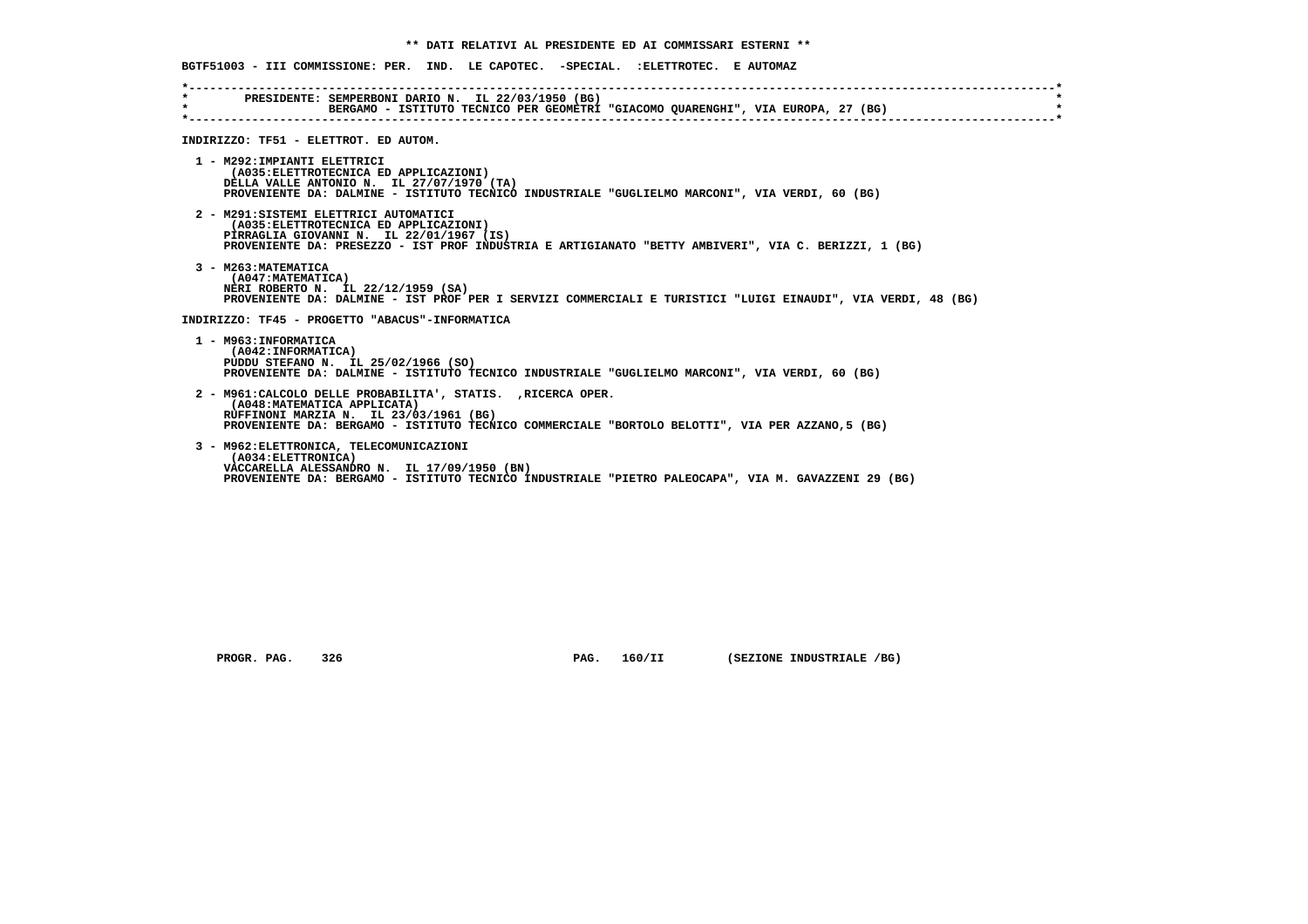**BGTF51004 - IV COMMISSIONE: PER. IND. LE CAPOTEC. -SPECIAL. :ELETTROTEC. E AUTOMAZ**

 **\*\* DATI RELATIVI ALLE CLASSI DELLA CONFIGURAZIONE \*\***

 **ISTITUTO PRIMA SEDE: SERIATE - ISTITUTO TECNICO INDUSTRIALE "ETTORE MAJORANA", VIA PARTIGIANI 1 (BG)**

|  | * CLASSE * ISTITUTO               |  | * SEZIONE * INDIRIZZO                                | $*P.N.I.*$ |  |  | CANDIDATI | *INT.*EST.*BRA.*IPO.*MER.* | LINGUE<br><b>STRANIERE</b> |
|--|-----------------------------------|--|------------------------------------------------------|------------|--|--|-----------|----------------------------|----------------------------|
|  |                                   |  |                                                      |            |  |  |           |                            |                            |
|  |                                   |  | $1$ * BGTF01701V * 5ATI * TF51 - ELETTROT. ED AUTOM. |            |  |  |           | * 22 * 1 * * * * T         |                            |
|  | ____*____________ <b>_</b> ______ |  | 2 * BGTF01701V * 5AEI * TF50 - ELETTR. E TELECOM.    |            |  |  |           | $* 18 * 1 * * * * * 1$     |                            |
|  |                                   |  | TOTALI                                               |            |  |  |           | $*$ 40 * 2 * * * *         |                            |
|  |                                   |  |                                                      |            |  |  |           | *----*----*----*----*----* |                            |

 **PROGR. PAG.** 327 **PAG. 161/I** (SEZIONE INDUSTRIALE /BG)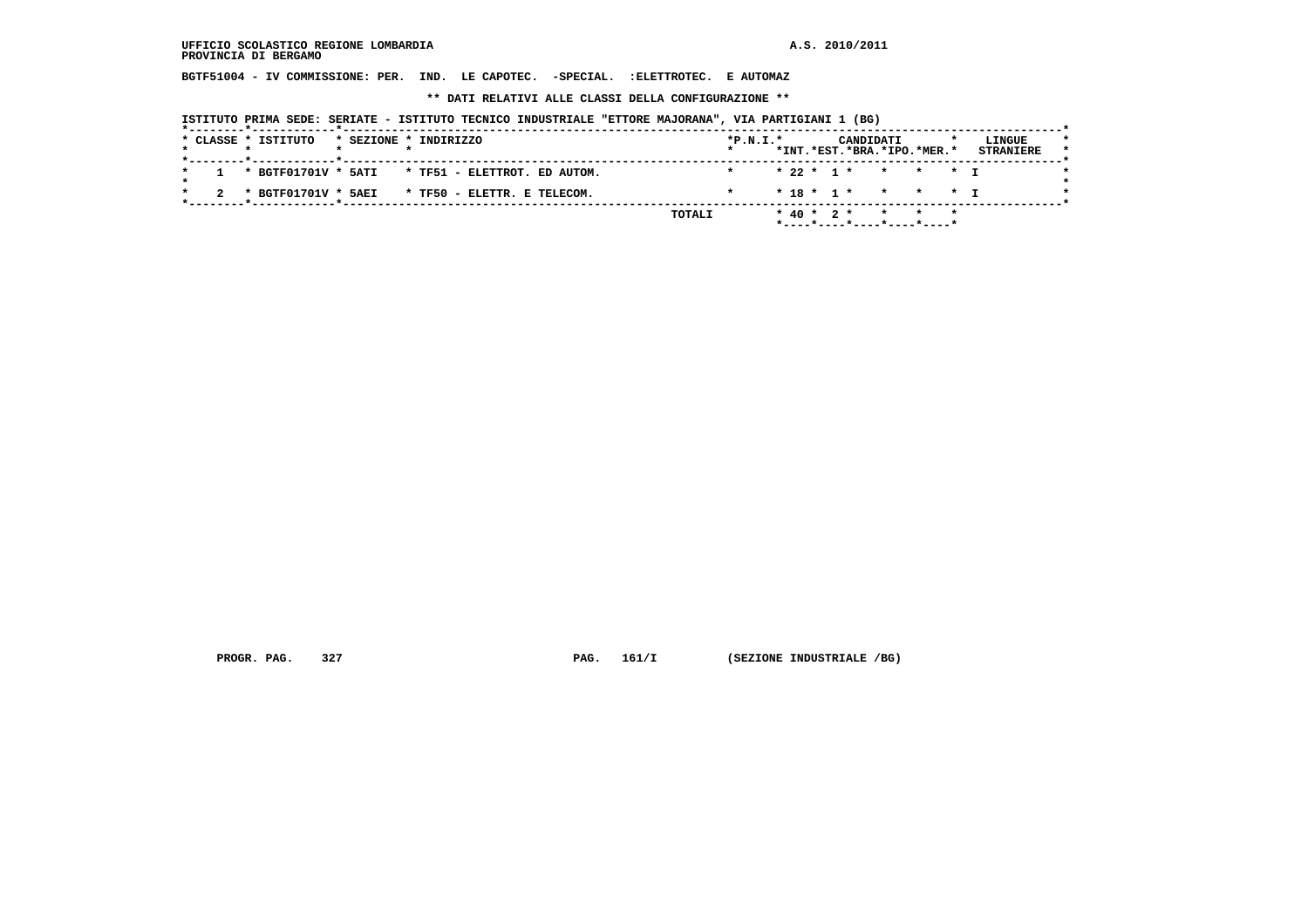|                                       | BGTF51004 - IV COMMISSIONE: PER. IND. LE CAPOTEC. -SPECIAL. :ELETTROTEC. E AUTOMAZ                                                                                                                                                               |
|---------------------------------------|--------------------------------------------------------------------------------------------------------------------------------------------------------------------------------------------------------------------------------------------------|
| $\star$ and $\star$<br>$\star$ $\sim$ | PRESIDENTE: NICASTRI MICHELE N. IL 16/11/1947 (BA)<br>BERGAMO - ISTITUTO TECNICO INDUSTRIALE "PIETRO PALEOCAPA", VIA M. GAVAZZENI 29 (BG)                                                                                                        |
|                                       | INDIRIZZO: TF51 - ELETTROT. ED AUTOM.                                                                                                                                                                                                            |
|                                       | 1 - M292: IMPIANTI ELETTRICI<br>(A035: ELETTROTECNICA ED APPLICAZIONI)<br>CORRADINO IGNAZIO N. IL 22/02/1962 (TA)<br>PROVENIENTE DA: GAZZANIGA - ISTITUTO TECNICO INDUSTRIALE "VALLE SERIANA", VIA MARCONI, 45 (BG)                              |
|                                       | 2 - M291: SISTEMI ELETTRICI AUTOMATICI<br>(A035: ELETTROTECNICA ED APPLICAZIONI)<br>SALATINO DOMENICO N. IL 23/03/1967 (CS)<br>PROVENIENTE DA: BERGAMO - IST PROF INDUSTRIA E ARTIGIANATO "CESARE PESENTI", VIA OZANAM, 27 (BG)                  |
|                                       | 3 - M263: MATEMATICA<br>(A047: MATEMATICA)<br>FINAZZI STEFANIA N. IL 06/01/1955 (BG)<br>PROVENIENTE DA: BERGAMO - ISTITUTO TECNICO INDUSTRIALE "GIULIO NATTA", VIALE EUROPA, 15 (BG)                                                             |
|                                       | INDIRIZZO: TF50 - ELETTR. E TELECOM.                                                                                                                                                                                                             |
|                                       | 1 - M320: ELETTRONICA<br>(A034: ELETTRONICA)<br>ARROSTUTO CARMELO N. IL 02/11/1962 (PA)<br>PROVENIENTE DA: CLUSONE - IST PROF INDUSTRIA E ARTIGIANATO ISTITUTO SUPERIORE "TARCISIO P, VIA S.LUCIO, 21 (BG)                                       |
|                                       | 2 - M263: MATEMATICA<br>(A047: MATEMATICA)<br>FINAZZI STEFANIA N. IL 06/01/1955 (BG)<br>PROVENIENTE DA: BERGAMO - ISTITUTO TECNICO INDUSTRIALE "GIULIO NATTA", VIALE EUROPA, 15 (BG)                                                             |
|                                       | 3 - M261: ECONOMIA INDUSTRIALE ED ELEMENTI DI DIRITTO<br>(A019:DISCIPLINE GIURIDICHE ED ECONOMI)<br>DI FEDERICO LINA N. IL 04/07/1954 (CE)<br>PROVENIENTE DA: BERGAMO - IST PROF PER I SERVIZI COMMERCIALI "GUIDO GALLI", VIA GAVAZZENI, 37 (BG) |

 **PROGR. PAG.** 328 **PAG. 161/II** (SEZIONE INDUSTRIALE /BG)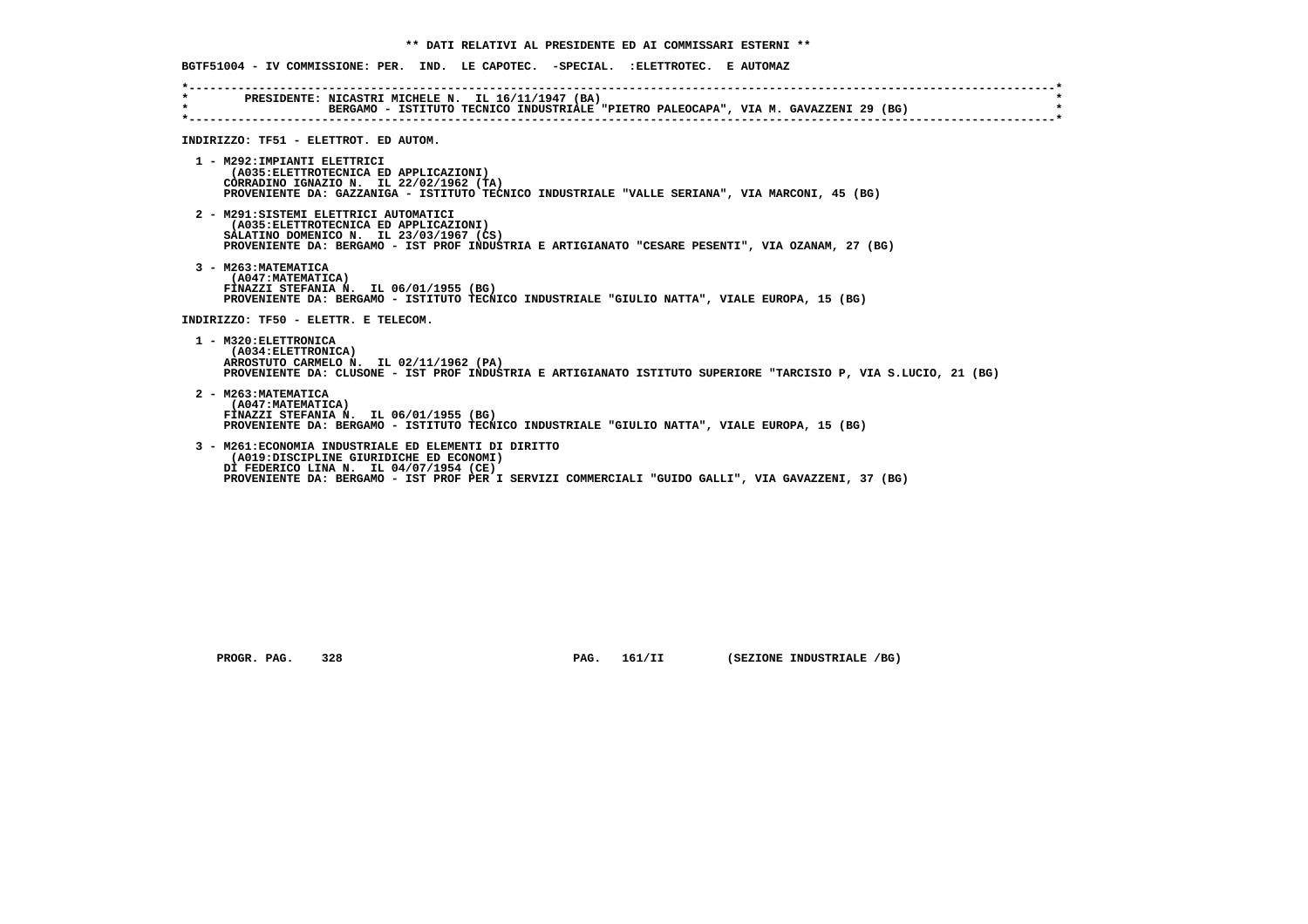**BGTF51005 - V COMMISSIONE: PER. IND. LE CAPOTEC. -SPECIAL. :ELETTROTEC. E AUTOMAZ**

 **\*\* DATI RELATIVI ALLE CLASSI DELLA CONFIGURAZIONE \*\***

 **ISTITUTO PRIMA SEDE: TREVIGLIO - ISTITUTO TECNICO INDUSTRIALE "AUGUSTO RIGHI", VIA CARAVAGGIO, 50/52 (BG)**

|     | * CLASSE * ISTITUTO |     | * SEZIONE * INDIRIZZO                  |        | $*P.N.I.*$ |  |            | CANDIDATI | *INT.*EST.*BRA.*IPO.*MER.*                    | LINGUE<br><b>STRANIERE</b> | $\star$ |
|-----|---------------------|-----|----------------------------------------|--------|------------|--|------------|-----------|-----------------------------------------------|----------------------------|---------|
|     | * BGTF00401R * 5AE  |     | * TF51 - ELETTROT. ED AUTOM.           |        |            |  |            |           | $* 16 * 2 * * * * * 1$                        |                            |         |
| -2. | * BGTF00401R * 5AC  | 5AM | * TF25 - CHIMICO<br>* TF52 - MECCANICA |        |            |  |            |           | $*12 * * * * * * I$<br>$* 11 * 4 * * * * * 1$ |                            |         |
|     |                     |     |                                        | TOTALI |            |  | * 39 * 6 * |           | * * *<br>$*$ ----*----*----*----*----*        |                            |         |

 **PROGR. PAG.** 329 **PAG.** 162/I (SEZIONE INDUSTRIALE /BG)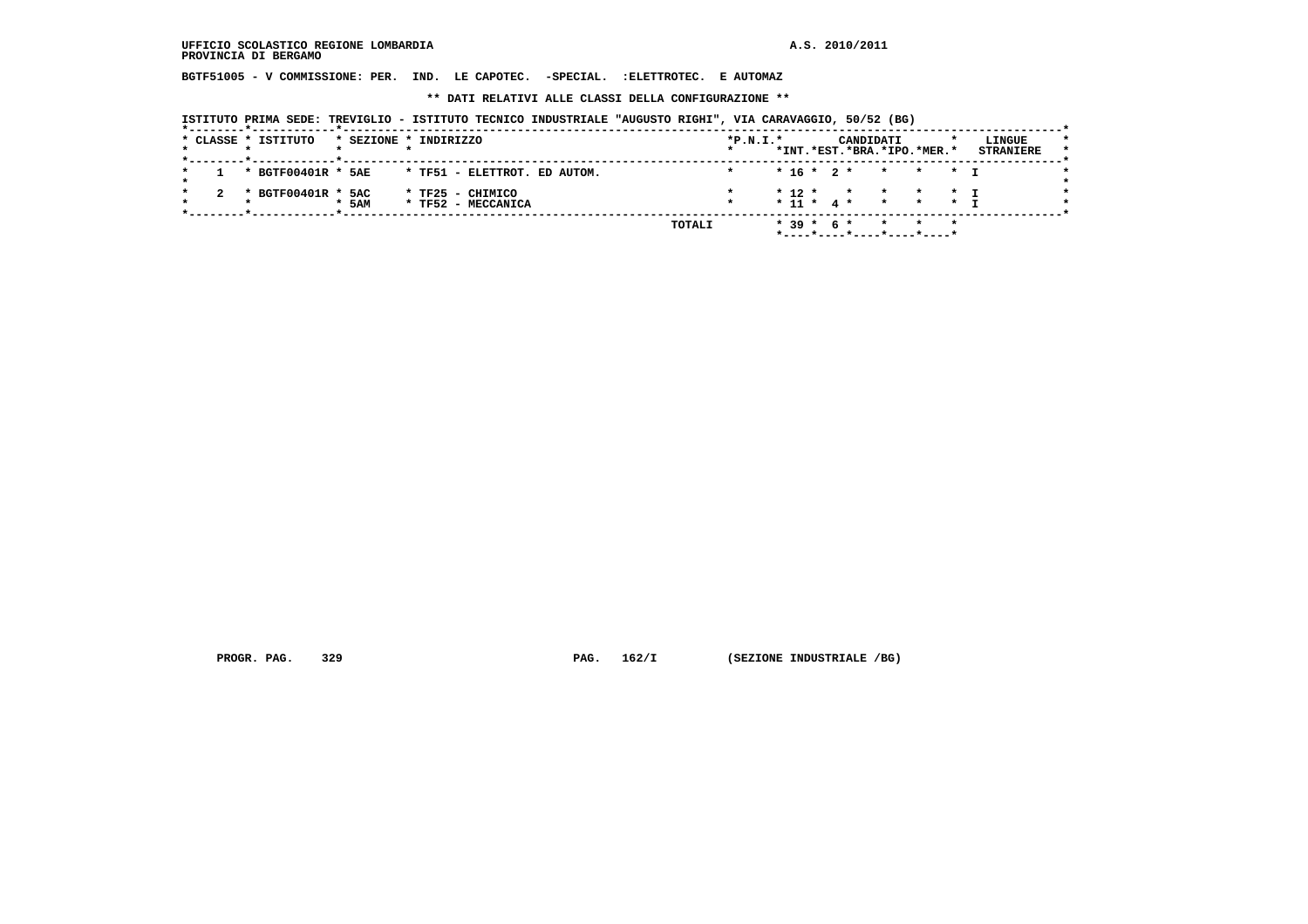**BGTF51005 - V COMMISSIONE: PER. IND. LE CAPOTEC. -SPECIAL. :ELETTROTEC. E AUTOMAZ \*----------------------------------------------------------------------------------------------------------------------------\* \* PRESIDENTE: MASIERO FRANCO N. IL 15/12/1957 (MI) \* \* ROMANO DI LOMBARDIA - ISTITUTO MAGISTRALE "DON LORENZO MILANI", VIA BELVEDERE (BG) \* \*----------------------------------------------------------------------------------------------------------------------------\* INDIRIZZO: TF51 - ELETTROT. ED AUTOM. 1 - M292:IMPIANTI ELETTRICI (A035:ELETTROTECNICA ED APPLICAZIONI) PASSONI EZIO N. IL 09/09/1966 (BG) PROVENIENTE DA: BERGAMO - ISTITUTO TECNICO INDUSTRIALE "PIETRO PALEOCAPA", VIA M. GAVAZZENI 29 (BG) 2 - M291:SISTEMI ELETTRICI AUTOMATICI (A035:ELETTROTECNICA ED APPLICAZIONI) VALOTA ARTURO N. IL 02/03/1957 (BG) PROVENIENTE DA: SERIATE - IST PROF INDUSTRIA E ARTIGIANATO "ETTORE MAJORANA", VIA PARTIGIANI 1 (BG) 3 - M263:MATEMATICA (A047:MATEMATICA) PARATICO MARINELLA N. IL 29/04/1957 (BG) PROVENIENTE DA: DALMINE - ISTITUTO TECNICO INDUSTRIALE "GUGLIELMO MARCONI", VIA VERDI, 60 (BG) INDIRIZZO: TF25 - CHIMICO 1 - M417:TEC. CHIM. IND. LI,PRINC. DI AUTOM. E DI ORG. NE IND. LE (A013:CHIMICA E TECNOLOGIE CHIMICHE) GIULIANI GIANACHILLE N. IL 20/05/1969 (BG) PROVENIENTE DA: BERGAMO - ISTITUTO TECNICO INDUSTRIALE "GIULIO NATTA", VIALE EUROPA, 15 (BG) 2 - M261:ECONOMIA INDUSTRIALE ED ELEMENTI DI DIRITTO (A019:DISCIPLINE GIURIDICHE ED ECONOMI) DONATO PASQUALE N. IL 09/09/1972 (VV) PROVENIENTE DA: DALMINE - ISTITUTO TECNICO INDUSTRIALE "GUGLIELMO MARCONI", VIA VERDI, 60 (BG) 3 - M568:MATEMATICA (A047:MATEMATICA) PARATICO MARINELLA N. IL 29/04/1957 (BG) PROVENIENTE DA: DALMINE - ISTITUTO TECNICO INDUSTRIALE "GUGLIELMO MARCONI", VIA VERDI, 60 (BG) INDIRIZZO: TF52 - MECCANICA 1 - M296:DISEGNO, PROGETTAZIONE ED ORGANIZZAZIONE IND. LE (A020:DISCIPLINE MECCANICHE E TECNOLOG) CARLINO GIOVANNI N. IL 13/03/1971 (AG) PROVENIENTE DA: MILANO - IST PROF INDUSTRIA E ARTIGIANATO FERRARIS - PACINOTTI, VIA CARCHIDIO,2 (MI)**

 **(SEGUONO DATI RELATIVI AI COMMISSARI ESTERNI)**

 **PROGR. PAG.** 330 **PAG. 162/II (SEZIONE INDUSTRIALE /BG)**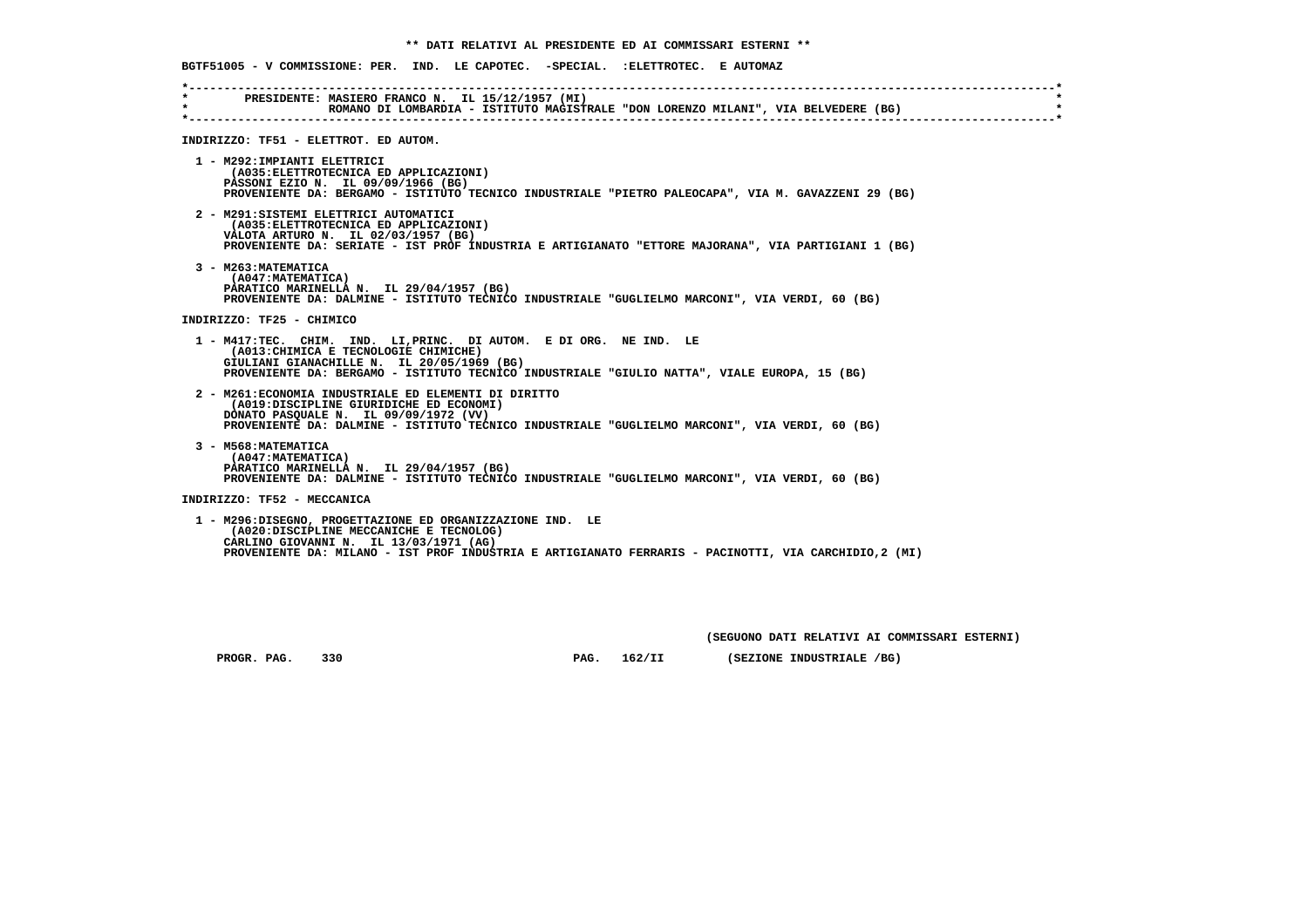- **2 M263:MATEMATICA (A047:MATEMATICA) PARATICO MARINELLA N. IL 29/04/1957 (BG) PROVENIENTE DA: DALMINE - ISTITUTO TECNICO INDUSTRIALE "GUGLIELMO MARCONI", VIA VERDI, 60 (BG)**
- **3 M261:ECONOMIA INDUSTRIALE ED ELEMENTI DI DIRITTO (A019:DISCIPLINE GIURIDICHE ED ECONOMI) DONATO PASQUALE N. IL 09/09/1972 (VV) PROVENIENTE DA: DALMINE - ISTITUTO TECNICO INDUSTRIALE "GUGLIELMO MARCONI", VIA VERDI, 60 (BG)**

 **PROGR. PAG.** 331 **PAG. 162/III (SEZIONE INDUSTRIALE /BG)**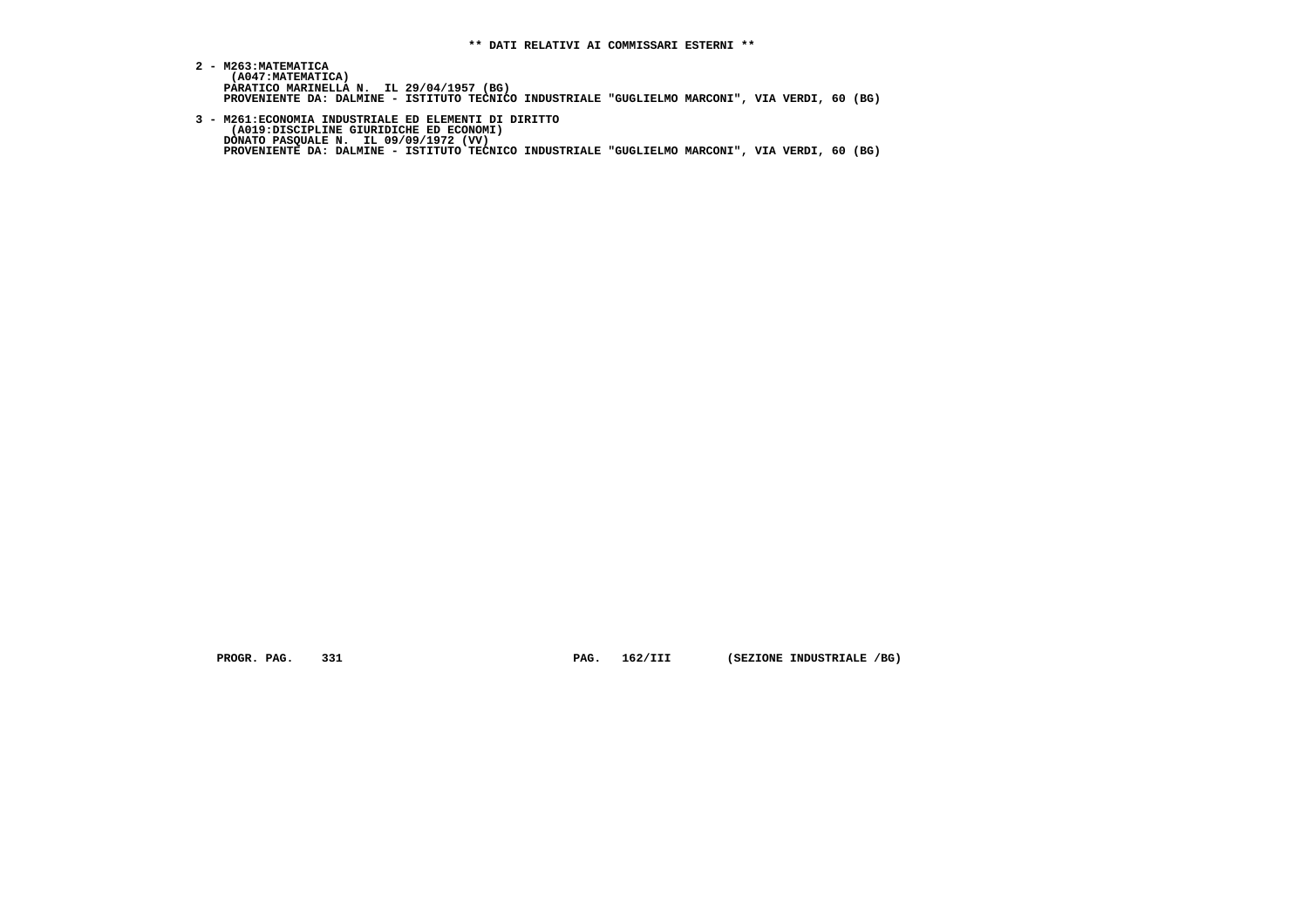**BGTF52001 - I COMMISSIONE: PER. IND. LE CAPOTECNICO-SPECIALIZZ. NE:MECCANICA**

 **\*\* DATI RELATIVI ALLE CLASSI DELLA CONFIGURAZIONE \*\***

 **ISTITUTO PRIMA SEDE: BERGAMO - ISTITUTO TECNICO INDUSTRIALE "PIETRO PALEOCAPA", VIA M. GAVAZZENI 29 (BG)**

|         |  | * CLASSE * ISTITUTO    |  | * SEZIONE * INDIRIZZO |        | $*P.N.T.*$<br>$\star$ |  |            | CANDIDATI                                                          |  | LINGUE           |  |
|---------|--|------------------------|--|-----------------------|--------|-----------------------|--|------------|--------------------------------------------------------------------|--|------------------|--|
|         |  |                        |  |                       |        |                       |  |            | *INT.*EST.*BRA.*IPO.*MER.*                                         |  | <b>STRANIERE</b> |  |
| $\star$ |  | $1 * BGTF010003 * 5MA$ |  | * TF52 - MECCANICA    |        |                       |  |            | $\star$ 23 $\star$ $\star$ $\star$ $\star$ $\star$ $\star$ $\star$ |  |                  |  |
|         |  | 2 * BGTF010003 * 5MC   |  | * TF52 - MECCANICA    |        | $\star$               |  |            | $* 19 * * * * * * T$                                               |  |                  |  |
|         |  |                        |  |                       | TOTALI |                       |  | $*$ 42 $*$ | * * * *                                                            |  |                  |  |
|         |  |                        |  |                       |        |                       |  |            | *----*----*----*----*----*                                         |  |                  |  |

 **PROGR. PAG.** 332 **PAG.** 163/I (SEZIONE INDUSTRIALE /BG)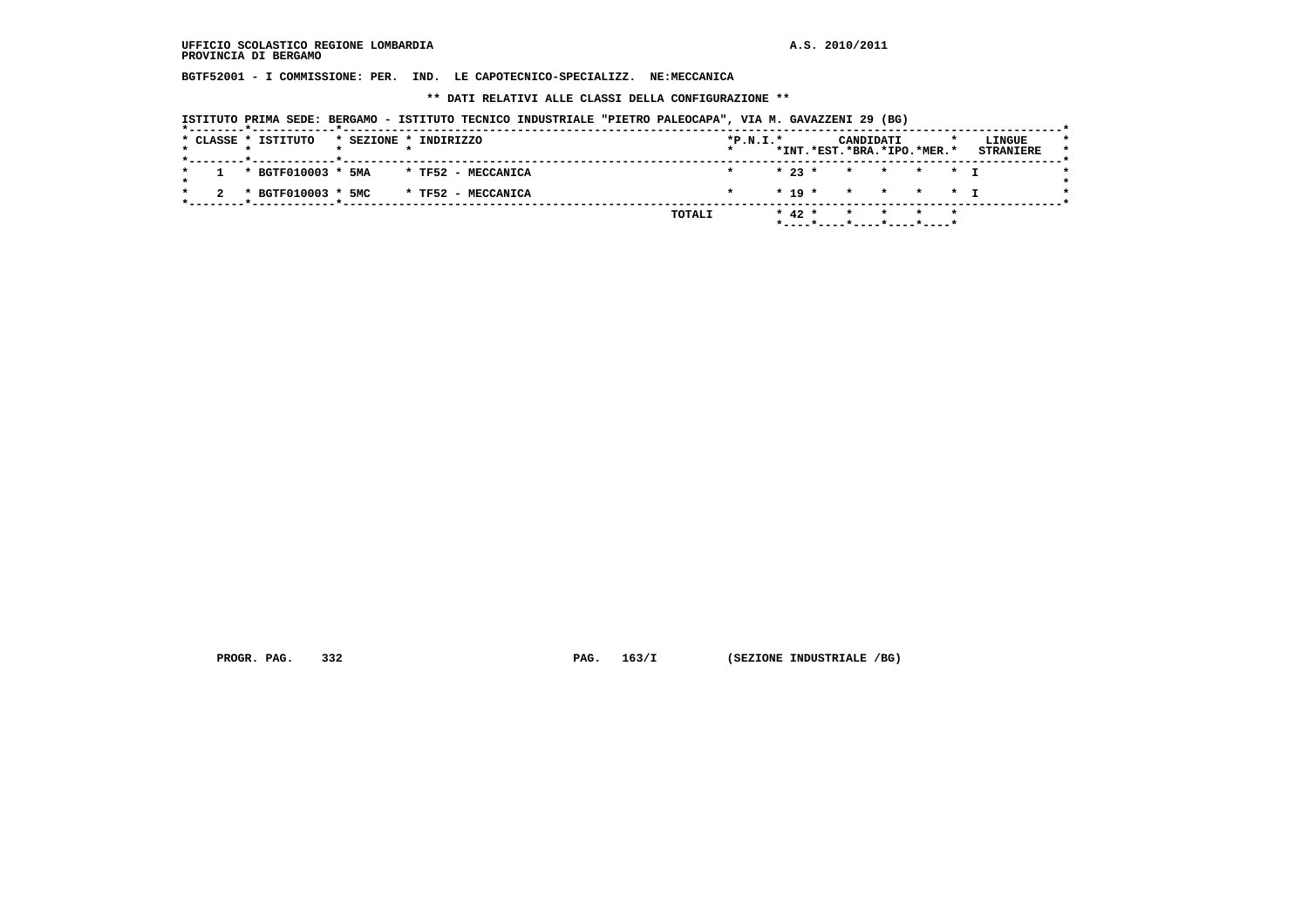**BGTF52001 - I COMMISSIONE: PER. IND. LE CAPOTECNICO-SPECIALIZZ. NE:MECCANICA**

| $\star$<br>$\star$ | PRESIDENTE: MARINONI RAFFAELLA N. IL 24/07/1958 (BG)<br>ALZANO LOMBARDO - LICEO SCIENTIFICO "EDOARDO AMALDI", VIA LOCATELLI, 16 (BG)                                                                                                                 |
|--------------------|------------------------------------------------------------------------------------------------------------------------------------------------------------------------------------------------------------------------------------------------------|
|                    |                                                                                                                                                                                                                                                      |
|                    | INDIRIZZO: TF52 - MECCANICA                                                                                                                                                                                                                          |
|                    | 1 - M296:DISEGNO, PROGETTAZIONE ED ORGANIZZAZIONE IND. LE<br>(A020:DISCIPLINE MECCANICHE E TECNOLOG)<br>GIOCO ALFIO N. IL 28/10/1960 (CT)<br>PROVENIENTE DA: GAZZANIGA - ISTITUTO TECNICO INDUSTRIALE "VALLE SERIANA", VIA MARCONI, 45 (BG)          |
|                    | 2 - M263: MATEMATICA<br>(A047: MATEMATICA)<br>LAVIANO GIUSI N. IL 01/03/1972 (ME)<br>PROVENIENTE DA: SARNICO - ISTITUTO TECNICO INDUSTRIALE "SERAFINO RIVA", VIA CORTIVO 32 (BG)                                                                     |
|                    | 3 - M261: ECONOMIA INDUSTRIALE ED ELEMENTI DI DIRITTO<br>(A019:DISCIPLINE GIURIDICHE ED ECONOMI)<br>MARGANI ROSA N. IL 22/02/1961 (EN)<br>PROVENIENTE DA: LONATO - ISTITUTO TECNICO INDUSTRIALE ITIS "CEREBOTANI" - LONATO DEL, VIA G.GALILEI 1 (BS) |

 **PROGR. PAG.** 333 **PAG. 163/II** (SEZIONE INDUSTRIALE /BG)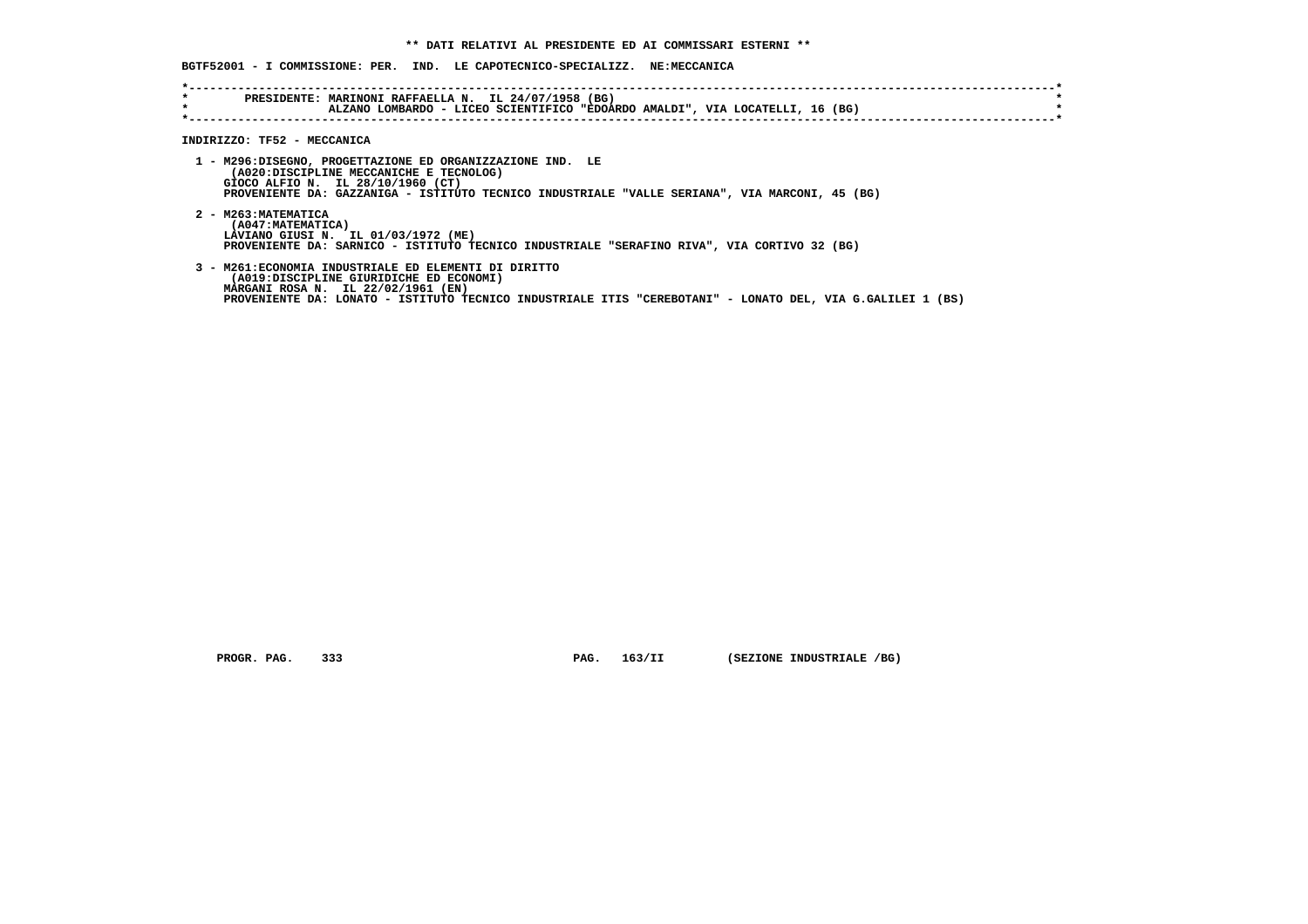**BGTF52002 - II COMMISSIONE: PER. IND. LE CAPOTECNICO-SPECIALIZZ. NE:MECCANICA**

 **\*\* DATI RELATIVI ALLE CLASSI DELLA CONFIGURAZIONE \*\***

 **ISTITUTO PRIMA SEDE: BERGAMO - ISTITUTO TECNICO INDUSTRIALE "PIETRO PALEOCAPA", VIA M. GAVAZZENI 29 (BG)**

|         |  | * CLASSE * ISTITUTO   |  | * SEZIONE * INDIRIZZO |        | $*P.N.T.*$ |          |                            | CANDIDATI |                         |  | LINGUE           |  |
|---------|--|-----------------------|--|-----------------------|--------|------------|----------|----------------------------|-----------|-------------------------|--|------------------|--|
|         |  |                       |  |                       |        |            |          | *INT.*EST.*BRA.*IPO.*MER.* |           |                         |  | <b>STRANIERE</b> |  |
| $\star$ |  | 1 * BGTF010003 * 5MB  |  | * TF52 - MECCANICA    |        | $\star$    |          | $* 16 * * * * * * T$       |           |                         |  |                  |  |
|         |  | 2 * BGTF010003 * 5MAS |  | * TF52 - MECCANICA    |        | $\star$    |          | $* 23 * * * * * * + T$     |           |                         |  |                  |  |
|         |  |                       |  |                       | TOTALI |            | $* 39 *$ |                            |           | $\star$ $\star$ $\star$ |  |                  |  |
|         |  |                       |  |                       |        |            |          | *----*----*----*----*----* |           |                         |  |                  |  |

 **PROGR. PAG.** 334 **PAG.** 164/I (SEZIONE INDUSTRIALE /BG)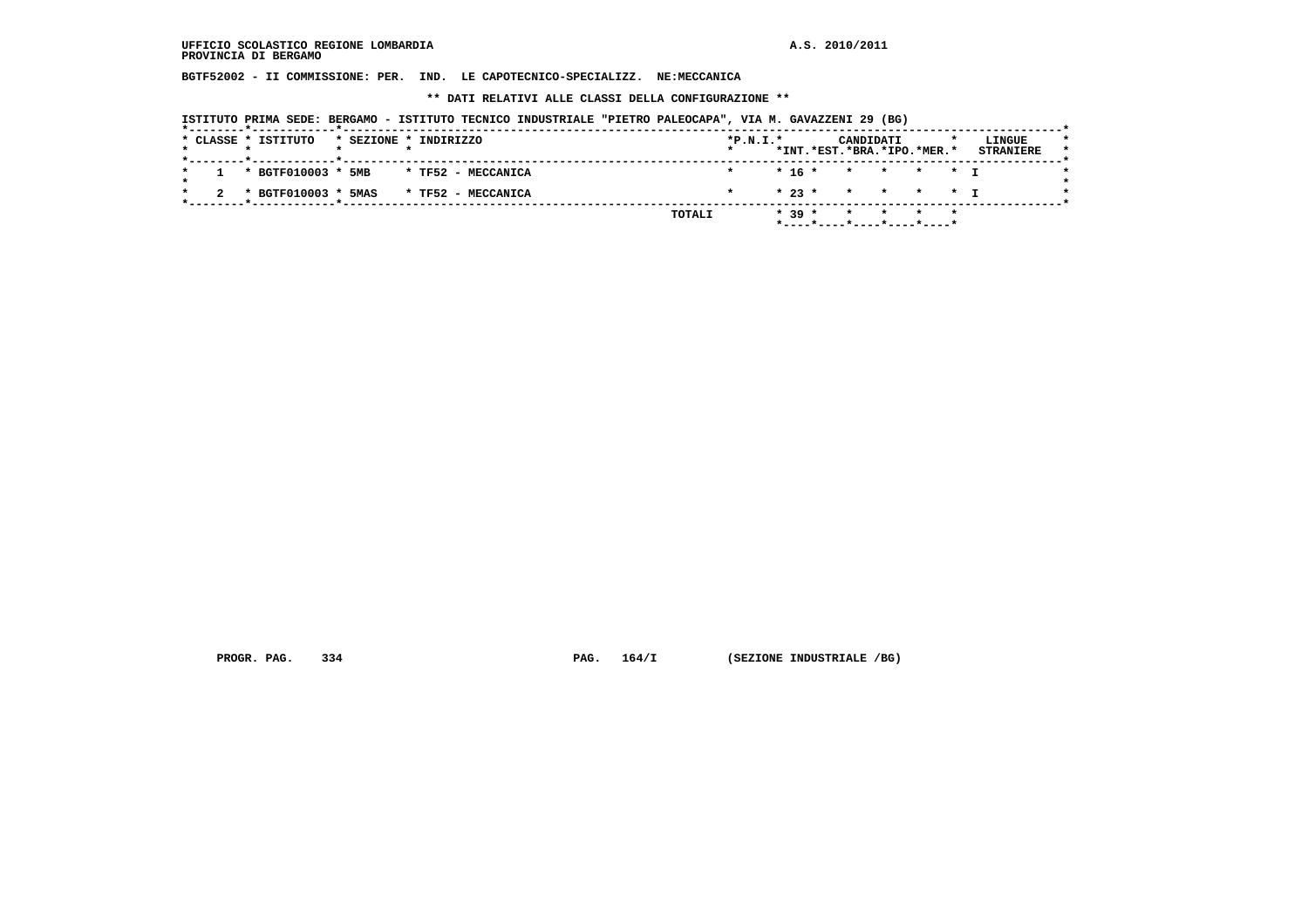|                    | BGTF52002 - II COMMISSIONE: PER. IND. LE CAPOTECNICO-SPECIALIZZ. NE:MECCANICA                                                                                                                                                                              |
|--------------------|------------------------------------------------------------------------------------------------------------------------------------------------------------------------------------------------------------------------------------------------------------|
| $\star$<br>$\star$ | PRESIDENTE: MACCHI WALTER N. IL 04/08/1958 (BG)<br>CARAVAGGIO - LICEO SCIENTIFICO "GALILEO GALILEI", VIA SAN FRANCESCO, 63 (BG)                                                                                                                            |
|                    | INDIRIZZO: TF52 - MECCANICA                                                                                                                                                                                                                                |
|                    | 1 - M296:DISEGNO, PROGETTAZIONE ED ORGANIZZAZIONE IND. LE<br>(A020:DISCIPLINE MECCANICHE E TECNOLOG)<br>BONINELLI LUIGI ALESSANDRO N. IL 08/05/1970 (BG)<br>PROVENIENTE DA: GAZZANIGA - ISTITUTO TECNICO INDUSTRIALE "VALLE SERIANA", VIA MARCONI, 45 (BG) |
|                    | 2 - M263: MATEMATICA<br>(A047: MATEMATICA)<br>CALATOZZO CATERINA N. IL 01/05/1958 (ME)<br>PROVENIENTE DA: ZOGNO - IST PROF INDUSTRIA E ARTIGIANATO "DAVID MARIA TUROLDO", VIA RONCO, 11 (BG)                                                               |
|                    | 3 - M261: ECONOMIA INDUSTRIALE ED ELEMENTI DI DIRITTO<br>(A019:DISCIPLINE GIURIDICHE ED ECONOMI)<br>SORRENTINO SALVATRICE N. IL 11/06/1969 (AV)<br>PROVENIENTE DA: SONDRIO - ISTITUTO TECNICO INDUSTRIALE ITI ENEA MATTEI, VIA TIRANO, 53 (SO)             |

 **PROGR. PAG. 335 PAG. 164/II (SEZIONE INDUSTRIALE /BG)**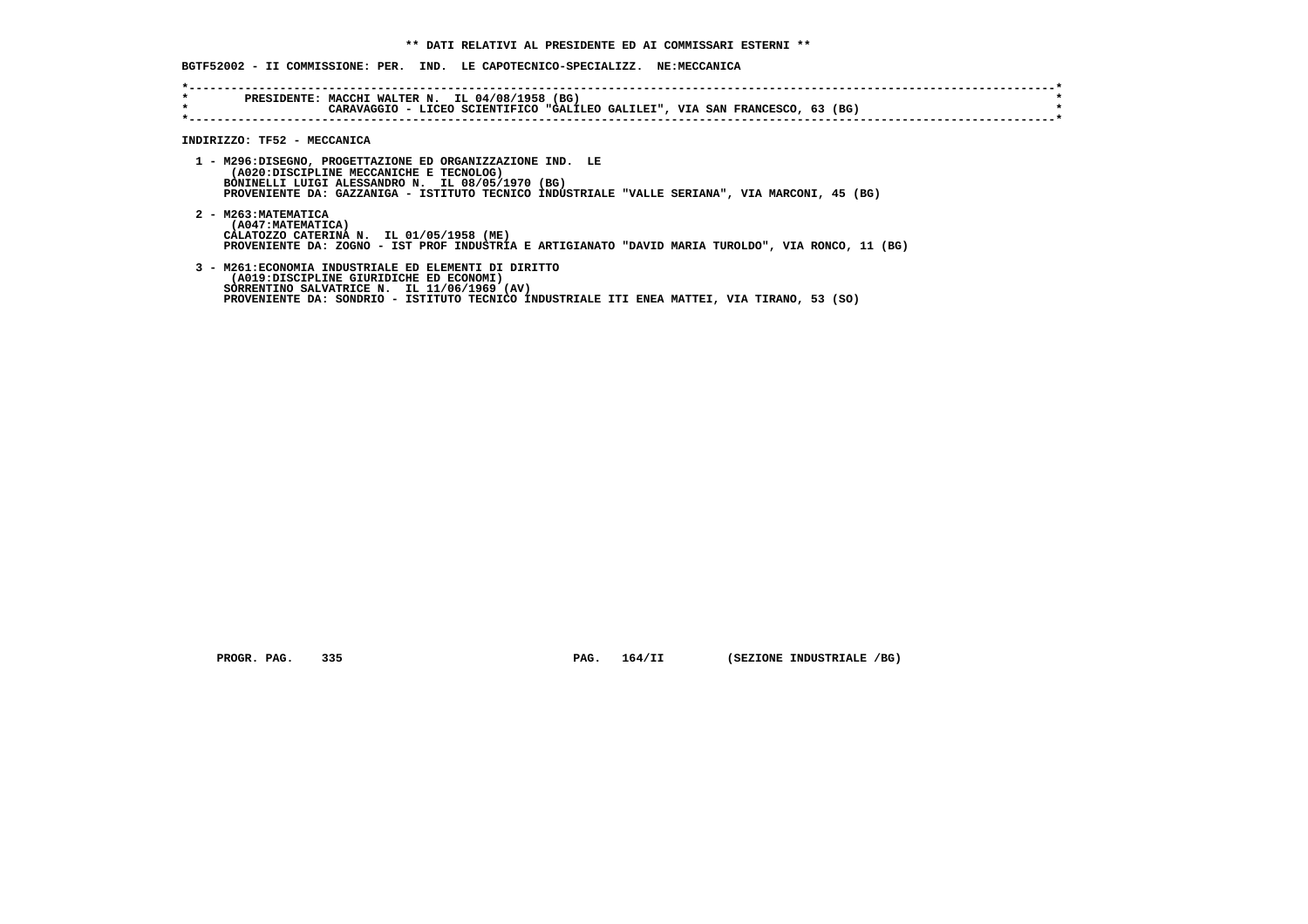**BGTF52003 - III COMMISSIONE: PER. IND. LE CAPOTECNICO-SPECIALIZZ. NE:MECCANICA**

 **\*\* DATI RELATIVI ALLE CLASSI DELLA CONFIGURAZIONE \*\***

 **ISTITUTO PRIMA SEDE: LOVERE - ISTITUTO TECNICO INDUSTRIALE "GALILEO GALILEI", VIA XX SETTEMBRE, 4 (BG)**

|  | * CLASSE * ISTITUTO   |  | * SEZIONE * INDIRIZZO |        | $*P.N.I.*$ |          | CANDIDATI                  |                 |  | LINGUE           |
|--|-----------------------|--|-----------------------|--------|------------|----------|----------------------------|-----------------|--|------------------|
|  |                       |  |                       |        |            |          | *INT.*EST.*BRA.*IPO.*MER.* |                 |  | <b>STRANIERE</b> |
|  | $1 * BGTF007018 * 5A$ |  | * TF52 - MECCANICA    |        |            |          | $* 15 * * * * * * T$       |                 |  |                  |
|  | * BGTF007018 * 5B     |  | * TF52 - MECCANICA    |        | $\star$    |          | $* 17 * * * * * * T$       |                 |  |                  |
|  |                       |  |                       | TOTALI |            | $* 32 *$ |                            | $\star$ $\star$ |  |                  |
|  |                       |  |                       |        |            |          | *----*----*----*----*----* |                 |  |                  |

 **PROGR. PAG.** 336 **PAG. 165/I (SEZIONE INDUSTRIALE /BG)**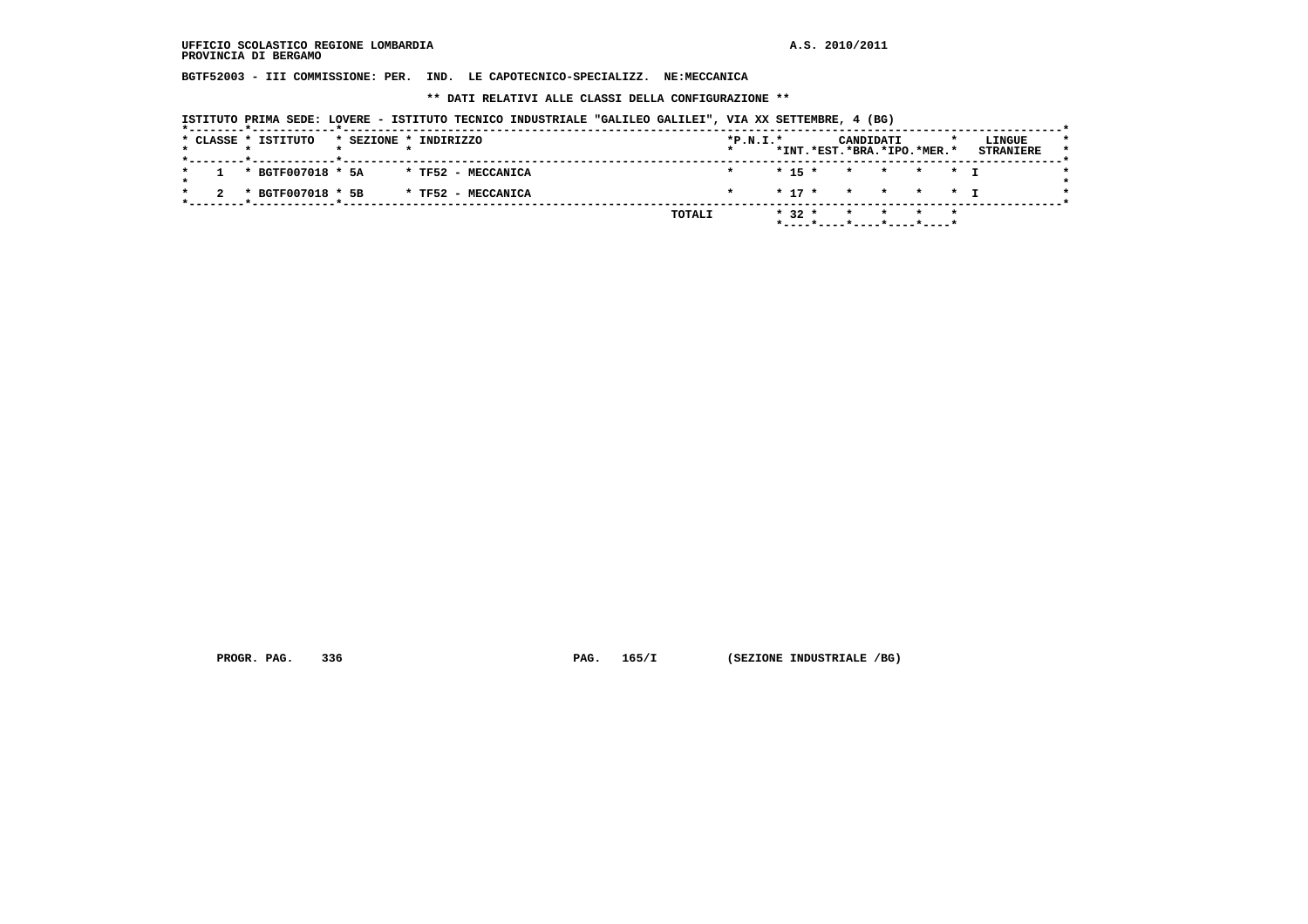**BGTF52003 - III COMMISSIONE: PER. IND. LE CAPOTECNICO-SPECIALIZZ. NE:MECCANICA**

| $\star$ | PRESIDENTE: VEZZOLI GIOVANNI CARLO N. IL 17/05/1966 (BG)<br>BERGAMO - LICEO ARTISTICO " GIACOMO E PIO MANZU' ", VIA TORQUATO TASSO, 18 (BG)                                                                                                                               |
|---------|---------------------------------------------------------------------------------------------------------------------------------------------------------------------------------------------------------------------------------------------------------------------------|
|         | INDIRIZZO: TF52 - MECCANICA                                                                                                                                                                                                                                               |
|         | 1 - M296:DISEGNO, PROGETTAZIONE ED ORGANIZZAZIONE IND. LE<br>(A020:DISCIPLINE MECCANICHE E TECNOLOG)<br>FRATUS GIANMARIO N. IL 23/04/1957 (BG)<br>PROVENIENTE DA: VILMINORE DI SCALVE - IST PROF INDUSTRIA E ARTIGIANATO I.P.I.A. DI VILMINORE DI SCALV, VIA LOCATELLI 8A |
|         | 2 - M263: MATEMATICA<br>(A047: MATEMATICA)<br>PITINGARO AURELIO N. IL 16/02/1963 (PA)<br>PROVENIENTE DA: CLUSONE - IST TEC COMMERCIALE E PER GEOMETRI "ANDREA FANTONI", VIA BARBARIGO, 27 (BG)                                                                            |
|         | 3 - M261: ECONOMIA INDUSTRIALE ED ELEMENTI DI DIRITTO<br>(A019:DISCIPLINE GIURIDICHE ED ECONOMI)<br>PIGNATARO MARIA N. IL 29/05/1956 (CS)<br>PROVENIENTE DA: BERGAMO - ISTITUTO TECNICO PER GEOMETRI "GIACOMO QUARENGHI", VIA EUROPA, 27 (BG)                             |

 **PROGR. PAG.** 337 **PAG. 165/II** (SEZIONE INDUSTRIALE /BG)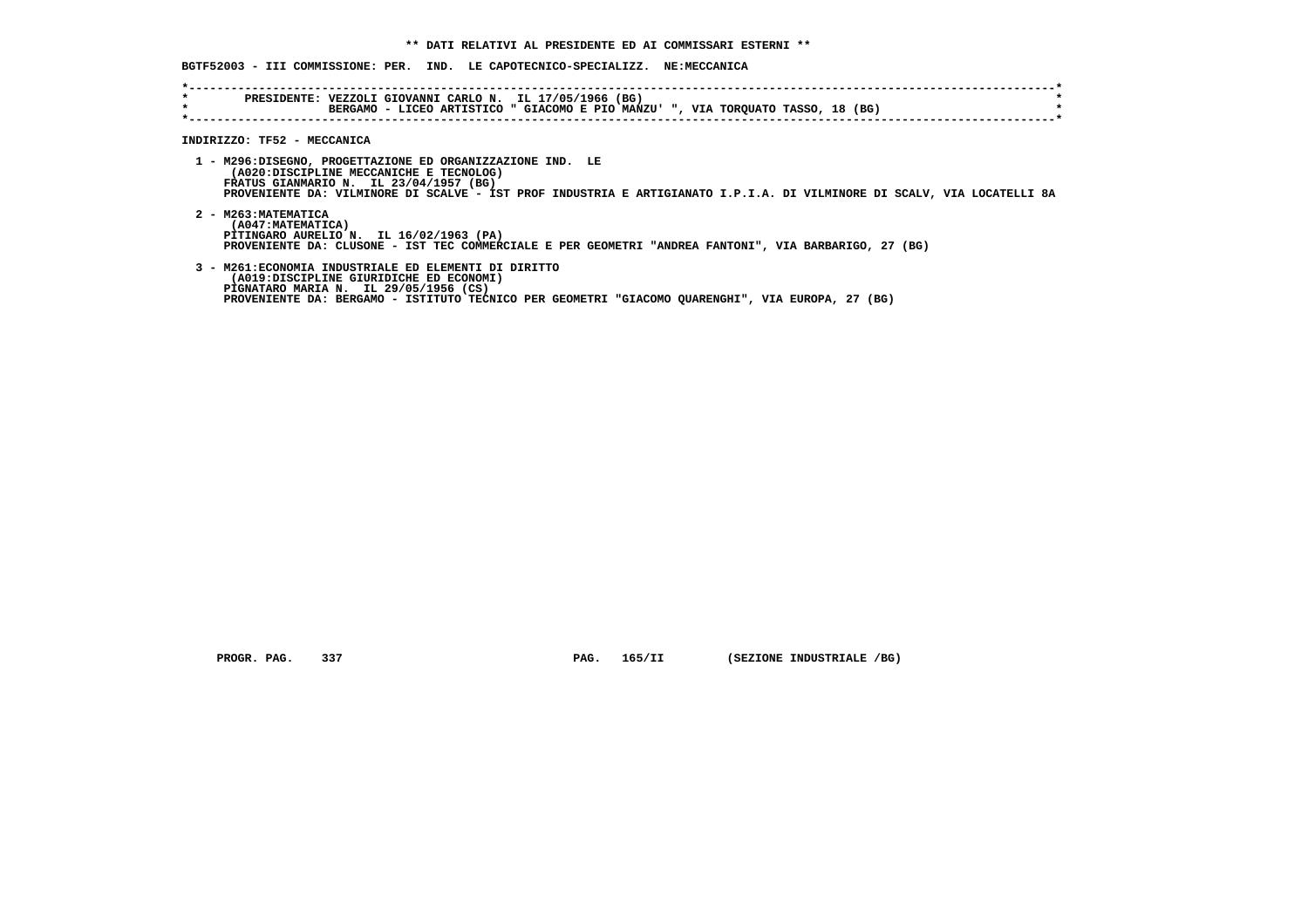**BGTL00001 - I COMMISSIONE: GEOMETRA**

#### **\*\* DATI RELATIVI ALLE CLASSI DELLA CONFIGURAZIONE \*\***

|           | * CLASSE * ISTITUTO                                                                                                            | * SEZIONE * INDIRIZZO |  |  | $*P.N.T.*$ |  |              |           | CANDIDATI<br>*INT.*EST.*BRA.*IPO.*MER.* |         | LINGUE<br><b>STRANIERE</b>           |
|-----------|--------------------------------------------------------------------------------------------------------------------------------|-----------------------|--|--|------------|--|--------------|-----------|-----------------------------------------|---------|--------------------------------------|
| $\star$ . | * BGTL025001 * 5A * TL00 - GEOMETRI                                                                                            |                       |  |  | $\star$    |  | $* 29 * 6 *$ |           | * * *                                   |         |                                      |
|           |                                                                                                                                |                       |  |  |            |  |              |           |                                         |         |                                      |
|           |                                                                                                                                |                       |  |  |            |  |              |           |                                         |         |                                      |
|           | ISTITUTO SECONDA SEDE: CAPRINO BERGAMASCO - L.R. PAR. ISTITUTO TECNICO PER GEOMETRI I.T.G. "CELANA", VIA GIOVANNI XXIII, N. 2/ |                       |  |  |            |  |              |           |                                         |         |                                      |
|           | * CLASSE * ISTITUTO * SEZIONE * INDIRIZZO                                                                                      |                       |  |  | $*P.N.T.*$ |  |              | CANDIDATI |                                         | $\star$ | LINGUE                               |
|           | $\cdot$                                                                                                                        |                       |  |  |            |  |              |           |                                         |         | *INT.*EST.*BRA.*IPO.*MER.* STRANIERE |

 **PROGR. PAG.** 338 **PAG.** 166/I (SEZIONE GEOMETRI /BG)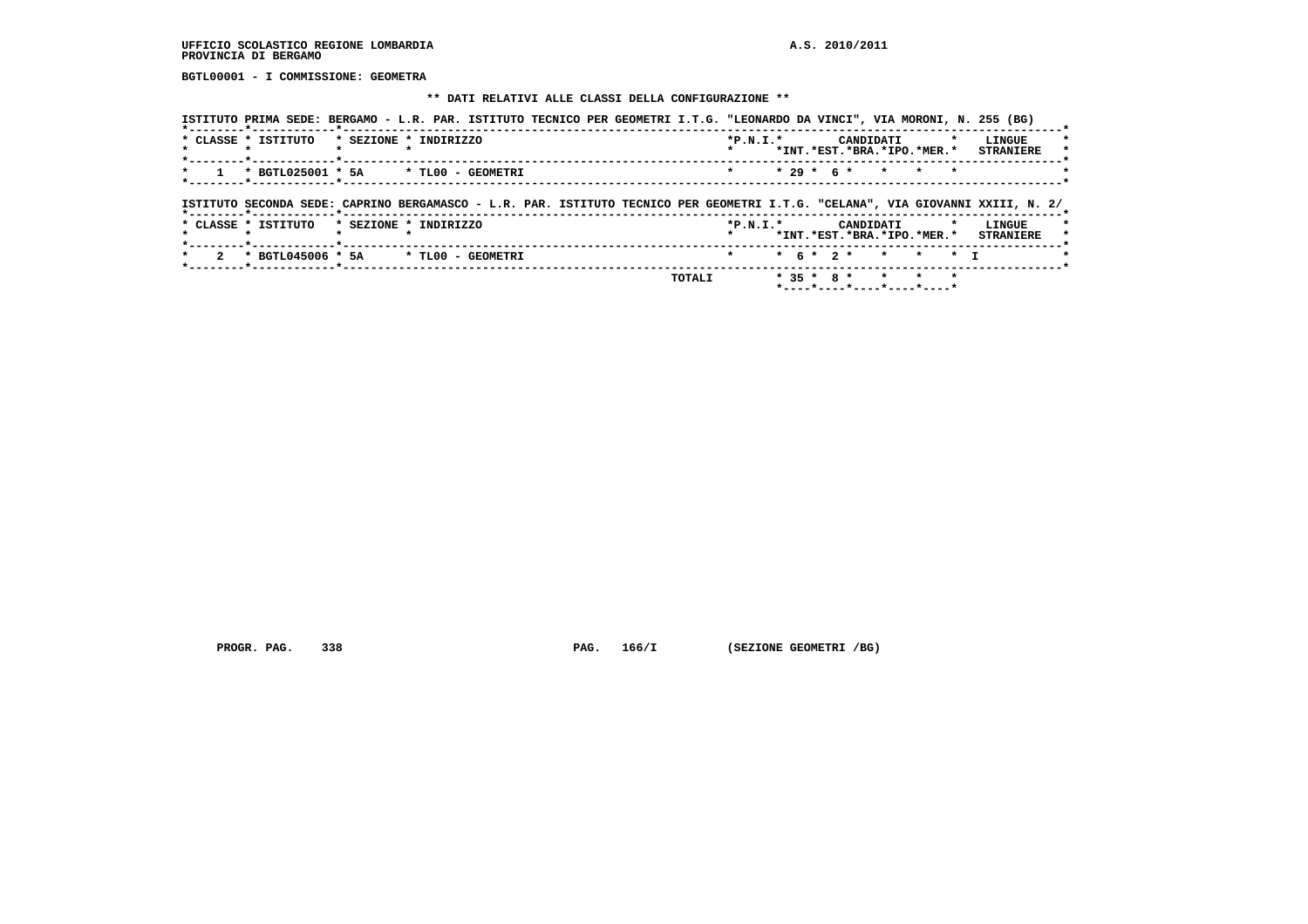**BGTL00001 - I COMMISSIONE: GEOMETRA**

| $\star$ | PRESIDENTE: PINELLI SANTO N. IL 11/05/1946 (PA)                                                              |
|---------|--------------------------------------------------------------------------------------------------------------|
| $\star$ | DOCENTE DI RUOLO A RIPOSO - MAX 3 ANNI                                                                       |
|         |                                                                                                              |
|         |                                                                                                              |
|         | INDIRIZZO: TL00 - GEOMETRI                                                                                   |
|         |                                                                                                              |
|         | 1 - SC91: COSTRUZIONI                                                                                        |
|         | (A016:COSTR. , TECNOL. DELLE COST. E DIS. T)                                                                 |
|         | DI RENZO GIUSEPPE N. IL 08/12/1970 (VV)                                                                      |
|         | PROVENIENTE DA: CLUSONE - IST TEC COMMERCIALE E PER GEOMETRI "ANDREA FANTONI", VIA BARBARIGO, 27 (BG)        |
|         | 2 - M260: ELEMENTI DI DIRITTO                                                                                |
|         | (A019:DISCIPLINE GIURIDICHE ED ECONOMI)                                                                      |
|         | BROCCALI LAURA N. IL 02/10/1948 (NA)                                                                         |
|         | PROVENIENTE DA: LECCO - ISTITUTO TECNICO PER GEOMETRI ISTITUTO TECNICO PER GEOMETRI, VIA 11 FEBBRAIO, 8 (LC) |
|         |                                                                                                              |
|         | 3 - M970: TOPOGRAFIA                                                                                         |
|         | (A072:TOPOG. GEN. , COSTR. RUR. E DISEGN)                                                                    |
|         | PIGOZZI ANGELO N. IL 13/01/1947 (MN)                                                                         |
|         | PROVENIENTE DA: MANTOVA - ISTITUTO TECNICO PER GEOMETRI ITG CARLO D ARCO MN, VIA TASSO 1 (MN)                |
|         |                                                                                                              |
|         |                                                                                                              |

 **PROGR. PAG.** 339 **PAG.** 166/II (SEZIONE GEOMETRI /BG)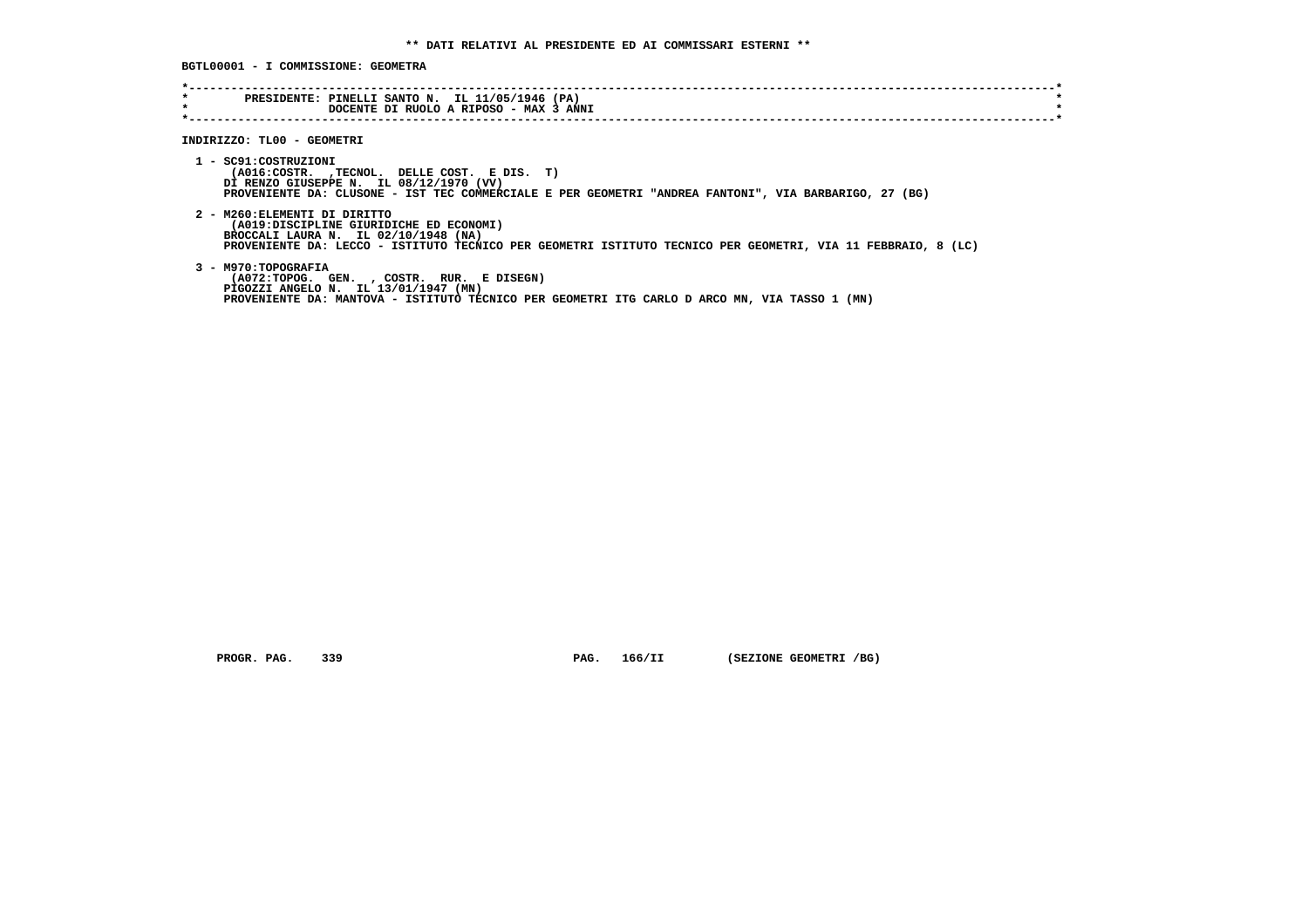**BGTL00002 - II COMMISSIONE: GEOMETRA**

#### **\*\* DATI RELATIVI ALLE CLASSI DELLA CONFIGURAZIONE \*\***

 **ISTITUTO PRIMA SEDE: BERGAMO - ISTITUTO TECNICO PER GEOMETRI "GIACOMO QUARENGHI", VIA EUROPA, 27 (BG)**

|  | * CLASSE * ISTITUTO   |  | * SEZIONE * INDIRIZZO | $*P.N.I.*$ |  |  | CANDIDATI | *INT.*EST.*BRA.*IPO.*MER.*                                | LINGUE<br><b>STRANIERE</b> |
|--|-----------------------|--|-----------------------|------------|--|--|-----------|-----------------------------------------------------------|----------------------------|
|  | $1 * BGTL02000T * 5D$ |  | * TLOO - GEOMETRI     |            |  |  |           | $* 24 * 3 * * * * * * *$                                  |                            |
|  | * BGTL02000T * 5F     |  | * TLOO - GEOMETRI     | $\star$    |  |  |           | $* 24 * 3 * * * * * * *$                                  |                            |
|  |                       |  | TOTALI                |            |  |  |           | $* 48 * 6 * * * * * * *$<br>$*$ ----*----*----*----*----* |                            |

 **PROGR. PAG.** 340 **PAG.** 167/I (SEZIONE GEOMETRI /BG)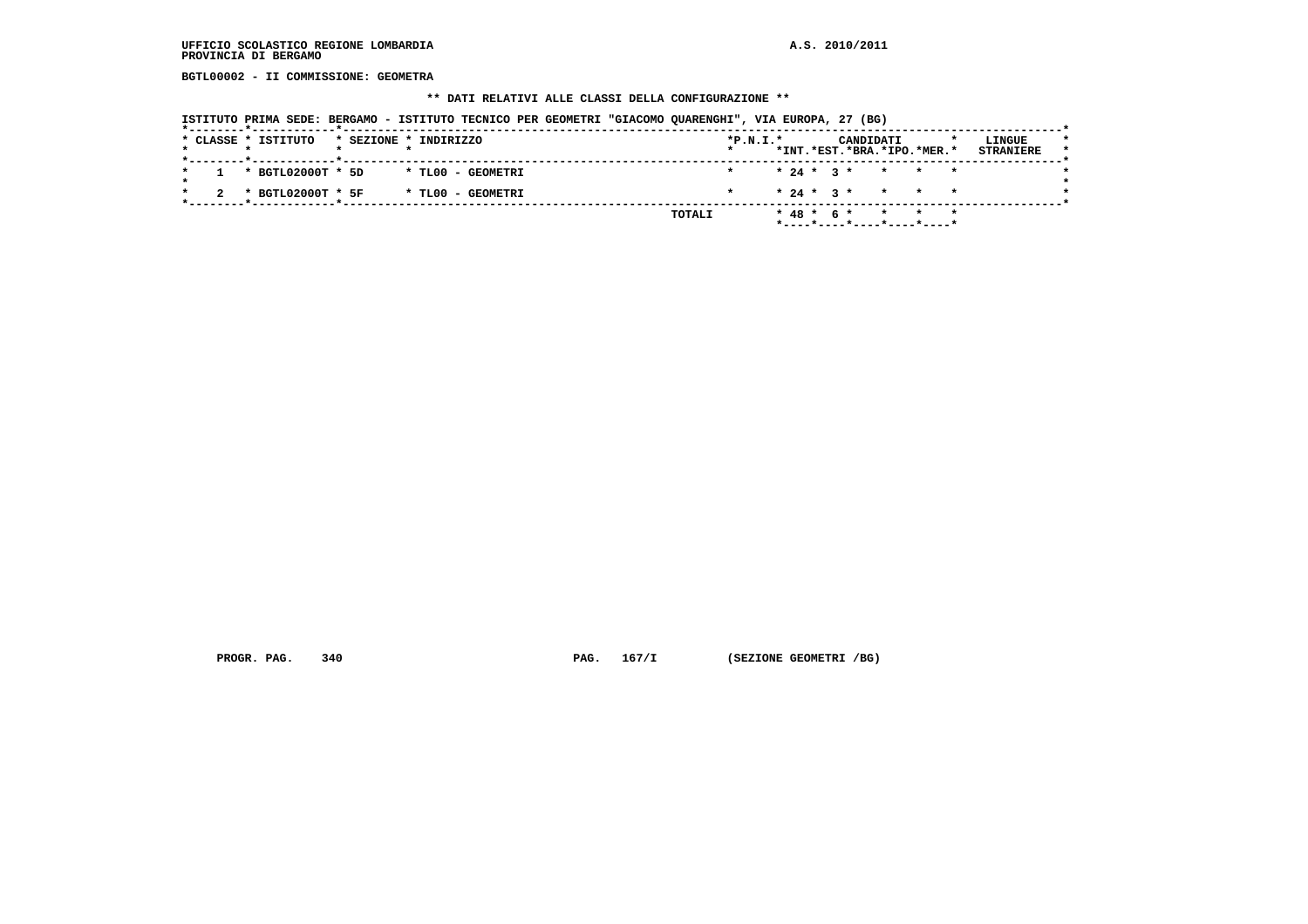**BGTL00002 - II COMMISSIONE: GEOMETRA**

| $\star$ | PRESIDENTE: MALCANGI PAOLO N. IL 20/10/1944 (BA)                                                           |
|---------|------------------------------------------------------------------------------------------------------------|
| $\star$ | DOCENTE DI RUOLO A RIPOSO - MAX 3 ANNI                                                                     |
|         |                                                                                                            |
|         |                                                                                                            |
|         | INDIRIZZO: TL00 - GEOMETRI                                                                                 |
|         |                                                                                                            |
|         | 1 - SC91:COSTRUZIONI                                                                                       |
|         | (A016:COSTR. , TECNOL. DELLE COST. E DIS. T)                                                               |
|         | BUSCEMI ENZO N. IL 26/06/1952 (CL)                                                                         |
|         | PROVENIENTE DA: TRESCORE BALNEARIO - ISTITUTO TECNICO COMMERCIALE "LORENZO LOTTO", VIA DELL'ALBAROTTO (BG) |
|         |                                                                                                            |
|         | 2 - M260: ELEMENTI DI DIRITTO                                                                              |
|         | (A019:DISCIPLINE GIURIDICHE ED ECONOMI)                                                                    |
|         | MARTINO DEMETRIO N. IL 09/09/1962 (CH)                                                                     |
|         | PROVENIENTE DA: CLUSONE - IST TEC COMMERCIALE E PER GEOMETRI "ANDREA FANTONI", VIA BARBARIGO, 27 (BG)      |
|         |                                                                                                            |
|         | 3 - M970: TOPOGRAFIA                                                                                       |
|         | (A072:TOPOG. GEN. , COSTR. RUR. E DISEGN)                                                                  |
|         | SARTA GIORGIO N. IL 08/12/1961 (RG)                                                                        |
|         | PROVENIENTE DA: BRESCIA - ISTITUTO TECNICO AGRARIO "PASTORI" - BRESCIA, VIALE BORNATA 110 (BS)             |
|         |                                                                                                            |
|         |                                                                                                            |

 **PROGR. PAG.** 341 **PAG.** 167/II (SEZIONE GEOMETRI /BG)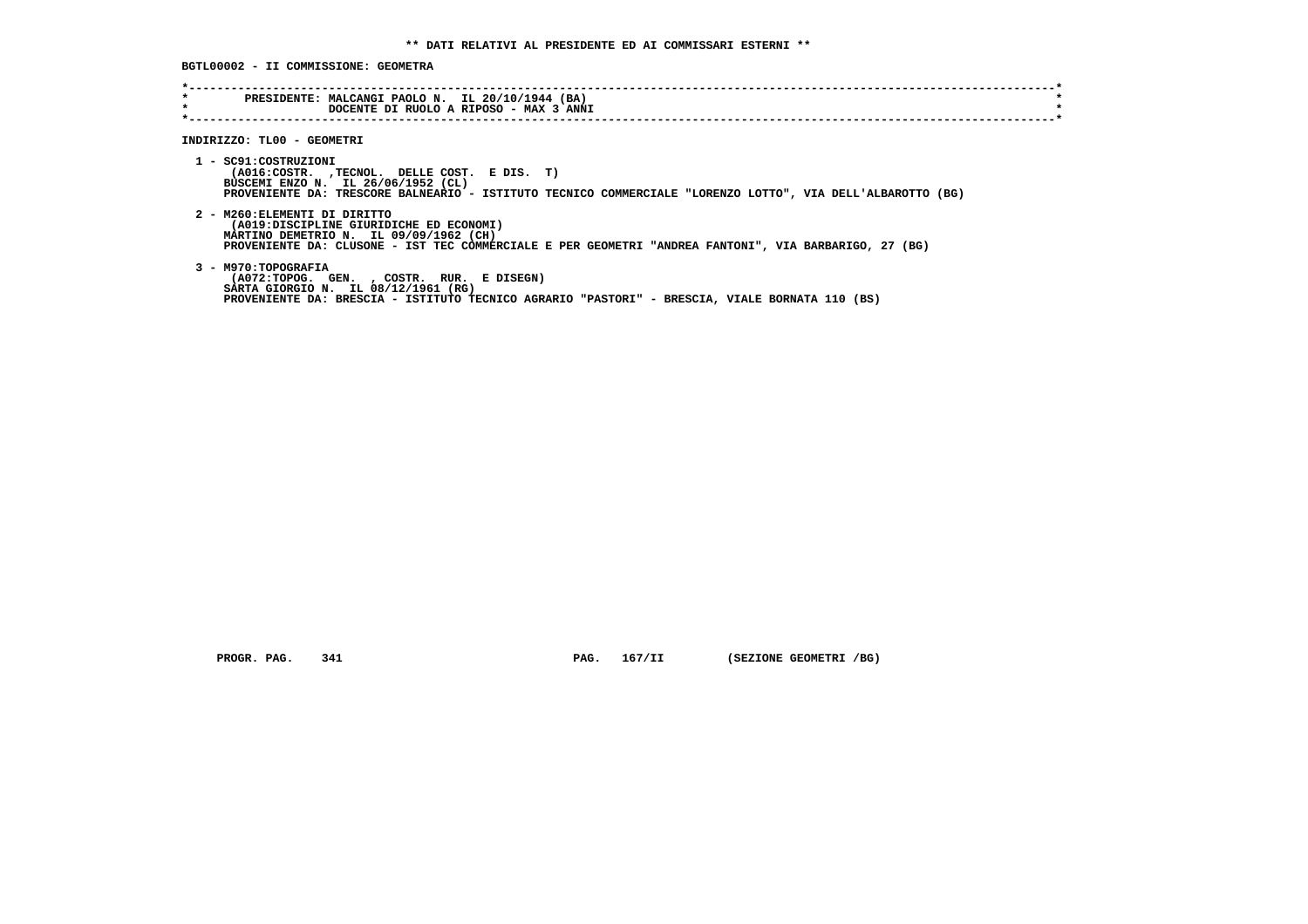**BGTL00003 - III COMMISSIONE: GEOMETRA**

# **\*\* DATI RELATIVI ALLE CLASSI DELLA CONFIGURAZIONE \*\***

|  |  |  |  |  |  |  |  |  |  |  | ISTITUTO PRIMA SEDE: BERGAMO - ISTITUTO TECNICO PER GEOMETRI "GIACOMO QUARENGHI", VIA EUROPA, 27 (BG) |  |  |  |  |  |
|--|--|--|--|--|--|--|--|--|--|--|-------------------------------------------------------------------------------------------------------|--|--|--|--|--|
|--|--|--|--|--|--|--|--|--|--|--|-------------------------------------------------------------------------------------------------------|--|--|--|--|--|

| $* 22 * 4 * * * * * * *$<br>* BGTL02000T * 5B<br>* TL00 - GEOMETRI<br>$\star$<br>$* 24 * * * * * * * * *$<br>* TL01 - GEOMETRI (PROGETTO CINQUE)<br>* BGTL02000T * 5E<br>$\star$ |  | * CLASSE * ISTITUTO |  | * SEZIONE * INDIRIZZO | $*P.N.T.*$<br>$\star$ |  |  | CANDIDATI | *INT.*EST.*BRA.*IPO.*MER.* | LINGUE<br><b>STRANIERE</b> |
|----------------------------------------------------------------------------------------------------------------------------------------------------------------------------------|--|---------------------|--|-----------------------|-----------------------|--|--|-----------|----------------------------|----------------------------|
|                                                                                                                                                                                  |  |                     |  |                       |                       |  |  |           |                            |                            |
|                                                                                                                                                                                  |  |                     |  |                       |                       |  |  |           |                            |                            |

 **PROGR. PAG.** 342 **PAG.** 168/I (SEZIONE GEOMETRI /BG)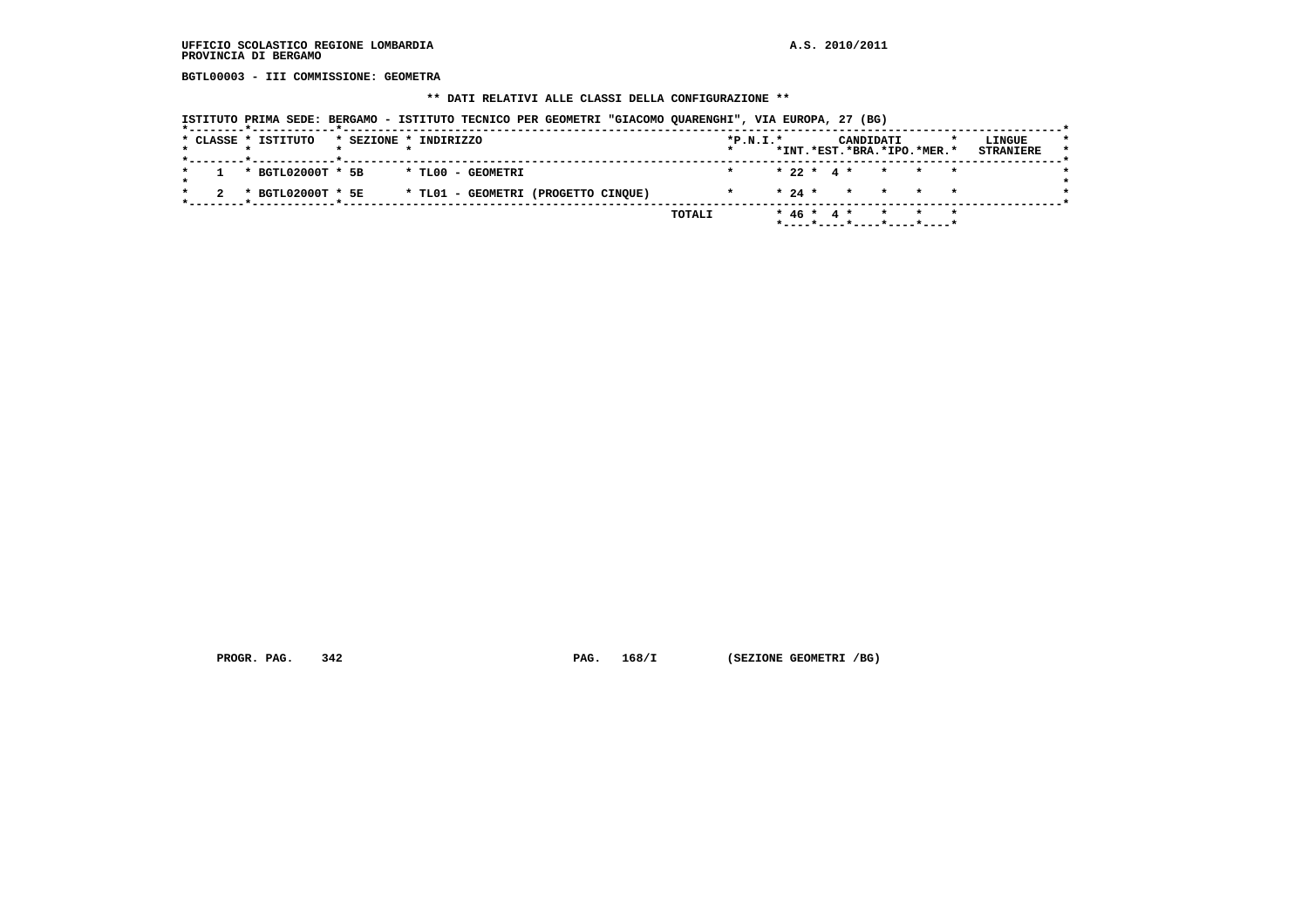| $\star$<br>$\star$ | PRESIDENTE: ZAPPETTINI DOMENICO N. IL 30/01/1946 (MI)<br>DOCENTE DI RUOLO A RIPOSO - MAX 3 ANNI                                                                                                                                                      |
|--------------------|------------------------------------------------------------------------------------------------------------------------------------------------------------------------------------------------------------------------------------------------------|
|                    |                                                                                                                                                                                                                                                      |
|                    | INDIRIZZO: TL00 - GEOMETRI                                                                                                                                                                                                                           |
|                    | 1 - SC91:COSTRUZIONI<br>(A016:COSTR. , TECNOL. DELLE COST. E DIS. T)<br>SANTORO GIUSEPPE N. IL 25/09/1958 (CS)<br>PROVENIENTE DA: ROMANO DI LOMBARDIA - IST TEC COMMERCIALE E PER GEOMETRI "GIAMBATTISTA RUBINI", VIA BELVEDERE (BG)                 |
|                    | 2 - M260: ELEMENTI DI DIRITTO<br>(A019:DISCIPLINE GIURIDICHE ED ECONOMI)<br>LEUZZI ELSA MARIA STEFANIN. IL 04/01/1966 (BR)<br>PROVENIENTE DA: TRESCORE BALNEARIO - ISTITUTO TECNICO COMMERCIALE "LORENZO LOTTO", VIA DELL'ALBAROTTO (BG)             |
|                    | 3 - M970: TOPOGRAFIA<br>(A072:TOPOG. GEN., COSTR. RUR. E DISEGN)<br>DRAGONI MARIA TERESA N. IL 06/12/1961 (LO)<br>PROVENIENTE DA: LODI - IST TEC COMMERCIALE E PER GEOMETRI AGOSTINO BASSI, VIA DI PORTA REGALE 2 (LO)                               |
|                    | INDIRIZZO: TL01 - GEOMETRI (PROGETTO CINQUE)                                                                                                                                                                                                         |
|                    | 1 - SC91: COSTRUZIONI<br>(A016:COSTR. ,TECNOL. DELLE COST. E DIS. T)<br>SANTORO GIUSEPPE N. IL 25/09/1958 (CS)<br>PROVENIENTE DA: ROMANO DI LOMBARDIA - IST TEC COMMERCIALE E PER GEOMETRI "GIAMBATTISTA RUBINI", VIA BELVEDERE (BG)                 |
|                    | 2 - M976: TOPOGRAFIA E FOTOGRAMMETRIA<br>(A072:TOPOG. GEN., COSTR. RUR. E DISEGN)<br>DRAGONI MARIA TERESA N. IL 06/12/1961 (LO)<br>PROVENIENTE DA: LODI - IST TEC COMMERCIALE E PER GEOMETRI AGOSTINO BASSI, VIA DI PORTA REGALE 2 (LO)              |
|                    | 3 - M266: ELEMENTI DI DIRITTO ED ECONOMIA<br>(A019:DISCIPLINE GIURIDICHE ED ECONOMI)<br>LEUZZI ELSA MARIA STEFANIN. IL 04/01/1966 (BR)<br>PROVENIENTE DA: TRESCORE BALNEARIO - ISTITUTO TECNICO COMMERCIALE "LORENZO LOTTO", VIA DELL'ALBAROTTO (BG) |

 **BGTL00003 - III COMMISSIONE: GEOMETRA**

 **PROGR. PAG.** 343 **PAG.** 168/II (SEZIONE GEOMETRI /BG)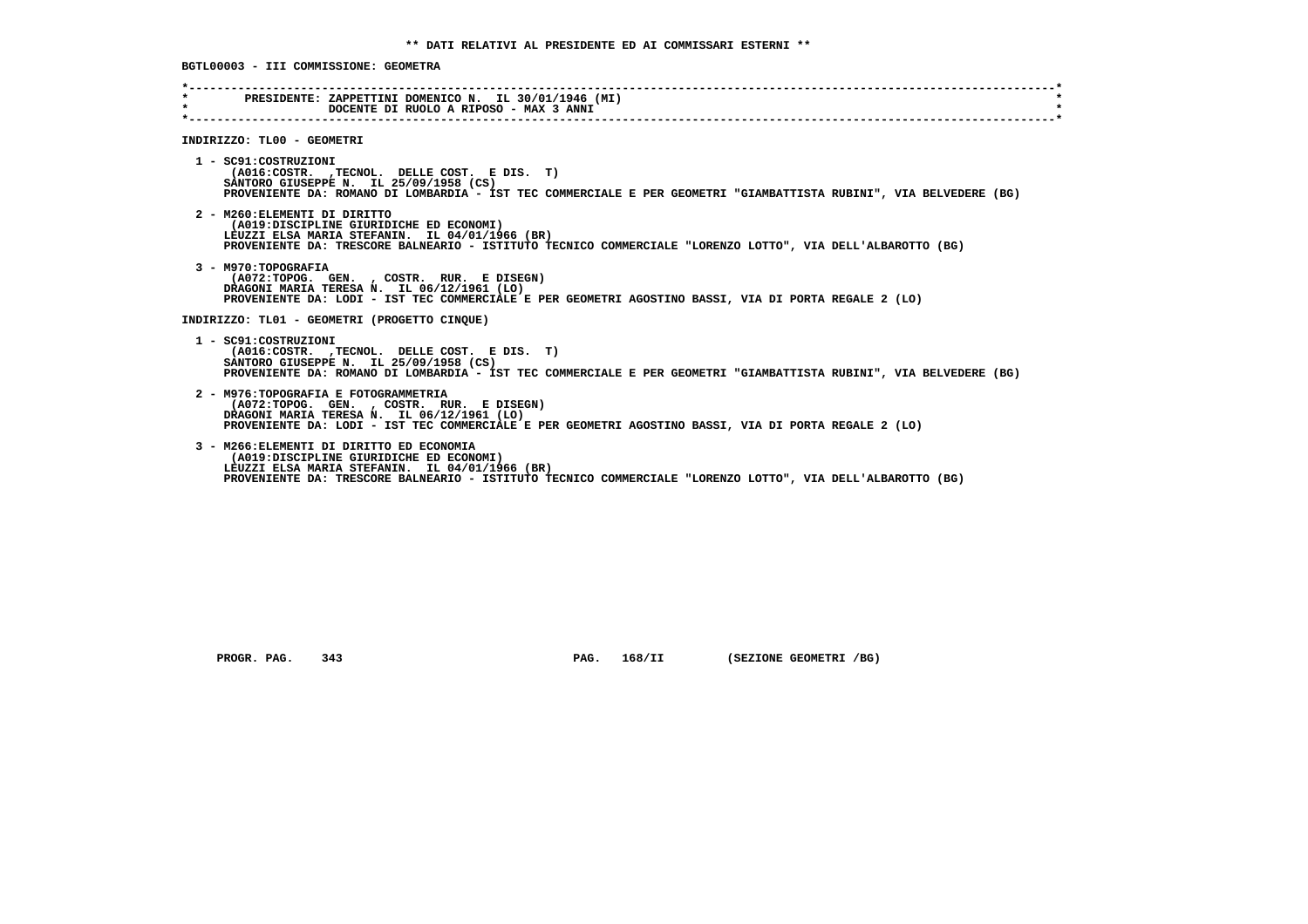**BGTL00004 - IV COMMISSIONE: GEOMETRA**

#### **\*\* DATI RELATIVI ALLE CLASSI DELLA CONFIGURAZIONE \*\***

 **ISTITUTO PRIMA SEDE: ZOGNO - IST TEC COMMERCIALE E PER GEOMETRI "DAVID MARIA TUROLDO", VIA RONCO, 11 (BG)**

|              | * CLASSE * ISTITUTO | * SEZIONE * INDIRIZZO |  |                                        |        | $*P.N.T.*$ |  |                  | CANDIDATI<br>*INT.*EST.*BRA.*IPO.*MER.*                                  |                 |         | LINGUE<br><b>STRANIERE</b> |  |
|--------------|---------------------|-----------------------|--|----------------------------------------|--------|------------|--|------------------|--------------------------------------------------------------------------|-----------------|---------|----------------------------|--|
| $\mathbf{1}$ | * BGTD013019 * 5G   |                       |  | * TLOO - GEOMETRI                      |        |            |  |                  | $* 21 * * * * * * T$                                                     |                 |         |                            |  |
|              | * BGTD013019 * 5H   | 5H1                   |  | * TLOO - GEOMETRI<br>* TL00 - GEOMETRI |        |            |  |                  | $* 19 * * * * * * 1$<br>$\star$ $\star$ $2\star$ $\star$ $\star$ $\star$ |                 |         |                            |  |
|              |                     |                       |  |                                        | TOTALI |            |  | $*$ 40 $*$ 2 $*$ | *----*----*----*----*----*                                               | $\star$ $\star$ | $\star$ |                            |  |

 **PROGR. PAG.** 344 **PAG.** 169/I (SEZIONE GEOMETRI /BG)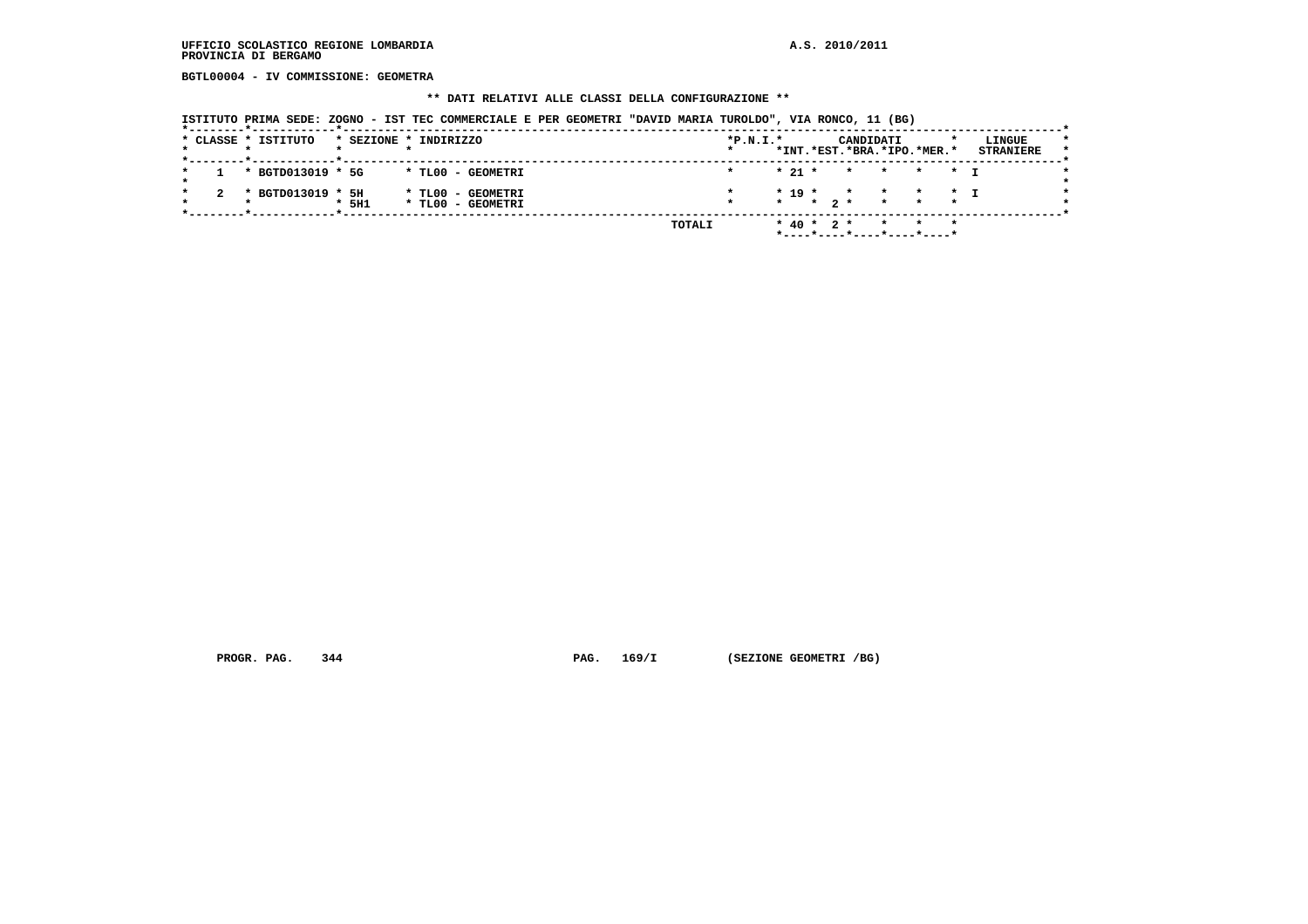**BGTL00004 - IV COMMISSIONE: GEOMETRA**

| $\star$<br>$\star$ | PRESIDENTE: ARENA ANTONINO N. IL 28/11/1950 (CT)<br>BERGAMO - ISTITUTO TECNICO INDUSTRIALE "GIULIO NATTA", VIALE EUROPA, 15 (BG)                                                                                                         |
|--------------------|------------------------------------------------------------------------------------------------------------------------------------------------------------------------------------------------------------------------------------------|
|                    | INDIRIZZO: TLOO - GEOMETRI                                                                                                                                                                                                               |
|                    | 1 - SC91:COSTRUZIONI<br>(A016:COSTR. , TECNOL. DELLE COST. E DIS. T)<br>PAOLINO LILIANA N. IL 22/04/1965 (SA)<br>PROVENIENTE DA: VILMINORE DI SCALVE - IST TEC COMMERCIALE E PER GEOMETRI I.T.C.G. DI VILMINORE DI SCALV, VIA LOCATELLI, |
|                    | 2 - M260: ELEMENTI DI DIRITTO<br>(A019:DISCIPLINE GIURIDICHE ED ECONOMI)<br>GRANZIERA ROSANNA N. IL 02/08/1950 (TV)<br>PROVENIENTE DA: ALBINO - ISTITUTO TECNICO COMMERCIALE "OSCAR ARNULFO ROMERO", VIALE ALDO MORO, 51 (BG)            |
|                    | 3 - M970: TOPOGRAFIA<br>(A072:TOPOG. GEN. , COSTR. RUR. E DISEGN)<br>MILIA CALOGERO N. IL 17/01/1965 (CL)<br>PROVENIENTE DA: BERGAMO - ISTITUTO TECNICO PER GEOMETRI "GIACOMO QUARENGHI", VIA EUROPA, 27 (BG)                            |

 **PROGR. PAG.** 345 **PAG.** 169/II (SEZIONE GEOMETRI /BG)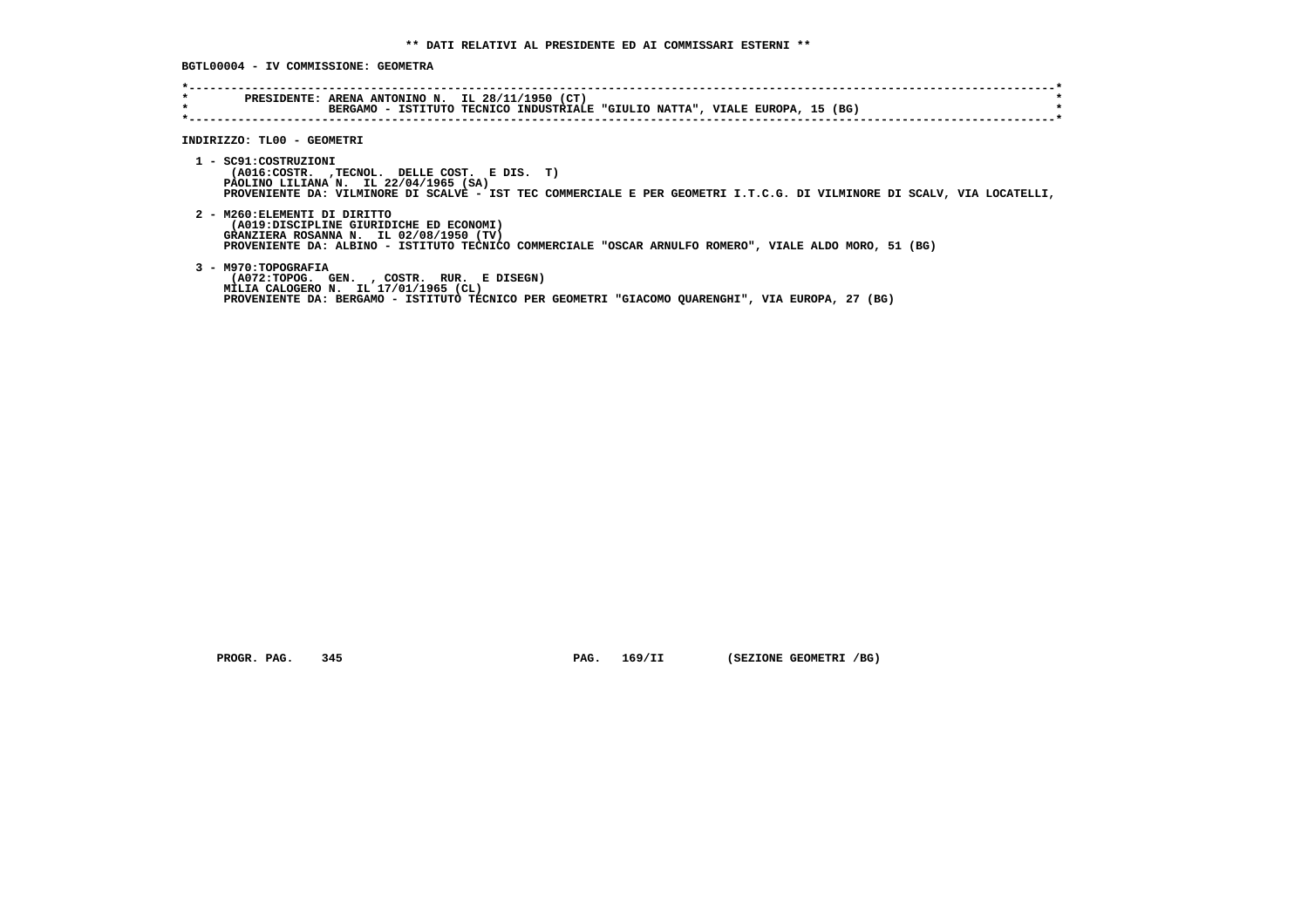**BGTL01001 - I COMMISSIONE: GEOMETRA**

# **\*\* DATI RELATIVI ALLE CLASSI DELLA CONFIGURAZIONE \*\***

| * CLASSE * ISTITUTO   | * SEZIONE * INDIRIZZO |  |                                     |  | $*P.N.T.*$ |          | CANDIDATI                  |  | LINGUE           |
|-----------------------|-----------------------|--|-------------------------------------|--|------------|----------|----------------------------|--|------------------|
|                       |                       |  |                                     |  |            |          | *INT.*EST.*BRA.*IPO.*MER.* |  | <b>STRANIERE</b> |
| $1 * BGTL02000T * 5A$ |                       |  | * TL01 - GEOMETRI (PROGETTO CINOUE) |  | $\star$    | $* 22 *$ | * * * *                    |  |                  |
| * BGTL02000T * 5C     |                       |  | * TL01 - GEOMETRI (PROGETTO CINQUE) |  |            | $*26*$   | * * * *                    |  |                  |

 **PROGR. PAG.** 346 **PAG.** 170/I (SEZIONE GEOMETRI /BG)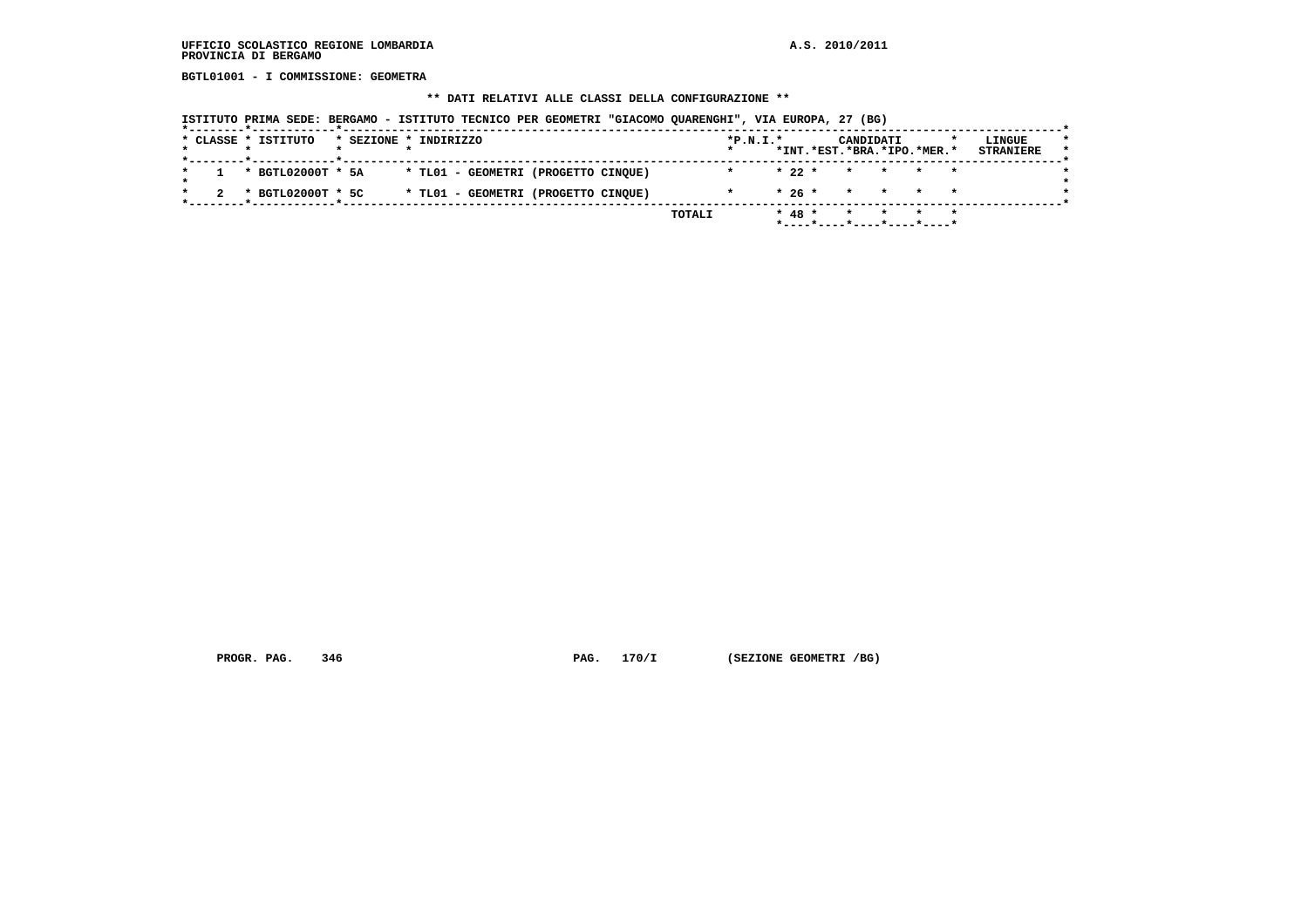**BGTL01001 - I COMMISSIONE: GEOMETRA**

| $\star$<br>$\star$ | PRESIDENTE: IPPOLITO BRUNO N. IL 18/11/1942 (AV)<br>DOCENTE DI RUOLO A RIPOSO - MAX 3 ANNI                                                                                                                                             |
|--------------------|----------------------------------------------------------------------------------------------------------------------------------------------------------------------------------------------------------------------------------------|
|                    | INDIRIZZO: TL01 - GEOMETRI (PROGETTO CINQUE)                                                                                                                                                                                           |
|                    | 1 - SC91: COSTRUZIONI<br>(A016:COSTR. , TECNOL. DELLE COST. E DIS. T)<br>MORETTI ALESSANDRO N. IL 04/01/1973 (BG)<br>PROVENIENTE DA: ISEO - ISTITUTO TECNICO COMMERCIALE IIS ANTONIETTI - ITCG, VIA PAOLO VI, 3 (BS)                   |
|                    | 2 - M976: TOPOGRAFIA E FOTOGRAMMETRIA<br>(A072:TOPOG. GEN., COSTR. RUR. E DISEGN)<br>PERRONE VALERIO N. IL 17/05/1959 (CZ)<br>PROVENIENTE DA: VILLA CORTESE - ISTITUTO TECNICO AGRARIO GREGORIO MENDEL, VIA FERRAZZI,15 (MI)           |
|                    | 3 - M266: ELEMENTI DI DIRITTO ED ECONOMIA<br>(A019:DISCIPLINE GIURIDICHE ED ECONOMI)<br>MARANTO VINCENZO N. IL 28/02/1967 (ME)<br>PROVENIENTE DA: ZOGNO - IST TEC COMMERCIALE E PER GEOMETRI "DAVID MARIA TUROLDO", VIA RONCO, 11 (BG) |

 **PROGR. PAG.** 347 **PAG.** 170/II (SEZIONE GEOMETRI /BG)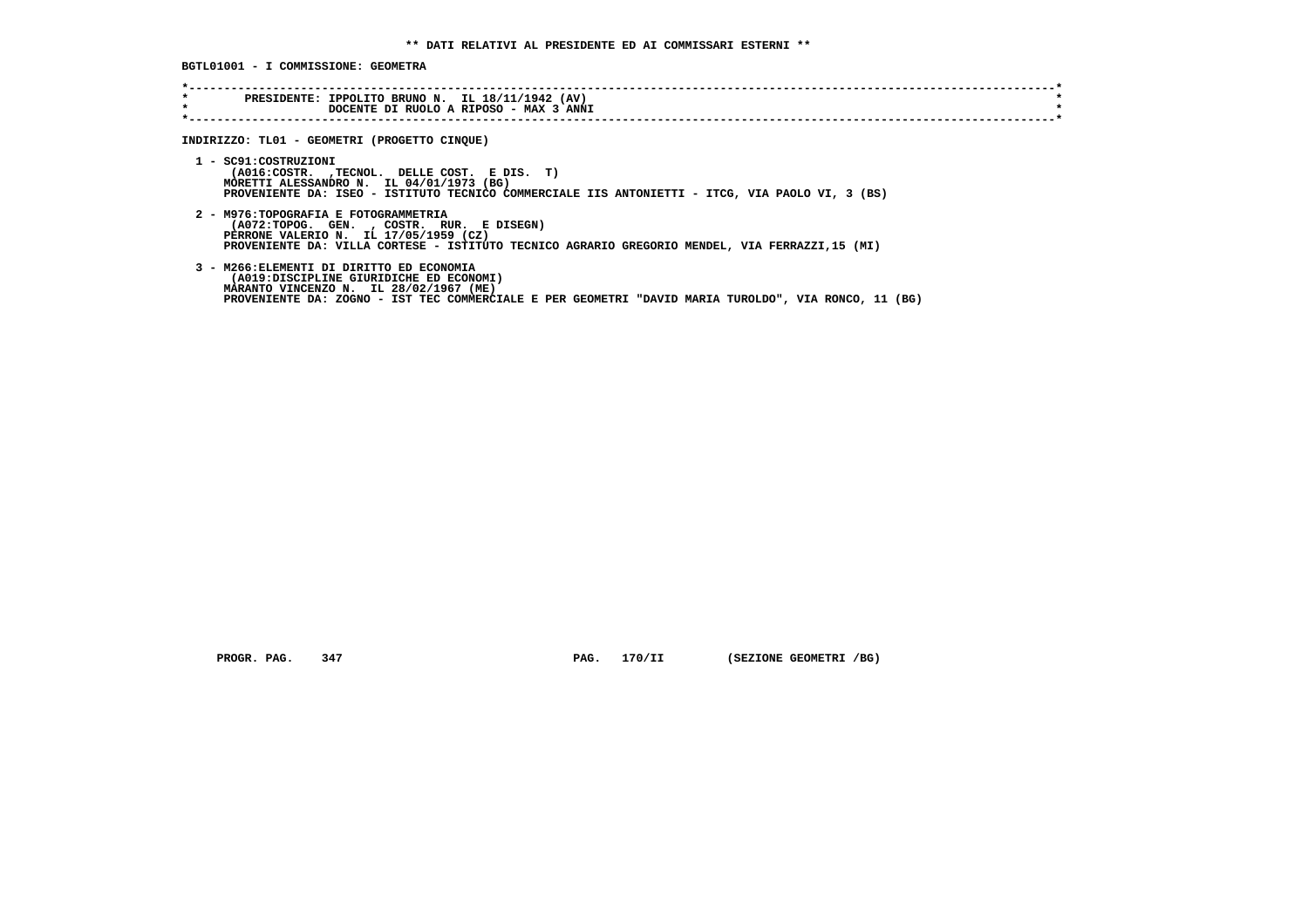**BGTL01002 - II COMMISSIONE: GEOMETRA**

## **\*\* DATI RELATIVI ALLE CLASSI DELLA CONFIGURAZIONE \*\***

| * CLASSE * ISTITUTO   | * SEZIONE * INDIRIZZO |  |                                     |  | $*P.N.T.*$ |          | CANDIDATI<br>*INT.*EST.*BRA.*IPO.*MER.* |  | LINGUE<br><b>STRANIERE</b> |
|-----------------------|-----------------------|--|-------------------------------------|--|------------|----------|-----------------------------------------|--|----------------------------|
|                       |                       |  |                                     |  |            |          |                                         |  |                            |
| $1 * BGTL02000T * 5G$ |                       |  | * TL01 - GEOMETRI (PROGETTO CINQUE) |  |            | $* 23 *$ | * * * *                                 |  |                            |
| * BGTL02000T * 5AS    |                       |  | * TL04 - GEOMETRI (PROG. SIRIO)     |  |            |          | $* 28 * * * * * * * *$                  |  |                            |

 **PROGR. PAG.** 348 **PAG.** 171/I (SEZIONE GEOMETRI /BG)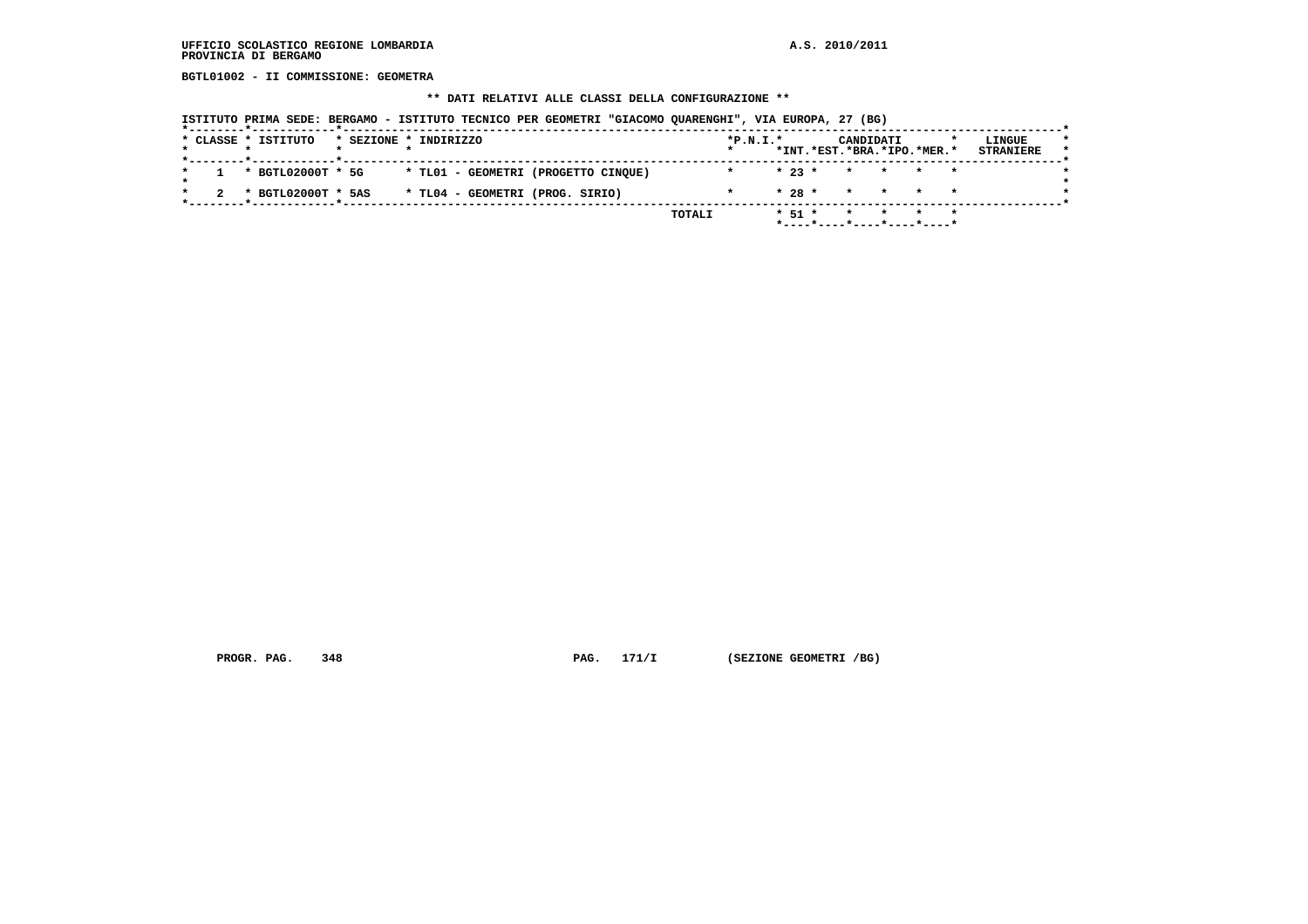|         | * PRESIDENTE: VALENTI ALFIO N. IL 24/02/1946 (CT)                                                                                                   |  |
|---------|-----------------------------------------------------------------------------------------------------------------------------------------------------|--|
| $\star$ | DOCENTE DI RUOLO A RIPOSO - MAX 3 ANNI                                                                                                              |  |
|         |                                                                                                                                                     |  |
|         | INDIRIZZO: TL01 - GEOMETRI (PROGETTO CINQUE)                                                                                                        |  |
|         | 1 - SC91:COSTRUZIONI                                                                                                                                |  |
|         | (A016:COSTR. , TECNOL. DELLE COST. E DIS. T)                                                                                                        |  |
|         | GRAZIOLI ILENIA N. IL 20/12/1976 (BG)<br>PROVENIENTE DA: TRESCORE BALNEARIO - ISTITUTO TECNICO COMMERCIALE "LORENZO LOTTO", VIA DELL'ALBAROTTO (BG) |  |
|         |                                                                                                                                                     |  |
|         | 2 - M976: TOPOGRAFIA E FOTOGRAMMETRIA                                                                                                               |  |
|         | (A072:TOPOG. GEN., COSTR. RUR. E DISEGN)                                                                                                            |  |
|         | BATTISTON GIACOMO N. IL 26/08/1967 (VA)<br>PROVENIENTE DA: SOMMA LOMBARDO - IST TEC COMMERCIALE E PER GEOMETRI ITG (D), VIA XXV APRILE 17 (VA)      |  |
|         |                                                                                                                                                     |  |
|         | 3 - M266: ELEMENTI DI DIRITTO ED ECONOMIA                                                                                                           |  |
|         | (A019:DISCIPLINE GIURIDICHE ED ECONOMI)<br>GRECO ANTONIO N. IL 28/10/1964 (CS)                                                                      |  |
|         | PROVENIENTE DA: ZOGNO - IST PROF INDUSTRIA E ARTIGIANATO "DAVID MARIA TUROLDO", VIA RONCO, 11 (BG)                                                  |  |
|         |                                                                                                                                                     |  |
|         | INDIRIZZO: TL04 - GEOMETRI (PROG. SIRIO)                                                                                                            |  |
|         | 1 - SC91:COSTRUZIONI                                                                                                                                |  |
|         | (A016:COSTR. ,TECNOL. DELLE COST. E DIS. T)                                                                                                         |  |
|         | GRAZIOLI ILENIA N. IL 20/12/1976 (BG)                                                                                                               |  |
|         | PROVENIENTE DA: TRESCORE BALNEARIO - ISTITUTO TECNICO COMMERCIALE "LORENZO LOTTO", VIA DELL'ALBAROTTO (BG)                                          |  |
|         | 2 - M970: TOPOGRAFIA                                                                                                                                |  |
|         | (A072:TOPOG. GEN., COSTR. RUR. E DISEGN)                                                                                                            |  |
|         | BATTISTON GIACOMO N. IL 26/08/1967 (VA)<br>PROVENIENTE DA: SOMMA LOMBARDO - IST TEC COMMERCIALE E PER GEOMETRI ITG (D), VIA XXV APRILE 17 (VA)      |  |
|         |                                                                                                                                                     |  |
|         | 3 - SR85: DIRITTO                                                                                                                                   |  |
|         | (A019:DISCIPLINE GIURIDICHE ED ECONOMI)                                                                                                             |  |
|         | GRECO ANTONIO N. IL 28/10/1964 (CS)<br>PROVENIENTE DA: ZOGNO - IST PROF INDUSTRIA E ARTIGIANATO "DAVID MARIA TUROLDO", VIA RONCO, 11 (BG)           |  |

 **PROGR. PAG.** 349 **PAG.** 171/II (SEZIONE GEOMETRI /BG)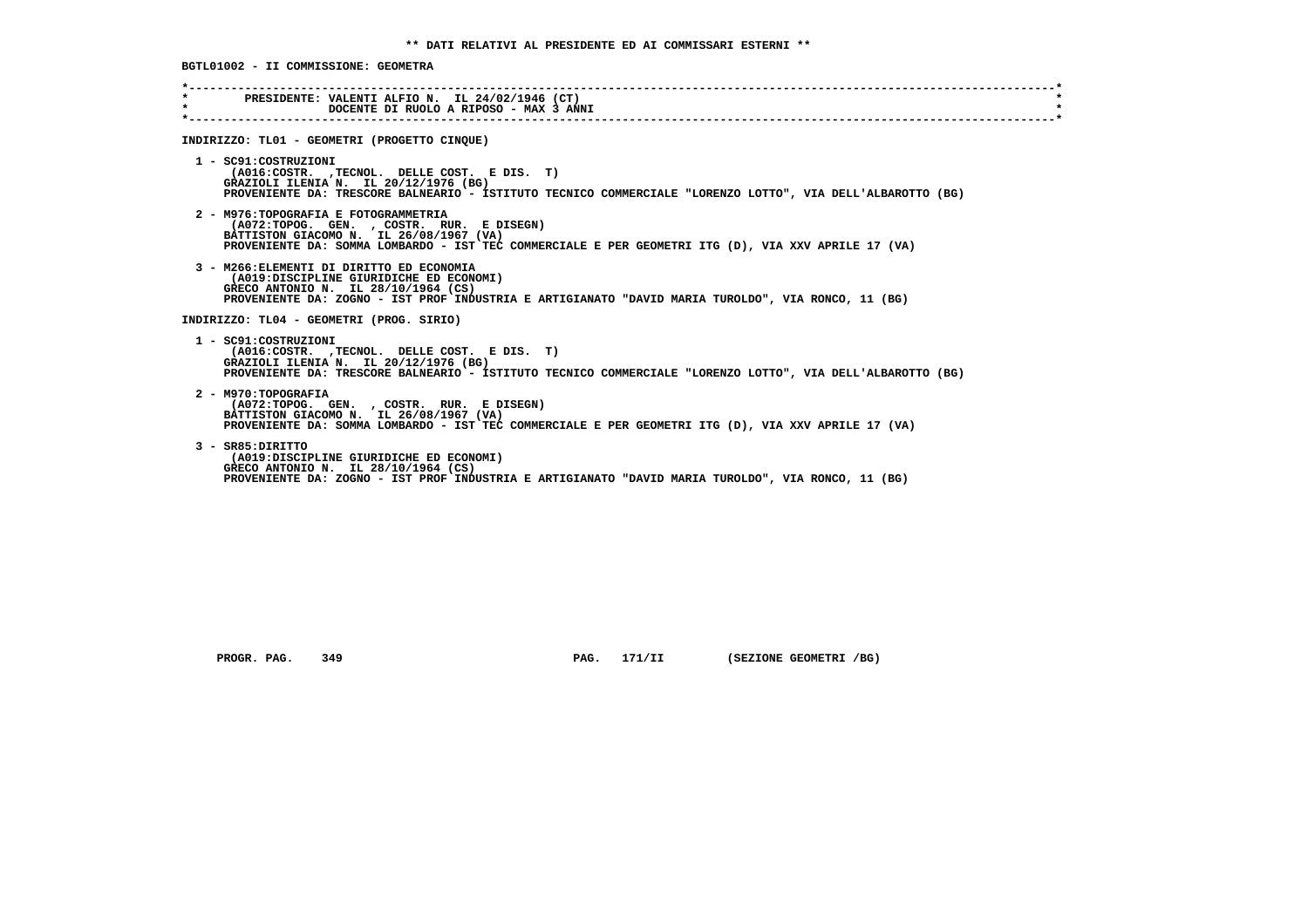**BGTL01003 - III COMMISSIONE: GEOMETRA**

# **\*\* DATI RELATIVI ALLE CLASSI DELLA CONFIGURAZIONE \*\***

| * CLASSE * ISTITUTO                                                                       | * SEZIONE * INDIRIZZO |  |                                                             | $*P.N.T.*$ |  | CANDIDATI<br>*INT.*EST.*BRA.*IPO.*MER.* |  | LINGUE<br><b>STRANIERE</b> |
|-------------------------------------------------------------------------------------------|-----------------------|--|-------------------------------------------------------------|------------|--|-----------------------------------------|--|----------------------------|
| . _ _ _ _ _ _ <del>*</del> _ _ _ _ _ _ _ _ _ _ _ <del>*</del> _ _ _ _ _ _ _ _ _ _ _ _     |                       |  | 1 * BGTD006016 * 5BGEOM * TL01 - GEOMETRI (PROGETTO CINQUE) |            |  | * 14 * * * * * T                        |  |                            |
| . _ _ _ _ <del>*</del> _ _ _ _ _ _ _ _ _ _ _ _ <del>*</del> _ _ _ _ _ _ _ _ _ _ _ _ _ _ _ |                       |  | $2$ * BGTD006016 * 5SGEOM * TL04 - GEOMETRI (PROG. SIRIO)   |            |  | $* 12 * 1 * * * * * 1$                  |  |                            |

 **PROGR. PAG.** 350 **PAG.** 172/I (SEZIONE GEOMETRI /BG)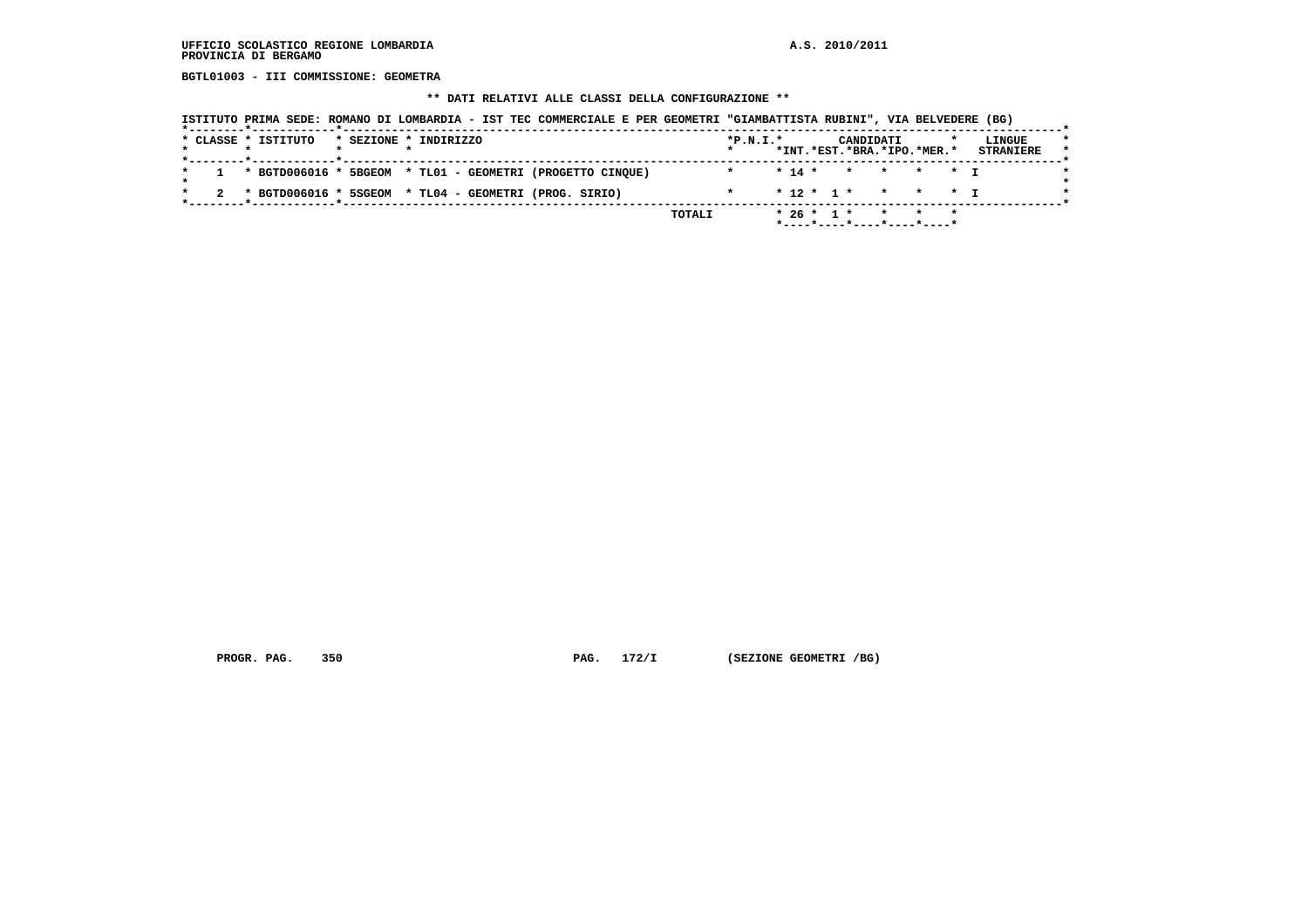**BGTL01003 - III COMMISSIONE: GEOMETRA \*----------------------------------------------------------------------------------------------------------------------------\* \* PRESIDENTE: AMBONI ILARIO N. IL 12/01/1957 (BG) \*BERGAMO - ISTITUTO TECNICO INDUSTRIALE "GIULIO NATTA", VIALE EUROPA, 15 (BG) \*----------------------------------------------------------------------------------------------------------------------------\* INDIRIZZO: TL01 - GEOMETRI (PROGETTO CINQUE) 1 - SC91:COSTRUZIONI (A016:COSTR. ,TECNOL. DELLE COST. E DIS. T) IMPICCICHE' ANTONINO N. IL 03/10/1954 (TP) PROVENIENTE DA: BERGAMO - ISTITUTO TECNICO PER GEOMETRI "GIACOMO QUARENGHI" (CORSO SE, VIA EUROPA, 27 (BG) 2 - M976:TOPOGRAFIA E FOTOGRAMMETRIA (A072:TOPOG. GEN. , COSTR. RUR. E DISEGN) ARTUSO GIUSEPPE N. IL 01/06/1963 (MI) PROVENIENTE DA: BERGAMO - ISTITUTO TECNICO AGRARIO DI BERGAMO, VIA BORGO PALAZZO, 128 (BG) 3 - M266:ELEMENTI DI DIRITTO ED ECONOMIA (A019:DISCIPLINE GIURIDICHE ED ECONOMI) VALOTA PATRIZIA N. IL 24/04/1960 (BG) PROVENIENTE DA: ALBINO - ISTITUTO TECNICO COMMERCIALE "OSCAR ARNULFO ROMERO", VIALE ALDO MORO, 51 (BG) INDIRIZZO: TL04 - GEOMETRI (PROG. SIRIO) 1 - SC91:COSTRUZIONI (A016:COSTR. ,TECNOL. DELLE COST. E DIS. T) IMPICCICHE' ANTONINO N. IL 03/10/1954 (TP) PROVENIENTE DA: BERGAMO - ISTITUTO TECNICO PER GEOMETRI "GIACOMO QUARENGHI" (CORSO SE, VIA EUROPA, 27 (BG) 2 - M970:TOPOGRAFIA (A072:TOPOG. GEN. , COSTR. RUR. E DISEGN) ARTUSO GIUSEPPE N. IL 01/06/1963 (MI) PROVENIENTE DA: BERGAMO - ISTITUTO TECNICO AGRARIO DI BERGAMO, VIA BORGO PALAZZO, 128 (BG) 3 - SR85:DIRITTO (A019:DISCIPLINE GIURIDICHE ED ECONOMI) VALOTA PATRIZIA N. IL 24/04/1960 (BG) PROVENIENTE DA: ALBINO - ISTITUTO TECNICO COMMERCIALE "OSCAR ARNULFO ROMERO", VIALE ALDO MORO, 51 (BG)**

PROGR. PAG. 351 **PROGR. PAG. 172/II** (SEZIONE GEOMETRI /BG)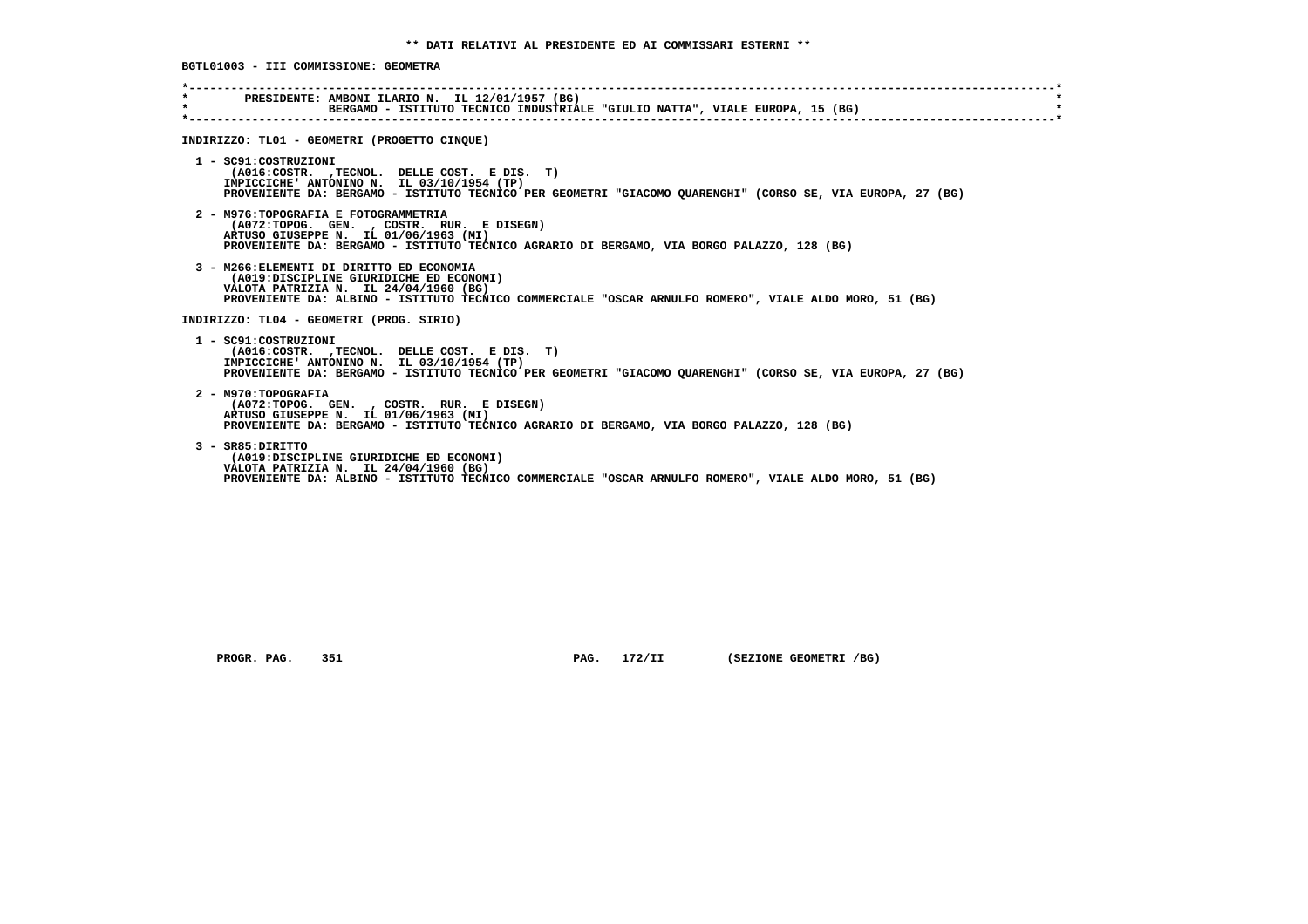**BGTL01004 - IV COMMISSIONE: GEOMETRA**

# **\*\* DATI RELATIVI ALLE CLASSI DELLA CONFIGURAZIONE \*\***

| * CLASSE * ISTITUTO                                                                       | * SEZIONE * INDIRIZZO |  |                                                             | $*P.N.T.*$ |            | CANDIDATI<br>*INT.*EST.*BRA.*IPO.*MER.* |  | LINGUE<br><b>STRANIERE</b> |
|-------------------------------------------------------------------------------------------|-----------------------|--|-------------------------------------------------------------|------------|------------|-----------------------------------------|--|----------------------------|
|                                                                                           |                       |  | 1 * BGTD006016 * 5CGEOM * TL01 - GEOMETRI (PROGETTO CINQUE) | $\star$    |            | $*$ 16 $*$ $*$ $*$ $*$ $*$ $*$          |  |                            |
| . _ _ _ _ <del>*</del> _ _ _ _ _ _ _ _ _ _ _ _ <del>*</del> _ _ _ _ _ _ _ _ _ _ _ _ _ _ _ |                       |  | * BGTD006016 * 5GGEOM * TL01 - GEOMETRI (PROGETTO CINQUE)   |            | $*$ 17 $*$ | * * * * T                               |  |                            |

 **PROGR. PAG.** 352 **PAG.** 173/I (SEZIONE GEOMETRI /BG)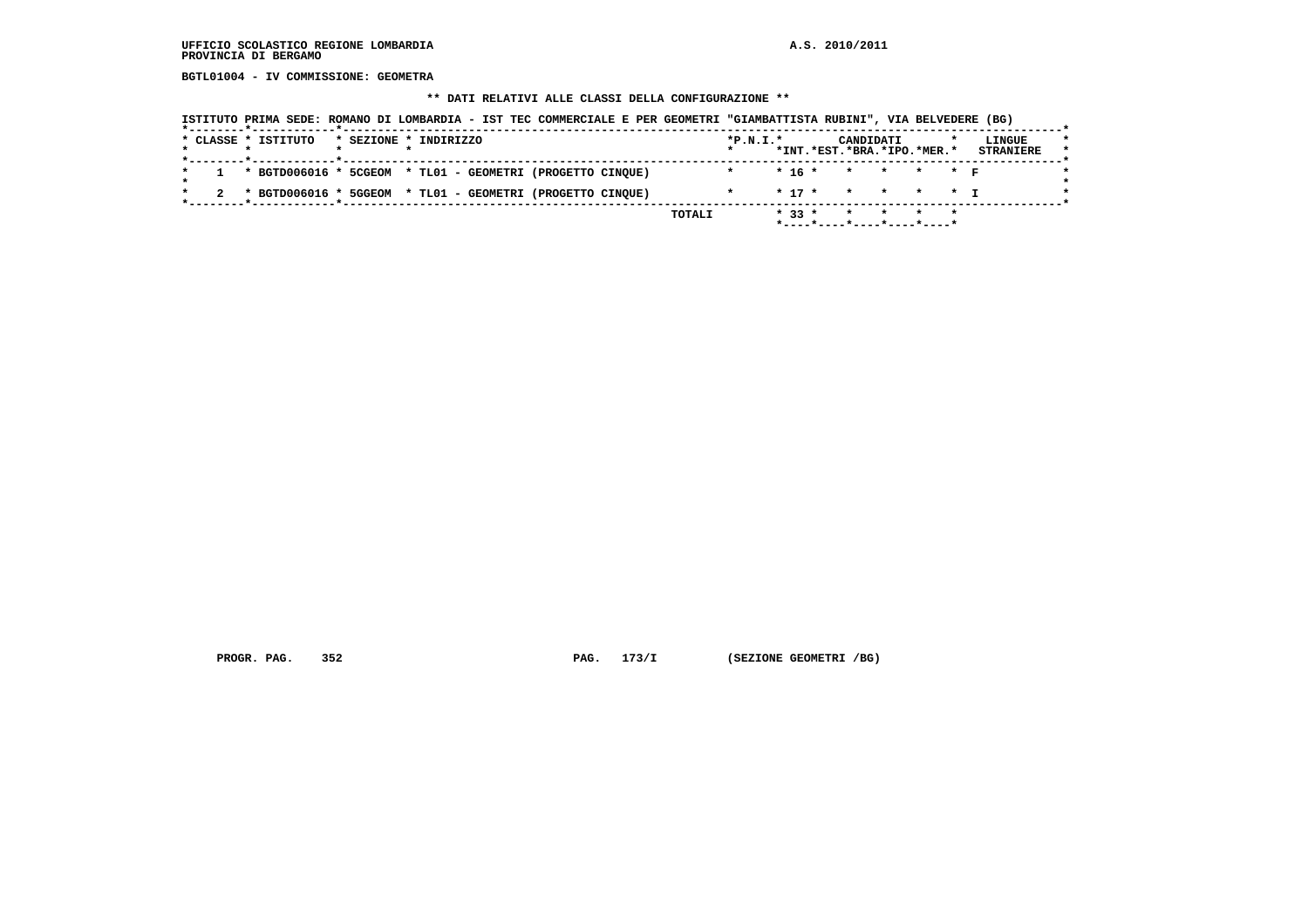**BGTL01004 - IV COMMISSIONE: GEOMETRA**

| INDIRIZZO: TL01 - GEOMETRI (PROGETTO CINQUE)                                                                                                                                                                                          |
|---------------------------------------------------------------------------------------------------------------------------------------------------------------------------------------------------------------------------------------|
| 1 - SC91:COSTRUZIONI<br>(A016:COSTR. , TECNOL. DELLE COST. E DIS. T)<br>CARMINATI ALESSANDRA N. IL 16/06/1958 (BG)<br>PROVENIENTE DA: ZOGNO - IST TEC COMMERCIALE E PER GEOMETRI "DAVID MARIA TUROLDO", VIA RONCO, 11 (BG)            |
| 2 - M976: TOPOGRAFIA E FOTOGRAMMETRIA<br>(A072:TOPOG. GEN., COSTR. RUR. E DISEGN)<br>DE VINCENTIS FRANCESCO N. IL 24/11/1952 (MI)<br>PROVENIENTE DA: BERGAMO - ISTITUTO TECNICO PER GEOMETRI "GIACOMO QUARENGHI", VIA EUROPA, 27 (BG) |
| 3 - M266: ELEMENTI DI DIRITTO ED ECONOMIA<br>(A019:DISCIPLINE GIURIDICHE ED ECONOMI)<br>MAFFIOLETTI ELENA N. IL 04/12/1958 (BG)<br>PROVENIENTE DA: BERGAMO - ISTITUTO TECNICO COMMERCIALE "BORTOLO BELOTTI", VIA PER AZZANO,5 (BG)    |

 **PROGR. PAG.** 353 **PAG.** 173/II (SEZIONE GEOMETRI /BG)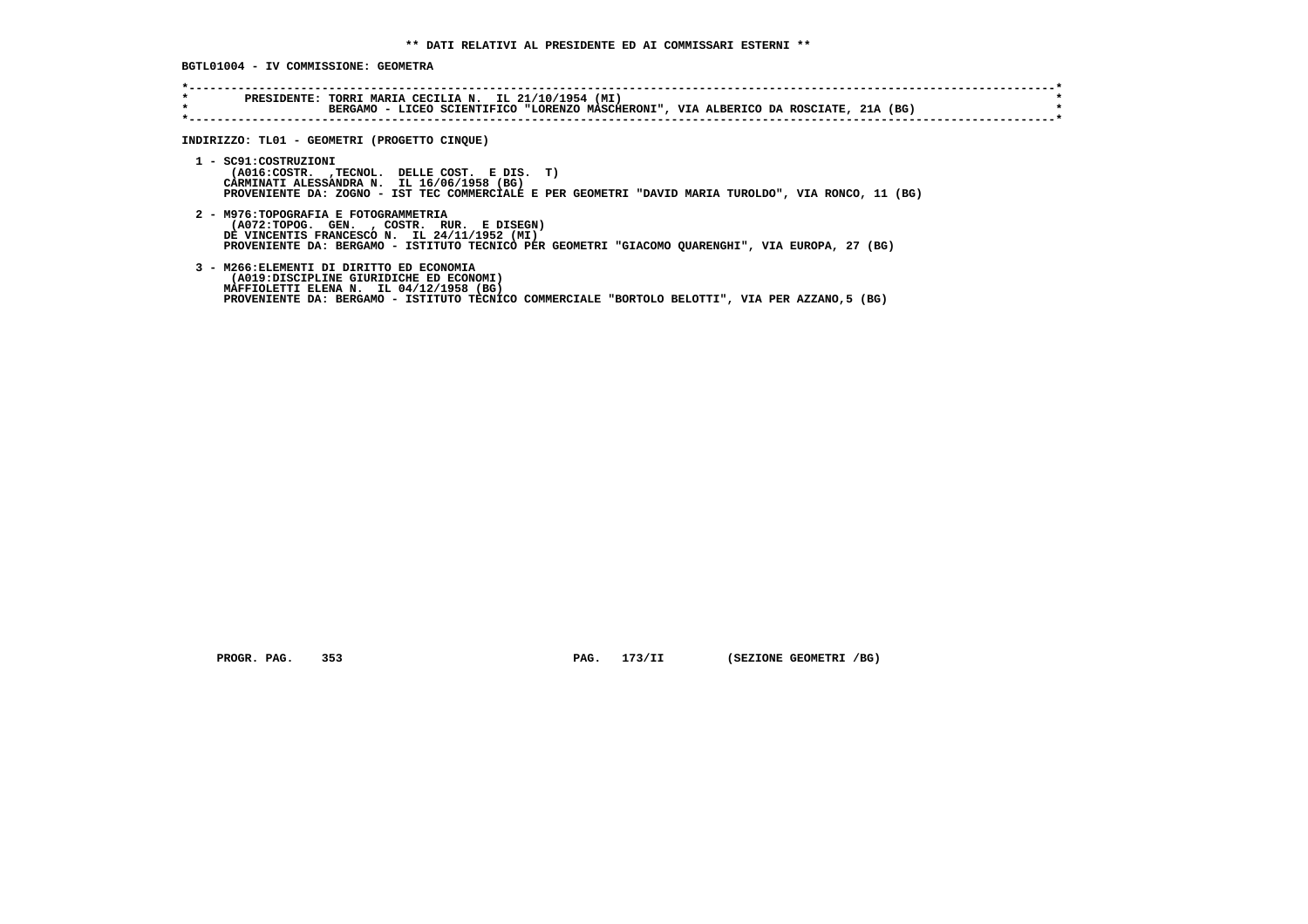**BGTL03001 - I COMMISSIONE: GEOMETRA**

## **\*\* DATI RELATIVI ALLE CLASSI DELLA CONFIGURAZIONE \*\***

|  | * CLASSE * ISTITUTO | * SEZIONE * INDIRIZZO |  |                                                          |  | $*P.N.I.*$ |  | CANDIDATI                  |  | LINGUE           |
|--|---------------------|-----------------------|--|----------------------------------------------------------|--|------------|--|----------------------------|--|------------------|
|  |                     |                       |  |                                                          |  |            |  | *INT.*EST.*BRA.*IPO.*MER.* |  | <b>STRANIERE</b> |
|  |                     |                       |  | 1 * BGTD01201D * 5A2 * TL03 - COSTRUZIONI (PROG. BROCCA) |  |            |  | * 24 * * * * * T           |  |                  |
|  | * BGTD01201D * 5B1  |                       |  | * TL03 - COSTRUZIONI (PROG. BROCCA)                      |  |            |  | $* 22 * * * * * * + T$     |  |                  |

 **PROGR. PAG.** 354 **PAG.** 174/I (SEZIONE GEOMETRI /BG)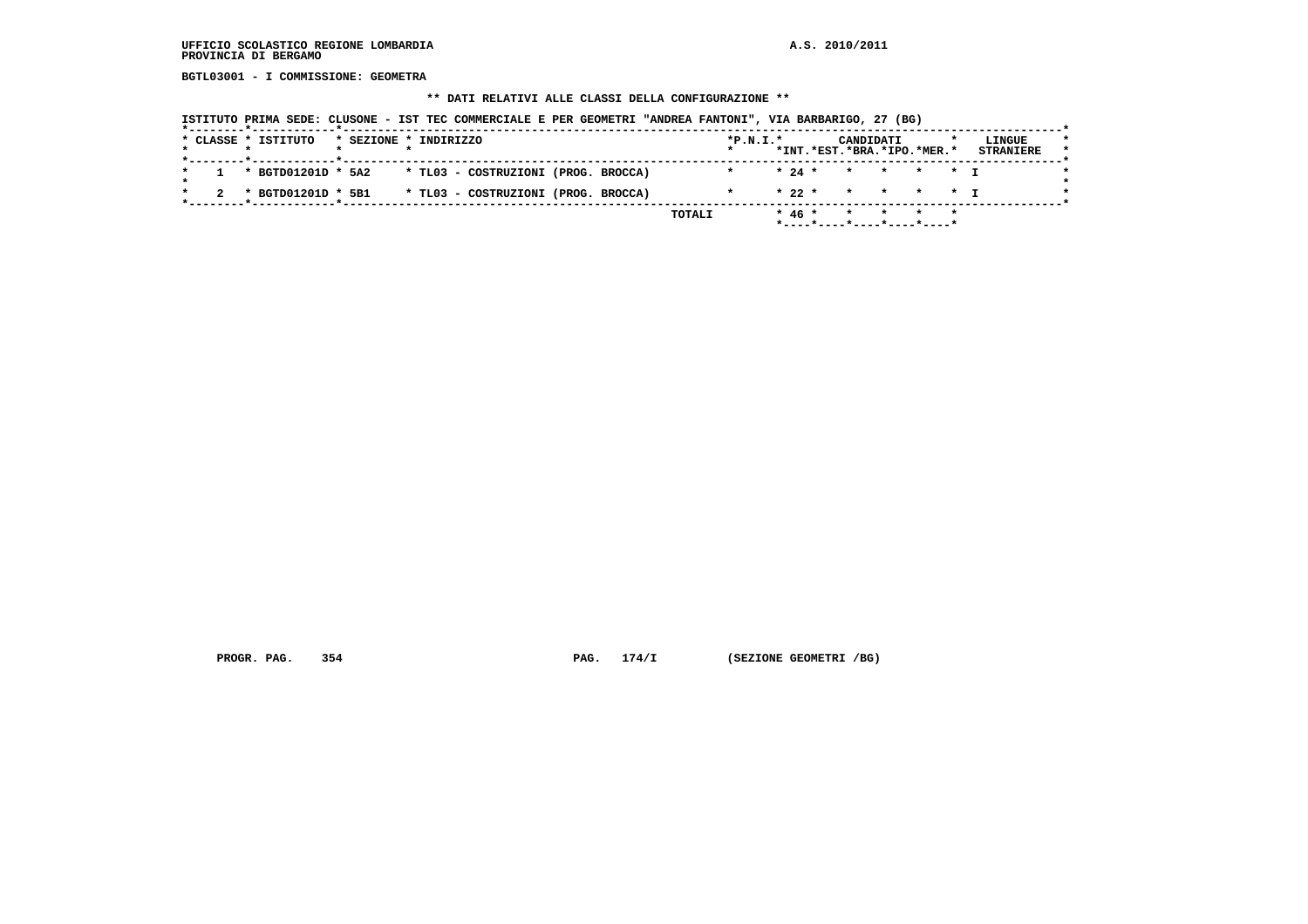**BGTL03001 - I COMMISSIONE: GEOMETRA \*----------------------------------------------------------------------------------------------------------------------------\* \* PRESIDENTE: MARINONI TERESINA N. IL 24/07/1958 (BG) \* \* ALZANO LOMBARDO - LICEO SCIENTIFICO "EDOARDO AMALDI", VIA LOCATELLI, 16 (BG) \* \*----------------------------------------------------------------------------------------------------------------------------\* INDIRIZZO: TL03 - COSTRUZIONI (PROG. BROCCA) 1 - M164:COSTRUZIONI E PROGETTAZIONE EDILE (A016:COSTR. ,TECNOL. DELLE COST. E DIS. T) FASOLINI FABRIZIO N. IL 19/11/1963 (BG) PROVENIENTE DA: ROMANO DI LOMBARDIA - IST TEC COMMERCIALE E PER GEOMETRI "GIAMBATTISTA RUBINI", VIA BELVEDERE (BG) 2 - M166:TOPOGRAFIA GENERALE (A072:TOPOG. GEN. , COSTR. RUR. E DISEGN) VIOLA VITTORIO N. IL 11/09/1964 (CS) PROVENIENTE DA: ROMANO DI LOMBARDIA - IST TEC COMMERCIALE E PER GEOMETRI "GIAMBATTISTA RUBINI", VIA BELVEDERE (BG) 3 - M167:CONTABILITA' ECONOMIA ESTIMO (A058:SC. E MEC. AGR. E T. GEST. AZ. ,FIT. ,E) ROTA GIAN PAOLO N. IL 02/01/1958 (BG) PROVENIENTE DA: TREVIGLIO - ISTITUTO TECNICO AGRARIO "GAETANO CANTONI", VIA MERISIO, 17/C (BG)**

 **PROGR. PAG. 355 PAG. 174/II (SEZIONE GEOMETRI /BG)**

 $\star$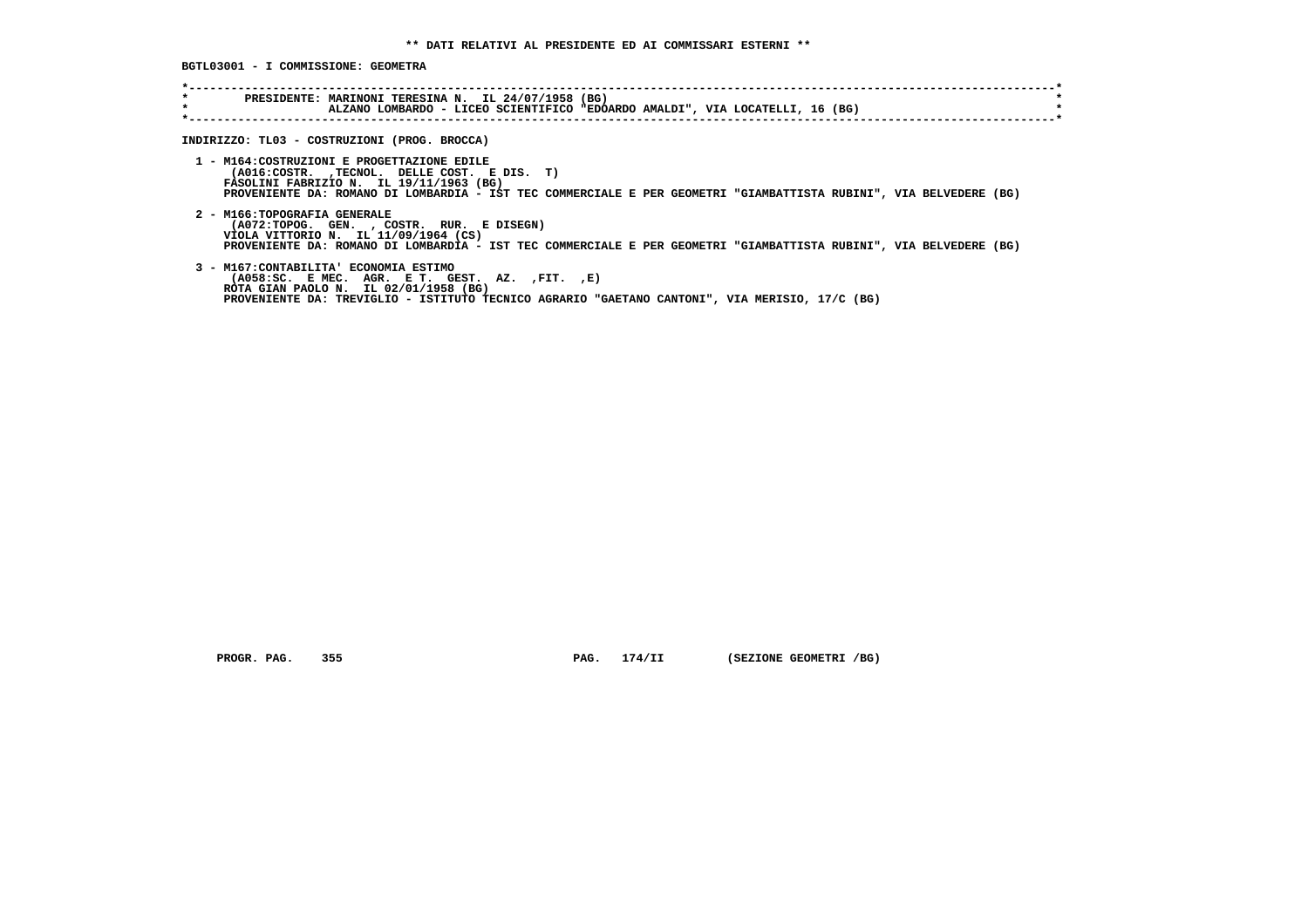**BGTN01001 - I COMMISSIONE: PERITO PER IL TURISMO**

#### **\*\* DATI RELATIVI ALLE CLASSI DELLA CONFIGURAZIONE \*\***

|                   |                                 | $*P.N.T.*$ |         | CANDIDATI                  |         | LINGUE               |
|-------------------|---------------------------------|------------|---------|----------------------------|---------|----------------------|
|                   |                                 |            |         | *INT.*EST.*BRA.*IPO.*MER.* |         | <b>STRANIERE</b>     |
| * BGTD030002 * 5B | * TN01 - TURISTICO (PROG. ITER) | $* 24 *$   | $\star$ | $\star$                    | $\star$ | I / F / S<br>$\star$ |

 **\*--------\*------------\*-------------------------------------------------------------------------------------------------------\***

 **TOTALI \* 35 \* 1 \* \* \* \* \*----\*----\*----\*----\*----\***

 **PROGR. PAG. 356 PAG. 175/I (SEZIONE PER IL TURISMO /BG)**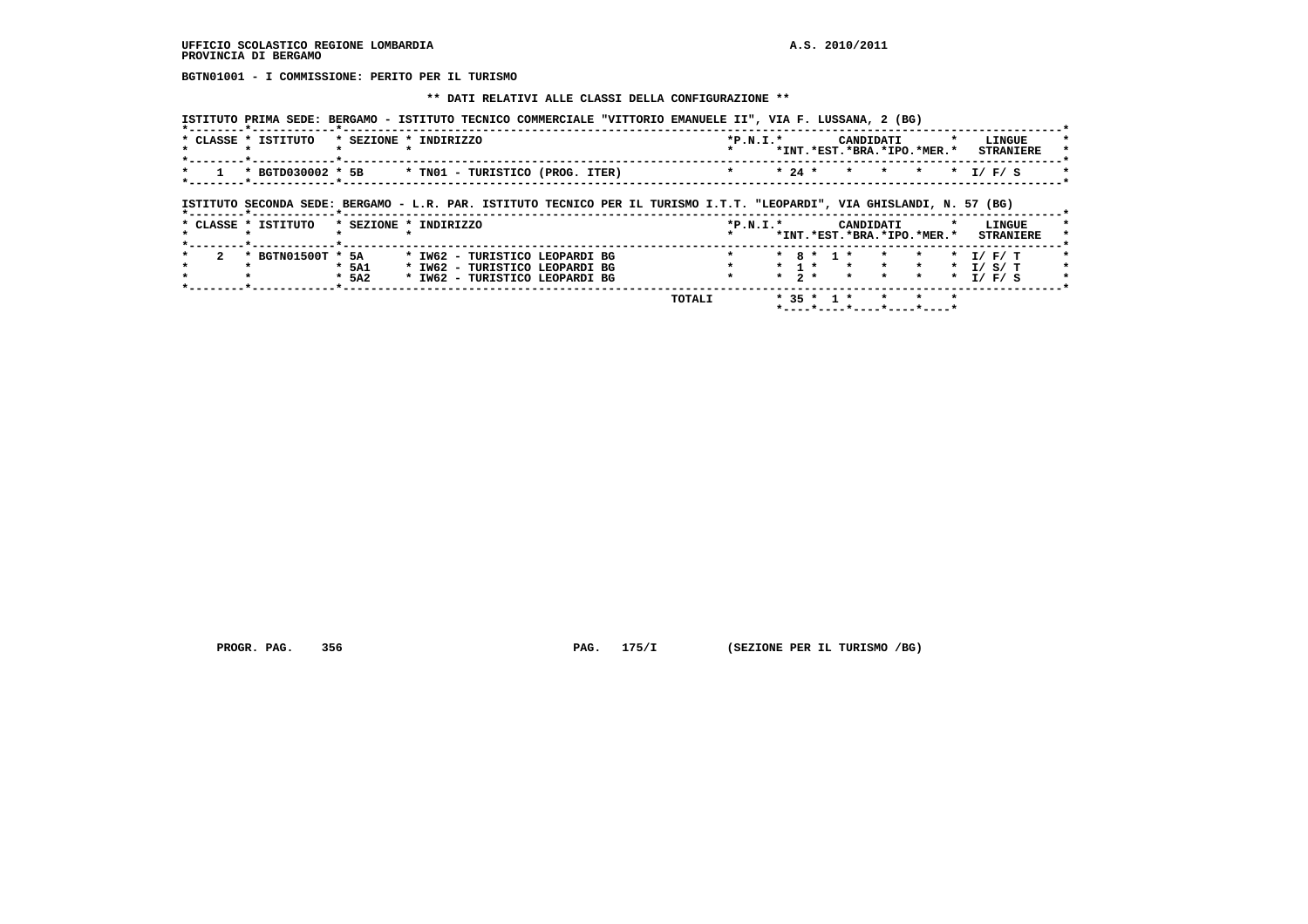**\*----------------------------------------------------------------------------------------------------------------------------\* \* PRESIDENTE: FOTI CUZZOLA MARIO N. IL 16/10/1963 (ME) \* \* CLUSONE - IST PROF INDUSTRIA E ARTIGIANATO ISTITUTO SUPERIORE "TARCISIO P, VIA S.LUCIO, 21 (BG) \* \*----------------------------------------------------------------------------------------------------------------------------\* INDIRIZZO: TN01 - TURISTICO (PROG. ITER) 1 - M024:DISCIPLINE TURISTICHE E AZIENDALI (A017:DISCIPLINE ECONOMICO-AZIENDALI) CAVAZZANA DANIELA N. IL 28/11/1963 (BG) PROVENIENTE DA: TRESCORE BALNEARIO - IST PROF PER I SERVIZI COMMERCIALI "LORENZO LOTTO", VIA DELL'ALBAROTTO (BG) 2 - M190:ARTE E TERRITORIO (A061:STORIA DELL'ARTE) POSSENTI FRANCESCA N. IL 14/08/1964 (BG) PROVENIENTE DA: TREVIGLIO - LICEO ARTISTICO "SIMONE WEIL", VIA GALVANI, 7 (BG) 3 - M460:INGLESE (A346:LINGUA E CIV. STRANIERA (INGLESE) FRATELLI MONICA ELISA N. IL 07/08/1965 (BG) PROVENIENTE DA: CARAVAGGIO - LICEO SCIENTIFICO "GALILEO GALILEI", VIA SAN FRANCESCO, 63 (BG) INDIRIZZO: IW62 - TURISTICO LEOPARDI BG 1 - M899:TECNICA TURISTICA (A017:DISCIPLINE ECONOMICO-AZIENDALI) CAVAZZANA DANIELA N. IL 28/11/1963 (BG) PROVENIENTE DA: TRESCORE BALNEARIO - IST PROF PER I SERVIZI COMMERCIALI "LORENZO LOTTO", VIA DELL'ALBAROTTO (BG) 2 - M460:INGLESE (A346:LINGUA E CIV. STRANIERA (INGLESE) FRATELLI MONICA ELISA N. IL 07/08/1965 (BG) PROVENIENTE DA: CARAVAGGIO - LICEO SCIENTIFICO "GALILEO GALILEI", VIA SAN FRANCESCO, 63 (BG) 3 - M820:STORIA DELL'ARTE (A061:STORIA DELL'ARTE) POSSENTI FRANCESCA N. IL 14/08/1964 (BG) PROVENIENTE DA: TREVIGLIO - LICEO ARTISTICO "SIMONE WEIL", VIA GALVANI, 7 (BG)**

 **BGTN01001 - I COMMISSIONE: PERITO PER IL TURISMO**

 **PROGR. PAG. 357 PAG. 175/II (SEZIONE PER IL TURISMO /BG)**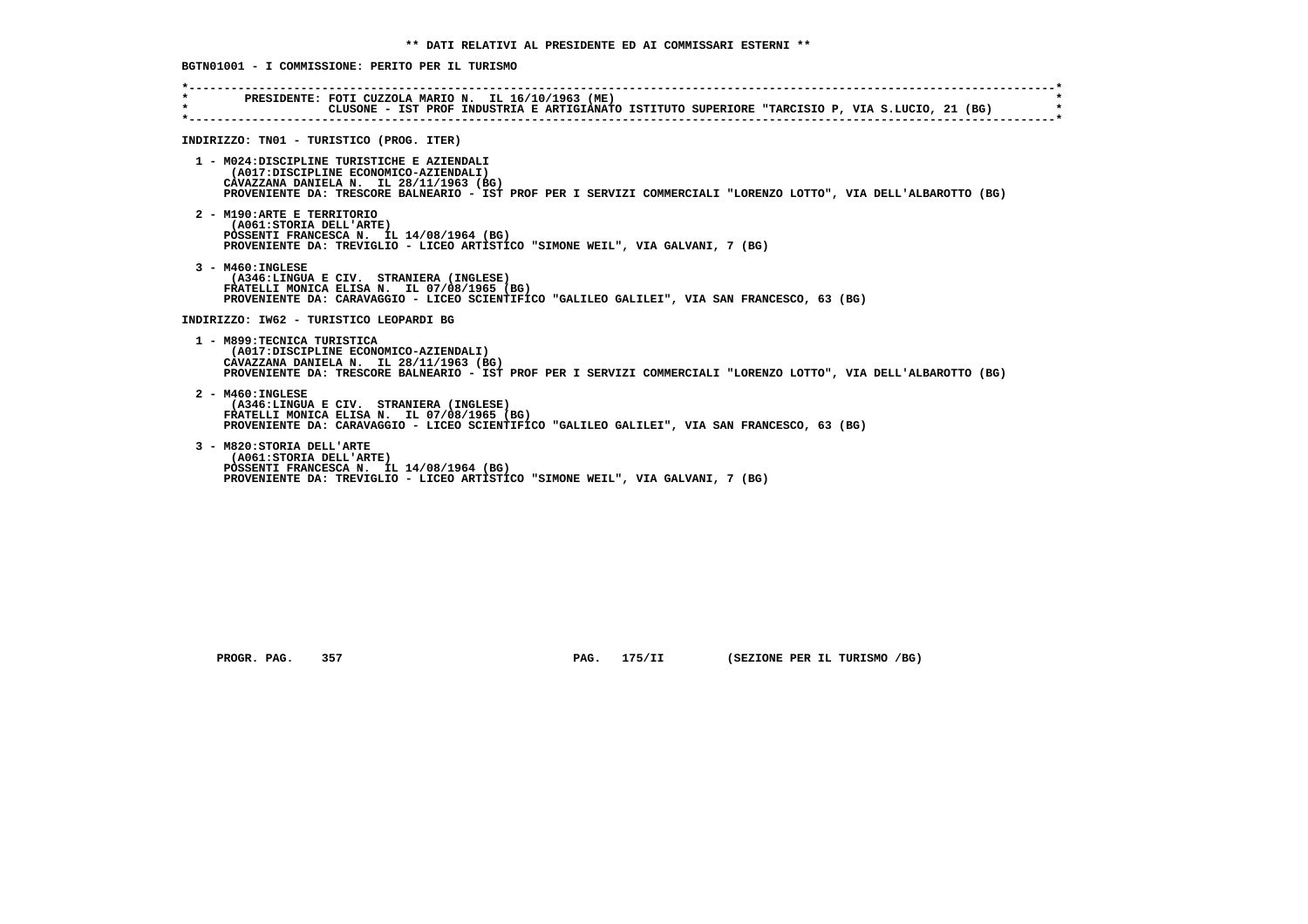**BGTN01002 - II COMMISSIONE: PERITO PER IL TURISMO**

 **\*\* DATI RELATIVI ALLE CLASSI DELLA CONFIGURAZIONE \*\***

|  | ISTITUTO PRIMA SEDE: BERGAMO - ISTITUTO TECNICO COMMERCIALE "VITTORIO EMANUELE II", VIA F. LUSSANA, 2 (BG) |
|--|------------------------------------------------------------------------------------------------------------|
|--|------------------------------------------------------------------------------------------------------------|

|  | * CLASSE * ISTITUTO |  | * SEZIONE * INDIRIZZO           |  |        | $*P.N.T.*$ |          | CANDIDATI<br>*INT.*EST.*BRA.*IPO.*MER.* |  |                  | LINGUE |  |
|--|---------------------|--|---------------------------------|--|--------|------------|----------|-----------------------------------------|--|------------------|--------|--|
|  |                     |  |                                 |  |        |            |          |                                         |  | <b>STRANIERE</b> |        |  |
|  | * BGTD030002 * 5A   |  | * TN01 - TURISTICO (PROG. ITER) |  |        |            |          | $* 28 * * * * * * I/F/S$                |  |                  |        |  |
|  | * BGTD030002 * 5C   |  | * TN01 - TURISTICO (PROG. ITER) |  |        |            |          | $* 15 * * * * * * I/T/S$                |  |                  |        |  |
|  |                     |  |                                 |  | TOTALI |            | $* 43 *$ | * * * *                                 |  |                  |        |  |
|  |                     |  |                                 |  |        |            |          | *----*----*----*----*----*              |  |                  |        |  |

 **PROGR. PAG. 358 PAG. 176/I (SEZIONE PER IL TURISMO /BG)**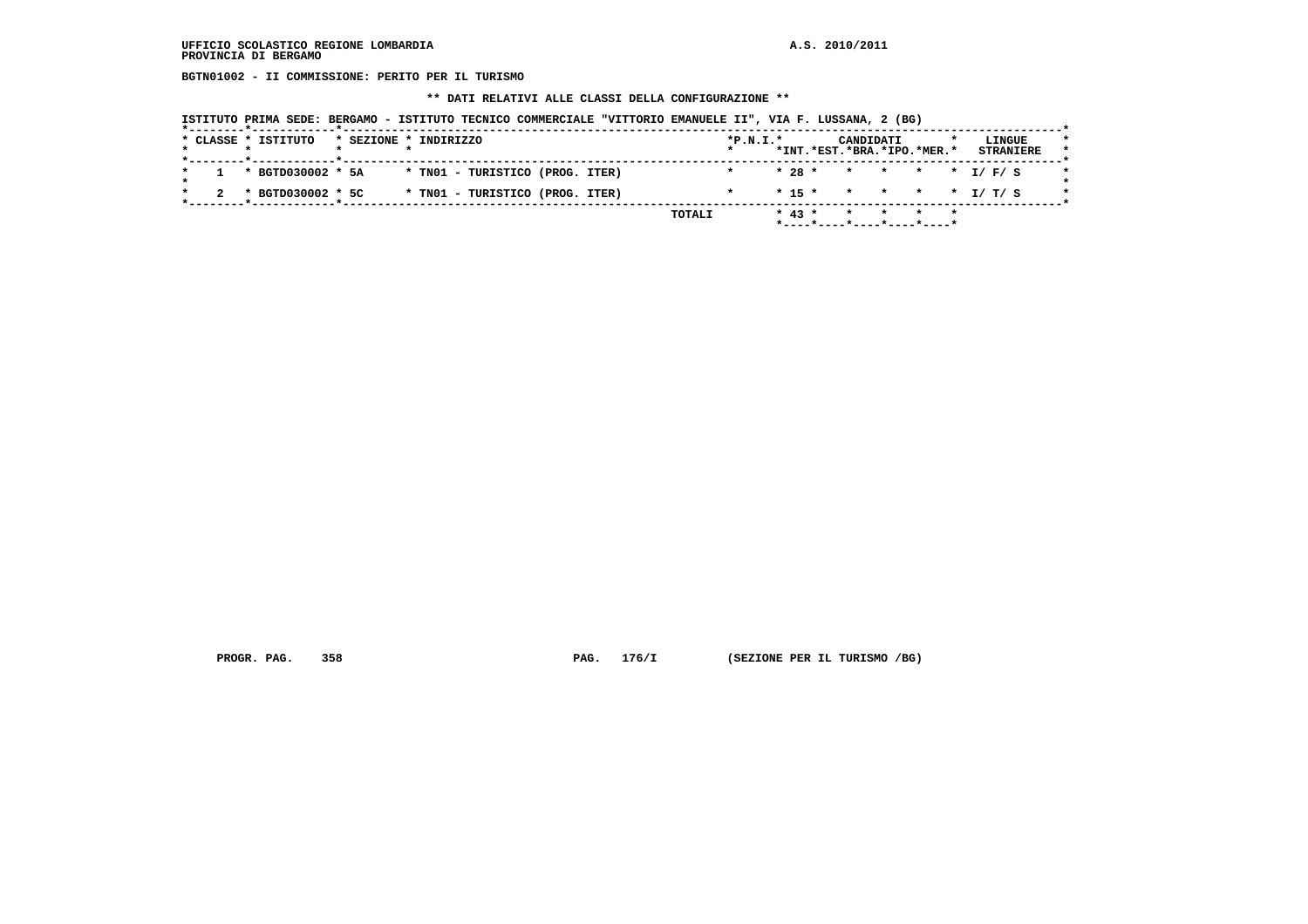**BGTN01002 - II COMMISSIONE: PERITO PER IL TURISMO**

| PRESIDENTE: CAINER ANDREA N. IL 05/01/1960 (VA)<br>LOVERE - LICEO ARTISTICO "DECIO CELERI", VIA NAZARIO SAURO, 2 (BG)                                                                                                                                   |
|---------------------------------------------------------------------------------------------------------------------------------------------------------------------------------------------------------------------------------------------------------|
| INDIRIZZO: TN01 - TURISTICO (PROG. ITER)                                                                                                                                                                                                                |
| 1 - MO24: DISCIPLINE TURISTICHE E AZIENDALI<br>(A017:DISCIPLINE ECONOMICO-AZIENDALI)<br>GUALANDRIS BARBARA N. IL 03/08/1961 (BG)<br>PROVENIENTE DA: TREVIGLIO - IST PROF PER I SERVIZI COMMERCIALI E TURISTICI "ZENALE E BUTINONE", VIA GALVANI, 7 (BG) |
| 2 - M190:ARTE E TERRITORIO<br>(A061: STORIA DELL'ARTE)<br>RICCIARDONE SILVIO N. IL 24/11/1974 (EE)<br>PROVENIENTE DA: CLUSONE - IST TEC COMMERCIALE E PER GEOMETRI "ANDREA FANTONI", VIA BARBARIGO, 27 (BG)                                             |
| $3 - M460 : INGLESE$<br>(A346:LINGUA E CIV. STRANIERA (INGLESE)<br>PEROTTO SERENA MARIA N. IL 26/05/1962 (MI)<br>PROVENIENTE DA: ALBINO - IST PROF PER I SERVIZI COMMERCIALI E TURISTICI "OSCAR ARNULFO ROMERO", VIALE ALDO MORO, 51 (BG)               |
|                                                                                                                                                                                                                                                         |

 **PROGR. PAG. 359 PAG. 176/II (SEZIONE PER IL TURISMO /BG)**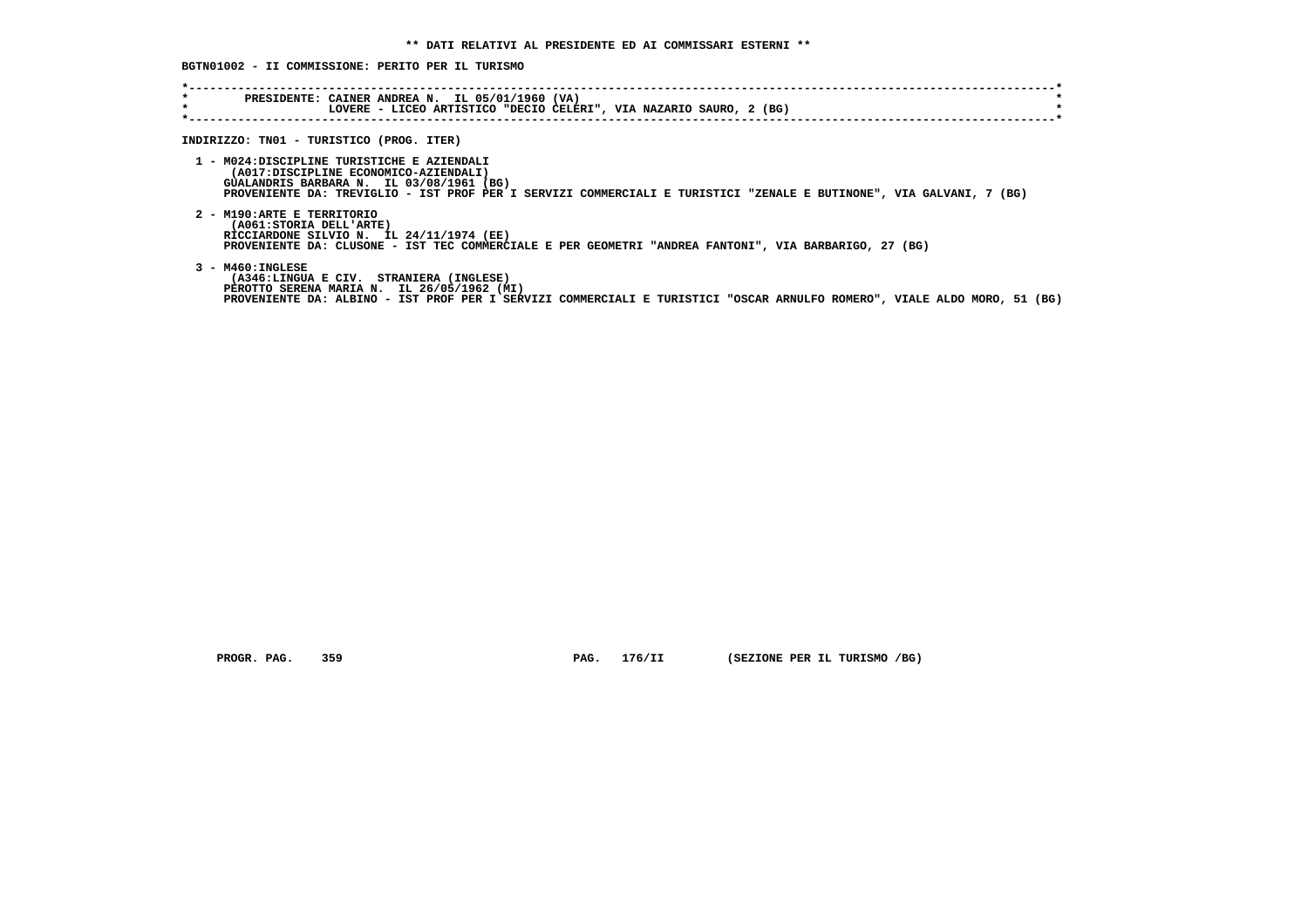**BGTN01003 - III COMMISSIONE: PERITO PER IL TURISMO**

 **\*\* DATI RELATIVI ALLE CLASSI DELLA CONFIGURAZIONE \*\***

|  |  | ISTITUTO PRIMA SEDE: CLUSONE - IST TEC COMMERCIALE E PER GEOMETRI "ANDREA FANTONI", VIA BARBARIGO, 27 (BG) |  |  |  |
|--|--|------------------------------------------------------------------------------------------------------------|--|--|--|
|--|--|------------------------------------------------------------------------------------------------------------|--|--|--|

|  | * CLASSE * ISTITUTO |  | * SEZIONE * INDIRIZZO           | $*P.N.T.*$ |  | CANDIDATI<br>*INT.*EST.*BRA.*IPO.*MER.*             |  |  | LINGUE<br><b>STRANIERE</b> |  |
|--|---------------------|--|---------------------------------|------------|--|-----------------------------------------------------|--|--|----------------------------|--|
|  | * BGTD01201D * 5A   |  | * TN01 - TURISTICO (PROG. ITER) |            |  | $* 15 * * * * * * F / I / T$                        |  |  |                            |  |
|  | * BGTD01201D * 5B   |  | * TNO1 - TURISTICO (PROG. ITER) |            |  | * 21 * * * * * * F/ I/ S                            |  |  |                            |  |
|  |                     |  | TOTALI                          |            |  | $*36 * * * * * * * *$<br>*----*----*----*----*----* |  |  |                            |  |

 **PROGR. PAG.** 360 **PAG.** 177/I (SEZIONE PER IL TURISMO /BG)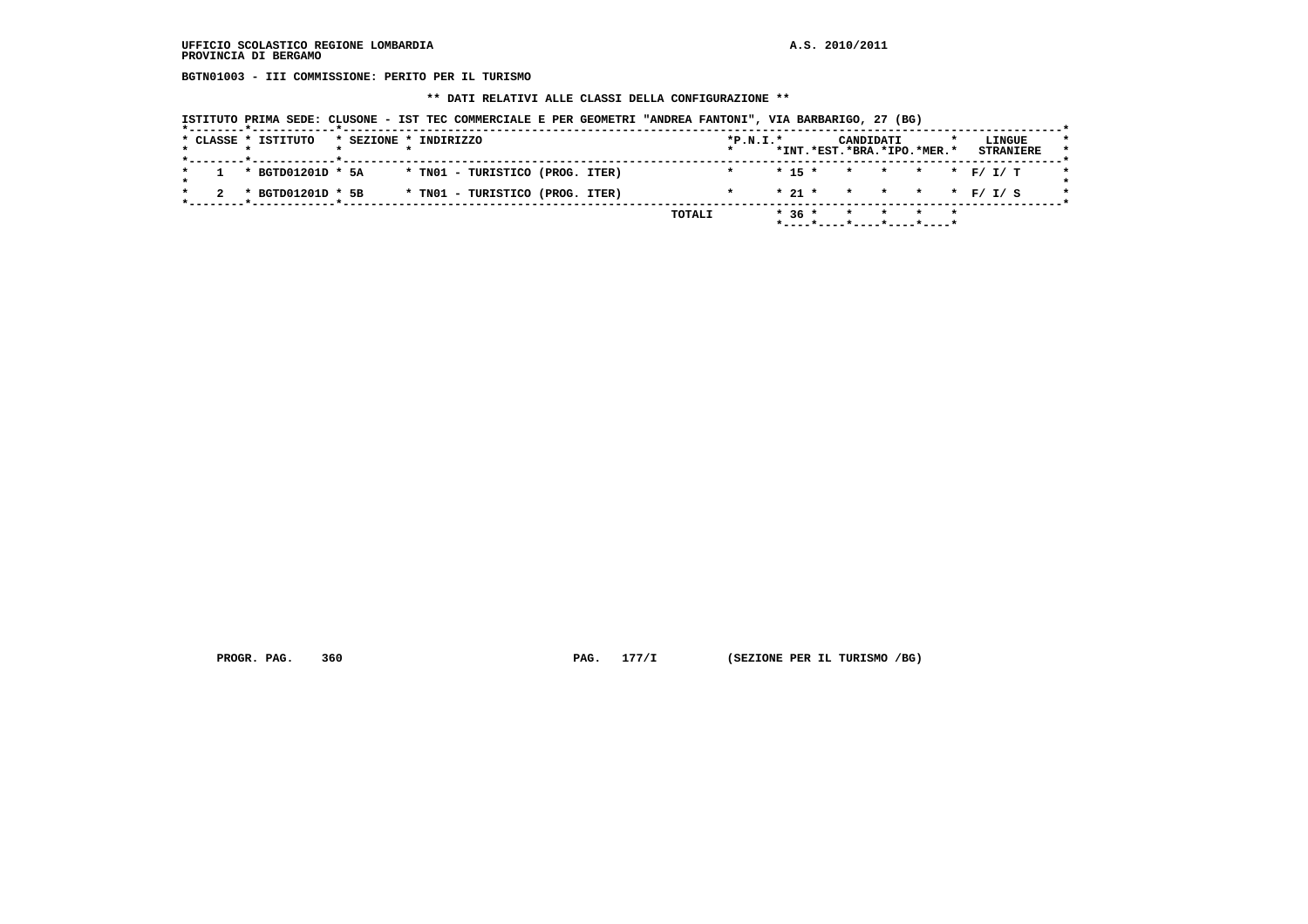**BGTN01003 - III COMMISSIONE: PERITO PER IL TURISMO**

| $\star$<br>$\star$ | PRESIDENTE: CAPOBIANCO NICOLO' N. IL 14/05/1961 (ME)<br>SERIATE - ISTITUTO TECNICO INDUSTRIALE "ETTORE MAJORANA", VIA PARTIGIANI 1 (BG)                                                                                                 |
|--------------------|-----------------------------------------------------------------------------------------------------------------------------------------------------------------------------------------------------------------------------------------|
|                    | INDIRIZZO: TN01 - TURISTICO (PROG. ITER)                                                                                                                                                                                                |
|                    | 1 - MO24:DISCIPLINE TURISTICHE E AZIENDALI<br>(A017:DISCIPLINE ECONOMICO-AZIENDALI)<br>CROTTI FRANCESCA N. IL 27/08/1962 (BG)<br>PROVENIENTE DA: ALBINO - ISTITUTO TECNICO COMMERCIALE "OSCAR ARNULFO ROMERO", VIALE ALDO MORO, 51 (BG) |
|                    | 2 - M190:ARTE E TERRITORIO<br>(A061: STORIA DELL'ARTE)<br>BONIFACCIO DIEGO N. IL 21/03/1949 (BG)<br>PROVENIENTE DA: BERGAMO - ISTITUTO TECNICO COMMERCIALE "VITTORIO EMANUELE II", VIA F. LUSSANA, 2 (BG)                               |
|                    | $3 - M460 : INGLESE$<br>(A346:LINGUA E CIV. STRANIERA (INGLESE)<br>SUAGHER NATALIA N. IL 27/08/1962 (BG)<br>PROVENIENTE DA: ALBINO - ISTITUTO TECNICO COMMERCIALE "OSCAR ARNULFO ROMERO", VIALE ALDO MORO, 51 (BG)                      |

 **PROGR. PAG. 361 PAG. 177/II (SEZIONE PER IL TURISMO /BG)**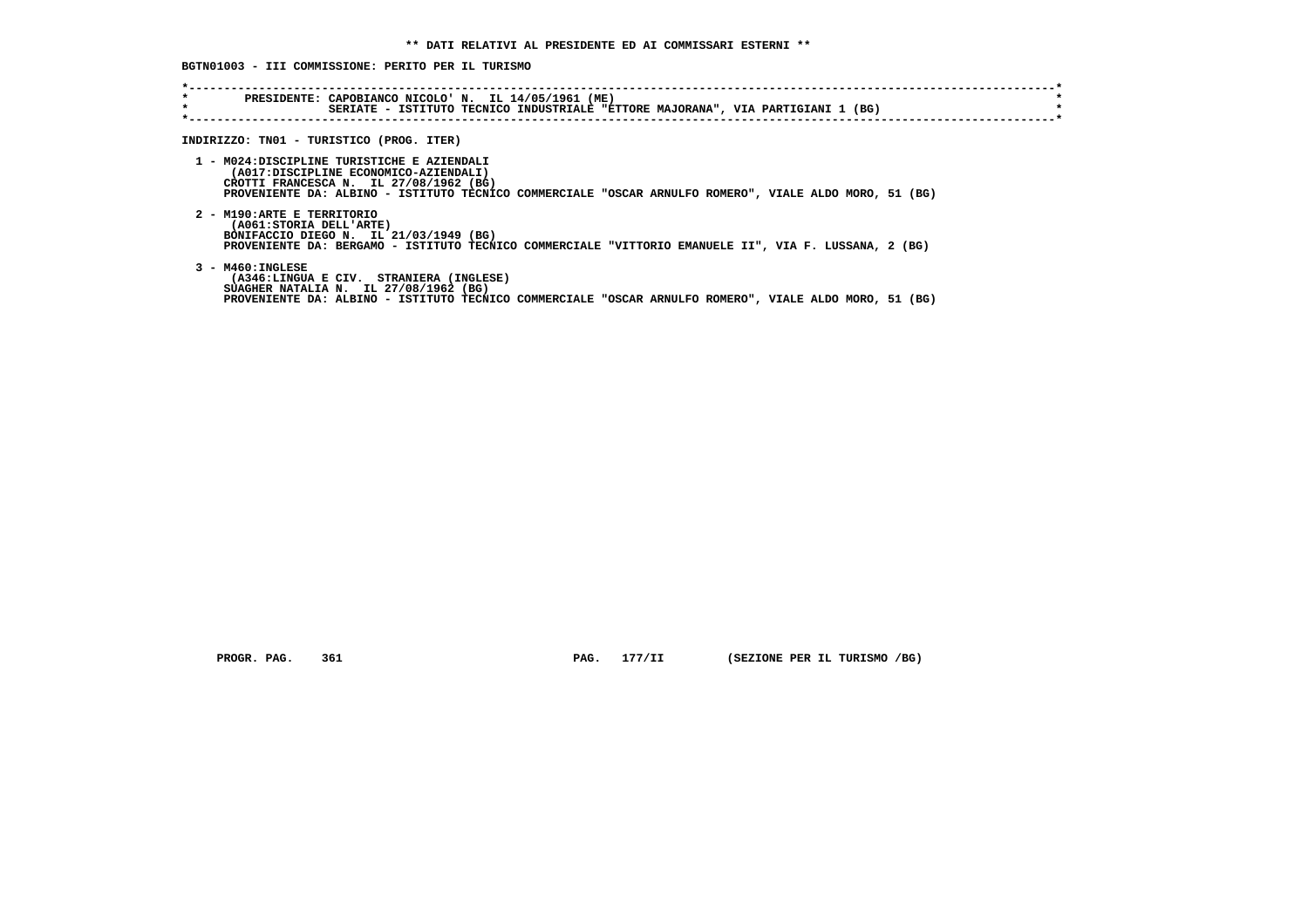**BGTP02001 - I COMMISSIONE: PERITO AZIENDALE E CORRISPOND. IN LINGUE ESTERE**

 **\*\* DATI RELATIVI ALLE CLASSI DELLA CONFIGURAZIONE \*\***

| [BE LETITUTO PRIMA SEDE: BERGAMO - ISTITUTO TECNICO COMMERCIALE "BORTOLO BELOTTI", VIA PER AZZANO,5 |  |  |  |  |  |  |  |  |  |  |  |  |  |  |
|-----------------------------------------------------------------------------------------------------|--|--|--|--|--|--|--|--|--|--|--|--|--|--|
|-----------------------------------------------------------------------------------------------------|--|--|--|--|--|--|--|--|--|--|--|--|--|--|

| CLASSE * ISTITUTO  | * SEZIONE * | INDIRIZZO                                                               | $*P.N.T.*$ |  | CANDIDATI<br>*INT.*EST.*BRA.*IPO.*MER.* |  | <b>LINGUE</b><br><b>STRANTERE</b> |  |
|--------------------|-------------|-------------------------------------------------------------------------|------------|--|-----------------------------------------|--|-----------------------------------|--|
| * BGTD06000T * 5LE |             | * TP02 - PROG.<br>"ERICA" - PERITI AZIENDALI * * 17 * * * * * * 1/ F/ T |            |  |                                         |  |                                   |  |

 **ISTITUTO SECONDA SEDE: LOVERE - ISTITUTO TECNICO COMMERCIALE "IVAN PIANA", VIA XX SETTEMBRE, 4 (BG)**

|          | * CLASSE * ISTITUTO |  | * SEZIONE * INDIRIZZO |  |                                                                          | $*P.N.T.*$ |  |  | CANDIDATI | *INT.*EST.*BRA.*IPO.*MER.* | LINGUE<br><b>STRANIERE</b> |  |
|----------|---------------------|--|-----------------------|--|--------------------------------------------------------------------------|------------|--|--|-----------|----------------------------|----------------------------|--|
| $\sim$ 2 | * BGTD007012 * 5E   |  |                       |  | * TP02 - PROG. "ERICA" - PERITI AZIENDALI * * * 12 * 1 * * * * * F/ I/ T |            |  |  |           |                            |                            |  |
|          |                     |  |                       |  | TOTALI                                                                   |            |  |  |           | $* 29 * 1 * * * * * * *$   |                            |  |

 **PROGR. PAG. 362 PAG. 178/I (SEZIONE PERITI AZIENDALI E/BG)**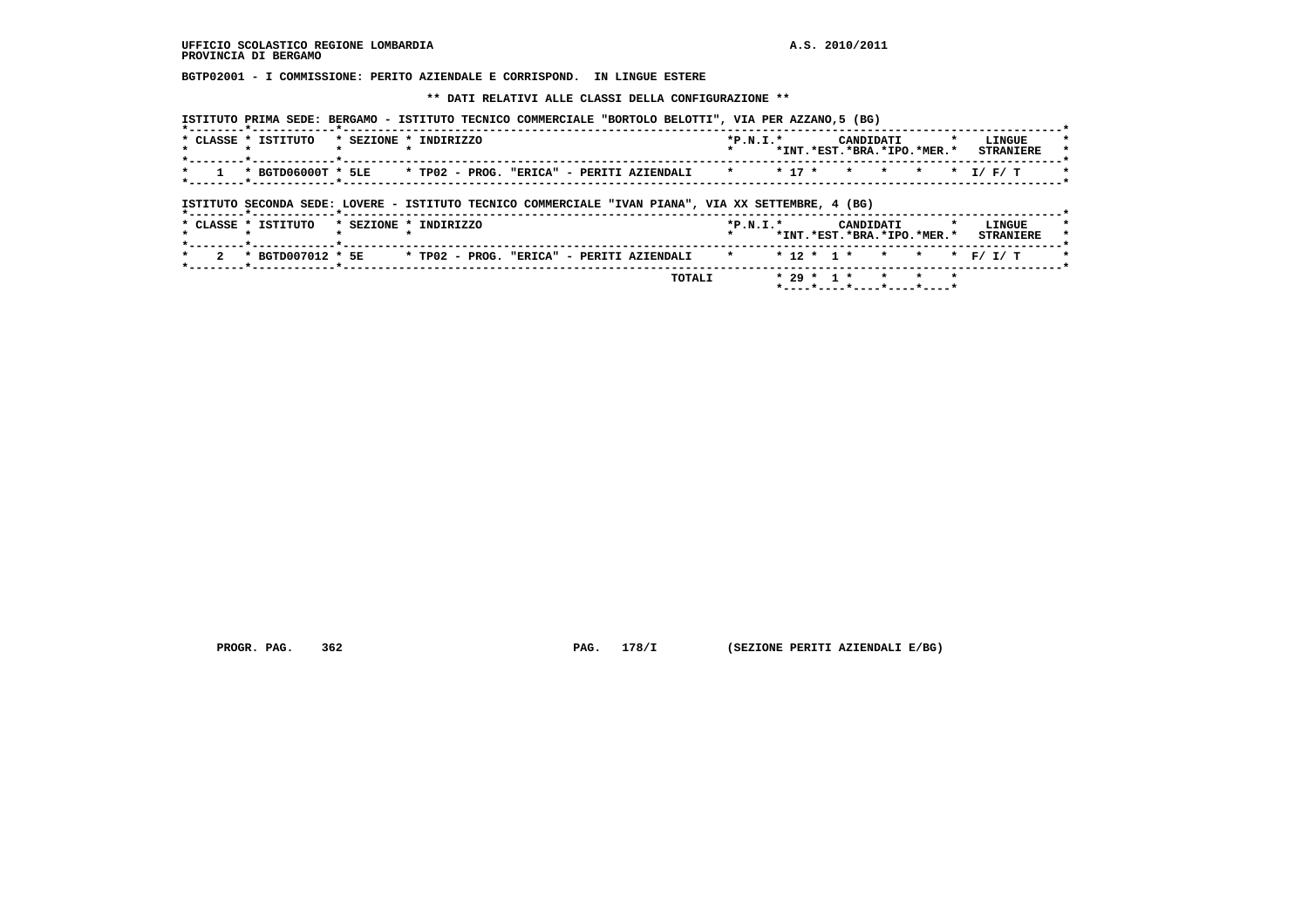## **BGTP02001 - I COMMISSIONE: PERITO AZIENDALE E CORRISPOND. IN LINGUE ESTERE**

| $\star$ | TREVIGLIO - ISTITUTO TECNICO AGRARIO "GAETANO CANTONI", VIA MERISIO, 17/C (BG)                                                                                                                                 |
|---------|----------------------------------------------------------------------------------------------------------------------------------------------------------------------------------------------------------------|
|         | INDIRIZZO: TP02 - PROG. "ERICA" - PERITI AZIENDALI                                                                                                                                                             |
|         | $1 - M390:FRANCESE$<br>(A246:LINGUA E CIV. STRANIERA (FRANCESE))<br>BALSAMELLO ROSALIA N. IL 23/01/1961 (PA)<br>PROVENIENTE DA: PRESEZZO - ISTITUTO TECNICO COMMERCIALE "MAIRONI DA PONTE", VIA BERIZZI,1 (BG) |
|         | $2 - M460 : INGLESE$<br>(A346:LINGUA E CIV. STRANIERA (INGLESE))<br>ROSA FABIO N. IL 24/06/1962 (MI)<br>PROVENIENTE DA: SERIATE - ISTITUTO TECNICO INDUSTRIALE "ETTORE MAJORANA", VIA PARTIGIANI 1 (BG)        |
|         | 3 - M940: TEDESCO<br>(A546:LINGUA E CIV. STRANIERA (TEDESCO))<br>ZANETTI SILVIA N. IL 08/10/1970 (BG)<br>PROVENIENTE DA: PRESEZZO - ISTITUTO TECNICO COMMERCIALE "MAIRONI DA PONTE", VIA BERIZZI,1 (BG)        |

 **PROGR. PAG. 363 PAG. 178/II (SEZIONE PERITI AZIENDALI E/BG)**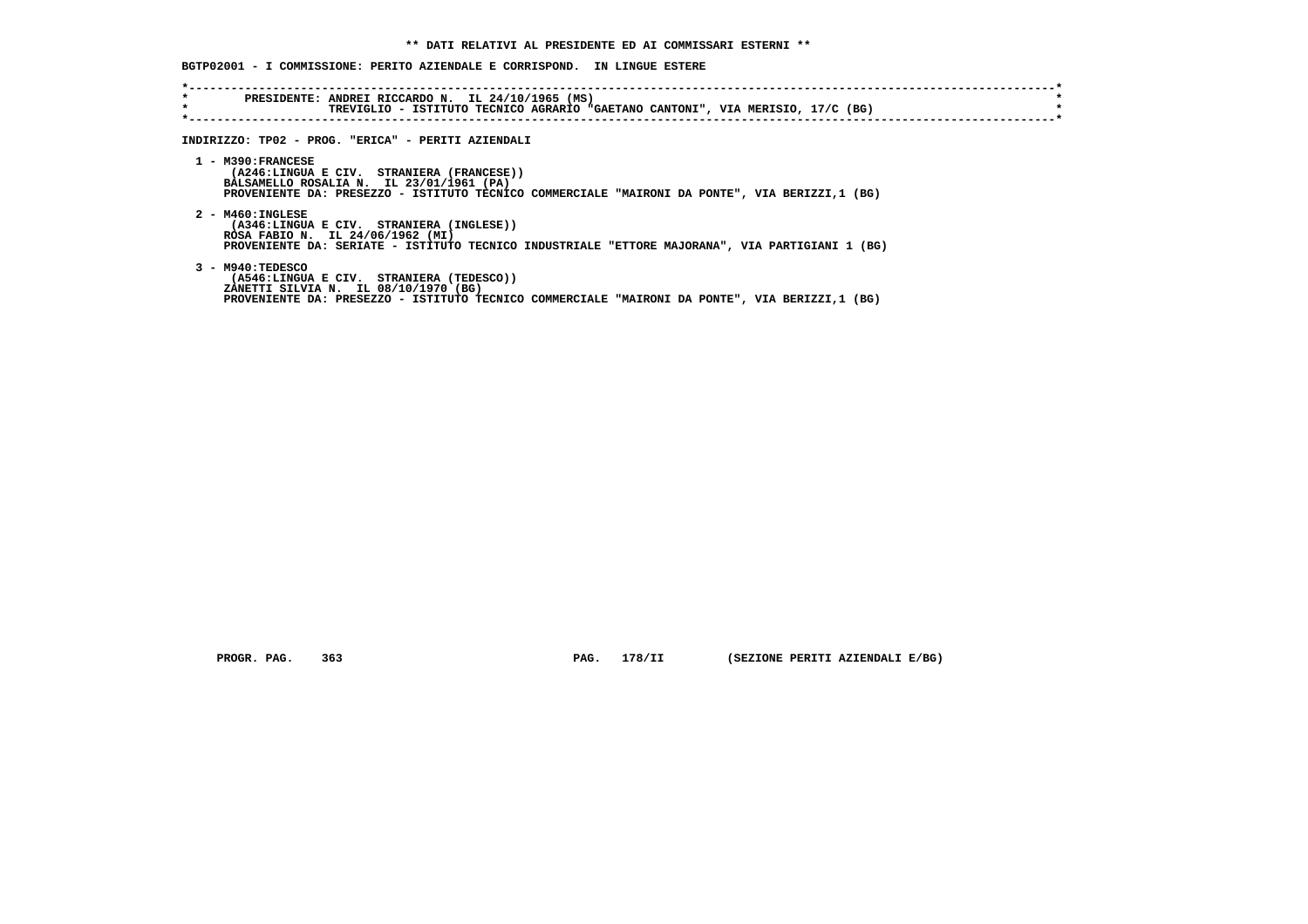**BGTP02002 - II COMMISSIONE: PERITO AZIENDALE E CORRISPOND. IN LINGUE ESTERE**

 **\*\* DATI RELATIVI ALLE CLASSI DELLA CONFIGURAZIONE \*\***

 **ISTITUTO PRIMA SEDE: BERGAMO - ISTITUTO TECNICO COMMERCIALE "BORTOLO BELOTTI", VIA PER AZZANO,5 (BG)**

|  | * CLASSE * ISTITUTO  | * SEZIONE * INDIRIZZO |  |  |  |                                           |        | $*P.N.I.*$              |  |  | CANDIDATI | *INT.*EST.*BRA.*IPO.*MER.* | <b>STRANIERE</b> | LINGUE |  |
|--|----------------------|-----------------------|--|--|--|-------------------------------------------|--------|-------------------------|--|--|-----------|----------------------------|------------------|--------|--|
|  |                      |                       |  |  |  |                                           |        |                         |  |  |           |                            |                  |        |  |
|  | 1 * BGTD06000T * 5GE |                       |  |  |  | * TP02 - PROG. "ERICA" - PERITI AZIENDALI |        |                         |  |  |           | $* 20 * 2 * * * * * I/F/S$ |                  |        |  |
|  |                      |                       |  |  |  |                                           |        |                         |  |  |           |                            |                  |        |  |
|  | * BGTD06000T * 5HE   |                       |  |  |  | * TP02 - PROG. "ERICA" - PERITI AZIENDALI |        | * * 17 * * * * * 1/ T/S |  |  |           |                            |                  |        |  |
|  |                      |                       |  |  |  |                                           |        |                         |  |  |           |                            |                  |        |  |
|  |                      |                       |  |  |  |                                           | TOTALI |                         |  |  |           | $* 37 * 2 * * * * * * *$   |                  |        |  |
|  |                      |                       |  |  |  |                                           |        |                         |  |  |           | *----*----*----*----*----* |                  |        |  |

 **PROGR. PAG. 364 PAG. 179/I (SEZIONE PERITI AZIENDALI E/BG)**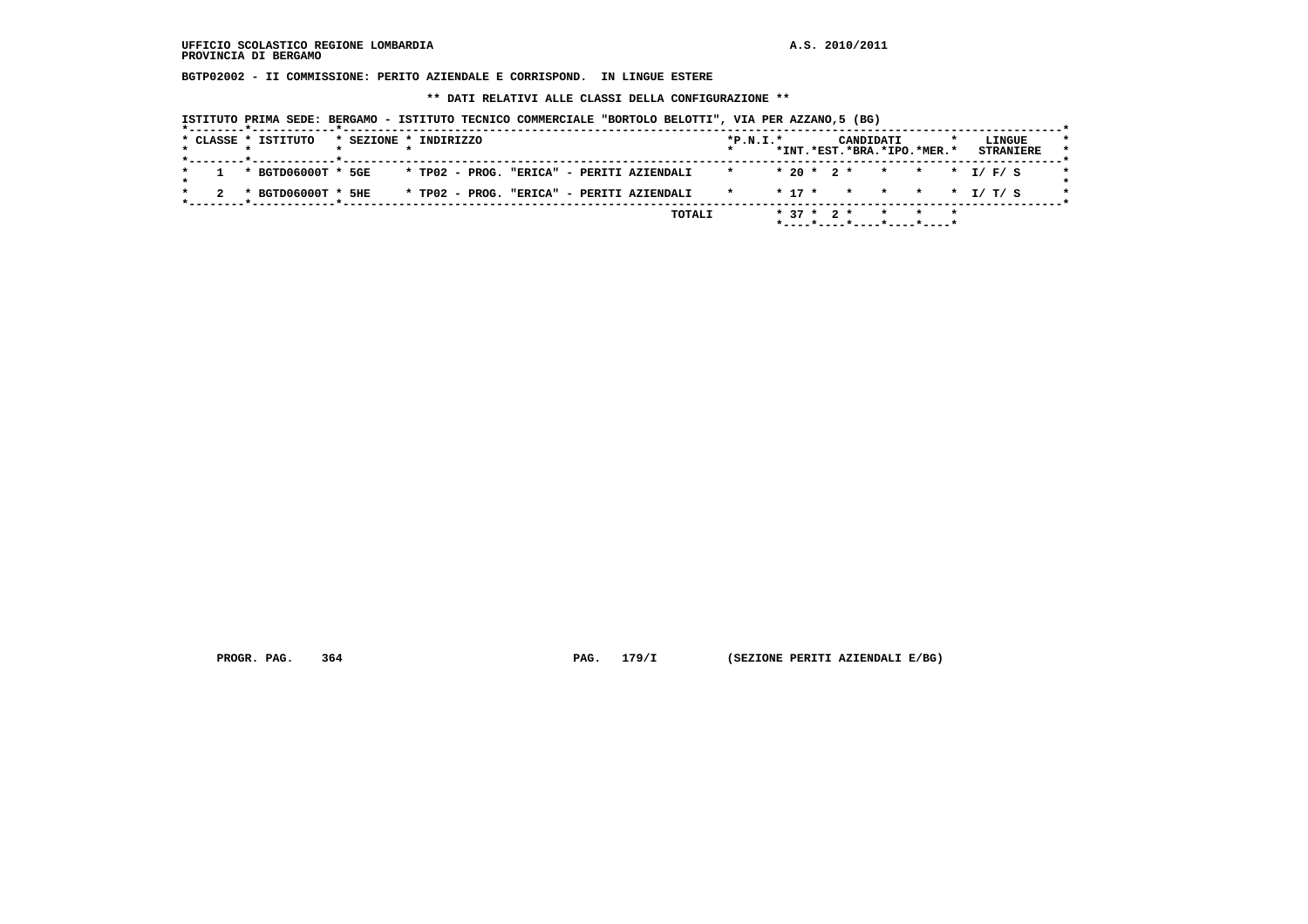| $\star$ | PRESIDENTE: TRAINA SALVATORE N. IL 01/02/1961 (AG)                                                                                                                                                                                |
|---------|-----------------------------------------------------------------------------------------------------------------------------------------------------------------------------------------------------------------------------------|
| $\star$ | SERIATE - ISTITUTO TECNICO INDUSTRIALE "ETTORE MAJORANA", VIA PARTIGIANI 1 (BG)                                                                                                                                                   |
|         | INDIRIZZO: TP02 - PROG. "ERICA" - PERITI AZIENDALI                                                                                                                                                                                |
|         | $1 - M390:FRANCESE$<br>(A246:LINGUA E CIV. STRANIERA (FRANCESE))<br>PIGNATIELLO DI MATTEO EUGENIA N. IL 19/05/1951 (BG)<br>PROVENIENTE DA: ALBINO - ISTITUTO TECNICO COMMERCIALE "OSCAR ARNULFO ROMERO", VIALE ALDO MORO, 51 (BG) |
|         | $2 - M460$ : INGLESE<br>(A346:LINGUA E CIV. STRANIERA (INGLESE))<br>GAMBARELLI FRANCESCA N. IL 13/09/1964 (BG)<br>PROVENIENTE DA: ZOGNO - LICEO SCIENTIFICO "DAVID MARIA TUROLDO", VIA RONCO, 11 (BG)                             |
|         | 3 - M790: SPAGNOLO<br>(A446:LINGUA E CIV. STRANIERA (SPAGNOLO))<br>ARNOLDI LAURA N. IL 26/07/1980 (BG)<br>PROVENIENTE DA: TRESCORE BALNEARIO - ISTITUTO MAGISTRALE "LORENZO FEDERICI", VIA DELL'ALBAROTTO (BG)                    |
|         | 4 - M940:TEDESCO<br>(A546:LINGUA E CIV. STRANIERA (TEDESCO))<br>CORTESI LUCIA SANTINA N. IL 13/03/1966 (BG)<br>PROVENIENTE DA: LOVERE - ISTITUTO TECNICO COMMERCIALE "IVAN PIANA", VIA XX SETTEMBRE, 4 (BG)                       |

 **PROGR. PAG. 365 PAG. 179/II (SEZIONE PERITI AZIENDALI E/BG)**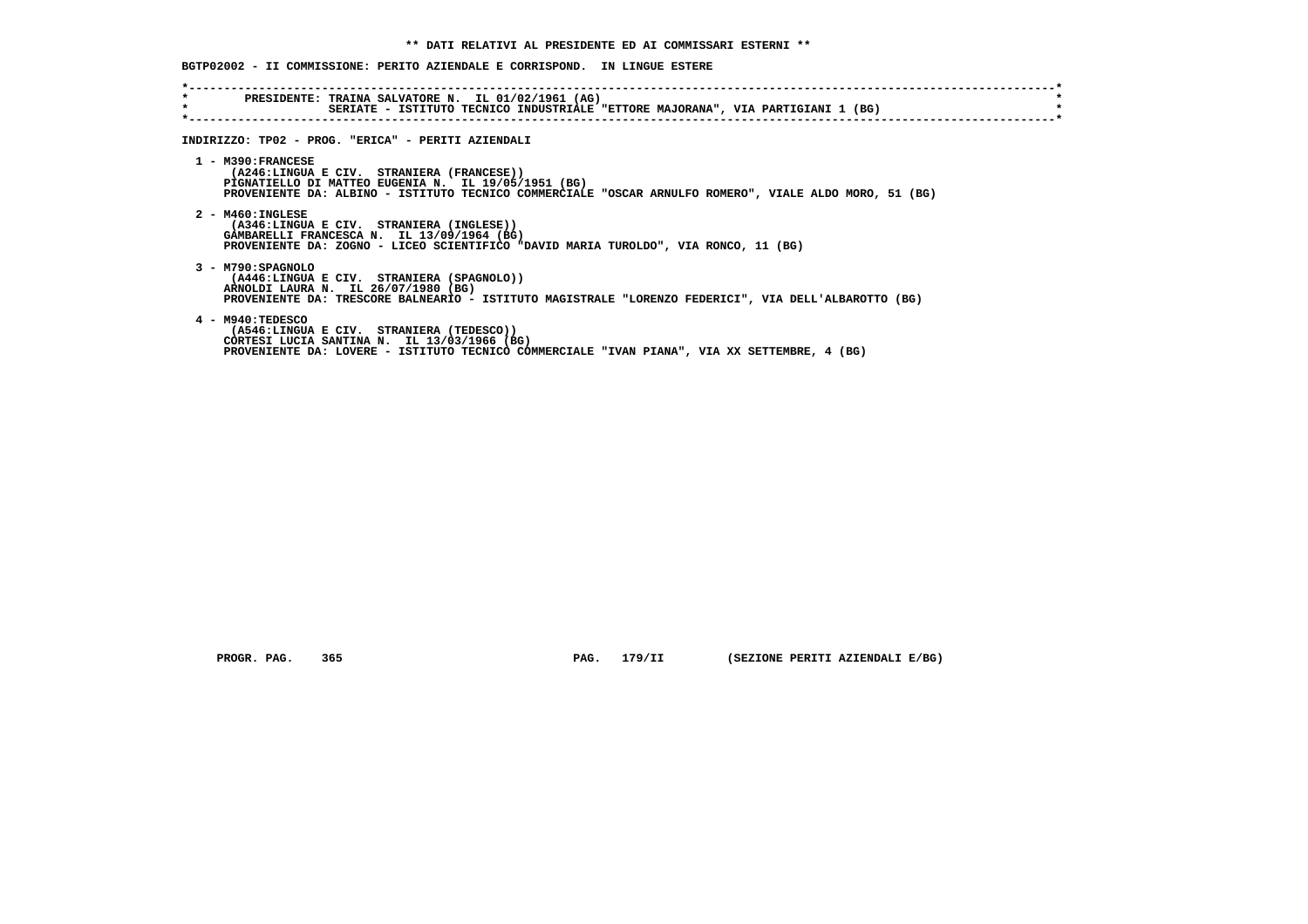**BGTP02003 - III COMMISSIONE: PERITO AZIENDALE E CORRISPOND. IN LINGUE ESTERE**

 **\*\* DATI RELATIVI ALLE CLASSI DELLA CONFIGURAZIONE \*\***

 **ISTITUTO PRIMA SEDE: ALBINO - ISTITUTO TECNICO COMMERCIALE "OSCAR ARNULFO ROMERO", VIALE ALDO MORO, 51 (BG)**

| $1 * BGTD00901N * 5E$<br>* TP02 - PROG. "ERICA" - PERITI AZIENDALI<br>* TP02 - PROG. "ERICA" - PERITI AZIENDALI<br>* BGTD00901N * 5F | * * 18 * * * * * * T/ T/ F   |            | *INT.*EST.*BRA.*IPO.*MER.* |  | <b>STRANIERE</b>         |  |
|--------------------------------------------------------------------------------------------------------------------------------------|------------------------------|------------|----------------------------|--|--------------------------|--|
|                                                                                                                                      |                              |            |                            |  |                          |  |
|                                                                                                                                      |                              |            |                            |  |                          |  |
|                                                                                                                                      | $\star$ . The set of $\star$ |            |                            |  | $* 14 * * * * * * I/F/T$ |  |
| TOTALI                                                                                                                               |                              | $*$ 32 $*$ | * * * *                    |  |                          |  |

 **PROGR. PAG. 366 PAG. 180/I (SEZIONE PERITI AZIENDALI E/BG)**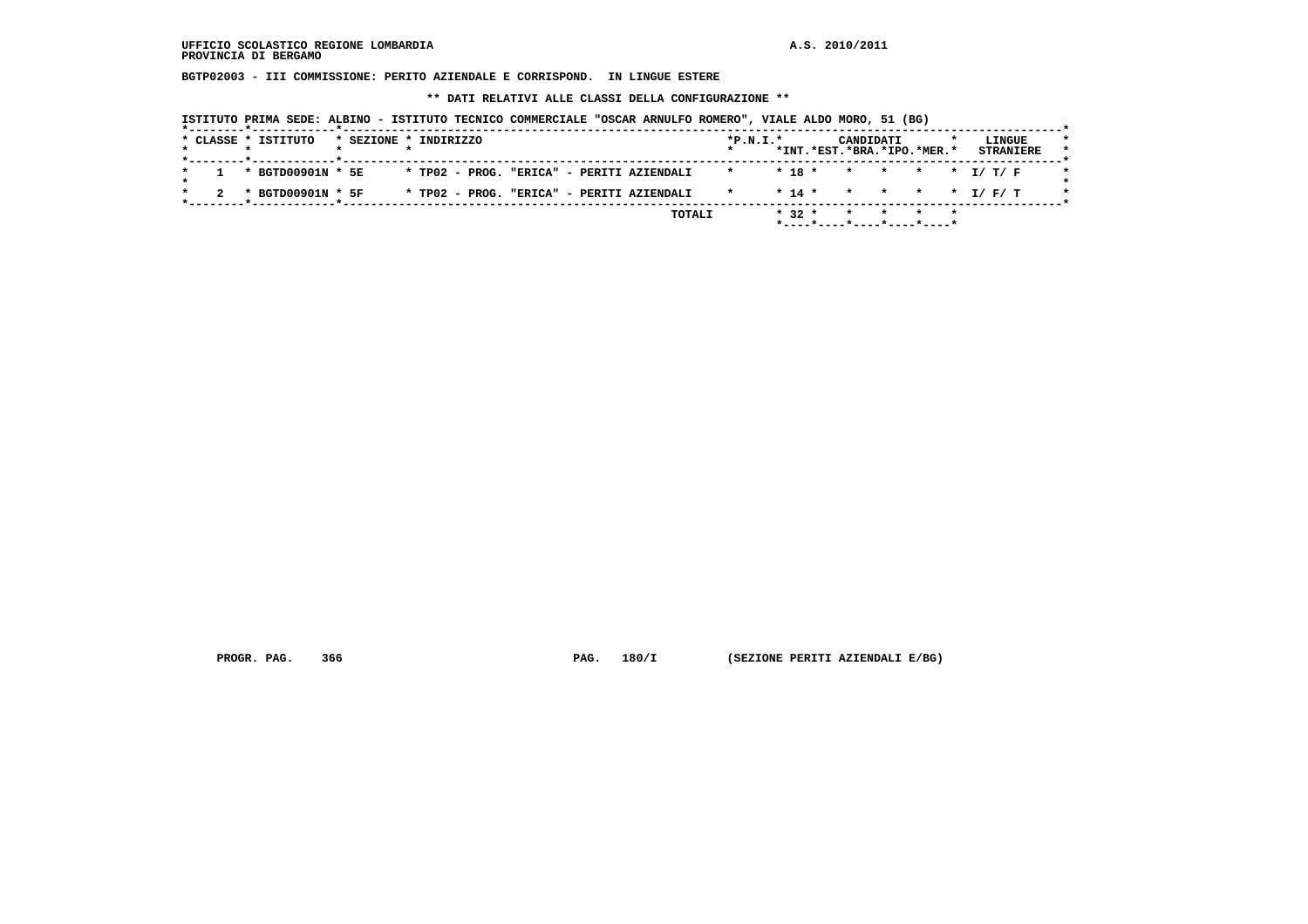## **BGTP02003 - III COMMISSIONE: PERITO AZIENDALE E CORRISPOND. IN LINGUE ESTERE**

| INDIRIZZO: TP02 - PROG. "ERICA" - PERITI AZIENDALI                                                                                                                                                                                   |
|--------------------------------------------------------------------------------------------------------------------------------------------------------------------------------------------------------------------------------------|
| $1 - M390:FRANCESE$<br>(A246:LINGUA E CIV. STRANIERA (FRANCESE))<br>BOMBARDIERI GIUSEPPINA N. IL 29/04/1963 (BG)<br>PROVENIENTE DA: TRESCORE BALNEARIO - IST PROF PER I SERVIZI COMMERCIALI "LORENZO LOTTO", VIA DELL'ALBAROTTO (BG) |
| $2 - M460 : INGLESE$<br>(A346:LINGUA E CIV. STRANIERA (INGLESE))<br>GUSMINI STEFANIA ANNA N. IL 14/02/1968 (BG)<br>PROVENIENTE DA: CLUSONE - IST TEC COMMERCIALE E PER GEOMETRI "ANDREA FANTONI", VIA BARBARIGO, 27 (BG)             |
| 3 - M940:TEDESCO<br>(A546:LINGUA E CIV. STRANIERA (TEDESCO))<br>BIGNAMINI MARINA N. IL 07/04/1960 (BG)<br>PROVENIENTE DA: BERGAMO - ISTITUTO MAGISTRALE "GIOVANNI FALCONE", VIA DUNANT, 1 (BG)                                       |

 **PROGR. PAG. 367 PAG. 180/II (SEZIONE PERITI AZIENDALI E/BG)**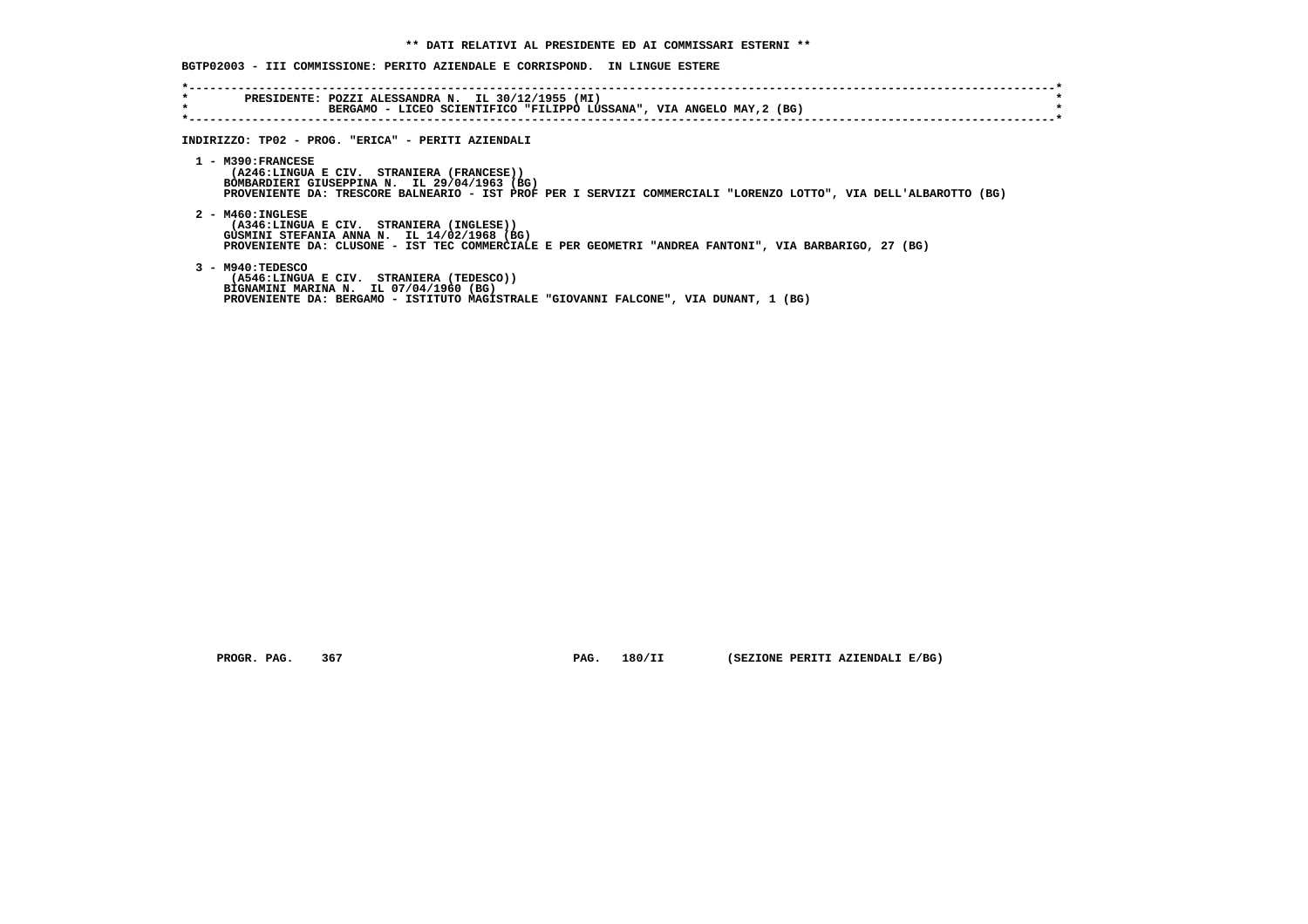**BGTP02004 - IV COMMISSIONE: PERITO AZIENDALE E CORRISPOND. IN LINGUE ESTERE**

 **\*\* DATI RELATIVI ALLE CLASSI DELLA CONFIGURAZIONE \*\***

 **ISTITUTO PRIMA SEDE: PRESEZZO - ISTITUTO TECNICO COMMERCIALE "MAIRONI DA PONTE", VIA BERIZZI,1 (BG)**

|  | * CLASSE * ISTITUTO   |  | * SEZIONE * INDIRIZZO                     |  |  |              | $*P.N.I.*$             |          | CANDIDATI | *INT.*EST.*BRA.*IPO.*MER.* | <b>STRANIERE</b> | LINGUE |  |
|--|-----------------------|--|-------------------------------------------|--|--|--------------|------------------------|----------|-----------|----------------------------|------------------|--------|--|
|  |                       |  |                                           |  |  |              |                        |          |           |                            |                  |        |  |
|  | 1 * BGTD00801T * 5ARE |  | * TP02 - PROG. "ERICA" - PERITI AZIENDALI |  |  | $\mathbf{r}$ |                        |          |           |                            |                  |        |  |
|  | * BGTD00801T * 5BRE   |  | * TP02 - PROG. "ERICA" - PERITI AZIENDALI |  |  |              | * * 17 * * * * * I/F/T |          |           |                            |                  |        |  |
|  |                       |  |                                           |  |  | TOTALI       |                        | $* 33 *$ |           | * * * *                    |                  |        |  |
|  |                       |  |                                           |  |  |              |                        |          |           | *----*----*----*----*----* |                  |        |  |

 **PROGR. PAG. 368 PAG. 181/I (SEZIONE PERITI AZIENDALI E/BG)**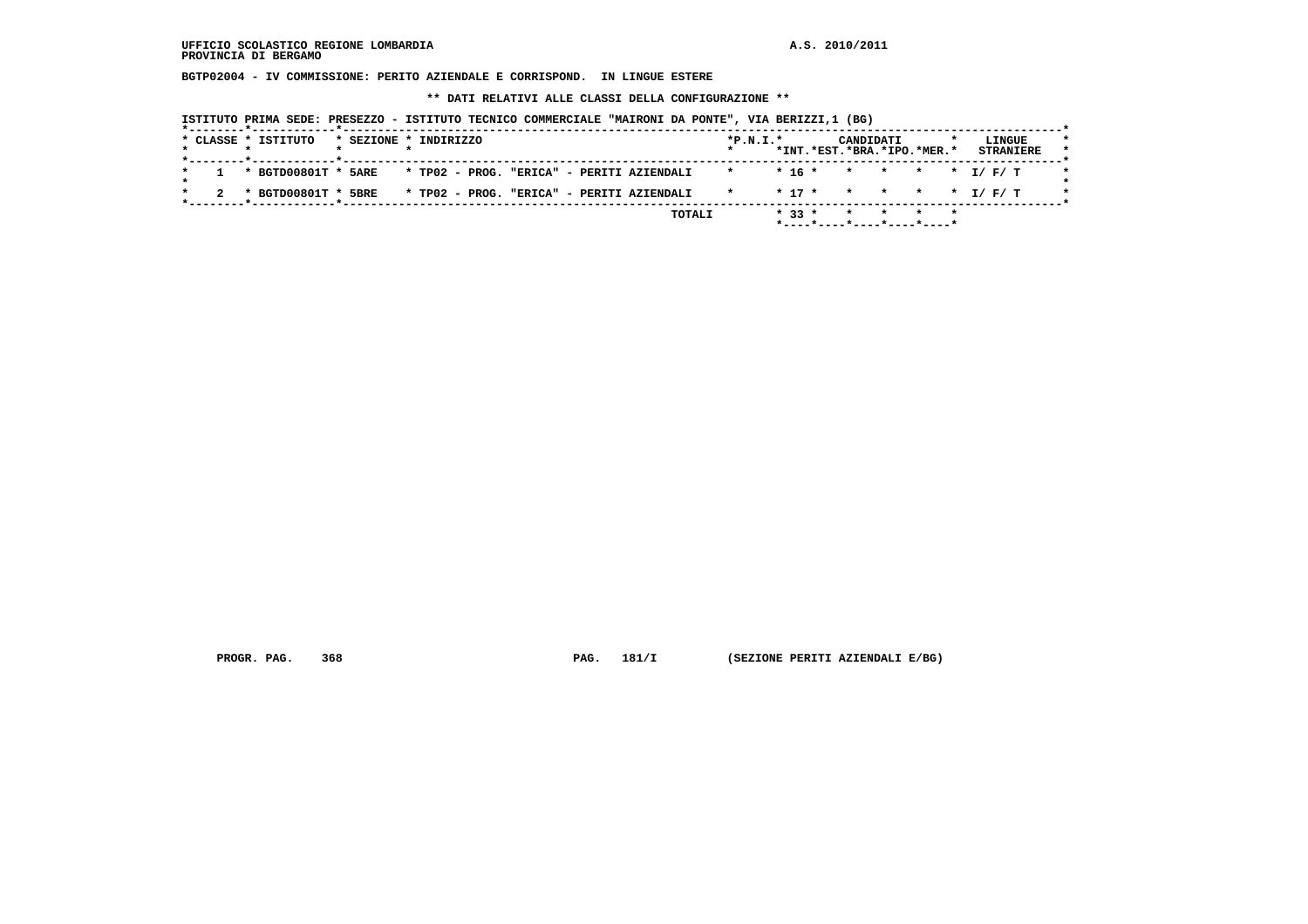## **BGTP02004 - IV COMMISSIONE: PERITO AZIENDALE E CORRISPOND. IN LINGUE ESTERE**

| * | PRESIDENTE: VALENZA GRAZIELLA N. IL 25/07/1955 (TP)<br>ALZANO LOMBARDO - LICEO SCIENTIFICO "EDOARDO AMALDI", VIA LOCATELLI, 16 (BG)                                                                             |
|---|-----------------------------------------------------------------------------------------------------------------------------------------------------------------------------------------------------------------|
|   | INDIRIZZO: TP02 - PROG. "ERICA" - PERITI AZIENDALI                                                                                                                                                              |
|   | $1 - M390 : FRANCESE$<br>(A246:LINGUA E CIV. STRANIERA (FRANCESE))<br>BORTOLOTTO MARTINE N. IL 12/03/1970 (EE)<br>PROVENIENTE DA: BERGAMO - ISTITUTO MAGISTRALE "GIOVANNI FALCONE", VIA DUNANT, 1 (BG)          |
|   | $2 - M460 : INGLESE$<br>(A346:LINGUA E CIV. STRANIERA (INGLESE))<br>FERRARIO RENATA N. IL 19/10/1960 (MI)<br>PROVENIENTE DA: BERGAMO - ISTITUTO TECNICO COMMERCIALE "BORTOLO BELOTTI", VIA PER AZZANO,5 (BG)    |
|   | $3 - M940 : TEDESCO$<br>(A546:LINGUA E CIV. STRANIERA (TEDESCO))<br>GHISALBERTI GIULIA N. IL 24/07/1961 (BG)<br>PROVENIENTE DA: BERGAMO - ISTITUTO TECNICO COMMERCIALE "BORTOLO BELOTTI", VIA PER AZZANO,5 (BG) |

 **PROGR. PAG. 369 PAG. 181/II (SEZIONE PERITI AZIENDALI E/BG)**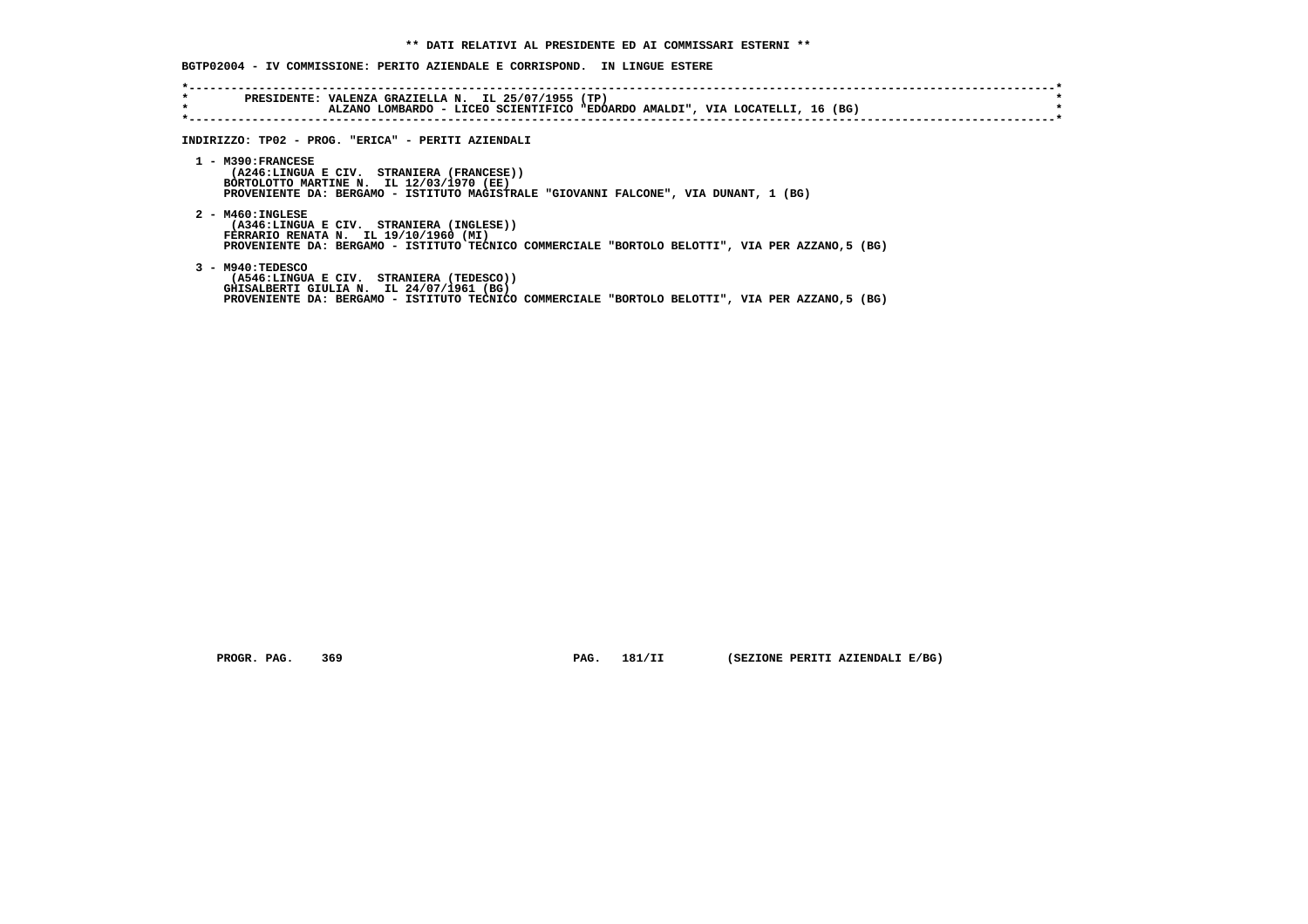**BGTP02005 - V COMMISSIONE: PERITO AZIENDALE E CORRISPOND. IN LINGUE ESTERE**

 **\*\* DATI RELATIVI ALLE CLASSI DELLA CONFIGURAZIONE \*\***

 **ISTITUTO PRIMA SEDE: SARNICO - ISTITUTO TECNICO COMMERCIALE "SERAFINO RIVA", VIA CORTIVO 32 (BG)**

|  | * CLASSE * ISTITUTO |  | * SEZIONE * INDIRIZZO                     | $*P.N.T.*$<br>$\star$ |          | CANDIDATI<br>*INT.*EST.*BRA.*IPO.*MER.*                         |       | LINGUE<br><b>STRANIERE</b> |  |
|--|---------------------|--|-------------------------------------------|-----------------------|----------|-----------------------------------------------------------------|-------|----------------------------|--|
|  | * BGTD02301X * 5AR  |  | * TP02 - PROG. "ERICA" - PERITI AZIENDALI |                       |          |                                                                 |       | $* 18 * * * * * * T/T/S$   |  |
|  | * BGTD02301X * 5TIM |  | * RR9L - TECNICO IN. MECCAN.(NUOVO ORD.)  | $\star$               |          | $* 15 * * * * * * + T$                                          |       |                            |  |
|  |                     |  | TOTALI                                    |                       | $* 33 *$ | $*$ - - - - $*$ - - - - $*$ - - - - $*$ - - - - $*$ - - - - $*$ | * * * |                            |  |

 **PROGR. PAG. 370 PAG. 182/I (SEZIONE PERITI AZIENDALI E/BG)**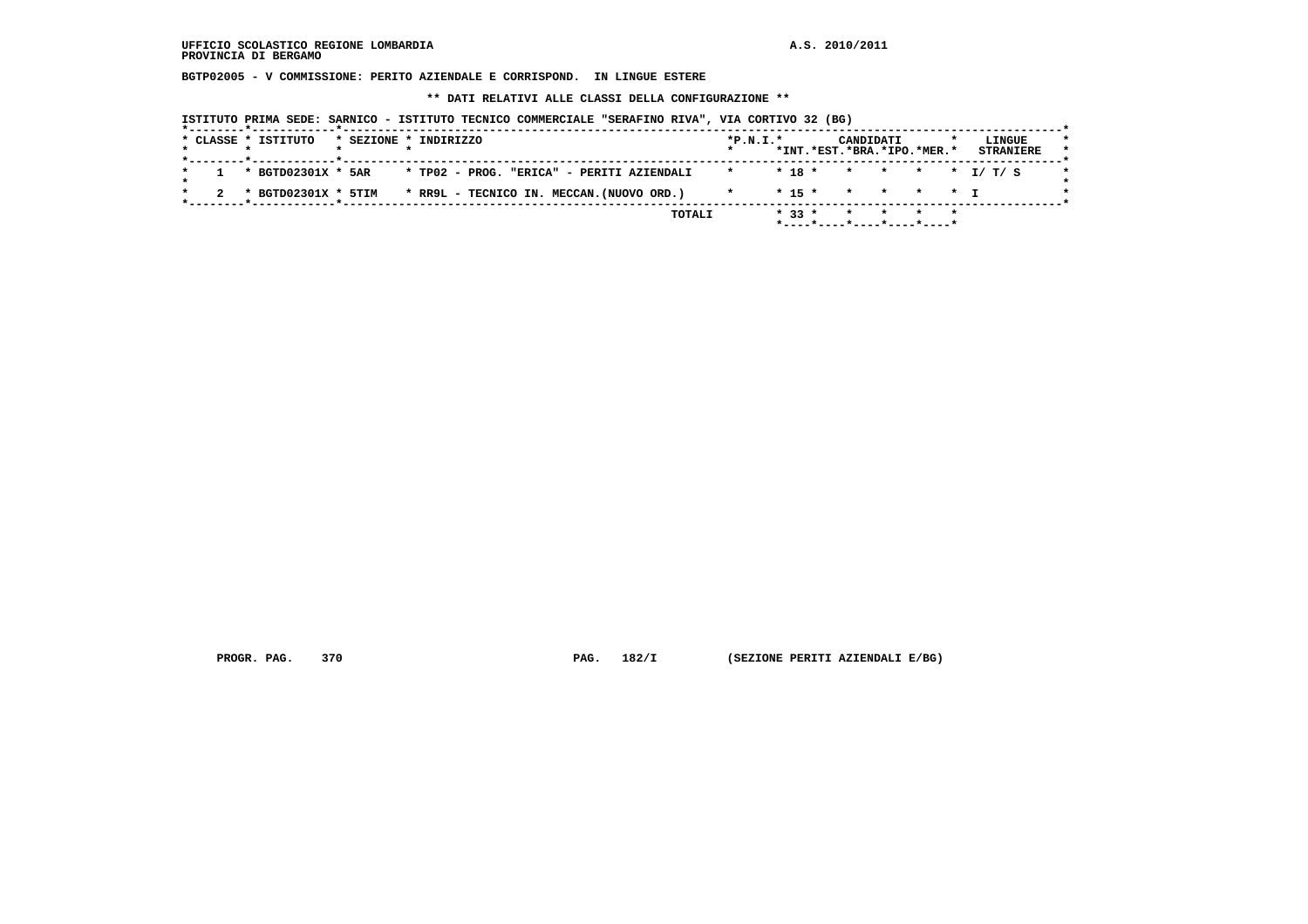|                                         | BGTP02005 - V COMMISSIONE: PERITO AZIENDALE E CORRISPOND. IN LINGUE ESTERE                                                                                                                                              |
|-----------------------------------------|-------------------------------------------------------------------------------------------------------------------------------------------------------------------------------------------------------------------------|
| $\star$ . The set of $\star$<br>$\star$ | PRESIDENTE: FUSCO PIETRO N. IL 23/09/1946 (ME)<br>BERGAMO - ISTITUTO TECNICO COMMERCIALE "VITTORIO EMANUELE II", VIA F. LUSSANA, 2 (BG)                                                                                 |
|                                         | INDIRIZZO: TP02 - PROG. "ERICA" - PERITI AZIENDALI                                                                                                                                                                      |
|                                         | $1 - M460 : INGLESE$<br>(A346:LINGUA E CIV. STRANIERA (INGLESE))<br>GRISOLIA EMANUELA N. IL 24/02/1963 (CS)<br>PROVENIENTE DA: BERGAMO - ISTITUTO TECNICO COMMERCIALE "BORTOLO BELOTTI", VIA PER AZZANO, 5 (BG)         |
|                                         | 2 - M790: SPAGNOLO<br>(A446:LINGUA E CIV. STRANIERA (SPAGNOLO))<br>VECCHIERELLI SABRINA N. IL 30/07/1981 (BG)<br>PROVENIENTE DA: TREVIGLIO - ISTITUTO TECNICO COMMERCIALE GUGLIELMO OBERDAN, VIALE MERISIO, 14 (BG)     |
|                                         | $3 - M940 : TEDESCO$<br>(A546:LINGUA E CIV. STRANIERA (TEDESCO))<br>ROVERSI DANIELA N. IL 28/07/1964 (BL)<br>PROVENIENTE DA: TRESCORE BALNEARIO - ISTITUTO TECNICO COMMERCIALE "LORENZO LOTTO", VIA DELL'ALBAROTTO (BG) |
|                                         | INDIRIZZO: RR9L - TECNICO IN. MECCAN. (NUOVO ORD.)                                                                                                                                                                      |
|                                         | 1 - MO62:MACCHINE A FLUIDO<br>(A020:DISCIPLINE MECCANICHE E TECNOLOG)<br>GUIZZETTI ALESSANDRO N. IL 02/08/1954 (BG)<br>PROVENIENTE DA: GAZZANIGA - ISTITUTO TECNICO INDUSTRIALE "VALLE SERIANA", VIA MARCONI, 45 (BG)   |
|                                         | 2 - M063: ELETTROTECNICA ED ELETTRONICA<br>(A034:ELETTRONICA)<br>CALAMIDA GIOVANNI N. IL 28/06/1950 (ME)<br>PROVENIENTE DA: ZOGNO - IST PROF INDUSTRIA E ARTIGIANATO "DAVID MARIA TUROLDO", VIA RONCO, 11 (BG)          |
|                                         | 3 - M014: MATEMATICA<br>(A047: MATEMATICA)<br>DUCI FRANCESCA N. IL 16/05/1954 (BS)<br>PROVENIENTE DA: PALAZZOLO SULL'OGLIO - ISTITUTO TECNICO INDUSTRIALE PALAZZOLO S/O (SEZ.ASS.I.S."MA, VIA LEVADELLO (BS)            |

 **PROGR. PAG. 371 PAG. 182/II (SEZIONE PERITI AZIENDALI E/BG)**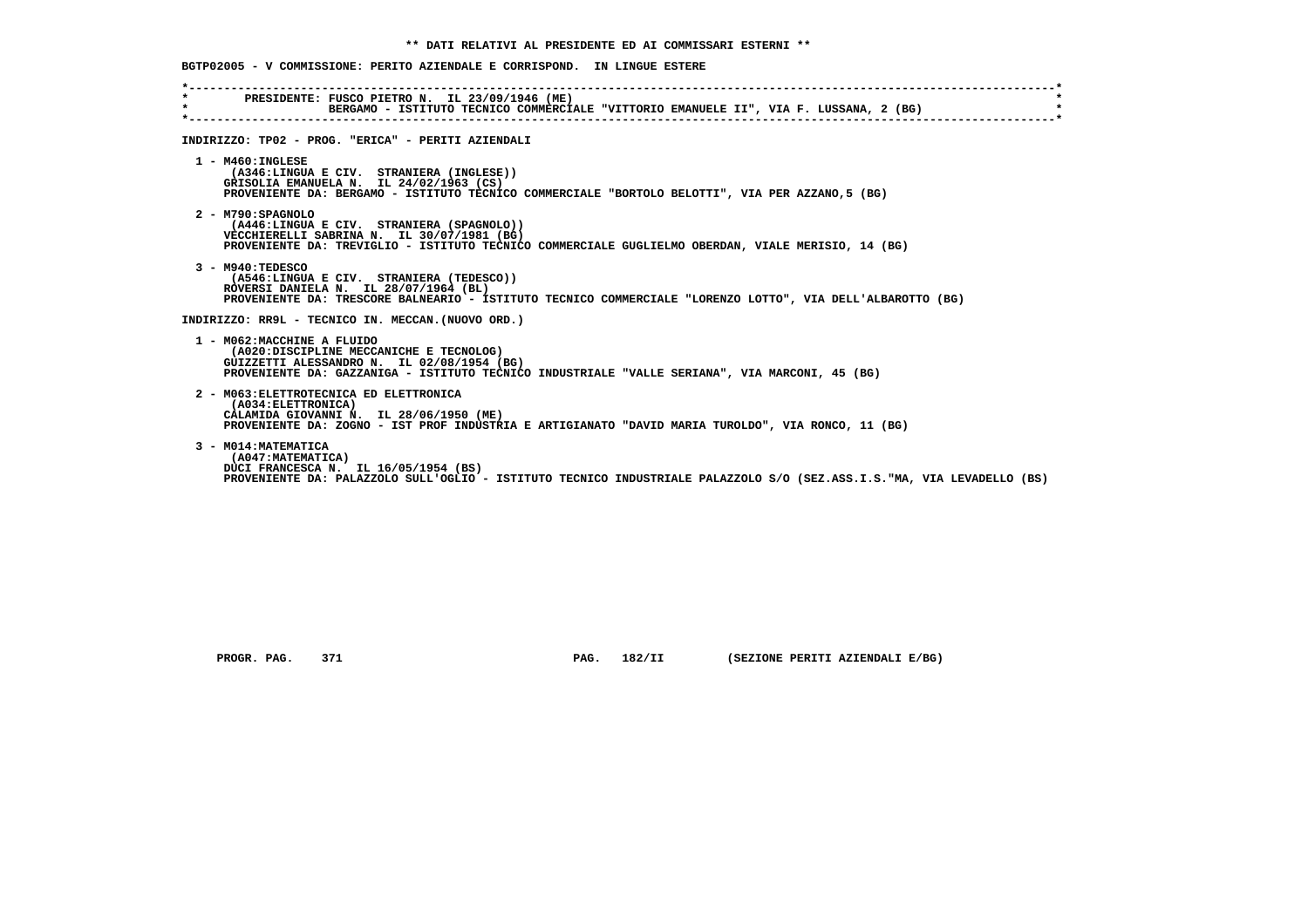**BGTP02006 - VI COMMISSIONE: PERITO AZIENDALE E CORRISPOND. IN LINGUE ESTERE**

 **\*\* DATI RELATIVI ALLE CLASSI DELLA CONFIGURAZIONE \*\***

 **ISTITUTO PRIMA SEDE: TRESCORE BALNEARIO - ISTITUTO TECNICO COMMERCIALE "LORENZO LOTTO", VIA DELL'ALBAROTTO (BG)**

| *INT.*EST.*BRA.*IPO.*MER.*<br><b>STRANIERE</b><br>* TP02 - PROG. "ERICA" - PERITI AZIENDALI<br>$1 * BGTD014015 * 5H$<br>* TP02 - PROG. "ERICA" - PERITI AZIENDALI * * * 17 * 1 * * * * * 1/ F/ S<br>* BGTD014015 * 5I | * CLASSE * ISTITUTO |  | * SEZIONE * INDIRIZZO |  |  | $*P.N.T.*$ |  |  | CANDIDATI |  |  | LINGUE |  |
|-----------------------------------------------------------------------------------------------------------------------------------------------------------------------------------------------------------------------|---------------------|--|-----------------------|--|--|------------|--|--|-----------|--|--|--------|--|
|                                                                                                                                                                                                                       |                     |  |                       |  |  |            |  |  |           |  |  |        |  |
|                                                                                                                                                                                                                       |                     |  |                       |  |  |            |  |  |           |  |  |        |  |
|                                                                                                                                                                                                                       |                     |  |                       |  |  |            |  |  |           |  |  |        |  |

 **PROGR. PAG. 372 PAG. 183/I (SEZIONE PERITI AZIENDALI E/BG)**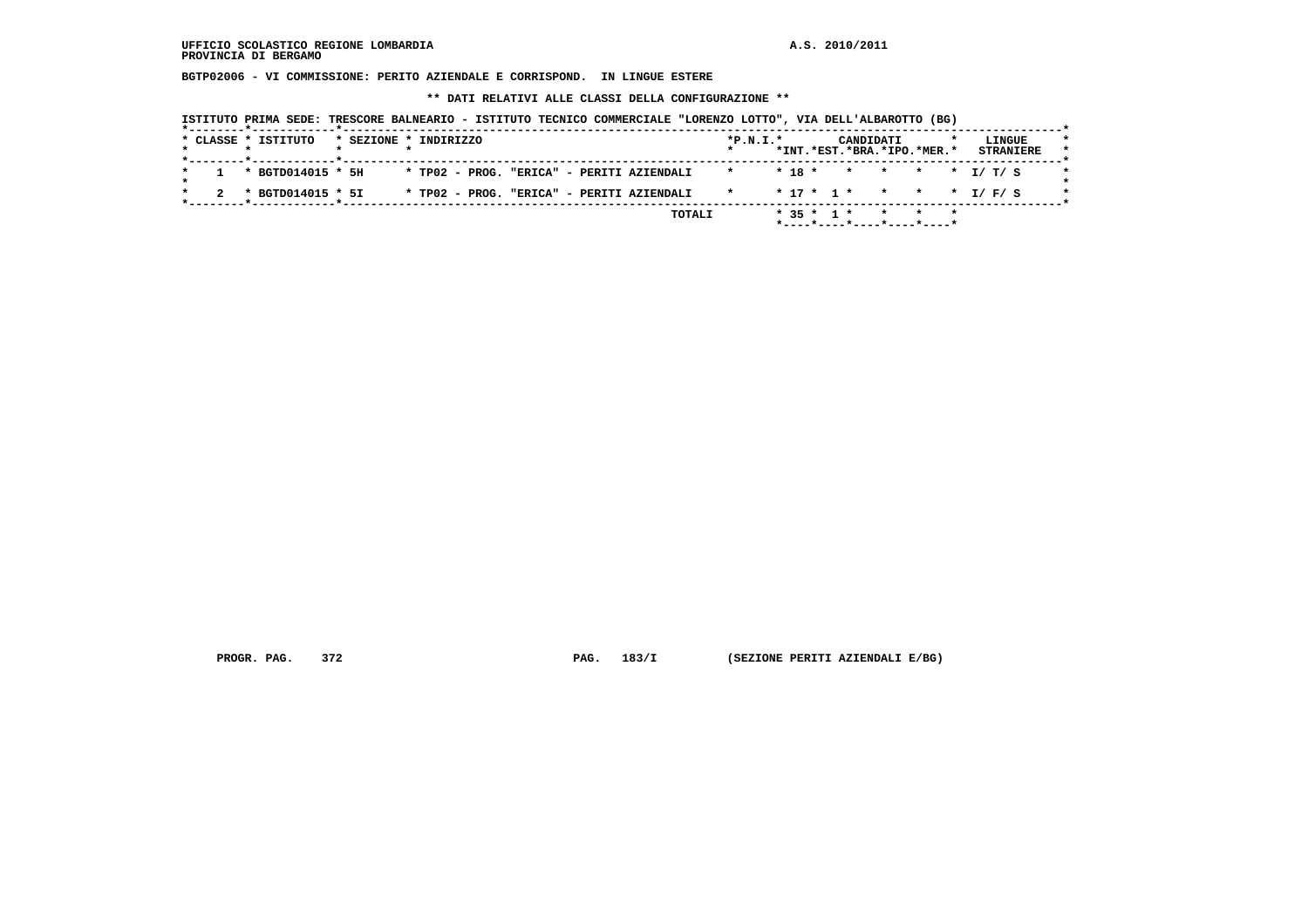| $\star$<br>$\star$ | PRESIDENTE: SCRIVANTI GIAN BATTISTA N. IL 02/12/1954 (BG)<br>TREVIGLIO - LICEO CLASSICO "SIMONE WEIL", VIA GALVANI, 7 (BG)                                                                                           |
|--------------------|----------------------------------------------------------------------------------------------------------------------------------------------------------------------------------------------------------------------|
|                    | INDIRIZZO: TP02 - PROG. "ERICA" - PERITI AZIENDALI                                                                                                                                                                   |
|                    | $1 - M460 : INGLESE$<br>(A346:LINGUA E CIV. STRANIERA (INGLESE))<br>GIAVARINI DANILA N. IL 24/07/1952 (BG)<br>PROVENIENTE DA: BERGAMO - ISTITUTO MAGISTRALE "GIOVANNI FALCONE", VIA DUNANT, 1 (BG)                   |
|                    | $2 - M790 : SPAGNOLO$<br>(A446:LINGUA E CIV. STRANIERA (SPAGNOLO))<br>CRIPPA VIVIANA N. IL 22/05/1965 (BG)<br>PROVENIENTE DA: BERGAMO - ISTITUTO TECNICO COMMERCIALE "BORTOLO BELOTTI", VIA PER AZZANO, 5 (BG)       |
|                    | $3 - M940 : TEDESCO$<br>(A546:LINGUA E CIV. STRANIERA (TEDESCO))<br>BREMBILLA DANIELA N. IL 27/05/1979 (BG)<br>PROVENIENTE DA: BERGAMO - ISTITUTO TECNICO COMMERCIALE "VITTORIO EMANUELE II", VIA F. LUSSANA, 2 (BG) |
|                    | 4 - M390: FRANCESE<br>(A246:LINGUA E CIV. STRANIERA (FRANCESE))<br>VANNUCCI SILVIA N. IL 28/12/1954 (MI)<br>PROVENIENTE DA: ROMANO DI LOMBARDIA - ISTITUTO MAGISTRALE "DON LORENZO MILANI", VIA BELVEDERE (BG)       |

 **PROGR. PAG. 373 PAG. 183/II (SEZIONE PERITI AZIENDALI E/BG)**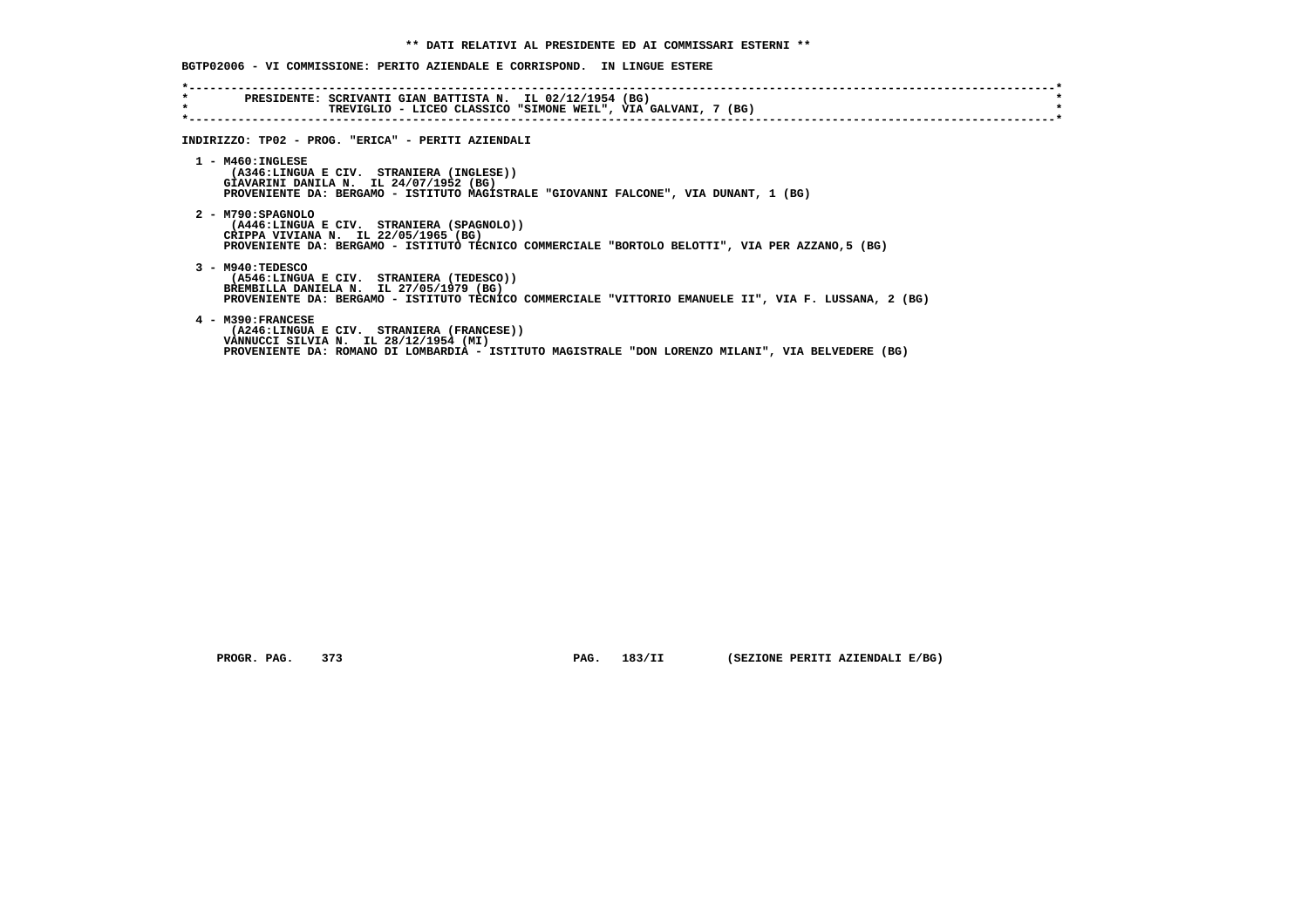**BGTP02007 - VII COMMISSIONE: PERITO AZIENDALE E CORRISPOND. IN LINGUE ESTERE**

 **\*\* DATI RELATIVI ALLE CLASSI DELLA CONFIGURAZIONE \*\***

|  |  |  |  |  |  |  | ISTITUTO PRIMA SEDE: TREVIGLIO - ISTITUTO TECNICO COMMERCIALE GUGLIELMO OBERDAN, VIALE MERISIO, 14 (BG) |  |  |  |  |  |  |  |
|--|--|--|--|--|--|--|---------------------------------------------------------------------------------------------------------|--|--|--|--|--|--|--|
|--|--|--|--|--|--|--|---------------------------------------------------------------------------------------------------------|--|--|--|--|--|--|--|

| CLASSE * ISTITUTO | $*$ SEZIONE $*$ | TNDTRTZZO                                                                       | $*P.N.T.*$ | CANDIDATI<br>*INT.*EST.*BRA.*IPO.*MER.* | <b>LINGUE</b><br><b>STRANTERE</b> |
|-------------------|-----------------|---------------------------------------------------------------------------------|------------|-----------------------------------------|-----------------------------------|
| $*$ BGTD02000B    | * 5B            | $*$ TP02 - PROG.<br>"ERICA" - PERITI AZIENDALI * * * 30 * 1 * * * * * * 1/ F/ T |            |                                         |                                   |

 **ISTITUTO SECONDA SEDE: TREVIGLIO - ISTITUTO TECNICO AGRARIO "GAETANO CANTONI", VIA MERISIO, 17/C (BG)**

|  | * CLASSE * ISTITUTO |  | * SEZIONE * INDIRIZZO                                                                 |        | $*P.N.I.*$ |  |  | CANDIDATI<br>*INT.*EST.*BRA.*IPO.*MER.* |  | LINGUE<br><b>STRANIERE</b> |  |
|--|---------------------|--|---------------------------------------------------------------------------------------|--------|------------|--|--|-----------------------------------------|--|----------------------------|--|
|  |                     |  | * BGTA02701R * 5A1 * TA10 - CERERE UN.- MOD.VALORIZ. PROD.AN * * * 16 * * * * * * * I |        |            |  |  |                                         |  |                            |  |
|  |                     |  |                                                                                       | TOTALI |            |  |  | $* 46 * 1 * * * * * * *$                |  |                            |  |

 **PROGR. PAG. 374 PAG. 184/I (SEZIONE PERITI AZIENDALI E/BG)**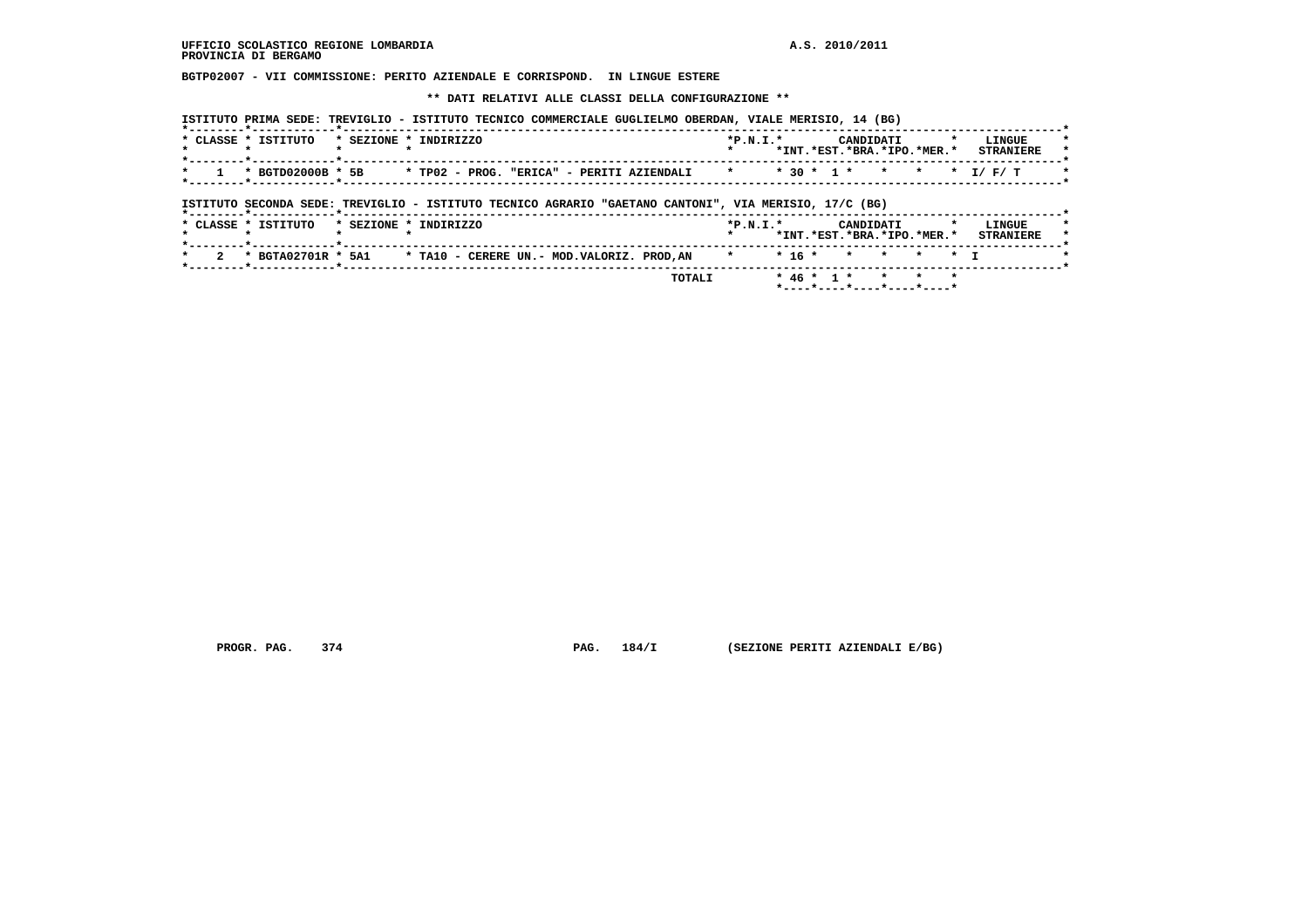| $\star$ . The set of $\sim$<br>$\star$ . | PRESIDENTE: RUSSO ANTONIO CATALDO N. IL 01/09/1952 (KR)<br>BERGAMO - IST PROF INDUSTRIA E ARTIGIANATO "CESARE PESENTI", VIA OZANAM, 27 (BG)                                                                                                                                |
|------------------------------------------|----------------------------------------------------------------------------------------------------------------------------------------------------------------------------------------------------------------------------------------------------------------------------|
|                                          | INDIRIZZO: TP02 - PROG. "ERICA" - PERITI AZIENDALI                                                                                                                                                                                                                         |
|                                          | 1 - M390: FRANCESE<br>(A246:LINGUA E CIV. STRANIERA (FRANCESE))<br>CONSOLI BRUNO N. IL 01/05/1953 (BG)<br>PROVENIENTE DA: BERGAMO - ISTITUTO TECNICO COMMERCIALE "VITTORIO EMANUELE II", VIA F. LUSSANA, 2 (BG)                                                            |
|                                          | $2 - M460$ : INGLESE<br>(A346:LINGUA E CIV. STRANIERA (INGLESE))<br>BIANCHI ROSALIA N. IL 03/03/1964 (GE)<br>PROVENIENTE DA: BERGAMO - LICEO ARTISTICO " GIACOMO E PIO MANZU' ", VIA TORQUATO TASSO, 18 (BG)                                                               |
|                                          | $3 - M940: TEDESCO$<br>(A546:LINGUA E CIV. STRANIERA (TEDESCO))<br>SCARCIONE CONCETTA N. IL 19/02/1954 (CZ)<br>PROVENIENTE DA: BERGAMO - ISTITUTO MAGISTRALE "GIOVANNI FALCONE", VIA DUNANT, 1 (BG)                                                                        |
|                                          | INDIRIZZO: TA10 - CERERE UN.- MOD.VALORIZ. PROD.AN                                                                                                                                                                                                                         |
|                                          | 1 - M337:TECNICA DI PRODUZIONE ANIMALE<br>(A074:ZOOTECNICA E SCIENZA PROD. ANIMA)                                                                                                                                                                                          |
|                                          | 2 - M314: BIOLOGIA APPLICATA<br>$(AD58:SC.$ EMEC. AGR. E T. GEST. AZ. , FIT. , E; A060: SC. NA. , CH. , GEOG. , MIC. )<br>BETTINELLI FRANCESCO SAVERIO N. IL 16/01/1956 (BS)<br>PROVENIENTE DA: BERGAMO - ISTITUTO TECNICO AGRARIO DI BERGAMO, VIA BORGO PALAZZO, 128 (BG) |
|                                          | 3 - M315: CHIMICA AGRARIA E TECNICHE AGRO-ALIMENTARI<br>(A012: CHIMICA AGRARIA)<br>SCURRIA MARCELLO N. IL 04/12/1950 (ME)<br>PROVENIENTE DA: BERGAMO - ISTITUTO TECNICO AGRARIO DI BERGAMO, VIA BORGO PALAZZO, 128 (BG)                                                    |

 **PROGR. PAG. 375 PAG. 184/II (SEZIONE PERITI AZIENDALI E/BG)**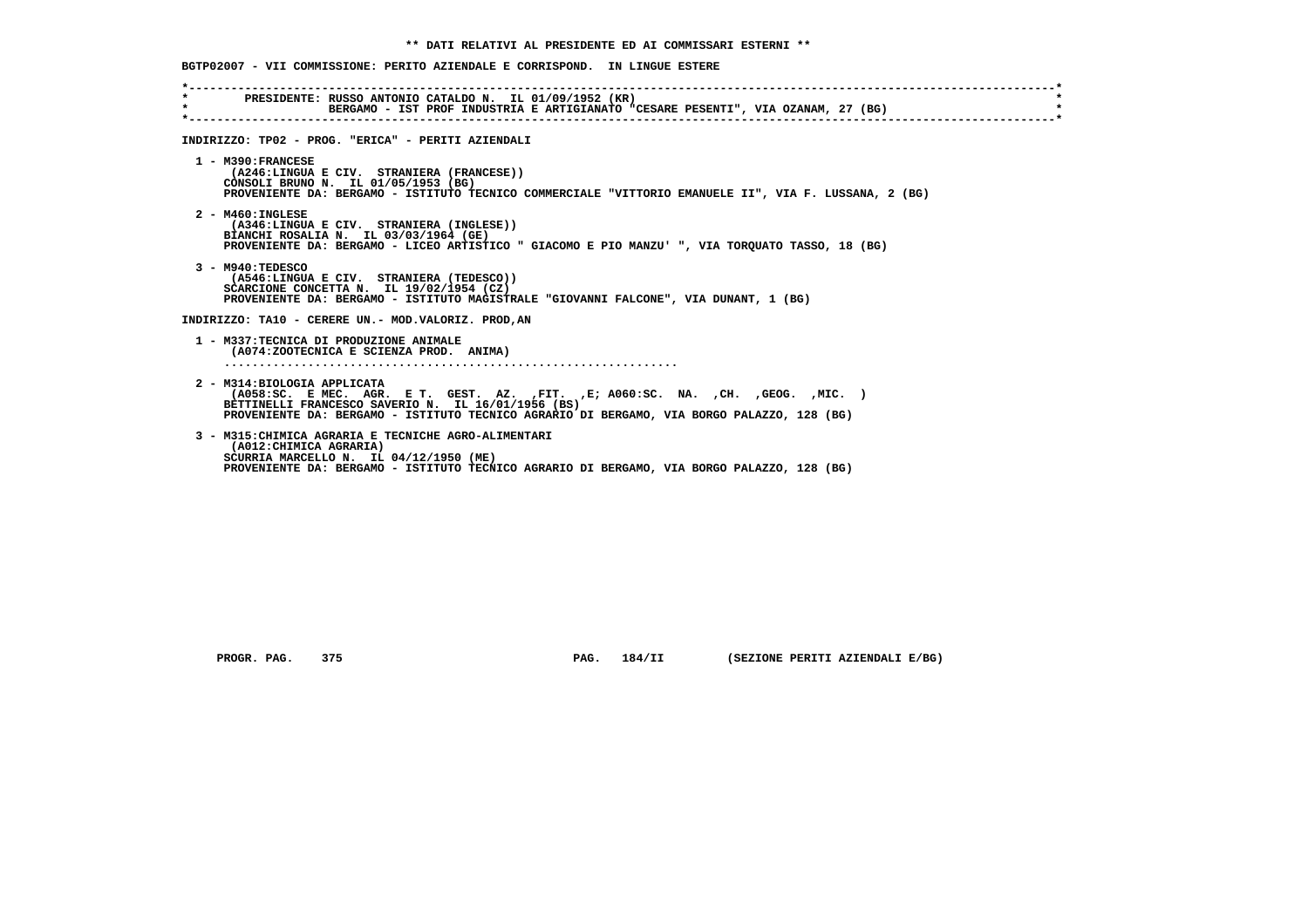**BGTP03001 - I COMMISSIONE: PERITO AZIENDALE E CORRISPOND. IN LINGUE ESTERE**

 **\*\* DATI RELATIVI ALLE CLASSI DELLA CONFIGURAZIONE \*\***

| * CLASSE * ISTITUTO | * SEZIONE * INDIRIZZO |                                        |                                                                                                                               |         | $*P.N.I.*$ |           | CANDIDATI<br>*INT.*EST.*BRA.*IPO.*MER.* |                    |                    |                    | LINGUE<br><b>STRANIERE</b> |
|---------------------|-----------------------|----------------------------------------|-------------------------------------------------------------------------------------------------------------------------------|---------|------------|-----------|-----------------------------------------|--------------------|--------------------|--------------------|----------------------------|
| * BGTD05500A *      | 5A1<br>$*$ 5A2        | * TD00 - GIURIDICO ECONOMICO AZIENDALE | * TP03 - PR. BROCCA-LINGUISTICO AZIENDALE                                                                                     | $\star$ |            | $*$ 3 $*$ | $*$ 4 $*$                               | $\star$<br>$\star$ | $\star$<br>$\star$ | $\star$<br>$\star$ | T / F<br>I / F             |
|                     |                       |                                        |                                                                                                                               |         |            |           |                                         |                    |                    |                    |                            |
|                     |                       |                                        | ISTITUTO SECONDA SEDE: S. OMOBONO TERME - L.R. PAR. ISTITUTO TECNICO COMMERCIALE I.T.C. "M.CONSOLATRICE", PIAZZA CEPINO, N. 8 |         |            |           |                                         |                    |                    |                    |                            |
| * CLASSE * ISTITUTO | * SEZIONE * INDIRIZZO |                                        |                                                                                                                               |         | $*P.N.I.*$ |           | CANDIDATI<br>*INT.*EST.*BRA.*IPO.*MER.* |                    |                    | $\star$            | LINGUE<br><b>STRANIERE</b> |

 **PROGR. PAG. 376 PAG. 185/I (SEZIONE PERITI AZIENDALI E/BG)**